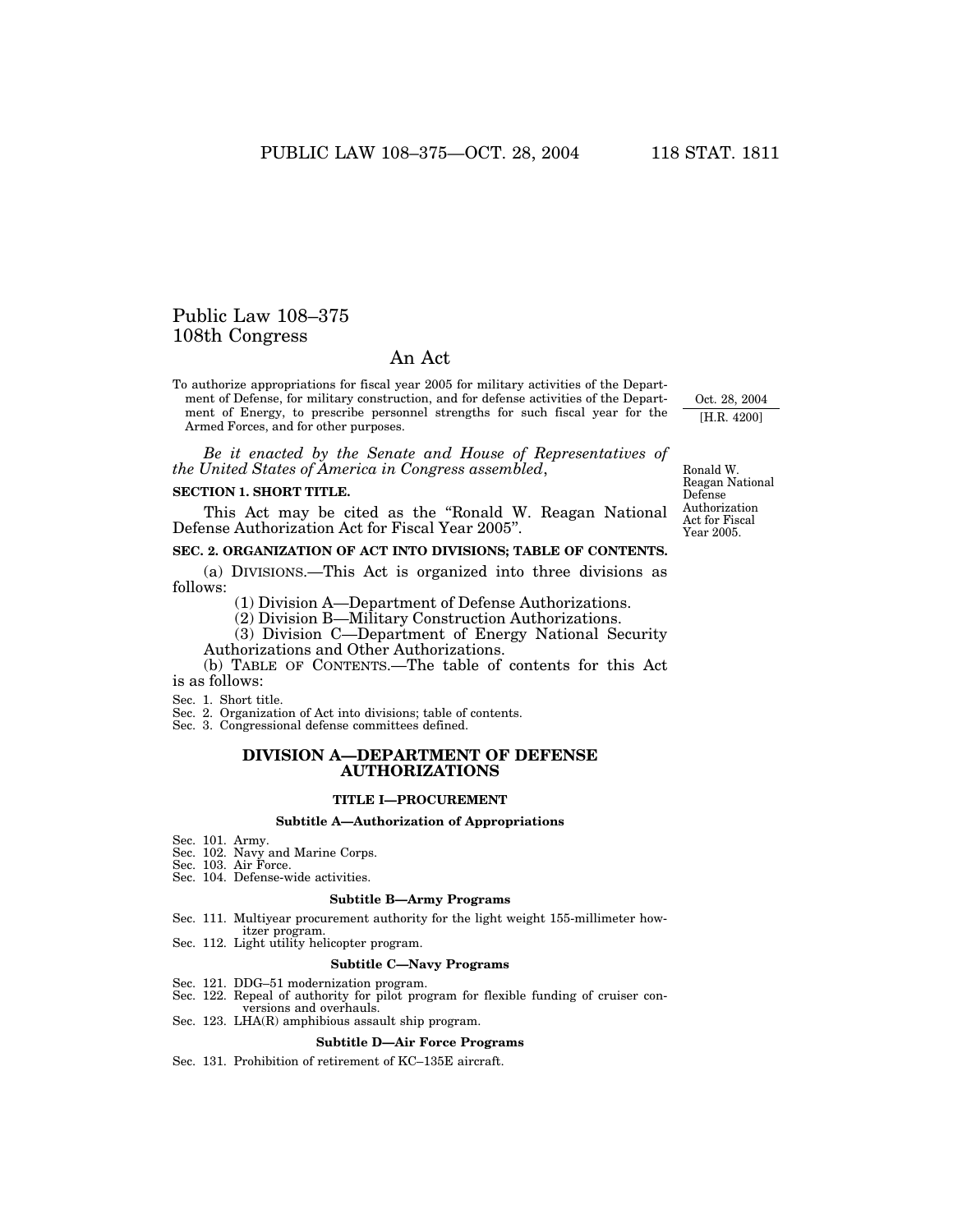- Sec. 132. Prohibition of retirement of F–117 aircraft.
- Sec. 133. Aerial refueling aircraft acquisition program.

#### **Subtitle E—Other Matters**

- Sec. 141. Development of deployable systems to include consideration of force protection in asymmetric threat environments.
- Sec. 142. Allocation of equipment authorized by this title to units deployed, or to be deployed, to Operation Iraqi Freedom or Operation Enduring Freedom.
- Sec. 143. Report on options for acquisition of precision-guided munitions.

## **TITLE II—RESEARCH, DEVELOPMENT, TEST, AND EVALUATION**

#### **Subtitle A—Authorization of Appropriations**

- Sec. 201. Authorization of appropriations.
- Sec. 202. Amount for defense science and technology.

#### **Subtitle B—Program Requirements, Restrictions, and Limitations**

- 
- Sec. 211. Future Combat Systems program strategy. Sec. 212. Collaborative program for research and development of vacuum electronics technologies.
- Sec. 213. Annual Comptroller General report on Joint Strike Fighter program. Sec. 214. Amounts for United States Joint Forces Command to be derived only
- from Defense-wide amounts.
- Sec. 215. Global Positioning System III satellite.
- Sec. 216. Initiation of concept demonstration of Global Hawk high altitude endurance unmanned aerial vehicle.
- Sec. 217. Joint Unmanned Combat Air Systems program.

#### **Subtitle C—Missile Defense Programs**

- Sec. 231. Fielding of ballistic missile defense capabilities.
- Sec. 232. Integration of Patriot Advanced Capability-3 and Medium Extended Air Defense System into ballistic missile defense system.
- Sec. 233. Comptroller General assessments of ballistic missile defense programs.
- Sec. 234. Baselines and operational test and evaluation for ballistic missile defense system.

#### **Subtitle D—Other Matters**

- Sec. 241. Annual report on submarine technology insertion.
- Sec. 242. Sense of Congress regarding funding of the Advanced Shipbuilding Enter-

## prise under the National Shipbuilding Research Program of the Navy.

## **TITLE III—OPERATION AND MAINTENANCE**

#### **Subtitle A—Authorization of Appropriations**

- Sec. 301. Operation and maintenance funding.
- Sec. 302. Working capital funds.
- Sec. 303. Other Department of Defense programs.

#### **Subtitle B—Environmental Provisions**

- Sec. 311. Satisfaction of Superfund audit requirements by Inspector General of the Department of Defense.
- Sec. 312. Reimbursement of Environmental Protection Agency for certain costs in connection with Moses Lake Wellfield Superfund Site, Moses Lake, Washington.
- Sec. 313. Increase in authorized amount of environmental remediation, Front Royal, Virginia.
- Sec. 314. Small boat harbor, Unalaska, Alaska.
- Sec. 315. Report regarding encroachment issues affecting Utah Test and Training Range, Utah.
- Sec. 316. Comptroller General study and report on alternative technologies to decontaminate groundwater at Department of Defense installations.
- Sec. 317. Comptroller General study and report on drinking water contamination and related health effects at Camp Lejeune, North Carolina.
- Sec. 318. Sense of Congress regarding perchlorate contamination of ground and surface water from Department of Defense activities.

#### **Subtitle C—Workplace and Depot Issues**

Sec. 321. Simplification of annual reporting requirements concerning funds expended for depot maintenance and repair workloads.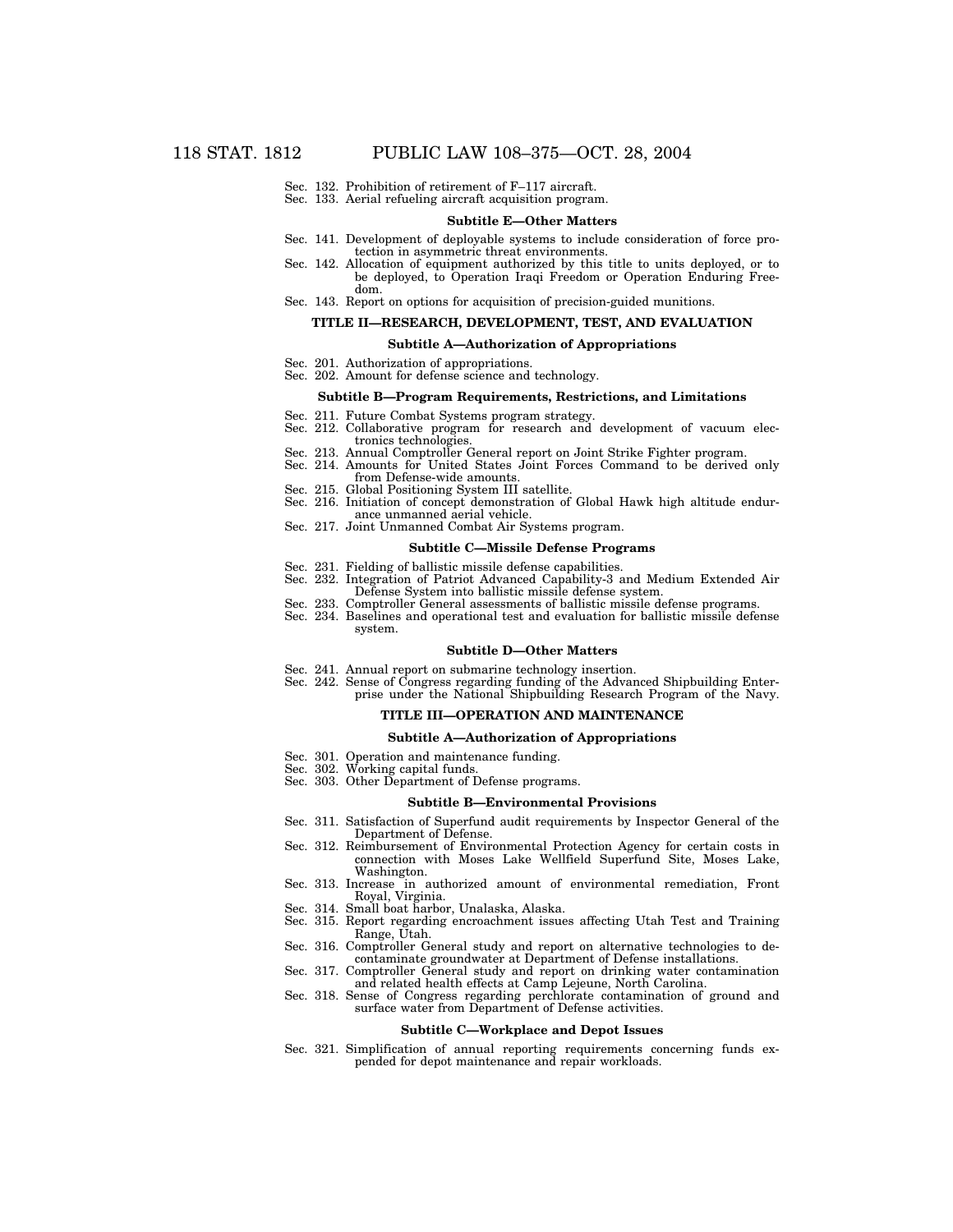- Sec. 322. Repeal of annual reporting requirement concerning management of depot employees.
- Sec. 323. Extension of special treatment for certain expenditures incurred in operation of Centers of Industrial and Technical Excellence.
- Sec. 324. Temporary authority for contractor performance of security-guard functions.
- Sec. 325. Pilot program for purchase of certain municipal services for Army installations.
- Sec. 326. Bid protests by Federal employees in actions under Office of Management and Budget Circular A–76.
- Sec. 327. Limitations on conversion of work performed by Department of Defense civilian employees to contractor performance.
- Sec. 328. Competitive sourcing reporting requirement.

## **Subtitle D—Information Technology**

- Sec. 331. Preparation of Department of Defense plan for transition to Internet Protocol version 6.
- Sec. 332. Defense business enterprise architecture, system accountability, and conditions for obligation of funds for defense business system modernization.
- Sec. 333. Report on maturity and effectiveness of the Global Information Grid Bandwidth Expansion (GIG–BE).

#### **Subtitle E—Extensions of Program Authorities**

- Sec. 341. Two-year extension of Department of Defense telecommunications benefit.
- Sec. 342. Extension of Arsenal Support Program Initiative.
- Sec. 343. Two-year extension of warranty claims recovery pilot program.

#### **Subtitle F—Other Matters**

- Sec. 351. Reimbursement for certain protective, safety, or health equipment purchased by or for members of the Armed Forces deployed in contingency operations.
- Sec. 352. Limitation on preparation or implementation of Mid-Range Financial Improvement Plan pending report.
- Sec. 353. Pilot program to authorize Army working-capital funded facilities to engage in cooperative activities with non-Army entities.
- Sec. 354. Transfer of excess Department of Defense personal property to assist firefighting agencies.

#### **TITLE IV—MILITARY PERSONNEL AUTHORIZATIONS**

#### **Subtitle A—Active Forces**

- Sec. 401. End strengths for active forces.
- Sec. 402. Revision in permanent active duty end strength minimum levels.
- Sec. 403. Additional authority for increases of Army and Marine Corps active duty
- personnel end strengths for fiscal years 2005 through 2009. Sec. 404. Exclusion of service academy permanent and career professors from a
- limitation on certain officer grade strengths.

#### **Subtitle B—Reserve Forces**

- Sec. 411. End strengths for Selected Reserve.
- Sec. 412. End strengths for Reserves on active duty in support of the reserves.
- Sec. 413. End strengths for military technicians (dual status).
- Sec. 414. Fiscal year 2005 limitation on number of non-dual status technicians.
- Sec. 415. Maximum number of Reserve personnel authorized to be on active duty for operational support.
- Sec. 416. Accounting and management of reserve component personnel performing active duty or full-time National Guard duty for operational support.

## **Subtitle C—Authorizations of Appropriations**

- Sec. 421. Military personnel.
- Sec. 422. Armed Forces Retirement Home.

#### **TITLE V—MILITARY PERSONNEL POLICY**

#### **Subtitle A—Officer Personnel Policy**

- Sec. 501. Transition of active-duty list officer force to a force of all regular officers.<br>Sec. 502. Repeal of requirement that Deputy Chiefs and Assistant Chiefs of Naval
- Repeal of requirement that Deputy Chiefs and Assistant Chiefs of Naval Operations be selected from officers in the line of the Navy.
- Sec. 503. Limitation on number of officers frocked to major general and rear admiral.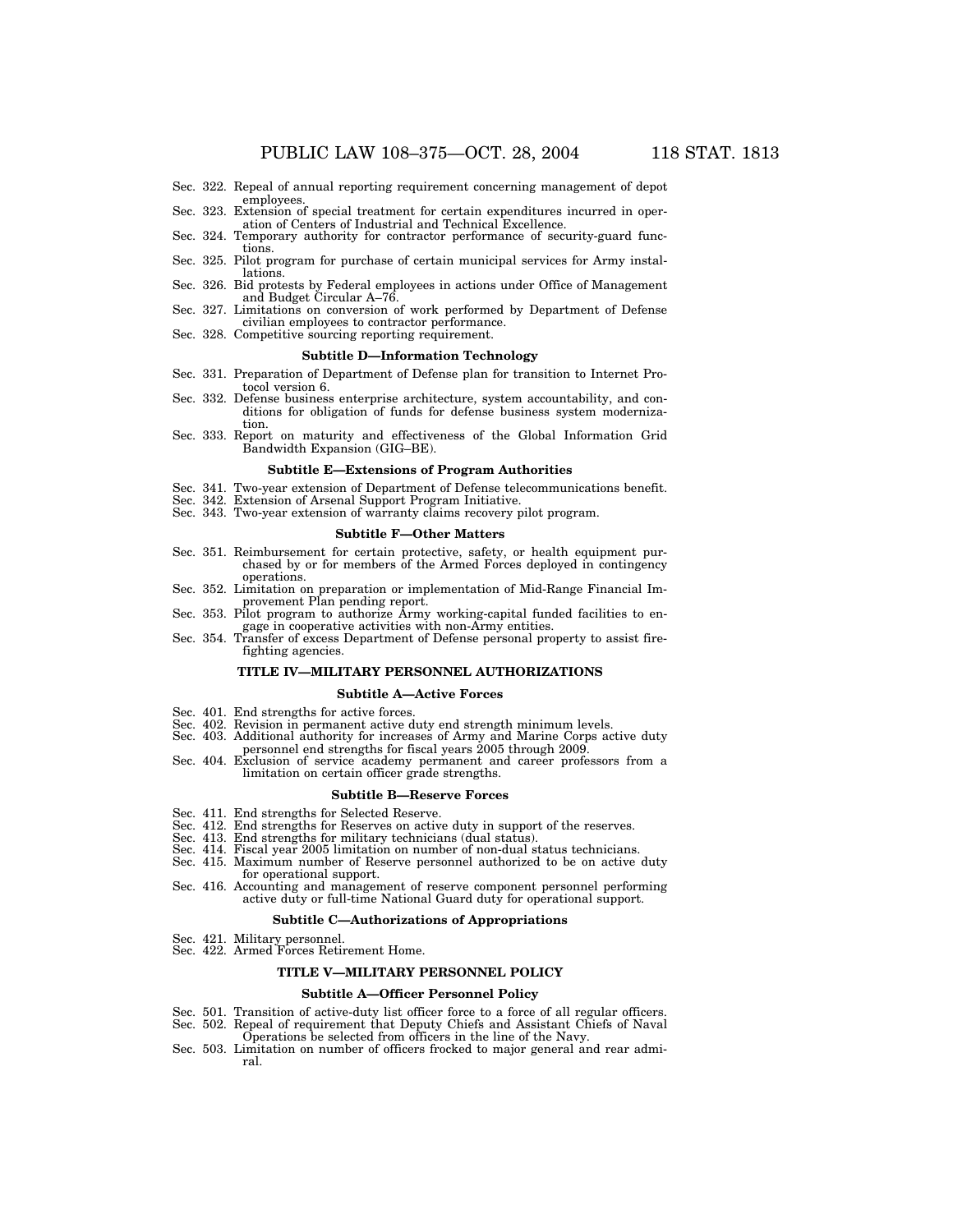- Sec. 504. Distribution in grade of Marine Corps reserve officers in an active status
- Sec. 505. Authority for Federal recognition of National Guard commissioned officers
- appointed from former Coast Guard personnel.<br>Sec. 506. Study regarding promotion eligibility of retired officers recalled to active<br>duty.
- Sec. 507. Succession for office of Chief, National Guard Bureau.
- Sec. 508. Redesignation of Vice Chief of the National Guard Bureau as Director of the Joint Staff of the National Guard Bureau.

#### **Subtitle B—Reserve Component Policy Matters**

- 
- Sec. 511. Modification of stated purpose of the reserve components. Sec. 512. Homeland defense activities conducted by the National Guard under authority of title 32.
- Sec. 513. Commission on the National Guard and Reserves.
- Sec. 514. Repeal of exclusion of active duty for training from authority to order Reserves to active duty.
- Sec. 515. Army program for assignment of active component advisers to units of the Selected Reserve.
- 
- Sec. 516. Authority to accept certain voluntary services. Sec. 517. Authority to redesignate the Naval Reserve as the Navy Reserve.
- Sec. 518. Comptroller General assessment of integration of active and reserve components of the Navy.
- Sec. 519. Limitation on number of Starbase academies in a State.
- Sec. 520. Recognition items for certain reserve component personnel.

#### **Subtitle C—Reserve Component Personnel Matters**

- Sec. 521. Status under disability retirement system for reserve members released from active duty due to inability to perform within 30 days of call to active duty.
- Sec. 522. Requirement for retention of Reserves on active duty to qualify for retired
- pay not applicable to nonregular service retirement system. Sec. 523. Federal civil service military leave for Reserve and National Guard civilian technicians.
- Sec. 524. Expanded educational assistance authority for officers commissioned through ROTC program at military junior colleges.
- Sec. 525. Repeal of sunset provision for financial assistance program for students not eligible for advanced training.
- Sec. 526. Effect of appointment or commission as officer on eligibility for Selected Reserve education loan repayment program for enlisted members.
- Sec. 527. Educational assistance for certain reserve component members who perform active service.
- Sec. 528. Sense of Congress on guidance concerning treatment of employer-provided compensation and other benefits voluntarily provided to employees who are activated Reservists.

#### **Subtitle D—Joint Officer Management and Professional Military Education**

- Sec. 531. Strategic plan to link joint officer development to overall missions and goals of Department of Defense. Sec. 532. Improvement to professional military education in the Department of De-
- fense.
- Sec. 533. Joint requirements for promotion to flag or general officer grade. Sec. 534. Clarification of tours of duty qualifying as a joint duty assignment.
- 
- Sec. 535. Two-year extension of temporary standard for promotion policy objectives for joint officers. Sec. 536. Two-year extension of authority to waive requirement that Reserve Chiefs
- and National Guard Directors have significant joint duty experience.

#### **Subtitle E—Military Service Academies**

- Sec. 541. Revision to conditions on service of officers as service academy superintendents.
- Sec. 542. Academic qualifications of the dean of the faculty of United States Air Force Academy.
- Sec. 543. Board of Visitors of United States Air Force Academy.
- Sec. 544. Appropriated funds for service academy athletic and recreational extracurricular programs to be treated in same manner as for military morale, welfare, and recreation programs.
- Sec. 545. Codification of prohibition on imposition of certain charges and fees at the service academies.

#### **Subtitle F—Other Education and Training Matters**

Sec. 551. College First delayed enlistment program.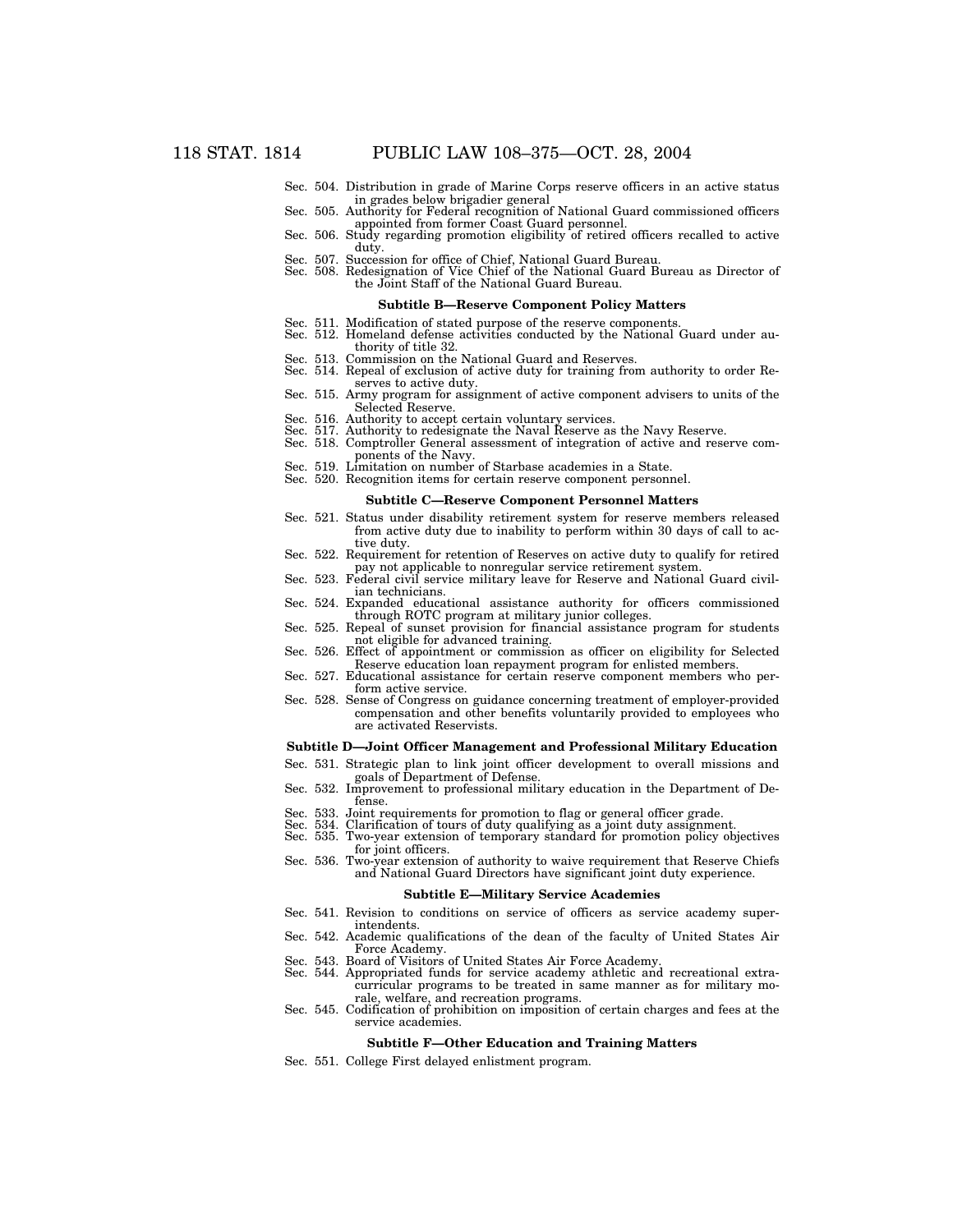- Sec. 552. Senior Reserve Officers' Training Corps and recruiter access at institutions of higher education.
- Sec. 553. Tuition assistance for officers.
- Sec. 554. Increased maximum period for leave of absence for pursuit of a program of education in a health care profession.
- Sec. 555. Eligibility of cadets and midshipmen for medical and dental care and disability benefits.
- Sec. 556. Transfer of authority to confer degrees upon graduates of the Community College of the Air Force.
- Sec. 557. Change in titles of leadership positions at the Naval Postgraduate School.

#### **Subtitle G—Assistance to Local Educational Agencies for Defense Dependents Education**

- Sec. 558. Continuation of impact aid assistance on behalf of dependents of certain members despite change in status of member.
- Sec. 559. Assistance to local educational agencies that benefit dependents of members of the Armed Forces and Department of Defense civilian employees.
- Sec. 560. Impact aid for children with severe disabilities.

#### **Subtitle H—Medals and Decorations and Special Promotions and Appointments**

- Sec. 561. Award of medal of honor to individual interred in the Tomb of the Unknowns as representative of casualties of a war.
- Sec. 562. Plan for revised criteria and eligibility requirements for award of Combat Infantryman Badge and Combat Medical Badge for service in Korea after July 28, 1953.
- Sec. 563. Authority to appoint Brigadier General Charles E. Yeager, United States Air Force (retired), to the grade of major general on the retired list. Sec. 564. Posthumous commission of William Mitchell in the grade of major general
- in the Army.

#### **Subtitle I—Military Voting**

- Sec. 566. Federal write-in ballots for absentee military voters located in the United States.
- Sec. 567. Repeal of requirement to conduct electronic voting demonstration project for the Federal election to be held in November 2004.
- Sec. 568. Reports on operation of Federal voting assistance program and military postal system.

#### **Subtitle J—Military Justice Matters**

- Sec. 571. Review on how sexual offenses are covered by Uniform Code of Military Justice.
- Sec. 572. Waiver of recoupment of time lost for confinement in connection with a trial.
- Sec. 573. Processing of forensic evidence collection kits and acquisition of sufficient stocks of such kits.
- Sec. 574. Authorities of the Judge Advocates General.

#### **Subtitle K—Sexual Assault in the Armed Forces**

- Sec. 576. Examination of sexual assault in the Armed Forces by the Defense Task Force established to examine sexual harassment and violence at the military service academies.
- Sec. 577. Department of Defense policy and procedures on prevention and response to sexual assaults involving members of the Armed Forces.

#### **Subtitle L—Management and Administrative Matters**

- Sec. 581. Three-year extension of limitation on reductions of personnel of agencies responsible for review and correction of military records.
- Sec. 582. Staffing for Defense Prisoner of War/Missing Personnel Office (DPMO).<br>Sec. 583. Permanent ID cards for retiree dependents age 75 and older.
- Permanent ID cards for retiree dependents age 75 and older.
- Sec. 584. Authority to provide civilian clothing to members traveling in connection with medical evacuation. Sec. 585. Authority to accept donation of frequent traveler miles, credits, and tick-
- ets to facilitate rest and recuperation travel of deployed members of the Armed Forces and their families.
- Sec. 586. Annual report identifying reasons for discharges from the Armed Forces during preceding fiscal year.
- Sec. 587. Study of blended wing concept for the Air Force.<br>Sec. 588. Sense of Congress regarding return of membe
- Sense of Congress regarding return of members to active duty service upon rehabilitation from service-related injuries.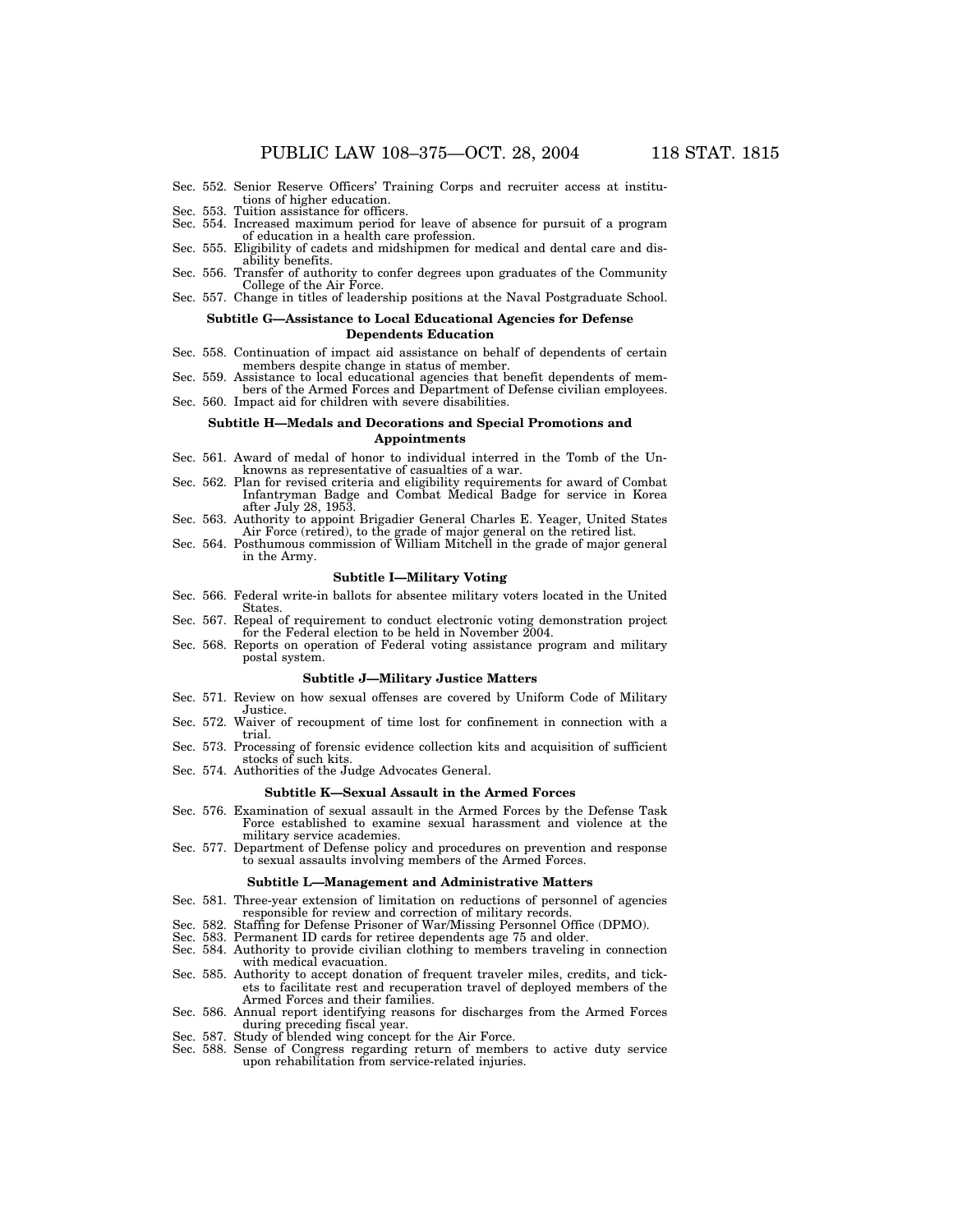## **Subtitle M—Other Matters**

- Sec. 591. Protection of Armed Forces personnel from retaliatory actions for communications made through the chain of command.
- Sec. 592. Implementation plan for accession of persons with specialized skills.
- Sec. 593. Enhanced screening methods and process improvements for recruitment of home schooled and National Guard Challenge program GED recipients.
- Sec. 594. Redesignation of National Guard Challenge Program as National Guard Youth Challenge Program.
- Sec. 595. Reports on certain milestones relating to Department of Defense transformation.
- Sec. 596. Report on issues relating to removal of remains of persons interred in United States military cemeteries overseas.
- Sec. 597. Comptroller General reports on closure of Department of Defense dependent elementary and secondary schools and commissary stores.
- Sec. 598. Comptroller General report on transition assistance programs for members separating from the Armed Forces.
- Sec. 599. Study on coordination of job training standards with certification standards for military occupational specialties.

#### **TITLE VI—COMPENSATION AND OTHER PERSONNEL BENEFITS**

### **Subtitle A—Pay and Allowances**

- Sec. 601. Increase in basic pay for fiscal year 2005.
- Sec. 602. Relationship between eligibility to receive supplemental subsistence allowance and eligibility to receive imminent danger pay, family separation allowance, and certain Federal assistance.
- Sec. 603. Authority to provide family separation basic allowance for housing.
- Sec. 604. Geographic basis for housing allowance during short-assignment permanent changes of station for education or training.
- Sec. 605. Immediate lump-sum reimbursement for unusual nonrecurring expenses incurred for duty outside the continental United States.
- Sec. 606. Authority for certain members deployed in combat zones to receive limited advances on future basic pay.
- Sec. 607. Repeal of requirement that members entitled to basic allowance for subsistence pay subsistence charges while hospitalized.

#### **Subtitle B—Bonuses and Special and Incentive Pays**

- Sec. 611. One-year extension of certain bonus and special pay authorities for reserve forces.
- Sec. 612. One-year extension of certain bonus and special pay authorities for certain health care professionals.
- Sec. 613. One-year extension of special pay and bonus authorities for nuclear officers.
- Sec. 614. One-year extension of other bonus and special pay authorities.
- Sec. 615. Authority to provide hazardous duty incentive pay to military firefighters.
- Sec. 616. Reduced service obligation for nurses receiving nurse accession bonus.
- Sec. 617. Assignment incentive pay.
- Sec. 618. Modification of active and reserve component reenlistment and enlistment bonus authorities.
- Sec. 619. Bonus for certain initial service of officers in the Selected Reserve.
- Sec. 620. Revision of authority to provide foreign language proficiency pay.
- Sec. 621. Eligibility of enlisted members to qualify for critical skills retention bonus while serving on indefinite reenlistment.
- Sec. 622. Eligibility of reserve component members for incentive bonus for conversion to military occupational specialty to ease personnel shortage.
- Sec. 623. Permanent increase in authorized amounts for imminent danger special pay and family separation allowance.

#### **Subtitle C—Travel and Transportation Allowances**

- Sec. 631. Travel and transportation allowances for family members to attend burial ceremony or memorial service of member who dies on duty.
- Sec. 632. Transportation of family members incident to serious illness or injury of members of the uniformed services.
- Sec. 633. Reimbursement for certain lodging costs incurred in connection with dependent student travel.

#### **Subtitle D—Retired Pay and Survivor Benefits**

Sec. 641. Computation of high-36 month average for reserve component members retired for disability while on active duty or dying while on active duty.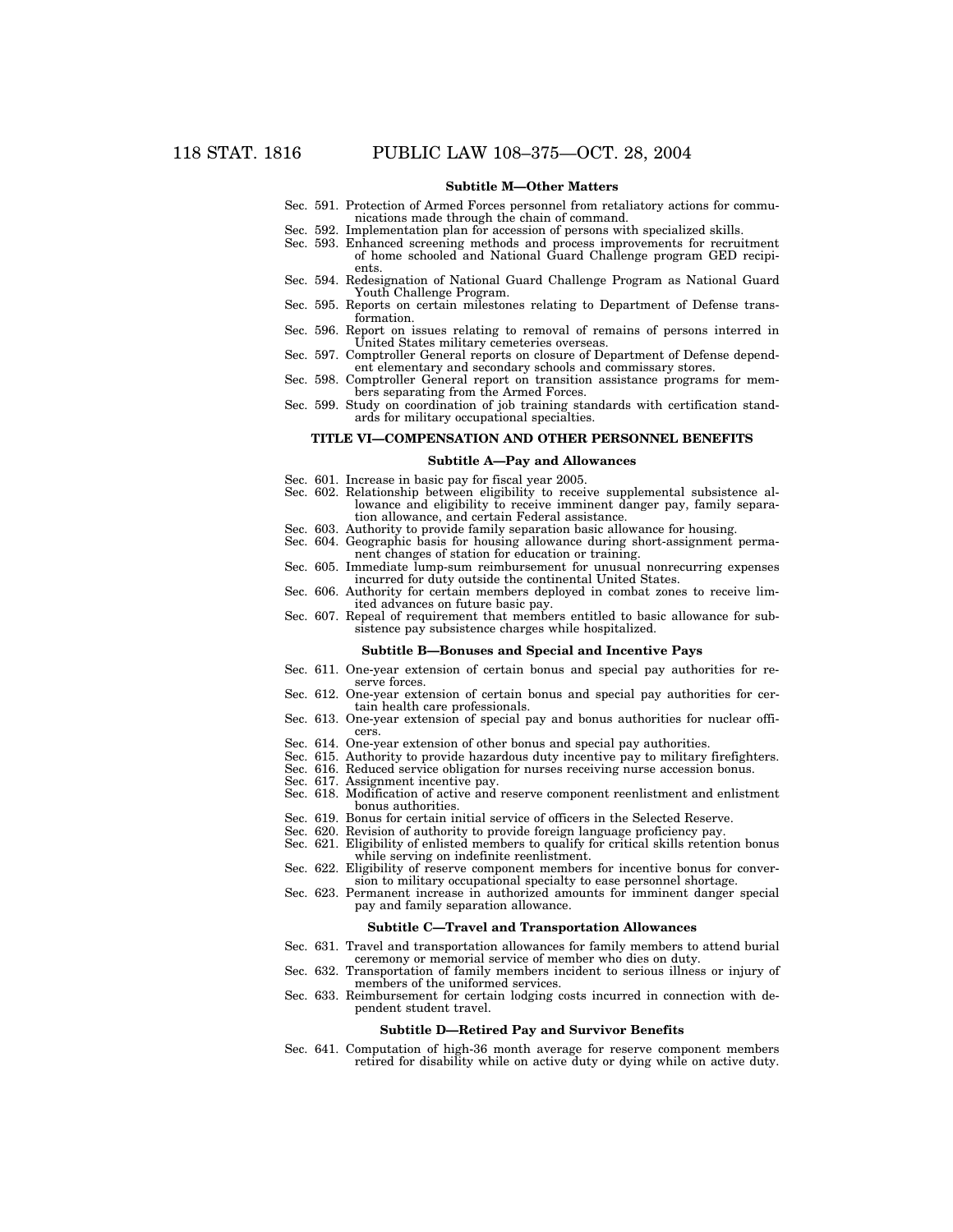- Sec. 642. Repeal of phase-in of concurrent receipt of retired pay and veterans' disability compensation for military retirees with service-connected disabilities rated as 100 percent. Sec. 643. Death benefits enhancement.
- 
- Sec. 644. Phased elimination of two-tier annuity computation for surviving spouses under Survivor Benefit Plan.
- Sec. 645. One-year open enrollment period for Survivor Benefit Plan commencing October 1, 2005.

## **Subtitle E—Commissary and Nonappropriated Fund Instrumentality**

## **Benefits**

- Sec. 651. Consolidation and reorganization of legislative provisions regarding defense commissary system and exchanges and other morale, welfare, and recreation activities.
- Sec. 652. Consistent State treatment of Department of Defense Nonappropriated Fund Health Benefits Program.

## **Subtitle F—Other Matters**

- Sec. 661. Eligibility of members for reimbursement of expenses incurred for adop-
- Sec. 662. Clarification of education loans qualifying for education loan repayment program for reserve component health professions officers.<br>Sec. 663. Receipt of pay by reservists from civilian employers while on active duty
- in connection with a contingency operation. Sec. 664. Relief for mobilized reservists from certain Federal agricultural loan obli-
- gations.<br>Sec. 665. Survey and analysis of effect of extended and frequent mobilization of re-
- servists for active duty service on reservist income. Sec. 666. Study of disability benefits for veterans of service in the Armed Forces
- with service-connected disabilities.

## **TITLE VII—HEALTH CARE PROVISIONS**

## **Subtitle A—Enhanced Benefits for Reserves**

- Sec. 701. TRICARE coverage for members of reserve components who commit to continued service in the Selected Reserve after release from active duty. Sec. 702. Comptroller General report on the cost and feasibility of providing private
- health insurance stipends for members of the Ready Reserves. Sec. 703. Permanent earlier eligibility date for TRICARE benefits for members of
- reserve components and their dependents. Sec. 704. Waiver of certain deductibles under TRICARE program for members on
- active duty for a period of more than 30 days.
- Sec. 705. Authority for payment by United States of additional amounts billed by health care providers to activated Reserves.
- Sec. 706. Permanent extension of transitional health care benefits and addition of requirement for preseparation physical examination.

#### **Subtitle B—Other Benefits Improvements**

- Sec. 711. Opportunity for young child dependent of deceased member to become eligible for enrollment in a TRICARE dental plan.
- Sec. 712. Comptroller General report on provision of health, education, and support services for Exceptional Family Member Program enrollees.
- Sec. 713. Continuation of sub-acute care for transition period.
- Sec. 714. Improvements to pharmacy benefits program.
- Sec. 715. Professional accreditation of military dentists.
- Sec. 716. Temporary authority for waiver of collection of payments due for CHAMPUS benefits received by disabled persons unaware of loss of CHAMPUS eligibility.
- Sec. 717. Services of marriage and family therapists. Sec. 718. Chiropractic health care benefits advisory committee.
- 

#### **Subtitle C—Planning, Programming, and Management**

- Sec. 721. Pilot program for health care delivery.
- Sec. 722. Study of provision of travel reimbursement to hospitals for certain military disability retirees.
- Sec. 723. Study of mental health services.
- Sec. 724. Policy for timely notification of next of kin of members seriously ill or injured in combat zones.
- 
- Sec. 725. Revised funding methodology for military retiree health care benefits. Sec. 726. Grounds for presidential waiver of requirement for informed consent or option to refuse regarding administration of drugs not approved for general use.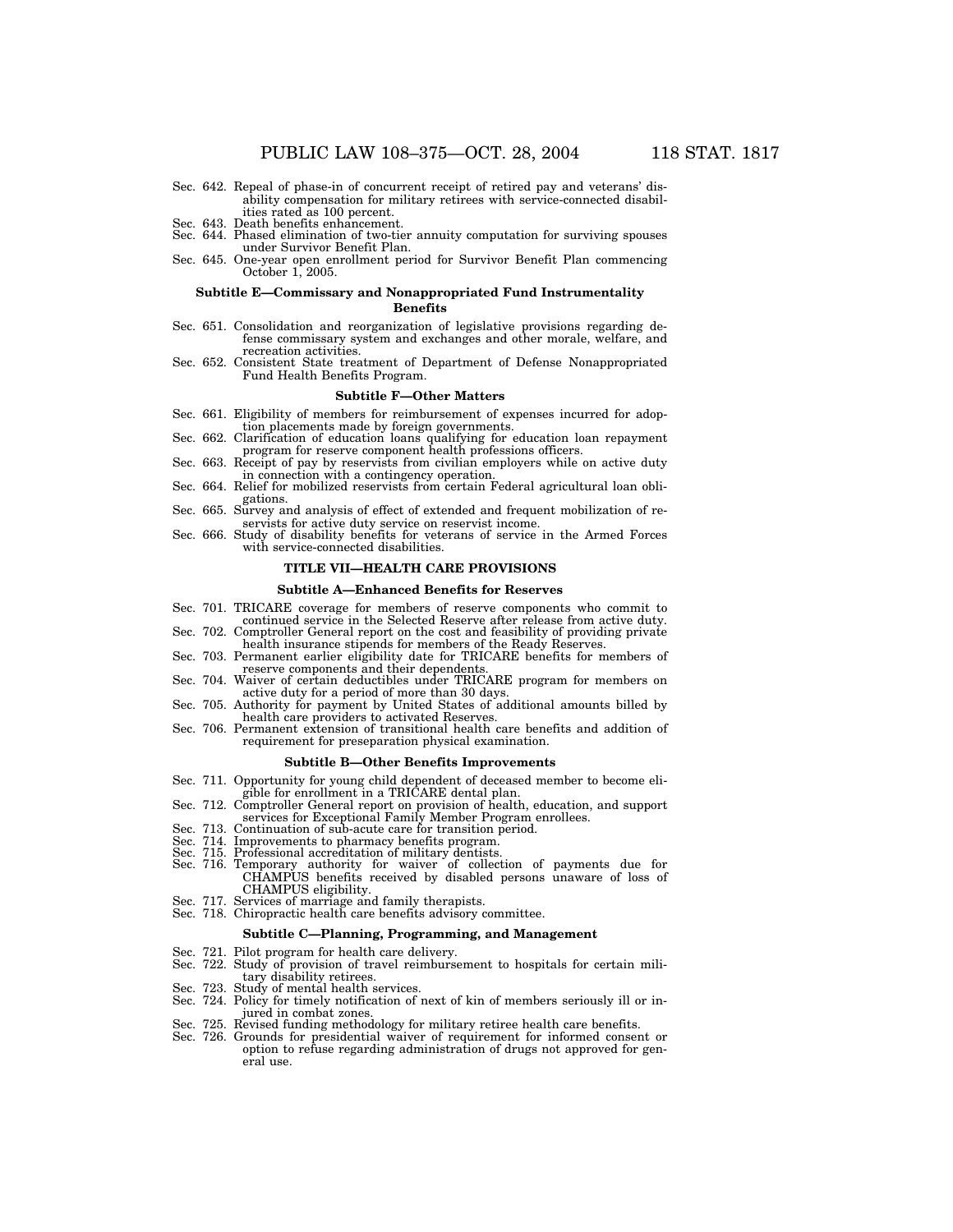Sec. 727. TRICARE program regional directors.

#### **Subtitle D—Medical Readiness Tracking and Health Surveillance**

- Sec. 731. Medical readiness plan and Joint Medical Readiness Oversight Committee.
- Sec. 732. Medical readiness of Reserves. Sec. 733. Baseline Health Data Collection Program.
- 
- Sec. 734. Medical care and tracking and health surveillance in the theater of operations.
- Sec. 735. Declassification of information on exposures to environmental hazards. Sec. 736. Report on training on environmental hazards. Sec. 737. Uniform policy for meeting mobilization-related medical care needs at
- 
- military installations. Sec. 738. Full implementation of Medical Readiness Tracking and Health Surveil-
- lance Program and Force Health Protection and Readiness Program.
- Sec. 739. Reports and Internet accessibility relating to health matters.

### **TITLE VIII—ACQUISITION POLICY, ACQUISITION MANAGEMENT, AND RELATED MATTERS**

#### **Subtitle A—Acquisition Policy and Management**

- Sec. 801. Software-related program costs under major defense acquisition programs.
- Sec. 802. Internal controls for Department of Defense procurements through GSA Client Support Centers.
- Sec. 803. Defense commercial communications satellite services procurement proc-
- ess. Sec. 804. Contractor performance of acquisition functions closely associated with inherently governmental functions.
- Sec. 805. Sustainment plans for existing systems while replacement systems are under development.
- Sec. 806. Applicability of competition exceptions to eligibility of National Guard for financial assistance for performance of additional duties.
- Sec. 807. Inflation adjustment of acquisition-related dollar thresholds.

#### **Subtitle B—Amendments to General Contracting Authorities, Procedures, and Limitations**

- Sec. 811. Rapid acquisition authority to respond to combat emergencies.
- Sec. 812. Defense acquisition workforce improvements.
- Sec. 813. Period for multiyear task and delivery order contracts.
- Sec. 814. Funding for contract ceilings for certain multiyear procurement contracts.
- Sec. 815. Increased threshold for senior procurement executive approval of use of procedures other than competitive procedures.
- Sec. 816. Increased threshold for applicability of requirement for defense contractors to provide information on subcontracting authority of contractor personnel to cooperative agreement holders.
- Sec. 817. Extension of authority for use of simplified acquisition procedures.
- Sec. 818. Submission of cost or pricing data on noncommercial modifications of commercial items.
- Sec. 819. Delegations of authority to make determinations relating to payment of defense contractors for business restructuring costs.
- Sec. 820. Availability of Federal supply schedule supplies and services to United Service Organizations, Incorporated.
- Sec. 821. Addition of landscaping and pest control services to list of designated industry groups participating in the Small Business Competitiveness Demonstration Program.
- Sec. 822. Increased thresholds under special emergency procurement authority.

#### **Subtitle C—United States Defense Industrial Base Provisions**

- Sec. 831. Defense trade reciprocity.
- Sec. 832. Assessment and report on the acquisition of polyacrylonitrile (PAN) carbon fiber from foreign sources.

#### **Subtitle D—Extensions of Temporary Program Authorities**

- Sec. 841. Extension of mentor-protege program.
- Sec. 842. Amendment to mentor-protege program.
- Sec. 843. Extension of test program for negotiation of comprehensive small business subcontracting plans.
- Sec. 844. Extension of pilot program on sales of manufactured articles and services of certain Army industrial facilities.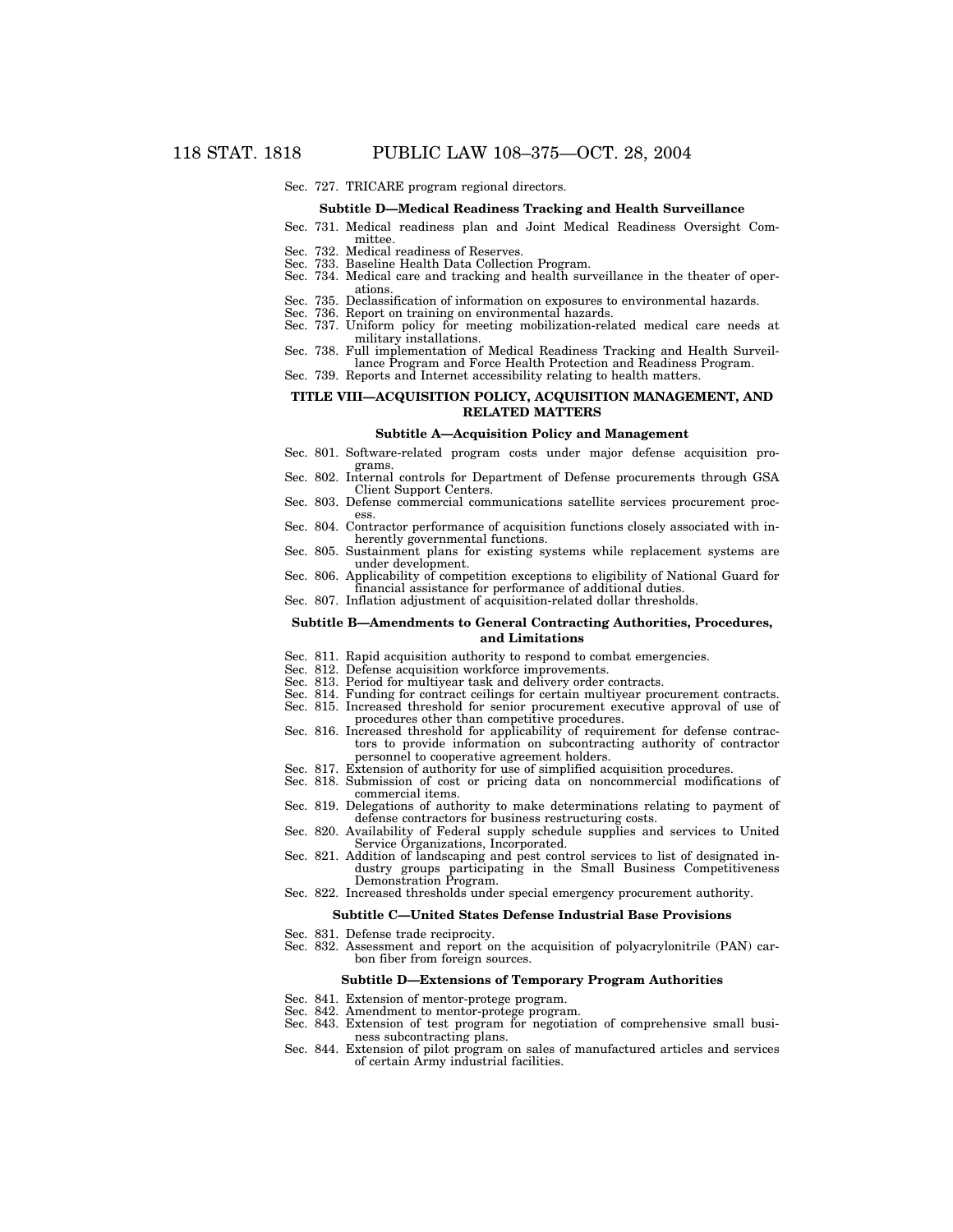#### **Subtitle E—Other Acquisition Matters**

- Sec. 851. Review and demonstration project relating to contractor employees. Sec. 852. Inapplicability of certain fiscal laws to settlements under special tem-
- 
- porary contract closeout authority. Sec. 853. Contracting with employers of persons with disabilities.
- Sec. 854. Defense procurements made through contracts of other agencies.
- Sec. 855. Requirements relating to source selection for integrated support of aerial refueling aircraft fleet for the Air Force.

### **TITLE IX—DEPARTMENT OF DEFENSE ORGANIZATION AND MANAGEMENT**

#### **Subtitle A—Duties and Functions of Department of Defense**

- Sec. 901. Study of roles and authorities of the Director of Defense Research and
- Engineering. Sec. 902. Change of membership of specified council.

## **Subtitle B—Space Activities**

- 
- Sec. 911. Space posture review. Sec. 912. Panel on the future of national security space launch.
- 
- Sec. 913. Operationally responsive national security satellites. Sec. 914. Nondisclosure of certain products of commercial satellite operations.

#### **Subtitle C—Intelligence-Related Matters**

- Sec. 921. Two-year extension of authority of the Secretary of Defense to engage in commercial activities as security for intelligence collection activities abroad.
- Sec. 922. Pilot program on cryptologic service training.

#### **Subtitle D—Other Matters**

- Sec. 931. Strategic plan for destruction of lethal chemical agents and munitions stockpile.
- Sec. 932. Secretary of Defense criteria for and guidance on identification and internal transmission of critical information.

#### **TITLE X—GENERAL PROVISIONS**

#### **Subtitle A—Financial Matters**

- Sec. 1001. Transfer authority.
- Sec. 1002. United States contribution to NATO common-funded budgets in fiscal year 2005.
- Sec. 1003. Budget justification documents for operation and maintenance.
- 
- Sec. 1004. Licensing of intellectual property. Sec. 1005. Repeal of funding restrictions concerning development of medical countermeasures against biological warfare threats.
- Sec. 1006. Report on budgeting for exchange rates for foreign currency fluctuations. Sec. 1007. Fiscal year 2004 transfer authority. Sec. 1008. Clarification of fiscal year 2004 funding level for a National Institute of
- Standards and Technology account.
- Sec. 1009. Notification of fund transfers from working-capital funds.
- Sec. 1010. Charges for Defense Logistics Information Services materials.

## **Subtitle B—Naval Vessels and Shipyards**

- Sec. 1011. Authority for award of contracts for ship dismantling on net-cost basis.
- Sec. 1012. Use of proceeds from exchange and sale of obsolete navy service craft and boats.
- Sec. 1013. Transfer of naval vessels to certain foreign recipients.
- Sec. 1014. Independent study to assess cost effectiveness of the Navy ship construction program.
- Sec. 1015. Limitation on disposal of obsolete naval vessel.

#### **Subtitle C—Counterdrug Matters**

- Sec. 1021. Use of funds for unified counterdrug and counterterrorism campaign in Colombia.
- Sec. 1022. Sense of Congress and report regarding counter-drug efforts in Afghanistan.

#### **Subtitle D—Matters Relating to Museums and Commemorations**

Sec. 1031. Recognition of the Liberty Memorial Museum, Kansas City, Missouri, as America's National World War I Museum.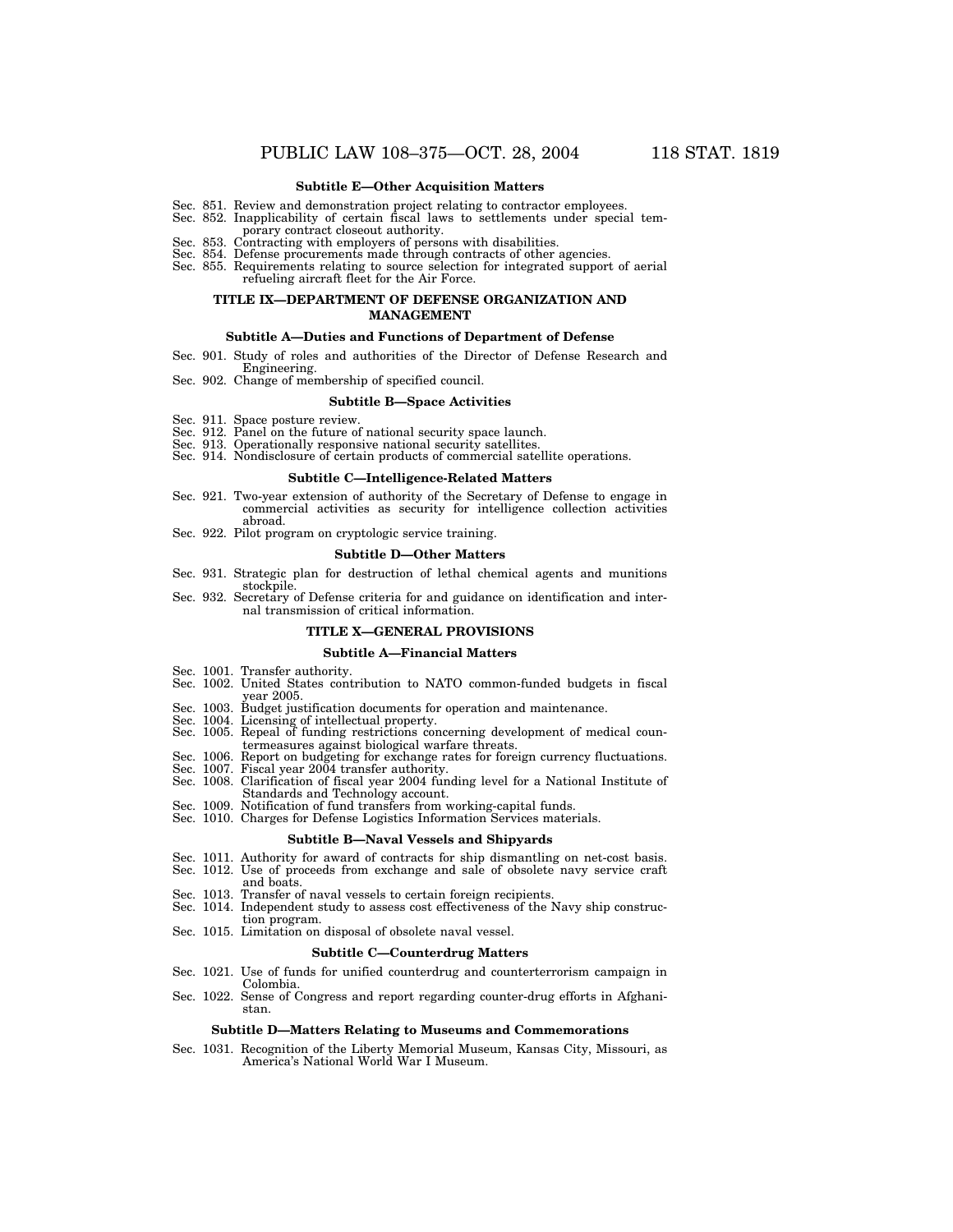- Sec. 1032. Program to commemorate 60th anniversary of World War II.
- Sec. 1033. Annual report on Department of Defense operation and financial support for military museums.

#### **Subtitle E—Reports**

- Sec. 1041. Quarterly detailed accounting for operations conducted as part of the Global War on Terrorism.
- Sec. 1042. Report on post-major combat operations phase of Operation Iraqi Freedom.
- Sec. 1043. Report on training provided to members of the Armed Forces to prepare for post-conflict operations. Sec. 1044. Report on establishing National Centers of Excellence for unmanned
- aerial and ground vehicles.
- Sec. 1045. Study of continued requirement for two-crew manning for ballistic missile submarines.
- Sec. 1046. Report on Department of Defense programs for prepositioning of materiel and equipment.
- Sec. 1047. Report on al Quaeda and associated groups in Latin America and the Caribbean.

#### **Subtitle F—Defense Against Terrorism and Other Domestic Security Matters**

- Sec. 1051. Acceptance of communications equipment provided by local public safety agencies.
- Sec. 1052. Determination and report on full-time airlift support for homeland defense operations.
- Sec. 1053. Survivability of critical systems exposed to chemical or biological contamination.

## **Subtitle G—Personnel Security Matters**

- Sec. 1061. Use of National Driver Register for personnel security investigations and determinations. Sec. 1062. Standards for disqualification from eligibility for Department of Defense
- security clearance.

#### **Subtitle H—Transportation-Related Matters**

- Sec. 1071. Use of military aircraft to transport mail to and from overseas locations. Sec. 1072. Reorganization and clarification of certain provisions relating to control
- and supervision of transportation within the Department of Defense.
- Sec. 1073. Evaluation of procurement practices relating to transportation of security-sensitive cargo.

#### **Subtitle I—Other Matters**

- Sec. 1081. Liability protection for Department of Defense volunteers working in maritime environment.
- Sec. 1082. Sense of Congress concerning media coverage of the return to the United States of the remains of deceased members of the Armed Forces from
- overseas. Sec. 1083. Transfer of historic F3A-1 Brewster Corsaird aircraft. Sec. 1084. Technical and clerical amendments.
- 
- Sec. 1085. Preservation of search and rescue capabilities of the Federal Government.
- Sec. 1086. Acquisition of aerial firefighting equipment for National Interagency Fire Center.
- Sec. 1087. Revision to requirements for recognition of institutions of higher education as Hispanic-serving institutions for purposes of certain grants and contracts.
- Sec. 1088. Military extraterritorial jurisdiction over contractors supporting defense missions overseas.
- Sec. 1089. Definition of United States for purposes of Federal crime of torture.
- Sec. 1090. Energy savings performance contracts.
- Sec. 1091. Sense of Congress and policy concerning persons detained by the United States.
- Sec. 1092. Actions to prevent the abuse of detainees.<br>Sec. 1093. Reporting requirements.
- Reporting requirements.
- Sec. 1094. Findings and sense of Congress concerning Army Specialist Joseph Darby.

#### **TITLE XI—CIVILIAN PERSONNEL MATTERS**

Sec. 1101. Payment of Federal employee health benefit premiums for mobilized Federal employees.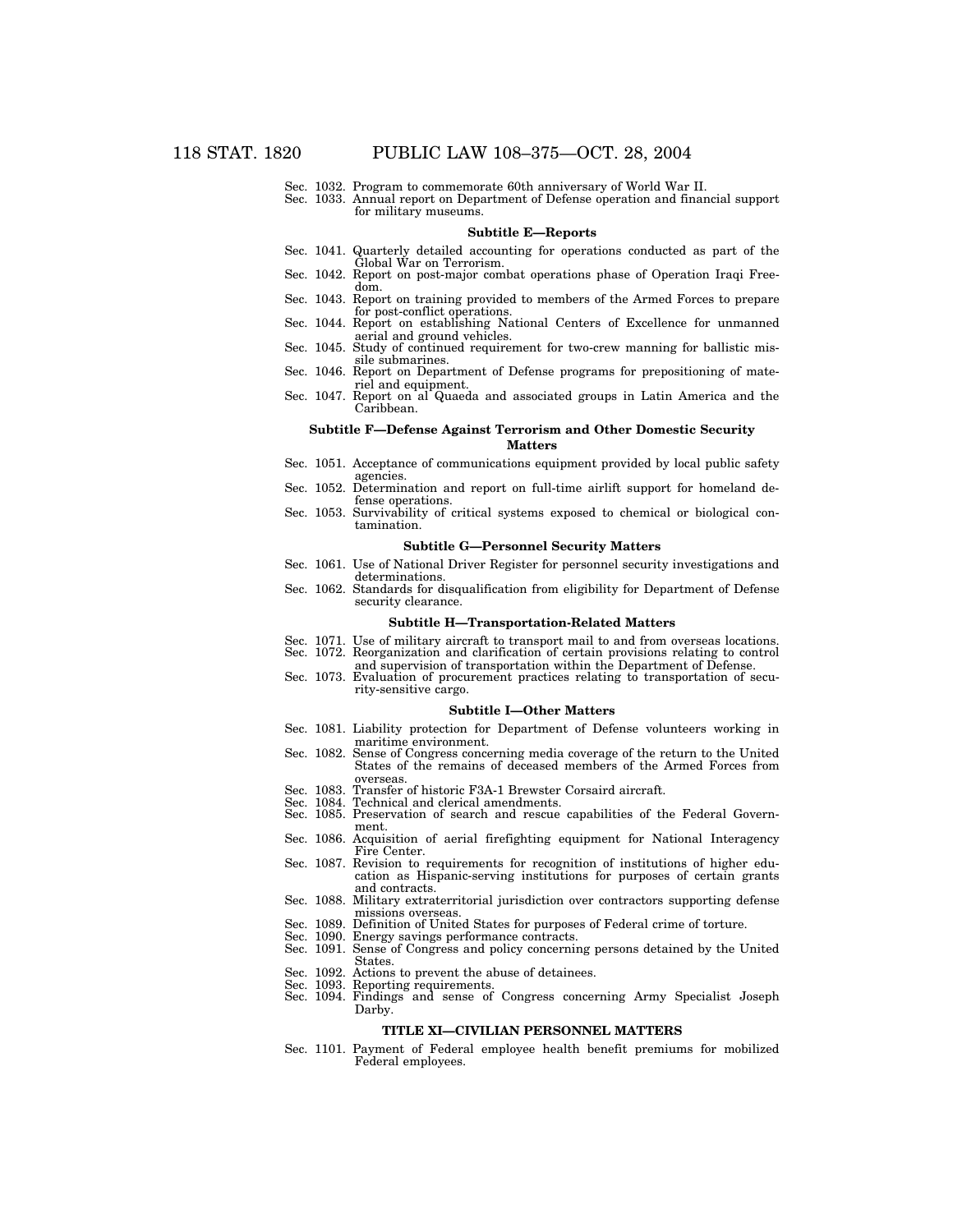- Sec. 1102. Foreign language proficiency pay.
- Sec. 1103. Pay and performance appraisal parity for civilian intelligence personnel.
- Sec. 1104. Pay parity for senior executives in defense nonappropriated fund instrumentalities.
- Sec. 1105. Science, mathematics, and research for transformation (SMART) defense
- scholarship pilot program. Sec. 1106. Report on how to recruit and retain individuals with foreign language skills.
- Sec. 1107. Plan on implementation and utilization of flexible personnel management authorities in Department of Defense laboratories.

#### **TITLE XII—MATTERS RELATING TO OTHER NATIONS**

## **Subtitle A—Matters Relating to Iraq, Afghanistan, and Global War on**

## **Terrorism**

- 
- Sec. 1201. Commanders' Emergency Response Program. Sec. 1202. Assistance to Iraq and Afghanistan military and security forces. Sec. 1203. Redesignation and modification of authorities relating to Inspector Gen-
- eral of the Coalition Provisional Authority.
- Sec. 1204. Presidential report on strategy for stabilization of Iraq.
- 
- Sec. 1205. Guidance on contractors supporting deployed forces in Iraq. Sec. 1206. Report on contractors supporting deployed forces and reconstruction ef-
- forts in Iraq.
- Sec. 1207. United Nations Oil-for-Food Program.
- Sec. 1208. Support of military operations to combat terrorism.

#### **Subtitle B—Counterproliferation Matters**

- Sec. 1211. Defense international counterproliferation programs.
- Sec. 1212. Policy and sense of Congress on nonproliferation of ballistic missiles.
- Sec. 1213. Sense of Congress on the global partnership against the spread of weapons of mass destruction.
- Sec. 1214. Report on collaborative measures to reduce the risks of a launch of Russian nuclear weapons.

#### **Subtitle C—Other Matters**

- Sec. 1221. Authority for humanitarian assistance for the detection and clearance of landmines extended to include other explosive remnants of war.
- Sec. 1222. Expansion of entities of the People's Republic of China subject to certain presidential authorities when operating in the United States.
- Sec. 1223. Assignment of NATO naval personnel to submarine safety programs. Sec. 1224. Availability of Warsaw Initiative Funds for new NATO members.
- 
- Sec. 1225. Bilateral exchanges and trade in defense articles and defense services between the United States and the United Kingdom and Australia.
- Sec. 1226. Study on missile defense cooperation.

#### **TITLE XIII—COOPERATIVE THREAT REDUCTION WITH STATES OF THE FORMER SOVIET UNION**

- Sec. 1301. Specification of Cooperative Threat Reduction programs and funds.
- Sec. 1302. Funding allocations.
- Sec. 1303. Temporary authority to waive limitation on funding for chemical weapons destruction facility in Russia.
- Sec. 1304. Inclusion of descriptive summaries in annual Cooperative Threat Reduction reports and budget justification materials.

### **TITLE XIV—SUNKEN MILITARY CRAFT**

- Sec. 1401. Preservation of title to sunken military craft and associated contents.
- Sec. 1402. Prohibitions.
- Sec. 1403. Permits.
- Sec. 1404. Penalties.
- Sec. 1405. Liability for damages.
- Sec. 1406. Relationship to other laws.
- Sec. 1407. Encouragement of agreements with foreign countries.
- Sec. 1408. Definitions.

## **TITLE XV—AUTHORIZATION FOR INCREASED COSTS DUE TO OPERATION IRAQI FREEDOM AND OPERATION ENDURING FREEDOM**

- Sec. 1501. Purpose.
- Sec. 1502. Army procurement.
- Sec. 1503. Navy and Marine Corps procurement.
- Sec. 1504. Defense-wide activities procurement.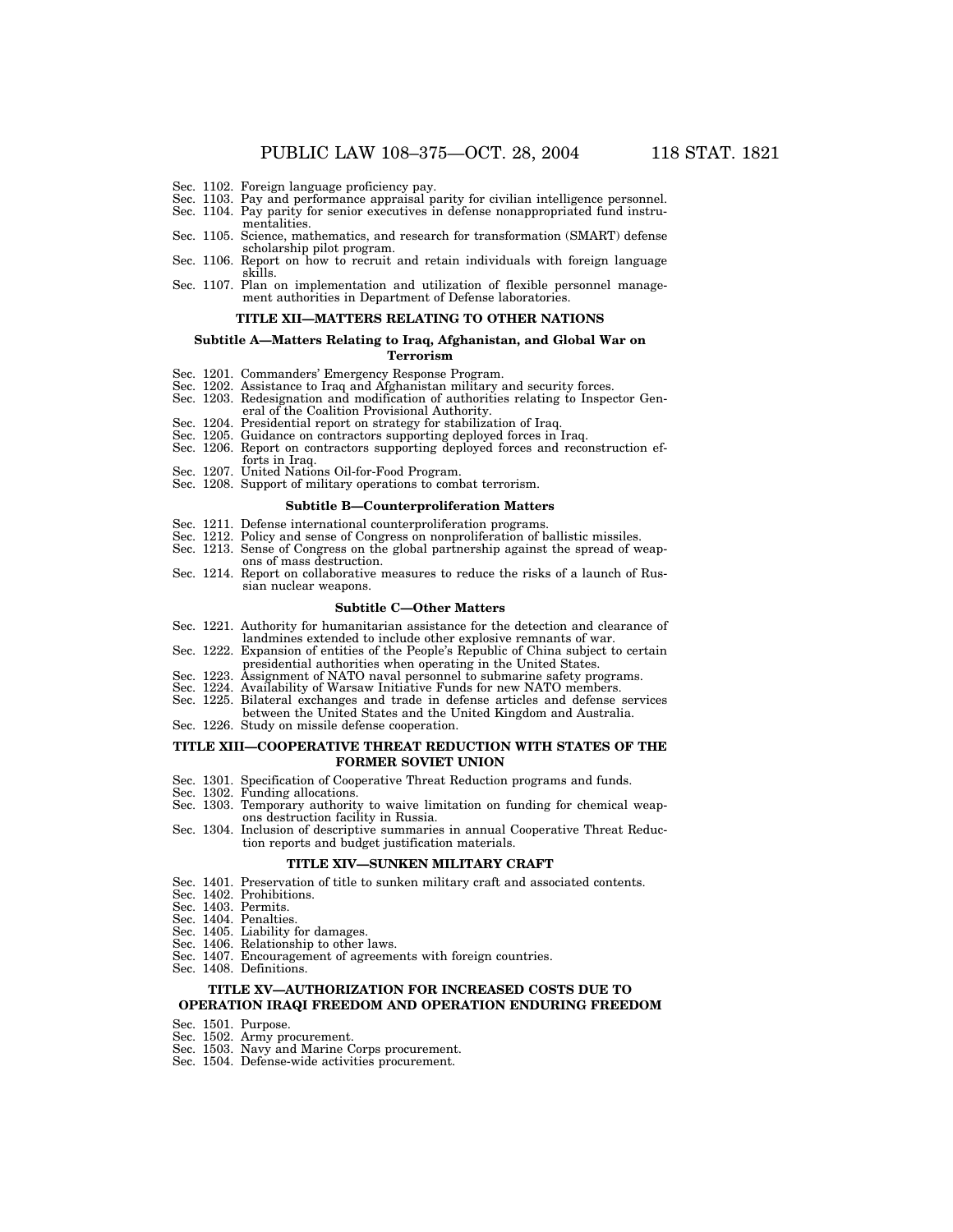- Sec. 1505. Operation and maintenance.
- Sec. 1506. Defense working capital funds. Sec. 1507. Iraq Freedom Fund.
- Sec. 1508. Defense health program.
- Sec. 1509. Military personnel.
- Sec. 1510. Treatment as additional authorizations.
- Sec. 1511. Transfer authority.

## **DIVISION B—MILITARY CONSTRUCTION AUTHORIZATIONS**

Sec. 2001. Short title.

## **TITLE XXI—ARMY**

- Sec. 2101. Authorized Army construction and land acquisition projects.
- Sec. 2102. Family housing.
- Sec. 2103. Improvements to military family housing units.
- Sec. 2104. Authorization of appropriations, Army.
- Sec. 2105. Modification of authority to carry out certain fiscal year 2004 projects.
- Sec. 2106. Modification of authority to carry out certain fiscal year 2003 project.

## **TITLE XXII—NAVY**

- Sec. 2201. Authorized Navy construction and land acquisition projects.
- Sec. 2202. Family housing.
- Sec. 2203. Improvements to military family housing units.
- Sec. 2204. Authorization of appropriations, Navy.

#### **TITLE XXIII—AIR FORCE**

- Sec. 2301. Authorized Air Force construction and land acquisition projects.
- Sec. 2302. Family housing.
- Sec. 2303. Improvements to military family housing units.
- Sec. 2304. Authorization of appropriations, Air Force.

#### **TITLE XXIV—DEFENSE AGENCIES**

- Sec. 2401. Authorized Defense Agencies construction and land acquisition projects.
- Sec. 2402. Improvements to military family housing units.
- Sec. 2403. Energy conservation projects.
- Sec. 2404. Authorization of appropriations, Defense Agencies.

### **TITLE XXV—NORTH ATLANTIC TREATY ORGANIZATION SECURITY INVESTMENT PROGRAM**

- Sec. 2501. Authorized NATO construction and land acquisition projects.
- Sec. 2502. Authorization of appropriations, NATO.

#### **TITLE XXVI—GUARD AND RESERVE FORCES FACILITIES**

Sec. 2601. Authorized Guard and Reserve construction and land acquisition projects.

#### **TITLE XXVII—EXPIRATION AND EXTENSION OF AUTHORIZATIONS**

- Sec. 2701. Expiration of authorizations and amounts required to be specified by law.
- Sec. 2702. Extension of authorizations of certain fiscal year 2002 projects.
- Sec. 2703. Extension and renewal of authorizations of certain fiscal year 2001 projects.

## **TITLE XXVIII—GENERAL PROVISIONS**

### **Subtitle A—Military Construction Program and Military Family Housing Changes**

- Sec. 2801. Modification of approval and notice requirements for facility repair projects.
- Sec. 2802. Reporting requirements regarding military family housing requirements for general officers and flag officers.
- Sec. 2803. Congressional notification of deviations from authorized cost variations for military construction projects and military family housing projects.
- Sec. 2804. Assessment of vulnerability of military installations to terrorist attack and annual report on military construction requirements related to antiterrorism and force protection.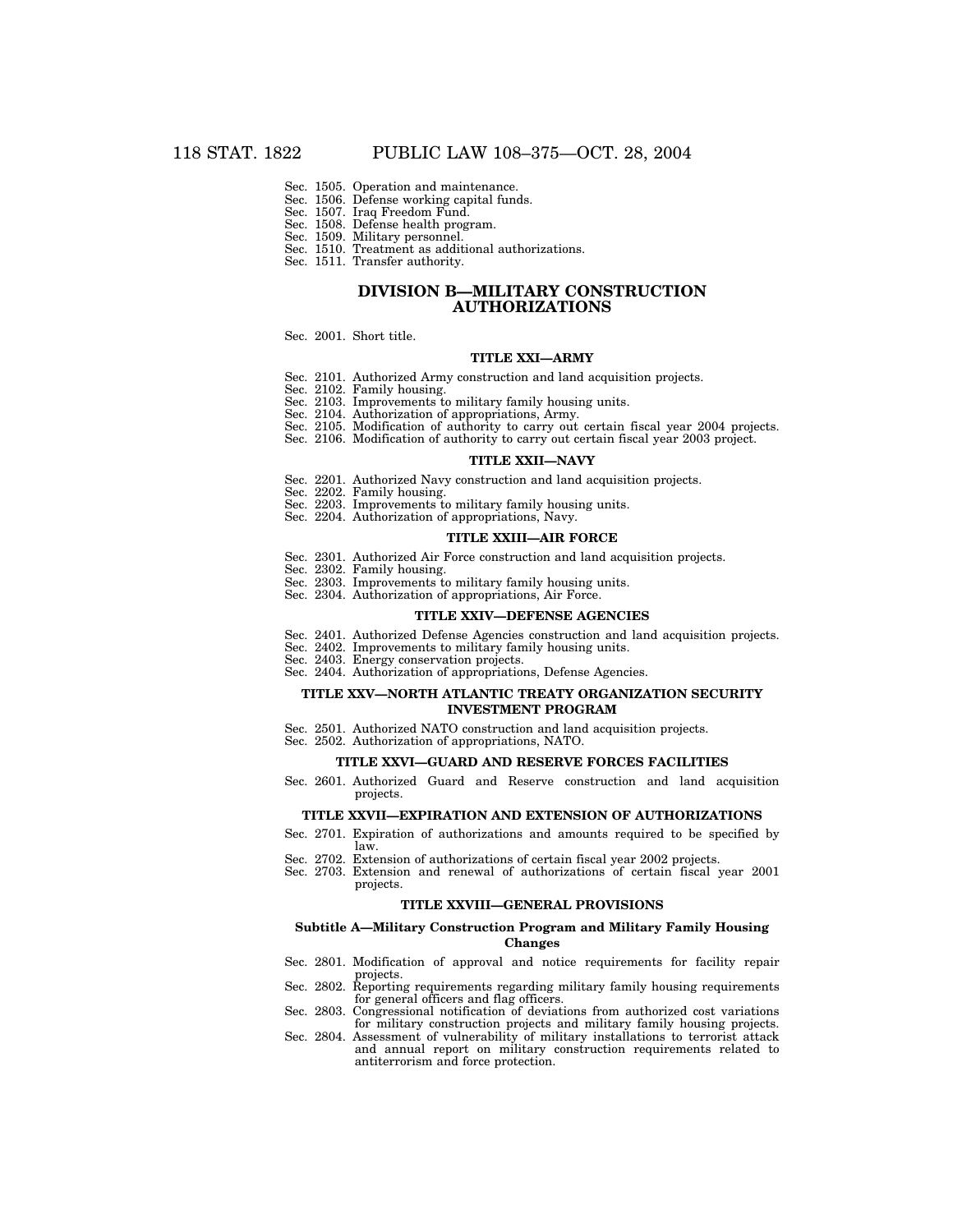- Sec. 2806. Additional reporting requirements relating to alternative authority for acquisition and improvement of military housing.
- Sec. 2807. Temporary authority to accelerate design efforts for military construction projects carried out using design-build selection procedures. Sec. 2808. Notification thresholds and requirements for expenditures or contribu-
- tions for acquisition of facilities for reserve components.
- Sec. 2809. Authority to exchange reserve component facilities to acquire replacement facilities.
- Sec. 2810. One-year extension of temporary, limited authority to use operation and
- maintenance funds for construction projects outside the United States. Sec. 2811. Consideration of combination of military medical treatment facilities and health care facilities of Department of Veterans Affairs.

#### **Subtitle B—Real Property and Facilities Administration**

- Sec. 2821. Reorganization of existing administrative provisions relating to real
- property transactions. Sec. 2822. Development of Heritage Center for the National Museum of the United States Army.
- Sec. 2823. Elimination of reversionary interests clouding United States title to property used as Navy homeports.

## **Subtitle C—Base Closure and Realignment**

- Sec. 2831. Establishment of specific deadline for submission of revisions to forcestructure plan and infrastructure inventory.
- Sec. 2832. Specification of final selection criteria for 2005 base closure round.<br>Sec. 2833. Repeal of authority of Secretary of Defense to recommend that in Repeal of authority of Secretary of Defense to recommend that installations be placed in inactive status.
- Sec. 2834. Voting requirements for Defense Base Closure and Realignment Commission to add to or otherwise expand closure and realignment recommendations made by Secretary of Defense.

### **Subtitle D—Land Conveyances**

#### PART I—ARMY CONVEYANCES

- 
- 
- Sec. 2841. Land conveyance, Sunflower Army Ammunition Plant, Kansas. Sec. 2842. Land exchange, Fort Campbell, Kentucky and Tennessee. Sec. 2843. Land conveyance, Louisiana Army Ammunition Plant, Doyline, Louisiana.
- Sec. 2844. Land conveyance, Fort Leonard Wood, Missouri.
- Sec. 2845. Transfer of administrative jurisdiction, Defense Supply Center, Columbus, Ohio.
- Sec. 2846. Jurisdiction and utilization of former public domain lands, Umatilla Chemical Depot, Oregon.
- Sec. 2847. Modification of authority for land conveyance, equipment and storage
- yard, Charleston, South Carolina. Sec. 2848. Land conveyance, Fort Hood, Texas. Sec. 2849. Land conveyance, local training area for Browning Army Reserve Center, Utah.
- 
- Sec. 2850. Land conveyance, Army Reserve Center, Hampton, Virginia. Sec. 2851. Land conveyance, Army National Guard Facility, Seattle, Washington.
- Sec. 2852. Modification of land exchange and consolidation, Fort Lewis, Washington.

#### PART II—NAVY CONVEYANCES

- Sec. 2861. Land exchange, former Richmond Naval Air Station, Florida.
- 
- Sec. 2862. Land conveyance, Honolulu, Hawaii. Sec. 2863. Land conveyance, Navy property, former Fort Sheridan, Illinois.
- 
- Sec. 2864. Land exchange, Naval Air Station, Patuxent River, Maryland. Sec. 2865. Modification of land acquisition authority, Perquimans County, North Carolina.
- Sec. 2866. Land conveyance, Naval Weapons Station, Charleston, South Carolina. Sec. 2867. Land conveyance, Navy YMCA building, Portsmouth, Virginia.

#### PART III—AIR FORCE CONVEYANCES

- Sec. 2871. Land exchange, Maxwell Air Force Base, Alabama.
- Sec. 2872. Land conveyance, March Air Force Base, California. Sec. 2873. Land conveyance, former Griffiss Air Force Base, New York.
- 

#### PART IV—OTHER CONVEYANCES

Sec. 2881. Land exchange, Arlington County, Virginia.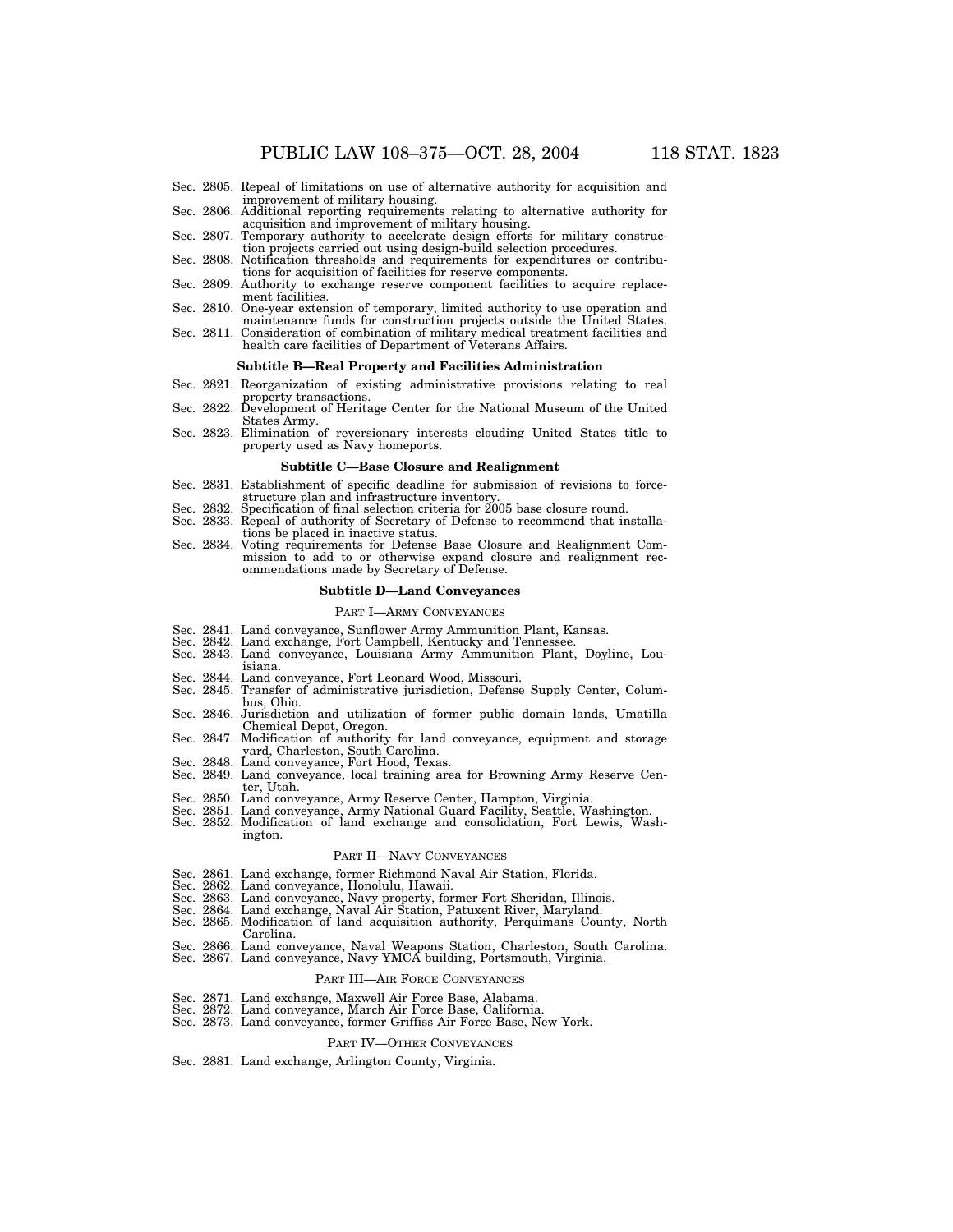## **Subtitle E—Other Matters**

- Sec. 2891. One-year resumption of Department of Defense Laboratory Revitalization Demonstration Program.
- Sec. 2892. Designation of Airmen Leadership School at Luke Air Force Base, Arizona, in honor of John J. Rhodes, a former minority leader of the House of Representatives.
- Sec. 2893. Settlement of claim of Oakland Base Reuse Authority and Redevelopment Agency.
- Sec. 2894. Report on establishment of mobilization station at Camp Ripley National Guard Training Center, Little Falls, Minnesota. Sec. 2895. Report on feasibility of establishment of veterans memorial at Marine
- Corps Air Station, El Toro, California.
- Sec. 2896. Sense of Congress regarding effect of military housing policies and force structure and basing changes on local educational agencies.
- Sec. 2897. Sense of Congress and study regarding memorial honoring non-United States citizens killed in the line of duty while serving in the United States Armed Forces.

## **DIVISION C—DEPARTMENT OF ENERGY NATIONAL SE-CURITY AUTHORIZATIONS AND OTHER AUTHORIZA-TIONS**

## **TITLE XXXI—DEPARTMENT OF ENERGY NATIONAL SECURITY PROGRAMS**

#### **Subtitle A—National Security Programs Authorizations**

- Sec. 3101. National Nuclear Security Administration.
- Sec. 3102. Defense environmental management.
- Sec. 3103. Other defense activities.
- Sec. 3104. Defense nuclear waste disposal.

#### **Subtitle B—Program Authorizations, Restrictions, and Limitations**

- Sec. 3111. Report on requirements for Modern Pit Facility.<br>Sec. 3112. Two-year extension of authority for appointmen Two-year extension of authority for appointment of certain scientific, engineering, and technical personnel.
- Sec. 3113. Limited authority to carry out new projects under Facilities and Infrastructure Recapitalization Program after project selection deadline.
- Sec. 3114. Modification of milestone and report requirements for National Ignition Facility.
- Sec. 3115. Modification of submittal date of annual plan for stewardship, management, and certification of warheads in the nuclear weapons stockpile.
- Sec. 3116. Defense site acceleration completion.
- 
- Sec. 3117. Treatment of waste material. Sec. 3118. Local stakeholder organizations for 2006 closure sites.
- Sec. 3119. Report to Congress on Advanced Nuclear Weapons Concepts Initiative.

#### **Subtitle C—Proliferation Matters**

- Sec. 3131. Modification of authority to use International Nuclear Materials Protection and Cooperation Program funds outside the former Soviet Union.
- Sec. 3132. Acceleration of removal or security of fissile materials, radiological materials, and related equipment at vulnerable sites worldwide.
- Sec. 3133. Silk Road Initiative.
- Sec. 3134. Nuclear nonproliferation fellowships for scientists employed by United States and Russian Federation.
- Sec. 3135. Utilization of international contributions to the elimination of weapons grade plutonium production program.

#### **Subtitle D—Other Matters**

- Sec. 3141. Indemnification of Department of Energy contractors.
- Sec. 3142. Report on maintenance of retirement benefits for certain workers at 2006 closure sites after closure of sites. Sec. 3143. Report on efforts of National Nuclear Security Administration to under-
- stand plutonium aging.
- Sec. 3144. Support for public education in the vicinity of Los Alamos National Laboratory, New Mexico.
- Sec. 3145. Review of Waste Isolation Pilot Plant, New Mexico, pursuant to competitive contract.
- Sec. 3146. National Academy of Sciences study on management by Department of Energy of certain radioactive waste streams.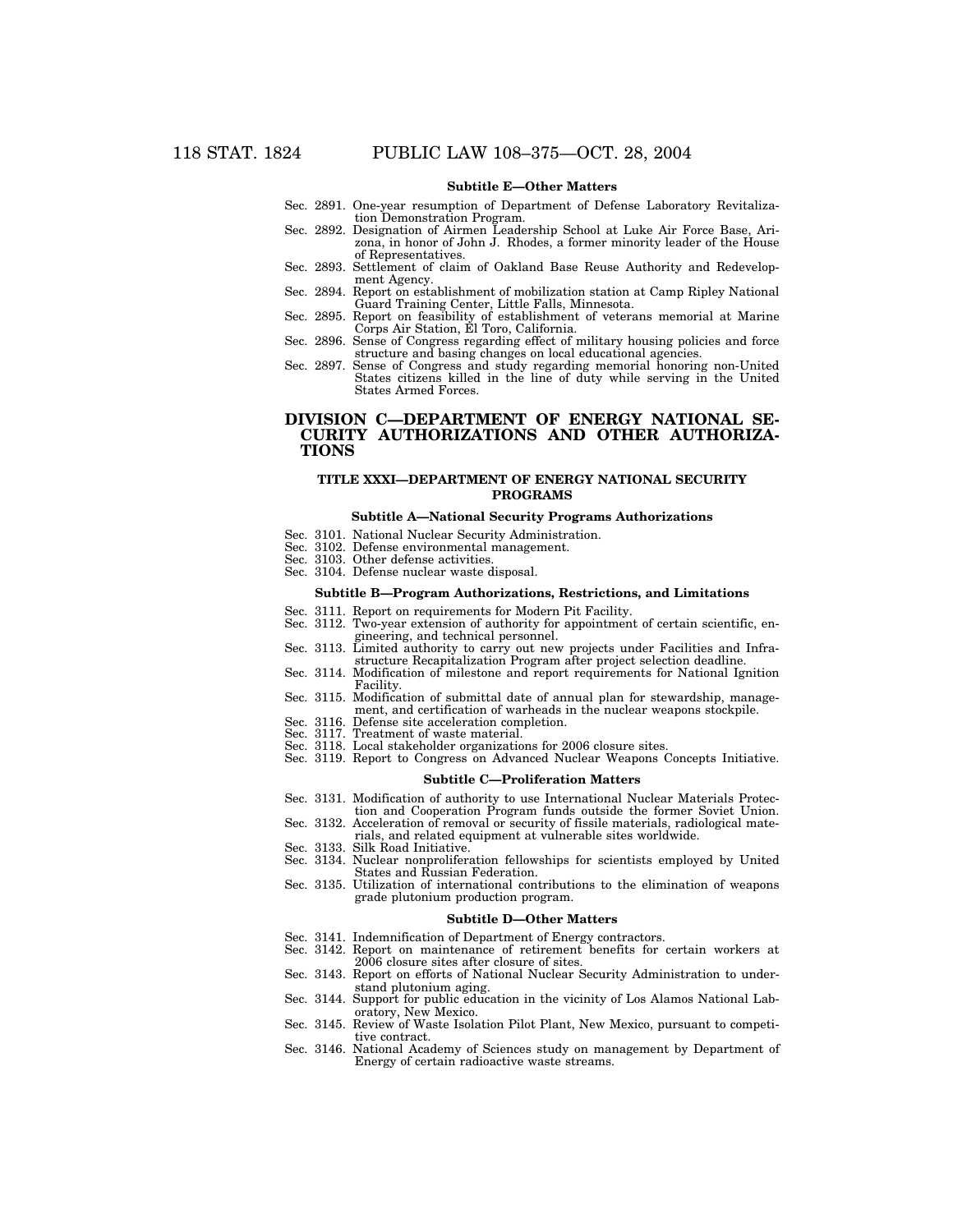- Sec. 3147. Compensation of Pajarito Plateau, New Mexico, homesteaders for acquisition of lands for Manhattan Project in World War II.
- Sec. 3148. Modification of requirements relating to conveyances and transfer of certain land at Los Alamos National Laboratory, New Mexico.

#### **Subtitle E—Energy Employees Occupational Illness Compensation Program**

- Sec. 3161. Contractor employee compensation.
- Sec. 3162. Conforming amendments. Sec. 3163. Technical amendments.
- 
- Sec. 3164. Transfer of funds for fiscal year 2005.
- Sec. 3165. Use of Energy Employees Occupational Illness Compensation Fund for certain payments to covered uranium employees. Sec. 3166. Improvements to Subtitle B of Energy Employees Occupational Illness
- 
- Compensation Program Act of 2000. Sec. 3167. Emergency Special Exposure Cohort meeting and report. Sec. 3168. Coverage of individuals employed at atomic weapons employer facilities
- during periods of residual contamination.
- Sec. 3169. Update of report on residual contamination of facilities.
- Sec. 3170. Sense of Congress on resource center for energy employees under Energy Employee Occupational Illness Compensation Program in western New York and western Pennsylvania region.

#### **TITLE XXXII—DEFENSE NUCLEAR FACILITIES SAFETY BOARD**

Sec. 3201. Authorization.

## **TITLE XXXIII—NATIONAL DEFENSE STOCKPILE**

- Sec. 3301. Authorized uses of National Defense Stockpile funds.
- Sec. 3302. Revision of earlier authority to dispose of certain materials in National Defense Stockpile.
- Sec. 3303. Disposal of ferromanganese.
- Sec. 3304. Prohibition on storage of mercury at certain facilities.

#### **TITLE XXXIV—NAVAL PETROLEUM RESERVES**

Sec. 3401. Authorization of appropriations.

#### **TITLE XXXV—MARITIME ADMINISTRATION**

- Sec. 3501. Authorization of appropriations for Maritime Administration.
- Sec. 3502. Extension of authority to provide war risk insurance for merchant marine vessels.
- Sec. 3503. Modification of priority afforded applications for national defense tank vessel construction assistance.

#### **TITLE XXXVI—ASSISTANCE TO FIREFIGHTERS**

- 
- Sec. 3601. Short title. Sec. 3602. Amendments to Federal Fire Prevention and Control Act of 1974. Sec. 3603. Report on assistance to firefighters.
- 

#### **SEC. 3. CONGRESSIONAL DEFENSE COMMITTEES.**

For purposes of this Act, the term "congressional defense committees" has the meaning given that term in section  $101(a)(16)$ of title 10, United States Code.

## **DIVISION A—DEPARTMENT OF DEFENSE AUTHORIZATIONS**

## **TITLE I—PROCUREMENT**

#### **Subtitle A—Authorization of Appropriations**

- Sec. 101. Army.
- Sec. 102. Navy and Marine Corps.
- Sec. 103. Air Force. Sec. 104. Defense-wide activities.

## **Subtitle B—Army Programs**

Sec. 111. Multiyear procurement authority for the light weight 155-millimeter howitzer program.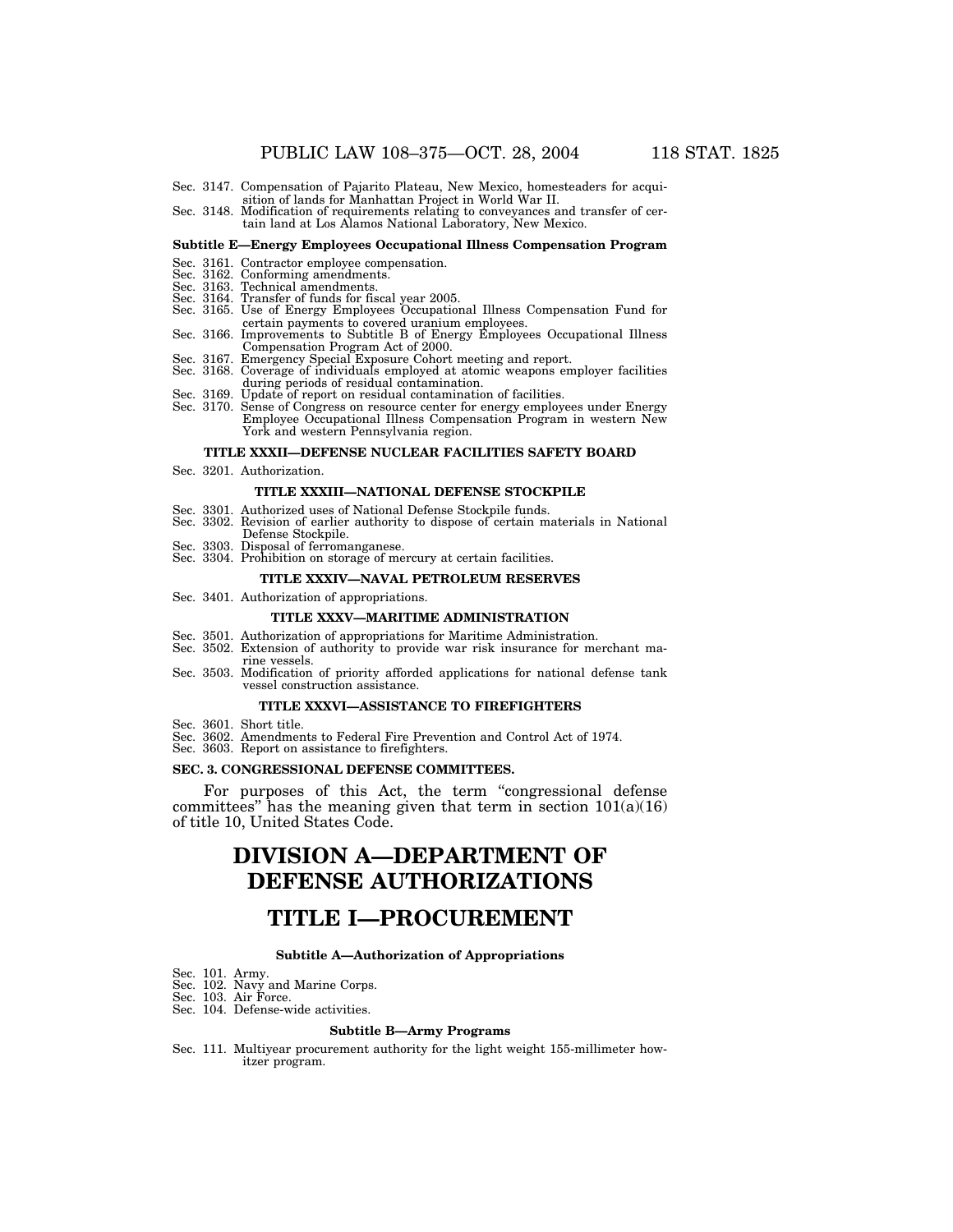Sec. 112. Light utility helicopter program.

#### **Subtitle C—Navy Programs**

- Sec. 121. DDG–51 modernization program.
- Sec. 122. Repeal of authority for pilot program for flexible funding of cruiser conversions and overhauls.
- Sec. 123. LHA(R) amphibious assault ship program.

#### **Subtitle D—Air Force Programs**

- Sec. 131. Prohibition of retirement of KC–135E aircraft.
- Sec. 132. Prohibition of retirement of F–117 aircraft.
- Sec. 133. Aerial refueling aircraft acquisition program.

#### **Subtitle E—Other Matters**

- Sec. 141. Development of deployable systems to include consideration of force protection in asymmetric threat environments.
- Sec. 142. Allocation of equipment authorized by this title to units deployed, or to be deployed, to Operation Iraqi Freedom or Operation Enduring Freedom.
- Sec. 143. Report on options for acquisition of precision-guided munitions.

## **Subtitle A—Authorization of Appropriations**

## **SEC. 101. ARMY.**

Funds are hereby authorized to be appropriated for fiscal year 2005 for procurement for the Army as follows:

(1) For aircraft, \$2,611,540,000.

(2) For missiles, \$1,307,000,000.<br>(3) For weapons and tr weapons and tracked combat vehicles, \$1,702,695,000.

(4) For ammunition, \$1,545,702,000.

(5) For other procurement, \$4,345,246,000.

#### **SEC. 102. NAVY AND MARINE CORPS.**

(a) NAVY.—Funds are hereby authorized to be appropriated for fiscal year 2005 for procurement for the Navy as follows: (1) For aircraft, \$8,814,442,000.

(2) For weapons, including missiles and torpedoes, \$2,067,520,000.

(3) For shipbuilding and conversion, \$10,116,827,000.

(4) For other procurement, \$4,633,886,000.

(b) MARINE CORPS.—Funds are hereby authorized to be appropriated for fiscal year 2005 for procurement for the Marine  $\dot{Cor}$ ps in the amount of \$1,268,453,000.

(c) NAVY AND MARINE CORPS AMMUNITION.—Funds are hereby authorized to be appropriated for fiscal year 2005 for procurement of ammunition for the Navy and the Marine Corps in the amount of \$878,140,000.

### **SEC. 103. AIR FORCE.**

Funds are hereby authorized to be appropriated for fiscal year 2005 for procurement for the Air Force as follows:

- (1) For aircraft, \$13,228,124,000.
- (2) For ammunition, \$1,318,959,000.
- (3) For missiles, \$4,548,513,000.
- (4) For other procurement, \$12,949,327,000.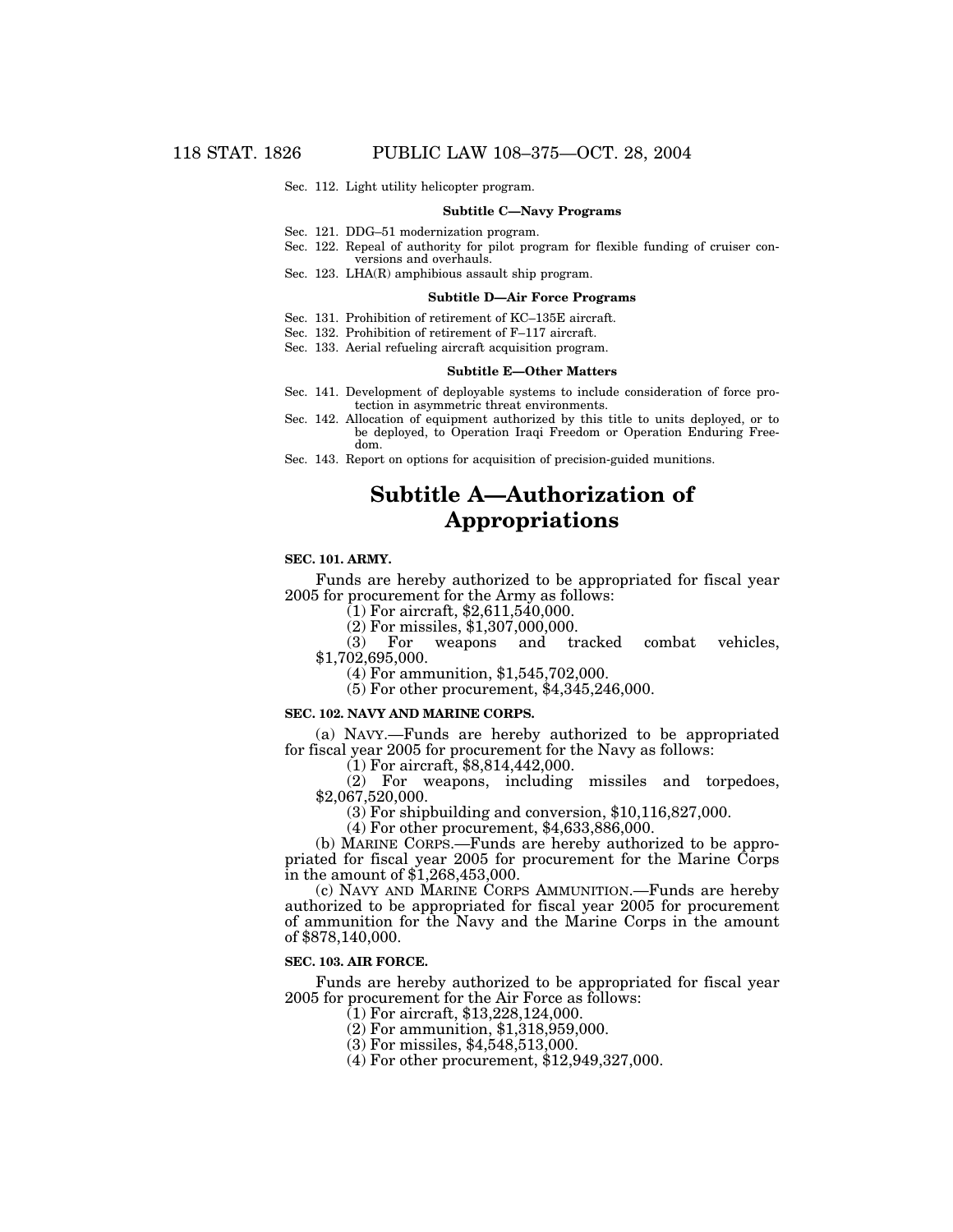### **SEC. 104. DEFENSE-WIDE ACTIVITIES.**

Funds are hereby authorized to be appropriated for fiscal year 2005 for Defense-wide procurement in the amount of \$2,846,583,000.

## **Subtitle B—Army Programs**

#### **SEC. 111. MULTIYEAR PROCUREMENT AUTHORITY FOR THE LIGHT WEIGHT 155-MILLIMETER HOWITZER PROGRAM.**

The Secretary of the Army and the Secretary of the Navy may, in accordance with section 2306b of title 10, United States Code, jointly enter into a multiyear contract, beginning with the fiscal year 2005 program year, for procurement of the light weight 155-millimeter howitzer.

## **SEC. 112. LIGHT UTILITY HELICOPTER PROGRAM.**

(a) LIMITATION.—None of the funds authorized to be appropriated under section 101(1) for the procurement of light utility helicopters may be obligated or expended until 30 days after the date on which the Secretary of the Army submits to the congressional defense committees a report that contains—

(1) the Secretary's certification that all required documentation for the acquisition of light utility helicopters has been completed and approved; and

(2) an Army aviation modernization plan described in subsection (b).

(b) ARMY AVIATION MODERNIZATION PLAN.—The Army aviation modernization plan referred to in subsection  $(a)(2)$  is an updated modernization plan for Army aviation that contains, at a minimum, the following:

(1) The analysis on which the plan is based.

(2) A discussion of the Secretary's decision to terminate the Comanche helicopter program and to restructure the aviation force of the Army.

(3) The actions taken or to be taken to accelerate the procurement and development of aircraft survivability equipment for Army aircraft, together with a detailed list of aircraft survivability equipment that specifies such equipment by platform and by the related programmatic funding for procurement.

(4) A discussion of the conversion of Apache helicopters to block III configuration, including (A) the rationale for converting only 501 Apache helicopters to that configuration, and (B) the costs associated with a conversion of all Apache helicopters to the block III configuration.

(5) A discussion of the procurement of light armed reconnaissance helicopters, including (A) the rationale for the requirement for light armed reconnaissance helicopters, and (B) a discussion of the costs associated with upgrading the light armed reconnaissance helicopter to meet Army requirements.

(6) The rationale for the Army's requirement for light utility helicopters, together with a summary and copy of the analysis of the alternative means for meeting such requirement that the Secretary considered in the determination to procure light utility helicopters, including, at a minimum, the analysis of the alternative of using light armed reconnaissance helicopters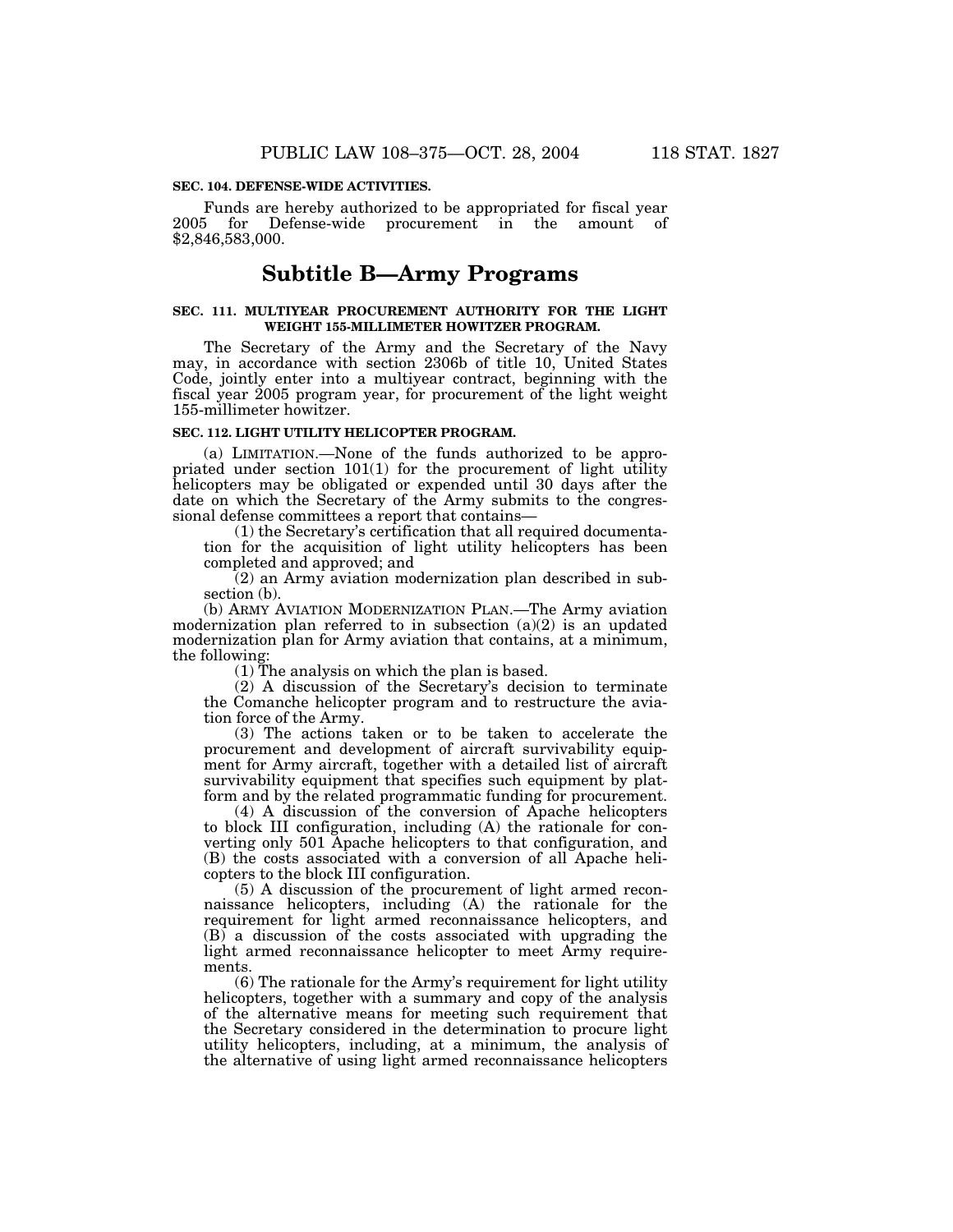and UH–60 Black Hawk helicopters instead of light utility helicopters to meet such requirement.

(7) The rationale for the procurement of cargo fixed-wing aircraft.

(8) The rationale for the initiation of a joint multi-role helicopter program.

(9) A description of the operational employment of the Army's restructured aviation force.

## **Subtitle C—Navy Programs**

## **SEC. 121. DDG–51 MODERNIZATION PROGRAM.**

(a) ACCELERATION OF MODERNIZATION PROGRAM.—The Secretary of the Navy shall accelerate the program for in-service modernization of the DDG-51 class of destroyers (in this section referred to as the ''modernization program'').

(b) REPORT.—Not later than March 31, 2005, the Secretary of the Navy shall submit to the congressional defense committees a report on the steps taken as of that date to carry out subsection (a). The report shall—

(1) describe the elements of the modernization program; and

(2) specify those elements of the modernization program that are expected to contribute to the goal of reducing the crew size of the DDG–51 class of destroyers by one-third and explain the basis for those expectations.

## **SEC. 122. REPEAL OF AUTHORITY FOR PILOT PROGRAM FOR FLEXIBLE FUNDING OF CRUISER CONVERSIONS AND OVERHAULS.**

Section 126 of the National Defense Authorization Act for Fiscal Year 2004 (Public Law 108–136; 117 Stat. 1410; 10 U.S.C. 7291 note) is repealed.

## **SEC. 123. LHA(R) AMPHIBIOUS ASSAULT SHIP PROGRAM.**

(a) AUTHORIZATION OF SHIP.—The Secretary of the Navy is authorized to procure the first amphibious assault ship of the LHA(R) class, subject to the availability of appropriations for that purpose.

(b) AUTHORIZED AMOUNT.—Of the amount authorized to be appropriated under section  $102(a)(3)$  for fiscal year 2005, \$150,000,000 shall be available for the advance procurement and advance construction of components for the first amphibious assault ship of the LHA(R) class. The Secretary of the Navy may enter into a contract or contracts with the shipbuilder and other entities for the advance procurement and advance construction of those components.

## **Subtitle D—Air Force Programs**

## **SEC. 131. PROHIBITION OF RETIREMENT OF KC–135E AIRCRAFT.**

The Secretary of the Air Force may not retire any KC–135E aircraft of the Air Force in fiscal year 2005.

## **SEC. 132. PROHIBITION OF RETIREMENT OF F–117 AIRCRAFT.**

No F–117 aircraft in use by the Air Force during fiscal year 2004 may be retired during fiscal year 2005.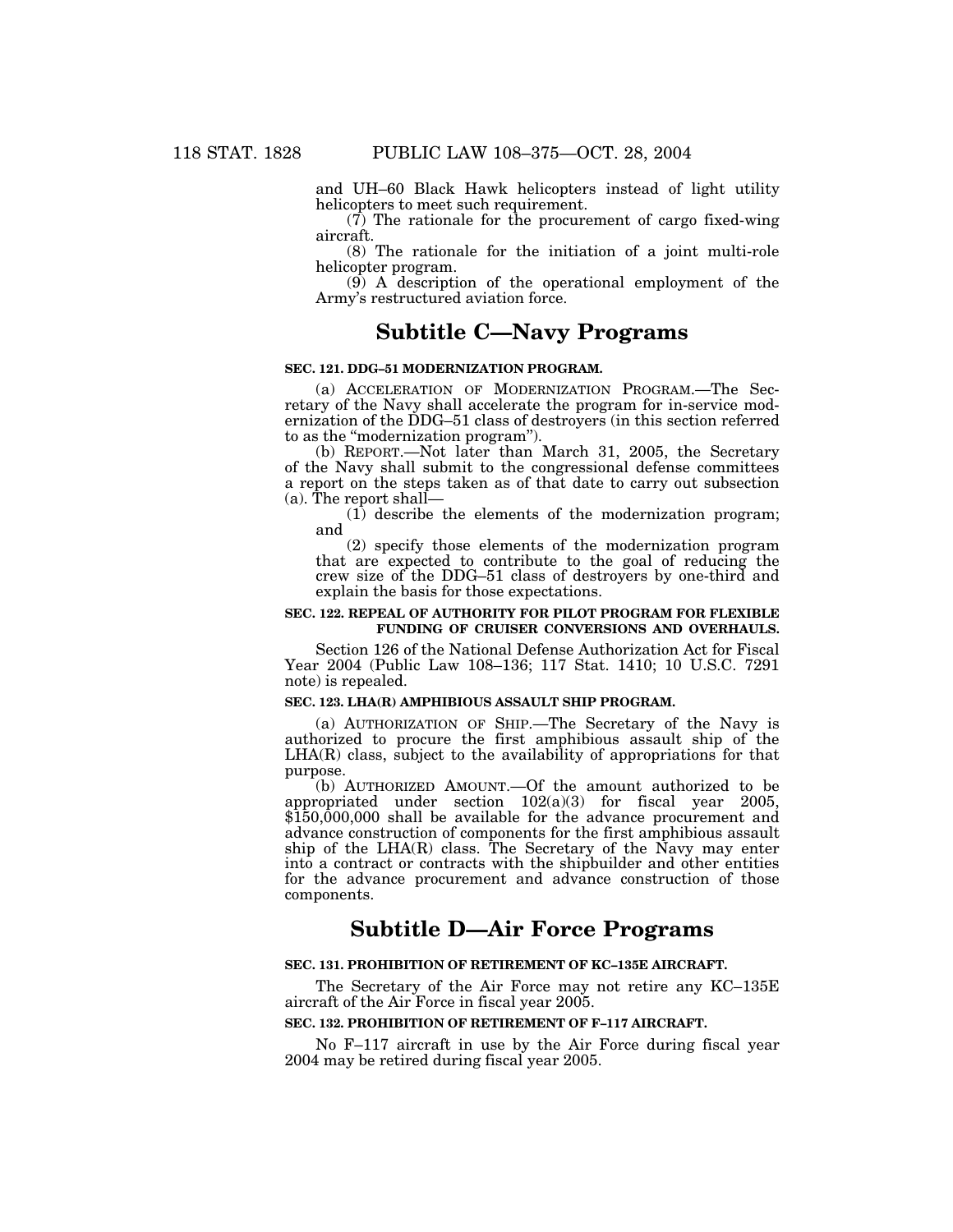### **SEC. 133. AERIAL REFUELING AIRCRAFT ACQUISITION PROGRAM.**

(a) TERMINATION OF LEASING AUTHORITY.—Subsection (a) of section 135 of the National Defense Authorization Act for Fiscal Year 2004 (Public Law 108–136; 117 Stat. 1413; 10 U.S.C. 2401a note) is amended by striking ''may lease no more than 20 tanker aircraft'' and inserting ''shall lease no tanker aircraft''.

(b) MULTIYEAR PROCUREMENT AUTHORITY.—Subsection (b) of such section is amended—

 $(1)$  in paragraph  $(1)$ -

(A) by striking ''Beginning with the fiscal year 2004 program year, the Secretary'' and inserting ''The Secretary''; and

(B) by striking ''necessary to meet'' and all that follows through "is insufficient";

 $(2)$  in paragraph  $(2)$ , by striking "80" and inserting "100"; and

(3) by striking paragraph (4).

(c) STUDY.—Subsection  $(c)(1)$  of such section is amended by striking ''leased under the multiyear aircraft lease pilot program or'' in subparagraphs (A) and (B).

(d) RELATIONSHIP TO PREVIOUS LAW.—Such section is further amended by adding at the end the following new subsection:

''(f) RELATIONSHIP TO PREVIOUS LAW.—The multiyear procurement authority in subsection (b) may not be executed under section 8159 of the Department of Defense Appropriations Act, 2002 (division A of Public Law 107–117).''.

## **Subtitle E—Other Matters**

## **SEC. 141. DEVELOPMENT OF DEPLOYABLE SYSTEMS TO INCLUDE CONSIDERATION OF FORCE PROTECTION IN ASYM-METRIC THREAT ENVIRONMENTS.**

10 USC 2302 note.

Regulations.

(a) REQUIREMENT FOR SYSTEMS DEVELOPMENT.—The Secretary of Defense shall require that the Department of Defense regulations, directives, and guidance governing the acquisition of covered systems be revised to require that—

(1) an assessment of warfighter survivability and of system suitability against asymmetric threats shall be performed as part of the development of system requirements for any such system; and

(2) requirements for key performance parameters for force protection and survivability shall be included as part of the documentation of system requirements for any such system.

(b) COVERED SYSTEMS.—In this section, the term ''covered system'' means any of the following systems that is expected to be deployed in an asymmetric threat environment:

(1) Any manned system.

(2) Any equipment intended to enhance personnel survivability.

(c) INAPPLICABILITY OF DEVELOPMENT REQUIREMENT TO SYS-TEMS ALREADY THROUGH DEVELOPMENT.—The revisions pursuant subsection (a) to Department of Defense regulations, directives, and guidance shall not apply to a system that entered low-rate initial production before the date of the enactment of this Act.

(d) DEADLINE FOR POLICY REVISIONS.—The revisions required by subsection (a) to Department of Defense regulations, directives,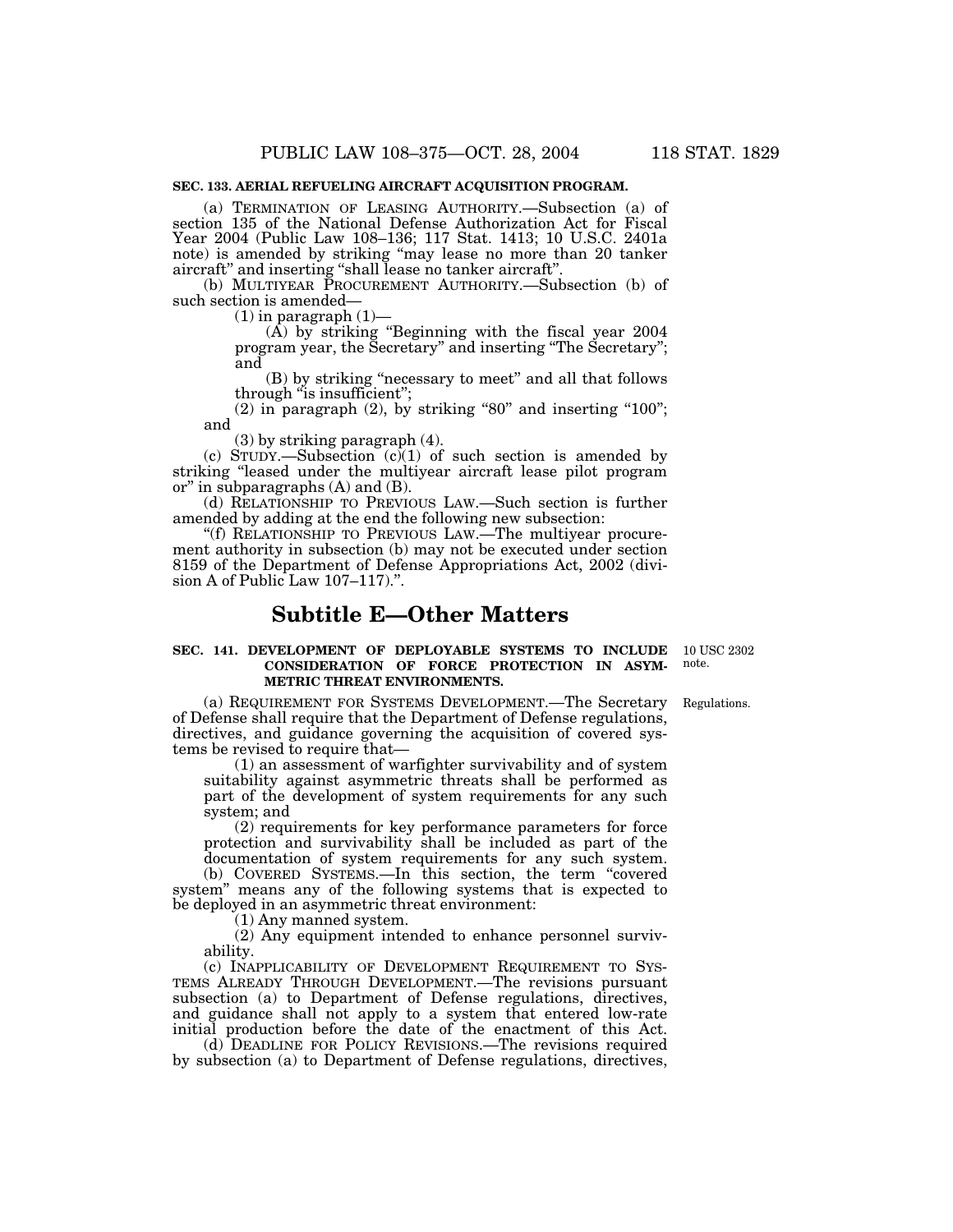and guidance shall be made not later than 120 days after the date of the enactment of this Act.

## **SEC. 142. ALLOCATION OF EQUIPMENT AUTHORIZED BY THIS TITLE TO UNITS DEPLOYED, OR TO BE DEPLOYED, TO OPER-ATION IRAQI FREEDOM OR OPERATION ENDURING FREEDOM.**

In allocating equipment acquired using funds authorized to be appropriated by this title to operational units deployed, or scheduled to be deployed, to Operation Iraqi Freedom or Operation Enduring Freedom, the Secretary of Defense shall ensure that the allocation is made without regard to the status of the units as active, Guard, or reserve component units.

## **SEC. 143. REPORT ON OPTIONS FOR ACQUISITION OF PRECISION-GUIDED MUNITIONS.**

(a) REQUIREMENT FOR REPORT.—Not later than March 1, 2005, the Secretary of Defense shall submit to the congressional defense committees a report on options for the acquisition of precisionguided munitions.

(b) CONTENT OF REPORT.—The report shall include the following:

(1) A list of the precision-guided munitions in the inventory of the Department of Defense.

(2) For each such munition—

(A) the inventory level as of the most recent date that it is feasible to specify when the report is prepared;

(B) the inventory objective that is necessary to execute the current National Military Strategy prescribed by the Chairman of the Joint Chiefs of Staff;

(C) the year in which that inventory objective would be expected to be achieved—

(i) if the munition were procured at the minimum sustained production rate;

(ii) if the munition were procured at the most economic production rate; and

(iii) if the munition were procured at the maximum production rate; and

(D) the procurement cost for each munition (in constant fiscal year 2004 dollars) at each of the production rates specified in subparagraph (C) for each year in the futureyears defense program.

# **TITLE II—RESEARCH, DEVELOPMENT, TEST, AND EVALUATION**

## **Subtitle A—Authorization of Appropriations**

- Sec. 201. Authorization of appropriations.
- Sec. 202. Amount for defense science and technology.

#### **Subtitle B—Program Requirements, Restrictions, and Limitations**

- 
- Sec. 211. Future Combat Systems program strategy. Sec. 212. Collaborative program for research and development of vacuum electronics technologies.
- Sec. 213. Annual Comptroller General report on Joint Strike Fighter program.
- Sec. 214. Amounts for United States Joint Forces Command to be derived only from Defense-wide amounts.
- Sec. 215. Global Positioning System III satellite.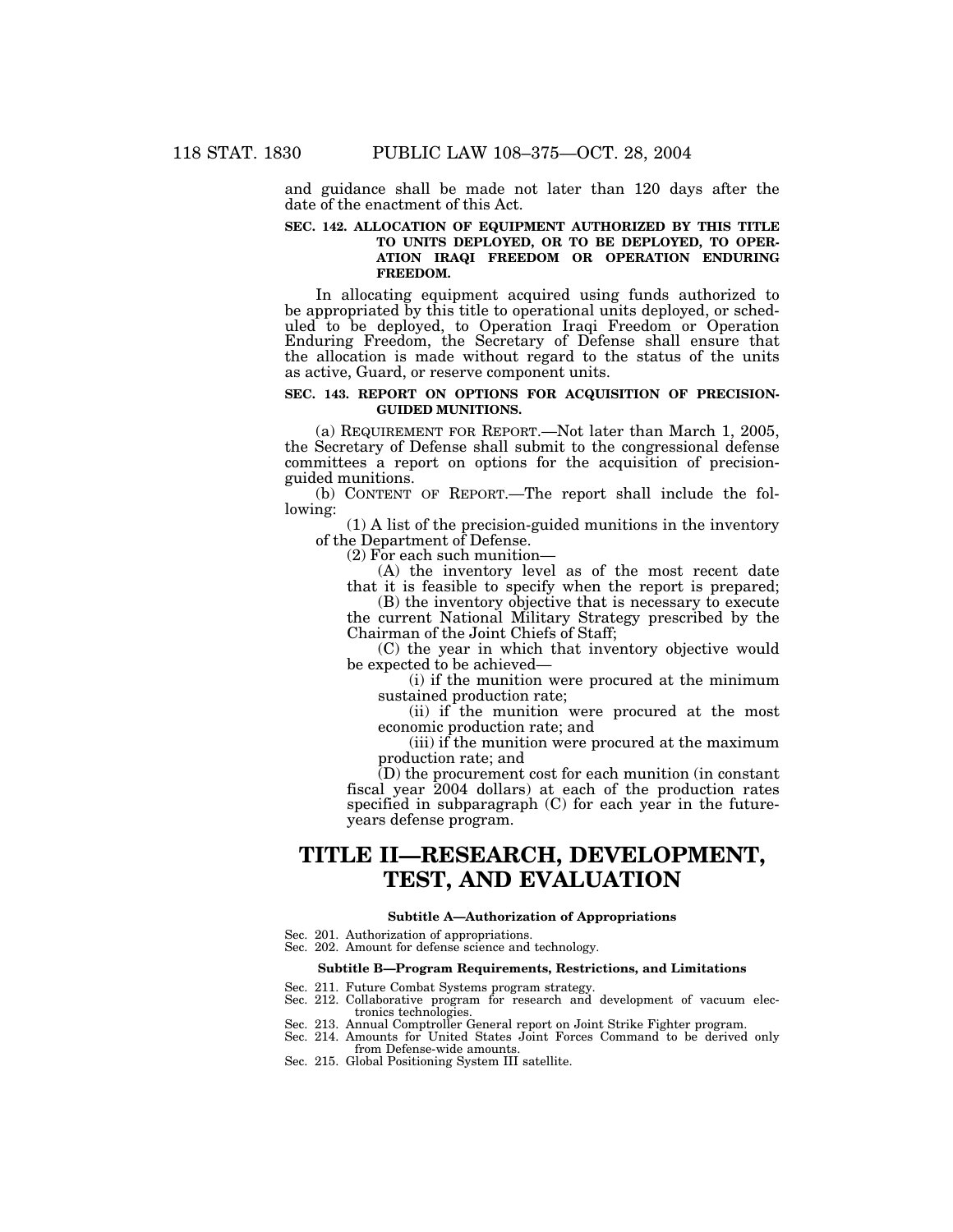- Sec. 216. Initiation of concept demonstration of Global Hawk high altitude endur-
- ance unmanned aerial vehicle. Sec. 217. Joint Unmanned Combat Air Systems program.

#### **Subtitle C—Missile Defense Programs**

- Sec. 231. Fielding of ballistic missile defense capabilities. Sec. 232. Integration of Patriot Advanced Capability-3 and Medium Extended Air
	-
- Defense System into ballistic missile defense system. Sec. 233. Comptroller General assessments of ballistic missile defense programs. Sec. 234. Baselines and operational test and evaluation for ballistic missile defense system.

#### **Subtitle D—Other Matters**

- Sec. 241. Annual report on submarine technology insertion.
- Sec. 242. Sense of Congress regarding funding of the Advanced Shipbuilding Enterprise under the National Shipbuilding Research Program of the Navy.

## **Subtitle A—Authorization of Appropriations**

## **SEC. 201. AUTHORIZATION OF APPROPRIATIONS.**

Funds are hereby authorized to be appropriated for fiscal year 2005 for the use of the Department of Defense for research, development, test, and evaluation as follows:

(1) For the Army, \$9,307,248,000.

 $(2)$  For the Navy, \$16,200,591,000.

(3) For the Air Force, \$20,432,933,000.

(4) For Defense-wide activities, \$20,556,986,000, of which \$304,135,000 is authorized for the Director of Operational Test and Evaluation.

### **SEC. 202. AMOUNT FOR DEFENSE SCIENCE AND TECHNOLOGY.**

(a) FISCAL YEAR 2005.—Of the amounts authorized to be appropriated by section 201, \$11,191,600,000 shall be available for the Defense Science and Technology Program, including basic research, applied research, and advanced technology development projects.

(b) BASIC RESEARCH, APPLIED RESEARCH, AND ADVANCED TECH-NOLOGY DEVELOPMENT DEFINED.—For purposes of this section, the term ''basic research, applied research, and advanced technology development'' means work funded in program elements for defense research and development under Department of Defense category 6.1, 6.2, or 6.3.

## **Subtitle B—Program Requirements, Restrictions, and Limitations**

## **SEC. 211. FUTURE COMBAT SYSTEMS PROGRAM STRATEGY.**

(a) PROGRAM STRATEGY REQUIRED.—The Secretary of the Army shall establish and implement a program strategy for the Future Combat Systems acquisition program of the Army. The purpose of the program strategy shall be to provide an effective, affordable, producible, and supportable military capability with a realistic schedule and a robust cost estimate.

(b) ELEMENTS OF PROGRAM STRATEGY.—The program strategy shall—

(1) require the release, at the design readiness review, of not less than 90 percent of engineering drawings for the building of prototypes;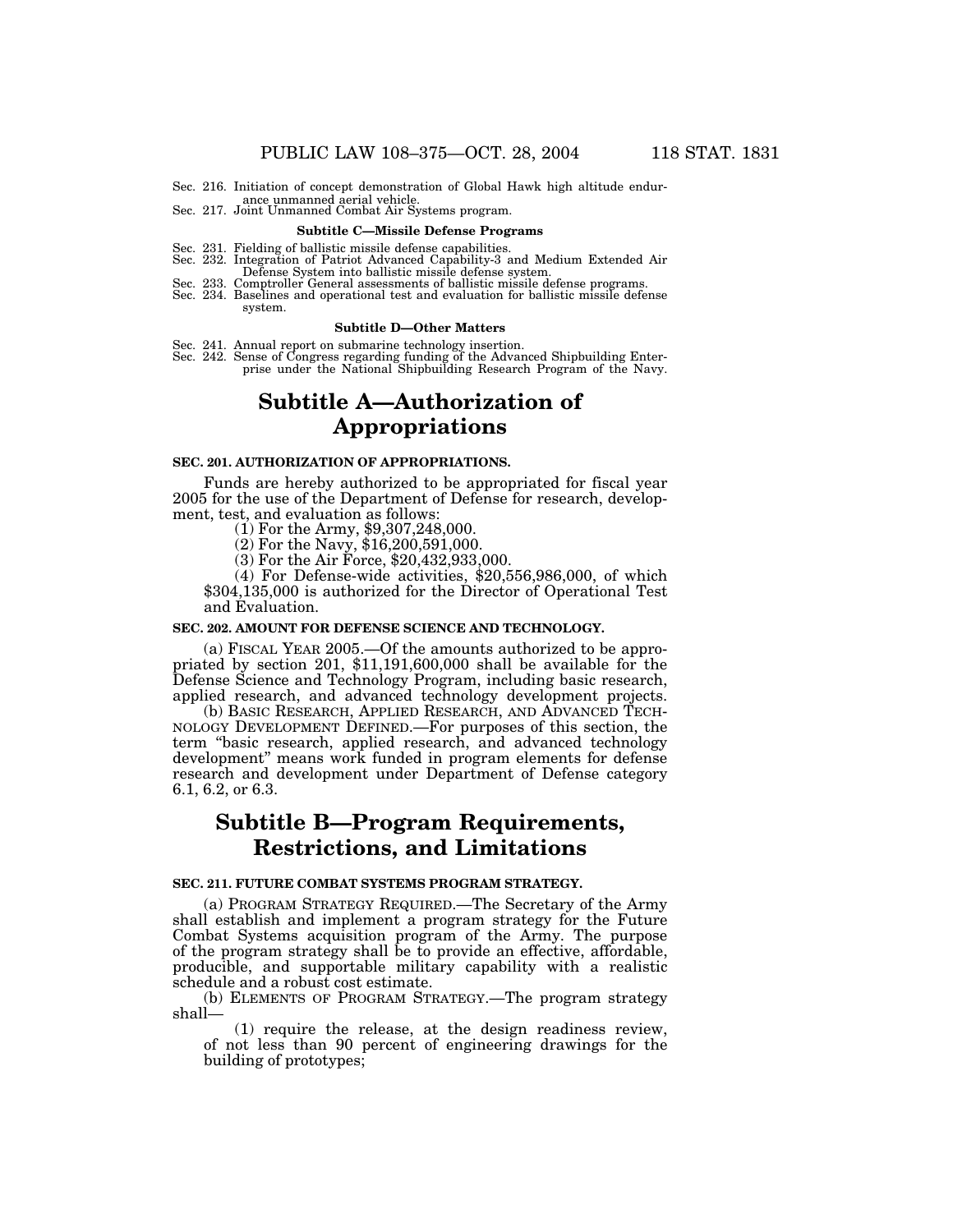(2) require, before facilitating production or contracting for items with long lead times, that an acceptable demonstration be carried out of the performance of the information network, including the performance of the Joint Tactical Radio System and the Warfighter Information Network-Tactical; and

(3) require, before the initial production decision, that an acceptable demonstration be carried out of the collective capability of each system to meet system-of-systems requirements when integrated with the information network.

(c) REQUIRED SUBMISSIONS TO CONGRESS.—Before convening the Milestone B update for the Future Combat Systems acquisition program required by the Future Combat Systems acquisition decision memorandum, the Under Secretary of Defense for Acquisition, Technology, and Logistics shall submit to Congress each of the following documents:

(1) The cost estimate of the Army with respect to the Future Combat Systems program.

(2) A report, prepared by an independent panel, on the maturity levels of the critical technologies with respect to the program, including an assessment of those technologies that are likely to require a decision to use an alternative approach.

(3) A report, prepared by the chief information officer of the Army, describing—

(A) the status of the development and integration of the network and the command, control, computers, communications, intelligence, surveillance, and reconnaissance components; and

(B) the progress made toward meeting the requirements for network-centric capabilities as set forth by such officer.

(4) A report identifying the key performance parameters with respect to the program, with all objectives and thresholds quantified, together with the supporting analytical rationale.

(d) INDEPENDENT COST ESTIMATE.—The Under Secretary of Defense for Acquisition, Technology, and Logistics shall submit to Congress not later than March 1, 2005, an independent cost estimate, prepared by the cost analysis improvement group of the Office of the Secretary of Defense, with respect to the Future Combat Systems program.

(e) LIMITATION ON FUNDING.—(1) Except as provided in paragraph (2), the Secretary of the Army may not obligate, from amounts made available for fiscal year 2005, more than \$2,200,000,000 for the Future Combat Systems acquisition program.

(2) The limitation in paragraph (1) shall not apply after the Secretary of the Army submits to Congress—

(A) the Secretary's certification that the Secretary has established and implemented the program strategy required by subsection (a); and

(B) each of the documents specified in subsection (c).

10 USC 2358 note.

## **SEC. 212. COLLABORATIVE PROGRAM FOR RESEARCH AND DEVELOP-MENT OF VACUUM ELECTRONICS TECHNOLOGIES.**

(a) PROGRAM REQUIRED.—The Secretary of Defense shall establish a program for research and development in advanced vacuum electronics to meet the requirements of Department of Defense systems.

Deadline.

Reports.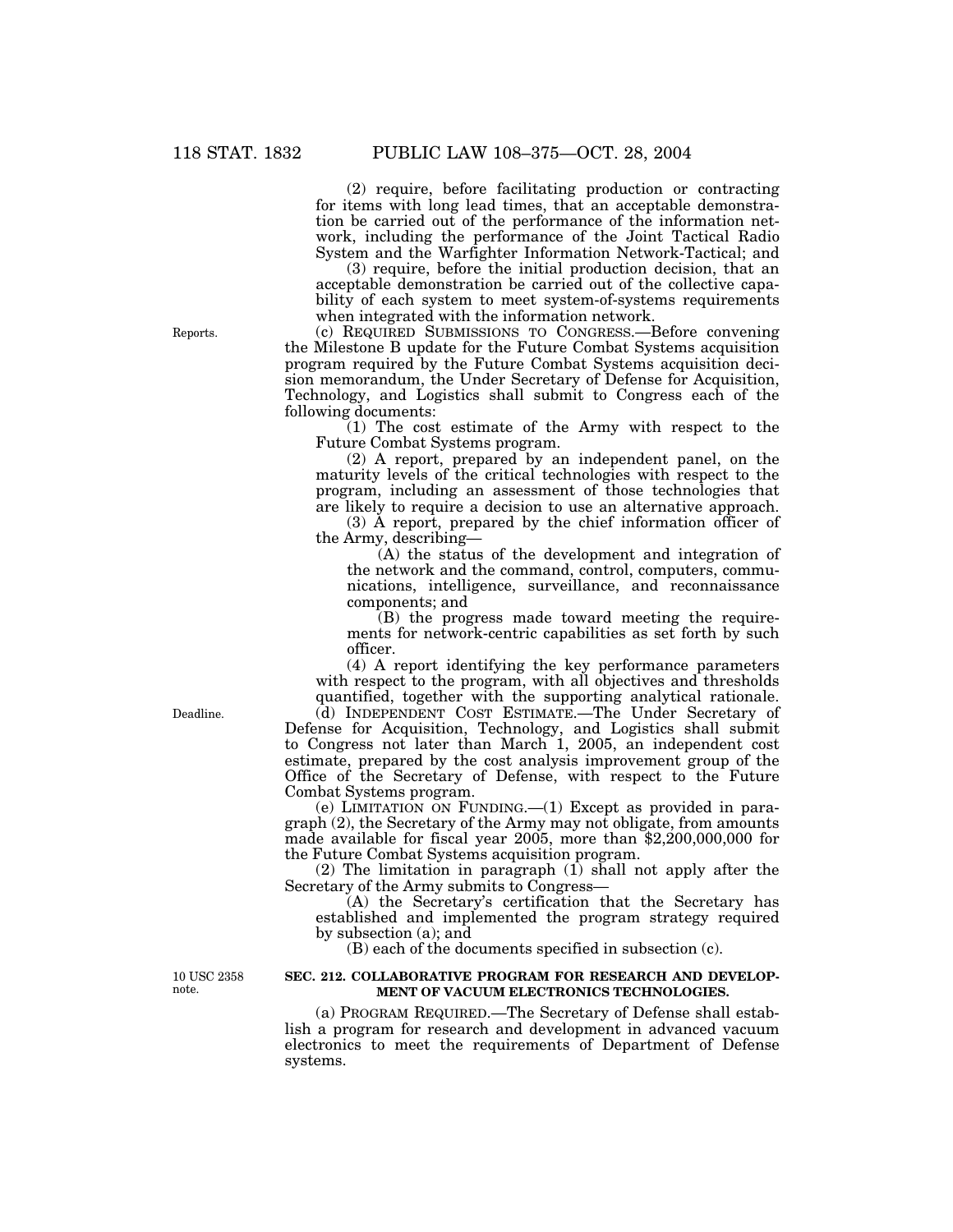(b) DESCRIPTION OF PROGRAM.—The program under subsection (a) shall be carried out collaboratively by the Director of Defense Research and Engineering, the Secretary of the Navy, the Secretary of the Air Force, the Secretary of the Army, and other appropriate elements of the Department of Defense. The program shall include the following activities:

(1) Activities needed for development and maturation of advanced vacuum electronics technologies needed to meet the requirements of the Department of Defense.

(2) Identification of legacy and developmental Department of Defense systems which may make use of advanced vacuum electronics under the program.

(c) REPORT.—Not later than January 31, 2005, the Director of Defense Research and Engineering shall submit to the congressional defense committees a report on the implementation of the program under subsection (a). The report shall include the following:

(1) Identification of the organization to have lead responsibility for carrying out the program.

(2) Assessment of the role of investing in vacuum electronics technologies as part of the overall strategy of the Department of Defense for investing in electronics technologies to meet the requirements of the Department.

(3) The management plan and schedule for the program and any agreements relating to that plan.

(4) Identification of the funding required for fiscal year 2006 and for the future-years defense program to carry out the program.

(5) A list of program capability goals and objectives.

(6) An outline of the role of basic and applied research in support of the development and maturation of advanced vacuum electronics technologies needed to meet the requirements of the Department of Defense.

(7) Assessment of global capabilities in vacuum electronics technologies and the effect of those capabilities on the national security and economic competitiveness of the United States.

## **SEC. 213. ANNUAL COMPTROLLER GENERAL REPORT ON JOINT STRIKE FIGHTER PROGRAM.**

(a) ANNUAL GAO REVIEW.—The Comptroller General shall conduct an annual review of the Joint Strike Fighter aircraft program and shall, not later than March 15 of each year, submit to the congressional defense committees a report on the results of the most recent review. With each such report, the Comptroller General shall submit a certification as to whether the Comptroller General has had access to sufficient information to enable the Comptroller General to make informed judgments on the matters covered by the report.

(b) MATTERS TO BE INCLUDED.—Each report on the Joint Strike Fighter aircraft program under subsection (a) shall include the following with respect to system development and demonstration under the program:

(1) The extent to which such system development and demonstration is meeting established goals, including the goals established for performance, cost, and schedule.

(2) The plan for such system development and demonstration (leading to production) for the fiscal year that begins in the year in which the report is submitted.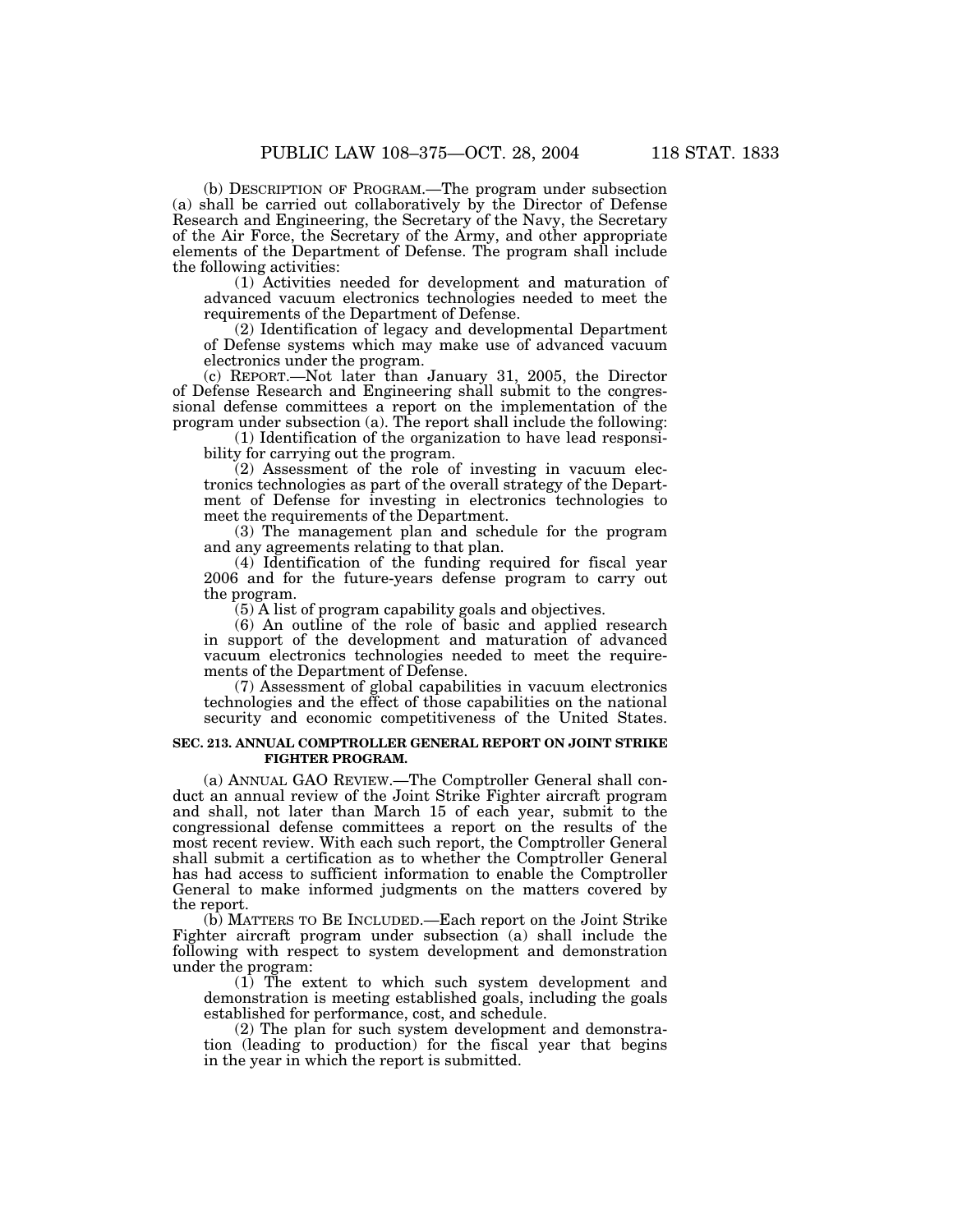(3) The Comptroller General's conclusion regarding whether such system development and demonstration (leading to production) is likely to be completed at a total cost not in excess of the amount specified (or to be specified) for such purpose in the Selected Acquisition report for the Joint Strike Fighter aircraft program under section 2432 of title 10, United States Code, for the first quarter of the fiscal year during which the report of the Comptroller General is submitted.

(c) REQUIREMENT TO SUPPORT ANNUAL GAO REVIEW.—The Secretary of Defense and the prime contractor for the Joint Strike Fighter aircraft program shall provide to the Comptroller General such information on that program as the Comptroller General considers necessary to carry out the responsibilities of the Comptroller General under this section, including such information as is necessary for the purposes of subsection (b)(3).

(d) TERMINATION.—No report is required under this section after the report that, under subsection (a), is required to be submitted not later than March 15, 2009.

## **SEC. 214. AMOUNTS FOR UNITED STATES JOINT FORCES COMMAND TO BE DERIVED ONLY FROM DEFENSE-WIDE AMOUNTS.**

(a) IN GENERAL.—Chapter 9 of title 10, United States Code, is amended by adding at the end the following new section:

## **''§ 232. United States Joint Forces Command: amounts for research, development, test, and evaluation to be derived only from Defense-wide amounts**

''(a) REQUIREMENT.—Amounts for research, development, test, and evaluation for the United States Joint Forces Command shall be derived only from amounts made available to the Department of Defense for Defense-wide research, development, test, and evaluation.

''(b) SEPARATE DISPLAY IN BUDGET.—Any amount in the budget submitted to Congress under section 1105 of title 31 for any fiscal year for research, development, test, and evaluation for the United States Joint Forces Command shall be set forth under the account of the Department of Defense for Defense-wide research, development, test, and evaluation.''.

(b) CLERICAL AMENDMENT.—The table of sections at the beginning of such chapter is amended by adding at the end the following new item:

"232. United States Joint Forces Command: amounts for research, development, test, and evaluation to be derived only from Defense-wide amounts.''.

(c) APPLICABILITY.—Section 232 of title 10, United States Code

10 USC 232 note.

## (as added by subsection (a)) applies to fiscal years beginning with fiscal year 2007.

## **SEC. 215. GLOBAL POSITIONING SYSTEM III SATELLITE.**

Not more than 80 percent of the amount authorized to be appropriated by section 201(4) and available for the purpose of research, development, test, and evaluation on the Global Positioning System III satellite may be obligated or expended for that purpose until the Secretary of Defense—

(1) completes an analysis of alternatives for the satellite and ground architectures, satellite technologies, and tactics, techniques, and procedures for the next generation global positioning system (GPS); and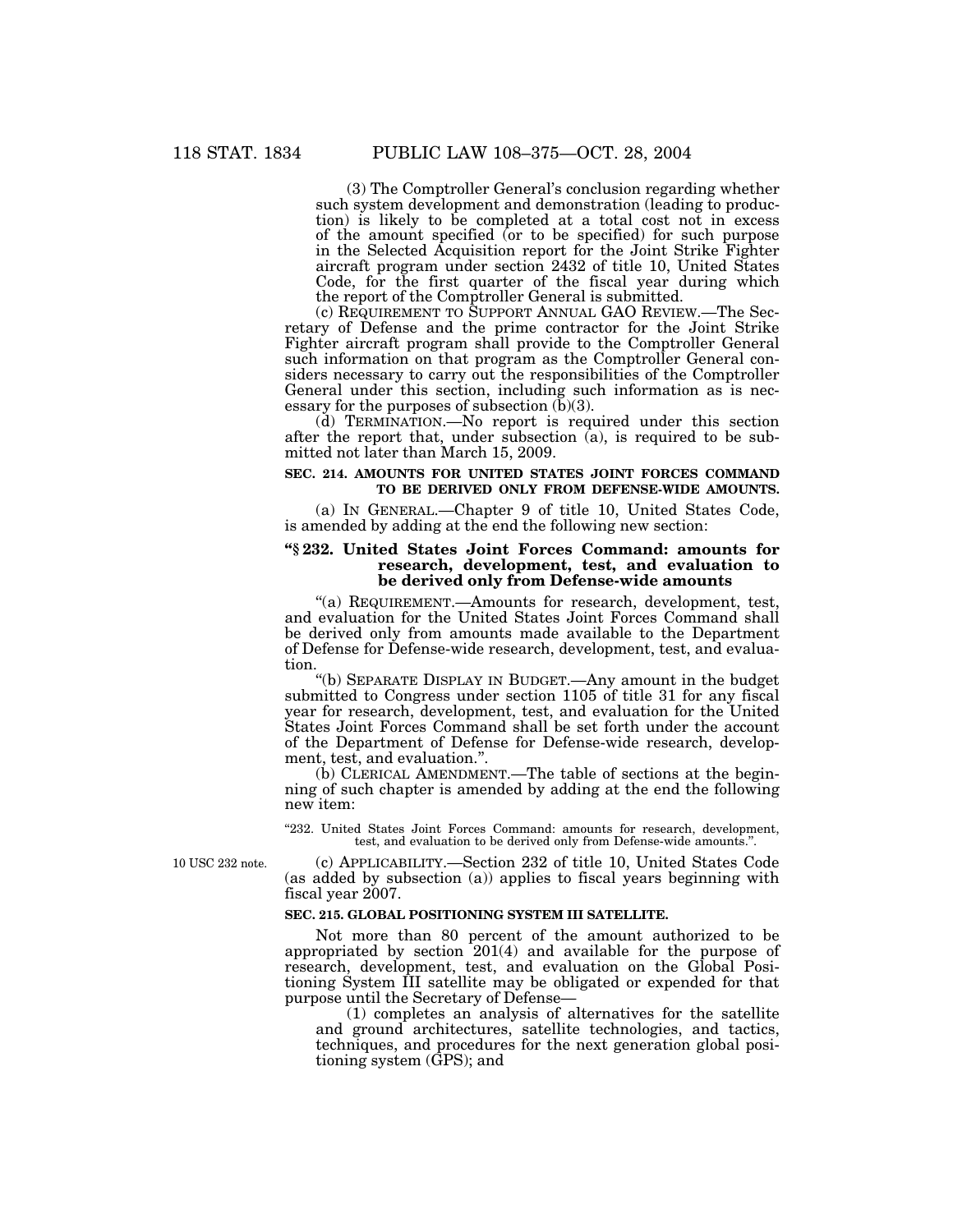(2) submits to the congressional defense committees a report on the results of the analysis, including an assessment of the results of the analysis.

## **SEC. 216. INITIATION OF CONCEPT DEMONSTRATION OF GLOBAL HAWK HIGH ALTITUDE ENDURANCE UNMANNED AERIAL VEHICLE.**

Section 221(c) of the Floyd D. Spence National Defense Authorization Act for Fiscal Year 2001 (as enacted into law by Public Law 106–398; 114 Stat. 1654A–40) is amended by striking "March 1,  $2001$ " and inserting "March 1,  $2005$ ".

## **SEC. 217. JOINT UNMANNED COMBAT AIR SYSTEMS PROGRAM.**

(a) EXECUTIVE COMMITTEE.—(1) The Secretary of Defense shall, subject to subsection (b), establish an executive committee and require that executive committee to provide guidance and recommendations for the management of the Joint Unmanned Combat Air Systems program to the Director of the Defense Advanced Research Projects Agency and the personnel who are managing the program for such agency.

(2) The executive committee established under paragraph (1) shall be composed of the following members:

(A) The Under Secretary of Defense for Acquisition, Technology, and Logistics, who shall chair the executive committee.

(B) The Assistant Secretary of the Navy for Research, Development, and Acquisition.

(C) The Assistant Secretary of the Air Force for Acquisition.

(D) The Deputy Chief of Naval Operations for Warfare Requirements and Programs.

(E) The Deputy Chief of Staff of the Air Force for Air and Space Operations.

 $(\vec{F})$  Any additional personnel of the Department of Defense whom the Secretary determines appropriate for membership on the executive committee.

(b) APPLICABILITY ONLY TO DARPA-MANAGED PROGRAM.—The requirements of subsection (a) apply with respect to the Joint Unmanned Combat Air Systems program only while the program is managed by the Defense Advanced Research Projects Agency.

## **Subtitle C—Missile Defense Programs**

### **SEC. 231. FIELDING OF BALLISTIC MISSILE DEFENSE CAPABILITIES.**

(a) AUTHORITY.—Funds described in subsection (b) may, upon approval by the Secretary of Defense, be used for the development and fielding of ballistic missile defense capabilities.

(b) COVERED FUNDS.—Subsection (a) applies to funds appropriated for fiscal year 2005 or fiscal year 2006 for research, development, test, and evaluation for the Missile Defense Agency.

## **SEC. 232. INTEGRATION OF PATRIOT ADVANCED CAPABILITY-3 AND MEDIUM EXTENDED AIR DEFENSE SYSTEM INTO BAL-LISTIC MISSILE DEFENSE SYSTEM.**

note.

10 USC 2431

(a) RELATIONSHIP TO BALLISTIC MISSILE DEFENSE SYSTEM.— The combined program of the Department of the Army known as the Patriot Advanced Capability-3/Medium Extended Air Defense System air and missile defense program (hereinafter in this section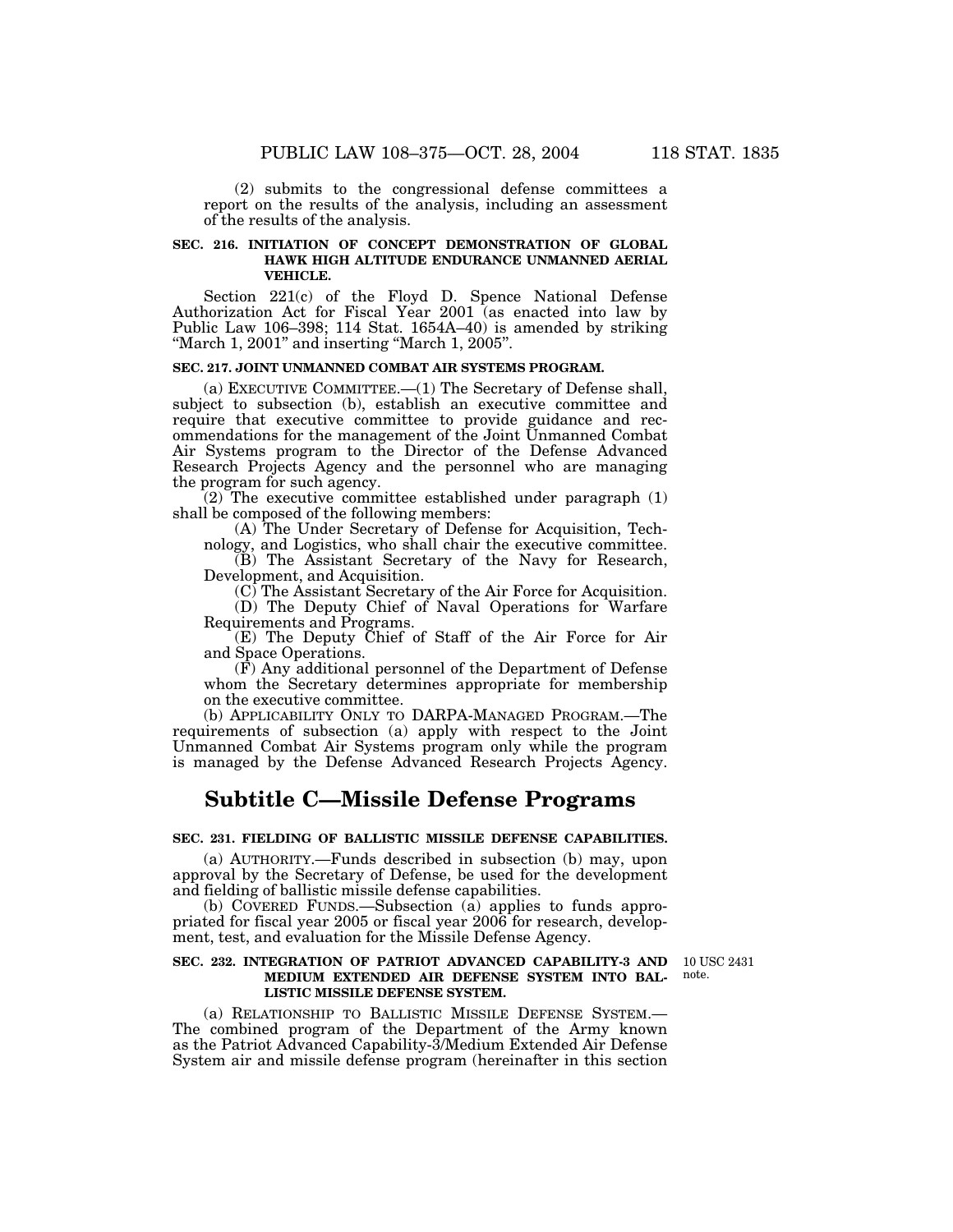referred to as the "PAC-3/MEADS program") is an element of the Ballistic Missile Defense System.

(b) MANAGEMENT OF CONFIGURATION CHANGES.—The Director of the Missile Defense Agency, in consultation with the Secretary of the Army (acting through the Assistant Secretary of the Army for Acquisition, Logistics and Technology) shall ensure that any configuration change for the PAC–3/MEADS program is subject to the configuration control board processes of the Missile Defense Agency so as to ensure integration of the PAC–3/MEADS element with appropriate elements of the Ballistic Missile Defense System.

(c) REQUIRED PROCEDURES.—(1) Except as otherwise directed by the Secretary of Defense, the Secretary of the Army (acting through the Assistant Secretary of the Army for Acquisition, Logistics and Technology) may make a significant change to the baseline technical specifications or the baseline schedule for the PAC–3/ MEADS program only with the concurrence of the Director of the Missile Defense Agency.

(2) With respect to a proposal by the Secretary of the Army to make a significant change to the procurement quantity (including any quantity in any future block procurement) that, as of the date of such proposal, is planned for the PAC–3/MEADS program, the Secretary of Defense shall establish—

(A) procedures for a determination of the effect of such change on Ballistic Missile Defense System capabilities and on the cost of the PAC–3/MEADS program; and

(B) procedures for review of the proposed change by all relevant commands and agencies of the Department of Defense, including determination of the concurrence or nonconcurrence of each such command and agency with respect to such proposed change.

(d) REPORT.—Not later than February 1, 2005, the Secretary of Defense shall submit to the congressional defense committees a report describing the procedures developed pursuant to subsection  $(c)(2)$ .

(e) DEFINITIONS.—For purpose of this section:

(1) The term ''significant change'' means, with respect to the PAC–3/MEADS program, a change that would substantially alter the role or contribution of that program in the Ballistic Missile Defense System.

(2) The term ''baseline technical specifications'' means, with respect to the PAC–3/MEADS program, those technical specifications for that program that have been approved by the configuration control board of the Missile Defense Agency and are in effect as of the date of the review.

(3) The term ''baseline schedule'' means, with respect to the PAC–3/MEADS program, the development and production schedule for the PAC–3/MEADS program in effect at the time of a review of such program conducted pursuant to subsection (b) or  $(c)(2)(B)$ .

## **SEC. 233. COMPTROLLER GENERAL ASSESSMENTS OF BALLISTIC MIS-SILE DEFENSE PROGRAMS.**

Section 232(g) of the National Defense Authorization Act for Fiscal Year 2002 (10 U.S.C. 2431 note) is amended to read as follows:

"(g) COMPTROLLER GENERAL ASSESSMENT. $-(1)$  At the conclusion of each of fiscal years 2002 through 2006, the Comptroller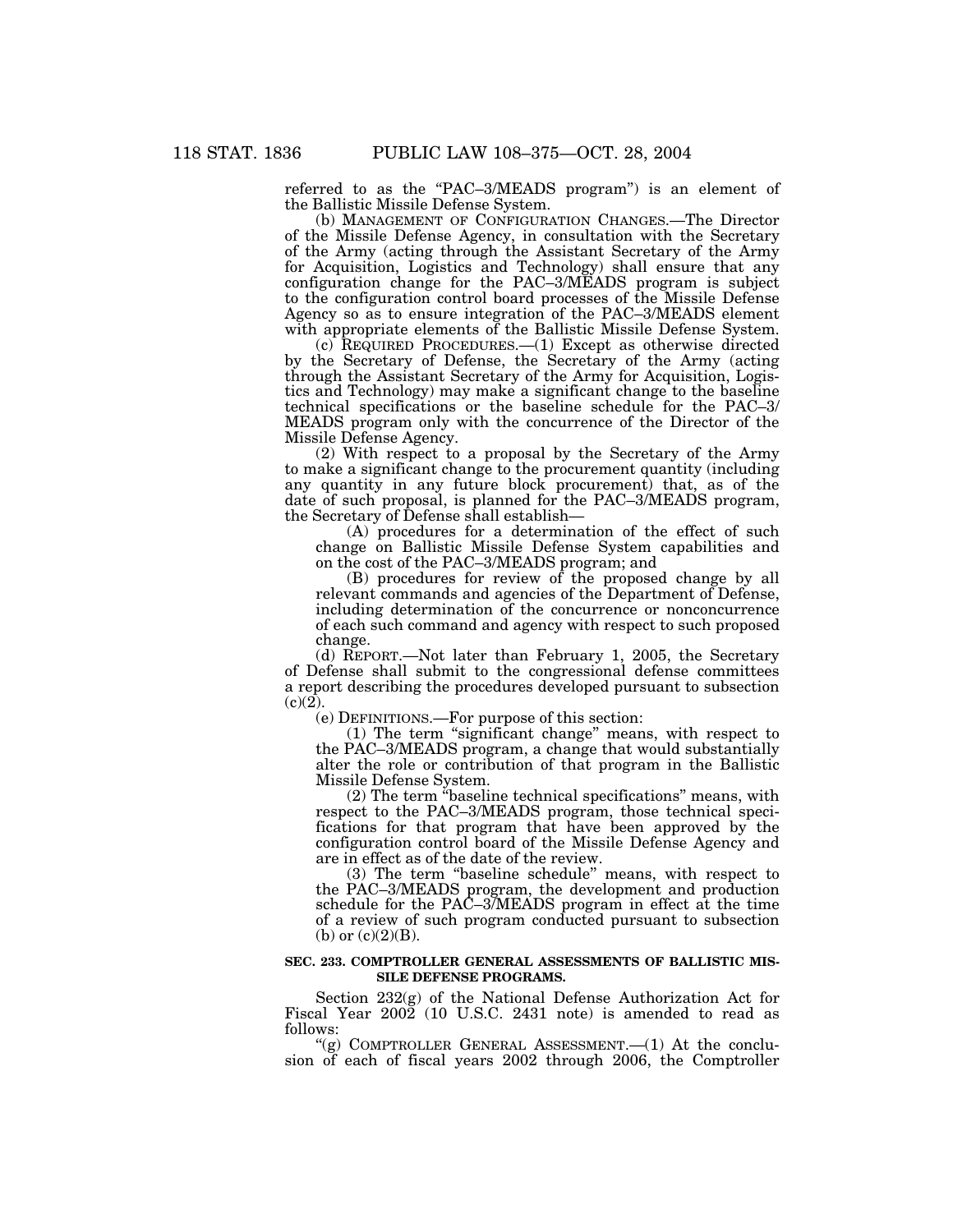General of the United States shall carry out an assessment of the extent to which the Missile Defense Agency achieved the goals established under subsection (c) for that fiscal year for each ballistic missile defense program of the Department of Defense.

"(2) Not later than February 15 of each of 2003 through 2007, Deadline. the Comptroller General shall submit to the congressional defense committees a report on the Comptroller General's assessment under paragraph (1) with respect to the preceding fiscal year.''.

#### **SEC. 234. BASELINES AND OPERATIONAL TEST AND EVALUATION FOR BALLISTIC MISSILE DEFENSE SYSTEM.**

(a) TESTING CRITERIA.—Not later than February 1, 2005, the Secretary of Defense, in consultation with the Director of Operational Test and Evaluation, shall prescribe appropriate criteria for operationally realistic testing of fieldable prototypes developed under the ballistic missile defense spiral development program. The Secretary shall submit a copy of the prescribed criteria to the congressional defense committees.

(b) USE OF CRITERIA.—(1) The Secretary of Defense shall ensure that, not later than October 1, 2005, a test of the ballistic missile defense system is conducted consistent with the criteria prescribed under subsection (a). Deadline.

(2) The Secretary of Defense shall ensure that each block configuration of the ballistic missile defense system is tested consistent with the criteria prescribed under subsection (a).

(c) RELATIONSHIP TO OTHER LAW.—Nothing in this section shall be construed to exempt any spiral development program of the Department of Defense, after completion of the spiral development, from the applicability of any provision of chapter 144 of title 10, United States Code, or section 139, 181, 2366, 2399, or 2400 of such title in accordance with the terms and conditions of such provision.

(d) EVALUATION.—(1) The Director of Operational Test and Evaluation shall evaluate the results of each test conducted under subsection (a) as soon as practicable after the completion of such test.

(2) The Director shall submit to the Secretary of Defense and Reports. the congressional defense committees a report on the evaluation of each test conducted under subsection (a) upon completion of the evaluation of such test under paragraph (1).

(e) COST, SCHEDULE, AND PERFORMANCE BASELINES.—(1) The Director of the Missile Defense Agency shall establish cost, schedule, and performance baselines for each block configuration of the Ballistic Missile Defense System being fielded. The cost baseline for a block configuration shall include full life cycle costs for the block configuration.

(2) The Director shall include the baselines established under paragraph (1) in the first Selected Acquisition Report for the Ballistic Missile Defense System that is submitted to Congress under section 2432 of title 10, United States Code, after the establishment of such baselines.

(3) The Director shall also include in the Selected Acquisition Report submitted to Congress under paragraph (2) the significant assumptions used in determining the performance baseline under paragraph (1), including any assumptions regarding threat missile countermeasures and decoys.

10 USC 2431 note.

Deadline.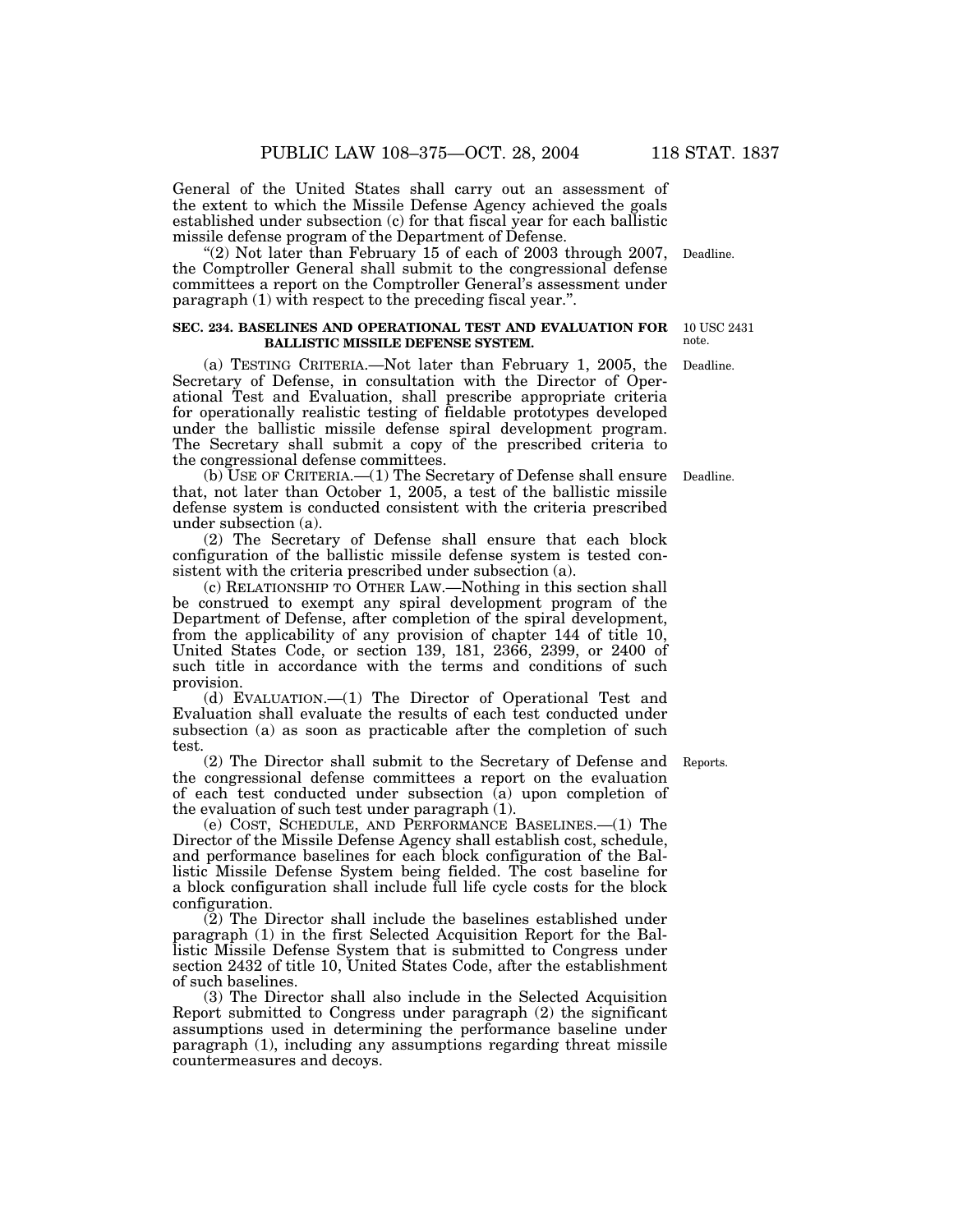(f) VARIATIONS AGAINST BASELINES.—In the event the cost, schedule, or performance of any block configuration of the Ballistic Missile Defense System varies significantly (as determined by the Director of the Ballistic Missile Defense Agency) from the applicable baseline established under subsection (d), the Director shall include such variation, and the reasons for such variation, in the Selected Acquisition Report submitted to Congress under section 2432 of title 10, United States Code.

(g) MODIFICATIONS OF BASELINES.—In the event the Director of the Missile Defense Agency elects to undertake any modification of a baseline established under subsection (d), the Director shall submit to the congressional defense committees a report setting forth the reasons for such modification.

## **Subtitle D—Other Matters**

## **SEC. 241. ANNUAL REPORT ON SUBMARINE TECHNOLOGY INSERTION.**

(a) REPORT REQUIRED.—(1) For each of fiscal years 2006, 2007, 2008, and 2009, the Secretary of Defense shall submit to the congressional defense committees a report on the submarine technologies that are available or potentially available for insertion in submarines of the Navy to reduce the production and operating costs of the submarines while maintaining or improving the effectiveness of the submarines.

(2) The annual report for a fiscal year under paragraph (1) shall be submitted at the same time that the President submits to Congress the budget for that fiscal year under section 1105(a) of title 31, United States Code.

(b) CONTENT.—The report on submarine technologies under subsection (a) shall include, for each class of submarines of the Navy, the following matters:

(1) A list of the technologies that have been demonstrated, together with—

(A) a plan for the insertion of any such technologies that have been determined appropriate for such submarines; and

(B) the estimated cost of such technology insertions.

(2) A list of the technologies that have not been demonstrated, together with a plan for the demonstration of any such technologies that have the potential for being appropriate for such submarines.

## **SEC. 242. SENSE OF CONGRESS REGARDING FUNDING OF THE ADVANCED SHIPBUILDING ENTERPRISE UNDER THE NATIONAL SHIPBUILDING RESEARCH PROGRAM OF THE NAVY.**

(a) FINDINGS.—Congress makes the following findings:

(1) The budget for fiscal year 2005, as submitted to Congress by the President, provides \$10,300,000 for the Advanced Shipbuilding Enterprise under the National Shipbuilding Research Program of the Navy.

(2) The Advanced Shipbuilding Enterprise is an innovative program to encourage greater efficiency in the national technology and industrial base.

(3) The leaders of the United States shipbuilding industry have embraced the Advanced Shipbuilding Enterprise as a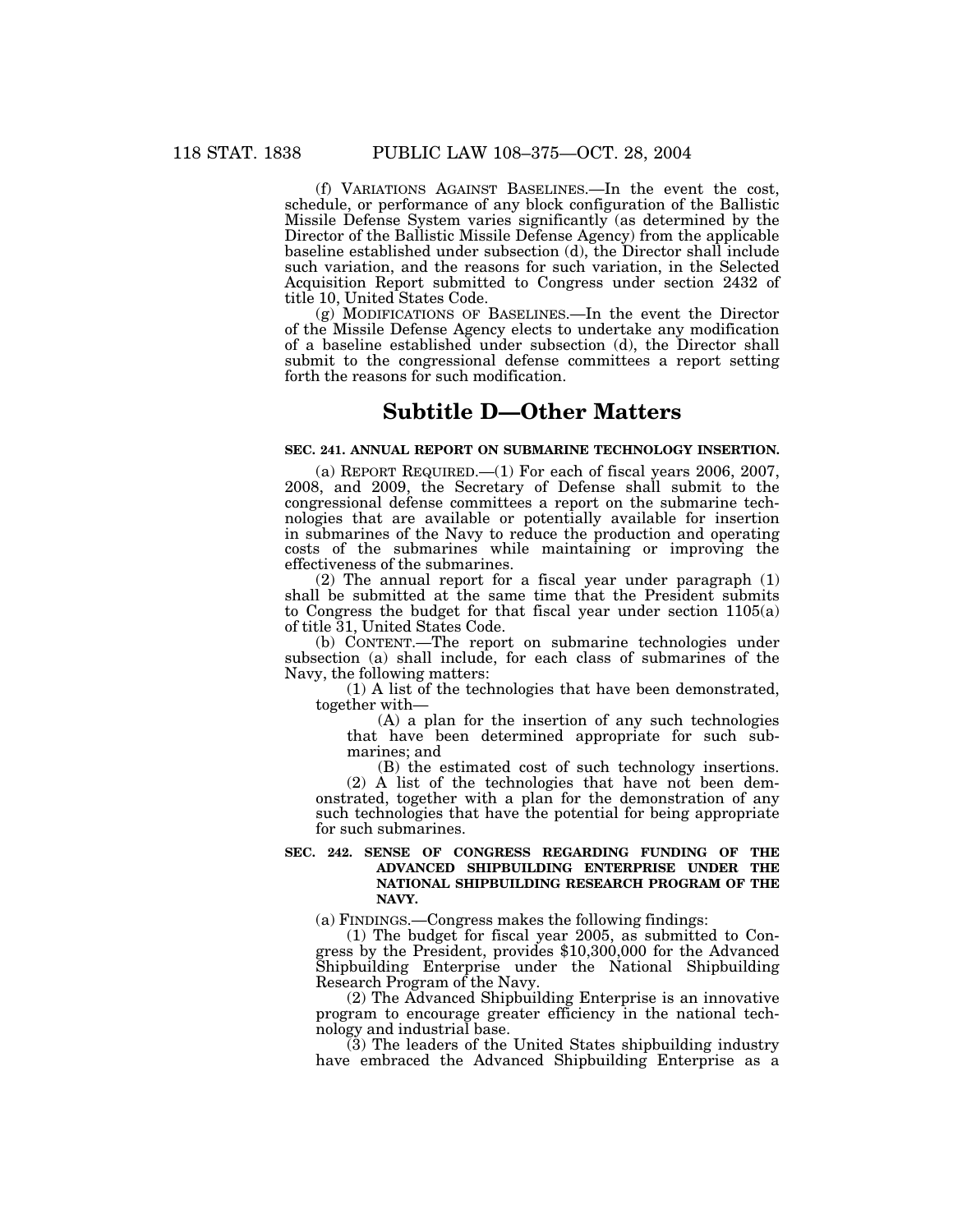method for exploring and collaborating on innovation in shipbuilding and ship repair that collectively benefits all components of the industry.

(b) SENSE OF CONGRESS.—It is the sense of Congress—

(1) that Congress—

(A) strongly supports the innovative Advanced Shipbuilding Enterprise under the National Shipbuilding Research Program as an enterprise between the Navy and industry that has yielded new processes and techniques that reduce the cost of building and repairing ships in the United States; and

(B) is concerned that the future-years defense program of the Department of Defense that was submitted to Congress for fiscal year 2005 does not reflect any funding for the Advanced Shipbuilding Enterprise after fiscal year 2005; and

(2) that the Secretary of Defense should continue to provide in the future-years defense program for funding the Advanced Shipbuilding Enterprise at a sustaining level in order to support additional research to further reduce the cost of designing, building, and repairing ships.

## **TITLE III—OPERATION AND MAINTENANCE**

### **Subtitle A—Authorization of Appropriations**

- Sec. 301. Operation and maintenance funding.
- 
- Sec. 302. Working capital funds. Sec. 303. Other Department of Defense programs.

#### **Subtitle B—Environmental Provisions**

- Sec. 311. Satisfaction of Superfund audit requirements by Inspector General of the Department of Defense.
- Sec. 312. Reimbursement of Environmental Protection Agency for certain costs in connection with Moses Lake Wellfield Superfund Site, Moses Lake, Washington.
- Sec. 313. Increase in authorized amount of environmental remediation, Front Royal, Virginia.
- Sec. 314. Small boat harbor, Unalaska, Alaska.
- Sec. 315. Report regarding encroachment issues affecting Utah Test and Training Range, Utah. Sec. 316. Comptroller General study and report on alternative technologies to de-
- contaminate groundwater at Department of Defense installations. Sec. 317. Comptroller General study and report on drinking water contamination
- and related health effects at Camp Lejeune, North Carolina.
- Sec. 318. Sense of Congress regarding perchlorate contamination of ground and surface water from Department of Defense activities.

#### **Subtitle C—Workplace and Depot Issues**

- Sec. 321. Simplification of annual reporting requirements concerning funds expended for depot maintenance and repair workloads.
- Sec. 322. Repeal of annual reporting requirement concerning management of depot employees.
- Sec. 323. Extension of special treatment for certain expenditures incurred in operation of Centers of Industrial and Technical Excellence.
- Sec. 324. Temporary authority for contractor performance of security-guard functions.
- Sec. 325. Pilot program for purchase of certain municipal services for Army installations.
- Sec. 326. Bid protests by Federal employees in actions under Office of Management and Budget Circular A–76.
- Sec. 327. Limitations on conversion of work performed by Department of Defense civilian employees to contractor performance.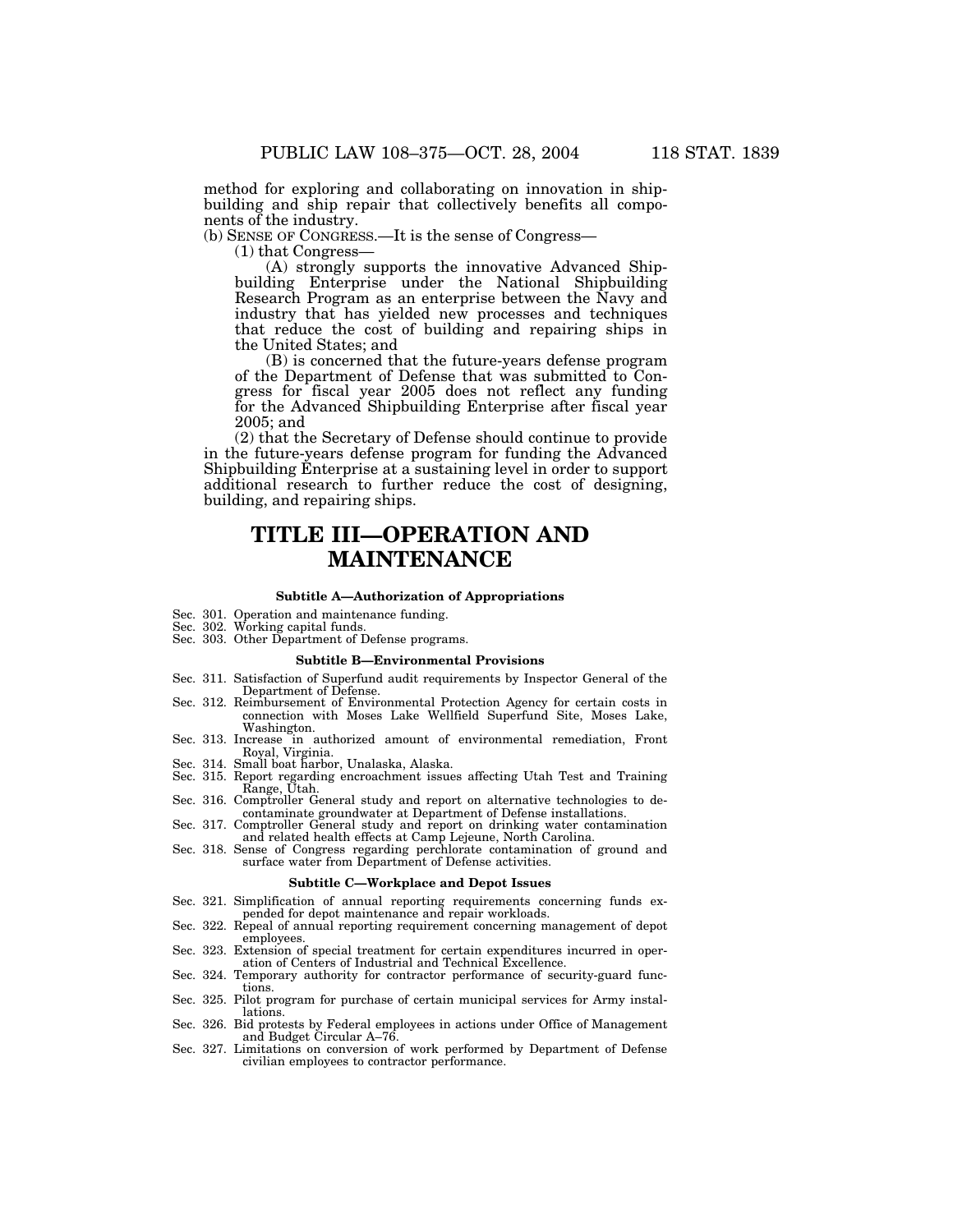Sec. 328. Competitive sourcing reporting requirement.

#### **Subtitle D—Information Technology**

- Sec. 331. Preparation of Department of Defense plan for transition to Internet Protocol version 6.
- Sec. 332. Defense business enterprise architecture, system accountability, and conditions for obligation of funds for defense business system modernization.
- Sec. 333. Report on maturity and effectiveness of the Global Information Grid Bandwidth Expansion (GIG–BE).

#### **Subtitle E—Extensions of Program Authorities**

- Sec. 341. Two-year extension of Department of Defense telecommunications benefit.
- Sec. 342. Extension of Arsenal Support Program Initiative.
- Sec. 343. Two-year extension of warranty claims recovery pilot program.

#### **Subtitle F—Other Matters**

- Sec. 351. Reimbursement for certain protective, safety, or health equipment purchased by or for members of the Armed Forces deployed in contingency operations.
- Sec. 352. Limitation on preparation or implementation of Mid-Range Financial Improvement Plan pending report.
- Sec. 353. Pilot program to authorize Army working-capital funded facilities to engage in cooperative activities with non-Army entities.
- Sec. 354. Transfer of excess Department of Defense personal property to assist firefighting agencies.

## **Subtitle A—Authorization of Appropriations**

#### **SEC. 301. OPERATION AND MAINTENANCE FUNDING.**

Funds are hereby authorized to be appropriated for fiscal year 2005 for the use of the Armed Forces and other activities and agencies of the Department of Defense for expenses, not otherwise provided for, for operation and maintenance, in amounts as follows:

(1) For the Army, \$26,098,411,000. (2) For the Navy, \$29,682,590,000.

(3) For the Marine Corps, \$3,648,115,000.

(4) For the Air Force, \$28,298,660,000.

(5) For Defense-wide activities, \$17,325,276,000.

(6) For the Army Reserve, \$2,008,128,000.

(7) For the Naval Reserve, \$1,240,038,000.

(8) For the Marine Corps Reserve, \$188,696,000

 $(9)$  For the Air Force Reserve, \$2,239,790,000

(10) For the Army National Guard, \$4,452,786,000.

(11) For the Air National Guard, \$4,503,338,000.

(12) For the United States Court of Appeals for the Armed Forces, \$10,825,000.

(13) For Environmental Restoration, Army, \$400,948,000.

(14) For Environmental Restoration, Navy, \$266,820,000.

(15) For Environmental Restoration, Air Force, \$397,368,000.

(16) For Environmental Restoration, Defense-wide, \$23,684,000

(17) For Environmental Restoration, Formerly Used Defense Sites, \$256,516,000.

(18) For Overseas Humanitarian, Disaster, and Civic Aid programs, \$59,000,000.<br>(19) For Coope

(19) For Cooperative Threat Reduction programs, \$409,200,000.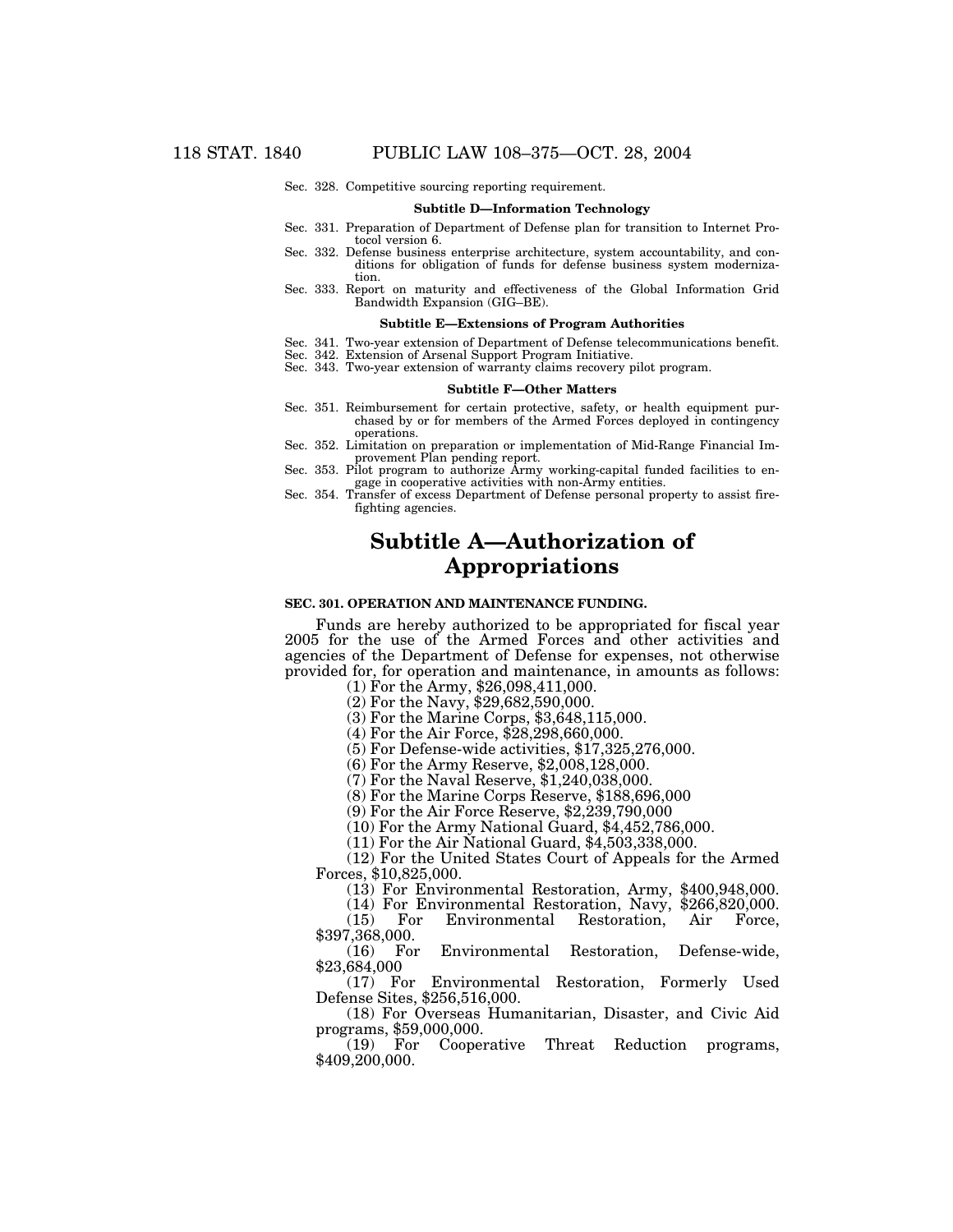(20) For the Overseas Contingency Operations Transfer Fund, \$10,000,000.

## **SEC. 302. WORKING CAPITAL FUNDS.**

Funds are hereby authorized to be appropriated for fiscal year 2005 for the use of the Armed Forces and other activities and agencies of the Department of Defense for providing capital for working capital and revolving funds in amounts as follows:

(1) For the Defense Working Capital Funds, \$451,886,000.

(2) For the National Defense Sealift Fund, \$1,269,252,000.

(3) For the Defense Working Capital Fund, Defense Commissary, \$1,175,000,000.

## **SEC. 303. OTHER DEPARTMENT OF DEFENSE PROGRAMS.**

(a) DEFENSE HEALTH PROGRAM.—Funds are hereby authorized to be appropriated for the Department of Defense for fiscal year 2005 for expenses, not otherwise provided for, for the Defense Health Program, in the amount of \$17,657,386,000, of which—

(1) \$17,219,844,000 is for Operation and Maintenance;

(2) \$72,907,000 is for Research, Development, Test, and Evaluation; and

(3) \$364,635,000 is for Procurement.

(b) CHEMICAL AGENTS AND MUNITIONS DESTRUCTION, DEFENSE.—(1) Funds are hereby authorized to be appropriated for the Department of Defense for fiscal year 2005 for expenses, not otherwise provided for, for Chemical Agents and Munitions Destruction, Defense, in the amount of \$1,371,990,000, of which—

(A) \$1,088,801,000 is for Operation and Maintenance;

(B) \$204,209,000 is for Research, Development, Test, and Evaluation; and

(C) \$78,980,000 is for Procurement.

(2) Amounts authorized to be appropriated under paragraph (1) are authorized for—

(A) the destruction of lethal chemical agents and munitions in accordance with section 1412 of the Department of Defense Authorization Act, 1986 (50 U.S.C. 1521); and

(B) the destruction of chemical warfare materiel of the United States that is not covered by section 1412 of such Act.

(c) DRUG INTERDICTION AND COUNTER-DRUG ACTIVITIES, DEFENSE-WIDE.—Funds are hereby authorized to be appropriated for the Department of Defense for fiscal year 2005 for expenses, not otherwise provided for, for Drug Interdiction and Counter-Drug Activities, Defense-wide, in the amount of \$852,947,000.

(d) DEFENSE INSPECTOR GENERAL.—Funds are hereby authorized to be appropriated for the Department of Defense for fiscal year 2005 for expenses, not otherwise provided for, for the Office of the Inspector General of the Department of Defense, in the amount of \$204,562,000, of which—

 $(1)$  \$202,362,000 is for Operation and Maintenance;

(2) \$2,100,000 is for Procurement; and

(3) \$100,000 is for Research, Development, Test, and Evaluation.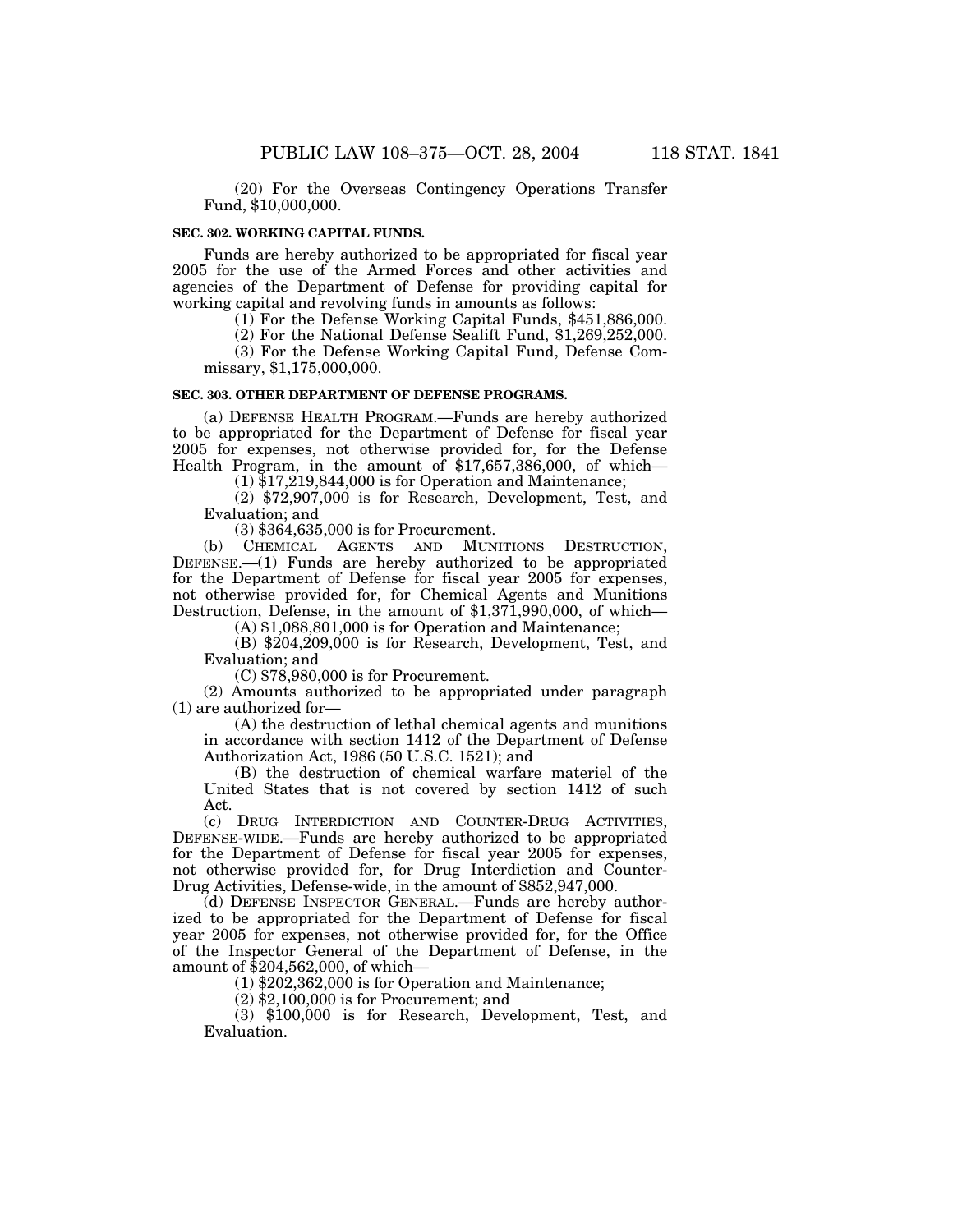## **Subtitle B—Environmental Provisions**

42 USC 9611 note.

## **SEC. 311. SATISFACTION OF SUPERFUND AUDIT REQUIREMENTS BY INSPECTOR GENERAL OF THE DEPARTMENT OF DEFENSE.**

(a) SATISFACTION OF REQUIREMENTS.—The Inspector General of the Department of Defense shall be deemed to be in compliance with the requirements of section 111(k) of the Comprehensive Environmental Response, Compensation, and Liability Act of 1980 (42 U.S.C. 9611(k)) if the Inspector General conducts periodic audits of the payments, obligations, reimbursements, and other uses of the Hazardous Substance Superfund by the Department of Defense, even if such audits do not occur on an annual basis.

(b) REPORTS TO CONGRESS ON AUDITS.—The Inspector General shall submit to Congress a report on each audit conducted by the Inspector General as described in subsection (a).

## **SEC. 312. REIMBURSEMENT OF ENVIRONMENTAL PROTECTION AGENCY FOR CERTAIN COSTS IN CONNECTION WITH MOSES LAKE WELLFIELD SUPERFUND SITE, MOSES LAKE, WASHINGTON.**

(a) AUTHORITY TO REIMBURSE.—(1) Using funds described in subsection (b), the Secretary of Defense may transfer not more than \$524,926.54 to the Moses Lake Wellfield Superfund Site 10– 6J Special Account.

(2) The payment under paragraph (1) is to reimburse the Environmental Protection Agency for its costs, including interest, incurred in overseeing a remedial investigation/feasibility study performed by the Department of the Army under the Defense Environmental Restoration Program at the former Larson Air Force Base, Moses Lake Superfund Site, Moses Lake, Washington.

(3) The reimbursement described in paragraph (2) is provided for in the interagency agreement entered into by the Department of the Army and the Environmental Protection Agency for the Moses Lake Wellfield Superfund Site in March 1999.

(b) SOURCE OF FUNDS.—Any payment under subsection (a) shall be made using funds authorized to be appropriated by section 301(17) for operation and maintenance for Environmental Restoration, Formerly Used Defense Sites.

(c) USE OF FUNDS.—The Environmental Protection Agency shall use the amount transferred under subsection (a) to pay costs incurred by the Agency at the Moses Lake Wellfield Superfund Site.

### **SEC. 313. INCREASE IN AUTHORIZED AMOUNT OF ENVIRONMENTAL REMEDIATION, FRONT ROYAL, VIRGINIA.**

Section 591(a)(2) of the Water Resources Development Act of 1999 (Public Law 106–53; 113 Stat. 378) is amended by striking ''\$12,000,000'' and inserting ''\$22,000,000''.

### **SEC. 314. SMALL BOAT HARBOR, UNALASKA, ALASKA.**

The Secretary of the Army shall carry out the small boat harbor project in Unalaska, Alaska, at a total estimated cost of \$23,200,000, with an estimated Federal cost of \$11,500,000 and an estimated non-Federal cost of \$11,700,000, substantially in accordance with the plans, and subject to the conditions, recommended in a final report of the Chief of Engineers if a favorable

Deadline.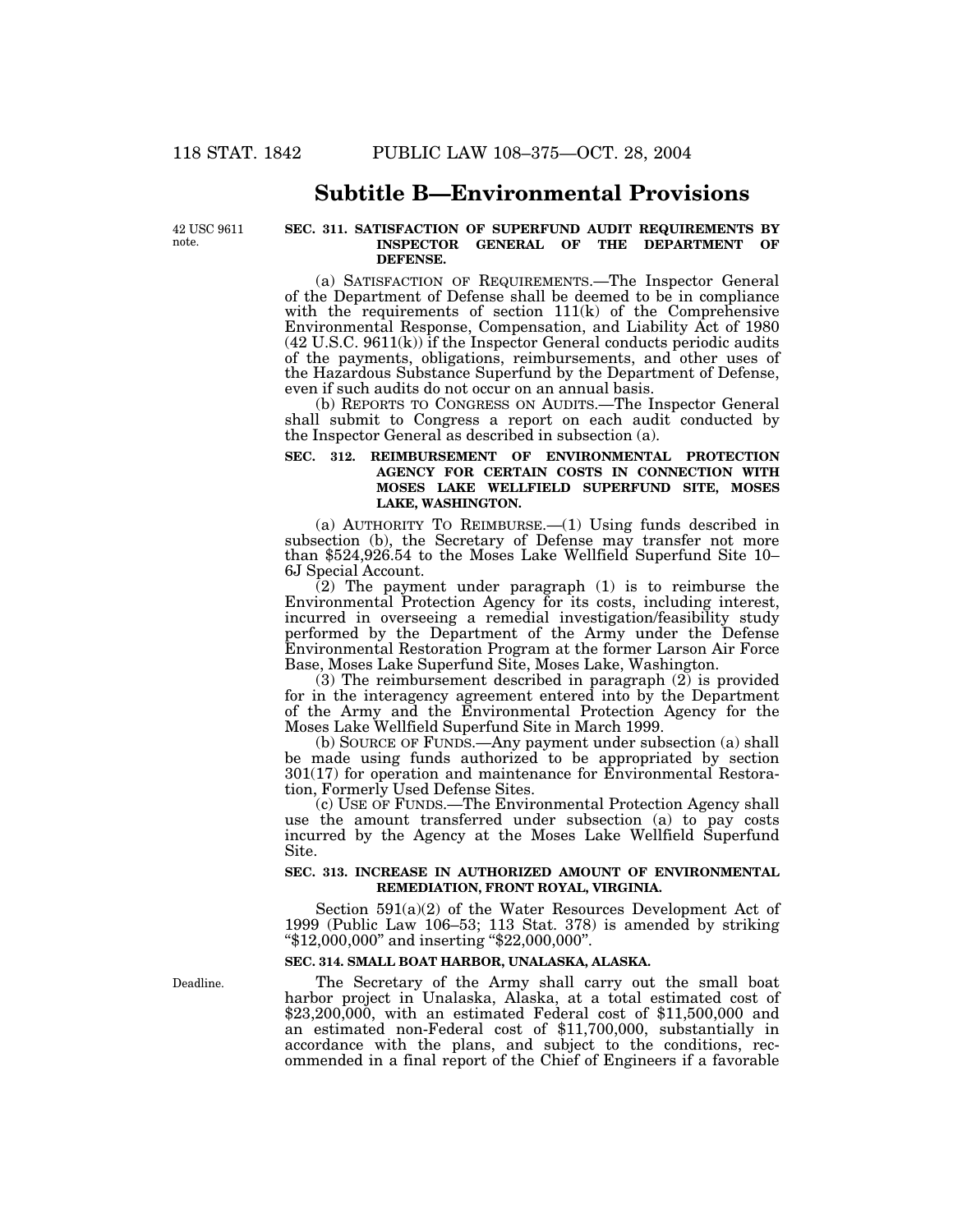final report of the Chief for the project is completed not later than December 31, 2004.

## **SEC. 315. REPORT REGARDING ENCROACHMENT ISSUES AFFECTING UTAH TEST AND TRAINING RANGE, UTAH.**

(a) REPORT REQUIRED.—The Secretary of the Air Force shall prepare a report that outlines current and anticipated encroachments on the use and utility of the special use airspace of the Utah Test and Training Range in the State of Utah, including encroachments brought about through actions of other Federal agencies. The Secretary shall include in the report such recommendations as the Secretary considers appropriate regarding any legislative initiatives necessary to address encroachment problems identified by the Secretary in the report.

(b) SUBMISSION OF REPORT.—Not later than one year after the date of the enactment of this Act, the Secretary shall submit the report to the Committee on Armed Services of the House of Representatives and the Committee on Armed Services of the Senate. It is the sense of Congress that the recommendations contained in the report should be carefully considered for future legislative action.

(c) PROHIBITION ON GROUND MILITARY OPERATIONS.—Nothing in this section shall be construed to permit a military operation to be conducted on the ground in a covered wilderness study area in the Utah Test and Training Range.

(d) COMMUNICATIONS AND TRACKING SYSTEMS.—Nothing in this section shall be construed to prevent any required maintenance of existing communications, instrumentation, or electronic tracking systems (or the infrastructure supporting such systems) necessary for effective testing and training to meet military requirements in the Utah Test and Training Range.

### **SEC. 316. COMPTROLLER GENERAL STUDY AND REPORT ON ALTER-NATIVE TECHNOLOGIES TO DECONTAMINATE GROUND-WATER AT DEPARTMENT OF DEFENSE INSTALLATIONS.**

(a) COMPTROLLER GENERAL STUDY.—The Comptroller General shall conduct a study to determine whether cost-effective technologies are available to the Department of Defense for the cleanup of groundwater contamination at Department installations in lieu of traditional methods, such as pump and treat, used to respond to groundwater contamination.

(b) ELEMENTS OF STUDY.—In conducting the study under subsection (a), the Comptroller General shall-

(1) identify current technologies being used or field tested by the Department of Defense to treat groundwater at Department installations;

(2) identify cost-effective technologies for the cleanup of groundwater contamination that—

(A) are being researched, are under development by commercial vendors, or are available commercially and being used outside the Department; and

 $(B)$  have potential for use by the Department to address groundwater contamination;

(3) evaluate the potential benefits and limitations of using the technologies identified under paragraphs (1) and (2); and

(4) consider the barriers, such as cost, capability, or legal restrictions, to using the technologies identified under paragraph (2).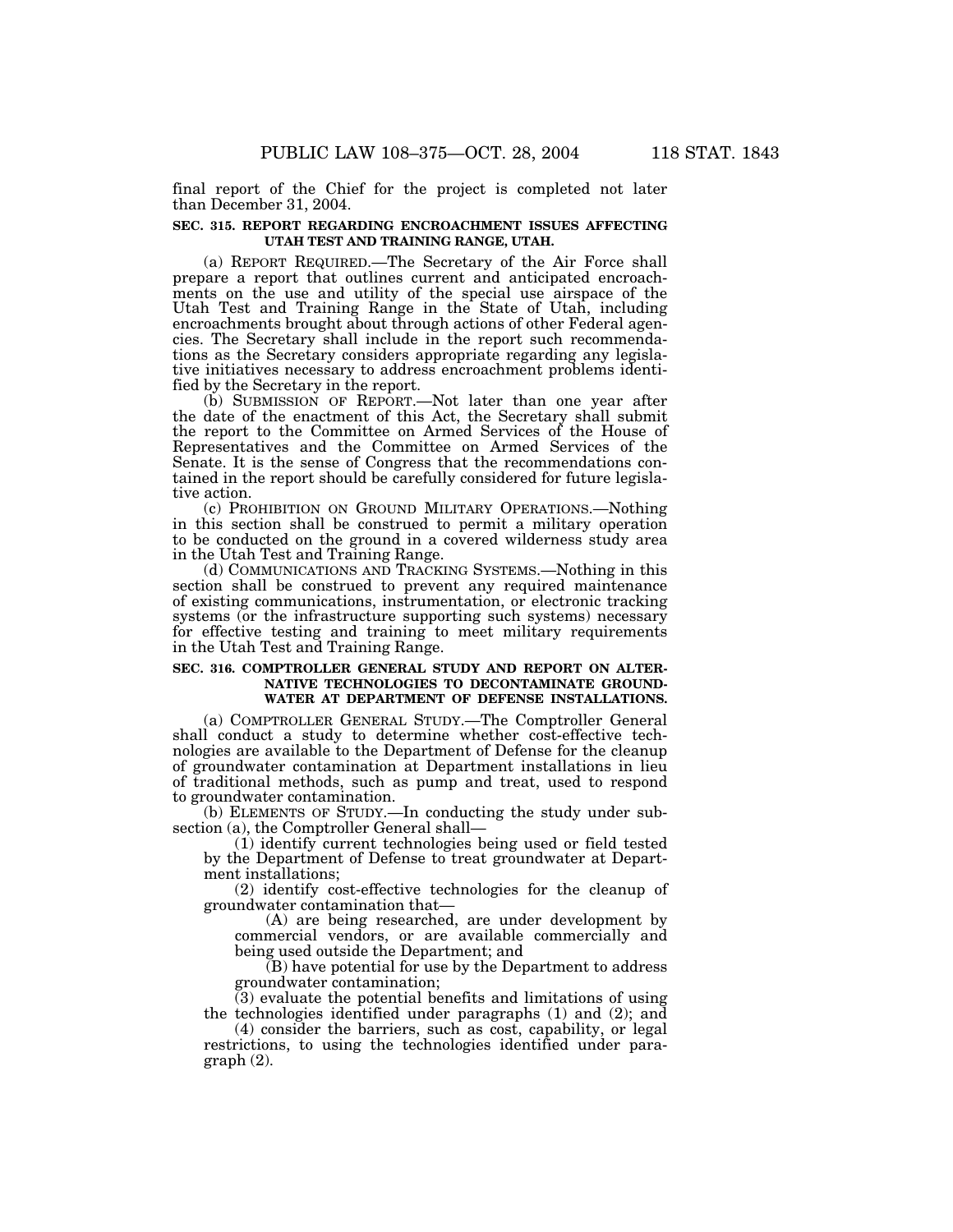(c) REPORT REQUIRED.—Not later than April 1, 2005, the Comptroller General shall submit to the Committee on Armed Services of the Senate and the Committee on Armed Services of the House of Representatives a report containing the results of the study, including information regarding the matters specified in subsection (b) and any recommendations, including recommendations for administrative or legislative action, that the Comptroller General considers appropriate.

## **SEC. 317. COMPTROLLER GENERAL STUDY AND REPORT ON DRINKING WATER CONTAMINATION AND RELATED HEALTH EFFECTS AT CAMP LEJEUNE, NORTH CAROLINA.**

(a) STUDY.—The Comptroller General shall conduct a study on drinking water contamination and related health effects at Camp Lejeune, North Carolina. The study shall consist of the following:

(1) A study of the history of drinking water contamination at Camp Lejeune to determine, to the extent practical—

(A) what contamination has been found in the drinking water;

(B) the source of such contamination and when it may have begun; and

(C) what actions have been taken to address such contamination.

(2) An assessment of the study on the possible health effects associated with the drinking of contaminated drinking water at Camp Lejeune as proposed by the Agency for Toxic Substances and Disease Registry of the Department of Health and Human Services, including whether the proposed study—

(A) will address the appropriate at-risk populations;

(B) will encompass an appropriate timeframe;

(C) will consider all relevant health effects; and

(D) can be completed on an expedited basis without compromising its quality.

(b) AUTHORITY TO USE EXPERTS.—The Comptroller General may use experts in conducting the study required by subsection (a). Any such experts shall be independent, highly qualified, and knowledgeable in the matters covered by the study.

(c) PARTICIPATION BY OTHER INTERESTED PARTIES.—In conducting the study required by subsection (a), the Comptroller General shall ensure that interested parties, including individuals who lived or worked at Camp Lejeune during the period when the drinking water may have been contaminated, have the opportunity to submit information and views on the matters covered by the study.

(d) CONSTRUCTION WITH ATSDR STUDY.—The requirement under subsection (a)(2) that the Comptroller General conduct an assessment of the study proposed by the Agency for Toxic Substances and Disease Registry, as described in such subsection, may not be construed as a basis for the delay of that study. The assessment is intended to provide an independent review of the appropriateness and credibility of the study proposed by the Agency and to identify possible improvements in the plan or implementation of the study proposed by the Agency.

(e) REPORT.—(1) Not later than one year after the date of the enactment of this Act, the Comptroller General shall submit to the congressional defense committees a report on the study required by subsection (a), including such recommendations as the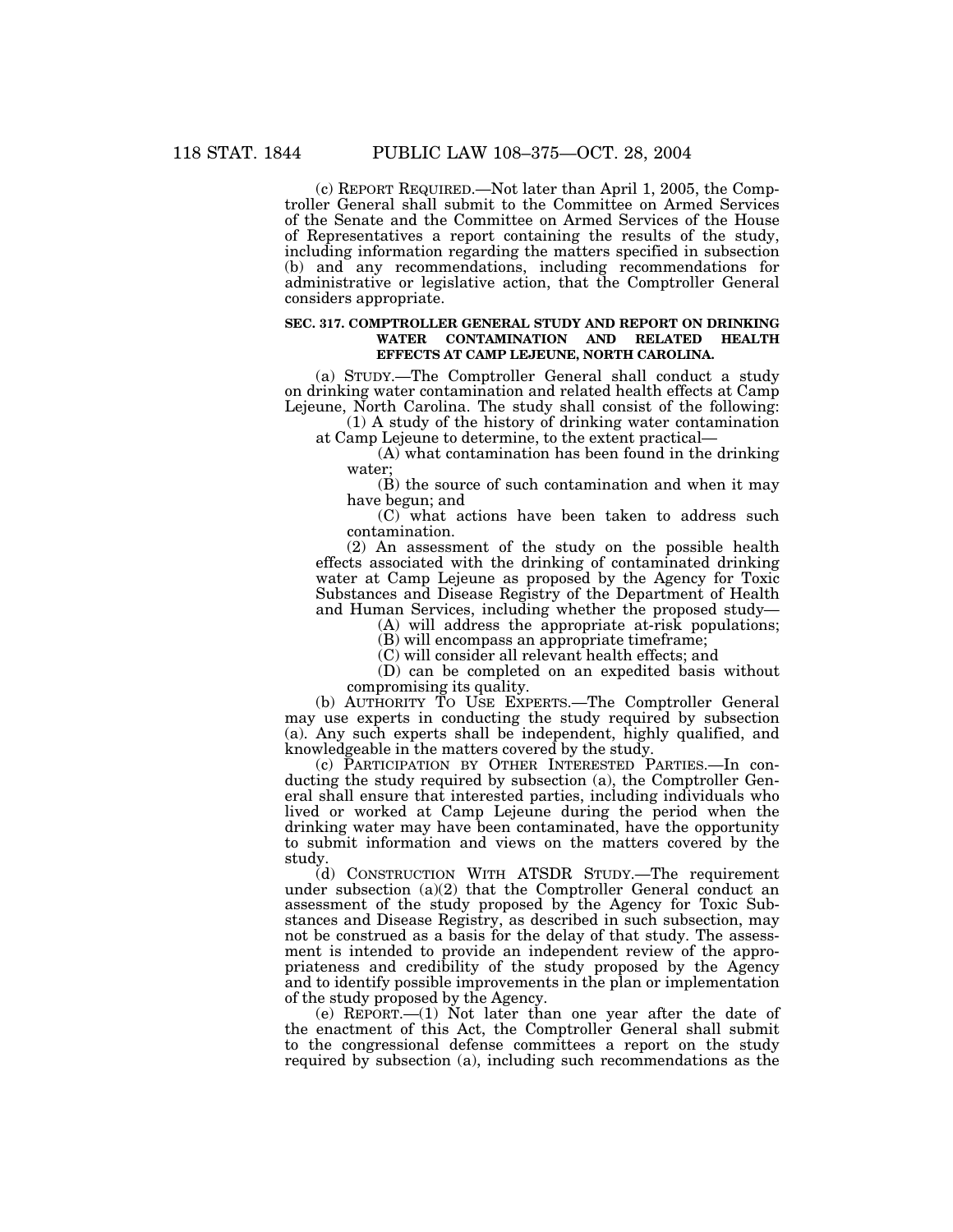Comptroller General considers appropriate for further study or for legislative or other action.

(2) Recommendations under paragraph (1) may include recommendations for modifications or additions to the study proposed by the Agency for Toxic Substances and Disease Registry, as described in subsection  $(a)(2)$ , in order to improve the study.

### **SEC. 318. SENSE OF CONGRESS REGARDING PERCHLORATE CONTAMI-NATION OF GROUND AND SURFACE WATER FROM DEPARTMENT OF DEFENSE ACTIVITIES.**

It is the sense of Congress that the Secretary of Defense should—

(1) develop a plan for the remediation of perchlorate contamination resulting from the activities of the Department of Defense to ensure that the Department is prepared to respond quickly and appropriately once the United States establishes a drinking water standard for perchlorate;

(2) continue remediation activities for perchlorate contamination at those sites where perchlorate contamination poses an imminent and substantial endangerment to public health and welfare and where the Department is undertaking sitespecific remedial action as of the date of the enactment of this Act;

(3) develop a plan for the remediation of perchlorate contamination resulting from the activities of the Department of Defense in cases in which, notwithstanding the lack of a drinking water standard for perchlorate, such contamination is present in ground or surface water at levels that the Secretary of Defense determines pose a hazard to human health; and

(4) continue the process of evaluating and prioritizing perchlorate contamination sites without waiting for the establishment of the Federal drinking water standard for perchlorate.

# **Subtitle C—Workplace and Depot Issues**

## **SEC. 321. SIMPLIFICATION OF ANNUAL REPORTING REQUIREMENTS CONCERNING FUNDS EXPENDED FOR DEPOT MAINTE-NANCE AND REPAIR WORKLOADS.**

Subsection (d) of section 2466 of title 10, United States Code, is amended to read as follows:

''(d) ANNUAL REPORT AND REVIEW.—(1) Not later than April 1 of each year, the Secretary of Defense shall submit to Congress a report identifying, for each of the armed forces (other than the Coast Guard) and each Defense Agency, the percentage of the funds referred to in subsection (a) that was expended during the preceding fiscal year, and are projected to be expended during the current fiscal year and the ensuing fiscal year, for performance of depot-level maintenance and repair workloads by the public and private sectors.

"(2) Not later than 90 days after the date on which the Secretary submits a report under paragraph (1), the Comptroller General shall submit to Congress the Comptroller General's views on whether—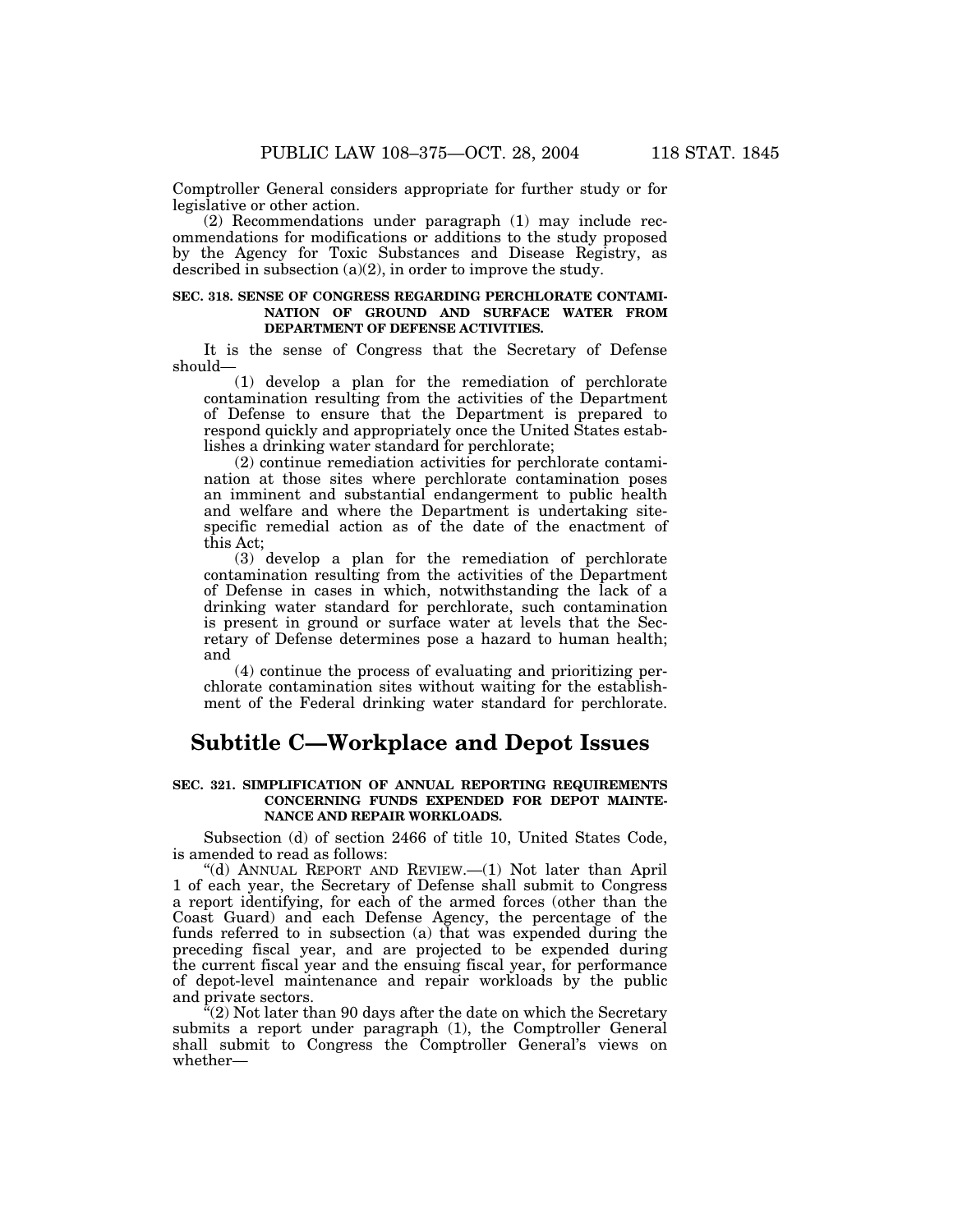"(A) the Department of Defense complied with the requirements of subsection (a) during the preceding fiscal year covered by the report; and

 $f(B)$  the expenditure projections for the current fiscal year and the ensuing fiscal year are reasonable.''.

## **SEC. 322. REPEAL OF ANNUAL REPORTING REQUIREMENT CON-CERNING MANAGEMENT OF DEPOT EMPLOYEES.**

(a) REPEAL.—Section 2472 of title 10, United States Code, is amended—

(1) by striking ''(a) PROHIBITION ON MANAGEMENT BY END STRENGTH.—''; and

(2) by striking subsection (b).

(b) CLERICAL AMENDMENTS.—(1) The heading of such section is amended to read as follows:

## **''§ 2472. Prohibition on management of depot employees by end strength''.**

(2) The table of sections at the beginning of chapter 146 of such title is amended by striking the item relating to section 2472 and inserting the following new item:

''2472. Prohibition on management of depot employees by end strength.''.

## **SEC. 323. EXTENSION OF SPECIAL TREATMENT FOR CERTAIN EXPENDI-TURES INCURRED IN OPERATION OF CENTERS OF INDUS-TRIAL AND TECHNICAL EXCELLENCE.**

Section 2474(f)(1) of title 10, United States Code, is amended by striking ''through 2006'' and inserting ''through 2009''.

## **SEC. 324. TEMPORARY AUTHORITY FOR CONTRACTOR PERFORMANCE OF SECURITY-GUARD FUNCTIONS.**

(a) CONDITIONAL EXTENSION OF AUTHORITY.—Subsection (c) of section 332 of the Bob Stump National Defense Authorization Act for Fiscal Year 2003 (Public Law 107–314; 116 Stat. 2513) is amended—

(1) by inserting "(1)" after "AUTHORITY.—"; and

(2) by striking ''at the end of the three-year period'' and all that follows through the period at the end of the subsection and inserting the following: ''at the end of September 30, 2006, except that such authority shall not be in effect after December 1, 2005, if the Secretary fails to submit to Congress the plan required by subsection  $(d)(4)$ , until the date on which the Secretary submits the plan.

" $(2)$  No security-guard functions may be performed under any contract entered into using the authority provided under this section during any period in which the authority for contractor performance of security-guard functions under this section is not in effect under paragraph (1). The term of any contract entered into using such authority may not extend beyond September 30, 2006.''.

(b) REAFFIRMATION AND REVISION OF REPORTING REQUIREMENT.—Subsection (d) of such section is amended to read as follows:

''(d) REPORT AND PLAN REQUIRED.—Not later than December 1, 2005, the Secretary of Defense shall submit to the congressional defense committees a report that—

 $''(1)$  identifies each contract for the performance of securityguard functions entered into on or before September 30, 2004,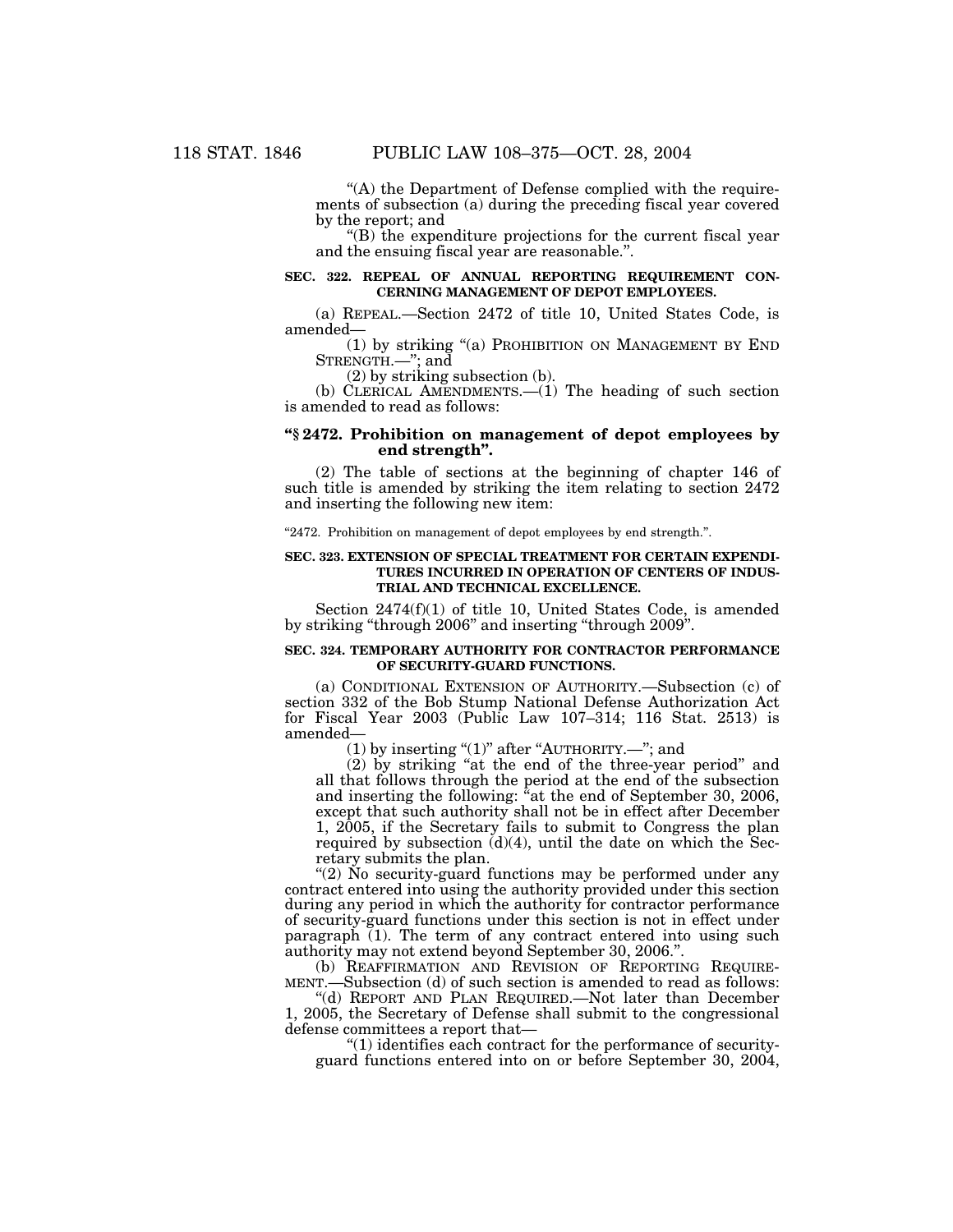pursuant to the authority provided by subsection (a), including information regarding—

"(A) each installation at which such security-guard functions are performed or are to be performed;

''(B) the period and amount of such contract;

''(C) the number of security guards employed or to be employed under such contract;

 $\mathrm{``(D)}$  whether the contract was awarded pursuant to full and open competition; and

 $E(E)$  the actions taken or to be taken within the Department of Defense to ensure that the conditions applicable under paragraph (1) of subsection (a) or determined under paragraph (2) of such subsection are satisfied;

"(2) identifies, for each military installation at which such authority was used or is expected to be used, any requirements for the performance of security-guard functions described in subsection (a) that are expected to continue after the date on which such authority expires;

''(3) identifies any limitation or constraint on the end strength of the civilian workforce of the Department of Defense that makes it difficult to meet requirements identified under paragraph (2) by hiring personnel as civilian employees of the Department of Defense; and

 $\cdot$ (4) includes a plan for meeting such requirements, in a manner consistent with applicable law, on a long-term basis.''.

#### **SEC. 325. PILOT PROGRAM FOR PURCHASE OF CERTAIN MUNICIPAL** 10 USC 2461 **SERVICES FOR ARMY INSTALLATIONS.**

note.

(a) PILOT PROGRAM AUTHORIZED.—The Secretary of Army may carry out a pilot program to procure one or more of the municipal services specified in subsection (b) for an Army installation from a county or municipality in which the installation is located for the purpose of evaluating the efficacy of procuring such services rather than providing them directly.

(b) SERVICES AUTHORIZED FOR PROCUREMENT.—Only the following services may be procured for a military installation participating in the pilot program:

(1) Refuse collection.

(2) Refuse disposal.

(3) Library services.

(4) Recreation services.

(5) Facility maintenance and repair.

(6) Utilities.

(c) PARTICIPATING INSTALLATIONS.—Not more than two Army installations may be selected to participate in the pilot program, and only installations located in the United States are eligible for selection.

(d) CONGRESSIONAL NOTIFICATION.—The Secretary may not enter into a contract under the pilot program for the procurement of municipal services until the Secretary notifies the congressional defense committees of the proposed contract and a period of 14 days elapses from the date the notification is received by the committees.

(e) IMPLEMENTATION REPORT.—(1) Not later than February 1, 2007, the Secretary shall submit to the congressional defense committees and the Comptroller General a report describing the implementation of the pilot program, evaluating the efficacy of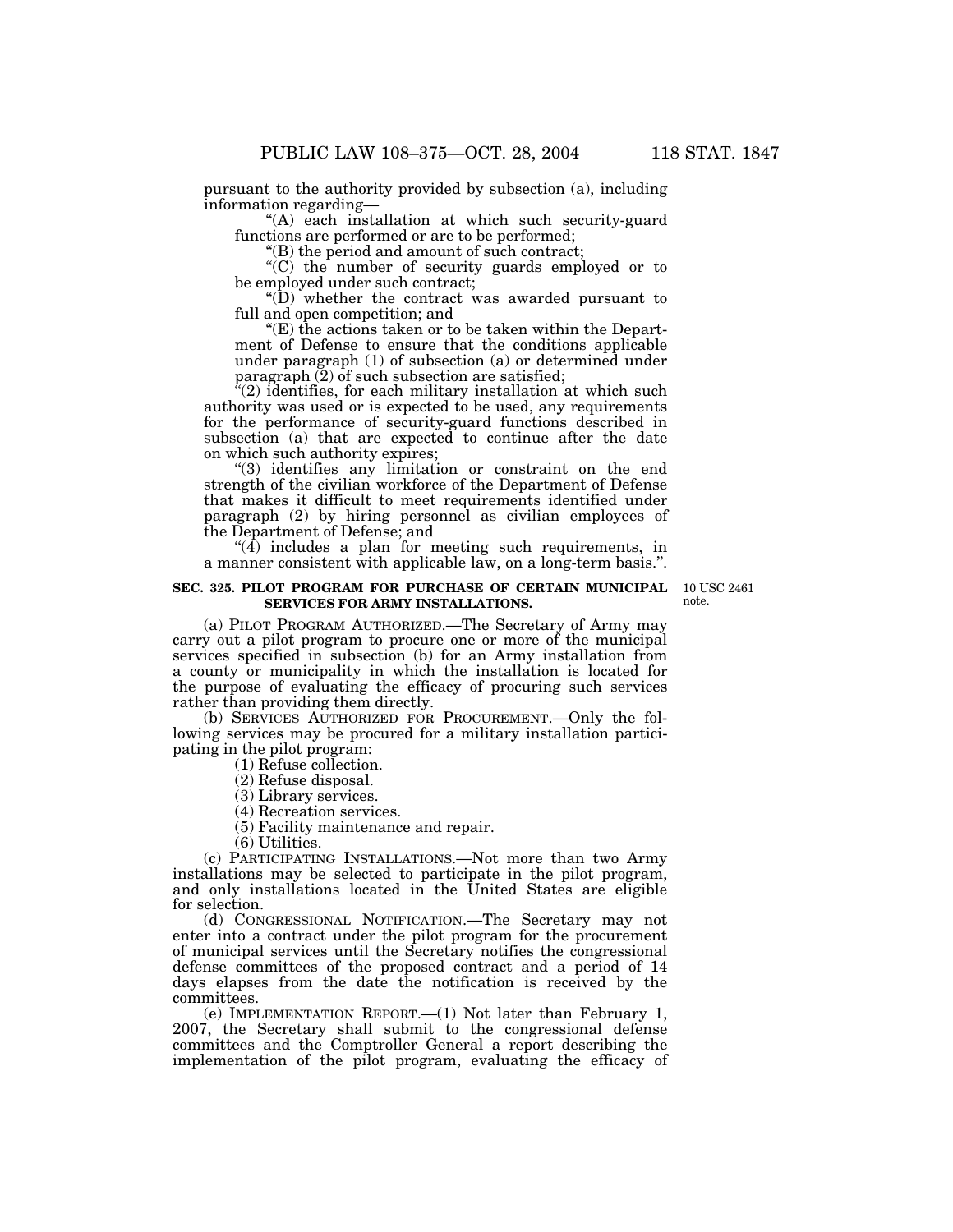procuring municipal services for participating installations from local counties or municipalities, and containing any recommendations that the Secretary considers appropriate regarding expansion or alteration of the program.

(2) The Comptroller General shall submit to the congressional defense committees an assessment of the findings and recommendations contained in the report submitted under paragraph (1).

(f) TERMINATION OF PILOT PROGRAM.—The pilot program shall terminate on September 30, 2010. Any contract entered into under the pilot program shall terminate not later than that date.

## **SEC. 326. BID PROTESTS BY FEDERAL EMPLOYEES IN ACTIONS UNDER OFFICE OF MANAGEMENT AND BUDGET CIRCULAR A–76.**

(a) TREATMENT OF AGENCY TENDER OFFICIAL AS INTERESTED PARTY.—Section 3551(2) of title 31, United States Code, is amended—

(1) by inserting " $(A)$ " after " $(2)$ "; and

(2) by adding at the end the following new subparagraph: ''(B) The term includes the official responsible for submitting the Federal agency tender in a public-private competition conducted under Office of Management and Budget Circular A–76 regarding an activity or function of a Federal agency

performed by more than 65 full-time equivalent employees of the Federal agency.''. (b) FILING OF PROTEST ON BEHALF OF FEDERAL EMPLOYEES.—

Section 3552 of such title is amended—

 $(1)$  by inserting "(a)" before "A protest"; and

(2) by adding at the end the following new subsection:  $*(b)(1)$  In the case of an agency tender official who is an interested party under section  $3551(2)(B)$  of this title, the official may file a protest in connection with the public-private competition for which the official is an interested party. At the request of a majority of the employees of the Federal agency who are engaged in the performance of the activity or function subject to such publicprivate competition, the official shall file a protest in connection with such public-private competition unless the official determines that there is no reasonable basis for the protest.

 $(2)$  The determination of an agency tender official under paragraph (1) whether or not to file a protest is not subject to administrative or judicial review. An agency tender official shall provide written notification to Congress whenever the official makes a determination under paragraph (1) that there is no reasonable basis for a protest.''.

(c) INTERVENTION IN PROTEST.—Section 3553 of such title is amended by adding at the end the following new subsection:

"(g) If an interested party files a protest in connection with a public-private competition described in section  $3551(2)(B)$  of this title, a person representing a majority of the employees of the Federal agency who are engaged in the performance of the activity or function subject to the public-private competition may intervene in protest.''.

(d) APPLICABILITY.—The amendments made by this section shall apply to protests filed under subchapter V of chapter 35 of title 31, United States Code, that relate to studies initiated under Office of Management and Budget Circular A–76 on or after the end of the 90-day period beginning on the date of the enactment of this Act.

31 USC 3551 note.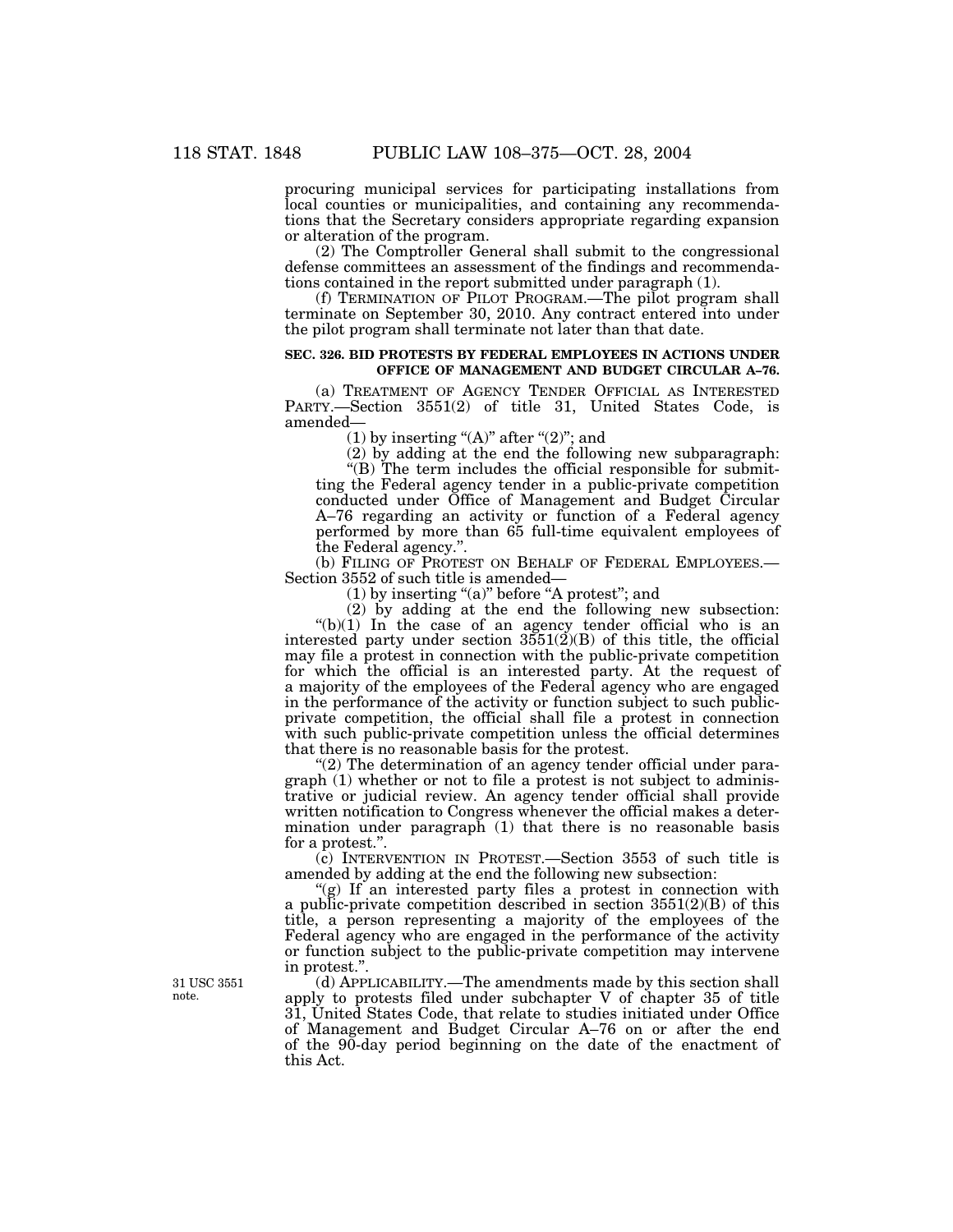(e) RULE OF CONSTRUCTION.—The amendments made by this section shall not be construed to authorize the use of a protest under subchapter V of chapter 35 of title 31, United States Code, with regard to a decision made by an agency tender official.

## **SEC. 327. LIMITATIONS ON CONVERSION OF WORK PERFORMED BY DEPARTMENT OF DEFENSE CIVILIAN EMPLOYEES TO CONTRACTOR PERFORMANCE.**

(a) REQUIRED COST-SAVINGS THRESHOLD FOR CONVERSION.— If a public-private competition conducted under the Office of Management and Budget Circular A–76 dated May 29, 2003 (68 Fed. Reg. 32134), regarding an activity or function performed by civilian employees of the Department of Defense is required to include a formal comparison of the cost of civilian employee performance of the activity or function with the cost of contractor performance, the Secretary of Defense shall maintain the continued performance of the activity or function by civilian employees unless the competitive sourcing official determines that, over all performance periods stated in the solicitation of offers for performance of the activity or function, the cost of performance of the activity or function by a contractor would be less costly to the Department of Defense by an amount that equals or exceeds the lesser of the following:<br>(1) \$10,000,000.

(2) 10 percent of the most efficient organization's personnelrelated costs for performance of the activity or function by civilian employees.

(b) PROHIBITION ON MODIFICATION OF FUNCTIONS TO PERMIT STREAMLINED A–76 STUDY.—The Secretary of Defense shall ensure that no organization, function, or activity of the Department of Defense is consolidated, restructured, reengineered, or otherwise modified in any way for the purpose of exempting any publicprivate competition conducted under the Office of Management and Budget Circular A–76 dated May 29, 2003 (68 Fed. Reg. 32134), regarding a commercial or industrial type function of the Department of Defense from the requirement to formally compare, in accordance with such Circular, the cost of civilian employee performance of the function with the cost of contractor performance.

(c) EXCEPTION.—Subsection (a) does not apply in the case of a public-private competition conducted as part of the best-value source selection pilot program authorized by section 336 of the National Defense Authorization Act for Fiscal Year 2004 (Public Law 108–136; 10 U.S.C. 2461 note).

#### **SEC. 328. COMPETITIVE SOURCING REPORTING REQUIREMENT.**

Not later than February 1, 2005, the Inspector General of the Department of Defense shall submit to Congress a report addressing whether the Department of Defense—

(1) employs a sufficient number of adequately trained civilian employees—

 $(A)$  to conduct satisfactorily, taking into account equity, efficiency and expeditiousness, all of the public-private competitions that are scheduled to be undertaken by the Department of Defense during the next fiscal year (including a sufficient number of employees to formulate satisfactorily the performance work statements and most efficient organization plans for the purposes of such competitions); and

31 USC 3551 note.

10 USC 2461 note.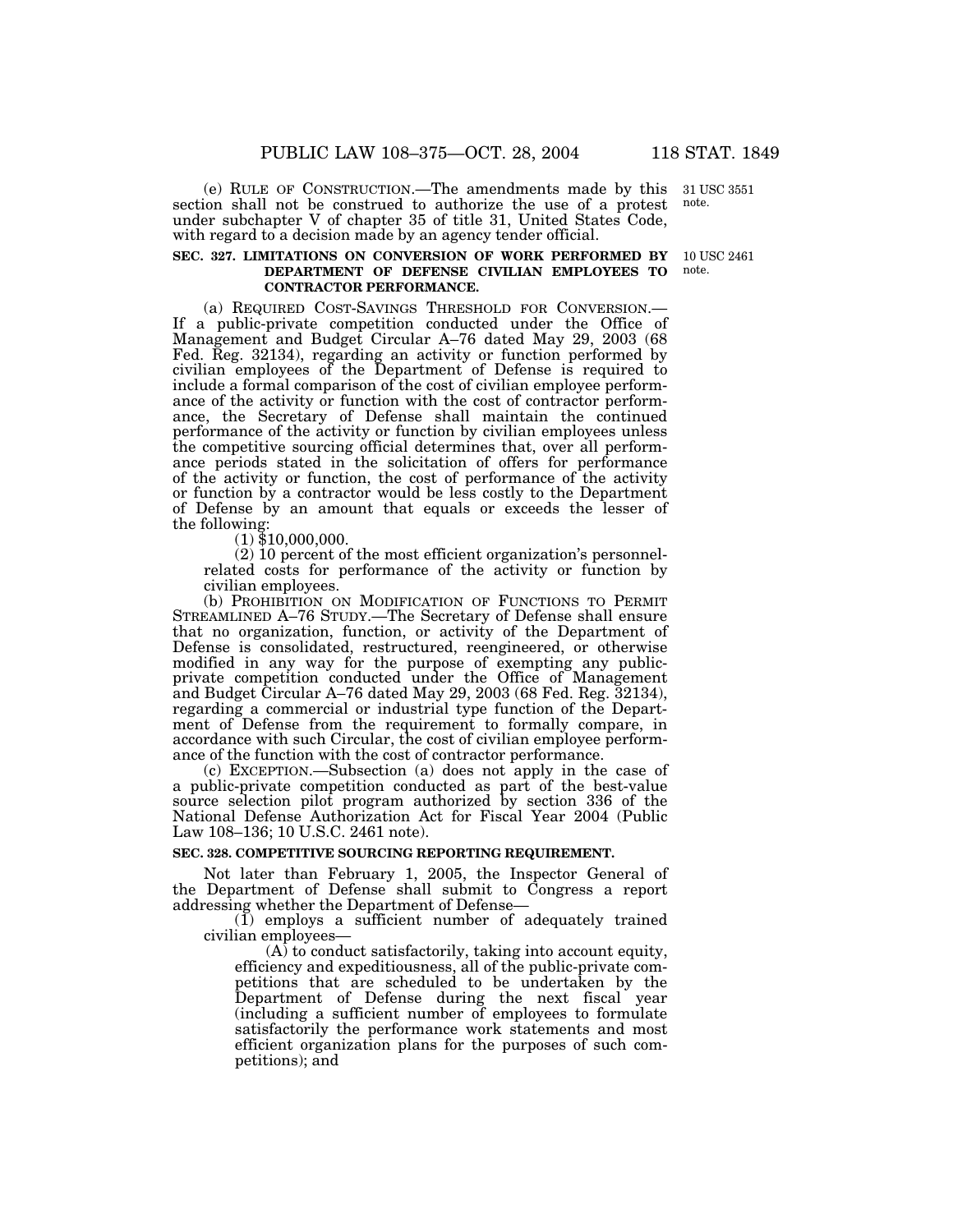(B) to administer any resulting contracts; and

(2) has implemented a comprehensive and reliable system to track and assess the cost and quality of the performance of functions of the Department of Defense by service contractors.

# **Subtitle D—Information Technology**

## **SEC. 331. PREPARATION OF DEPARTMENT OF DEFENSE PLAN FOR TRANSITION TO INTERNET PROTOCOL VERSION 6.**

(a) TRANSITION PLAN REQUIRED.—The Secretary of Defense shall prepare a plan detailing the Department of Defense strategy to provide for the transition of the Department's information technology systems to Internet Protocol version 6 from the present use of Internet Protocol version 4 and other network protocols. In preparing the transition plan, the Secretary shall compare private industry plans for the transition to Internet Protocol version 6.

(b) ELEMENTS OF PLAN.—The transition plan required by subsection (a) shall include the following:

(1) An outline of the networking and security system equipment that will need to be replaced in the transition, including the timing and costs of such replacement.

(2) An assessment of how the current and new networks and security systems will be managed.

(3) An assessment of the potential impact of the transition, including an overall cost estimate for the transition and an estimate of the costs to be incurred by each of the military departments and the Defense Agencies.

(4) Any measures proposed to alleviate any adverse effects of the transition.

(c) TESTING AND EVALUATION FOR INTERNET PROTOCOL.—To determine whether a change to the use of Internet Protocol version 6 will support Department of Defense requirements, the Secretary of Defense shall provide for rigorous, real-world, end-to-end testing of Internet Protocol version 6, as proposed for use by the Department, to evaluate the following:

(1) The ability of Internet Protocol version 6, with its "best effort" quality of service, to satisfactory support the Department's multiple applications and other information technology systems, including the use of Internet Protocol version 6 over bandwidth-constrained tactical circuits.

(2) The ability of the Department's networks using Internet Protocol version 6 to respond to, and perform under, heavy loading of the core networks.

(d) REPORTS ON PLAN AND TEST RESULTS.—(1) Not later than March 31, 2005, the Secretary of Defense shall submit to the congressional defense committees a report containing the transition plan prepared under subsection (a).

(2) Not later than September 30, 2005, the Director of Operational Test and Evaluation shall submit to the congressional defense committees a report containing an update on the continuing test program and any test results.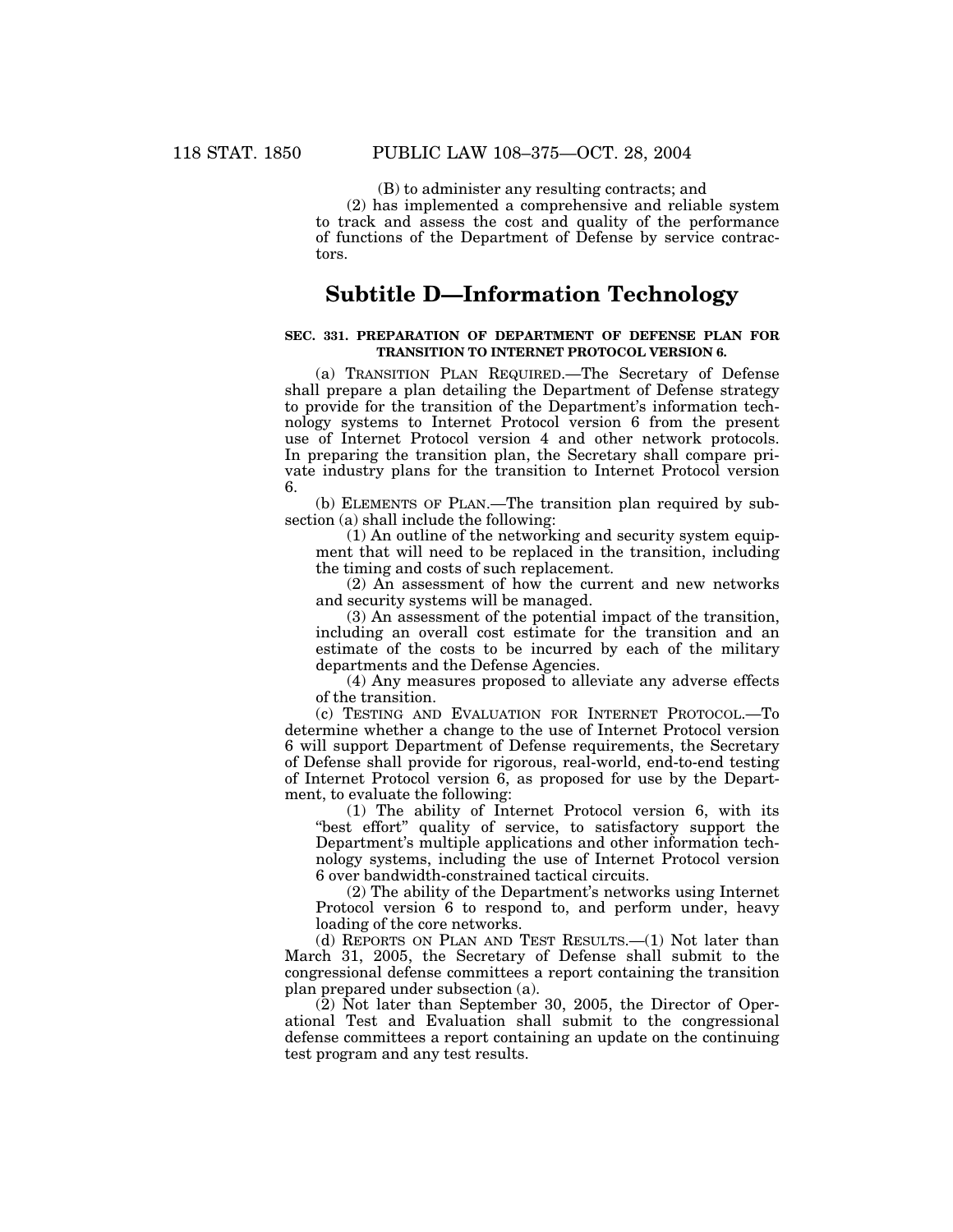#### **SEC. 332. DEFENSE BUSINESS ENTERPRISE ARCHITECTURE, SYSTEM ACCOUNTABILITY, AND CONDITIONS FOR OBLIGATION OF FUNDS FOR DEFENSE BUSINESS SYSTEM MODERNIZA-TION.**

(a) IN GENERAL.—(1) Chapter 131 of title 10, United States Code, is amended by inserting before section 2223 the following new section:

#### **''§ 2222. Defense business systems: architecture, accountability, and modernization**

''(a) CONDITIONS FOR OBLIGATION OF FUNDS FOR DEFENSE BUSI- NESS SYSTEM MODERNIZATION.—Effective October 1, 2005, funds appropriated to the Department of Defense may not be obligated for a defense business system modernization that will have a total cost in excess of \$1,000,000 unless—

" $(1)$  the approval authority designated for the defense business system certifies to the Defense Business Systems Management Committee established by section 186 of this title that the defense business system modernization—

"(A) is in compliance with the enterprise architecture developed under subsection (c);

 $\mathrm{``(B)}$  is necessary to achieve a critical national security capability or address a critical requirement in an area such as safety or security; or

''(C) is necessary to prevent a significant adverse effect on a project that is needed to achieve an essential capability, taking into consideration the alternative solutions for preventing such adverse effect; and

" $(2)$  the certification by the approval authority is approved by the Defense Business Systems Management Committee.

"(b) OBLIGATION OF FUNDS IN VIOLATION OF REQUIREMENTS.-The obligation of Department of Defense funds for a business system modernization in excess of the amount specified in subsection (a) that has not been certified and approved in accordance with such subsection is a violation of section  $\overline{1}341(a)(1)(A)$  of title 31.

''(c) ENTERPRISE ARCHITECTURE FOR DEFENSE BUSINESS SYS-TEMS.—Not later than September 30, 2005, the Secretary of Defense, Deadline. acting through the Defense Business Systems Management Committee, shall develop—

''(1) an enterprise architecture to cover all defense business systems, and the functions and activities supported by defense business systems, which shall be sufficiently defined to effectively guide, constrain, and permit implementation of interoperable defense business system solutions and consistent with the policies and procedures established by the Director of the Office of Management and Budget, and

 $''(2)$  a transition plan for implementing the enterprise architecture for defense business systems.

''(d) COMPOSITION OF ENTERPRISE ARCHITECTURE.—The defense business enterprise architecture developed under subsection  $(c)(1)$ shall include the following:

''(1) An information infrastructure that, at a minimum, would enable the Department of Defense to—

 $(A)$  comply with all Federal accounting, financial management, and reporting requirements;

''(B) routinely produce timely, accurate, and reliable financial information for management purposes;

Effective date.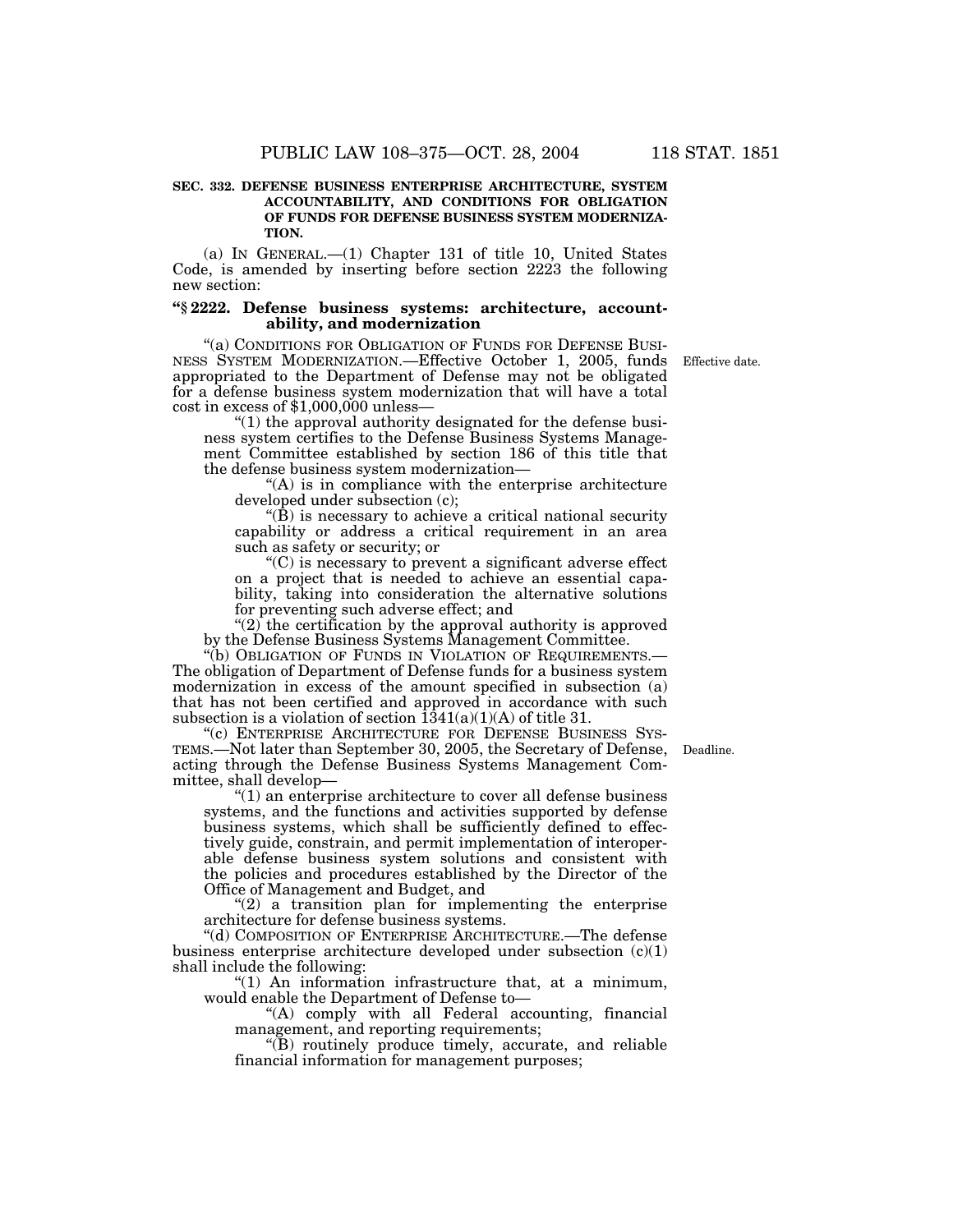''(C) integrate budget, accounting, and program information and systems; and

''(D) provide for the systematic measurement of performance, including the ability to produce timely, relevant, and reliable cost information.

"(2) Policies, procedures, data standards, and system interface requirements that are to apply uniformly throughout the Department of Defense.

"( $e$ ) COMPOSITION OF TRANSITION PLAN.—(1) The transition plan developed under subsection (c)(2) shall include the following:

"(A) The acquisition strategy for new systems that are expected to be needed to complete the defense business enterprise architecture.

''(B) A listing of the defense business systems as of December 2, 2002 (known as 'legacy systems'), that will not be part of the objective defense business enterprise architecture, together with the schedule for terminating those legacy systems that provides for reducing the use of those legacy systems in phases.

''(C) A listing of the legacy systems (referred to in subparagraph (B)) that will be a part of the objective defense business system, together with a strategy for making the modifications to those systems that will be needed to ensure that such systems comply with the defense business enterprise architecture.

" $(2)$  Each of the strategies under paragraph  $(1)$  shall include specific time-phased milestones, performance metrics, and a statement of the financial and nonfinancial resource needs.

''(f) APPROVAL AUTHORITIES AND ACCOUNTABILITY FOR DEFENSE BUSINESS SYSTEMS.—The Secretary of Defense shall delegate responsibility for review, approval, and oversight of the planning, design, acquisition, deployment, operation, maintenance, and modernization of defense business systems as follows:

''(1) The Under Secretary of Defense for Acquisition, Technology and Logistics shall be responsible and accountable for any defense business system the primary purpose of which is to support acquisition activities, logistics activities, or installations and environment activities of the Department of Defense.

''(2) The Under Secretary of Defense (Comptroller) shall be responsible and accountable for any defense business system the primary purpose of which is to support financial management activities or strategic planning and budgeting activities of the Department of Defense.

''(3) The Under Secretary of Defense for Personnel and Readiness shall be responsible and accountable for any defense business system the primary purpose of which is to support human resource management activities of the Department of Defense.

"(4) The Assistant Secretary of Defense for Networks and Information Integration and the Chief Information Officer of the Department of Defense shall be responsible and accountable for any defense business system the primary purpose of which is to support information technology infrastructure or information assurance activities of the Department of Defense.

''(5) The Deputy Secretary of Defense or an Under Secretary of Defense, as designated by the Secretary of Defense, shall be responsible for any defense business system the primary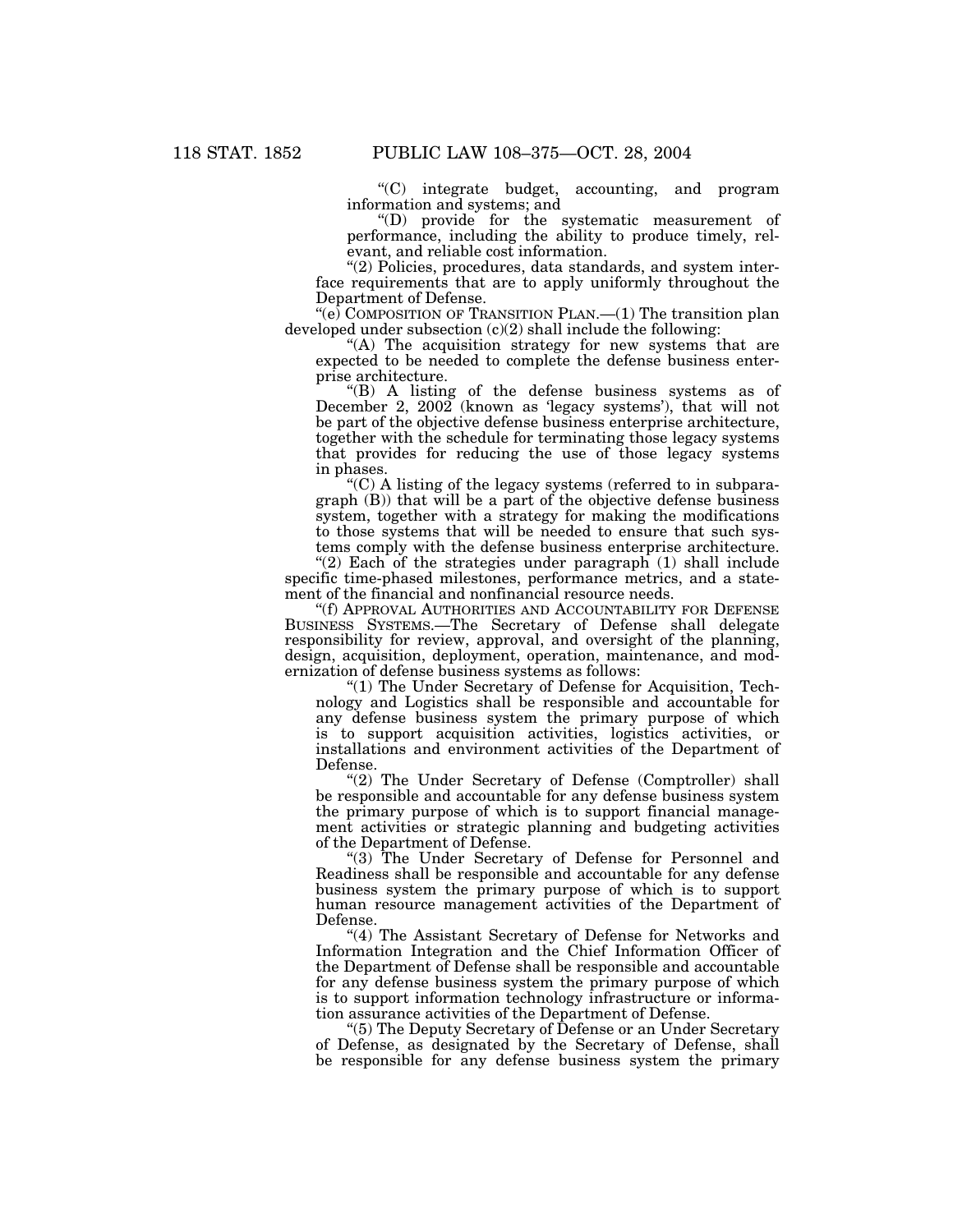purpose of which is to support any activity of the Department of Defense not covered by paragraphs (1) through (4).

''(g) DEFENSE BUSINESS SYSTEM INVESTMENT REVIEW.—(1) The Secretary of Defense shall require each approval authority designated under subsection (f) to establish, not later than March 15, 2005, an investment review process, consistent with section 11312 of title 40, to review the planning, design, acquisition, development, deployment, operation, maintenance, modernization, and project cost benefits and risks of all defense business systems for which the approval authority is responsible. The investment review process so established shall specifically address the responsibilities of approval authorities under subsection (a).

" $(2)$  The review of defense business systems under the investment review process shall include the following:

"(A) Review and approval by an investment review board of each defense business system as an investment before the obligation of funds on the system.

''(B) Periodic review, but not less than annually, of every defense business system investment.

''(C) Representation on each investment review board by appropriate officials from among the armed forces, combatant commands, the Joint Chiefs of Staff, and Defense Agencies.

"(D) Use of threshold criteria to ensure an appropriate level of review within the Department of Defense of, and accountability for, defense business system investments depending on scope, complexity, and cost.

 $E(E)$  Use of procedures for making certifications in accordance with the requirements of subsection (a).

''(F) Use of procedures for ensuring consistency with the guidance issued by the Secretary of Defense and the Defense Business Systems Management Committee, as required by section 186(c) of this title, and incorporation of common decision criteria, including standards, requirements, and priorities that result in the integration of defense business systems.

''(h) BUDGET INFORMATION.—In the materials that the Secretary submits to Congress in support of the budget submitted to Congress under section 1105 of title 31 for fiscal year 2006 and fiscal years thereafter, the Secretary of Defense shall include the following information:

''(1) Identification of each defense business system for which funding is proposed in that budget.

" $(2)$  Identification of all funds, by appropriation, proposed in that budget for each such system, including—

''(A) funds for current services (to operate and maintain the system); and

''(B) funds for business systems modernization, identified for each specific appropriation.

"(3) For each such system, identification of the official to whom authority for such system is delegated under subsection (f).

''(4) For each such system, a description of each certification made under subsection  $(d)$  with regard to such system.

"(i) CONGRESSIONAL REPORTS.—Not later than March 15 of each year from 2005 through 2009, the Secretary of Defense shall submit to the congressional defense committees a report on Department of Defense compliance with the requirements of this section. The first report shall define plans and commitments for meeting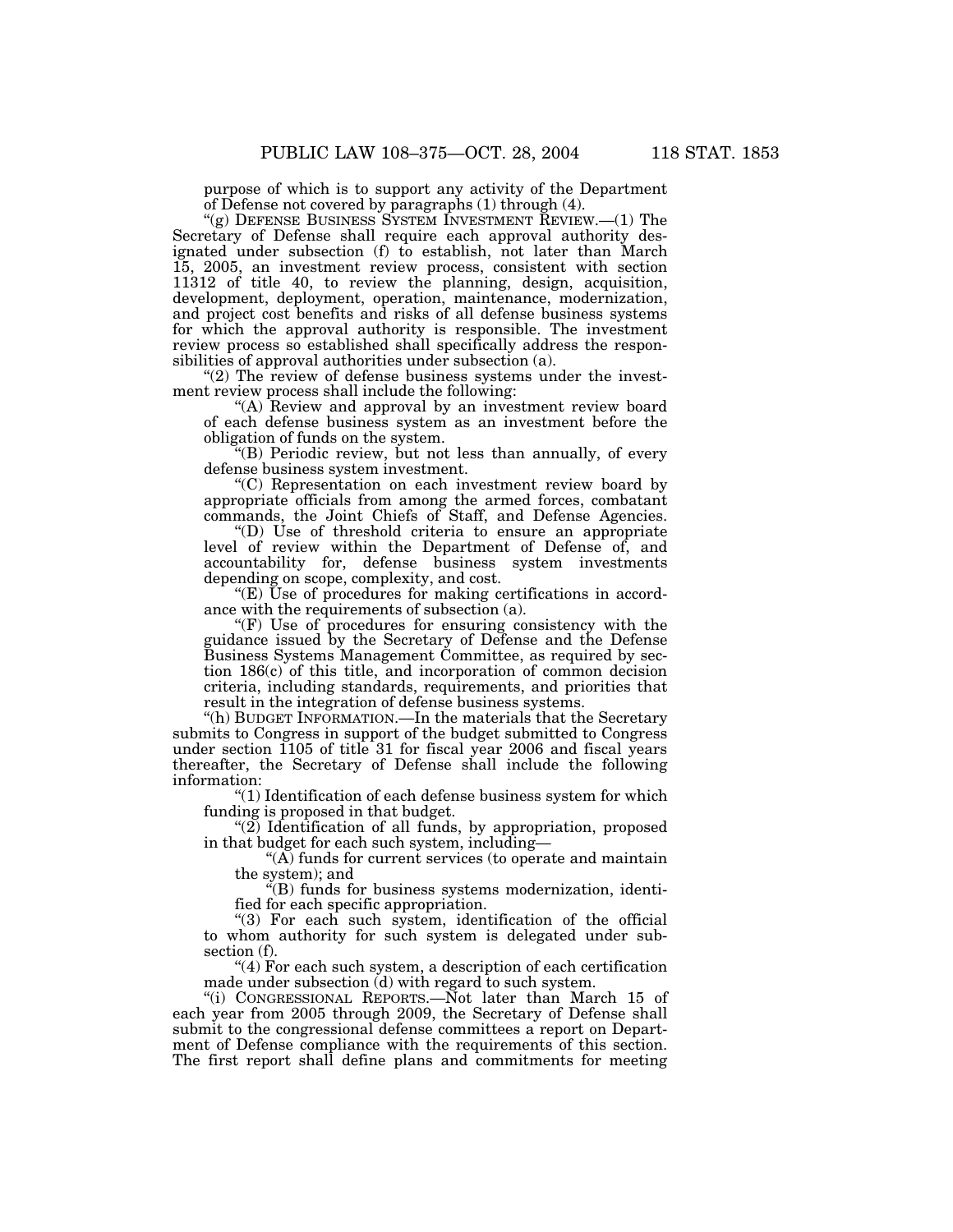the requirements of subsection (a), including specific milestones and performance measures. Subsequent reports shall—

"(1) describe actions taken and planned for meeting the requirements of subsection (a), including—

''(A) specific milestones and actual performance against specified performance measures, and any revision of such milestones and performance measures; and

''(B) specific actions on the defense business system modernizations submitted for certification under such subsection;

 $''(2)$  identify the number of defense business system modernizations so certified;

''(3) identify any defense business system modernization with an obligation in excess of \$1,000,000 during the preceding fiscal year that was not certified under subsection (a), and the reasons for the waiver; and

''(4) discuss specific improvements in business operations and cost savings resulting from successful defense business systems modernization efforts.

''(j) DEFINITIONS.—In this section:

" $(1)$  The term 'approval authority', with respect to a defense business system, means the Department of Defense official responsible for the defense business system, as designated by subsection (f).

" $(2)$  The term 'defense business system' means an information system, other than a national security system, operated by, for, or on behalf of the Department of Defense, including financial systems, mixed systems, financial data feeder systems, and information technology and information assurance infrastructure, used to support business activities, such as acquisition, financial management, logistics, strategic planning and budgeting, installations and environment, and human resource management.

"(3) The term 'defense business system modernization' means—

''(A) the acquisition or development of a new defense business system; or

''(B) any significant modification or enhancement of an existing defense business system (other than necessary to maintain current services).

" $(4)$  The term 'enterprise architecture' has the meaning given that term in section 3601(4) of title 44.

"(5) The terms 'information system' and 'information technology' have the meanings given those terms in section 11101 of title 40.

''(6) The term 'national security system' has the meaning given that term in section 2315 of this title.''.

(2) The table of sections at the beginning of such chapter is amended by inserting before the item relating to section 2223 the following new item:

''2222. Defense business systems: architecture, accountability, and modernization.''.

(b) DEFENSE BUSINESS SYSTEM MANAGEMENT COMMITTEE.— (1) Chapter 7 of such title is amended by adding at the end the following new section: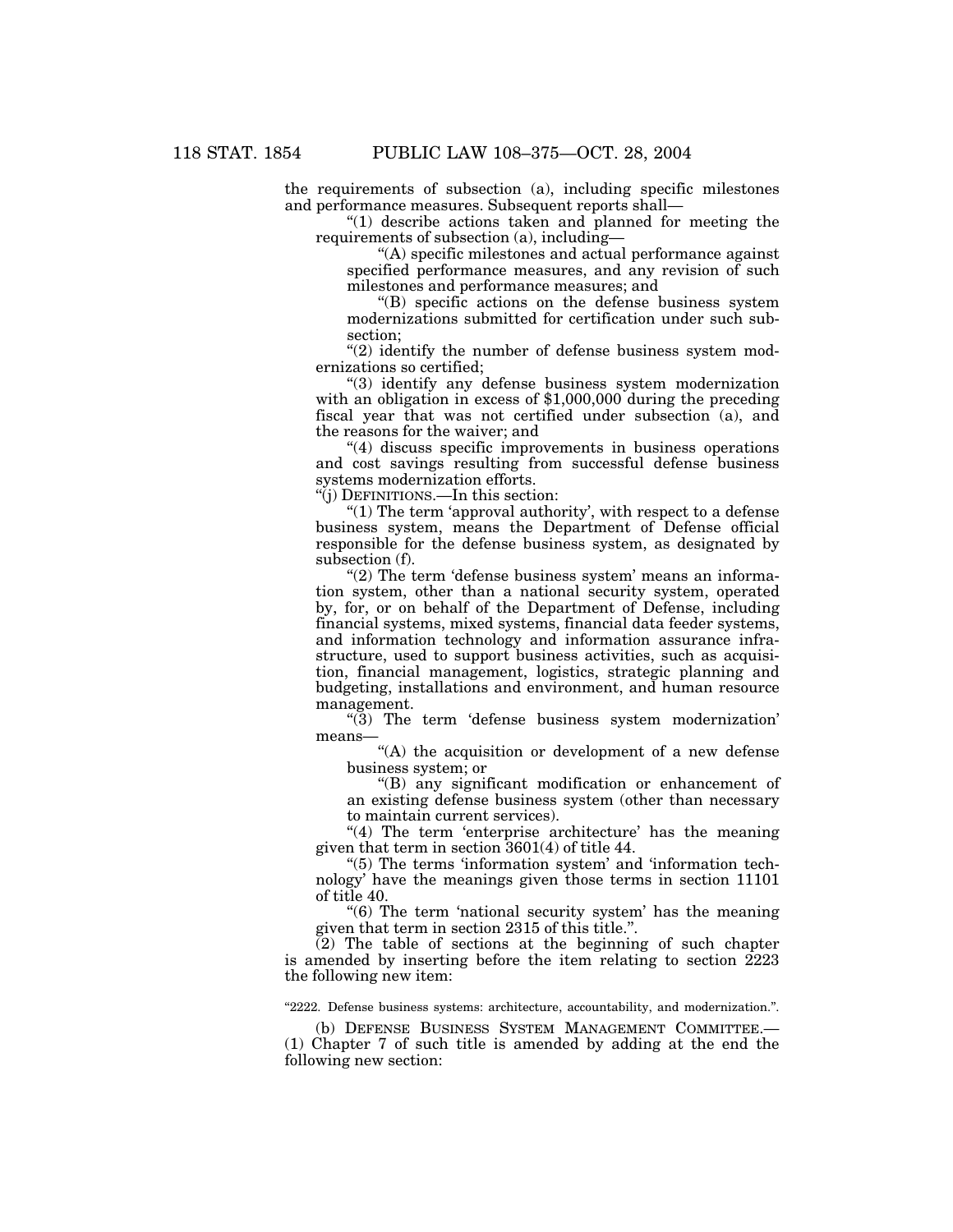## **''§ 186. Defense Business System Management Committee**

''(a) ESTABLISHMENT.—The Secretary of Defense shall establish a Defense Business Systems Management Committee, to be composed of the following persons:

''(1) The Deputy Secretary of Defense.

"(2) The Under Secretary of Defense for Acquisition, Logistics, and Technology.

"(3) The Under Secretary of Defense for Personnel and Readiness.

''(4) The Under Secretary of Defense (Comptroller).

"(5) The Assistant Secretary of Defense for Networks and Information Integration.

''(6) The Secretaries of the military departments and the heads of the Defense Agencies.

''(7) Such additional personnel of the Department of Defense (including personnel assigned to the Joint Chiefs of Staff and combatant commands) as are designated by the Secretary of Defense.

''(b) CHAIRMAN AND VICE CHAIRMAN.—The Deputy Secretary of Defense shall serve as the chairman of the Committee. The Secretary of Defense shall designate one of the officials specified in paragraphs (2) through (5) of subsection (a) as the vice chairman of the Committee, who shall act as chairman in the absence of the Deputy Secretary of Defense.

"(c)  $DUTIES.$  (1) In addition to any other matters assigned to the Committee by the Secretary of Defense, the Committee shall—

''(A) recommend to the Secretary of Defense policies and procedures necessary to effectively integrate the requirements of section 2222 of this title into all business activities and any transformation, reform, reorganization, or process improvement initiatives undertaken within the Department of Defense;

''(B) review and approve any major update of the defense business enterprise architecture developed under subsection  $(b)$  of section  $2222$  of this title, including evolving the architecture, and of defense business systems modernization plans; and

''(C) manage cross-domain integration consistent with such enterprise architecture.

''(2) The Committee shall be responsible for coordinating defense business system modernization initiatives to maximize benefits and minimize costs for the Department of Defense and periodically report to the Secretary on the status of defense business system modernization efforts.

''(3) The Committee shall ensure that funds are obligated for defense business system modernization in a manner consistent with section 2222 of this title.

''(c) DEFINITIONS.—In this section, the terms 'defense business system' and 'defense business system modernization' have the meanings given such terms in section 2222 of this title.''.

(2) The table of sections at the beginning of such chapter is amended by adding at the end the following new item:

''186. Defense Business System Management Committee.''.

(c) IMPLEMENTATION REQUIREMENTS.—Not later than 60 days after the date of the enactment of this Act, the Secretary of Defense 10 USC 186 note. shall—

Deadline.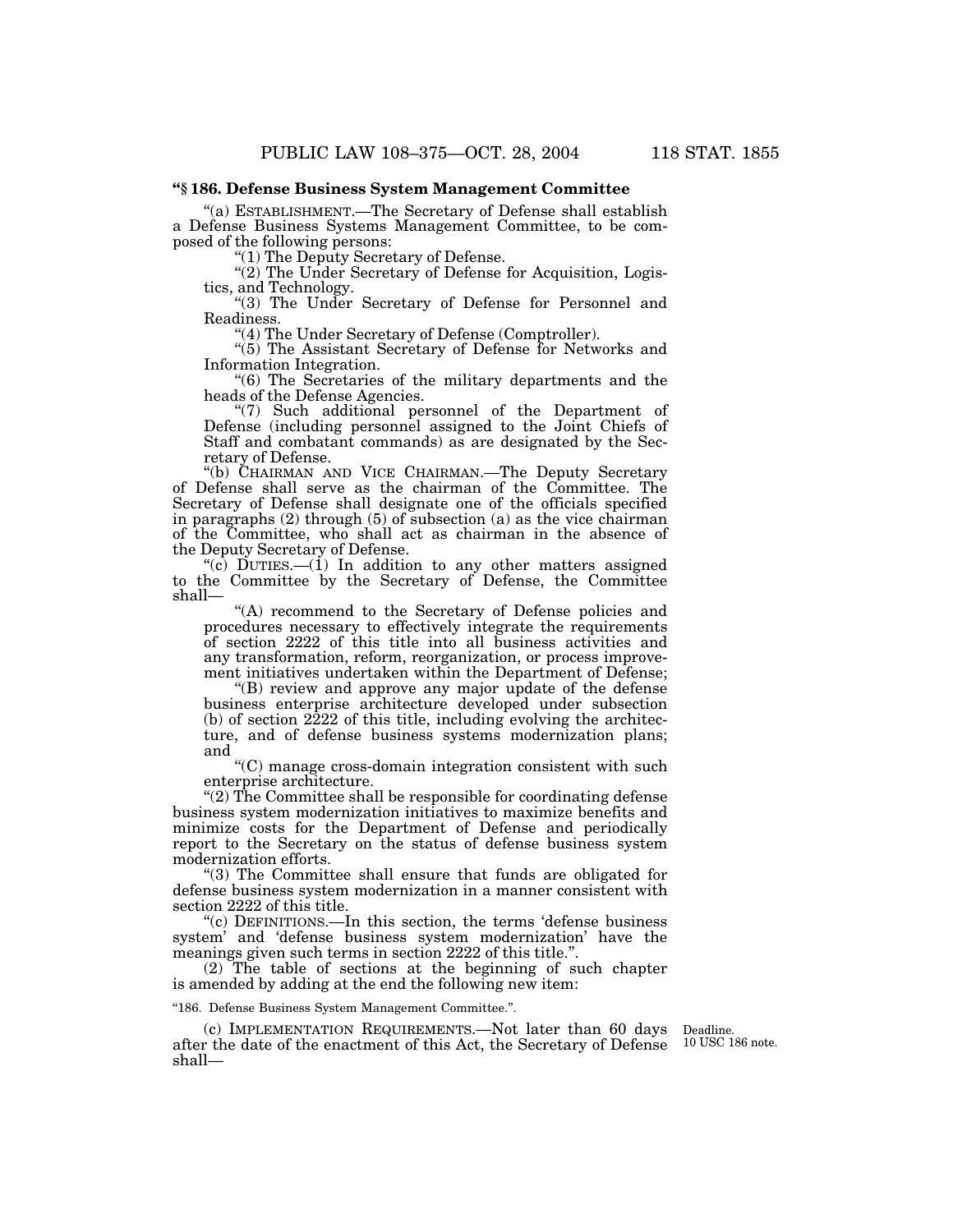(1) complete the delegation of responsibility for the review, approval, and oversight of the planning, design, acquisition, deployment, operation, maintenance, and modernization of defense business systems required by subsection (f) of section 2222 of title 10, United States Code, as added by subsection  $(a)(1)$ ; and

(2) designate a vice chairman of the Defense Business System Management Committee, as required by subsection (b) of section 186 of such title, as added by subsection (b)(1).

(d) COMPTROLLER GENERAL ASSESSMENT.—Not later than 60 days after the date on which the Secretary of Defense approves the defense business enterprise architecture and transition plan developed under section 2222 of title 10, United States Code, as added by subsection  $(a)(1)$ , and again each year not later than 60 days after the submission of the annual report required under subsection (i), the Comptroller General shall submit to the congressional defense committees an assessment of the extent to which the actions taken by the Department comply with the requirements of such section.

(e) RELATION TO ANNUAL REGISTRATION REQUIREMENTS.— Nothing in sections 186 and 2222 of title 10, United States Code, as added by this section, shall be construed to alter the requirements of section 8083 of the Department of Defense Appropriations Act, 2005 (Public Law 108–287; 118 Stat. 989), with regard to information technology systems (as defined in subsection (d) of such section).

(f) REPEAL OF OBSOLETE FINANCIAL MANAGEMENT ENTERPRISE ARCHITECTURE REQUIREMENTS.—Section 1004 of the Bob Stump National Defense Authorization Act for Fiscal Year 2003 (Public Law 107–314; 10 U.S.C. 113 note) is repealed.

## **SEC. 333. REPORT ON MATURITY AND EFFECTIVENESS OF THE GLOBAL INFORMATION GRID BANDWIDTH EXPANSION (GIG–BE).**

(a) REPORT REQUIRED.—Not later that 180 days after the date of the enactment of this Act, the Secretary of Defense shall submit to the congressional defense committees a report on a test program to demonstrate the maturity and effectiveness of the Global Information Grid-Bandwidth Expansion (hereinafter in this section referred to as "GIG-BE").

(b) CONTENT OF REPORT.—In the report under subsection (a), the Secretary of Defense shall include the following:

(1) The Secretary's determination as to whether the results of the test program described in subsection (a) demonstrate compliance of the GIG–BE architecture with the overall goals of the GIG–BE program.

(2) Identification of—

(A) the extent to which the GIG–BE architecture does not meet the overall goals of the GIG–BE program; and

(B) the components of that architecture that are not yet sufficiently developed to achieve the overall goals of that program.

 $(3)$  A plan for achieving compliance referred to in paragraph (1), together with cost estimates for carrying out that plan.

(4) Documentation of the equipment and network configuration used in the test program to demonstrate real-world scenarios for the operation of the GIG–BE within the continental United States.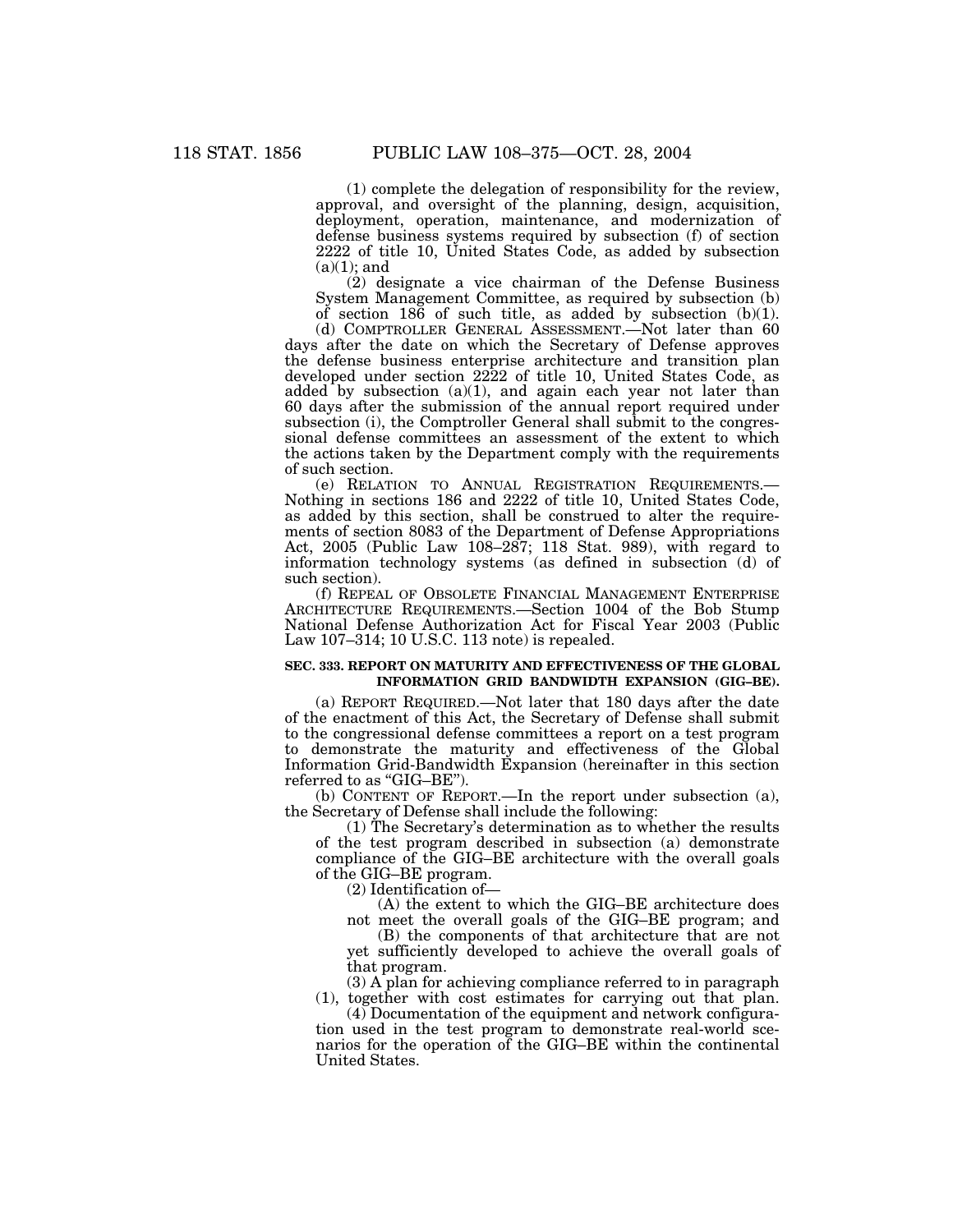# **Subtitle E—Extensions of Program Authorities**

### **SEC. 341. TWO-YEAR EXTENSION OF DEPARTMENT OF DEFENSE TELE-COMMUNICATIONS BENEFIT.**

Section 344(c) of the National Defense Authorization Act for Fiscal Year 2004 (Public Law 108–136; 117 Stat. 1448) is amended by striking ''September 30, 2004'' and inserting ''September 30, 2006''.

#### **SEC. 342. EXTENSION OF ARSENAL SUPPORT PROGRAM INITIATIVE.**

(a) DURATION OF PROGRAM.—Subsection (a) of section 343 of the Floyd D. Spence National Defense Authorization Act for Fiscal Year 2001 (as enacted into law by Public Law 106–398; 10 U.S.C. 4551 note) is amended by striking ''2004'' and inserting ''2008''.

(b) ADDITIONAL REPORT REQUIRED.—Subsection (g) of such section is amended—

(1) in paragraph  $(1)$ , by striking "2004" and inserting "2008"; and

 $(2)$  in paragraph  $(2)$ , by striking "2003" and inserting ''2007''.

### **SEC. 343. TWO-YEAR EXTENSION OF WARRANTY CLAIMS RECOVERY PILOT PROGRAM.**

Section 391 of the National Defense Authorization Act for Fiscal Year 1998 (Public Law 105–85; 10 U.S.C. 2304 note) is amended—

(1) in subsection (f), by striking ''September 30, 2004'' and inserting ''September 30, 2006''; and

(2) by adding at the end the following new subsection: ''(g) REPORTING REQUIREMENT.—Not later than February 1, 2006, the Secretary of Defense shall submit to Congress a report on the pilot program, including—

" $(1)$  a description of the extent to which commercial firms have been used to provide the services specified in subsection (b) and the type of services procured;

"(2) a description of any problems that have limited the ability of the Secretary to utilize the pilot program to procure such services; and

''(3) the recommendation of the Secretary regarding whether the pilot program should be made permanent or extended beyond September 30, 2006.''.

# **Subtitle F—Other Matters**

### **SEC. 351. REIMBURSEMENT FOR CERTAIN PROTECTIVE, SAFETY, OR HEALTH EQUIPMENT PURCHASED BY OR FOR MEMBERS OF THE ARMED FORCES DEPLOYED IN CONTINGENCY OPERATIONS.**

(a) REIMBURSEMENT REQUIRED.—The Secretary of Defense shall reimburse a member of the Armed Forces for the cost (including any shipping cost) of any protective, safety, or health equipment that was purchased by the member or by another person on behalf of the member for the personal use of the member in anticipation of, or during, the deployment of the member in connection with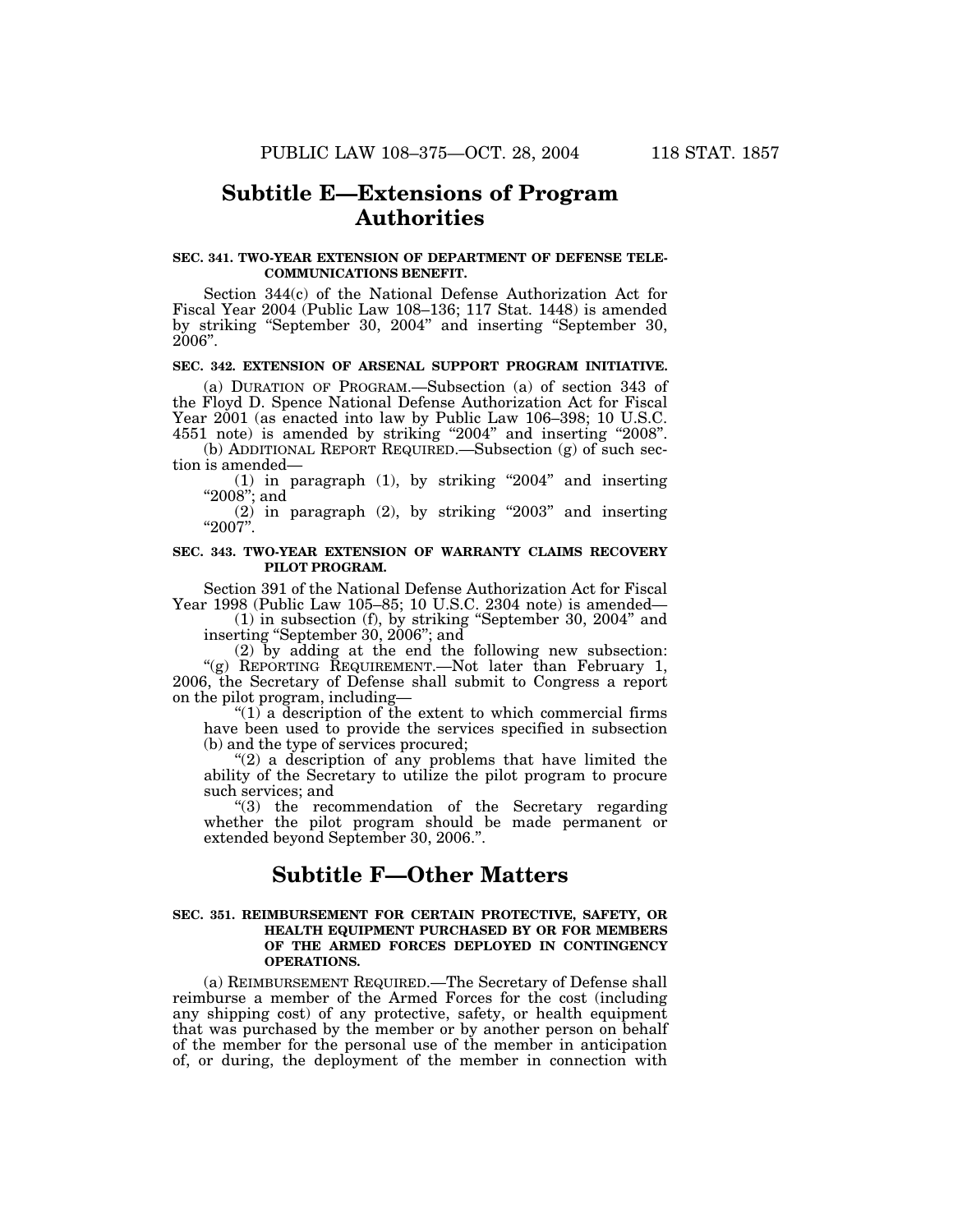Operation Noble Eagle, Operation Enduring Freedom, or Operation Iraqi Freedom, but only if—

(1) the Secretary of Defense certifies that the protective, safety, or health equipment was critical to the protection, safety, or health of the member;

(2) the member was not issued the protective, safety, or health equipment before the member became engaged in operations in areas or situations described in section  $310(a)(2)$  of title 37, United States Code; and

(3) the protective, safety, or health equipment was purchased by the member during the period beginning on September 11, 2001, and ending on July  $31$ , 2004.

(b) AMOUNT OF REIMBURSEMENT.—The amount of reimbursement provided under subsection (a) per item of protective, safety, or health equipment purchased by a member of the Armed Forces may not exceed \$1,100.

(c) SUBMISSION OF REIMBURSEMENT CLAIMS.—Claims for reimbursement for the cost of protective, safety, or health equipment purchased by a member of the Armed Forces shall be submitted to the Secretary of Defense under this section not later than one year after the date on which the implementing rules required by subsection (d) take effect.

(d) RULEMAKING.—Not later than 120 days after the date of the enactment of this Act, the Secretary of Defense shall issue rules to expedite the provision of reimbursement under subsection (a). In conducting such rulemaking, the Secretary shall address the circumstances under which the United States will assume title or ownership of any protective, safety, or health equipment for which reimbursement is made.

## **SEC. 352. LIMITATION ON PREPARATION OR IMPLEMENTATION OF MID-RANGE FINANCIAL IMPROVEMENT PLAN PENDING REPORT.**

Amounts authorized to be appropriated to the Department of Defense for fiscal year 2005 for operation and maintenance may not be obligated for the purpose of preparing or implementing the Mid-Range Financial Improvement Plan until the Secretary of Defense submits to the congressional defense committees a report containing the following:

(1) A determination that the enterprise architecture for defense business systems and the transition plan for implementing the enterprise architecture have been developed, as required by subsection (c) of section 2222 of title 10, United States Code, as added by section 332(a).

(2) An explanation of the manner in which the operation and maintenance funds will be used for each of the military departments and the Defense Agencies to prepare or implement the Mid-Range Financial Improvement Plan during that fiscal year.

(3) An estimate of the costs for future fiscal years for each of the military departments and the Defense Agencies to prepare and implement the Mid-Range Financial Improvement Plan.

Deadline.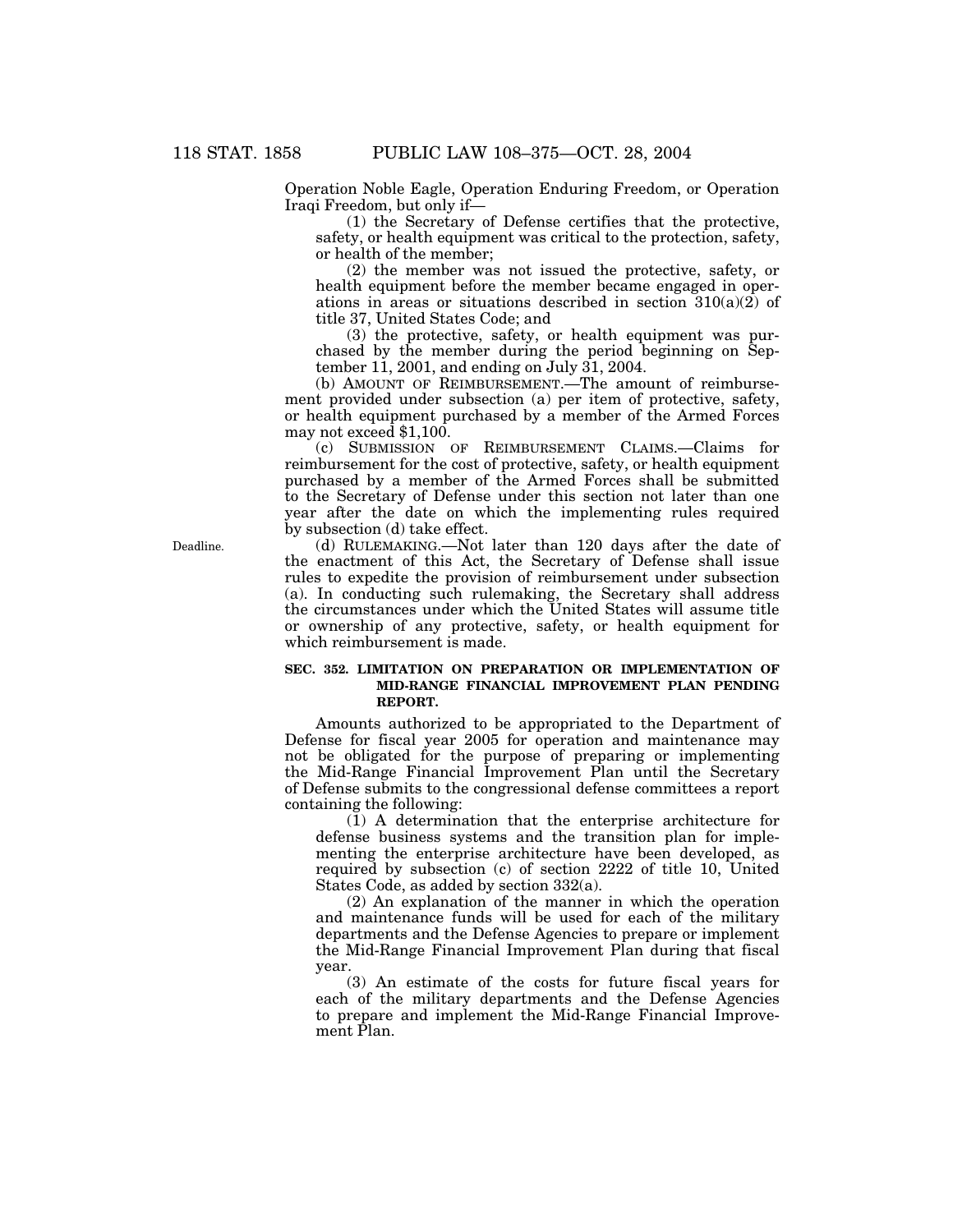## **SEC. 353. PILOT PROGRAM TO AUTHORIZE ARMY WORKING-CAPITAL FUNDED FACILITIES TO ENGAGE IN COOPERATIVE ACTIVITIES WITH NON-ARMY ENTITIES.**

(a) COOPERATIVE ARRANGEMENTS AUTHORIZED.—Chapter 433 of title 10, United States Code, is amended by adding at the end the following new section:

## **''§ 4544. Army industrial facilities: cooperative activities with non-Army entities**

"(a) COOPERATIVE ARRANGEMENTS AUTHORIZED. - A workingcapital funded Army industrial facility may enter into a contract or other cooperative arrangement with a non-Army entity to carry out with the non-Army entity a military or commercial project described in subsection (b), subject to the conditions prescribed in subsection (c).

''(b) AUTHORIZED ACTIVITIES.—A cooperative arrangement entered into by an Army industrial facility under subsection (a) may provide for any of the following activities:

" $(1)$  The sale of articles manufactured by the facility or services performed by the facility to persons outside the Department of the Army.

" $(2)$  The performance of work by a non-Army entity at the facility.

"(3) The performance of work by the facility for a non-Army entity.

"(4) The sharing of work by the facility and a non-Army entity.

 $(5)$  The leasing, or use under a facilities use contract or otherwise, of the facility (including excess capacity) or equipment (including excess equipment) of the facility by a non-Army entity.

 $*(6)$  The preparation and submission of joint offers by the facility and a non-Army entity for competitive procurements entered into with Federal agency.

''(c) CONDITIONS.—An activity authorized by subsection (b) may be carried out at an Army industrial facility under a cooperative arrangement entered into under subsection (a) only under the following conditions:

''(1) In the case of an article to be manufactured or services to be performed by the facility, the articles can be substantially manufactured, or the services can be substantially performed, by the facility without subcontracting for more than incidental performance.

" $(2)$  The activity does not interfere with performance of-"(A) work by the facility for the Department of Defense; or

''(B) a military mission of the facility.

"(3) The activity meets one of the following objectives: ''(A) Maximized utilization of the capacity of the facility.

''(B) Reduction or elimination of the cost of ownership of the facility.

''(C) Reduction in the cost of manufacturing or maintaining Department of Defense products at the facility.

''(D) Preservation of skills or equipment related to a core competency of the facility.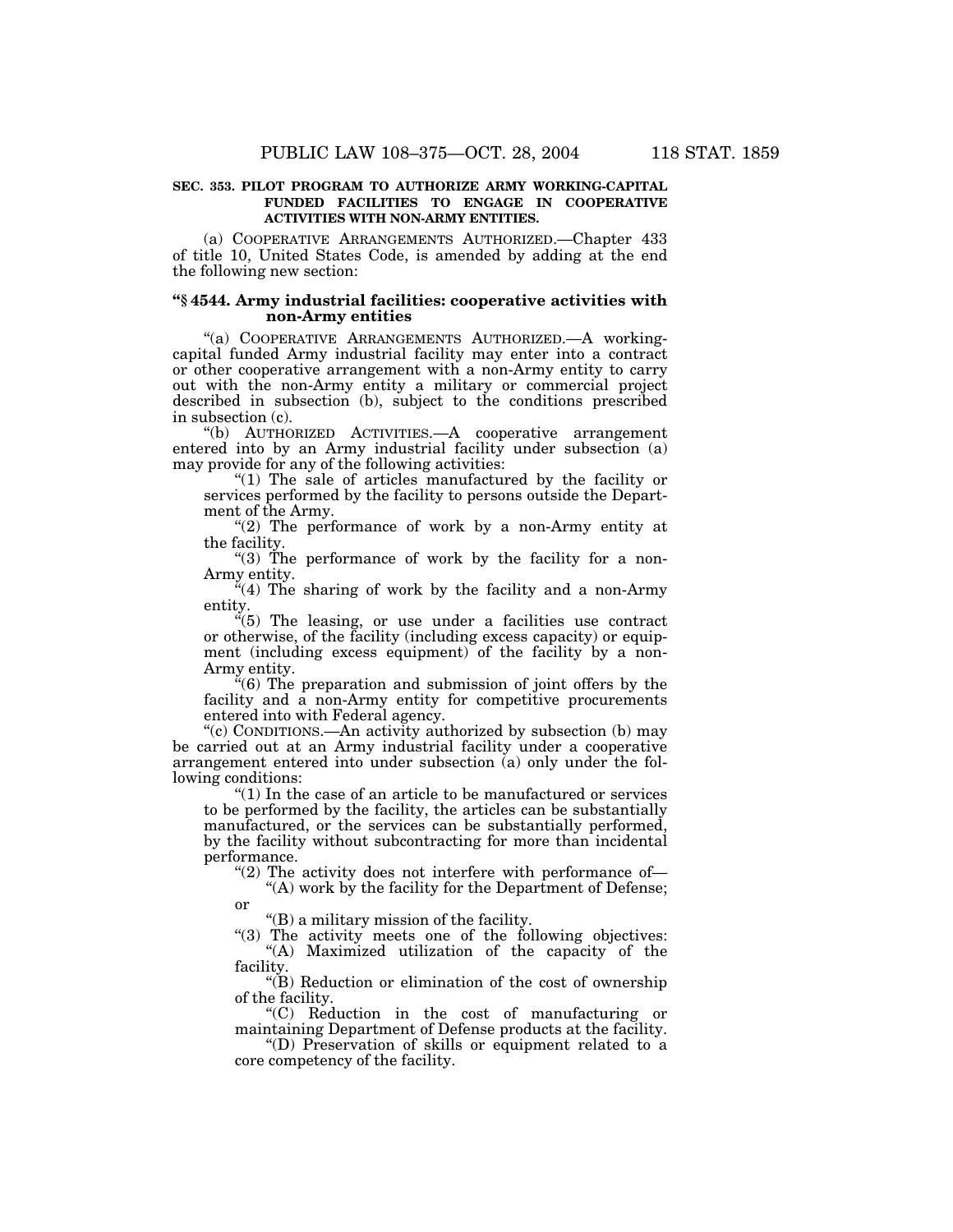"(4) The non-Army entity agrees to hold harmless and indemnify the United States from any liability or claim for damages or injury to any person or property arising out of the activity, including any damages or injury arising out of a decision by the Secretary of the Army or the Secretary of Defense to suspend or terminate an activity, or any portion thereof, during a war or national emergency or to require the facility to perform other work or provide other services on a priority basis, except—

" $(A)$  in any case of willful misconduct or gross negligence; and

 $'(B)$  in the case of a claim by a purchaser of articles or services under this section that damages or injury arose from the failure of the United States to comply with quality, schedule, or cost performance requirements in the contract to carry out the activity.

''(d) ARANGEMENT METHODS AND AUTHORITIES.—To establish a cooperative arrangement under subsection (a) with a non-Army entity, the approval authority described in subsection (e) for an Army industrial facility may—

 $(1)$  enter into a firm, fixed-price contract (or, if agreed to by the non-Army entity, a cost reimbursement contract) for a sale of articles or services or use of equipment or facilities;

" $(2)$  enter into a multiyear contract for a period not to exceed five years, unless a longer period is specifically authorized by law;

''(3) charge the non-Army entity the amounts necessary to recover the full costs of the articles or services provided, including capital improvement costs, and equipment depreciation costs associated with providing the articles, services, equipment, or facilities;

"(4) authorize the non-Army entity to use incremental funding to pay for the articles, services, or use of equipment or facilities; and

''(5) accept payment-in-kind.

''(e) APPROVAL AUTHORITY.—The authority of an Army industrial facility to enter into a cooperative arrangement under subsection (a) shall be exercised at the level of the commander of the major subordinate command of the Army that has responsibility for the facility. The commander may approve such an arrangement on a case-by-case basis or a class basis.

''(f) COMMERCIAL SALES.—Except in the case of work performed for the Department of Defense, for a contract of the Department of Defense, for foreign military sales, or for authorized foreign direct commercial sales (defense articles or defense services sold to a foreign government or international organization under export controls), a sale of articles or services may be made under this section only if the approval authority described in subsection (e) determines that the articles or services are not available from a commercial source located in the United States in the required quantity or quality, or within the time required.

"(g) EXCLUSION FROM DEPOT-LEVEL MAINTENANCE AND REPAIR PERCENTAGE LIMITATION.—Amounts expended for the performance of a depot-level maintenance and repair workload by non-Federal Government personnel at an Army industrial facility shall not be counted for purposes of applying the percentage limitation in section  $2466(a)$  of this title if the personnel are provided by a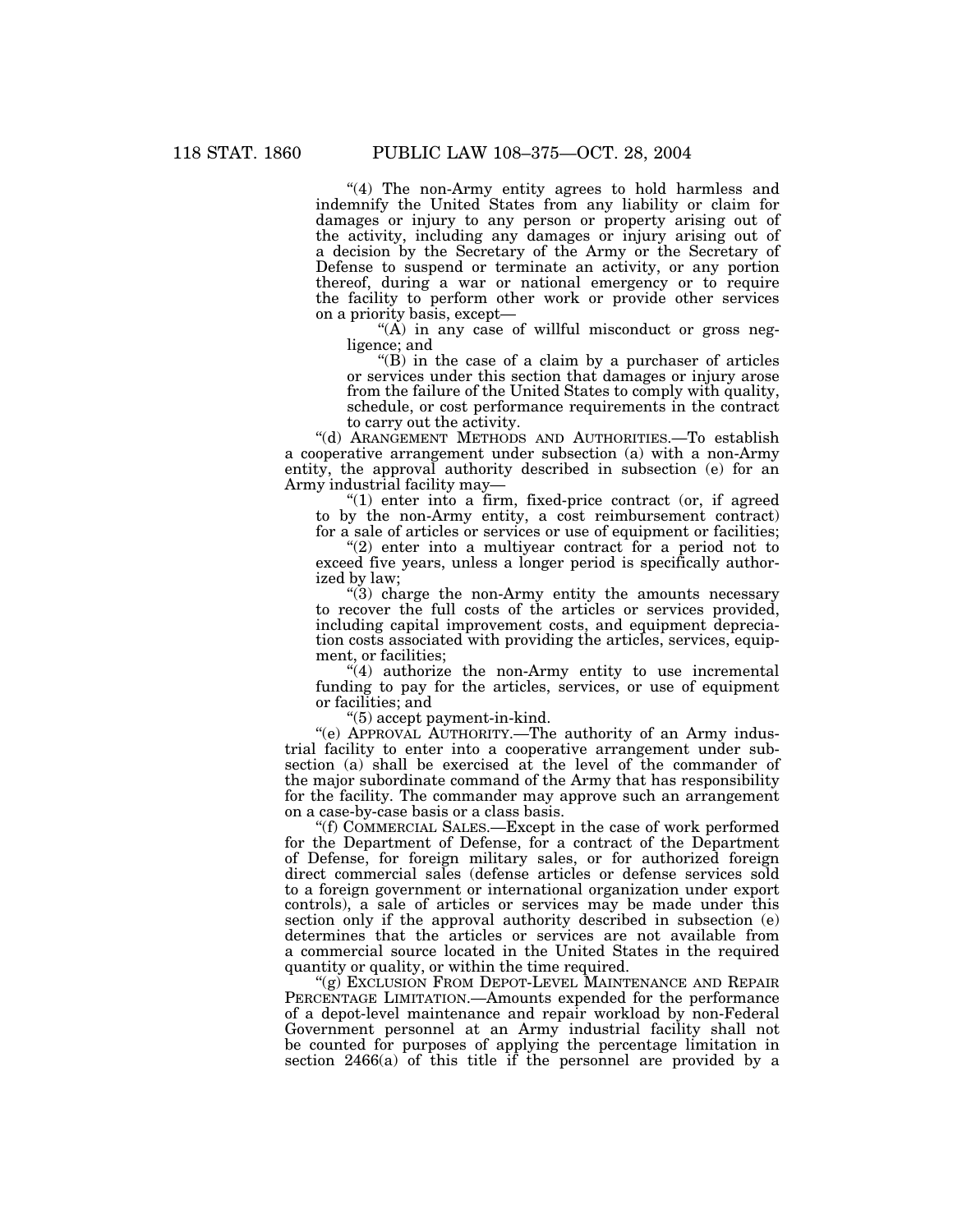non-Army entity pursuant to a cooperative arrangement entered into under subsection (a).

''(h) RELATIONSHIP TO OTHER LAWS.—Nothing in this section shall be construed to affect the application of—

''(1) foreign military sales and the export controls provided for in sections 30 and 38 of the Arms Export Control Act (22 U.S.C. 2770 and 2778) to activities of a cooperative arrangement entered into under subsection (a); and

''(2) section 2667 of this title to leases of non-excess property in the administration of such an arrangement.

''(i) DEFINITIONS.—In this section:

" $(1)$  The term 'Army industrial facility' includes an ammunition plant, an arsenal, a depot, and a manufacturing plant.

" $(2)$  The term 'non-Army entity' includes the following: ''(A) A Federal agency (other than the Department of the Army).

''(B) An entity in industry or commercial sales.

''(C) A State or political subdivision of a State.

''(D) An institution of higher education or vocational training institution.

"(3) The term 'incremental funding' means a series of partial payments that—

''(A) are made as the work on manufacture or articles is being performed or services are being performed or equipment or facilities are used, as the case may be; and

''(B) result in full payment being completed as the required work is being completed.

 $\mathcal{H}(4)$  The term 'full costs', with respect to articles or services provided under a cooperative arrangement entered into under subsection (a), means the variable costs and the fixed costs that are directly related to the production of the articles or the provision of the services.

''(5) The term 'variable costs' means the costs that are expected to fluctuate directly with the volume of sales or services provided or the use of equipment or facilities.

''(j) EXPIRATION OF AUTHORITY.—The authority to enter into a cooperative arrangement under subsection (a) expires September 30, 2009, and arrangements entered into under such subsection shall terminate not later than that date.''.

(b) CLERICAL AMENDMENT.—The table of sections at the beginning of such chapter is amended by adding at the end the following new item:

''4544. Army industrial facilities: cooperative activities with non-Army entities.''.

## **SEC. 354. TRANSFER OF EXCESS DEPARTMENT OF DEFENSE PERSONAL PROPERTY TO ASSIST FIREFIGHTING AGENCIES.**

Section 2576b of title 10, United States Code, is amended—  $(1)$  in subsection  $(a)$ , by striking "may" and inserting "shall"; and

 $(2)$  in subsection  $(b)$ , by striking "may" and inserting "shall".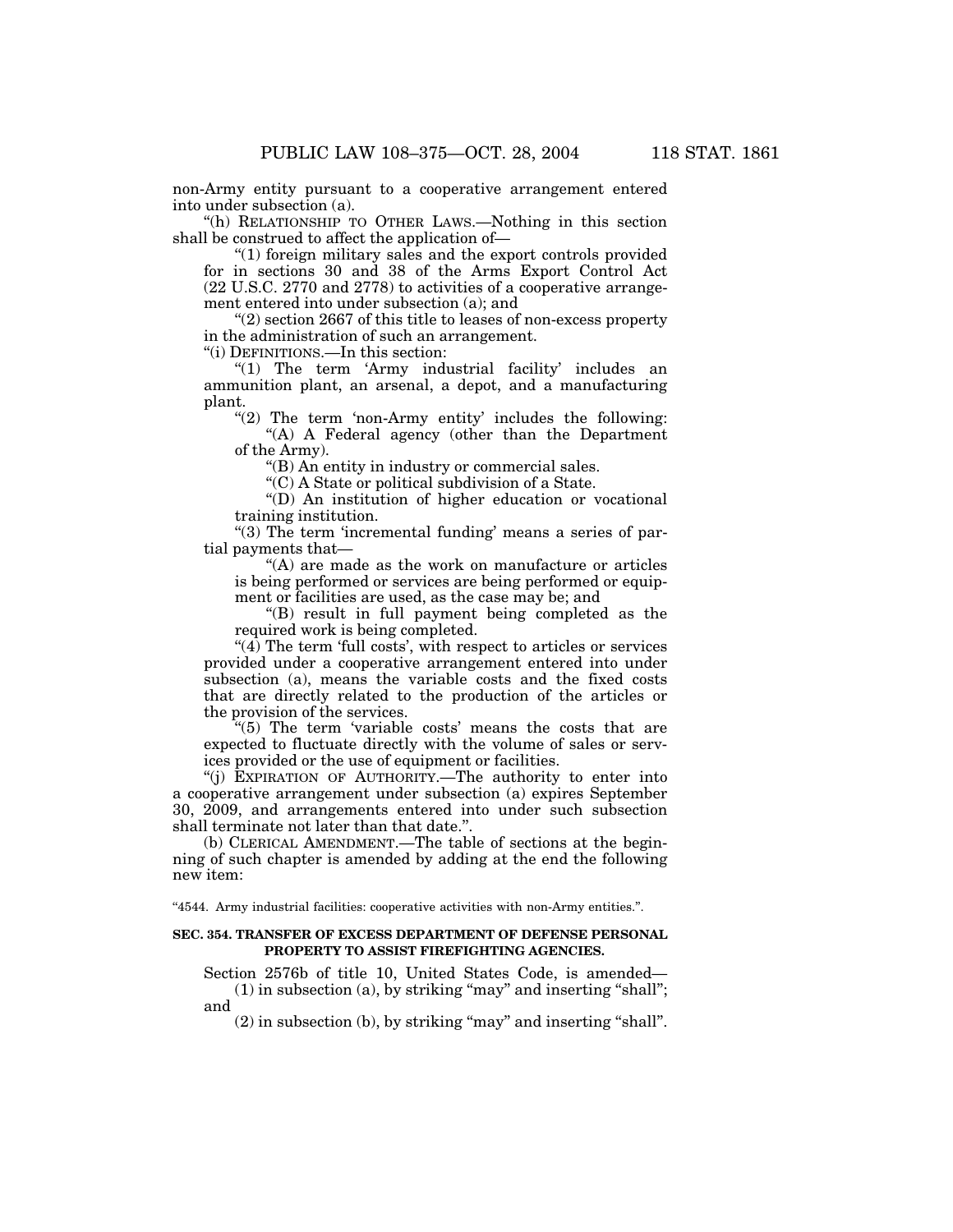# **TITLE IV—MILITARY PERSONNEL AUTHORIZATIONS**

#### **Subtitle A—Active Forces**

- Sec. 401. End strengths for active forces.
- Sec. 402. Revision in permanent active duty end strength minimum levels.
- Sec. 403. Additional authority for increases of Army and Marine Corps active duty personnel end strengths for fiscal years 2005 through 2009.
- Sec. 404. Exclusion of service academy permanent and career professors from a limitation on certain officer grade strengths.

#### **Subtitle B—Reserve Forces**

- Sec. 411. End strengths for Selected Reserve.
- Sec. 412. End strengths for Reserves on active duty in support of the reserves.
- Sec. 413. End strengths for military technicians (dual status).
- Sec. 414. Fiscal year 2005 limitation on number of non-dual status technicians.
- Sec. 415. Maximum number of Reserve personnel authorized to be on active duty for operational support.
- Sec. 416. Accounting and management of reserve component personnel performing active duty or full-time National Guard duty for operational support.

#### **Subtitle C—Authorizations of Appropriations**

Sec. 421. Military personnel.

Sec. 422. Armed Forces Retirement Home.

# **Subtitle A—Active Forces**

10 USC 115 note.

## **SEC. 401. END STRENGTHS FOR ACTIVE FORCES.**

(a) IN GENERAL.—The Armed Forces are authorized strengths for active duty personnel as of September 30, 2005, as follows: (1) The Army, 502,400.

- (2) The Navy, 365,900.
- (3) The Marine Corps, 178,000.
- (4) The Air Force, 359,700.

(b) LIMITATION.—(1) The authorized strength for the Army provided in paragraph (1) of subsection (a) for active duty personnel for fiscal year 2005 is subject to the condition that costs of active duty personnel of the Army for that fiscal year in excess of 482,400 shall be paid out of funds authorized to be appropriated for that fiscal year for a contingent emergency reserve fund or as an emergency supplemental appropriation.

(2) The authorized strength for the Marine Corps provided in paragraph (3) of subsection (a) for active duty personnel for fiscal year 2005 is subject to the condition that costs of active duty personnel of the Marine Corps for that fiscal year in excess of 175,000 shall be paid out of funds authorized to be appropriated for that fiscal year for a contingent emergency reserve fund or as an emergency supplemental appropriation.

### **SEC. 402. REVISION IN PERMANENT ACTIVE DUTY END STRENGTH MINIMUM LEVELS.**

Section 691(b) of title 10, United States Code, is amended by striking paragraphs (1) through (4) and inserting the following: "(1) For the Army,  $502,400$ .

- 
- ''(2) For the Navy, 365,900.
- ''(3) For the Marine Corps, 178,000.
- $(4)$  For the Air Force,  $359,700$ .".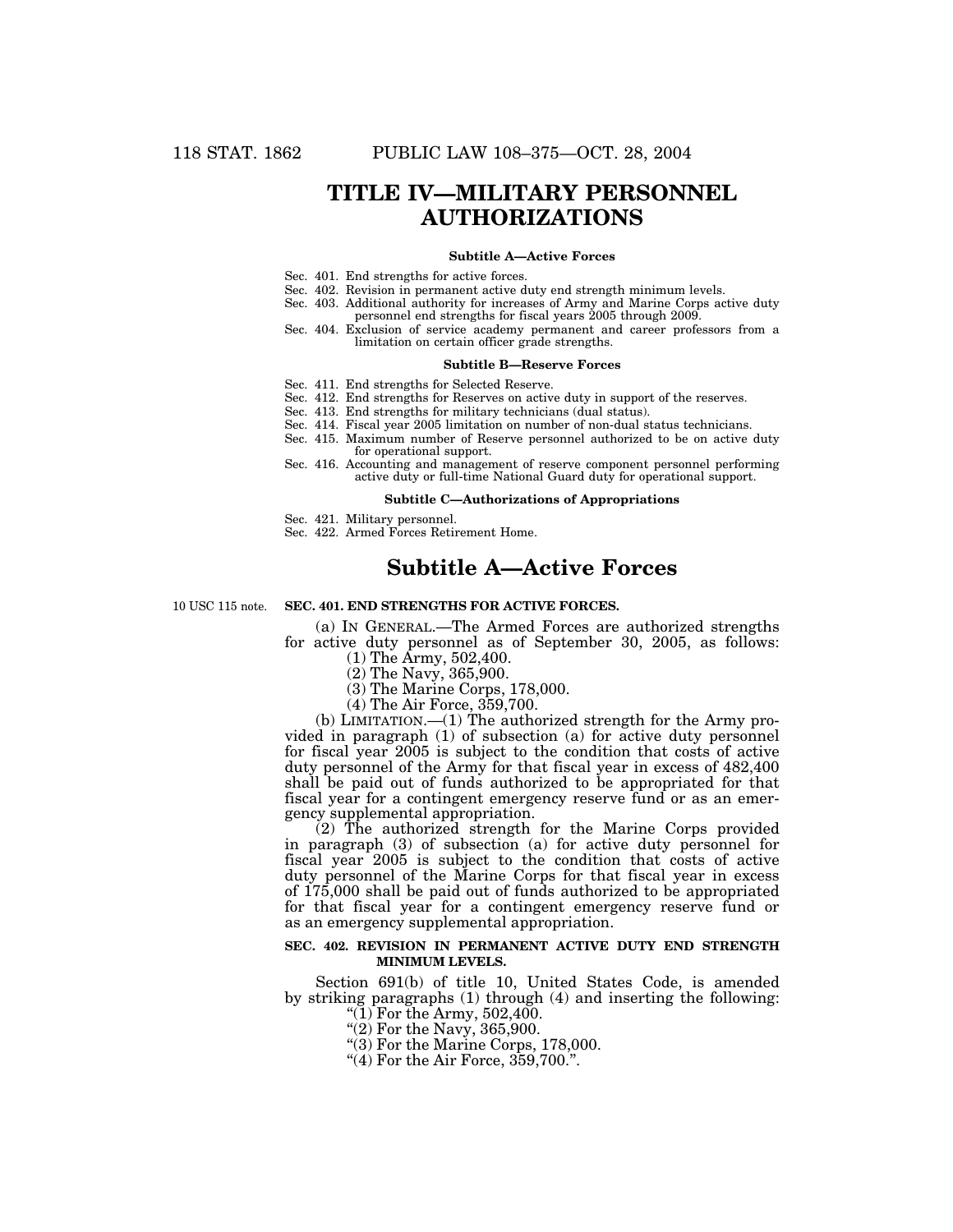#### **SEC. 403. ADDITIONAL AUTHORITY FOR INCREASES OF ARMY ACTIVE** 10 USC 115 note. **DUTY PERSONNEL END STRENGTHS FOR FISCAL YEARS 2005 THROUGH 2009.**

(a) AUTHORITY.—During fiscal years 2005 through 2009, the Secretary of Defense is authorized to increase by up to 30,000 the end strength authorized for the Army, and by up to 9,000 the end strength authorized for the Marine Corps, above the levels authorized for those services in the National Defense Authorization Act for Fiscal Year 2004, as necessary—

> (1) to support the operational mission of the Army and Marine Corps in Iraq and Afghanistan; and

> (2) with respect to end strengths for the Army, to achieve transformational reorganization objectives of the Army, including objectives for increased numbers of combat brigades, unit manning, force stabilization and shaping, and rebalancing of the active and reserve component forces of the Army.

(b) RELATIONSHIP TO PRESIDENTIAL WAIVER AUTHORITY.— Nothing in this section shall be construed to limit the President's authority under section 123a of title 10, United States Code, to waive any statutory end strength in a time of war or national emergency.

(c) RELATIONSHIP TO OTHER VARIANCE AUTHORITY.—The authority under subsection (a) is in addition to the authority to vary authorized end strengths that is provided in subsections (e) and (f) of section 115 of title 10, United States Code.

(d) BUDGET TREATMENT.—(1) If the Secretary of Defense plans to increase the Army or Marine Corps active duty end strength for a fiscal year under subsection (a) of this section or pursuant to a suspension of end-strength limitation under section 123a of title 10, United States Code, then the budget for the Department of Defense for such fiscal year as submitted to Congress shall specify the amounts necessary for funding the active duty end strength of the Army in excess of 482,400 and the Marine Corps in excess of 175,000 (the end strengths authorized for active duty personnel of the Army and Marine Corps, respectively, for fiscal year 2004 in paragraphs  $(1)$  and  $(3)$  of section  $\overline{401}$  of the National Defense Authorization Act for Fiscal Year 2004 (Public Law 108– 136; 117 Stat. 1450)).

(2) If the amount proposed for the Department of Defense for fiscal year 2006 within budget function 050 (National Defense) includes amounts necessary for funding an active duty end strength of the Army in excess of 482,400, or an active duty end strength of the Marine Corps in excess of 175,000, for that fiscal year, the specification of amounts necessary for funding such end strength (as required under paragraph (1)) shall include the following additional information:

(A) A display of the following amounts:

(i) The amount that is to be funded out of the amounts proposed for the Department of Defense within budget function 050 (National Defense) other than out of amounts for the Army and Marine Corps.

(ii) The amount that is to be funded out of the amounts proposed for the Army and Marine Corps within budget function 050 (National Defense).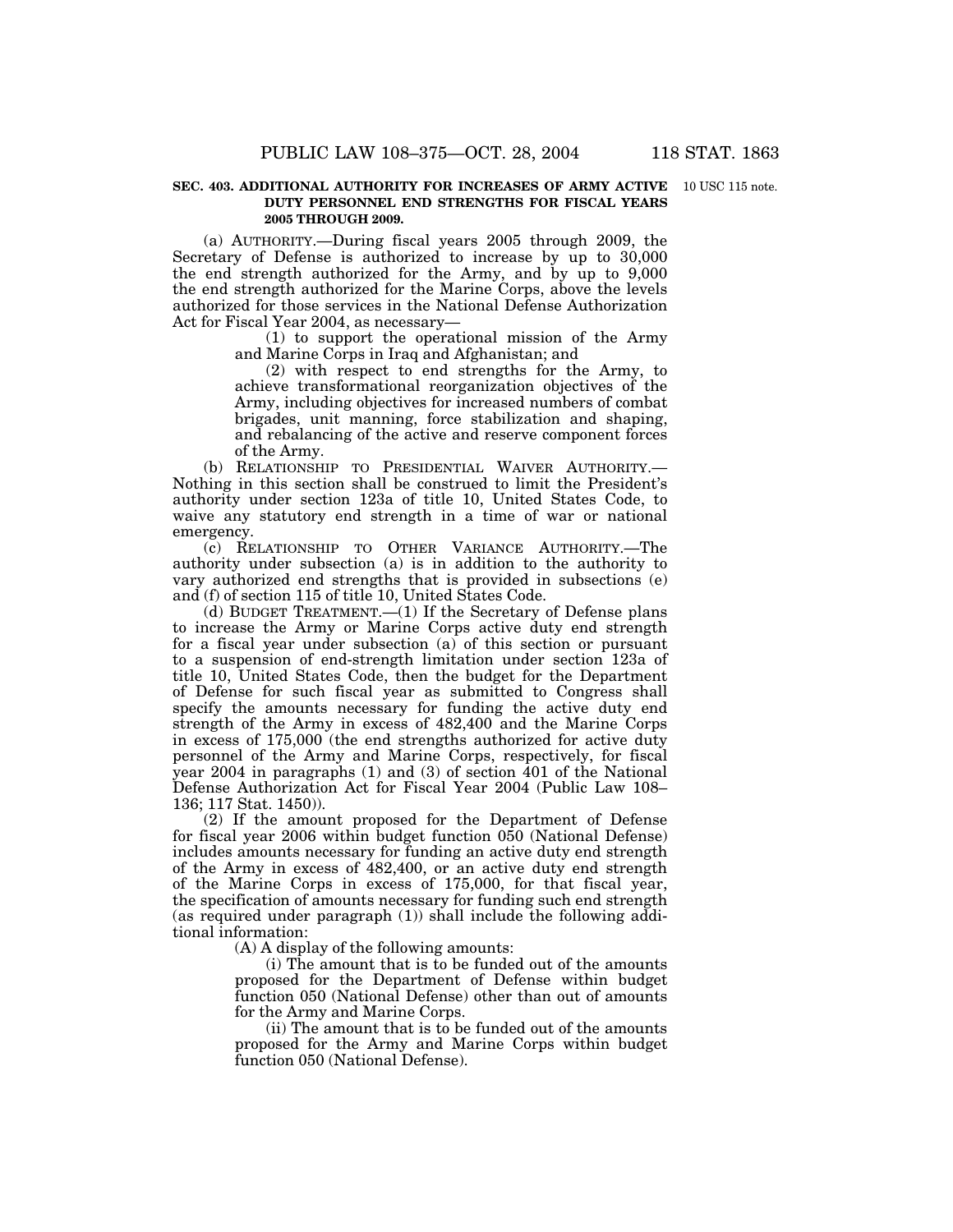(iii) The estimated amounts that are to be funded out of emergency reserve funds and supplemental appropriations for fiscal year 2006.

(B) A detailed justification for reliance on each funding source described in subparagraph (A).

(C) A detailed discussion of which programs and plans of the Army and Marine Corps funded in the proposed budget for fiscal year 2006 must be modified if the funding sources relied on, as presented under subparagraph (A), must be changed.

(D) The projected Army and Marine Corps active duty end strengths for each of fiscal years 2006 through 2010, together with a detailed enumeration of the component costs of the projected end strengths for each such fiscal year.

### **SEC. 404. EXCLUSION OF SERVICE ACADEMY PERMANENT AND CAREER PROFESSORS FROM A LIMITATION ON CERTAIN OFFICER GRADE STRENGTHS.**

Section 523(b) of title 10, United States Code, is amended by adding at the end the following new paragraph:

 $\mathbb{I}(8)$  Permanent professors of the United States Military Academy and the United States Air Force Academy and professors of the United States Naval Academy who are career military professors (as defined in regulations prescribed by the Secretary of the Navy), but not to exceed 50 from any such academy.''.

# **Subtitle B—Reserve Forces**

10 USC 12001 note.

**SEC. 411. END STRENGTHS FOR SELECTED RESERVE.**

(a) IN GENERAL.—The Armed Forces are authorized strengths for Selected Reserve personnel of the reserve components as of September 30, 2005, as follows:

(1) The Army National Guard of the United States, 350,000.

(2) The Army Reserve, 205,000.

(3) The Naval Reserve, 83,400.

(4) The Marine Corps Reserve, 39,600.

(5) The Air National Guard of the United States, 106,800.

(6) The Air Force Reserve, 76,100.

(7) The Coast Guard Reserve, 10,000.

(b) ADJUSTMENTS.—The end strengths prescribed by subsection (a) for the Selected Reserve of any reserve component shall be proportionately reduced by—

(1) the total authorized strength of units organized to serve as units of the Selected Reserve of such component which are on active duty (other than for training) at the end of the fiscal year; and

(2) the total number of individual members not in units organized to serve as units of the Selected Reserve of such component who are on active duty (other than for training or for unsatisfactory participation in training) without their consent at the end of the fiscal year.

Whenever such units or such individual members are released from active duty during any fiscal year, the end strength prescribed for such fiscal year for the Selected Reserve of such reserve component shall be increased proportionately by the total authorized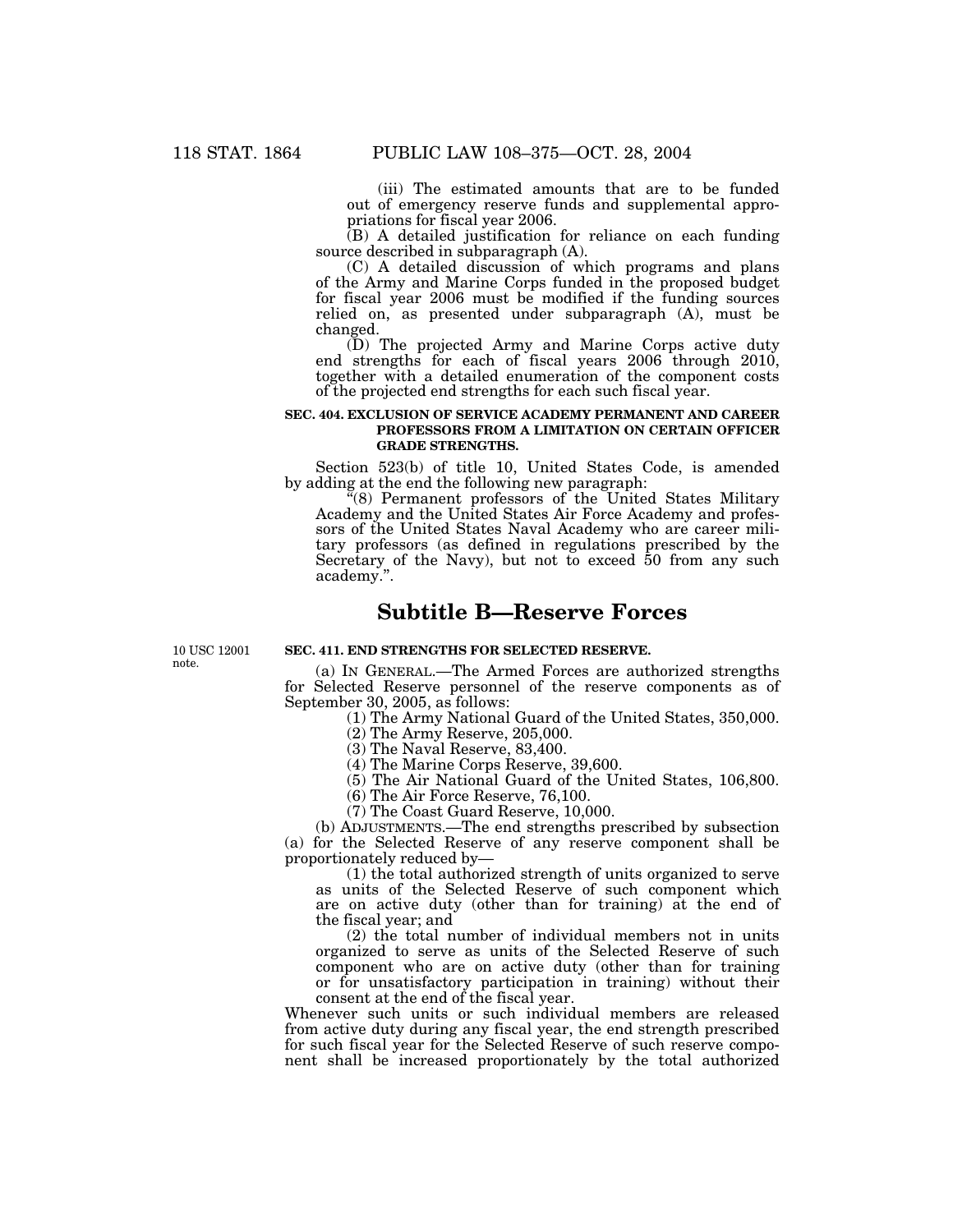strengths of such units and by the total number of such individual members.

#### **SEC. 412. END STRENGTHS FOR RESERVES ON ACTIVE DUTY IN SUP-PORT OF THE RESERVES.**

Within the end strengths prescribed in section 411(a), the reserve components of the Armed Forces are authorized, as of September 30, 2005, the following number of Reserves to be serving on full-time active duty or full-time duty, in the case of members of the National Guard, for the purpose of organizing, administering, recruiting, instructing, or training the reserve components:

(1) The Army National Guard of the United States, 26,602.

(2) The Army Reserve, 14,970.

(3) The Naval Reserve, 14,152.

(4) The Marine Corps Reserve, 2,261.

(5) The Air National Guard of the United States, 12,253.

(6) The Air Force Reserve, 1,900.

#### **SEC. 413. END STRENGTHS FOR MILITARY TECHNICIANS (DUAL** 10 USC 115 note. **STATUS).**

The minimum number of military technicians (dual status) as of the last day of fiscal year 2005 for the reserve components of the Army and the Air Force (notwithstanding section 129 of title 10, United States Code) shall be the following:

(1) For the Army Reserve, 7,299.

(2) For the Army National Guard of the United States, 25,076.

(3) For the Air Force Reserve, 9,954.

(4) For the Air National Guard of the United States, 22,956.

### **SEC. 414. FISCAL YEAR 2005 LIMITATION ON NUMBER OF NON-DUAL STATUS TECHNICIANS.**

(a) LIMITATIONS.—(1) Within the limitation provided in section 10217(c)(2) of title 10, United States Code, the number of nondual status technicians employed by the National Guard as of September 30, 2005, may not exceed the following:

(A) For the Army National Guard of the United States, 1,600.

(B) For the Air National Guard of the United States, 350. (2) The number of non-dual status technicians employed by the Army Reserve as of September 30, 2005, may not exceed 795.

(3) The number of non-dual status technicians employed by the Air Force Reserve as of September 30, 2005, may not exceed

90. (b) NON-DUAL STATUS TECHNICIANS DEFINED.—In this section, the term "non-dual status technician" has the meaning given that term in section 10217(a) of title 10, United States Code.

### **SEC. 415. MAXIMUM NUMBER OF RESERVE PERSONNEL AUTHORIZED TO BE ON ACTIVE DUTY FOR OPERATIONAL SUPPORT.**

During fiscal year 2005, the maximum number of members of the reserve components of the Armed Forces who may be serving at any time on full-time operational support duty under section 115(b) of title 10, United States Code, is the following:

(1) The Army National Guard of the United States, 10,300.

(2) The Army Reserve, 5,000.

(3) The Naval Reserve, 6,200.

(4) The Marine Corps Reserve, 2,500.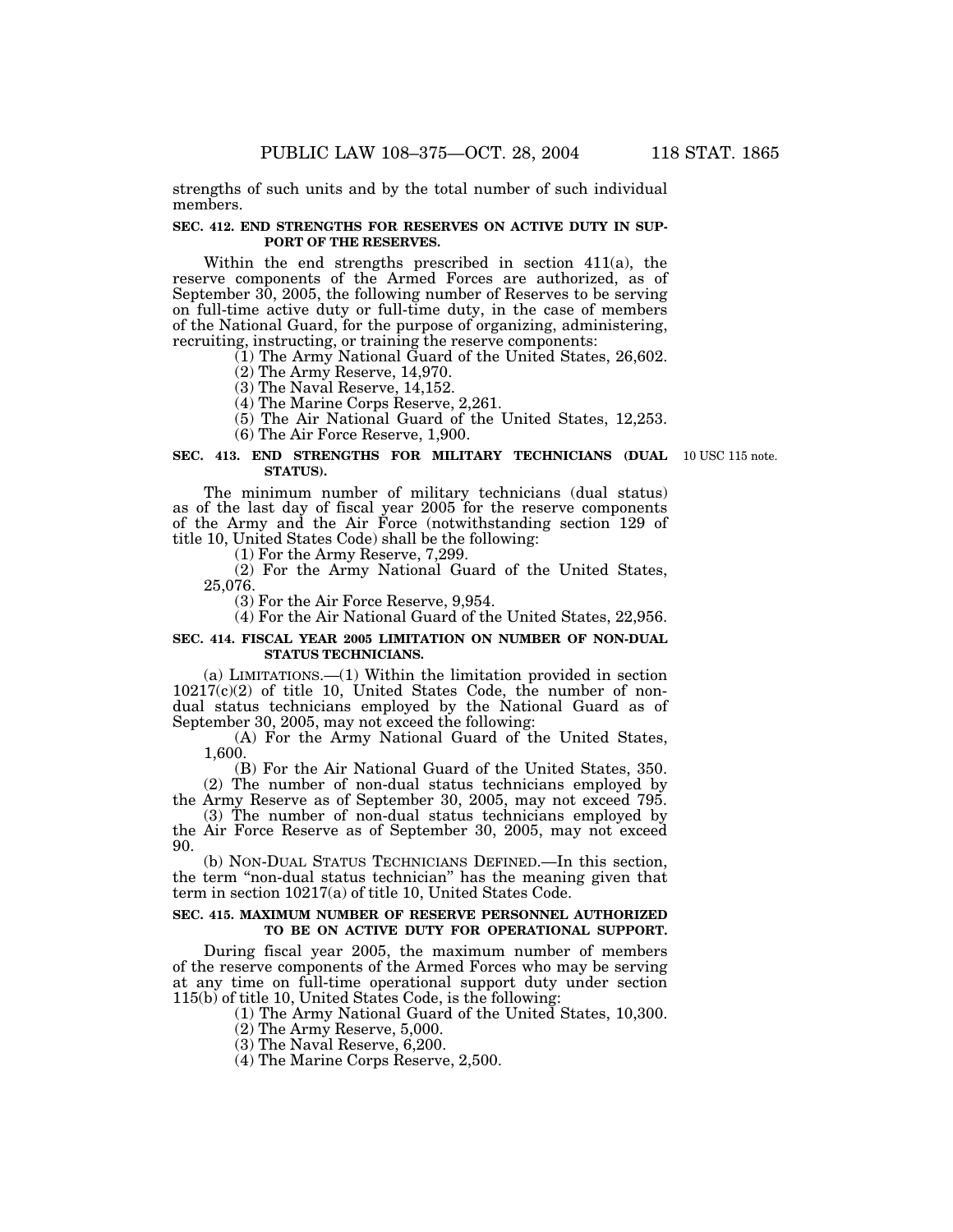(5) The Air National Guard of the United States, 10,100. (6) The Air Force Reserve, 3,600.

### **SEC. 416. ACCOUNTING AND MANAGEMENT OF RESERVE COMPONENT PERSONNEL PERFORMING ACTIVE DUTY OR FULL-TIME NATIONAL GUARD DUTY FOR OPERATIONAL SUPPORT.**

(a) STRENGTH AUTHORIZATIONS.—Section 115 of title 10, United States Code, is amended—

(1) in subsection  $(a)(1)(A)$ , by inserting "unless on active duty pursuant to subsection (b)" after "active-duty personnel";

 $(2)$  in subsection  $(a)(1)(B)$ , by inserting "unless on active duty or full-time National Guard duty pursuant to subsection (b)" after "reserve personnel";

(3) by redesignating subsections (b), (c), (d), (e),  $(f)$ ,  $(g)$ and (h) as subsections  $(c)$ ,  $(d)$ ,  $(e)$ ,  $(f)$ ,  $(g)$ ,  $(h)$  and  $(i)$ , respectively; and

(4) by inserting after subsection (a) the following new subsection (b):

"(b) CERTAIN RESERVES ON ACTIVE DUTY TO BE AUTHORIZED BY LAW.—(1) Congress shall annually authorize the maximum number of members of a reserve component permitted to be on active duty or full-time National Guard duty at any given time who are called or ordered to—

"(A) active duty under section  $12301(d)$  of this title for the purpose of providing operational support, as prescribed in regulation issued by the Secretary of Defense;

 $\sqrt{f(B)}$  full-time National Guard duty under section  $502(f)(2)$ of title 32 for the purpose of providing operational support when authorized by the Secretary of Defense;

''(C) active duty under section 12301(d) of this title or full-time National Guard duty under section 502(f)(2) of title 32 for the purpose of preparing for and performing funeral honors functions for funerals of veterans under section 1491 of this title;

''(D) active duty or retained on active duty under sections  $12301(g)$  of this title while in a captive status; or

" $(E)$  active duty or retained on active duty under 12301(h) or 12322 of this title for the purpose of medical evaluation or treatment.

" $(2)$  A member of a reserve component who exceeds either of the following limits shall be included in the strength authorized under subparagraph (A) or subparagraph (B), as appropriate, of subsection  $(a)(1)$ :

''(A) A call or order to active duty or full-time National Guard duty that specifies a period greater than three years.

''(B) The cumulative periods of active duty and full-time National Guard duty performed by the member exceed 1095 days in the previous 1460 days.

 $(3)$  In determining the period of active service under paragraph (2), the following periods of active service performed by a member shall not be included:

"(A) All periods of active duty performed by a member who has not previously served in the Selected Reserve of the Ready Reserve.

''(B) All periods of active duty or full-time National Guard duty for which the member is exempt from strength accounting under paragraphs  $(1)$  through  $(8)$  of subsection  $(i)$ .".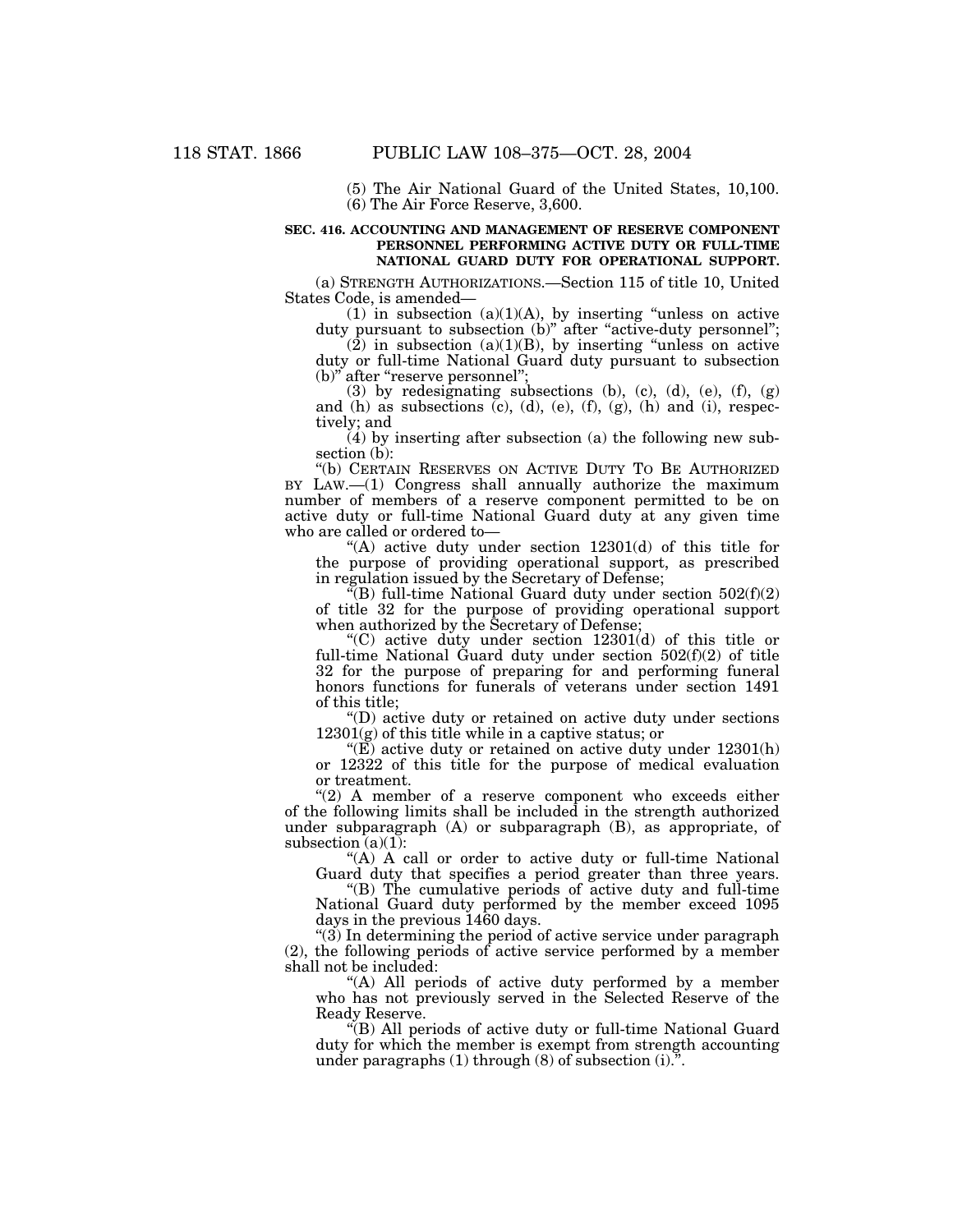(b) LIMITATION ON APPROPRIATIONS.—Subsection (c) of such section (as redesignated by subsection  $(a)(3)$ ) is amended—

(1) by striking "or" at the end of paragraph  $(1)$ ;

(2) by striking the period at the end of paragraph (2) and inserting ''; or''; and

(3) by inserting after paragraph (2) the following new paragraph:

''(3) the use of reserve component personnel to perform active duty or full-time National Guard duty under subsection (b) unless the strength for such personnel for that reserve component for that fiscal year has been authorized by law.''.

(c) AUTHORITY FOR SECRETARY OF DEFENSE VARIANCES IN MAX-IMUM STRENGTHS.—Subsection (f) of such section (as redesignated by subsection  $(a)(3)$  is amended—

 $(1)$  by striking "END" in the heading;

 $(2)$  by striking "and" at the end of paragraph  $(2)$ ;

(3) by striking the period at the end of paragraph (3) and inserting ''; and''; and

(4) by adding at the end the following new paragraph: "(4) increase the maximum strength authorized pursuant to subsection (b)(1) for a fiscal year for certain reserves on active duty for any of the reserve components by a number equal to not more than 10 percent of that strength.''.

(d) CONFORMING AMENDMENTS TO SECTION 115.—Such section is further amended as follows:

(1) Subsection (e) (as redesignated by subsection (a)(3)) is amended—

(A) in paragraph (1), by striking ''subsection (a) or (c)'' and inserting ''subsection (a) or (d)''; and

(B) in paragraph (2)—

(i) by striking ''subsections (a) and (c)''; and inserting "subsections (a) and (d)"; and

(ii) by striking ''pursuant to subsection (e)) and subsection (c)'' and inserting ''pursuant to subsection (f)) and subsection (d)'' each place it appears.

(2) Subsection (g) (as redesignated by subsection (a)(3)) is amended by striking "subsection (e)(1)" in paragraph (2) and inserting "subsection  $(f)(1)$ ".

(3) Subsection (i) (as redesignated by subsection (a)(3)) is amended to read as follows:

''(i) CERTAIN PERSONNEL EXCLUDED FROM COUNTING FOR ACTIVE-DUTY END STRENGTHS.—In counting personnel for the purpose of the end strengths authorized pursuant to subsection  $(a)(1)$ , persons in the following categories shall be excluded:

"(1) Members of a reserve component ordered to active duty under section 12301(a) of this title.

"(2) Members of a reserve component in an active status ordered to active duty under section 12301(b) of this title.

''(3) Members of the Ready Reserve ordered to active duty under section 12302 of this title.

"(4) Members of the Selected Reserve of the Ready Reserve or members of the Individual Ready Reserve mobilization category described in section 10144(b) of this title ordered to active duty under section 12304 of this title.

''(5) Members of the National Guard called into Federal service under section 12406 of this title.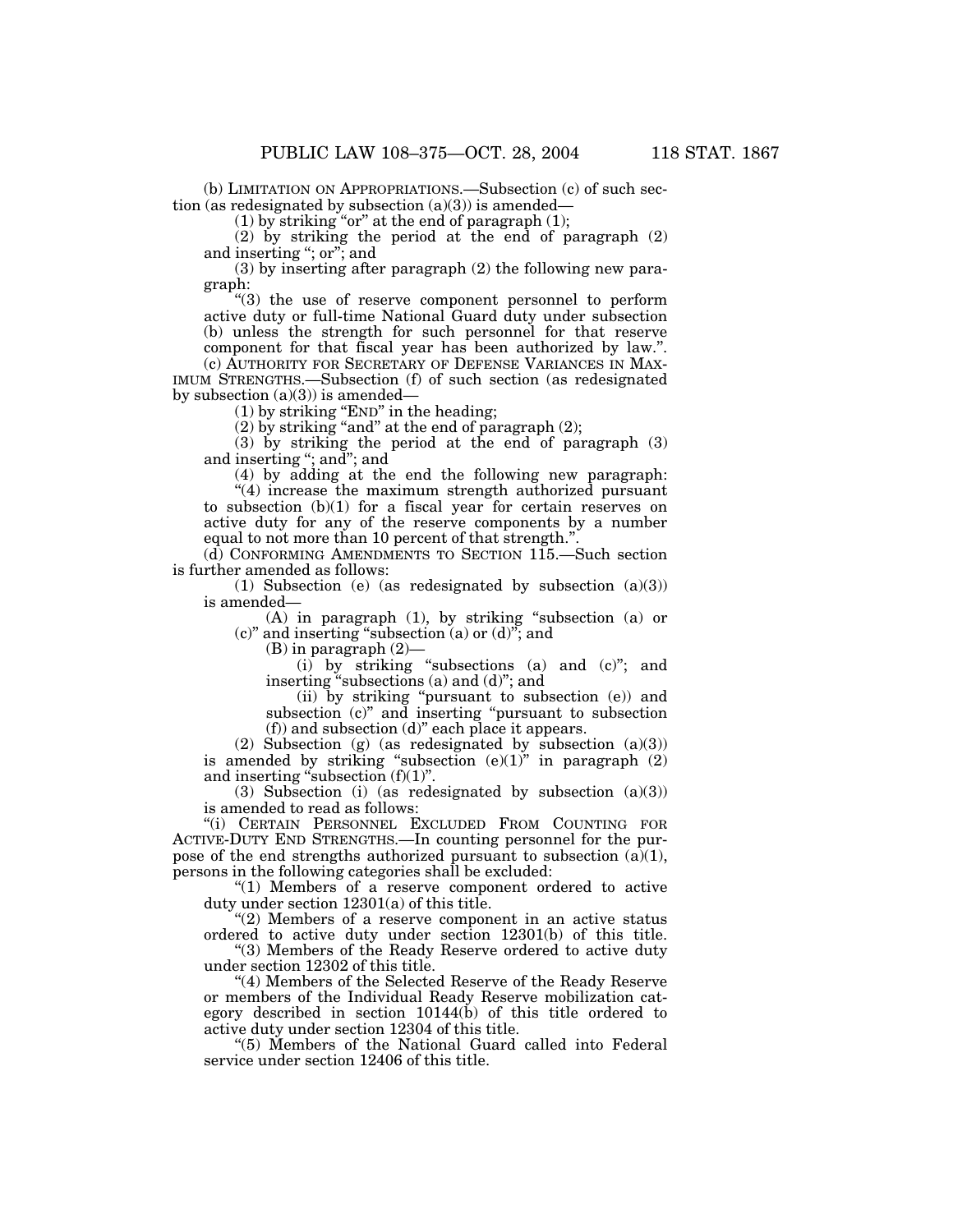''(6) Members of the militia called into Federal service under chapter 15 of this title.

"(7) Members of the National Guard on full-time National Guard duty under section 502(f)(1) of title 32.

''(8) Members of reserve components on active duty for training or full-time National Guard duty for training.

''(9) Members of the Selected Reserve of the Ready Reserve on active duty to support programs described in section 1203(b) of the Cooperative Threat Reduction Act of 1993 (22 U.S.C. 5952(b)).

''(10) Members of the National Guard on active duty or full-time National Guard duty for the purpose of carrying out drug interdiction and counter-drug activities under section 112 of title 32.

''(11) Members of a reserve component on active duty under section  $10(b)(2)$  of the Military Selective Service Act (50 U.S.C. App. 460(b)(2)) for the administration of the Selective Service System.

"(12) Members of the National Guard on full-time National Guard duty for the purpose of providing command, administrative, training, or support services for the National Guard Challenge Program authorized by section 509 of title 32."

(e) MILITARY TO MILITARY CONTACT STRENGTH ACCOUNTING.— Subsection (f) of section 168 of such title is amended to read as follows:

''(f) ACTIVE DUTY END STRENGTHS.—A member of a reserve component who is engaged in activities authorized under this section shall not be counted for purposes of the following personnel strength limitations:

''(1) The end strength for active-duty personnel authorized pursuant to section  $115(a)(1)$  of this title for the fiscal year in which the member carries out the activities referred to under this section.

"(2) The authorized daily average for members in pay grades E–8 and E–9 under section 517 of this title for the calendar year in which the member carries out such activities.

"(3) The authorized strengths for commissioned officers under section 523 of this title for the fiscal year in which the member carries out such activities.''.

(f) E–8 AND E–9 STRENGTH ACCOUNTING.—Subsection (a) of section 517 of such title is amended by striking ''(other than for training) in connection with organizing, administering, recruiting, instructing, or training the reserve component of an armed force. and inserting "as authorized under section  $115(a)(1)(B)$  or  $115(b)$ of this title, or excluded from counting for active duty end strengths under section 115(i) of this title."

(g) FIELD GRADE OFFICER STRENGTH ACCOUNTING.—(1) Paragraph (1) of section 523(b) of such title is amended to read as follows:

(1) Reserve officers—

"(A) on active duty as authorized under section  $115(a)(1)(B)$  or  $115(b)(1)$  of this title, or excluded from counting for active duty end strengths under section 115(i) of this title;

 $\degree$ (B) on active duty under section 10211, 10302 through 10305, or 12402 of this title or under section 708 of title 32; or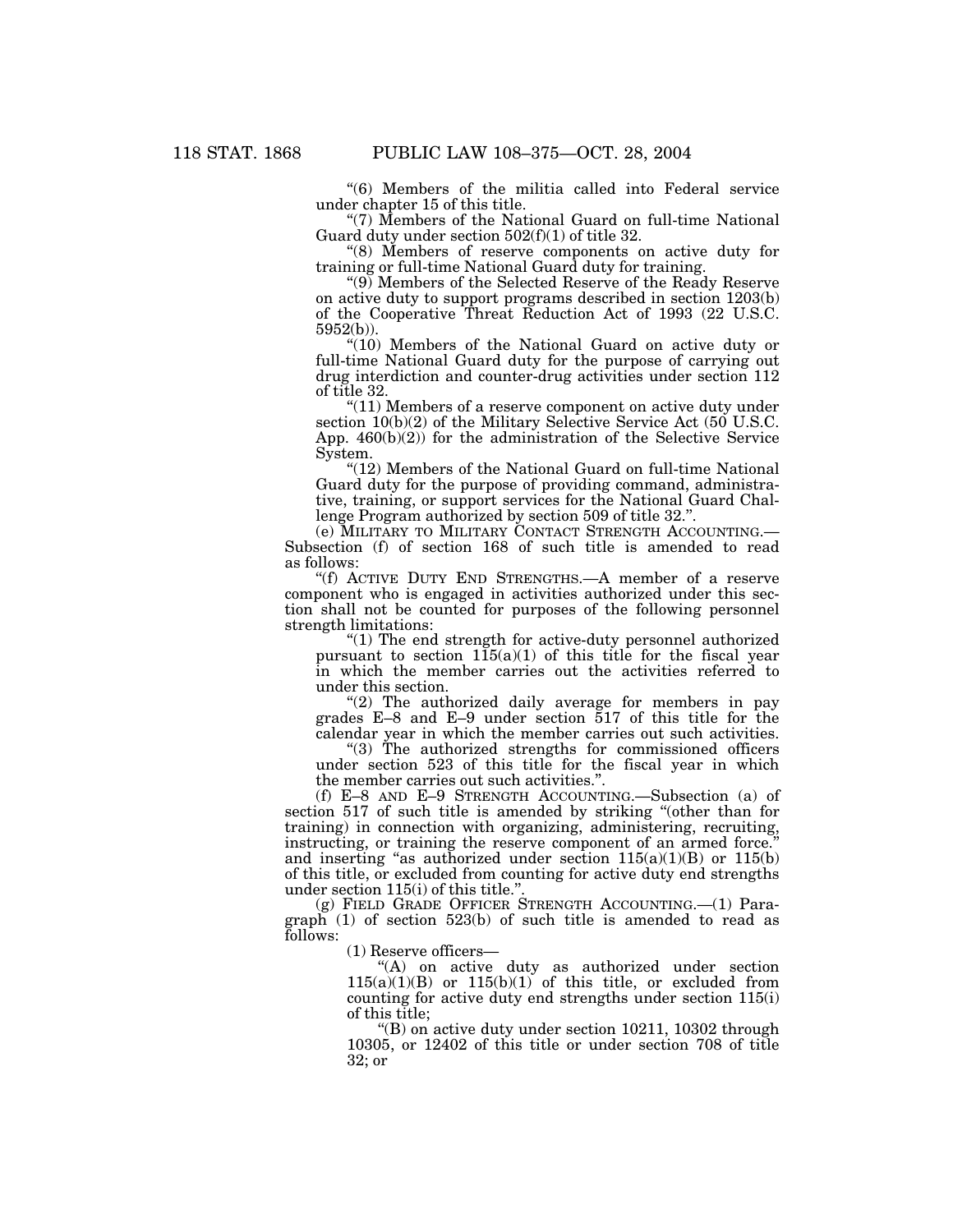''(C) on full-time National Guard duty.''.

(2) Paragraph (7) of such section is amended by striking ''Reserve or retired officers'' and inserting ''Retired officers''.

(h) ACTIVE GUARD AND RESERVE FIELD GRADE OFFICER STRENGTH ACCOUNTING.—Paragraph (2) of section 12011(e) of such title is amended to read as follows:

''(2) Full-time National Guard duty (other than for training) under section 502(f) of title 32, except for duty under section  $115(b)(1)(B)$  and (C) of this title and section  $115(i)(9)$  of this title."

(i) WARRANT OFFICER ACTIVE-DUTY LIST EXCLUSION.—Paragraph (1) of section 582 of such title is amended to read as follows:

''(1) Reserve warrant officers—

"(A) on active duty as authorized under section  $115(a)(1)(B)$  or  $115(b)(1)$  of this title, or excluded from counting for active duty end strengths under section 115(i) of this title; or

''(B) on full-time National Guard duty.''.

(j) OFFICER ACTIVE-DUTY LIST, APPLICABILITY OF CHAPTER.— Paragraph (1) of section 641 of such title is amended to read as follows:

''(1) Reserve officers—

''(A) on active duty authorized under section  $115(a)(1)(B)$  or  $115(b)(1)$  of this title, or excluded from counting for active duty end strengths under section 115(i) of this title;

 $($ <sup>"</sup>(B) on active duty under section 3038, 5143, 5144, 8038, 10211, 10301 through 10305, 10502, 10505, 10506(a), 10506(b), 10507, or 12402 of this title or section 708 of title 32; or

''(C) on full-time National Guard duty.''.

(k) STRENGTH ACCOUNTING FOR MEMBERS PERFORMING DRUG INTERDICTION AND COUNTER-DRUG ACTIVITIES.—Section 112 of title 32, United States Code, is amended—

(1) by striking subsection (e);

(2) by redesignating subsections  $(f)$ ,  $(g)$ ,  $(h)$  and  $(i)$  as subsections (e),  $(f)$ ,  $(g)$  and  $(h)$  respectively; and

(3) in paragraph (1) of subsection (e), as redesignated by paragraph (2), by striking "for a period of more than 180 days'' each place it appears.

(l) REPORT.—Not later than June 1, 2005, the Secretary of Defense shall report to the Committee on Armed Services of the Senate and the Committee on Armed Services of the House of Representatives the Secretary's recommendations regarding the exemptions provided in paragraphs (8) through (11) by section 115(i) of title 10, United States Code, as amended by this section. The recommendations shall address the manner in personnel covered by those exemptions shall be accounted for in authorizations provided by section 115 of such title. The objective of the analysis should be to terminate the need for such exemptions after September 30, 2006.

(m) REGULATIONS.—The Secretary of Defense shall prescribe 10 USC 115 note. by regulation the meaning of the term ''operational support'' for purposes of paragraph  $(1)$  of subsection  $(b)$  of section  $115$  of title 10, United States Code, as added by subsection (a).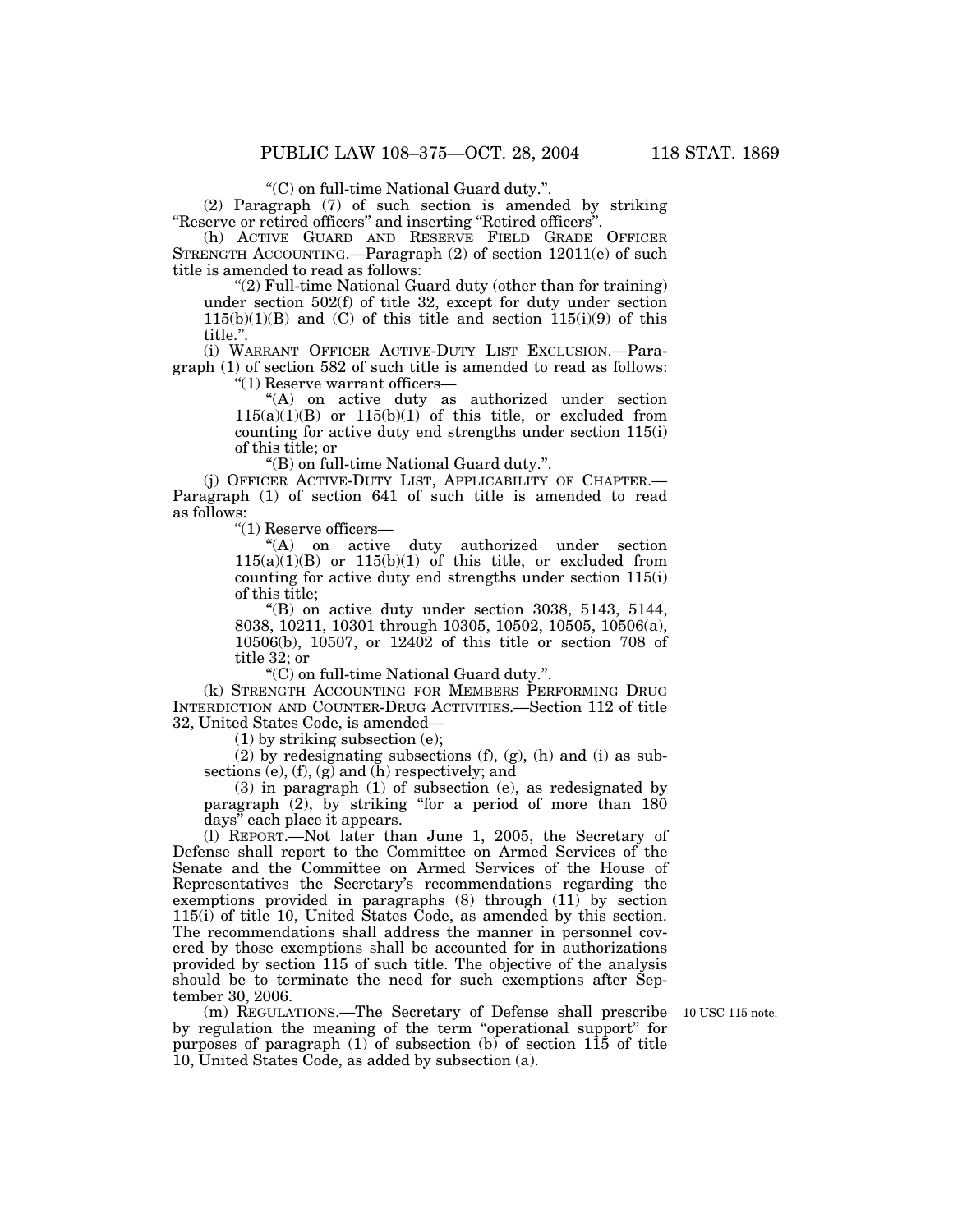# **Subtitle C—Authorizations of Appropriations**

## **SEC. 421. MILITARY PERSONNEL.**

There is hereby authorized to be appropriated to the Department of Defense for military personnel for fiscal year 2005 a total of \$106,542,982,000. The authorization in the preceding sentence supersedes any other authorization of appropriations (definite or indefinite) for such purpose for fiscal year  $2005$ .

## **SEC. 422. ARMED FORCES RETIREMENT HOME.**

There is hereby authorized to be appropriated for fiscal year 2005 from the Armed Forces Retirement Home Trust Fund the sum of \$61,195,000 for the operation of the Armed Forces Retirement Home.

# **TITLE V—MILITARY PERSONNEL POLICY**

#### **Subtitle A—Officer Personnel Policy**

- Sec. 501. Transition of active-duty list officer force to a force of all regular officers. Sec. 502. Repeal of requirement that Deputy Chiefs and Assistant Chiefs of Naval
- Operations be selected from officers in the line of the Navy.
- Sec. 503. Limitation on number of officers frocked to major general and rear admiral.
- Sec. 504. Distribution in grade of Marine Corps reserve officers in an active status in grades below brigadier general
- Sec. 505. Authority for Federal recognition of National Guard commissioned officers appointed from former Coast Guard personnel.
- Sec. 506. Study regarding promotion eligibility of retired officers recalled to active duty.
- Sec. 507. Succession for office of Chief, National Guard Bureau.
- Sec. 508. Redesignation of Vice Chief of the National Guard Bureau as Director of the Joint Staff of the National Guard Bureau.

#### **Subtitle B—Reserve Component Policy Matters**

- Sec. 511. Modification of stated purpose of the reserve components.
- Sec. 512. Homeland defense activities conducted by the National Guard under authority of title 32.
- Sec. 513. Commission on the National Guard and Reserves.
- Sec. 514. Repeal of exclusion of active duty for training from authority to order Reserves to active duty.
- Sec. 515. Army program for assignment of active component advisers to units of the Selected Reserve.
- Sec. 516. Authority to accept certain voluntary services.
- Sec. 517. Authority to redesignate the Naval Reserve as the Navy Reserve.
- Sec. 518. Comptroller General assessment of integration of active and reserve components of the Navy.
- Sec. 519. Limitation on number of Starbase academies in a State.

# Sec. 520. Recognition items for certain reserve component personnel.

#### **Subtitle C—Reserve Component Personnel Matters**

- Sec. 521. Status under disability retirement system for reserve members released from active duty due to inability to perform within 30 days of call to active duty.
- Sec. 522. Requirement for retention of Reserves on active duty to qualify for retired pay not applicable to nonregular service retirement system.
- Sec. 523. Federal civil service military leave for Reserve and National Guard civilian technicians.
- Sec. 524. Expanded educational assistance authority for officers commissioned through ROTC program at military junior colleges.
- Sec. 525. Repeal of sunset provision for financial assistance program for students not eligible for advanced training.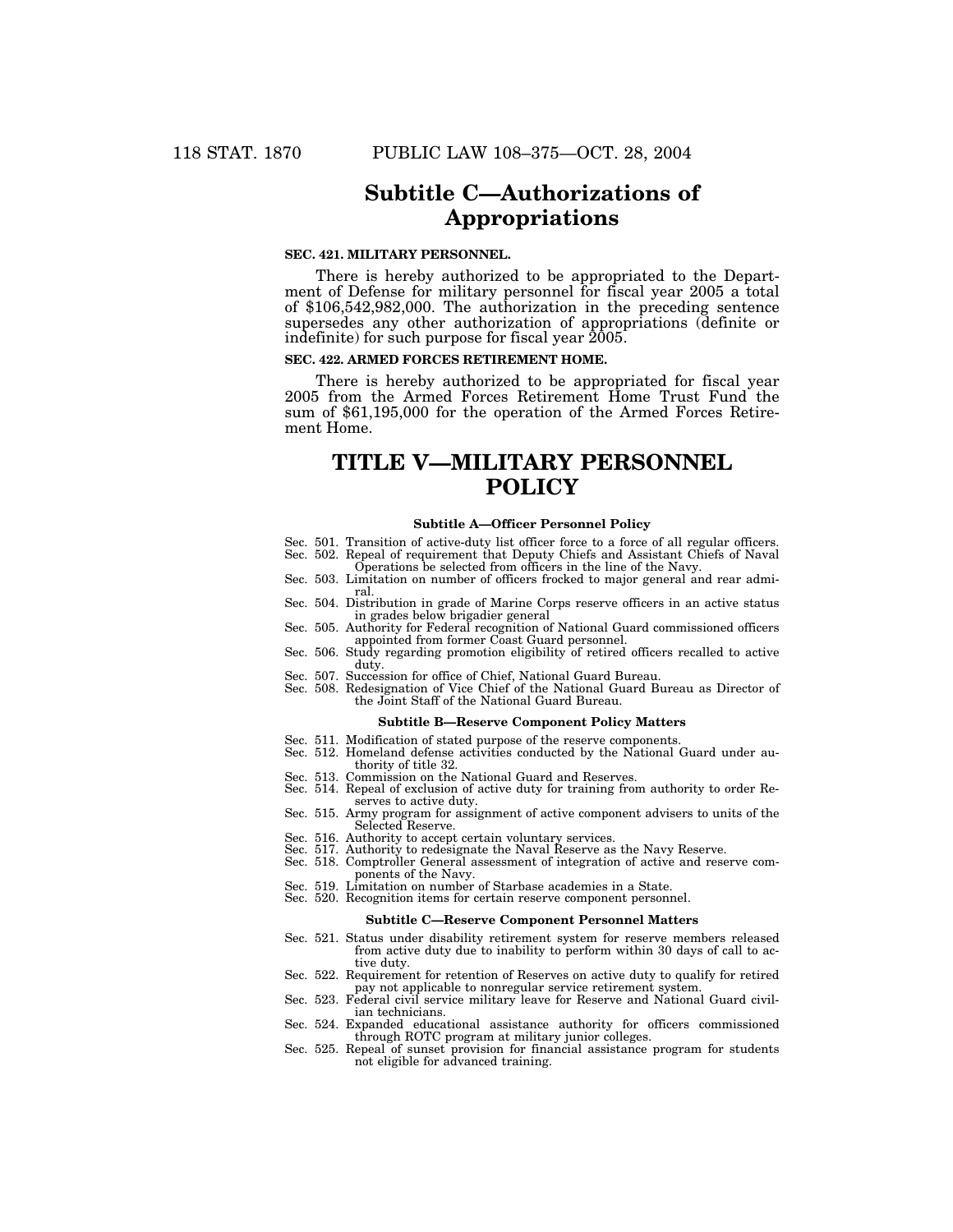- Sec. 526. Effect of appointment or commission as officer on eligibility for Selected Reserve education loan repayment program for enlisted members.
- Sec. 527. Educational assistance for certain reserve component members who perform active service.
- Sec. 528. Sense of Congress on guidance concerning treatment of employer-provided compensation and other benefits voluntarily provided to employees who are activated Reservists.

#### **Subtitle D—Joint Officer Management and Professional Military Education**

- Sec. 531. Strategic plan to link joint officer development to overall missions and goals of Department of Defense.
- Sec. 532. Improvement to professional military education in the Department of Defense.
- 
- 
- Sec. 533. Joint requirements for promotion to flag or general officer grade.<br>Sec. 534. Clarification of tours of duty qualifying as a joint duty assignment.<br>Sec. 535. Two-year extension of temporary standard for promotion for joint officers.
- Sec. 536. Two-year extension of authority to waive requirement that Reserve Chiefs and National Guard Directors have significant joint duty experience.

#### **Subtitle E—Military Service Academies**

- Sec. 541. Revision to conditions on service of officers as service academy superintendents.
- Sec. 542. Academic qualifications of the dean of the faculty of United States Air Force Academy.
- Sec. 543. Board of Visitors of United States Air Force Academy.
- Sec. 544. Appropriated funds for service academy athletic and recreational extracurricular programs to be treated in same manner as for military morale, welfare, and recreation programs.
- Sec. 545. Codification of prohibition on imposition of certain charges and fees at the service academies.

#### **Subtitle F—Other Education and Training Matters**

- 
- Sec. 551. College First delayed enlistment program. Sec. 552. Senior Reserve Officers' Training Corps and recruiter access at institutions of higher education.
- Sec. 553. Tuition assistance for officers.
- Sec. 554. Increased maximum period for leave of absence for pursuit of a program of education in a health care profession.
- Sec. 555. Eligibility of cadets and midshipmen for medical and dental care and disability benefits.
- Sec. 556. Transfer of authority to confer degrees upon graduates of the Community College of the Air Force.
- Sec. 557. Change in titles of leadership positions at the Naval Postgraduate School.

#### **Subtitle G—Assistance to Local Educational Agencies for Defense Dependents Education**

- Sec. 558. Continuation of impact aid assistance on behalf of dependents of certain members despite change in status of member.
- Sec. 559. Assistance to local educational agencies that benefit dependents of members of the Armed Forces and Department of Defense civilian employees.
- Sec. 560. Impact aid for children with severe disabilities.

#### **Subtitle H—Medals and Decorations and Special Promotions and Appointments**

- Sec. 561. Award of medal of honor to individual interred in the Tomb of the Unknowns as representative of casualties of a war. Sec. 562. Plan for revised criteria and eligibility requirements for award of Combat
- Infantryman Badge and Combat Medical Badge for service in Korea after July 28, 1953.
- Sec. 563. Authority to appoint Brigadier General Charles E. Yeager, United States
- Air Force (retired), to the grade of major general on the retired list. Sec. 564. Posthumous commission of William Mitchell in the grade of major general in the Army.

#### **Subtitle I—Military Voting**

- Sec. 566. Federal write-in ballots for absentee military voters located in the United States.
- Sec. 567. Repeal of requirement to conduct electronic voting demonstration project for the Federal election to be held in November 2004.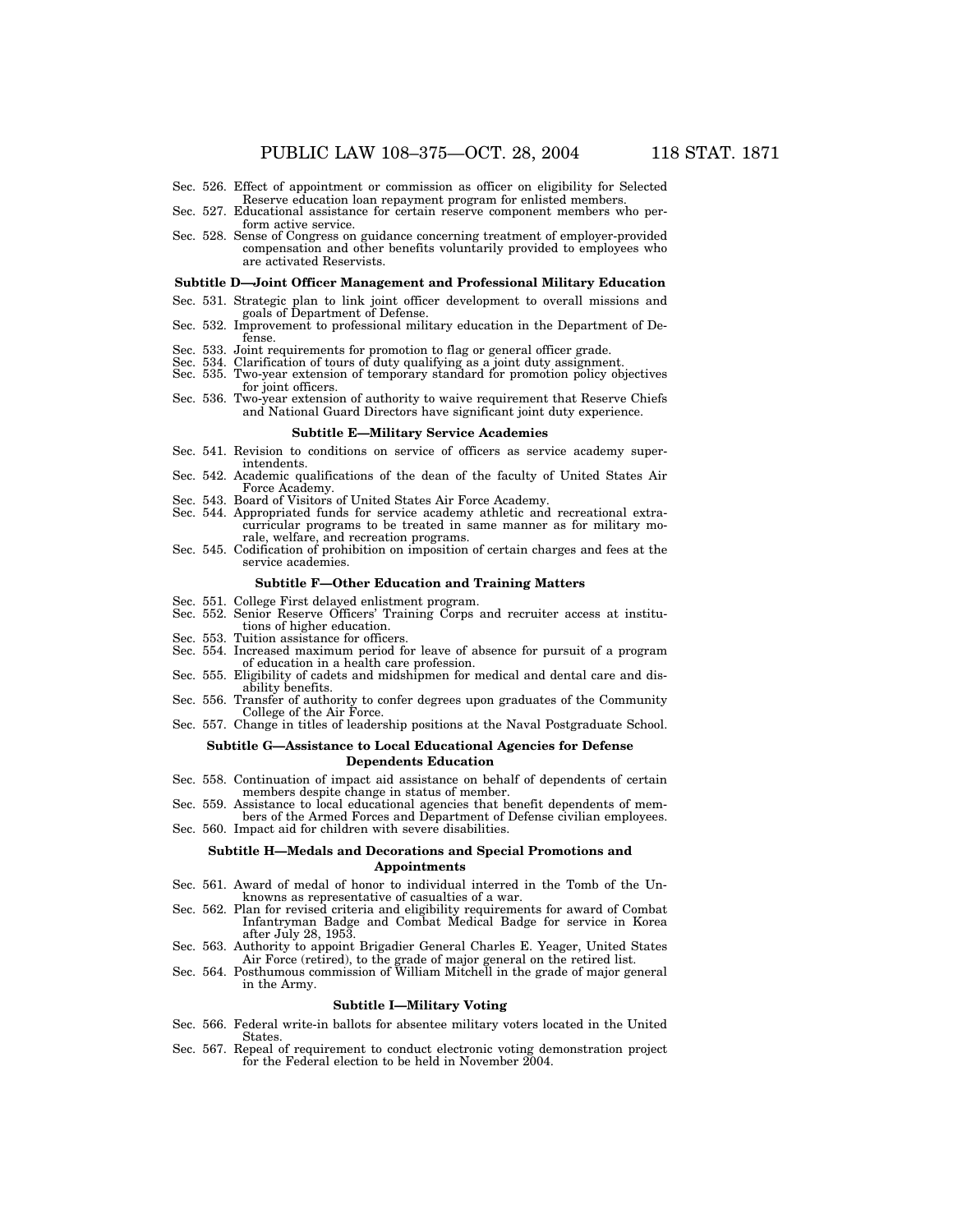Sec. 568. Reports on operation of Federal voting assistance program and military postal system.

#### **Subtitle J—Military Justice Matters**

- Sec. 571. Review on how sexual offenses are covered by Uniform Code of Military Justice.
- Sec. 572. Waiver of recoupment of time lost for confinement in connection with a trial.
- Sec. 573. Processing of forensic evidence collection kits and acquisition of sufficient stocks of such kits.
- Sec. 574. Authorities of the Judge Advocates General.

#### **Subtitle K—Sexual Assault in the Armed Forces**

- Sec. 576. Examination of sexual assault in the Armed Forces by the Defense Task Force established to examine sexual harassment and violence at the military service academies.
- Sec. 577. Department of Defense policy and procedures on prevention and response to sexual assaults involving members of the Armed Forces.

#### **Subtitle L—Management and Administrative Matters**

- Sec. 581. Three-year extension of limitation on reductions of personnel of agencies responsible for review and correction of military records.
- Sec. 582. Staffing for Defense Prisoner of War/Missing Personnel Office (DPMO).
- Sec. 583. Permanent ID cards for retiree dependents age 75 and older.
- Sec. 584. Authority to provide civilian clothing to members traveling in connection with medical evacuation.
- Sec. 585. Authority to accept donation of frequent traveler miles, credits, and tickets to facilitate rest and recuperation travel of deployed members of the Armed Forces and their families.
- Sec. 586. Annual report identifying reasons for discharges from the Armed Forces during preceding fiscal year.
- Sec. 587. Study of blended wing concept for the Air Force.
- Sec. 588. Sense of Congress regarding return of members to active duty service upon rehabilitation from service-related injuries.

#### **Subtitle M—Other Matters**

- Sec. 591. Protection of Armed Forces personnel from retaliatory actions for communications made through the chain of command.
- Sec. 592. Implementation plan for accession of persons with specialized skills.
- Sec. 593. Enhanced screening methods and process improvements for recruitment of home schooled and National Guard Challenge program GED recipients.
- Sec. 594. Redesignation of National Guard Challenge Program as National Guard Youth Challenge Program.
- Sec. 595. Reports on certain milestones relating to Department of Defense transformation.
- Sec. 596. Report on issues relating to removal of remains of persons interred in United States military cemeteries overseas.
- Sec. 597. Comptroller General reports on closure of Department of Defense dependent elementary and secondary schools and commissary stores.
- Sec. 598. Comptroller General report on transition assistance programs for members separating from the Armed Forces.
- Sec. 599. Study on coordination of job training standards with certification standards for military occupational specialties.

# **Subtitle A—Officer Personnel Policy**

#### **SEC. 501. TRANSITION OF ACTIVE-DUTY LIST OFFICER FORCE TO A FORCE OF ALL REGULAR OFFICERS.**

(a) ORIGINAL APPOINTMENTS AS COMMISSIONED OFFICERS.—(1) Section 532 of title 10, United States Code, is amended by striking subsection (e).

 $(2)$  Subsection  $(a)(2)$  of such section is amended by striking ''fifty-fifth birthday'' and inserting ''sixty-second birthday''.

(3)(A) Such section is further amended by adding at the end the following new subsection: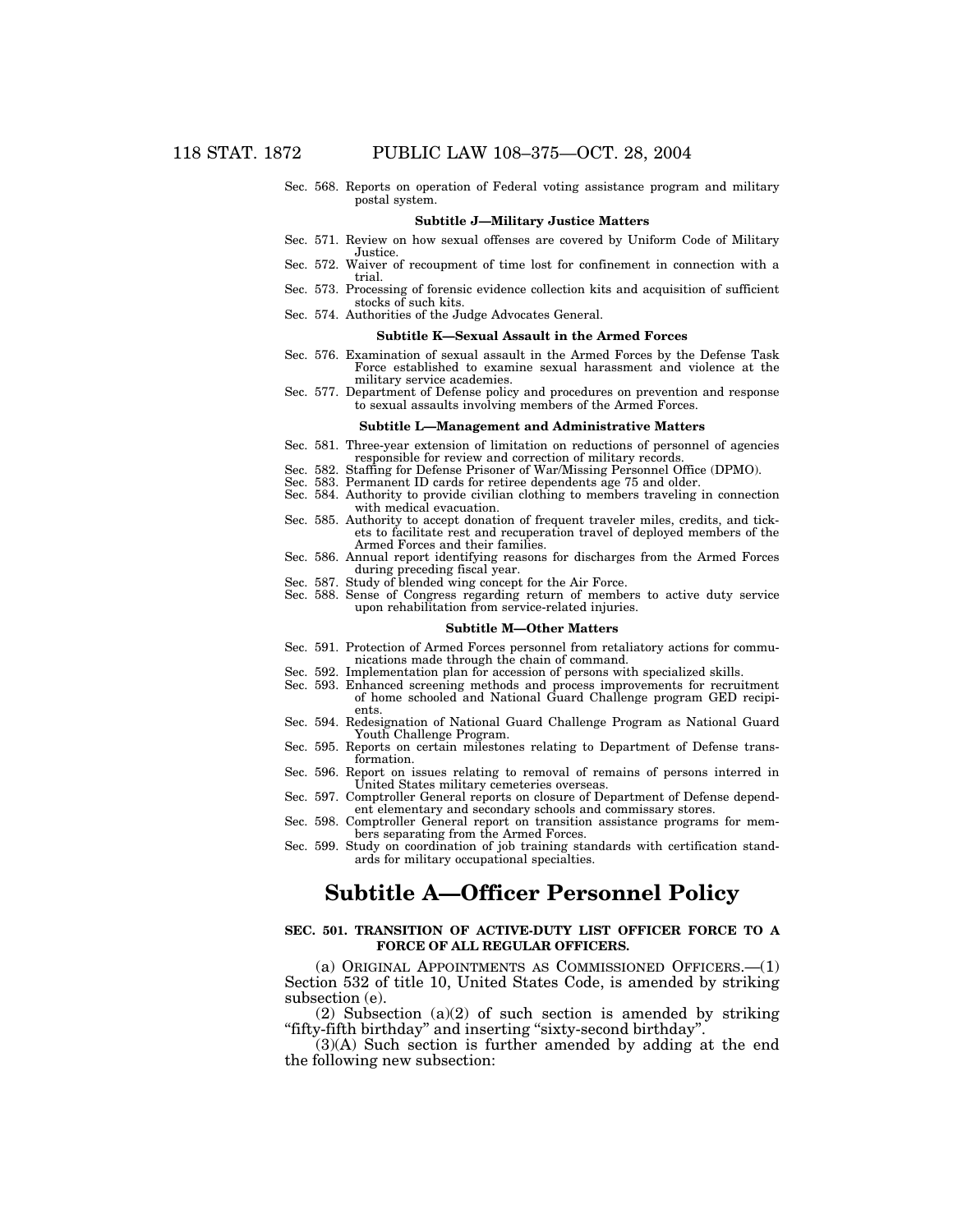''(f) The Secretary of Defense may waive the requirement of paragraph (1) of subsection (a) with respect to a person who has been lawfully admitted to the United States for permanent residence when the Secretary determines that the national security so requires, but only for an original appointment in a grade below the grade of major or lieutenant commander.''.

(B) Section 619(d) of such title is amended by adding at the end the following new paragraph:

" $(5)$  An officer in the grade of captain or, in the case of the Navy, lieutenant who is not a citizen of the United States.''.

(4) Section 531(a) of such title is amended to read as follows:  $\mathcal{L}(a)(1)$  Original appointments in the grades of second lieutenant,

first lieutenant, and captain in the Regular Army, Regular Air Force, and Regular Marine Corps and in the grades of ensign, lieutenant (junior grade), and lieutenant in the Regular Navy shall be made by the President alone.

"(2) Original appointments in the grades of major, lieutenant colonel, and colonel in the Regular Army, Regular Air Force, and Regular Marine Corps and in the grades of lieutenant commander, commander, and captain in the Regular Navy shall be made by the President, by and with the advice and consent of the Senate.''.

(b) REPEAL OF TOTAL STRENGTH LIMITATIONS FOR ACTIVE-DUTY REGULAR COMMISSIONED OFFICERS.—(1) Section 522 of such title is repealed.

 $(2)$  The table of sections at the beginning of chapter 32 of such title is amended by striking the item relating to section 522.

(c) FORCE SHAPING AUTHORITY.—(1)(A) Subchapter V of chapter 36 of such title is amended by adding at the end the following new section:

## **''§ 647. Force shaping authority**

''(a) AUTHORITY.—The Secretary concerned may, solely for the purpose of restructuring an armed force under the jurisdiction of that Secretary—

 $(1)$  discharge an officer described in subsection (b); or "(2) transfer such an officer from the active-duty list of that armed force to the reserve active-status list of a reserve component of that armed force.

''(b) COVERED OFFICERS.—(1) The authority under this section may be exercised in the case of an officer who—

"(A) has completed not more than 5 years of service as a commissioned officer in the armed forces; or

''(B) has completed more than 5 years of service as a commissioned officer in the armed forces, but has not completed a minimum service obligation applicable to that member.

"(2) In this subsection, the term 'minimum service obligation' means the initial period of required active duty service together with any additional period of required active duty service incurred during the initial period of required active duty service.

''(c) APPOINTMENT OF TRANSFERRED OFFICERS.—An officer of the Regular Army, Regular Air Force, Regular Navy, or Regular Marine Corps who is transferred to a reserve active-status list under this section shall be discharged from the regular component concerned and appointed as a reserve commissioned officer under section 12203 of this title.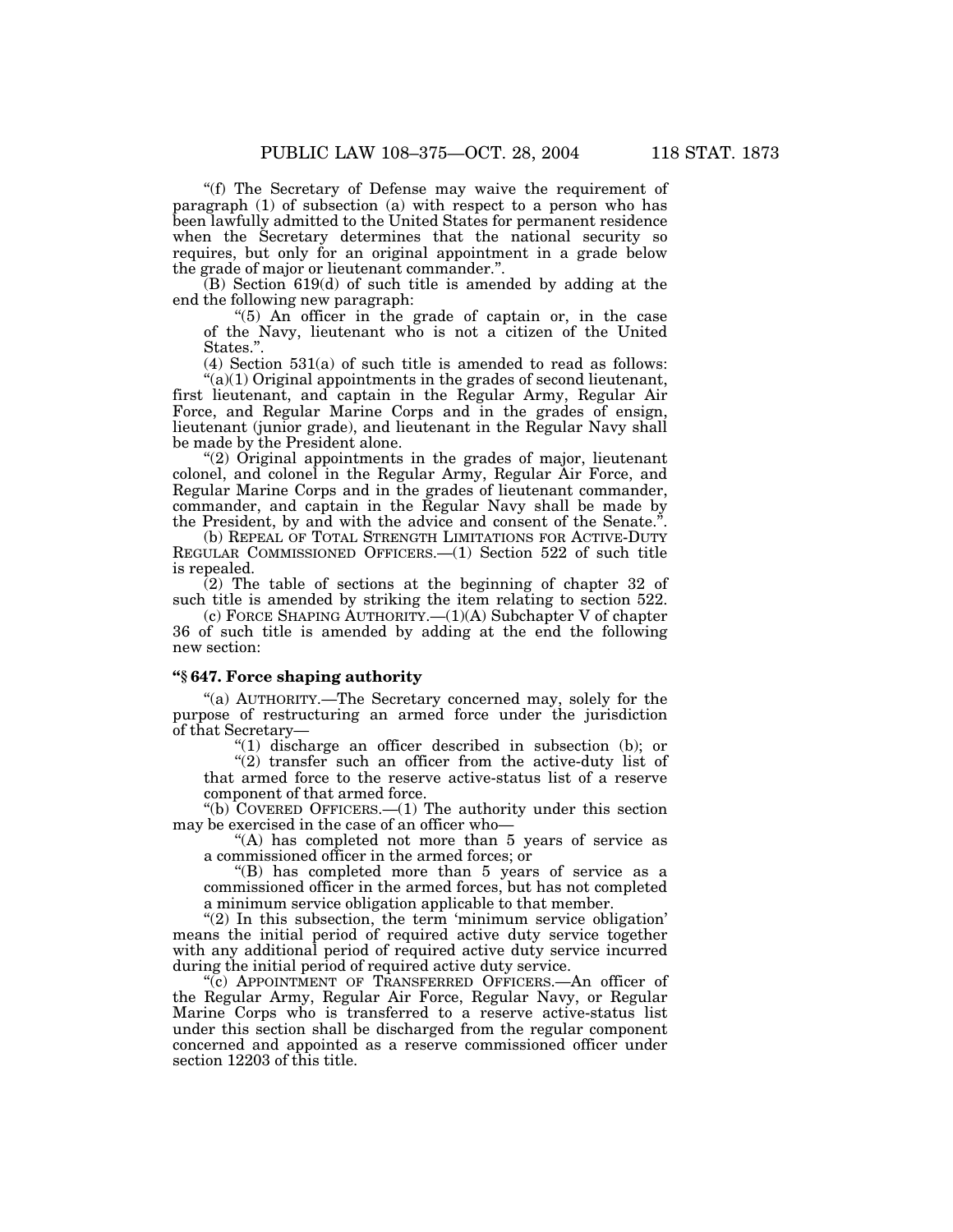''(d) REGULATIONS.—The Secretary concerned shall prescribe regulations for the exercise of the Secretary's authority under this section."

(B) The table of sections at the beginning of such subchapter is amended by adding at the end the following new item:

''647. Force shaping authority.''.

(2) Section  $1174(e)(2)(B)$  of such title is amended by inserting after "obligated service" the following: ", unless the member is an officer discharged or released under the authority of section 647 of this title''.

 $(3)$  Section 12201 $(a)$  of such title is amended—

(A) by inserting " $(1)$ " after " $(a)$ ";

(B) in the first sentence, by inserting '', except as provided in paragraph  $(2)$ ," after "the armed force concerned and"; and

(C) by adding at the end the following new paragraph: "(2) An officer transferred from the active-duty list of an armed force to a reserve active-status list of an armed force under section 647 of this title is not required to subscribe to the oath referred to in paragraph (1) in order to qualify for an appointment under that paragraph.''.

(4) Section 12203 of such title is amended—

(A) by redesignating subsection (b) as subsection (c); and (B) by inserting after subsection (a) the following new subsection (b):

''(b) Subject to the authority, direction, and control of the President, the Secretary concerned may appoint as a reserve commissioned officer any regular officer transferred from the active-duty list of an armed force to the reserve active-status list of a reserve component under section 647 of this title, notwithstanding the requirements of subsection (a).'

(5) Section 531 of such title is amended by adding at the end the following new subsection:

''(c) Subject to the authority, direction, and control of the President, an original appointment as a commissioned officer in the Regular Army, Regular Air Force, Regular Navy, or Regular Marine Corps may be made by the Secretary concerned in the case of a reserve commissioned officer upon the transfer of such officer from the reserve active-status list of a reserve component of the armed forces to the active-duty list of an armed force, notwithstanding the requirements of subsection (a).'

(d) ACTIVE-DUTY READY RESERVE OFFICERS NOT ON ACTIVE-DUTY LIST.—Section 641(1)(F) of such title is amended by striking ''section 12304'' and inserting ''sections 12302 and 12304''.

(e) ALL REGULAR OFFICER APPOINTMENTS FOR STUDENTS OF THE UNIVERSITY OF HEALTH SCIENCES.—Section 2114(b) of such title is amended by striking ''Notwithstanding any other provision of law, they shall serve'' in the second sentence and all that follows through ''if qualified,'' in the third sentence and inserting ''They shall be appointed as regular officers in the grade of second lieutenant or ensign and shall serve on active duty in that grade. Upon graduation they shall be required to serve on active duty''.

(f) TERMINATION OF REQUIREMENT OF 6 YEARS SERVICE IN A RESERVE COMPONENT FOR NONREGULAR SERVICE RETIREMENT ELIGIBILITY.—Section  $12731(a)(3)$  of such title is amended by inserting after " $(3)$ " the following: "in the case of a person who completed the service requirements of paragraph (2) before the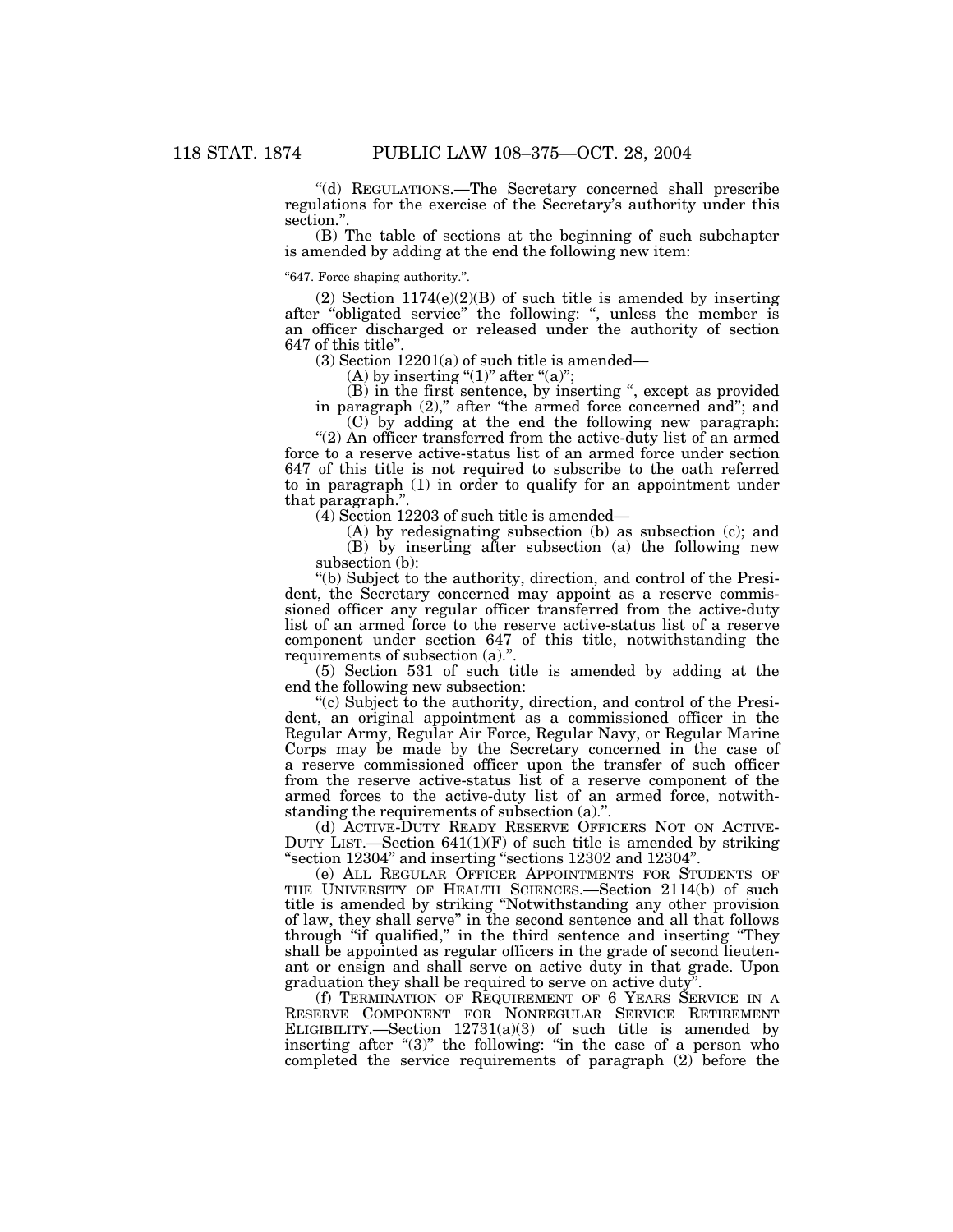end of the 180-day period beginning on the date of the enactment of the National Defense Authorization Act for Fiscal Year 2005,''.

 $(g)$  EFFECTIVE DATE.  $-(1)$  Except as provided in paragraph  $(2)$ , the amendments made by this section shall take effect on the first day of the first month beginning more than 180 days after the date of the enactment of this Act.

 $(2)$  The amendment made by subsection  $(a)(1)$  shall take effect on May 1, 2005.

## **SEC. 502. REPEAL OF REQUIREMENT THAT DEPUTY CHIEFS AND ASSISTANT CHIEFS OF NAVAL OPERATIONS BE SELECTED FROM OFFICERS IN THE LINE OF THE NAVY.**

(a) DEPUTY CHIEFS OF NAVAL OPERATIONS.—Section 5036(a) of title 10, United States Code, is amended by striking ''in the line''.

(b) ASSISTANT CHIEFS OF NAVAL OPERATIONS.—Section 5037(a) of such title is amended by striking ''in the line''.

## **SEC. 503. LIMITATION ON NUMBER OF OFFICERS FROCKED TO MAJOR GENERAL AND REAR ADMIRAL.**

Section 777(d) of title 10, United States Code, is amended— (1) by redesignating paragraphs (1) and (2) as paragraphs (2) and (3), respectively; and

(2) by striking ''(d) LIMITATION ON NUMBER OF OFFICERS FROCKED TO SPECIFIED GRADES.—" and inserting the following:

"(d) LIMITATION ON NUMBER OF OFFICERS FROCKED TO SPECI-FIED GRADES.—(1) The total number of brigadier generals and Navy rear admirals (lower half) on the active-duty list who are authorized as described in subsection (a) to wear the insignia for the grade of major general or rear admiral, as the case may be, may not exceed 30.''.

## **SEC. 504. DISTRIBUTION IN GRADE OF MARINE CORPS RESERVE OFFI-CERS IN AN ACTIVE STATUS IN GRADES BELOW BRIGA-DIER GENERAL.**

The table in section  $12005(c)(1)$  of title 10, United States Code, is amended to read as follows:

|                                                                                                                                    | 2 percent     |
|------------------------------------------------------------------------------------------------------------------------------------|---------------|
|                                                                                                                                    | 8 percent     |
|                                                                                                                                    | 16 percent    |
|                                                                                                                                    | 39 percent    |
| First lieutenant and second lieutenant (when combined with the<br>number authorized for general officer grades under section 12004 |               |
|                                                                                                                                    | 35 percent.". |

## **SEC. 505. AUTHORITY FOR FEDERAL RECOGNITION OF NATIONAL GUARD COMMISSIONED OFFICERS APPOINTED FROM FORMER COAST GUARD PERSONNEL.**

Section 305(a) of title 32, United States Code, is amended— (1) by striking ''Army, Navy, Air Force, or Marine Corps'' in paragraphs  $(2)$ ,  $(3)$ , and  $(4)$  and inserting "armed forces";

and (2) by striking ''or the United States Air Force Academy'' in paragraph (5) and inserting ''the United States Air Force Academy, or the United States Coast Guard Academy''.

10 USC 531 note.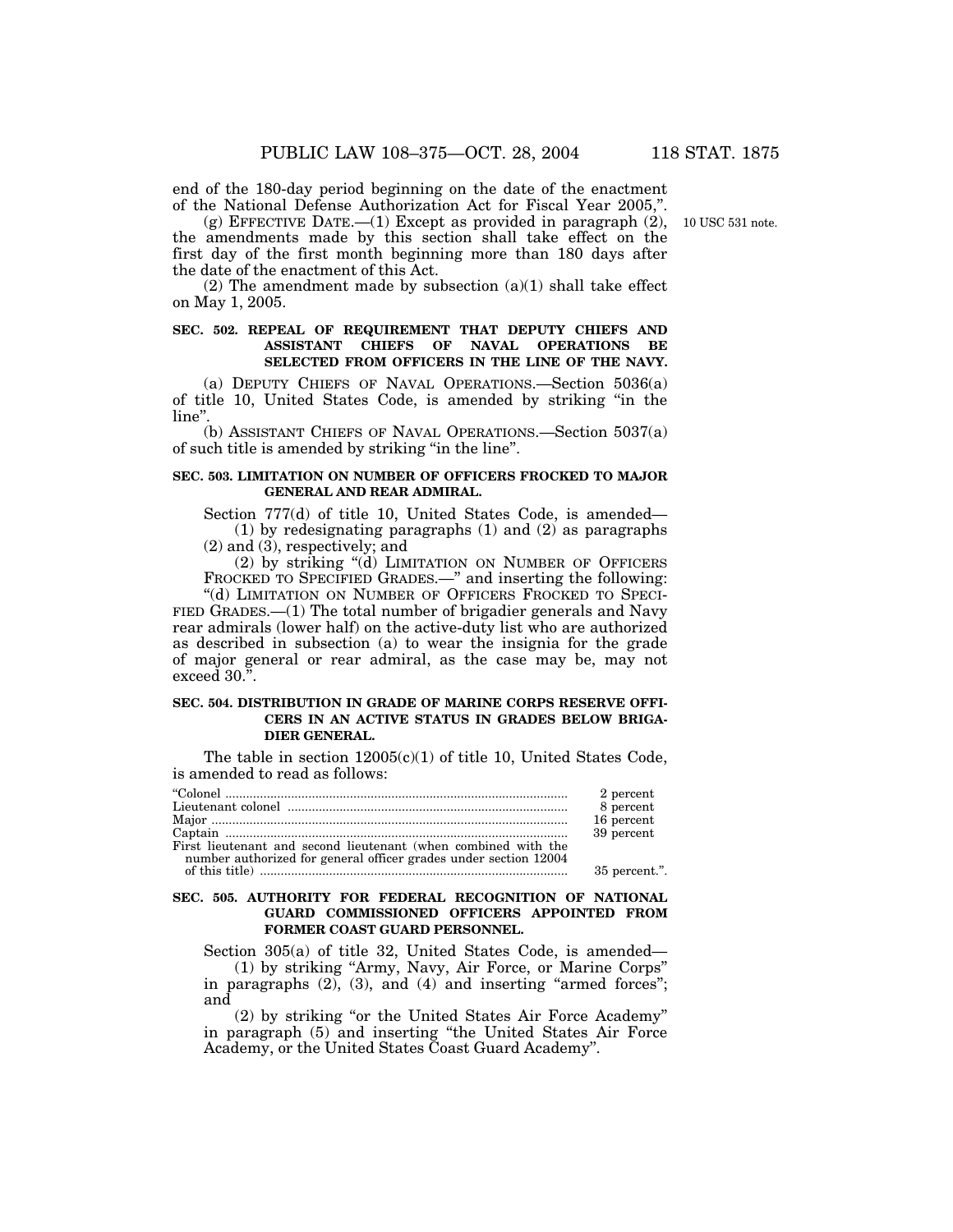## **SEC. 506. STUDY REGARDING PROMOTION ELIGIBILITY OF RETIRED OFFICERS RECALLED TO ACTIVE DUTY.**

(a) REQUIREMENT FOR STUDY.—The Secretary of Defense shall carry out a study to determine whether it would be equitable for retired officers on active duty, but not on the active-duty list by reason of section 582(2) or 641(4) of title 10, United States Code, to be eligible for consideration for promotion under chapter 33A of such title, in the case of warrant officers, or chapter 36 of such title, in the case of officers other than warrant officers.

(b) REPORT.—Not later than 180 days after the date of the enactment of this Act, the Secretary shall submit to Congress a report on the results of the study under subsection (a). The report shall include a discussion of the Secretary's determination regarding the issue covered by the study, the rationale for the Secretary's determination, and any recommended legislation that the Secretary considers appropriate regarding that issue.

## **SEC. 507. SUCCESSION FOR OFFICE OF CHIEF, NATIONAL GUARD BUREAU.**

(a) DESIGNATION OF SENIOR OFFICER IN NATIONAL GUARD BUREAU.—Section 10502 of title 10, United States Code, is amended by adding at the end the following new subsection:

''(e) SUCCESSION.—(1) Unless otherwise directed by the President or the Secretary of Defense, the senior of the two officers specified in paragraph (2) shall serve as the acting Chief of the National Guard Bureau during any period that—

"(A) there is a vacancy in the position of Chief of the National Guard Bureau; or

''(B) the Chief is unable to perform the duties of that office.

"(2) The officers specified in this paragraph are the following: "(A) The senior officer of the Army National Guard of

the United States on duty with the National Guard Bureau. "(B) The senior officer of the Air National Guard of the

United States on duty with the National Guard Bureau.''.

(b) CLERICAL AMENDMENTS.—(1) The heading of such section is amended to read as follows:

## **''§ 10502. Chief of the National Guard Bureau: appointment; adviser on National Guard matters; grade; succession''.**

(2) The item relating to such section in the table of sections at the beginning of chapter 1011 of such title is amended to read as follows:

"10502. Chief of the National Guard Bureau: appointment; adviser on National Guard matters; grade; succession.''.

(c) CONFORMING REPEAL.—Subsections (d) and (e) of section 10505 of such title are repealed.

## **SEC. 508. REDESIGNATION OF VICE CHIEF OF THE NATIONAL GUARD BUREAU AS DIRECTOR OF THE JOINT STAFF OF THE NATIONAL GUARD BUREAU.**

(a) REDESIGNATION OF POSITION.—Subsection (a)(1) of section 10505 of title 10, United States Code, is amended by striking ''Vice Chief of the National Guard Bureau'' and inserting ''Director of the Joint Staff of the National Guard Bureau''.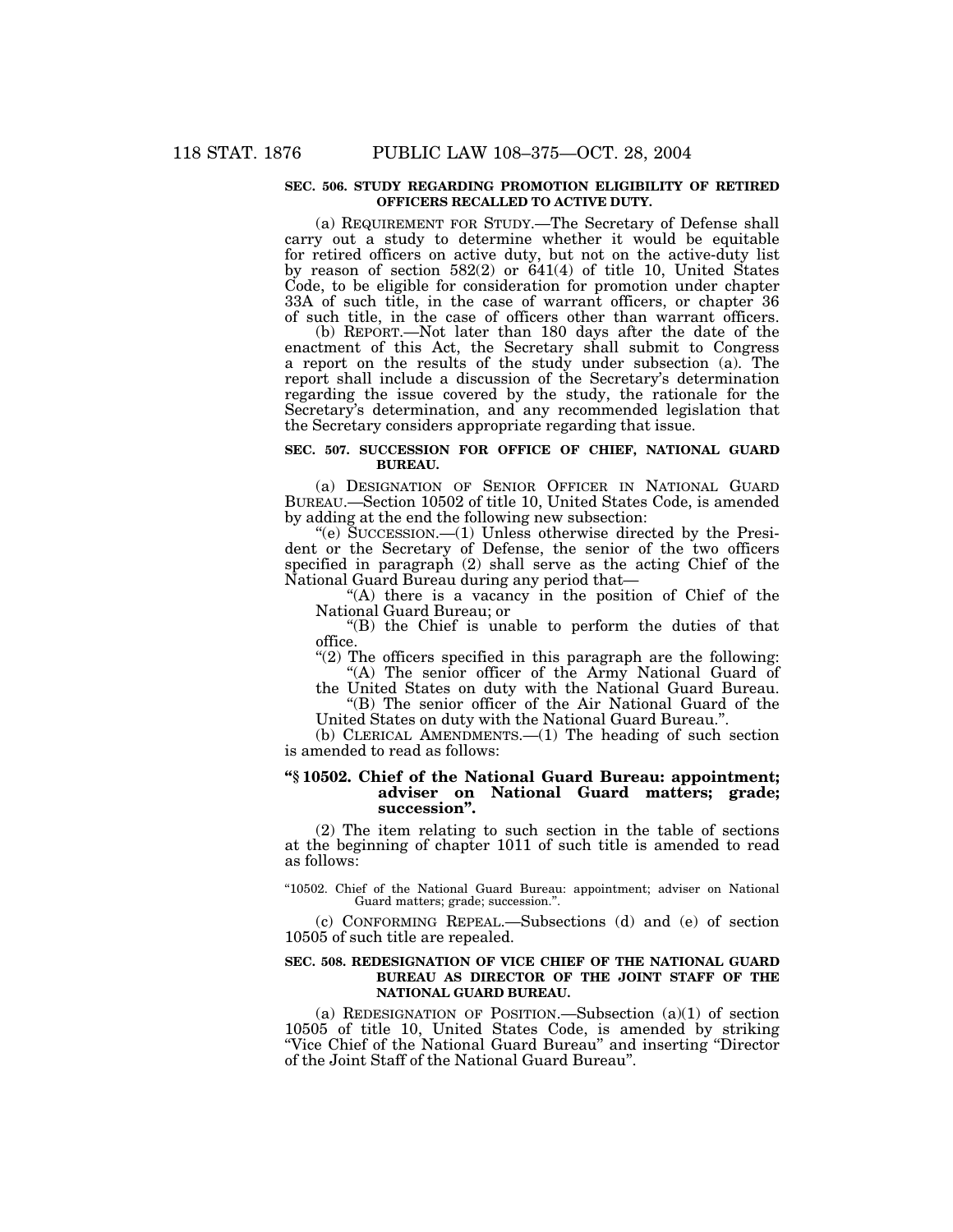10 USC 10505 note.

(b) CONFORMING AMENDMENTS.—(1) Subsections (a)(3)(A),  $(a)(3)(B)$ ,  $(b)$ , and  $(c)$  of section 10505 of title 10, United States Code, are amended by striking ''Vice Chief of the National Guard Bureau'' and inserting ''Director of the Joint Staff of the National Guard Bureau''.

 $(2)$  Subsection  $(a)(3)(B)$  of such section, as amended by paragraph (1), is further amended by striking ''as the Vice Chief'' and inserting ''as the Director''.

(3) Paragraphs (2) and (4) of subsection (a) of such section are amended by striking ''Chief and Vice Chief of the National Guard Bureau'' and inserting ''Chief of the National Guard Bureau and the Director of the Joint Staff of the National Guard Bureau''.

(4) Section  $10506(a)(1)$  of such title is amended by striking ''Chief and Vice Chief of the National Guard Bureau'' and inserting ''Chief of the National Guard Bureau and the Director of the Joint Staff of the National Guard Bureau''.

(c) CLERICAL AMENDMENTS.—(1) The heading for section 10505 of such title is amended to read as follows:

## **''§ 10505. Director of the Joint Staff of the National Guard Bureau''.**

(2) The item relating to such section in the table of sections at the beginning of chapter 1011 of such title is amended to read as follows:

''10505. Director of the Joint Staff of the National Guard Bureau.''.

(d) OTHER REFERENCES.—Any reference in any law, regulation, document, paper, or other record of the United States to the Vice Chief of the National Guard Bureau shall be deemed to be a reference to the Director of the Joint Staff of the National Guard Bureau.

# **Subtitle B—Reserve Component Policy Matters**

## **SEC. 511. MODIFICATION OF STATED PURPOSE OF THE RESERVE COMPONENTS.**

Section 10102 of title 10, United States Code, is amended by striking ", during" and all that follows through "planned mobilization,''.

## **SEC. 512. HOMELAND DEFENSE ACTIVITIES CONDUCTED BY THE NATIONAL GUARD UNDER AUTHORITY OF TITLE 32.**

(a) IN GENERAL.—(1) Title 32, United States Code, is amended by adding at the end the following new chapter:

## **''CHAPTER 9—HOMELAND DEFENSE ACTIVITIES**

''Sec.

''901. Definitions.

"902. Homeland defense activities: funds.

''903. Regulations.

''904. Homeland defense duty.

''905. Funding assistance.

''906. Requests for funding assistance. ''907. Relationship to State duty.

''908. Annual report.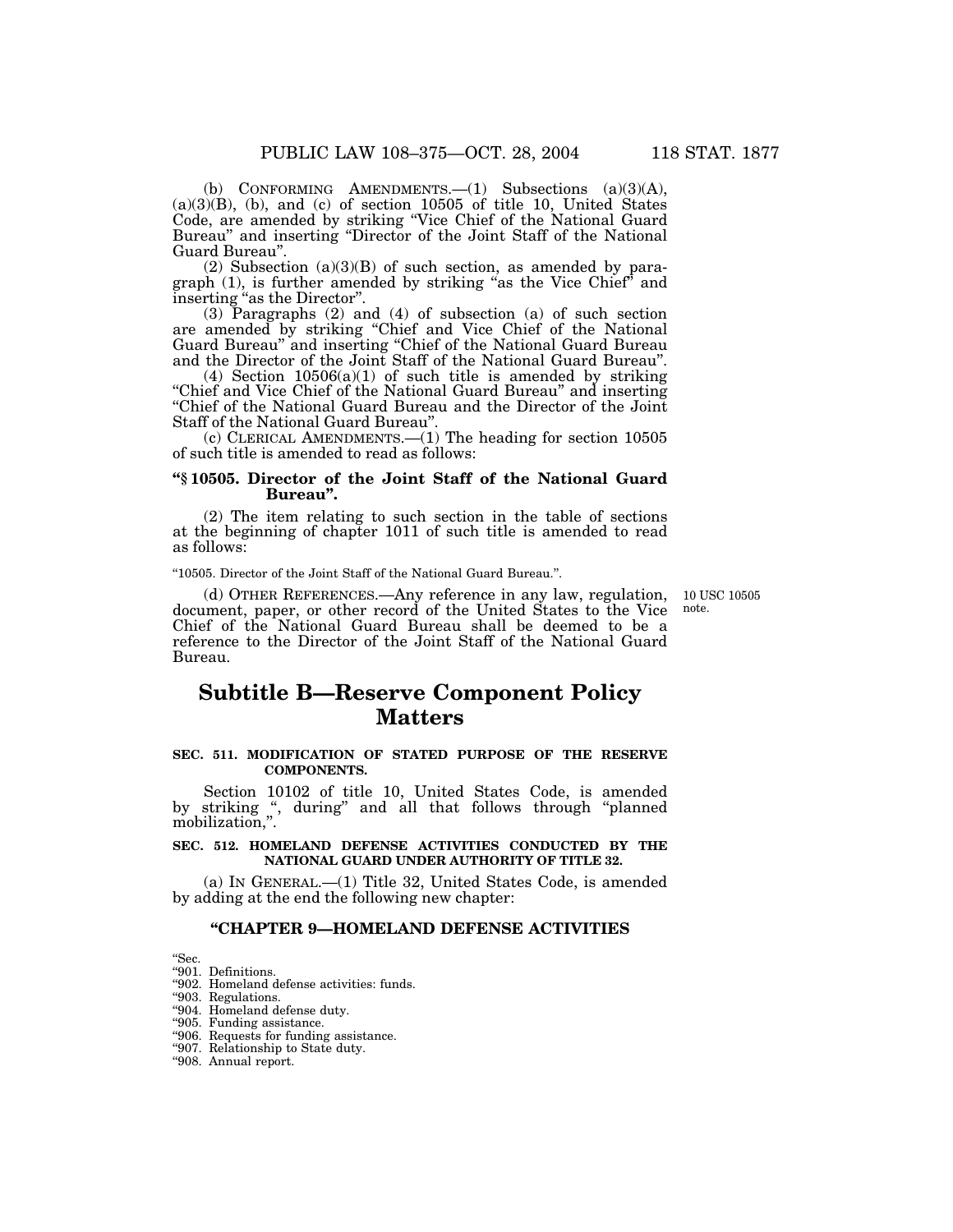## **''§ 901. Definitions**

''In this chapter:

" $(1)$  The term 'homeland defense activity' means an activity undertaken for the military protection of the territory or domestic population of the United States, or of infrastructure or other assets of the United States determined by the Secretary of Defense as being critical to national security, from a threat or aggression against the United States.

"(2) The term 'State' means each of the several States, the District of Columbia, the Commonwealth of Puerto Rico, or a territory or possession of the United States.

## **''§ 902. Homeland defense activities: funds**

''(a) The Secretary of Defense may provide funds to a Governor to employ National Guard units or members to conduct homeland defense activities that the Secretary, determines to be necessary and appropriate for participation by the National Guard units or members, as the case may be.

### **''§ 903. Regulations**

''The Secretary of Defense shall prescribe regulations to implement this chapter.

### **''§ 904. Homeland defense duty**

''(a) FULL-TIME NATIONAL GUARD DUTY.—All duty performed under this chapter shall be considered to be full-time National Guard duty under section 502(f) of this title. Members of the National Guard performing full-time National Guard duty in the Active Guard and Reserve Program may support or execute homeland defense activities performed by the National Guard under this chapter.

''(b) DURATION.—The period for which a member of the National Guard performs duty under this chapter shall be limited to 180 days. The Governor of the State may, with the concurrence of the Secretary of Defense, extend the period one time for an additional 90 days to meet extraordinary circumstances.

"(c) RELATIONSHIP TO REQUIRED TRAINING.—A member of the National Guard performing duty under this chapter shall, in addition to performing such duty, participate in the training required under section  $50\overline{2}(a)$  of this title. The pay, allowances, and other benefits of the member while participating in the training shall be the same as those to which the member is entitled while performing the duty under this chapter. The member is not entitled to additional pay, allowances, or other benefits for participation in training required under section  $502(a)(1)$  of this title.

''(d) READINESS.—To ensure that the use of units and personnel of the National Guard of a State for homeland defense activities does not degrade the training and readiness of such units and personnel, the following requirements shall apply in determining the homeland defense activities that units and personnel of the National Guard of a State may perform:

''(1) The performance of the activities is not to affect adversely the quality of that training or otherwise interfere with the ability of a member or unit of the National Guard to perform the military functions of the member or unit.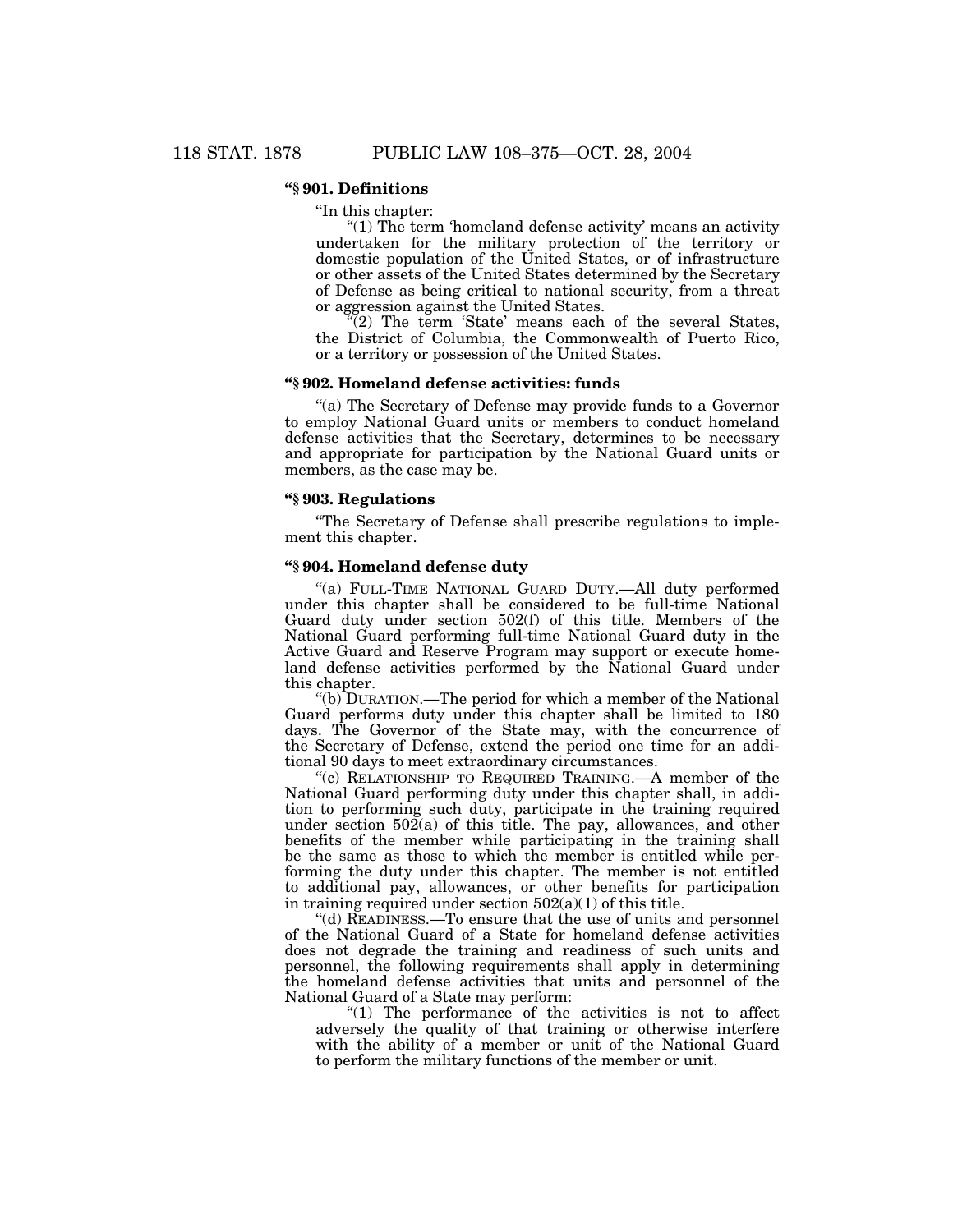" $(2)$  The performance of the activities is not to degrade the military skills of the members of the National Guard performing those activities.

## **''§ 905. Funding assistance**

"In the case of any homeland defense activity for which the Secretary of Defense determines under section 902 of this title that participation of units or members of the National Guard of a State is necessary and appropriate, the Secretary may provide funds to that State in an amount that the Secretary determines is appropriate for the following costs of the participation in that activity from funds available to the Department for related purposes:

" $(1)$  The pay, allowances, clothing, subsistence, gratuities, travel, and related expenses of personnel of the National Guard of that State.

 $''(2)$  The operation and maintenance of the equipment and facilities of the National Guard of that State.

"(3) The procurement of services and equipment, and the leasing of equipment, for the National Guard of that State.

## **''§ 906. Requests for funding assistance**

''A Governor of a State may request funding assistance for the homeland defense activities of the National Guard of that State from the Secretary of Defense. Any such request shall include the following:

" $(1)$  The specific intended homeland defense activities of the National Guard of that State.

''(2) An explanation of why participation of National Guard units or members, as the case may be, in the homeland defense activities is necessary and appropriate.

''(3) A certification that homeland defense activities are to be conducted at a time when the personnel involved are not in Federal service.

## **''§ 907. Relationship to State duty**

''Nothing in this chapter shall be construed as a limitation on the authority of any unit of the National Guard of a State, when such unit is not in Federal service, to perform functions authorized to be performed by the National Guard by the laws of the State concerned.

## **''§ 908. Annual report**

"(a) REQUIREMENT FOR REPORT.—After the end of each fiscal year, the Secretary of Defense shall submit to the congressional defense committees a report regarding any assistance provided and activities carried out under this chapter during that fiscal year. The report for a fiscal year shall be submitted not later than March 31 of the year following the year in which such fiscal year ended.

''(b) CONTENT.—The report for a fiscal year shall include the following matters:

"(1) The numbers of members of the National Guard excluded under subsection (i) of section 115 of title 10 from being counted for the purpose of end-strengths authorized pursuant to subsection  $(a)(1)$  of such section.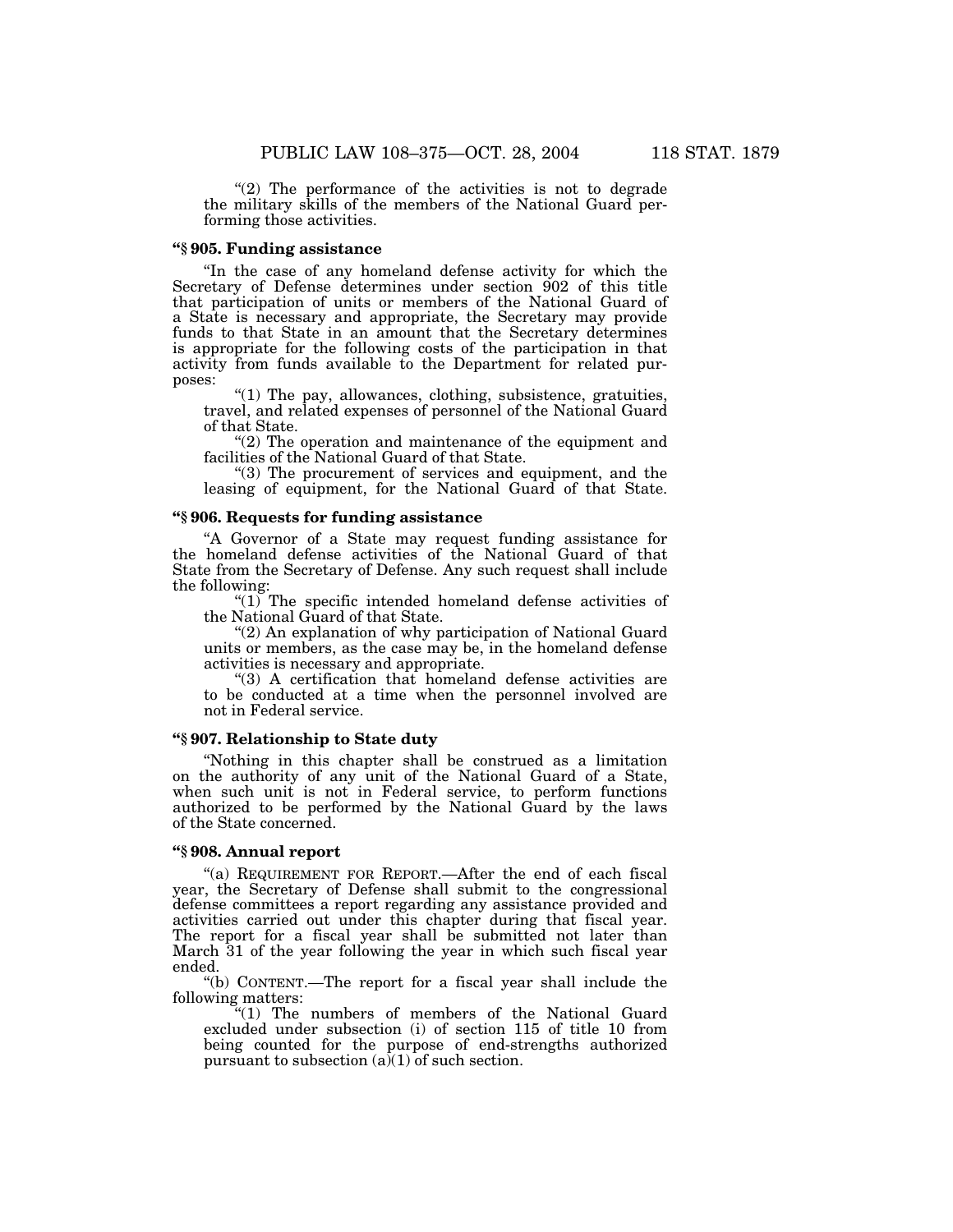" $(2)$  A description of the homeland defense activities conducted with funds provided under this chapter.

"(3) An accounting of the amount of the funds provided to each State.

 $(4)$  A description of the effect on military training and readiness of using units and personnel of the National Guard to perform homeland defense activities under this chapter.''.

(2) The table of chapters at the beginning of such title is amended by adding at the end the following new item:

**''9. Homeland Defense Activities** ..................................................................... **901''.**

(b) CONFORMING AMENDMENT.—Section 115 of title 10, United States Code, is amended by adding at the end the following new subsection:

''(i) CERTAIN FULL-TIME NATIONAL GUARD DUTY PERSONNEL EXCLUDED FROM COUNTING FOR FULL-TIME NATIONAL GUARD DUTY END STRENGTHS.—In counting full-time National Guard duty personnel for the purpose of end-strengths authorized pursuant to subsection  $(a)(1)$ , persons involuntarily performing homeland defense activities under chapter 9 of title 32 shall be excluded.''.

## **SEC. 513. COMMISSION ON THE NATIONAL GUARD AND RESERVES.**

(a) ESTABLISHMENT.—There is established a commission to be known as the "Commission on the National Guard and Reserves".

(b) COMPOSITION.—(1) The Commission shall be composed of 13 members appointed as follows:

(A) Three members appointed by the chairman of the Committee on Armed Services of the Senate.

(B) Three members appointed by the chairman of the Committee on Armed Services of the House of Representatives.

(C) Two members appointed by the ranking minority member of the Committee on Armed Services of the Senate.

(D) Two members appointed by the ranking minority member of the Committee on Armed Service of the House of Representatives.

(E) Three members appointed by the Secretary of Defense. (2) The members of the Commission shall be appointed from among persons who have knowledge and expertise in the following areas:

(A) National security.

(B) Roles and missions of any of the Armed Forces.

(C) The mission, operations, and organization of the National Guard of the United States.

(D) The mission, operations, and organization of the other reserve components of the Armed Forces.

(E) Military readiness of the Armed Forces.

(F) Personnel pay and other forms of compensation.

(G) Other personnel benefits, including health care.

(3) Members of the Commission shall be appointed for the life of the Commission. A vacancy in the membership of the Commission shall not affect the powers of the Commission, but shall be filled in the same manner as the original appointment.

(4) The Secretary of Defense shall designate a member of the Commission to be chairman of the Commission.

(c) DUTIES.—(1) The Commission shall carry out a study of the following matters:

(A) The roles and missions of the National Guard and the other reserve components of the Armed Forces.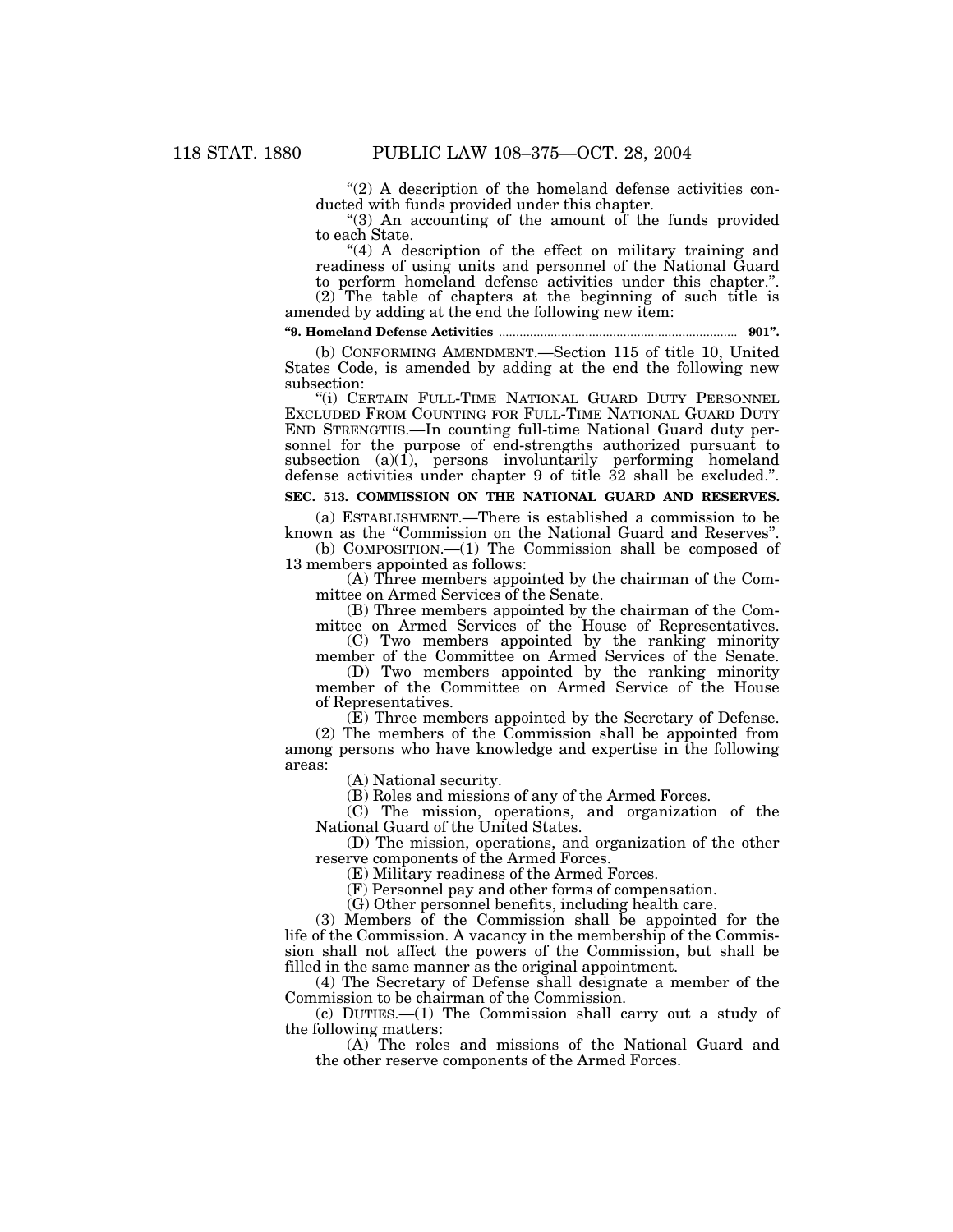(B) The compensation and other benefits, including health care benefits, that are provided for members of the reserve components under the laws of the United States.

(2) In carrying out the study under paragraph (1), the Commission shall do the following:

(A) Assess the current roles and missions of the reserve components and identify appropriate potential future roles and missions for the reserve components.

(B) Assess the capabilities of the reserve components and determine how the units and personnel of the reserve components may be best used to support the military operations of the Armed Forces and the achievement of national security objectives, including homeland defense, of the United States.

(C) Assess the Department of Defense plan for implementation of section 115(b) of title 10, United States Code, as added by section  $404(a)(4)$ .

(D) Assess—

(i) the current organization and structure of the National Guard and the other reserve components; and

(ii) the plans of the Department of Defense and the Armed Forces for future organization and structure of the National Guard and the other reserve components.

(E) Assess the manner in which the National Guard and the other reserve components are currently organized and funded for training and identify an organizational and funding structure for training that best supports the achievement of training objectives and operational readiness.

(F) Assess the effectiveness of the policies and programs of the National Guard and the other reserve components for achieving operational readiness and personnel readiness, including medical and personal readiness.

(G) Assess—

(i) the adequacy and appropriateness of the compensation and benefits currently provided for the members of the National Guard and the other reserve components, including the availability of health care benefits and health insurance; and

(ii) the effects of proposed changes in compensation and benefits on military careers in both the regular and the reserve components of the Armed Forces.

(H) Identify various feasible options for improving the compensation and other benefits available to the members of the National Guard and the members of the other reserve components and assess—

(i) the cost-effectiveness of such options; and

(ii) the foreseeable effects of such options on readiness, recruitment, and retention of personnel for careers in the regular and reserve components the Armed Forces.

(I) Assess the traditional military career paths for members of the National Guard and the other reserve components and identify alternative career paths that could enhance professional development.

(J) Assess the adequacy of the funding provided for the National Guard and the other reserve components for several previous fiscal years, including the funding provided for National Guard and reserve component equipment and the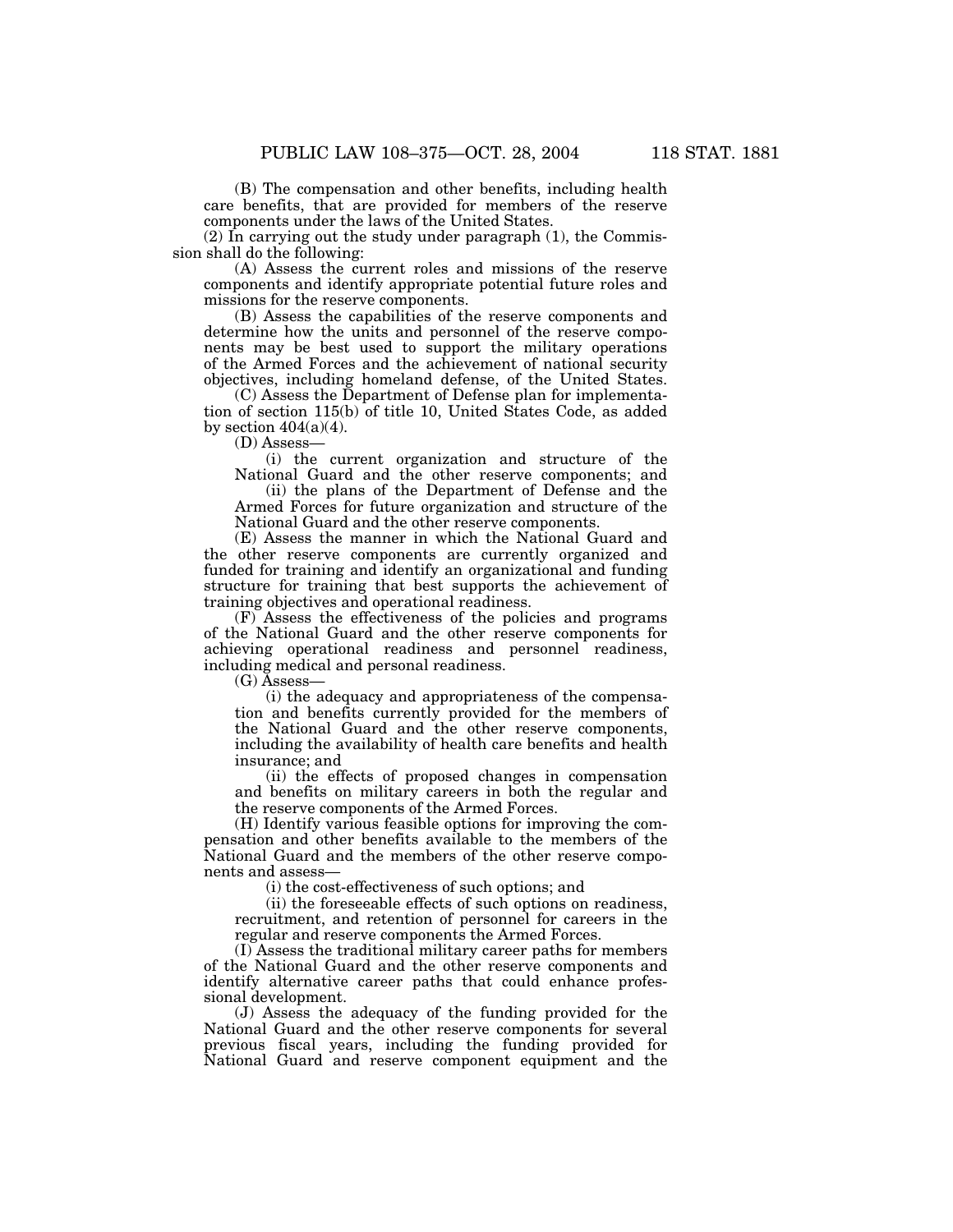funding provided for National Guard and other reserve component personnel in active duty military personnel accounts and reserve military personnel accounts.

(d) FIRST MEETING.—The Commission shall hold its first meeting not later than 30 days after the date on which all members of the Commission have been appointed.

(e) ADMINISTRATIVE AND PROCEDURAL AUTHORITIES.—(1) Sections 955, 956, 957 (other than subsection (f)), 958, and 959 of the National Defense Authorization Act for Fiscal Year 1994 (Public Law 103–160; 10 U.S.C 111 note) shall apply to the Commission, except that in applying section 957(a) of such Act to the Commission, "level IV of the Executive Schedule" shall be substituted for "level V of the Executive Schedule".

(2) The following provisions of law do not apply to the Commission:

(A) Section 3161 of title 5, United States Code.

(B) The Federal Advisory Committee Act (5 U.S.C. App.). (f) REPORTS.—(1) Not later than three months after the first meeting of the Commission, the Commission shall submit to the Committees on Armed Services of the Senate and the House of Representatives a report setting forth—

(A) a strategic plan for the work of the Commission;

(B) a discussion of the activities of the Commission; and (C) any initial findings of the Commission.

(2) Not later than one year after the first meeting of the Commission, the Commission shall submit a final report to the committees of Congress referred to in paragraph (1) and to the Secretary of Defense. The final report shall include any recommendations that the Commission determines appropriate, including any recommended legislation, policies, regulations, directives, and practices.

(g) TERMINATION.—The Commission shall terminate 90 days after the date on which the final report is submitted under subsection  $(f)(2)$ .

(h) ANNUAL REVIEW.—(1) The Secretary of Defense shall annually review the reserve components of the Armed Forces with regard to—

(A) the roles and missions of the reserve components; and

(B) the compensation and other benefits, including health care benefits, that are provided for members of the reserve components under the laws of the United States.

(2) The Secretary shall submit a report of the annual review, together with any comments and recommendations that the Secretary considers appropriate, to the Committee on Armed Services of the Senate and the Committee on Armed Services of the House of Representatives.

(3) The first review under paragraph (1) shall take place during fiscal year 2006.

#### **SEC. 514. REPEAL OF EXCLUSION OF ACTIVE DUTY FOR TRAINING FROM AUTHORITY TO ORDER RESERVES TO ACTIVE DUTY.**

(a) GENERAL AUTHORITY TO ORDER RESERVES TO ACTIVE DUTY.—Section 12301 of title 10, United States Code, is amended—

 $(1)$  in the first sentence of subsection  $(a)$ , by striking "(other than for training)'';

 $(2)$  in subsection  $(c)$ —

Deadline.

10 USC 10101 note.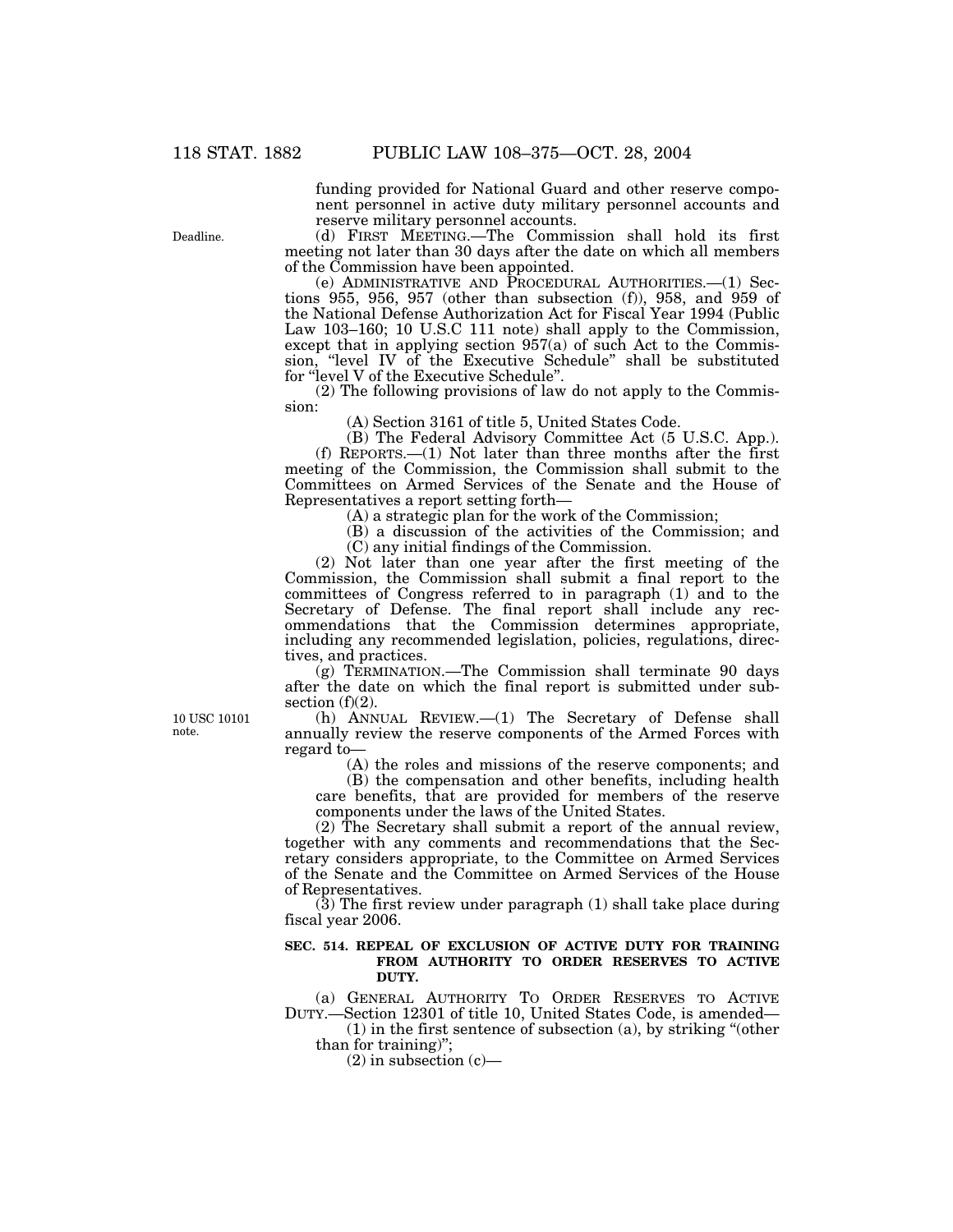(A) in the first sentence, by striking ''(other than for training)" and inserting "as provided in subsection  $(a)$ "; and

(B) in the second sentence, by striking ''ordered to active duty (other than for training)'' and inserting ''so ordered to active duty''; and

(3) in subsection (e), by striking ''(other than for training)'' and inserting "as provided in subsection (a)".

(b) READY RESERVE 24-MONTH CALLUP AUTHORITY.—Section 12302 of such title is amended by striking ''(other than for training)'' in subsections (a) and (c).

(c) SELECTED RESERVE AND INDIVIDUAL READY RESERVE 270- DAY CALLUP AUTHORITY.—Section 12304(a) of such title is amended by striking ''(other than for training)''.

(d) STANDBY RESERVE CALLUP AUTHORITY.—Section 12306 of such title is amended—

 $(1)$  in subsection  $(a)$ , by striking "active duty (other than for training) only as provided in section 12301 of this title'' and inserting "active duty only as provided in section 12301 of this title, but subject to the limitations in subsection (b)''; and

 $(2)$  in subsection  $(b)$ —

(A) in paragraph (1), by striking ''(other than for training)'' and inserting ''under section 12301(a) of this title''; and

(B) in paragraph (2), by striking ''no other member'' and all that follows through ''without his consent'' and inserting "notwithstanding section  $12301(a)$  of this title, no other member in the Standby Reserve may be ordered to active duty as an individual under such section without his consent".

#### **SEC. 515. ARMY PROGRAM FOR ASSIGNMENT OF ACTIVE COMPONENT ADVISERS TO UNITS OF THE SELECTED RESERVE.**

(a) CHANGE IN MINIMUM NUMBER REQUIRED TO BE ASSIGNED.— Section  $414(c)(1)$  of the National Defense Authorization Act for Fiscal Years 1992 and 1993 (10 U.S.C. 12001 note) is amended by striking "5,000" and inserting "3,500".

10 USC 12001 note.

(b) LIMITATION ON REDUCTIONS.—Notwithstanding the amendment made by subsection (a), the Secretary of the Army may not reduce the number of active component Reserve support personnel below the number of such personnel as of the date of the enactment of this Act until the report required by subsection (c) has been submitted.

(c) REPORT.—Not later than March 31, 2005, the Secretary of the Army shall submit to the Committees on Armed Services of the Senate and House of Representatives a report on the support by active components of the Army for training and readiness of the Army National Guard and Army Reserve. The report shall include an evaluation and determination of each of the following:

(1) The effect on the ability of the Army to improve such training and readiness resulting from the reduction under the amendment made by subsection (a) in the minimum number of active component Reserve support personnel.

(2) The adequacy of having 3,500 members of the Army (the minimum number required under the law as so amended) assigned as active component Reserve support personnel in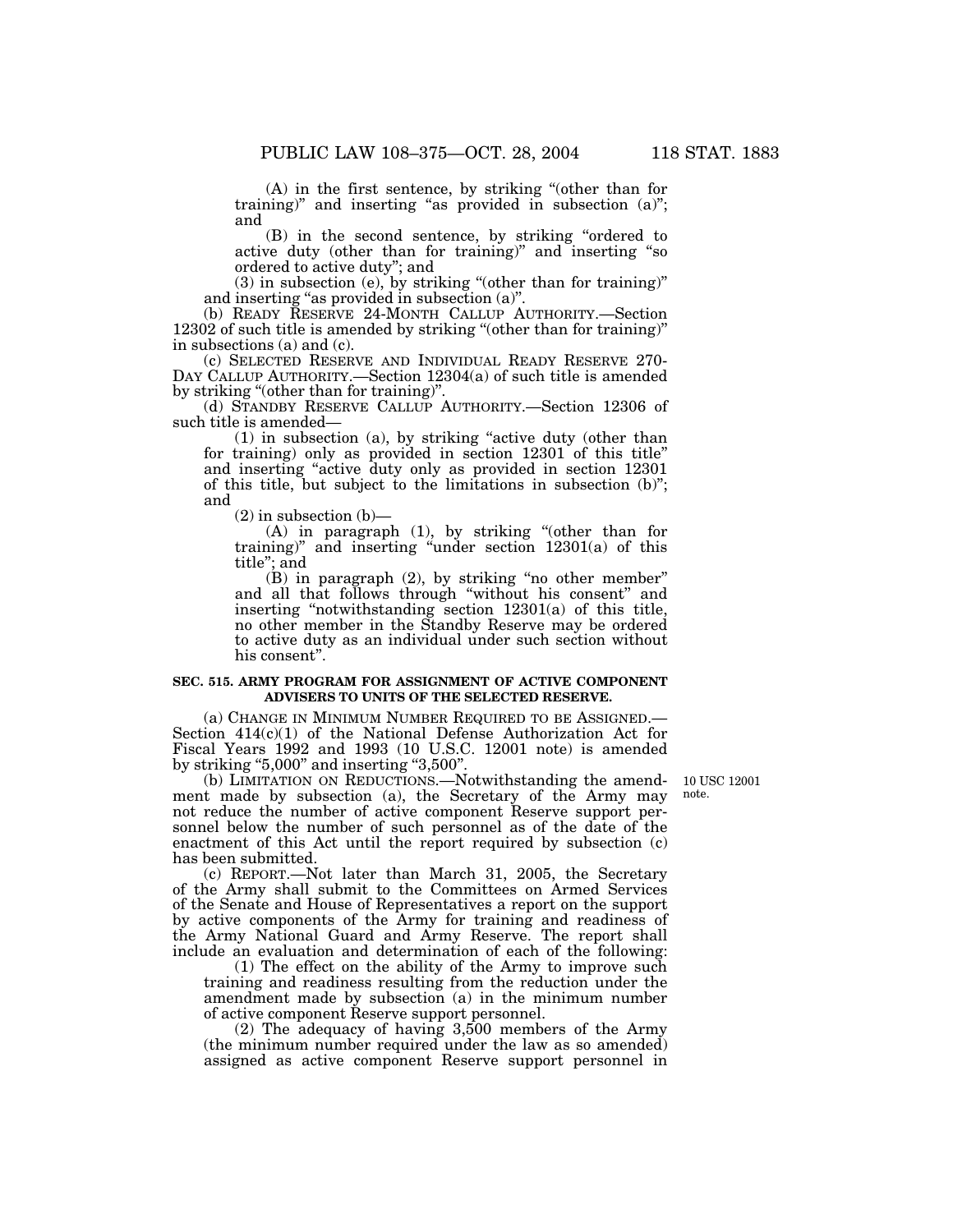order to meet emerging training requirements in the Army reserve components in connection with unit and force structure conversions and preparations for wartime deployment.

(3) The nature and effectiveness of efforts by the Army to reallocate the 3,500 personnel assigned as active component Reserve support personnel to higher priority requirements and to expand the use of reservists on active duty to meet reserve component training needs.

(4) Whether the Army is planning further reductions in the number of active component Reserve support personnel and, if so, the scope and rationale for those reductions.

(5) Whether an increase in Army reserve component fulltime support personnel will be required to replace the loss of active component Reserve support personnel.

(d) DEFINITION.—In this section, the term ''active component Reserve support personnel'' means the active component Army personnel assigned as advisers to units of the Selected Reserve of the Ready Reserve of the Army pursuant to section 414 of the National Defense Authorization Act for Fiscal Years 1992 and 1993 (10 U.S.C. 12001 note).

# **SEC. 516. AUTHORITY TO ACCEPT CERTAIN VOLUNTARY SERVICES.**

Section 1588 of title 10, United States Code, is amended— (1) in subsection (a), by adding at the end the following new paragraph:

''(8) Voluntary services to support programs of a committee of the Employer Support of the Guard and Reserve as authorized by the Secretary of Defense.''; and

 $(2)$  in subsection  $(f)(1)$ , by striking "subsection  $(a)(3)$ " and inserting "paragraph  $(3)$  or  $(8)$  of subsection  $(a)$ ".

10 USC 10101 note.

#### **SEC. 517. AUTHORITY TO REDESIGNATE THE NAVAL RESERVE AS THE NAVY RESERVE.**

(a) AUTHORITY OF SECRETARY OF THE NAVY.—The Secretary of the Navy may, with the approval of the President, redesignate the reserve component known as the Naval Reserve as the ''Navy Reserve''. Any such redesignation shall be effective on a date specified by the Secretary, which date may not be earlier than the date that is 180 days after the date on which the Secretary submits recommended legislation under subsection (c).

(b) PUBLICATION OF REDESIGNATION.—If the Secretary of the Navy exercises the authority to redesignate the Naval Reserve under subsection (a), the Secretary shall promptly publish in the Federal Register and submit to the Congress notice of the redesignation, including the effective date of the redesignation.

(c) CONFORMING LEGISLATION.—If the Secretary of the Navy exercises the authority to redesignate the Naval Reserve under subsection (a), the Secretary shall submit to the Congress recommended legislation that identifies each specific provision of law that refers to the Naval Reserve and sets forth an amendment to that specific provision of law to conform the reference to the new designation.

(d) REFERENCES.—If the Secretary of the Navy exercises the authority to redesignate the Naval Reserve under subsection (a), then on and after the effective date of the redesignation, any reference in any law, map, regulation, document, paper, or other record of the United States to the Naval Reserve shall be deemed to be a reference to the Navy Reserve.

Effective date.

Federal Register, publication.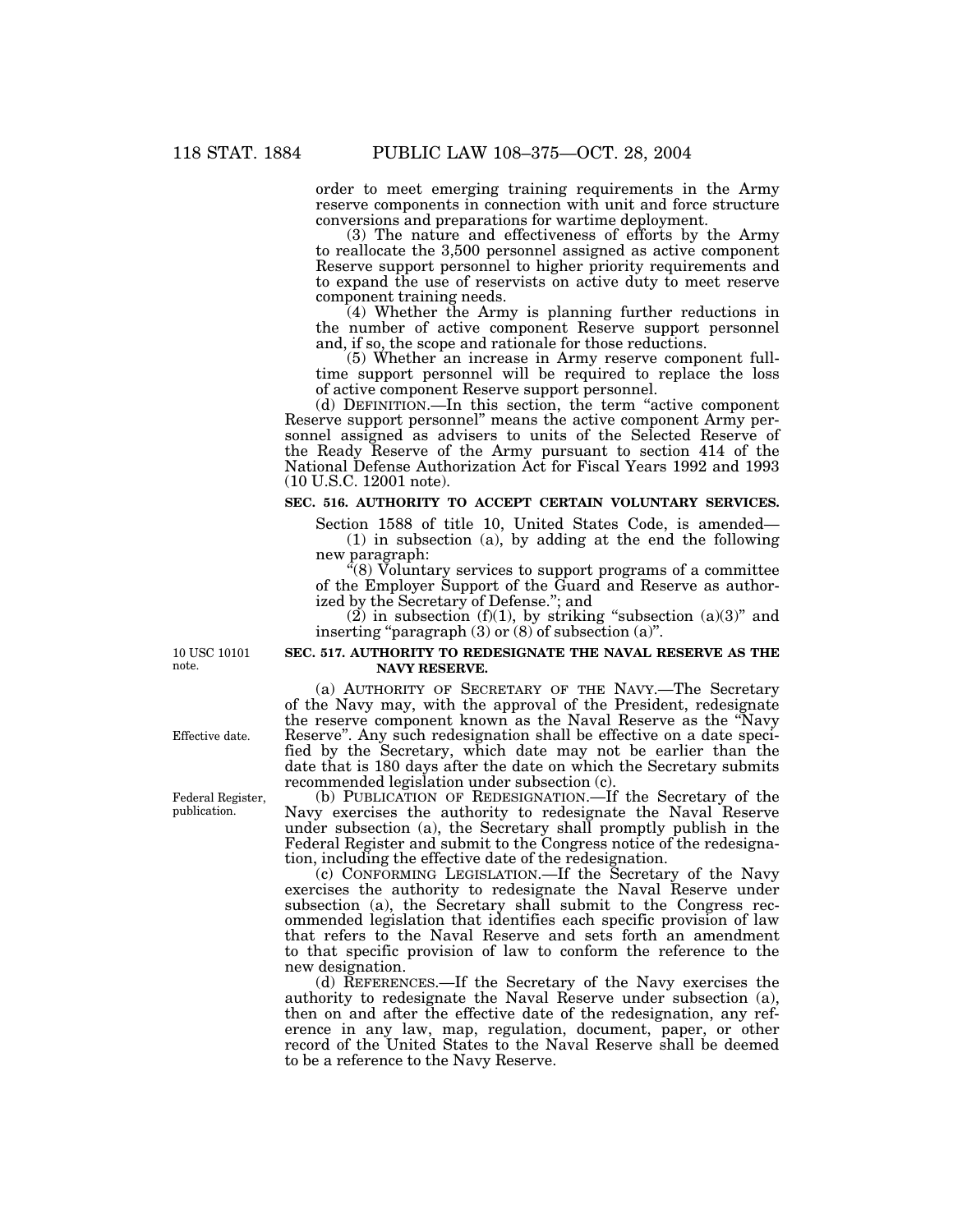### **SEC. 518. COMPTROLLER GENERAL ASSESSMENT OF INTEGRATION OF ACTIVE AND RESERVE COMPONENTS OF THE NAVY.**

(a) ASSESSMENT.—The Comptroller General shall review the plan of the Secretary of the Navy for, and implementation by the Secretary of, initiatives undertaken within the Navy to improve the integration of the active and reserve components of the Navy in peacetime and wartime operations resulting from—

(1) the Naval Reserve Redesign Study carried out by the Navy; and

 $(2)$  the zero-based review of reserve component force structure undertaken by the commander of the Fleet Forces Command of the Navy during fiscal year 2004.

(b) REPORT.—No later than March 31, 2005, the Comptroller General shall submit to the Committees on Armed Services of the Senate and House of Representatives a report on the results of the review under subsection (a). The Comptroller General shall include in the report recommendations for improved active and reserve component integration in the Navy.

(c) MATTERS TO BE EXAMINED.—In conducting the review under subsection (a), the Comptroller General shall examine the following:

(1) The criteria the Navy used to determine the following with respect to integration of the active and reserve components of the Navy:

(A) The future mix of active and reserve component force structure.

(B) Organization of command and control elements.

(C) Manpower levels.

(D) Basing changes.

(2) The extent to which the plans of the Navy for improving the integration of the active and reserve components of the Navy considered each of the following:

(A) The new Fleet Response Plan of the Navy.

(B) The flexible deployment concept.

(C) Global operations.

(D) Emerging mission requirements.

(E) Other evolving initiatives.

(3) The manner in which the timing of the execution of planned active and reserve integration initiatives will correlate with the funding of those initiatives, including consideration of an evaluation of the adequacy of the funding allocated to those integration initiatives.

(4) For naval aviation forces, the extent to which the active and reserve component integration plans of the Navy will affect factors such as-

(A) common training and readiness standards for active and reserve forces;

(B) reserve component access to the same equipment as the active component;

(C) relationships between command and headquarters elements of active and reserve forces;

(D) trends in the use by the Navy of units referred to as "associate" units or "blended" units;

(E) Basing criteria of future aviation forces; and

(F) Employment of Naval Reserve aviation forces and personnel in peacetime and wartime operations.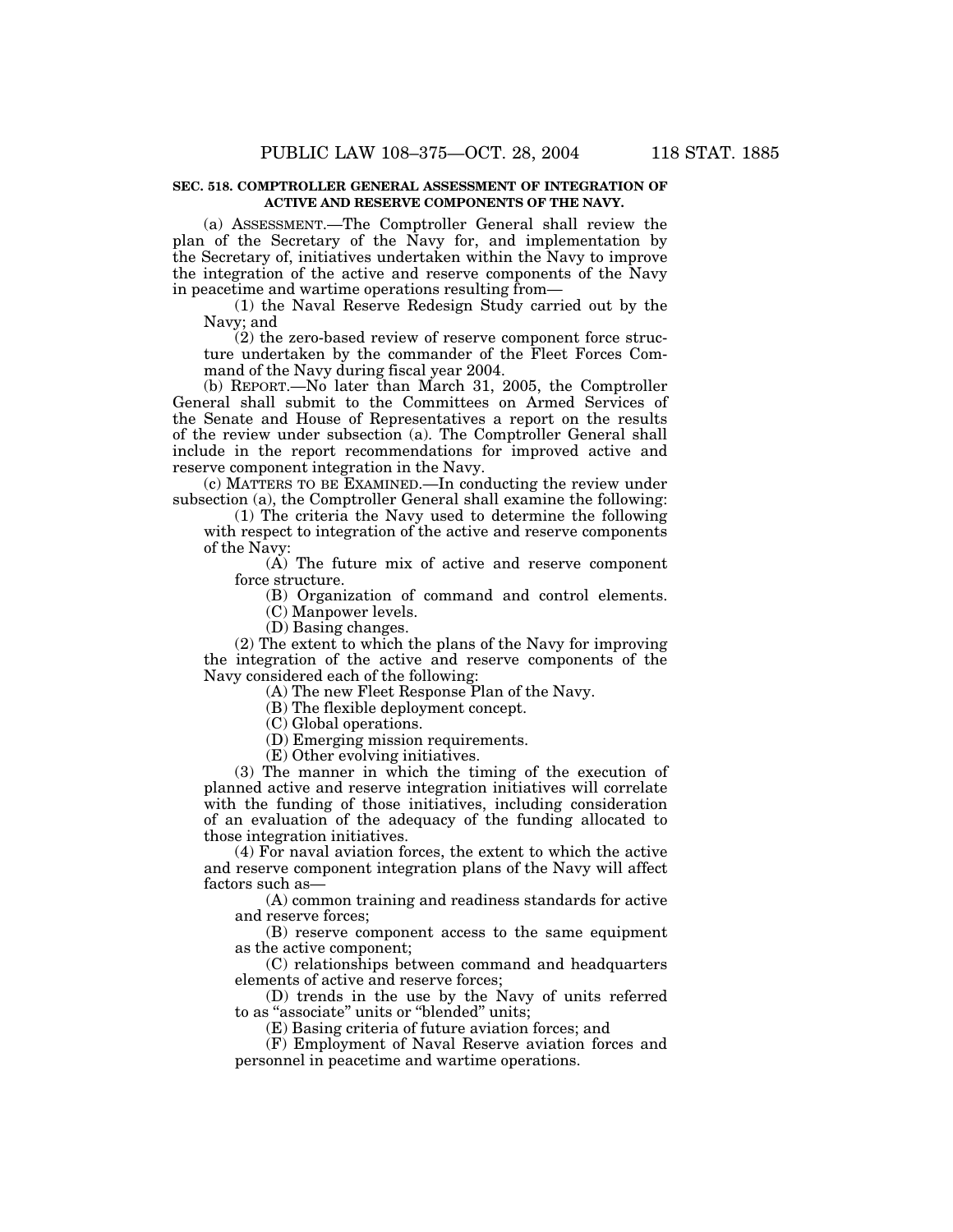#### **SEC. 519. LIMITATION ON NUMBER OF STARBASE ACADEMIES IN A STATE.**

Paragraph (3) of section 2193b(c) of title 10, United States Code, is amended to read as follows:

 $\cdot$ (3)(A) Except as otherwise provided under subparagraph (B), the Secretary may not support the establishment in any State of more than two academies under the program.

''(B) The Secretary may support the establishment and operation of an academy in a State in excess of two academies in that State if the Secretary expressly waives, in writing, the limitation in subparagraph (A) with respect to that State. In the case of any such waiver, appropriated funds may be used for the establishment and operation of an academy in excess of two in that State only to the extent that appropriated funds are expressly available for that purpose. Any such waiver shall be made under criteria to be prescribed by the Secretary.''.

# **SEC. 520. RECOGNITION ITEMS FOR CERTAIN RESERVE COMPONENT PERSONNEL.**

(a) ARMY RESERVE.—(1) Chapter 1805 of title 10, United States Code, is amended by adding at the end the following new section:

# **''§ 18506. Recruitment and retention: availability of funds for recognition items for Army Reserve personnel**

"(a) AVAILABILITY OF FUNDS.-- (1) Under regulations prescribed by the Secretary of the Army, funds authorized to be appropriated to the Army Reserve and available for recruitment and retention of military personnel may be obligated and expended for recognition items that are distributed to members of the Army Reserve and to members of their families and other individuals recognized as providing support that substantially facilitates service in the Army Reserve.

" $(2)$  The purpose of the distribution of such items shall be to enhance the recruitment and retention of members of the Army Reserve.

''(b) PROVISION OF MEALS AND REFRESHMENTS.—For purposes of section 520c of this title and any regulation prescribed to implement that section, functions conducted for the purpose of presenting recognition items described in subsection (a) shall be treated as recruiting functions and recipients of such items shall be treated as persons who are the objects of recruiting efforts.

''(c) LIMITATION ON VALUE.—The value of items referred to in subsection (a) that are distributed to any single member of the Army Reserve at any one time may not exceed \$50.

"(d) TERMINATION OF AUTHORITY.—The authority under this section shall expire December 31, 2005.''.

(2) The table of sections at the beginning of such chapter is amended by adding at the end the following new item:

''18506. Recruitment and retention: availability of funds for recognition items for Army Reserve personnel.'

(b) USE OF FUNDS TO PROMOTE RETENTION IN THE NATIONAL GUARD.—(1) Chapter 7 of title 32, United States Code, is amended by adding at the end the following new section: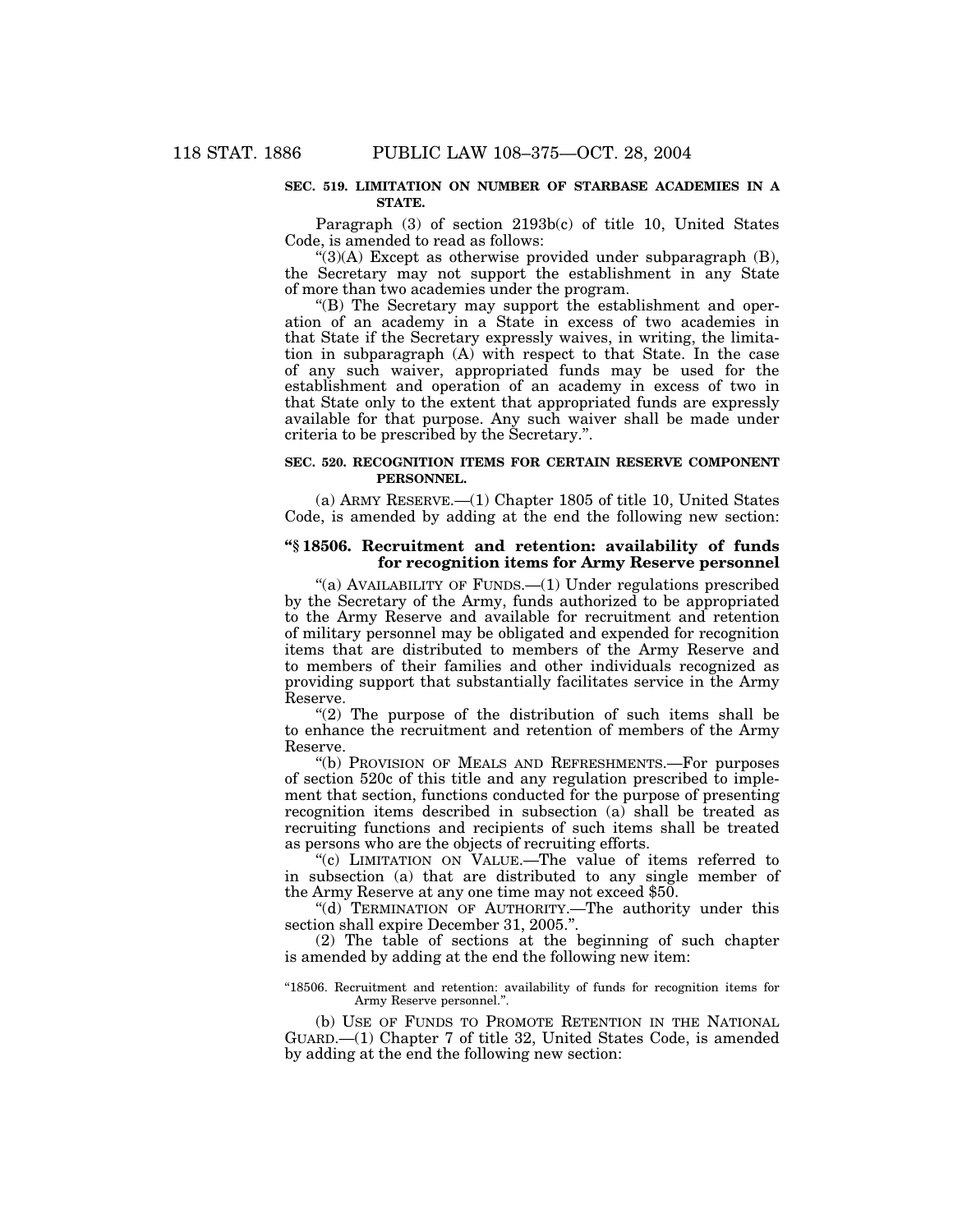#### **''§ 717. Presentation of recognition items for retention purposes**

"(a) EXPENDITURES FOR RECOGNITION ITEMS.—Under regulations prescribed by the Secretary of the Army and the Secretary of the Air Force, funds appropriated for the Army National Guard or Air National Guard for the purpose of recruitment and retention of military personnel may be expended to procure recognition items of nominal or modest value for retention purposes and to present such items to members of the National Guard and to members of their families and other individuals recognized as providing support that substantially facilitates service in the National Guard.

''(b) PROVISION OF MEALS AND REFRESHMENTS.—For purposes of section 520c of title 10 and any regulation prescribed to implement that section, functions conducted for the purpose of presenting recognition items described in subsection (a) shall be treated as recruiting functions and recipients of such items shall be treated as persons who are the objects of recruiting efforts.

''(c) RELATION TO OTHER LAW.—The authority provided in this section is in addition to other provision of law authorizing the use of appropriations for recruitment and retention purposes.

''(d) DEFINITION.—The term 'recognition items of nominal or modest value' means commemorative coins, medals, trophies, badges, flags, posters, paintings, or other similar items that are valued at less than \$50 per item and are designed to recognize or commemorate service in the armed forces or National Guard.

''(e) TERMINATION OF AUTHORITY.—The authority under this section shall expire December 31, 2005.''.

(2) The table of sections at the beginning of such chapter is amended by adding at the end the following new item:

''717. Presentation of recognition items for retention purposes.''.

(c) EFFECTIVE DATE.—Section 18506 of title 10, United States 10 USC 18506 Code, as added by subsection (a), and section 717 of title 32, United States Code, as added by subsection (b), shall take effect as of November 24, 2003, and as if included in the National Defense Authorization Act for Fiscal Year 2004 (Public Law 108–136).

# **Subtitle C—Reserve Component Personnel Matters**

# **SEC. 521. STATUS UNDER DISABILITY RETIREMENT SYSTEM FOR RESERVE MEMBERS RELEASED FROM ACTIVE DUTY DUE TO INABILITY TO PERFORM WITHIN 30 DAYS OF CALL TO ACTIVE DUTY.**

(a) IN GENERAL.—Chapter 61 of title 10, United States Code, is amended by inserting after section 1206 the following new section:

# **''§ 1206a. Reserve component members unable to perform duties when ordered to active duty: disability system processing**

"(a) MEMBERS RELEASED FROM ACTIVE DUTY WITHIN 30 DAYS.— A member of a reserve component who is ordered to active duty for a period of more than 30 days and is released from active duty within 30 days of commencing such period of active duty for a reason stated in subsection (b) shall be considered for all

note.

Regulations.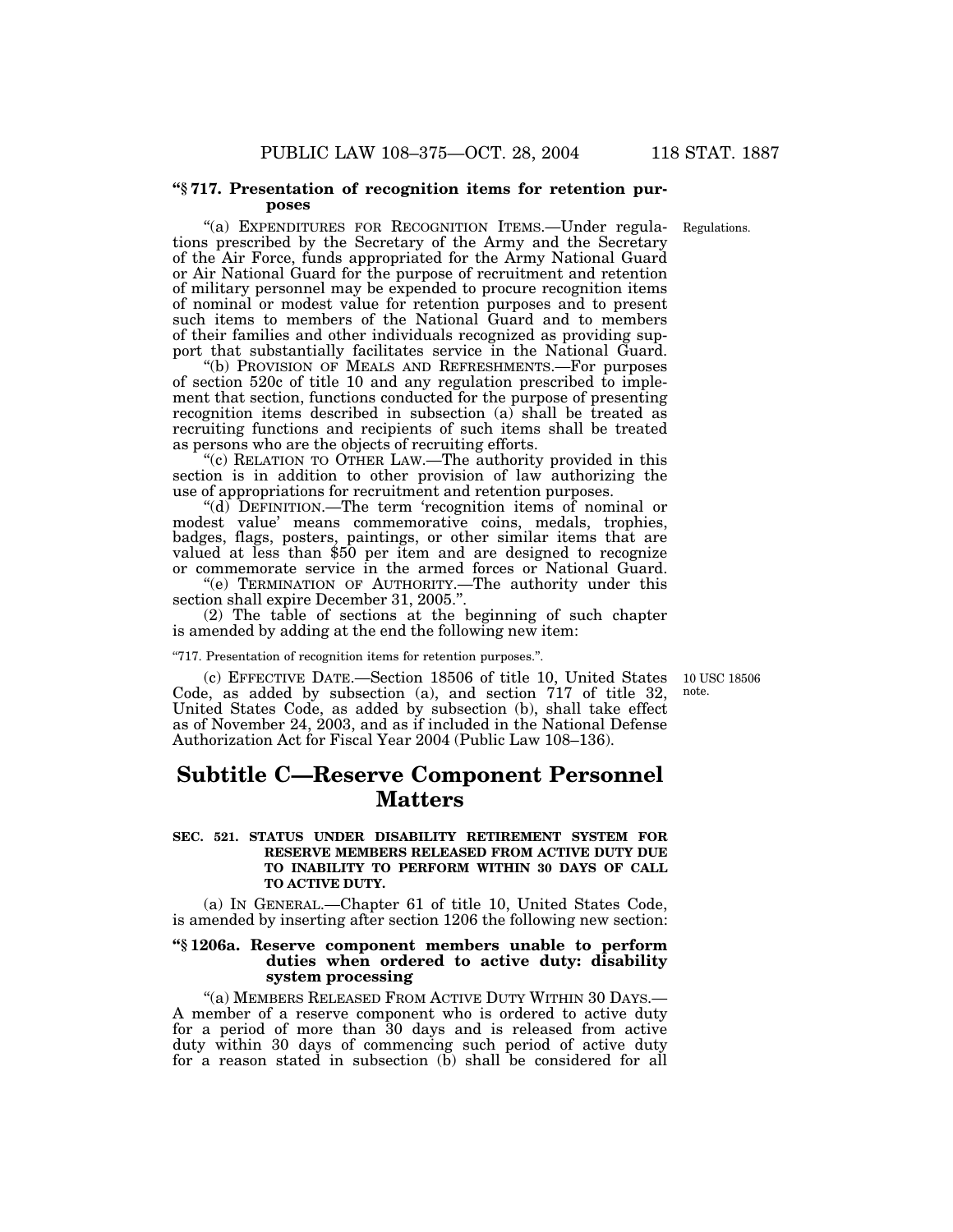purposes under this chapter to have been serving under an order to active duty for a period of 30 days or less.

''(b) APPLICABLE REASONS FOR RELEASE.—Subsection (a) applies in the case of a member released from active duty because of a failure to meet—

 $(1)$  physical standards for retention due to a preexisting condition not aggravated during the period of active duty; or

"(2) medical or dental standards for deployment due to a preexisting condition not aggravated during the period of active duty.

''(c) SAVINGS PROVISION FOR MEDICAL CARE PROVIDED WHILE ON ACTIVE DUTY.—Notwithstanding subsection (a), any benefit under chapter 55 of this title received by a member described in subsection (a) or a dependent of such member before or during the period of active duty shall not be subject to recoupment or otherwise affected.''.

(b) CLERICAL AMENDMENT.—The table of sections at the beginning of such chapter is amended by inserting after the item relating to section 1206 the following new item:

"1206a. Reserve component members unable to perform duties when ordered to active duty: disability system processing."

# **SEC. 522. REQUIREMENT FOR RETENTION OF RESERVES ON ACTIVE DUTY TO QUALIFY FOR RETIRED PAY NOT APPLICABLE TO NONREGULAR SERVICE RETIREMENT SYSTEM.**

Section 12686(a) of title 10, United States Code, is amended by inserting ''(other than the retirement system under chapter 1223 of this title)'' after ''retirement system''.

#### **SEC. 523. FEDERAL CIVIL SERVICE MILITARY LEAVE FOR RESERVE AND NATIONAL GUARD CIVILIAN TECHNICIANS.**

Section 6323(d)(1) of title 5, United States Code is amended by striking ''(other than active duty during a war or national emergency declared by the President or Congress)''.

# **SEC. 524. EXPANDED EDUCATIONAL ASSISTANCE AUTHORITY FOR OFFICERS COMMISSIONED THROUGH ROTC PROGRAM AT MILITARY JUNIOR COLLEGES.**

(a) FINANCIAL ASSISTANCE PROGRAM FOR SERVICE ON ACTIVE DUTY.—Section 2107(c) of title 10, United States Code, is amended by adding at the end the following new paragraph:

" $(5)(\tilde{A})$  The Secretary of the Army, under regulations and criteria established by the Secretary, may provide an individual who received a commission as a Reserve officer in the Army from a military junior college through a program under this chapter and who does not have a baccalaureate degree with financial assistance for pursuit of a baccalaureate degree.

''(B) Such assistance is in addition to any financial assistance provided under paragraph (1), (3), or (4).

''(C) The agreement and reimbursement requirements established in section 2005 of this title are applicable to financial assistance under this paragraph.

''(D) An officer receiving financial assistance under this paragraph shall be attached to a unit of the Army as determined by the Secretary and shall be considered to be a member of the Senior Reserve Officers' Training Corps on inactive duty for training, as defined in section  $101(23)$  of title 38.

Regulations.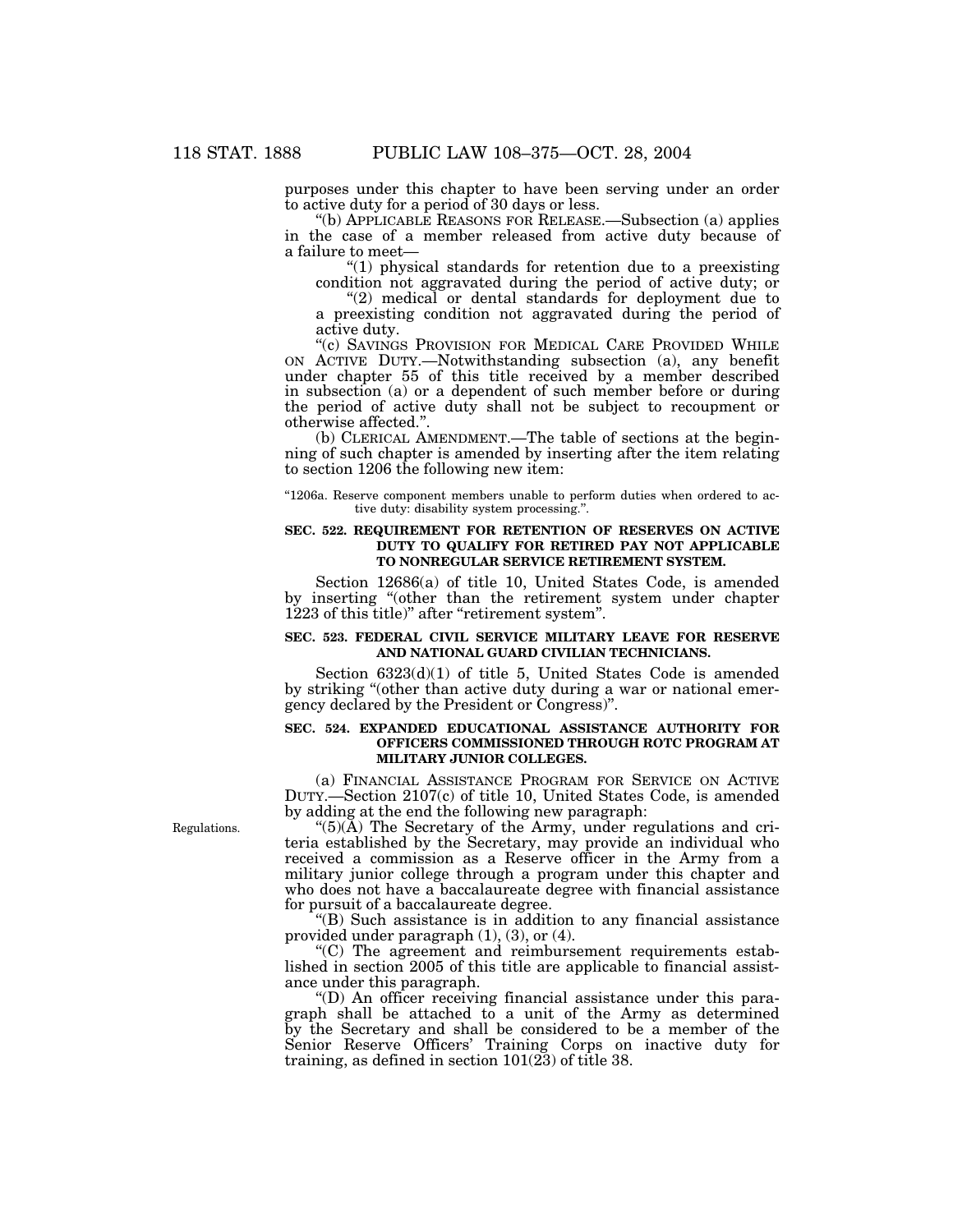''(E) A qualified officer who did not previously receive financial assistance under this section is eligible to receive educational assistance under this paragraph.

"(F) A Reserve officer may not be called or ordered to active duty for a deployment while participating in the program under this paragraph.

''(G) Any service obligation incurred by an officer under an agreement entered into under this paragraph shall be in addition to any service obligation incurred by that officer under any other provision of law or agreement.''.

(b) FINANCIAL ASSISTANCE PROGRAM FOR SERVICE IN TROOP PROGRAM UNITS.—Section 2107a(c) of such title is amended by adding at the end the following new paragraph:

"(4)(A) The Secretary of the Army may provide an individual who received a commission as a Reserve officer in the Army from a military junior college through a program under this chapter and who does not have a baccalaureate degree with financial assistance for pursuit of a baccalaureate degree.

''(B) Such assistance is in addition to any provided under para $graph (1)$  or  $(2)$ .

 $(C)$  The agreement and reimbursement requirements established in section 2005 of this title are applicable to financial assistance under this paragraph.

''(D) An officer receiving financial assistance under this paragraph shall be attached to a unit of the Army as determined by the Secretary and shall be considered to be a member of the Senior Reserve Officers' Training Corps on inactive duty for training, as defined in section 101(23) of title 38.

" $(E)$  A qualified officer who did not previously receive financial assistance under this section is eligible to receive educational assistance under this paragraph.

"(F) A Reserve officer may not be called or ordered to active duty for a deployment while participating in the program under this paragraph.

''(G) Any service obligation incurred by an officer under an agreement entered into under this paragraph shall be in addition to any service obligation incurred by that officer under any other provision of law or agreement.''.

(c) IMPLEMENTATION REPORT.—Not later than March 31, 2007, the Secretary of the Army shall submit to the Committee on Armed Services of the Senate and the Committee on Armed Services of the House of Representatives a report providing information on the experience of the Department of the Army under paragraph (5) of section 2107(c) of title 10, United States Code, as added by subsection (a), and under paragraph  $(4)$  of section  $2107a(c)$ of title 10, United States Code, as added by subsection (b). The report shall include any recommendations the Secretary considers necessary for the improvement of the programs under those paragraphs.

# **SEC. 525. REPEAL OF SUNSET PROVISION FOR FINANCIAL ASSISTANCE PROGRAM FOR STUDENTS NOT ELIGIBLE FOR ADVANCED TRAINING.**

Section 2103a of title 10, United States Code, is amended by striking subsection (d).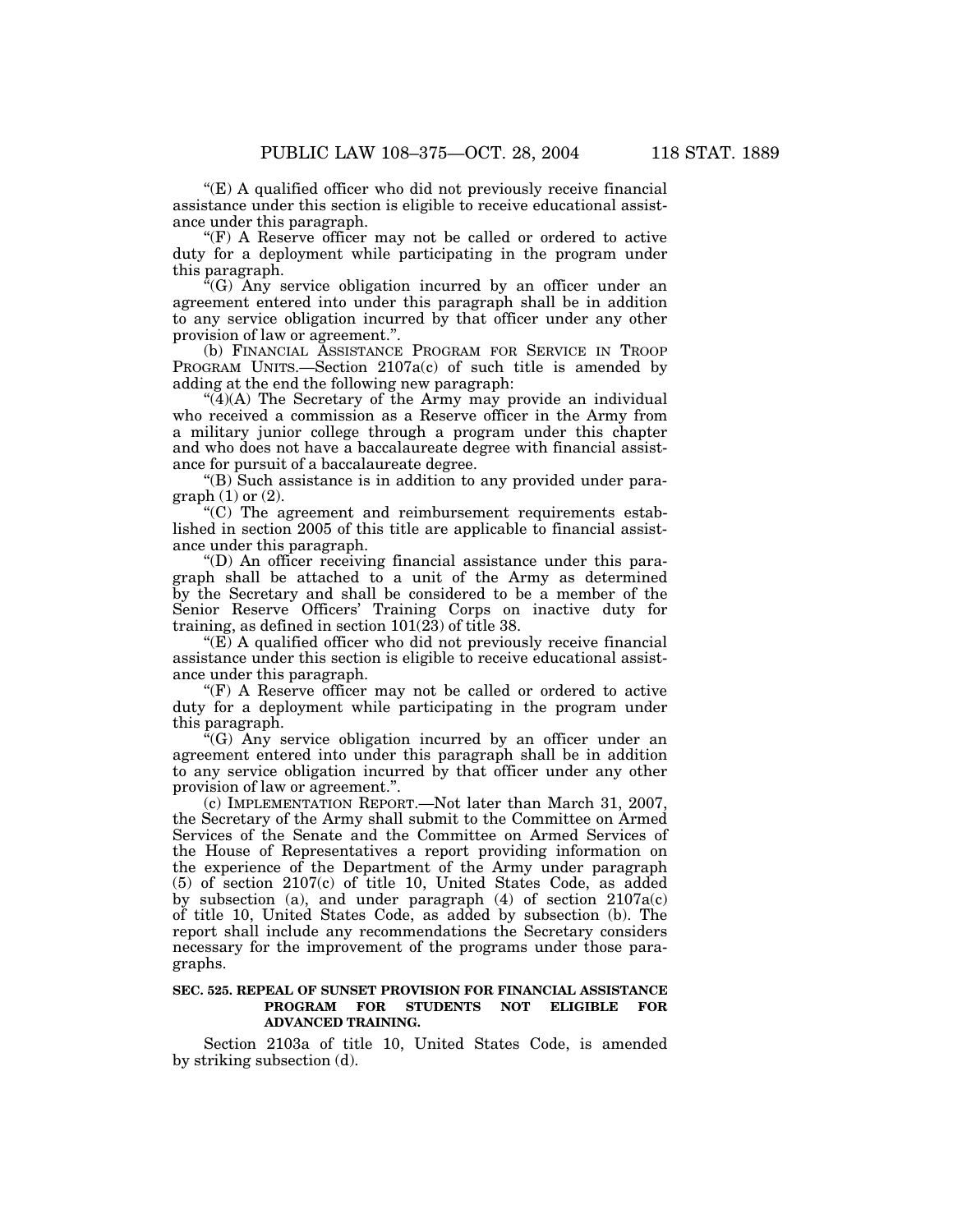# **SEC. 526. EFFECT OF APPOINTMENT OR COMMISSION AS OFFICER ON ELIGIBILITY FOR SELECTED RESERVE EDUCATION LOAN REPAYMENT PROGRAM FOR ENLISTED MEMBERS.**

Section 16301(a) of title 10, United States Code, is amended—

(1) in paragraph (2), by striking ''The Secretary'' in the first sentence and inserting ''Except as provided in paragraph (3), the Secretary of Defense''; and

(2) by adding at the end the following new paragraph: "(3) In the case of a commitment made by the Secretary of Defense after the date of the enactment of this paragraph to repay a loan under paragraph (1) conditioned upon the performance by the borrower of service as an enlisted member under paragraph (2), the Secretary may repay the loan for service performed by the borrower as an officer (rather than as an enlisted member) in the case of a borrower who, after such commitment is entered into and while performing service as an enlisted member, accepts an appointment or commission as a warrant officer or commissioned officer of the Selected Reserve.''.

#### **SEC. 527. EDUCATIONAL ASSISTANCE FOR CERTAIN RESERVE COMPO-NENT MEMBERS WHO PERFORM ACTIVE SERVICE.**

(a) ESTABLISHMENT OF PROGRAM.—Part IV of subtitle E of title 10, United States Code, is amended by inserting after chapter 1606 the following new chapter:

# **''CHAPTER 1607—EDUCATIONAL ASSISTANCE FOR RE-SERVE COMPONENT MEMBERS SUPPORTING CONTIN-GENCY OPERATIONS AND CERTAIN OTHER OPER-ATIONS**

''Sec.

''16161. Purpose.

''16162. Educational assistance program.

''16163. Eligibility for educational assistance.

''16164. Time limitation for use of entitlement.

''16165. Termination of assistance.

''16166. Administration of program.

# **''§ 16161. Purpose**

''The purpose of this chapter is to provide educational assistance to members of the reserve components called or ordered to active service in response to a war or national emergency declared by the President or the Congress, in recognition of the sacrifices that those members make in answering the call to duty.

# **''§ 16162. Educational assistance program**

''(a) PROGRAM ESTABLISHMENT.—The Secretary of each military department, under regulations prescribed by the Secretary of Defense, and the Secretary of Homeland Security with respect to the Coast Guard when it is not operating as a service in the Navy, shall establish and maintain a program as prescribed in this chapter to provide educational assistance to members of the Ready Reserve of the armed forces under the jurisdiction of the Secretary concerned.

''(b) AUTHORIZED EDUCATION PROGRAMS.—Educational assistance may be provided under this chapter for pursuit of any program of education that is an approved program of education for purposes of chapter 30 of title 38.

Regulations.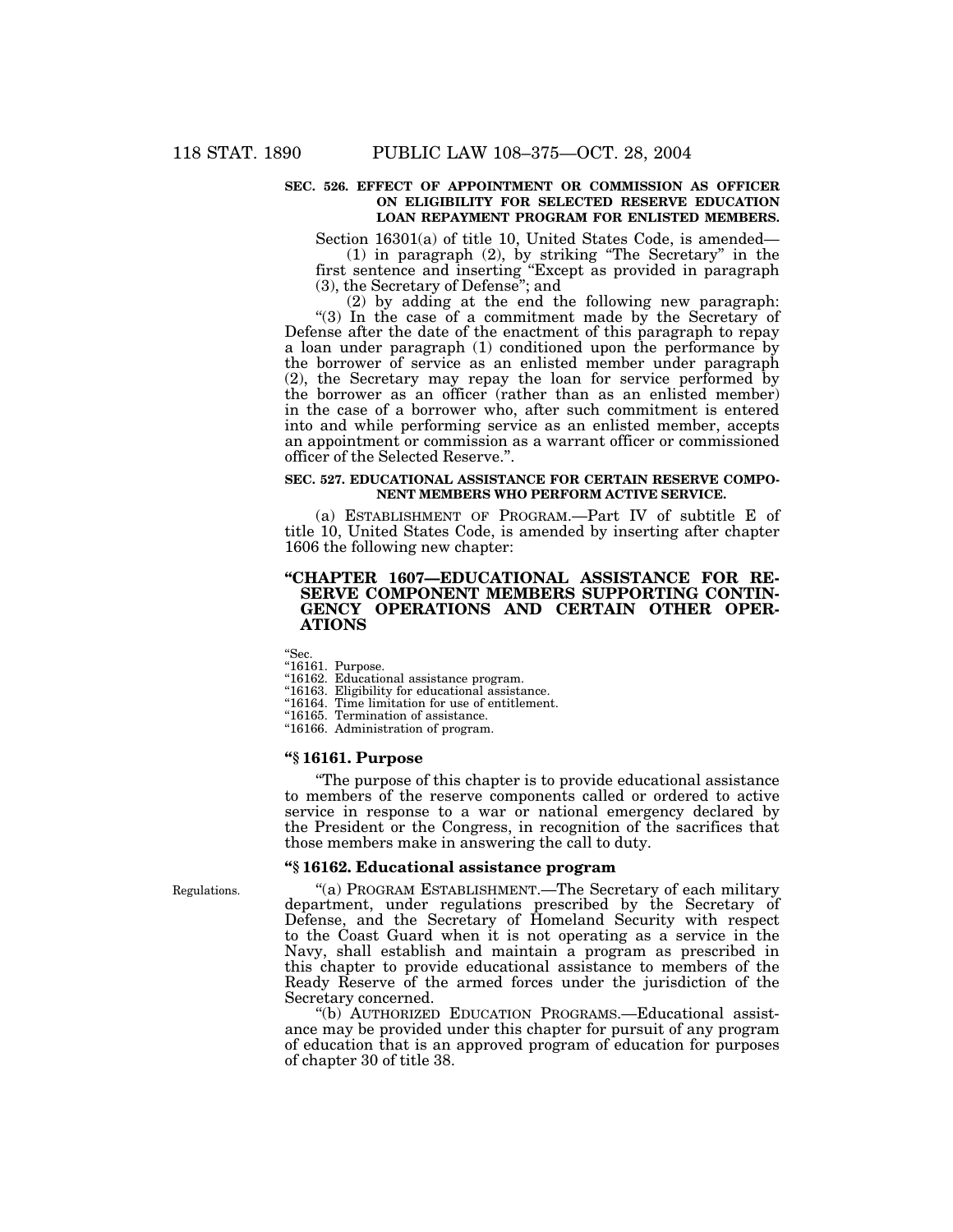"(c) BENEFIT AMOUNT.— $(1)$  The educational assistance program established under subsection (a) shall provide for payment by the Secretary concerned, through the Secretary of Veterans Affairs, an educational assistance allowance to each member entitled to educational assistance under this chapter who is pursuing a program of education authorized under subsection (b).

 $(2)$  The educational assistance allowance provided under this chapter shall be based on the applicable percent under paragraph (4) to the applicable rate provided under section 3015 of title 38 for a member whose entitlement is based on completion of an obligated period of active duty of three years.

''(3) The educational assistance allowance provided under this section for a person who is undertaking a program for which a reduced rate is specified in chapter 30 of title 38, that rate shall be further adjusted by the applicable percent specified in paragraph (4).

"(4) The adjusted educational assistance allowance under paragraph  $(2)$  or  $(3)$ , as applicable, shall be—

''(A) 40 percent in the case of a member of a reserve component who performed active service for 90 consecutive days but less than one continuous year;

''(B) 60 percent in the case of a member of a reserve component who performed active service for one continuous year but less than two continuous years; or

''(C) 80 percent in the case of a member of a reserve component who performed active service for two continuous years or more.

''(d) MAXIMUM MONTHS OF ASSISTANCE.—(1) Subject to section 3695 of title 38, the maximum number of months of educational assistance that may be provided to any member under this chapter is 36 (or the equivalent thereof in part-time educational assistance).

" $(2)(A)$  Notwithstanding any other provision of this chapter or chapter 36 of title 38, any payment of an educational assistance allowance described in subparagraph (B) shall not—

''(i) be charged against the entitlement of any individual under this chapter; or

"(ii) be counted toward the aggregate period for which section 3695 of title 38 limits an individual's receipt of assistance.

''(B) The payment of the educational assistance allowance referred to in subparagraph (A) is the payment of such an allowance to the individual for pursuit of a course or courses under this chapter if the Secretary of Veterans Affairs finds that the individual—

"(i) had to discontinue such course pursuit as a result of being ordered to serve on active duty under section 12301(a), 12301(d), 12301(g), 12302, or 12304 of this title; and

"(ii) failed to receive credit or training time toward completion of the individual's approved educational, professional, or vocational objective as a result of having to discontinue, as described in clause (i), the individual's course pursuit.

''(C) The period for which, by reason of this subsection, an educational assistance allowance is not charged against entitlement or counted toward the applicable aggregate period under section 3695 of title 38 shall not exceed the portion of the period of enrollment in the course or courses for which the individual failed to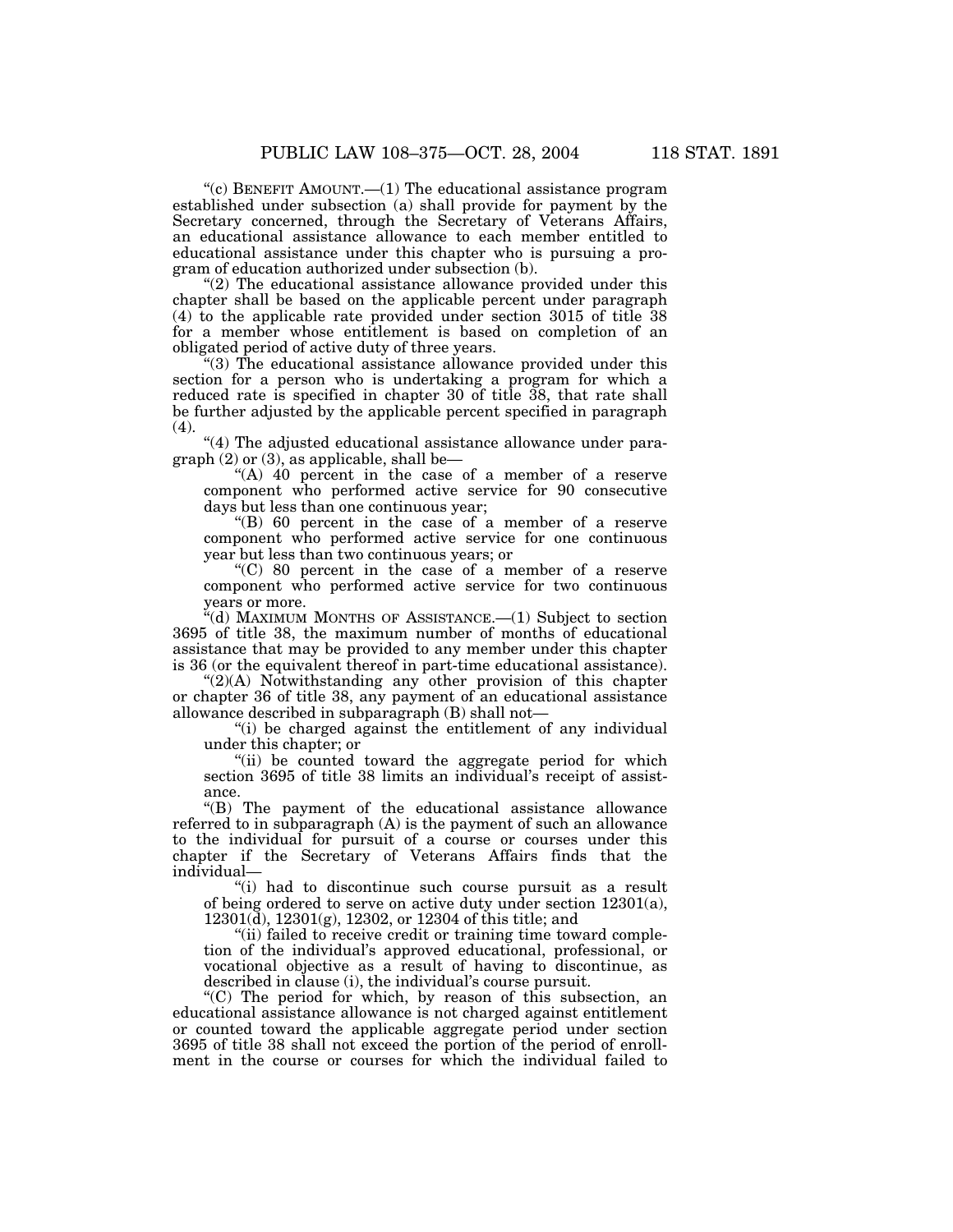receive credit or with respect to which the individual lost training time, as determined under subparagraph (B)(ii).

# **''§ 16163. Eligibility for educational assistance**

''(a) ELIGIBILITY.—On or after September 11, 2001, a member of a reserve component is entitled to educational assistance under this chapter if the member—

"(1) served on active duty in support of a contingency" operation for 90 consecutive days or more; or

"(2) in the case of a member of the Army National Guard of the United States or Air National Guard of the United States, performed full time National Guard duty under section 502(f) of title 32 for 90 consecutive days or more when authorized by the President or Secretary of Defense for the purpose of responding to a national emergency declared by the President and supported by Federal funds.

"(b) DISABLED MEMBERS.—Notwithstanding the eligibility requirements in subsection (a), a member who was ordered to active service as prescribed under subsection  $(a)(1)$  or  $(a)(2)$  but is released from duty before completing 90 consecutive days because of an injury, illness or disease incurred or aggravated in the line of duty shall be entitled to educational assistance under this chapter at the rate prescribed in section  $16162(c)(4)(A)$  of this title.

"(c) WRITTEN NOTIFICATION.— $(1)$  Each member who becomes entitled to educational assistance under subsection (a) shall be given a statement in writing prior to release from active service that summarizes the provisions of this chapter and stating clearly and prominently the substance of section 16165 of this title as such section may apply to the member.

"(2) At the request of the Secretary of Veterans Affairs, the Secretary concerned shall transmit a notice of entitlement for each such member to that Secretary.

''(d) BAR FROM DUAL ELIGIBILITY.—A member who qualifies for educational assistance under this chapter may not receive credit for such service under both the program established by chapter 30 of title 38 and the program established by this chapter but shall make an irrevocable election (in such form and manner as the Secretary of Veterans Affairs may prescribe) as to the program to which such service is to be credited.

''(e) BAR FROM DUPLICATION OF EDUCATIONAL ASSISTANCE ALLOWANCE.—(1) Except as provided in paragraph (2), an individual entitled to educational assistance under this chapter who is also eligible for educational assistance under chapter 1606 of this title, chapter 30, 31, 32, or 35 of title 38, or under the Hostage Relief Act of 1980 (Public Law 96–449; 5 U.S.C. 5561 note) may not receive assistance under more than one such programs and shall elect (in such form and manner as the Secretary concerned may prescribe) under which program the member elects to receive educational assistance.

 $(2)$  The restriction on duplication of educational assistance under paragraph (1) does not apply to the entitlement of educational assistance under section 16131(i) of this title.

#### **''§ 16164. Time limitation for use of entitlement**

"(a) DURATION OF ENTITLEMENT.—Except as provided in subsection (b), a member remains entitled to educational assistance under this chapter while serving—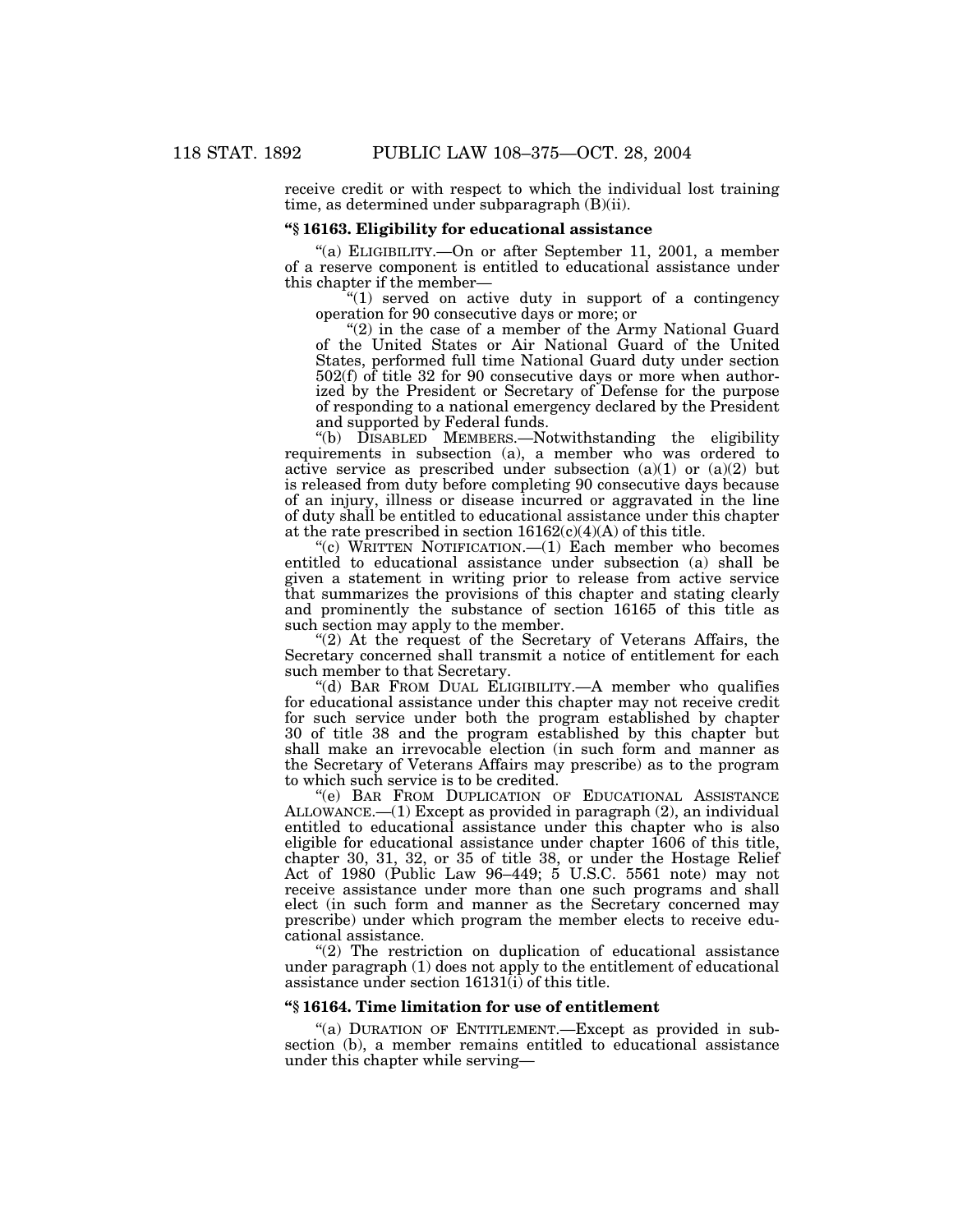$''(1)$  in the Selected Reserve of the Ready Reserve, in the case of a member called or ordered to active service while serving in the Selected Reserve; or

" $(2)$  in the Ready Reserve, in the case of a member ordered to active duty while serving in the Ready Reserve (other than the Selected Reserve).

''(b) DURATION OF ENTITLEMENT FOR DISABLED MEMBERS.— (1) In the case of a person who is separated from the Ready Reserve because of a disability which was not the result of the individual's own willful misconduct incurred on or after the date on which such person became entitled to educational assistance under this chapter, such person's entitlement to educational assistance expires at the end of the 10-year period beginning on the date on which such person became entitled to such assistance.

"(2) The provisions of subsections (d) and (f) of section 3031 of title 38 shall apply to the period of entitlement prescribed by paragraph (1).

Applicability.

# **''§ 16165. Termination of assistance**

''Educational assistance may not be provided under this chapter, or if being provided under this chapter, shall be terminated—

''(1) if the member is receiving financial assistance under section 2107 of this title as a member of the Senior Reserve Officers' Training Corps program; or

" $(2)$  when the member separates from the Ready Reserve, as provided for under section  $16164(a)(1)$  or section  $16164(a)(2)$ , as applicable, of this title.

# **''§ 16166. Administration of program**

''(a) ADMINISTRATION.—Educational assistance under this chapter shall be provided through the Department of Veterans Affairs, under agreements to be entered into by the Secretary of Defense, and by the Secretary of Homeland Security, with the Secretary of Veterans Affairs. Such agreements shall include administrative procedures to ensure the prompt and timely transfer of funds from the Secretary concerned to the Department of Veterans Affairs for the making of payments under this chapter.

''(b) PROGRAM MANAGEMENT.—Except as otherwise provided in this chapter, the provisions of sections 503, 511, 3470, 3471, 3474, 3476, 3482(g), 3483, and 3485 of title 38 and the provisions of subchapters I and II of chapter 36 of such title (with the exception of sections 3686(a), 3687, and 3692) shall be applicable to the provision of educational assistance under this chapter. The term 'eligible veteran' and the term 'person', as used in those provisions, shall be deemed for the purpose of the application of those provisions to this chapter to refer to a person eligible for educational assistance under this chapter.

"(c) FLIGHT TRAINING.-The Secretary of Veterans Affairs may approve the pursuit of flight training (in addition to a course of flight training that may be approved under section 3680A(b) of title 38) by an individual entitled to educational assistance under this chapter if—

''(1) such training is generally accepted as necessary for the attainment of a recognized vocational objective in the field of aviation;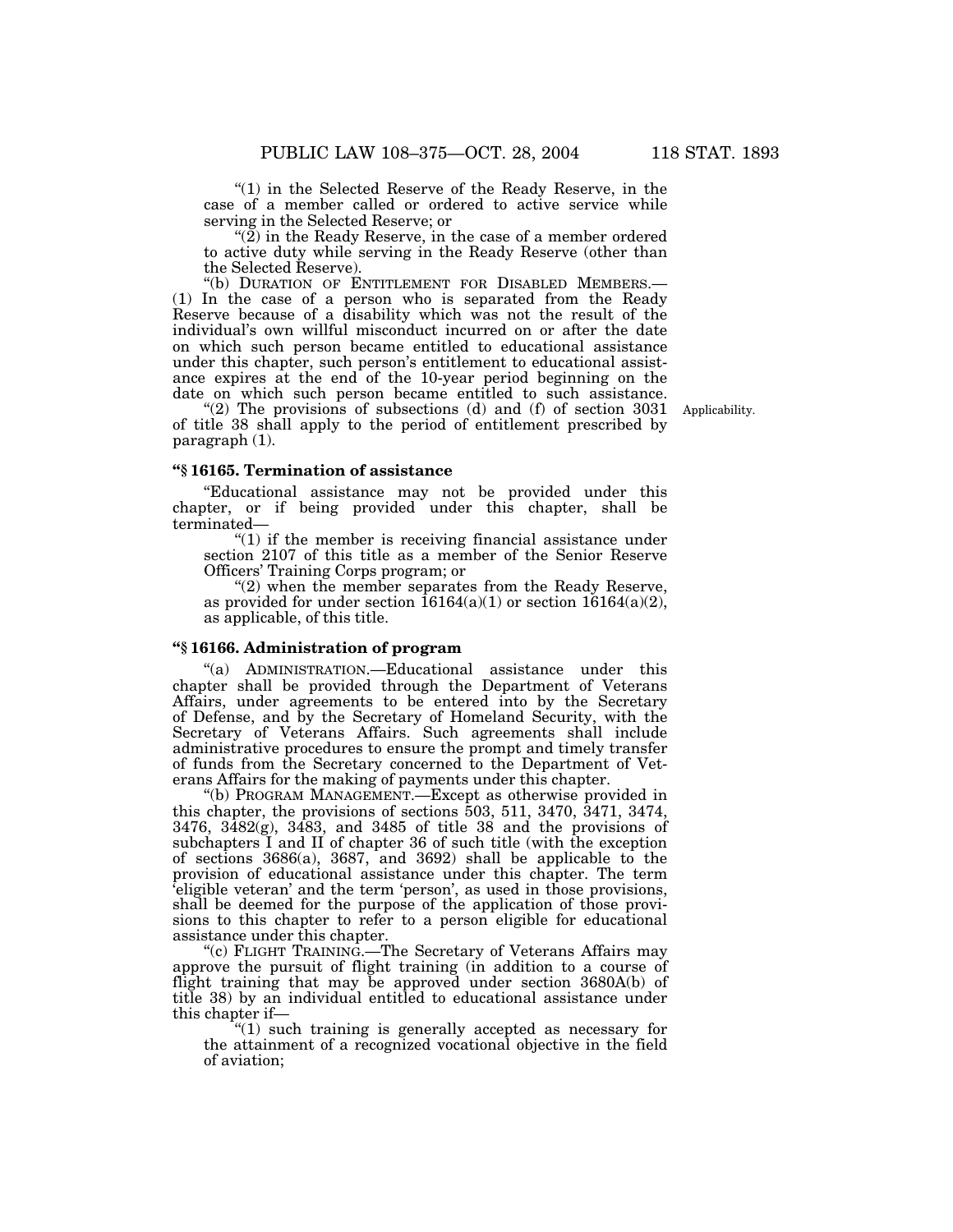" $(2)$  the individual possesses a valid private pilot certificate and meets, on the day the member begins a course of flight training, the medical requirements necessary for a commercial pilot certificate; and

''(3) the flight school courses meet Federal Aviation Administration standards for such courses and are approved by the Federal Aviation Administration and the State approving agency.

''(d) TRUST FUND.—Amounts for payments for benefits under this chapter shall be derived from the Department of Defense Education Benefits Fund under section 2006 of this title.

(b) CONFORMING AMENDMENTS.—(1) Section 2006(b) of such title is amended—

(A) in paragraph (1), by striking "chapter 1606" and inserting ''chapters 1606 and 1607, including funds provided by the Secretary of Homeland Security for education liabilities for the Coast Guard when it is not operating as a service in the Department of the Navy''; and

 $(B)$  in paragraph  $(2)(C)$ , by striking "for educational assistance under chapter 1606'' and inserting ''(including funds from the Department in which the Coast Guard is operating) for educational assistance under chapters 1606 and 1607''.

(2) Section 3695(a)(5) of title 38, United States Code, is amended by inserting "1607," after "1606,".

(c) CLERICAL AMENDMENT.—The tables of chapters at the beginning of subtitle E of title 10, United States Code, and at the beginning of part IV of such subtitle, are amended by inserting after the item relating to chapter 1606 the following new item:

''1607. Educational Assistance for Reserve Component Members Supporting Contingency Operations and Certain Other Operations ......................16161''.

# **SEC. 528. SENSE OF CONGRESS ON GUIDANCE CONCERNING TREAT-MENT OF EMPLOYER-PROVIDED COMPENSATION AND OTHER BENEFITS VOLUNTARILY PROVIDED TO EMPLOYEES WHO ARE ACTIVATED RESERVISTS.**

(a) SENSE OF CONGRESS.—It is the sense of Congress—

(1) that the Secretary of the Treasury should provide guidance with respect to treatment under the internal revenue laws of payments made by employers to activated Reservist employees under voluntary Reserve-employee differential pay arrangements, benefits provided by employers to such employees, and contributions by employers to employer-provided retirement savings plans related thereto; and

(2) that the guidance provided under paragraph (1) should, to the extent possible within the Secretary's authority, be consistent with the goal of promoting and ensuring the validity of voluntary differential pay arrangements, benefits, and contributions referred to in that paragraph.

(b) DEFINITIONS.—For purposes of this section:

(1) VOLUNTARY RESERVE-EMPLOYEE DIFFERENTIAL PAY ARRANGEMENT.—The term ''voluntary Reserve-employee differential pay arrangement'' means an arrangement by which an employer of an activated Reservist employee voluntarily agrees to pay, and pays, to that employee, while on active duty, amounts equivalent to the difference (or some portion of the difference) between (A) the compensation of that employee paid by the employer at the time of the employee's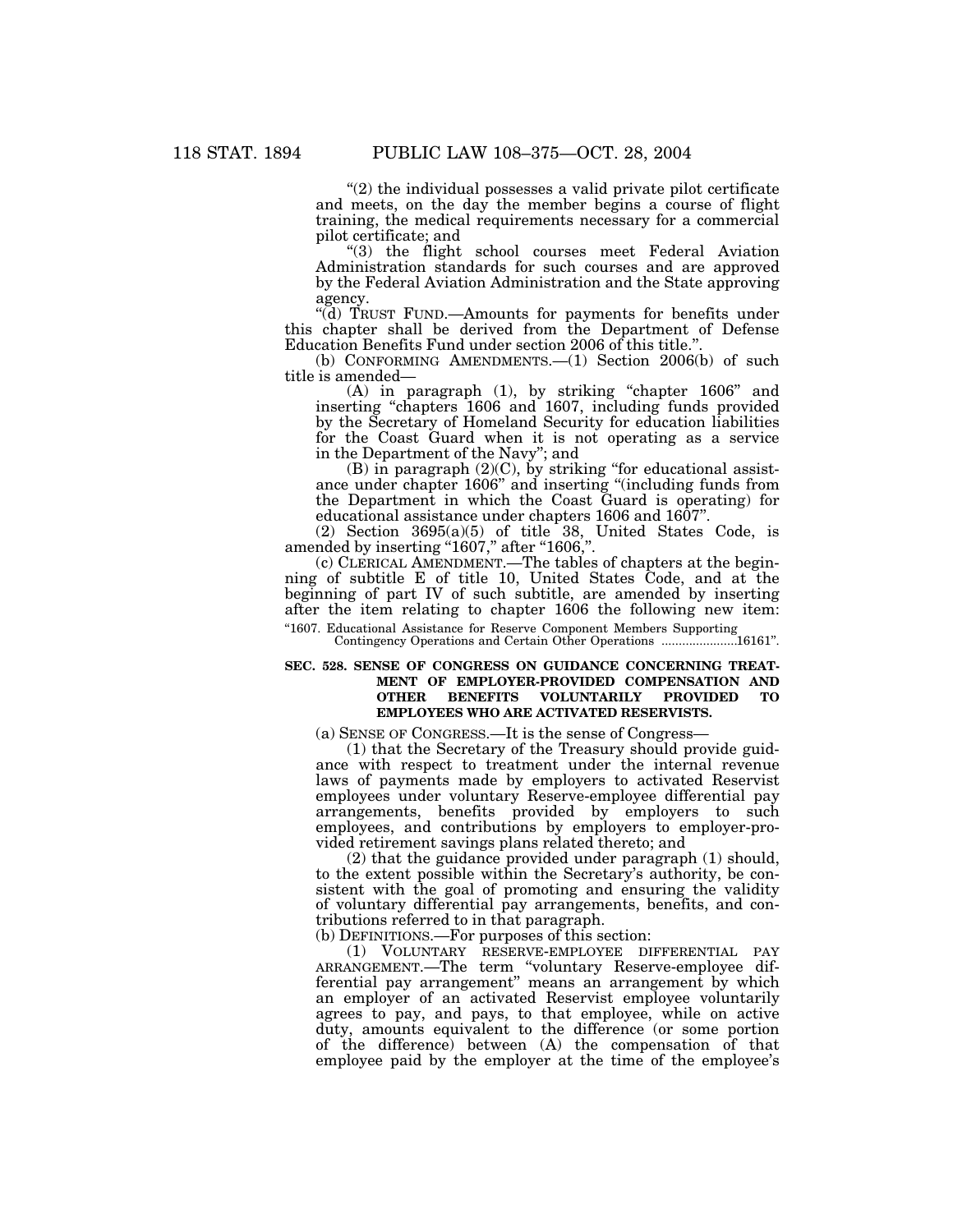activation for such active duty, and (B) that employee's military compensation.

(2) ACTIVATED RESERVIST EMPLOYEE.—The term ''activated Reservist employee'' means a member of a reserve component of the Armed Forces who is on active duty under a call or order to active duty (other than for training) and who at the time of such call or order is employed in a position subject to chapter 43 of title 38, United States Code (referred to as the Uniformed Services Employment and Reemployment Rights Act of 1994 (USERRA)).

# **Subtitle D—Joint Officer Management and Professional Military Education**

# **SEC. 531. STRATEGIC PLAN TO LINK JOINT OFFICER DEVELOPMENT TO OVERALL MISSIONS AND GOALS OF DEPARTMENT OF DEFENSE.**

(a) PLAN REQUIRED.—(1) The Secretary of Defense shall develop a strategic plan for joint officer management and joint professional military education that links joint officer development to the accomplishment of the overall missions and goals of the Department of Defense, as set forth in the most recent national military strategy under section 153(d) of title 10, United States Code. Such plan shall be developed for the purpose of ensuring that sufficient numbers of officers fully qualified in occupational specialties involving combat operations are available as necessary to meet the needs of the Department for qualified officers who are operationally effective in the joint environment.

(2) The Secretary shall develop the strategic plan with the advice of the Chairman of the Joint Chiefs of Staff.

(b) MATTERS TO BE INCLUDED.—As part of the strategic plan under subsection (a), the Secretary shall include the following:

(1) A statement of the levels of joint officer resources needed to be available to properly support the overall missions of the Department of Defense, with such resources to be specified by the number of officers with the joint specialty, the number of officers required for service in joint duty assignment positions, and the training and education resources required.

 $(2)$  An assessment of the available and projected joint officer development resources (including officers, educational and training resources, and availability of joint duty assignment positions and tours of duty) necessary to achieve the levels specified under paragraph (1).

(3) Identification of any problems or issues arising from linking resources for joint officer development to accomplishment of the objective of meeting the levels specified under paragraph (1) to resolve those problems and issues and plans.

(4) A description of the process for identification of the present and future requirements for joint specialty officers.

(5) A description of the career development and management of joint specialty officers and of any changes to be made to facilitate achievement of the levels of resources specified in paragraph (1), including additional education requirements, promotion opportunities, and assignments to fill joint assignments.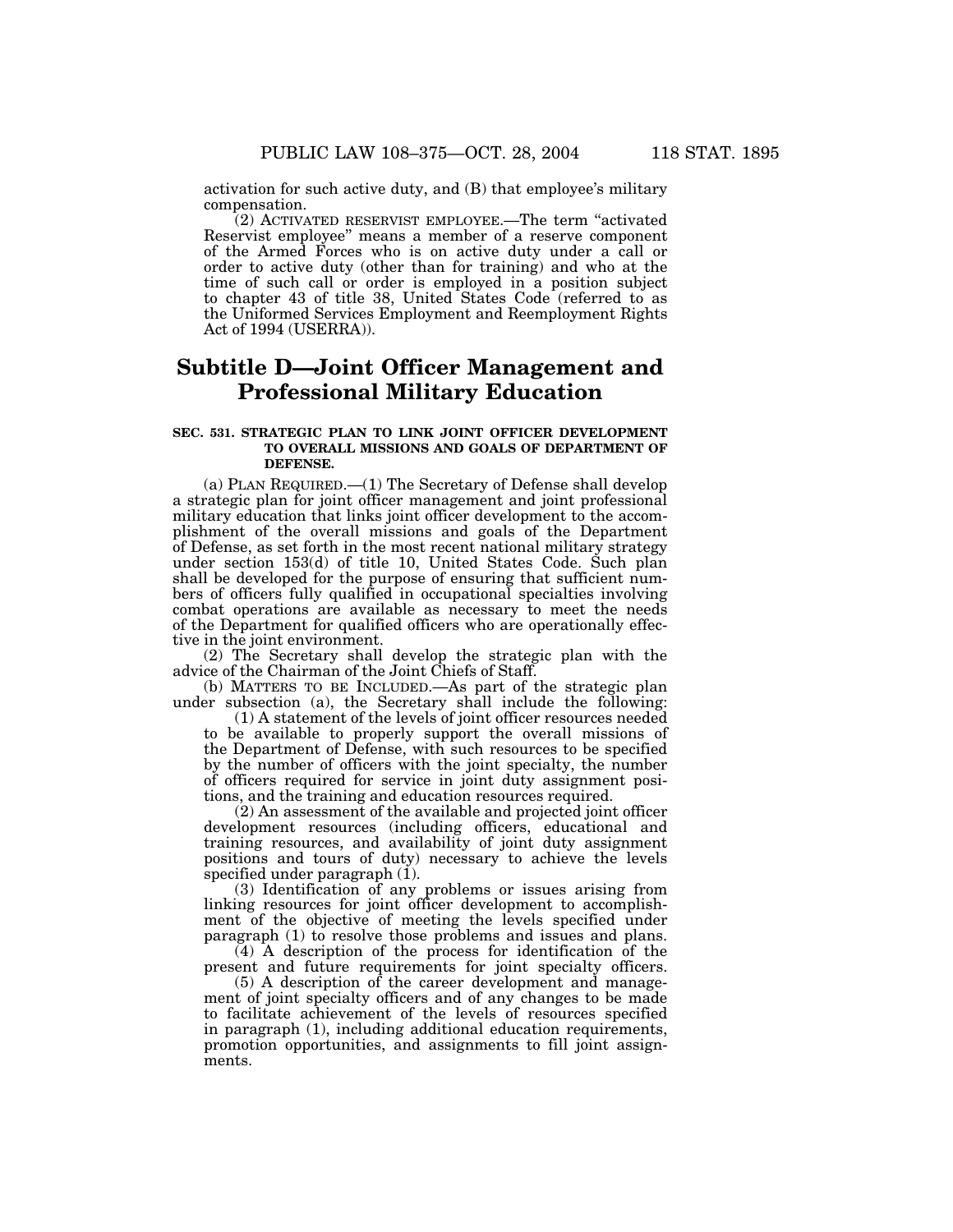(6) An assessment of any problems or issues (and proposed solutions for any such problems and issues) arising from linking promotion eligibility to completion of joint professional military education.

(7) An assessment of any problems or issues (and proposed solutions for any such problems and issues) arising from linking prescribed lengths of joint duty assignments to qualification as joint specialty officers.

(8) An assessment of any problems or issues (and proposed solutions for any such problems and issues) arising from current law regarding expected rates of promotion for joint specialty officers and officers who are serving in, or have served in, joint duty assignments (other than those serving in, or who have served in, the Joint Staff and joint specialty officers).

(9) An assessment of any problems or issues (and proposed solutions for any such problems and issues) arising from current applicability of scientific and technical qualification waivers for designation as joint specialty officers.

(10) An assessment of the viability of the use of incentives (such as awarding ribbons) to any person who successfully completes a joint professional military education program of instruction.

(11) An assessment of the feasibility and utility of a comprehensive written examination as part of the evaluation criteria for selection of officers for full-time attendance at an intermediate or senior level service school.

(12) An assessment of the effects on the overall educational experience at the National Defense University of a small increase in the number of private-sector civilians eligible to enroll in instruction at the National Defense University.

(13) An assessment of the propriety and implications in providing joint specialty officer qualification to all qualifying reserve offices who have achieved the statutory prerequisites.

(c) INCLUSION OF RESERVE COMPONENT OFFICERS.—In developing the strategic plan required by subsection (a), the Secretary shall include joint officer development for officers on the reserve active-status list in the plan.

(d) REPORT.—The Secretary shall submit the plan developed under this section to the Committees on Armed Services of the Senate and House of Representatives not later than January 15, 2006.

Deadline.

(e) ADDITIONAL ASSESSMENT.—Not later than January 15, 2007, the Secretary of Defense shall submit to the Committees on Armed Services of the Senate and House of Representatives, as a followon to the report under subsection (d), a report providing an assessment of, and initiatives to improve, the performance in joint matters of the following:

(1) Senior civilian officers and employees in the Office of the Secretary of Defense, the Defense Agencies, and the military departments.

(2) Senior noncommissioned officers.

(3) Senior leadership in the reserve components.

### **SEC. 532. IMPROVEMENT TO PROFESSIONAL MILITARY EDUCATION IN THE DEPARTMENT OF DEFENSE.**

(a) IN GENERAL.—Part III of subtitle A of title 10, United States Code, is amended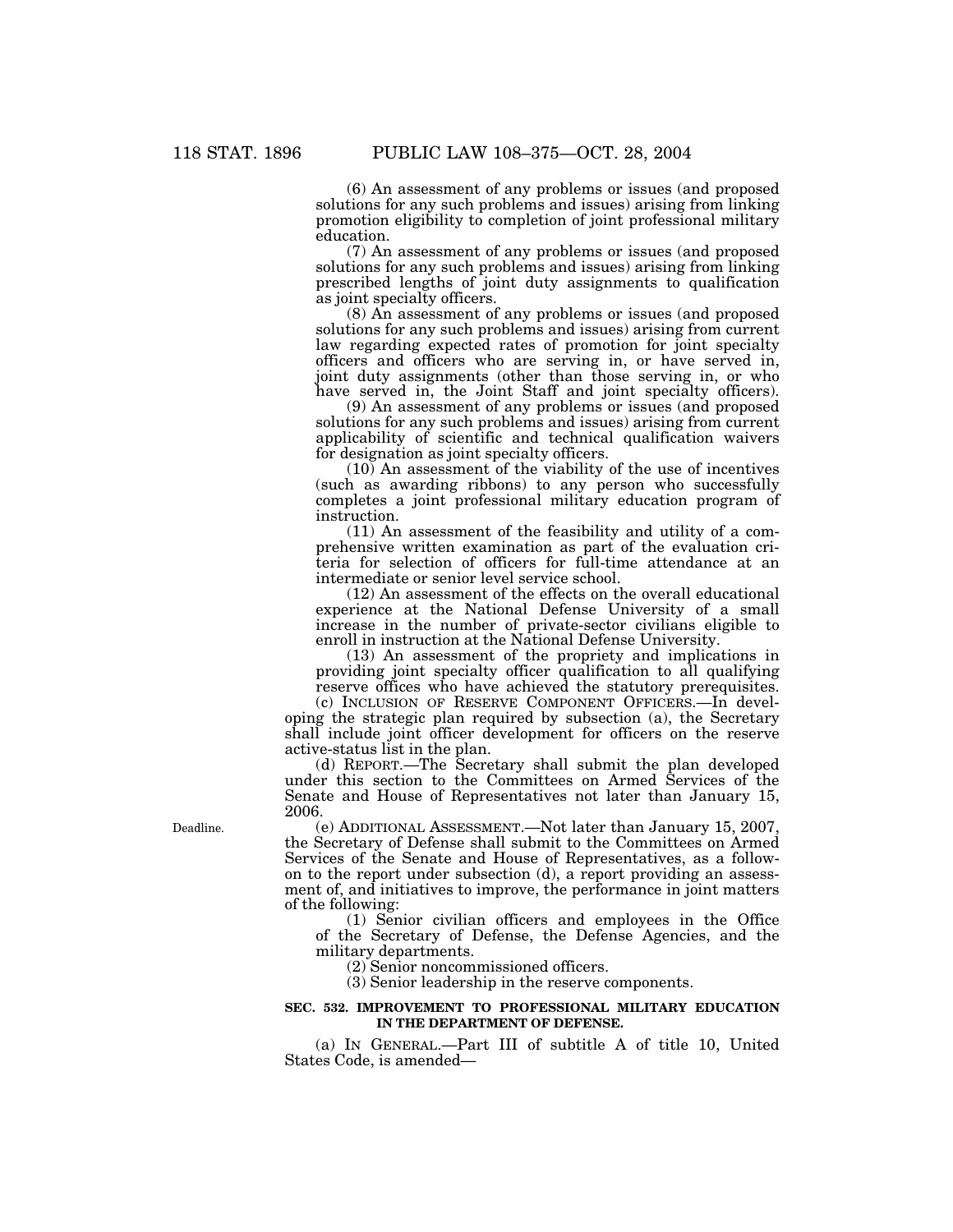(1) by redesignating chapter 107 as chapter 106A; and

(2) by inserting before chapter 108 the following new chapter:

# **''CHAPTER 107—PROFESSIONAL MILITARY EDUCATION**

''Sec. ''2151. Definitions.

''2152. Professional military education: general requirements. ''2153. Capstone course: newly selected general and flag officers.

"2154. Joint professional military education: three-phase approach.<br>"2155. Joint professional military education phase II program of instruction.<br>"2156. Joint Forces Staff College: duration of principal course of instructi

#### **''§ 2151. Definitions**

"(a) JOINT PROFESSIONAL MILITARY EDUCATION.—Joint professional military education consists of the rigorous and thorough instruction and examination of officers of the armed forces in an environment designed to promote a theoretical and practical indepth understanding of joint matters and, specifically, of the subject matter covered. The subject matter to be covered by joint professional military education shall include at least the following:

''(1) National Military Strategy.

 $''(2)$  Joint planning at all levels of war.

"(3) Joint doctrine.

"(4) Joint command and control.

"(5) Joint force and joint requirements development. ''(b) OTHER DEFINITIONS.—In this chapter:

"(1) The term 'senior level service school' means any of the following:

''(A) The Army War College.

''(B) The College of Naval Warfare.

''(C) The Air War College.

''(D) The Marine Corps War College.

"(2) The term 'intermediate level service school' means any of the following:

"(A) The United States Army Command and General Staff College.

''(B) The College of Naval Command and Staff.

''(C) The Air Command and Staff College.

''(D) The Marine Corps Command and Staff College.

#### **''§ 2152. Joint professional military education: general requirements**

''(a) IN GENERAL.—The Secretary of Defense shall implement a comprehensive framework for the joint professional military education of officers, including officers nominated under section 661 of this title for the joint specialty.

# **''§ 2153. Capstone course: newly selected general and flag officers**

''(a) REQUIREMENT.—Each officer selected for promotion to the grade of brigadier general or, in the case of the Navy, rear admiral (lower half) shall be required, after such selection, to attend a military education course designed specifically to prepare new general and flag officers to work with the other armed forces.

"(b) WAIVER AUTHORITY.— $(1)$  Subject to paragraph  $(2)$ , the Secretary of Defense may waive subsection (a)—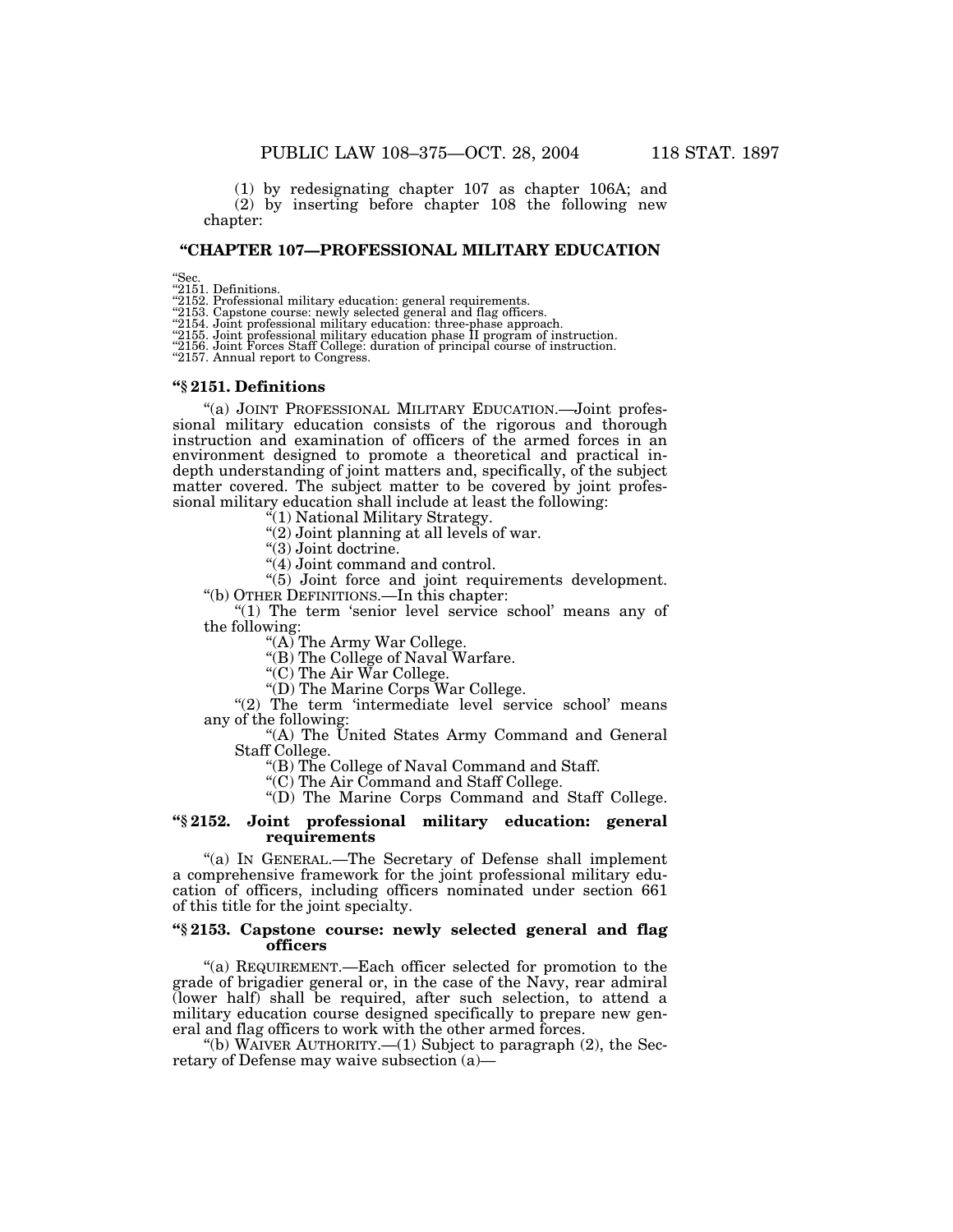''(A) in the case of an officer whose immediately previous assignment was in a joint duty assignment and who is thoroughly familiar with joint matters;

 $'(B)$  when necessary for the good of the service;

''(C) in the case of an officer whose proposed selection for promotion is based primarily upon scientific and technical qualifications for which joint requirements do not exist (as determined under regulations prescribed under section 619(e)(4) of this title); and

 $'(D)$  in the case of a medical officer, dental officer, veterinary officer, medical service officer, nurse, biomedical science officer, or chaplain.

"(2) The authority of the Secretary of Defense to grant a waiver under paragraph (1) may only be delegated to the Deputy Secretary of Defense, an Under Secretary of Defense, or an Assistant Secretary of Defense. Such a waiver may be granted only on a caseby-case basis in the case of an individual officer.

# **''§ 2154. Joint professional military education: three-phase approach**

''(a) THREE-PHASE APPROACH.—The Secretary of Defense shall implement a three-phase approach to joint professional military education, as follows:

 $\tilde{f}(1)$  There shall be a course of instruction, designated and certified by the Secretary of Defense with the advice and assistance of the Chairman of the Joint Chiefs of Staff as Phase I instruction, consisting of all the elements of a joint professional military education (as specified in section  $215\overline{1}(a)$  of this title), in addition to the principal curriculum taught to all officers at an intermediate level service school.

"(2) There shall be a course of instruction, designated and certified by the Secretary of Defense with the advice and assistance of the Chairman of the Joint Chiefs of Staff as Phase II instruction, consisting of a joint professional military education curriculum taught in residence at—

''(A) the Joint Forces Staff College; or

''(B) a senior level service school that has been designated and certified by the Secretary of Defense as a joint professional military education institution.

''(3) There shall be a course of instruction, designated and certified by the Secretary of Defense with the advice and assistance of the Chairman of the Joint Chiefs of Staff as the Capstone course, for officers selected for promotion to the grade of brigadier general or, in the case of the Navy, rear admiral (lower half) and offered in accordance with section 2153 of this title.

''(b) SEQUENCED APPROACH.—The Secretary shall require the sequencing of joint professional military education so that the standard sequence of assignments for such education requires an officer to complete Phase I instruction before proceeding to Phase II instruction, as provided in section 2155(a) of this title.

### **''§ 2155. Joint professional military education phase II program of instruction**

"(a) PREREQUISITE OF COMPLETION OF JOINT PROFESSIONAL MILITARY EDUCATION I PROGRAM OF INSTRUCTION.—(1) After September 30, 2009, an officer of the armed forces may not be accepted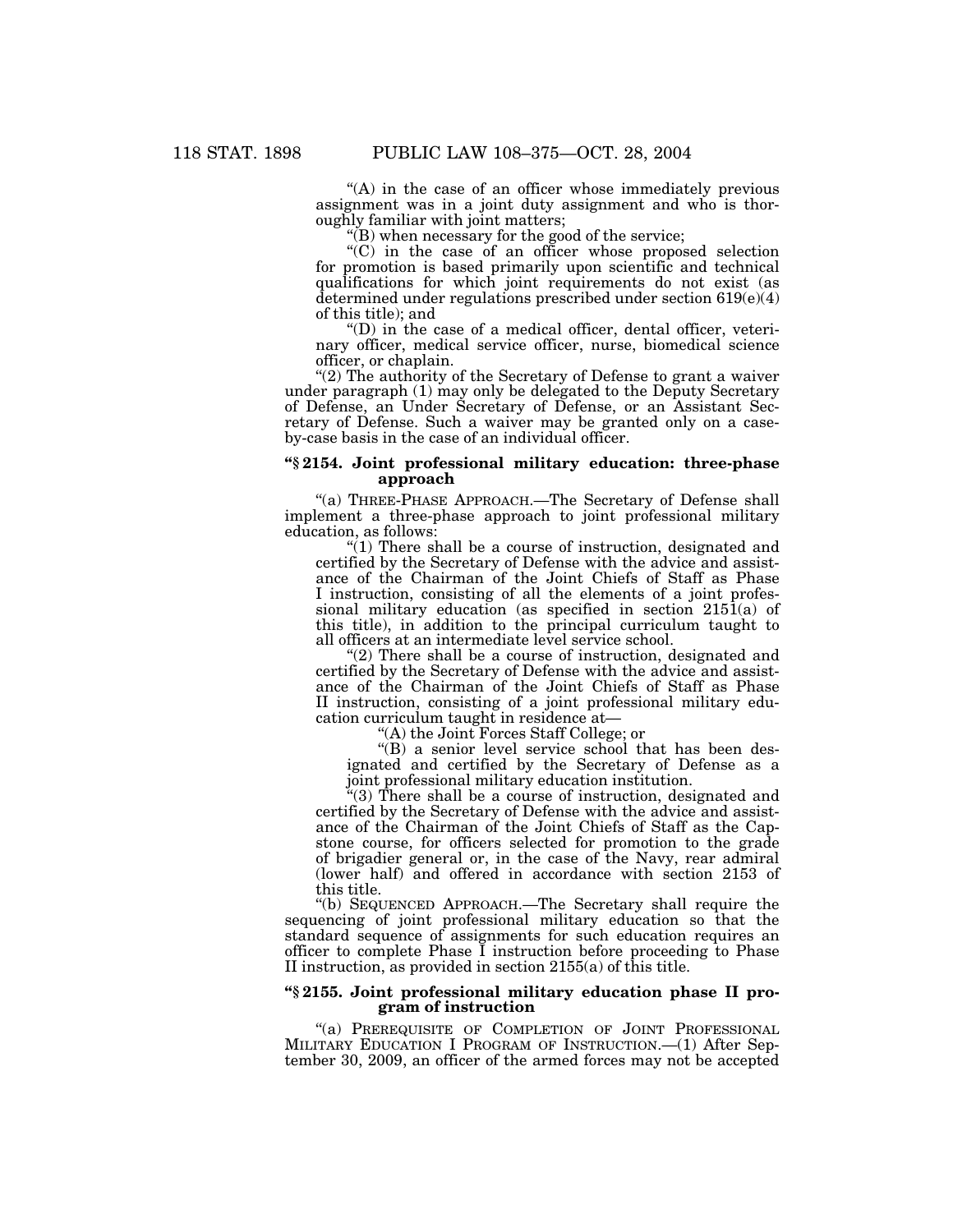for, or assigned to, a program of instruction designated by the Secretary of Defense as joint professional military education Phase II unless the officer has successfully completed a program of instruction designated by the Secretary of Defense as joint professional military education Phase I.

"(2) The Chairman of the Joint Chiefs of Staff may grant exceptions to the requirement under paragraph (1). Such an exception may be granted only on a case-by-case basis under exceptional circumstances, as determined by the Chairman. An officer selected to receive such an exception shall have knowledge of joint matters and other aspects of the Phase I curriculum that, to the satisfaction of the Chairman, qualifies the officer to meet the minimum requirements established for entry into Phase II instruction without first completing Phase I instruction. The number of officers selected to attend an offering of the principal course of instruction at the Joint Forces Staff College or a senior level service school designated by the Secretary of Defense as a joint professional military education institution who have not completed Phase I instruction should comprise no more than 10 percent of the total number of officers selected.

''(b) PHASE II REQUIREMENTS.—The Secretary shall require that the curriculum for Phase II joint professional military education at any school—

''(1) focus on developing joint operational expertise and perspectives and honing joint warfighting skills; and

 $\mathrm{``(2)}$  be structured  $-$ 

 $<sup>4</sup>(A)$  so as to adequately prepare students to perform</sup> effectively in an assignment to a joint, multiservice organization; and

''(B) so that students progress from a basic knowledge of joint matters learned in Phase I instruction to the level of expertise necessary for successful performance in the joint arena.

''(c) CURRICULUM CONTENT.—In addition to the subjects specified in section 2151(a) of this title, the curriculum for Phase II joint professional military education shall include the following:

''(1) National security strategy.

''(2) Theater strategy and campaigning.

"(3) Joint planning processes and systems.

"(4) Joint, interagency, and multinational capabilities and the integration of those capabilities.

Deadline.

''(d) STUDENT RATIO; FACULTY RATIO.—Not later than September 30, 2009, for courses of instruction in a Phase II program of instruction that is offered at senior level service school that has been designated by the Secretary of Defense as a joint professional military education institution—

 $(1)$  the percentage of students enrolled in any such course who are officers of the armed force that administers the school may not exceed 60 percent, with the remaining services proportionally represented; and

" $(2)$  of the faculty at the school who are active-duty officers who provide instruction in such courses, the percentage who are officers of the armed force that administers the school may not exceed 60 percent, with the remaining services proportionally represented.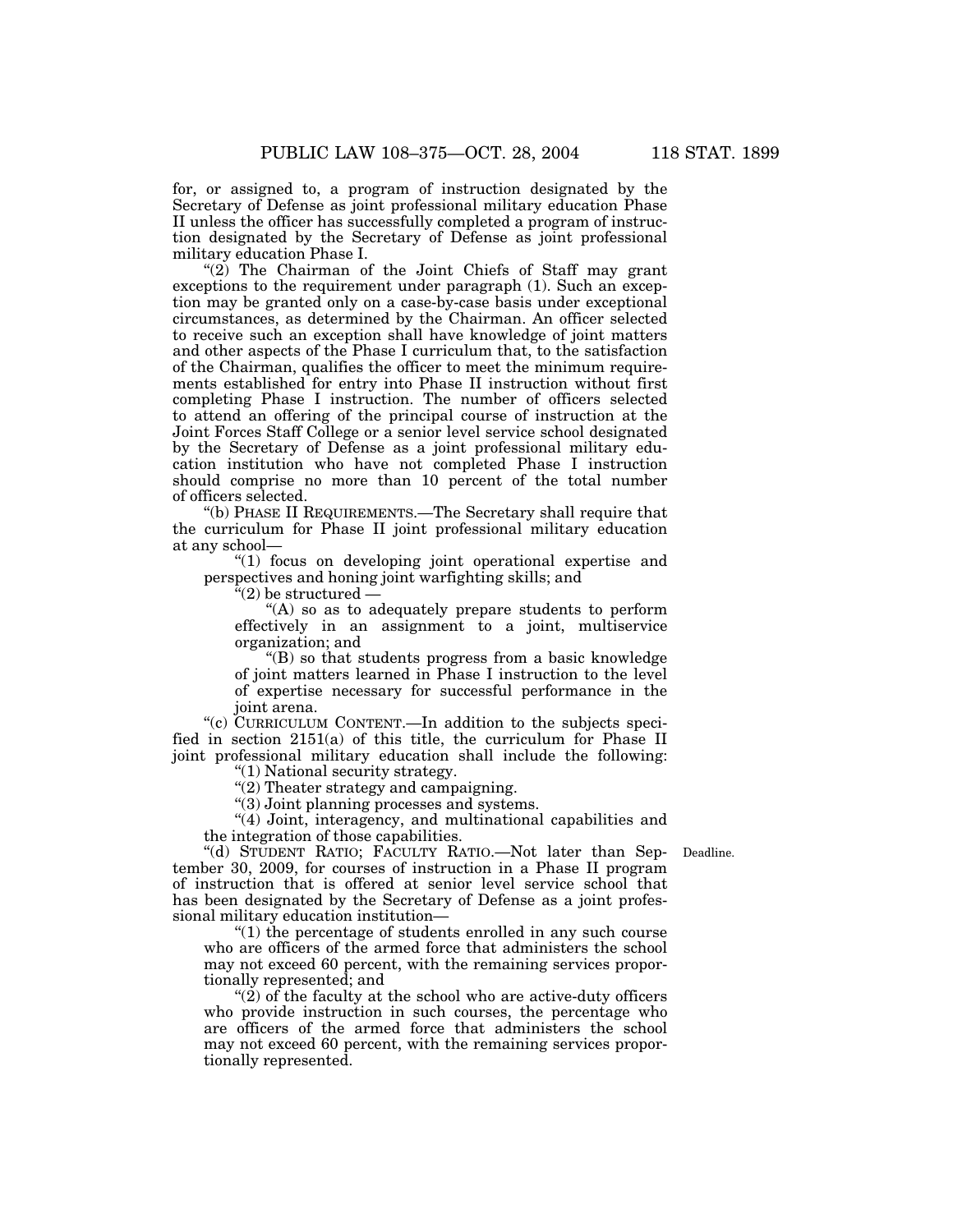# **''§ 2156. Joint Forces Staff College: duration of principal course of instruction**

"(a) DURATION.—The duration of the principal course of instruction offered at the Joint Forces Staff College may not be less than 10 weeks of resident instruction.

''(b) DEFINITION.—In this section, the term 'principal course of instruction' means any course of instruction offered at the Joint Forces Staff College as Phase II joint professional military education.

# **''§ 2157. Annual report to Congress**

''The Secretary of Defense shall include in the annual report of the Secretary to Congress under section  $113(c)$  of this title, for the period covered by the report, the following information (which shall be shown for the Department of Defense as a whole and separately for the Army, Navy, Air Force, and Marine Corps and each reserve component):

"(1) The number of officers who successfully completed a joint professional military education phase II course and were not selected for promotion.

"(2) The number of officer students and faculty members assigned by each service to the professional military schools of the other services and to the joint schools.''.

(b) TRANSFER OF OTHER PROVISIONS.—Subsections (b) and (c) of section 663 of title 10, United States Code, are transferred to section 2152 of such title, as added by subsection (a), and added at the end thereof.

(c) CONFORMING AMENDMENTS.—(1) Section 663 of such title, as amended by subsection (b), is further amended—

(A) by striking subsections (a) and (e); and

(B) by striking ''(d) POST-EDUCATION JOINT DUTY ASSIGN-MENTS.—(1) The" and inserting "(a) JOINT SPECIALTY OFFICERS.—The";

(C) by striking  $(2)(A)$  The Secretary" and inserting  $(4)$ OTHER OFFICERS.—(1) The Secretary'';

(D) by striking ''in subparagraph (B)'' and inserting ''in paragraph $(2)$ 

 $(E)$  by striking "(B) The Secretary" and inserting "(2) The Secretary''; and

 $(F)$  by striking "in subparagraph  $(A)$ " and inserting "in paragraph (1)''.

(2)(A) The heading of such section is amended to read as follows:

# **''§ 663. Joint duty assignments after completion of joint professional military education''.**

(B) The item relating to that section in the table of sections at the beginning of chapter 38 of such title is amended to read as follows:

"663. Joint duty assignments after completion of joint professional military education.''.

(d) CONFORMING REPEAL.—Section 1123(b) of the National Defense Authorization Act for Fiscal Years 1990 and 1991 (Public Law 101–189; 103 Stat. 1556) is repealed.

(e) CLERICAL AMENDMENT.—The tables of chapters at the beginning of subtitle A, and at the beginning of part III of subtitle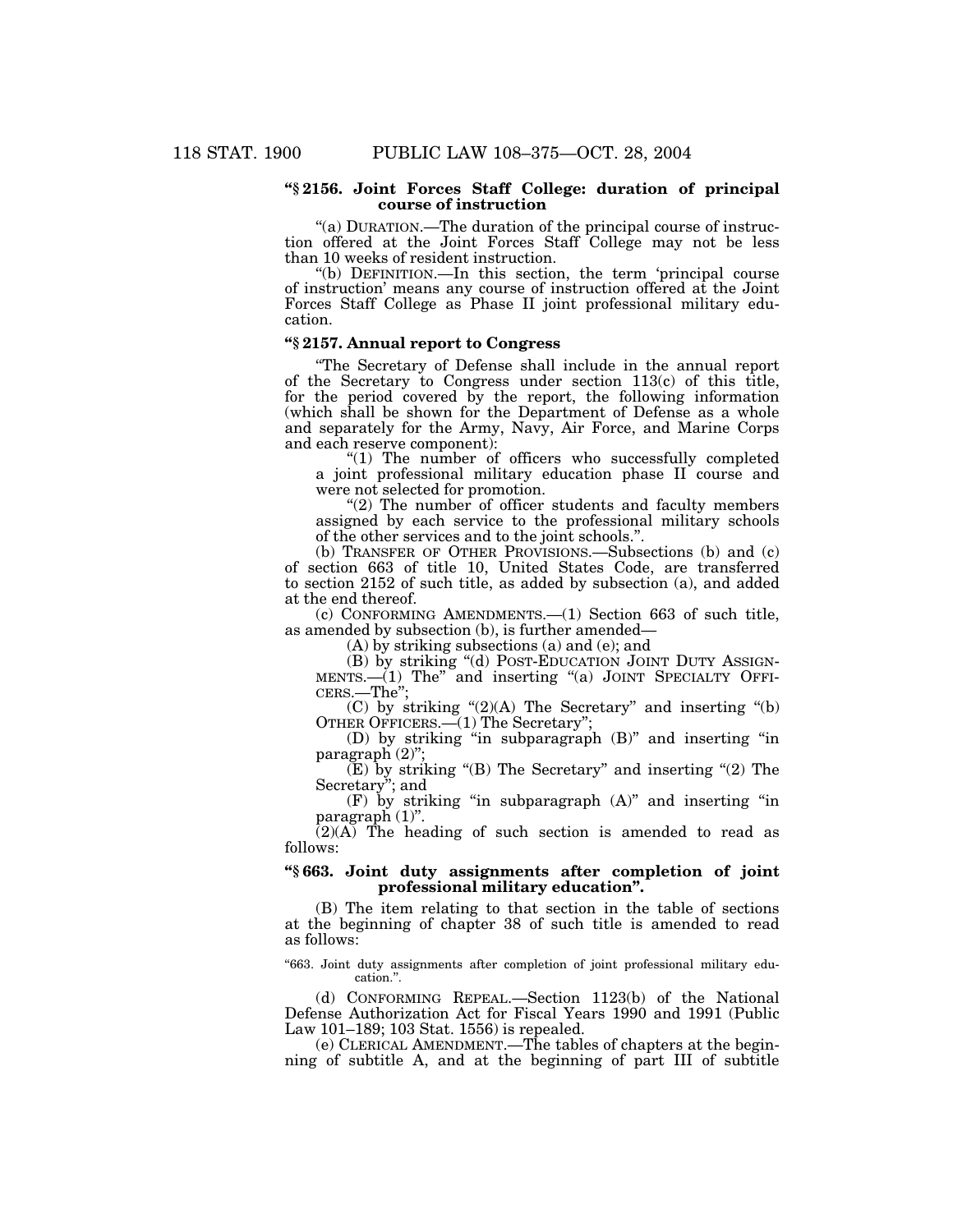A, of title 10, United States Code, are amended by striking the item relating to chapter 107 and inserting the following:

**''106A. Educational Assistance for Persons Enlisting for Active Duty 2141 ''107. Professional Military Education** ....................................................... **2151''.**

#### **SEC. 533. JOINT REQUIREMENTS FOR PROMOTION TO FLAG OR GEN-ERAL OFFICER GRADE.**

(a) EFFECTIVE DATE FOR JOINT SPECIALTY OFFICER REQUIRE-MENT.—Subsection (a)(2) of section 619a of title 10, United States Code, is amended by striking ''September 30, 2007'' and inserting ''September 30, 2008''.

(b) EXCEPTION TO JOINT DUTY REQUIREMENT FOR OFFICERS SERVING IN JOINT DUTY ASSIGNMENT WHEN CONSIDERED FOR PRO-MOTION.—Subsection (b)(4) of such section is amended by striking "if—" and all that follows through "(B) the officer's" and inserting "if the officer's".

# **SEC. 534. CLARIFICATION OF TOURS OF DUTY QUALIFYING AS A JOINT DUTY ASSIGNMENT.**

(a) JOINT DUTY ASSIGNMENT LIST.—Subsection (b)(2) of section 668 of title 10, United States Code, is amended by striking ''a list'' in the matter preceding subparagraph (A) and inserting ''a joint duty assignment list''.

(b) CONSECUTIVE TOURS OF DUTY IN JOINT DUTY ASSIGN-MENTS.—Subsection (c) of such section is amended by striking ''within the same organization''.

10 USC 668 note.

(c) EFFECTIVE DATE.—The amendment made by subsection (b) shall not apply in the case of a joint duty assignment completed by an officer before the date of the enactment of this Act, except in the case of an officer who has continued in joint duty assignments, without a break in service in such assignments, between the end of such assignment and the date of the enactment of this Act.

#### **SEC. 535. TWO-YEAR EXTENSION OF TEMPORARY STANDARD FOR PRO-MOTION POLICY OBJECTIVES FOR JOINT OFFICERS.**

Section 662(a)(2) of title 10, United States Code, is amended by striking "December 27, 2004" in subparagraphs (A) and (B) and inserting ''December 27, 2006''.

# **SEC. 536. TWO-YEAR EXTENSION OF AUTHORITY TO WAIVE REQUIRE-MENT THAT RESERVE CHIEFS AND NATIONAL GUARD DIRECTORS HAVE SIGNIFICANT JOINT DUTY EXPERI-ENCE.**

(a) EXTENSION.—Sections  $3038(b)(4)$ ,  $5143(b)(4)$ ,  $5144(b)(4)$ ,  $8038(b)(4)$ , and  $10506(a)(3)(D)$  of title 10, United States Code, are amended by striking ''December 31, 2004,'' and inserting ''December 31, 2006,''.

(b) FUTURE COMPLIANCE.—Not later than one year after the Deadline. date of the enactment of this Act, the Secretary of Defense shall submit to the Committee on Armed Services of the House of Representatives and the Committee on Armed Services of the Senate a plan for ensuring that all officers selected after December 31, 2006, for recommendation for appointment as a Reserve chief or National Guard director have significant joint duty experience, as required by law, and may be so recommended without requirement for a wavier of such requirement. Such plan shall be developed in coordination with the Chairman of the Joint Chiefs of Staff.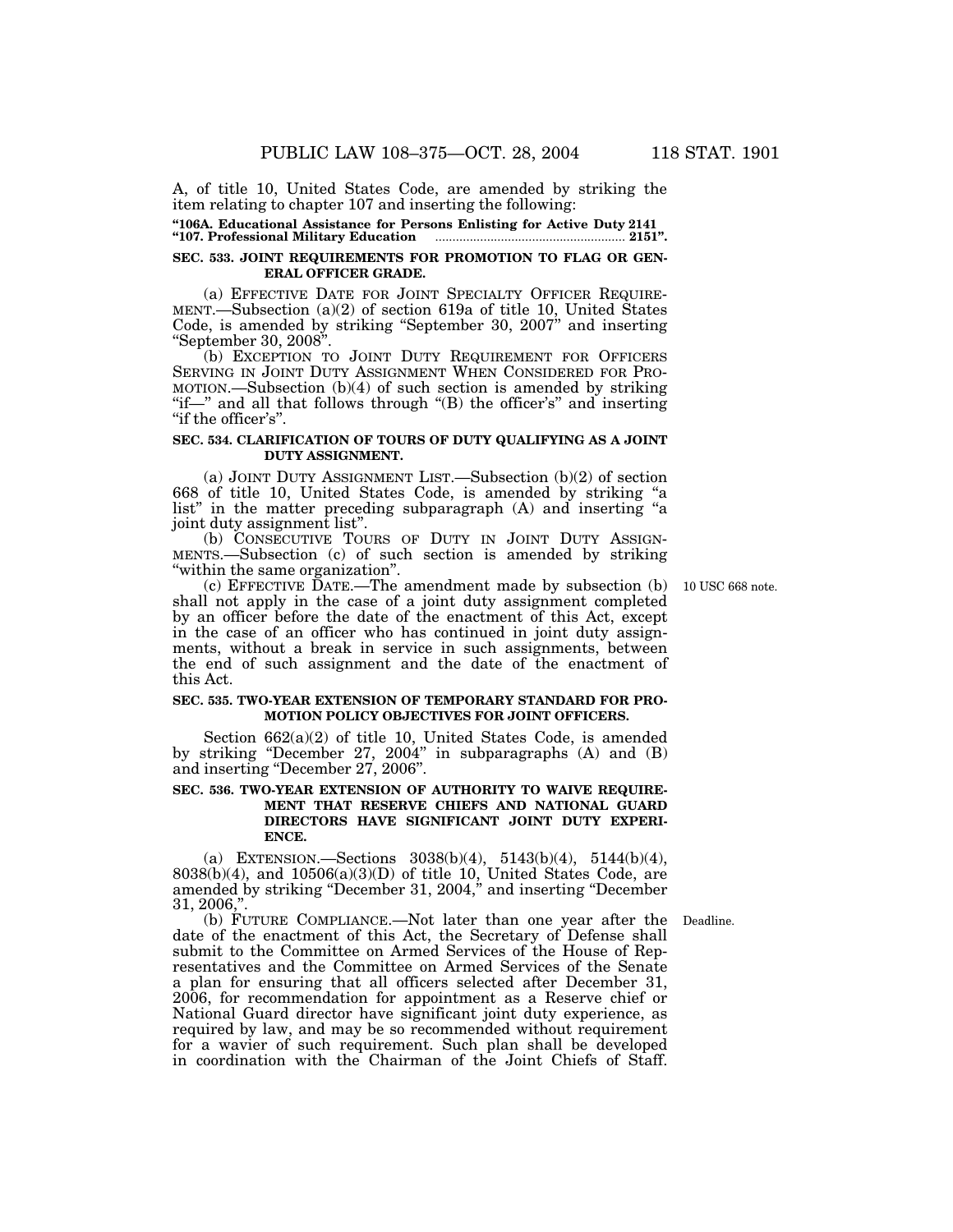# **Subtitle E—Military Service Academies**

# **SEC. 541. REVISION TO CONDITIONS ON SERVICE OF OFFICERS AS SERVICE ACADEMY SUPERINTENDENTS.**

(a) AUTHORITY TO WAIVE REQUIREMENT THAT OFFICERS RETIRE AFTER SERVICE AS SUPERINTENDENT.—Title 10, United States Code, is amended as follows:

(1) MILITARY ACADEMY.—Section 3921 is amended—

(A) by inserting ''(a) MANDATORY RETIREMENT.—'' before "Upon the"; and

(B) by adding at the end the following:

''(b) WAIVER AUTHORITY.—The Secretary of Defense may waive the requirement in subsection (a) for good cause. In each case in which such a waiver is granted for an officer, the Secretary shall submit to the Committees on Armed Services of the Senate and the House of Representatives a written notification of the waiver, with a statement of the reasons supporting the decision that the officer not retire, and a written notification of the intent of the President to nominate the officer for reassignment.''.

(2) NAVAL ACADEMY.—Section 6371 is amended—

(A) by inserting ''(a) MANDATORY RETIREMENT.—'' before "Upon the"; and

(B) by adding at the end the following:

''(b) WAIVER AUTHORITY.—The Secretary of Defense may waive the requirement in subsection (a) for good cause. In each case in which such a waiver is granted for an officer, the Secretary shall submit to the Committees on Armed Services of the Senate and the House of Representatives a written notification of the waiver, with a statement of the reasons supporting the decision that the officer not retire, and a written notification of the intent of the President to nominate the officer for reassignment.''.

(3) AIR FORCE ACADEMY.—Section 8921 is amended—

(A) by inserting "(a) MANDATORY RETIREMENT.—" before "Upon the"; and

(B) by adding at the end the following:

''(b) WAIVER AUTHORITY.—The Secretary of Defense may waive the requirement in subsection (a) for good cause. In each case in which such a waiver is granted for an officer, the Secretary shall submit to the Committees on Armed Services of the Senate and the House of Representatives a written notification of the waiver, with a statement of the reasons supporting the decision that the officer not retire, and a written notification of the intent of the President to nominate the officer for reassignment.''.

(b) MINIMUM THREE-YEAR TOUR OF DUTY AS SUPER-INTENDENT.—Title 10, United States Code, is amended as follows: (1) MILITARY ACADEMY.—Section 4333a is amended—

(A) by inserting "(a) RETIREMENT.—" before "As a";

(B) by inserting before the period at the end the following: "pursuant to section 3921(a) of this title, unless such retirement is waived under section 3921(b) of this title''; and

(C) by adding at the end the following:

''(b) MINIMUM TOUR OF DUTY.—An officer who is detailed to the position of Superintendent of the Academy shall be so detailed for a period of not less than three years. In any case in which an officer serving as Superintendent is reassigned or retires before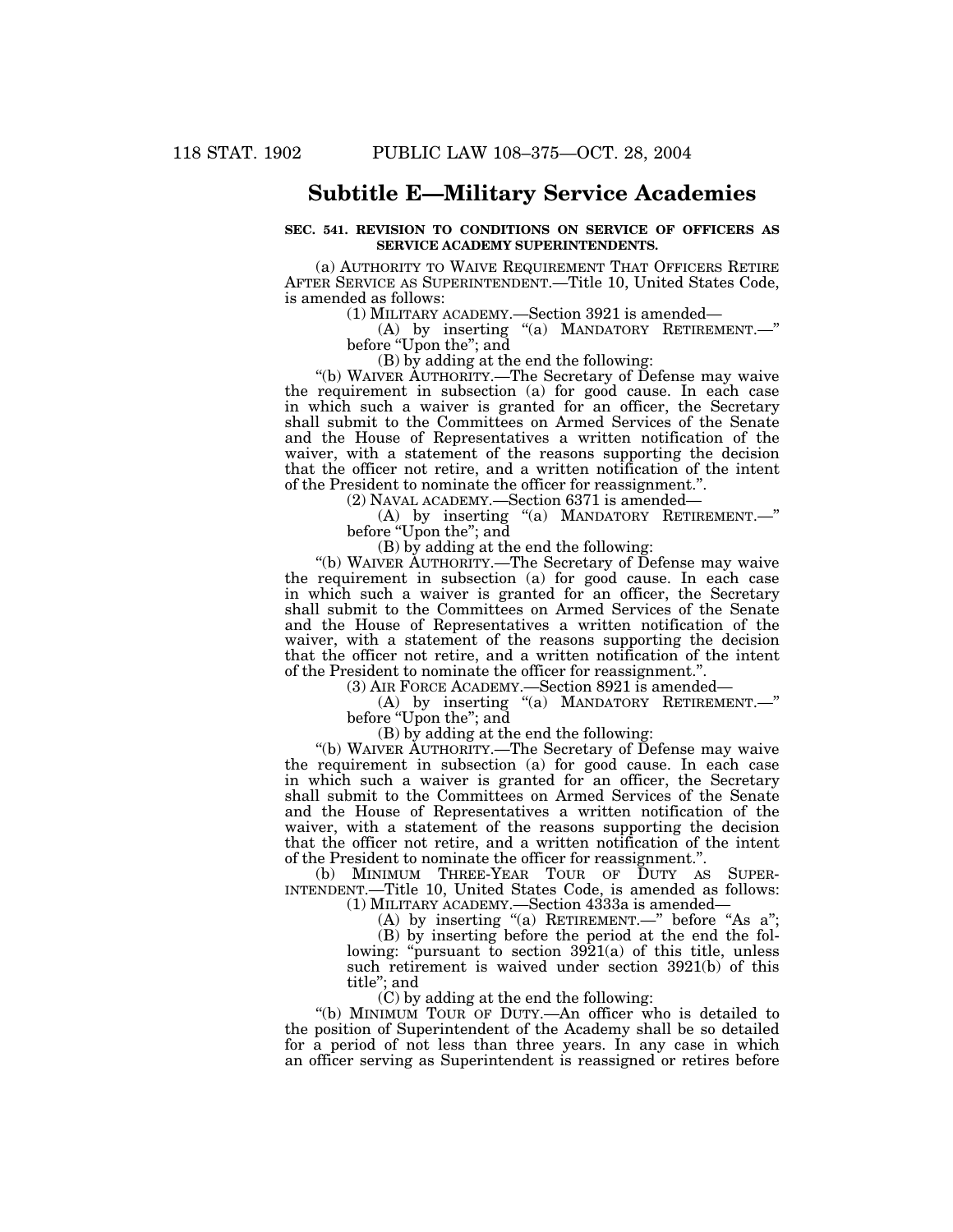having completed three years service as Superintendent, or otherwise leaves that position (other than due to death) without having completed three years service in that position, the Secretary of the Army shall submit to Congress notice that such officer left the position of Superintendent without having completed three years service in that position, together with a statement of the reasons why that officer did not complete three years service in that position."

(2) NAVAL ACADEMY.—Section 6951a is amended—

(A) by inserting before the period at the end of subsection (b) the following: "pursuant to section  $6371(a)$  of this title, unless such retirement is waived under section 6371(b) of this title''; and

(B) by adding at the end the following new subsection: ''(c) An officer who is detailed to the position of Superintendent shall be so detailed for a period of not less than three years. In any case in which an officer serving as Superintendent is reassigned or retires before having completed three years service as Superintendent, or otherwise leaves that position (other than due to death) without having completed three years service in that position, the Secretary of the Navy shall submit to Congress notice that such officer left the position of Superintendent without having completed three years service in that position, together with a statement of the reasons why that officer did not complete three years service in that position.''.

(3) AIR FORCE ACADEMY.—Section 9333a is amended—

(A) by inserting "(a) RETIREMENT.—" before "As  $a$ ";

(B) by inserting before the period at the end the following: "pursuant to section  $8921(a)$  of this title, unless such retirement is waived under section 8921(b) of this title''; and

(C) by adding at the end the following:

''(b) MINIMUM TOUR OF DUTY.—An officer who is detailed to the position of Superintendent of the Academy shall be so detailed for a period of not less than three years. In any case in which an officer serving as Superintendent is reassigned or retires before having completed three years service as Superintendent, or otherwise leaves that position (other than due to death) without having completed three years service in that position, the Secretary of the Air Force shall submit to Congress notice that such officer left the position of Superintendent without having completed three years service in that position, together with a statement of the reasons why that officer did not complete three years service in that position.''.

(c) CLERICAL AMENDMENTS.—Title 10, United States Code, is amended as follows:

(1)(A) The heading for section 3921 is amended to read as follows: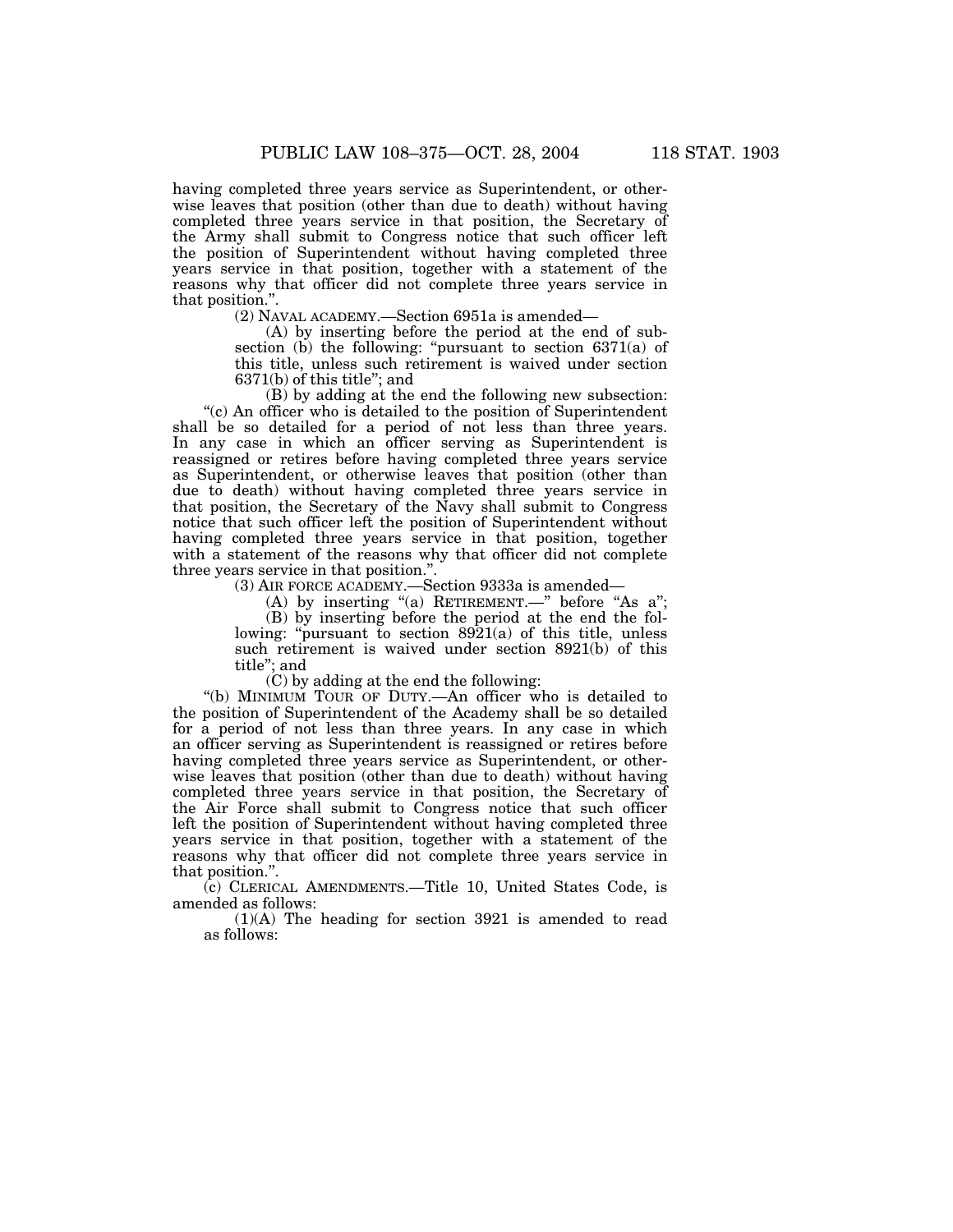# **''§ 3921. Mandatory retirement: Superintendent of the United States Military Academy; waiver authority''.**

(B) The item relating to that section in the table of sections at the beginning of chapter 367 is amended to read as follows:

"3921. Mandatory retirement: Superintendent of the United States Military Academy; waiver authority.''.

(2)(A) The heading for section 6371 is amended to read as follows:

# **''§ 6371. Mandatory retirement: Superintendent of the United States Naval Academy; waiver authority''.**

(B) The item relating to that section in the table of sections at the beginning of chapter 573 is amended to read as follows:

''6371. Mandatory retirement: Superintendent of the United States Naval Academy; waiver authority.".

(3)(A) The heading for section 8921 is amended to read as follows:

# **''§ 8921. Mandatory retirement: Superintendent of the United States Air Force Academy; waiver authority''.**

(B) The item relating to that section in the table of sections at the beginning of chapter 867 is amended to read as follows:

"8921. Mandatory retirement: Superintendent of the United States Air Force Academy; waiver authority.''.

# **SEC. 542. ACADEMIC QUALIFICATIONS OF THE DEAN OF THE FACULTY OF UNITED STATES AIR FORCE ACADEMY.**

Section 9335(a) of title 10, United States Code, is amended by inserting before the period at the end of the second sentence the following: '', except that a person may not be appointed or assigned as Dean unless that person holds the highest academic degree in that person's academic field''.

# **SEC. 543. BOARD OF VISITORS OF UNITED STATES AIR FORCE ACADEMY.**

Section 9355 of title 10, United States Code, is amended to read as follows:

#### **''§ 9355. Board of Visitors**

''(a) A Board of Visitors to the Academy is constituted annually. The Board consists of the following members:

''(1) Six persons designated by the President.

"(2) The chairman of the Committee on Armed Services of the House of Representatives, or his designee.

''(3) Four persons designated by the Speaker of the House of Representatives, three of whom shall be members of the House of Representatives and the fourth of whom may not be a member of the House of Representatives.

"(4) The chairman of the Committee on Armed Services of the Senate, or his designee.

"(5) Three other members of the Senate designated by the Vice President or the President pro tempore of the Senate, two of whom are members of the Committee on Appropriations of the Senate.

 $'(b)(1)$  The persons designated by the President serve for three years each except that any member whose term of office has expired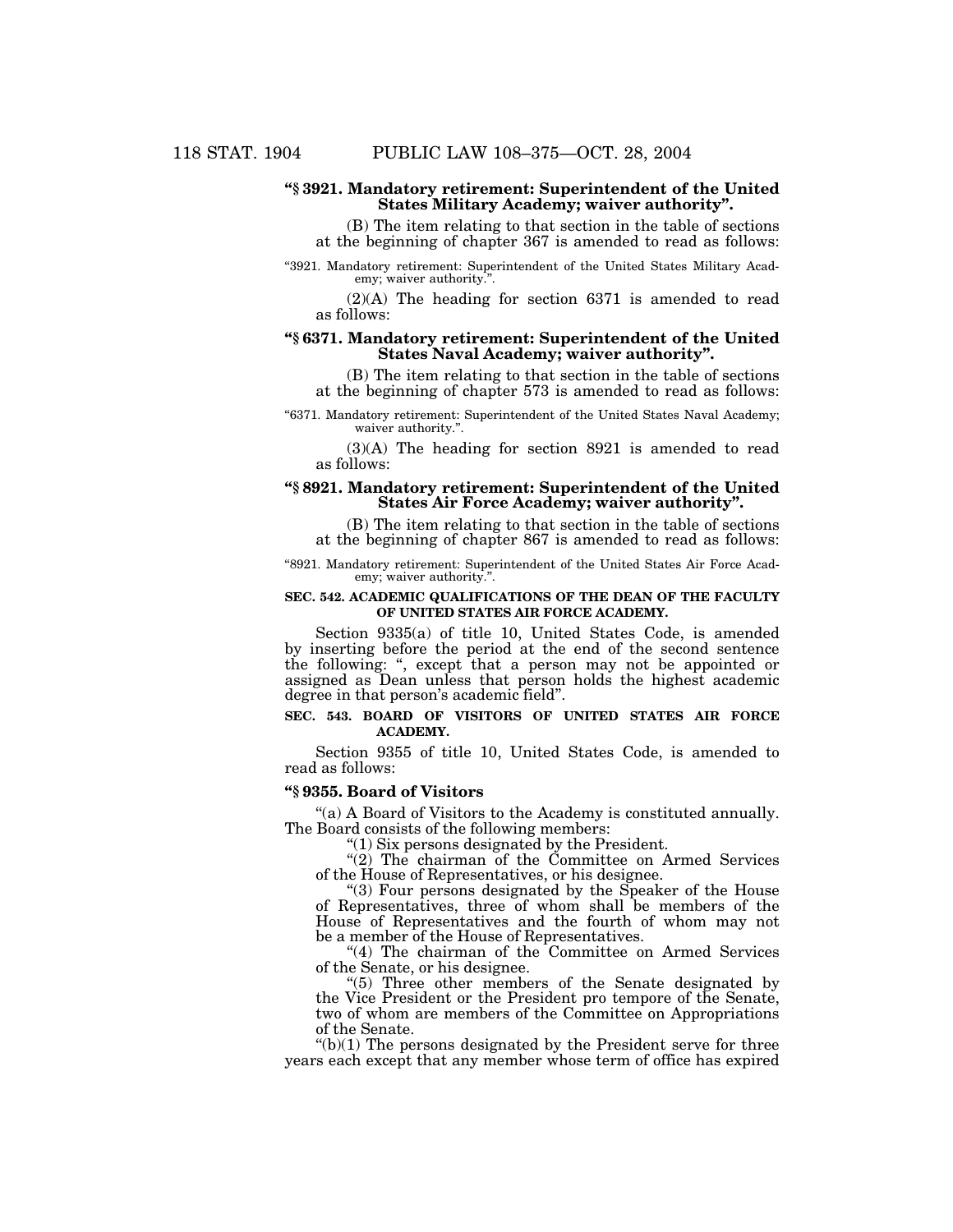shall continue to serve until his successor is designated. The President shall designate persons each year to succeed the members designated by the President whose terms expire that year.

''(2) At least two of the members designated by the President shall be graduates of the Academy.

" $(c)(1)$  If a member of the Board dies or resigns or is terminated as a member of the board under paragraph (2), a successor shall be designated for the unexpired portion of the term by the official who designated the member.

" $(2)(\overline{A})$  If a member of the Board fails to attend two successive Board meetings, except in a case in which an absence is approved in advance, for good cause, by the Board chairman, such failure shall be grounds for termination from membership on the Board. A person designated for membership on the Board shall be provided notice of the provisions of this paragraph at the time of such designation.

 $\mathcal{H}(B)$  Termination of membership on the Board under subpara $graph (A)$ —

"(i) in the case of a member of the Board who is not a member of Congress, may be made by the Board chairman; and

"(ii) in the case of a member of the Board who is a member of Congress, may be made only by the official who designated the member.

''(C) When a member of the Board is subject to termination from membership on the Board under subparagraph (A), the Board chairman shall notify the official who designated the member. Upon receipt of such a notification with respect to a member of the Board who is a member of Congress, the official who designated the member shall take such action as that official considers appropriate.

''(d) The Board should meet at least four times a year, with at least two of those meetings at the Academy. The Board or its members may make other visits to the Academy in connection with the duties of the Board. Board meetings should last at least one full day. Board members shall have access to the Academy grounds and the cadets, faculty, staff, and other personnel of the Academy for the purposes of the duties of the Board.

 $(e)(1)$  The Board shall inquire into the morale, discipline, and social climate, the curriculum, instruction, physical equipment, fiscal affairs, academic methods, and other matters relating to the Academy that the Board decides to consider.

"(2) The Secretary of the Air Force and the Superintendent of the Academy shall provide the Board candid and complete disclosure, consistent with applicable laws concerning disclosure of information, with respect to institutional problems.

''(3) The Board shall recommend appropriate action.

''(f) The Board shall prepare a semiannual report containing its views and recommendations pertaining to the Academy, based on its meeting since the last such report and any other considerations it determines relevant. Each such report shall be submitted concurrently to the Secretary of Defense, through the Secretary of the Air Force, and to the Committee on Armed Services of the Senate and the Committee on Armed Services of the House of Representatives.

 $\hat{f}(g)$  Upon approval by the Secretary, the Board may call in advisers for consultation.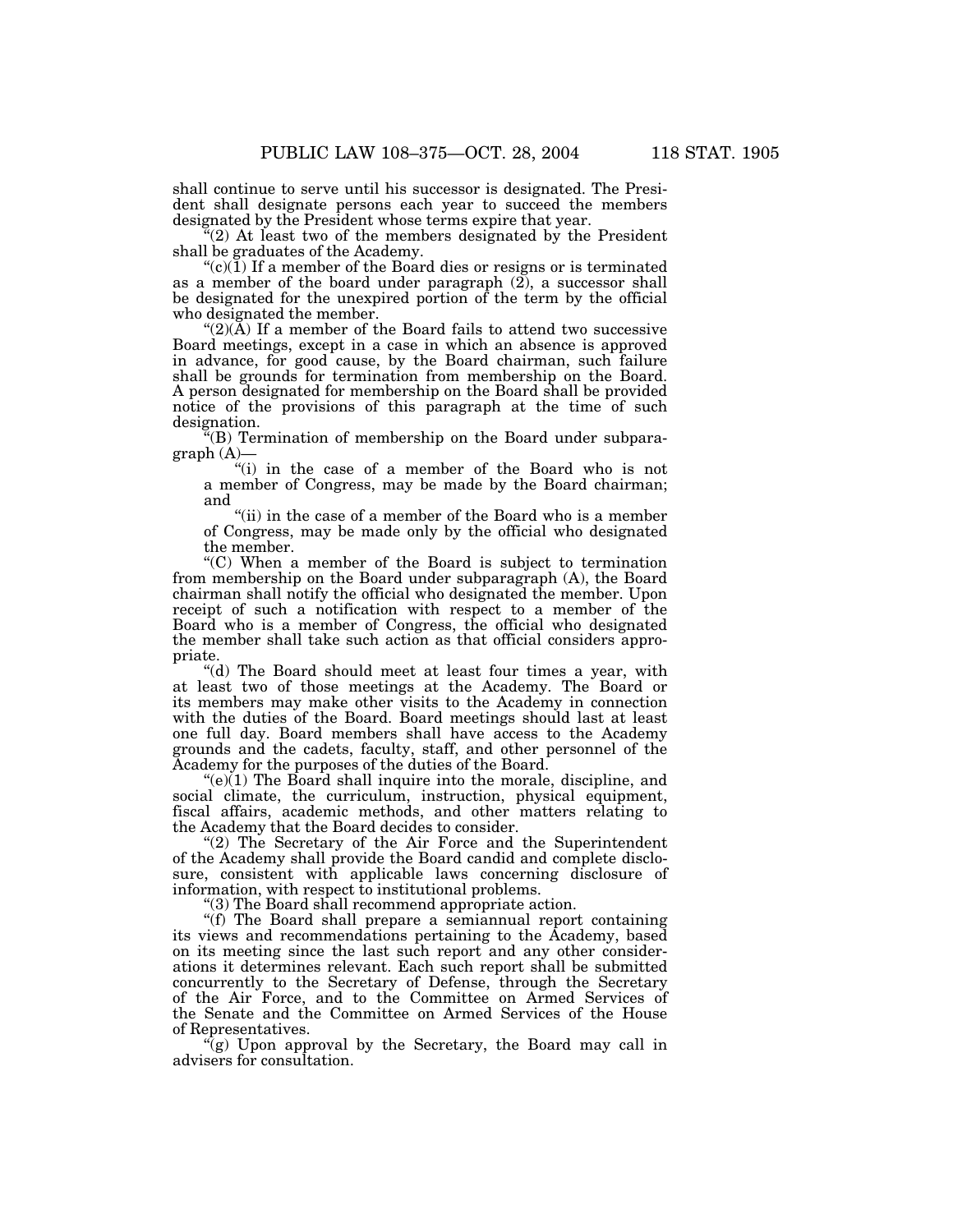"(h) While performing duties as a member of the Board, each member of the Board and each adviser shall be reimbursed under Government travel regulations for travel expenses.''.

# **SEC. 544. APPROPRIATED FUNDS FOR SERVICE ACADEMY ATHLETIC AND RECREATIONAL EXTRACURRICULAR PROGRAMS TO BE TREATED IN SAME MANNER AS FOR MILITARY MORALE, WELFARE, AND RECREATION PROGRAMS.**

(a) UNITED STATES MILITARY ACADEMY.—(1) Chapter 403 of title 10, United States Code, is amended by adding at the end the following new section:

# **''§ 4359. Mixed-funded athletic and recreational extracurricular programs: authority to manage appropriated funds in same manner as nonappropriated funds**

''(a) AUTHORITY.—In the case of an Academy mixed-funded athletic or recreational extracurricular program, the Secretary of the Army may designate funds appropriated to the Department of the Army and available for that program to be treated as nonappropriated funds and expended for that program in accordance with laws applicable to the expenditure of nonappropriated funds. Appropriated funds so designated shall be considered to be nonappropriated funds for all purposes and shall remain available until expended.

''(b) COVERED PROGRAMS.—In this section, the term 'Academy mixed-funded athletic or recreational extracurricular program' means an athletic or recreational extracurricular program of the Academy to which each of the following applies:

"(1) The program is not considered a morale, welfare, or recreation program.

" $(2)$  The program is supported through appropriated funds.

"(3) The program is supported by a nonappropriated fund instrumentality.

"(4) The program is not a private organization and is not operated by a private organization.''.

 $(2)$  The table of sections at the beginning of such title is amended by adding at the end the following new item:

''4359. Mixed-funded athletic and recreational extracurricular programs: authority to manage appropriated funds in same manner as nonappropriated funds.''.

(b) UNITED STATES NAVAL ACADEMY.—(1) Chapter 603 of title 10, United States Code, is amended by adding at the end the following new section:

# **''§ 6978. Mixed-funded athletic and recreational extracurricular programs: authority to manage appropriated funds in same manner as nonappropriated funds**

"(a) AUTHORITY.—In the case of a Naval Academy mixed-funded athletic or recreational extracurricular program, the Secretary of the Navy may designate funds appropriated to the Department of the Navy and available for that program to be treated as nonappropriated funds and expended for that program in accordance with laws applicable to the expenditure of nonappropriated funds.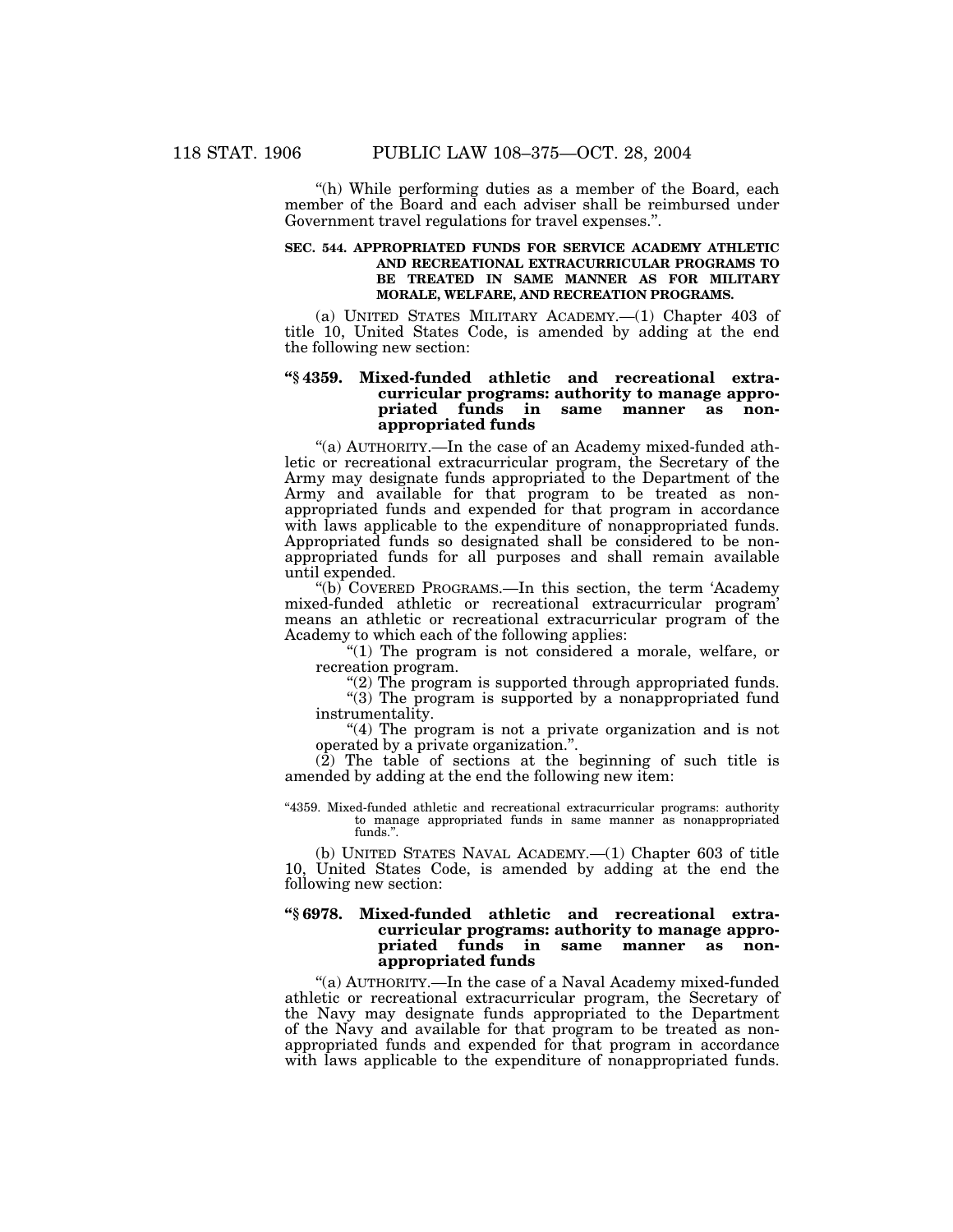Appropriated funds so designated shall be considered to be nonappropriated funds for all purposes and shall remain available until expended.

''(b) COVERED PROGRAMS.—In this section, the term 'Naval Academy mixed-funded athletic or recreational extracurricular program' means an athletic or recreational extracurricular program of the Naval Academy to which each of the following applies:

"(1) The program is not considered a morale, welfare, or recreation program.

"(2) The program is supported through appropriated funds. "(3) The program is supported by a nonappropriated fund instrumentality.

"(4) The program is not a private organization and is not operated by a private organization.''.

(2) The table of sections at the beginning of such title is amended by adding at the end the following new item:

#### ''6978. Mixed-funded athletic and recreational extracurricular programs: authority to manage appropriated funds in same manner as nonappropriated funds.''.

(c) UNITED STATES AIR FORCE ACADEMY.—(1) Chapter 903 of title 10, United States Code, is amended by adding at the end the following new section:

# **''§ 9359. Mixed-funded athletic and recreational extracurricular programs: authority to manage appropriated funds in same manner as nonappropriated funds**

''(a) AUTHORITY.—In the case of an Academy mixed-funded athletic or recreational extracurricular program, the Secretary of the Air Force may designate funds appropriated to the Department of the Air Force and available for that program to be treated as nonappropriated funds and expended for that program in accordance with laws applicable to the expenditure of nonappropriated funds. Appropriated funds so designated shall be considered to be nonappropriated funds for all purposes and shall remain available until expended.

''(b) COVERED PROGRAMS.—In this section, the term 'Academy mixed-funded athletic or recreational extracurricular program' means an athletic or recreational extracurricular program of the Academy to which each of the following applies:

"(1) The program is not considered a morale, welfare, or recreation program.

"(2) The program is supported through appropriated funds.

" $(3)$  The program is supported by a nonappropriated fund instrumentality.

"(4) The program is not a private organization and is not operated by a private organization.''.

(2) The table of sections at the beginning of such title is amended by adding at the end the following new item:

"9359. Mixed-funded athletic and recreational extracurricular programs: authority to manage appropriated funds in same manner as nonappropriated funds.''.

(d) EFFECTIVE DATE AND APPLICABILITY.—Sections 4359, 6978, and 9359 of title 10, United States Code, shall apply only with respect to funds appropriated for fiscal years after fiscal year 2004.

10 USC 4359 note.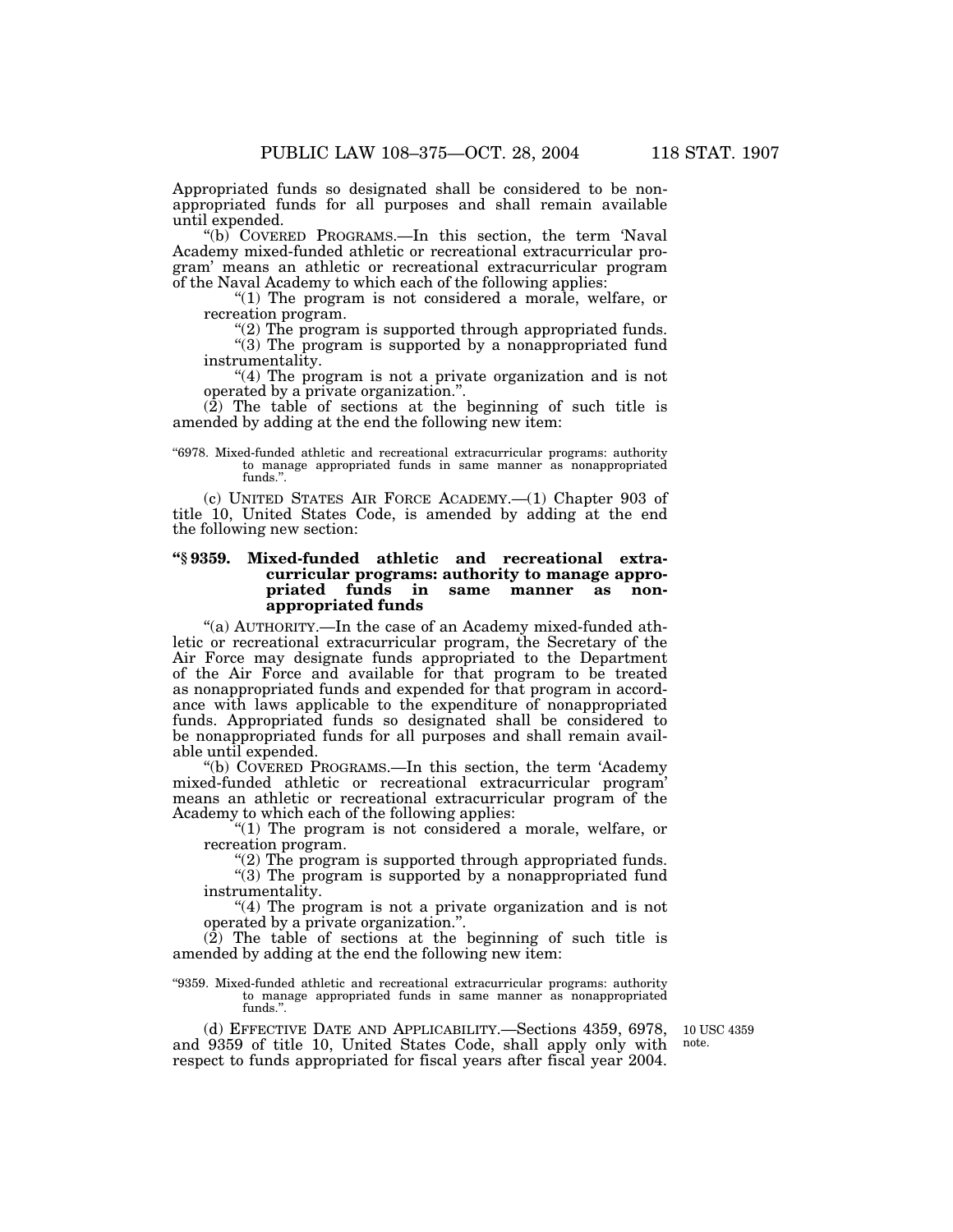# **SEC. 545. CODIFICATION OF PROHIBITION ON IMPOSITION OF CERTAIN CHARGES AND FEES AT THE SERVICE ACADEMIES.**

(a) UNITED STATES MILITARY ACADEMY.—(1) Chapter 403 of title 10, United States Code, as amended by  $544(a)(1)$ , is further amended by adding at the end the following new section:

# **''§ 4360. Cadets: charges and fees for attendance; limitation**

''(a) PROHIBITION.—Except as provided in subsection (b), no charge or fee for tuition, room, or board for attendance at the Academy may be imposed unless the charge or fee is specifically authorized by a law enacted after October 5, 1994.

''(b) EXCEPTION.—The prohibition specified in subsection (a) does not apply with respect to any item or service provided to cadets for which a charge or fee is imposed as of October 5, 1994. The Secretary of Defense shall notify Congress of any change made by the Academy in the amount of a charge or fee authorized under this subsection.''.

(2) The table of sections at the beginning of such chapter is amended by adding after the item added by section  $544(\overline{a})(2)$ the following new item:

''4360. Cadets: charges and fees for attendance; limitation.''.

(b) UNITED STATES NAVAL ACADEMY.—(1) Chapter 603 of title 10, United States Code, as amended by 544(b)(1), is further amended by adding at the end the following new section:

# **''§ 6979. Midshipmen: charges and fees for attendance; limitation**

''(a) PROHIBITION.—Except as provided in subsection (b), no charge or fee for tuition, room, or board for attendance at the Naval Academy may be imposed unless the charge or fee is specifically authorized by a law enacted after October 5, 1994.

''(b) EXCEPTION.—The prohibition specified in subsection (a) does not apply with respect to any item or service provided to midshipmen for which a charge or fee is imposed as of October 5, 1994. The Secretary of Defense shall notify Congress of any change made by the Naval Academy in the amount of a charge or fee authorized under this subsection."

(2) The table of sections at the beginning of such chapter is amended by adding after the item added by section  $544(b)(2)$ the following new item:

''6979. Midshipmen: charges and fees for attendance; limitation.''.

(c) UNITED STATES AIR FORCE ACADEMY.—(1) Chapter 903 title 10, United States Code, as amended by  $544(c)(1)$ , is further amended by adding at the end the following new section:

# **''§ 9360. Cadets: charges and fees for attendance; limitation**

''(a) PROHIBITION.—Except as provided in subsection (b), no charge or fee for tuition, room, or board for attendance at the Academy may be imposed unless the charge or fee is specifically authorized by a law enacted after October 5, 1994.

''(b) EXCEPTION.—The prohibition specified in subsection (a) does not apply with respect to any item or service provided to cadets for which a charge or fee is imposed as of October 5, 1994. The Secretary of Defense shall notify Congress of any change made

Notification.

Notification.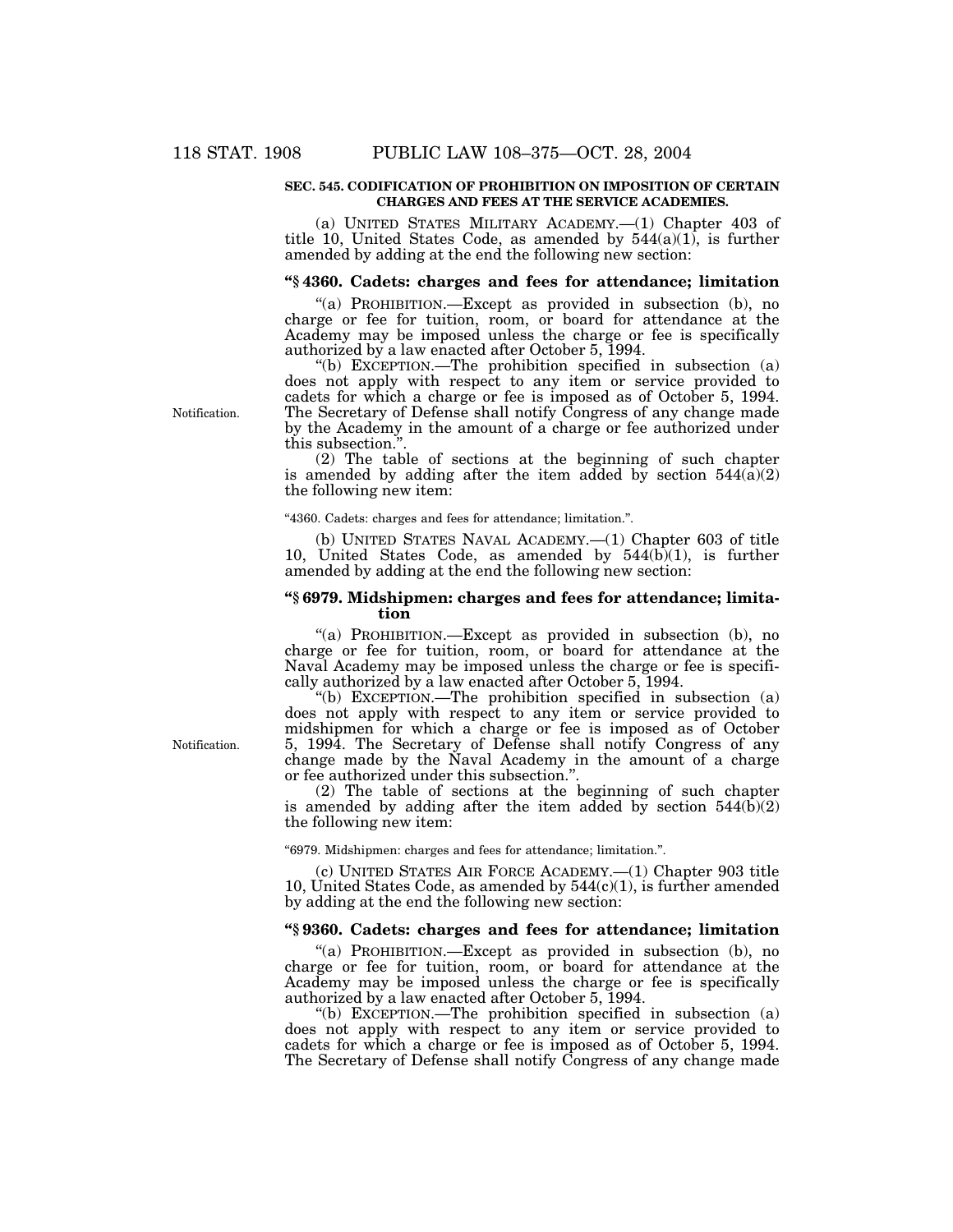by the Academy in the amount of a charge or fee authorized under this subsection.''.

(2) The table of sections at the beginning of such chapter is amended by adding after the item added by section  $544(\bar{c})(2)$ the following new item:

''9360. Cadets: charges and fees for attendance; limitation.''.

(d) UNITED STATES COAST GUARD ACADEMY.—(1) Chapter 9 of title 14, United States Code, is amended by adding at the end the following new section:

# **''§ 197. Cadets: charges and fees for attendance; limitation**

''(a) PROHIBITION.—Except as provided in subsection (b), no charge or fee for tuition, room, or board for attendance at the Academy may be imposed unless the charge or fee is specifically authorized by a law enacted after October 5, 1994.

''(b) EXCEPTION.—The prohibition specified in subsection (a) does not apply with respect to any item or service provided to cadets for which a charge or fee is imposed as of October 5, 1994. The Secretary of Homeland Security shall notify Congress of any change made by the Academy in the amount of a charge or fee authorized under this subsection.''.

(2) The table of sections at the beginning of such chapter is amended by adding at the end the following new item:

''197. Cadets: charges and fees for attendance; limitation.''.

(e) UNITED STATES MERCHANT MARINE ACADEMY.—Section 1303 of the Merchant Marine Act, 1936 (46 U.S.C. App. 1295b), is amended by adding at the end the following new subsection:

''(j) LIMITATION ON CHARGES AND FEES FOR ATTENDANCE.—

" $(1)$  Except as provided in paragraph  $(2)$ , no charge or fee for tuition, room, or board for attendance at the Academy may be imposed unless the charge or fee is specifically authorized by a law enacted after October 5, 1994.

" $(2)$  The prohibition specified in paragraph  $(1)$  does not apply with respect to any item or service provided to cadets for which a charge or fee is imposed as of October 5, 1994. The Secretary of Transportation shall notify Congress of any change made by the Academy in the amount of a charge or fee authorized under this paragraph.''.

(f) REPEAL OF CODIFIED PROVISION.—Section 553 of the National Defense Authorization Act for Fiscal Year 1995 (Public Law 103–337; 10 U.S.C. 4331 note) is repealed.

# **Subtitle F—Other Education and Training Matters**

# **SEC. 551. COLLEGE FIRST DELAYED ENLISTMENT PROGRAM.**

(a) CODIFICATION AND EXTENSION OF ARMY PROGRAM.—(1) Chapter 31 of title 10, United States Code, is amended by inserting after section 510 the following new section:

# **''§ 511. College First Program**

''(a) PROGRAM AUTHORITY.—The Secretary of each military department may establish a program to increase the number of, and the level of the qualifications of, persons entering the armed

Notification.

Notification.

Notification.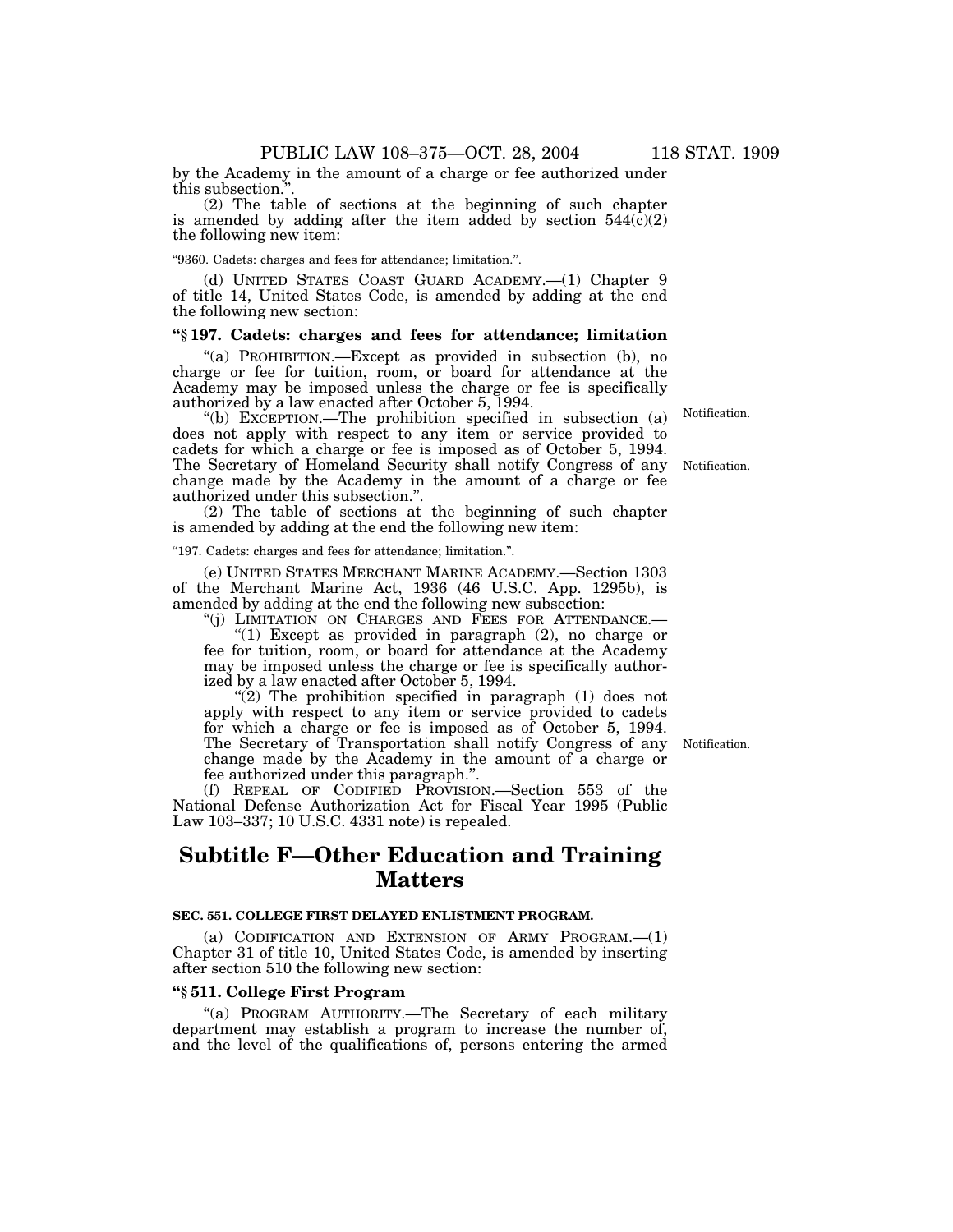forces as enlisted members by encouraging recruits to pursue higher education or vocational or technical training before entry into active service.

''(b) DELAYED ENTRY WITH ALLOWANCE FOR HIGHER EDU- CATION.—The Secretary concerned may—

"(1) exercise the authority under section 513 of this title—

"(A) to accept the enlistment of a person as a Reserve for service in the Selected Reserve or Individual Ready Reserve of a reserve component, notwithstanding the scope of the authority under subsection (a) of that section, in the case of the Army National Guard of the United States or Air National Guard of the United States; and

''(B) to authorize, notwithstanding the period limitation in subsection (b) of that section, a delay of the enlistment of any such person in a regular component under that subsection for the period during which the person is enrolled in, and pursuing a program of education at, an institution of higher education, or a program of vocational or technical training, on a full-time basis that is to be completed within the maximum period of delay determined for that person under subsection (c); and

"(2) subject to paragraph (2) of subsection (d) and except as provided in paragraph (3) of that subsection, pay an allowance to a person accepted for enlistment under paragraph (1)(A) for each month of the period during which that person is enrolled in and pursuing a program described in paragraph  $(1)(B)$ .

''(c) MAXIMUM PERIOD OF DELAY.—The period of delay authorized a person under paragraph (1)(B) of subsection (b) may not exceed the 30-month period beginning on the date of the person's enlistment accepted under paragraph (1)(A) of such subsection.

"(d) ALLOWANCE.—(1) The monthly allowance paid under subsection (b)(2) shall be equal to the amount of the subsistence allowance provided for certain members of the Senior Reserve Officers' Training Corps with the corresponding number of years of participation under section 209(a) of title 37. The Secretary concerned may supplement that stipend by an amount not to exceed \$225 per month.

" $(2)$  An allowance may not be paid to a person under this section for more than 24 months.

''(3) A member of the Selected Reserve of a reserve component may be paid an allowance under this section only for months during which the member performs satisfactorily as a member of a unit of the reserve component that trains as prescribed in section  $10147(a)(1)$  of this title or section  $502(a)$  of title 32. Satisfactory performance shall be determined under regulations prescribed by the Secretary concerned.

''(4) An allowance under this section is in addition to any other pay or allowance to which a member of a reserve component is entitled by reason of participation in the Ready Reserve of that component.

 $E''(e)$  RECOUPMENT OF ALLOWANCE.  $-(1)$  A person who, after receiving an allowance under this section, fails to complete the total period of service required of that person in connection with delayed entry authorized for the person under section 513 shall repay the United States the amount which bears the same ratio to the total amount of that allowance paid to the person as the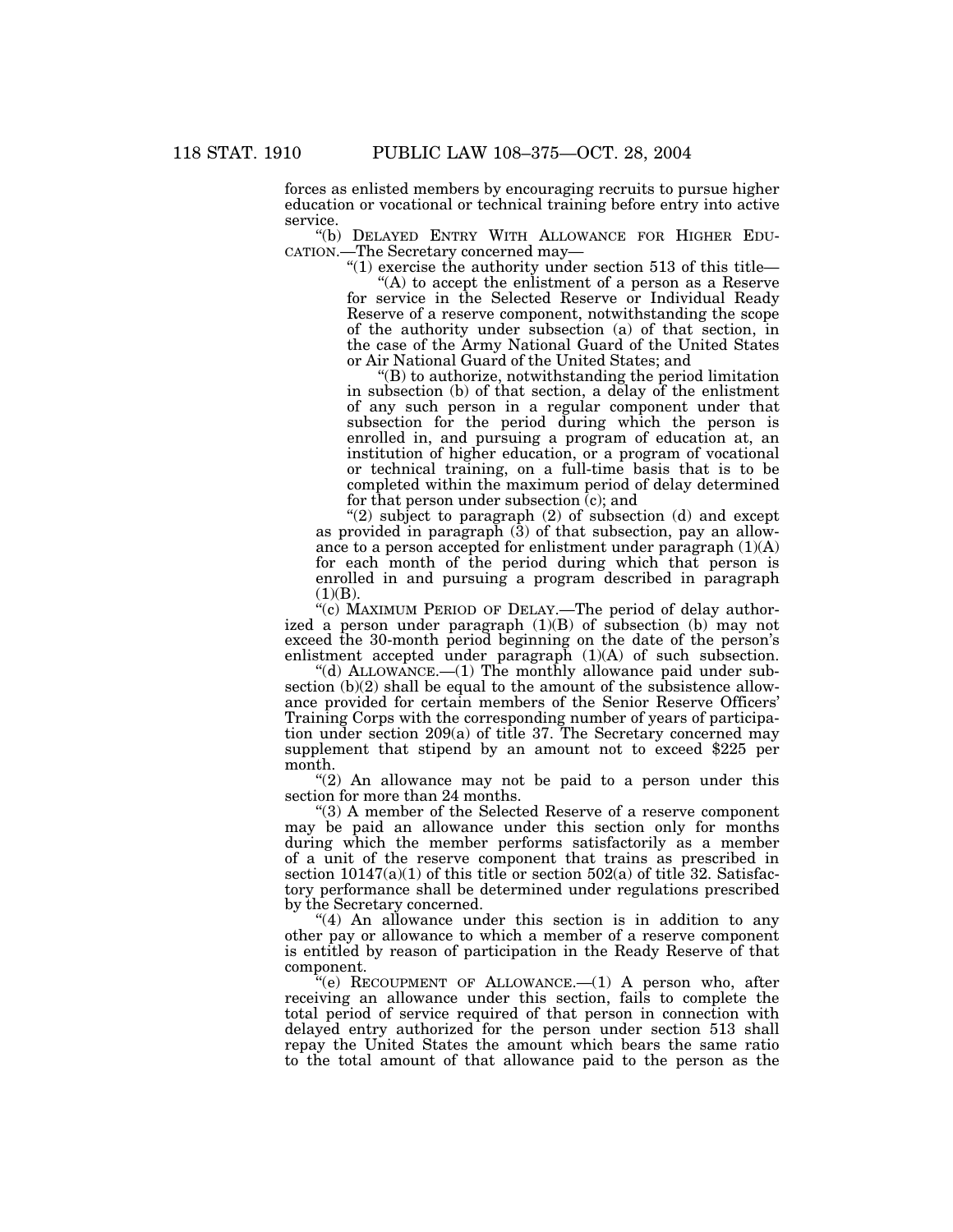unserved part of the total required period of service bears to the total period.

 $\sqrt{\ }$ (2) An obligation to repay the United States imposed under paragraph (1) is for all purposes a debt owed to the United States.

''(3) A discharge of a person in bankruptcy under title 11 that is entered less than five years after the date on which the person was, or was to be, enlisted in the regular Army pursuant to the delayed entry authority under section 513 does not discharge that person from a debt arising under paragraph (1).

''(4) The Secretary concerned may waive, in whole or in part, a debt arising under paragraph (1) in any case for which the Secretary determines that recovery would be against equity and good conscience or would be contrary to the best interests of the United States.

''(f) SPECIAL PAY AND BONUSES.—Upon enlisting in the regular component of the member's armed force, a person who initially enlisted as a Reserve under this section may, at the discretion of the Secretary concerned, be eligible for all regular special pays, bonuses, education benefits, and loan repayment programs.''.

(2) The table of sections at the beginning of such chapter is amended by inserting after the item relating to section 510 the following new item:

#### ''511. College First Program.''.

(b) CONTINUATION FOR ARMY OF PRIOR ARMY COLLEGE FIRST 10 USC 511 note. PROGRAM.—The Secretary of the Army shall treat the program under section 511 of title 10, United States Code, as added by subsection (a), as a continuation of the program under section 573 of the National Defense Authorization Act for Fiscal Year 2000 (10 U.S.C. 513 note), and for such purpose the Secretary may treat such section 511 as having been enacted on October 1, 2004.

# **SEC. 552. SENIOR RESERVE OFFICERS' TRAINING CORPS AND RECRUITER ACCESS AT INSTITUTIONS OF HIGHER EDU-CATION.**

(a) EQUAL TREATMENT OF MILITARY RECRUITERS WITH OTHER RECRUITERS.—Subsection (b)(1) of section 983 of title 10, United States Code, is amended—

(1) by striking ''entry to campuses'' and inserting ''access to campuses''; and

 $(2)$  by inserting before the semicolon at the end the following: "in a manner that is at least equal in quality and scope to the access to campuses and to students that is provided to any other employer''.

(b) PROHIBITION OF FUNDING FOR POST-SECONDARY SCHOOLS THAT PREVENT ROTC ACCESS OR MILITARY RECRUITING.—(1) Subsection (d) of such section is amended—

 $(A)$  in paragraph  $(1)$ -

(i) by striking ''limitation established in subsection (a) applies'' and inserting ''limitations established in subsections (a) and (b) apply'';

(ii) in subparagraph (B), by inserting ''for any department or agency for which regular appropriations are made'' after ''made available''; and

(iii) by adding at the end the following new subparagraphs: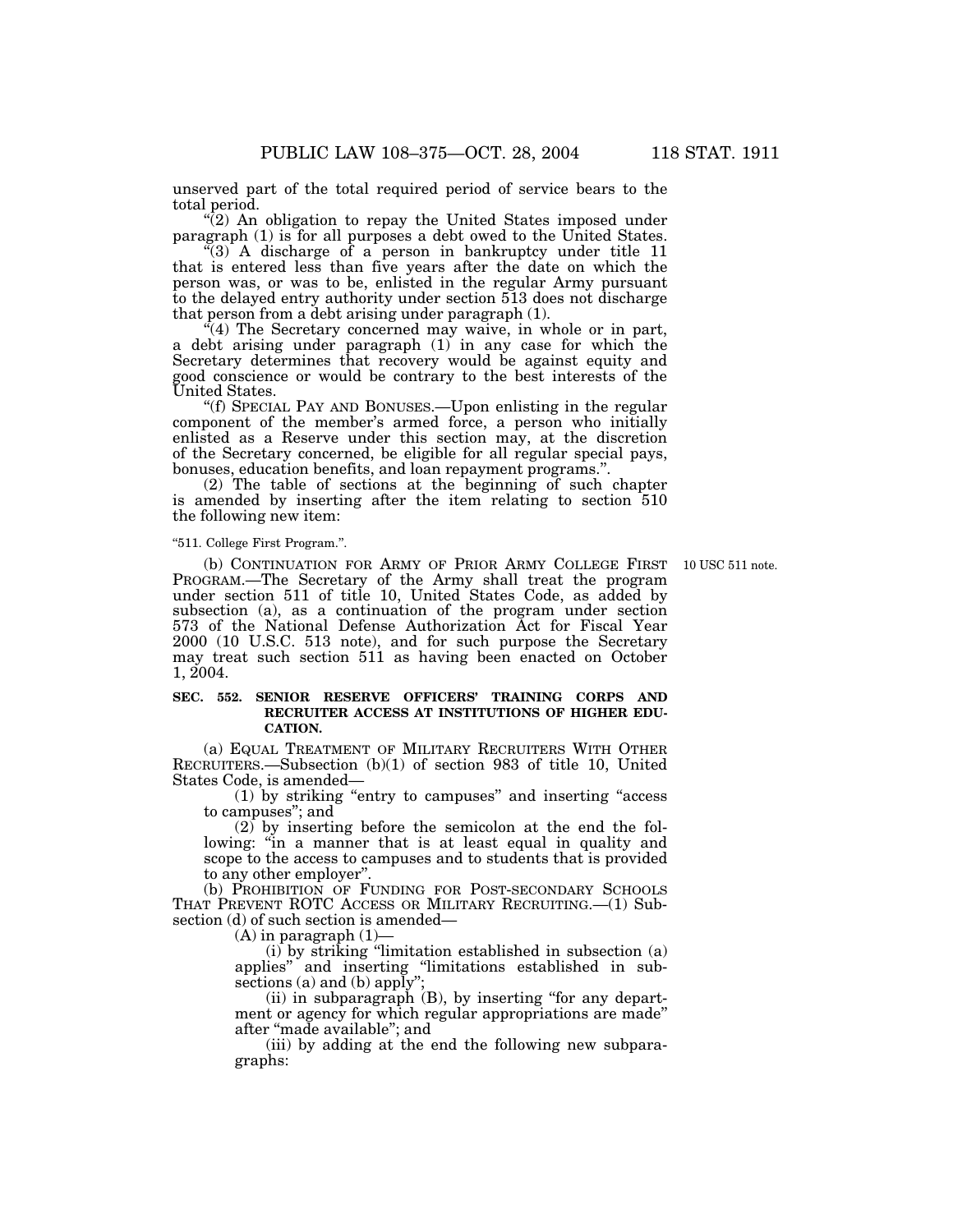''(C) Any funds made available for the Department of Homeland Security.

''(D) Any funds made available for the National Nuclear Security Administration of the Department of Energy.

" $(E)$  Any funds made available for the Department of Transportation.

 $\sqrt{\text{F}}$ ) Any funds made available for the Central Intelligence Agency.''; and

 $(B)$  by striking paragraph  $(2)$ .

 $(2)(A)$  Subsection  $(b)$  of such section is amended by striking "subsection  $(d)(2)$ " and inserting "subsection  $(d)(1)$ ".

(B) Subsection (e) of such section is amended by inserting to the head of each other department and agency the funds of which are subject to the determination,'' after ''Secretary of Education''.

(c) CODIFICATION AND EXTENSION OF EXCLUSION OF AMOUNTS TO COVER INDIVIDUAL PAYMENTS.—Subsection (d) of such section, as amended by subsection  $(b)(1)$ , is further amended—

(1) by striking "The" after " $(1)$ " and inserting "Except as provided in paragraph (2), the''; and

(2) by adding at the end the following new paragraph: "(2) Any Federal funding specified in paragraph (1) that is provided to an institution of higher education, or to an individual, to be available solely for student financial assistance, related administrative costs, or costs associated with attendance, may be used for the purpose for which the funding is provided.''.

(d) CONFORMING AMENDMENTS.—Subsections (a) and (b) of such section are amended by striking "(including a grant of funds to be available for student aid)''.

(e) CONFORMING REPEAL OF CODIFIED PROVISION.—Section 8120 of the Department of Defense Appropriations Act, 2000 (Public Law 106–79; 10 U.S.C. 983 note), is repealed.

10 USC 983 note.

(f) EFFECTIVE DATE.—The amendments made by this section shall apply with respect to funds appropriated for fiscal year 2005 and thereafter.

# **SEC. 553. TUITION ASSISTANCE FOR OFFICERS.**

(a) AUTHORITY TO REDUCE OR WAIVE ACTIVE DUTY SERVICE OBLIGATION.—Subsection (b) of section 2007 of title 10, United States Code, is amended—

(1) by inserting " $(1)$ " after " $(b)$ ";

(2) by inserting ''or full-time National Guard duty'' after "active duty" each place it appears; and

(2) by adding at the end the following new paragraph: "(2) Notwithstanding paragraph (1), the Secretary of the military department may reduce or waive the active duty service obligation—

"(A) in the case of a commissioned officer who is subject to mandatory separation;

''(B) in the case of a commissioned officer who has completed the period of active duty service in support of a contingency operation; or

 $E^{\alpha}(C)$  in other exigent circumstances as determined by the Secretary.''.

(b) INCREASE IN TUITION ASSISTANCE AUTHORIZED FOR ARMY OFFICERS IN THE SELECTED RESERVE.—Paragraph (1) of section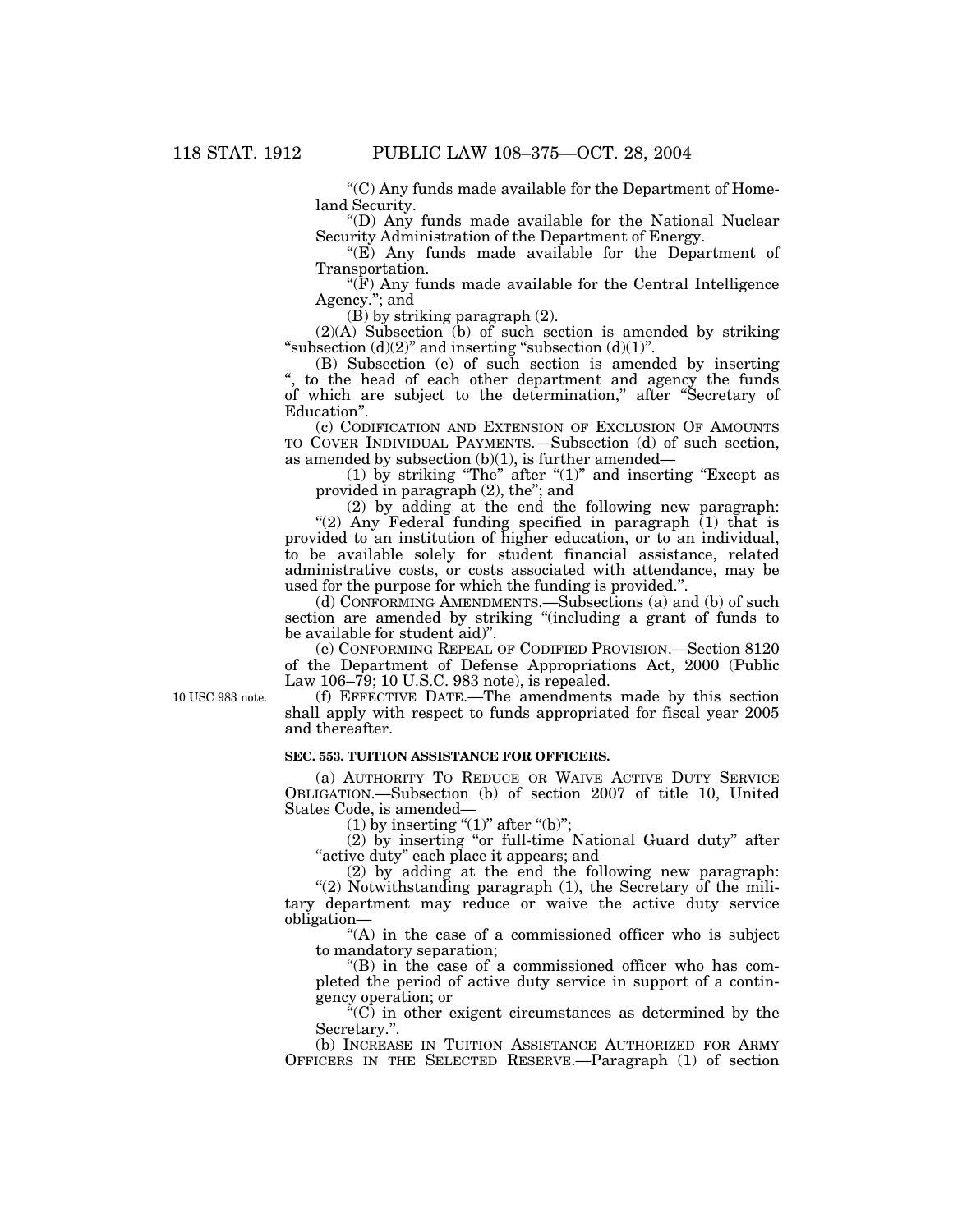2007(c) of title 10, United States Code, is amended to read as follows:

" $(1)$  Subject to paragraphs  $(2)$  and  $(3)$ , the Secretary of the Army may pay the charges of an educational institution for the tuition or expenses of an officer in the Selected Reserve of the Army National Guard or the Army Reserve for education or training of such officer.''.

note.

(c) EFFECTIVE DATE.—The amendment made by subsection (a) 10 USC 2007 may, at the discretion of the Secretary concerned, be applied to a service obligation incurred by an officer serving on active duty as of the date of the enactment of this Act.

# **SEC. 554. INCREASED MAXIMUM PERIOD FOR LEAVE OF ABSENCE FOR PURSUIT OF A PROGRAM OF EDUCATION IN A HEALTH CARE PROFESSION.**

Section 708(a) of title 10, United States Code, is amended— (1) by striking ''for a period not to exceed two years''; and

(2) by adding at the end the following: ''The period of a leave of absence granted under this section may not exceed two years, except that the period may exceed two years but may not exceed three years in the case of an eligible member pursuing a program of education in a health care profession.''.

# **SEC. 555. ELIGIBILITY OF CADETS AND MIDSHIPMEN FOR MEDICAL AND DENTAL CARE AND DISABILITY BENEFITS.**

(a) MEDICAL AND DENTAL CARE.—(1) Chapter 55 of title 10, United States Code, is amended by inserting after section 1074a the following new section:

# **''§ 1074b. Medical and dental care: Academy cadets and midshipmen; members of, and designated applicants for membership in, Senior ROTC**

''(a) ELIGIBILITY.—Under joint regulations prescribed by the administering Secretaries, the following persons are, except as provided in subsection (c), entitled to the benefits described in subsection (b):

"(1) A cadet at the United States Military Academy, the United States Air Force Academy, or the Coast Guard Academy, and a midshipman at the United States Naval Academy, who incurs or aggravates an injury, illness, or disease in the line of duty.

 $\degree$ (2) A member of, and a designated applicant for membership in, the Senior Reserve Officers' Training Corps who incurs or aggravates an injury, illness, or disease—

''(A) in the line of duty while performing duties under section 2109 of this title;

''(B) while traveling directly to or from the place at which that member or applicant is to perform or has performed duties pursuant to section 2109 of this title; or

''(C) in the line of duty while remaining overnight immediately before the commencement of duties performed pursuant to section 2109 of this title or, while remaining overnight, between successive periods of performing duties pursuant to section 2109 of this title, at or in the vicinity of the site of the duties performed pursuant to section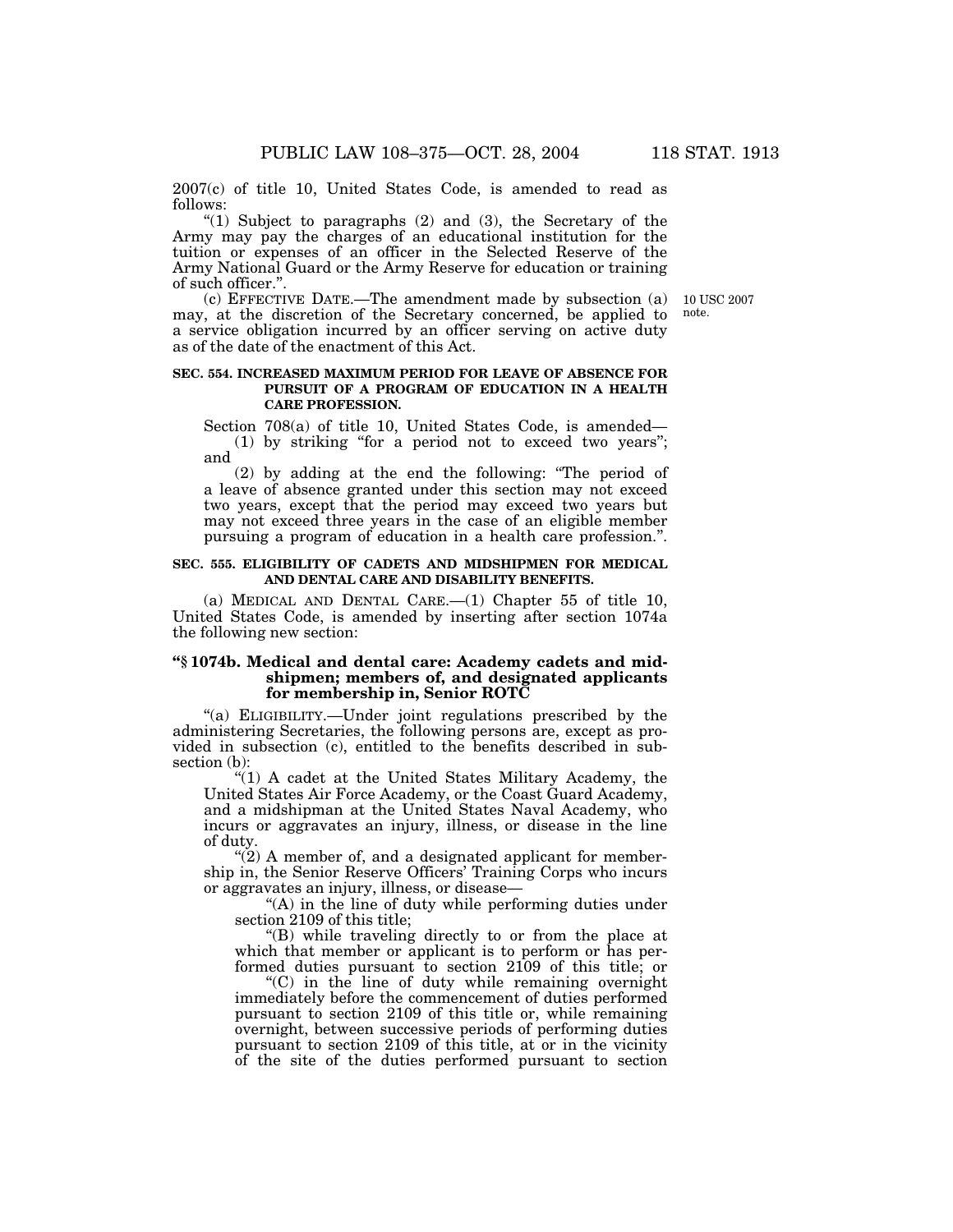2109 of this title, if the site is outside reasonable commuting distance from the residence of the member or designated applicant.

''(b) BENEFITS.—A person eligible for benefits under subsection (a) for an injury, illness, or disease is entitled to—

''(1) the medical and dental care under this chapter that is appropriate for the treatment of the injury, illness, or disease until the injury, illness, disease, or any resulting disability cannot be materially improved by further hospitalization or treatment; and

''(2) meals during hospitalization.

''(c) EXCEPTION FOR GROSS NEGLIGENCE OR MISCONDUCT.—A person is not entitled to benefits under subsection (b) for an injury, illness, or disease, or the aggravation of an injury, illness, or disease that is a result of the gross negligence or the misconduct of that person."

(2) The table of sections at the beginning of such chapter is amended by inserting after the item relating to section 1074a the following new item:

''1074b. Medical and dental care: Academy cadets and midshipmen; members of, and designated applicants for membership in, Senior ROTC.

(b) ELIGIBILITY OF ACADEMY CADETS AND MIDSHIPMEN FOR DISABILITY RETIRED PAY.—(1) Section 1217 of title 10, United States Code, is amended to read as follows:

# **''§ 1217. Academy cadets and midshipmen: applicability of chapter**

"(a) This chapter applies to cadets at the United States Military Academy, the United States Air Force Academy, and the United States Coast Guard Academy and midshipmen of the United States Naval Academy, but only with respect to physical disabilities incurred after the date of the enactment of the Ronald W. Reagan National Defense Authorization Act for Fiscal Year 2005.

''(b) Monthly cadet pay and monthly midshipman pay under section 203(c) of title 37 shall be considered to be basic pay for purposes of this chapter and the computation of retired pay and severance and separation pay to which entitlement is established under this chapter.''.

(2) The item related to section 1217 in the table of sections at the beginning of chapter 61 of such title is amended to read as follows:

''1217. Academy cadets and midshipmen: applicability of chapter.''.

#### **SEC. 556. TRANSFER OF AUTHORITY TO CONFER DEGREES UPON GRADUATES OF THE COMMUNITY COLLEGE OF THE AIR FORCE.**

(a) TRANSFER TO COMMANDER OF AIR UNIVERSITY.—Subsection (a) of section 9317 of title 10, United States Code, is amended—

(1) by striking ''may confer—'' and inserting ''may confer academic degrees as follows:'';

(2) by striking "the" in paragraphs  $(1)$ ,  $(2)$ , and  $(3)$  after the paragraph designation and inserting ''The'';

 $(3)$  by striking the semicolon at the end of paragraph  $(1)$ and inserting a period;

(4) by striking ''; and'' at the end of paragraph (2) and inserting a period; and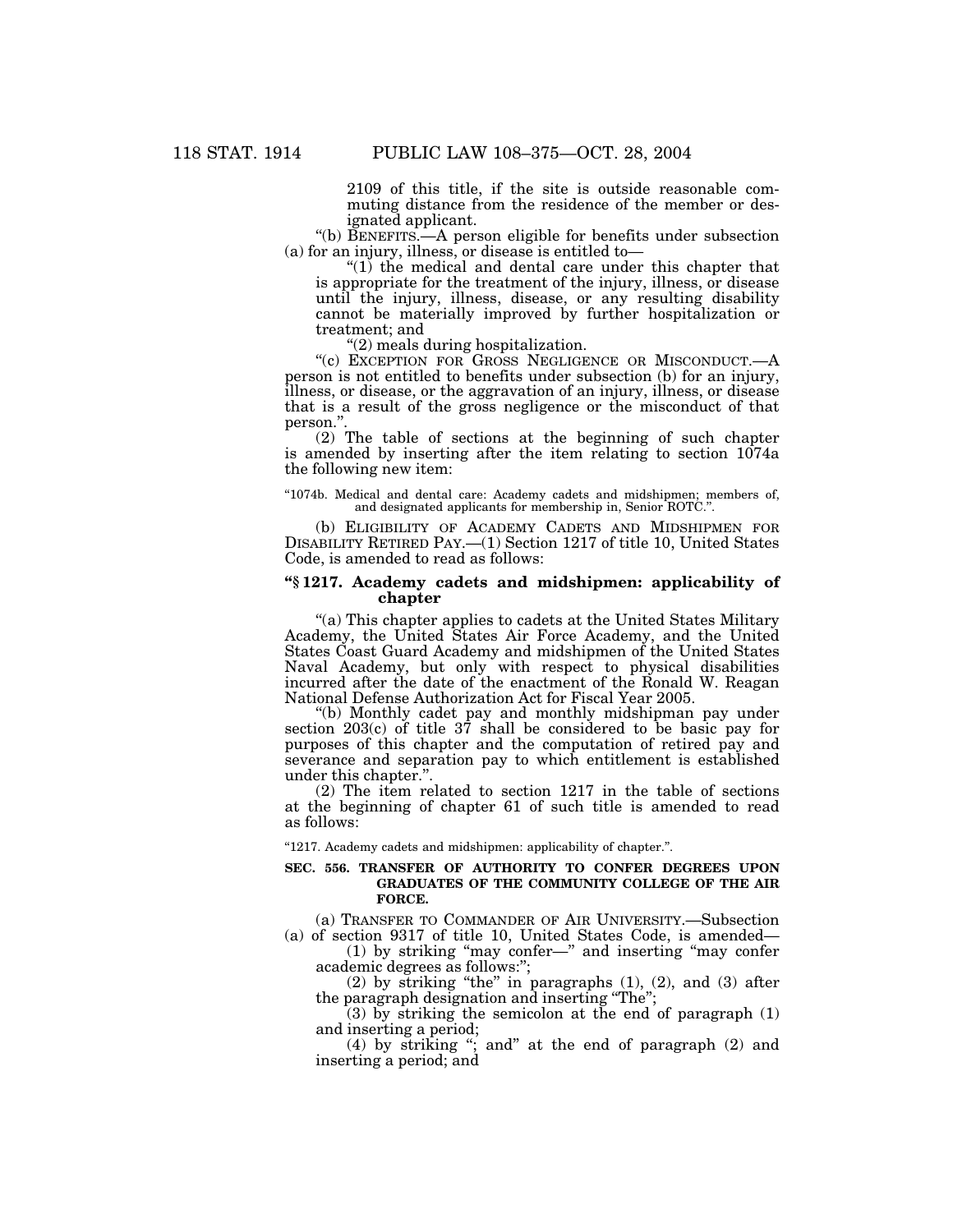(5) by adding at the end the following new paragraph: "(4) An academic degree at the level of associate upon graduates of the Community College of the Air Force who

fulfill the requirements for that degree.''.

(b) CONFORMING AMENDMENT.—Subsection (c) of section 9315 of such title is amended to read as follows:

"(c) ASSOCIATE DEGREES.— $(1)$  Subject to paragraph  $(2)$ , an academic degree at the level of associate may be conferred under section 9317 of this title upon any enlisted member who has completed a program prescribed by the Community College of the Air Force.

"(2) No degree may be conferred upon any enlisted member under this section unless the Secretary of Education determines that the standards for the award of academic degrees in agencies of the United States have been met.''.

(c) CLERICAL AMENDMENTS.—(1) The heading of section 9317 of such title is amended to read as follows:

#### **''§ 9317. Air University: conferral of degrees''.**

(2) The item relating to such section in the table of sections at the beginning of chapter 901 of such title is amended to read as follows:

''9317. Air University: conferral of degrees.''.

# **SEC. 557. CHANGE IN TITLES OF LEADERSHIP POSITIONS AT THE NAVAL POSTGRADUATE SCHOOL.**

(a) DESIGNATION OF PRESIDENT.  $-(1)$  The position of Superintendent of the Naval Postgraduate School is redesignated as President of the Naval Postgraduate School. 10 USC 7042 note.

(2) Any reference to the Superintendent of the Naval Postgraduate School in any law, rule, regulation, document, record, or other paper of the United States shall be deemed to be a reference to the President of the Naval Postgraduate School.

(3)(A) Section 7042 of title 10, United States Code, is amended by striking ''Superintendent'' each place it appears in the text and inserting "President".

(B) The heading of such section is amended to read as follows:

# **''§ 7042. President; assistants''.**

(4)(A) Section 7044 of such title is amended by striking ''Superintendent'' and inserting ''President of the school''.

(B) Sections 7048(a) and 7049(e) of such title are amended by striking "Superintendent" and inserting "President".

(b) DESIGNATION OF PROVOST AND ACADEMIC DEAN.—(1) The position of Academic Dean of the Naval Postgraduate School is redesignated as Provost and Academic Dean of the Naval Postgraduate School.

(2) Any reference to the Academic Dean of the Naval Postgraduate School in any law, rule, regulation, document, record, or other paper of the United States shall be deemed to be a reference to the Provost and Academic Dean of the Naval Postgraduate School.

(3)(A) Subsection (a) of section 7043 of title 10, United States Code, is amended to read as follows:

"(a) There is at the Naval Postgraduate School the civilian position of Provost and Academic Dean. The Provost and Academic Dean shall be appointed, to serve for periods of not more than

10 USC 7042

note; 37 USC 414.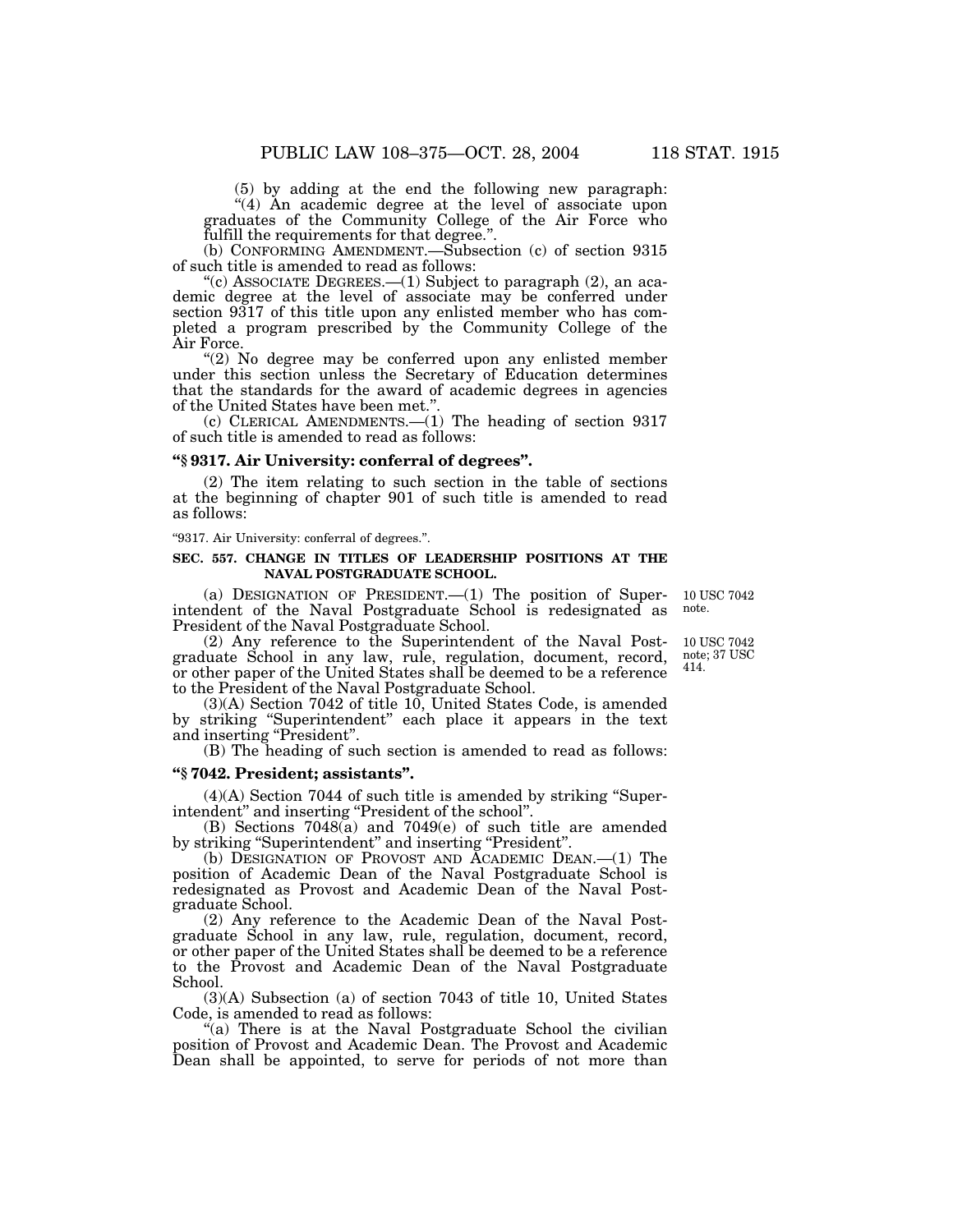five years, by the Secretary of the Navy. Before making an appointment to the position of Provost and Academic Dean, the Secretary shall consult with the Board of Advisors for the Naval Postgraduate School and shall consider any recommendation of the leadership and faculty of the Naval Postgraduate School regarding an appointment to that position.''.

(B) The heading of such section is amended to read as follows:

# **''§ 7043. Provost and Academic Dean''.**

(4) Sections 7043(b) and 7081(a) of title 10, United States Code, are amended by striking ''Academic Dean'' and inserting ''Provost and Academic Dean''.

 $(5)(A)$  Section  $5102(c)(10)$  of title 5, United States Code, is amended by striking ''Academic Dean of the Postgraduate School of the Naval Academy'' and inserting ''Provost and Academic Dean of the Naval Postgraduate School''.

(B) Subsection (b) of such section is amended by striking ''Academic Dean'' and inserting ''Provost and Academic Dean''.

(c) CLERICAL AMENDMENTS.—The table of sections at the beginning of chapter 605 of such title 10, United States Code, is amended by striking the items related to sections 7042 and 7043 and inserting the following new items:

''7042. President; assistants.

''7043. Provost and Academic Dean.''.

# **Subtitle G—Assistance to Local Educational Agencies for Defense Dependents Education**

#### **SEC. 558. CONTINUATION OF IMPACT AID ASSISTANCE ON BEHALF OF DEPENDENTS OF CERTAIN MEMBERS DESPITE CHANGE IN STATUS OF MEMBER.**

(a) SPECIAL RULE.—For purposes of computing the amount of a payment for an eligible local educational agency under subsection (a) of section 8003 of the Elementary and Secondary Education Act (20 U.S.C. 7703) for school year 2004–2005, the Secretary of Education shall continue to count as a child enrolled in a school of such agency under such subsection any child who—

 $(1)$  would be counted under paragraph  $(1)(B)$  of such subsection to determine the number of children who were in average daily attendance in the school; but

(2) due to the deployment of both parents or legal guardians of the child, the deployment of a parent or legal guardian having sole custody of the child, or the death of a military parent or legal guardian while on active duty (so long as the child resides on Federal property (as defined in section 8013(5) of such Act (20 U.S.C. 7713(5))), is not eligible to be so counted. (b) TERMINATION.—The special rule provided under subsection

(a) applies only so long as the children covered by such subsection remain in average daily attendance at a school in the same local educational agency they attended before their change in eligibility status.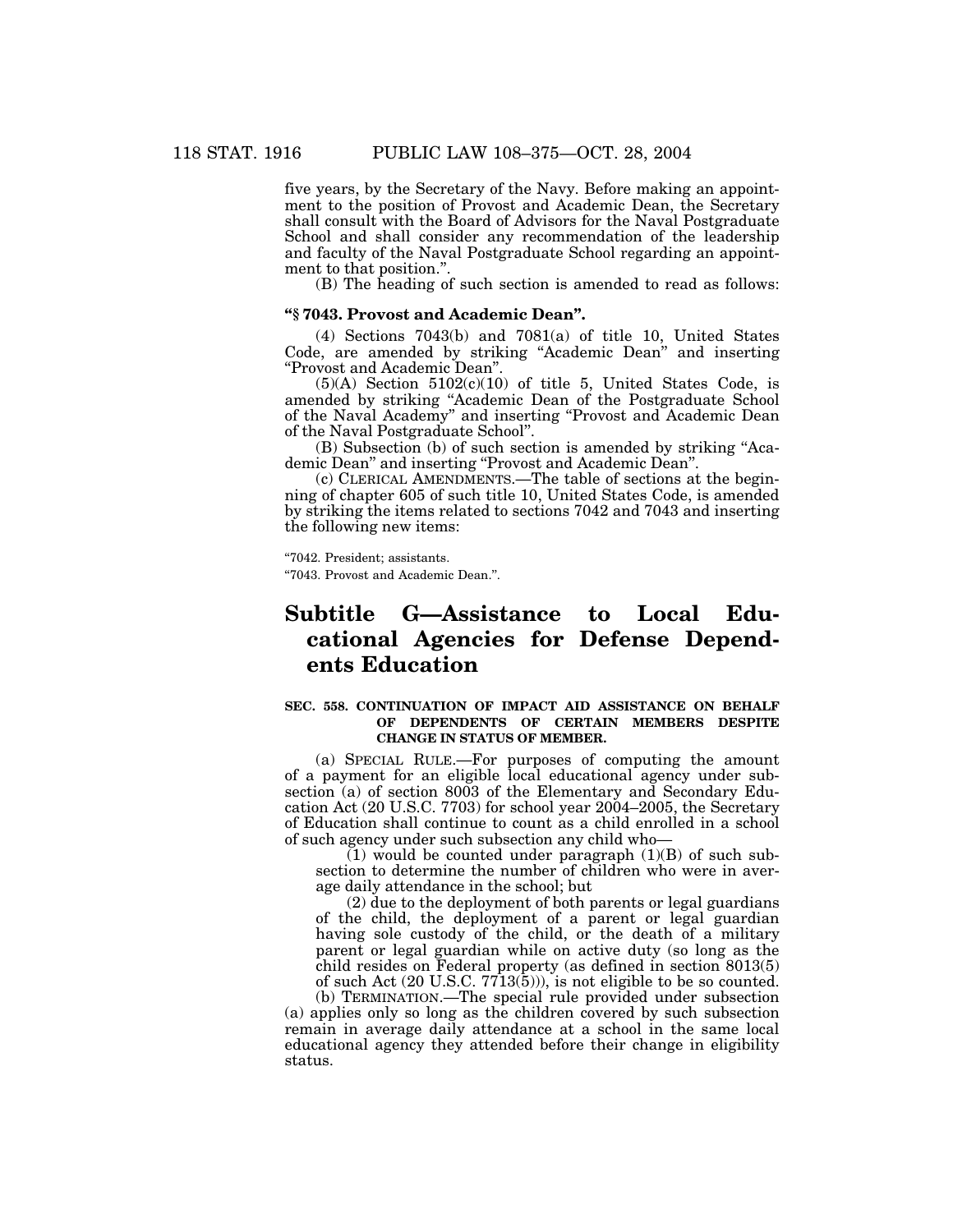#### **SEC. 559. ASSISTANCE TO LOCAL EDUCATIONAL AGENCIES THAT BEN-EFIT DEPENDENTS OF MEMBERS OF THE ARMED FORCES AND DEPARTMENT OF DEFENSE CIVILIAN EMPLOYEES.**

(a) CONTINUATION OF DEPARTMENT OF DEFENSE PROGRAM FOR FISCAL YEAR 2005.—Of the amount authorized to be appropriated pursuant to section 301(5) for operation and maintenance for Defense-wide activities, \$30,000,000 shall be available only for the purpose of providing educational agencies assistance to local educational agencies.

(b) NOTIFICATION.—Not later than June 30, 2005, the Secretary Deadline. of Defense shall notify each local educational agency that is eligible for educational agencies assistance for fiscal year 2005 of-

(1) that agency's eligibility for the assistance; and

(2) the amount of the assistance for which that agency

is eligible.

(c) DISBURSEMENT OF FUNDS.—The Secretary of Defense shall disburse funds made available under subsection (a) not later than 30 days after the date on which notification to the eligible local educational agencies is provided pursuant to subsection (b).

(d) DEFINITIONS.—In this section:

(1) The term ''educational agencies assistance'' means assistance authorized under section 386(b) of the National Defense Authorization Act for Fiscal Year 1993 (Public Law 102–484; 20 U.S.C. 7703 note).

(2) The term ''local educational agency'' has the meaning given that term in section 8013(9) of the Elementary and Secondary Education Act of 1965 (20 U.S.C. 7713(9)).

(3) The term "basic support payment" means a payment authorized under section 8003(b)(1) of the Elementary and Secondary Education Act of 1965 (20 U.S.C. 7703(b)(1)).

#### **SEC. 560. IMPACT AID FOR CHILDREN WITH SEVERE DISABILITIES.**

Of the amount authorized to be appropriated pursuant to section 301(5) for operation and maintenance for Defense-wide activities, \$5,000,000 shall be available for payments under section 363 of the Floyd D. Spence National Defense Authorization Act for Fiscal Year 2001 (as enacted into law by Public Law 106–398; 114 Stat. 1654A–77; 20 U.S.C. 7703a).

# **Subtitle H—Medals and Decorations and Special Promotions and Appointments**

# **SEC. 561. AWARD OF MEDAL OF HONOR TO INDIVIDUAL INTERRED IN THE TOMB OF THE UNKNOWNS AS REPRESENTATIVE OF CASUALTIES OF A WAR.**

(a) AWARD TO INDIVIDUAL AS REPRESENTATIVE.—Chapter 57 of title 10, United States Code, is amended by adding at the end the following new section:

# **''§ 1134. Medal of honor: award to individual interred in Tomb of the Unknowns as representative of casualties of a war**

''The medal of honor awarded posthumously to a deceased member of the armed forces who, as an unidentified casualty of a particular war or other armed conflict, is interred in the Tomb of the Unknowns at Arlington National Cemetery, Virginia, is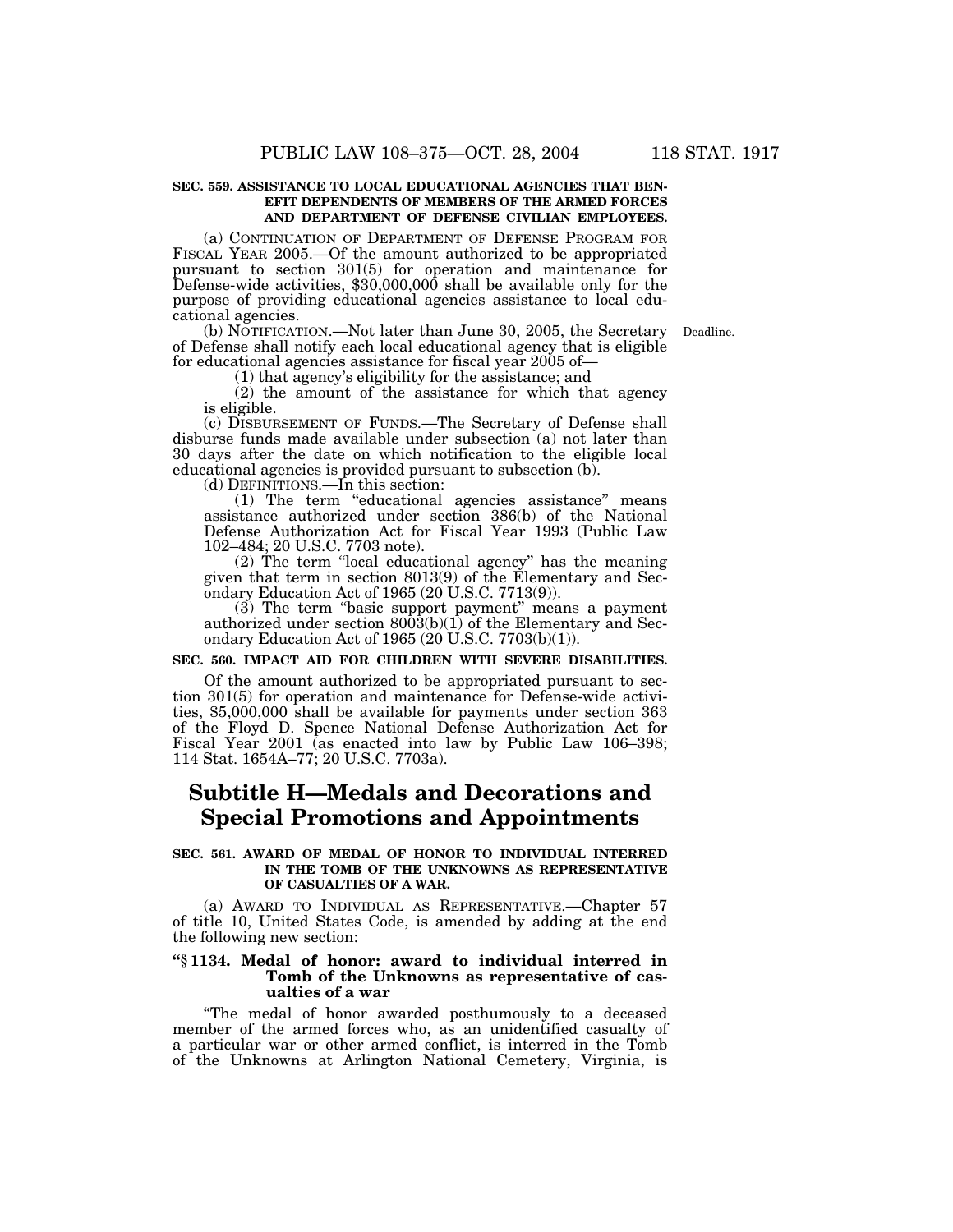awarded to the member as the representative of the members of the armed forces who died in such war or other armed conflict and whose remains have not been identified, and not to the individual personally."

(b) CLERICAL AMENDMENT.—The table of sections at the beginning of such chapter is amended by adding at the end the following new item:

''1134. Medal of honor: award to individual interred in Tomb of the Unknowns as representative of casualties of a war.''.

# **SEC. 562. PLAN FOR REVISED CRITERIA AND ELIGIBILITY REQUIRE-MENTS FOR AWARD OF COMBAT INFANTRYMAN BADGE AND COMBAT MEDICAL BADGE FOR SERVICE IN KOREA AFTER JULY 28, 1953.**

(a) REQUIREMENT FOR PLAN.—Not later than 90 days after the date of the enactment of this Act, the Secretary of the Army shall submit to the Committees on Armed Services of the Senate and the House of Representatives a plan for revising the Army's criteria and eligibility requirements for award of the Combat Infantryman Badge and the Combat Medical Badge for service in the Republic of Korea after July 28, 1953, to fulfill the purpose stated in subsection (b).

(b) PURPOSE OF REVISED CRITERIA AND ELIGIBILITY REQUIRE-MENTS.—The purpose for revising the criteria and eligibility requirements for award of the Combat Infantryman Badge and the Combat Medical Badge for service in the Republic of Korea after July 28, 1953, is to ensure fairness in the standards applied to Army personnel in the awarding of such badges for Army service in the Republic of Korea in comparison to the standards applied to Army personnel in the awarding of such badges for Army service in other areas of operations.

# **SEC. 563. AUTHORITY TO APPOINT BRIGADIER GENERAL CHARLES E. YEAGER, UNITED STATES AIR FORCE (RETIRED), TO THE GRADE OF MAJOR GENERAL ON THE RETIRED LIST.**

The President is authorized to appoint, by and with the advice and consent of the Senate, Brigadier General Charles E. Yeager, United States Air Force (retired), to the grade of major general on the retired list of the Air Force. Any such appointment shall not affect the retired pay or other benefits of Charles E. Yeager or any benefits to which any other person is or may become entitled based upon his service.

# **SEC. 564. POSTHUMOUS COMMISSION OF WILLIAM MITCHELL IN THE GRADE OF MAJOR GENERAL IN THE ARMY.**

(a) AUTHORITY.—The President, by and with the advice and consent of the Senate, may issue posthumously a commission as major general, United States Army, in the name of the late William Mitchell, formerly a colonel, United States Army, who resigned his commission on February 1, 1926.

(b) DATE OF COMMISSION.—A commission issued under subsection (a) shall issue as of the date of the death of William Mitchell on February 19, 1936.

(c) PROHIBITION OF BENEFITS.—No person is entitled to receive any bonus, gratuity, pay, allowance, or other financial benefit by reason of the enactment of this section.

Deadline.

President.

President.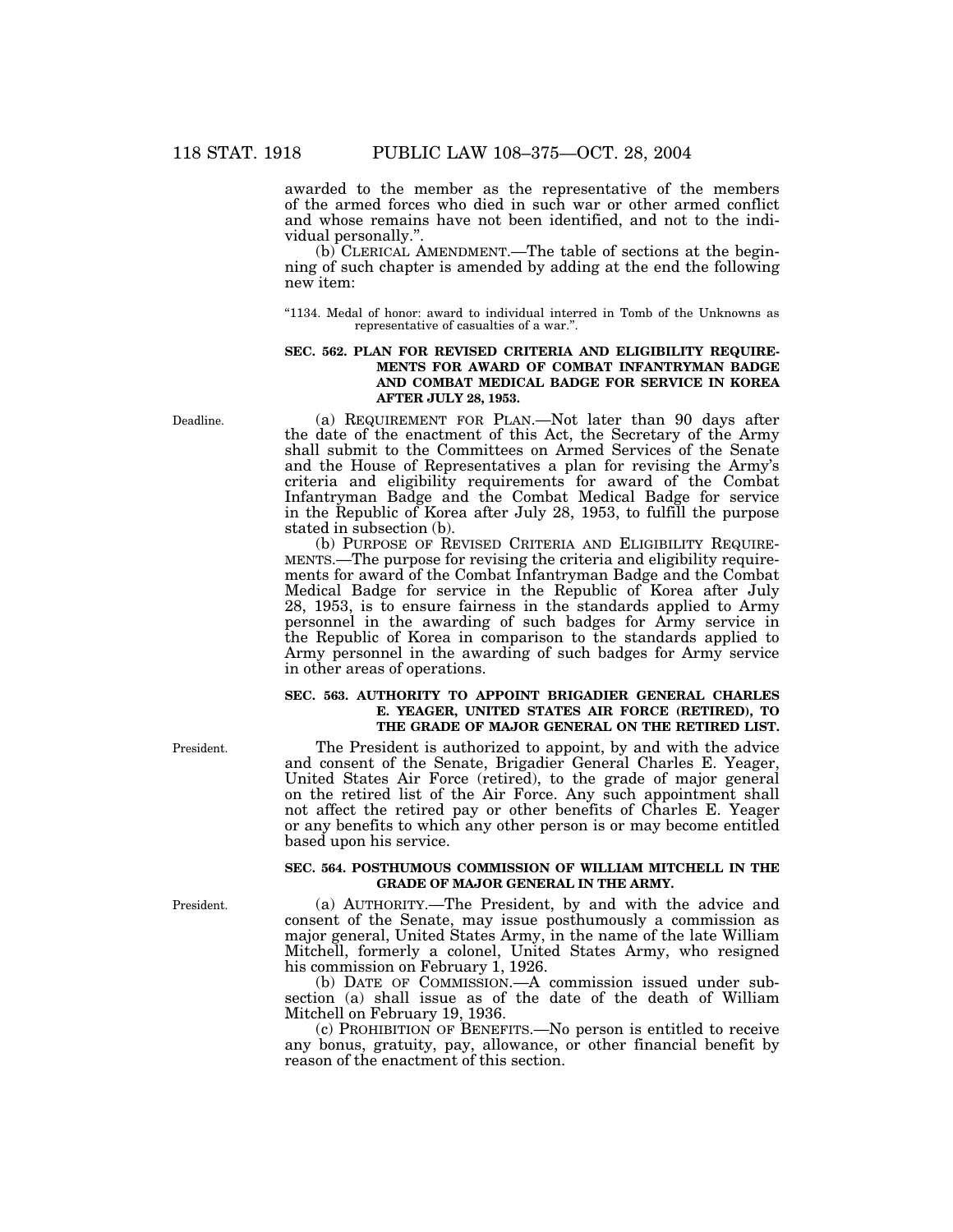# **Subtitle I—Military Voting**

## **SEC. 566. FEDERAL WRITE-IN BALLOTS FOR ABSENTEE MILITARY VOTERS LOCATED IN THE UNITED STATES.**

(a) DUTIES OF PRESIDENTIAL DESIGNEE.—Section 101(b)(3) of the Uniformed and Overseas Citizens Absentee Voting Act (42 U.S.C. 1973ff(b)(3)) is amended by striking "overseas voters" and inserting ''absent uniformed services voters and overseas voters''.

(b) STATE RESPONSIBILITIES.—Section  $102(a)(3)$  of such Act  $(42)$ U.S.C. 1973ff-1(a)(3)) is amended by striking "overseas voters" and inserting ''absent uniformed services voters and overseas voters''.

(c) FEDERAL WRITE-IN ABSENTEE BALLOT.—Section 103 of such Act (42 U.S.C. 1973ff–2) is amended—

(1) in subsection (a), by striking ''overseas voters'' and inserting ''absent uniformed services voters and overseas voters'';

(2) in subsection (b), by striking the second sentence and inserting the following new sentence: "A Federal write-in absentee ballot of an absent uniformed services voter or overseas voter shall not be counted—

" $(1)$  in the case of a ballot submitted by an overseas voter who is not an absent uniformed services voter, if the ballot is submitted from any location in the United States;

"(2) if the application of the absent uniformed services voter or overseas voter for a State absentee ballot is received by the appropriate State election official after the later of—

 $\sqrt{(\mathbf{A})}$  the deadline of the State for receipt of such application; or

 $\degree$ (B) the date that is 30 days before the general election; or

"(3) if a State absentee ballot of the absent uniformed services voter or overseas voter is received by the appropriate State election official not later than the deadline for receipt of the State absentee ballot under State law.'';

(3) in subsection  $(c)(1)$ , by striking "overseas voter" and inserting "absent uniformed services voter or overseas voter";

(4) in subsection (d), by striking ''overseas voter'' both places it appears and inserting ''absent uniformed services voter or overseas voter''; and

 $(5)$  in subsection  $(e)(2)$ , by striking "overseas voters" and inserting ''absent uniformed services voters and overseas voters''.

(d) CONFORMING AMENDMENTS.—(1) The heading of section 103 of such Act is amended to read as follows:

## **''SEC. 103. FEDERAL WRITE-IN ABSENTEE BALLOT IN GENERAL ELEC-TIONS FOR FEDERAL OFFICE FOR ABSENT UNIFORMED SERVICES VOTERS AND OVERSEAS VOTERS.''.**

(2) The subsection caption for subsection (d) of such section is amended by striking ''OVERSEAS VOTER'' and inserting ''ABSENT UNIFORMED SERVICES VOTER OR OVERSEAS VOTER''.

# **SEC. 567. REPEAL OF REQUIREMENT TO CONDUCT ELECTRONIC VOTING DEMONSTRATION PROJECT FOR THE FEDERAL ELECTION TO BE HELD IN NOVEMBER 2004.**

The first sentence of section  $1604(a)(2)$  of the National Defense Authorization Act for Fiscal Year 2002 (Public Law 107–107; 115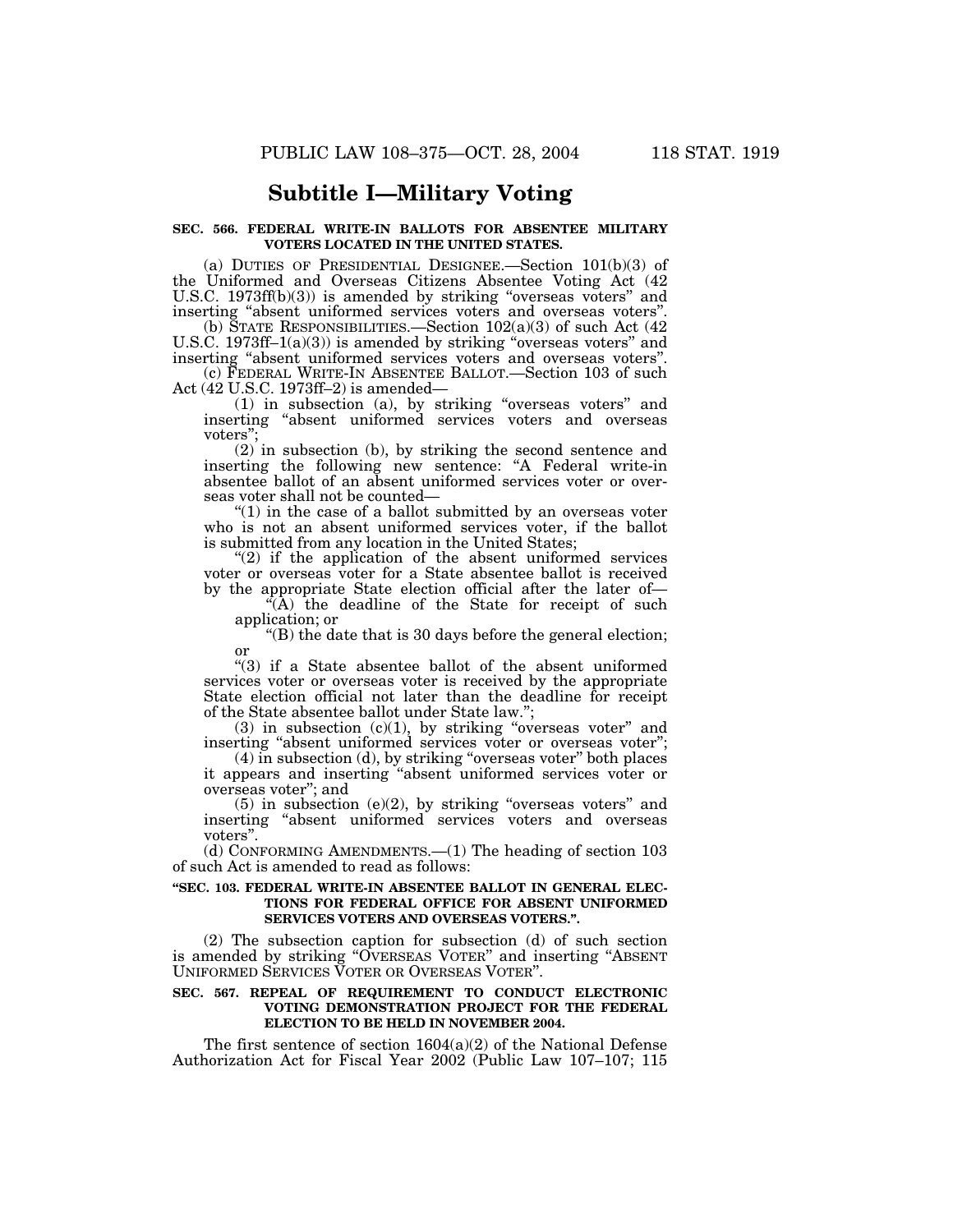Stat. 1277; 42 U.S.C. 1977ff note) is amended by striking "until the regularly scheduled general election for Federal office for November 2004'' and inserting the following: ''until the first regularly scheduled general election for Federal office which occurs after the Election Assistance Commission notifies the Secretary that the Commission has established electronic absentee voting guidelines and certifies that it will assist the Secretary in carrying out the project''.

## **SEC. 568. REPORTS ON OPERATION OF FEDERAL VOTING ASSISTANCE PROGRAM AND MILITARY POSTAL SYSTEM.**

(a) REPORTS ON PROGRAM AND SYSTEM.—(1) Not later than 60 days after the date of the enactment of this Act, the Secretary of Defense shall submit to Congress a report on the actions that the Secretary has taken to ensure that the Federal Voting Assistance Program carried out under the Uniformed and Overseas Citizens Absentee Voting Act (42 U.S.C. 1973ff et seq.) functions effectively to support absentee voting by members of the Armed Forces deployed outside the United States in support of Operation Iraqi Freedom, Operation Enduring Freedom, and all other contingency operations.

(2) Not later than 60 days after the date of the submission of the report required by paragraph (1), the Secretary of Defense shall submit to Congress a report on the actions that the Secretary has taken to ensure that the military postal system functions effectively to support the morale of members referred to in such paragraph and their ability to vote by absentee ballot.<br>
(b) REPORT ON IMPLEMENTATION OF POSTAL SYSTEM IMPROVE-

MENTS.—Not later than 90 days after the date of the enactment of this Act, the Secretary of Defense shall submit to Congress a report specifying—

(1) the actions taken to implement the recommendations of the Military Postal Service Agency Task Force, dated 28 August 2000; and

(2) in the case of each recommendation not implemented or not fully implemented as of the date of the submission of the report, the reasons for not implementing or not fully implementing the recommendation, as the case may be.

# **Subtitle J—Military Justice Matters**

## **SEC. 571. REVIEW ON HOW SEXUAL OFFENSES ARE COVERED BY UNI-FORM CODE OF MILITARY JUSTICE.**

(a) REVIEW REQUIRED.—The Secretary of Defense shall review the Uniform Code of Military Justice and the Manual for Courts-Martial with the objective of determining what changes are required to improve the ability of the military justice system to address issues relating to sexual assault and to conform the Uniform Code of Military Justice and the Manual for Courts-Martial more closely to other Federal laws and regulations that address such issues.

(b) REPORT.—Not later than March 1, 2005, the Secretary shall submit to the Committee on Armed Services of the Senate and the Committee on Armed Services of the House of Representatives a report on the review carried out under subsection (a). The report shall include the recommendations of the Secretary for revisions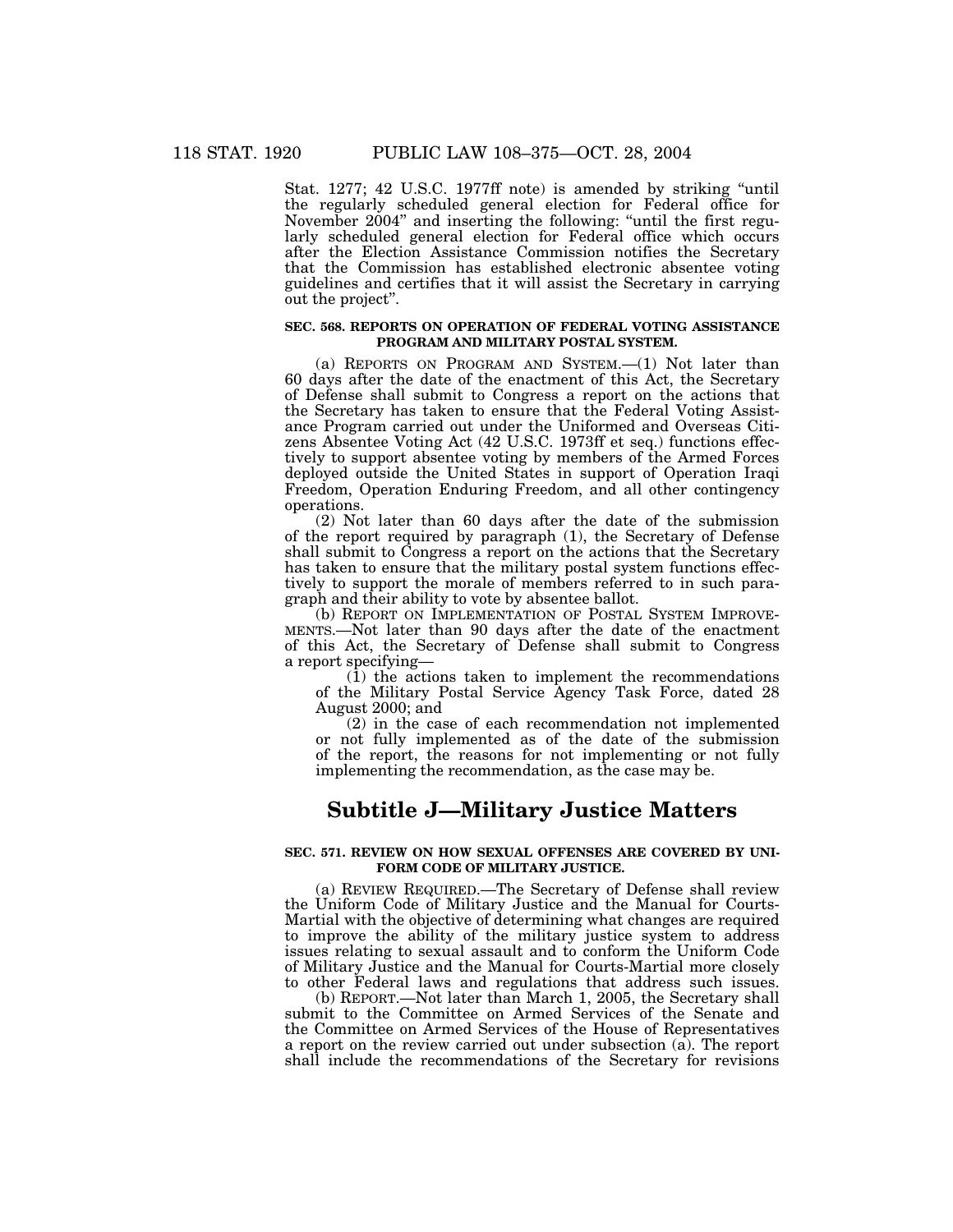to the Uniform Code of Military Justice and, for each such revision, the rationale behind that revision.

## **SEC. 572. WAIVER OF RECOUPMENT OF TIME LOST FOR CONFINEMENT IN CONNECTION WITH A TRIAL.**

Section 972 of title 10, United States Code, is amended by adding at the end the following new subsection:<br>"(c) WAIVER OF RECOUPMENT OF TIME LOST FOR CONFINE-

MENT.—The Secretary concerned shall waive liability for a period of confinement in connection with a trial under subsection  $(a)(3)$ , or exclusion of a period of confinement in connection with a trial under subsection  $(b)(3)$ , in a case upon the occurrence of any of the following events:

''(1) For each charge—

"(A) the charge is dismissed before or during trial in a final disposition of the charge; or

''(B) the trial results in an acquittal of the charge. " $(2)$  For each charge resulting in a conviction in such trial—

''(A) the conviction is set aside in a final disposition of such charge, other than in a grant of clemency; or

''(B) a judgment of acquittal or a dismissal is entered upon a reversal of the conviction on appeal.''.

### **SEC. 573. PROCESSING OF FORENSIC EVIDENCE COLLECTION KITS** 10 USC 113 note. **AND ACQUISITION OF SUFFICIENT STOCKS OF SUCH KITS.**

(a) ELIMINATION OF BACKLOG, ETC.—The Secretary of Defense shall take such steps as may be necessary to ensure that—

(1) the United States Army Criminal Investigation Laboratory has the personnel and resources to effectively process forensic evidence used by the Department of Defense within 60 days of receipt by the laboratory of such evidence;

(2) consistent policies are established among the Armed Forces to reduce the time period between the collection of forensic evidence and the receipt and processing of such evidence by United States Army Criminal Investigation Laboratory; and

 $(3)$  there is an adequate supply of forensic evidence collection kits—

(A) for all United States military installations, including the military service academies; and

(B) for units of the Armed Forces deployed in theaters of operation.

(b) TRAINING.—The Secretary shall take such measures as the Secretary considers appropriate to ensure that personnel are appropriately trained—

(1) in the use of forensic evidence collection kits; and

(2) in the prescribed procedures to ensure protection of the chain of custody of such kits once used.

# **SEC. 574. AUTHORITIES OF THE JUDGE ADVOCATES GENERAL.**

(a) DEPARTMENT OF THE ARMY.—Section 3037 of title 10, United States Code, is amended—

(1) in subsection (a), by striking the second and third sentences and inserting ''The term of office of the Judge Advocate General and the Assistant Judge Advocate General is four years.''; and

(2) by adding at the end the following new subsection: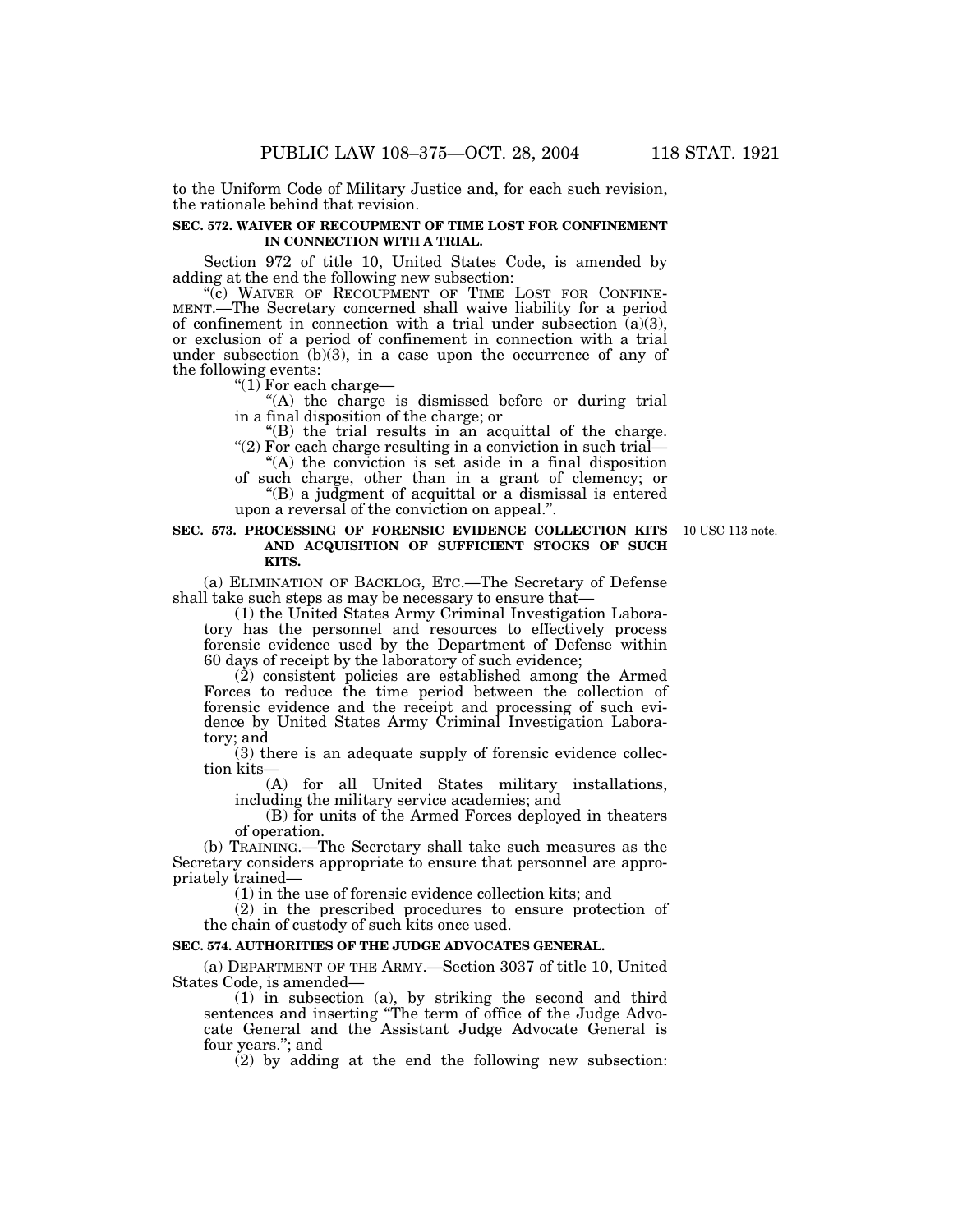''(e) No officer or employee of the Department of Defense may interfere with—

" $(1)$  the ability of the Judge Advocate General to give independent legal advice to the Secretary of the Army or the Chief of Staff of the Army; or

 $''(2)$  the ability of judge advocates of the Army assigned or attached to, or performing duty with, military units to give independent legal advice to commanders."

(b) DEPARTMENT OF THE NAVY.— $(1)$  Section 5148 of such title is amended by adding at the end the following new subsection:

''(e) No officer or employee of the Department of Defense may interfere with—

"(1) the ability of the Judge Advocate General to give independent legal advice to the Secretary of the Navy or the Chief of Naval Operations; or

" $(2)$  the ability of judge advocates of the Navy assigned or attached to, or performing duty with, military units to give independent legal advice to commanders.''.

(2) Section 5046 of such title is amended by adding at the end the following new subsection:

''(c) No officer or employee of the Department of Defense may interfere with—

" $(1)$  the ability of the Staff Judge Advocate to the Commandant of the Marine Corps to give independent legal advice to the Commandant of the Marine Corps; or

''(2) the ability of judge advocates of the Marine Corps assigned or attached to, or performing duty with, military units to give independent legal advice to commanders.''.

(c) DEPARTMENT OF THE AIR FORCE.—Section 8037 of title 10, United States Code, is amended—

 $(1)$  in subsection  $(a)$ , by striking ", but may be" in the second sentence and all that follows in that sentence through ''President'';

 $(2)$  in subsection  $(c)$ —

(A) by striking "shall" in the matter preceding para $graph (1);$ 

(B) by striking paragraph (2);

(C) by redesignating paragraph (1) as paragraph (3) and in that paragraph—

(i) inserting ''shall'' before ''receive,''; and

(ii) by striking "; and" at the end and inserting a period; and

(D) by inserting before paragraph (3), as so redesignated, the following new paragraphs:

" $(1)$  is the legal adviser of the Secretary of the Air Force and of all officers and agencies of the Department of the Air Force;

 $(2)$  shall direct the officers of the Air Force designated as judge advocates in the performance of their duties; and'';

 $(3)$  in subsection  $(d)(1)$ , by striking ", but may be" in the second sentence and all that follows in that sentence through ''President''; and

(4) by adding at the end the following new subsection: ''(f) No officer or employee of the Department of Defense may interfere with—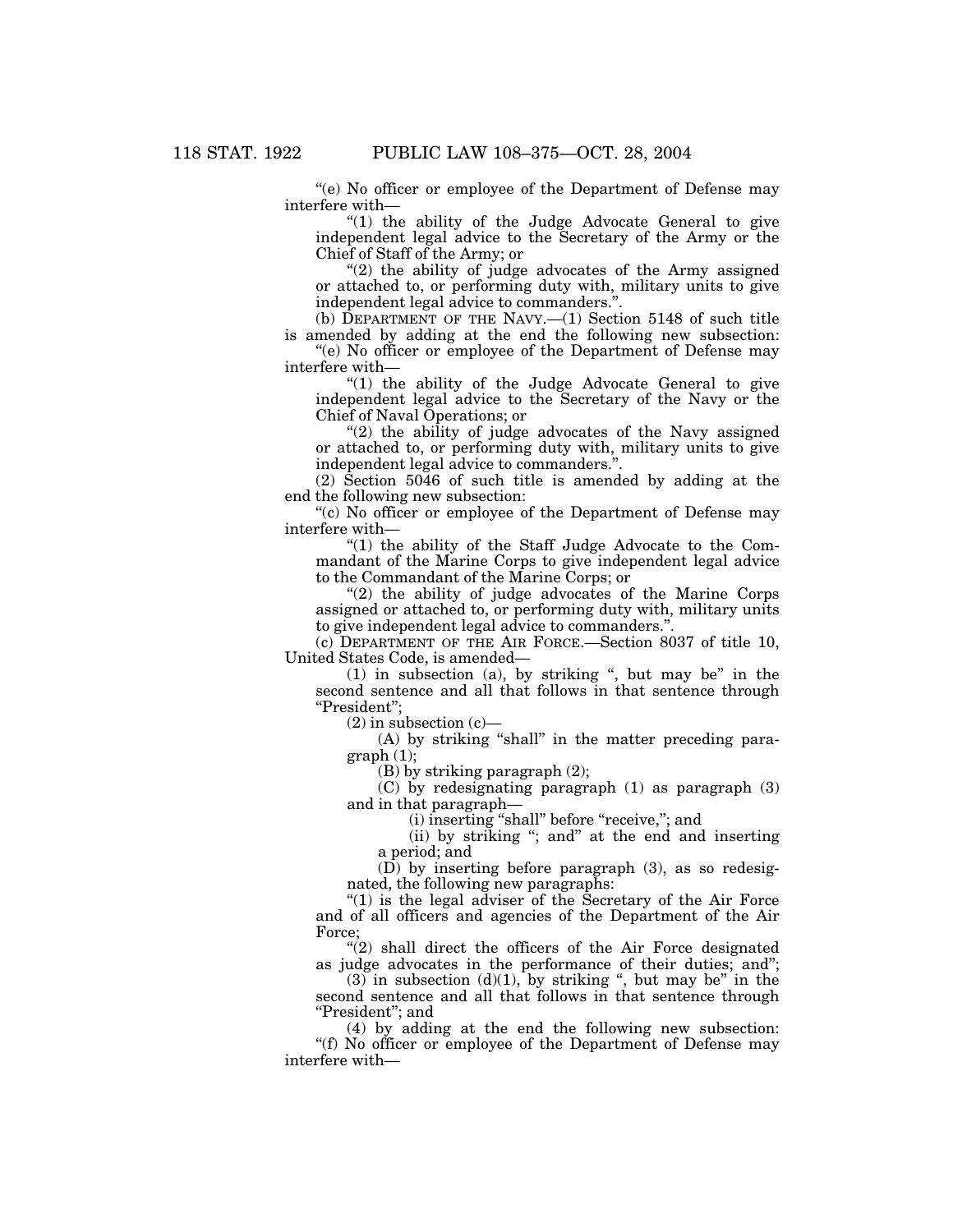"(1) the ability of the Judge Advocate General to give independent legal advice to the Secretary of the Air Force or the Chief of Staff of the Air Force; or

" $(2)$  the ability of officers of the Air Force who are designated as judge advocates who are assigned or attached to, or performing duty with, military units to give independent legal advice to commanders.''.

(d) INDEPENDENT REVIEW.—(1) The Secretary of Defense shall Establishment. establish an independent panel of outside experts to conduct a study and review of the relationships between the legal elements of each of the military departments and to prepare a report setting forth the panel's recommendations as to statutory, regulatory, and policy changes that the panel considers to be desirable to improve the effectiveness of those relationships and to enhance the legal support provided to the leadership of each military department and each of the Armed Forces.

(2) The panel shall be composed of seven members, appointed by the Secretary of Defense from among private United States citizens who have substantial expertise in military law and the organization and functioning of the military departments. No more than one member of the panel may have served as the Judge Advocate General of an Armed Force, and no more than one member of the panel may have served as the General Counsel of a military department.

(3) The Secretary of Defense shall designate the chairman of the panel from among the members of the panel other than a member who has served as a Judge Advocate General or as a military department General Counsel.

(4) Members shall be appointed for the life of the panel. Any vacancy in the panel shall be filled in the same manner as the original appointment.

(5) The panel shall meet at the call of the chairman.

(6) All original appointments to the panel shall be made by January 15, 2005. The chairman shall convene the first meeting of the panel not later than February 1, 2005.

 $(7)$  In carrying out the study and review required by paragraph (1), the panel shall—

(A) review the history of relationships between the uniformed and civilian legal elements of each of the Armed Forces;

(B) analyze the division of duties and responsibilities between those elements in each of the Armed Forces;

(C) review the situation with respect to civilian attorneys outside the offices of the service general counsels and their relationships to the Judge Advocates General and the General Counsels;

(D) consider whether the ability of judge advocates to give independent, professional legal advice to their service staffs and to commanders at all levels in the field is adequately provided for by policy and law; and

(E) consider whether the Judge Advocates General and General Counsels possess the necessary authority to exercise professional supervision over judge advocates, civilian attorneys, and other legal personnel practicing under their cognizance in the performance of their duties.

(8) Not later than April 15, 2005, the panel shall submit a report on the study and review required by paragraph (1) to the Secretary of Defense. The report shall include the findings and

Deadline. Reports.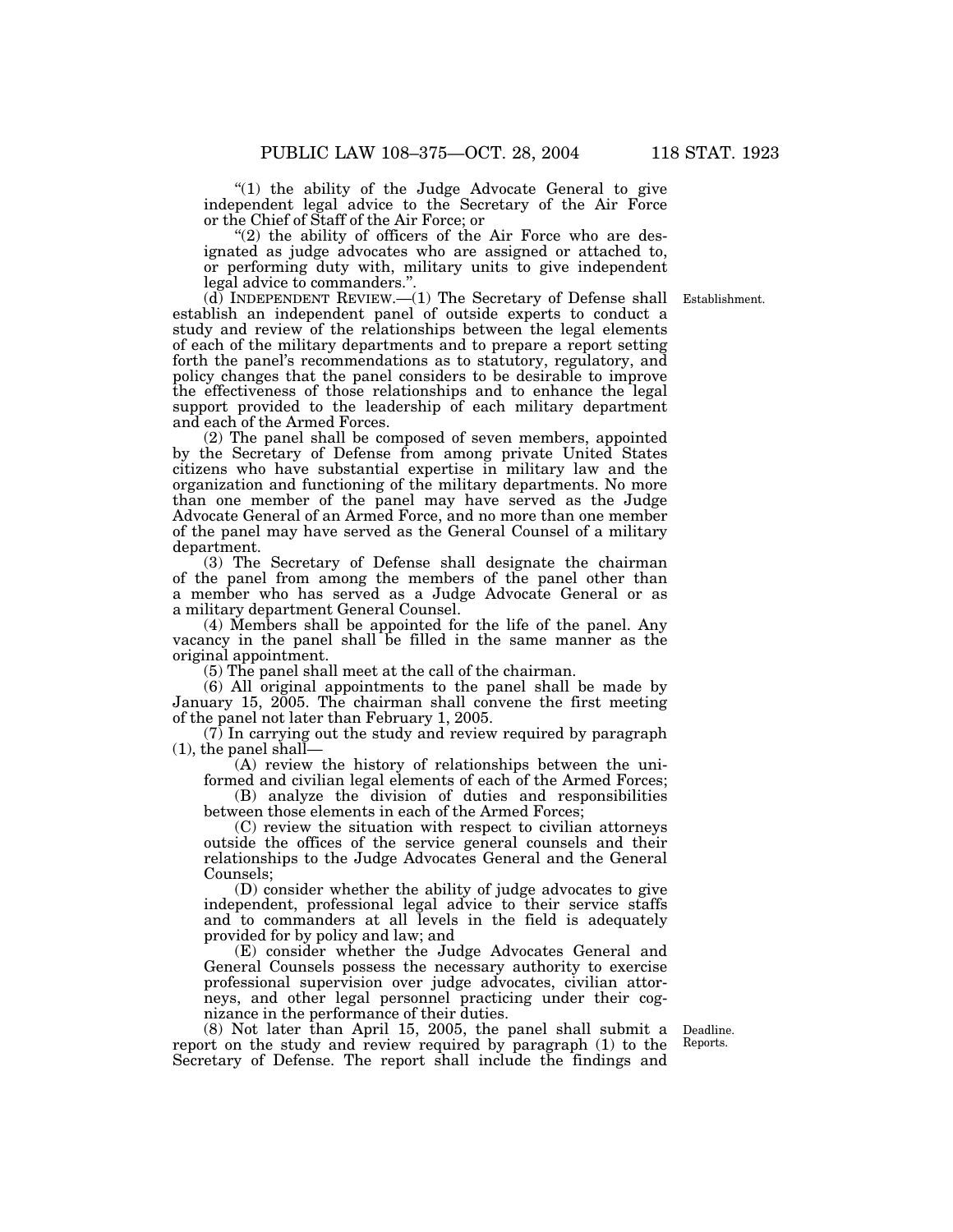conclusions of the panel as a result of the study and review, together with any recommendations for legislative or administrative action that the panel considers appropriate. The Secretary of Defense shall transmit the report, together with any comments the Secretary wishes to provide, to the Committees on Armed Services of the Senate and House of Representatives not later than May 1, 2005. (9) In this section, the term ''Armed Forces'' does not include the Coast Guard.

**Subtitle K—Sexual Assault in the Armed Forces**

10 USC 4331 note.

## **SEC. 576. EXAMINATION OF SEXUAL ASSAULT IN THE ARMED FORCES BY THE DEFENSE TASK FORCE ESTABLISHED TO EXAMINE SEXUAL HARASSMENT AND VIOLENCE AT THE MILITARY SERVICE ACADEMIES.**

(a) EXTENSION OF TASK FORCE.—(1) The task force in the Department of Defense established by the Secretary of Defense pursuant to section 526 of the National Defense Authorization Act for Fiscal Year 2004 (Public Law 108–136; 117 Stat. 1466) to examine matters relating to sexual harassment and violence at the United States Military Academy and United States Naval Academy shall continue in existence for a period of at least 18 months after the date as of which the task force would otherwise be terminated pursuant to subsection (i) of that section.

(2) Upon the completion of the functions of the task force referred to in paragraph (1) pursuant to section 526 of the National Defense Authorization Act for Fiscal Year 2004, the name of the task force shall be changed to the Defense Task Force on Sexual Assault in the Military Services, and the task force shall then carry out the functions specified in this section. The task force shall not begin to carry out the functions specified in this section until it has completed its functions under such section 526.

(3) Before the task force extended under this subsection begins to carry out the functions specified in this section, the Secretary of Defense may, consistent with the qualifications required by section 526(f) of Public Law 108–136, change the composition of the task force as the Secretary considers appropriate for the effective performance of such functions, except that—

(A) any change initiated by the Secretary in the membership of the task force under this paragraph may not take effect before the task force has completed its functions under section 526 of Public Law 108–136; and

(B) the total number of members of the task force may not exceed 14.

(b) EXAMINATION OF MATTERS RELATING TO SEXUAL ASSAULT IN THE ARMED FORCES.—The task force shall conduct an examination of matters relating to sexual assault in cases in which members of the Armed Forces are either victims or commit acts of sexual assault.

(c) RECOMMENDATIONS.—The Task Force shall include in its report under subsection (e) recommendations of ways by which civilian officials within the Department of Defense and leadership within the Armed Forces may more effectively address matters relating to sexual assault. That report shall include an assessment of, and recommendations (including any recommendations for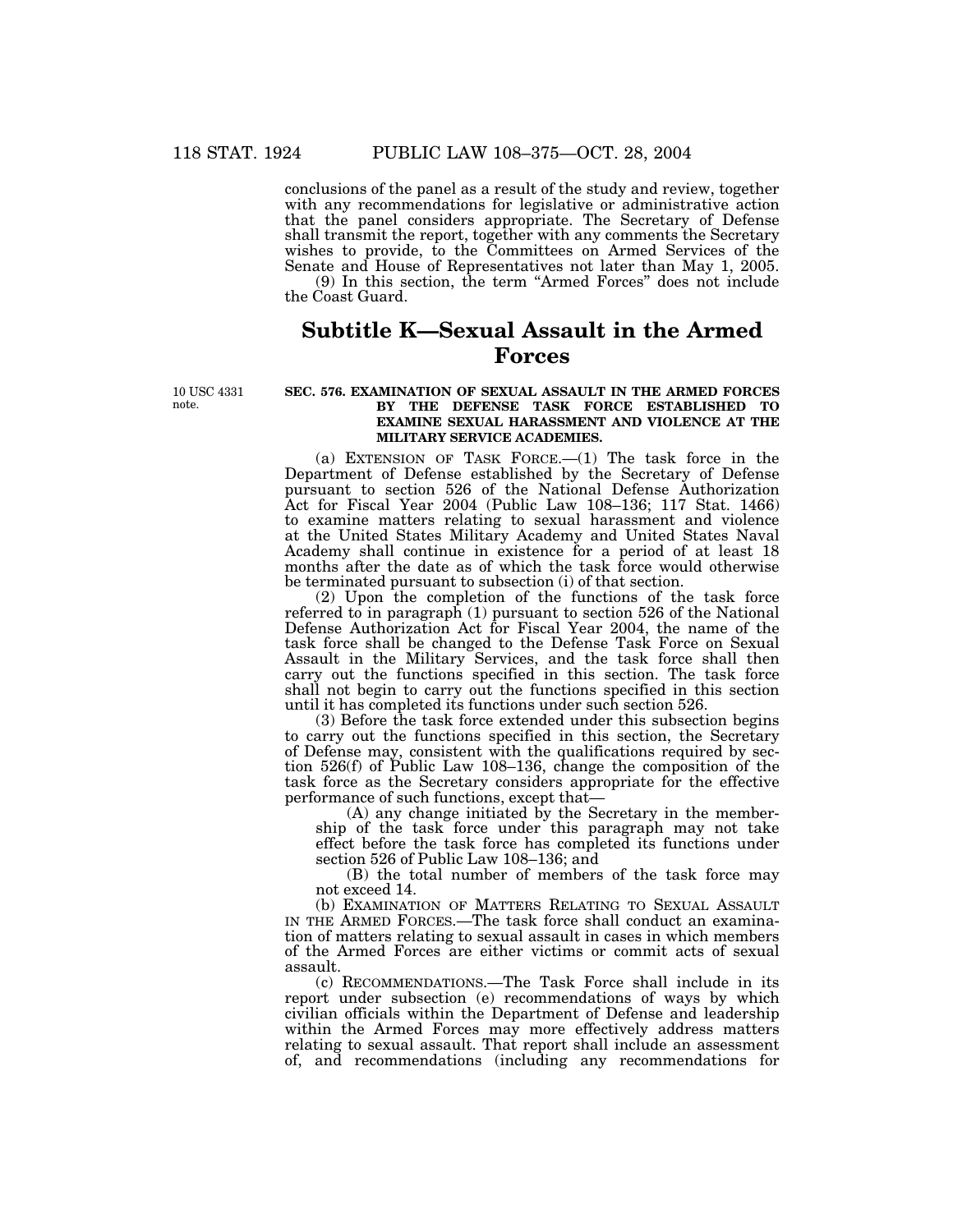changes in law) for measures to improve, with respect to sexual assault, the following:

(1) Victim care and advocacy programs.

(2) Effective prevention.

(3) Collaboration among military investigative organizations with responsibility or jurisdiction.

(4) Coordination and resource sharing between military and civilian communities, including local support organizations.

(5) Reporting procedures, data collection, tracking of cases, and use of data on sexual assault by senior military and civilian leaders.

(6) Oversight of sexual assault programs, including development of measures of the effectiveness of those programs in responding to victim needs.

(7) Military justice issues.

(8) Progress in developing means to investigate and prosecute assailants who are foreign nationals.

(9) Adequacy of resources supporting sexual assault prevention and victim advocacy programs, particularly for deployed units and personnel.

(10) Training of military and civilian personnel responsible for implementation of sexual assault policies.

(11) Programs and policies, including those related to confidentiality, designed to encourage victims to seek services and report offenses.

(12) Other issues identified by the task force relating to sexual assault.

(d) METHODOLOGY.—In carrying out its examination under subsection (b) and in formulating its recommendations under subsection (c), the task force shall consider the findings and recommendations of previous reviews and investigations of sexual assault conducted by the Department of Defense and the Armed Forces.

(e) REPORT.—(1) Not later than one year after the initiation of its examination under subsection (b), the task force shall submit to the Secretary of Defense and the Secretaries of the Army, Navy, and Air Force a report on the activities of the task force and on the activities of the Department of Defense and the Armed Forces to respond to sexual assault.

(2) The report shall include the following:

 $(A)$   $\hat{A}$  description of any barrier to implementation of improvements as a result of previous efforts to address sexual assault.

(B) Other areas of concern not previously addressed in prior reports.

(C) The findings and conclusions of the task force.

(D) Any recommendations for changes to policy and law that the task force considers appropriate.

(3) Within 90 days after receipt of the report under paragraph (1), the Secretary of Defense shall submit the report, together with the Secretary's evaluation of the report, to the Committees on Armed Services of the Senate and House of Representatives.

(f) TERMINATION.—The task force shall terminate 90 days after the date on which the report of the task force is submitted to the Committees on Armed Services of the Senate and House of Representatives pursuant to subsection (e)(3).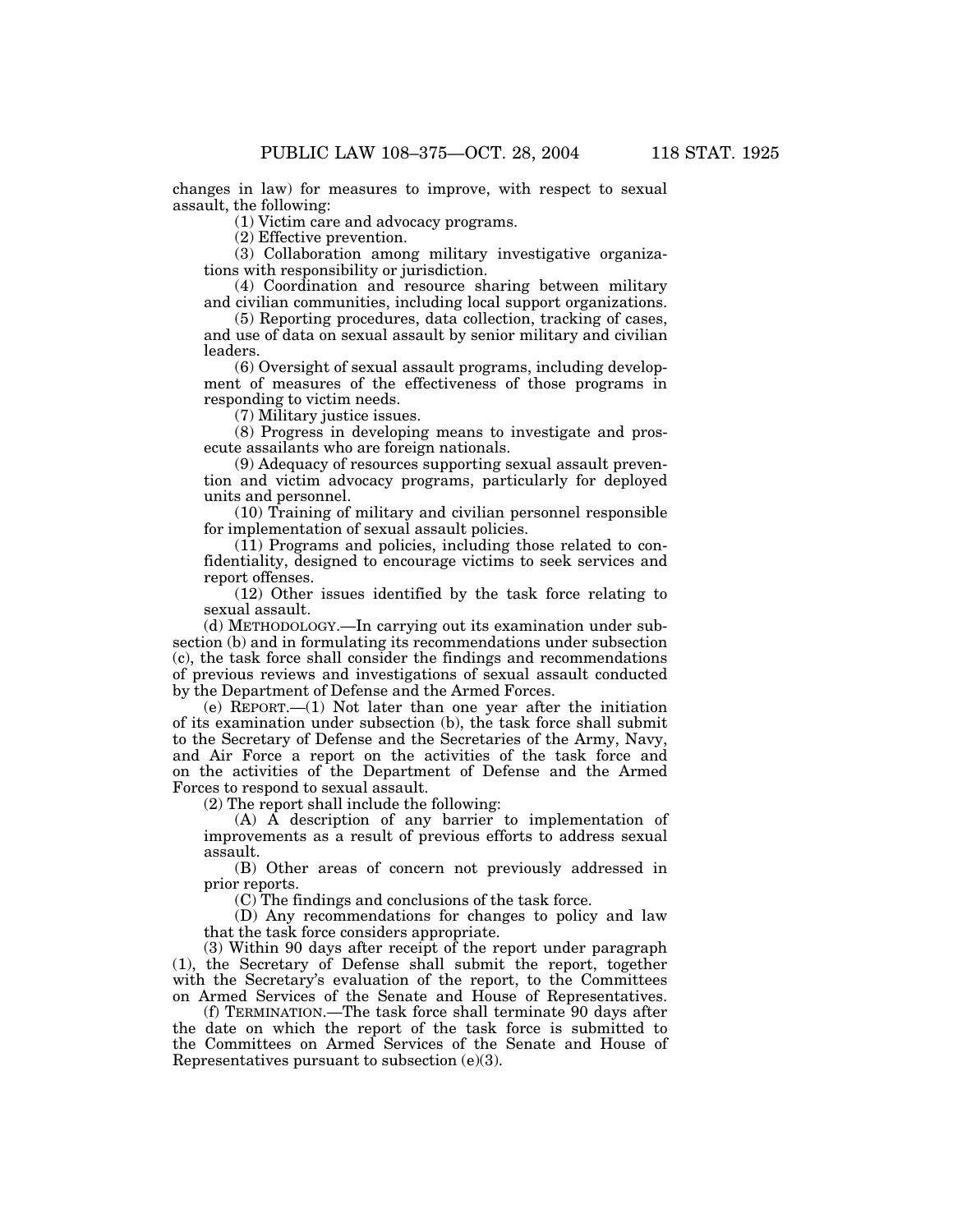#### 10 USC 113 note. SEC. 577. DEPARTMENT OF DEFENSE POLICY AND PROCEDURES ON **PREVENTION AND RESPONSE TO SEXUAL ASSAULTS INVOLVING MEMBERS OF THE ARMED FORCES.**

(a) COMPREHENSIVE POLICY ON PREVENTION AND RESPONSE TO SEXUAL ASSAULTS.—(1) Not later than January 1, 2005, the Secretary of Defense shall develop a comprehensive policy for the Department of Defense on the prevention of and response to sexual assaults involving members of the Armed Forces.

(2) The policy shall be based on the recommendations of the Department of Defense Task Force on Care for Victims of Sexual Assaults and on such other matters as the Secretary considers appropriate.

(3) Before developing the comprehensive policy required by paragraph (1), the Secretary of Defense shall develop a definition of sexual assault. The definition so developed shall be used in the comprehensive policy under paragraph (1) and otherwise within the Department of Defense and Coast Guard in matters involving members of the Armed Forces. The definition shall be uniform for all the Armed Forces and shall be developed in consultation with the Secretaries of the military departments and the Secretary of Homeland Security with respect to the Coast Guard.

(b) ELEMENTS OF COMPREHENSIVE POLICY.—The comprehensive policy developed under subsection (a) shall, at a minimum, address the following matters:

(1) Prevention measures.

(2) Education and training on prevention and response.

(3) Investigation of complaints by command and law

enforcement personnel.

(4) Medical treatment of victims.

(5) Confidential reporting of incidents.

(6) Victim advocacy and intervention.

(7) Oversight by commanders of administrative and disciplinary actions in response to substantiated incidents of sexual assault.

(8) Disposition of victims of sexual assault, including review by appropriate authority of administrative separation actions involving victims of sexual assault.

(9) Disposition of members of the Armed Forces accused of sexual assault.

(10) Liaison and collaboration with civilian agencies on the provision of services to victims of sexual assault.

(11) Uniform collection of data on the incidence of sexual assaults and on disciplinary actions taken in substantiated cases of sexual assault.

(c) REPORT ON IMPROVEMENT OF CAPABILITY TO RESPOND TO SEXUAL ASSAULTS.—Not later than March 1, 2005, the Secretary of Defense shall submit to Congress a proposal for such legislation as the Secretary considers necessary to enhance the capability of the Department of Defense to address matters relating to sexual assaults involving members of the Armed Forces.

(d) APPLICATION OF COMPREHENSIVE POLICY TO MILITARY DEPARTMENTS.—The Secretary of Defense shall ensure that, to the maximum extent practicable, the policy developed under subsection (a) is implemented uniformly by the military departments.

(e) POLICIES AND PROCEDURES OF MILITARY DEPARTMENTS.— (1) Not later than March 1, 2005, the Secretaries of the military

Deadline. Regulations.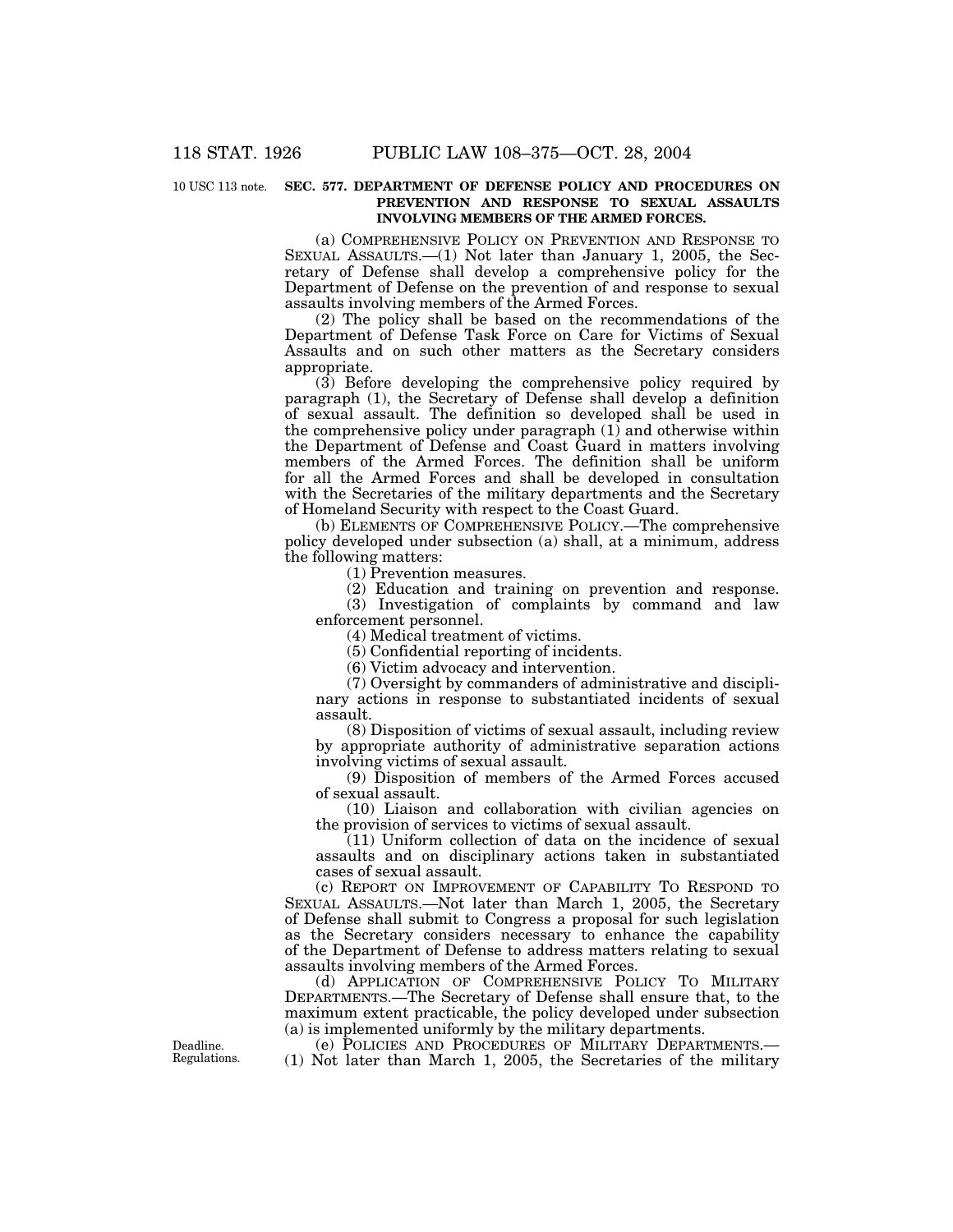departments shall prescribe regulations, or modify current regulations, on the policies and procedures of the military departments on the prevention of and response to sexual assaults involving members of the Armed Forces in order—

(A) to conform such policies and procedures to the policy developed under subsection (a); and

(B) to ensure that such policies and procedures include the elements specified in paragraph (2).

(2) The elements specified in this paragraph are as follows: (A) A program to promote awareness of the incidence of sexual assaults involving members of the Armed Forces.

(B) A program to provide victim advocacy and intervention for members of the Armed Force concerned who are victims of sexual assault, which program shall make available, at home stations and in deployed locations, trained advocates who are readily available to intervene on behalf of such victims.

(C) Procedures for members of the Armed Force concerned to follow in the case of an incident of sexual assault involving a member of such Armed Force, including—

(i) specification of the person or persons to whom the alleged offense should be reported;

(ii) specification of any other person whom the victim should contact;

(iii) procedures for the preservation of evidence; and (iv) procedures for confidential reporting and for contacting victim advocates.

(D) Procedures for disciplinary action in cases of sexual assault by members of the Armed Force concerned.

(E) Other sanctions authorized to be imposed in substantiated cases of sexual assault, whether forcible or nonforcible, by members of the Armed Force concerned.

(F) Training on the policies and procedures for all members of the Armed Force concerned, including specific training for members of the Armed Force concerned who process allegations of sexual assault against members of such Armed Force.

(G) Any other matters that the Secretary of Defense considers appropriate.

(f) ANNUAL REPORT ON SEXUAL ASSAULTS.—(1) Not later than January 15 of each year, the Secretary of each military department shall submit to the Secretary of Defense a report on the sexual assaults involving members of the Armed Forces under the jurisdiction of that Secretary during the preceding year. In the case of the Secretary of the Navy, separate reports shall be prepared for the Navy and for the Marine Corps.

(2) Each report on an Armed Force under paragraph (1) shall contain the following:

(A) The number of sexual assaults against members of the Armed Force, and the number of sexual assaults by members of the Armed Force, that were reported to military officials during the year covered by such report, and the number of the cases so reported that were substantiated.

(B) A synopsis of, and the disciplinary action taken in, each substantiated case.

(C) The policies, procedures, and processes implemented by the Secretary concerned during the year covered by such report in response to incidents of sexual assault involving members of the Armed Force concerned.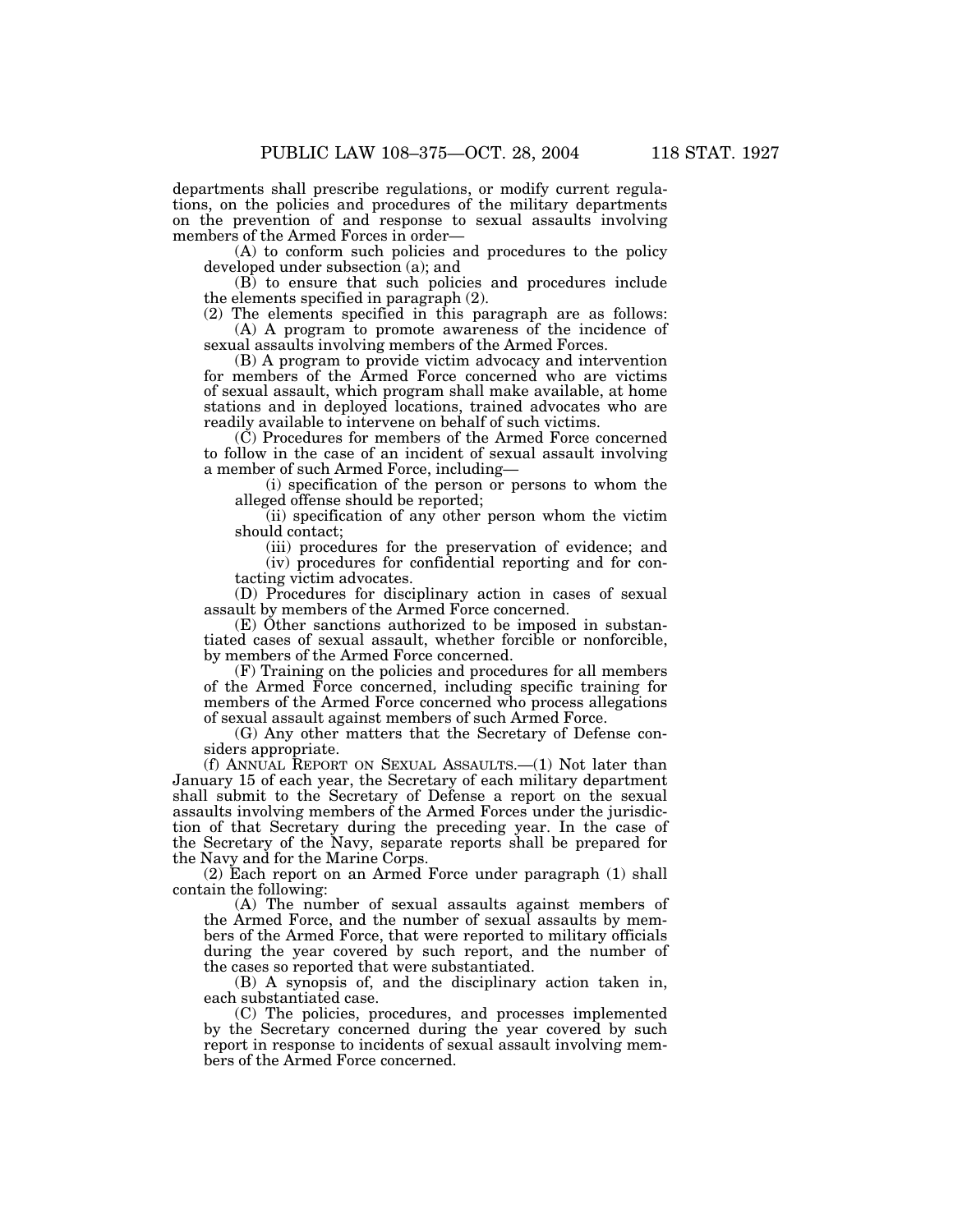(D) A plan for the actions that are to be taken in the year following the year covered by such report on the prevention of and response to sexual assault involving members of the Armed Forces concerned.

(3) Each report under paragraph (1) for any year after 2005 shall include an assessment by the Secretary of the military department submitting the report of the implementation during the preceding fiscal year of the policies and procedures of such department on the prevention of and response to sexual assaults involving members of the Armed Forces in order to determine the effectiveness of such policies and procedures during such fiscal year in providing an appropriate response to such sexual assaults.

(4) The Secretary of Defense shall submit to the Committees on Armed Services of the Senate and House of Representatives each report submitted to the Secretary under this subsection, together with the comments of the Secretary on the report. The Secretary shall submit each such report not later than March 15 of the year following the year covered by the report.

(5) For the report under this subsection covering 2004, the applicable date under paragraph (1) is April 1, 2005, and the applicable date under paragraph (4) is May 1, 2005.

# **Subtitle L—Management and Administrative Matters**

## **SEC. 581. THREE-YEAR EXTENSION OF LIMITATION ON REDUCTIONS OF PERSONNEL OF AGENCIES RESPONSIBLE FOR REVIEW AND CORRECTION OF MILITARY RECORDS.**

Section 1559(a) of title 10, United States Code, is amended by striking ''During fiscal years 2003, 2004, and 2005,'' and inserting ''Before October 1, 2008,''.

## **SEC. 582. STAFFING FOR DEFENSE PRISONER OF WAR/MISSING PER-SONNEL OFFICE (DPMO).**

(a) REPORT WHEN STAFFING IS BELOW PRESCRIBED LEVEL.— Subparagraph (B) of section 1501(a)(5) of title 10, United States Code, is amended—

 $(1)$  by inserting "(i)" after "(B)";

(2) by inserting ", whether temporary or permanent," after ''civilian personnel''; and

(3) by adding at the end the following:

"(ii) If for any reason the number of military and civilian personnel assigned or detailed to the office should fall below the required level under clause (i), the Secretary of Defense shall promptly notify the Committees on Armed Services of the Senate and House of Representatives of the number of personnel so assigned or detailed and of the Secretary's plan to restore the staffing level of the office to at least the required minimum number under clause (i). The Secretary shall publish such notice and plan in the Federal Register.''.

(b) GAO STUDY.—Not later than 180 days after the date of the enactment of this Act, the Comptroller General shall submit to the Committee on Armed Services of the Senate and the Committee on Armed Services of the House of Representatives a report providing an assessment of staffing and funding levels for the

Notice.

Deadline. Reports. Federal Register, publication.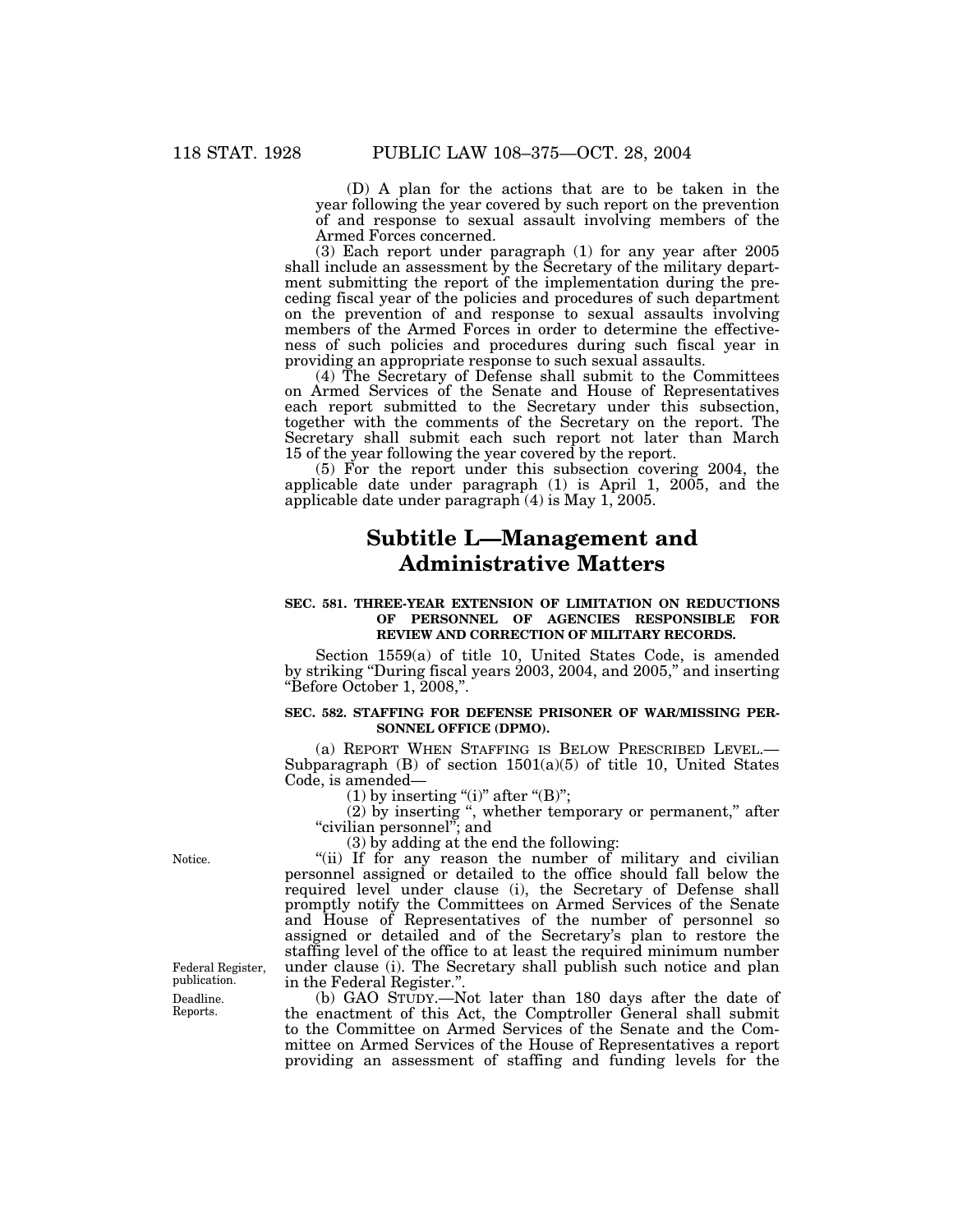Defense Prisoner of War/Missing Personnel Office. The report shall include—

(1) a description of changes, over the period from the inception of the office to the time of the submission of the report, in the missions and mission requirements of the office, together with a comparison of personnel and funding requirements of the office over that period with actual manning and funding levels over that period; and

(2) the Comptroller General's assessment of the adequacy of current manning and funding levels for that office in light of current mission requirements.

## **SEC. 583. PERMANENT ID CARDS FOR RETIREE DEPENDENTS AGE 75 AND OLDER.**

(a) IN GENERAL.—(1) Chapter 53 of title 10, United States Code, is amended by adding at the end the following new section:

# **''§ 1060b. Military ID cards: dependents and survivors of retirees; issuance of permanent ID card after attaining 75 years of age**

''(a) PERMANENT ID CARD AFTER AGE 75.—In issuing military ID cards to retiree dependents, the Secretary concerned shall issue a permanent ID card (not subject to renewal) to any such retiree dependent who has attained 75 years of age. Such a permanent ID card shall be issued upon the expiration, after the retiree dependent attains 75 years of age, of any earlier, renewable military ID card or, if earlier, upon the request of such a retiree dependent after attaining age 75.

''(b) DEFINITIONS.—In this section:

"(1) The term 'military ID card' means a card or other form of identification used for purposes of demonstrating eligibility for any benefit from the Department of Defense.

"(2) The term 'retiree dependent' means a person who is a dependent of a retired member of the uniformed services, or a survivor of a deceased retired member of the uniformed services, who is eligible for any benefit from the Department of Defense."

(2) The table of sections at the beginning of such chapter is amended by adding at the end the following new item:

''1060b. Military ID cards: dependents and survivors of retirees; issuance of permanent ID card after attaining 75 years of age.''.

(b) EFFECTIVE DATE.—Section 1060b of title 10, United States 10 USC 1060b Code, as added by subsection (a), shall take effect on October note. 1, 2004.

# **SEC. 584. AUTHORITY TO FURNISH CIVILIAN CLOTHING TO MEMBERS TRAVELING IN CONNECTION WITH MEDICAL EVACU-ATION.**

(a) AUTHORITY.—Section 1047 of title 10, United States Code, is amended—

(1) by inserting ''(b) CERTAIN ENLISTED MEMBERS.—'' before ''The Secretary''; and

(2) by inserting after the section heading the following: "(a) MEMBERS TRAVELING IN CONNECTION WITH MEDICAL EVACUATION.—The Secretary of the military department concerned may furnish civilian clothing to a member at a cost not to exceed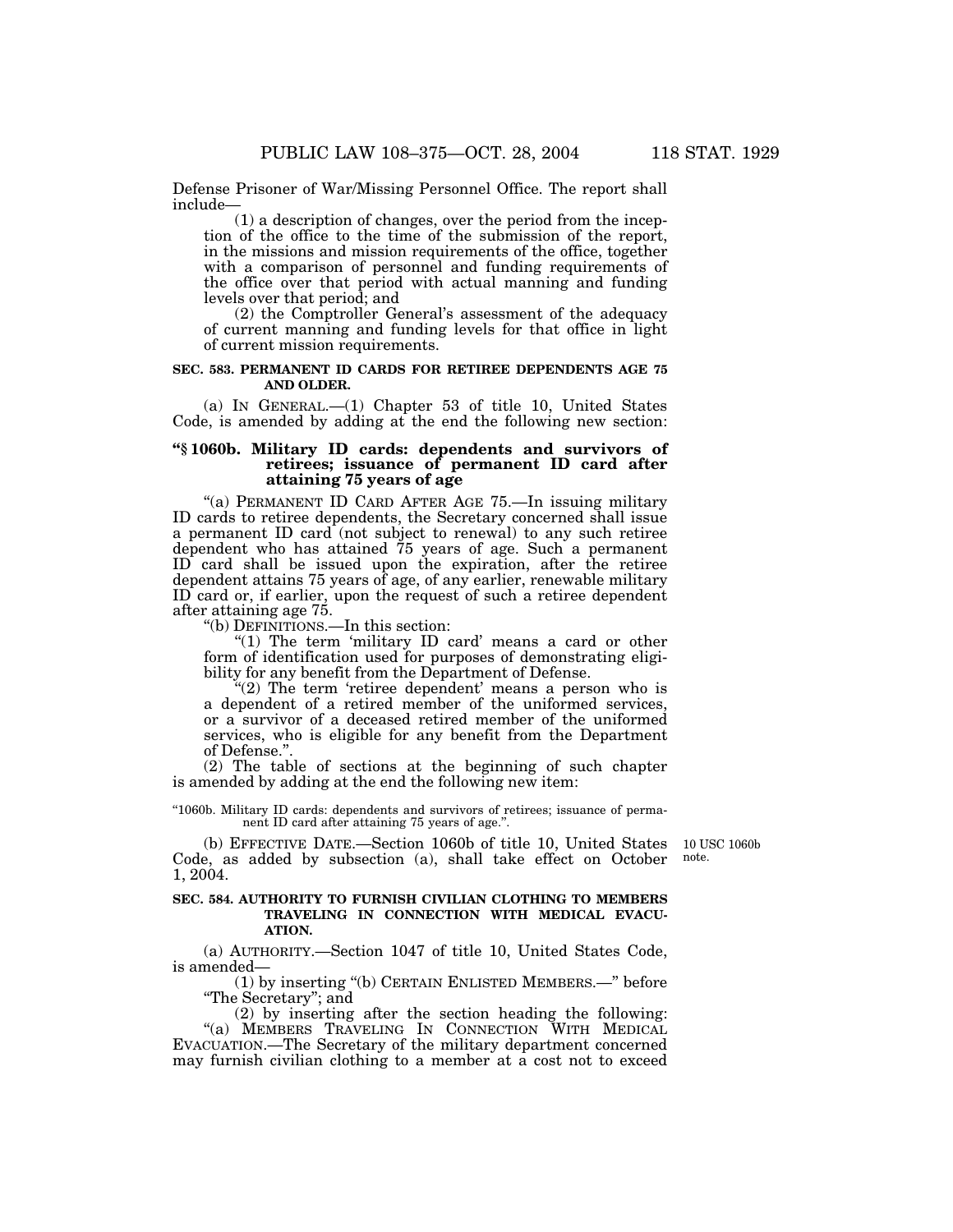\$250, or reimburse a member for the purchase of civilian clothing in an amount not to exceed \$250, in the case of a member who—

" $(1)$  is medically evacuated for treatment in a medical facility by reason of an illness or injury incurred or aggravated while on active duty; or

''(2) after being medically evacuated as described in paragraph (1), is in an authorized travel status from a medical facility to another location approved by the Secretary."

(b) EFFECTIVE DATE.—Subsection (a) of section 1047 of title 10, United States Code, as added by subsection (a), shall take effect as of October 1, 2004, and (subject to subsection (c)) shall apply with respect to clothing furnished, and reimbursement for clothing purchased, on or after that date.

(c) RETROACTIVE APPLICATION.—With respect to the period beginning on October 1, 2004, and ending on the date of the enactment of this Act, the Secretary of Defense shall provide for subsection (a) of section 1047 of title 10, United States Code, as added by subsection (a), to be applied as a continuation of the authority provided in section 1319 of the Emergency Wartime Supplemental Appropriations Act, 2003 (Public Law 108–11; 117 Stat. 571), as continued in effect during fiscal year 2004 by section 1103 of the Emergency Supplemental Appropriations Act for Defense and for the Reconstruction of Iraq and Afghanistan, 2004 (Public Law 108–106; 117 Stat. 1214).

## **SEC. 585. AUTHORITY TO ACCEPT DONATION OF FREQUENT TRAVELER MILES, CREDITS, AND TICKETS TO FACILITATE REST AND RECUPERATION TRAVEL OF DEPLOYED MEMBERS OF THE ARMED FORCES AND THEIR FAMILIES.**

(a) OPERATION HERO MILES.—(1) Chapter 155 of title 10, United States Code, is amended by adding at the end the following new section:

# **''§ 2613. Acceptance of frequent traveler miles, credits, and tickets; use to facilitate rest and recuperation travel of deployed members and their families**

"(a) AUTHORITY TO ACCEPT DONATION OF TRAVEL BENEFITS.-Subject to subsection (c), the Secretary of Defense may accept from any person or government agency the donation of travel benefits for the purposes of use under subsection (d).

''(b) TRAVEL BENEFIT DEFINED.—In the section, the term 'travel benefit' means frequent traveler miles, credits for tickets, or tickets for air or surface transportation issued by an air carrier or a surface carrier, respectively, that serves the public.

"(c) CONDITION ON AUTHORITY TO ACCEPT DONATION.—The Secretary may accept a donation of a travel benefit under this section only if the air or surface carrier that is the source of the benefit consents to such donation. Any such donation shall be under such terms and conditions as the surface carrier may specify, and the travel benefit so donated may be used only in accordance with the rules established by the carrier.

''(d) USE OF DONATED TRAVEL BENEFITS.—A travel benefit accepted under this section may be used only for the purpose of—

"(1) facilitating the travel of a member of the armed forces who—

10 USC 1047 note.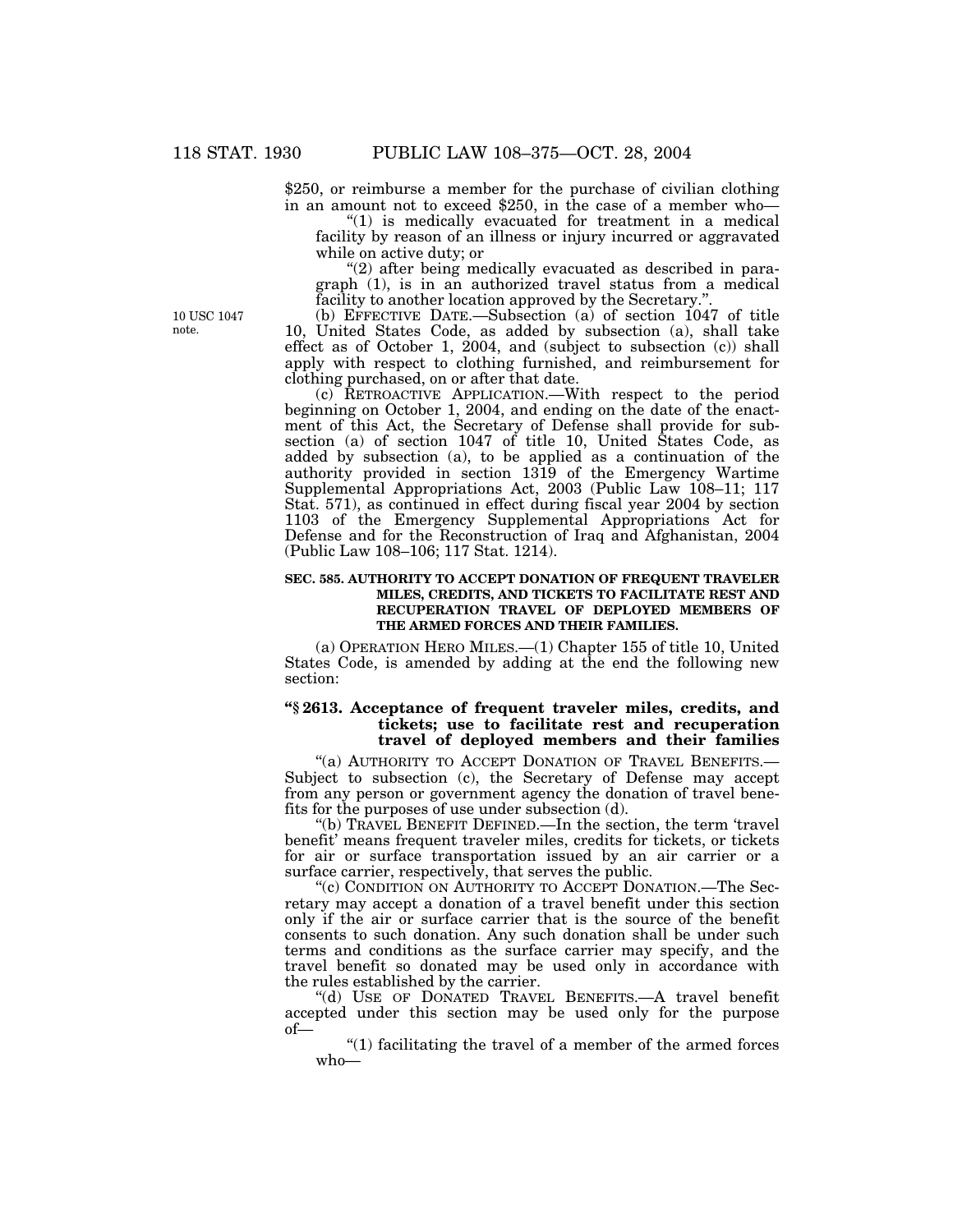"(A) is deployed on active duty outside the United States away from the permanent duty station of the member in support of a contingency operation; and

''(B) is granted, during such deployment, rest and recuperative leave, emergency leave, convalescent leave, or another form of leave authorized for the member; or

" $(2)$  in the case of a member of the armed forces recuperating from an injury or illness incurred or aggravated in the line of duty during such a deployment, facilitating the travel of family members of the member in order to be reunited with the member.

''(e) ADMINISTRATION.—(1) The Secretary shall designate a single office in the Department of Defense to carry out this section. That office shall develop rules and procedures to facilitate the acceptance and distribution of travel benefits under this section.

 $\sqrt[4]{(2)}$  For the use of travel benefits under subsection (d)(2) by family members of a member of the armed forces, the Secretary may, as the Secretary determines appropriate, limit—

"(A) eligibility to family members who, by reason of affinity, degree of consanguinity, or otherwise, are sufficiently close in relationship to the member of the armed forces to justify the travel assistance;

''(B) the number of family members who may travel; and  $(C)$  the number of trips that family members may take.

"(3) The Secretary of Defense may, in an exceptional case, authorize a person not described in subsection  $(d)(2)$  to use a travel benefit accepted under this subsection to visit a member of the armed forces described in subsection  $(d)(1)$  if that person has a notably close relationship with the member. The travel benefit may be used by such person only in accordance with such conditions and restrictions as the Secretary determines appropriate and the rules established by the air carrier or surface carrier that is the source of the travel benefit.

''(f) SERVICES OF NONPROFIT ORGANIZATION.—The Secretary of Defense may enter into an agreement with a nonprofit organization to use the services of the organization—

"(1) to promote the donation of travel benefits under this section, except that amounts appropriated to the Department of Defense may not be expended for this purpose; and

 $(2)$  to assist in administering the collection, distribution, and use of travel benefits under this section.

"(g) FAMILY MEMBER DEFINED.—In this section, the term 'family member' has the meaning given that term in section 411h(b)(1) of title 37.''.

(2) The table of sections at the beginning of such chapter is amended by adding at the end the following new item:

"2613. Acceptance of frequent traveler miles, credits, and tickets; use to facilitate rest and recuperation travel of deployed members and their families.''.

(b) TAX TREATMENT OF TRAVEL BENEFITS DONATED FOR OPERATION HERO MILES.—

 $(1)$  Exclusion FROM GROSS INCOME.—Subsection  $(b)$  of section 134 of the Internal Revenue Code of 1986 (defining qualified military benefit) is amended by adding at the end the

following new paragraph:<br>"(5) TRAVEL BENEFITS UNDER OPERATION HERO MILES.— The term 'qualified military benefit' includes a travel benefit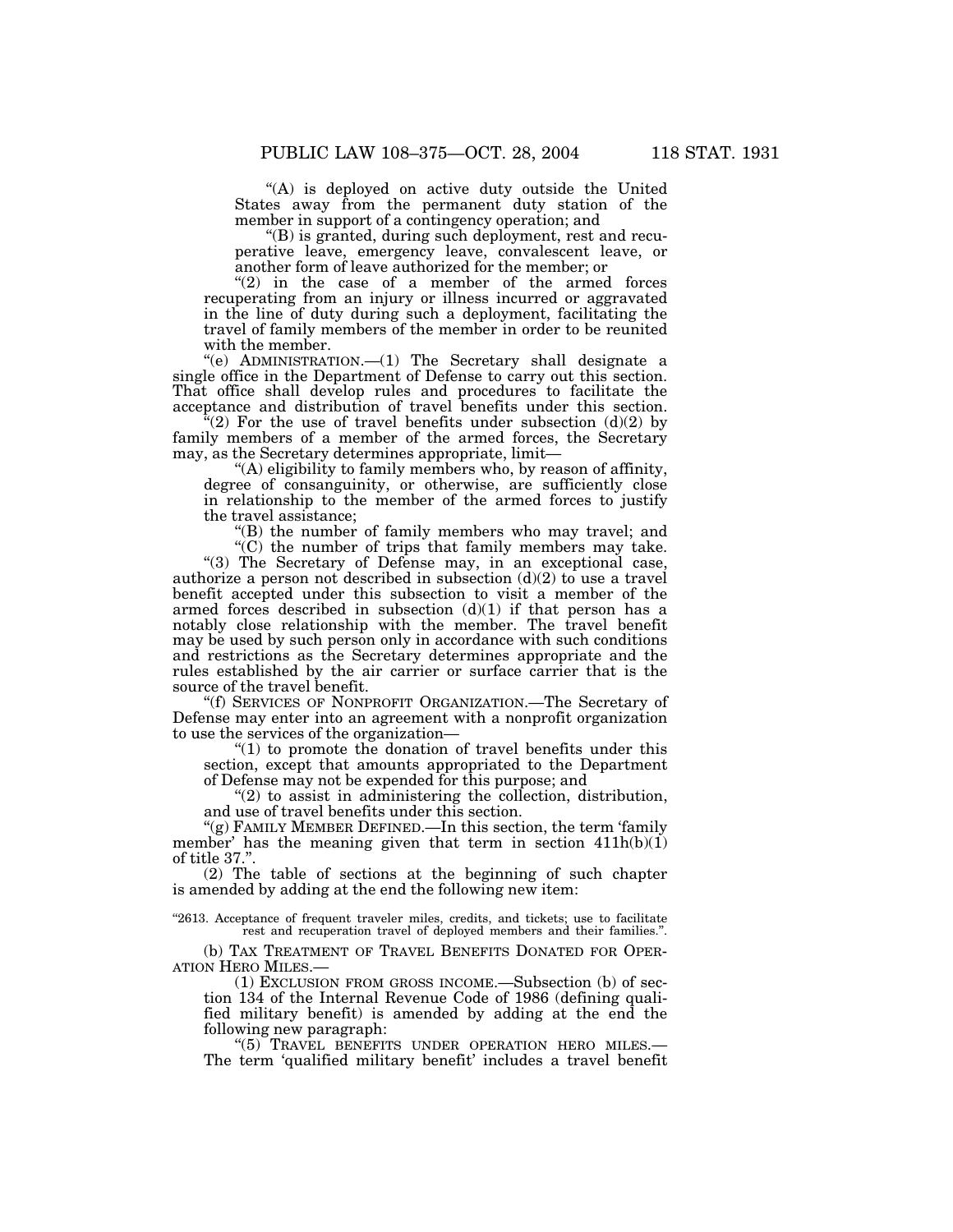provided under section 2613 of title 10, United States Code (as in effect on the date of the enactment of this paragraph).''. (2) CONFORMING AMENDMENTS.—

 $(A)$  Section 134 $(b)(3)(A)$  of such Code is amended by striking "paragraph  $(4)$ " and inserting "paragraphs  $(4)$  and  $(5)$ ".

 $(B)$  Section 3121(a)(18) of such Code is amended by striking "or  $134(b)(4)$ " and inserting " $134(b)(4)$ , or  $134(b)(\overline{5})"$ .

(C) Section 3306(b)(13) of such Code is amended by striking "or  $134(b)(4)$ " and inserting " $134(b)(4)$ , or  $134(b)(5)$ ".

(D) Section 3401(a)(18) of such Code is amended by striking "or  $134(b)(4)$ " and inserting " $134(b)(4)$ , or  $134(b)(5)$ ".

26 USC 134 note.

# (3) EFFECTIVE DATE.—The amendments made by this subsection shall apply to travel benefits provided after the date of the enactment of this Act.

# **SEC. 586. ANNUAL REPORT IDENTIFYING REASONS FOR DISCHARGES FROM THE ARMED FORCES DURING PRECEDING FISCAL YEAR.**

(a) REPORT REQUIRED.—Not later than March 1 each year through 2011, the Secretary of Defense shall submit to the Committees on Armed Services of the Senate and House of Representatives a report on discharges from the Army, Navy, Air Force, and Marine Corps during the preceding fiscal year.

(b) MATTERS TO BE INCLUDED.—Each such report shall show, in the aggregate and for each of those Armed Forces, the following:

 $(1)$  The total number of persons discharged during the preceding fiscal year.

(2) For each separation code, and for each reenlistment eligibility code, used by the Armed Forces, the number of those discharged persons assigned that code.

(3) For the persons assigned each such separation code, classification of discharges by age, by sex, by race, by military rank or grade, by time in service, by unit (shown at the small unit level), by military occupational specialty (or the equivalent), and by reenlistment eligibility code.

(c) USE OF GENERIC SEPARATION CODES.—In preparing the reports under this section, the Secretary shall use a generic interservice separation code that provides similar, and consistent, data across the services.

# **SEC. 587. STUDY OF BLENDED WING CONCEPT FOR THE AIR FORCE.**

(a) STUDY REQUIRED.—Not later than March 1, 2005, the Secretary of the Air Force shall submit to Congress a report on the blended wing concept for the Air Force. The report shall include the Secretary's findings as to the characteristics and locations that are considered favorable for a blended wing, a description of the manner in which current blended wings are functioning, and a statement of the current and future plans of the Air Force to implement the blended wing concept.

(b) SELECTION CRITERIA.—The report shall include a description of the criteria and attributes that the Secretary requires when choosing units to become blended wings.

Deadline. Reports.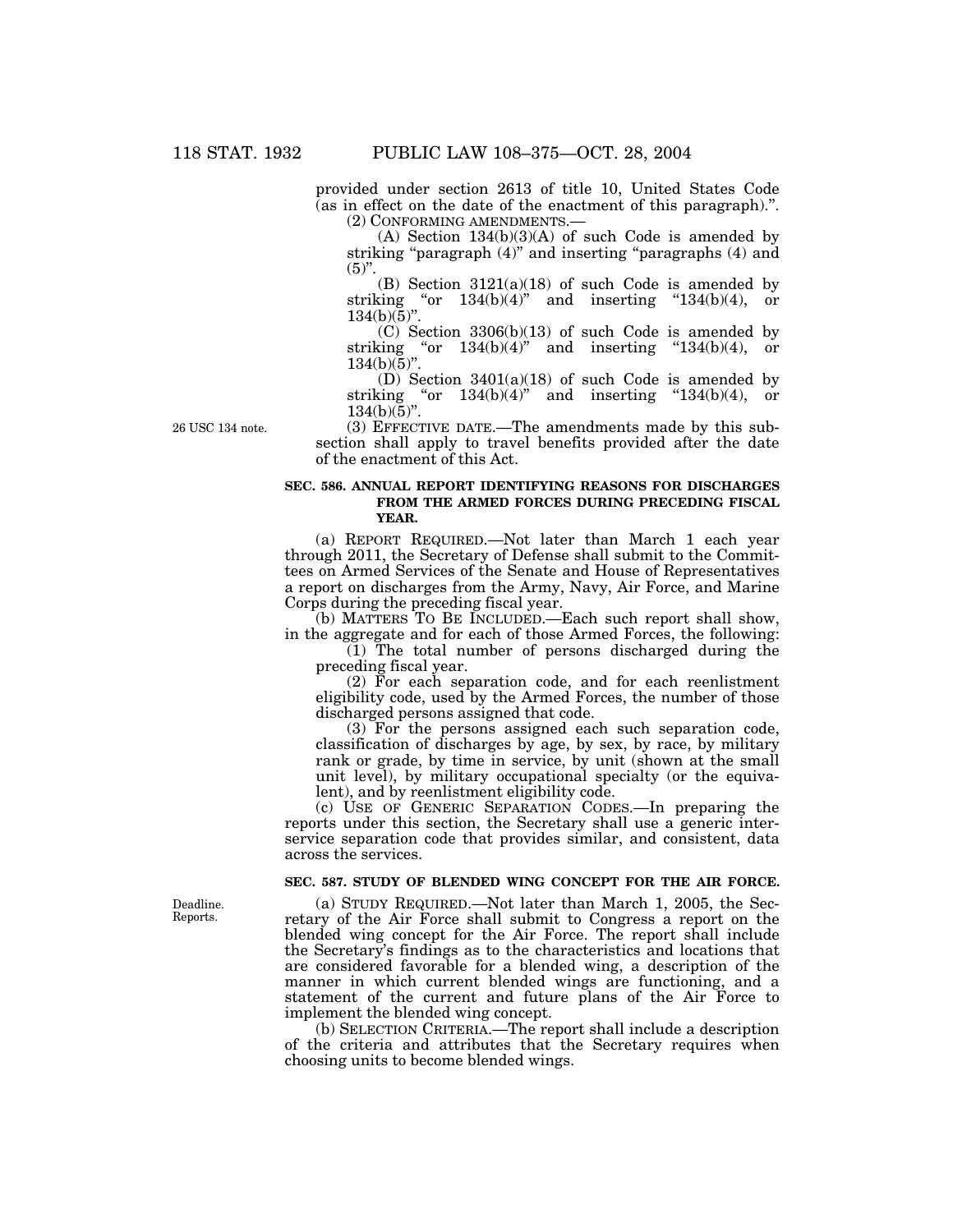## **SEC. 588. SENSE OF CONGRESS REGARDING RETURN OF MEMBERS TO ACTIVE DUTY SERVICE UPON REHABILITATION FROM SERVICE-RELATED INJURIES.**

(a) FINDINGS.—Congress makes the following findings:

(1) The generation of young people currently serving on active duty in the Armed Forces, which history will record as being among the greatest, has shown in remarkable numbers an individual resolve to recover from injuries incurred in such service and to return to active service in the Armed Forces.

(2) Since September 11, 2001, numerous brave soldiers, sailors, airmen, and Marines have incurred serious combat injuries, including (as of June 2004) approximately 100 members of the Armed Forces who have been fitted with artificial limbs as a result of devastating injuries sustained in combat overseas.

(3) In cases involving combat-related injuries and other service-related injuries, it is possible, as a result of advances in technology and extensive rehabilitative services, to restore to members of the Armed Forces sustaining such injuries the capability to resume the performance of active military service, including, in a few cases, the capability to participate directly in the performance of combat missions.

(b) SENSE OF CONGRESS.—It is the sense of Congress that— (1) a member of the Armed Forces who on the member's own initiative is highly motivated to return to active duty service following rehabilitation from injuries incurred in service in the Armed Forces should, after appropriate medical review and physical disability evaluation, be given the opportunity to present the member's case for continuing to serve on active duty in varied military capacities;

(2) other than appropriate medical review and physical disability evaluation, there should be no barrier in policy or law to such a member having the option to return to military service on active duty; and

(3) the Secretary of Defense should develop specific protocols that include options for such members to return to active duty service and to be retrained to perform military missions for which they are fully capable.

# **Subtitle M—Other Matters**

# **SEC. 591. PROTECTION OF ARMED FORCES PERSONNEL FROM RETALIATORY ACTIONS FOR COMMUNICATIONS MADE THROUGH THE CHAIN OF COMMAND.**

(a) PROTECTED COMMUNICATIONS.—Section 1034(b)(1)(B) of title 10, United States Code, is amended—

(1) by striking ''or'' at the end of clause (iii)''; and

(2) by striking clause (iv) and inserting the following:

"(iv) any person or organization in the chain of command; or

''(v) any other person or organization designated pursuant to regulations or other established administrative procedures for such communications.''.

(b) EFFECTIVE DATE.—The amendments made by this section apply with respect to any unfavorable personnel action taken or threatened, and any withholding of or threat to withhold a favorable

10 USC 1034 note.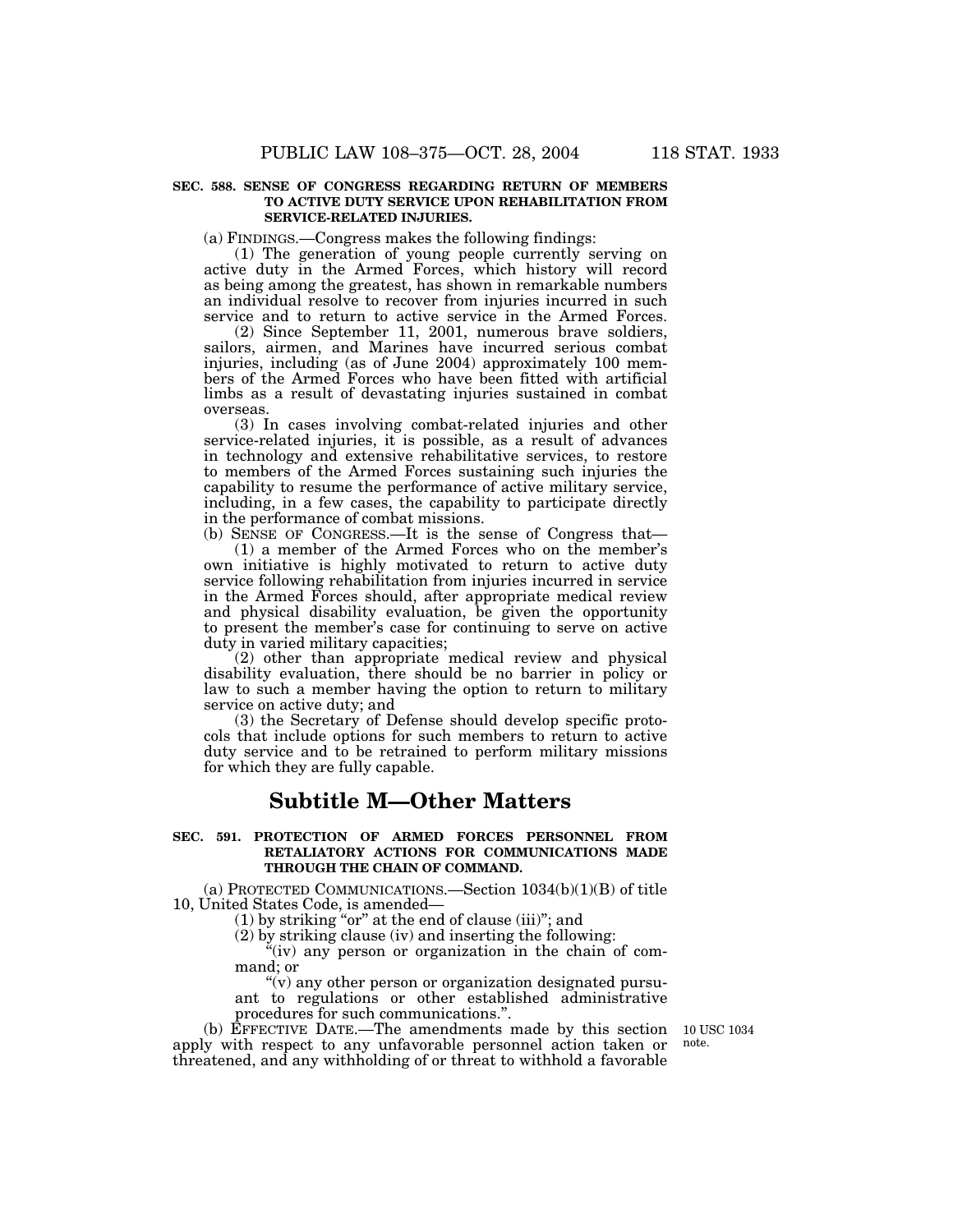personnel action, on or after the date of the enactment of this Act.

## **SEC. 592. IMPLEMENTATION PLAN FOR ACCESSION OF PERSONS WITH SPECIALIZED SKILLS.**

(a) PLAN FOR ACCESSION OF PERSONS WITH SPECIALIZED SKILLS.—(1) Not later than 180 days after the date of the enactment of this Act, the Secretary of Defense shall submit to Congress a plan for implementation of authority, if subsequently provided by law, to allow for accession into the Armed Forces, on a special or lateral-entry basis, of persons with specialized skills, for duty involving the use of such skills.

(2) The plan under paragraph (1) shall address matters such as projected numbers of enlistments and appointments, initial rank or grade, projected enlistment and re-enlistment bonuses and pays, projected length of service obligation (if any), minimum time of active duty requirements, the potential effect the use of such authority would have on other special or lateral-entry programs (such as those applicable to physicians), and such other matters as the Secretary considers appropriate.

(3) The Secretary shall include with the plan submitted under paragraph (1) a comparison of that plan with an alternative for meeting the specialized skills required by the Armed Forces through the use of civilain contractor personnel.

(b) CIVILIAN SKILLS CORPS FEASIBILITY STUDY.—(1) The Secretary of Defense shall conduct a feasibility study of how to implement a system that would make civilian volunteers, with skills determined by the Secretary to be critical, rapidly available for use in, or in support of, units of the Armed Force on a temporary basis to meet no-notice, or short-notice, operational requirements. In conducting the study, the Secretary shall examine a range of options, including—

(A) a system that would embed on short notice in military units civilian volunteers who were not part of the military, but who possessed highly required skills that were in short supply in the Armed Forces; and

(B) a system to provide for the accession into the active or reserve components of persons with critical skills required by the Armed Forces for whom the Secretary could prescribe varying lengths of service and training requirements.

(2) The Secretary shall submit to the Committee on Armed Services of the Senate and the Committee on Armed Services of the House of Representatives a report on the results of the study under paragraph (1) not later than March 31, 2005.

10 USC 503 note.

## **SEC. 593. ENHANCED SCREENING METHODS AND PROCESS IMPROVE-MENTS FOR RECRUITMENT OF HOME SCHOOLED AND NATIONAL GUARD CHALLENGE PROGRAM GED RECIPI-ENTS.**

(a) ENHANCED SCREEING METHODS AND PROCESS IMPROVE- MENTS.—(1) The Secretary of the Army shall carry out an initiative—

(A) to develop screening methods and process improvements for recruiting specified GED recipients so as to achieve attrition patterns, among the GED recipients so recruited, that match attrition patterns for Army recruits who are high school diploma graduates; and

Reports. Deadline.

Reports.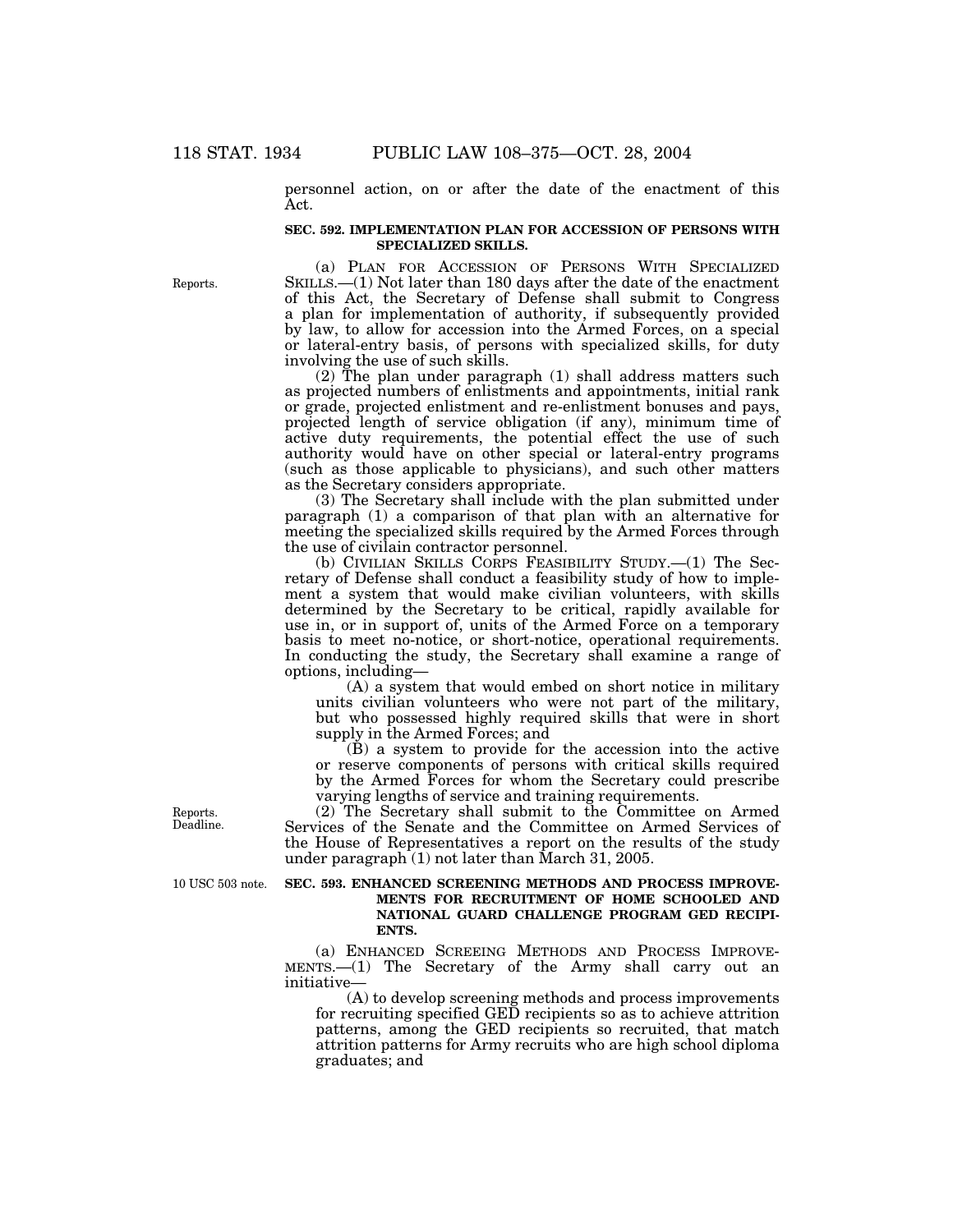(B) subject to subsection (b), to implement such screening methods and process improvements on a test basis.

(2) For purposes of this section, the term ''specified GED recipients'' means persons who receive a General Educational Development (GED) certificate as a result of home schooling or the completion of a program under the National Guard Challenge program.

(b) SECRETARY OF DEFENSE REVIEW.—Before the screening methods and process improvements developed under subsection  $(a)(1)$  are put into effect under subsection  $(a)(2)$ , the Secretary of Defense shall review the proposed screening methods and process improvements. Based on such review, the Secretary of Defense either shall approve the use of such screening methods and process improvements for testing (with such modifications as the Secretary may direct) or shall disapprove the use of such methods and process improvements on a test basis.

(c) SECRETARY OF DEFENSE DECISION.—If the Secretary of Defense determines under subsection (b) that the screening methods and process improvements developed under subsection  $(a)(1)$  should be implemented on a test basis, then upon completion of the test period, the Secretary of Defense shall, after reviewing the results of the test program, determine whether the new screening methods and process improvements developed by the Army should be extended throughout the Department for recruit candidates identified by the new procedures to be considered tier 1 recruits.

(d) REPORTS.—(1) If the Secretary of Defense determines under subsection (b) that the screening methods and process improvements developed under subsection (a)(1) should not be implemented on a test basis, the Secretary of Defense shall, not later than 90 days thereafter, notify the Committee on Armed Services of the Senate and the Committee on Armed Services of the House of Representatives of such determination, together with the reasons of the Secretary for such determination.

(2) If the Secretary of Defense determines under subsection (b) that the screening methods and process improvements developed under subsection  $(a)(1)$  should be implemented on a test basis, the Secretary of the Army shall submit to the committees specified in paragraph (1) a report on the results of the testing. The report shall be submitted not later than March 31, 2009, except that if the Secretary of Defense directs an earlier termination of the testing initiative, the Secretary of the Army shall submit the report under this paragraph not later than 180 days after such termination. Such report shall include the determination of the Secretary of Defense under subsection (c). If that determination is that the methods and processes tested should not be extended to the other services, the report shall include the Secretary's rationale for not recommending such extension.

# **SEC. 594. REDESIGNATION OF NATIONAL GUARD CHALLENGE PRO-GRAM AS NATIONAL GUARD YOUTH CHALLENGE PRO-GRAM.**

(a) REDESIGNATION.—Section 509 of title 32, United States Code, is amended—

 $(1)$  in subsection  $(a)$ —

(A) by striking ''National Guard Challenge Program'' the first place it appears and inserting ''National Guard Youth Challenge Program''; and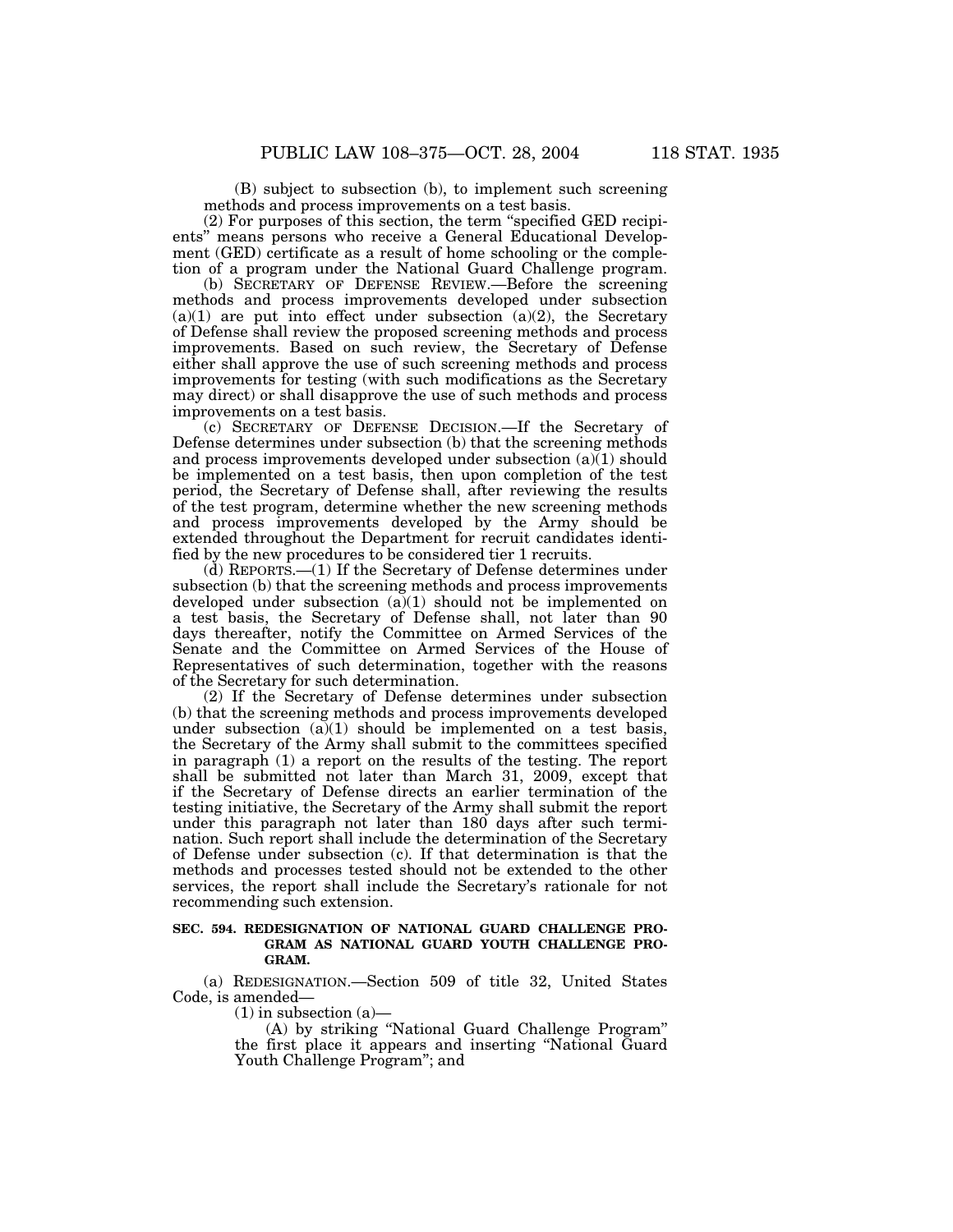(B) by striking ''National Guard Challenge Program'' the second place it appears and inserting "Program";

(2) by striking ''National Guard Challenge Program'' each place it appears in subsections (b) through (k) and subsection  $(m)$  and inserting "Program";

(3) by striking ''program'' each place it appears in subsections (b), (g),  $(i)(2)(A)$ , (j), (k), and (m) and inserting "Program''; and

(4) in subsection (l), by adding at the end the following new paragraph:

"(3) The term 'Program' means the National Guard Youth Challenge Program carried out pursuant to this section.''.

(b) CLERICAL AMENDMENTS.—(1) The heading of such section is amended to read as follows:

## **''§ 509. National Guard Youth Challenge Program of opportunities for civilian youth''.**

(2) The table of sections at the beginning of chapter 5 of such title is amended by striking the item relating to section 509 and inserting the following new item:

''509. National Guard Youth Challenge Program of opportunities for civilian youth.''.

## **SEC. 595. REPORTS ON CERTAIN MILESTONES RELATING TO DEPART-MENT OF DEFENSE TRANSFORMATION.**

(a) MILITARY-TO-CIVILIAN CONVERSIONS.—Not later than January 31, 2005, the Secretary of Defense shall submit to the Committee on Armed Services of the Senate and the Committee on Armed Services of the House of Representatives a report providing information as to the number of positions in the Department of Defense that were converted during fiscal year 2004 from performance by military personnel to performance by civilian personnel of the Department of Defense or contractor personnel. The report shall include the following:

(1) A description of the skill sets of the military positions converted.

(2) Specification of the total cost of the conversions and how that cost is being met.

(3) The number of positions in the Department of Defense projected for such conversion during the period from March 1, 2005, through January 31, 2006.

(b) MILITARY-TO-MILITARY CONVERSIONS.—Not later than March 31 of each of 2005, 2006, and 2007, the Secretary of Defense shall submit to the Committee on Armed Services of the Senate and the Committee on Armed Services of the House of Representatives a report on—

(1) the number of units, by type, converted from one primary military capability to another during the previous fiscal year and, for each such unit, what the new unit designation and new military capabilities are;

(2) the number of military personnel, by military skill, who have converted during the previous fiscal year from one primary military skill to another, with a listing of the military skills to which the individuals converted;

(3) a description of the military unit and military personnel conversions planned for the upcoming fiscal year; and

(4) a statement of whether the overall unit and military personnel conversions planned for the previous fiscal year were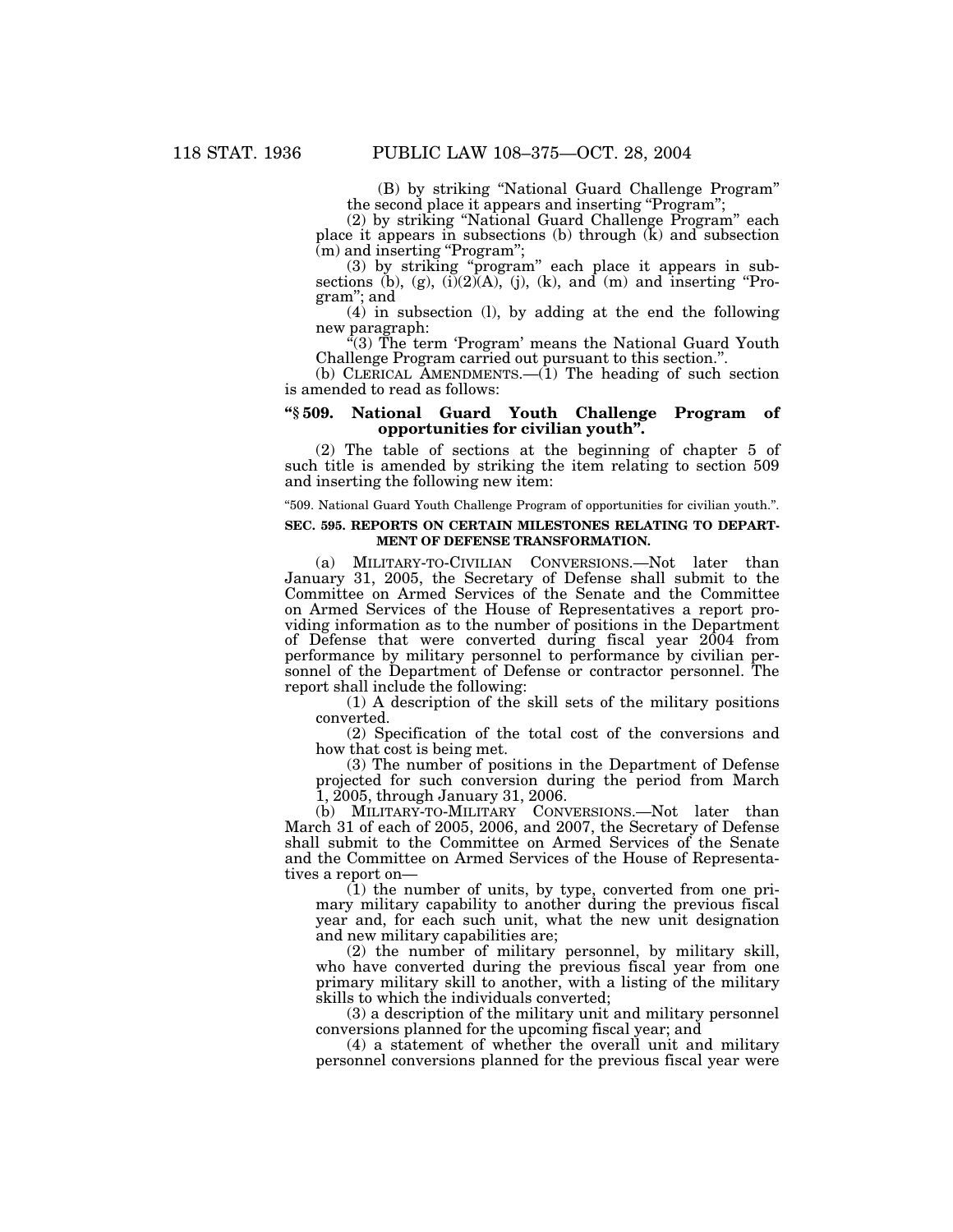met, and for each such planned conversion, the reasons why the planned conversion was or was not met.

(c) ARMY TRANSFORMATION TO BRIGADE STRUCTURE.—The Secretary of the Army shall submit to the Committee on Armed Services of the Senate and the Committee on Armed Services of the House of Representatives an annual report on the status of the internal transformation of the Army from a division-orientated force to a brigade-orientated force. Such report shall be submitted not later than March 31 of each year, except that the requirement to submit such annual report shall terminate when the Secretary of the Army submits to those committees the Secretary's certification that the transformation of the Army to a brigade-orientated force has been completed. Upon the submission of such certification, Federal Register, the Secretary shall publish in the Federal Register notice of that certification and that the statutory requirement to submit an annual report under this subsection has terminated.

## **SEC. 596. REPORT ON ISSUES RELATING TO REMOVAL OF REMAINS OF PERSONS INTERRED IN UNITED STATES MILITARY CEMETERIES OVERSEAS.**

(a) STUDY.—The Secretary of the Army shall examine the issues relating to requests for disinterment of remains of persons buried in United States overseas military cemeteries. The examination shall include the following:

(1) A review of the historical facts involved in establishing the United States overseas military cemeteries and in determining the criteria for interment in those cemeteries.

(2) An examination of the processes for ensuring that the initial disposition decision with respect to the remains of any decedent was carried out, together with a review and explanation of the existing policy and procedures regarding request for disinterment and any exceptions that have been made.

(3) An analysis of the potential reasons for justifying disinterment of remains from those cemeteries, including error, misunderstanding, and change of decision by the original responsible next of kin or other family member or group of family members.

(4) An analysis of the potential impact on the operation of United States overseas military cemeteries of permitting disinterment of remains from those cemeteries.

(b) REPORT.—Not later than September 30, 2005, the Secretary shall submit to the Committee on Armed Services of the Senate and the Committee on Armed Services of the House of Representatives a report on the results of the examination under subsection (a). The report shall include the following:

(1) The matters specified in paragraphs (1), (2), (3), and (4) of subsection (a).

(2) A description of the changes to policy criteria and procedures that would be necessary to support a system for requesting and authorizing disinterment of such remains.

(3) The recommendations of the Secretary of the Army and the American Battle Monuments Commission for changing current policy and procedures with respect to such disinterments.

(c) CONSULTATION WITH ABMC.—The Secretary shall carry out the examination under subsection (a) and prepare the report

10 USC 3013 note.

publication.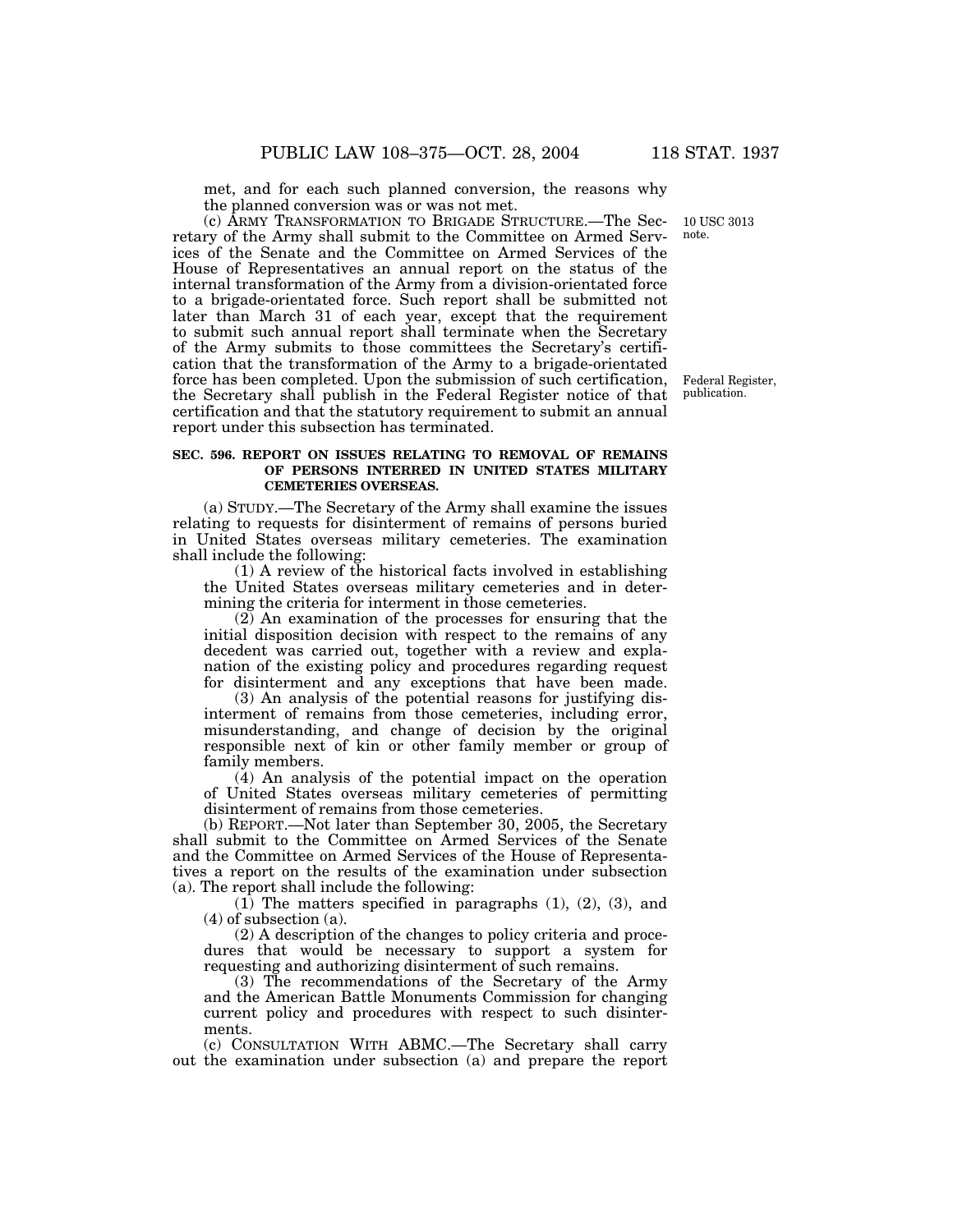under subsection (b) in consultation with the American Battle Monuments Commission.

(d) ABMC ASSISTANCE.—The American Battle Monuments Commission shall provide the Secretary of the Army such assistance as the Secretary may require in carrying out this section.

(e) DEFINITIONS.—For purposes of this section:

(1) The term ''United States overseas military cemetery'' means a cemetery located in a foreign country that is administered by the Secretary of a military department or the American Battle Monuments Commission.

(2) The term ''initial disposition decision'', with respect to the remains of a person who died outside the United States and was interred in a United States overseas military cemetery, means a decision by a family member (or other designated person) as to the disposition (in accordance with laws and regulations in effect at the time) of the remains of the deceased person, such decision being to have the remains interred in a United States overseas military cemetery (rather than to have those remains transported to the United States for interment or other disposition in the United States).

# **SEC. 597. COMPTROLLER GENERAL REPORTS ON CLOSURE OF DEPARTMENT OF DEFENSE DEPENDENT ELEMENTARY AND SECONDARY SCHOOLS AND COMMISSARY STORES.**

(a) REPORT ON DEFENSE DEPENDENT SCHOOLS.—The Comptroller General shall prepare a report containing—

(1) an assessment by the Comptroller General of the policy of the Department of Defense, and the criteria utilized by the Department, regarding the closure of Department of Defense dependent elementary and secondary schools, including whether or not such policy and criteria are consistent with Department policies and procedures on the preservation of the quality of life of members of the Armed Forces and their dependents; and

(2) an assessment by the Comptroller General of any current or on-going studies or assessments of the Department with respect to any of the schools.

(b) REPORT ON COMMISSARY STORES.—The Comptroller General shall prepare a report containing—

(1) an assessment by the Comptroller General of the policy of the Department of Defense, and the criteria utilized by the Department, regarding the closure of commissary stores, including whether or not such policy and criteria are consistent with Department policies and procedures on the preservation of the quality of life of members of the Armed Forces and their dependents; and

(2) an assessment by the Comptroller General of any current or on-going studies or assessments of the Department with respect to any of the commissary stores.

(c) SUBMISSION OF REPORTS.—The Comptroller General shall submit the reports required by this section to the Committee on Armed Services of the Senate and the Committee on Armed Services of the House of Representatives not later than 180 days after the date of the enactment of this Act.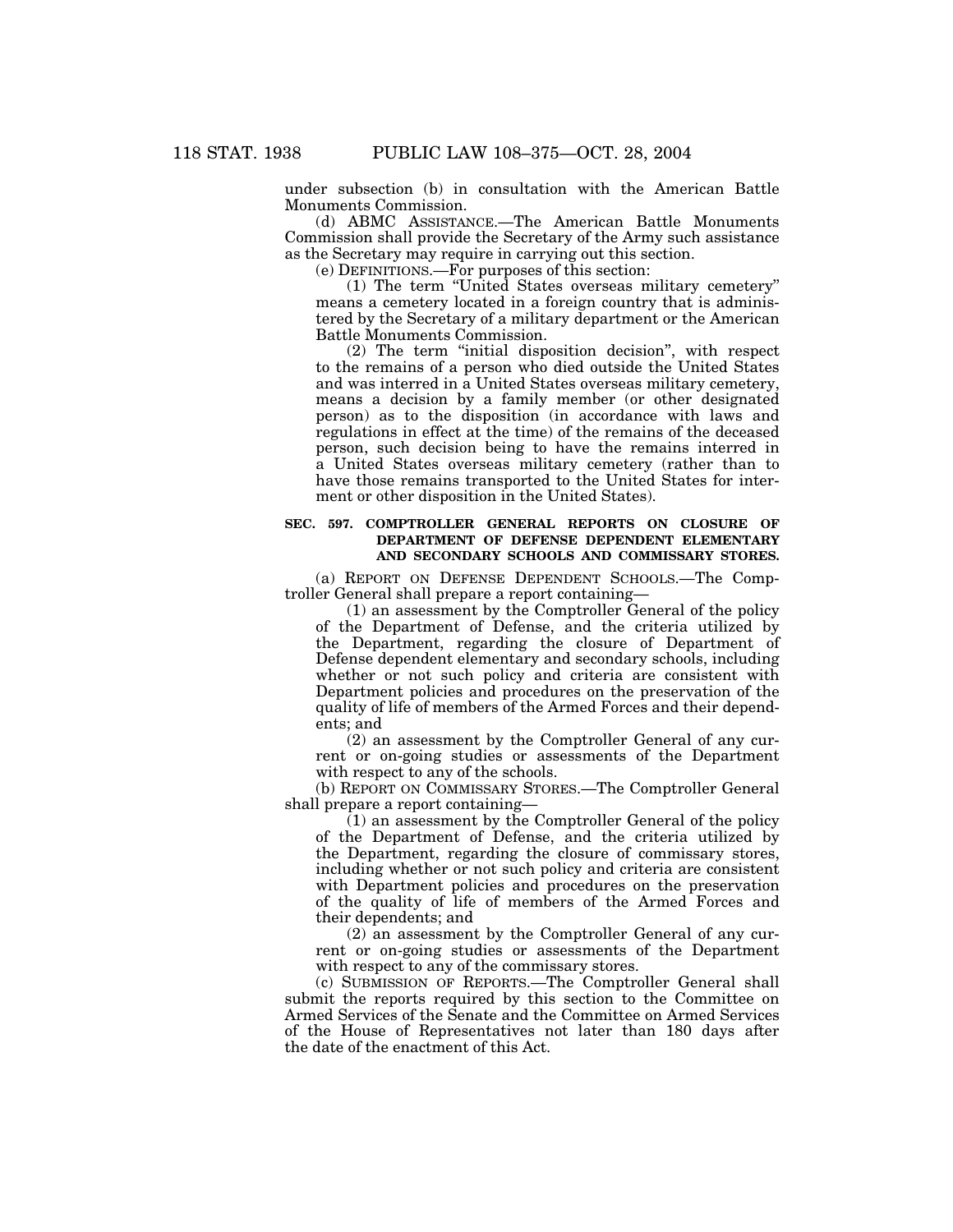## **SEC. 598. COMPTROLLER GENERAL REPORT ON TRANSITION ASSIST-ANCE PROGRAMS FOR MEMBERS SEPARATING FROM THE ARMED FORCES.**

(a) REPORT REQUIRED.—Not later than 180 days after the date of the enactment of this Act, the Comptroller General shall submit to Congress a report evaluating the programs of the Department of Defense and other Federal agencies under which transition assistance is provided to members of the Armed Forces who are separating from active duty service.

 $(b)$  ELEMENTS OF REPORT.  $-(1)$  With regard to the transition assistance programs under section  $1142$  and  $1144$  of title 10, United States Code, the report required by subsection (a) shall include—

(A) an analysis of the extent to which such programs are meeting the current needs of members of the Armed Forces as they are discharged or released from active duty;

(B) a discussion of the original purposes of the programs; (C) a discussion of how the programs are currently being administered in relationship to those purposes;

(D) an assessment of whether the programs are adequate to meet the current needs of members of the reserve components; and

(E) such recommendations as the Comptroller General considers appropriate for improving such programs, including any recommendation regarding whether participation by members of the Armed Forces in such programs should be required.

(2) The report shall include an analysis of any differences among the Armed Forces and among the commands of military installations of the Armed Forces regarding how transition assistance is being provided under the transition assistance programs and such recommendations as the Comptroller General considers appropriate—

(A) to achieve uniformity in the provision of assistance under such programs; and

(B) to ensure that the transition assistance is provided under such programs to members of the Armed Forces who are being separated at medical facilities of the uniformed services or Department of Veterans Affairs medical centers and to Armed Forces personnel on a temporary disability retired list under section 1202 or 1205 of title 10, United States Code. (3) The report shall include—

(A) an analysis of the relationship between the Department of Defense transition assistance programs and the transition assistance programs of the Department of Veterans Affairs and the Department of Labor, including the relationship between the benefits delivery at discharge program carried out jointly by the Department of Defense and the Department of Veterans Affairs and the other transition assistance programs; and

(B) an assessment of the quality and thoroughness of information being provided during preseparation briefings under such transition assistance programs regarding the full range of benefits available to qualified members of the Armed Forces under programs operated by the Department of Veterans Affairs and the requirements for qualifying for those benefits.

(4) The report shall specify the rates of participation of members of the Armed Forces in the transition assistance programs and include such recommendations as the Comptroller General considers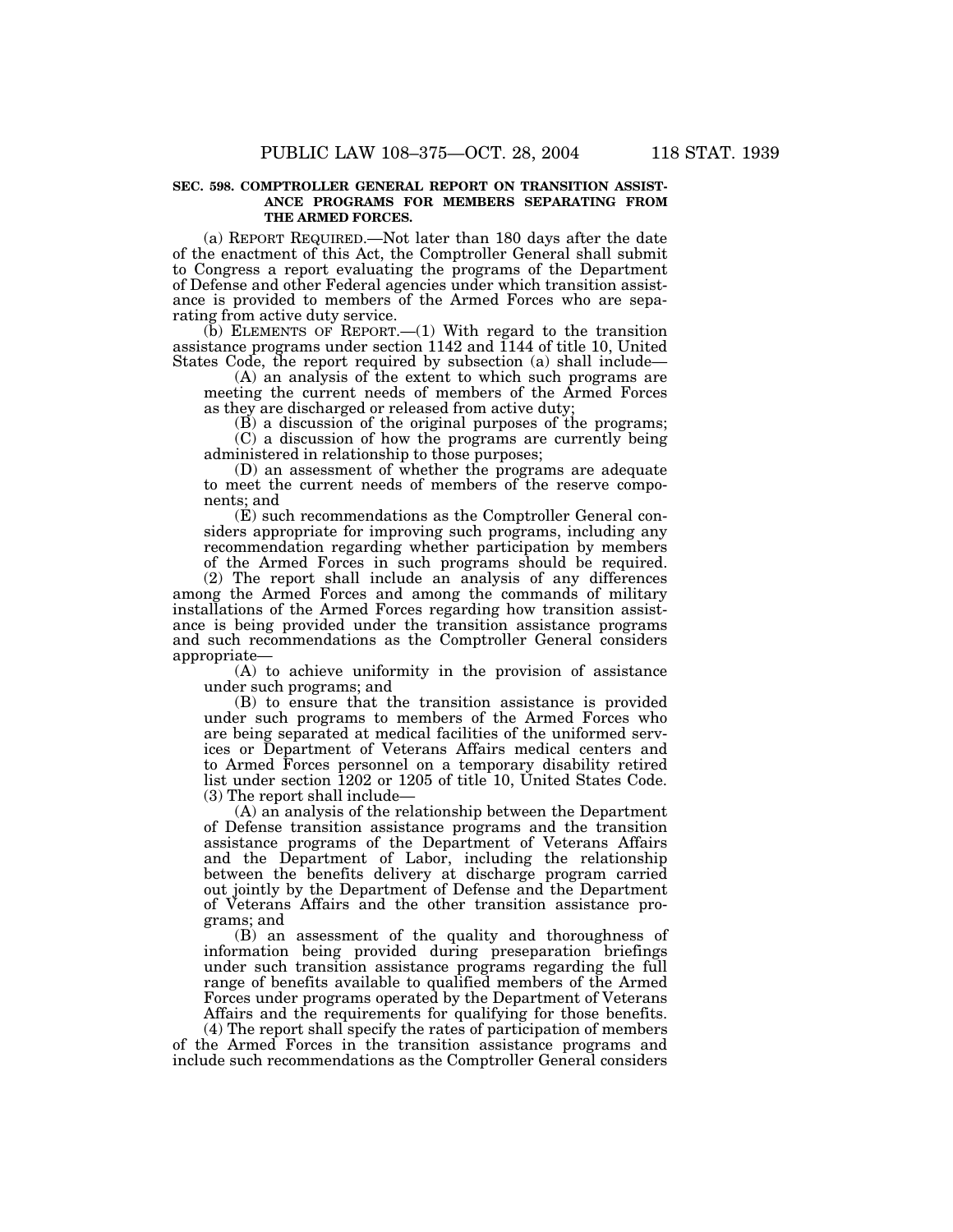appropriate to increase such participation rates, including any recommendations regarding revisions of such programs that could result in increased participation by members.

(5) The report shall include—

(A) an assessment of whether the transition assistance information provided to members of the Armed Forces omits any transition information that would be beneficial to members;

(B) an assessment of the extent to which information is provided under the transition assistance programs regarding participation in Federal procurement opportunities available at prime contract and subcontract levels to veterans with service-connected disabilities and other veterans; and

(C) such recommendations as the Comptroller General considers appropriate regarding additional information that should be provided and any other recommendations that the Comptroller General considers appropriate for enhancing the provision of counseling on such procurement opportunities.

(6) The report shall include—

(A) an assessment of the extent to which representatives of military service organizations and veterans' service organizations are afforded opportunities to participate, and do participate, in preseparation briefings under transition assistance programs;

(B) an assessment of the effectiveness and usefulness of the role that military service organizations and veterans' service organizations are playing in the preseparation briefing process; and

(C) such recommendations as the Comptroller General considers appropriate regarding whether such organizations should be given a more formal role in the preseparation briefing process and how representatives of such organizations could better be used to disseminate transition assistance information and provide preseparation counseling to members of the Armed Forces, including members who are being released from active duty for continuation of service in a reserve component.

(7) The report shall include an analysis of the use of postdeployment and predischarge health screenings and such recommendations as the Comptroller General considers appropriate regarding whether and how to integrate the health screening process and the transition assistance programs into a single, coordinated preseparation program for members of the Armed Forces being discharged or released from active duty.

(8) The report shall include an analysis of the processes of the Armed Forces for conducting physical examinations of members of the Armed Forces in connection with discharge and release from active duty, including—

(A) how post-deployment questionnaires are used;

(B) the extent to which members of the Armed Forces waive the physical examinations; and

(C) how, and the extent to which, members of the Armed Forces are referred for follow-up health care.

(9) The report shall include a discussion of the current process by which mental health screenings are conducted, follow-up mental health care is provided for, and services are provided in cases of post-traumatic stress disorder and related conditions for members of the Armed Forces in connection with discharge and release from active duty, together with—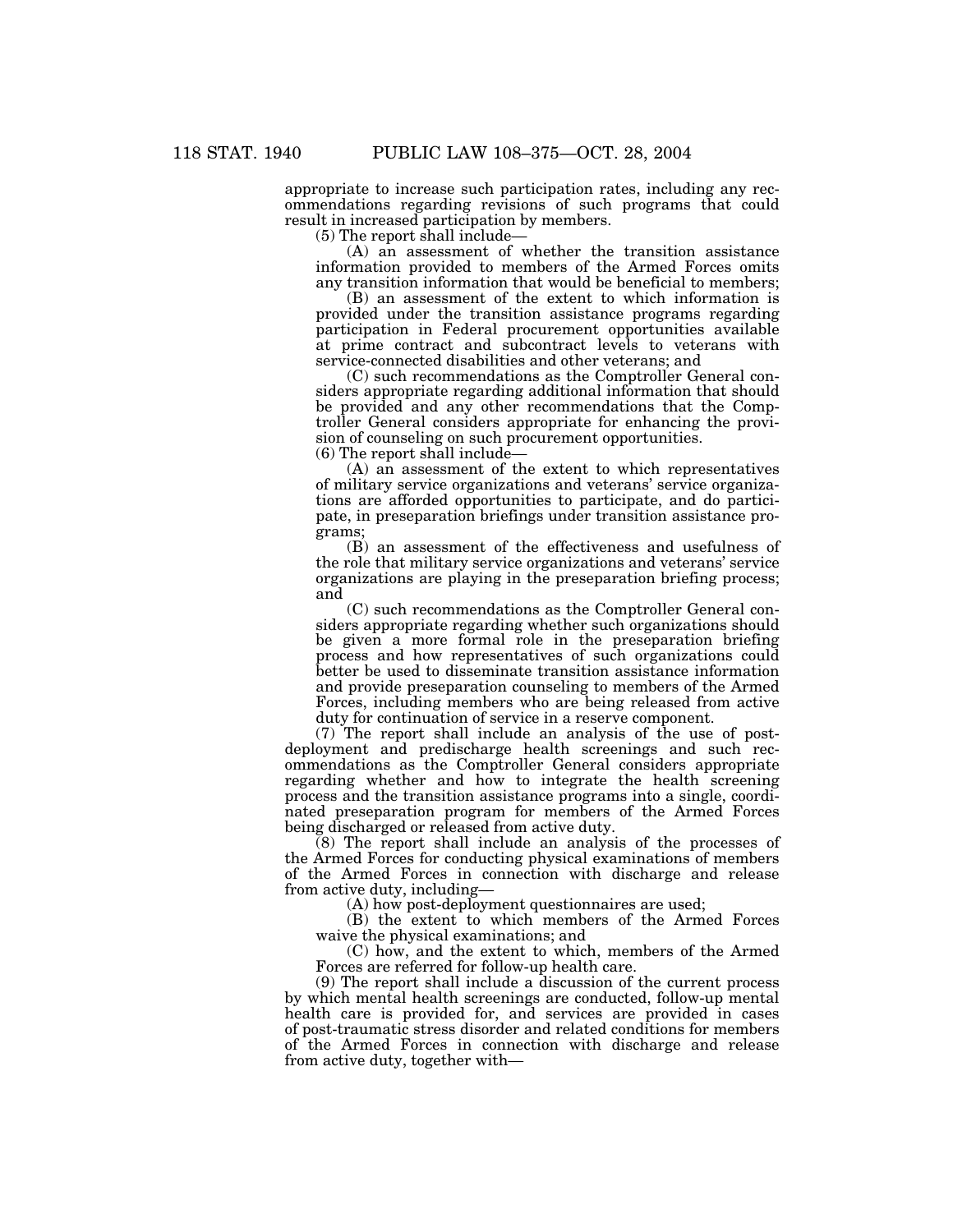(A) for each of the Armed Forces, the programs that are in place to identify and treat cases of post-traumatic stress disorder and related conditions; and

(B) for persons returning from deployments in connection with Operation Enduring Freedom and Operation Iraqi Freedom—

(i) the number of persons treated as a result of such screenings; and

(ii) the types of interventions.

(c) ACQUISITION OF SUPPORTING INFORMATION.—In preparing the report under subsection (a), the Comptroller General shall seek to obtain views from the following persons:

(1) The Secretary of Defense and the Secretaries of the military departments.

(2) The Secretary of Veterans Affairs.

(3) The Secretary of Labor.

(4) Members of the Armed Forces who have received transition assistance under the programs covered by the report and members of the Armed Forces who have declined to accept transition assistance offered under such programs.

(5) Representatives of military service organizations and representatives of veterans' service organizations.

(6) Persons having expertise in health care (including mental health care) provided under the Defense Health Program, including Department of Defense personnel, Department of Veterans Affairs personnel, and persons in the private sector.

# **SEC. 599. STUDY ON COORDINATION OF JOB TRAINING STANDARDS WITH CERTIFICATION STANDARDS FOR MILITARY OCCUPATIONAL SPECIALTIES.**

(a) STUDY REQUIRED.—The Secretary of Defense and the Secretary of Labor shall jointly carry out a study to determine ways to coordinate the standards applied by the Armed Forces for the training and certification of members of the Armed Forces in military occupational specialties with the standards that are applied to corresponding civilian occupations by occupational licensing or certification agencies of governments and occupational certification agencies in the private sector.

(b) SUBMISSION OF REPORT.—Not later than 180 days after the date of the enactment of this Act, the Secretary of Labor shall submit to Congress a report containing the results of the study under subsection (a).

# **TITLE VI—COMPENSATION AND OTHER PERSONNEL BENEFITS**

#### **Subtitle A—Pay and Allowances**

Sec. 601. Increase in basic pay for fiscal year 2005.

- Sec. 602. Relationship between eligibility to receive supplemental subsistence allowance and eligibility to receive imminent danger pay, family separa-
- tion allowance, and certain Federal assistance. Sec. 603. Authority to provide family separation basic allowance for housing.
- Sec. 604. Geographic basis for housing allowance during short-assignment permanent changes of station for education or training. Sec. 605. Immediate lump-sum reimbursement for unusual nonrecurring expenses
- incurred for duty outside the continental United States.
- Sec. 606. Authority for certain members deployed in combat zones to receive limited advances on future basic pay.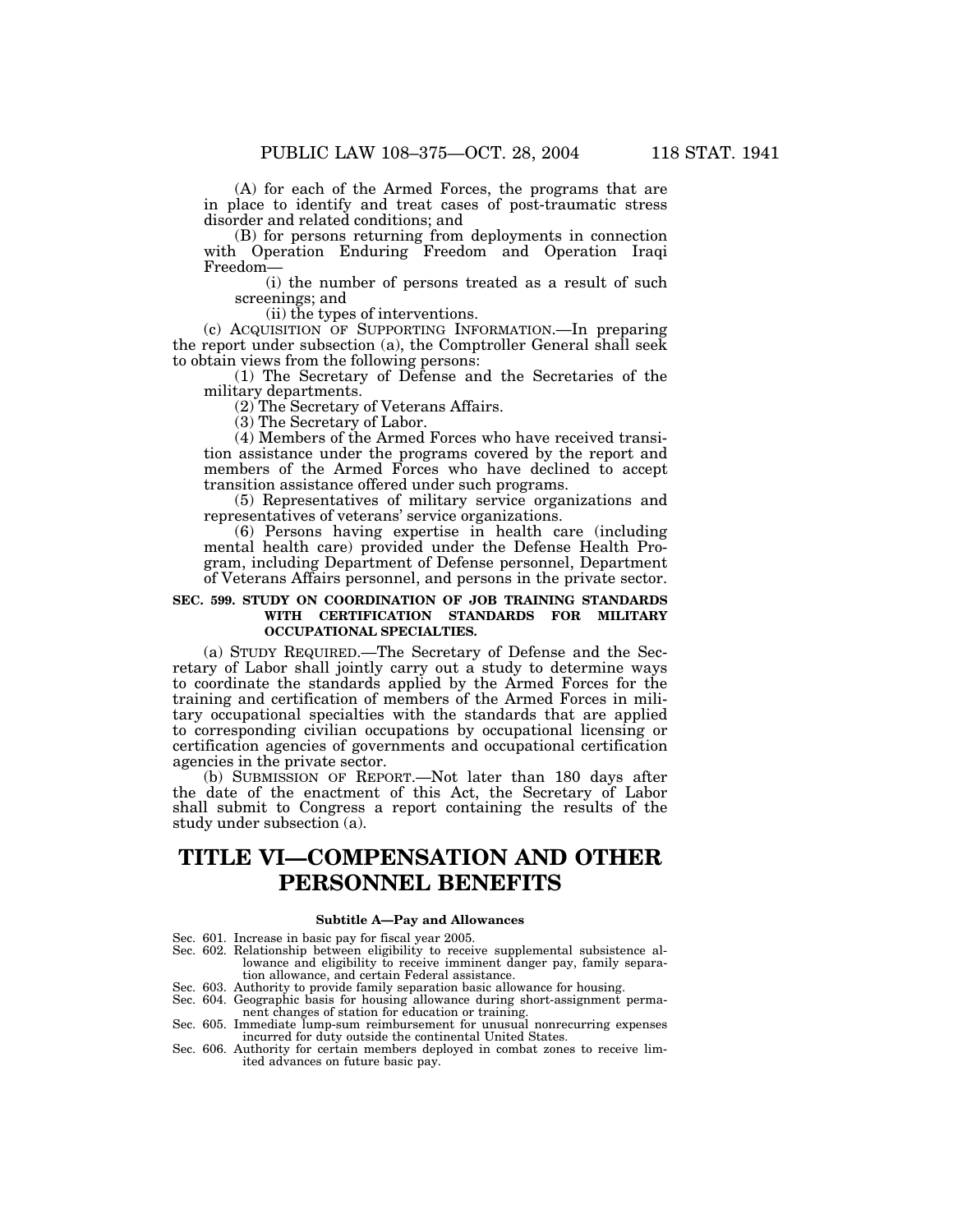Sec. 607. Repeal of requirement that members entitled to basic allowance for subsistence pay subsistence charges while hospitalized.

### **Subtitle B—Bonuses and Special and Incentive Pays**

- Sec. 611. One-year extension of certain bonus and special pay authorities for reserve forces.
- Sec. 612. One-year extension of certain bonus and special pay authorities for certain health care professionals.
- Sec. 613. One-year extension of special pay and bonus authorities for nuclear officers.
- Sec. 614. One-year extension of other bonus and special pay authorities.
- Sec. 615. Authority to provide hazardous duty incentive pay to military firefighters.
- Sec. 616. Reduced service obligation for nurses receiving nurse accession bonus.
- Sec. 617. Assignment incentive pay.
- Sec. 618. Modification of active and reserve component reenlistment and enlistment bonus authorities.
- Sec. 619. Bonus for certain initial service of officers in the Selected Reserve.
- Sec. 620. Revision of authority to provide foreign language proficiency pay.
- Sec. 621. Eligibility of enlisted members to qualify for critical skills retention bonus while serving on indefinite reenlistment.
- Sec. 622. Eligibility of reserve component members for incentive bonus for conversion to military occupational specialty to ease personnel shortage.
- Sec. 623. Permanent increase in authorized amounts for imminent danger special pay and family separation allowance.

#### **Subtitle C—Travel and Transportation Allowances**

- Sec. 631. Travel and transportation allowances for family members to attend burial ceremony or memorial service of member who dies on duty.
- Sec. 632. Transportation of family members incident to serious illness or injury of members of the uniformed services.
- Sec. 633. Reimbursement for certain lodging costs incurred in connection with dependent student travel.

#### **Subtitle D—Retired Pay and Survivor Benefits**

- Sec. 641. Computation of high-36 month average for reserve component members retired for disability while on active duty or dying while on active duty.
- Sec. 642. Repeal of phase-in of concurrent receipt of retired pay and veterans' disability compensation for military retirees with service-connected disabilities rated as 100 percent.
- Sec. 643. Death benefits enhancement.
- Sec. 644. Phased elimination of two-tier annuity computation for surviving spouses under Survivor Benefit Plan.
- Sec. 645. One-year open enrollment period for Survivor Benefit Plan commencing October 1, 2005.

## **Subtitle E—Commissary and Nonappropriated Fund Instrumentality Benefits**

- Sec. 651. Consolidation and reorganization of legislative provisions regarding defense commissary system and exchanges and other morale, welfare, and recreation activities.
- Sec. 652. Consistent State treatment of Department of Defense Nonappropriated Fund Health Benefits Program.

#### **Subtitle F—Other Matters**

- Sec. 661. Eligibility of members for reimbursement of expenses incurred for adoption placements made by foreign governments.
- Sec. 662. Clarification of education loans qualifying for education loan repayment program for reserve component health professions officers.
- Sec. 663. Receipt of pay by reservists from civilian employers while on active duty in connection with a contingency operation.
- Sec. 664. Relief for mobilized reservists from certain Federal agricultural loan obligations.
- Sec. 665. Survey and analysis of effect of extended and frequent mobilization of reservists for active duty service on reservist income.
- Sec. 666. Study of disability benefits for veterans of service in the Armed Forces with service-connected disabilities.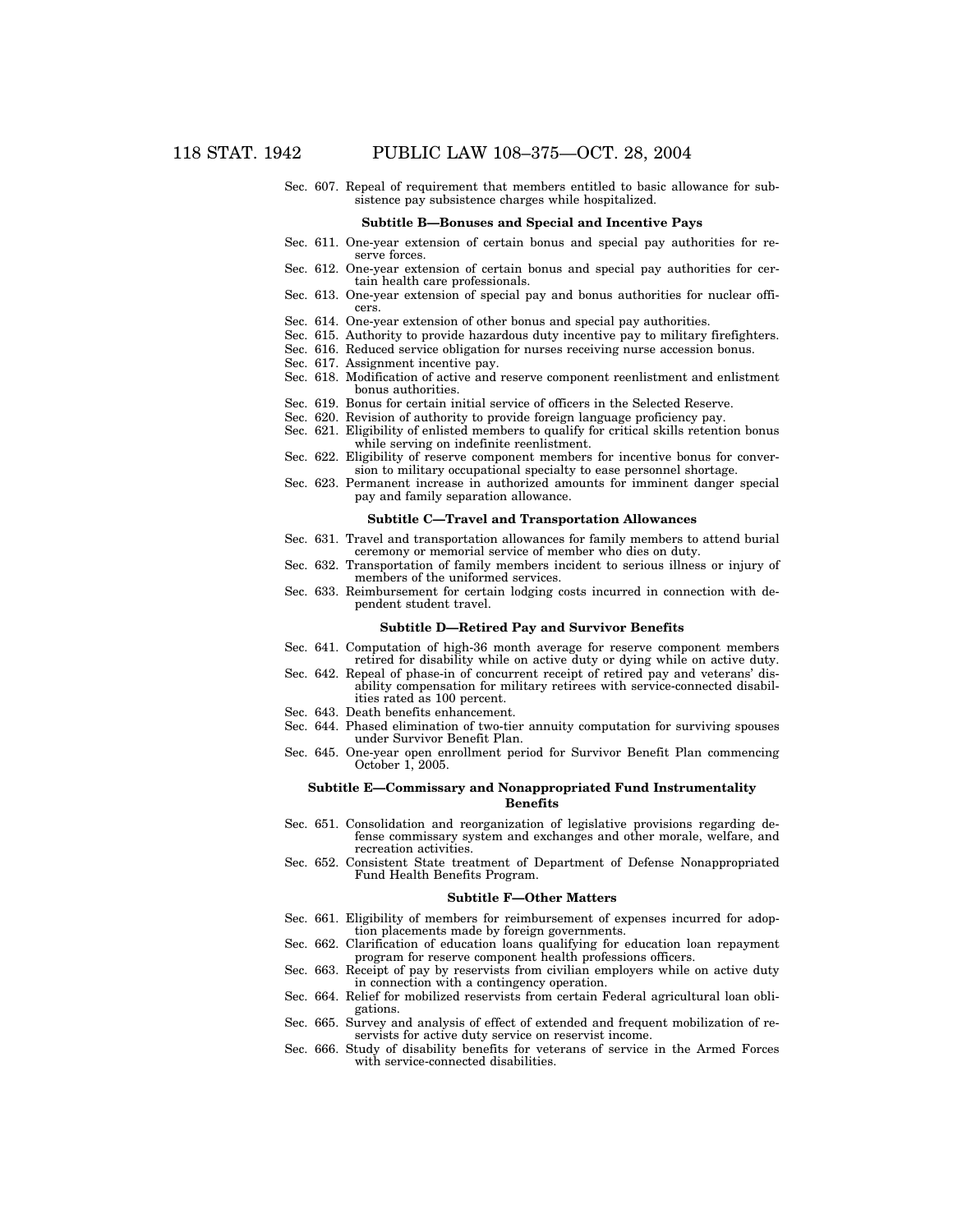# **Subtitle A—Pay and Allowances**

# **SEC. 601. INCREASE IN BASIC PAY FOR FISCAL YEAR 2005.**

note.

(a) WAIVER OF SECTION 1009 ADJUSTMENT.—The adjustment 37 USC 1009 to become effective during fiscal year 2005 required by section 1009 of title 37, United States Code, in the rates of monthly basic pay authorized members of the uniformed services shall not be made.

(b) INCREASE IN BASIC PAY.—Effective on January 1, 2005, the rates of monthly basic pay for members of the uniformed services are increased by 3.5 percent.

# **SEC. 602. RELATIONSHIP BETWEEN ELIGIBILITY TO RECEIVE SUPPLE-MENTAL SUBSISTENCE ALLOWANCE AND ELIGIBILITY TO RECEIVE IMMINENT DANGER PAY, FAMILY SEPARATION ALLOWANCE, AND CERTAIN FEDERAL ASSISTANCE.**

(a) ENTITLEMENT NOT AFFECTED BY RECEIPT OF IMMINENT DANGER PAY AND FAMILY SEPARATION ALLOWANCE.—Subsection (b) of section 402a of title 37, United States Code, is amended—

(1) in paragraph (2), by striking ''the Secretary—'' and all that follows through ''shall take into consideration'' and inserting ''the Secretary concerned shall take into consideration''; and

(2) by adding at the end the following new paragraph: ''(3) In determining whether a member meets the eligibility criteria under paragraph (1), the Secretary concerned shall not take into consideration—

''(A) the amount of the supplemental subsistence allowance that is payable under this section;

''(B) the amount of any special pay that is payable to the member under section 310 of this section, relating to duty subject to hostile fire or imminent danger; or

''(C) the amount of any family separation allowance that is payable to the member under section 427 of this title.''. (b) RELATION TO OTHER FEDERAL ASSISTANCE.—Such section is further amended—

(1) by redesignating subsections (g) and (h) as subsections (h) and (i), respectively; and

(2) by inserting after subsection (f) the following new subsection  $(g)$ :

" $(g)$  ELIGIBILITY FOR OTHER FEDERAL ASSISTANCE.— $(1)$  A child or spouse of a member of the armed forces receiving the supplemental subsistence allowance under this section who, except on account of the receipt of such allowance, would be eligible to receive a benefit described in paragraph (2) shall be considered to be eligible for that benefit notwithstanding the receipt of such allowance.

" $(2)$  The benefits referred to in paragraph  $(1)$  are as follows: ''(A) Assistance provided under the Richard B. Russell

National School Lunch Act (42 U.S.C. 1751 et seq.).

''(B) Assistance provided under the Child Nutrition Act of 1966 (42 U.S.C. 1771 et seq.).

 $C$ ) A service provided under the Head Start Act (42 U.S.C. 9831 et seq.).

''(D) Assistance under the Child Care and Development Block Grant Act of 1990 (42 U.S.C. 9858 et seq.).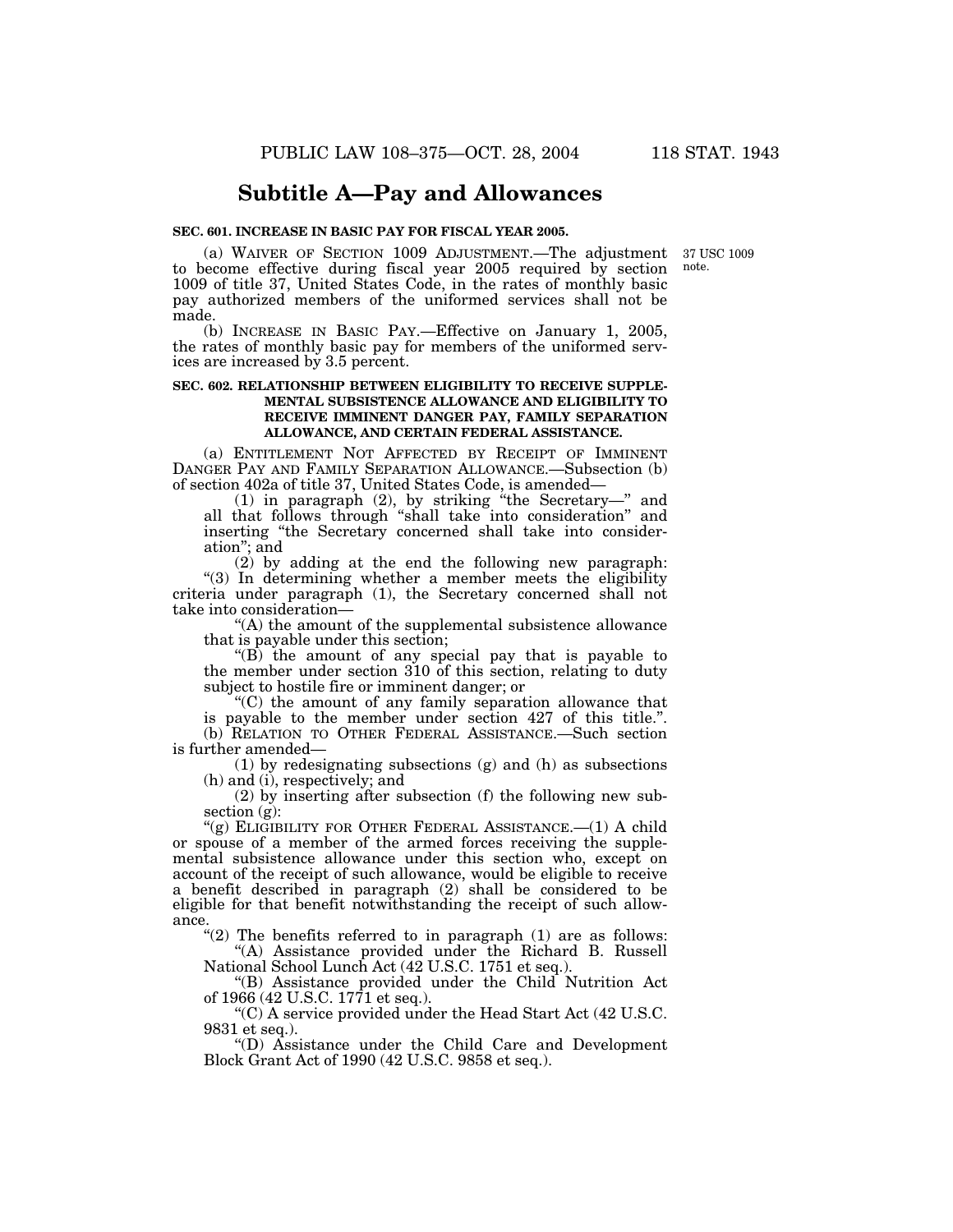"(3) A household that includes a member of the armed forces receiving the supplemental subsistence allowance under this section and that, except on account of the receipt of such allowance, would be eligible to receive a benefit under the Low-Income Home Energy Assistance Act of 1981 (42 U.S.C. 8621 et seq.) shall be considered to be eligible for that benefit notwithstanding the receipt of such allowance.''.

(c) EFFECTIVE DATE.—The amendments made by this section shall apply in determining, on or after the date of the enactment of this Act, the eligibility of a person for a supplemental subsistence allowance under section 402a of title 37, United States Code, or for Federal assistance under a law specified in subsection (g) of such section, as so amended.

## **SEC. 603. AUTHORITY TO PROVIDE FAMILY SEPARATION BASIC ALLOW-ANCE FOR HOUSING.**

Section 403(d) of title 37, United States Code, is amended— (1) in paragraph (1), by striking ''is entitled to'' and inserting "may be paid"; and

(2) in paragraph (4), by striking the first sentence and inserting the following new sentence: "A family separation basic allowance for housing paid to a member under this subsection is in addition to any other allowance or per diem that the member receives under this title.''.

## **SEC. 604. GEOGRAPHIC BASIS FOR HOUSING ALLOWANCE DURING SHORT-ASSIGNMENT PERMANENT CHANGES OF STATION FOR EDUCATION OR TRAINING.**

Section 403(d) of title 37, United States Code, as amended by section 603, is further amended—

(1) in the subsection heading, by striking ''ARE UNABLE To" and inserting "Do Nor"; and

(2) in paragraph (3), by adding at the end the following new subparagraph:

 $(C)$  If the member is reassigned for a permanent change of station or permanent change of assignment from a duty station in the United States to another duty station in the United States for a period of not more than one year for the purpose of participating in professional military education or training classes, the amount of the basic allowance for housing for the member may be based on whichever of the following areas the Secretary concerned determines will provide the more equitable basis for the allowance:

''(i) The area of the duty station to which the member is reassigned.

"(ii) The area in which the dependents reside, but only if the dependents reside in that area when the member departs for the duty station to which the member is reassigned and only for the period during which the dependents reside in that area.

''(iii) The area of the former duty station of the member, if different than the area in which the dependents reside.''.

37 USC 402a note.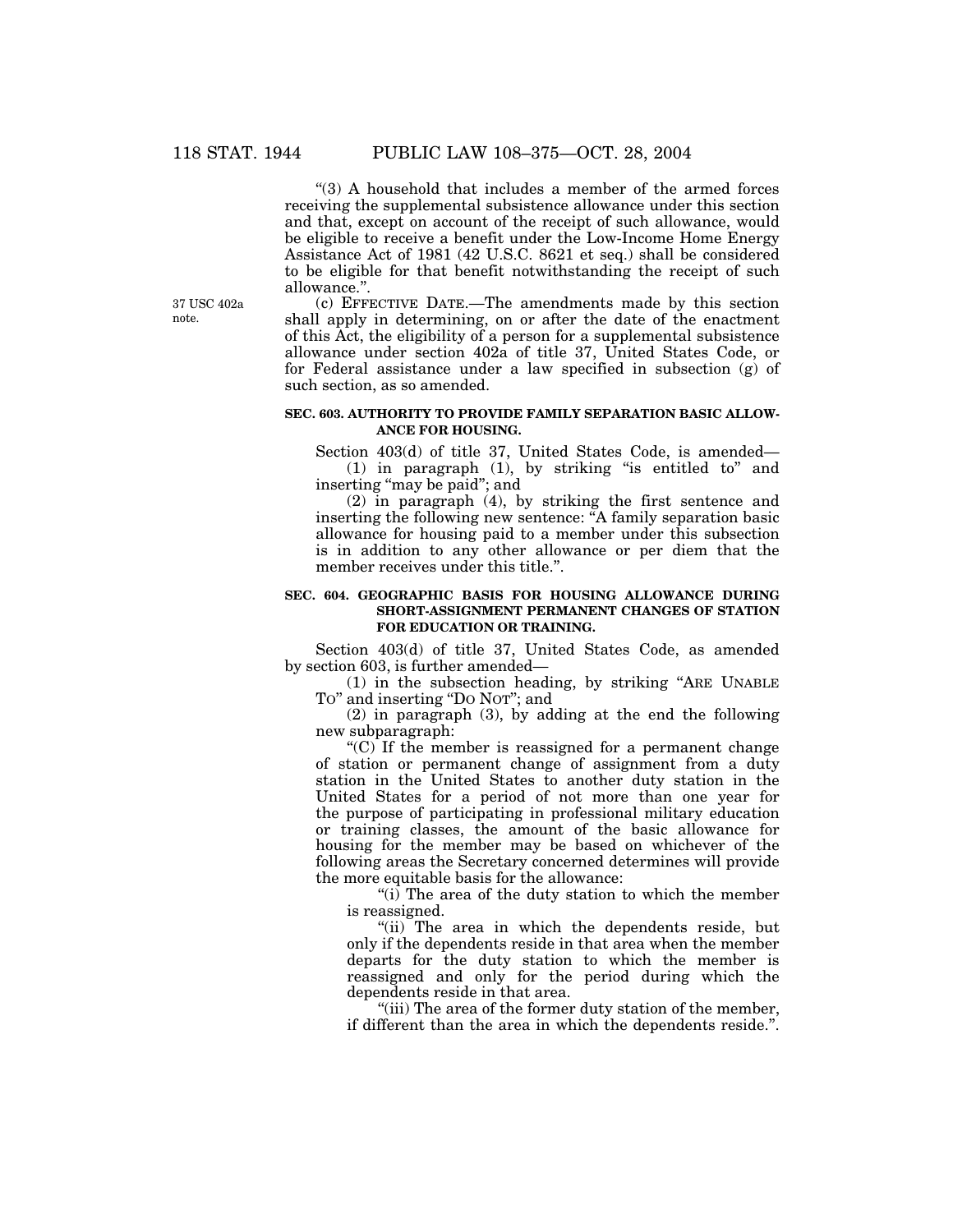### **SEC. 605. IMMEDIATE LUMP-SUM REIMBURSEMENT FOR UNUSUAL NONRECURRING EXPENSES INCURRED FOR DUTY OUT-SIDE THE CONTINENTAL UNITED STATES.**

(a) ELIGIBILITY FOR REIMBURSEMENT.—Section 405 of title 37, United States Code, is amended by adding at the end the following new subsection:

''(d) NONRECURRING EXPENSES.—(1) The Secretary concerned may reimburse a member of the uniformed services on duty as described in subsection (a) for a nonrecurring expense incurred by the member incident to such duty that—

''(A) is directly related to the conditions or location of the duty;

 $'(B)$  is of a nature or a magnitude not normally incurred by members of the uniformed services on duty inside the continental United States; and

''(C) is not included in the per diem determined under subsection (b) as payable to the member under subsection (a).

''(2) Any reimbursement provided to a member under paragraph (1) is in addition to a per diem payable to that member under subsection (a).".

(b) USE OF DEFINED TERM CONTINENTAL UNITED STATES.— (1) Subsection (a) of such section is amended by striking ''outside of the United States or in Hawaii or Alaska'' and inserting ''outside of the continental United States''.

(2) The heading of such section is amended to read as follows:

# **''§ 405. Travel and transportation allowances: per diem while on duty outside the continental United States''.**

(3) The table of sections at the beginning of chapter 7 of such title is amended by striking the item relating to section 405 and inserting the following new item:

''405. Travel and transportation allowances: per diem while on duty outside the continental United States."

## **SEC. 606. AUTHORITY FOR CERTAIN MEMBERS DEPLOYED IN COMBAT ZONES TO RECEIVE LIMITED ADVANCES ON FUTURE BASIC PAY.**

(a) ADVANCEMENT OF BASIC PAY.—Chapter 3 of title 37, United States Code, is amended by adding at the end the following new section:

## **''§ 212. Advancement of basic pay: members deployed in combat zone for more than one year**

"(a) ELIGIBILITY; AMOUNT ADVANCED.—If a member of the armed forces is assigned to duty in an area for which special pay under section 310 of this title is available and the assignment is pursuant to orders specifying an assignment of one year or more (or the assignment is extended beyond one year), the member may request, during the period of the assignment, the advanced payment of not more than three months of the basic pay of the member.

''(b) CONSIDERATION OF REQUEST.—A request by a member described in subsection (a) for the advanced payment of a single month of basic pay shall be granted. The Secretary concerned may grant a member's request for a second or third month of advanced basic pay during the assignment upon a showing of financial hardship.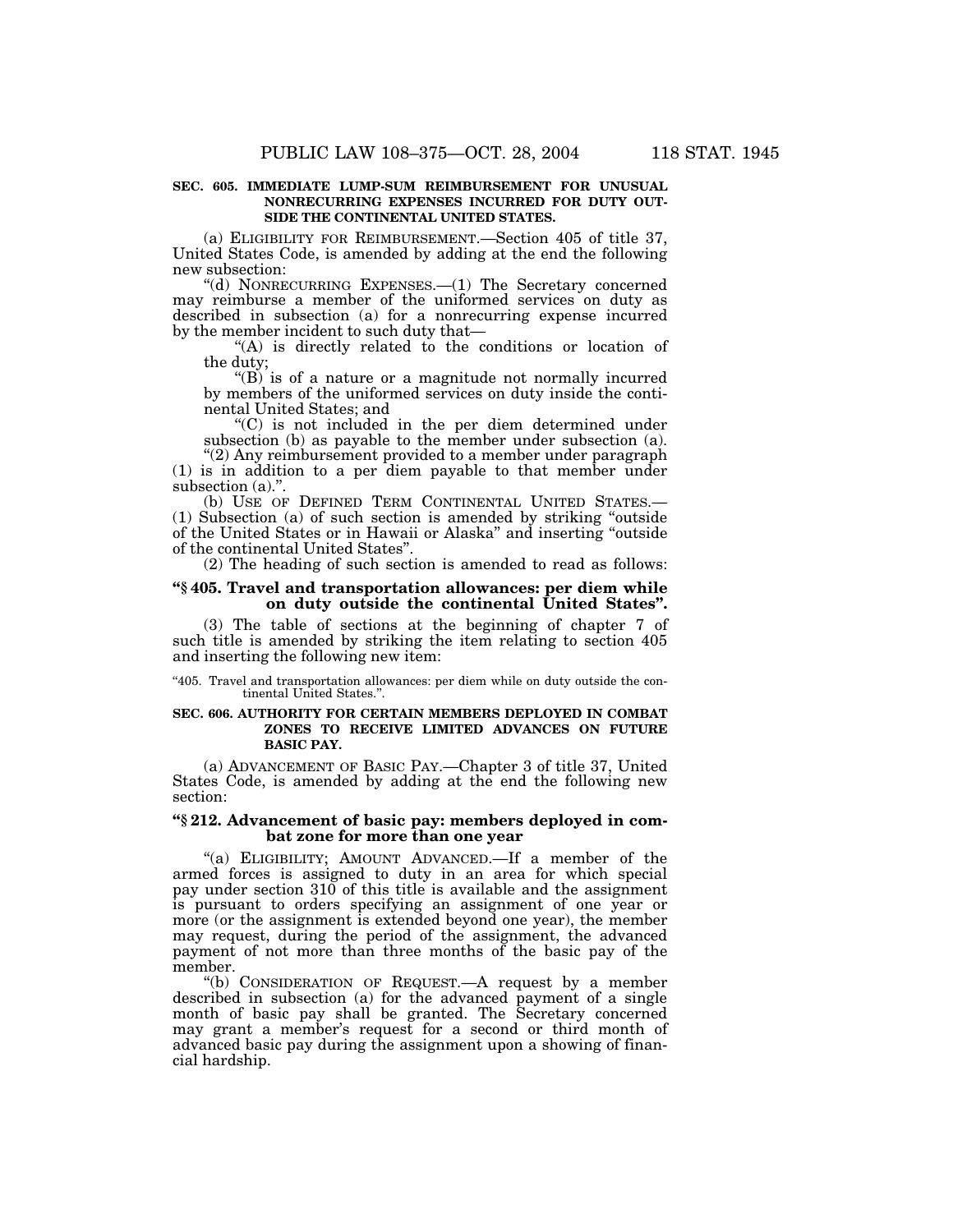''(c) RECOUPMENT OF ADVANCED PAY.—The Secretary concerned shall recoup an advance made on the basic pay of a member under this section in equal installments over a one-year period beginning as provided in subsection (d). If the member is serving on active duty for any month during the recoupment period, the amount of the installment for the month shall be deducted from the basic pay of the member for that month. The estate of a deceased member shall not be required to repay any portion of the advanced pay paid to the member and not repaid before the death of the member.

''(d) COMMENCEMENT OF RECOUPMENT.—The recoupment period for an advancement of basic pay to a member under this section shall commence on the first day of the first month beginning on or after the date on which the member receives the advanced pay.''.

(b) CLERICAL AMENDMENT.—The table of sections at the beginning of such chapter is amended by adding at the end the following new item:

''212. Advancement of basic pay: members deployed in combat zone for more than one year.''.

## **SEC. 607. REPEAL OF REQUIREMENT THAT MEMBERS ENTITLED TO BASIC ALLOWANCE FOR SUBSISTENCE PAY SUBSISTENCE CHARGES WHILE HOSPITALIZED.**

(a) REPEAL.—(1) Section 1075 of title 10, United States Code, is repealed.

 $(2)$  The table of sections at the beginning of chapter 55 of such title is amended by striking the item relating to section 1075.

(b) CONFORMING AMENDMENT REGARDING MILITARY-CIVILIAN HEALTH SERVICES PARTNERSHIP PROGRAM.—Section 1096(c) of such title is amended—

(1) by inserting "who is a dependent" after "covered beneficiary''; and

(2) by striking ''shall pay'' and all that follows through the period at the end of paragraph (2) and inserting ''shall pay the charges prescribed by section 1078 of this title.''.

# **Subtitle B—Bonuses and Special and Incentive Pays**

### **SEC. 611. ONE-YEAR EXTENSION OF CERTAIN BONUS AND SPECIAL PAY AUTHORITIES FOR RESERVE FORCES.**

(a) SELECTED RESERVE REENLISTMENT BONUS.—Section 308b(g) of title 37, United States Code, is amended by striking ''December 31, 2004'' and inserting ''December 31, 2005''.

(b) SELECTED RESERVE ENLISTMENT BONUS.—Section 308c(e) of such title is amended by striking ''December 31, 2004'' and inserting ''December 31, 2005''.

(c) SPECIAL PAY FOR ENLISTED MEMBERS ASSIGNED TO CERTAIN HIGH PRIORITY UNITS.—Section 308d(c) of such title is amended by striking ''December 31, 2004'' and inserting ''December 31, 2005''.

(d) SELECTED RESERVE AFFILIATION BONUS.—Section 308e(e) of such title is amended by striking ''December 31, 2004'' and inserting "December 31, 2005".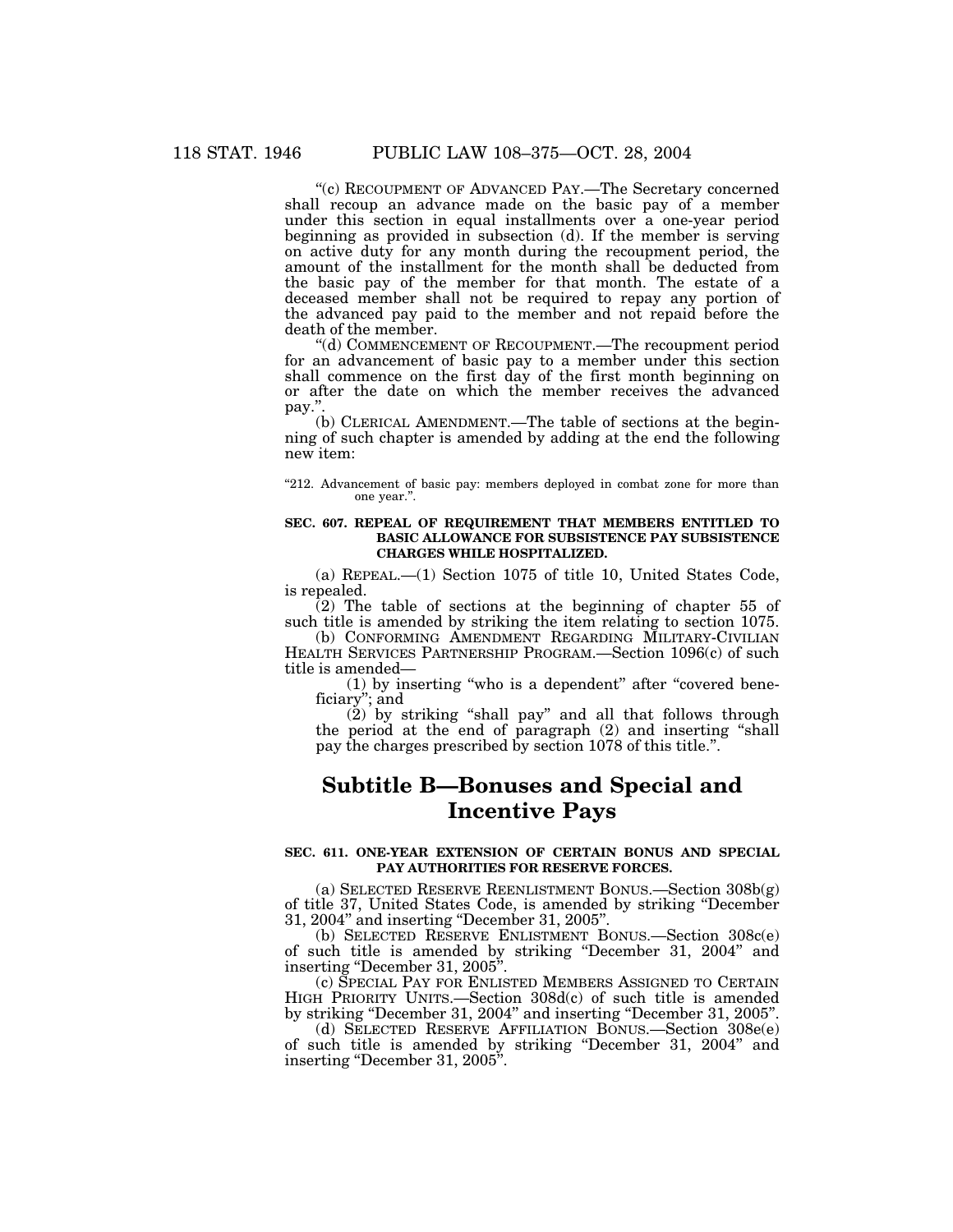(e) READY RESERVE ENLISTMENT AND REENLISTMENT BONUS.— Section 308h(g) of such title is amended by striking ''December 31, 2004'' and inserting ''December 31, 2005''.

(f) PRIOR SERVICE ENLISTMENT BONUS.—Section 308i(f ) of such title is amended by striking ''December 31, 2004'' and inserting ''December 31, 2005''.

## **SEC. 612. ONE-YEAR EXTENSION OF CERTAIN BONUS AND SPECIAL PAY AUTHORITIES FOR CERTAIN HEALTH CARE PROFES-SIONALS.**

(a) NURSE OFFICER CANDIDATE ACCESSION PROGRAM.—Section  $2130a(a)(1)$  of title 10, United States Code, is amended by striking ''December 31, 2004'' and inserting ''December 31, 2005''.

(b) REPAYMENT OF EDUCATION LOANS FOR CERTAIN HEALTH PROFESSIONALS WHO SERVE IN THE SELECTED RESERVE.—Section 16302(d) of such title is amended by striking ''January 1, 2005'' and inserting ''January 1, 2006''.

(c) ACCESSION BONUS FOR REGISTERED NURSES.—Section 302d(a)(1) of title 37, United States Code, is amended by striking ''December 31, 2004'' and inserting ''December 31, 2005''.

(d) INCENTIVE SPECIAL PAY FOR NURSE ANESTHETISTS.—Section  $302e(a)(1)$  of such title is amended by striking "December 31, 2004" and inserting ''December 31, 2005''.

(e) SPECIAL PAY FOR SELECTED RESERVE HEALTH PROFES-SIONALS IN CRITICALLY SHORT WARTIME SPECIALTIES.—Section  $302g(f)$  of such title is amended by striking "December 31, 2004" and inserting ''December 31, 2005''.

(f) ACCESSION BONUS FOR DENTAL OFFICERS.—Section  $302h(a)(1)$  of such title is amended by striking "December 31, 2004" and inserting ''December 31, 2005''.

(g) ACCESSION BONUS FOR PHARMACY OFFICERS.—Section  $302j(a)$  of such title is amended by striking "the date of the enactment of the Floyd D. Spence National Defense Authorization Act for Fiscal Year 2001 and ending on September 30, 2004'' and inserting "October 30, 2000, and ending on December 31, 2005".

## **SEC. 613. ONE-YEAR EXTENSION OF SPECIAL PAY AND BONUS AUTHORITIES FOR NUCLEAR OFFICERS.**

(a) SPECIAL PAY FOR NUCLEAR-QUALIFIED OFFICERS EXTENDING PERIOD OF ACTIVE SERVICE.—Section 312(e) of title 37, United States Code, is amended by striking ''December 31, 2004'' and inserting ''December 31, 2005''.

(b) NUCLEAR CAREER ACCESSION BONUS.—Section 312b(c) of such title is amended by striking ''December 31, 2004'' and inserting ''December 31, 2005''.

(c) NUCLEAR CAREER ANNUAL INCENTIVE BONUS.—Section 312c(d) of such title is amended by striking ''December 31, 2004'' and inserting ''December 31, 2005''.

# **SEC. 614. ONE-YEAR EXTENSION OF OTHER BONUS AND SPECIAL PAY AUTHORITIES.**

(a) AVIATION OFFICER RETENTION BONUS.—Section 301b(a) of title 37, United States Code, is amended by striking ''December 31, 2004'' and inserting ''December 31, 2005''.

(b) ASSIGNMENT INCENTIVE PAY.—Section 307a(f) of such title is amended by striking ''December 31, 2005'' and inserting ''December 31, 2006''.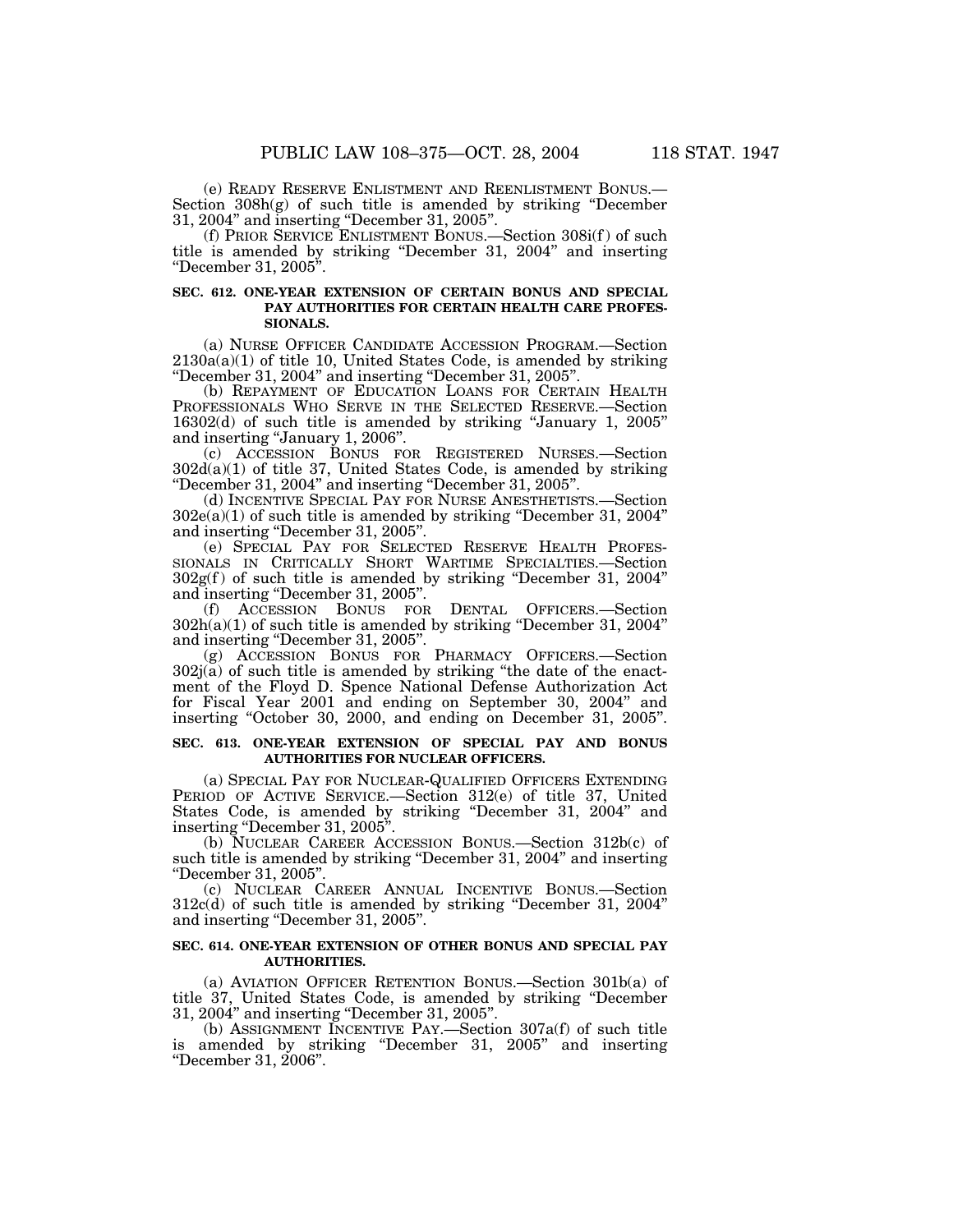(c) REENLISTMENT BONUS FOR ACTIVE MEMBERS.—Section 308(g) of such title is amended by striking ''December 31, 2004'' and inserting ''December 31, 2005''.

(d) ENLISTMENT BONUS FOR ACTIVE MEMBERS.—Section 309(e) of such title is amended by striking ''December 31, 2004'' and inserting ''December 31, 2005''.

(e) RETENTION BONUS FOR MEMBERS WITH CRITICAL MILITARY SKILLS.—Section 323(i) of such title is amended by striking ''December 31, 2004'' and inserting ''December 31, 2005''.

(f) ACCESSION BONUS FOR NEW OFFICERS IN CRITICAL SKILLS.— Section 324(g) of such title is amended by striking ''December 31, 2004'' and inserting ''December 31, 2005''.

## **SEC. 615. AUTHORITY TO PROVIDE HAZARDOUS DUTY INCENTIVE PAY TO MILITARY FIREFIGHTERS.**

Section 301 of title 37, United States Code, is amended— (1) in subsection (d), by inserting " $(1)$ " after " $(d)$ ";

(2) by redesignating subsection (e) as paragraph (2) of subsection (d); and

(3) by inserting after subsection (d) the following new subsection (e):

''(e) A member of a uniformed service who is entitled to basic pay may be paid incentive pay under this subsection, at a monthly rate not to exceed \$150, for any month during which the member performs duty involving regular participation as a firefighting crew member, as determined by the Secretary concerned.''.

### **SEC. 616. REDUCED SERVICE OBLIGATION FOR NURSES RECEIVING NURSE ACCESSION BONUS.**

(a) PERIOD OF OBLIGATED SERVICE.—Section  $302d(a)(1)$  of title 37, United States Code, is amended by striking ''four years'' and inserting "three years".

(b) EFFECTIVE DATE.—The amendment made by subsection (a) shall apply with respect to agreements entered into under section 302d of title 37, United States Code, on or after the date of the enactment of this Act.

## **SEC. 617. ASSIGNMENT INCENTIVE PAY.**

(a) DISCRETIONARY WRITTEN AGREEMENTS.—Subsection (b) of section 307a of title 37, United States Code, is amended to read as follows:

''(b) WRITTEN AGREEMENT.—The Secretary concerned may require a member performing service in an assignment designated under subsection (a) to enter into a written agreement with the Secretary in order to qualify for incentive pay under this section. The written agreement shall specify the period for which the incentive pay will be paid to the member and, subject to subsection (c), the monthly rate of the incentive pay.''.

(b) DISCONTINUATION UPON COMMENCEMENT OF TERMINAL LEAVE.—Subsection (e) of such section is amended by striking ''by reason of'' and all that follows through the period at the end and inserting ''by reason of—

" $(1)$  temporary duty performed by the member pursuant to orders; or

" $(2)$  absence of the member for authorized leave, other than leave authorized for a period ending upon the discharge of the member or the release of the member from active duty.''.

37 USC 302d note.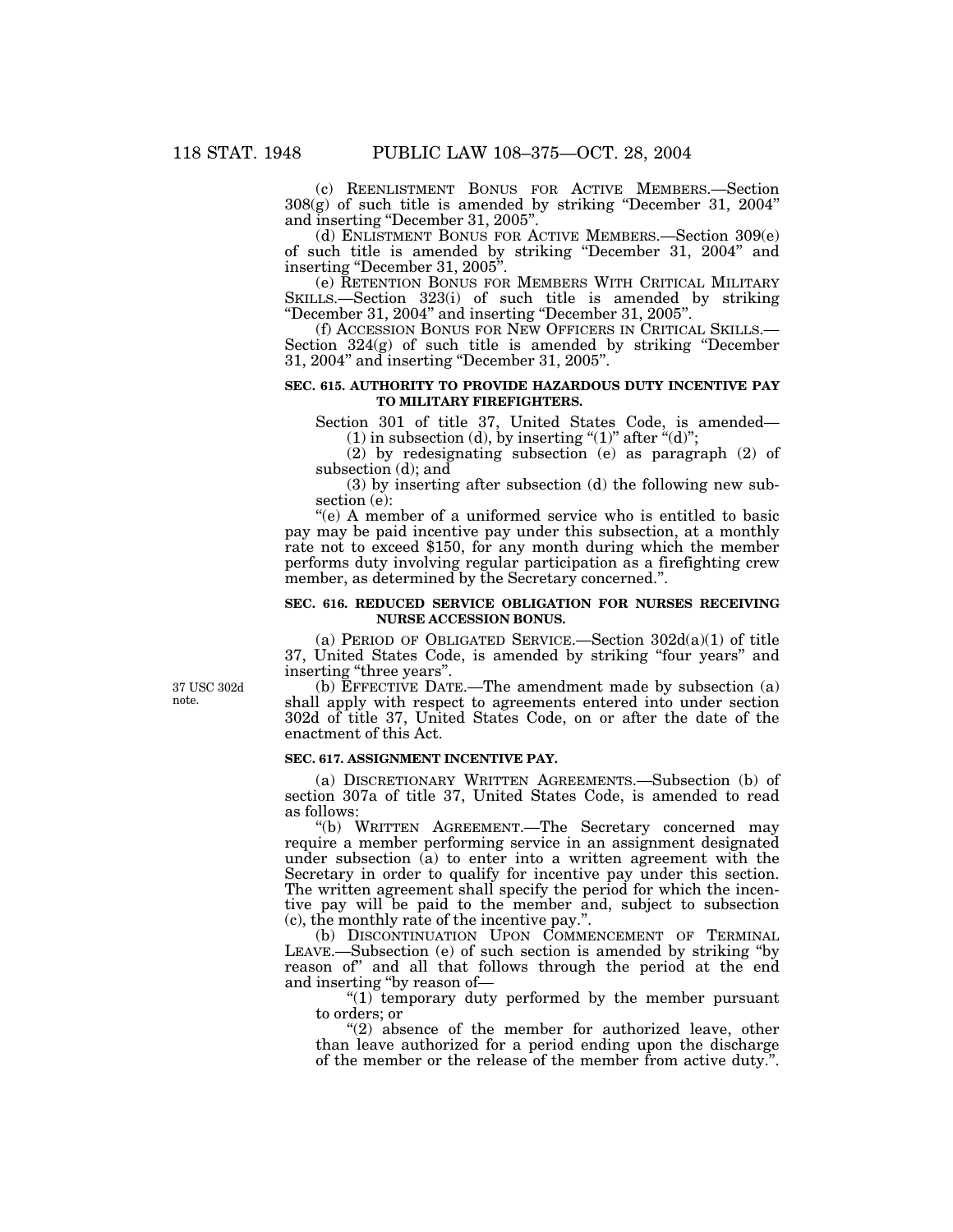37 USC 307a note.

(c) EFFECTIVE DATE.—Paragraph (2) of section 307a(e) of title 37, United States Code, as added by subsection (b), shall apply with respect to authorized leave occurring on or after the date of the enactment of this Act.

# **SEC. 618. MODIFICATION OF ACTIVE AND RESERVE COMPONENT REENLISTMENT AND ENLISTMENT BONUS AUTHORITIES.**

(a) ACTIVE-DUTY REENLISTMENT BONUS.—(1) Paragraph (1) of subsection (a) of section 308 of title 37, United States Code, is amended—

(A) in the matter preceding subparagraph (A), by striking "A member" and inserting "The Secretary concerned may pay a bonus under paragraph  $(2)$  to a member";

(B) in subparagraph (A), by striking ''fourteen years'' and inserting "16 years";

(C) in subparagraph (D), by striking the semicolon at the end and inserting a period; and

(D) by striking ''may be paid a bonus as provided in paragraph (2).''.

(2) Paragraph (3) of such subsection is amended by striking ''16 years'' and inserting ''18 years''.

(b) SELECTED RESERVE REENLISTMENT BONUS.—(1) Subsection (a) of section 308b of title 37, United States Code, is amended—

(A) in the matter preceding paragraph (1), by striking "An enlisted member" and inserting "The Secretary concerned may pay a bonus under subsection (b) to an enlisted member'';

(B) in paragraph (1), by striking ''less than 14 years'' and inserting "not more than 16 years";

(C) in paragraph (2), by striking the semicolon at the end and inserting a period; and

(D) by striking ''may be paid a bonus as provided in subsection (b).".

 $(2)$  Subsection  $(b)(1)$  of such section is amended—

(A) in subparagraph (A), by striking ''\$5,000'' and inserting ''\$15,000'';

(B) in subparagraph (B), by striking ''\$2,500'' and inserting ''\$7,500''; and

 $(C)$  in subparagraph  $(C)$ , by striking "\$2,000" and inserting ''\$6,000''.

(3) Paragraph (2) of subsection (b) of such section is amended to read as follows:

''(2) Bonus payments authorized under this section may be paid in either a lump sum or in installments. If the bonus is paid in installments, the initial payment shall be not less than 50 percent of the total bonus amount. The Secretary concerned shall prescribe the amount of each subsequent installment payment and the schedule for making the installment payments.''.

(4) Subsection (c) of such section is amended—

(A) in the subsection heading, by striking ''; LIMITATION ON NUMBER OF BONUSES''; and

(B) by striking paragraph (2) and redesignating paragraph  $(3)$  as paragraph  $(2)$ .

(c) SELECTED RESERVE ENLISTMENT BONUS.—(1) Subsection (b) of section 308c of title 37, United States Code, is amended by striking "\$8,000" and inserting "\$10,000".

(2) Subsection (f) of such section is amended to read as follows: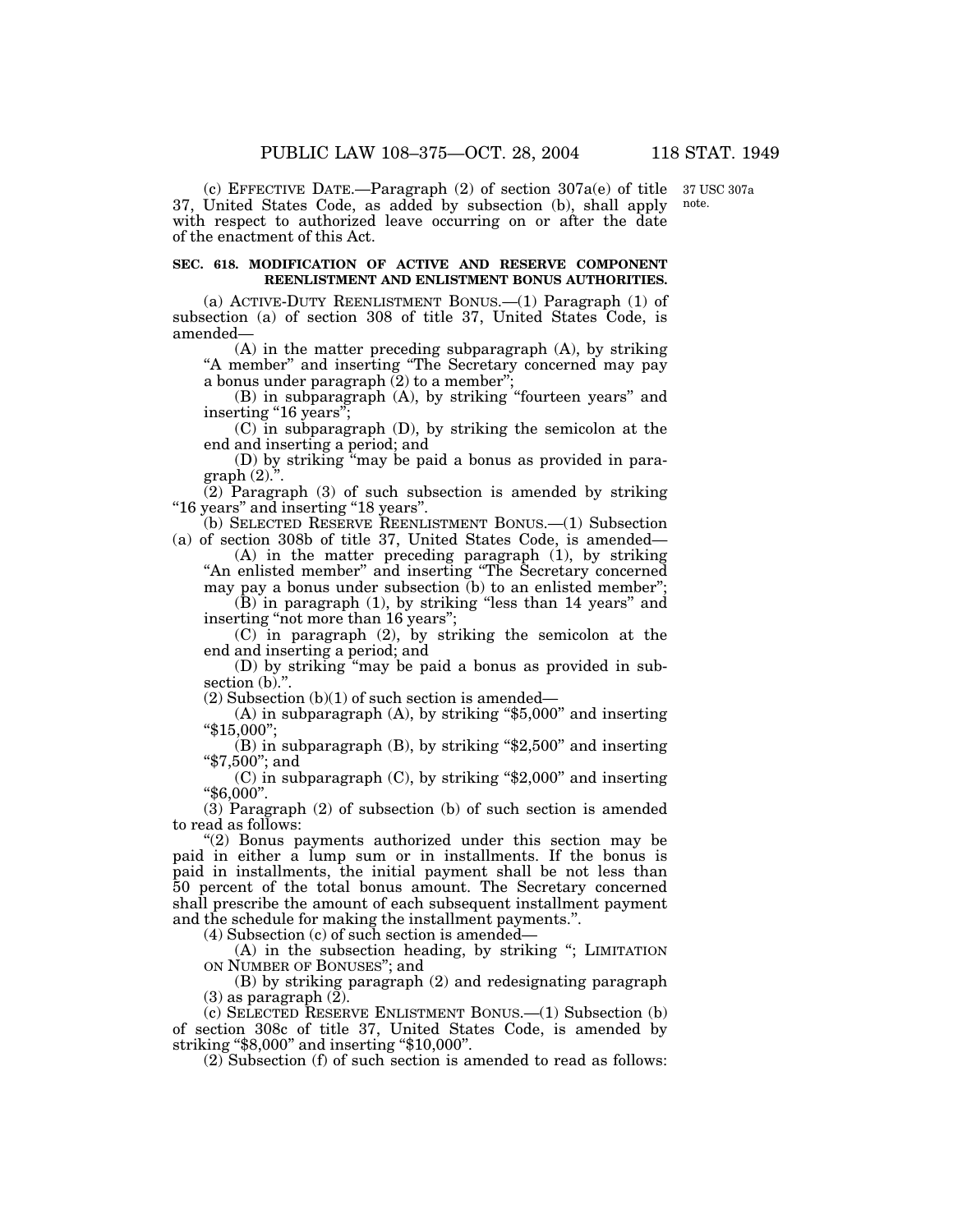''(f) A member entitled to a bonus under this section who is called or ordered to active duty shall be paid, during that period of active duty, any amount of the bonus that becomes payable to the member during that period of active duty.''.

(d) READY RESERVE ENLISTMENT BONUS FOR PERSONS WITHOUT PRIOR SERVICE.—Section 308g(b) of title 37, United States Code, is amended—

 $(1)$  by striking "\$1,000" and inserting "\$3,000"; and

(2) by adding at the end the following new sentence: ''A person entitled to a bonus under this section who is called or ordered to active duty shall be paid, during that period of active duty, any amount of the bonus that becomes payable to the member during that period of active duty.''.

(e) PRIOR SERVICE READY RESERVE BONUS.—Section 308h(b) of title 37, United States Code, is amended—

(1) in paragraph (2)(A), by striking "\$1,500" and inserting "\$3,000";

(2) in paragraph (2)(B), by striking "\$750" and inserting "\$1,500"; and

(3) by adding at the end the following new paragraph: "(4) A person entitled to a bonus under this section who is called or ordered to active duty shall be paid, during that period of active duty, any amount of the bonus that becomes payable to the member during that period of active duty.''.

(f) PRIOR SERVICE ENLISTMENT BONUS FOR SELECTED RESERVE.—(1) Subsection (a)(2)(A) of section 308i of title 37, United States Code, is amended by striking "less than 14 years" and inserting ''not more than 16 years''.

(2) Paragraph (1) of subsection (b) of such section is amended— (A) in subparagraph (A), by striking ''\$8,000'' and inserting

''\$15,000'';

(B) in subparagraph (B), by striking ''\$4,000'' and inserting ''\$7,500''; and

 $(C)$  in subparagraph  $(C)$ , by striking "\$3,500" and inserting ''\$6,000''.

(3) Such subsection is further amended by adding at the end the following new paragraph:

''(3) A person entitled to a bonus under this section who is called or ordered to active duty shall be paid, during that period of active duty, any amount of the bonus that becomes payable to the member during that period of active duty.''.

37 USC 308 note.

(g) EFFECTIVE DATE.—The amendment made by subsection  $(a)(2)$  shall apply only with respect to the computation of a bonus under section  $308(a)(2)(A)$  of title 37, United States Code, made on or after the date of the enactment of this Act.

## **SEC. 619. BONUS FOR CERTAIN INITIAL SERVICE OF OFFICERS IN THE SELECTED RESERVE.**

(a) AUTHORITY.—Chapter 5 of title 37, United States Code, is amended by inserting after section 308i the following new section:

# **''§ 308j. Special pay: bonus for certain initial service of officers in the Selected Reserve**

''(a) AFFILIATION BONUS.—(1) The Secretary concerned may pay an affiliation bonus under this section to an eligible officer in any of the armed forces who enters into an agreement with the Secretary to serve, for the period specified in the agreement, in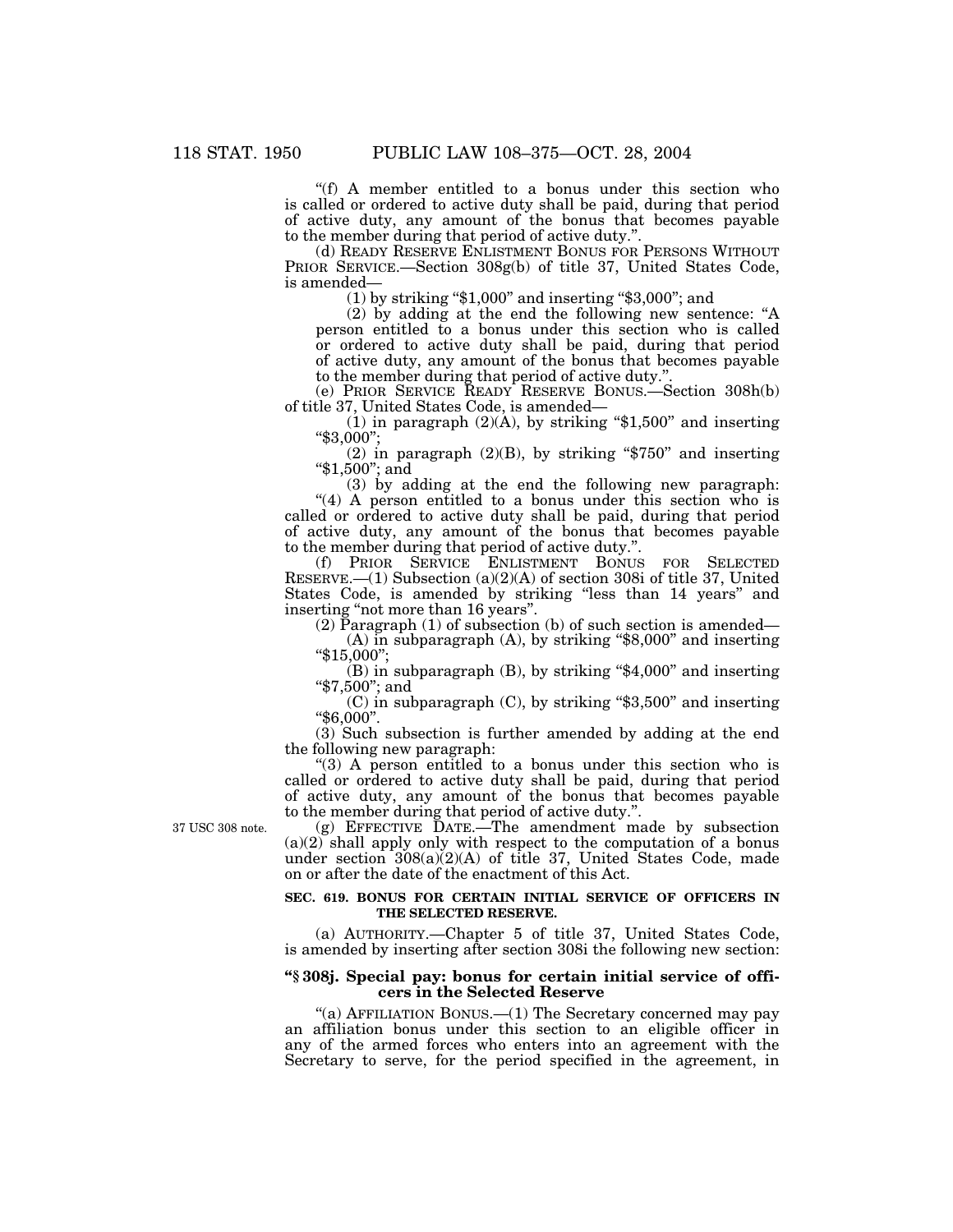the Selected Reserve of the Ready Reserve of an armed force under the Secretary's jurisdiction—

"(A) in a critical officer skill designated under paragraph (3); or

''(B) to meet a manpower shortage in—

''(i) a unit of that Selected Reserve; or

"(ii) a particular pay grade in that armed force.

"(2) An officer is eligible for an affiliation bonus under this section if the officer—

 $H(A)$  either—

"(i) is serving on active duty for a period of more than 30 days; or

"(ii) is a member of a reserve component not on active duty and, if the member formerly served on active duty, was released from active duty under honorable conditions;

''(B) has not previously served in the Selected Reserve of the Ready Reserve; and

 $C$ ) is not entitled to receive retired or retainer pay.

''(3)(A) The Secretary concerned shall designate for an armed force under the Secretary's jurisdiction the critical officer skills to which the bonus authority under this subsection is to be applied.

''(B) A skill may be designated as a critical officer skill for an armed force under subparagraph (A) if, to meet requirements of that armed force, it is critical for that armed force to have a sufficient number of officers who are qualified in that skill.

''(4) An affiliation bonus payable pursuant to an agreement under this section to an eligible officer accrues on the date on which the person is assigned to a unit or position in the Selected Reserve pursuant to such agreement.

''(b) ACCESSION BONUS.—(1) The Secretary concerned may pay an accession bonus under this section to an eligible person who enters into an agreement with the Secretary—

"(A) to accept an appointment as an officer in the armed forces; and

''(B) to serve in the Selected Reserve of the Ready Reserve in a skill designated under paragraph (2) for a period specified in the agreement.

 $\Gamma(2)(A)$  The Secretary concerned shall designate for an armed force under the Secretary's jurisdiction the officer skills to which the authority under this subsection is to be applied.

''(B) A skill may be designated for an armed force under subparagraph (A) if, to mitigate a current or projected significant shortage of personnel in that armed force who are qualified in that skill, it is critical to increase the number of persons accessed into that armed force who are qualified in that skill or are to be trained in that skill.

''(3) An accession bonus payable to a person pursuant to an agreement under this section accrues on the date on which that agreement is accepted by the Secretary concerned.

''(c) PERIOD OF OBLIGATED SERVICE.—An agreement entered into with the Secretary concerned under this section shall require the person entering into that agreement to serve in the Selected Reserve for a specified period. The period specified in the agreement shall be any period not less than three years that the Secretary concerned determines appropriate to meet the needs of the reserve component in which the service is to be performed.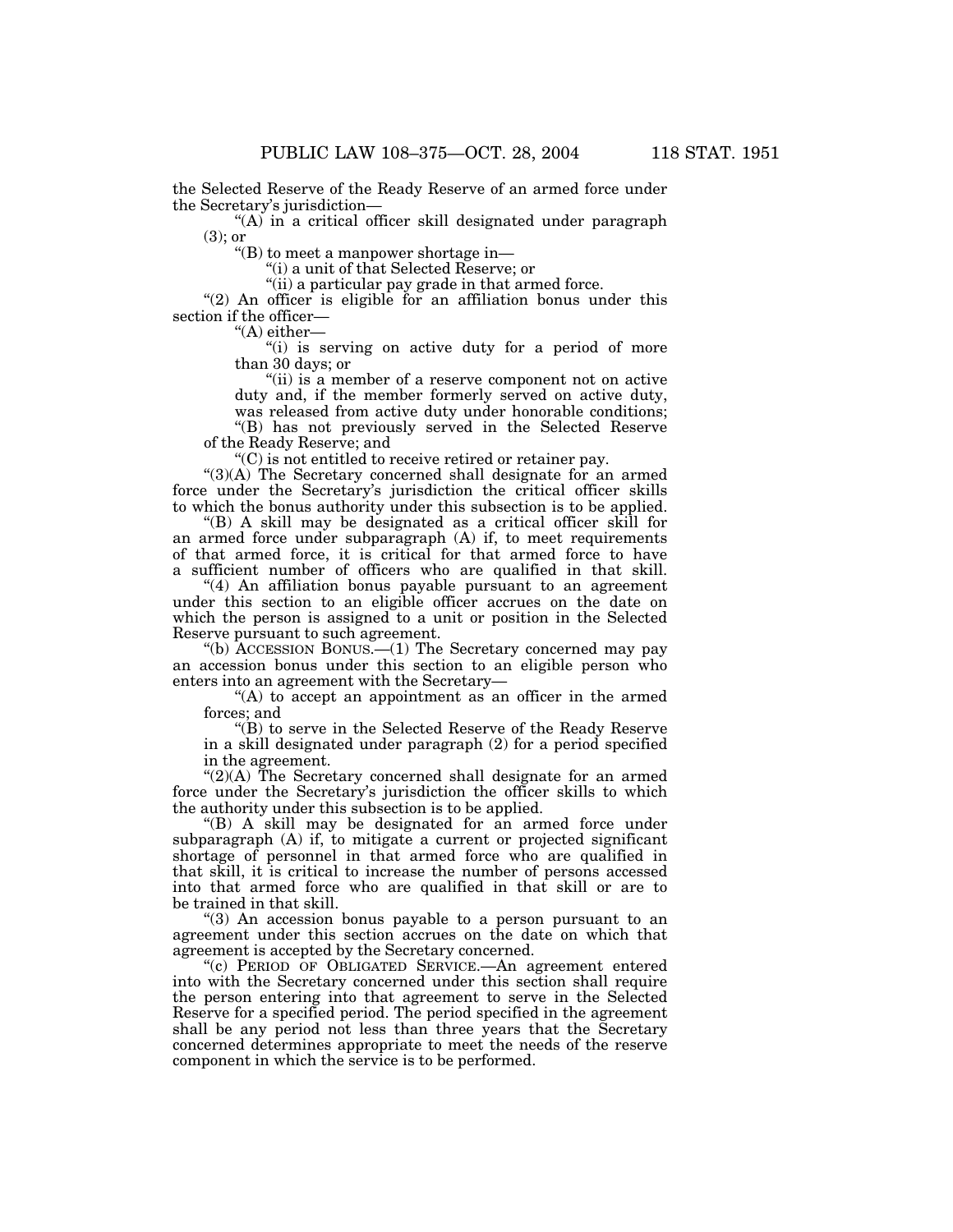''(d) AMOUNT.—The amount of a bonus under this section may be any amount not in excess of \$6,000 that the Secretary concerned determines appropriate.

 $(e)$  PAYMENT.—(1) Upon acceptance of a written agreement by the Secretary concerned under this section, the total amount of the bonus payable under the agreement becomes fixed. The agreement shall specify whether the bonus is to be paid in one lump sum or in installments.

 $(2)$  A person entitled to a bonus under this section who is called or ordered to active duty shall be paid, during that period of active duty, any amount of the bonus that becomes payable to the member during that period of active duty.

''(f) RELATION TO OTHER ACCESSION BONUS AUTHORITY.—A person may not receive an affiliation bonus or accession bonus under this section and financial assistance under chapter 1608, 1609, or 1611 of title 10, or under section 302g of this title, for the same period of service.

"(g) REPAYMENT FOR FAILURE TO COMMENCE OR COMPLETE OBLIGATED SERVICE.—(1) A person who, after receiving all or part of the bonus under an agreement entered into by that person under this section, does not accept a commission or an appointment as an officer or does not commence to participate or does not satisfactorily participate in the Selected Reserve for the total period of service specified in the agreement shall repay to the United States such compensation or benefit, except under conditions prescribed by the Secretary concerned.

"(2) The Secretary concerned shall include in each agreement entered into by the Secretary under this section the requirements that apply for any repayment under this subsection, including the method for computing the amount of the repayment and any exceptions.

''(3) An obligation to repay the United States imposed under paragraph (1) is for all purposes a debt owed to the United States. A discharge in bankruptcy under title 11 that is entered less than five years after the termination of an agreement entered into under this section does not discharge a person from a debt arising under an agreement entered into under this subsection or a debt arising under paragraph (1).''.

(b) CLERICAL AMENDMENT.—The table of sections at the beginning of such chapter is amended by inserting after the item relating to section 308i the following new item:

''308j. Special pay: bonus for certain initial service of officers in the Selected Reserve.'

### **SEC. 620. REVISION OF AUTHORITY TO PROVIDE FOREIGN LANGUAGE PROFICIENCY PAY.**

(a) IN GENERAL.—(1) Section 316 of title 37, United States Code, is amended to read as follows:

# **''§ 316. Special pay and bonus for members with foreign language proficiency**

"(a) AVAILABILITY OF SPECIAL PAY.—Subject to subsection (c), the Secretary concerned may pay monthly special pay under this section to a member of the uniformed services who is entitled to basic pay under section 204 of this title and who—

" $(1)$  is qualified in a uniformed services specialty requiring proficiency in a foreign language identified by the Secretary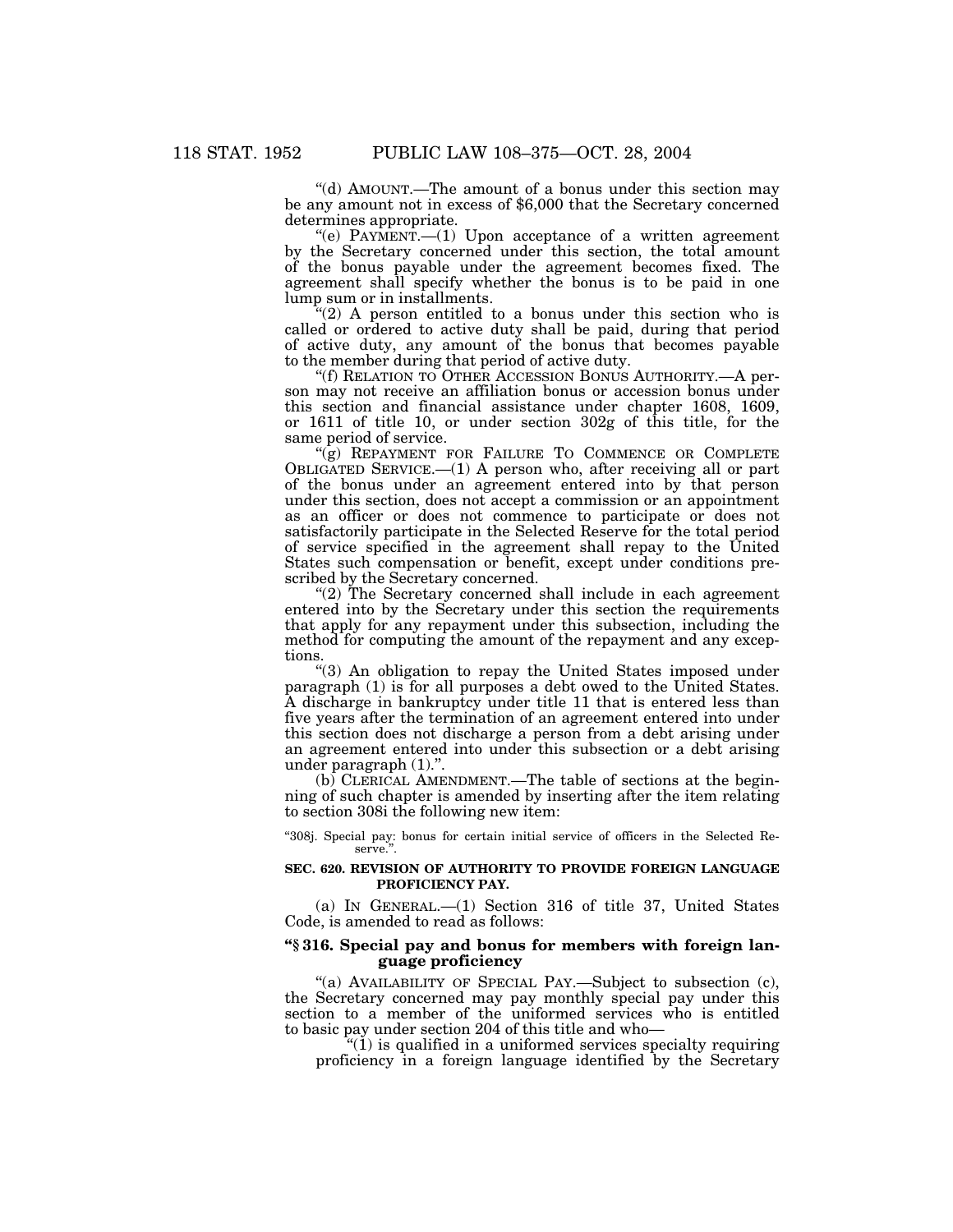concerned as a foreign language in which it is necessary to have personnel proficient because of national defense or public health considerations;

"(2) received training, under regulations prescribed by the Secretary concerned, designed to develop a proficiency in such a foreign language;

 $\degree$ (3) is assigned to duties requiring a proficiency in such a foreign language; or

 $\mathcal{A}(\bar{4})$  is proficient in a foreign language for which the uniformed service may have a critical need, as determined by the Secretary concerned.

''(b) AVAILABILITY OF BONUS.—Subject to subsection (c), the Secretary concerned may pay an annual bonus under this section to a member of a reserve component who satisfies the eligibility requirements specified in paragraph  $(1)$ ,  $(2)$ ,  $(3)$ , or  $(4)$  of subsection (a).

''(c) CERTIFICATION OF PROFICIENCY.—To be eligible to receive special pay or a bonus under this section, a member described in subsection (a) or (b) must be certified by the Secretary concerned as being proficient in the foreign language for which the special pay or bonus is offered. The certification of the member shall expire at the end of the one-year period beginning on the first day of the first month beginning on or after the certification date. "(d) SPECIAL PAY AND BONUS AMOUNTS.—(1) The monthly rate

for special pay paid under subsection (a) may not exceed \$1,000.

''(2) The maximum amount of the bonus paid to a member under subsection (b) may not exceed \$6,000 for the one-year period covered by the certification of the member. The Secretary concerned may pay the bonus in a single lump sum at the beginning of the certification period or in installments during the certification period.

''(e) RELATIONSHIP TO OTHER PAY OR ALLOWANCE.—(1) Except as provided in paragraph (2), special pay or a bonus paid under this section is in addition to any other pay or allowance payable to a member under any other provision of law.

" $(2)$  If a member of a reserve component serving on active duty receives special pay under subsection (a) for any month occurring during a certification period in which the member received, or is receiving, a bonus under subsection (b), the amount of the special pay paid to the member for the month shall be reduced by an amount equal to  $\frac{1}{12}$  of the bonus amount.

"(f) CERTIFICATION INTERRUPTED BY CONTINGENCY OPER-ATION.—(1) Notwithstanding subsection (c), the Secretary concerned may waive the certification requirement under such subsection and pay monthly special pay or a bonus under this section to a member who—

"(A) is assigned to duty in connection with a contingency operation;

''(B) is unable to schedule or complete the certification required by subsection (c) because of that assignment; and

''(C) except for the lack of such certification, satisfies the eligibility requirements for receipt of special pay under subsection (a) or a bonus under subsection (b), whichever applies to the member.

" $(2)$  For purposes of providing an annual bonus to a member under the authority of this subsection, the Secretary concerned may treat the date on which the member was assigned to duty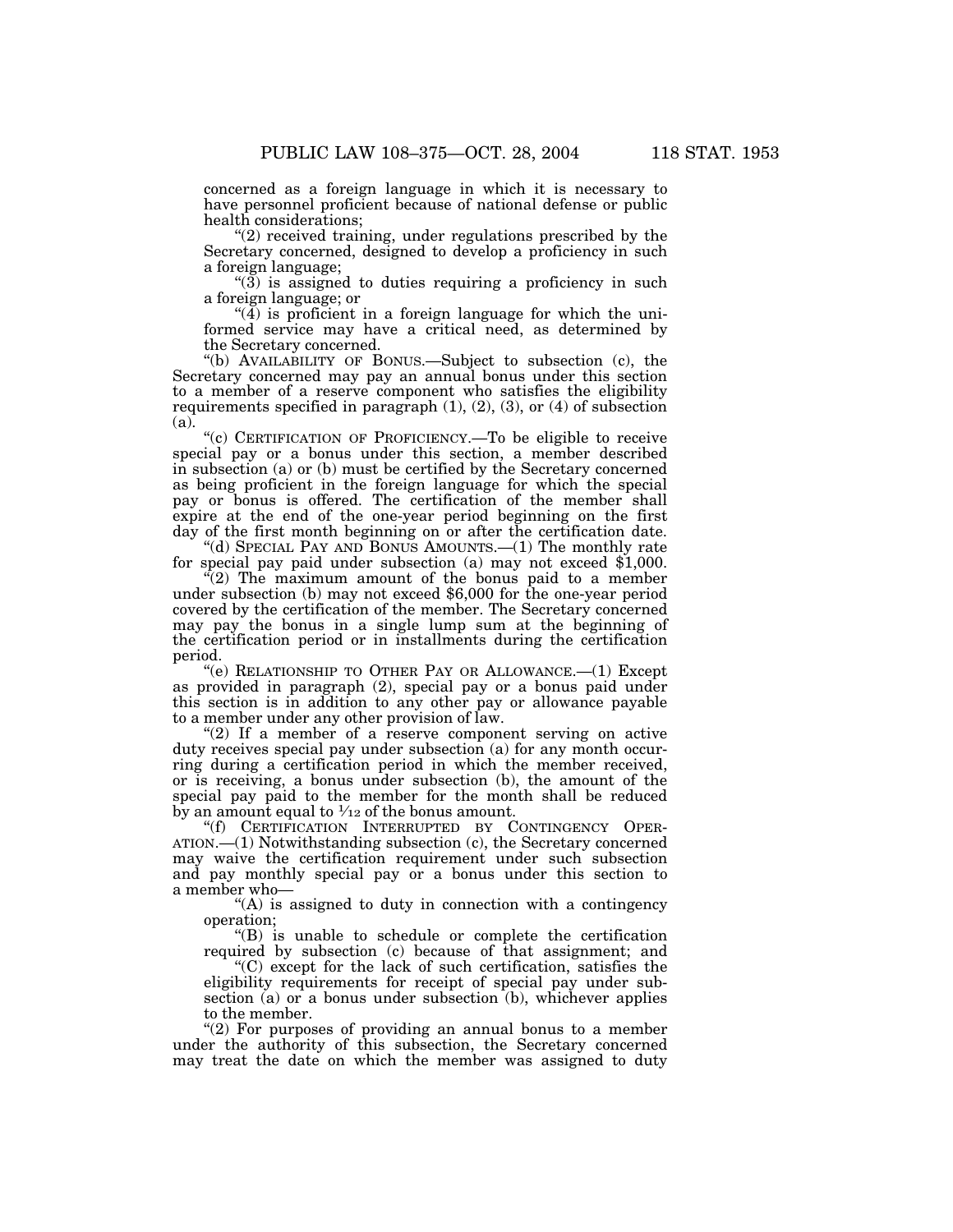in connection with the contingency operation as equivalent to a certification date. In the case of a member whose certification will expire during such a duty assignment, the Secretary shall commence the next one-year certification period on the date on which the prior certification period expires.

" $(3)$  A member who is paid special pay or a bonus under the authority of this subsection shall complete the certification required by subsection (c) for the foreign language for which the special pay or bonus was paid not later than the end of the 180 day period beginning on the date on which the member is released from the assignment in connection with the contingency operation. The Secretary concerned may extend that period for a member in accordance with regulations prescribed under subsection (h).

" $(4)$  If a member fails to obtain the required certification under subsection (c) before the end of the period provided under paragraph (3), the Secretary concerned may require the member to repay all or a portion of the bonus in the manner provided in subsection (g).

"(g) REPAYMENT OF BONUS.—(1) The Secretary concerned may require a member who receives a bonus under this section, but who does not satisfy an eligibility requirement specified in paragraph  $(1)$ ,  $(2)$ ,  $(3)$ , or  $(4)$  of subsection  $(a)$  for the entire certification period, to repay to the United States an amount which bears the same ratio to the total amount of the bonus paid to the member as the unsatisfied portion of the certification period bears to the entire certification period.

"(2) An obligation to repay the United States imposed under paragraph  $(1)$  or subsection  $(f)(4)$  is for all purposes a debt owed to the United States. A discharge in bankruptcy under title 11 that is entered for the member less than five years after the expiration of the certification period does not discharge the member from a debt arising under this paragraph. This paragraph applies to any case commenced under title 11 after the date of the enactment of this section.

''(h) REGULATIONS.—This section shall be administered under regulations prescribed by the Secretary of Defense for the armed forces under the jurisdiction of the Secretary, by the Secretary of Homeland Security for the Coast Guard when the Coast Guard is not operating as a service in the Navy, by the Secretary of Health and Human Services for the Commissioned Corps of the Public Health Service, and by the Secretary of Commerce for the National Oceanic and Atmospheric Administration.''.

(2) The table of sections at the beginning of chapter 5 of such title is amended by striking the item relating to section 316 and inserting the following new item:

''316. Special pay and bonus for members with foreign language proficiency.''.

(b) CONFORMING AMENDMENTS.—(1) Section 316a of title 37, United States Code, is repealed.

(2) The table of sections at the beginning of chapter 5 of such title is amended by striking the item relating to section 316a.

## **SEC. 621. ELIGIBILITY OF ENLISTED MEMBERS TO QUALIFY FOR CRIT-ICAL SKILLS RETENTION BONUS WHILE SERVING ON INDEFINITE REENLISTMENT.**

Section 323(a) of title 37, United States Code, is amended— (1) by striking "or" at the end of paragraph  $(1)$ ;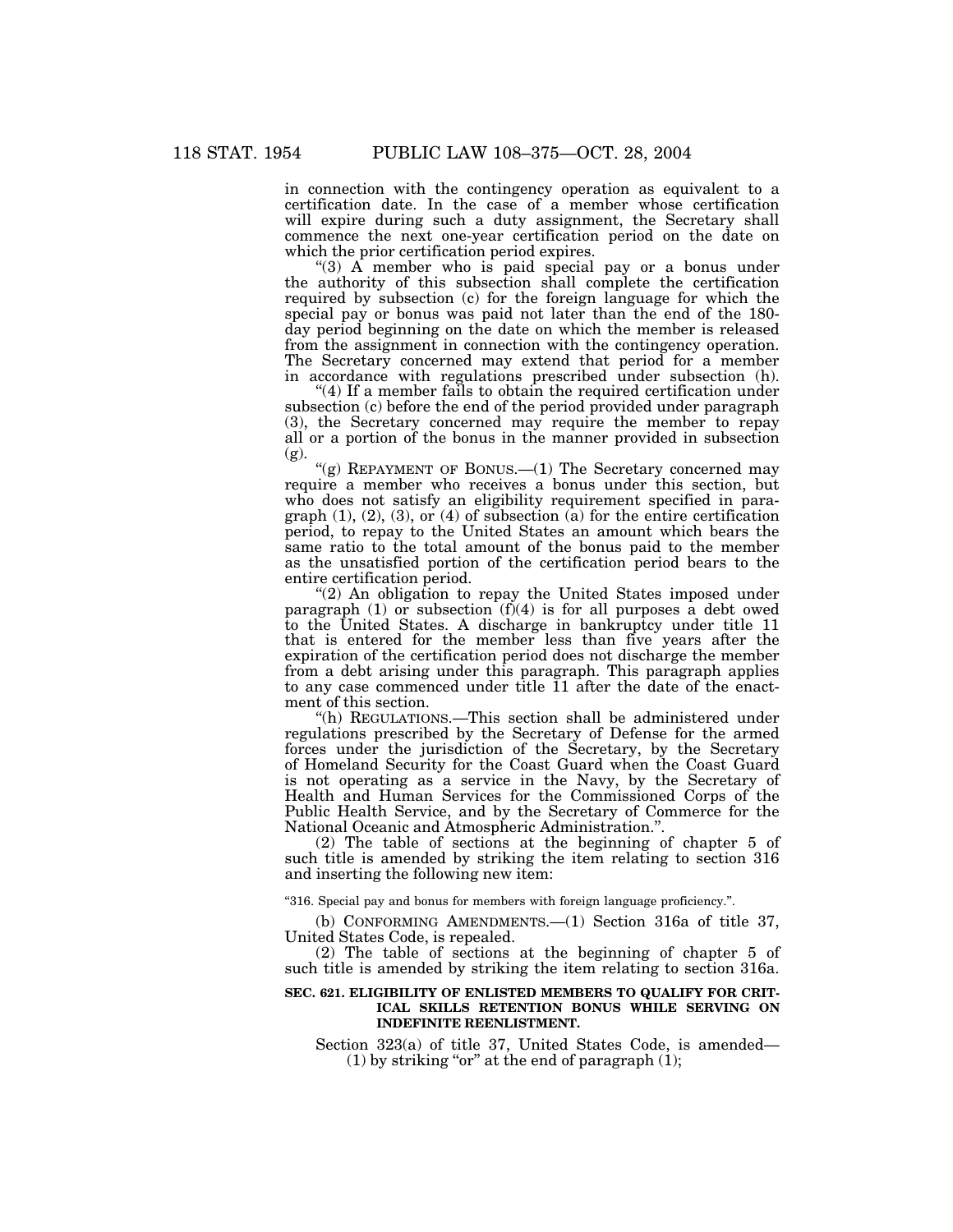$(2)$  in paragraph  $(2)$ —

 $(A)$  by inserting "other than an enlisted member referred to in paragraph  $(3)$ ," after "enlisted member,"; and

(B) by striking the period at the end and inserting ''; or''; and

(3) by adding at the end the following new paragraph: "(3) in the case of an enlisted member serving pursuant to an indefinite reenlistment, the member executes a written agreement to remain on active duty for a period of at least one year.''.

## **SEC. 622. ELIGIBILITY OF RESERVE COMPONENT MEMBERS FOR INCENTIVE BONUS FOR CONVERSION TO MILITARY OCCUPATIONAL SPECIALTY TO EASE PERSONNEL SHORTAGE.**

(a) ELIGIBILITY.—Section 326 of title 37, United States Code, is amended—

 $(1)$  in subsection  $(a)$ , by inserting "of a regular or reserve component" after "an eligible member";

 $(2)$  in subsection  $(b)$ —

 $(A)$  by striking "if—" and all that follows through "at the time'' and inserting ''if, at the time''; and

(B) by redesignating subparagraphs (A) and (B) as paragraphs (1) and (2), respectively; and

 $(3)$  in subsection  $(c)(2)$ , by inserting "regular or reserve component of the'' after ''chief personnel officer of the''.

(b) AMOUNT OF BONUS.—Subsection  $(c)(1)$  of such section is amended by inserting before the period at the end the following: '', in the case of a member of a regular component of the armed forces, and \$2,000, in the case of a member of a reserve component of the armed forces''.

## **SEC. 623. PERMANENT INCREASE IN AUTHORIZED AMOUNTS FOR IMMINENT DANGER SPECIAL PAY AND FAMILY SEPARA-TION ALLOWANCE.**

Effective dates.

(a) IMMINENT DANGER PAY.—(1) Subsection (e) of section 310 of title 37, United States Code, is amended by striking ''December 31, 2004'' and inserting ''December 31, 2005''.

(2) Effective January 1, 2006, such section is further amended— (A) in subsection (a), by striking " $$150"$  and inserting

''\$225''; and

(B) by striking subsection (e).

(b) FAMILY SEPARATION ALLOWANCE.—(1) Subsection (e) of section 427 of such title is amended by striking ''December 31, 2004'' and inserting ''December 31, 2005''.

(2) Effective January 1, 2006, such section is further amended— (A) in subsection (a)(1), by striking " $$100"$  and inserting ''\$250''; and

(B) by striking subsection (e).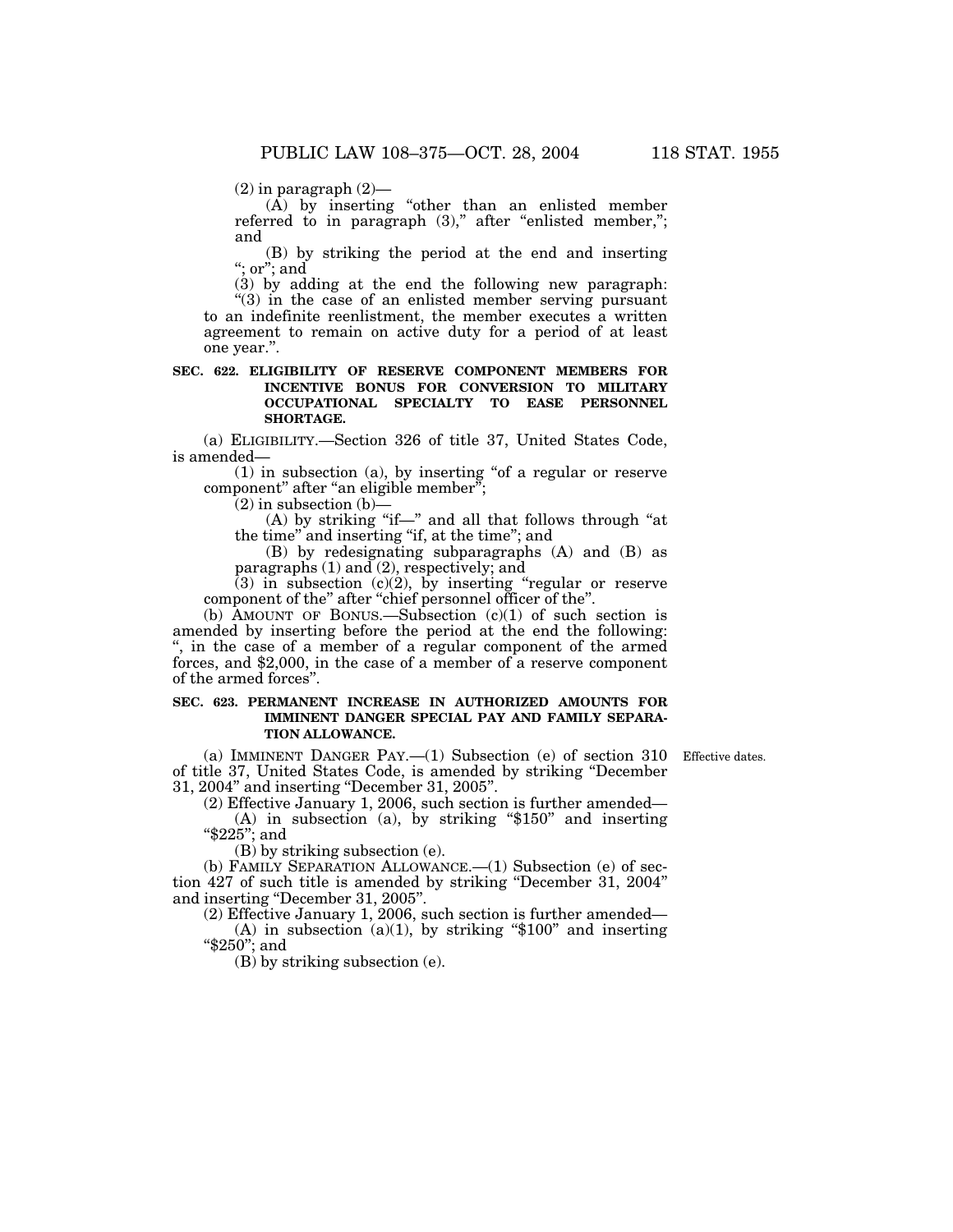# **Subtitle C—Travel and Transportation Allowances**

## **SEC. 631. TRAVEL AND TRANSPORTATION ALLOWANCES FOR FAMILY MEMBERS TO ATTEND BURIAL CEREMONY OR MEMORIAL SERVICE OF MEMBER WHO DIES ON DUTY.**

(a) AUTHORIZED TRAVEL DESTINATIONS.—Subsection (a)(1) of section 411f of title 37, United States Code, is amended by inserting before the period at the end the following: ''at the location determined under subsection (a)(8) of section 1482 of title 10 or attend a memorial service for the deceased member, under circumstances covered by subsection (d) of such section''.

(b) LIMITATION ON AMOUNT.—Subsection (b) of such section is amended to read as follows:

''(b) LIMITATION ON AMOUNT.—Allowances for travel under subsection (a) may not exceed the rates for two days and the time necessary for such travel.''.

(c) UNCONDITIONAL ELIGIBILITY OF DECEASED'S PARENTS.—Subsection  $(c)(1)(C)$  of such section is amended by striking "If no person described in subparagraph (A) or (B) is provided travel and transportation allowances under subsection (a)(1), the'' and inserting "The".

## **SEC. 632. TRANSPORTATION OF FAMILY MEMBERS INCIDENT TO SERIOUS ILLNESS OR INJURY OF MEMBERS OF THE UNI-FORMED SERVICES.**

(a) REMOVAL OF LIMITATION ON NUMBER OF FAMILY MEM-BERS.—Subsection (a)(1) of section 411h of title 37, United States Code, is amended—

(1) by striking ''two family members'' and inserting ''three family members''; and

(2) by adding at the end the following new sentence: ''In circumstances determined to be appropriate by the Secretary concerned, the Secretary may waive the limitation on the number of family members provided travel and transportation under this section.''.

(b) AVAILABILITY OF PER DIEM.—Such section is further amended—

 $(1)$  in subsection  $(a)(1)$ , by inserting "travel and" before ''transportation''; and

 $(2)$  in subsection  $(c)$ —

(A) by inserting " $(1)$ " after " $(c)$ "; and

(B) by adding at the end the following new paragraph: " $(2)$  In addition to the transportation authorized by subsection (a), the Secretary concerned may provide a per diem allowance or reimbursement for the actual and necessary expenses of the travel, or a combination thereof, but not to exceed the rates established under section 404(d) of this title.''.

(c) EFFECTIVE DATE.—Section 411h of title 37, United States Code, as amended by this section, shall apply to travel and transportation authorized under such section that is provided on or after October 1, 2004, to family members of a member of the Armed Forces who is ill or injured as described in such section.

37 USC 411h note.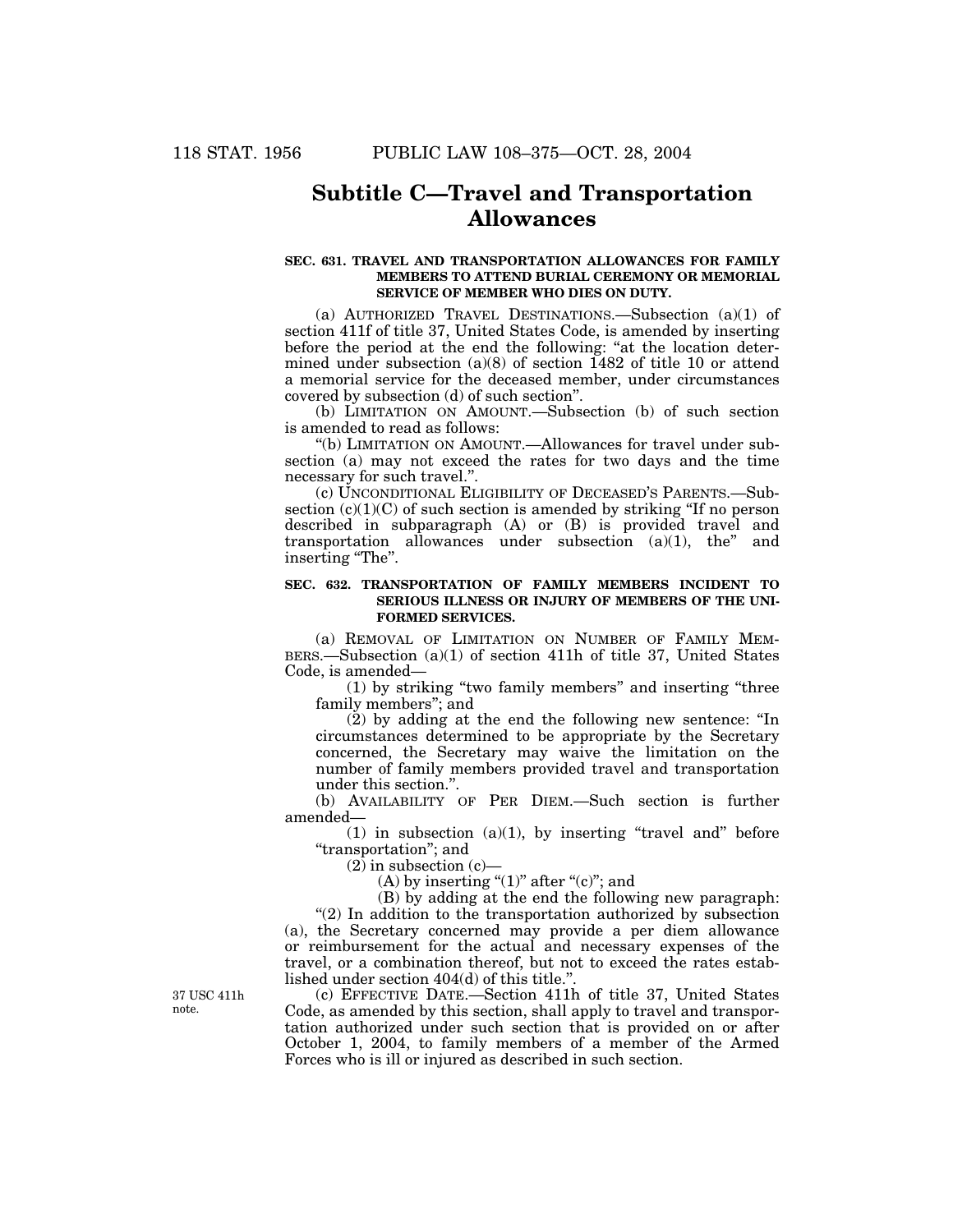## **SEC. 633. REIMBURSEMENT FOR CERTAIN LODGING COSTS INCURRED IN CONNECTION WITH DEPENDENT STUDENT TRAVEL.**

Section 430(b) of title 37, United States Code, is amended— (1) by redesignating paragraphs (2) and (3) as paragraphs

(3) and (4), respectively; and

(2) by inserting after paragraph (1) the following new paragraph (2):

 $(2)$  The allowance authorized under paragraph  $(1)$  for the travel of an eligible dependent may include reimbursement for costs incurred by or on behalf of the dependent for lodging of the dependent that is necessitated by an interruption in the travel caused by extraordinary circumstances prescribed in the regulations under subsection (a). The amount of the reimbursement shall be determined using the rate applicable to such circumstances.''.

## **Subtitle D—Retired Pay and Survivor Benefits**

#### **SEC. 641. COMPUTATION OF HIGH-36 MONTH AVERAGE FOR RESERVE COMPONENT MEMBERS RETIRED FOR DISABILITY WHILE ON ACTIVE DUTY OR DYING WHILE ON ACTIVE DUTY.**

(a) COMPUTATION OF HIGH-36 MONTH AVERAGE.—Subsection (c) of section 1407 of title 10, United States Code, is amended by adding at the end the following new paragraph:

"(3) SPECIAL RULE FOR RESERVE COMPONENT MEMBERS.— In the case of a member of a reserve component who is entitled to retired pay under section 1201 or 1202 of this title, the member's high-three average (notwithstanding paragraphs (1) and (2)) is computed in the same manner as prescribed in paragraphs (2) and (3) of subsection (d) for a member entitled to retired pay under section 1204 or 1205 of this title."

(b) EFFECTIVE DATE.—Paragraph (3) of section 1407(c) of title 10, United States Code, as added by subsection (a), shall take effect—

(1) for purposes of determining an annuity under subchapter II or III of chapter 73 of that title, with respect to deaths on active duty on or after September 10, 2001; and

(2) for purposes of determining the amount of retired pay of a member of a reserve component entitled to retired pay under section 1201 or 1202 of such title, with respect to such entitlement that becomes effective on or after the date of the enactment of this Act.

## **SEC. 642. REPEAL OF PHASE-IN OF CONCURRENT RECEIPT OF RETIRED PAY AND VETERANS' DISABILITY COMPENSA-TION FOR MILITARY RETIREES WITH SERVICE-CON-NECTED DISABILITIES RATED AS 100 PERCENT.**

(a) TERMINATION OF PHASE-IN AT END OF 2004.—Subsection (a)(1) of section 1414 of title 10, United States Code, is amended by inserting before the period at the end the following: '', except that in the case of a qualified retiree receiving veterans' disability compensation for a disability rated as 100 percent, payment of retired pay to such veteran is subject to subsection (c) only during the period beginning on January 1, 2004, and ending on December 31, 2004''.

10 USC 1407 note.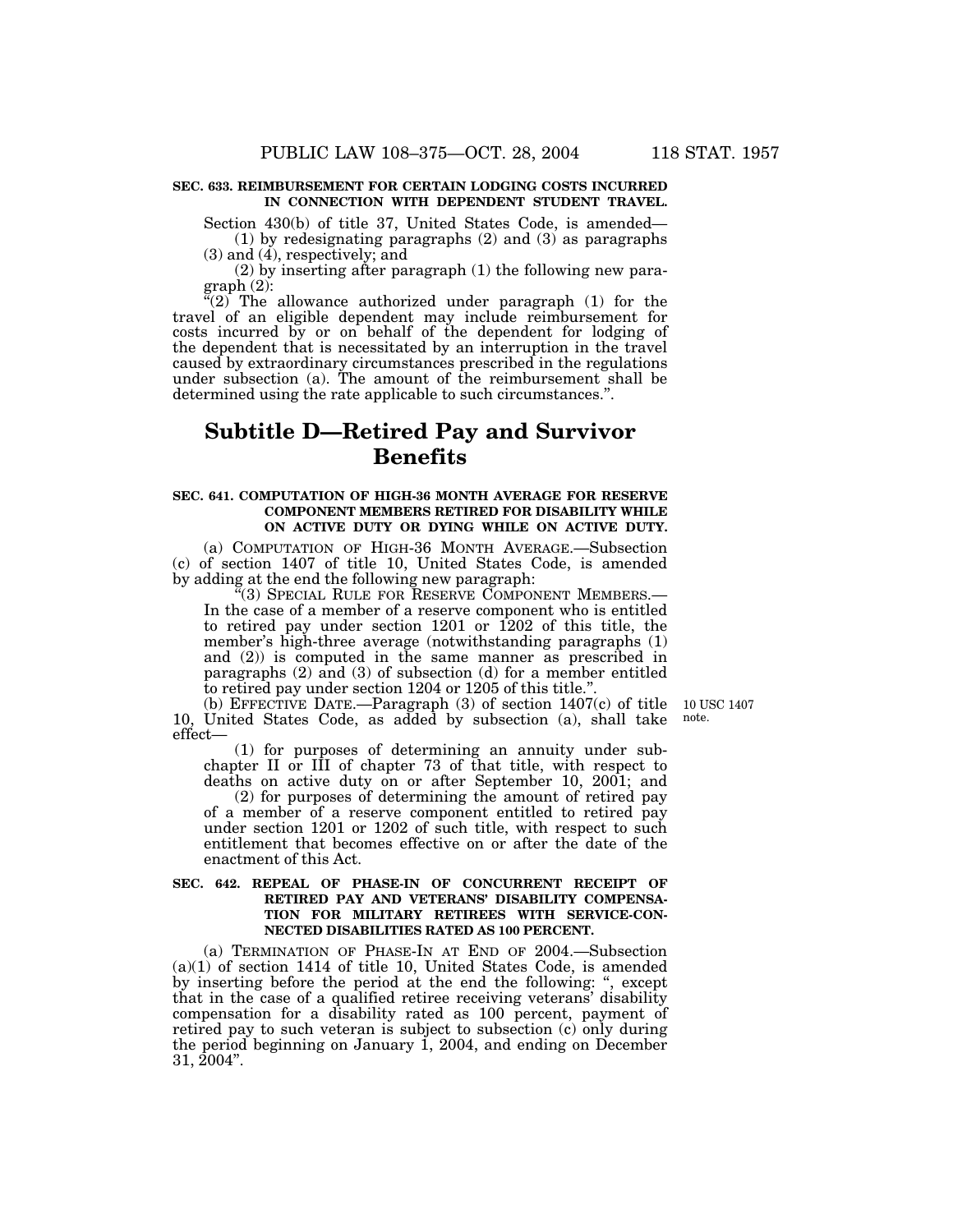(b) CONFORMING AMENDMENT.—Subsection (c) of such section is amended in the matter preceding paragraph (1) by inserting "that pursuant to the second sentence of subsection  $(a)(1)$  is subject to this subsection" after "a qualified retiree".

## **SEC. 643. DEATH BENEFITS ENHANCEMENT.**

(a) ACTIONS ON FISCAL YEAR 2004 DEATH BENEFITS STUDY.— (1) The Secretary of Defense shall expedite the completion and submission of the report, which was due on March 1, 2004, of the results of the study of the Federal death benefits for survivors of deceased members of the Armed Forces required by section 647(b) of the National Defense Authorization Act for Fiscal Year 2004 (Public Law 108–136; 117 Stat. 1520).

(2) The President should promptly transmit to Congress any recommendation for legislation, together with a request for appropriations, that the President determines necessary to implement any death benefits enhancements that are recommended in the report referred to in paragraph(1).

(b) INCREASES OF DEATH GRATUITY CONSISTENT WITH INCREASES OF RATES OF BASIC PAY.—Section 1478 of title 10, United States Code, is amended—

 $(1)$  in subsection (a), by inserting "(as adjusted under subsection (c))" before the period at the end of the first sentence; and

(2) by adding at the end the following new subsection: "(c) Effective on the date on which rates of basic pay under section 204 of title 37 are increased under section 1009 of that title or any other provision of law, the amount of the death gratuity in effect under subsection (a) shall be increased by the same overall average percentage of the increase in the rates of basic pay taking effect on that date.''.

(c) FISCAL YEAR 2005 ACTIONS.—At the same time that the President transmits to Congress the budget for fiscal year 2006 under section 1105(a) of title 31, United States Code, the President shall transmit to Congress assessments and recommendations regarding legislation on proposals that would provide enhanced death benefits for survivors of deceased members of the uniformed services. Those assessments and recommendations regarding legislation shall include provisions for the following:

(1) Revision of the Servicemembers' Group Life Insurance program under chapter 19 of title 38, United States Code, to provide for—

(A) an increase in the maximum benefit amount provided under that program from \$250,000 to \$350,000;

(B) an increase, each fiscal year, in that maximum benefit amount by the same overall average percentage increase that takes effect during such fiscal year in the rates of basic pay under section 204 of title 37, United States Code; and

(C) a minimum benefit amount of \$100,000 at no cost to the insured members of the uniformed services who elect the maximum coverage, together with an increase in such minimum benefit each fiscal year by the same percentage increase as is described in subparagraph (B). (2) An additional set of death benefits for each member

of the uniformed services who dies in the line of duty while

President.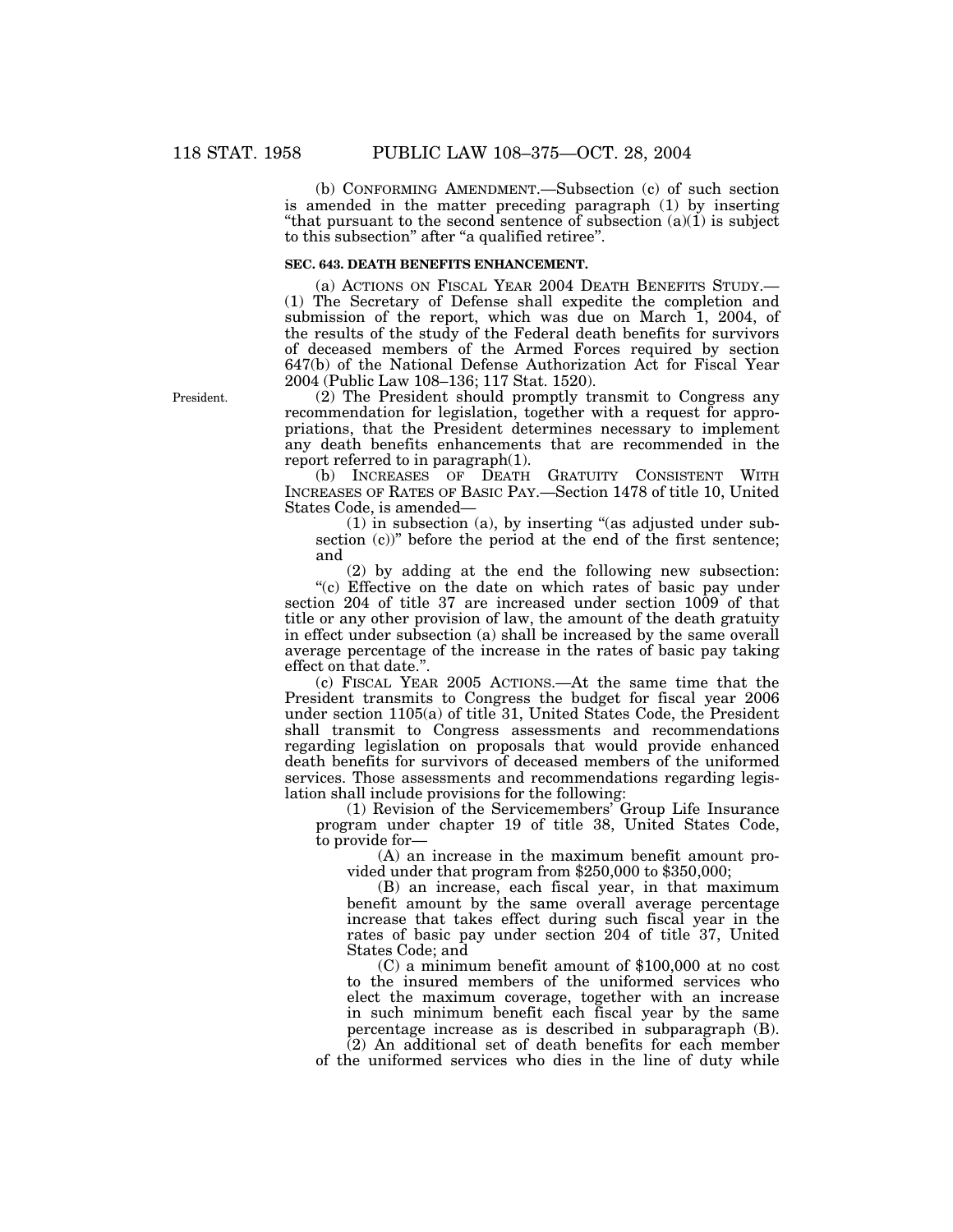on active duty that includes, at a minimum, an additional death gratuity in the amount that—

(A) in the case of a member not described in subparagraph (B), is equal to the sum of—

(i) the total amount of the basic pay to which the deceased member would have been entitled under section 204 of title 37, United States Code, if the member had not died and had continued to serve on active duty for an additional year; and

(ii) the total amount of all allowances and special pays that the member would have been entitled to receive under title 37, United States Code, over the one-year period beginning on the member's date of death as if the member had not died and had continued to serve on active duty for an additional year with the unit to which the member was assigned or detailed on such date; and

(B) in the case of a member who dies as a result of an injury caused by or incurred while exposed to hostile action (including any hostile fire or explosion and any hostile action from a terrorist source), is equal to twice the amount calculated under subparagraph  $(A)$ .

(3) Any other new death benefits or enhancement of existing death benefits that the President recommends.

(4) Retroactive applicability of the benefits referred to in paragraph (2) and, as appropriate, the benefits recommended under paragraph (3) so as to provide the benefits—

(A) for members of the uniformed services who die in line of duty on or after October 7, 2001, of a cause incurred or aggravated while deployed in support of Operation Enduring Freedom; and

(B) for members of the uniformed services who die in line of duty on or after March 19, 2003, of a cause incurred or aggravated while deployed in support of Operation Iraqi Freedom.

(d) CONSULTATION.—The President shall consult with the Sec-President. retary of Defense and the Secretary of Veterans Affairs in developing the assessments and recommendations required under subsection  $(c)$ .

(e) FISCAL YEAR 2006 BUDGET SUBMISSION.—The budget for fiscal year 2006 that is transmitted to Congress under section 1105(a) of title 31, United States Code, shall include assessments and recommendations on legislation (other than draft appropriations) that includes provisions that, on the basis of the assumption that any draft legislation transmitted under subsection (c) would be enacted and would take effect in fiscal year 2006—

(1) would offset fully the increased outlays that would result from enactment of the provisions of any draft legislation transmitted under subsection (c), for fiscal year 2006 and each of the succeeding nine fiscal years;

(2) expressly state that they are proposed for the purpose of the offset described in paragraph (1); and

(3) are included in full in the estimates that are made by the Director of the Congressional Budget Office and the Director of the Office of Management and Budget under section 252(d) of the Balanced Budget and Emergency Deficit Control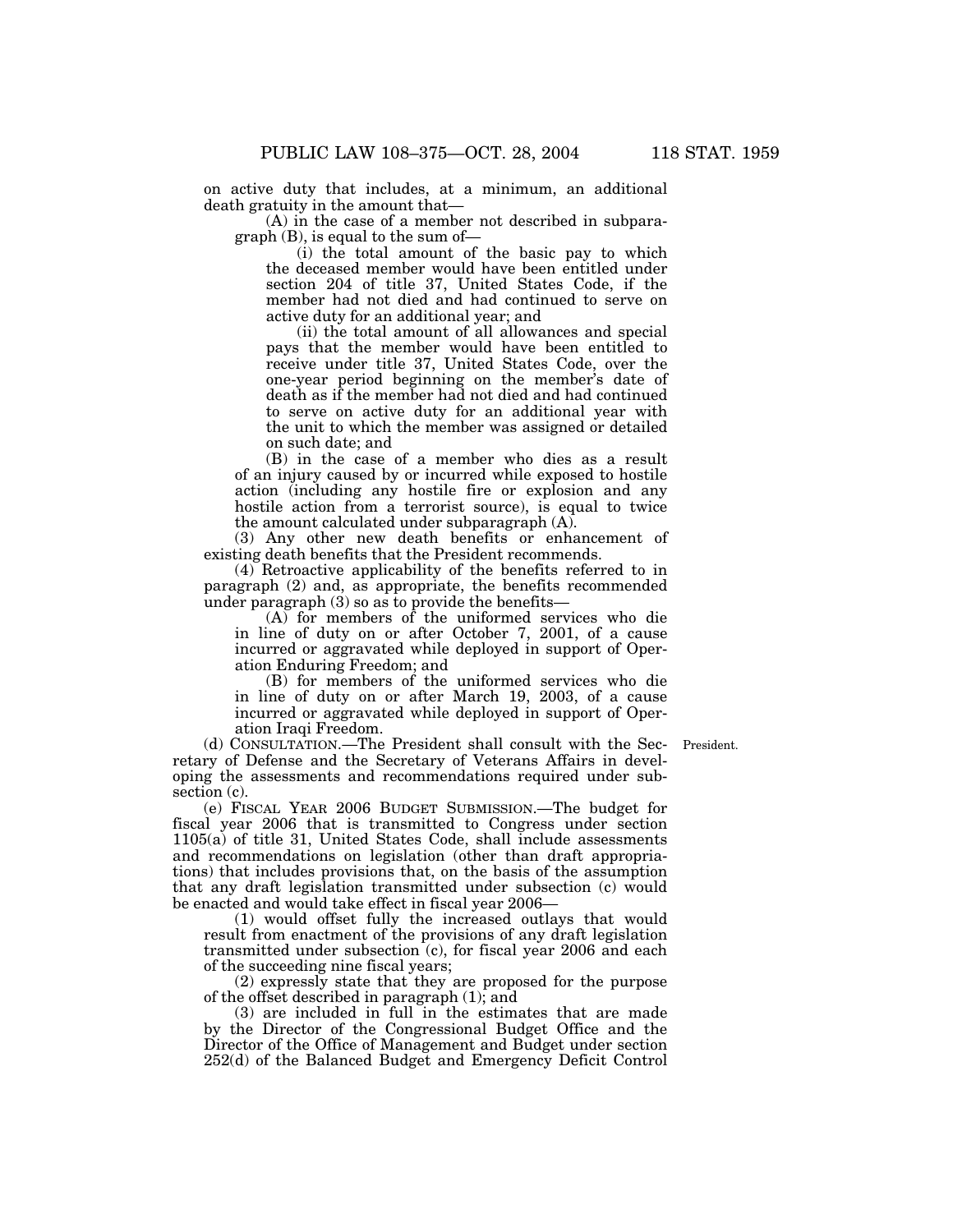Act of 1985 (2 U.S.C. 902(d)) with respect to the fiscal years referred to in paragraph (1).

(f) EARLY SUBMISSION OF PROPOSAL FOR ADDITIONAL DEATH BENEFITS.—Congress urges the President to transmit any draft of legislation for the additional set of death benefits under paragraph (2) of subsection (c) before the time for submission required under that subsection and as soon as is practicable after the date of the enactment of this Act.

#### **SEC. 644. PHASED ELIMINATION OF TWO-TIER ANNUITY COMPUTATION FOR SURVIVING SPOUSES UNDER SURVIVOR BENEFIT PLAN.**

(a) PHASED INCREASE IN BASIC ANNUITY.—

(1) STANDARD ANNUITY.—

(A) INCREASE TO 55 PERCENT.—Clause (i) of subsection  $(a)(1)(B)$  of section 1451 of title 10, United States Code, is amended by striking ''35 percent of the base amount.'' and inserting ''the product of the base amount and the percent applicable to the month, as follows:

 $\sqrt[6]{(I)}$  For a month before October 2005, the applicable percent is 35 percent.

''(II) For months after September 2005 and before April 2006, the applicable percent is 40 percent.

''(III) For months after March 2006 and before April 2007, the applicable percent is 45 percent.

"(IV) For months after March 2007 and before April 2008, the applicable percent is 50 percent.

"(V) For months after March 2008, the applicable" percent is 55 percent.''.

(B) COORDINATION WITH SAVINGS PROVISION UNDER PRIOR LAW.—Clause (ii) of such subsection is amended by striking '', at the time the beneficiary becomes entitled to the annuity,''.

(2) RESERVE-COMPONENT ANNUITY.—Subsection  $(a)(2)(B)(i)(I)$  of such section is amended by striking "35 percent" and inserting "the percent specified under subsection  $(a)(1)(B)(i)$ as being applicable for the month''.

(3) SURVIVORS OF ELIGIBLE PERSONS DYING ON ACTIVE DUTY, ETC.—

(A) INCREASE TO 55 PERCENT.—Clause (i) of subsection  $(c)(1)(B)$  of such section is amended—

(i) by striking ''35 percent'' and inserting ''the applicable percent''; and

(ii) by adding at the end the following: ''The percent applicable for a month under the preceding sentence is the percent specified under subsection  $(a)(1)(B)(i)$ as being applicable for that month.''.

(B) COORDINATION WITH SAVINGS PROVISION UNDER PRIOR LAW.—Clause (ii) of such subsection is amended by striking '', at the time the beneficiary becomes entitled to the annuity,''.

(4) CLERICAL AMENDMENT.—The heading for subsection  $(d)(2)(A)$  of such section is amended to read as follows: "COM-PUTATION OF ANNUITY.—''.

(b) CORRESPONDING PHASED ELIMINATION OF SUPPLEMENTAL ANNUITY.—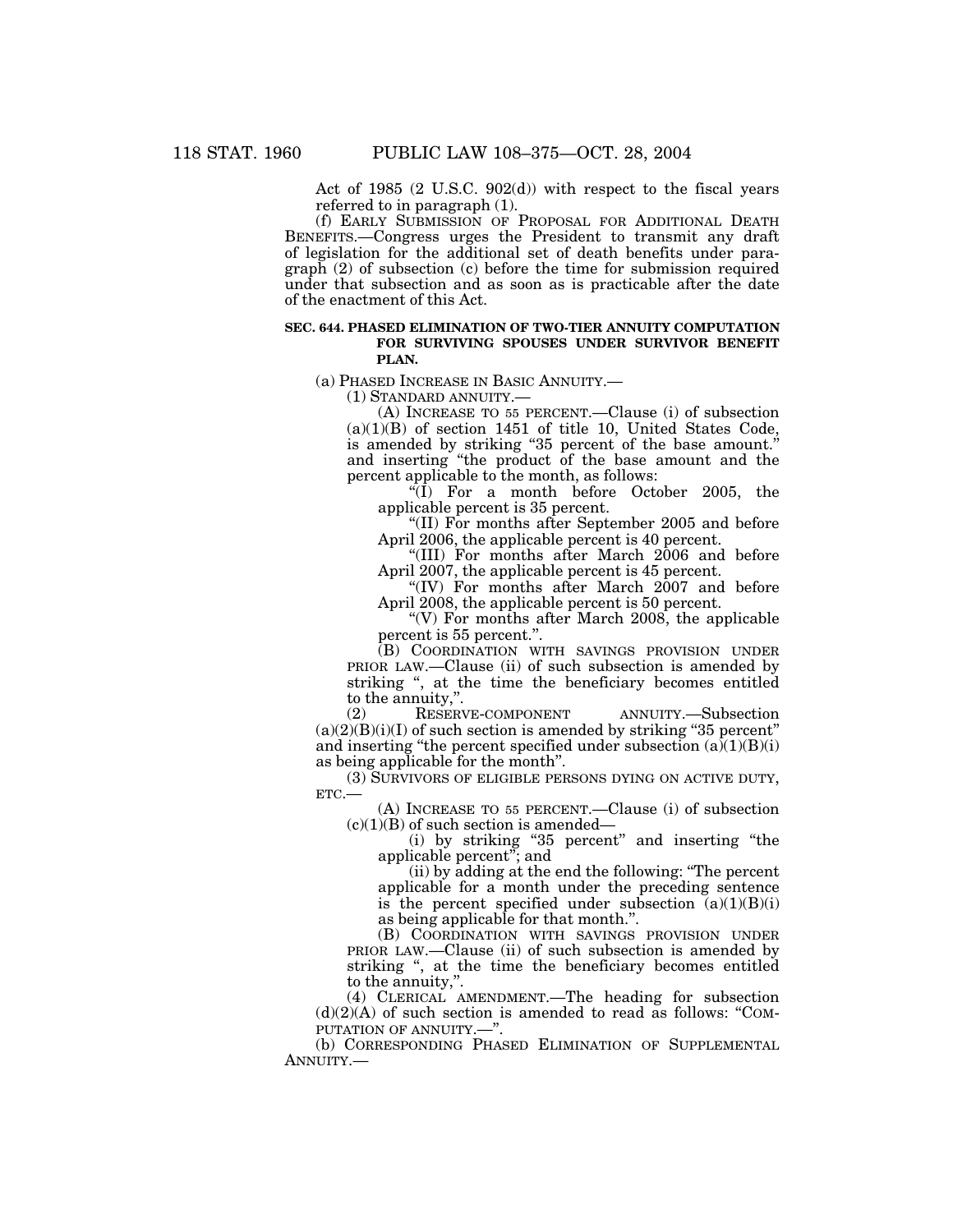(1) PHASED REDUCTION OF SUPPLEMENTAL ANNUITY.—Section 1457(b) of title 10, United States Code, is amended—

 $(A)$  by striking "5, 10, 15, or 20 percent" and inserting ''the applicable percent''; and

(B) by inserting after the first sentence the following: ''The percent used for the computation shall be an even multiple of 5 percent and, whatever the percent specified in the election, may not exceed 20 percent for months before October 2005, 15 percent for months after September 2005 and before April 2006, 10 percent for months after March 2006 and before April 2007, and 5 percent for months after March 2007 and before April 2008.

(2) REPEAL UPON IMPLEMENTATION OF 55 PERCENT SBP ANNUITY.—Effective on April 1, 2008, chapter 73 of such title is amended—

(A) by striking subchapter III; and

(B) by striking the item relating to subchapter III in the table of subchapters at the beginning of that chapter. (c) RECOMPUTATION OF ANNUITIES.—

(1) PERIODIC RECOMPUTATION REQUIRED.—Effective on the first day of each month specified in paragraph (2)—

(A) each annuity under section 1450 of title 10, United States Code, that commenced before that month, is computed under a provision of section 1451 of that title amended by subsection (a), and is payable for that month shall be recomputed so as to be equal to the amount that would be in effect if the percent applicable for that month under that provision, as so amended, had been used for the initial computation of the annuity; and

(B) each supplemental survivor annuity under section 1457 of such title that commenced before that month and is payable for that month shall be recomputed so as to be equal to the amount that would be in effect if the percent applicable for that month under that section, as amended by this section, had been used for the initial computation of the supplemental survivor annuity.

(2) TIME FOR RECOMPUTATION.—The requirement under paragraph (1) for recomputation of certain annuities applies with respect to the following months:

(A) October 2005.

(B) April 2006.

(C) April 2007.

(D) April 2008.

(d) TERMINATION OF RETIRED PAY REDUCTIONS FOR SUPPLE-10 USC 1460 MENTAL SURVIVOR ANNUITIES.—(1) Except as provided in paragraph (2), there shall be no reduction in retired pay under section 1460 of title 10, United States Code, for any month beginning after the date of the enactment of this Act.

(2) Reductions in retired pay under section 1460 of title 10, United States Code, shall be made for months after September 2005 in the case of coverage under subchapter III of chapter 73 of title 10, United States Code, that is provided (for new coverage or increased coverage) through an election under the open season provided by section 645. The Secretary of Defense shall take such actions as are necessitated by the amendments made by subsection (b) and the requirements of subsection  $(c)(1)(B)$  to ensure that reductions in retired pay under section 1460 of title 10, United

note.

10 USC 1456– 1460, 1460a, 1460b.

10 USC 1450 note. Effective date.

Effective date.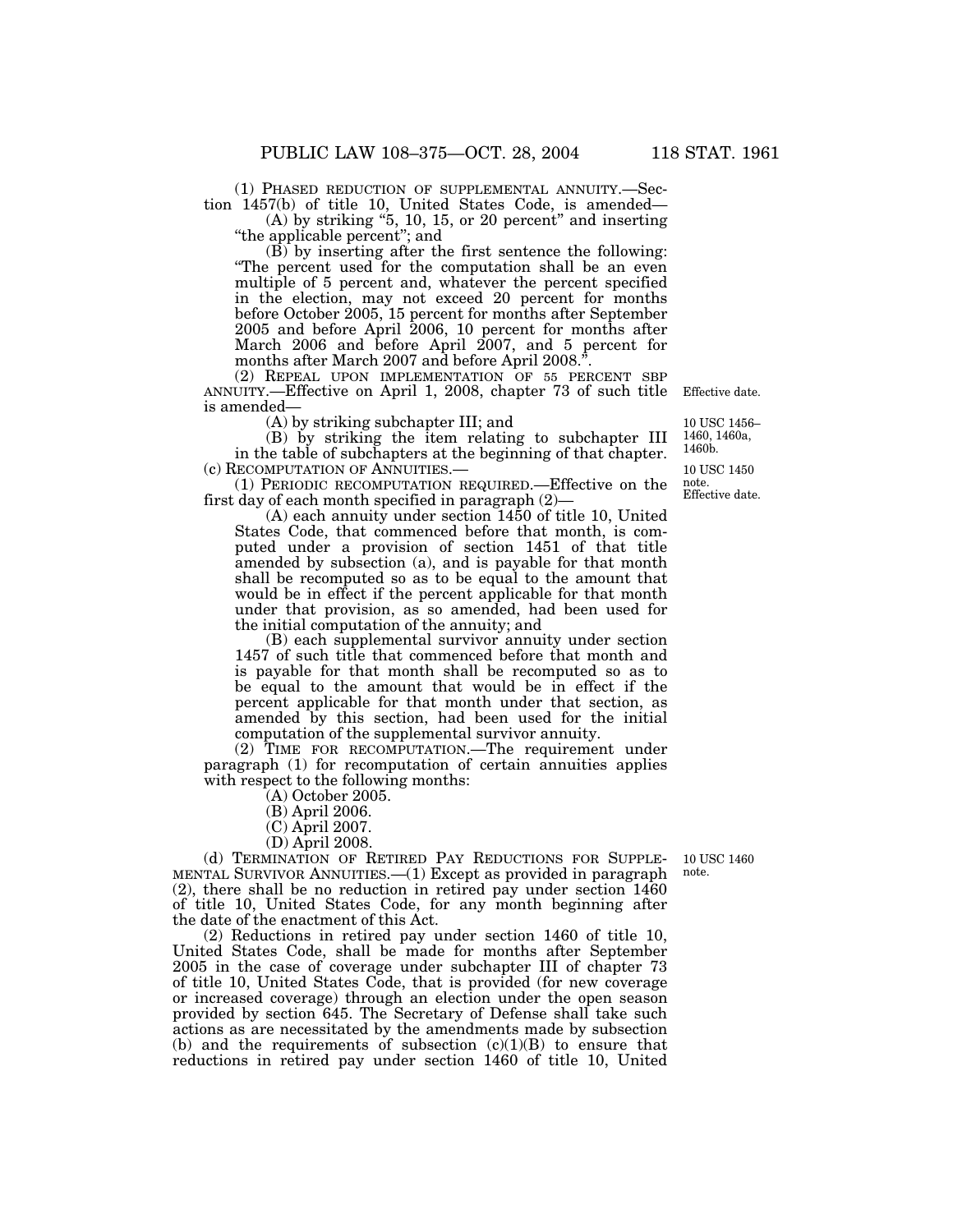States Code, pursuant to the preceding sentence are adjusted to achieve the objectives set forth in subsection (b) of that section.

10 USC 1448 note.

## **SEC. 645. ONE-YEAR OPEN ENROLLMENT PERIOD FOR SURVIVOR BEN-EFIT PLAN COMMENCING OCTOBER 1, 2005.**

(a) PERSONS NOT CURRENTLY PARTICIPATING IN SURVIVOR BEN- EFIT PLAN.—

(1) ELECTION OF SBP COVERAGE.—An eligible retired or former member may elect to participate in the Survivor Benefit Plan during the open enrollment period specified in subsection (f).

(2) ELECTION OF SUPPLEMENTAL ANNUITY COVERAGE.—An eligible retired or former member who elects under paragraph (1) to participate in the Survivor Benefit Plan at the maximum level may also elect during the open enrollment period to participate in the Supplemental Survivor Benefit Plan.

 $(3)$  ELIGIBLE RETIRED OR FORMER MEMBER.—For purposes of paragraphs (1) and (2), an eligible retired or former member is a member or former member of the uniformed services who on the day before the first day of the open enrollment period is not a participant in the Survivor Benefit Plan and—

(A) is entitled to retired pay; or

(B) would be entitled to retired pay under chapter 1223 of title 10, United States Code, but for the fact that such member or former member is under 60 years of age. (4) STATUS UNDER SBP OF PERSONS MAKING ELECTIONS.—

(A) STANDARD ANNUITY.—A person making an election under paragraph (1) by reason of eligibility under paragraph (3)(A) shall be treated for all purposes as providing a standard annuity under the Survivor Benefit Plan.

(B) RESERVE-COMPONENT ANNUITY.—A person making an election under paragraph (1) by reason of eligibility under paragraph  $(3)(B)$  shall be treated for all purposes as providing a reserve-component annuity under the Survivor Benefit Plan.

(b) ELECTION TO INCREASE COVERAGE UNDER SBP.—A person who on the day before the first day of the open enrollment period is a participant in the Survivor Benefit Plan but is not participating at the maximum base amount or is providing coverage under the Plan for a dependent child and not for the person's spouse or former spouse may, during the open enrollment period, elect to—

(1) participate in the Plan at a higher base amount (not in excess of the participant's retired pay); or

(2) provide annuity coverage under the Plan for the person's spouse or former spouse at a base amount not less than the base amount provided for the dependent child.

(c) ELECTION FOR CURRENT SBP PARTICIPANTS TO PARTICIPATE IN SUPPLEMENTAL SBP.—

(1) ELECTION.—A person who is eligible to make an election under this paragraph may elect during the open enrollment period to participate in the Supplemental Survivor Benefit Plan.

(2) PERSONS ELIGIBLE.—Except as provided in paragraph (3), a person is eligible to make an election under paragraph (1) if on the day before the first day of the open enrollment period the person is a participant in the Survivor Benefit Plan at the maximum level, or during the open enrollment period the person increases the level of such participation to the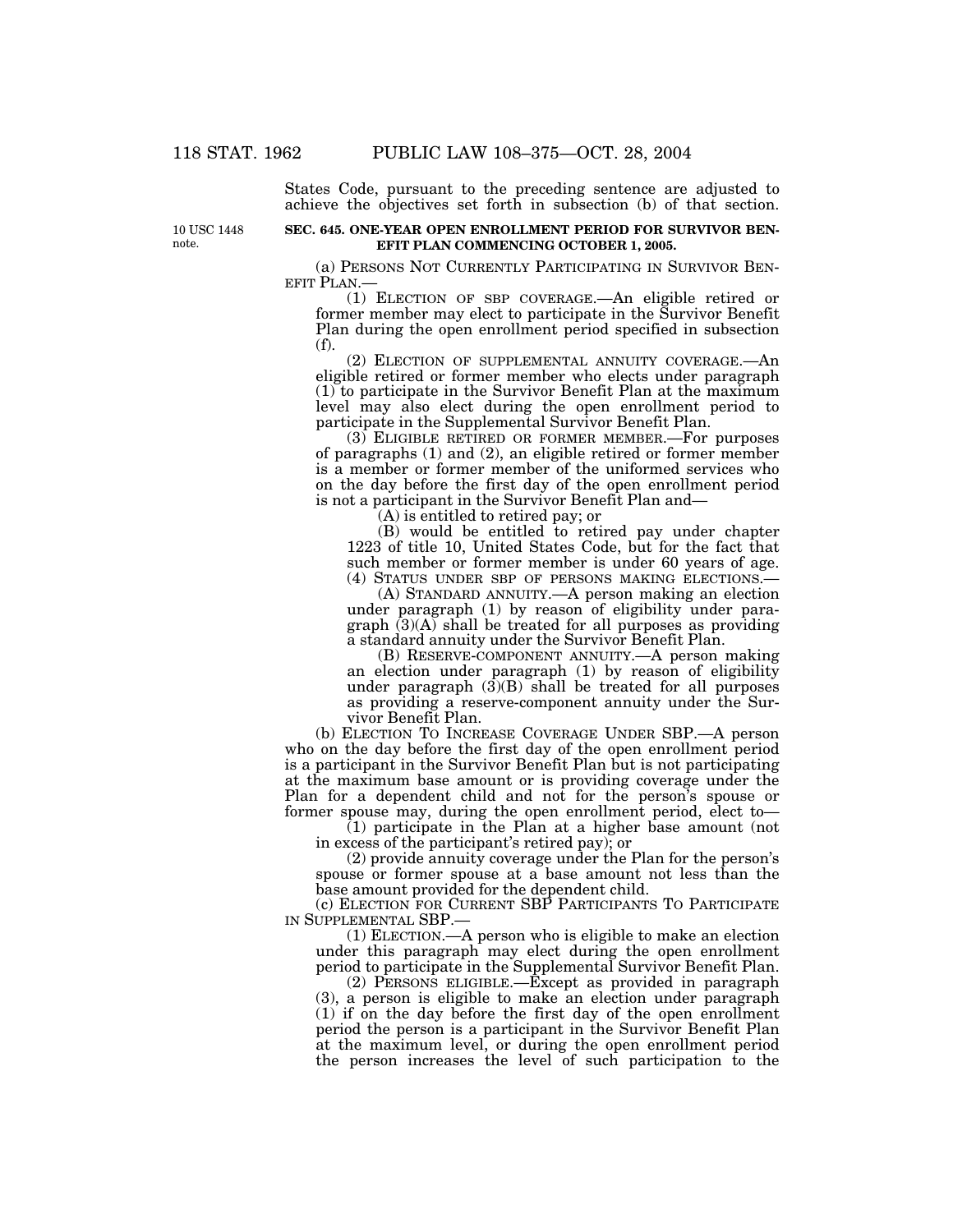maximum level under subsection (b) of this section, and under that Plan is providing annuity coverage for the person's spouse or a former spouse.

(3) LIMITATION ON ELIGIBILITY FOR CERTAIN SBP PARTICI- PANTS NOT AFFECTED BY TWO-TIER ANNUITY COMPUTATION.— A person is not eligible to make an election under paragraph (1) if (as determined by the Secretary concerned) the annuity of a spouse or former spouse beneficiary of that person under the Survivor Benefit Plan is to be computed under section 1451(e) of title 10, United States Code. However, such a person may during the open enrollment period waive the right to have that annuity computed under such section 1451(e). Any such election is irrevocable. A person making such a waiver may make an election under paragraph (1) as in the case of any other participant in the Survivor Benefit Plan.

(d) MANNER OF MAKING ELECTIONS.—An election under this section shall be made in writing, signed by the person making the election, and received by the Secretary concerned before the end of the open enrollment period. Any such election shall be made subject to the same conditions, and with the same opportunities for designation of beneficiaries and specification of base amount, that apply under the Survivor Benefit Plan or the Supplemental Survivor Benefit Plan, as the case may be. A person making an election under subsection (a) to provide a reserve-component annuity shall make a designation described in section 1448(e) of title 10, United States Code.

(e) EFFECTIVE DATE FOR ELECTIONS.—Any such election shall be effective as of the first day of the first calendar month following the month in which the election is received by the Secretary concerned.

(f) OPEN ENROLLMENT PERIOD.—The open enrollment period under this section is the one-year period beginning on October 1, 2005.

(g) EFFECT OF DEATH OF PERSON MAKING ELECTION WITHIN TWO YEARS OF MAKING ELECTION.—If a person making an election under this section dies before the end of the two-year period beginning on the effective date of the election, the election is void and the amount of any reduction in retired pay of the person that is attributable to the election shall be paid in a lump sum to the person who would have been the deceased person's beneficiary under the voided election if the deceased person had died after the end of such two-year period.

(h) APPLICABILITY OF CERTAIN PROVISIONS OF LAW.—The provisions of sections 1449, 1453, and 1454 of title 10, United States Code, are applicable to a person making an election, and to an election, under this section in the same manner as if the election were made under the Survivor Benefit Plan or the Supplemental Survivor Benefit Plan, as the case may be.

(i) PREMIUM FOR OPEN ENROLLMENT ELECTION.—

(1) PREMIUMS TO BE CHARGED.—The Secretary of Defense shall prescribe in regulations premiums which a person electing under this section shall be required to pay for participating in the Survivor Benefit Plan pursuant to the election. The total amount of the premiums to be paid by a person under the regulations shall be equal to the sum of—

(A) the total amount by which the retired pay of the person would have been reduced before the effective date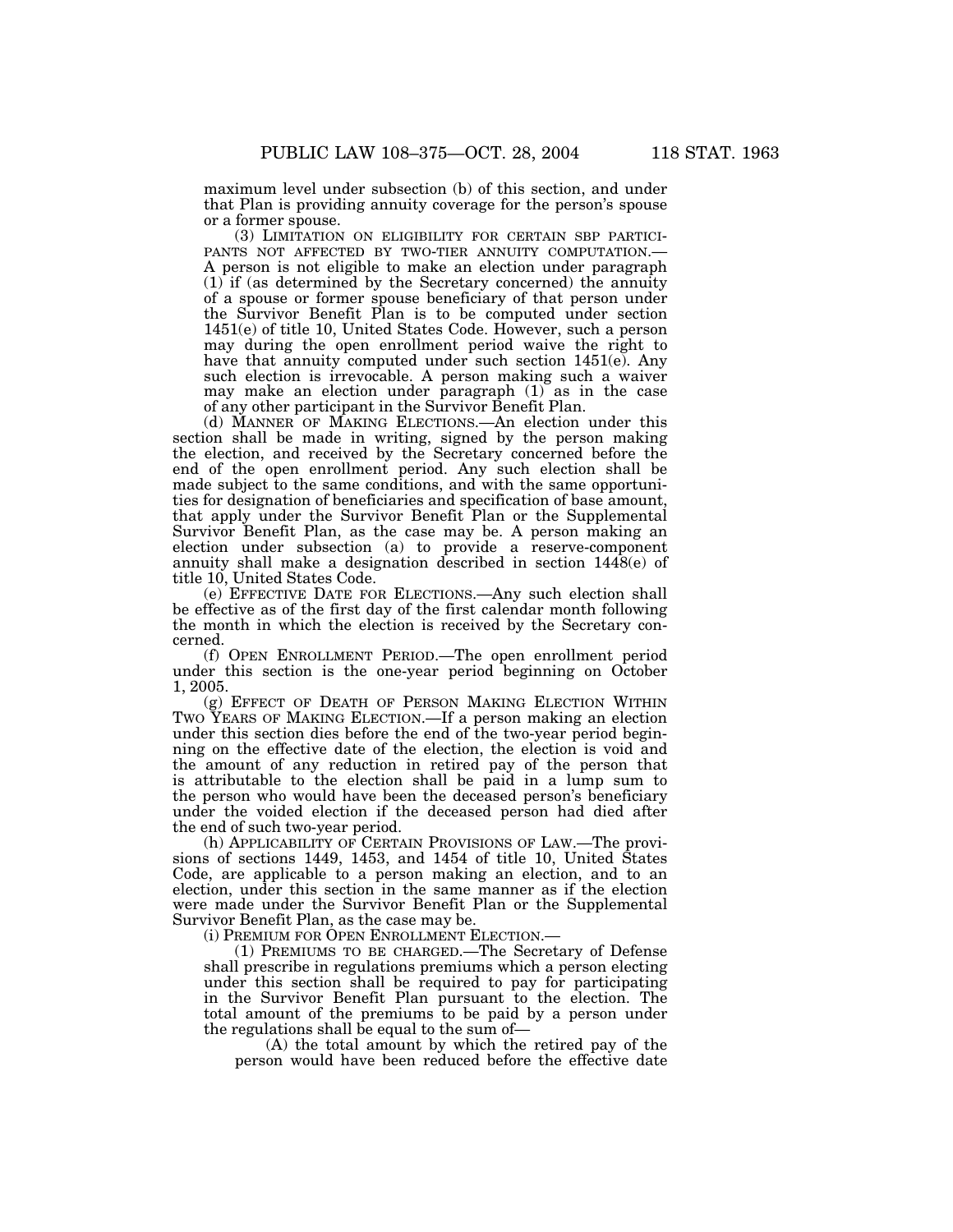of the election if the person had elected to participate in the Survivor Benefit Plan (for the same base amount specified in the election) at the first opportunity that was afforded the member to participate under chapter 73 of title 10, United States Code;

(B) interest on the amounts by which the retired pay of the person would have been so reduced, computed from the dates on which the retired pay would have been so reduced at such rate or rates and according to such methodology as the Secretary of Defense determines reasonable; and

(C) any additional amount that the Secretary determines necessary to protect the actuarial soundness of the Department of Defense Military Retirement Fund against any increased risk for the fund that is associated with the election.

(2) PREMIUMS TO BE CREDITED TO RETIREMENT FUND.— Premiums paid under the regulations under paragraph (1) shall be credited to the Department of Defense Military Retirement Fund.

(h) DEFINITIONS.—In this section:

(1) The term ''Survivor Benefit Plan'' means the program established under subchapter II of chapter 73 of title 10, United States Code.

(2) The term ''Supplemental Survivor Benefit Plan'' means the program established under subchapter III of chapter 73 of title 10, United States Code.

(3) The term ''retired pay'' includes retainer pay paid under section 6330 of title 10, United States Code.

(4) The terms ''uniformed services'' and ''Secretary concerned'' have the meanings given those terms in section 101 of title 37, United States Code.

(5) The term ''Department of Defense Military Retirement Fund'' means the Department of Defense Military Retirement Fund established under section 1461(a) of title 10, United States Code.

# **Subtitle E—Commissary and Nonappropriated Fund Instrumentality Benefits**

## **SEC. 651. CONSOLIDATION AND REORGANIZATION OF LEGISLATIVE PROVISIONS REGARDING DEFENSE COMMISSARY SYSTEM AND EXCHANGES AND OTHER MORALE, WEL-FARE, AND RECREATION ACTIVITIES.**

(a) PROVISIONS RELATED TO COMMISSARY STORES.—Chapter 147 of title 10, United States Code, is amended—

(1) by striking the table of sections at the beginning of the chapter and sections 2481, 2483, 2485, and 2487;

(2) by redesignating sections 2482, 2484, and 2486 as sections 2485, 2483 and 2484, respectively;

(3) by inserting after the chapter heading the following: ''Subchapter Sec.

''I. Defense Commissary and Exchange Systems ................................................. 2481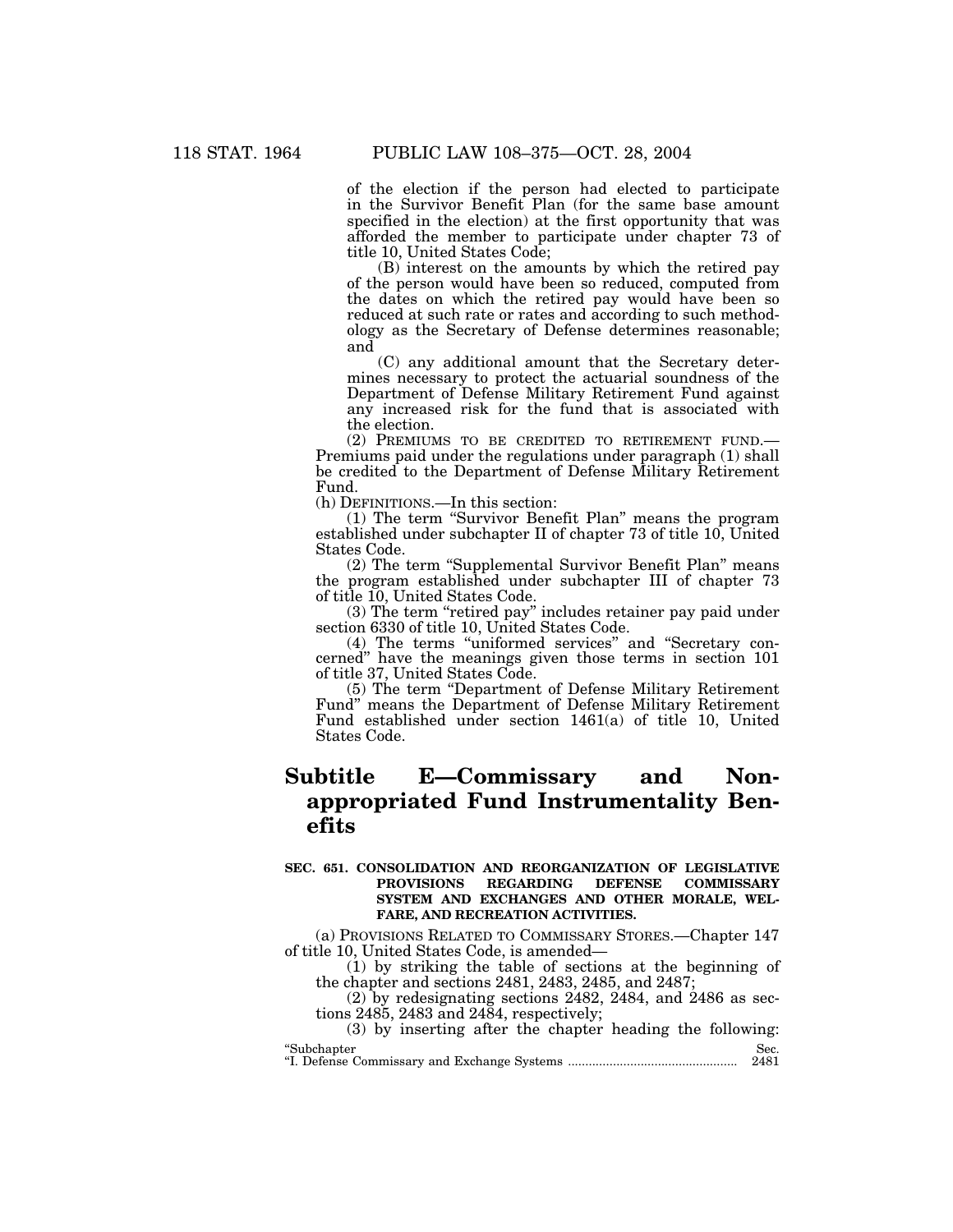''II. Relationship, Continuation, and Common Policies of Defense Commissary

and Exchange Systems ............................................................................ 2487 ''III. Morale, Welfare, and Recreation Programs and Nonappropriated Fund Instrumentalities ..................................................................................... 2491

## ''SUBCHAPTER I—DEFENSE COMMISSARY AND EXCHANGE SYSTEMS

"Sec.<br>"2481. Defense commissary and exchange systems: existence and purpose

''2482. Commissary stores: criteria for establishment or closure; store size.

"2483. Commissary stores: use of appropriated funds to cover operating expenses. "2484. Commissary stores: merchandise that may be sold; uniform surcharges and pricing.

"2485. Commissary stores: operation.

## **''§ 2481. Defense commissary and exchange systems: existence and purpose**

''(a) SEPARATE SYSTEMS.—The Secretary of Defense shall operate, in the manner provided by this chapter and other provisions of law, a world-wide system of commissary stores and a separate world-wide system of exchange stores. The stores of each system may sell, at reduced prices, food and other merchandise to members of the uniformed services on active duty, members of the uniformed services entitled to retired pay, dependents of such members, and persons authorized to use the system under chapter 54 of this title.

''(b) PURPOSE OF SYSTEMS.—The defense commissary system and the exchange system are intended to enhance the quality of life of members of the uniformed services, retired members, and dependents of such members, and to support military readiness, recruitment, and retention.

"(c) OVERSIGHT. $-$ (1) The Secretary of Defense shall designate a senior official of the Department of Defense to oversee the operation of both the defense commissary system and the exchange system.

" $(2)$  The Secretary of Defense shall establish an executive governing body to provide advice to the senior official designated under paragraph (1) regarding the operation of the defense commissary and exchange systems and to ensure the complementary operation of the systems.

(d) REDUCED PRICES DEFINED.—In this section, the term 'reduced prices' means prices for food and other merchandise determined using the price setting process specified in section 2484 of this title.

### **''§ 2482. Commissary stores: criteria for establishment or closure; store size**

"(a) PRIMARY CONSIDERATION FOR ESTABLISHMENT.—The needs of members of the armed forces on active duty and the needs of dependents of such members shall be the primary consideration whenever the Secretary of Defense—

" $(1)$  assesses the need to establish a commissary store; and

"(2) selects the actual location for the store.

''(b) STORE SIZE.—In determining the size of a commissary store, the Secretary of Defense shall take into consideration the number of all authorized patrons of the defense commissary system who are likely to use the store.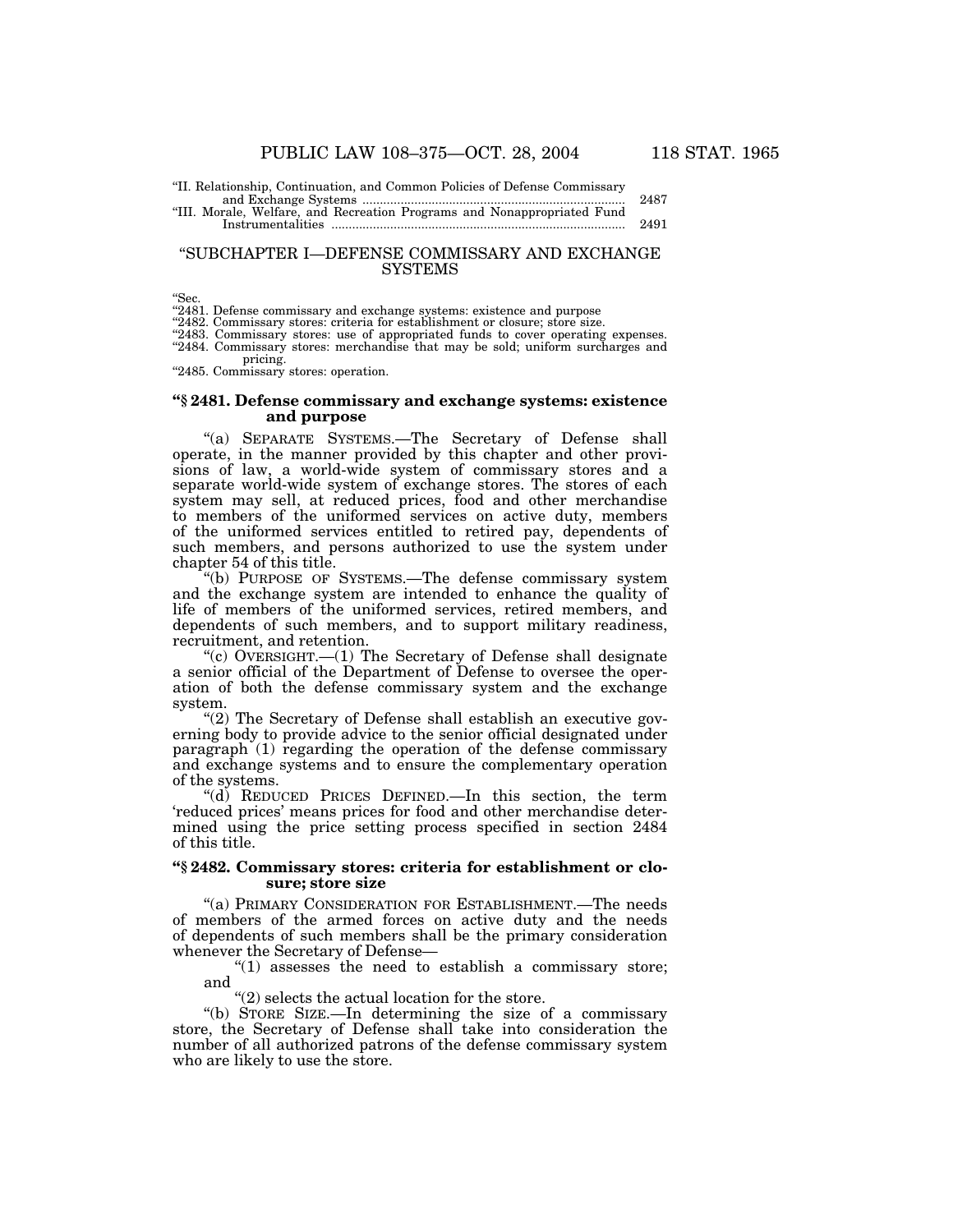''(c) CLOSURE CONSIDERATIONS.—(1) Whenever assessing whether to close a commissary store, the effect of the closure on the quality of life of members and dependents referred to in subsection (a) who use the store and on the welfare and security of the military community in which the commissary is located shall be a primary consideration.

"(2) Whenever assessing whether to close a commissary store, the Secretary of Defense shall also consider the effect of the closure on the quality of life of members of the reserve components of the armed forces.

''(d) CONGRESSIONAL NOTIFICATION.—(1) The closure of a commissary store shall not take effect until the end of the 90-day period beginning on the date on which the Secretary of Defense submits to Congress written notice of the reasons supporting the closure. The written notice shall include an assessment of the impact closure will have on the quality of life for military patrons and the welfare and security of the military community in which the commissary is located.

" $(2)$  Paragraph  $(1)$  shall not apply in the case of the closure of a commissary store as part of the closure of a military installation under a base closure law.'';

(4) by inserting sections 2483 and 2484, as redesignated by paragraph (2), after section 2482, as added by paragraph  $(3):$ 

 $(5)$  in section 2484, as redesignated by paragraph  $(2)$ —  $(A)$  by striking subsections  $(a)$ ,  $(b)$ ,  $(c)$ , and  $(g)$ ;

(B) by redesignating subsections (d), (e), and (f) as subsections (e), (f), and (g), respectively;

(C) by inserting before subsection (f), as so redesignated, the following new subsections:

"(a) IN GENERAL.—As provided in section  $2481(a)$  of this title, commissary stores are intended to be similar to commercial grocery stores and may sell merchandise similar to that sold in commercial grocery stores.

''(b) AUTHORIZED COMMISSARY MERCHANDISE CATEGORIES.— Merchandise sold in, at, or by commissary stores may include items in the following categories:

''(1) Meat, poultry, seafood, and fresh-water fish.

"(2) Nonalcoholic beverages.

"(3) Produce.

"(4) Grocery food, whether stored chilled, frozen, or at room temperature.

''(5) Dairy products.

''(6) Bakery and delicatessen items.

"(7) Nonfood grocery items.

''(8) Tobacco products.

"(9) Health and beauty aids.

''(10) Magazines and periodicals.

"(c) INCLUSION OF OTHER MERCHANDISE ITEMS.—(1) The Secretary of Defense may authorize the sale in, at, or by commissary stores of merchandise not covered by a category specified in subsection (b). The Secretary shall notify Congress of all merchandise authorized for sale pursuant to this paragraph, as well as the removal of any such authorization.

''(2) Notwithstanding paragraph (1), the Department of Defense military resale system shall continue to maintain the exclusive

Notification.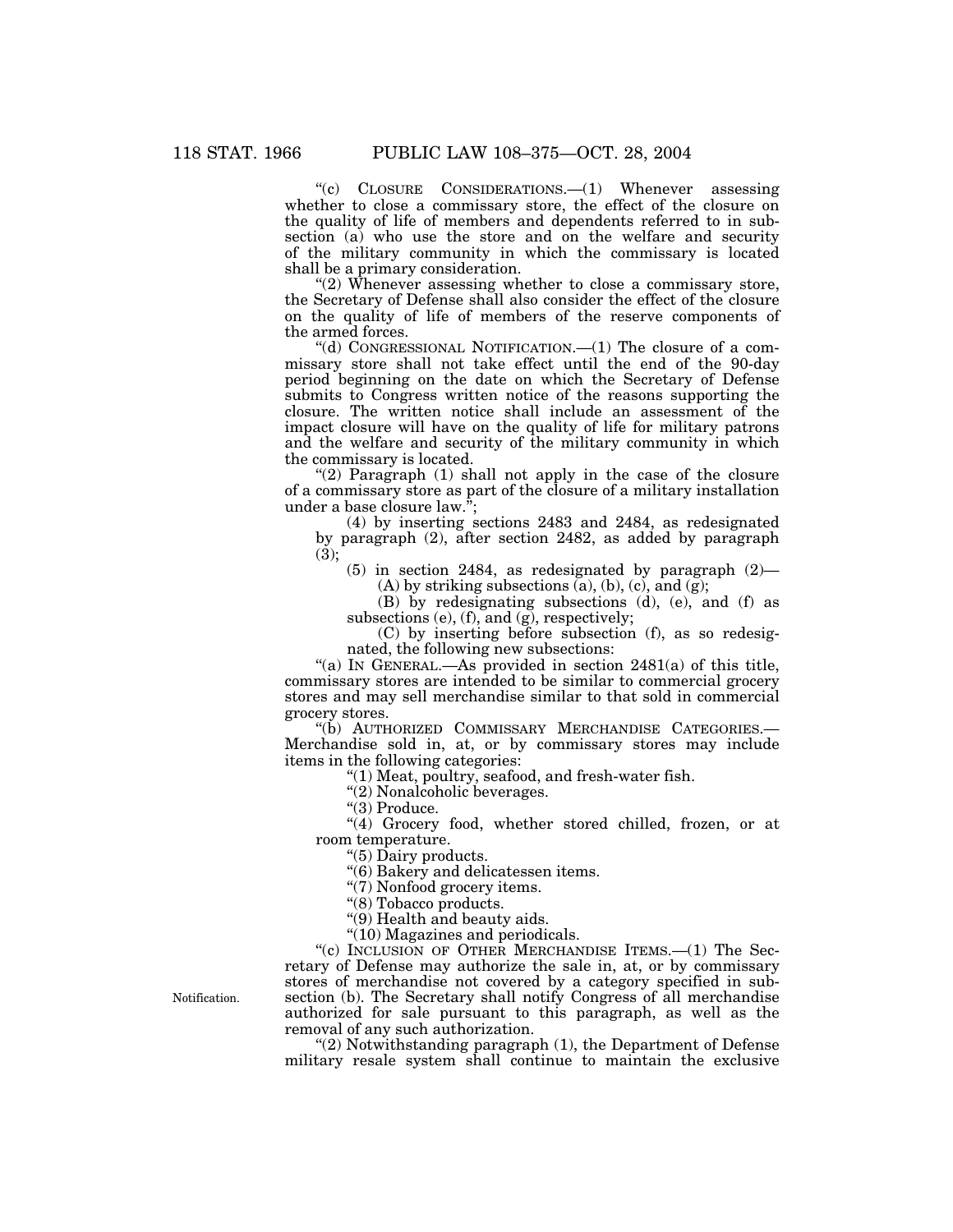right to operate convenience stores, shopettes, and troop stores, including such stores established to support contingency operations.

''(3) A military exchange shall be the vendor for the sale of tobacco products in commissary stores and may be the vendor for such merchandise as may be authorized for sale in commissary stores under paragraph (1). Subsections (d) and (e) shall not apply to the pricing of such an item when a military exchange serves as the vendor of the item. Commissary store and exchange prices shall be comparable for such an item.

''(d) UNIFORM SALES PRICE SURCHARGE.—The Secretary of Defense shall apply a uniform surcharge equal to five percent on the sales prices established under subsection (e) for each item of merchandise sold in, at, or by commissary stores.'';

(D) in subsection (e), as so redesignated, by striking "(consistent with this section and section 2685 of this title)" in paragraph (1);

(E) in subsection (g), as so redesignated, by striking "Subsections (c) and (d)" and inserting "Subsections (d) and (e)''; and

(F) by adding at the end the following new subsection: ''(h) USE OF SURCHARGE FOR CONSTRUCTION, REPAIR, IMPROVE-MENT, AND MAINTENANCE.—(1)(A) The Secretary of Defense may use the proceeds from the surcharges imposed under subsection (d) only—

"(i) to acquire (including acquisition by lease), construct, convert, expand, improve, repair, maintain, and equip the physical infrastructure of commissary stores and central product processing facilities of the defense commissary system; and

''(ii) to cover environmental evaluation and construction costs related to activities described in clause (i), including costs for surveys, administration, overhead, planning, and design.

''(B) In subparagraph (A), the term 'physical infrastructure' includes real property, utilities, and equipment (installed and free standing and including computer equipment), necessary to provide a complete and usable commissary store or central product processing facility.

 $\sqrt{\frac{2}{2}}$ (A) The Secretary of Defense may authorize a nonappropriated fund instrumentality of the United States to enter into a contract for construction of a shopping mall or similar facility for a commissary store and one or more nonappropriated fund instrumentality activities. The Secretary may use the proceeds of surcharges under subsection (d) to reimburse the nonappropriated fund instrumentality for the portion of the cost of the contract that is attributable to construction of the commissary store or to pay the contractor directly for that portion of such cost.

 $\mathcal{L}(B)$  In subparagraph  $(A)$ , the term 'construction', with respect to a facility, includes acquisition, conversion, expansion, installation, or other improvement of the facility.

''(3) The Secretary of Defense, with the approval of the Director of the Office of Management and Budget, may obligate anticipated proceeds from the surcharges under subsection (d) for any use specified in paragraph  $(1)$  or  $(2)$ , without regard to fiscal year limitations, if the Secretary determines that such obligation is necessary to carry out any use of such adjustments or surcharges specified in such paragraph.

"(4) Revenues received by the Secretary of Defense from the following sources or activities of commissary store facilities shall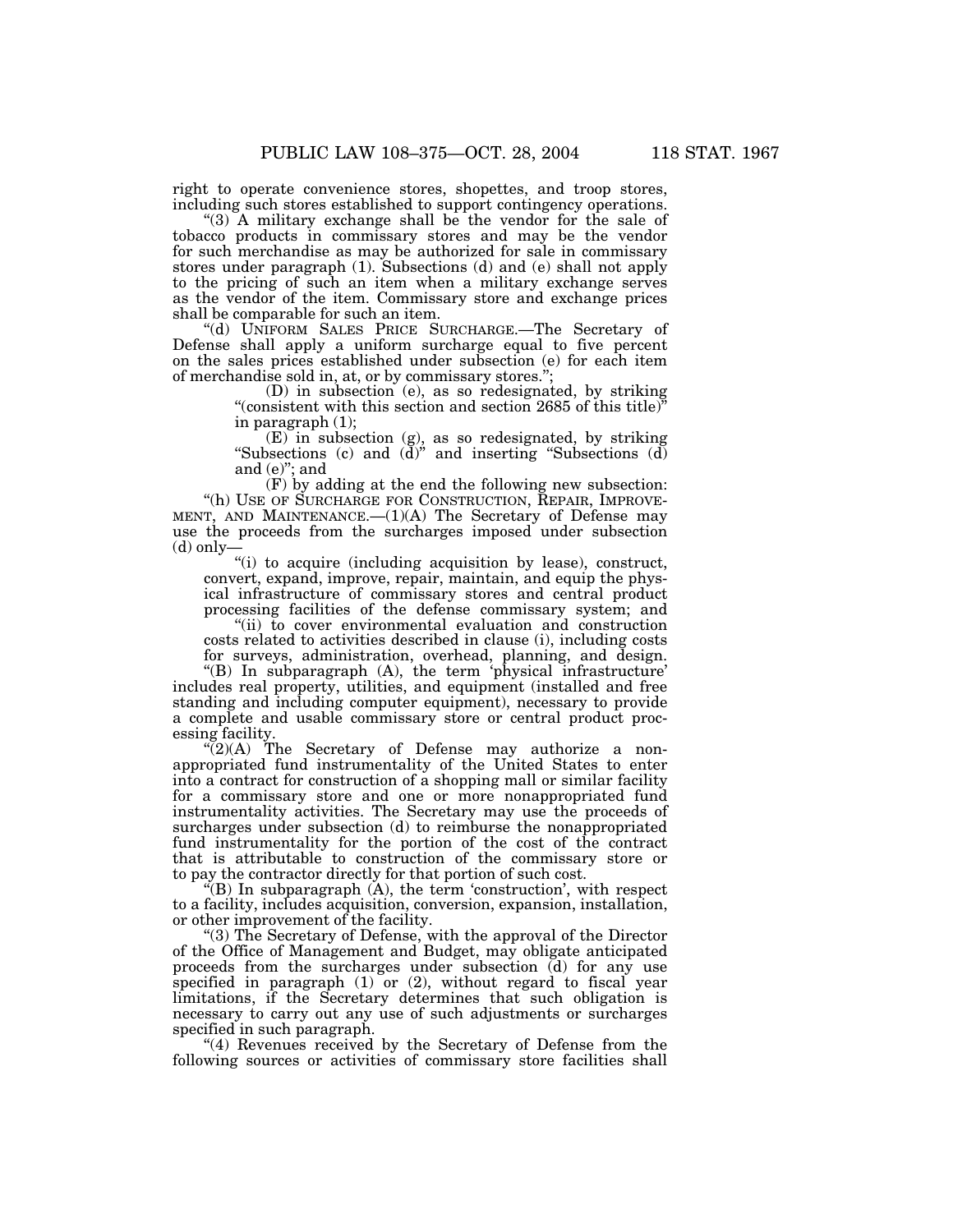be available for the purposes set forth in paragraphs (1), (2), and (3):

''(A) Sale of recyclable materials.

''(B) Sale of excess and surplus property.

''(C) License fees.

''(D) Royalties.

"(E) Fees paid by sources of products in order to obtain favorable display of the products for resale, known as business related management fees.'';

(6) by inserting section 2485, as redesignated by paragraph (2), after section 2484, as amended by paragraph (5); and

(7) in section 2485, as redesignated by paragraph (2)—

(A) in subsection (b)(2), by striking "section  $2484"$  and inserting "section 2483";

(B) in subsection  $(c)(2)$ , by adding at the end the following new sentences: "The chairman of the governing board shall be a commissioned officer or member of the senior executive service who has demonstrated experience or knowledge relevant to the management of the defense commissary system. In selecting other members of the governing board, the Secretary shall give priority to persons with experience related to logistics, military personnel, military entitlements or other experiences of value of management of commissaries.''; and

 $(\tilde{C})$  by adding at the end the following new subsections: "(d) ASSIGNMENT OF ACTIVE DUTY MEMBERS.—(1) Except as provided in paragraph (2), members of the armed forces on active duty may not be assigned to the operation of a commissary store.

'(2)( $\AA$ ) The Secretary of Defense may assign an officer on the active-duty list to serve as the Director of the Defense Commissary Agency.

" $(B)$  Not more than 18 members (in addition to the officer referred to in subparagraph (A)) of the armed forces on active duty may be assigned to the Defense Commissary Agency. Members who may be assigned under this subparagraph to regional headquarters of the agency shall be limited to enlisted members assigned to duty as advisers in the regional headquarters responsible for overseas commissaries and to veterinary specialists.

''(e) REIMBURSEMENT FOR USE OF COMMISSARY FACILITIES BY MILITARY DEPARTMENTS.—(1) The Secretary of a military department shall pay the Defense Commissary Agency the amount determined under paragraph (2) for any use of a commissary facility by the military department for a purpose other than commissary sales or operations in support of commissary sales.

" $(2)$  The amount payable under paragraph  $(1)$  for use of a commissary facility by a military department shall be equal to the share of depreciation of the facility that is attributable to that use, as determined under regulations prescribed by the Secretary of Defense.

"(3) The Director of the Defense Commissary Agency shall credit amounts paid under paragraph (1) for use of a facility to an appropriate account to which proceeds of a surcharge applied under section 2484(d) of this title are credited.

 $(4)$  This subsection applies with respect to a commissary facility that is acquired, constructed, converted, expanded, installed, or otherwise improved (in whole or in part) with the proceeds of a surcharge applied under section  $2484(\overline{d})$  of this title.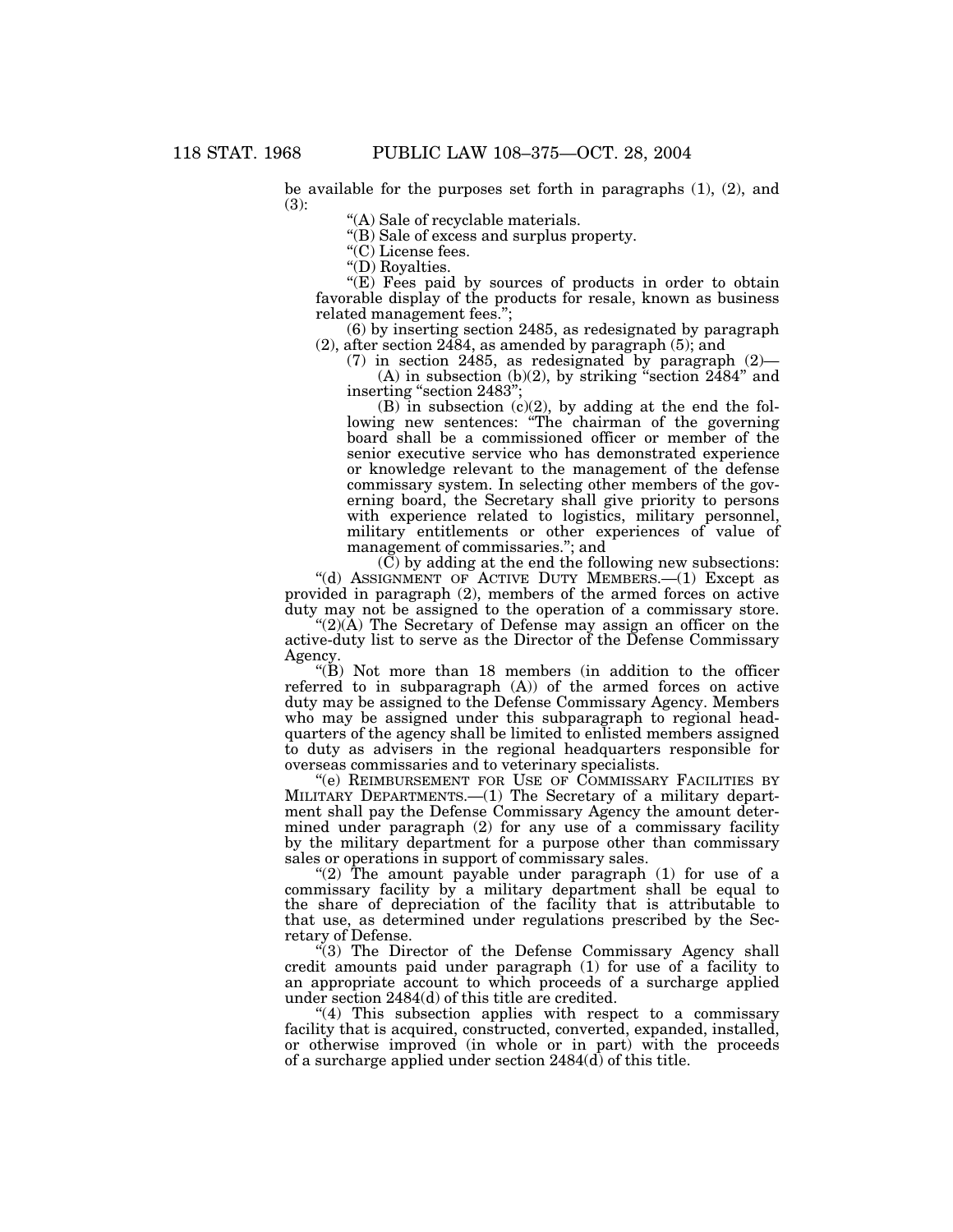''(f) DONATION OF UNUSABLE FOOD.—(1) The Secretary of Defense may donate food described in paragraph (2) to any of the following entities:

"(A) A charitable nonprofit food bank that is designated by the Secretary of Defense or the Secretary of Health and Human Services as authorized to receive such donations.

''(B) A State or local agency that is designated by the Secretary of Defense or the Secretary of Health and Human Services as authorized to receive such donations.

''(C) A chapter or other local unit of a recognized national veterans organization that provides services to persons without adequate shelter and is designated by the Secretary of Veterans Affairs as authorized to receive such donations.

 $\mathrm{``(D)}$  A not-for-profit organization that provides care for homeless veterans and is designated by the Secretary of Veterans Affairs as authorized to receive such donations.

"(2) Food that may be donated under this subsection is commissary store food, mess food, meals ready-to-eat (MREs), rations known as humanitarian daily rations (HDRs), and other food available to the Secretary of Defense that—

''(A) is certified as edible by appropriate food inspection technicians;

''(B) would otherwise be destroyed as unusable; and

 $\mathcal{C}(C)$  in the case of commissary store food, is unmarketable and unsaleable.

"(3) In the case of commissary store food, a donation under this subsection shall take place at the site of the commissary store that is donating the food.

"(4) This subsection does not authorize any service (including transportation) to be provided in connection with a donation under this subsection.

 $'(g)$  COLLECTION OF DISHONORED CHECKS.— $(1)$  The Secretary of Defense may impose a charge for the collection of a check accepted at a commissary store that is not honored by the financial institution on which the check is drawn. The imposition and amounts of charges shall be consistent with practices of commercial grocery stores regarding dishonored checks.

" $(2)(\overline{A})$  The following persons are liable to the United States for the amount of a check referred to in paragraph (1) that is returned unpaid to the United States, together with any charge imposed under that paragraph:

''(i) The person who presented the check.

"(ii) Any person whose status and relationship to the person who presented the check provide the basis for that person's eligibility to make purchases at a commissary store.

''(B) Any amount for which a person is liable under subparagraph (A) may be collected by deducting and withholding such amount from any amounts payable to that person by the United States.

''(3) Amounts collected as charges imposed under paragraph  $(1)$  shall be credited to the commissary trust revolving fund.

''(4) Appropriated funds may be used to pay any costs incurred in the collection of checks and charges referred to in paragraph (1). An appropriation account charged a cost under the preceding sentence shall be reimbursed the amount of that cost out of funds in the commissary trust revolving fund.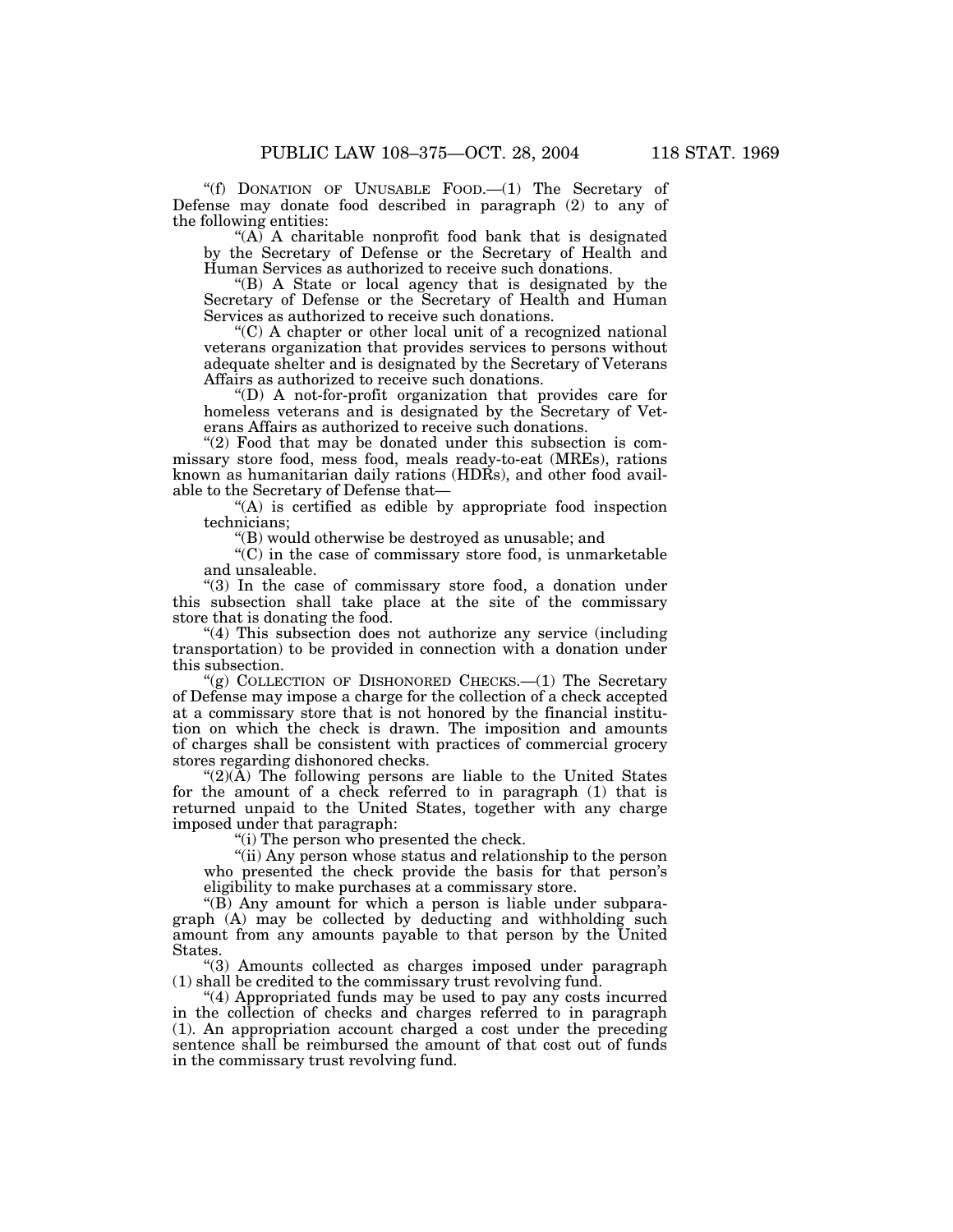"(5) In this subsection, the term 'commissary trust revolving fund' means the trust revolving fund maintained by the Department of Defense for surcharge collections and proceeds of sales of commissary stores.

"(h) RELEASE OF CERTAIN COMMERCIALLY VALUABLE INFORMA-TION TO PUBLIC.—(1) The Secretary of Defense may limit the release to the public of any information described in paragraph (2) if the Secretary determines that it is in the best interest of the Department of Defense to limit the release of such information. If the Secretary determines to limit the release of any such information, the Secretary may provide for limited release of such information in accordance with paragraph (3).

''(2) Paragraph (1) applies to the following:

"(A) Information contained in the computerized business systems of commissary stores or the Defense Commissary Agency that is collected through or in connection with the use of electronic scanners in commissary stores, including the following information:

(i) Data relating to sales of goods or services.

"(ii) Demographic information on customers.

"(iii) Any other information pertaining to commissary transactions and operations.

''(B) Business programs, systems, and applications (including software) relating to commissary operations that were developed with funding derived from commissary surcharges.

" $(3)(\tilde{A})$  The Secretary of Defense may, using competitive procedures, enter into a contract to sell information described in paragraph (2).

"(B) The Secretary of Defense may release, without charge, information on an item sold in commissary stores to the manufacturer or producer of that item or an agent of the manufacturer or producer.

''(C) The Secretary of Defense shall establish performance benchmarks and shall submit information on customer satisfaction and performance data to the Committee on Armed Services of the Senate and the Committee on Armed Services of the House of Representatives.

 $\mathcal{F}(D)$  The Secretary of Defense may, by contract entered into with a business, grant to the business a license to use business programs referred to in paragraph (2)(B), including software used in or comprising any such program. The fee charged for the license shall be based on the costs of similar programs developed and marketed by businesses in the private sector, determined by means of surveys.

"(E) Each contract entered into under this paragraph shall specify the amount to be paid for information released or a license granted under the contract, as the case may be.

''(4) Information described in paragraph (2) may not be released, under paragraph (3) or otherwise, in a form that identifies any customer or that provides information making it possible to identify any customer.

''(5) Amounts received by the Secretary under this section shall be credited to funds derived from commissary surcharges applied under section 2484(e) of this title, shall be merged with those funds, and shall be available for the same purposes as the funds with which merged.''.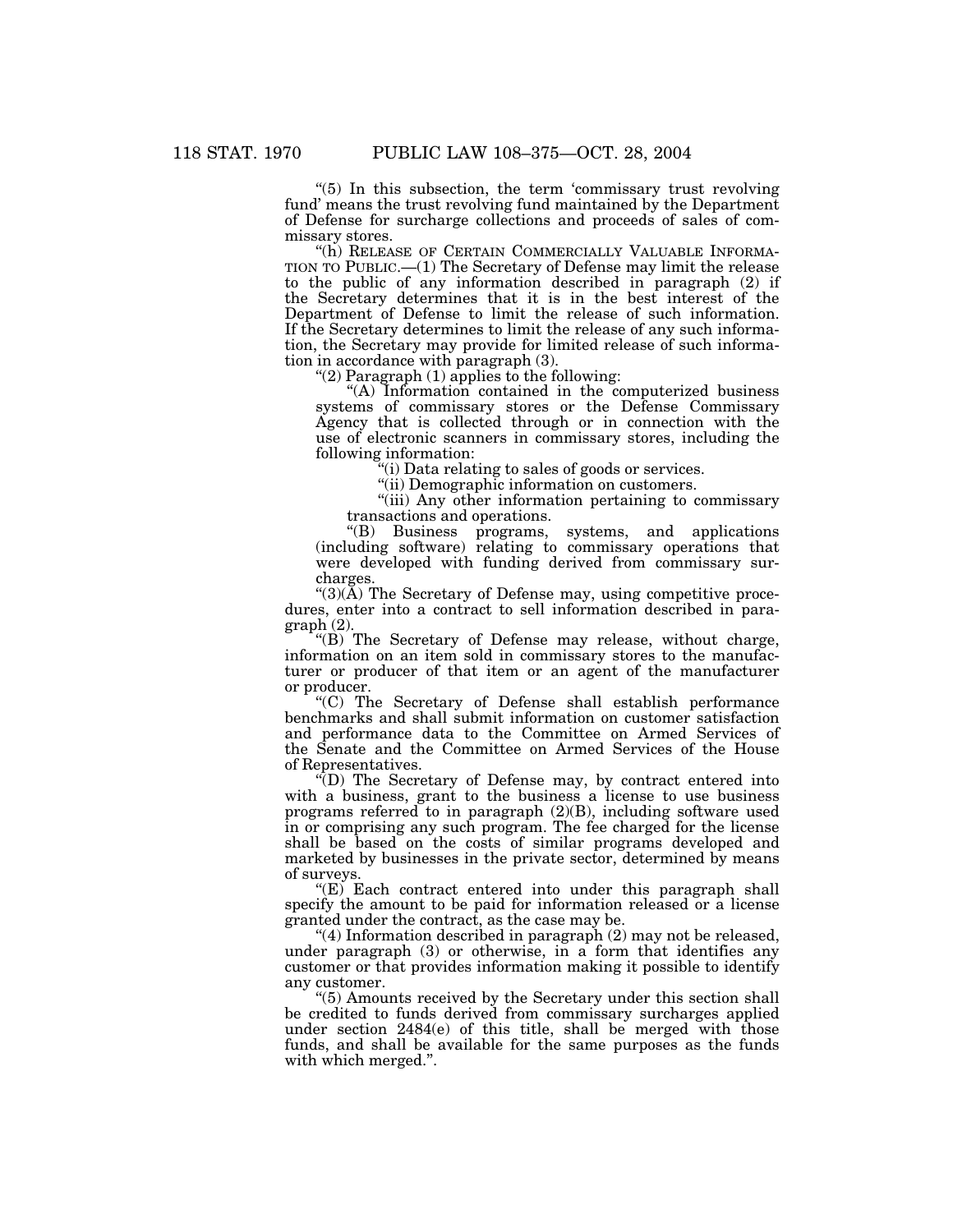(b) RELATION BETWEEN DEFENSE COMMISSARY AND EXCHANGE SYSTEMS.—Chapter 147 of title 10, United States Code, is further amended—

(1) by inserting after section 2485, as amended by subsection  $(a)(7)$ , the following:

## ''SUBCHAPTER II—RELATIONSHIP, CONTINUATION, AND COMMON POLICIES OF DEFENSE COMMISSARY AND EX-CHANGE SYSTEMS

"Sec.<br>"2487. Relationship between defense commissary system and exchange stores system.

''2488. Combined exchange and commissary stores. ''2489. Overseas commissary and exchange stores: access and purchase restrictions.

## **''§ 2487. Relationship between defense commissary system and exchange stores system**

"(a) SEPARATE OPERATION OF SYSTEMS.—(1) Except as provided in paragraph (2), the defense commissary system and the exchange stores system shall be operated as separate systems of the Department of Defense.

" $(2)$  Paragraph  $(1)$  does not apply to the following:

"(A) Combined exchange and commissary stores operated under the authority provided by section 2489 of this title.

''(B) NEXMART stores of the Navy Exchange Service Command established before October 1, 2003.

''(b) CONSOLIDATION OR OTHER ORGANIZATIONAL CHANGES OF DEFENSE RETAIL SYSTEMS.—(1) The operation and administration of the defense retail systems may not be consolidated or otherwise merged unless the consolidation or merger is specifically authorized by an Act of Congress.

 $(2)$  In this subsection, the term 'defense retail systems' means the defense commissary system and exchange stores system and other revenue-generating facilities operated by nonappropriated fund instrumentalities of the Department of Defense for the morale, welfare, and recreation of members of the armed forces.'';

(2) by redesignating sections 2488, 2489, 2489a as sections 2495, 2495a, and 2495b, respectively; and

(3) by redesignating sections 2490a and 2492 as sections 2488 and 2489, respectively, and inserting such sections after section 2487, as added by paragraph (1).

(c) MWR PROGRAMS AND NONAPPROPRIATED FUND INSTRUMEN-TALITIES.—Chapter 147 of title 10, United States Code, is further amended—

(1) by inserting after section 2489, as redesignated and moved by subsection (b)(3), the following:

## ''SUBCHAPTER III—MORALE, WELFARE, AND RECREATION PROGRAMS AND NONAPPROPRIATED FUND INSTRUMEN-TALITIES

''Sec.

"2491. Uniform funding and management of morale, welfare, and recreation programs.

grams. ''2491a. Department of Defense golf courses: limitation on use of appropriated funds. ''2491b. Use of appropriated funds for operation of Armed Forces Recreation Center,

Europe: limitation. ''2491c. Retention of morale, welfare, and recreation funds by military installations: limitation.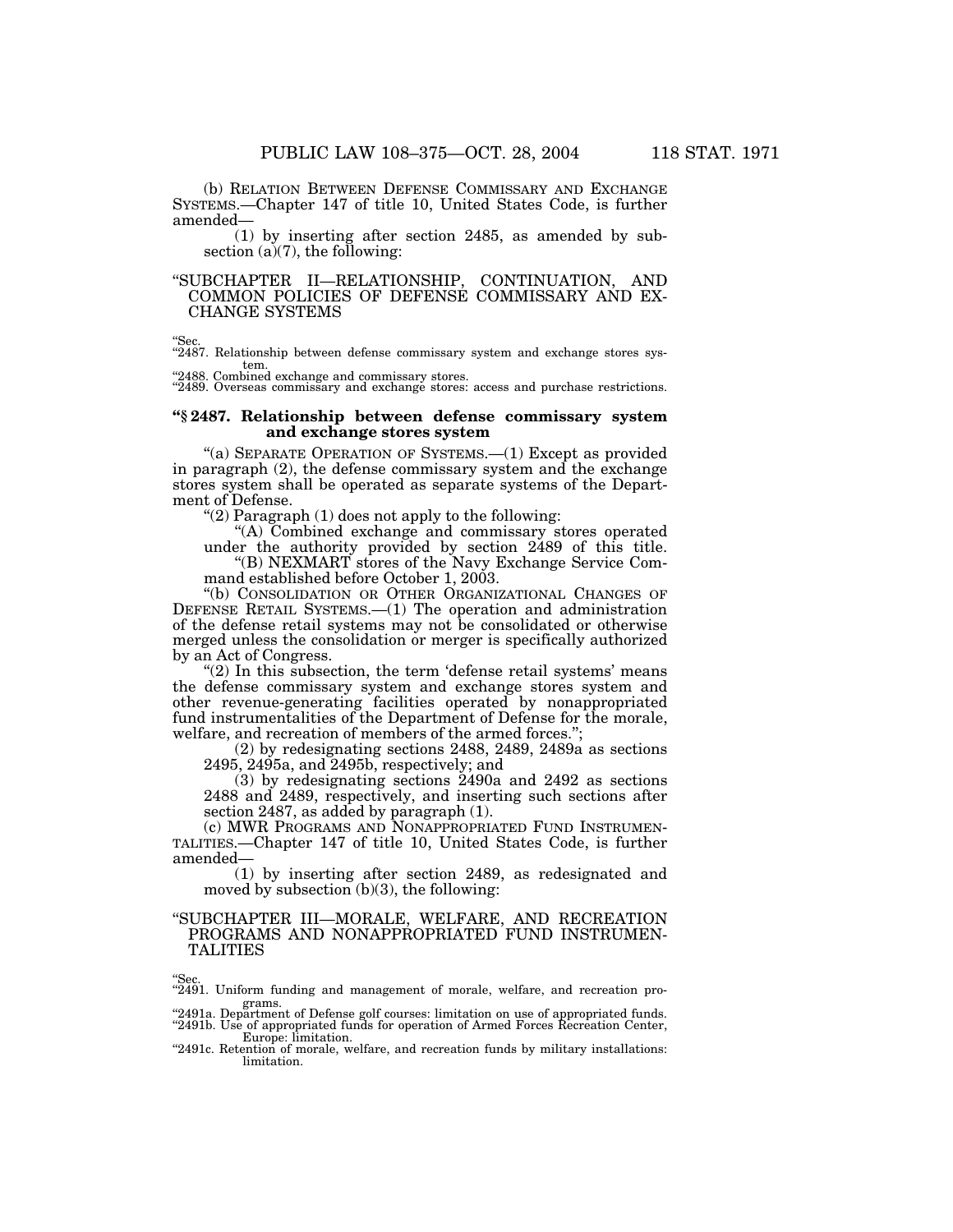"2492. Nonappropriated fund instrumentalities: contracts with other agencies and instrumentalities to provide and obtain goods and services. ''2493. Fisher Houses: administration as nonappropriated fund instrumentality.

''2494. Nonappropriated fund instrumentalities: furnishing utility services for mo-

rale, welfare, and recreation purposes.<br>"2495. Nonappropriated fund instrumentalities: purchase of alcoholic beverages.<br>"2495a. Overseas package stores: treatment of United States wines.<br>"2495b. Sale or rental of sexually

(2) by redesignating section 2494 as section 2491 and inserting such section after the table of sections at the beginning of subchapter III, as added by paragraph (1);

(3) by redesignating section 2482a as section 2492 and inserting such section before section 2493;

(4) by inserting after section 2493 the following new section:

## **''§ 2494. Nonappropriated fund instrumentalities: furnishing utility services for morale, welfare, and recreation purposes**

''Appropriations for the Department of Defense may be used to provide utility services for—

''(1) buildings on military installations authorized by regulation to be used for morale, welfare, and recreation purposes; and

"(2) other morale, welfare, and recreation activities for members of the armed forces.''; and

(5) by inserting sections 2495, 2495a, and 2495b, as redesignated by subsection (b)(2), after section 2494, as added by paragraph (4).

(d) INCLUSION OF OTHER TITLE 10 PROVISIONS.—Sections 2246, 2247, and 2219 of title 10, United States Code, are—

(1) transferred to chapter 147 of such title;

(2) inserted after section 2491, as redesignated and moved by subsection  $(c)(2)$ ; and

(3) redesignated as sections 2491a, 2491b, and 2491c, respectively.

(e) CONFORMING AMENDMENTS.—(1) Section 977 of title 10, United States Code, is repealed.

 $(2)$  Section 2868 of such title is amended by striking "for-'' and all that follows through the period at the end and inserting "for buildings constructed at private cost, as authorized by law.".

(3) Section 367 of the Strom Thurmond National Defense Authorization Act for Fiscal Year 1999 (Public Law 105–261; 112 Stat. 1987; 10 U.S.C. 2482 note) is repealed.

(f) CLERICAL AMENDMENTS.— $(1)$  The table of sections at the beginning of chapter 49 of title 10, United States Code, is amended by striking the item relating to section 977.

(2) The table of sections at the beginning of chapter 131 of such title is amended by striking the item relating to section 2219.

(3) The table of sections at the beginning of subchapter I of chapter 134 of such title is amended by striking the items relating to sections 2246 and 2247.

(g) TEST PROGRAM OF SALE OF CERTAIN ITEMS IN COMMISSARY STORES.—(1) The Secretary of Defense may conduct a test program involving the sale of telephone cards, film, and one-time use cameras in not less than 10 commissary stores for a period selected by the Secretary, but not less than six months.

(2) Within 90 days after the completion of the first year of the test program or within 90 days after the completion of the test program, whichever occurs first, the Secretary shall submit

10 USC 2484 note.

Deadlines. Reports.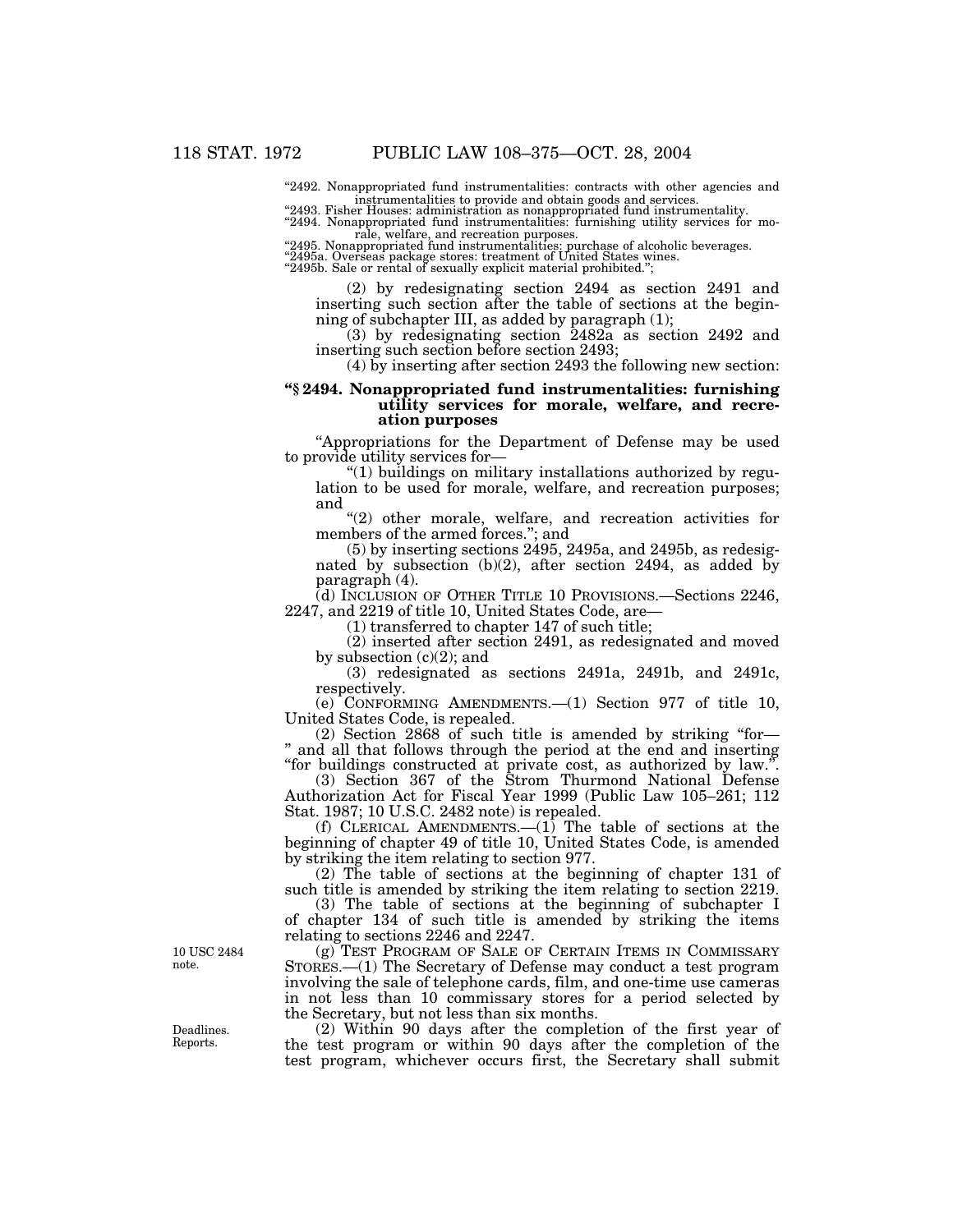to the Committee on Armed Services of the Senate and the Committee on Armed Services of the House of Representatives a report containing the results of the test program. The report shall include an analysis of the impact of the sale of such items on the exchange dividend and such recommendations as the Secretary considers appropriate regarding legislative changes necessary to expand the sale of such items in commissary stores.

(h) COMPTROLLER GENERAL STUDY.—(1) The Comptroller General shall conduct a study evaluating the impact that the expansion of the categories of merchandise authorized for sale in commissary stores has on the exchange dividend. The Comptroller General shall determine the amounts derived from exchange sales and allocated as exchange dividends during the five-year period ending on September 30, 2004, and the morale, welfare, and recreation programs supported using such dividends.

(2) The Secretary shall submit the results of the study to Deadline. the Committee on Armed Services of the Senate and the Committee on Armed Services of the House of Representatives not later than March 31, 2006.

## **SEC. 652. CONSISTENT STATE TREATMENT OF DEPARTMENT OF DEFENSE NONAPPROPRIATED FUND HEALTH BENEFITS PROGRAM.**

Section 349 of the National Defense Authorization Act for Fiscal Year 1995 (Public Law 103–337; 10 U.S.C. 1587 note) is amended by adding at the end the following new subsection:

"(c) TREATMENT OF PROGRAM AS FEDERAL HEALTH BENEFIT PROGRAM.—(1) No State tax, fee, other monetary payment, or State health plan requirement, may be imposed, directly or indirectly, on the Nonappropriated Fund Uniform Health Benefits Program of the Department of Defense, or on a carrier or an underwriting or plan administration contractor of the Program, to the same extent as such prohibition applies to the health insurance program authorized by chapter 89 of title 5, United States Code, under section 8909(f) of such title.

"(2) Paragraph  $(1)$  shall not be construed to exempt the Nonappropriated Fund Uniform Health Benefits Program of the Department of Defense, or any carrier or underwriting or plan administration contractor of the Program from the imposition, payment, or collection of a tax, fee, or other monetary payment on the net income or profit accruing to, or realized by, the Program or by such carrier or contractor from business conducted under the Program, so long as the tax, fee, or payment is applicable to a broad range of business activity.

"(3) In this subsection, the term 'State' means each of the several States, the District of Columbia, the Commonwealth of Puerto Rico, the United States Virgin Islands, Guam, American Samoa, and the Commonwealth of the Northern Mariana Islands, and any political subdivision or other non-Federal authority thereof.''.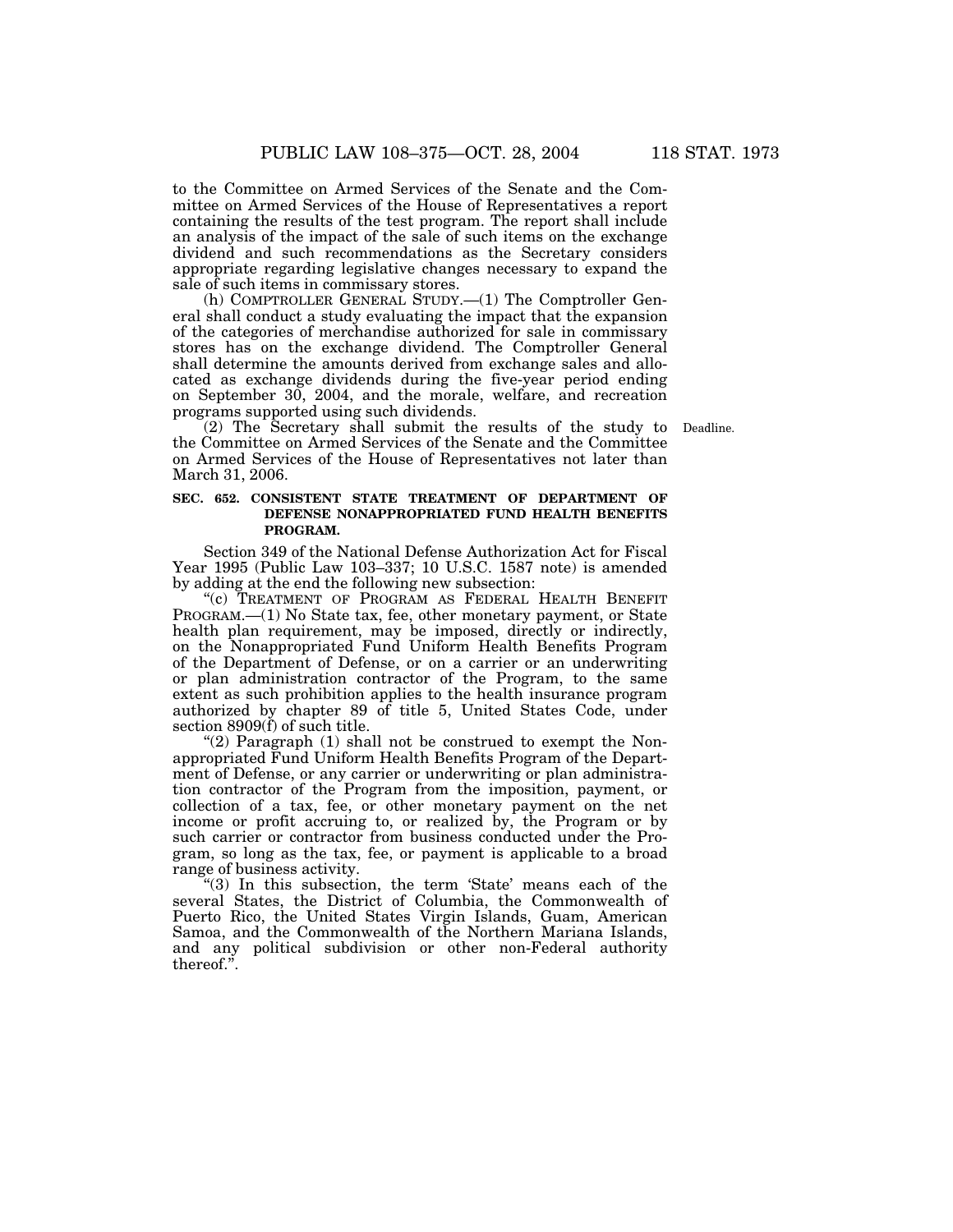## **Subtitle F—Other Matters**

## **SEC. 661. ELIGIBILITY OF MEMBERS FOR REIMBURSEMENT OF EXPENSES INCURRED FOR ADOPTION PLACEMENTS MADE BY FOREIGN GOVERNMENTS.**

Section  $1052(g)(3)$  of title 10, United States Code, is amended by adding at the end the following new subparagraph:

''(D) A foreign government or an agency authorized by a foreign government to place children for adoption, in any case in which—

''(i) the adopted child is entitled to automatic citizenship under section 320 of the Immigration and Nationality Act (8 U.S.C. 1431); or

''(ii) a certificate of citizenship has been issued for such child under section 322 of that Act (8 U.S.C.  $1433$ .".

#### **SEC. 662. CLARIFICATION OF EDUCATION LOANS QUALIFYING FOR EDUCATION LOAN REPAYMENT PROGRAM FOR RESERVE COMPONENT HEALTH PROFESSIONS OFFICERS.**

Section 16302(a)(5) of title 10, United States Code, is amended by inserting "a basic professional qualifying degree (as determined under regulations prescribed by the Secretary of Defense) or graduate education in'' after ''regarding''.

## **SEC. 663. RECEIPT OF PAY BY RESERVISTS FROM CIVILIAN EMPLOYERS WHILE ON ACTIVE DUTY IN CONNECTION WITH A CONTINGENCY OPERATION.**

Section 209 of title 18, United States Code, is amended by adding at the end the following new subsection:

''(h) This section does not prohibit a member of the reserve components of the armed forces on active duty pursuant to a call or order to active duty under a provision of law referred to in section  $101(a)(13)$  of title 10 from receiving from any person that employed such member before the call or order to active duty any payment of any part of the salary or wages that such person would have paid the member if the member's employment had not been interrupted by such call or order to active duty.''.

#### **SEC. 664. RELIEF FOR MOBILIZED RESERVISTS FROM CERTAIN FED-ERAL AGRICULTURAL LOAN OBLIGATIONS.**

The Consolidated Farm and Rural Development Act is amended by inserting after section 331F (7 U.S.C. 1981f) the following new section:

7 USC 1982.

#### **''SEC. 332. RELIEF FOR MOBILIZED MILITARY RESERVISTS FROM CER-TAIN AGRICULTURAL LOAN OBLIGATIONS.**

"(a) DEFINITION OF MOBILIZED MILITARY RESERVIST.—In this section, the term 'mobilized military reservist' means an individual who—

 $(1)$  is on active duty under section 688, 12301(a), 12301(g), 12302, 12304, 12306, or 12406, or chapter 15 of title 10, United States Code, or any other provision of law during a war or during a national emergency declared by the President or Congress, regardless of the location at which the active duty service is performed; or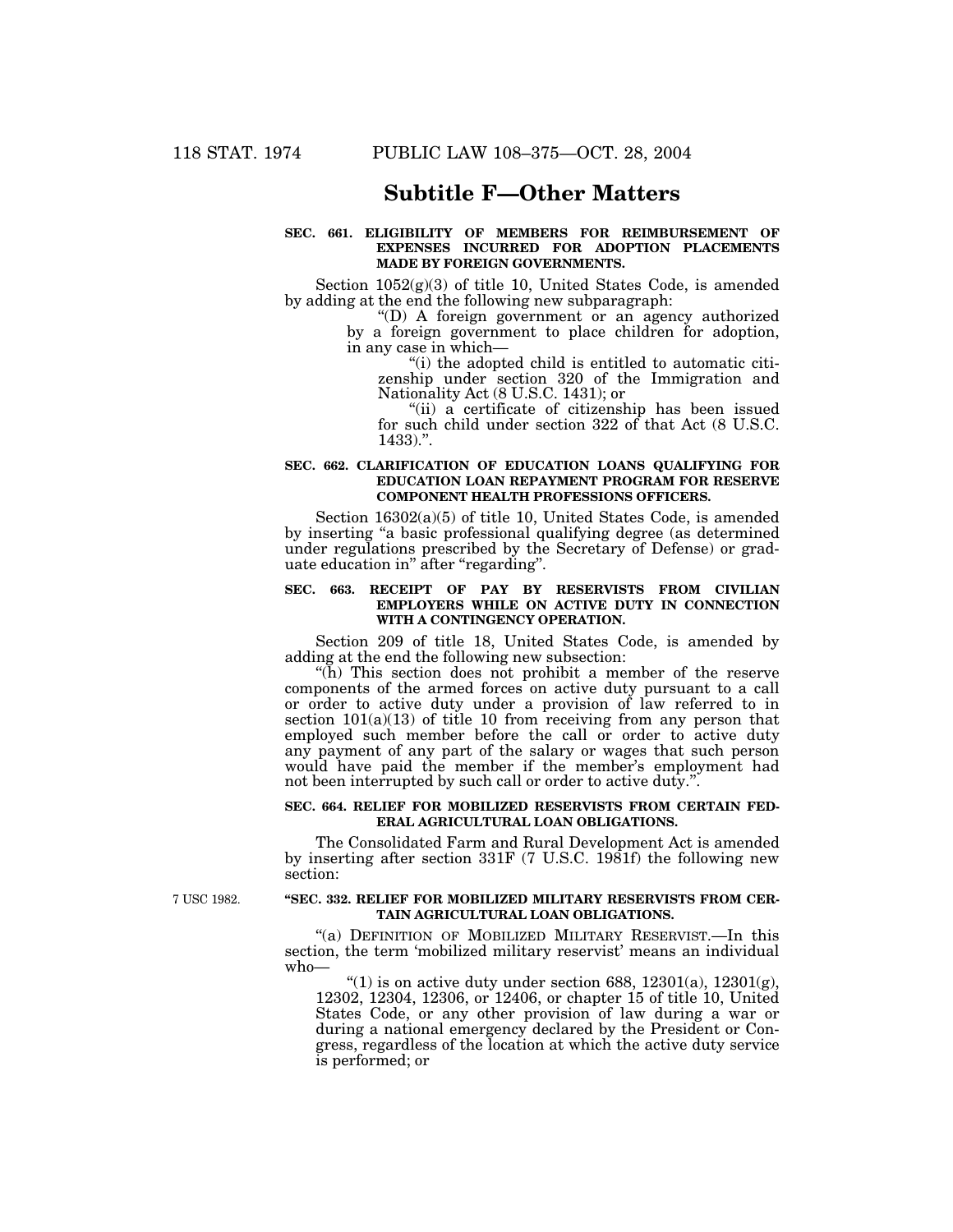" $(2)$  in the case of a member of the National Guard, is on full-time National Guard duty (as defined in section 101(d)(5) of title 10, United States Code) under a call to active service authorized by the President or the Secretary of Defense for a period of more than 30 consecutive days under section 502(f) of title 32, United States Code, for purposes of responding to a national emergency declared by the President and supported by Federal funds.

''(b) FORGIVENESS OF INTEREST PAYMENTS DUE WHILE BOR-ROWER IS A MOBILIZED MILITARY RESERVIST.—Any requirement that a borrower of a direct loan made under this title make any interest payment on the loan that would otherwise be required to be made while the borrower is a mobilized military reservist is rescinded.

''(c) DEFERRAL OF PRINCIPAL PAYMENTS DUE WHILE OR AFTER BORROWER IS A MOBILIZED MILITARY RESERVIST.—The due date of any payment of principal on a direct loan made to a borrower under this title that would otherwise be required to be made while or after the borrower is a mobilized military reservist is deferred for a period equal in length to the period for which the borrower is a mobilized military reservist.

''(d) NONACCRUAL OF INTEREST.—Interest on a direct loan made to a borrower described in this section shall not accrue during the period the borrower is a mobilized military reservist.

''(e) BORROWER NOT CONSIDERED TO BE DELINQUENT OR RECEIVING DEBT FORGIVENESS.—Notwithstanding section 373 or any other provision of this title, a borrower who receives assistance under this section shall not, as a result of the assistance, be considered to be delinquent or receiving debt forgiveness for purposes of receiving a direct or guaranteed loan under this title.''.

## **SEC. 665. SURVEY AND ANALYSIS OF EFFECT OF EXTENDED AND FRE-QUENT MOBILIZATION OF RESERVISTS FOR ACTIVE DUTY SERVICE ON RESERVIST INCOME.**

(a) SURVEY OF MOBILIZED RESERVISTS TO DETERMINE DIFFEREN-TIAL BETWEEN PRIVATE SECTOR INCOME AND MILITARY COMPENSA-TION.—(1) The Secretary of Defense shall conduct a survey involving members of the reserve components who serve, or have served, on active duty in support of a contingency operation at any time during the period beginning on September 11, 2001, and ending on September 30, 2005, to determine the extent to which such members sustained a reduction in monthly income during their period of active duty service compared to their average monthly civilian income during the 12 months preceding their mobilization.

(2) To the extent practicable, at least 50 percent of the total number of members of the reserve components who have served on active duty in support of a contingency operation at any time during the period specified in paragraph (1) should be included in the survey. To participate in the survey, a member shall agree to make available to the Secretary such information as the Secretary may require to accurately calculate the average monthly civilian income of the member.

(b) CALCULATION OF INCOME DIFFERENTIAL.—In the case of each member participating in the survey under subsection (a) whose total monthly military compensation during the active duty service of the member was less, or appeared to be less, than the average monthly civilian income of the member, the Secretary of Defense,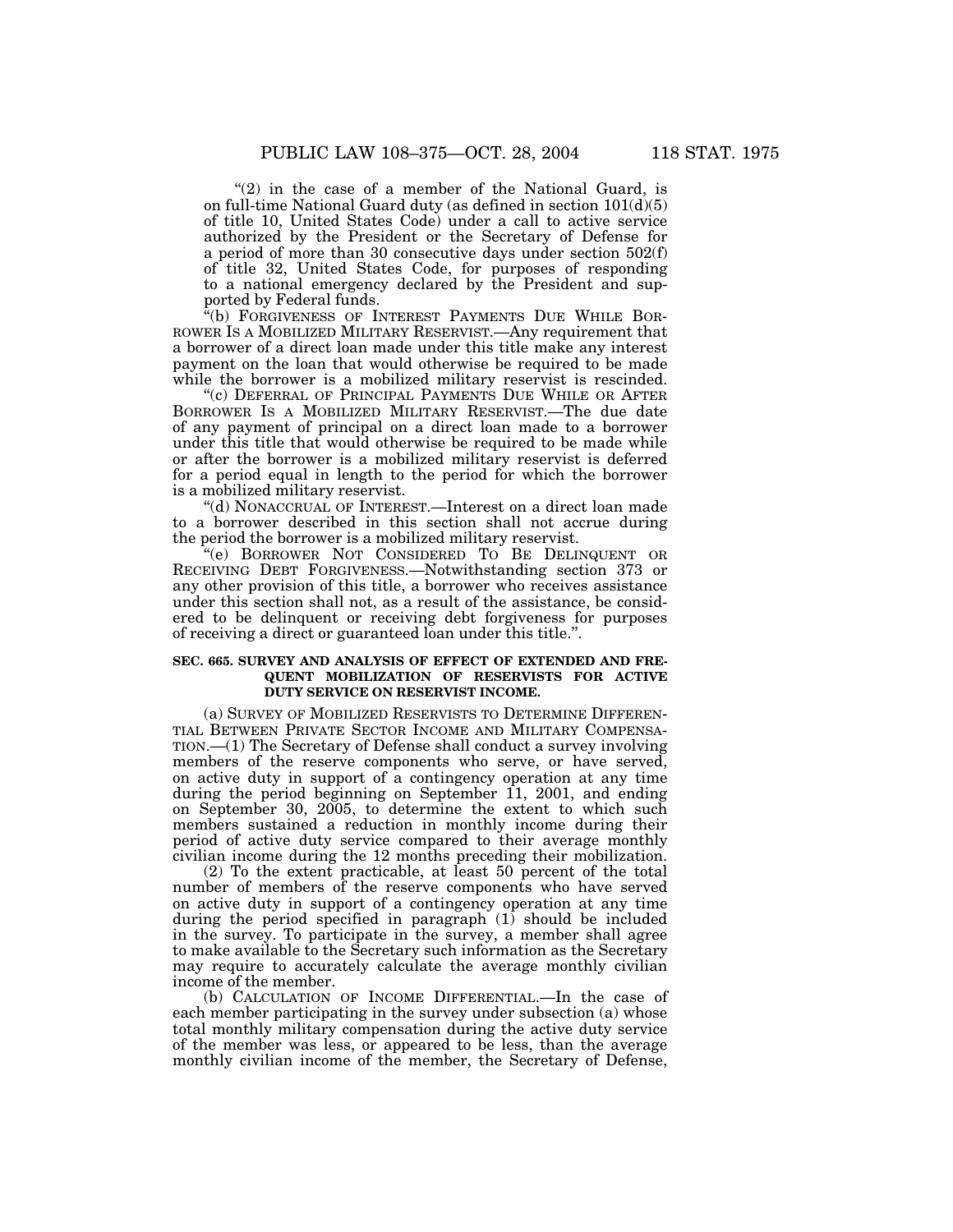in cooperation with the member, shall calculate the monthly activeduty income differential for the member.

(c) COLLECTION OF DEMOGRAPHIC DATA.—The Secretary of Defense shall collect demographic data regarding each member of a reserve component who participates in the survey under subsection (a), including, at a minimum, data on the following:

(1) Reserve component.

(2) Unit of assignment.

(3) Grade.

(4) Age.

(5) Years of service.

(6) Sex.

(7) Marital status.

(8) Number of dependents.

(9) General category of private-sector employment, as determined by the Secretary, but to include an employment category to cover members who are self-employed.

(10) Military occupational specialty, including specifying all surveyed members who are serving in a critical wartime specialty.

(11) Length of service on active duty during the most recent mobilization.

(12) Number of times mobilized since September 11, 2001.

(d) CONSIDERATION OF AVERAGE MONTHLY RESERVE SERVICE INCOME.—The Secretary of Defense shall collect data to calculate the average monthly reserve service income of members of the reserve components before their mobilization, and consider such data by grade, general category of military occupational specialty, and years of service. The Secretary shall also consider the effect that the receipt of average monthly reserve service income by reserve component members before mobilization should have on any obligation of the United States to eliminate or at least reduce the monthly active-duty income differential suffered by members serving on active duty in support of a contingency operation.

(e) EFFECT OF INCOME LOSS ON RETENTION.—The Secretary of Defense shall include in the survey under subsection (a) a question intended to solicit information from members of the reserve components participating in the survey regarding the likely effect that a reoccurring monthly active-duty income differential while serving on active duty would have on their decision to remain in Armed Forces.

(f) ANALYSIS OF SURVEY DATA.—(1) At a minimum, the Secretary of Defense shall determine, for each variable listed in paragraphs (2) through (12) of subsection (c), the number of members of the reserve components surveyed under subsection (a) who sustained a monthly active-duty income differential for any month during their active duty service and compare and contrast that number with the number of members who did not experience a monthly active-duty income differential.

(2) The Secretary shall also determine the average amount of the active-duty income differential by reserve component for each variable within the characteristics listed in paragraphs (2) through (12) of subsection (c).

(g) SUBMISSION OF SURVEY RESULTS AND RECOMMENDATIONS.— (1) Not later than January 31, 2006, the Secretary of Defense shall submit to Congress and the Comptroller General a report containing the results of the surveys conducted under subsection

Deadlines. Reports.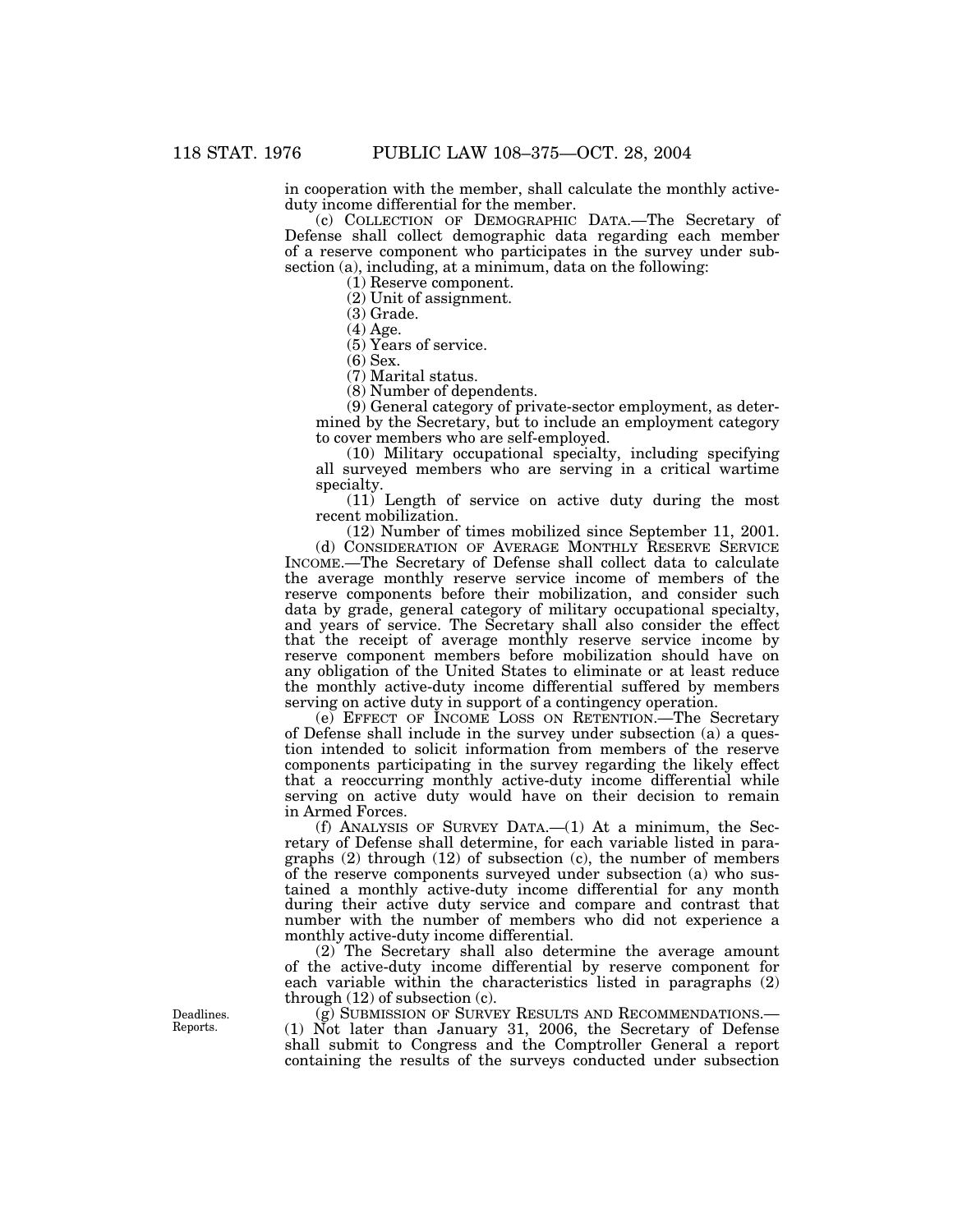(a), including the results of the analysis of survey data required by subsection (f). The Secretary shall include such recommendations as the Secretary considers appropriate regarding alternatives for restoring income lost by members of the reserve components who sustained a monthly active-duty income differential during their active duty service.

(2) Not later than 90 days after receiving the report of the Secretary of Defense submitted under paragraph (1), the Comptroller General shall submit to Congress an assessment of the findings and recommendations of the Secretary contained in the report.

(h) DEFINITIONS USED IN CONDUCTING SURVEY AND CALCULA- TIONS.—In this section:

(1) The term ''monthly active-duty income differential'', with respect to a member of a reserve component who participates in the survey under subsection (a), means the difference between—

(A) the average monthly civilian income of the member; and

(B) the total monthly military compensation of the member during the active duty service of the member.

(2) The term ''total monthly military compensation'', with respect to a member of a reserve component who participates in the survey, means the amount, computed on a monthly basis, of the sum of—

(A) the amount of the regular military compensation (RMC), as defined in section 101(25) of title 37, United States Code, of the member during the period specified in subsection  $(a)(1)$ ; and

(B) any amount of special pay or incentive pay and any allowance (other than an allowance included in regular military compensation) that is paid to the member on a monthly basis during the period specified in subsection  $(a)(1)$ .

(3) The term ''average monthly civilian income'', with respect to a member of a reserve component who participates in the survey, means the amount, determined by the Secretary of Defense, of the earned income of the member for the 12 months preceding the first mobilization of the member for active duty service in support of a contingency operation during the period specified in subsection  $(a)(1)$ , divided by 12.

(4) The term ''average monthly reserve service income'', with respect to a member of a reserve component who participates in the survey, means the amount, determined by the Secretary of Defense, of the regular military compensation, compensation under section 206 of title 37, United States Code, and any special pays and allowances referred to in paragraph (3)(B) received by the member during the 12 months preceding the first mobilization of the member for active duty service in support of a contingency operation during the period specified in subsection  $(a)(1)$ , divided by 12.

#### **SEC. 666. STUDY OF DISABILITY BENEFITS FOR VETERANS OF SERVICE IN THE ARMED FORCES WITH SERVICE-CONNECTED DISABILITIES.**

(a) REQUIREMENT FOR STUDY.—(1) The Secretary of Defense shall conduct a study of the totality of all current and projected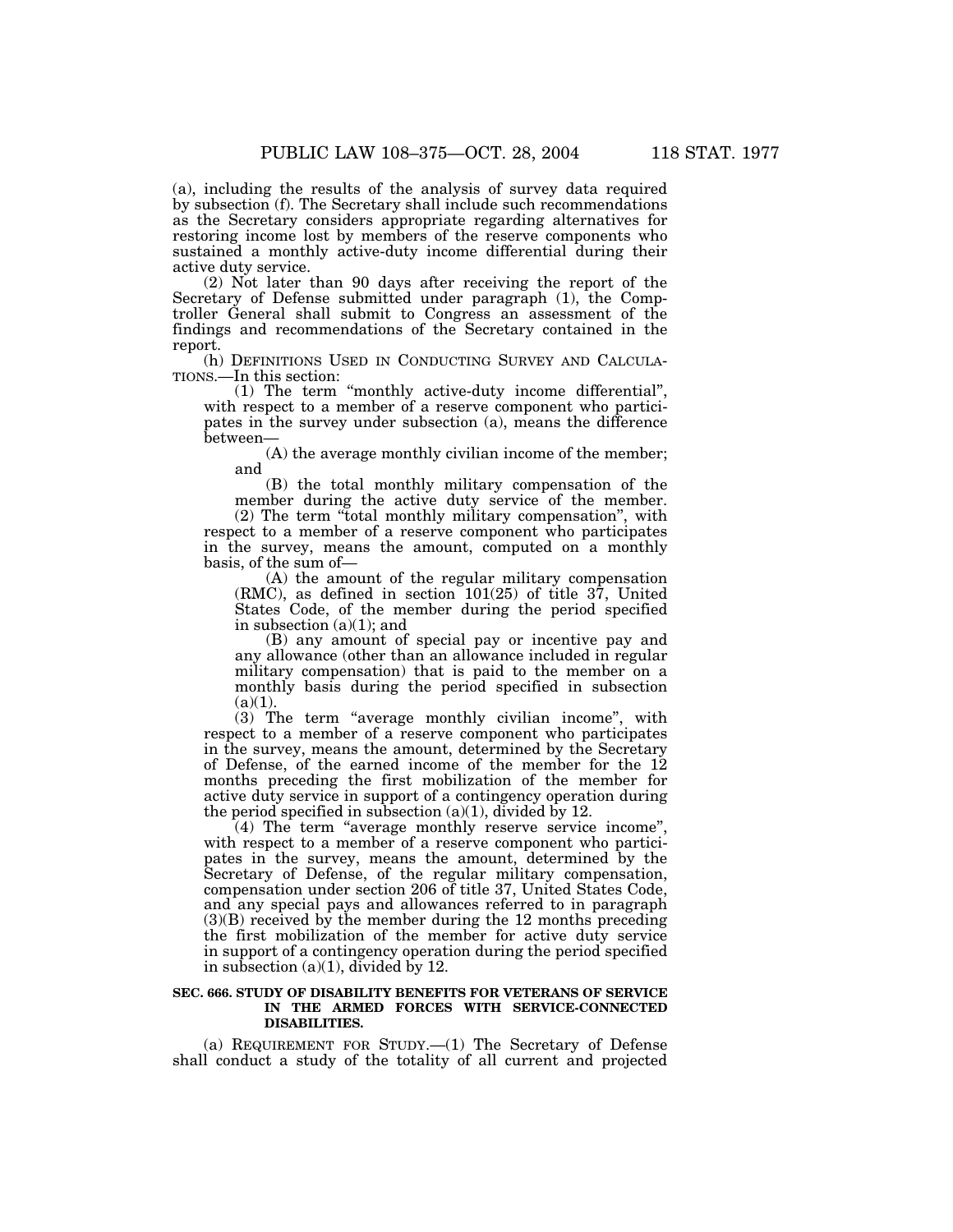disability benefits that are available to disabled members and former members of the Armed Forces for service-connected disabilities and, on the basis of the results of such study, determine the adequacy of those benefits.

 $(2)$  In carrying out the study, the Secretary shall—

(A) compare the disability benefits for members of the Armed Forces with commercial and other private-sector disability benefits plans that are provided for other persons in the United States who are disabled by causes other than service in the Armed Forces; and

(B) identify and assess the changes to Department of Defense personnel policies needed to enhance the financial and nonfinancial benefits that are provided to members and former members of the Armed Forces for service-connected disabilities. (b) COORDINATION.—In carrying out the study under subsection

(a) and preparing the report under subsection (c), the Secretary of Defense shall—

(1) consult with the Secretary of Veterans Affairs and take into consideration the veterans disability benefits programs that are administered by the Secretary of Veterans Affairs; and

(2) consult with, and obtain the assistance of, the Veterans' Disability Benefits Commission established under title XV of the National Defense Authorization Act for Fiscal Year 2004 (Public Law 108–136; 117 Stat. 1676).

(c) REPORT.—Not later than 150 days after the date of the enactment of this Act, the Secretary of Defense shall submit a report on the results of the study under this section to the committees of Congress specified in subsection (e). The report shall include the following:

(1) The Secretary's assessments, analyses, and conclusions resulting from the study.

(2) Recommended legislation to address the deficiencies in the system of Federal Government disability benefits for disabled members and former members of the Armed Forces that are identified in the course of the study.

(3) An estimate of the costs of improvements in the system of disability benefits that are provided for in the recommended legislation.

(d) GAO STUDY.—(1) The Comptroller General shall conduct a study to identify the disability benefits that are payable under Federal, State, and local laws for employees of the Federal Government, State governments, and local governments. In carrying out the study, the Comptroller General shall, to the extent feasible, pay particular attention to the disability benefits that are provided for disabilities incurred in the performance of jobs in which employees perform tasks with risks that are analogous to the risks associated with the performance of military tasks by members of the Armed Forces.

(2) Not later than November 1, 2005, the Comptroller General shall submit a report on the results of the study under paragraph (1) to the committees of Congress specified in subsection (e).

(e) RECIPIENTS OF REPORT.—The committees of Congress to which the reports under subsections (d) and (e) are to be submitted are as follows:

(1) The Committee on Armed Services and the Committee on Veterans' Affairs of the Senate.

Deadline.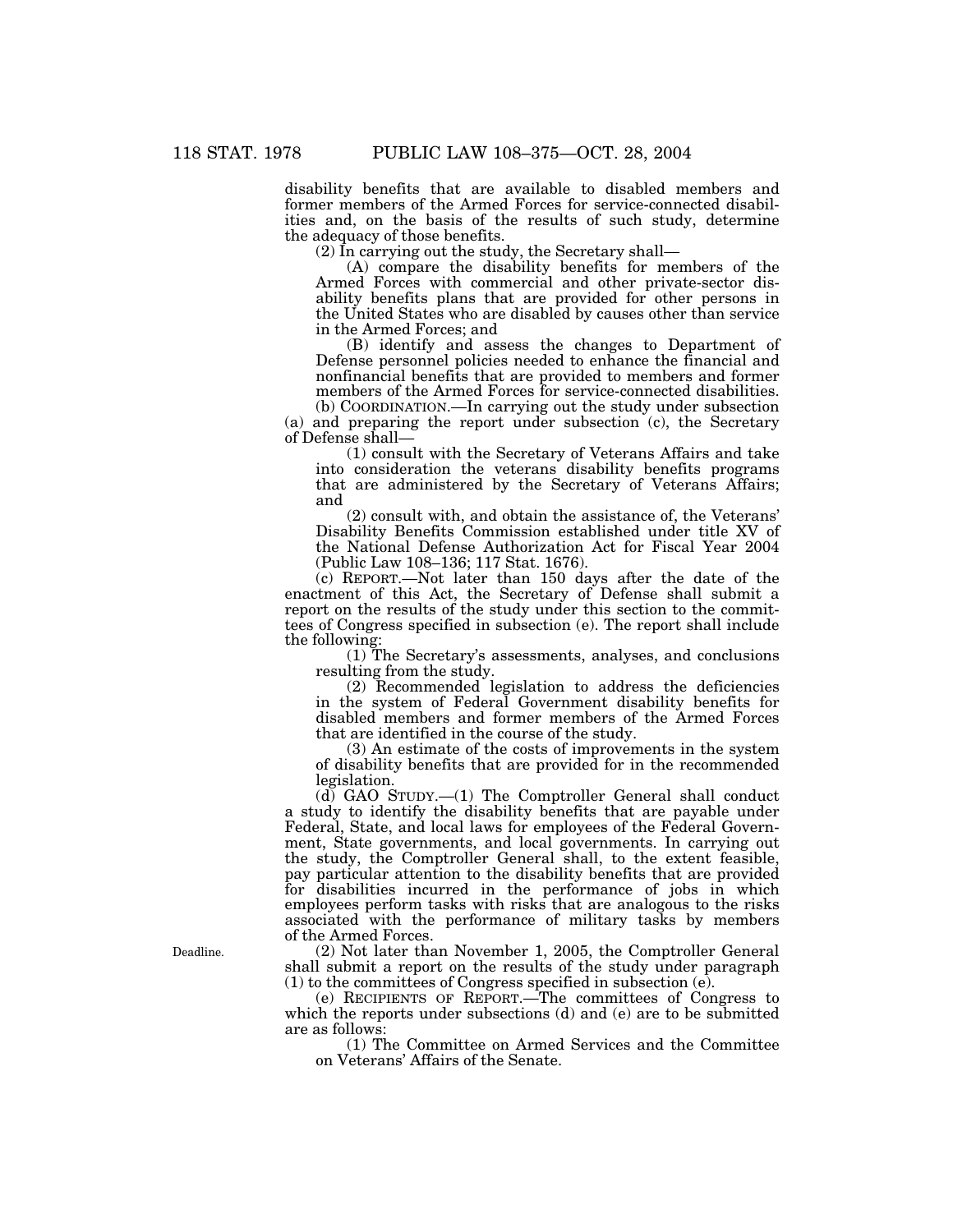(2) The Committee on Armed Services and the Committee on Veterans' Affairs of the House of Representatives.

## **TITLE VII—HEALTH CARE PROVISIONS**

#### **Subtitle A—Enhanced Benefits for Reserves**

- Sec. 701. TRICARE coverage for members of reserve components who commit to continued service in the Selected Reserve after release from active duty.
- Sec. 702. Comptroller General report on the cost and feasibility of providing private health insurance stipends for members of the Ready Reserves.
- Sec. 703. Permanent earlier eligibility date for TRICARE benefits for members of reserve components and their dependents.
- Sec. 704. Waiver of certain deductibles under TRICARE program for members on active duty for a period of more than 30 days.
- Sec. 705. Authority for payment by United States of additional amounts billed by health care providers to activated Reserves.
- Sec. 706. Permanent extension of transitional health care benefits and addition of requirement for preseparation physical examination.

#### **Subtitle B—Other Benefits Improvements**

- Sec. 711. Opportunity for young child dependent of deceased member to become eligible for enrollment in a TRICARE dental plan.
- Sec. 712. Comptroller General report on provision of health, education, and support services for Exceptional Family Member Program enrollees.
- Sec. 713. Continuation of sub-acute care for transition period.
- Sec. 714. Improvements to pharmacy benefits program
- Sec. 715. Professional accreditation of military dentists.
- Sec. 716. Temporary authority for waiver of collection of payments due for CHAMPUS benefits received by disabled persons unaware of loss of CHAMPUS eligibility.
- Sec. 717. Services of marriage and family therapists.
- Sec. 718. Chiropractic health care benefits advisory committee.

#### **Subtitle C—Planning, Programming, and Management**

- Sec. 721. Pilot program for health care delivery.
- Sec. 722. Study of provision of travel reimbursement to hospitals for certain military disability retirees.
- Sec. 723. Study of mental health services.
- Sec. 724. Policy for timely notification of next of kin of members seriously ill or injured in combat zones.
- Sec. 725. Revised funding methodology for military retiree health care benefits.
- Sec. 726. Grounds for presidential waiver of requirement for informed consent or option to refuse regarding administration of drugs not approved for general use.
- Sec. 727. TRICARE program regional directors.

#### **Subtitle D—Medical Readiness Tracking and Health Surveillance**

- Sec. 731. Medical readiness plan and Joint Medical Readiness Oversight Committee.
- Sec. 732. Medical readiness of Reserves.
- Sec. 733. Baseline Health Data Collection Program.
- Sec. 734. Medical care and tracking and health surveillance in the theater of operations.
- Sec. 735. Declassification of information on exposures to environmental hazards.
- Sec. 736. Report on training on environmental hazards.
- Sec. 737. Uniform policy for meeting mobilization-related medical care needs at military installations.
- Sec. 738. Full implementation of Medical Readiness Tracking and Health Surveillance Program and Force Health Protection and Readiness Program.
- Sec. 739. Reports and Internet accessibility relating to health matters.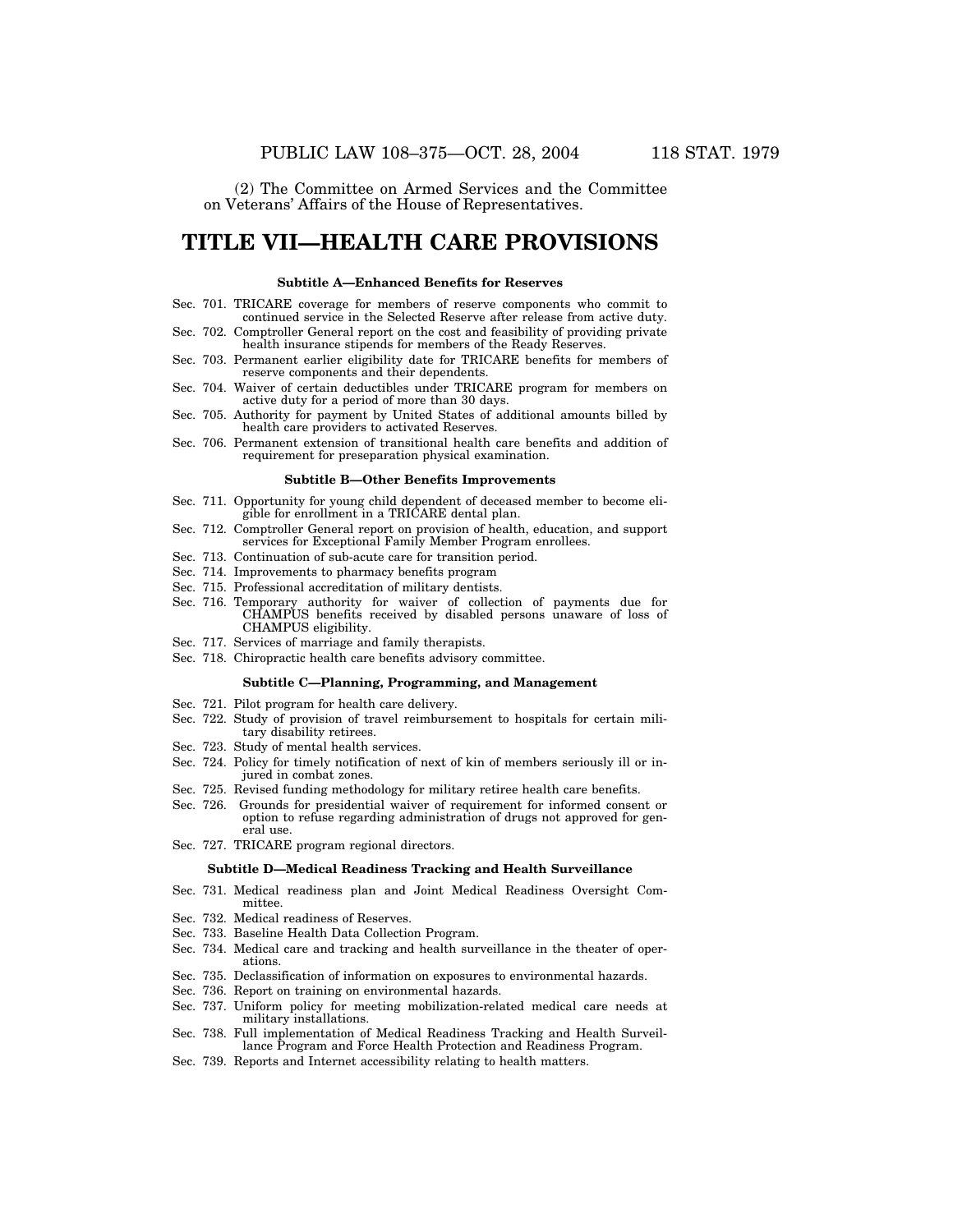## **Subtitle A—Enhanced Benefits for Reserves**

#### **SEC. 701. TRICARE COVERAGE FOR MEMBERS OF RESERVE COMPO-NENTS WHO COMMIT TO CONTINUED SERVICE IN THE SELECTED RESERVE AFTER RELEASE FROM ACTIVE DUTY.**

(a) ELIGIBILITY.—(1) Chapter 55 of title 10, United States Code, is amended by inserting after section 1076c the following new section:

## **''§ 1076d. TRICARE program: coverage for members of reserve components who commit to continued service in the Selected Reserve after release from active duty**

"(a) ELIGIBILITY.—A member of the Selected Reserve of the Ready Reserve of a reserve component of the armed forces is eligible for health benefits under TRICARE Standard as provided in this section after the member completes service on active duty to which the member was called or ordered for a period of more than 30 days on or after September 11, 2001, under a provision of law referred to in section  $101(a)(13)(B)$ , if the member-

"(1) served continuously on active duty for 90 or more days pursuant to such call or order; and

" $(2)$  on or before the date of the release from such activeduty service, entered into an agreement with the Secretary concerned to serve continuously in the Selected Reserve for a period of one or more whole years following such date.

''(b) PERIOD OF COVERAGE.—(1) TRICARE Standard coverage of a member under this section, on the basis of active-duty service performed as described in subsection (a), begins upon the expiration of the member's entitlement to care and benefits under section 1145(a) of this title that is based on the same active-duty service.

" $(2)$  Unless earlier terminated under paragraph  $(3)$ , the period for TRICARE Standard coverage of a member under this section shall be equal to the lesser of—

" $(A)$  one year, in the case of a member who is otherwise eligible but does not serve continuously on active duty for 90 days as described in subsection (a) because of an injury, illness, or disease incurred or aggravated while deployed;

''(B) one year for each consecutive period of 90 days of continuous active-duty service described in subsection (a); or

 $C$ ) the number of whole years for which the member agrees under paragraph (2) of such subsection to continue to serve in the Selected Reserve after the coverage begins.

"(3) Eligibility for TRICARE Standard coverage of a member under this section shall terminate upon the termination of the member's service in the Selected Reserve.

''(c) FAMILY MEMBERS.—While a member of a reserve component is covered by TRICARE Standard under the section, the members of the immediate family of such member are eligible for TRICARE Standard coverage as dependents of the member.

"(d) PREMIUMS.—(1) A member of a reserve component covered by TRICARE Standard under this section shall pay a premium for that coverage.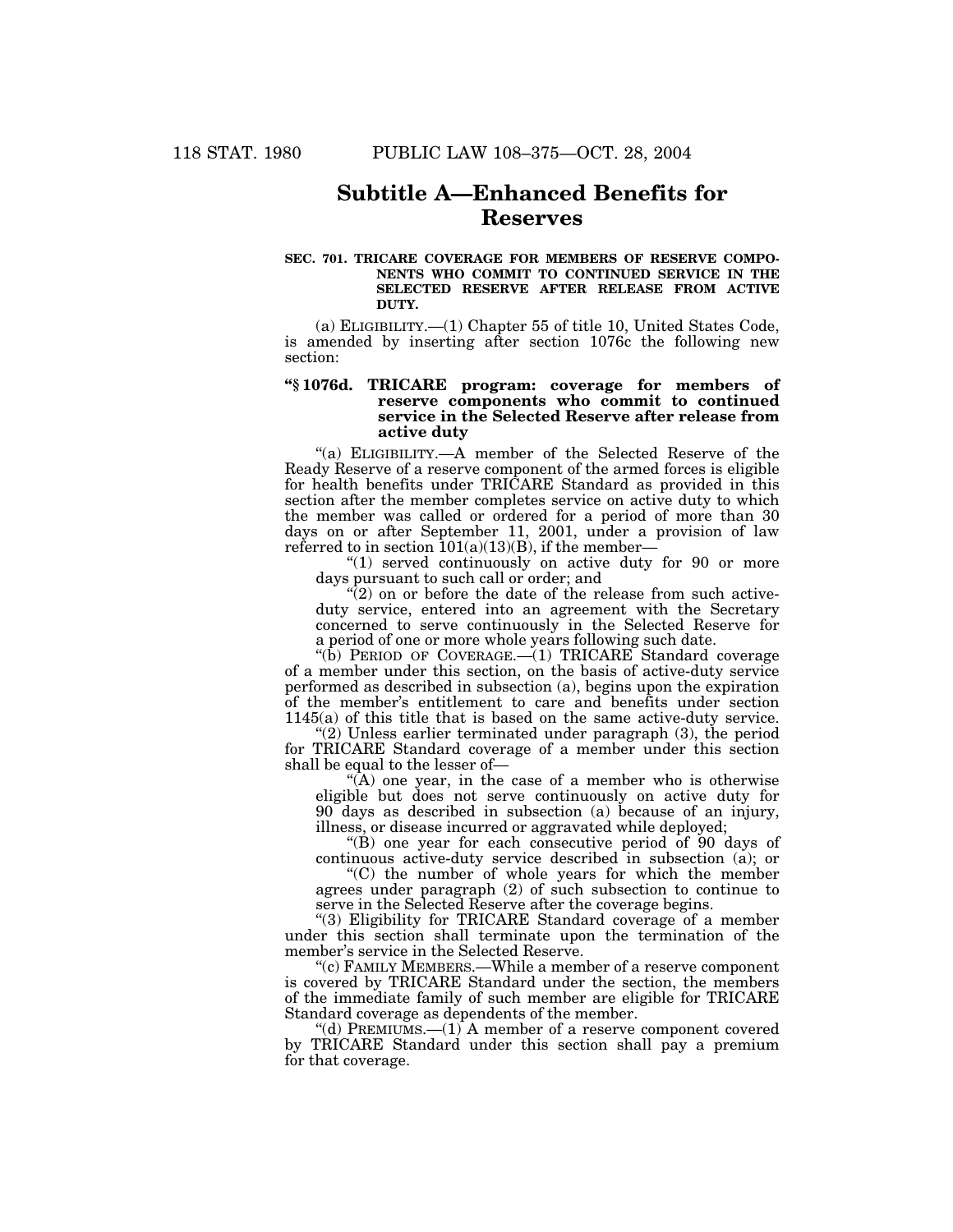"(2) The Secretary of Defense shall prescribe for the purposes of this section one premium for TRICARE Standard coverage of members without dependents and one premium for TRICARE Standard coverage of members with dependents referred to in subsection  $(f)(1)$ . The premium prescribed for a coverage shall apply uniformly to all covered members of the reserve components.

"(3) The monthly amount of the premium in effect for a month for TRICARE Standard coverage under this section shall be the amount equal to 28 percent of the total monthly amount that the Secretary determines on an appropriate actuarial basis as being reasonable for that coverage.

" $(4)$  The premiums payable by a member of a reserve component under this subsection may be deducted and withheld from basic pay payable to the member under section 204 of title 37 or from compensation payable to the member under section 206 of such title. The Secretary shall prescribe the requirements and procedures applicable to the payment of premiums.

''(5) Amounts collected as premiums under this subsection shall be credited to the appropriation available for the Defense Health Program Account under section 1100 of this title, shall be merged with sums in such Account that are available for the fiscal year in which collected, and shall be available under subsection (b) of such section for such fiscal year.

"(e) RELATIONSHIP OF SERVICE AGREEMENT TO OTHER SERVICE COMMITMENTS.—The service agreement required of a member of a reserve component under subsection  $(a)(2)$  is separate from any other form of commitment of the member to a period of obligated service in that reserve component and may cover any part or all of the same period that is covered by another commitment of the member to a period of obligated service in that reserve component.

''(f) DEFINITIONS.—In this section:

"(1) The term 'immediate family', with respect to a member of a reserve component, means all of the member's dependents described in subparagraphs  $(A)$ ,  $(D)$ , and  $(I)$  of section  $1072(2)$ of this title.

"(2) The term 'TRICARE Standard' means the Civilian Health and Medical Program of the Uniformed Services option under the TRICARE program.

"(g) REGULATIONS.—The Secretary of Defense, in consultation with the other administering Secretaries, shall prescribe regulations for the administration of this section.''.

(2) The table of sections at the beginning of such chapter is amended by inserting after the item relating to section  $1076c$ the following new item:

''1076d. TRICARE program: coverage for members of reserve components who commit to continued service in the Selected Reserve after release from active duty.''.

(b) IMPLEMENTATION.—(1) The Secretary of Defense shall implement section 1076d of title 10, United States Code, not later than 180 days after the date of the enactment of this Act.

Deadline. 10 USC 1076d note.

 $(2)$  $(A)$  A member of a reserve component of the Armed Forces who performed active-duty service described in subsection (a) of section 1076d of title 10, United States Code, for a period beginning on or after September 11, 2001, and was released from that activeduty service before the date of the enactment of this Act, or is released from that active-duty service on or within 180 days after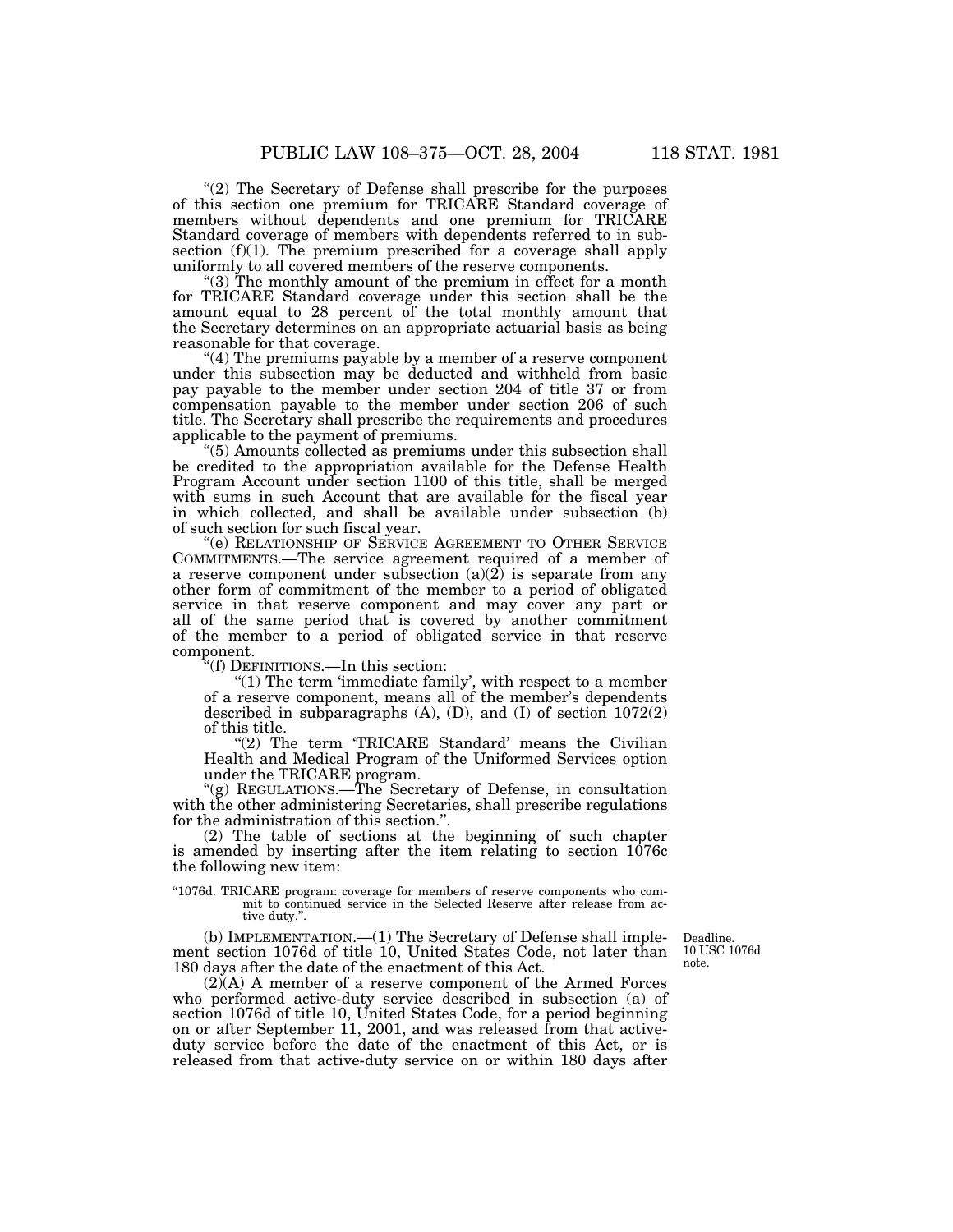the date of the enactment of this Act, may, for the purpose of paragraph (2) of such subsection, enter into an agreement described in such paragraph not later than one year after the date of the enactment of this Act. TRICARE Standard coverage (under such section 1076d) of a member who enters into such an agreement under this paragraph shall begin on the later of—

(i) the date applicable to the member under subsection (b) of such section; or

(ii) the date of the agreement.

(B) The Secretary of Defense shall take such action as is necessary to ensure, to the maximum extent practicable, that members of the reserve components eligible to enter into an agreement as provided in subparagraph (A) actually receive information on the opportunity and procedures for entering into such an agreement together with a clear explanation of the benefits that the members are eligible to receive as a result of entering into such an agreement under section 1076d of title 10, United States Code.

## **SEC. 702. COMPTROLLER GENERAL REPORT ON THE COST AND FEASI-BILITY OF PROVIDING PRIVATE HEALTH INSURANCE STI-PENDS FOR MEMBERS OF THE READY RESERVES.**

(a) STUDY REQUIRED.—The Comptroller General shall conduct a study on the cost and feasibility of providing a stipend to members of the Ready Reserves to offset the cost of continuing private health insurance coverage for the members' dependents when the members are on active duty for periods of more than 30 days, with the dependents being ineligible to enroll in the TRICARE program and payment of the stipend ending when the members are no longer on active duty.

(b) MATTERS COVERED.—The study shall include the following matters:

(1) Recommendation for a benefit amount and cost to the Department of Defense.

(2) Potential effects on medical readiness, recruitment, and retention.

(3) The extent to which the Reserves and members of their families might participate under the stipend program.

(4) Administrative and management considerations for the Department of Defense.

(5) Impact of pre-existing conditions on continuity of care for dependents.

(6) Possible implications for employers.

(c) REPORT.—Not later than March 31, 2005, the Comptroller General shall submit to the Committee on Armed Services of the Senate and the Committee on Armed Services of the House of Representatives a report containing the results of the study under this section.

## **SEC. 703. PERMANENT EARLIER ELIGIBILITY DATE FOR TRICARE BENEFITS FOR MEMBERS OF RESERVE COMPONENTS AND THEIR DEPENDENTS.**

Section 1074(d) of title 10, United States Code, is amended by striking paragraph (3).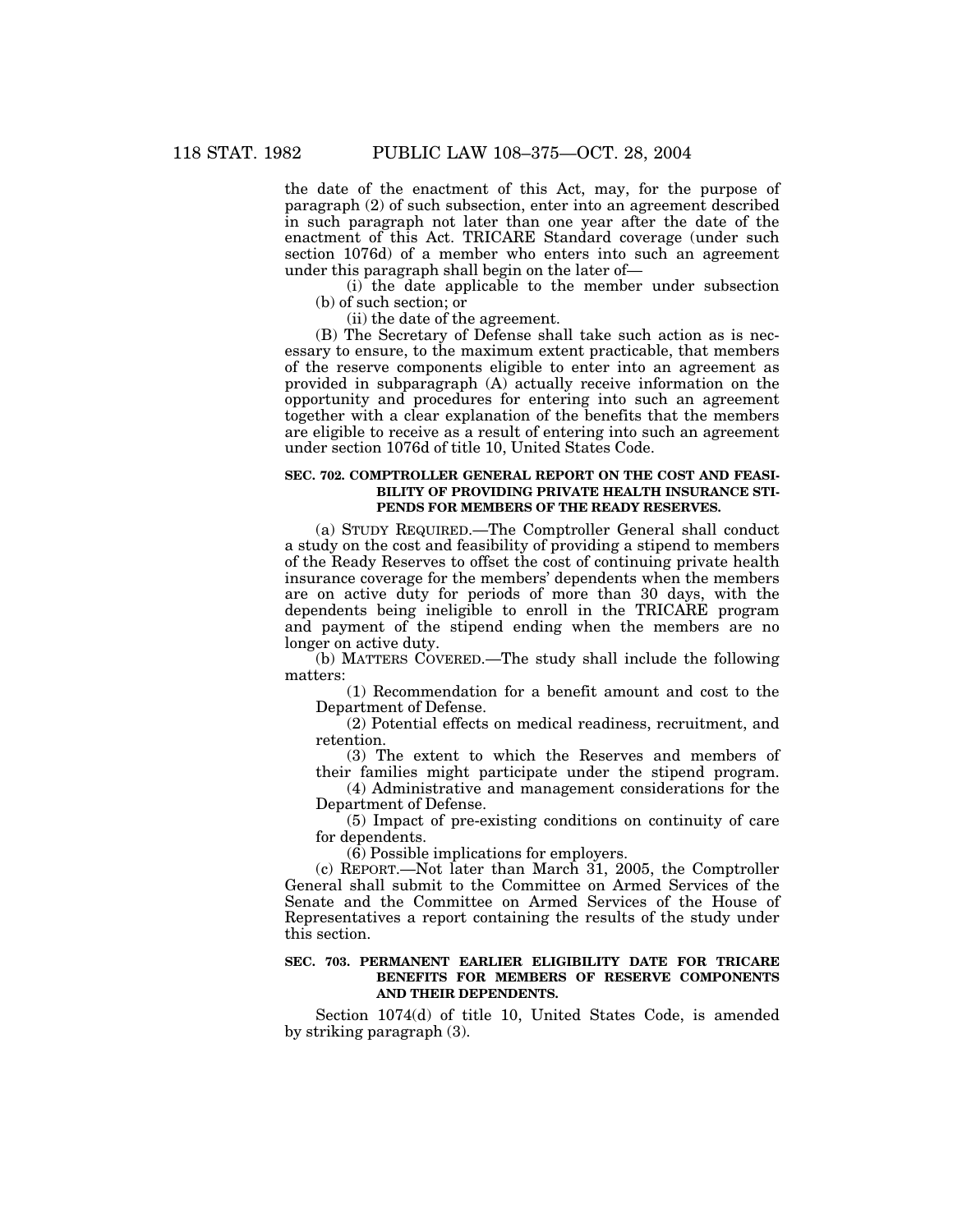## **SEC. 704. WAIVER OF CERTAIN DEDUCTIBLES UNDER TRICARE PRO-GRAM FOR MEMBERS ON ACTIVE DUTY FOR A PERIOD OF MORE THAN 30 DAYS.**

Section 1095d(a) of title 10, United States Code, is amended by striking ''less than one year'' both places it appears and inserting "more than 30 days".

## **SEC. 705. AUTHORITY FOR PAYMENT BY UNITED STATES OF ADDI-TIONAL AMOUNTS BILLED BY HEALTH CARE PROVIDERS TO ACTIVATED RESERVES.**

Section 1079(h) of title 10, United States Code, is amended by adding at the end of paragraph (4) the following new subparagraph:

 $C'(C)(i)$  In the case of a dependent described in clause (ii), the regulations shall provide that, in addition to amounts otherwise payable by the United States, the Secretary may pay the amount referred to in subparagraph  $(B)(i)$ .

"(ii) This subparagraph applies to a dependent referred to in subsection (a) of a member of a reserve component serving on active duty pursuant to a call or order to active duty for a period of more than 30 days in support of a contingency operation under a provision of law referred to in section  $101(a)(13)(B)$  of this title.".

#### **SEC. 706. PERMANENT EXTENSION OF TRANSITIONAL HEALTH CARE BENEFITS AND ADDITION OF REQUIREMENT FOR PRESEPARATION PHYSICAL EXAMINATION.**

(a) PERMANENT REQUIREMENT.—(1) Paragraph (3) of section 1145(a) of title 10, United States Code, is amended to read as follows:

''(3) Transitional health care for a member under subsection (a) shall be available for 180 days beginning on the date on which the member is separated from active duty.''.

(2) The following provisions of law are repealed:

(A) Section 704 of the National Defense Authorization Act for Fiscal Year 2004 (Public Law 108–136; 117 Stat. 1527; 10 U.S.C. 1145 note).

(B) Section 1117 of the Emergency Supplemental Appropriations Act for Defense and for the Reconstruction of Iraq and Afghanistan, 2004 (Public Law 108–106; 117 Stat. 1218; 10 U.S.C. 1145 note).

 $(3)$  Paragraph  $(1)$  of such section 1145(a) is amended by striking ''applicable''.

(b) REQUIREMENT FOR PHYSICAL EXAMINATION.—Such section 1145(a), as amended by subsection (a), is further amended by adding at the end the following new paragraph:

" $(4)(A)$  The Secretary concerned shall require a member of the armed forces scheduled to be separated from active duty as described in paragraph (2) to undergo a physical examination immediately before that separation. The physical examination shall be conducted in accordance with regulations prescribed by the Secretary of Defense.

Regulations.

''(B) Notwithstanding subparagraph (A), if a member of the armed forces scheduled to be separated from active duty as described in paragraph (2) has otherwise undergone a physical examination within 12 months before the scheduled date of separation from active duty, the requirement for a physical examination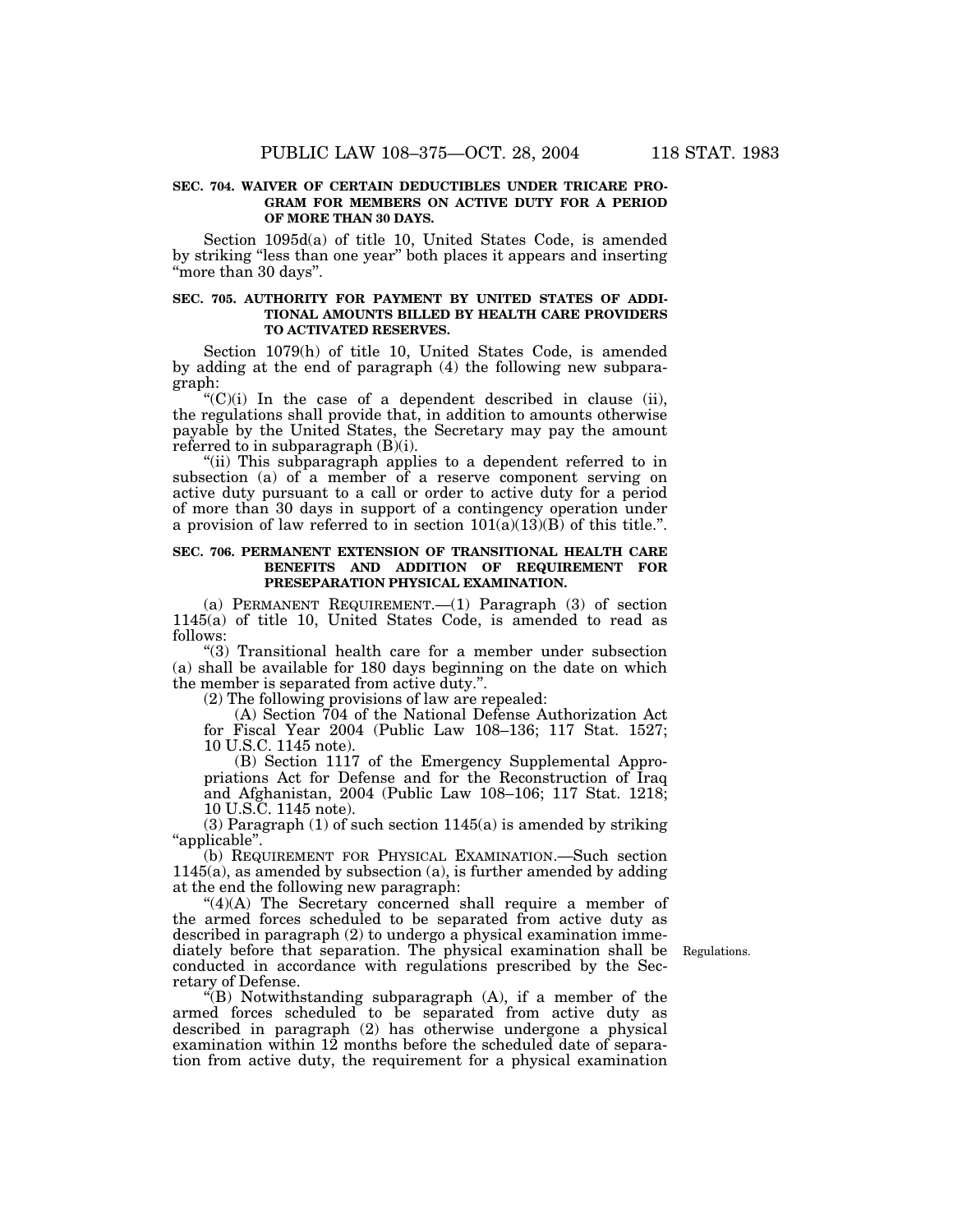under subparagraph (A) may be waived in accordance with regulations prescribed under this paragraph. Such regulations shall require that such a waiver may be granted only with the consent of the member and with the concurrence of the member's unit commander.''.

## **Subtitle B—Other Benefits Improvements**

### **SEC. 711. OPPORTUNITY FOR YOUNG CHILD DEPENDENT OF DECEASED MEMBER TO BECOME ELIGIBLE FOR ENROLL-MENT IN A TRICARE DENTAL PLAN.**

Section  $1076a(k)(2)$  of title 10, United States Code, is amended—

(1) by striking ''under subsection (a) or'' and inserting ''under subsection (a),''; and

 $(2)$  by inserting after "under subsection  $(f)$ ," the following: "or is not enrolled because the dependent is a child under the minimum age for enrollment,''.

#### **SEC. 712. COMPTROLLER GENERAL REPORT ON PROVISION OF HEALTH, EDUCATION, AND SUPPORT SERVICES FOR EXCEPTIONAL FAMILY MEMBER PROGRAM ENROLLEES.**

(a) EVALUATION REQUIREMENT.—The Comptroller General shall evaluate the effect of the Exceptional Family Member Program (in this section referred to as ''EFMP'') on health, education, and support services in selected civilian communities near military installations with a high concentration of EFMP enrollees.

(b) MATTERS COVERED.—The evaluation under subsection (a) shall include a discussion of the following:

(1) Communities that have high concentrations of EFMP enrollees that use State and local health, education, and support services.

(2) Needs of EFMP enrollees, if any, that are not met by State and local health, education, and support services.

(3) The burdens, financial and otherwise, placed on State and local health, education, and support services by EFMP enrollees and their families.

(4) The ability of the TRICARE program to meet the needs of EFMP enrollees and their families.

(5) Reasons for any limitations of the TRICARE program, the EFMP, and State and local health, education, and support services in providing assistance to EFMP enrollees and their families.

(6) Recommendations for more effectively meeting the needs of EFMP enrollees and their families.

(c) COMMUNITIES COVERED.—The evaluation under subsection (a) shall examine no fewer than four civilian communities, as determined by the Comptroller General, that have high concentrations of EFMP enrollees and that are near several military installations, including at least two military installations with tenants from more than one of the Armed Forces.

(d) DEFINITIONS.—In this section:

(1) The term ''health, education, and support services'' means services provided to children and other dependents with special needs, including specialized day care, mental health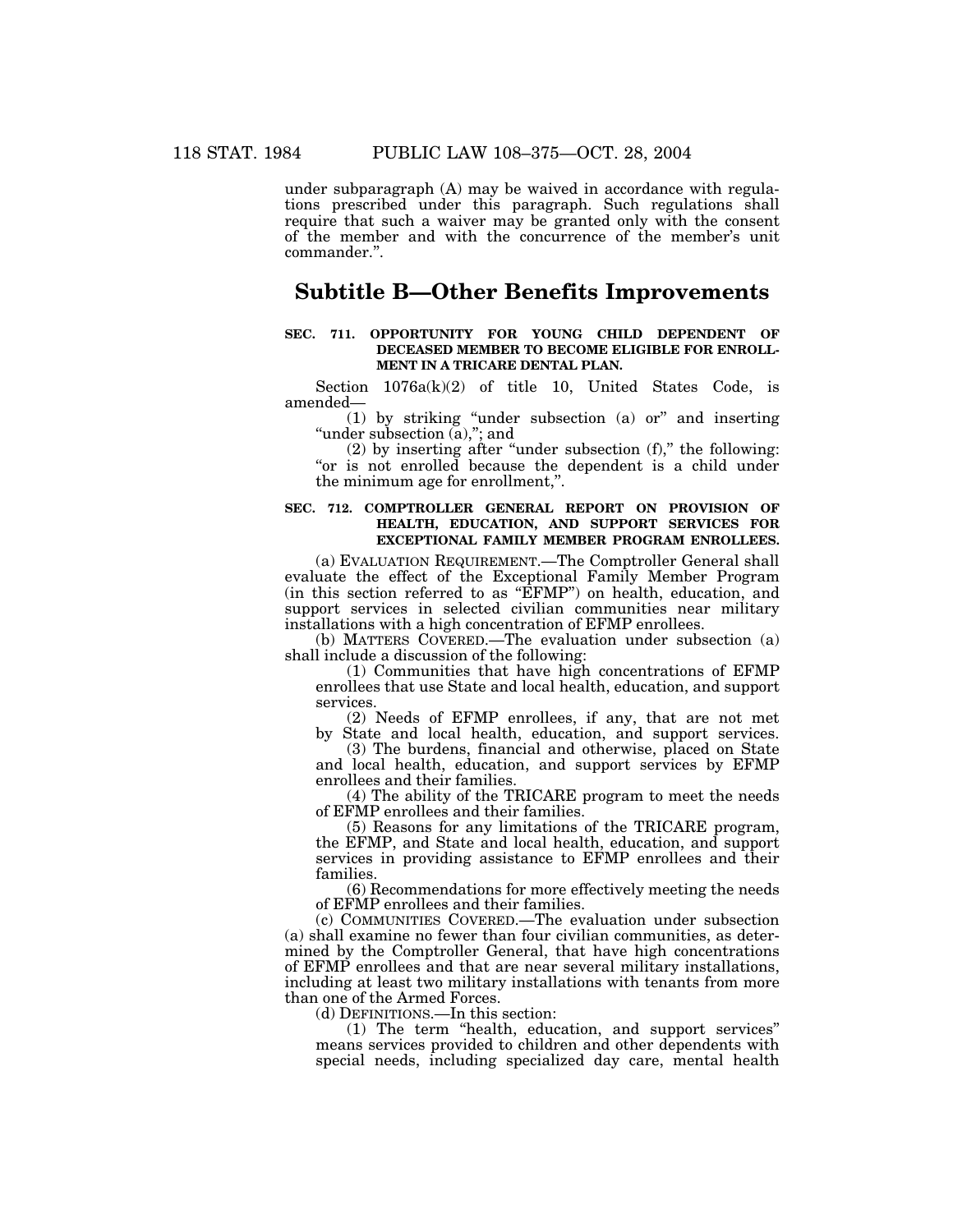day treatment services, respite services, counseling, early childhood intervention, special education, and other such services provided for children and other dependents with special needs.

(2) The term ''TRICARE program'' has the meaning given that term in section  $1072(7)$  of title 10, United States Code.

(e) REPORT.—Not later than one year after the date of the enactment of this Act, the Comptroller General shall submit to the Committees on Armed Services of the Senate and the House of Representatives a report on the results of the evaluation required under subsection (a), including findings and recommendations.

## **SEC. 713. CONTINUATION OF SUB-ACUTE CARE FOR TRANSITION PERIOD.**

Section 1074j(b) of title 10, United States Code, is amended by adding at the end the following new paragraph:

"(4) The Secretary of Defense may take such actions as are necessary to ensure that there is an effective transition in the furnishing of part-time or intermittent home health care benefits for covered beneficiaries who were receiving such benefits before the establishment of the program under this section. The actions taken under this paragraph may include the continuation of such benefits on an extended basis for such time as the Secretary determines appropriate.''.

## **SEC. 714. IMPROVEMENTS TO PHARMACY BENEFITS PROGRAM.**

(a) REQUIREMENT RELATING TO PRESCRIPTION DRUG BENEFITS FOR MEDICARE-ELIGIBLE ENROLLEES.—Section  $1074g(a)(6)$  of title 10, United States Code, is amended—

(1) by inserting " $(A)$ " after " $(6)$ "; and

 $(2)$  by adding at the end the following:

''(B) For a medicare-eligible beneficiary, the cost-sharing requirements may not be in excess of the cost-sharing requirements applicable to all other beneficiaries covered by section 1086 of this title. For purposes of the preceding sentence, a medicareeligible beneficiary is a beneficiary eligible for health benefits under section 1086 of this title pursuant to subsection  $(d)(2)$  of such section."

(b) IMPROVEMENT TO UNIFORM FORMULARY PROCESS.—Section  $1074g(a)(2)(E)(i)$  of such title is amended by inserting before the semicolon the following: "and additional determinations by the Pharmacy and Therapeutics Committee of the relative clinical and cost effectiveness of the agents''.

## **SEC. 715. PROFESSIONAL ACCREDITATION OF MILITARY DENTISTS.**

Section 1077(c) of title 10, United States Code, is amended—

(1) by striking "A" and inserting " $(1)$  Except as specified in paragraph  $(2)$ ,  $a$ <sup>"</sup>; and

(2) by adding at the end the following new paragraph:  $!(2)(A)$  Dependents who are 12 years of age or younger and are covered by a dental plan established under section 1076a of this title may be treated by postgraduate dental residents in a dental treatment facility of the uniformed services under a graduate dental education program accredited by the American Dental Association if—

''(i) treatment of pediatric dental patients is necessary in order to satisfy an accreditation standard of the American Dental Association that is applicable to such program, or training in pediatric dental care is necessary for the residents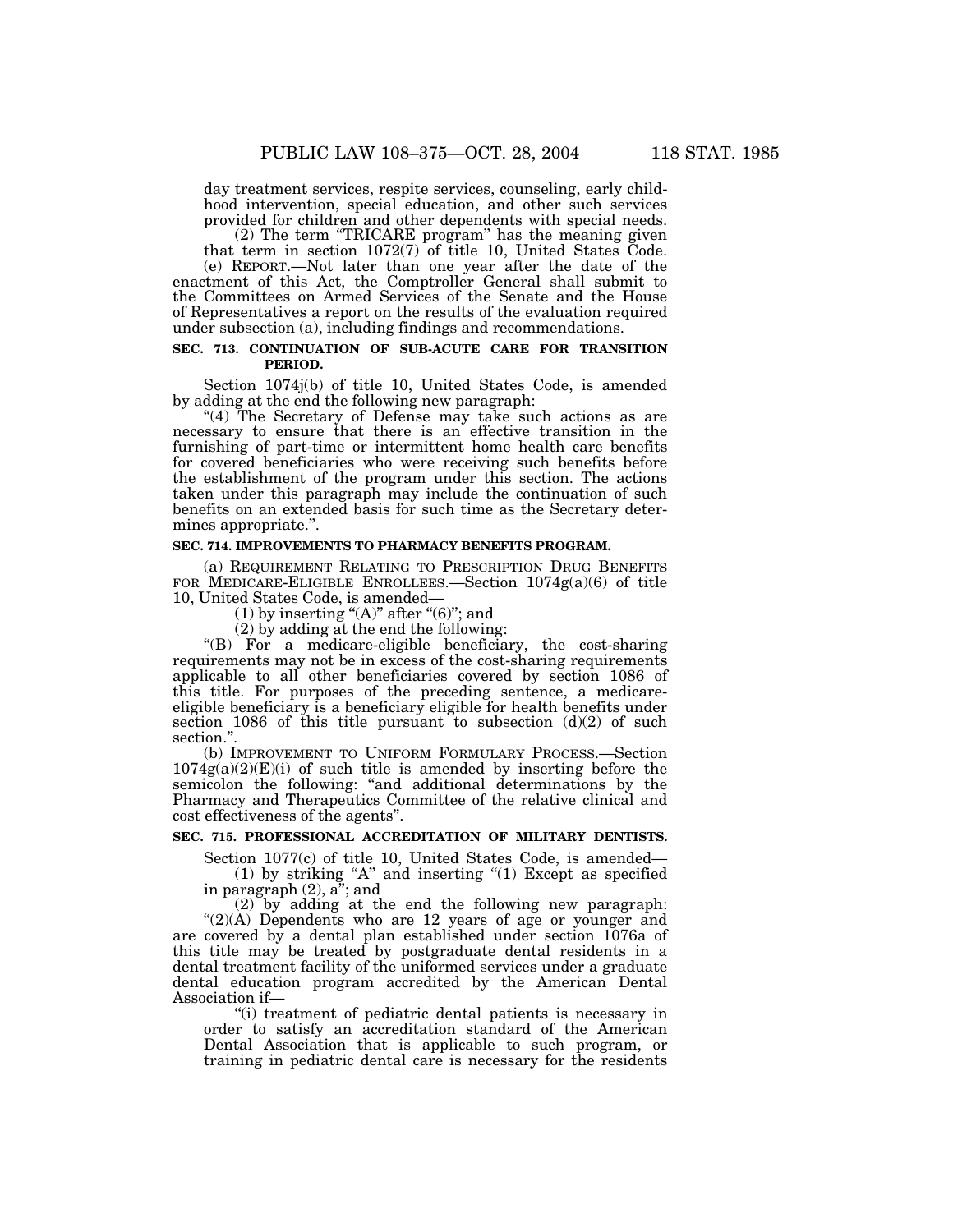to be professionally qualified to provide dental care for dependent children accompanying members of the uniformed services outside the United States; and

"(ii) the number of pediatric patients at such facility is insufficient to support satisfaction of the accreditation or professional requirements in pediatric dental care that apply to such program or students.

 $\sqrt{(\text{B})}$  The total number of dependents treated in all facilities of the uniformed services under subparagraph (A) in a fiscal year may not exceed 2,000.''.

10 USC 1086 note.

## **SEC. 716. TEMPORARY AUTHORITY FOR WAIVER OF COLLECTION OF PAYMENTS DUE FOR CHAMPUS BENEFITS RECEIVED BY DISABLED PERSONS UNAWARE OF LOSS OF CHAMPUS ELIGIBILITY.**

(a) AUTHORITY TO WAIVE DEBT.—(1) The Secretary of Defense, in consultation with the other administering Secretaries, may waive (in whole or in part) the collection of payments otherwise due from a person described in subsection (b) for health benefits received by such person under section 1086 of title 10, United States Code, after the termination of that person's eligibility for such benefits.

(2) If the Secretary of Defense waives collection of payments from a person under paragraph (1), the Secretary may also authorize a continuation of benefits for such person under such section 1086 for a period ending not later than the end of the period specified in subsection (c) of this section.

(b) ELIGIBLE PERSONS.—A person is eligible for relief under subsection  $(a)(1)$  if-

(1) the person is described in paragraph (1) of subsection (d) of section 1086 of title 10, United States Code;

(2) except for such paragraph, the person would have been eligible for the health benefits under such section; and

(3) at the time of the receipt of such benefits—

(A) the person satisfied the criteria specified in para $graph (2)(B)$  of such subsection (d); and

(B) the person was unaware of the loss of eligibility to receive the health benefits.

(c) PERIOD OF APPLICABILITY.—The authority provided under this section to waive collection of payments and to continue benefits shall apply, under terms and conditions prescribed by the Secretary of Defense, to health benefits provided under section 1086 of title 10, United States Code, during the period beginning on July 1, 1999, and ending at the end of December 31, 2004.

(d) ADMINISTERING SECRETARIES.—In this subsection, the term "administering Secretaries" has the meaning given such term in section 1072(3) of title 10, United States Code.

#### **SEC. 717. SERVICES OF MARRIAGE AND FAMILY THERAPISTS.**

(a) AUTHORITY TO ENTER INTO PERSONAL SERVICES CON-TRACTS.—Section 704(c)(2) of the National Defense Authorization Act for Fiscal Year 1995 (Public Law 103–337; 108 Stat. 2799; 10 U.S.C. 1091 note) is amended by inserting ''marriage and family therapists certified as such by a certification recognized by the Secretary of Defense," after "psychologists,".

(b) APPLICABILITY OF LICENSURE REQUIREMENT FOR HEALTH-CARE PROFESSIONALS.—Section 1094(e)(2) of title 10, United States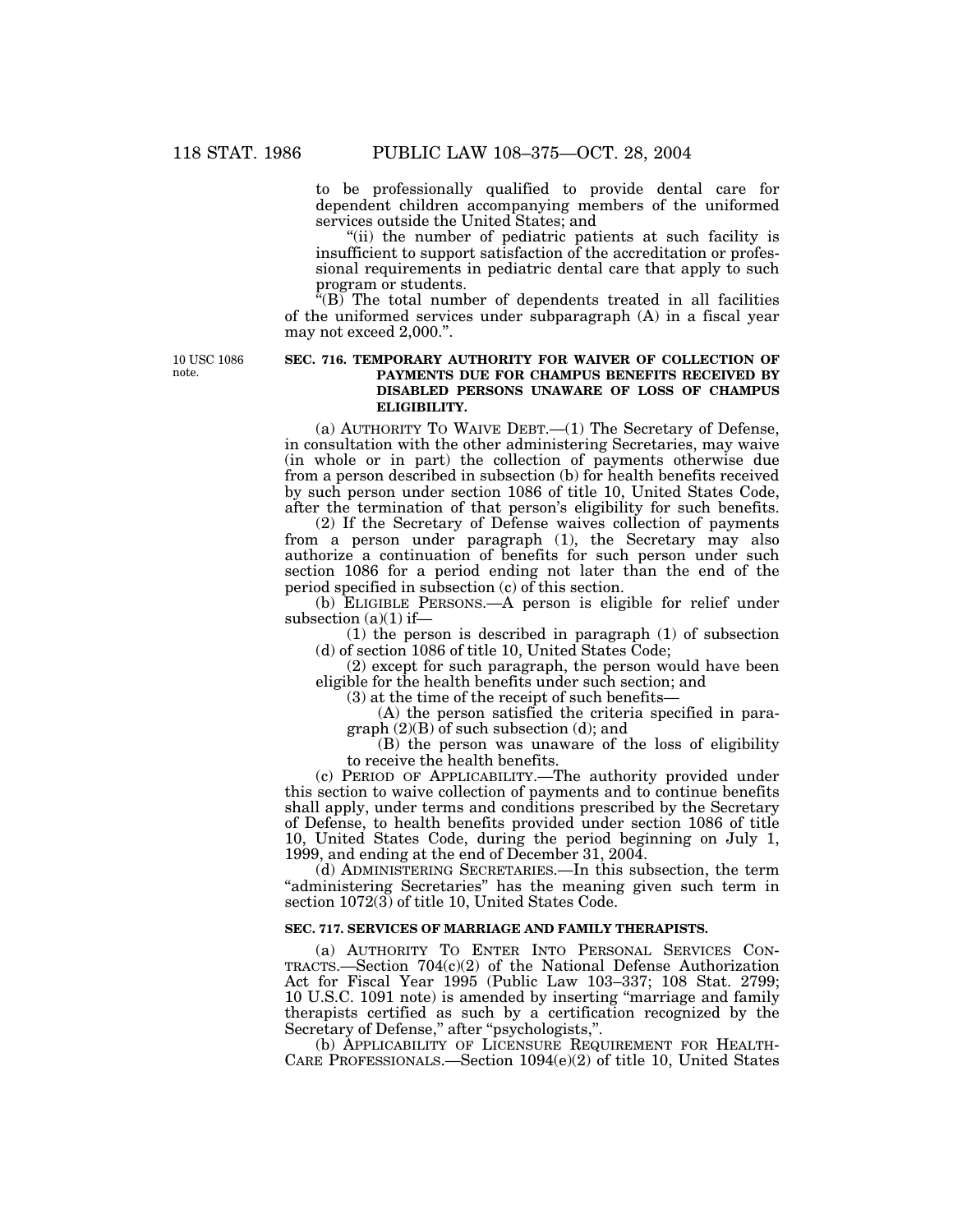Code, is amended by inserting ''marriage and family therapist certified as such by a certification recognized by the Secretary of Defense," after "psychologist,".

#### **SEC. 718. CHIROPRACTIC HEALTH CARE BENEFITS ADVISORY COM-MITTEE.**

10 USC 1092 note.

(a) ESTABLISHMENT.—Not later than 120 days after the date of the enactment of this Act, the Secretary of Defense shall establish an oversight advisory committee to provide the Secretary with advice and recommendations regarding the continued development and implementation of an effective program of chiropractic health care benefits for members of the uniformed services on active duty. Deadline.

(b) MEMBERSHIP.—The advisory committee shall be composed of members selected from among persons who, by reason of education, training, and experience, are experts in chiropractic health care, as follows:

(1) Members appointed by the Secretary of Defense in such number as the Secretary determines appropriate for carrying out the duties of the advisory committee effectively, including not fewer than three practicing representatives of the chiropractic health care profession.

 $(2)$  Å representative of each of the uniformed services, as designated by the administering Secretary concerned.

(c) CHAIRMAN.—The Secretary of Defense shall designate one member of the advisory committee to serve as the Chairman of the advisory committee.

(d) MEETINGS.—The advisory committee shall meet at the call of the Chairman, but not fewer than three times each fiscal year, beginning in fiscal year 2005.

(e) DUTIES.—The advisory committee shall have the following duties:

(1) Review and evaluate the program of chiropractic health care benefits provided to members of the uniformed services on active duty under chapter 55 of title 10, United States Code.

(2) Provide the Secretary of Defense with advice and recommendations as described in subsection (a).

(3) Upon the Secretary's determination that the program of chiropractic health care benefits referred to in paragraph (1) has been fully implemented, prepare and submit to the Secretary a report containing the advisory committee's evaluation of the implementation of such program.

(f) REPORT.—The Secretary of Defense, following receipt of the report by the advisory committee under subsection  $(e)(3)$ , shall submit to the Committees on Armed Services of the Senate and of the House of Representatives a report containing the following:

(1) A copy of the advisory committee report, together with the Secretary's comments on the report.

(2) An explanation of the criteria and rationale that the Secretary used to determine that the program of chiropractic health care benefits was fully implemented.

(3) The Secretary's views with regard to the future implementation of the program of chiropractic health care benefits.

(g) APPLICABILITY OF TEMPORARY ORGANIZATIONS LAW.—(1) Section 3161 of title 5, United States Code, shall apply to the advisory committee under this section.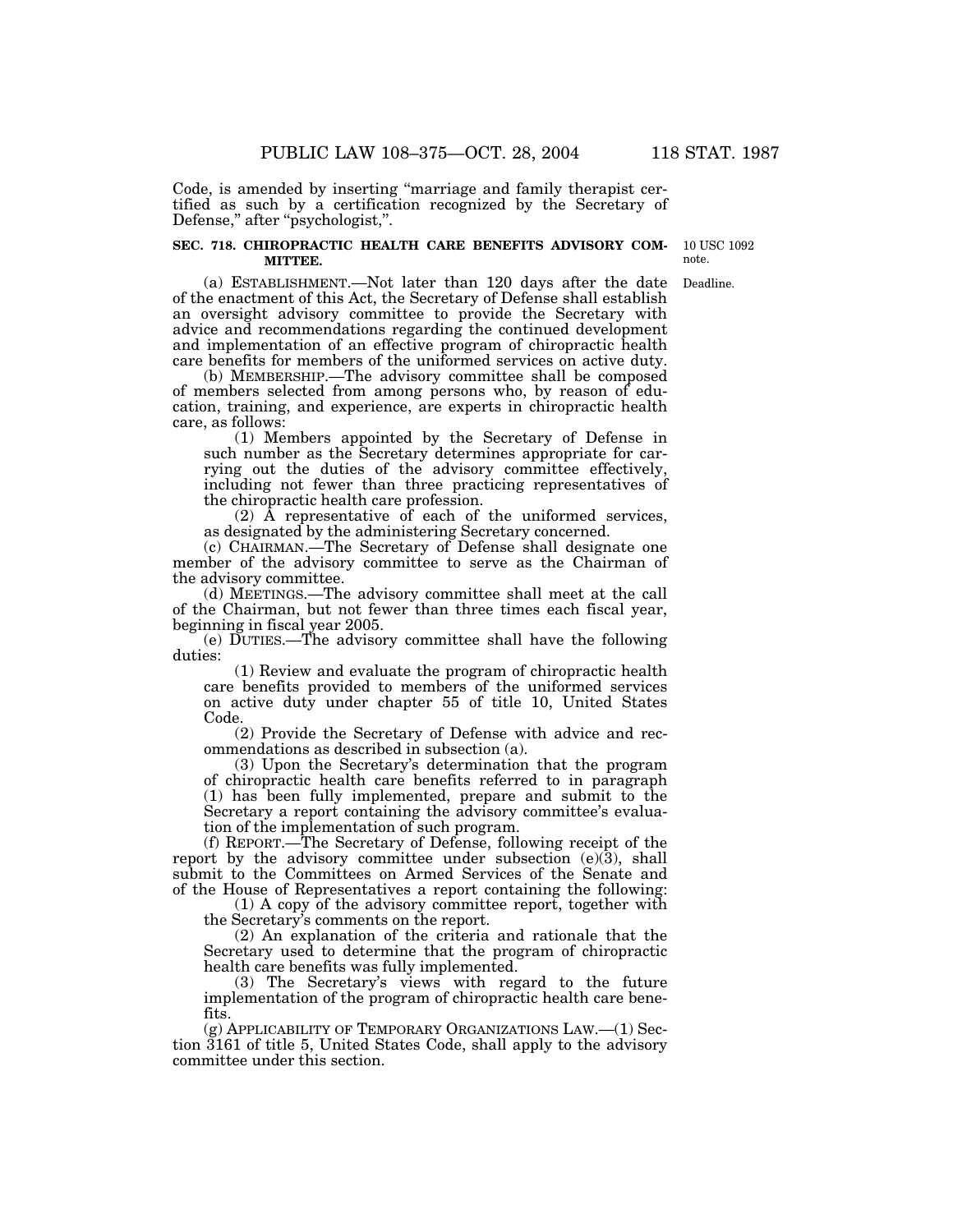(2) The Federal Advisory Committee Act (5 U.S.C. App.) shall not apply to the oversight advisory committee under this section.

(h) TERMINATION.—The advisory committee shall terminate 90 days after the date on which the Secretary submits the report under subsection (f).

# **Subtitle C—Planning, Programming, and Management**

10 USC 1092 note.

## **SEC. 721. PILOT PROGRAM FOR HEALTH CARE DELIVERY.**

(a) PILOT PROGRAM.—The Secretary of Defense may conduct a pilot program at two or more military installations for purposes of testing initiatives that build cooperative health care arrangements and agreements between military installations and local and regional non-military health care systems.

(b) REQUIREMENTS OF PILOT PROGRAM.—In conducting the pilot program, the Secretary of Defense shall—

(1) identify and analyze health care delivery options involving the private sector and health care services in military facilities located on the installation;

(2) determine the cost avoidance or savings resulting from innovative partnerships between the Department of Defense and the private sector;

(3) study the potential, viability, cost efficiency, and health care effectiveness of Department of Defense health care providers delivering health care in civilian community hospitals; and

(4) determine the opportunities for and barriers to coordinating and leveraging the use of existing health care resources, including Federal, State, local, and contractor assets.

(c) CONSULTATION REQUIREMENTS.—The Secretary of Defense shall develop the pilot program in consultation with the Secretaries of the military departments, representatives from the military installation selected for the pilot program, Federal, State, and local entities, and the TRICARE managed care support contractor with responsibility for that installation.

(d) SELECTION OF MILITARY INSTALLATION.—The pilot program may be implemented at two or more military installations selected by the Secretary of Defense. At least one of the selected military installations shall meet the following criteria:

(1) The military installation has members of the Armed Forces on active duty and members of reserve components of the Armed Forces that use the installation as a training and operational base, with members routinely deploying in support of the global war on terrorism.

(2) The number of members of the Armed Forces on active duty permanently assigned to the military installation is expected to increase over the next five years.

(3) One or more cooperative arrangements exist at the military installation with civilian health care entities in the form of specialty care services in the military medical treatment facility on the installation.

(4) There is a military treatment facility on the installation that does not have inpatient or trauma center care capabilities.

(5) There is a civilian community hospital near the military installation with—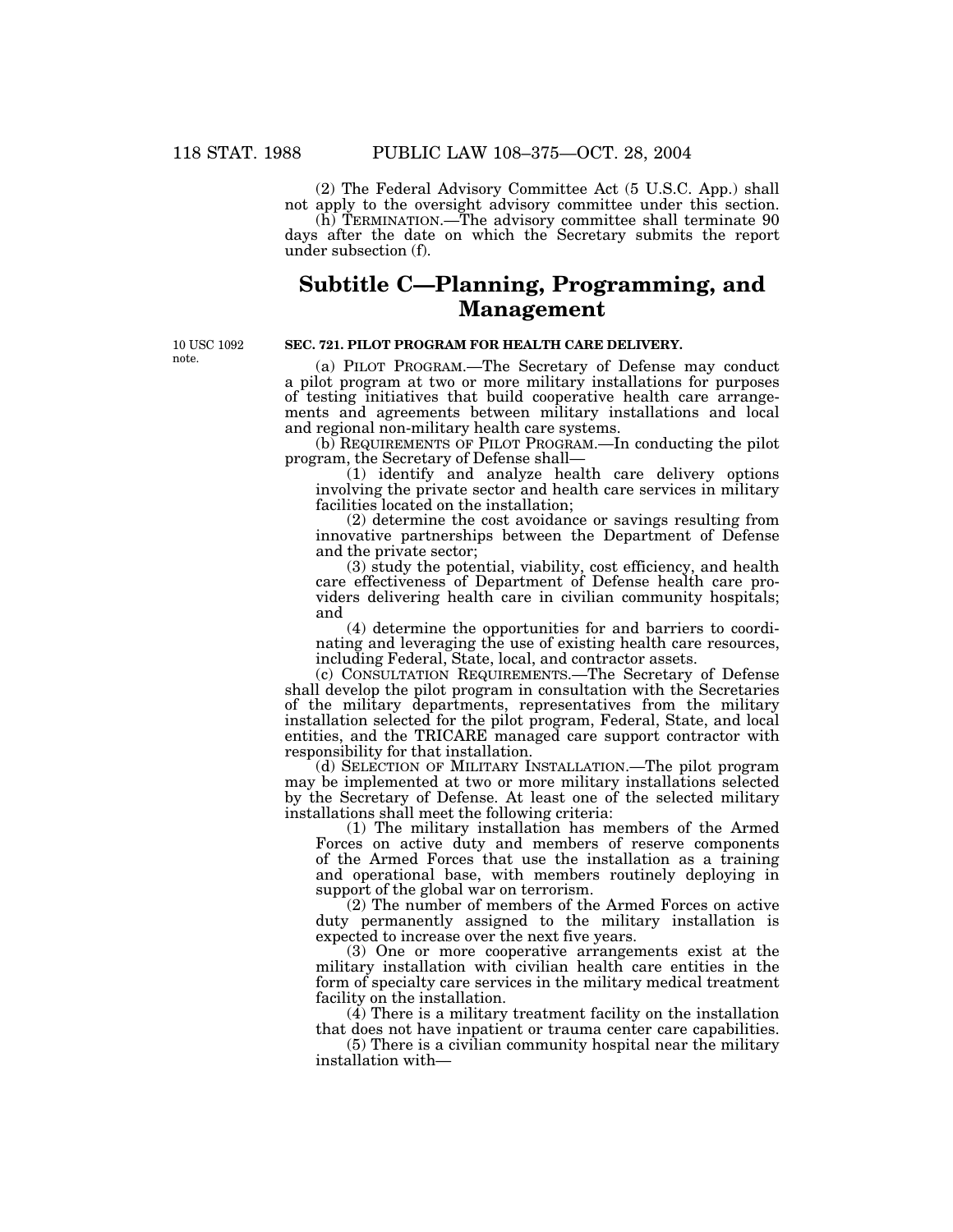(A) limited capability to expand inpatient care beds, intensive care, and specialty services; and

(B) limited or no capability to provide trauma care. (e) DURATION OF PILOT PROGRAM.—Implementation of the pilot program developed under this section shall begin not later than May 1, 2005, and shall be conducted during fiscal years 2005, 2006, and 2007.

(f) REPORTS.—With respect to any pilot program conducted under this section, the Secretary of Defense shall submit to the Committees on Armed Services of the Senate and of the House of Representatives—

(1) an interim report on the program, not later than 60 days after commencement of the program; and

(2) a final report describing the results of the program with recommendations for a model health care delivery system for other military installations, not later than July 1, 2007.

## **SEC. 722. STUDY OF PROVISION OF TRAVEL REIMBURSEMENT TO HOS-PITALS FOR CERTAIN MILITARY DISABILITY RETIREES.**

(a) STUDY.—The Secretary of Defense shall conduct a study of the feasibility, and of the desirability, of providing that a member of the uniformed services retired under chapter 61 of title 10, United States Code, shall be provided reimbursement for the travel expenses of such member for travel, during the two-year period beginning on the date of the retirement of the member, to a military treatment facility for medical care. The Secretary shall include in that study consideration of whether reimbursement under such a plan should, as nearly as practicable, be under the same terms and conditions, and at the same rate, as apply to beneficiary travel reimbursement provided by the Secretary of Veterans Affairs under section 111 of title 38, United States Code.

(b) REPORT.—The Secretary of Defense shall submit to the congressional defense committees a report providing the results of the study under subsection (a). Such report shall be submitted not later than March 1, 2005.

## **SEC. 723. STUDY OF MENTAL HEALTH SERVICES.**

(a) STUDY REQUIRED.—The Comptroller General shall conduct a study of mental health services available to members of the Armed Forces.

(b) PERSONS COVERED.—The study shall evaluate the availability and effectiveness of existing mental health treatment and screening resources—

(1) for members of the Armed Forces during a deployment to a combat theater;

(2) for members of the Armed Forces returning from a deployment to a combat theater, both—

(A) in the short-term, post-deployment period; and

(B) in the long-term, following the post-deployment period;

(3) for the families of members of the Armed Forces who have been deployed to a combat theater during the time of the deployment;

(4) for the families of members of the Armed Forces who have been deployed to a combat theater after the member has returned from the deployment; and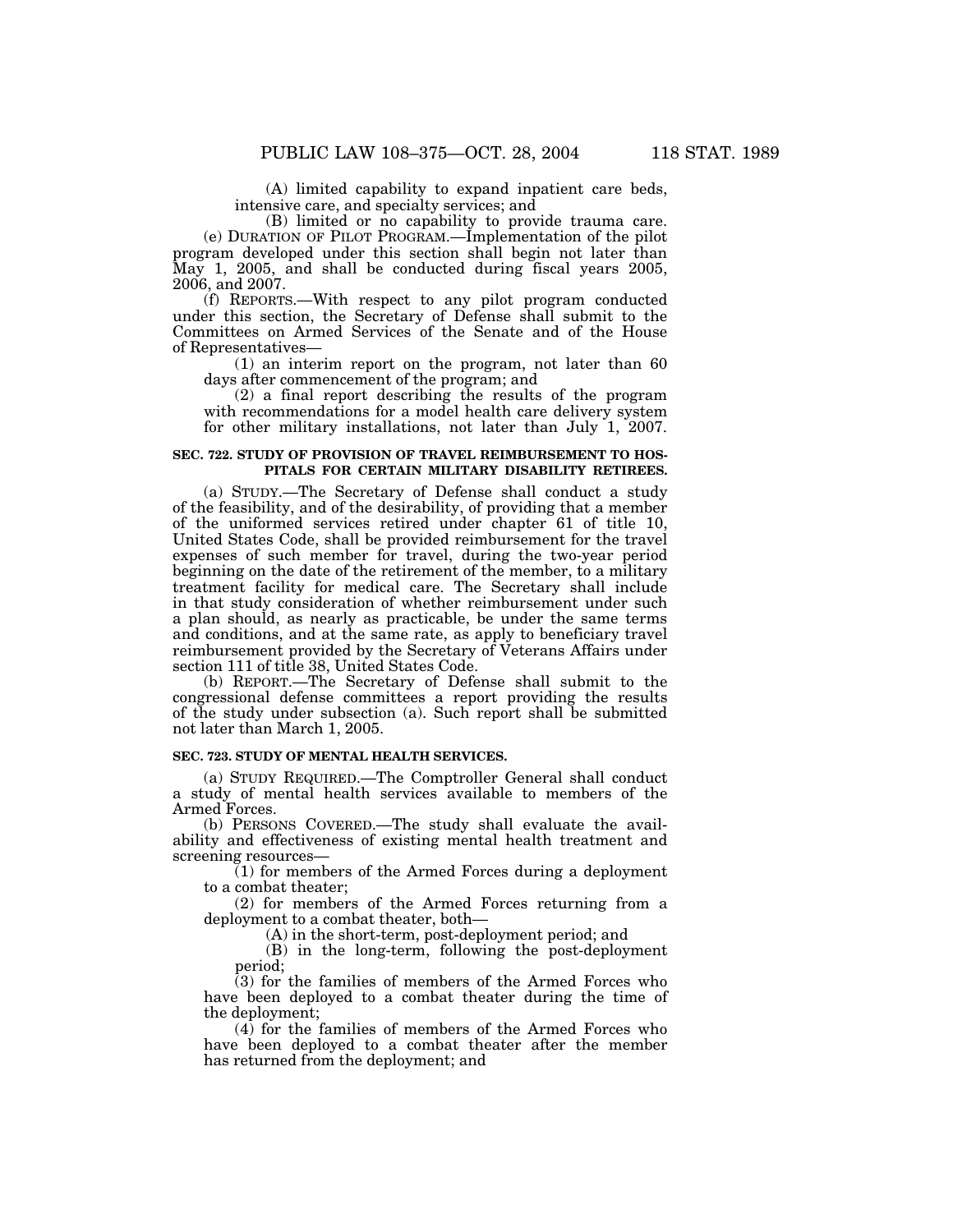(5) for members of the Armed Forces and their families described in this subsection who are members of reserve components.

(c) ASSESSMENT OF OBSTACLES.—The study shall provide an assessment of existing obstacles that prevent members of the Armed Forces and military families in need of mental health services from obtaining these services, including—

(1) the extent to which existing confidentiality regulations, or lack thereof, inhibit members of the Armed Forces from seeking mental health treatment;

(2) the implications that a decision to seek mental health services can have on a military career;

(3) the extent to which a social stigma exists within the Armed Forces that prevents members of the Armed Forces and military families from seeking mental health treatment within the Department of Defense and the individual Armed Forces;

(4) the extent to which logistical obstacles, particularly with respect to members of the Armed Forces and families residing in rural areas, deter members in need of mental health services from obtaining them; and

(5) the extent to which members of the Armed Forces and their families are prevented or hampered from obtaining mental health treatment due to the cost of such services.

(d) IDENTIFICATION OF PROBLEMS UNIQUE TO RESERVES.—The study shall identify potential problems in obtaining mental health treatment that are unique to members of Reserve components.

(e) REPORT.—The Comptroller General shall submit to Congress a report on the study conducted under this section not later than March 31, 2005. The report shall contain the results of the study and make specific recommendations—

(1) for improving the effectiveness and accessibility of mental health services provided by Department of Defense to the persons listed in subsection (b), including recommendations to ensure appropriate referrals and a seamless transition to the care of the Department of Veterans Affairs following separation from the Armed Forces; and

(2) for removing or mitigating any obstacles identified under subsection (c) and problems identified under subsection (d).

10 USC 113 note.

## **SEC. 724. POLICY FOR TIMELY NOTIFICATION OF NEXT OF KIN OF MEMBERS SERIOUSLY ILL OR INJURED IN COMBAT ZONES.**

(a) POLICY REQUIRED.—The Secretary of Defense shall prescribe the policy of the Department of Defense for providing, in the case of the serious illness or injury of a member of the Armed Forces in a combat zone, timely notification to the next of kin of the member regarding the illness or injury, including information on the condition of the member and the location at which the member is receiving treatment. In prescribing the policy, the Secretary shall ensure respect for the expressed desires of individual members of the Armed Forces regarding the notification of next of kin and shall include standards of timeliness for both the initial notification of next of kin under the policy and subsequent updates regarding the condition and location of the member.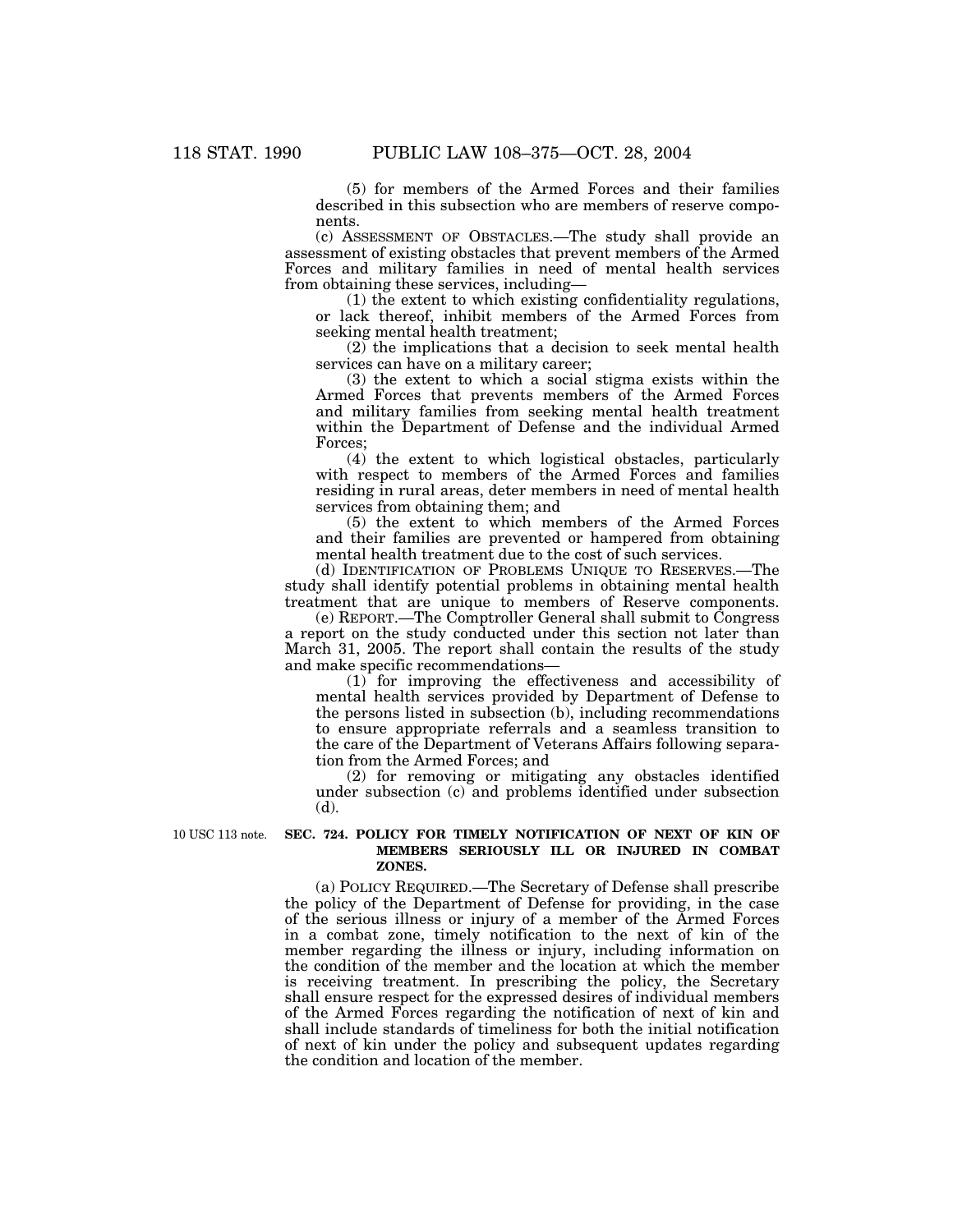(b) SUBMISSION OF POLICY.—Not later than 120 days after Deadline. the date of the enactment of this Act, the Secretary of Defense shall submit to Congress a copy of the policy.

## **SEC. 725. REVISED FUNDING METHODOLOGY FOR MILITARY RETIREE HEALTH CARE BENEFITS.**

(a) REVISION.—Section 1116 of title 10, United States Code, is amended to read as follows:

#### **''§ 1116. Payments into the Fund**

"(a) At the beginning of each fiscal year after September 30, 2005, the Secretary of the Treasury shall promptly pay into the Fund from the General Fund of the Treasury—

''(1) the amount certified to the Secretary by the Secretary of Defense under subsection (c), which shall be the contribution to the Fund for that fiscal year required by section 1115; and

 $*(2)$  the amount determined by each administering Secretary under section 1111(c) as the contribution to the Fund on behalf of the members of the uniformed services under the jurisdiction of that Secretary.

''(b) At the beginning of each fiscal year, the Secretary of Defense shall determine the sum of the following:

" $(1)$  The amount of the payment for that year under the amortization schedule determined by the Board of Actuaries under section 1115(a) of this title for the amortization of the original unfunded liability of the Fund.

" $(2)$  The amount (including any negative amount) of the Department of Defense contribution for that year as determined by the Secretary of Defense under section 1115(b) of this title.

''(3) The amount (including any negative amount) for that year under the most recent amortization schedule determined by the Secretary of Defense under section 1115(c)(2) of this title for the amortization of any cumulative unfunded liability (or any gain) to the Fund resulting from changes in benefits.

'(4) The amount (including any negative amount) for that year under the most recent amortization schedule determined by the Secretary of Defense under section 1115(c)(3) of this title for the amortization of any cumulative actuarial gain or loss to the Fund resulting from actuarial assumption changes.

 $\sqrt[4]{5}$ ) The amount (including any negative amount) for that year under the most recent amortization schedule determined by the Secretary of Defense under section  $1115(c)(4)$  of this title for the amortization of any cumulative actuarial gain or loss to the Fund resulting from actuarial experience.

''(c) The Secretary of Defense shall promptly certify the amount determined under subsection (b) each year to the Secretary of the Treasury.

"(d) At the same time as the Secretary of Defense makes the certification under subsection (c), the Secretary shall submit to the Committees on Armed Services of the Senate and the House of Representatives the information provided to the Secretary of the Treasury under that subsection.''.

(b) SENSE OF CONGRESS.—It is the sense of Congress that any unsubscribed discretionary budget authority that accrues within the national defense budget function as a result of the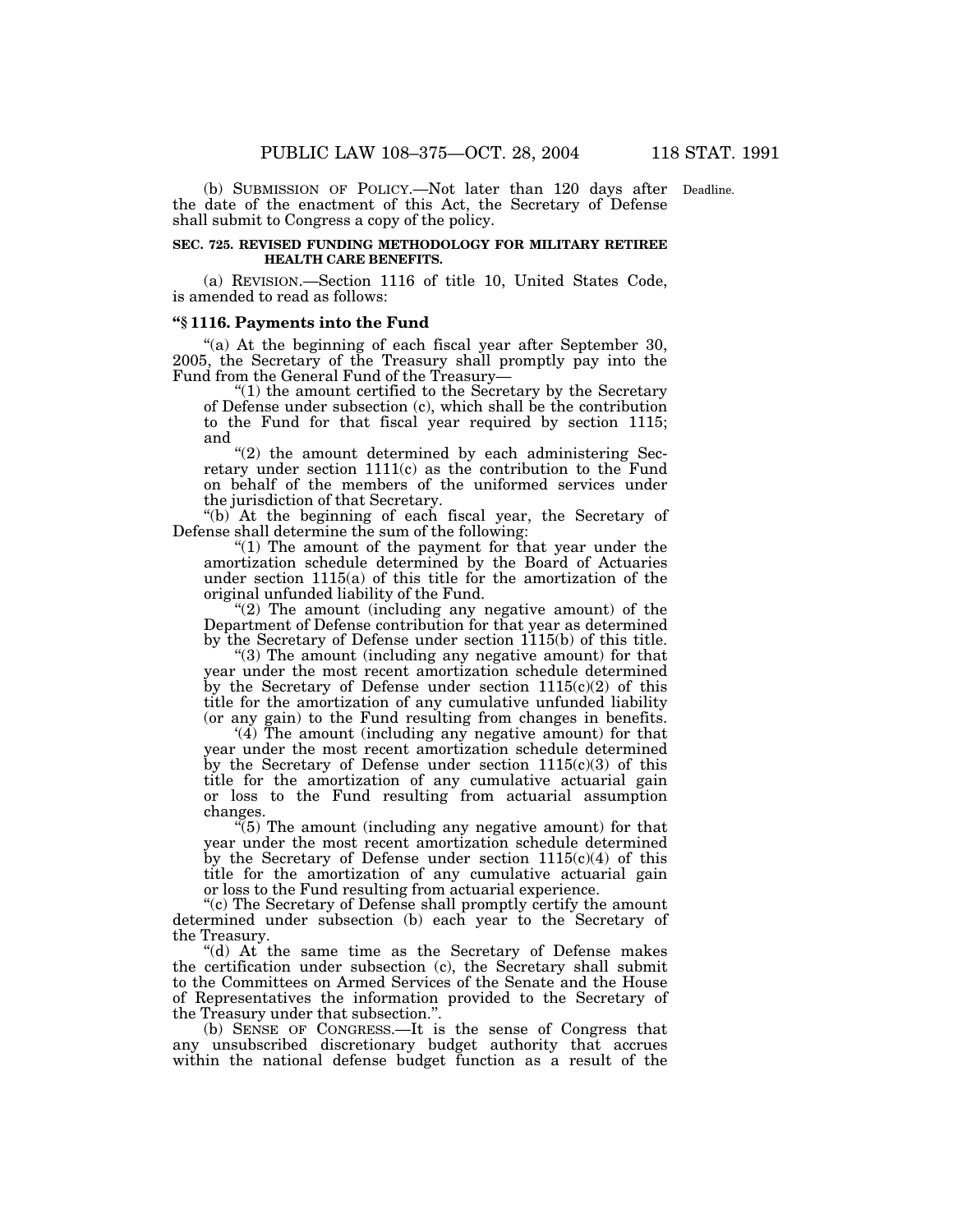amendments made by this section shall be applied to cover the unbudgeted costs of—

(1) increases in Army end strengths and modularization; (2) increases in Marine Corps end strengths and necessary

equipment; and

(3) Navy shipbuilding requirements.

(c) CONFORMING AMENDMENTS.—(1) Section 1111(c) of title 10, United States Code, is amended in the last sentence by striking ''1116'' and all that follows through the end of the sentence and inserting  $1115(b)$  of this title, and such contributions shall be paid into the Fund as provided in section 1116(a).''.

 $(2)$  Section 1115(a) of such title is amended by striking "1116(c)" and inserting "1116".

(3) Section 1115(b) of such title is amended—

(A) by striking ''(1) The Secretary of Defense'' and all that follows through "of this title." and inserting "The Secretary of Defense shall determine, before the beginning of each fiscal year after September 30, 2005, the total amount of the Department of Defense contribution to be made to the Fund for that fiscal year for purposes of section  $1116(b)(2)$ .";

(B) by striking paragraph (2);

(C) by redesignating subparagraphs (A) and (B) as paragraphs  $(1)$  and  $(2)$ , respectively;

(D) in each of paragraphs (1) and (2), as so redesignated, by redesignating clauses (i) and (ii) as subparagraphs (A) and (B), respectively; and

 $(E)$  in paragraph  $(2)(B)$ , as so redesignated, by striking "subparagraph  $(\tilde{A})(ii)$ " and inserting "paragraph  $(1)(B)$ ".

(4) Section  $1115(c)(1)$  of such title is amended by striking "and section 1116(a) of this title''.

(5) Section 1115(c)(5) of such title is amended by striking " $1116(c)$ " and inserting " $1116$ ".

(d) EFFECTIVE DATE.—The amendments made by this section shall take effect on October 1, 2005.

## **SEC. 726. GROUNDS FOR PRESIDENTIAL WAIVER OF REQUIREMENT FOR INFORMED CONSENT OR OPTION TO REFUSE REGARDING ADMINISTRATION OF DRUGS NOT APPROVED FOR GENERAL USE.**

(a) INVESTIGATIONAL NEW DRUGS.—Section 1107(f) of title 10, United States Code, is amended—

(1) in paragraph (1), by striking ''obtaining consent—'' and all that follows through  $\mathrm{H}(C)$  is" and inserting "obtaining consent is''; and

(2) by striking paragraph (2) and inserting the following new paragraph:

"(2) The waiver authority provided in paragraph  $(1)$  shall not be construed to apply to any case other than a case in which prior consent for administration of a particular drug is required by reason of a determination by the Secretary of Health and Human Services that such drug is subject to the investigational new drug requirements of section 505(i) of the Federal Food, Drug, and Cosmetic Act.''.

(b) EMERGENCY USE DRUGS.—Section 1107a(a) of such title is amended—

(1) by inserting " $(A)$ " after "PRESIDENT.— $(1)$ ";

10 USC 1111 note.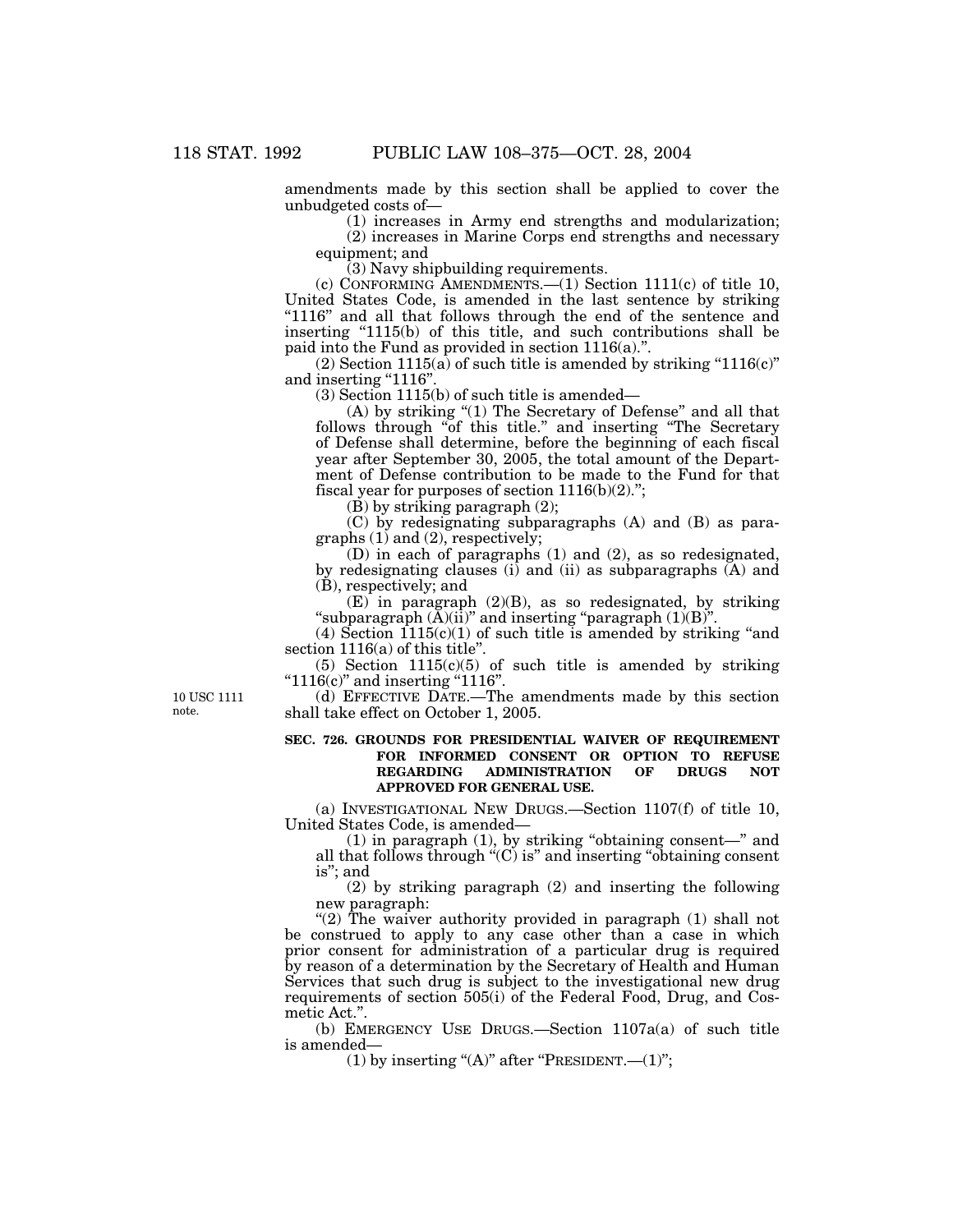(2) by striking ''is not feasible,'' and all that follows through ''members affected, or''; and

(3) by adding at the end the following new subparagraph: "(B) The waiver authority provided in subparagraph  $(A)$  shall not be construed to apply to any case other than a case in which an individual is required to be informed of an option to accept or refuse administration of a particular product by reason of a determination by the Secretary of Health and Human Services that emergency use of such product is authorized under section 564 of the Federal Food, Drug, and Cosmetic Act.''.

## **SEC. 727. TRICARE PROGRAM REGIONAL DIRECTORS.**

(a) RECOMMENDATIONS FOR SELECTION PROCESS FOR TRICARE PROGRAM REGIONAL DIRECTORS.—(1) The Secretary of Defense shall develop recommendations for a process for the selection of regional directors for TRICARE program administrative regions from among nominees and applicants for the position in accordance with this section.

(2) The recommendations developed under paragraph (1) shall provide for a process for—

(A) the Secretary of each military department to nominate, for each regional director position, one commissioned officer in a grade above colonel, or, in the case of the Navy, captain, or member of the Senior Executive Service under the jurisdiction of that Secretary; and

(B) the Secretary of Defense to accept applications for assignment or appointment to each such position from any other qualified person.

(3) The recommendations developed under paragraph (1) shall also include recommendations with respect to—

(A) the qualifications for regional directors;

(B) the period of assignment of a commissioned officer as a regional director;

(C) procedures for ensuring that fair consideration is given to each nominee and each applicant; and

(D) such other requirements as considered appropriate by the Secretary.

(b) REPORT.—Not later than March 1, 2005, the Secretary of Defense shall submit to the Committees on Armed Services of the Senate and House of Representatives a report containing the recommendations developed by the Secretary under subsection (a).

# **Subtitle D—Medical Readiness Tracking and Health Surveillance**

#### **SEC. 731. MEDICAL READINESS PLAN AND JOINT MEDICAL READINESS OVERSIGHT COMMITTEE.**

10 USC 1074 note.

(a) REQUIREMENT FOR PLAN.—The Secretary of Defense shall develop a comprehensive plan to improve medical readiness, and Department of Defense tracking of the health status, of members of the Armed Forces throughout their service in the Armed Forces, and to strengthen medical readiness and tracking before, during, and after deployment of members of the Armed Forces overseas. The matters covered by the comprehensive plan shall include all elements that are described in this title and the amendments made by this title and shall comply with requirements in law.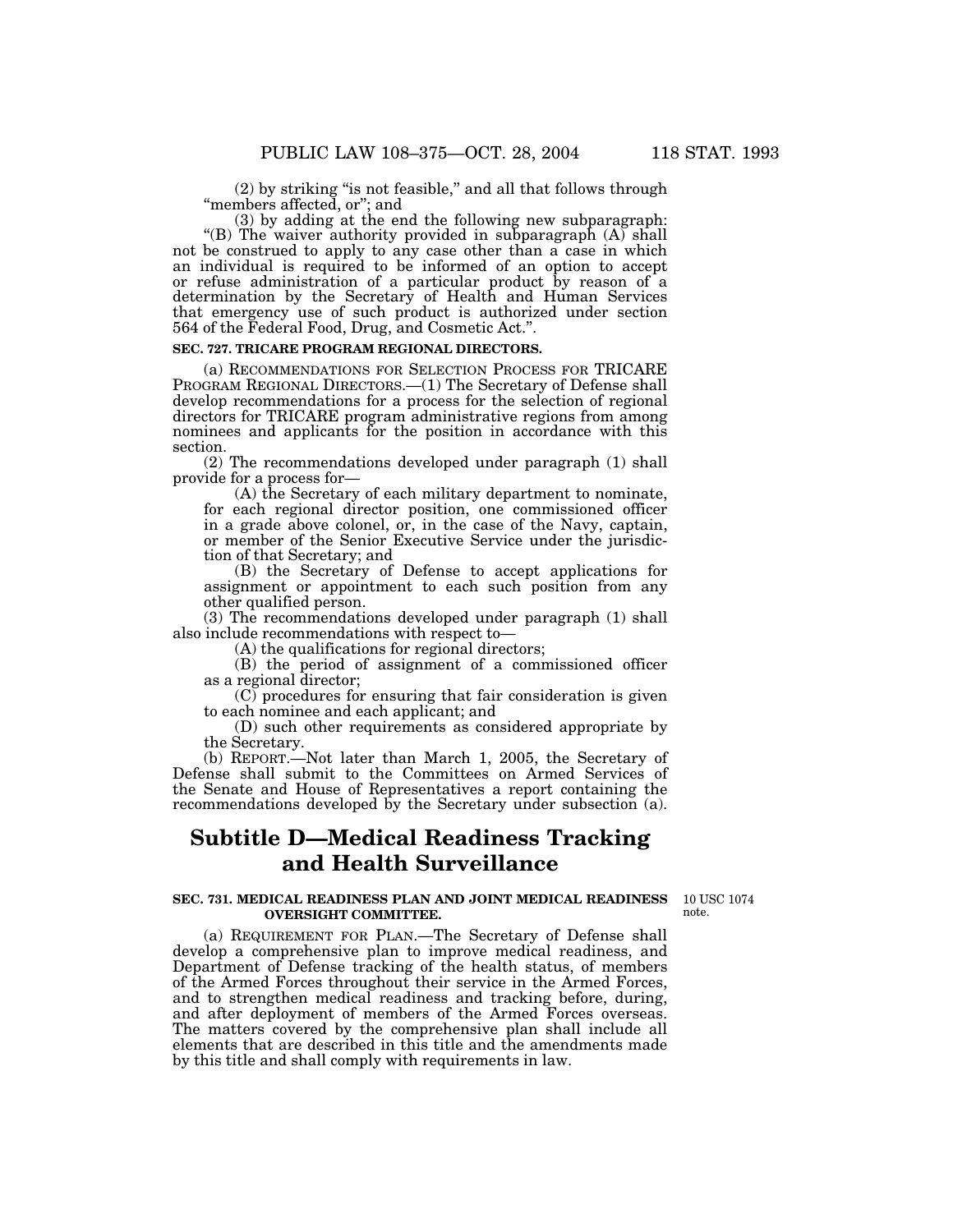(b) JOINT MEDICAL READINESS OVERSIGHT COMMITTEE.— (1) ESTABLISHMENT.—The Secretary of Defense shall establish a Joint Medical Readiness Oversight Committee.

(2) COMPOSITION.—The members of the Committee are as follows:

(A) The Under Secretary of Defense for Personnel and Readiness, who shall chair the Committee.

(B) The Vice Chief of Staff of the Army, the Vice Chief of Naval Operations, the Vice Chief of Staff of the Air Force, and the Assistant Commandant of the Marine Corp.

(C) The Assistant Secretary of Defense for Health Affairs.

(D) The Assistant Secretary of Defense for Reserve Affairs.

(E) The Surgeon General of each of the Army, the Navy, and the Air Force.

(F) The Assistant Secretary of the Army for Manpower and Reserve Affairs.

(G) The Assistant Secretary of the Navy for Manpower and Reserve Affairs.

(H) The Assistant Secretary of the Air Force for Manpower, Reserve Affairs, Installations, and Environment.

(I) The Chief of the National Guard Bureau.

(J) The Chief of Army Reserve.

(K) The Chief of Naval Reserve.

(L) The Chief of Air Force Reserve.

(M) The Commander, Marine Corps Reserve.

(N) The Director of the Defense Manpower Data Center.

(O) A representative of the Department of Veterans Affairs designated by the Secretary of Veterans Affairs. (3) DUTIES.—The duties of the Committee are as follows:

(A) To advise the Secretary of Defense on the medical readiness and health status of the members of the active and reserve components of the Armed Forces.

(B) To advise the Secretary of Defense on the compliance of the Armed Forces with the medical readiness tracking and health surveillance policies of the Department of Defense.

(C) To oversee the development and implementation of the comprehensive plan required by subsection (a) and the actions required by this title and the amendments made by this title, including with respect to matters relating to—

(i) the health status of the members of the reserve components of the Armed Forces;

(ii) accountability for medical readiness;

(iii) medical tracking and health surveillance;

(iv) declassification of information on environmental hazards;

(v) postdeployment health care for members of the Armed Forces; and

(vi) compliance with Department of Defense and other applicable policies on blood serum repositories.

(D) To ensure unity and integration of efforts across functional and organizational lines within the Department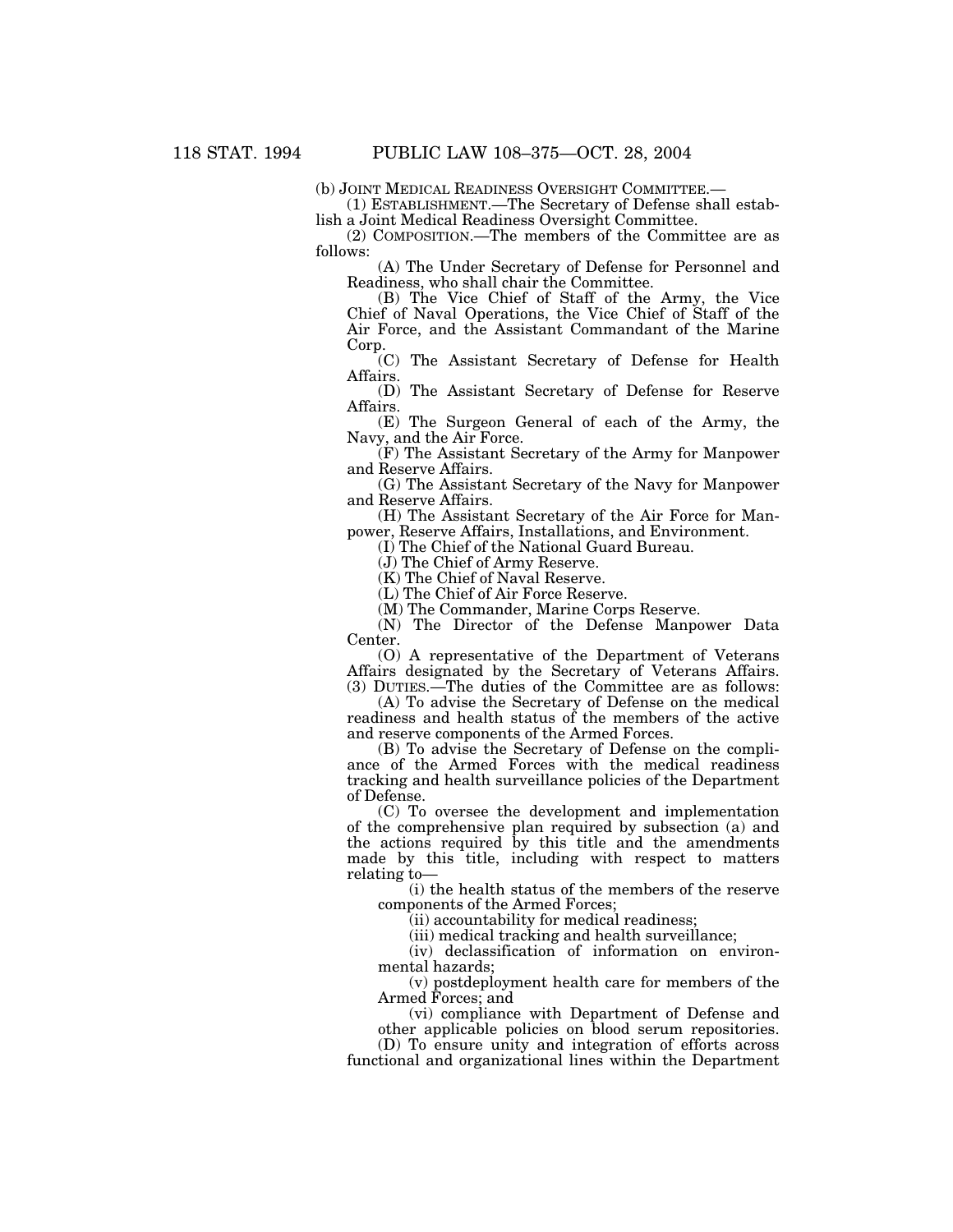of Defense with regard to medical readiness tracking and health surveillance of members of the Armed Forces.

(E) To establish and monitor compliance with the medical readiness standards that are applicable to members and those that are applicable to units.

(F) To improve continuity of care in coordination with the Secretary of Veterans Affairs, for members of the Armed Forces separating from active service with serviceconnected medical conditions.

(4) FIRST MEETING.—The first meeting of the Committee Deadline. shall be held not later than 120 days after the date of the enactment of this Act.

(c) ANNUAL REPORT.— (1) IN GENERAL.—In addition to the duties described in subsection (b)(3), the Committee shall prepare and submit to the Secretary of Defense and to the Committees on Armed Services of the Senate and the House of Representatives, not later than February 1 of each year, a report on—

(A) the health status and medical readiness of the members of the Armed Forces, including the members of reserve components, based on the comprehensive plan required under subsection (a) and the actions required by this title and the amendments made by this title; and

(B) compliance with Department of Defense policies on medical readiness tracking and health surveillance.

(2) OPPORTUNITY FOR COMMENT.—Each year, before the Committee submits to Congress the report required under paragraph (1), the Secretary of Defense shall provide an opportunity for representatives of veterans and military health advocacy organizations, and others the Secretary of Defense considers appropriate, to comment on the report. The report submitted to Congress shall include a summary of the comments received and the Secretary's response to them.

#### **SEC. 732. MEDICAL READINESS OF RESERVES.**

(a) COMPTROLLER GENERAL STUDY OF HEALTH OF RESERVES ORDERED TO ACTIVE DUTY FOR OPERATIONS ENDURING FREEDOM AND IRAQI FREEDOM.—

(1) REQUIREMENT FOR STUDY.—The Comptroller General shall carry out a study of the health of the members of the reserve components of the Armed Forces who have been called or ordered to active duty for a period of more than 30 days in support of Operation Enduring Freedom and Operation Iraqi Freedom. The Comptroller General shall commence the study not later than 180 days after the date of the enactment of this Act.

(2) PURPOSES.—The purposes of the study under this subsection are as follows:

(A) To review the health status and medical fitness of the activated Reserves when they were called or ordered to active duty.

(B) To review the effects, if any, on logistics planning and the deployment schedules for the operations referred to in paragraph (1) that resulted from deficiencies in the health or medical fitness of activated Reserves.

(C) To review compliance of military personnel with Department of Defense policies on medical and physical

Deadline.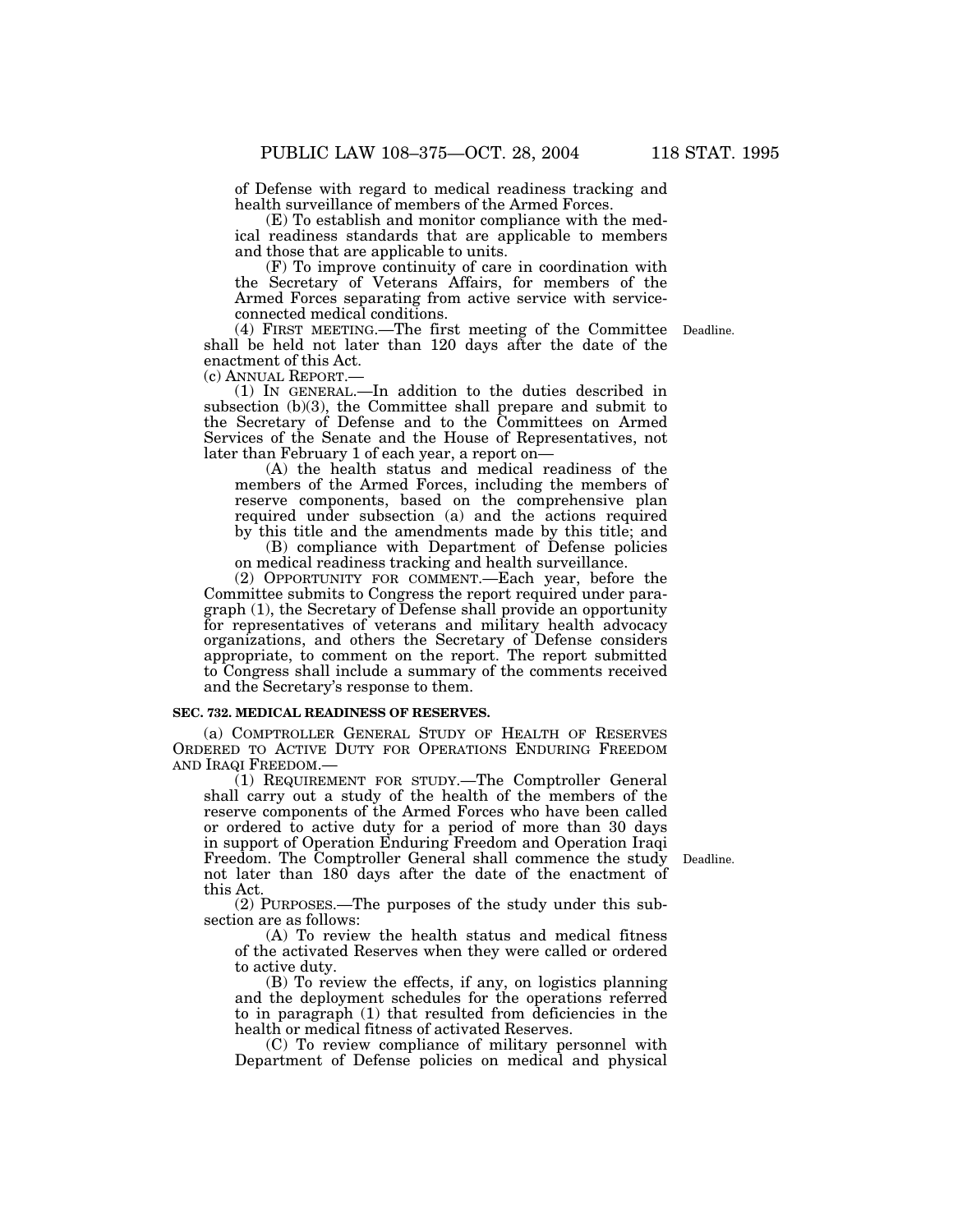fitness examinations and assessments that are applicable to the reserve components of the Armed Forces.

(3) REPORT.—The Comptroller General shall, not later than one year after the date of the enactment of this Act, submit a report on the results of the study under this subsection to the Committees on Armed Services of the Senate and the House of Representatives. The report shall include the following matters:

(A) With respect to the matters reviewed under subparagraph (A) of paragraph (2)—

(i) the percentage of activated Reserves who were determined to be medically unfit for deployment, together with an analysis of the reasons why the member was unfit, including medical illnesses or conditions most commonly found among the activated Reserves that were grounds for determinations of medical unfitness for deployment; and

(ii) the percentage of the activated Reserves who, before being deployed, needed medical care for health conditions identified when called or ordered to active duty, together with an analysis of the types of care that were provided for such conditions and the reasons why such care was necessary.

(B) With respect to the matters reviewed under subparagraph (B) of paragraph (2)—

(i) the delays and other disruptions in deployment schedules that resulted from deficiencies in the health status or medical fitness of activated Reserves; and

(ii) an analysis of the extent to which it was necessary to merge units or otherwise alter the composition of units, and the extent to which it was necessary to merge or otherwise alter objectives, in order to compensate for limitations on the deployability of activated Reserves resulting from deficiencies in the health status or medical fitness of activated Reserves.

(C) With respect to the matters reviewed under subparagraph (C) of paragraph (2), an assessment of the extent of the compliance of reserve component personnel with Department of Defense policies on routine medical and physical fitness examinations that are applicable to the reserve components of the Armed Forces.

(D) An analysis of the extent to which the medical care, if any, provided to activated Reserves in each theater of operations referred to in paragraph (1) related to preexisting conditions that were not adequately addressed before the deployment of such personnel to the theater. (4) DEFINITIONS.—In this subsection:

(A) The term ''activated Reserves'' means the members of the Armed Forces referred to in paragraph (1).

(B) The term ''active duty for a period of more than 30 days'' has the meaning given such term in section 101(d) of title 10, United States Code.

(C) The term ''health condition'' includes a mental health condition and a dental condition.

(D) The term ''reserve components of the Armed Forces'' means the reserve components listed in section 10101 of title 10, United States Code.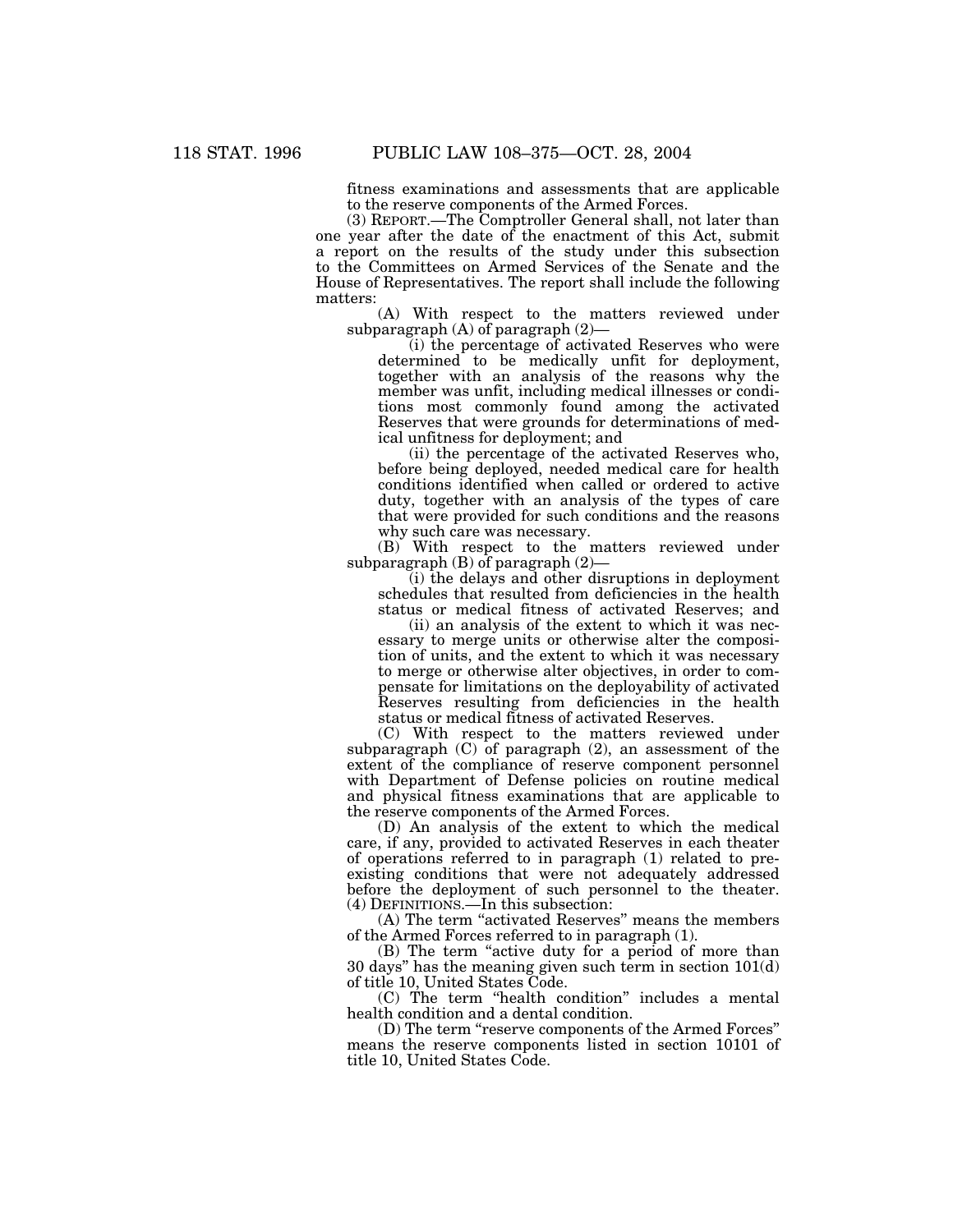(b) ACCOUNTABILITY FOR MEDICAL READINESS OF INDIVIDUALS AND UNITS OF THE RESERVE COMPONENTS.—

(1) POLICY.—The Secretary of Defense shall take measures, in addition to those required by section 1074f of title 10, United States Code, to ensure that individual members and commanders of reserve component units fulfill their responsibilities and meet the requirements for medical and dental readiness of members of the units. Such measures may include—

(A) requiring more frequent health assessments of members than is required by section 1074f(b) of title 10, United States Code, with an objective of having every member of the Selected Reserve receive a health assessment as specified in section 1074f of such title not less frequently than once every two years; and

(B) providing additional support and information to commanders to assist them in improving the health status of members of their units.

(2) REVIEW AND FOLLOWUP CARE.—The measures under this subsection shall provide for review of the health assessments under paragraph (1) by a medical professional and for any followup care and treatment that is otherwise authorized for medical or dental readiness.

(3) MODIFICATION OF PREDEPLOYMENT HEALTH ASSESSMENT SURVEY.—In carrying out paragraph (1), the Secretary shall—

(A) to the extent practicable, modify the predeployment health assessment survey to bring such survey into conformity with the detailed postdeployment health assessment survey in use as of October 1, 2004; and

(B) ensure the use of the predeployment health assessment survey, as so modified, for predeployment health assessments after that date.

(c) UNIFORM POLICY ON DEFERRAL OF MEDICAL TREATMENT PENDING DEPLOYMENT TO THEATERS OF OPERATIONS.

(1) REQUIREMENT FOR POLICY.—The Secretary of Defense shall prescribe, for uniform applicability throughout the Armed Forces, a policy on deferral of medical treatment of members pending deployment.

(2) CONTENT.—The policy prescribed under paragraph (1) may specify the following matters:

(A) The circumstances under which treatment for medical conditions may be deferred to be provided within a theater of operations in order to prevent delay or other disruption of a deployment to that theater.

(B) The circumstances under which medical conditions are to be treated before deployment to that theater.

# **SEC. 733. BASELINE HEALTH DATA COLLECTION PROGRAM.**

(a) REQUIREMENT FOR PROGRAM.—

(1) IN GENERAL.—Chapter 55 of title 10, United States Code, is amended by inserting after section 1092 the following new section:

# **''§ 1092a. Persons entering the armed forces: baseline health data**

''(a) PROGRAM REQUIRED.—The Secretary of Defense shall carry out a program—

10 USC 1074 note.

10 USC 1074 note.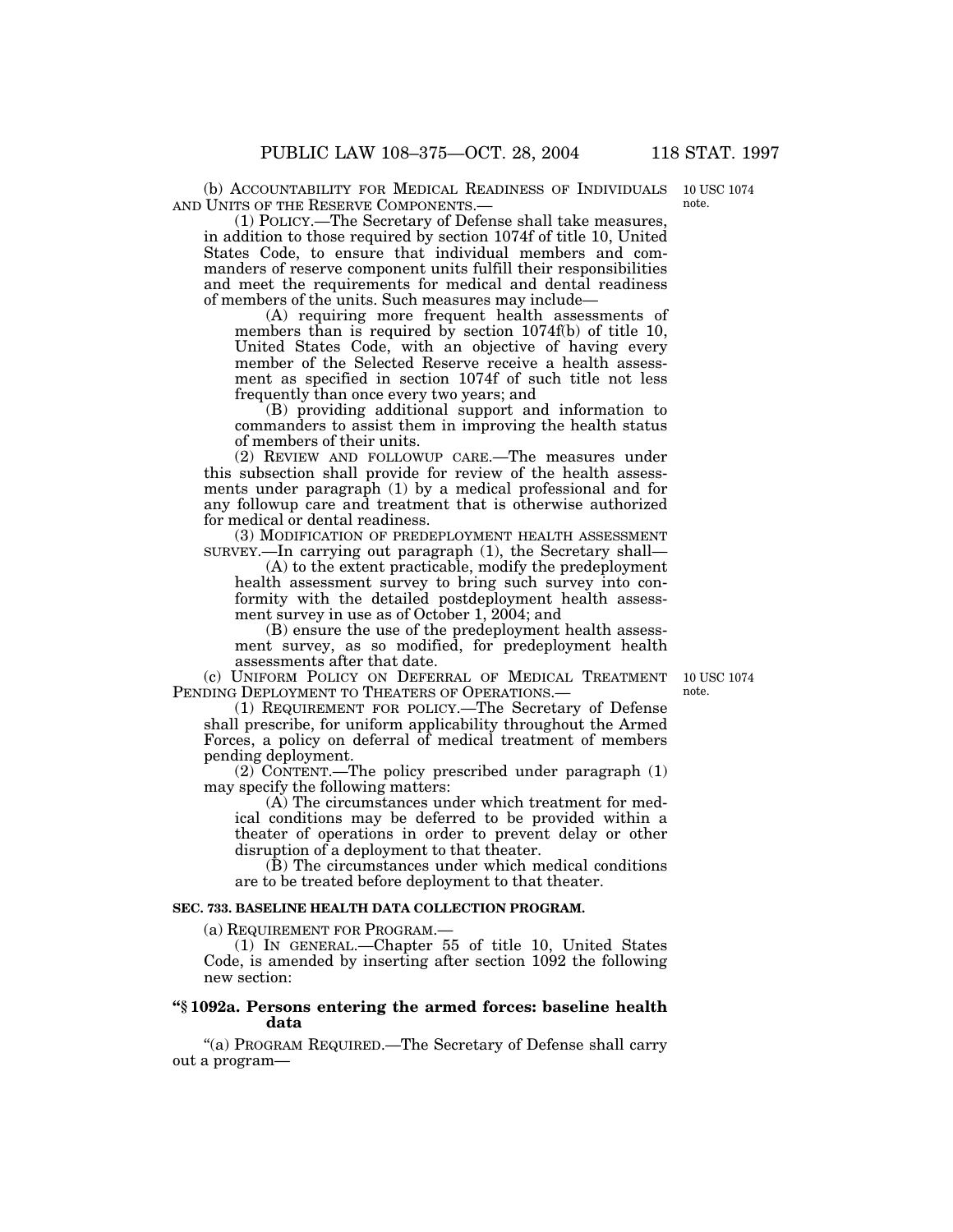''(1) to collect baseline health data from each person entering the armed forces, at the time of entry into the armed forces; and

" $(2)$  to provide for computerized compilation and maintenance of the baseline health data.

''(b) PURPOSES.—The program under this section shall be designed to achieve the following purposes:

" $(1)$  To facilitate understanding of how subsequent exposures related to service in the armed forces affect health.

"(2) To facilitate development of early intervention and prevention programs to protect health and readiness.''.

(2) CLERICAL AMENDMENT.—The table of sections at the beginning of such chapter is amended by inserting after the item relating to section 1092 the following new item:

''1092a. Persons entering the armed forces: baseline health data.''.

10 USC 1092a note.

(3) TIME FOR IMPLEMENTATION.—The Secretary of Defense shall implement the program required under section 1092a of title  $10$ , United States Code (as added by paragraph  $(1)$ ), not later than two years after the date of the enactment of this Act.

(b) INTERIM STANDARDS FOR BLOOD SAMPLING.—

(1) TIME REQUIREMENTS.—Subject to paragraph (2), the Secretary of Defense shall require that—

(A) the blood samples necessary for the predeployment medical examination of a member of the Armed Forces required under section 1074f(b) of title 10, United States Code, be drawn not earlier than 120 days before the date of the deployment; and

(B) the blood samples necessary for the postdeployment medical examination of a member of the Armed Forces required under such section 1074f(b) of such title be drawn not later than 30 days after the date on which the deployment ends.

(2) CONTINGENT APPLICABILITY.—The standards under paragraph (1) shall apply unless the Joint Medical Readiness Oversight Committee established by section 1301 recommends, and the Secretary approves, different standards for blood sampling.

10 USC 1074 note.

### **SEC. 734. MEDICAL CARE AND TRACKING AND HEALTH SURVEILLANCE IN THE THEATER OF OPERATIONS.**

(a) RECORDKEEPING POLICY.—The Secretary of Defense shall prescribe a policy that requires the records of all medical care provided to a member of the Armed Forces in a theater of operations to be maintained as part of a complete health record for the member.

(b) IN-THEATER MEDICAL TRACKING AND HEALTH SURVEIL-<br>LANCE.—

(1) REQUIREMENT FOR EVALUATION.—The Secretary of Defense shall evaluate the system for the medical tracking and health surveillance of members of the Armed Forces in theaters of operations and take such actions as may be necessary to improve the medical tracking and health surveillance.

(2) REPORT.—Not later than one year after the date of the enactment of this Act, the Secretary of Defense shall submit a report on the actions taken under paragraph (1) to the Committees on Armed Services of the Senate and the House

10 USC 1074f note.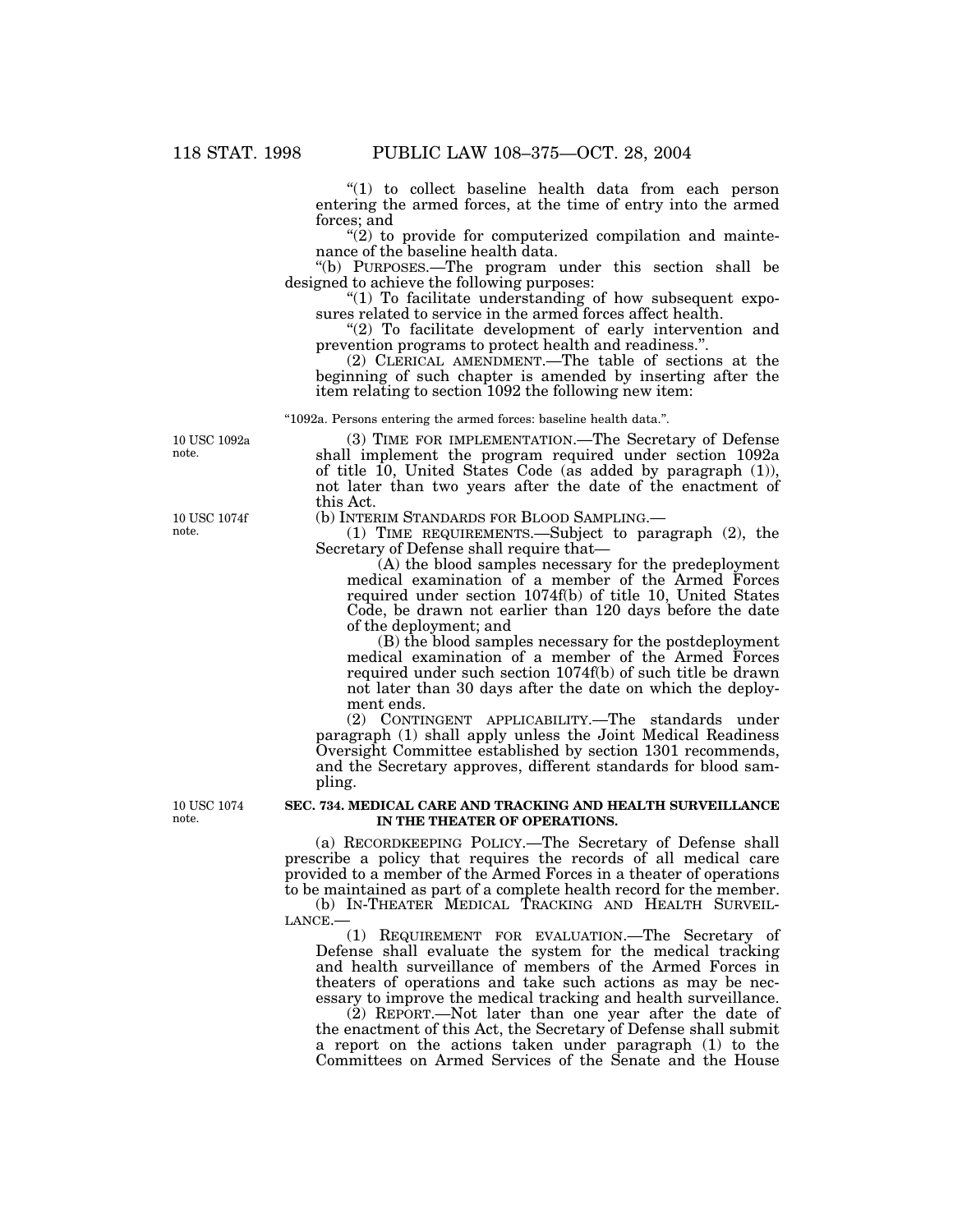of Representatives. The report shall include the following matters:

(A) An analysis of the strengths and weaknesses of the medical tracking system administered under section 1074f of title 10, United States Code.

(B) An analysis of the efficacy of health surveillance systems as a means of detecting—

(i) any health problems (including mental health conditions) of members of the Armed Forces contemporaneous with the performance of the assessment under the system; and

(ii) exposures of the assessed members to environmental hazards that potentially lead to future health problems.

(C) An analysis of the strengths and weaknesses of such medical tracking and surveillance systems as a means for supporting future research on health issues.

(D) Recommended changes to such medical tracking and health surveillance systems.

(E) A summary of scientific literature on blood sampling procedures used for detecting and identifying exposures to environmental hazards.

(F) An assessment of whether there is a need for changes to regulations and standards for drawing blood samples for effective tracking and health surveillance of the medical conditions of personnel before deployment, upon the end of a deployment, and for a followup period of appropriate length.

(c) PLAN TO OBTAIN HEALTH CARE RECORDS FROM ALLIES.— The Secretary of Defense shall develop a plan for obtaining all records of medical treatment provided to members of the Armed Forces by allies of the United States in Operation Enduring Freedom and Operation Iraqi Freedom. The plan shall specify the actions that are to be taken to obtain all such records.

(d) POLICY ON IN-THEATER PERSONNEL LOCATOR DATA.—Not Deadline. later than one year after the date of the enactment of this Act, the Secretary of Defense shall prescribe a Department of Defense policy on the collection and dissemination of in-theater individual personnel location data.

### **SEC. 735. DECLASSIFICATION OF INFORMATION ON EXPOSURES TO ENVIRONMENTAL HAZARDS.**

10 USC 1074 note.

(a) REQUIREMENT FOR REVIEW.—The Secretary of Defense shall review and, as determined appropriate, revise the classification policies of the Department of Defense with a view to facilitating the declassification of data that is potentially useful for the monitoring and assessment of the health of members of the Armed Forces who have been exposed to environmental hazards during deployments overseas, including the following data:

(1) In-theater injury rates.

(2) Data derived from environmental surveillance.

(3) Health tracking and surveillance data.

(b) CONSULTATION WITH COMMANDERS OF THEATER COMBATANT COMMANDS.—The Secretary shall, to the extent that the Secretary considers appropriate, consult with the senior commanders of the in-theater forces of the combatant commands in carrying out the review and revising policies under subsection (a).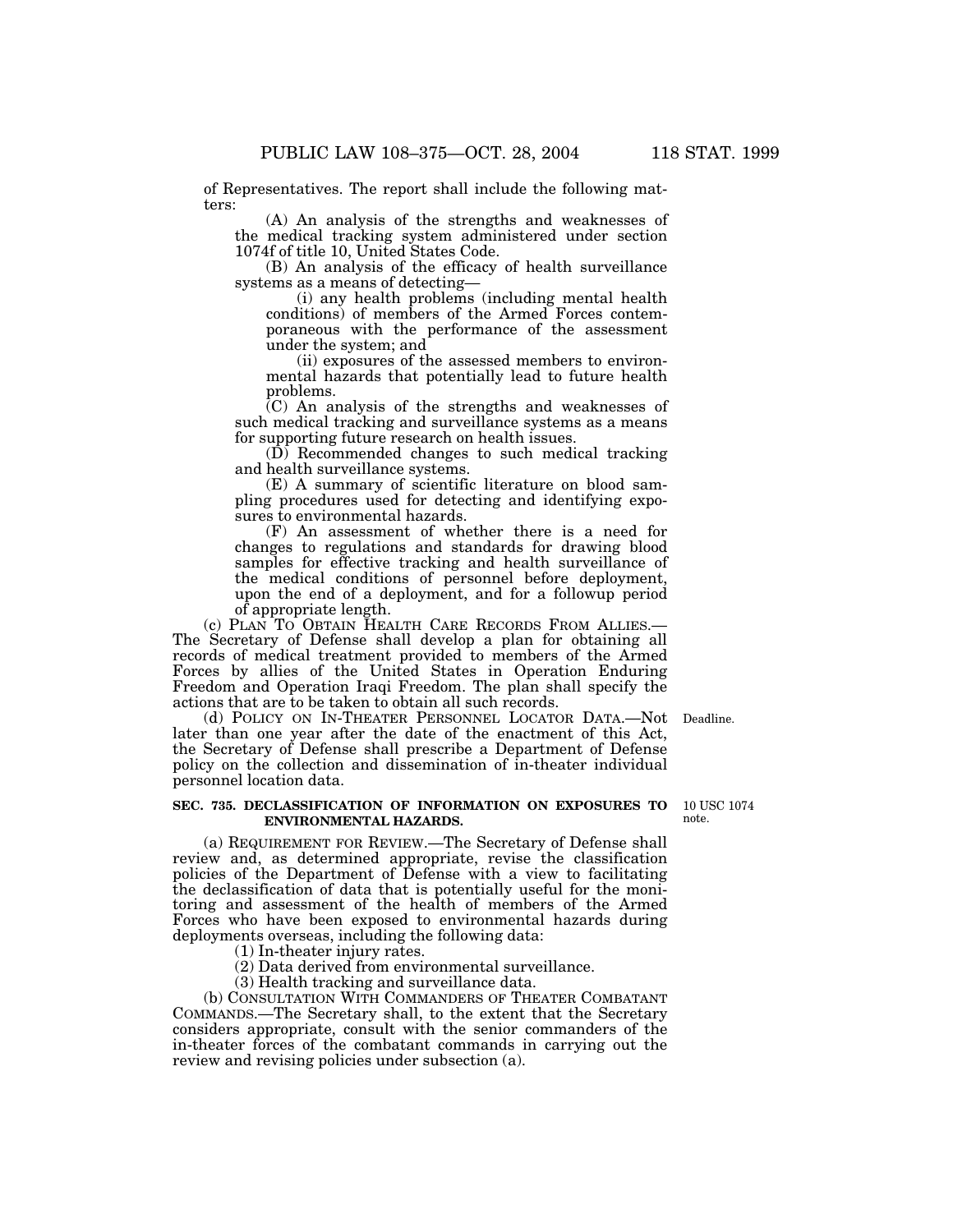# **SEC. 736. REPORT ON TRAINING ON ENVIRONMENTAL HAZARDS.**

(a) REQUIREMENT FOR REPORT ON TRAINING OF FIELD MEDICAL PERSONNEL.—Not later than one year after the date of the enactment of this Act, the Secretary of Defense shall submit to the Committees on Armed Services of the Senate and the House of Representatives a report on the training on environmental hazards that is provided by the Armed Forces to medical personnel of the Armed Forces who are deployable to the field in direct support of combat personnel.

(b) CONTENT.—The report under subsection (a) shall include the following:

(1) An assessment of the adequacy of the training regarding—

(A) the identification of common environmental hazards and exposures to such hazards; and

(B) the prevention and treatment of adverse health effects of such exposures.

(2) A discussion of the actions taken and to be taken to improve such training.

10 USC 1074 note.

### **SEC. 737. UNIFORM POLICY FOR MEETING MOBILIZATION-RELATED MEDICAL CARE NEEDS AT MILITARY INSTALLATIONS.**

(a) HEALTH CARE AT MOBILIZATION INSTALLATIONS.—The Secretary of Defense shall take such steps as necessary, including through the uniform policy established under subsection (c), to ensure that anticipated health care needs of members of the Armed Forces at mobilization installations can be met at those installations. Such steps may, within authority otherwise available to the Secretary, include the following with respect to any such installation:

(1) Arrangements for health care to be provided by the Secretary of Veterans Affairs.

(2) Procurement of services from local health care providers.

(3) Temporary employment of health care personnel to provide services at such installation.

(b) MOBILIZATION INSTALLATIONS.—For purposes of this section, the term ''mobilization installation'' means a military installation at which members of the Armed Forces, in connection with a contingency operation or during a national emergency—

(1) are mobilized;

(2) are deployed; or

(3) are redeployed from a deployment location.

(c) REQUIREMENT FOR REGULATIONS.—

(1) POLICY ON IMPLEMENTATION.—The Secretary of Defense shall by regulation establish a policy for the implementation of subsection (a) throughout the Department of Defense.

(2) IDENTIFICATION AND ANALYSIS OF NEEDS.—As part of the policy prescribed under paragraph (1), the Secretary shall require the Secretary of each military department, with respect to each mobilization installation under the jurisdiction of that Secretary, to identify and analyze the anticipated health care needs at that installation with respect to members of the Armed Forces who may be expected to mobilize or deploy or redeploy at that installation as described in subsection (b)(1). Such identification and analysis shall be carried out so as to be completed before the arrival of such members at the installation.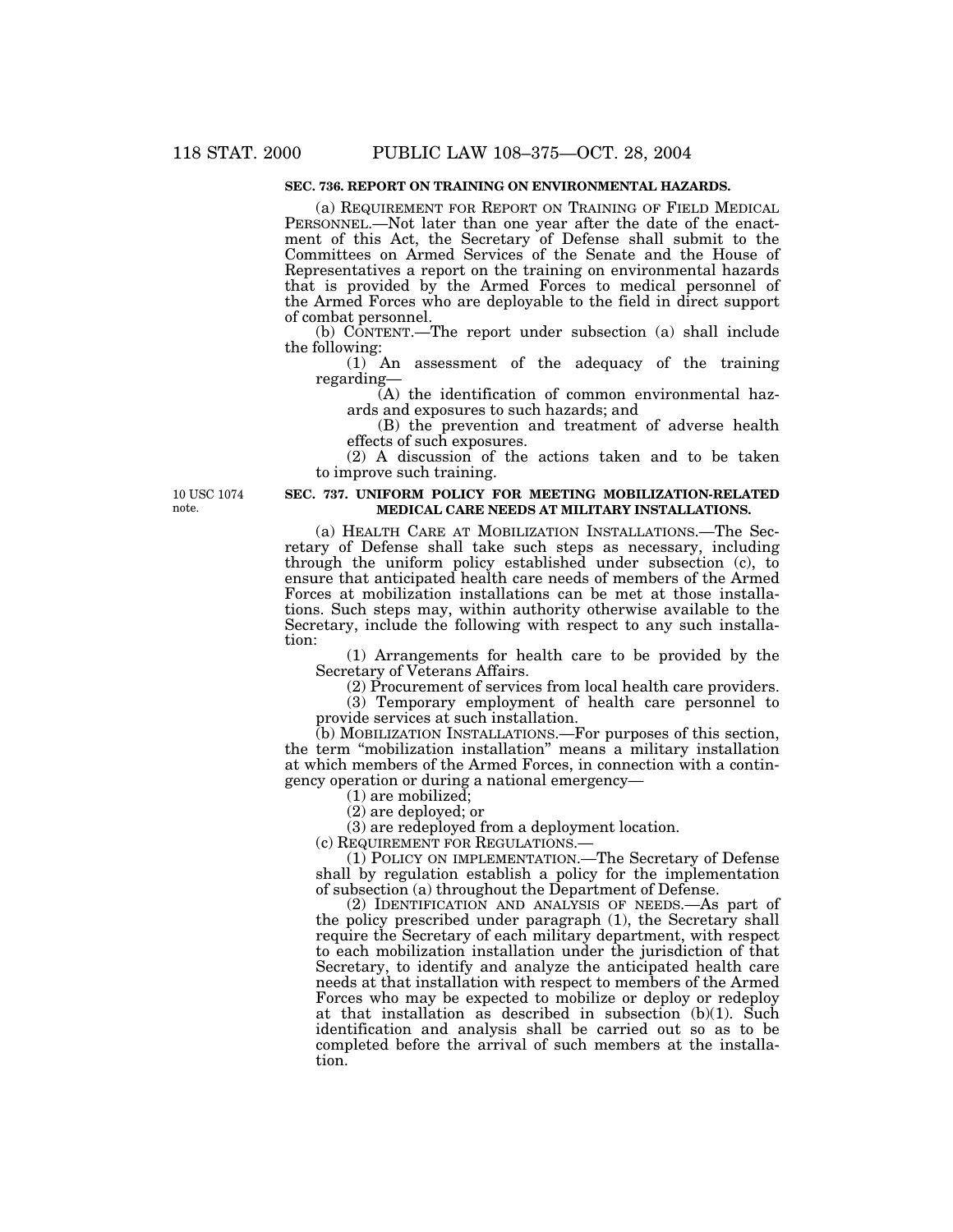(3) RESPONSE TO NEEDS.—The policy established by the Secretary of Defense under paragraph (1) shall require that, based on the results of the identification and analysis under paragraph (2), the Secretary of the military department concerned shall determine how to expeditiously and effectively respond to those anticipated health care needs that cannot be met within the resources otherwise available at that installation, in accordance with subsection (a).

(4) IMPLEMENTATION OF AUTHORITY.—In implementing the policy established under paragraph (1) at any installation, the Secretary of the military department concerned shall ensure that the commander of the installation, and the officers and other personnel superior to that commander in that commander's chain of command, have appropriate authority and responsibility for such implementation.

(d) POLICY.—The Secretary of Defense shall ensure—

(1) that the policy prescribed under subsection (c) is carried out with respect to any mobilization installation with the involvement of all agencies of the Department of Defense that have responsibility for management of the installation and all organizations of the Department that have command authority over any activity at the installation; and

(2) that such policy is implemented on a uniform basis throughout the Department of Defense.

### **SEC. 738. FULL IMPLEMENTATION OF MEDICAL READINESS TRACKING AND HEALTH SURVEILLANCE PROGRAM AND FORCE HEALTH PROTECTION AND READINESS PROGRAM.**

10 USC 1074 note.

(a) IMPLEMENTATION AT ALL LEVELS.—The Secretary of Defense, in conjunction with the Secretaries of the military departments, shall take such actions as are necessary to ensure that the Army, Navy, Air Force, and Marine Corps fully implement at all levels—

(1) the Medical Readiness Tracking and Health Surveillance Program under this title and the amendments made by this title; and

(2) the Force Health Protection and Readiness Program of the Department of Defense (relating to the prevention of injury and illness and the reduction of disease and noncombat injury threats).

(b) ACTION OFFICIAL.—The Secretary of Defense may act through the Under Secretary of Defense for Personnel and Readiness in carrying out subsection (a).

### **SEC. 739. REPORTS AND INTERNET ACCESSIBILITY RELATING TO HEALTH MATTERS.**

(a) ANNUAL REPORTS.— (1) REQUIREMENT FOR REPORTS.—Chapter 55 of title 10, United States Code, is amended by inserting after section 1073a the following new section:

# **''§ 1073b. Recurring reports**

"(a) ANNUAL REPORT ON HEALTH PROTECTION QUALITY. $-(1)$ The Secretary of Defense shall submit to the Committees on Armed Services of the Senate and the House of Representatives each year a report on the Force Health Protection Quality Assurance Program of the Department of Defense. The report shall cover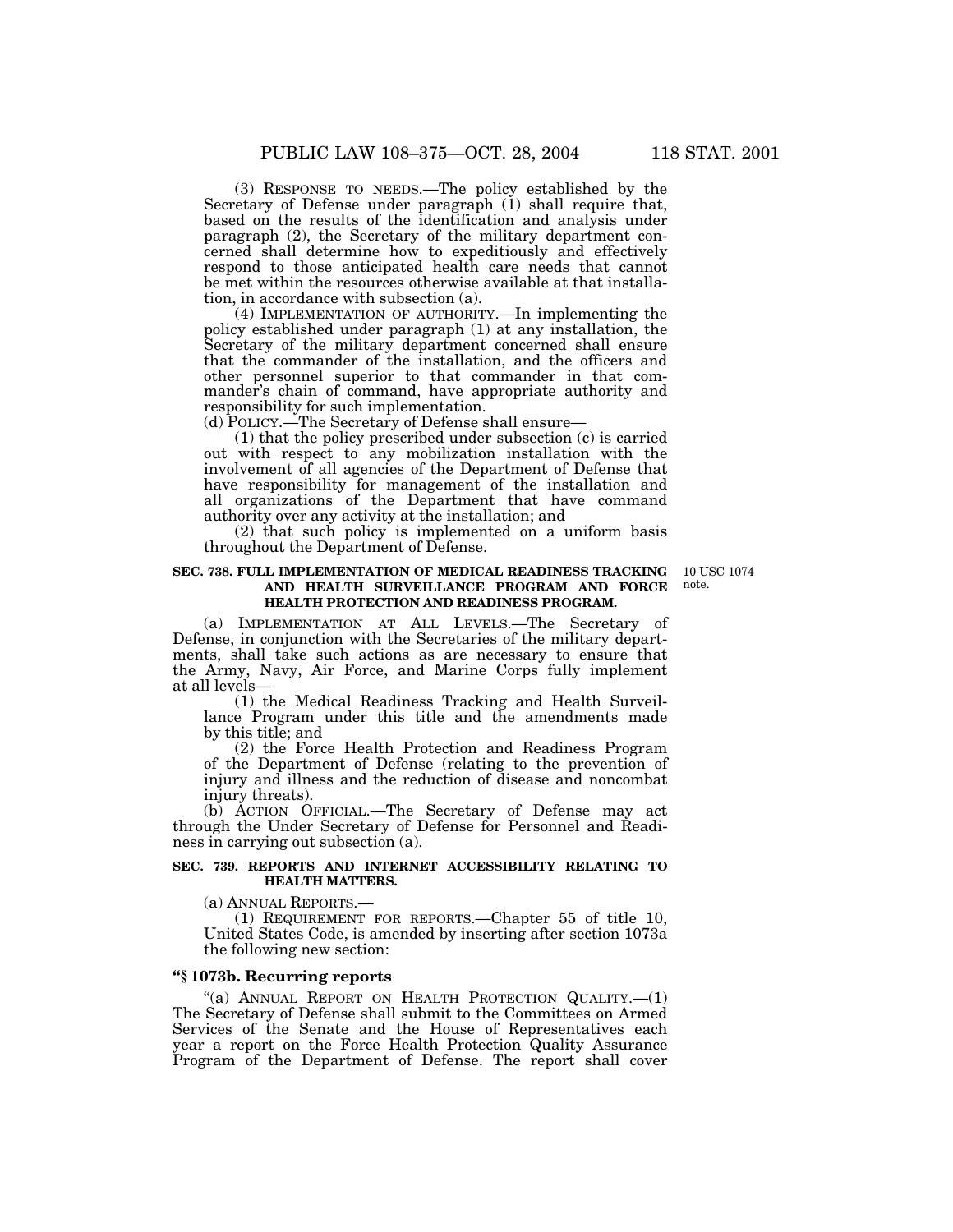the calendar year preceding the year in which the report is submitted and include the following matters:

"(A) The results of an audit conducted during the calendar year covered by the report of the extent to which the blood samples required to be obtained as described in section 733(b) of the Ronald W. Reagan National Defense Authorization Act for Fiscal Year 2005 from members of the armed forces before and after a deployment are stored in the blood serum repository of the Department of Defense.

" $(B)$  The results of an audit conducted during the calendar year covered by the report of the extent to which the records of the health assessments required under section 1074f of this title for members of the armed forces before and after a deployment are being maintained in the electronic database of the Defense Medical Surveillance System.

''(C) An analysis of the actions taken by Department of Defense personnel to respond to health concerns expressed by members of the armed forces upon return from a deployment.

''(D) An analysis of the actions taken by Department of Defense personnel to evaluate or treat members of the armed forces who are confirmed to have been exposed to occupational or environmental hazards deleterious to their health during a deployment.

"(2) The Secretary of Defense shall act through the Assistant Secretary of Defense for Health Affairs in carrying out this subsection.

''(b) ANNUAL REPORT ON RECORDING OF HEALTH ASSESSMENT DATA IN MILITARY HEALTH RECORDS.—The Secretary of Defense shall issue each year a report on the compliance by the military departments with applicable law and policies on the recording of health assessment data in military health records, including compliance with section 1074f(c) of this title. The report shall cover the calendar year preceding the year in which the report is submitted and include a discussion of the extent to which immunization status and predeployment and postdeployment health care data are being recorded in such records.''.

(2) CLERICAL AMENDMENT.—The table of sections at the beginning of such chapter is amended by inserting after the item relating to section 1073a the following new item:

''1073b. Recurring reports.''.

(3) INITIAL REPORTS.—The first reports under section 1073b of title 10, United States Code (as added by paragraph (1)), shall be completed not later than 180 days after the date of the enactment of this Act.

(b) INTERNET ACCESSIBILITY OF HEALTH ASSESSMENT INFORMA-TION FOR MEMBERS OF THE ARMED FORCES.—Not later than one year after the date of the enactment of this Act, the Chief Information Officer of each military department shall ensure that the online portal website of that military department includes the following information relating to health assessments:

(1) Information on the policies of the Department of Defense and the military department concerned regarding predeployment and postdeployment health assessments, including policies on the following matters:

(A) Health surveys.

(B) Physical examinations.

10 USC 1073b note.

10 USC 1074 note.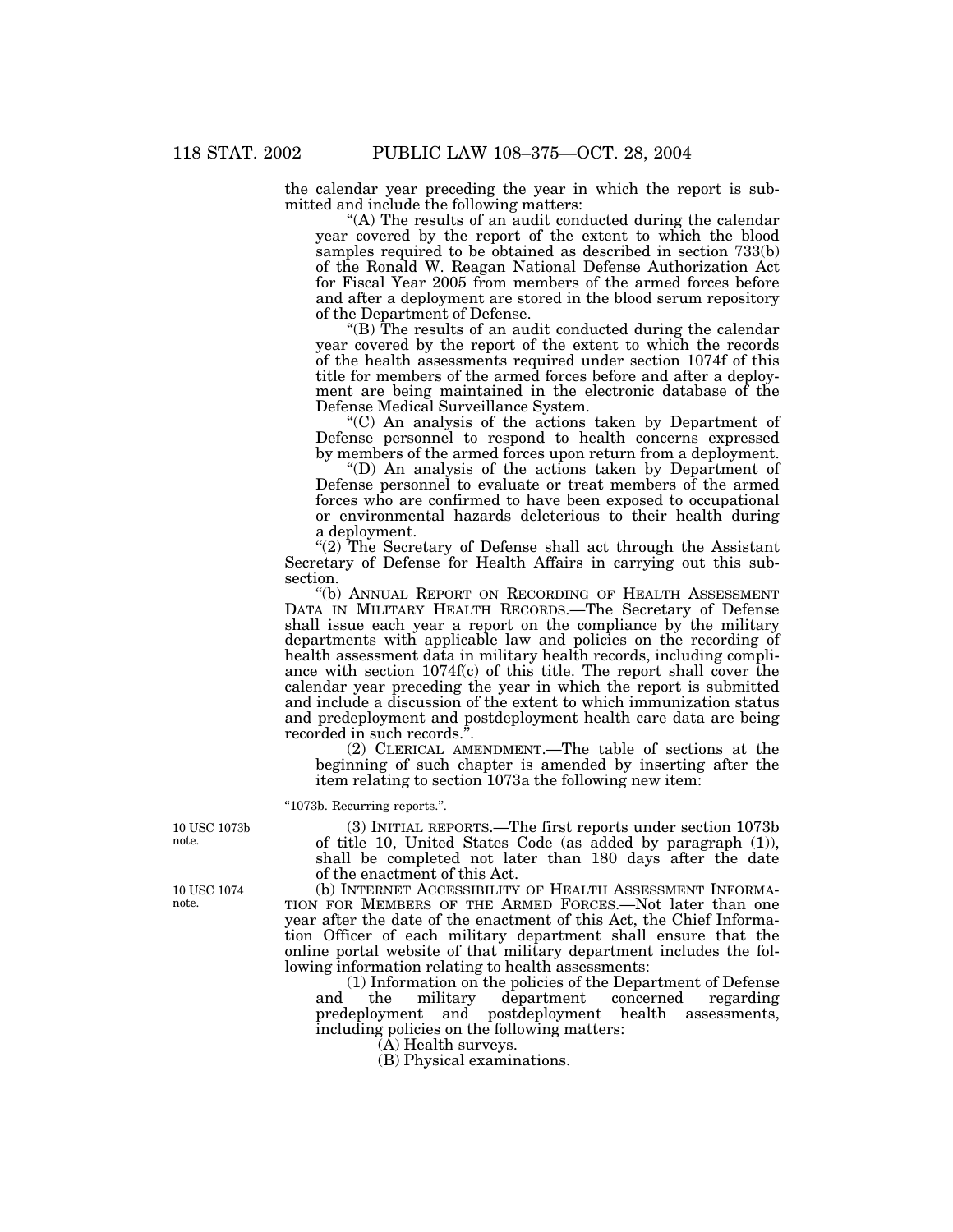(C) Collection of blood samples and other tissue samples.

(2) Procedural information on compliance with such policies, including the following information:

(A) Information for determining whether a member is in compliance.

(B) Information on how to comply.

(3) Health assessment surveys that are either—

(A) web-based; or

(B) accessible (with instructions) in printer-ready form by download.

# **TITLE VIII—ACQUISITION POLICY, AC-QUISITION MANAGEMENT, AND RE-LATED MATTERS**

#### **Subtitle A—Acquisition Policy and Management**

- Sec. 801. Software-related program costs under major defense acquisition pro-
- Sec. 802. Internal controls for Department of Defense procurements through GSA<br>Client Support Centers.
- Sec. 803. Defense commercial communications satellite services procurement proc-
- ess.<br>
Sec. 804. Contractor performance of acquisition functions closely associated with in-<br>
contractor performance of acquisition functions.
- Sec. 805. Sustainment plans for existing systems while replacement systems are
- under development.<br>Sec. 806. Applicability of competition exceptions to eligibility of National Guard for<br>financial assistance for performance of additional duties.
- Sec. 807. Inflation adjustment of acquisition-related dollar thresholds.

#### **Subtitle B—Amendments to General Contracting Authorities, Procedures, and Limitations**

- Sec. 811. Rapid acquisition authority to respond to combat emergencies. Sec. 812. Defense acquisition workforce improvements. Sec. 813. Period for multiyear task and delivery order contracts.
- 
- 
- Sec. 814. Funding for contract ceilings for certain multiyear procurement contracts.
- Sec. 815. Increased threshold for senior procurement executive approval of use of
- Sec. 816. Increased threshold for applicability of requirement for defense contractors to provide information on subcontracting authority of contractor personnel to cooperative agreement holders. Sec. 817. Extension of authority for use of simplified acquisition procedures.
- 
- Sec. 818. Submission of cost or pricing data on noncommercial modifications of commercial items.
- Sec. 819. Delegations of authority to make determinations relating to payment of
- defense contractors for business restructuring costs.<br>Sec. 820. Availability of Federal supply schedule supplies and services to United<br>Service Organizations, Incorporated.
- Sec. 821. Addition of landscaping and pest control services to list of designated industry groups participating in the Small Business Competitiveness<br>Demonstration Program.

# Sec. 822. Increased thresholds under special emergency procurement authority.

## **Subtitle C—United States Defense Industrial Base Provisions**

- Sec. 831. Defense trade reciprocity.
- Sec. 832. Assessment and report on the acquisition of polyacrylonitrile (PAN) carbon fiber from foreign sources.

#### **Subtitle D—Extensions of Temporary Program Authorities**

- Sec. 841. Extension of mentor-protege program.
- Sec. 842. Amendment to mentor-protege program.
- Sec. 843. Extension of test program for negotiation of comprehensive small business subcontracting plans.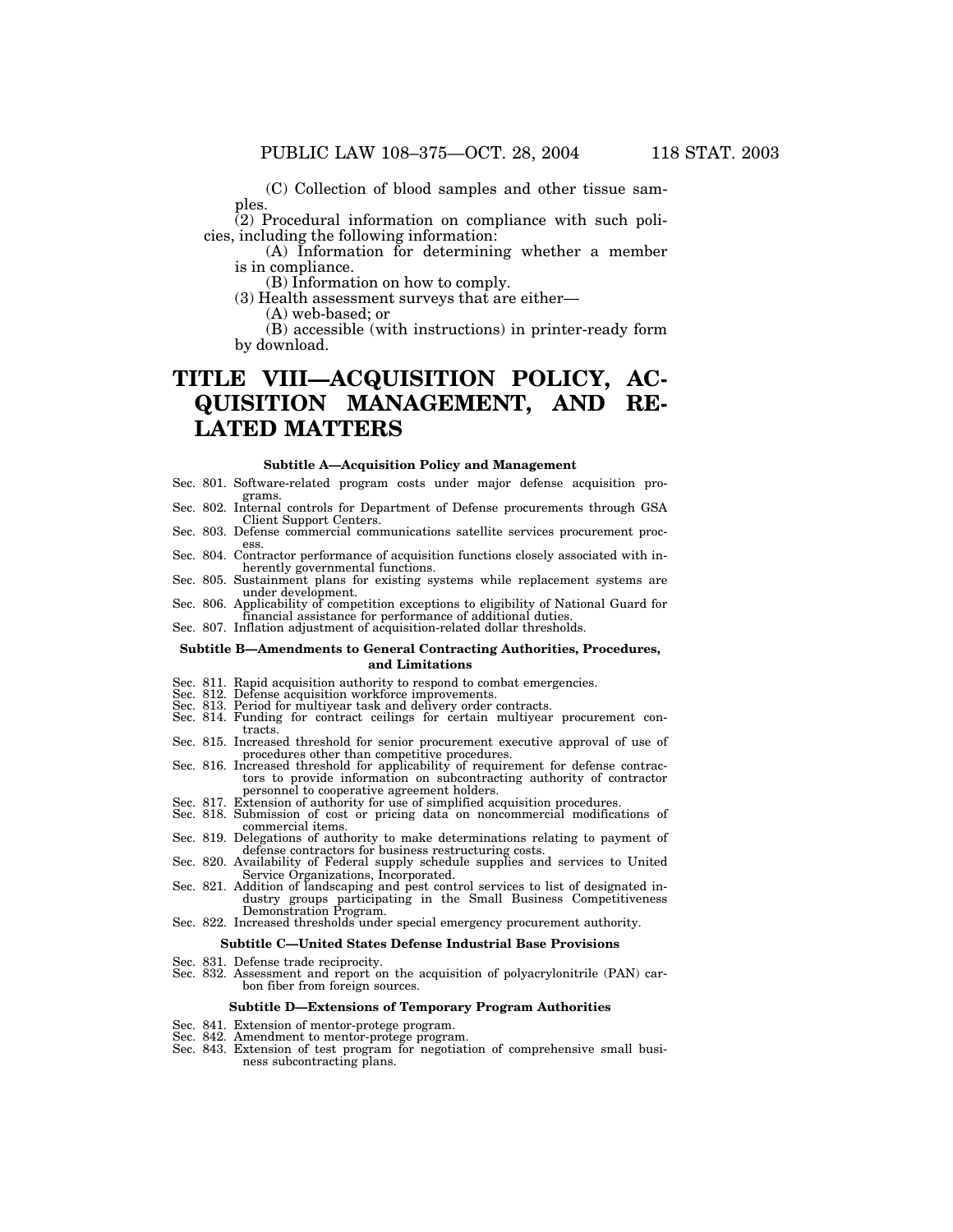Sec. 844. Extension of pilot program on sales of manufactured articles and services of certain Army industrial facilities.

#### **Subtitle E—Other Acquisition Matters**

- 
- Sec. 851. Review and demonstration project relating to contractor employees. Sec. 852. Inapplicability of certain fiscal laws to settlements under special temporary contract closeout authority. Sec. 853. Contracting with employers of persons with disabilities.
- 
- Sec. 854. Defense procurements made through contracts of other agencies.
- Sec. 855. Requirements relating to source selection for integrated support of aerial refueling aircraft fleet for the Air Force.

# **Subtitle A—Acquisition Policy and Management**

## **SEC. 801. SOFTWARE-RELATED PROGRAM COSTS UNDER MAJOR DEFENSE ACQUISITION PROGRAMS.**

(a) CONTENT OF QUARTERLY UNIT COST REPORT.—Subsection (b) of section 2433 of title 10, United States Code, is amended by adding at the end the following new paragraph:

 $^{5}(5)$  Any significant changes in the total program cost for development and procurement of the software component of the program, schedule milestones for the software component of the program, or expected performance for the software component of the program that are known, expected, or anticipated by the program manager.''.

(b) CONTENT OF SELECTED ACQUISITION REPORT.—(1) Subsection  $(g)(1)$  of such section is amended by adding at the end the following new subparagraph:

" $(Q)$  In any case in which one or more problems with the software component of the program significantly contributed to the increase in program unit costs, the action taken and proposed to be taken to solve such problems."

(2) Section 2432(e) of title 10, United States Code, is amended—

(A) by redesignating paragraphs (7), (8), and (9) as paragraphs (8), (9), and (10), respectively; and

(B) by inserting after paragraph (6) the following new paragraph (7):

 $\mathcal{L}(7)$  The reasons for any significant changes (from the previous Selected Acquisition Report) in the total program cost for development and procurement of the software component of the program, schedule milestones for the software component of the program, or expected performance for the software component of the program that are known, expected, or anticipated by the program manager.''.

(c) EFFECTIVE DATE.—The amendments made by this section shall take effect on the date occurring 60 days after the date of the enactment of this Act, and shall apply with respect to reports due to be submitted to Congress on or after such date.

#### **SEC. 802. INTERNAL CONTROLS FOR DEPARTMENT OF DEFENSE PROCUREMENTS THROUGH GSA CLIENT SUPPORT CEN-TERS.**

(a) INITIAL INSPECTOR GENERAL REVIEW AND DETERMINATION.— (1) Not later than March 15, 2005, the Inspector General of the Department of Defense and the Inspector General of the General Services Administration shall jointly—

(A) review—

10 USC 2432 note.

10 USC 2302 note.

Deadline.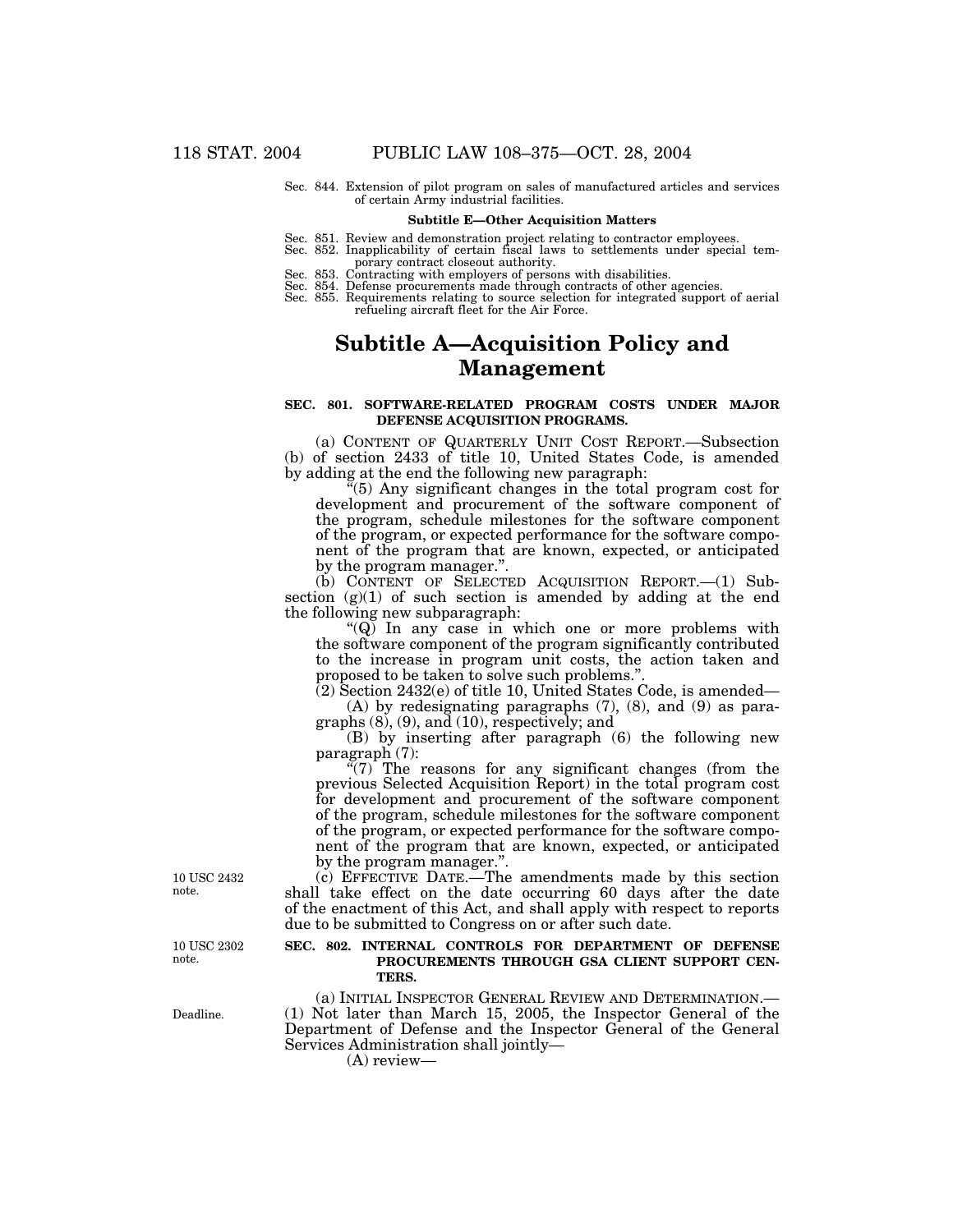(i) the policies, procedures, and internal controls of each GSA Client Support Center; and

(ii) the administration of those policies, procedures, and internal controls; and

(B) for each such Center, determine in writing whether— (i) the Center is compliant with defense procurement requirements;

(ii) the Center is not compliant with defense procurement requirements, but the Center made significant progress during 2004 toward becoming compliant with defense procurement requirements; or

(iii) neither of the conclusions stated in clauses (i) and (ii) is correct.

Deadline.

(2) If the Inspectors General determine under paragraph (1) that the conclusion stated in clause (ii) or (iii) of subparagraph (B) of such paragraph is correct in the case of a GSA Client Support Center, those Inspectors General shall, not later than March 15, 2006, jointly—

(A) conduct a second review regarding that GSA Client Support Center as described in paragraph  $(1)(A)$ ; and

(B) determine in writing whether that GSA Client Support Center is or is not compliant with defense procurement requirements.

(b) COMPLIANCE WITH DEFENSE PROCUREMENT REQUIRE-MENTS.—For the purposes of this section, a GSA Client Support Center is compliant with defense procurement requirements if the GSA Client Support Center's policies, procedures, and internal controls, and the manner in which they are administered, are adequate to ensure compliance of that Center with the requirements of laws and regulations that apply to procurements of property and services made directly by the Department of Defense.

(c) LIMITATIONS ON PROCUREMENTS THROUGH GSA CLIENT SUP-PORT CENTERS.—(1) After March 15, 2005, and before March 16, 2006, no official of the Department of Defense may, except as provided in subsection (d) or (e), order, purchase, or otherwise procure property or services in an amount in excess of \$100,000 through any GSA Client Support Center for which a determination described in paragraph (1)(B)(iii) of subsection (a) has been made under that subsection.

(2) After March 15, 2006, no official of the Department of Defense may, except as provided in subsection (d) or (e), order, purchase, or otherwise procure property or services in an amount in excess of \$100,000 through any GSA Client Support Center that has not been determined under this section as being compliant with defense procurement requirements.

(d) EXCEPTION FROM APPLICABILITY OF LIMITATIONS.—(1) No limitation applies under subsection (c) with respect to the procurement of property and services from a particular GSA Client Support Center during any period that there is in effect a determination of the Under Secretary of Defense for Acquisition, Technology, and Logistics, made in writing, that it is necessary in the interest of the Department of Defense to continue to procure property and services through that GSA Client Support Center.

(2) A written determination with respect to a GSA Client Support Center under paragraph (1) is in effect for the period, not in excess of one year, that the Under Secretary of Defense for Acquisition, Technology, and Logistics shall specify in the written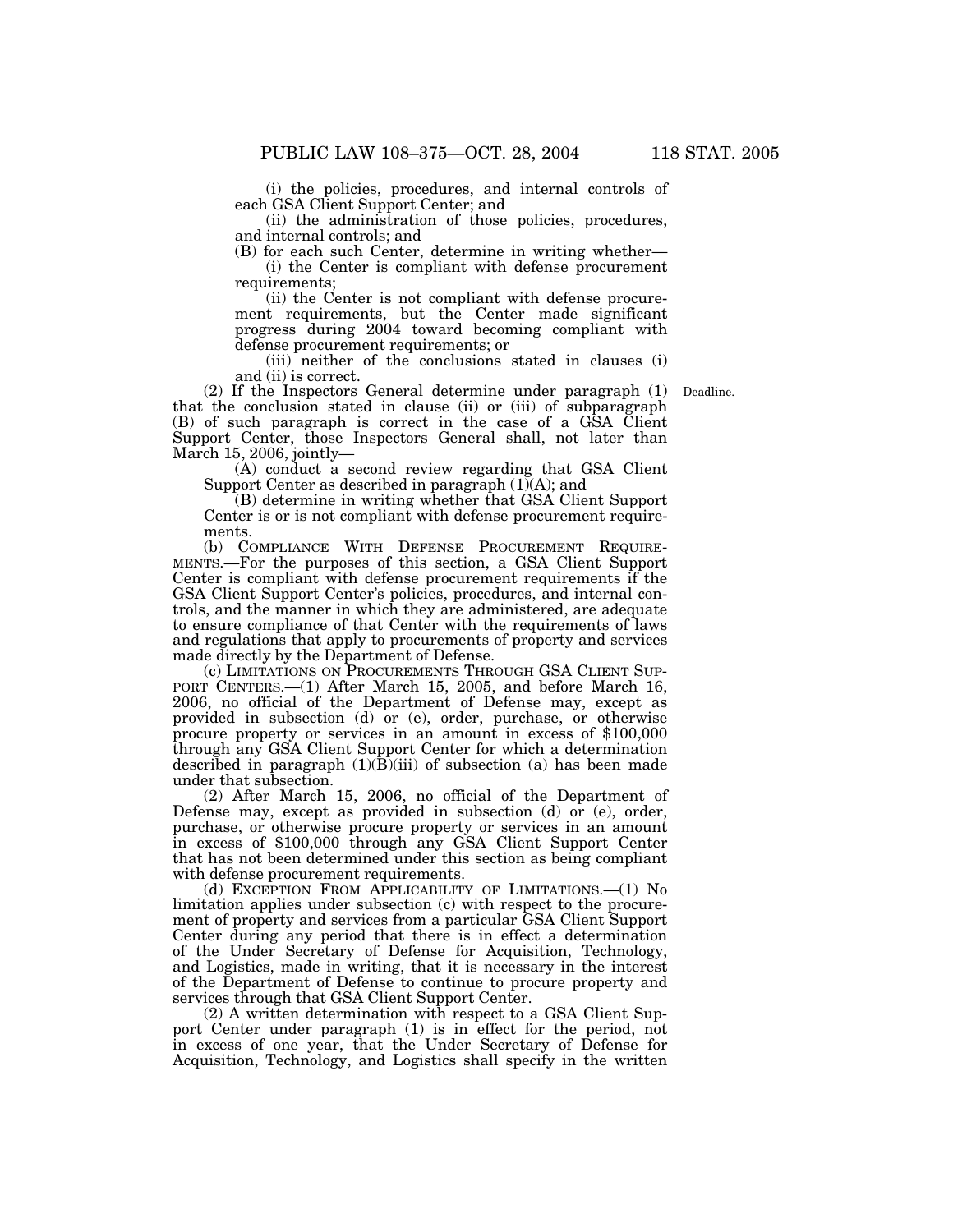determination. The Under Secretary may extend from time to time, for up to one year at a time, the period for which the written determination remains in effect.

(e) TERMINATION OF APPLICABILITY OF LIMITATIONS.—Subsection (c) shall cease to apply to a GSA Client Support Center on the date on which the Inspector General of the Department of Defense and the Inspector General of the General Services Administration jointly determine that such Center is compliant with defense procurement requirements and notify the Secretary of Defense of that determination.

(f) GSA CLIENT SUPPORT CENTER DEFINED.—In this section, the term ''GSA Client Support Center'' means a Client Support Center of the Federal Technology Service of the General Services Administration.

#### **SEC. 803. DEFENSE COMMERCIAL COMMUNICATIONS SATELLITE SERV-ICES PROCUREMENT PROCESS.**

(a) REQUIREMENT FOR DETERMINATION.—The Secretary of Defense shall review all potential mechanisms for procuring commercial communications satellite services and provide guidance to the Director of the Defense Information Systems Agency and the Secretaries of the military departments on how such procurements should be conducted. The alternative procurement mechanisms reviewed by the Secretary of Defense shall, at a minimum, include the following:

(1) Procurement under indefinite delivery, indefinite quantity contracts of other departments and agencies of the Federal Government, including the Federal Technology Service of the General Services Administration.

(2) Procurement directly from commercial sources that are qualified as described in subsection (b), using full and open competition (as defined in section 4(6) of the Office of Federal Procurement Policy Act (41 U.S.C. 403(6))).

(3) Procurement by any other means that has been used by the Director of the Defense Information Systems Agency or the Secretary of a military department to enter into a contract for the procurement of commercial communications satellite services that is in force on the date of the enactment of this Act, including through commercial communications satellite service integrators and resellers.

(4) Procurement under the method used as of the date of the enactment of this Act, modified with streamlined processes to ensure increased efficiency and cost effectiveness.

(b) QUALIFIED SOURCES.—A source of commercial communications satellite services referred to in paragraph (2) of subsection (a) is a qualified source if the source is incorporated under the laws of a State of the United States and is either—

(1) a source of commercial communications satellite services under a Federal Technology Service contract for the procurement of commercial communications satellite services described in paragraph (1) of such subsection that is in force on the date of the enactment of this Act; or

(2) a source of commercial communications satellite services that meets qualification requirements (as defined in section 2319 of title 10, United States Code, and established in accordance with that section) to enter into a Federal Technology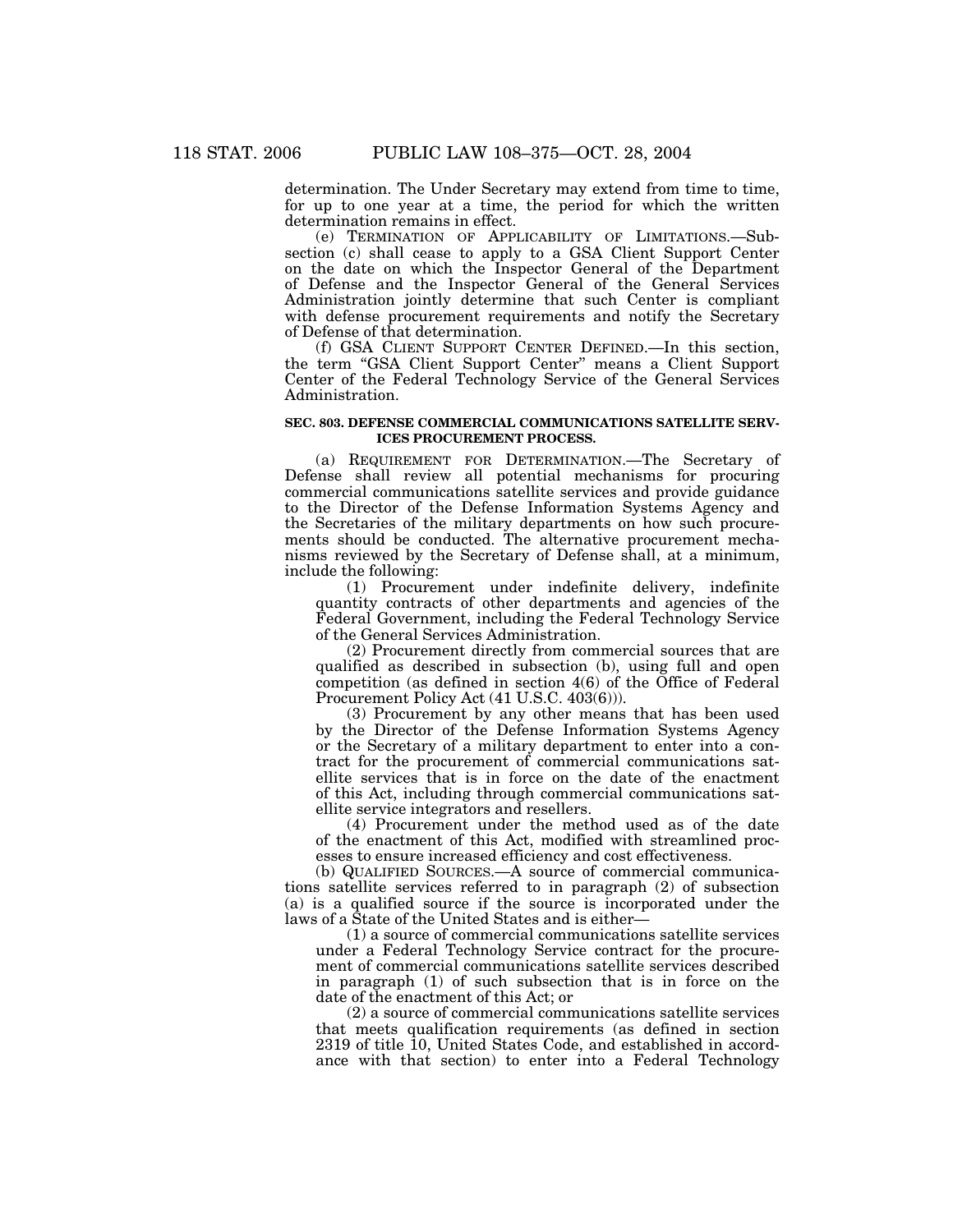Service contract for the procurement of commercial communications satellite services.

(c) REPORT.—Not later than April 30, 2005, the Secretary of Defense shall submit to Congress a report setting forth the conclusions resulting from the Secretary's review under subsection (a). The report shall include—

(1) the guidance provided under such subsection; and

(2) a discussion of the rationale for that guidance and how the guidance will address each recommendation made in the December 2003 report of the General Accounting Office titled ''Satellite Communications: Strategic Approach Needed for DOD's Procurement of Commercial Satellite BandWidth'' (GAO–04–206).

(d) EFFECTIVE DATE.—(1) The Secretary may not enter into a contract for commercial communications satellite services (using any mechanism reviewed under subsection (a) or otherwise) until the expiration of 30 days after the date on which the report described in subsection (c) has been received by Congress, unless the Secretary determines that such a contract is required to meet urgent national security requirements.

(2) Notwithstanding paragraph (1), the Secretary may issue a task order or delivery order under a contract for commercial communications satellite services that was awarded before the date of the enactment of this Act.

#### **SEC. 804. CONTRACTOR PERFORMANCE OF ACQUISITION FUNCTIONS CLOSELY ASSOCIATED WITH INHERENTLY GOVERN-MENTAL FUNCTIONS.**

(a) LIMITATION.—(1) Chapter 141 of title 10, United States Code, is amended by inserting after section 2382 the following new section:

## **''§ 2383. Contractor performance of acquisition functions closely associated with inherently governmental functions**

"(a) LIMITATION.—The head of an agency may enter into a contract for the performance of acquisition functions closely associated with inherently governmental functions only if the contracting officer for the contract ensures that—

''(1) appropriate military or civilian personnel of the Department of Defense cannot reasonably be made available to perform the functions;

''(2) appropriate military or civilian personnel of the Department of Defense are—

 $f(A)$  to supervise contractor performance of the contract; and

''(B) to perform all inherently governmental functions associated with the functions to be performed under the contract; and

''(3) the agency addresses any potential organizational conflict of interest of the contractor in the performance of the functions under the contract, consistent with subpart 9.5 of part 9 of the Federal Acquisition Regulation and the best interests of the Department of Defense.

''(b) DEFINITIONS.—In this section:

" $(1)$  The term 'head of an agency' has the meaning given such term in section 2302(1) of this title, except that such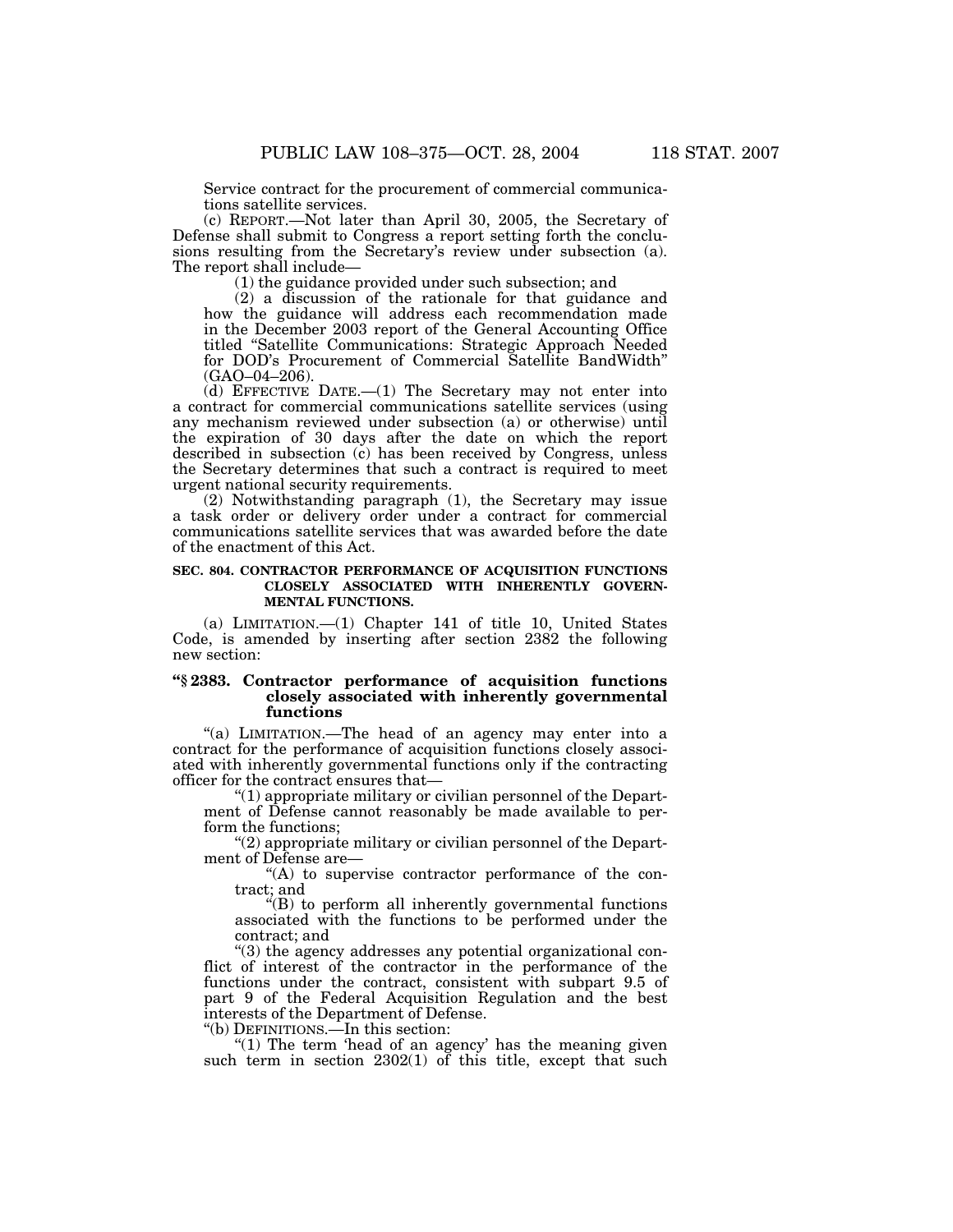term does not include the Secretary of Homeland Security or the Administrator of the National Oceanic and Atmospheric Administration.

" $(2)$  The term 'inherently governmental functions' has the meaning given such term in subpart 7.5 of part 7 of the Federal Acquisition Regulation.

''(3) The term 'functions closely associated with inherently governmental functions' means the functions described in section 7.503(d) of the Federal Acquisition Regulation.

"(4) The term 'organizational conflict of interest' has the meaning given such term in subpart 9.5 of part 9 of the Federal Acquisition Regulation.''.

(2) The table of sections at the beginning of such chapter is amended by inserting after the item relating to section 2382 the following new item:

"2383. Contractor performance of acquisition functions closely associated with inherently governmental functions.''.

10 USC 2383 note.

(b) EFFECTIVE DATE.—Section 2383 of title 10, United States Code (as added by subsection (a)), shall apply to contracts entered into on or after the date of the enactment of this Act.

## **SEC. 805. SUSTAINMENT PLANS FOR EXISTING SYSTEMS WHILE REPLACEMENT SYSTEMS ARE UNDER DEVELOPMENT.**

(a) EXISTING SYSTEMS TO BE MAINTAINED WHILE REPLACEMENT SYSTEMS ARE UNDER DEVELOPMENT.—(1) Chapter 144 of title 10, United States Code, is amended by inserting after section 2436 the following new section:

### **''§ 2437. Development of major defense acquisition programs: sustainment of system to be replaced**

"(a) REQUIREMENT FOR SUSTAINING EXISTING FORCES.—(1) The Secretary of Defense shall require that, whenever a new major defense acquisition program begins development, the defense acquisition authority responsible for that program shall develop a plan (to be known as a 'sustainment plan') for the existing system that the system under development is intended to replace. Any such sustainment plan shall provide for an appropriate level of budgeting for sustaining the existing system until the replacement system to be developed under the major defense acquisition program is fielded and assumes the majority of responsibility for the mission of the existing system. This section does not apply to a major defense acquisition that reaches initial operational capability before October 1, 2008.

 $(2)$  In this section, the term 'defense acquisition authority' means the Secretary of a military department or the commander of the United States Special Operations Command.

''(b) SUSTAINMENT PLAN.—The Secretary of Defense shall require that each sustainment plan under this section include, at a minimum, the following:

"(1) The milestone schedule for the development of the major defense acquisition program, including the scheduled dates for low-rate initial production, initial operational capability, full-rate production, and full operational capability and the date as of when the replacement system is scheduled to assume the majority of responsibility for the mission of the existing system.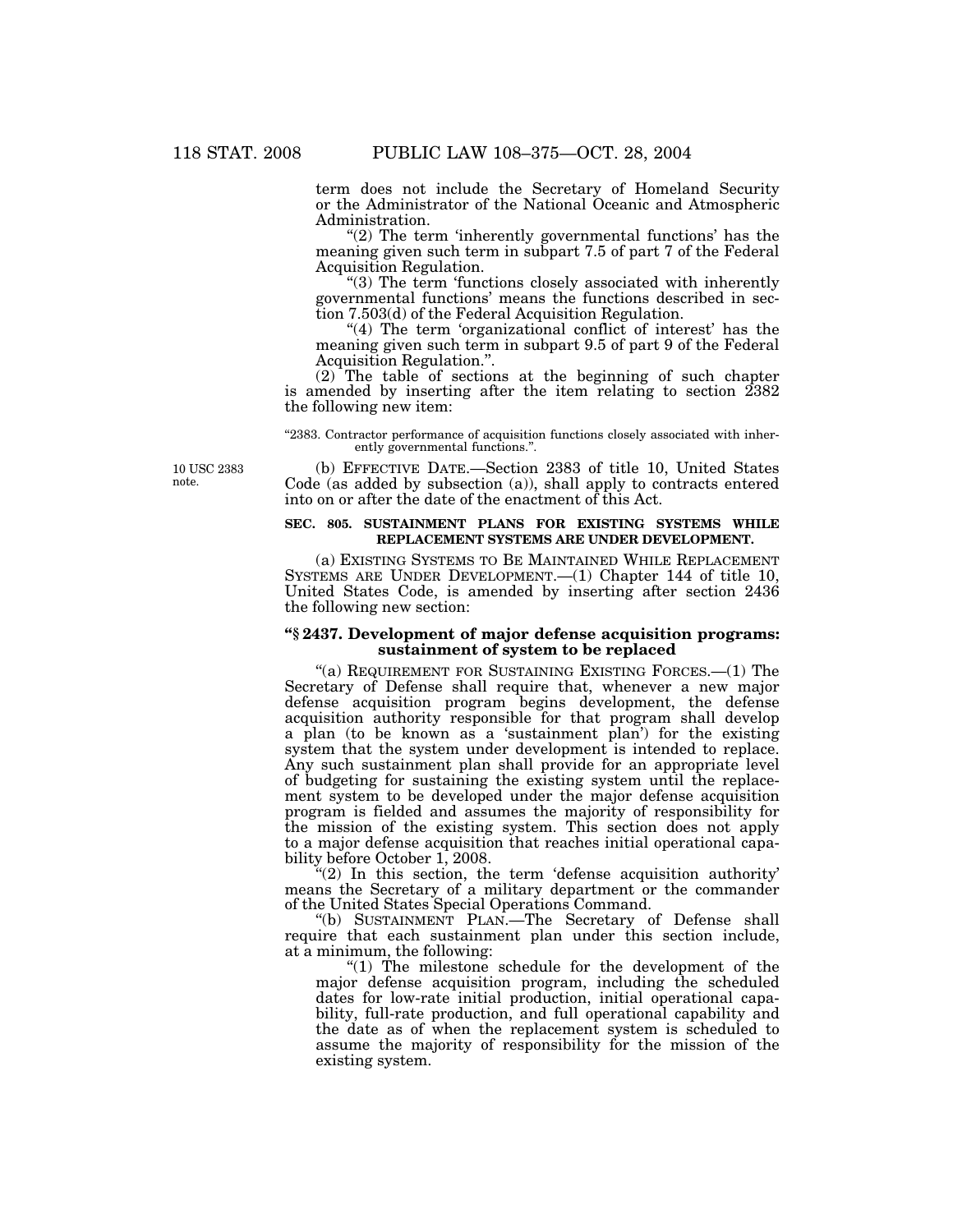" $(2)$  An analysis of the existing system to assess the following:

''(A) Anticipated funding levels necessary to—

''(i) ensure acceptable reliability and availability rates for the existing system; and

''(ii) maintain mission capability of the existing system against the relevant threats.

 $\tilde{f}(B)$  The extent to which it is necessary and appropriate to—

''(i) transfer mature technologies from the new system or other systems to enhance the mission capability of the existing system against relevant threats; and

"(ii) provide interoperability with the new system during the period from initial fielding until the new system assumes the majority of responsibility for the mission of the existing system.

''(c) EXCEPTIONS.—Subsection (a) shall not apply to a major defense acquisition program if the Secretary of Defense determines that—

> $''(1)$  the existing system is no longer relevant to the mission; ''(2) the mission has been eliminated;

''(3) the mission has been consolidated with another mission in such a manner that another existing system can adequately meet the mission requirements; or

"(4) the duration of time until the new system assumes the majority of responsibility for the existing system's mission is sufficiently short so that mission availability, capability, interoperability, and force protection requirements are maintained.

"(d) WAIVER.—The Secretary of Defense may waive the applicability of subsection (a) to a major defense acquisition program if the Secretary determines that, but for such a waiver, the Department would be unable to meet national security objectives. Whenever the Secretary makes such a determination and authorizes such a waiver, the Secretary shall submit notice of such waiver and of the Secretary's determination and the reasons therefor in writing to the congressional defense committees.''.

(2) The table of sections at the beginning of such chapter is amended by inserting after the item relating to section 2436 the following new item:

#### ''2437. Development of major defense acquisition programs: sustainment of system to be replaced.''.

10 USC 2437 note.

(b) APPLICATION TO EXISTING PROGRAMS IN DEVELOPMENT.— Section 2437 of title 10, United States Code, as added by subsection (a), shall apply with respect to a major defense acquisition program for a system that is under development as of the date of the enactment of this Act and is not expected to reach initial operational capability before October 1, 2008. The Secretary of Defense shall require that a sustainment plan under that section be developed not later than one year after the date of the enactment of this Act for the existing system that the system under development is intended to replace.

Deadline.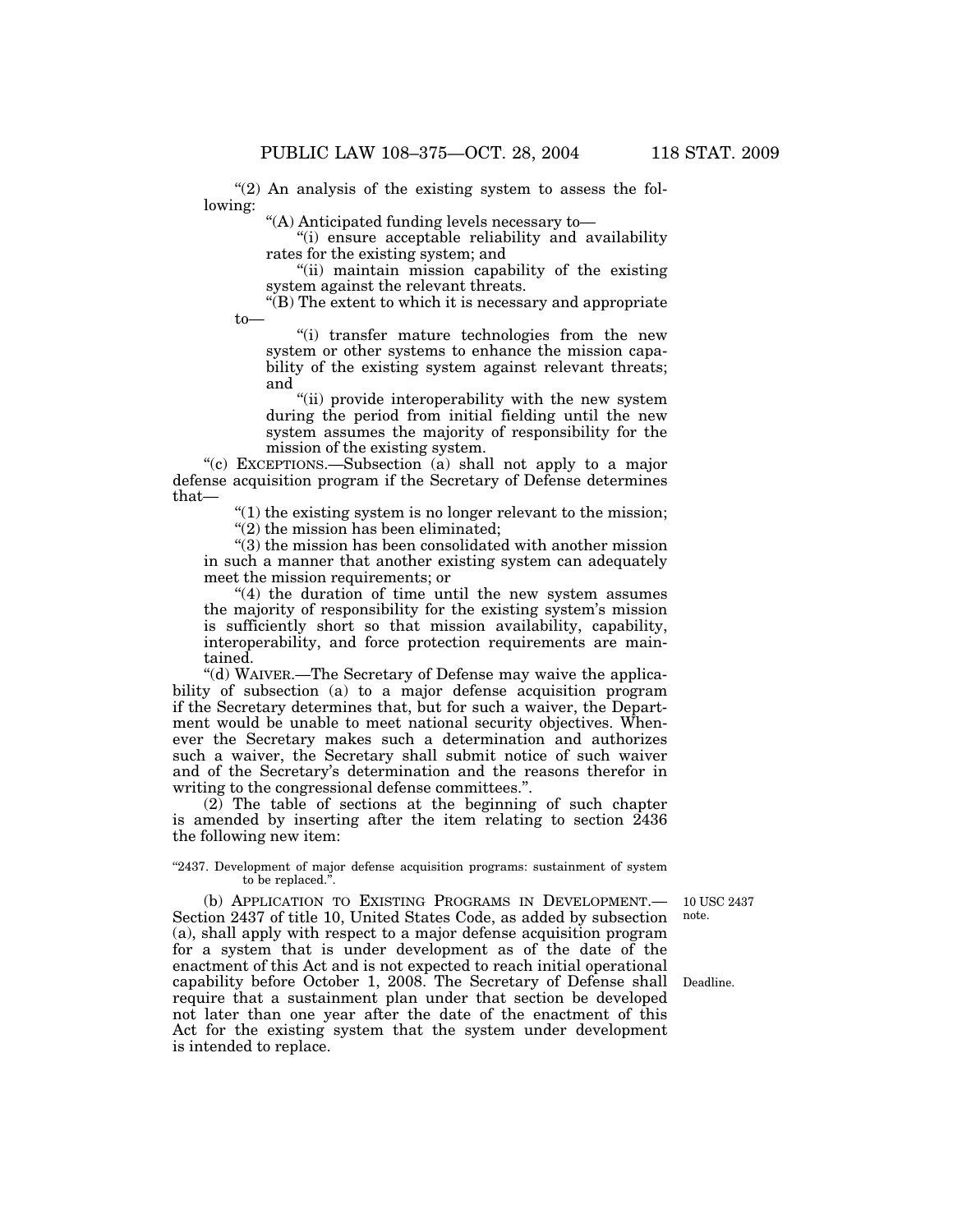#### **SEC. 806. APPLICABILITY OF COMPETITION EXCEPTIONS TO ELIGI-BILITY OF NATIONAL GUARD FOR FINANCIAL ASSIST-ANCE FOR PERFORMANCE OF ADDITIONAL DUTIES.**

Section 113(b)(1)(B) of title 32, United States Code, is amended by inserting before the period at the end the following: '', subject to the exceptions provided in section 2304(c) of title 10''.

#### **SEC. 807. INFLATION ADJUSTMENT OF ACQUISITION-RELATED DOLLAR THRESHOLDS.**

(a) INFLATION ADJUSTMENT AUTHORITY.—(1) The Office of Federal Procurement Policy Act (41 U.S.C. 403 et seq.) is amended by inserting after section 35 the following new section:

41 USC 431a.

### **''SEC. 35A. INFLATION ADJUSTMENT OF ACQUISITION-RELATED DOLLAR THRESHOLDS.**

''(a) REQUIREMENT FOR PERIODIC ADJUSTMENT.—(1) On October 1 of each year that is evenly divisible by five, the Federal Acquisition Regulatory Council shall adjust each acquisition-related dollar threshold provided by law, as described in subsection (c), to the baseline constant dollar value of that threshold.

"(2) For the purposes of paragraph  $(1)$ , the baseline constant dollar value—

"(A) for a dollar threshold in effect on October 1, 2000, that was first specified in a law that took effect on or before such date shall be the October 1, 2000, constant dollar value of that dollar threshold; and

''(B) for a dollar threshold specified in a law that takes effect after October 1, 2000, shall be the constant dollar value of that threshold as of the effective date of that dollar threshold pursuant to such law.

Federal Register, publication.

<sup>"</sup>(b) ADJUSTMENTS EFFECTIVE UPON PUBLICATION.—The Federal Acquisition Regulatory Council shall publish a notice of the adjusted dollar thresholds under this section in the Federal Register. The adjusted dollar thresholds shall take effect on the date of publication.

''(c) ACQUISITION-RELATED DOLLAR THRESHOLDS.—Except as provided in subsection (d), the requirement for adjustment under subsection (a) applies to a dollar threshold that is specified in law as a factor in defining the scope of the applicability of a policy, procedure, requirement, or restriction provided in that law to the procurement of property or services by an executive agency, as determined by the Federal Acquisition Regulatory Council.

''(d) EXCLUDED THRESHOLDS.—Subsection (a) does not apply to—

" $(1)$  dollar thresholds in sections 3141 through 3144, 3146, and 3147 of title 40, United States Code;

''(2) dollar thresholds in the Service Contract Act of 1965 (41 U.S.C. 351, et seq.); or

''(3) dollar thresholds established by the United States Trade Representative pursuant to title III of the Trade Agreements Act of 1979 (19 U.S.C. 2511 et seq.).

''(e) CALCULATION OF ADJUSTMENTS.—An adjustment under this section shall—

 $(1)$  be calculated on the basis of changes in the Consumer Price Index for all-urban consumers published monthly by the Department of Labor; and

"(2) be rounded— $\overline{ }$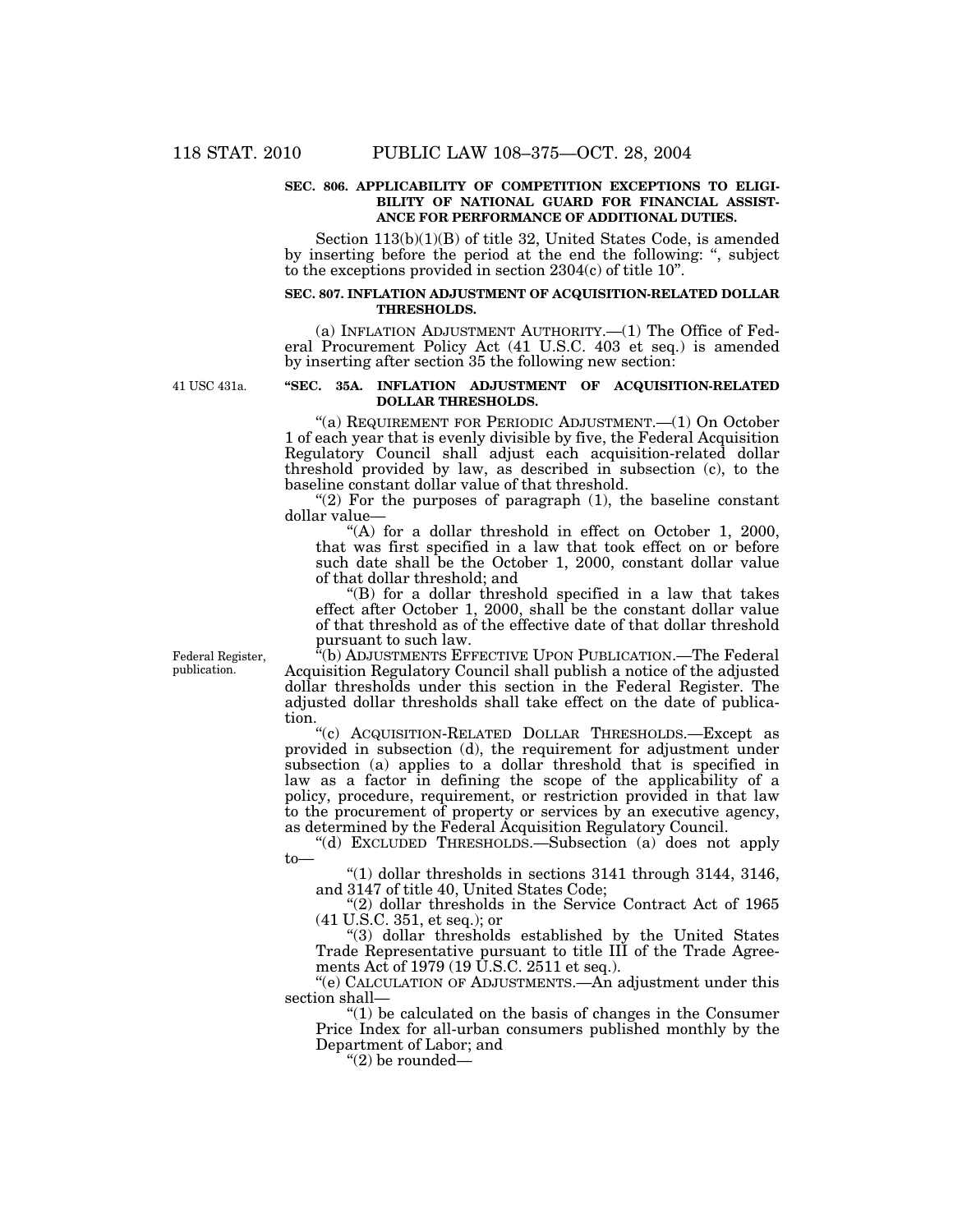"(A) in the case of a dollar threshold that (as in effect) on the day before the adjustment) is less than \$10,000, to the nearest \$500;

''(B) in the case of a dollar threshold that (as in effect on the day before the adjustment) is not less than \$10,000, but is less than \$100,000, to the nearest \$5,000;

 $(C)$  in the case of a dollar threshold that (as in effect on the day before the adjustment) is not less than \$100,000, but is less than \$1,000,000, to the nearest \$50,000; and

 $\mathrm{``(D)}$  in the case of a dollar threshold that (as in effect on the day before the adjustment) is \$1,000,000 or more, to the nearest \$500,000.

''(f) PETITION FOR INCLUSION OF OMITTED THRESHOLD.—(1) If a dollar threshold adjustable under this section is not included in a notice of adjustment published under subsection (b), any person may request adjustment of that dollar threshold by submitting a petition for adjustment to the Administrator for Federal Procurement Policy.

" $(2)$  Upon receipt of a petition for adjustment of a dollar threshold under paragraph (1), the Administrator shall—

''(A) determine, in writing, whether that dollar threshold is required to be adjusted under this section; and

 $\hat{H}(B)$  if so, shall publish in the Federal Register a revised notice of the adjusted dollar thresholds under this section that includes the adjustment of the dollar threshold covered by the petition.

''(3) The adjustment of a dollar threshold pursuant to a petition under this subsection shall take effect on the date of the publication of the revised notice adding the adjustment of that dollar threshold under paragraph (2)(B).''.

(2) The table of contents in section 1(b) of such Act is amended by inserting after the item relating to section 35 the following new item:

''Sec. 35A. Inflation adjustment of acquisition-related dollar thresholds.''.

(b) DEFINITION OF FEDERAL ACQUISITION REGULATORY COUNCIL.—Section 4 of such Act is amended by adding at the 41 USC 403. end the following new paragraph:

"(17) The term 'Federal Acquisition Regulatory Council' means the Federal Acquisition Regulatory Council established under section 25.''.

(c) RELATIONSHIP TO OTHER INFLATION ADJUSTMENT AUTHORI-TIES.—(1) Section 35A of the Office of Federal Procurement Policy Act, as added by subsection (a), supersedes the applicability of 41 USC 431a any other provision of law that provides for the adjustment of note. a dollar threshold that is adjustable under such section.

(2) After the date of the enactment of this Act, a dollar threshold adjustable under section 35A of the Office of Federal Procurement Policy Act, as added by subsection (a), shall be adjusted only as provided under that section.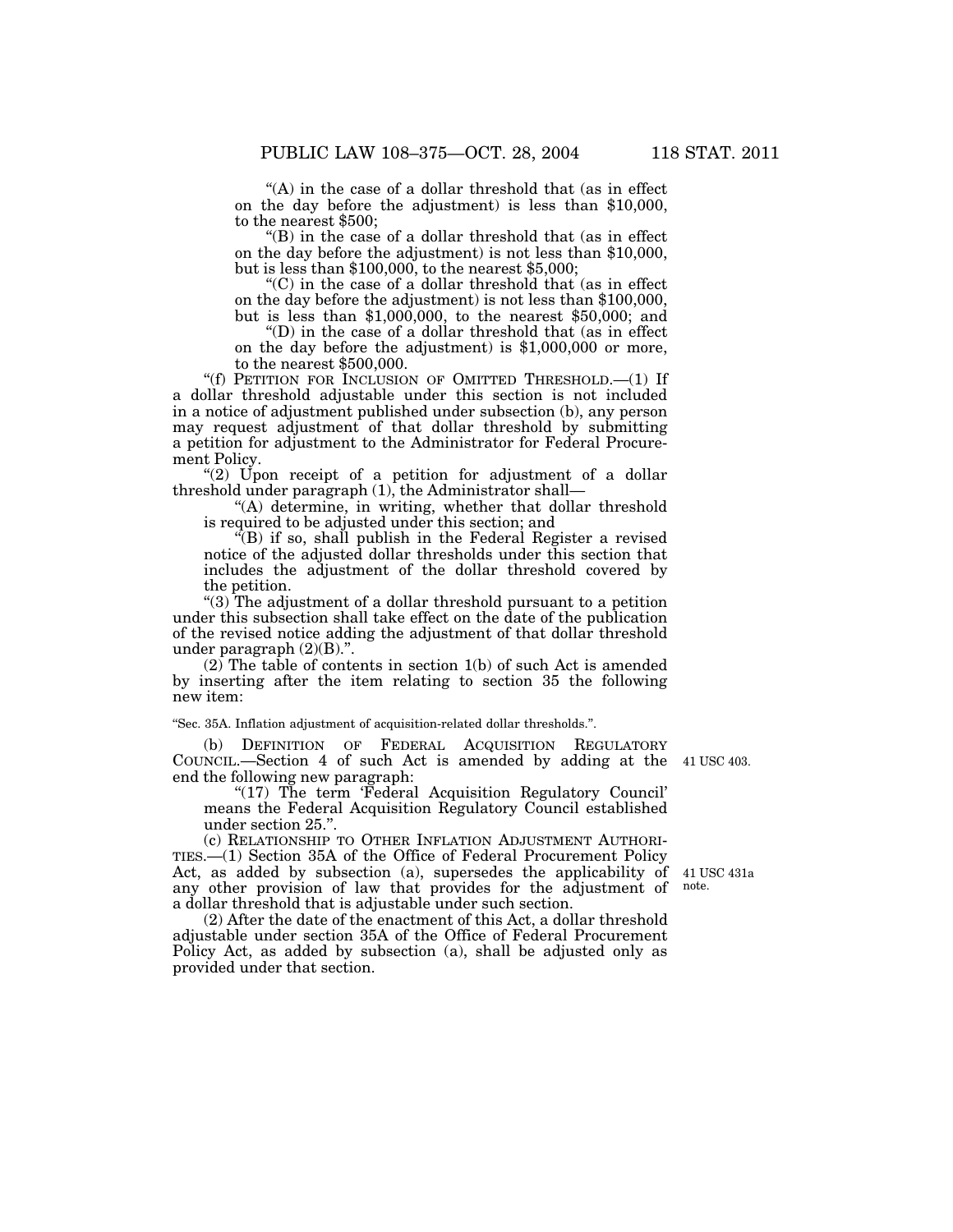# **Subtitle B—Amendments to General Contracting Authorities, Procedures, and Limitations**

#### **SEC. 811. RAPID ACQUISITION AUTHORITY TO RESPOND TO COMBAT EMERGENCIES.**

Section 806 of the Bob Stump National Defense Authorization Act for Fiscal Year 2003 (10 U.S.C. 2302 note) is amended—

(1) by redesignating subsections (c) and (d) as subsections (e) and (f), respectively; and

(2) by inserting after subsection (b) the following new subsections  $(c)$  and  $(d)$ :

"(c) RESPONSE TO COMBAT EMERGENCIES.— $(1)$  In the case of any equipment that, as determined in writing by the Secretary of Defense without delegation, is urgently needed to eliminate a combat capability deficiency that has resulted in combat fatalities, the Secretary shall use the procedures developed under this section in order to accomplish the rapid acquisition and deployment of the needed equipment.

 $\mathcal{L}(2)(A)$  Whenever the Secretary makes a determination under paragraph (1) that certain equipment is urgently needed to eliminate a combat capability deficiency that has resulted in combat fatalities, the Secretary shall designate a senior official of the Department of Defense to ensure that the needed equipment is acquired and deployed as quickly as possible, with a goal of awarding a contract for the acquisition of the equipment within 15 days.

''(B) Upon designation of a senior official under subparagraph (A), the Secretary shall authorize that official to waive any provision of law, policy, directive, or regulation described in subsection (d) that such official determines in writing would unnecessarily impede the rapid acquisition and deployment of the needed equipment. In a case in which the needed equipment cannot be acquired without an extensive delay, the senior official shall require that an interim solution be implemented and deployed using the procedures developed under this section to minimize the combat capability deficiency and combat fatalities.

''(3) The authority of this section may not be used to acquire equipment in an amount aggregating more than \$100,000,000 during any fiscal year. For acquisitions of equipment under this section during the fiscal year in which the Secretary makes the determination described in paragraph (1) with respect to such equipment, the Secretary may use any funds available to the Department of Defense for that fiscal year.

"(4) The Secretary of Defense shall notify the congressional defense committees within 15 days after each determination made under paragraph (1). Each such notice shall identify—

"(A) the equipment to be acquired;

''(B) the amount anticipated to be expended for the acquisition; and

''(C) the source of funds for the acquisition.

''(5) Any acquisition initiated under this subsection shall transition to the normal acquisition system not later than two years after the date on which the Secretary makes the determination described in paragraph (1) with respect to that equipment.

Notification. Deadline.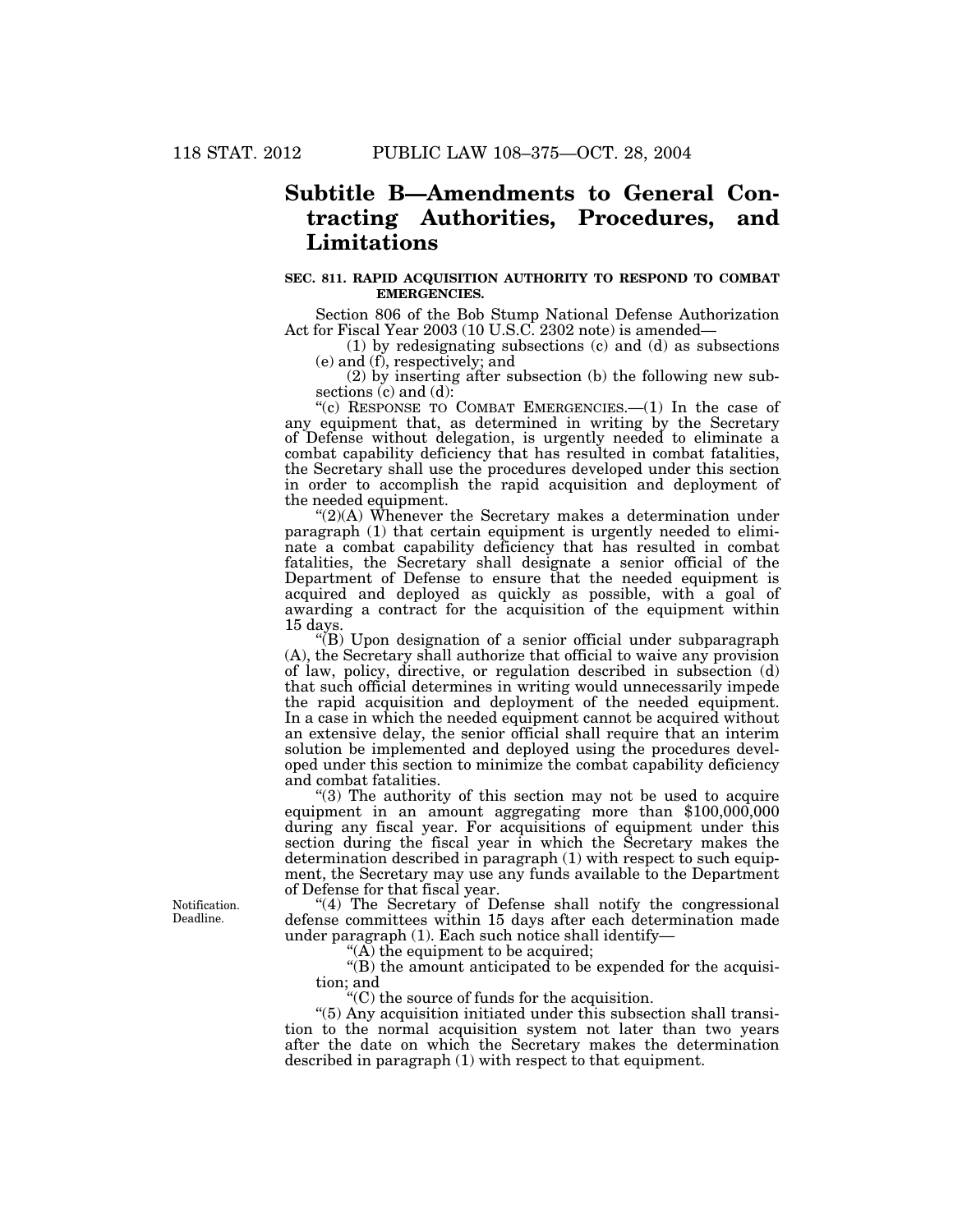''(d) WAIVER OF CERTAIN STATUES AND REGULATIONS.—(1) Upon a determination described in subsection  $(c)(1)$ , the senior official designated in accordance with subsection  $(c)(2)$  with respect to that designation is authorized to waive any provision of law, policy, directive or regulation addressing—

 $(A)$  the establishment of the requirement for the equipment;

''(B) the research, development, test, and evaluation of the equipment; or

 $\sqrt{\text{C}}$  the solicitation and selection of sources, and the award of the contract, for procurement of the equipment.

" $(2)$  Nothing in this subsection authorizes the waiver of-

"(A) the requirements of this section or the regulations implementing this section; or

''(B) any provision of law imposing civil or criminal penalties.''.

## **SEC. 812. DEFENSE ACQUISITION WORKFORCE IMPROVEMENTS.**

(a) SELECTION CRITERIA FOR ACQUISITION CORPS AND FOR CRIT-ICAL ACQUISITION POSITIONS.—(1) Section 1732(b) of title 10, United States Code, is amended by striking paragraph (1) and redesignating paragraphs  $(2)$ ,  $(3)$ , and  $(4)$  as paragraphs  $(1)$ ,  $(2)$ , and (3), respectively.

 $(2)$  Section 1733 $(b)(1)$  of title 10, United States Code, is amended in subparagraph (A) by striking ''in a position within grade GS–14 or above of the General Schedule,'' and inserting ''in a senior position in the National Security Personnel System, as determined in accordance with guidelines prescribed by the Secretary,''.

(b) SCHOLARSHIP PROGRAM REQUIREMENTS.—Section 1742 of such title is amended—

(1) by inserting ''(a) PROGRAMS.—'' at the beginning of the text; and

(2) by adding at the end the following new subsection: ''(b) SCHOLARSHIP PROGRAM REQUIREMENTS.—Each recipient of

a scholarship under a program conducted under subsection (a)(3) shall be required to sign a written agreement that sets forth the terms and conditions of the scholarship. The agreement shall be in a form prescribed by the Secretary and shall include terms and conditions, including terms and conditions addressing reimbursement in the event that a recipient fails to fulfill the requirements of the agreement, that are comparable to those set forth as a condition for providing advanced education assistance under section 2005. The obligation to reimburse the United States under an agreement under this subsection is, for all purposes, a debt owing the United States.''.

(c) AUTHORITY TO ESTABLISH MINIMUM REQUIREMENTS.—(1) Section 1764(b) of such title is amended—

(A) by redesignating paragraph (5) as paragraph (6); and (B) by inserting after paragraph (4) the following new paragraph (5):

 $\sqrt{5}$ ) Deputy program manager.".

 $(2)$  Paragraph  $(1)$  of such section is amended by striking "in paragraph  $(5)$ " and inserting "in paragraph  $(6)$ ".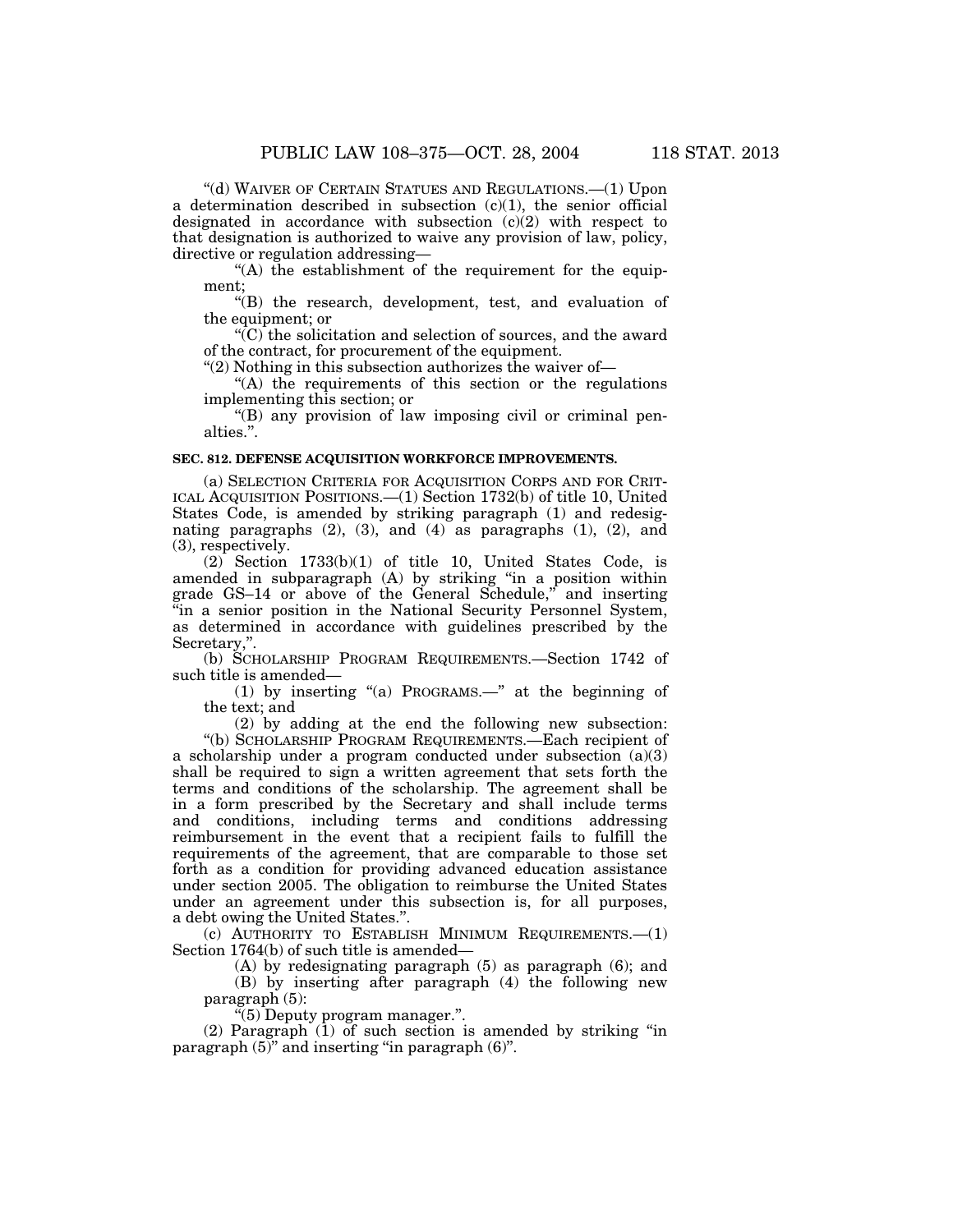#### **SEC. 813. PERIOD FOR MULTIYEAR TASK AND DELIVERY ORDER CON-TRACTS.**

(a) REVISED MAXIMUM PERIOD.—Section 2304a(f) of title 10, United States Code, is amended by striking ''a total period of not more than five years.'' and inserting ''any period up to five years and may extend the contract period for one or more successive periods pursuant to an option provided in the contract or a modification of the contract. The total contract period as extended may not exceed 10 years unless such head of an agency determines in writing that exceptional circumstances necessitate a longer contract period.''.

(b) ANNUAL REPORT.—Not later than 60 days after the end of each of fiscal years 2005 through 2009, the Secretary of Defense shall submit to Congress a report setting forth each extension of a contract period to a total of more than 10 years that was granted for task and delivery order contracts of the Department of Defense during such fiscal year under section  $2304a(\bar{f})$  of title 10, United States Code. The report shall include, with respect to each such contract period extension—

(1) a discussion of the exceptional circumstances on which the extension was based; and

(2) the justification for the determination of exceptional circumstances.

### **SEC. 814. FUNDING FOR CONTRACT CEILINGS FOR CERTAIN MULTIYEAR PROCUREMENT CONTRACTS.**

(a) MULTIYEAR CONTRACTS RELATING TO PROPERTY.—Section  $2306b(g)$  of title 10, United States Code, is amended-

 $(1)$  by inserting " $(1)$ " before "Before any";

(2) by striking ''Committee'' through ''House of Representa-

tives'' and inserting ''congressional defense committees''; and (3) by adding at the end the following new paragraph:

" $(2)$  In the case of a contract described in subsection  $(a)$  with a cancellation ceiling described in paragraph (1), if the budget for the contract does not include proposed funding for the costs of contract cancellation up to the cancellation ceiling established in the contract, the head of the agency concerned shall, as part of the certification required by subsection (i)(1)(A), give written notification to the congressional defense committees of—

''(A) the cancellation ceiling amounts planned for each program year in the proposed multiyear procurement contract, together with the reasons for the amounts planned;

''(B) the extent to which costs of contract cancellation are not included in the budget for the contract; and

''(C) a financial risk assessment of not including budgeting for costs of contract cancellation.''.

(b) MULTIYEAR CONTRACTS RELATING TO SERVICES.—Section 2306c(d) of title 10, United States Code, is amended—

 $(1)$  in paragraphs  $(1)$ ,  $(3)$ , and  $(4)$ , by striking "committees" of Congress named in paragraph (5)'' and inserting ''congressional defense committees'' each place it appears; and

 $(2)$  by amending paragraph  $(5)$  to read as follows:

''(5) In the case of a contract described in subsection (a) with a cancellation ceiling described in paragraph (4), if the budget for the contract does not include proposed funding for the costs of contract cancellation up to the cancellation ceiling established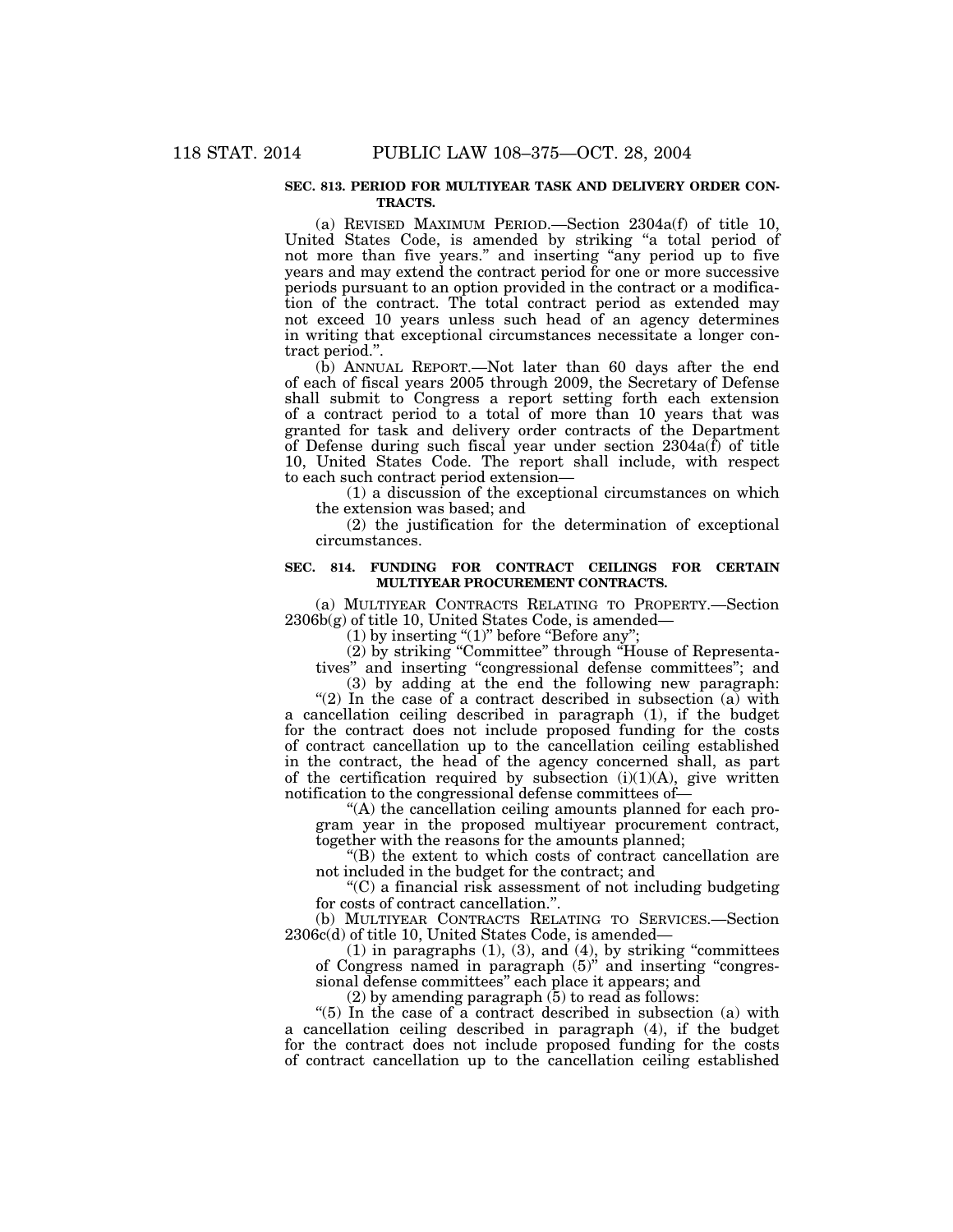in the contract, the head of the agency concerned shall give written notification to the congressional defense committees of—

"(A) the cancellation ceiling amounts planned for each program year in the proposed multiyear procurement contract, together with the reasons for the amounts planned;

''(B) the extent to which costs of contract cancellation are not included in the budget for the contract; and

''(C) a financial risk assessment of not including budgeting for costs of contract cancellation.''.

### **SEC. 815. INCREASED THRESHOLD FOR SENIOR PROCUREMENT EXECUTIVE APPROVAL OF USE OF PROCEDURES OTHER THAN COMPETITIVE PROCEDURES.**

Section 2304(f)(1)(B) of title 10, United States Code, is amended by striking ''\$50,000,000'' both places it appears and inserting " $$75,000,000$ ".

## **SEC. 816. INCREASED THRESHOLD FOR APPLICABILITY OF REQUIRE-MENT FOR DEFENSE CONTRACTORS TO PROVIDE INFORMATION ON SUBCONTRACTING AUTHORITY OF CONTRACTOR PERSONNEL TO COOPERATIVE AGREE-MENT HOLDERS.**

Section 2416(d) of title 10, United States Code, is amended by striking ''\$500,000'' and inserting ''\$1,000,000''.

## **SEC. 817. EXTENSION OF AUTHORITY FOR USE OF SIMPLIFIED ACQUISITION PROCEDURES.**

Section 4202(e) of the Clinger-Cohen Act (division D of Public Law 104–106; 110 Stat. 652; 10 U.S.C. 2304 note) is amended by striking ''January 1, 2006'' and inserting ''January 1, 2008''.

### **SEC. 818. SUBMISSION OF COST OR PRICING DATA ON NONCOMMER-CIAL MODIFICATIONS OF COMMERCIAL ITEMS.**

(a) INAPPLICABILITY OF COMMERCIAL ITEMS EXCEPTION TO NON-COMMERCIAL MODIFICATIONS OF COMMERCIAL ITEMS.—Subsection (b) of section 2306a of title 10, United States Code, is amended by adding at the end the following new paragraph:

''(3) NONCOMMERCIAL MODIFICATIONS OF COMMERCIAL ITEMS.— $(A)$  The exception in paragraph  $(1)(B)$  does not apply to cost or pricing data on noncommercial modifications of a commercial item that are expected to cost, in the aggregate, more than \$500,000 or 5 percent of the total price of the contract, whichever is greater.

''(B) In this paragraph, the term 'noncommercial modification', with respect to a commercial item, means a modification of such item that is not a modification described in section 4(12)(C)(i) of the Office of Federal Procurement Policy Act (41 U.S.C. 403(12)(C)(i)).

''(C) Nothing in subparagraph (A) shall be construed—

''(i) to limit the applicability of the exception in subparagraph (A) or (C) of paragraph (1) to cost or pricing data on a noncommercial modification of a commercial item; or

"(ii) to require the submission of cost or pricing data on any aspect of an acquisition of a commercial item other than the cost and pricing of noncommercial modifications of such item.''.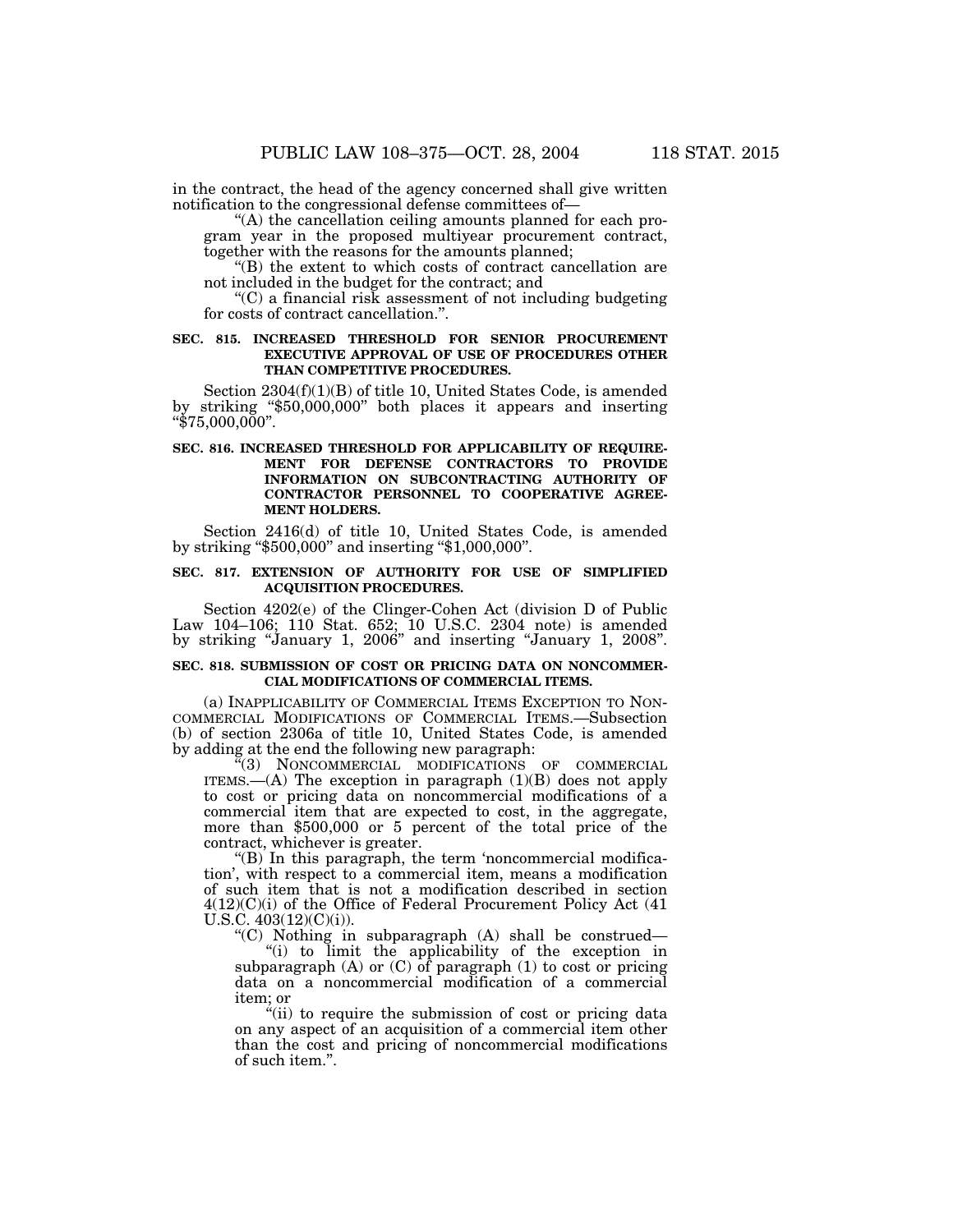10 USC 2306a note.

(b) EFFECTIVE DATE AND APPLICABILITY.—Paragraph (3) of section 2306a of title 10, United States Code (as added by subsection (a)), shall take effect on June 1, 2005, and shall apply with respect to offers submitted, and to modifications of contracts or subcontracts made, on or after that date.

### **SEC. 819. DELEGATIONS OF AUTHORITY TO MAKE DETERMINATIONS RELATING TO PAYMENT OF DEFENSE CONTRACTORS FOR BUSINESS RESTRUCTURING COSTS.**

Section 2325(a)(2) of title 10, United States Code, is amended—

(1) by striking ''paragraph (1) to an official'' and all that follows and inserting "paragraph (1), with respect to a business combination, to an official of the Department of Defense— ''; and

(2) by adding at the end the following:

''(A) below the level of an Assistant Secretary of Defense for cases in which the amount of restructuring costs is expected to exceed \$25,000,000 over a 5-year period; or

''(B) below the level of the Director of the Defense Contract Management Agency for all other cases.''.

#### **SEC. 820. AVAILABILITY OF FEDERAL SUPPLY SCHEDULE SUPPLIES AND SERVICES TO UNITED SERVICE ORGANIZATIONS, INCORPORATED.**

Section 220107 of title 36, United States Code, is amended by inserting after "Department of Defense" the following: ", including access to General Services Administration supplies and services through the Federal Supply Schedule of the General Services Administration,''.

#### **SEC. 821. ADDITION OF LANDSCAPING AND PEST CONTROL SERVICES TO LIST OF DESIGNATED INDUSTRY GROUPS PARTICI-PATING IN THE SMALL BUSINESS COMPETITIVENESS DEMONSTRATION PROGRAM.**

(a) IN GENERAL.—Subsection (a) of section 717 of the Small Business Competitiveness Demonstration Program Act of 1988 (15 U.S.C. 644 note) is amended—

 $(1)$  in paragraph  $(3)$ , by striking "and" at the end;

(2) in paragraph (4), by striking the period at the end and inserting ''; and''; and

(3) by adding at the end the following new paragraph: ''(5) landscaping and pest control services.''.

(b) LANDSCAPING AND PEST CONTROL SERVICES.—Section 717 of the Small Business Competitiveness Demonstration Program Act of 1988 (15 U.S.C. 644 note) is amended—

(1) by redesignating subsection (e) as subsection (f), and

(2) by inserting after subsection (d) the following new subsection:

''(e) LANDSCAPING AND PEST CONTROL SERVICES.—Landscaping and pest control services shall include contract awards assigned to North American Industrial Classification Code 561710 (relating to exterminating and pest control services) or 561730 (relating to landscaping services).''.

### **SEC. 822. INCREASED THRESHOLDS UNDER SPECIAL EMERGENCY PROCUREMENT AUTHORITY.**

Section 32A(b) of the Office of Federal Procurement Policy Act (41 U.S.C. 428a(b)) is amended—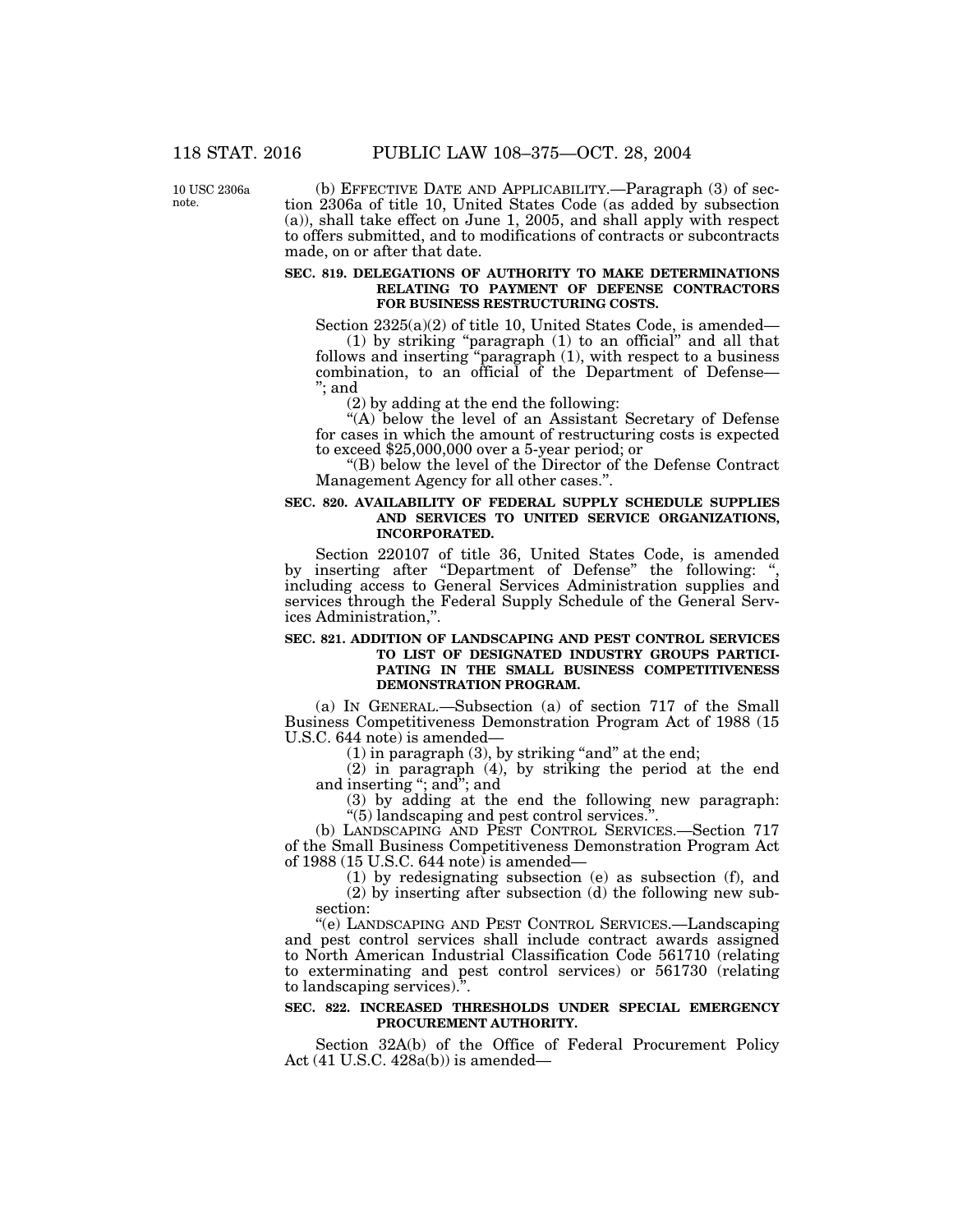(1) by striking paragraph (1) and inserting the following: "(1) the amount specified in subsections  $(c)$ ,  $(d)$ , and  $(f)$ of section 32 shall be deemed to be—

''(A) \$15,000 in the case of any contract to be awarded and performed, or purchase to be made, inside the United States; and

"(B)  $$25,000$  in the case of any contract to be awarded and performed, or purchase to be made, outside the United States; and''; and

 $(2)$  in paragraph  $(2)(B)$ , by striking "\$500,000" and inserting ''\$1,000,000''.

# **Subtitle C—United States Defense Industrial Base Provisions**

#### **SEC. 831. DEFENSE TRADE RECIPROCITY.**

10 USC 2531 note.

(a) POLICY.—It is the policy of Congress that procurement regulations used in the conduct of trade in defense articles and defense services should be based on the principle of fair trade and reciprocity consistent with United States national security, including the need to ensure comprehensive manufacturing capability in the United States defense industrial base.

(b) REQUIREMENT.—The Secretary of Defense shall make every effort to ensure that the policies and practices of the Department of Defense reflect the goal of establishing an equitable trading relationship between the United States and its foreign defense trade partners, including ensuring that United States firms and United States employment in the defense sector are not disadvantaged by unilateral procurement practices by foreign governments, such as the imposition of offset agreements in a manner that undermines the United States defense industrial base. In pursuing this goal, the Secretary shall—

(1) develop a comprehensive defense acquisition trade policy that provides the necessary guidance and incentives for the elimination of any adverse effects of offset agreements in defense trade; and

(2) review and make necessary modifications to existing acquisition policies and strategies, and review and seek to make necessary modifications to existing memoranda of understanding, cooperative project agreements, or related agreements with foreign defense trade partners, to reflect this goal.

(c) REGULATIONS.—The Secretary shall prescribe regulations to implement this section in the Department of Defense supplement to the Federal Acquisition Regulation.

(d) DEFINITIONS.—In this section:

(1) The term ''foreign defense trade partner'' means a foreign country with respect to which there is—

(A) a memorandum of understanding or related agreement described in section 2531(a) of title 10, United States Code; or

(B) a cooperative project agreement described in section 27 of the Arms Export Control Act (22 U.S.C. 2767).

(2) The term ''offset agreement'' has the meaning provided that term by section 36(e) of the Arms Export Control Act (22 U.S.C. 2776(e)).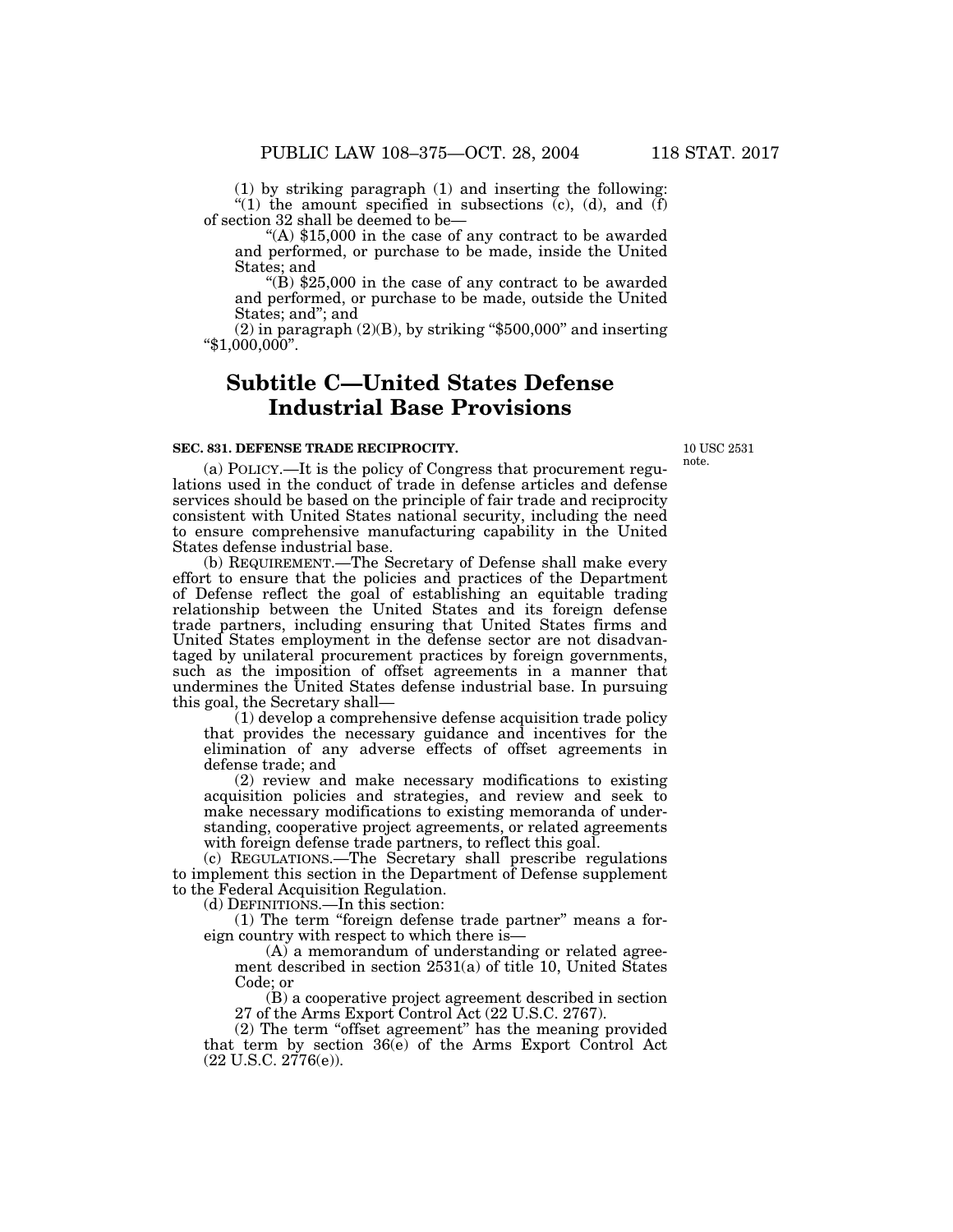(3) The terms ''defense article'' and ''defense service'' have the meanings provided those terms by section 47(7) of the Arms Export Control Act (22 U.S.C. 2794(7)).

#### **SEC. 832. ASSESSMENT AND REPORT ON THE ACQUISITION OF POLYACRYLONITRILE (PAN) CARBON FIBER FROM FOR-EIGN SOURCES.**

(a) REQUIREMENT.—The Secretary of Defense shall delay the phase-out of the restriction on acquisition of polyacrylonitrile (PAN) carbon fiber from foreign sources (described in subpart 225.7103 of the Department of Defense supplement to the Federal Acquisition Regulation) until an assessment of PAN carbon fiber industry is completed and 30 days have passed after submission of the report required under subsection (c).

(b) ASSESSMENT.—The Secretary of Defense shall perform a assessment of the domestic and international industrial structure that produces PAN carbon fibers, current and anticipated market trends for the product, and how the trends compare to the assessment as reported by the Secretary of Defense in January 2001.

(c) REPORT REQUIRED.—Not later than one year after the date of the enactment of this Act, the Secretary of Defense shall submit to the Committees on Armed Services of the Senate and the House of Representatives a report on the assessment performed under subsection (b) and on any decision made to maintain or discontinue the phase-out of procurement restrictions on foreign acquisition of PAN carbon fibers in the Department of Defense supplement to the Federal Acquisition Regulation.

# **Subtitle D—Extensions of Temporary Program Authorities**

#### **SEC. 841. EXTENSION OF MENTOR-PROTEGE PROGRAM.**

(a) EXTENSION OF PROGRAM.—Subsection (j) of section 831 of the National Defense Authorization Act for Fiscal Year 1991 (Public Law 101–510; 10 U.S.C. 2302 note) is amended—

(1) in paragraph (1), by striking ''September 30, 2005'' and inserting ''September 30, 2010''; and

(2) in paragraph (2), by striking ''September 30, 2008'' and inserting ''September 30, 2013''.

(b) EXTENSION OF REQUIREMENT FOR ANNUAL REPORT.—Subsection  $(l)(3)$  of such section is amended by striking "2007" and inserting "2010".

(c) ADDITIONAL FEASIBILITY REVIEW OF TRANSITION TO OTHER FINANCING METHODS.—(1) The Secretary of Defense shall conduct an additional review of the Mentor-Protege Program under section 811(d)(2) of the National Defense Authorization Act for Fiscal Year 2000 (Public Law 106–65; 113 Stat. 708).

(2) Not later than September 30, 2005, the Secretary shall submit to the Committees on Armed Services of the Senate and the House of Representatives—

(A) a report on the results of the review conducted under paragraph (1); and

(B) any recommendations of the Secretary for legislative action.

(d) ADDITIONAL STUDY OF PROGRAM IMPLEMENTATION.—(1) The Comptroller General shall conduct an additional study of the

Deadline.

Reports.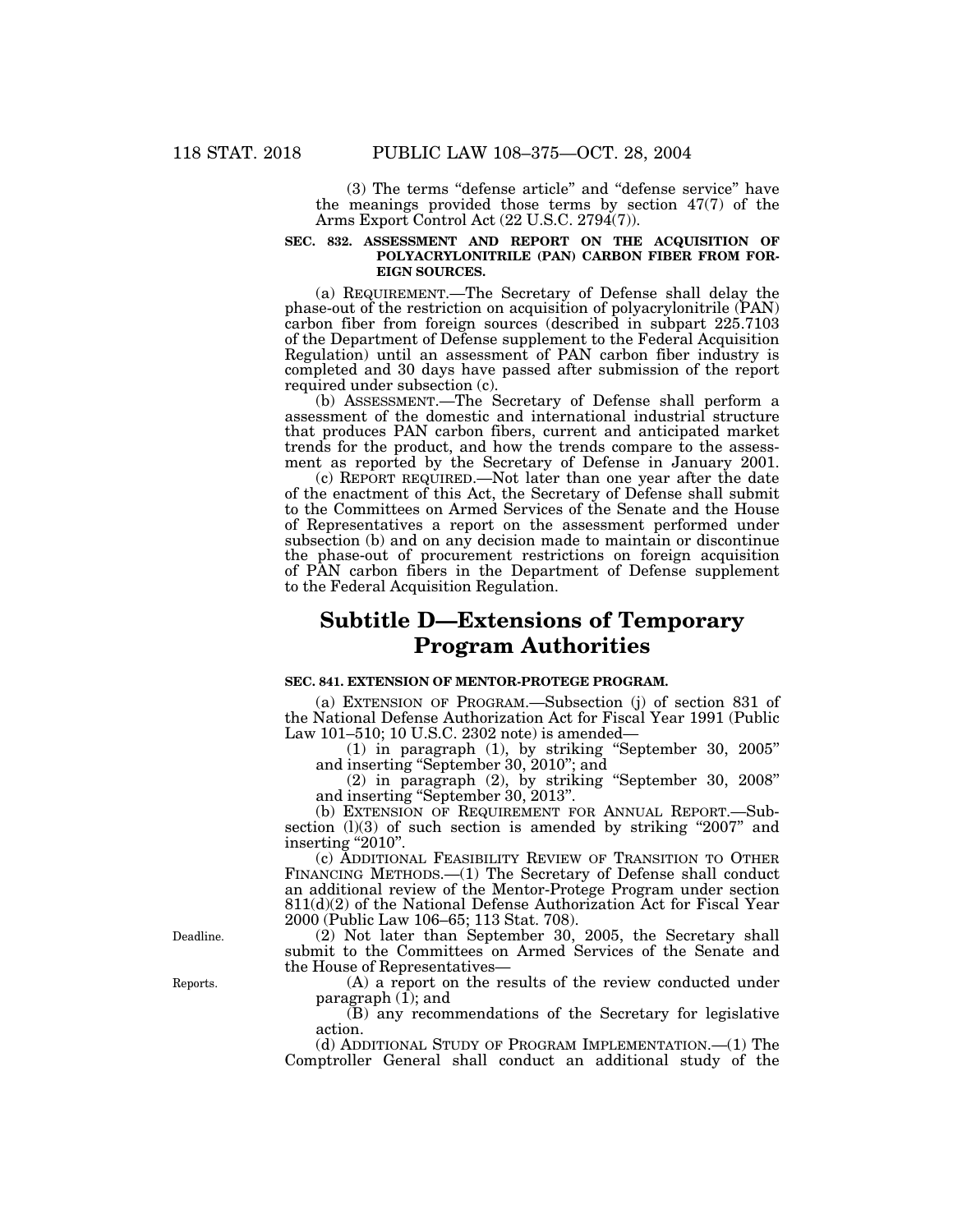Mentor-Protege Program under section 811(d)(3) of the National Defense Authorization Act for Fiscal Year 2000 (Public Law 106– 65; 113 Stat. 709).

> Deadline. Reports.

(2) Not later than September 30, 2006, the Comptroller General shall submit a report on the results of the study conducted under paragraph (1) to the Committees on Armed Services of the Senate and the House of Representatives.

#### **SEC. 842. AMENDMENT TO MENTOR-PROTEGE PROGRAM.**

Section 831(m)(2) of the National Defense Authorization Act for Fiscal Year 1991 (Public Law 101–510; 10 U.S.C. 2302 note) is amended—

 $(1)$  in subparagraph  $(D)$ , by striking "or" at the end;

(2) in subparagraph (E), by striking the period at the end and inserting a semicolon; and

(3) by adding at the end the following:

 $E(F)$  a small business concern owned and controlled by service–disabled veterans (as defined in section  $8(d)(3)$ of the Small Business Act); and

''(G) a qualified HUBZone small business concern (as defined in section 3(p) of the Small Business Act).''.

### **SEC. 843. EXTENSION OF TEST PROGRAM FOR NEGOTIATION OF COM-PREHENSIVE SMALL BUSINESS SUBCONTRACTING PLANS.**

Section 834(e) of the National Defense Authorization Act for Fiscal Years 1990 and 1991 (Public Law 101–189; 15 U.S.C. 637 note) is amended by striking ''September 30, 2005'' and inserting ''September 30, 2010''.

### **SEC. 844. EXTENSION OF PILOT PROGRAM ON SALES OF MANUFAC-TURED ARTICLES AND SERVICES OF CERTAIN ARMY INDUSTRIAL FACILITIES.**

Section 141(a) of the National Defense Authorization Act for Fiscal Year 1998 (Public Law 105–85; 10 U.S.C. 4543 note) is amended by striking ''through 2004'' in the first sentence and inserting ''through 2009''.

# **Subtitle E—Other Acquisition Matters**

**SEC. 851. REVIEW AND DEMONSTRATION PROJECT RELATING TO CON-TRACTOR EMPLOYEES.**

10 USC 2304 note.

(a) GENERAL REVIEW.—(1) The Secretary of Defense shall conduct a review of policies, procedures, practices, and penalties of the Department of Defense relating to employees of defense contractors for purposes of ensuring that the Department of Defense is in compliance with Executive Order No. 12989 (relating to a prohibition on entering into contracts with contractors that are not in compliance with the Immigration and Nationality Act).

(2) In conducting the review, the Secretary shall—

(A) identify potential weaknesses and areas for improvement in existing policies, procedures, practices, and penalties;

(B) develop and implement reforms to strengthen, upgrade, and improve policies, procedures, practices, and penalties of the Department of Defense and its contractors; and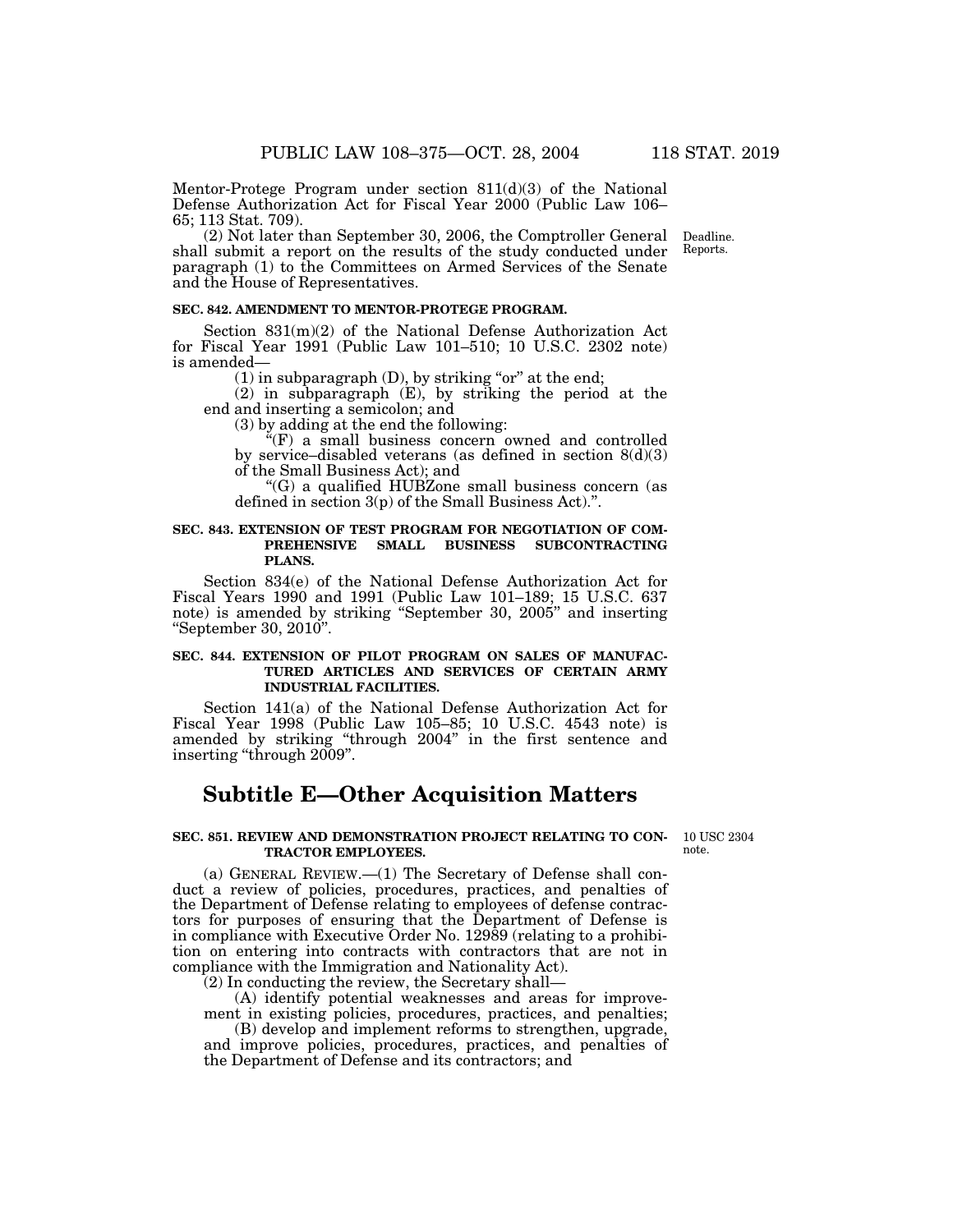(C) review and analyze reforms developed pursuant to this paragraph to identify for purposes of national implementation those which are most efficient and effective.

(3) The review under this subsection shall be completed not later than 180 days after the date of the enactment of this Act.

(b) DEMONSTRATION PROJECT.—The Secretary of Defense shall conduct a demonstration project in accordance with this section, in one or more regions selected by the Secretary, for purposes of promoting greater contracting opportunities for contractors offering effective, reliable staffing plans to perform defense contracts that ensure all contract personnel employed for such projects, including management employees, professional employees, craft labor personnel, and administrative personnel, are lawful residents or persons properly authorized to be employed in the United States and properly qualified to perform services required under the contract. The demonstration project shall focus on contracts for construction, renovation, maintenance, and repair services for military installations.

(c) DEMONSTRATION PROJECT PROCUREMENT PROCEDURES.—As part of the demonstration project under subsection (b), the Secretary of Defense may conduct a competition in which there is a provision in contract solicitations and request for proposal documents to require significant weight or credit be allocated to—

(1) reliable, effective workforce programs offered by prospective contractors that provide background checks and other measures to ensure the contractor is in compliance with the Immigration and Nationality Act; and

(2) reliable, effective project staffing plans offered by prospective contractors that specify for all contract employees (including management employees, professionals, and craft labor personnel) the skills, training, and qualifications of such persons and the labor supply sources and hiring plans or procedures used for employing such persons.

(d) IMPLEMENTATION OF DEMONSTRATION PROJECT.—The Secretary of Defense shall begin operation of the demonstration project required under this section after completion of the review under subsection (a), but in no event later than 270 days after the date of the enactment of this Act.

(e) REPORT ON DEMONSTRATION PROJECT.—Not later than six months after award of a contract under the demonstration project, the Secretary of Defense shall submit to the Committees on Armed Services of the Senate and House of Representatives a report setting forth a review of the demonstration project and recommendations on the actions, if any, that can be implemented to ensure compliance by the Department of Defense with Executive Order No. 12989.

(f) DEFINITION.—In this section, the term ''military installation'' means a base, camp, post, station, yard, center, homeport facility for any ship, or other activity under the jurisdiction of the Department of Defense, including any leased facility, which is located within any of the several States, the District of Columbia, the Commonwealth of Puerto Rico, American Samoa, the Virgin Islands, or Guam. Such term does not include any facility used primarily for civil works, rivers and harbors projects, or flood control projects.

Deadline.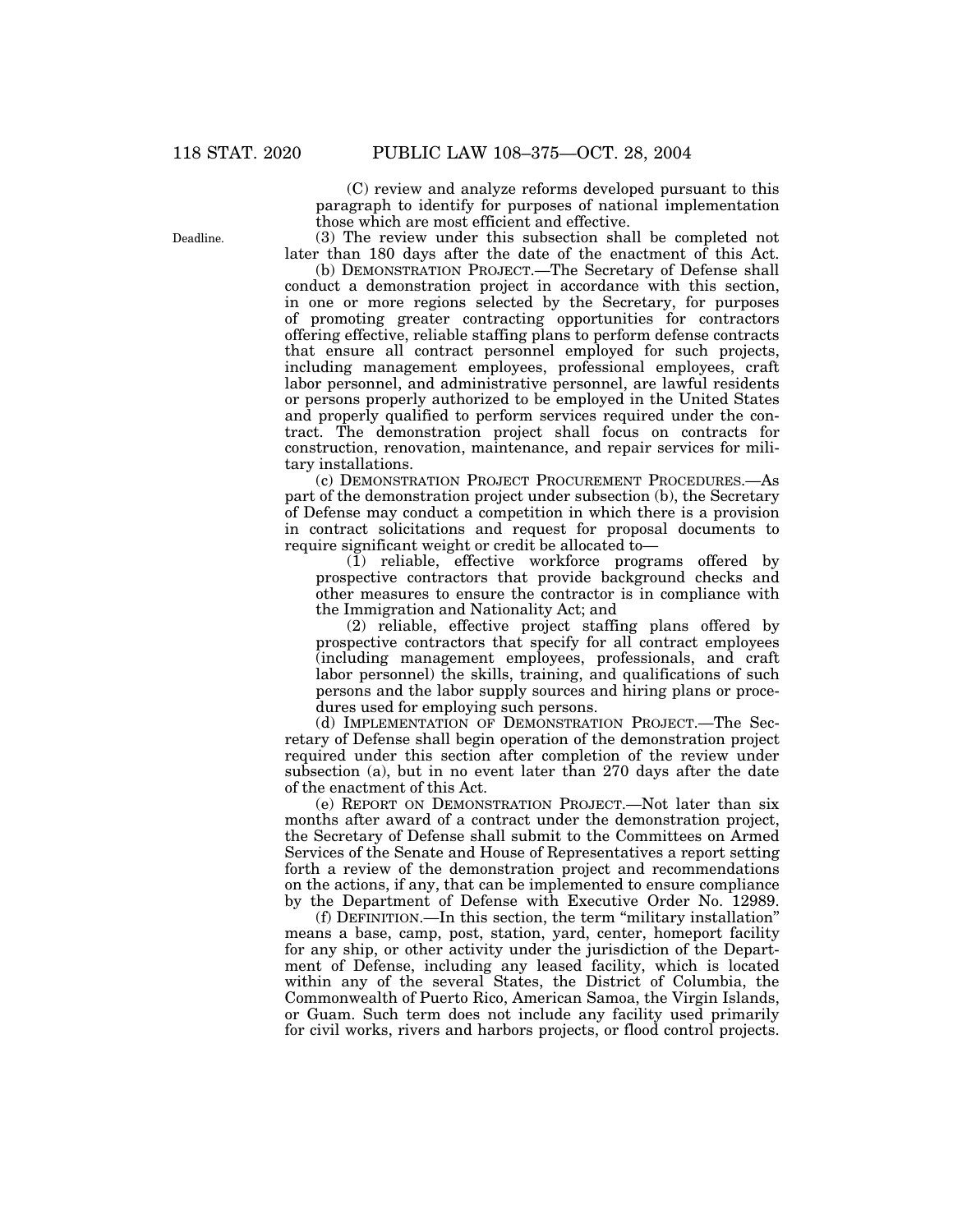#### **SEC. 852. INAPPLICABILITY OF CERTAIN FISCAL LAWS TO SETTLE-MENTS UNDER SPECIAL TEMPORARY CONTRACT CLOSE-OUT AUTHORITY.**

Section 804(a) of the National Defense Authorization Act for Fiscal Year 2004 (Public Law 108–136; 117 Stat. 1541) is amended—

(1) by inserting "(1)" after "(a) AUTHORITY.—"; and

(2) by adding at the end the following new paragraph: "(2) Under regulations which the Secretary of Defense may prescribe, a settlement of a financial account for a contract for the procurement of property or services under paragraph (1) may be made without regard to—

''(A) section 1301 of title 31, United States Code; and

''(B) any other provision of law that would preclude the Secretary from charging payments under the contract—

 $\ddot{a}$  (i) to an unobligated balance in an appropriation available for funding that contract; or

"(ii) if and to the extent that the unobligated balance (if any) in such appropriation is insufficient for funding such payments, to any current appropriation that is available to the Department of Defense for funding contracts for the procurement of the same or similar property or services.'

#### **SEC. 853. CONTRACTING WITH EMPLOYERS OF PERSONS WITH DISABILITIES.**

(a) INAPPLICABILITY OF RANDOLPH-SHEPPARD ACT TO MESS HALL SERVICES UNDER EXISTING JAVITS-WAGNER-O'DAY ACT CON-TRACTS.—(1) The Randolph-Sheppard Act (20 U.S.C. 107 et seq.) does not apply to any contract described in paragraph (2) for so long as the contract is in effect, including for any period for which the contract is extended pursuant to an option provided in the contract.

(2) Paragraph (1) applies to any contract for the operation of all or any part of a military mess hall, military troop dining facility, or any similar dining facility operated for the purpose of providing meals to members of the Armed Forces that—

(A) was entered into before September 30, 2005, with a qualified nonprofit agency for the blind or a qualified nonprofit agency for other severely handicapped in compliance with section 3 of the Javits-Wagner-O'Day Act (41 U.S.C. 48); and

(B) either—

(i) is in effect on such date; or

(ii) was in effect on November 24, 2003.

(b) INAPPLICABILITY OF JAVITS-WAGNER-O'DAY ACT TO MESS HALL SERVICES UNDER EXISTING RANDOLPH-SHEPPARD ACT CON-TRACTS.—(1) The Javits-Wagner-O'Day Act (41 U.S.C. 46 et seq.) does not apply to any contract described in paragraph (2) for so long as the contract is in effect, including for any period for which the contract is extended pursuant to an option provided in the contract.

(2) Paragraph (1) applies to any contract for the operation of all or any part of a military mess hall, military troop dining facility, or any similar dining facility operated for the purpose of providing meals to members of the Armed Forces that—

(A) was entered into before September 30, 2005, with a State licensing agency under the Randolph-Sheppard Act (20 U.S.C. 107 et seq.); and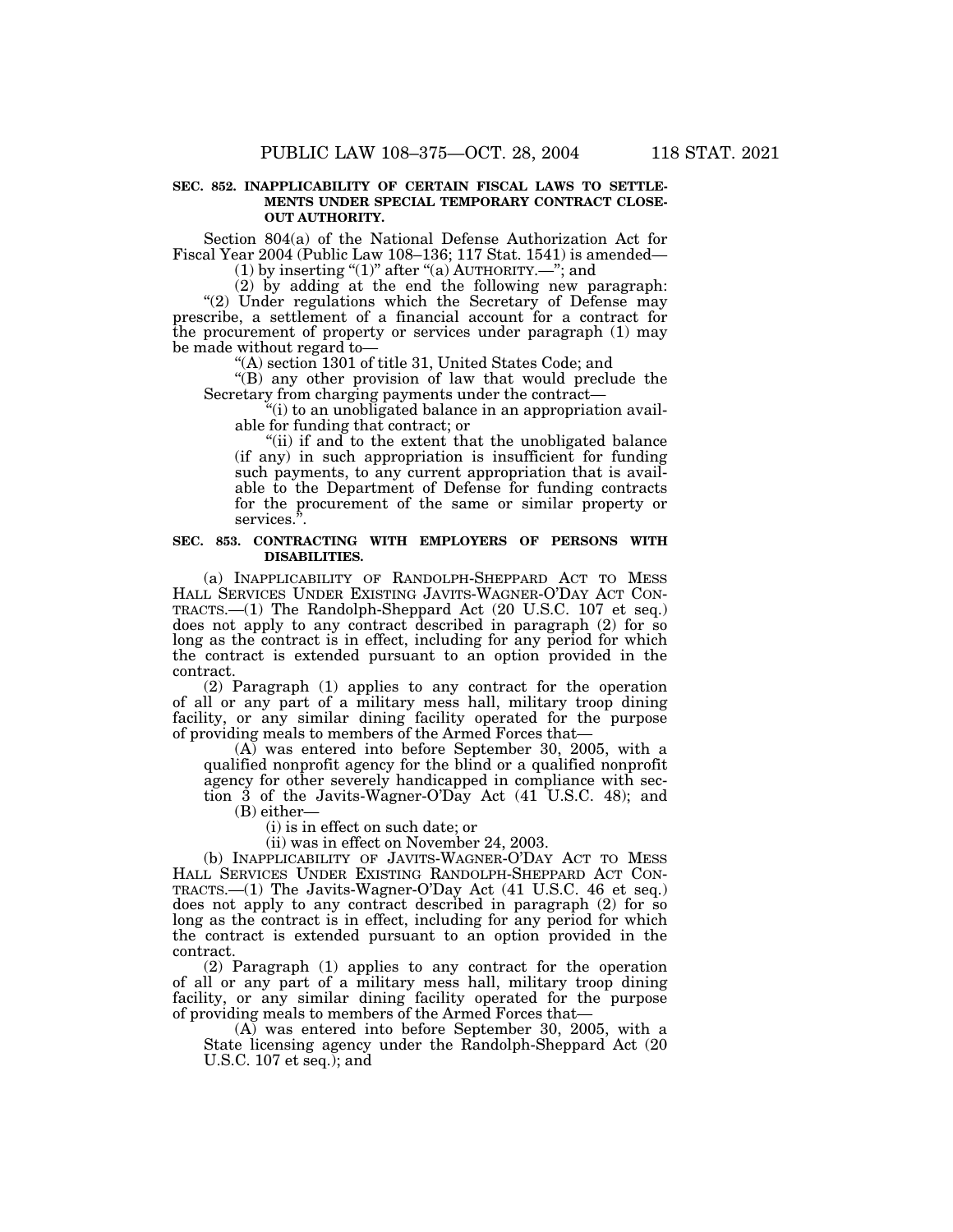(B) either—

(i) is in effect on such date; or

(ii) was in effect on November 24, 2003.

(3) In this subsection, the term ''State licensing agency'' means an agency designated under section 2(a)(5) of the Randolph-Sheppard Act  $(20 \text{ U.S.C. } 107a(a)(5))$ .

(c) REPEAL OF SUPERSEDED LAW.—Subsections (a) and (b) of section 852 of the National Defense Authorization Act for Fiscal Year 2004 (Public Law 108–136; 117 Stat. 1556) are repealed.

10 USC 2304 note.

### **SEC. 854. DEFENSE PROCUREMENTS MADE THROUGH CONTRACTS OF OTHER AGENCIES.**

(a) LIMITATION.—The head of an agency may not procure goods or services (under section 1535 of title 31, United States Code, pursuant to a designation under section 11302(e) of title 40, United States Code, or otherwise) through a contract entered into by an agency outside the Department of Defense for an amount greater than the simplified acquisition threshold referred to in section 2304(g) of title 10, United States Code, unless the procurement is done in accordance with procedures prescribed by that head of an agency for reviewing and approving the use of such contracts.

(b) EFFECTIVE DATE.—The limitation in subsection (a) shall apply only with respect to orders for goods or services that are issued by the head of an agency to an agency outside the Department of Defense on or after the date that is 180 days after the date of the enactment of this Act.

(c) INAPPLICABILITY TO CONTRACTS FOR CERTAIN SERVICES.— This section does not apply to procurements of the following services:

(1) Printing, binding, or blank-book work to which section 502 of title 44, United States Code, applies.

(2) Services available under programs pursuant to section 103 of the Library of Congress Fiscal Operations Improvement Act of 2000 (Public Law 106–481; 114 Stat. 2187; 2 U.S.C. 182c).

(d) ANNUAL REPORT.—(1) For each of fiscal years 2005 and 2006, each head of an agency shall submit to the Secretary of Defense a report on the service charges imposed on purchases made for an amount greater than the simplified acquisition threshold during such fiscal year through a contract entered into by an agency outside the Department of Defense.

(2) In the case of procurements made on orders issued by the head of a Defense Agency, Department of Defense Field Activity, or any other organization within the Department of Defense (other than a military department) under the authority of the Secretary of Defense as the head of an agency, the report under paragraph (1) shall be submitted by the head of that Defense Agency, Department of Defense Field Activity, or other organization, respectively.

(3) The report for a fiscal year under this subsection shall be submitted not later than December 31 of the calendar year in which such fiscal year ends.

(e) DEFINITIONS.—In this section:

(1) The term ''head of an agency'' means the Secretary of Defense, the Secretary of the Army, the Secretary of the Navy, the Secretary of the Air Force.

(2) The term ''Defense Agency'' has the meaning given such term in section  $101(a)(11)$  of title 10, United States Code.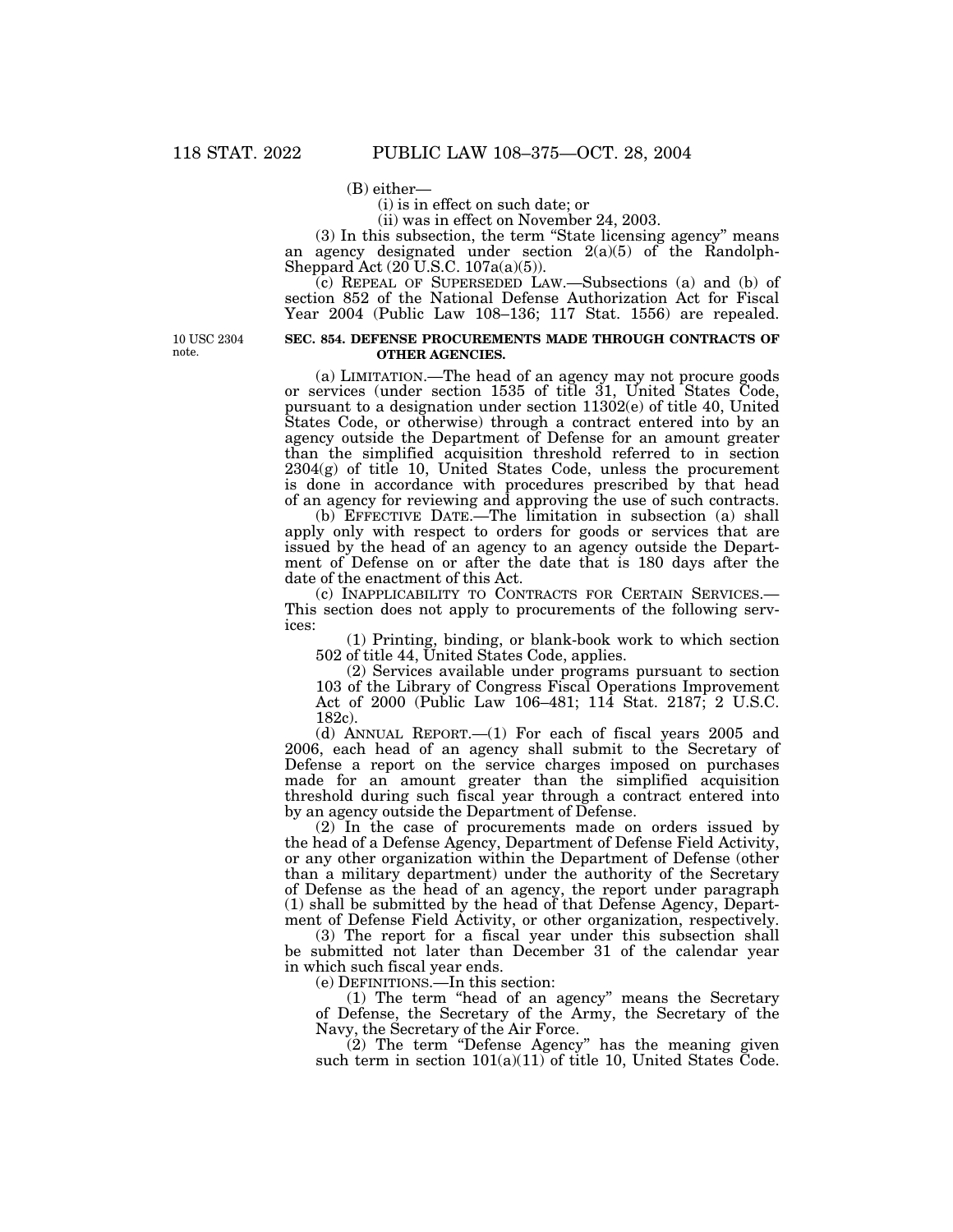(3) The term ''Department of Defense Field Activity'' has the meaning given such term in section  $101(a)(12)$  of such title.

## **SEC. 855. REQUIREMENTS RELATING TO SOURCE SELECTION FOR INTEGRATED SUPPORT OF AERIAL REFUELING AIR-CRAFT FLEET FOR THE AIR FORCE.**

For the selection of a provider of integrated support for the aerial refueling aircraft fleet in any acquisition of aerial refueling aircraft for the Air Force, the Secretary of the Air Force shall—

(1) before selecting the provider, perform all analyses required by law of—

(A) the costs and benefits of—

(i) the alternative of using Federal Government personnel to provide such support; and

(ii) the alternative of using contractor personnel to provide such support;

 $(B)$  the core logistics requirements;

(C) use of performance-based logistics; and

(D) the length of contract period; and

(2) select the provider in accordance with the procedures under the provisions of law referred to as the Competition in Contracting Act.

# **TITLE IX—DEPARTMENT OF DEFENSE ORGANIZATION AND MANAGEMENT**

#### **Subtitle A—Duties and Functions of Department of Defense**

Sec. 901. Study of roles and authorities of the Director of Defense Research and Engineering.

Sec. 902. Change of membership of specified council.

#### **Subtitle B—Space Activities**

- Sec. 911. Space posture review.
- Sec. 912. Panel on the future of national security space launch.
- Sec. 913. Operationally responsive national security satellites.
- Sec. 914. Nondisclosure of certain products of commercial satellite operations.

# **Subtitle C—Intelligence-Related Matters**

- Sec. 921. Two-year extension of authority of the Secretary of Defense to engage in commercial activities as security for intelligence collection activities abroad.
- Sec. 922. Pilot program on cryptologic service training.

#### **Subtitle D—Other Matters**

- Sec. 931. Strategic plan for destruction of lethal chemical agents and munitions stockpile.
- Sec. 932. Secretary of Defense criteria for and guidance on identification and internal transmission of critical information.

# **Subtitle A—Duties and Functions of Department of Defense**

#### **SEC. 901. STUDY OF ROLES AND AUTHORITIES OF THE DIRECTOR OF DEFENSE RESEARCH AND ENGINEERING.**

(a) STUDY REQUIRED.—The Secretary of Defense shall carry out a study of the roles and authorities of the Director of Defense Research and Engineering.

(b) CONTENT OF STUDY.—The study under subsection (a) shall include the following: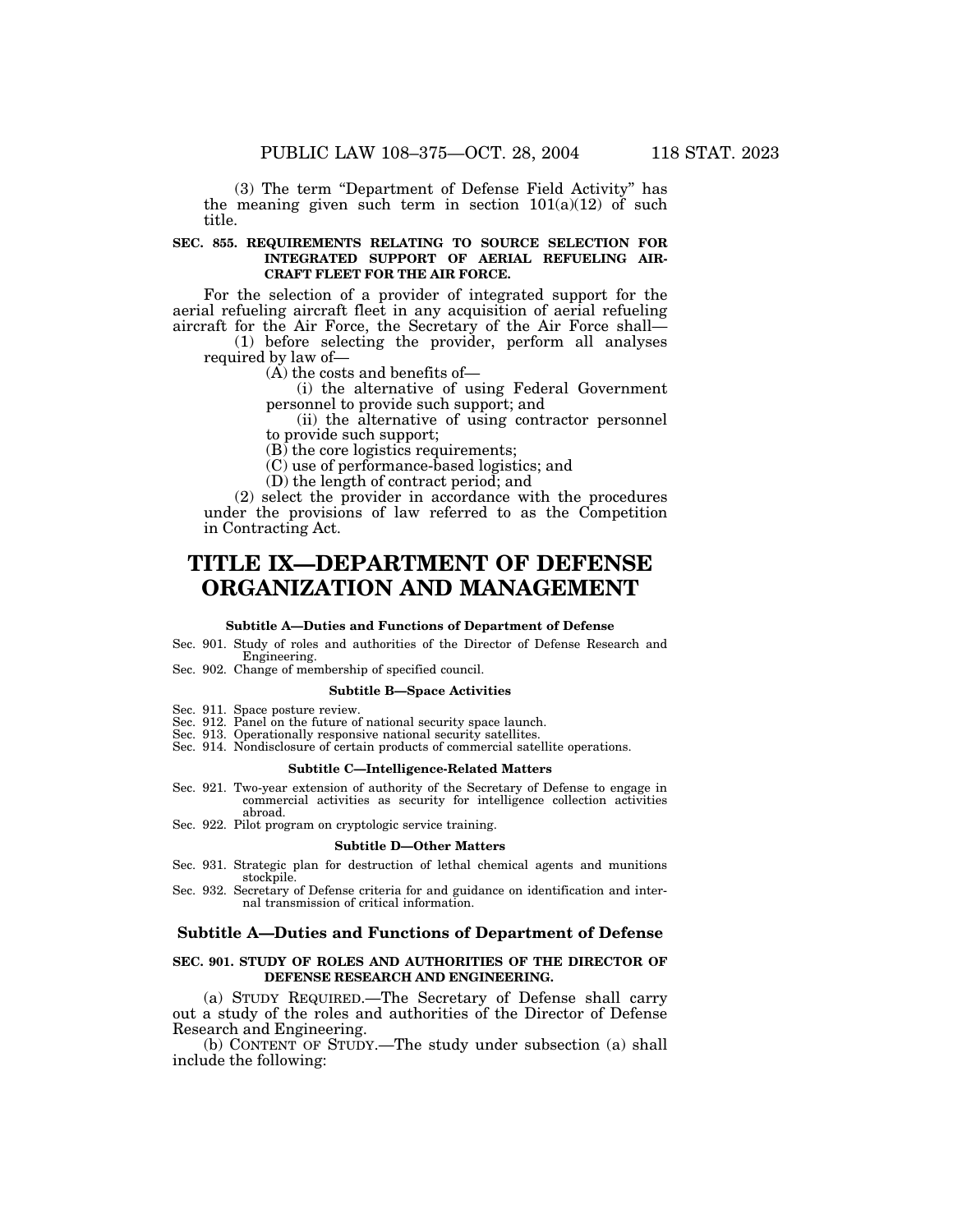(1) An examination of the past and current roles and authorities of the Director of Defense Research and Engineering.

(2) An analysis to determine appropriate future roles and authorities for the Director, including an analysis of the following matters:

(A) The relationship of the Director to other senior science and technology and acquisition officials of the military departments and the Defense Agencies

(B) The relationship of the Director to the performance of the following functions:

(i) The planning, programming, and budgeting of the science and technology programs of the Department of Defense, including those of the military departments and the Defense Agencies.

(ii) The management of Department of Defense laboratories and technical centers, including the management of the Federal Government scientific and technical workforce for such laboratories and centers.

(iii) The promotion of the rapid transition of technologies to acquisition programs within the Department of Defense.

(iv) The promotion of the transfer of technologies into and from the commercial sector.

(v) The coordination of Department of Defense science and technology activities with organizations outside the Department of Defense, including other Federal Government agencies, international research organizations, industry, and academia.

(vi) The technical review of Department of Defense acquisition programs and policies.

(vii) The training and educational activities for the national scientific and technical workforce.

(viii) The development of science and technology policies and programs relating to the maintenance of the national technology and industrial base.

(ix) The development of new technologies in support of the transformation of the Armed Forces.

(3) An examination of the duties of the Director as the Chief Technology Officer of the Department of Defense as prescribed by Department of Defense Directive 5134.3, dated November 3, 2003, especially in comparison to the duties of similar positions in the Federal Government and industry.

(4) An examination of any other matter that the Secretary considers appropriate for the study.

 $(c)$  REPORT.— $(1)$  Not later than February 1, 2006, the Secretary shall submit to the Committee on Armed Services of the Senate and the Committee on Armed Services of the House of Representatives a report on the results of the study under this section.

(2) The report shall include recommendations regarding the appropriate roles and authorities that should be assigned and resources that should be provided to the Director of Defense Research and Engineering.

(d) ROLE OF DEFENSE SCIENCE BOARD IN STUDY AND REPORT.— The Secretary shall act through the Defense Science Board in carrying out the study under subsection (a) and in preparing the report under subsection (c).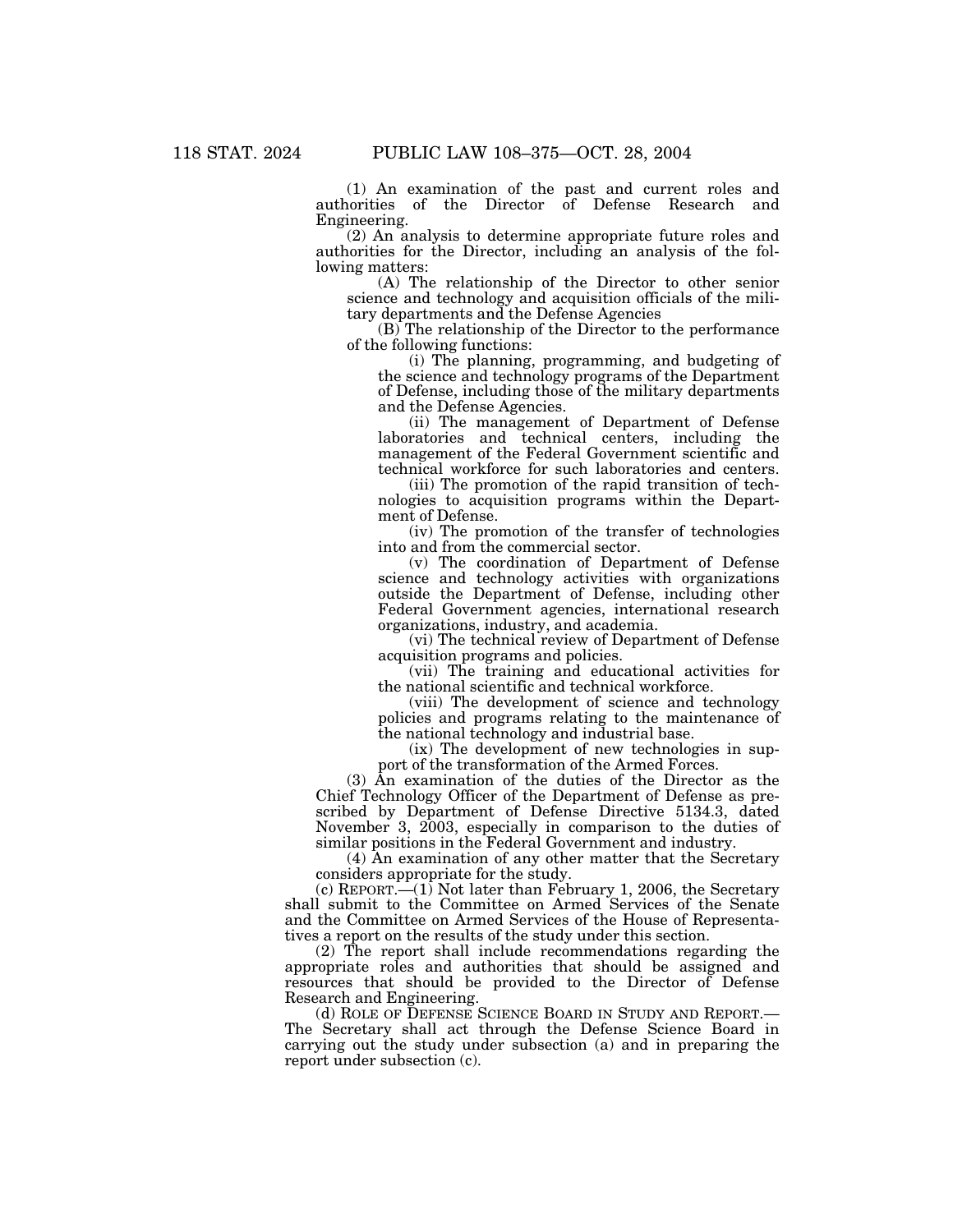#### **SEC. 902. CHANGE OF MEMBERSHIP OF SPECIFIED COUNCIL.**

(a) MEMBERSHIP OF COUNCIL UNDER SECTION 179.—Subsection (a) of section 179 of title 10, United States Code, is amended by adding at the end the following new paragraph:

''(4) The Under Secretary of Defense for Policy.''.

(b) CONFORMING AND CLARIFYING AMENDMENTS.—Such subsection is further amended in the matter preceding paragraph (1)—

 $(1)$  by striking "Joint"; and

(2) by striking ''composed of three members as follows:'' and inserting ''operated as a joint activity of the Department of Defense and the Department of Energy. The membership of the Council is comprised of the following officers of those departments:''.

(c) OTHER TECHNICAL AND CLARIFYING AMENDMENTS.—Such section is further amended as follows:

(1) Subsection  $(c)(3)(B)$  is amended by striking "appointed" and inserting "designated".

(2) Subsection (e) is amended by striking ''In addition'' and all that follows through "also" and inserting "The Council shall''.

(3) Subsection (f) is amended by striking ''Committee on'' the first place it appears and all that follows through ''Representatives'' and inserting ''congressional defense committees''. (d) STYLISTIC AMENDMENTS.—Such section is further amended as follows:

(1) Subsection (a) is amended by inserting ''ESTABLISHMENT; MEMBERSHIP.—" after "(a)".

(2) Subsection (b) is amended by inserting ''CHAIRMAN; MEETINGS.—'' after ''(b)''.

(3) Subsection (c) is amended by inserting ''STAFF AND ADMINISTRATIVE SERVICES; STAFF DIRECTOR.—" after "(c)".

(4) Subsection (d) is amended by inserting ''RESPONSIBIL-ITIES.— $"$  after " $(d)"$ .

(5) Subsection (e) is amended by inserting ''REPORT ON DIFFICULTIES RELATING TO SAFETY OR RELIABILITY.—'' after " $(e)$ ".

(6) Subsection (f) is amended by inserting ''ANNUAL REPORT.—" after "(f)".

(e) FURTHER CONFORMING AMENDMENTS.—Section 3212(e) of the National Nuclear Security Administration Act (50 U.S.C. 2402(e)) is amended—

(1) by striking ''JOINT'' in the subsection heading; and

 $(2)$  by striking "Joint".

## **Subtitle B—Space Activities**

## **SEC. 911. SPACE POSTURE REVIEW.**

(a) REQUIREMENT FOR COMPREHENSIVE REVIEW.—In order to clarify the national security space policy and strategy of the United States for the near term, the Secretary of Defense shall conduct a comprehensive review of the space posture of the United States over the posture review period.

(b) ELEMENTS OF REVIEW.—The review conducted under subsection (a) shall include, for the posture review period, the following:

(1) The definition, policy, requirements, and objectives for each of the following:

(A) Space situational awareness.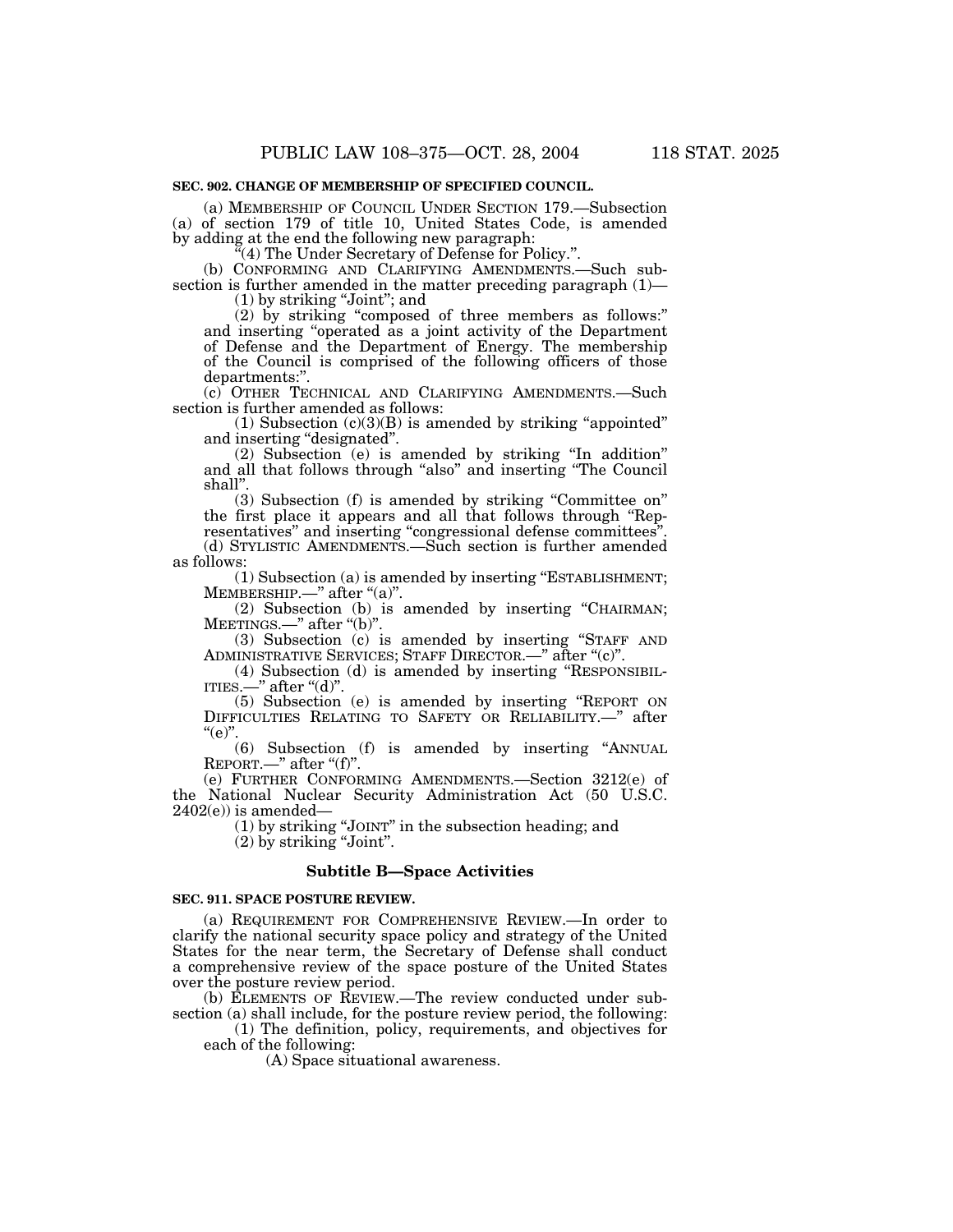(B) Space control.

(C) Space superiority, including defensive and offensive counterspace.

(D) Force enhancement and force application.

(E) Space-based intelligence, surveillance, and reconnaissance from space.

(F) Any other matter the Secretary considers relevant to understanding the United States space posture.

(2) Current and planned space acquisition programs that are in acquisition categories 1 and 2, including how each such program will address the policy, requirements, and objectives described under each of subparagraphs (A) through (F) of para $graph(1)$ 

(3) Future space systems and technology development (other than those in development as of the date of the enactment of this Act) necessary to address the policy, requirements, and objectives described under each of subparagraphs (A) through (F) of paragraph (1).

(4) The relationship among—

(A) United States military space policy;

(B) national security space policy;

(C) national security space objectives; and

(D) arms control policy.

(5) Effect of United States military and national security space policy on the proliferation of weapons capable of targeting objects in space or objects on Earth from space.

(c) REPORTS.—(1) Not later than March 15, 2005, the Secretary of Defense shall submit to the congressional committees specified in paragraph (4) an interim report on the review conducted under subsection (a).

(2) Not later than December 31, 2005, the Secretary shall submit to those committees a final report on that review.

(3) Each report under this subsection shall be submitted in unclassified form, but may include a classified annex.

(4) The reports under this subsection shall be submitted to the Committee on Armed Services and the Select Committee on Intelligence of the Senate and the Committee on Armed Services and the Permanent Select Committee on Intelligence of the House of Representatives.

(d) JOINT UNDERTAKING WITH THE DIRECTOR OF CENTRAL INTELLIGENCE (OR SUCCESSOR).—The Secretary of Defense shall conduct the review under this section, and shall submit the reports under subsection (c), jointly with the Director of Central Intelligence (or any successor official who has responsibility for management of the intelligence community).

(e) POSTURE REVIEW PERIOD.—In this section, the term ''posture review period'' means the 10-year period beginning on the first day of the first month beginning more than one year after the date of the enactment of this Act.

### **SEC. 912. PANEL ON THE FUTURE OF NATIONAL SECURITY SPACE LAUNCH.**

(a) IN GENERAL.—(1) The Secretary of Defense shall enter into a contract with a federally funded research and development center to establish a panel on the future national security space launch requirements of the United States, including means of meeting those requirements.

Contracts.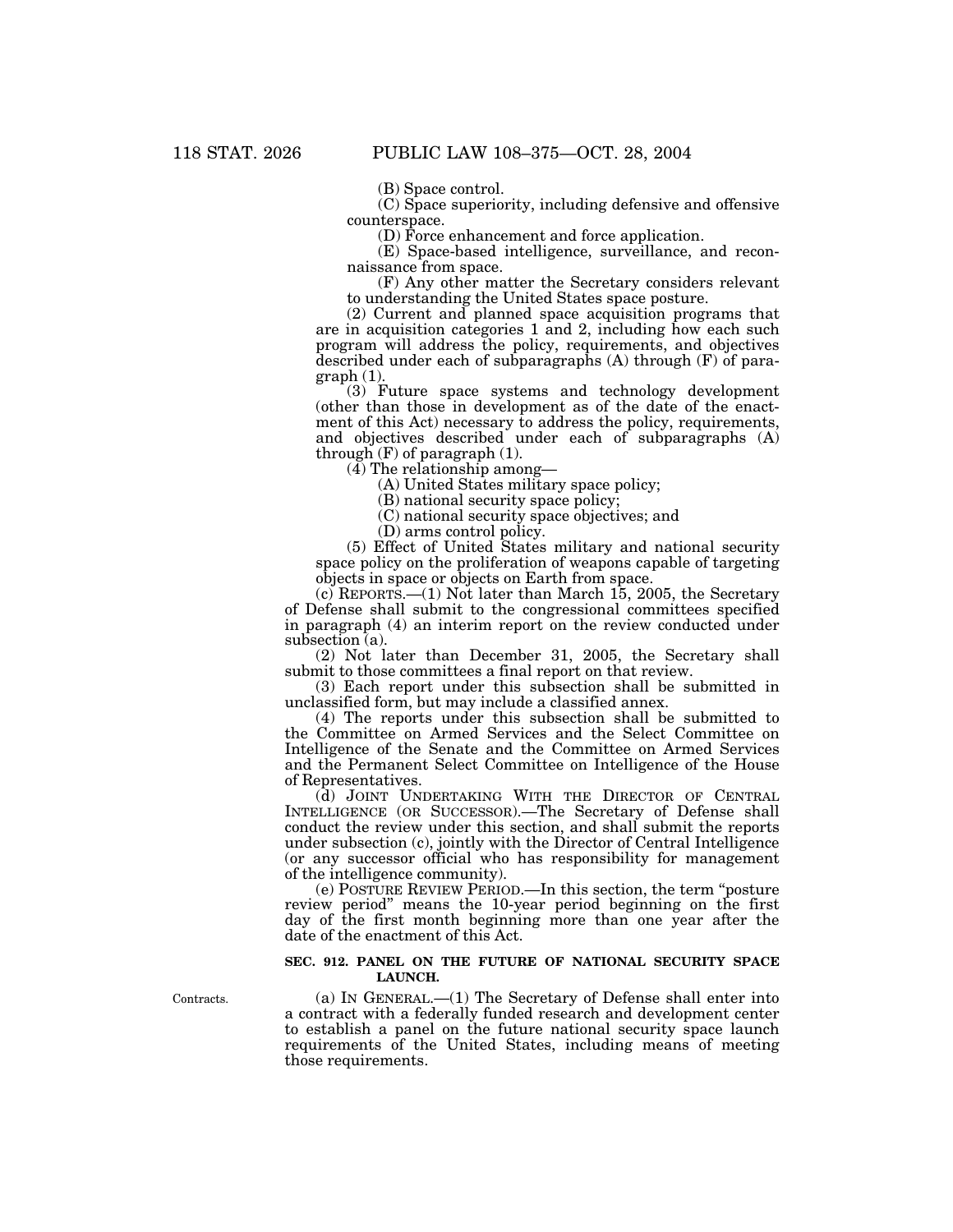(2) The Secretary shall enter into the contract not later than Deadline. 60 days after the date of the enactment of this Act.

(b) MEMBERSHIP AND ADMINISTRATION OF PANEL.—(1) The panel shall consist of individuals selected by the federally funded research and development center from among private citizens of the United States with knowledge and expertise in one or more of the following

(A) Space launch operations.

areas:

(B) Space launch technologies.

(C) Satellite and satellite payloads.

(D) State and national launch complexes.

(E) Space launch economics.

(2) The federally funded research and development center shall establish appropriate procedures for the administration of the panel, including designation of the chairman of the panel from among its members.

(3) All panel members shall hold security clearances appropriate for the work of the panel.

(4) The panel shall convene its first meeting not later than 30 days after the date on which all members of the panel have been selected.

(c) DUTIES.—(1) The panel shall conduct a review and assessment of the future national security space launch requirements of the United States, including the means of meeting those requirements.

(2) The review and assessment shall take into account the following matters:

(A) Launch economics.

(B) Operational concepts and architectures.

(C) Launch technologies, including—

(i) reusable launch vehicles;

(ii) expendable launch vehicles;

(iii) low cost options; and

(iv) revolutionary approaches.

(D) Payloads, including the implications of payloads for launch requirements.

(E) Launch infrastructure.

(F) Launch industrial base.

(G) Relationships among military, civilian, and commercial launch requirements.

(3) The review and assessment shall address national security space launch requirements over each of the 5-year, 10-year, and 15-year periods beginning with 2005.

(d) INFORMATION FROM FEDERAL AND STATE AGENCIES.—(1) The panel may secure directly from the Department of Defense, from any other department or agency of the Federal Government, and any State government any information that the panel considers necessary to carry out its duties.

(2) The Secretary of Defense shall designate at least one senior civilian employee of the Department of Defense and at least one general or flag officer of an Armed Force to serve as liaison between the Department, the Armed Forces, and the panel.

(e) REPORT.—Not later than one year after the date of the first meeting of the panel under subsection (b)(4), the panel shall submit to the Secretary of Defense, the congressional defense committees, the Select Committee on Intelligence of the Senate, and the Permanent Select Committee on Intelligence of the House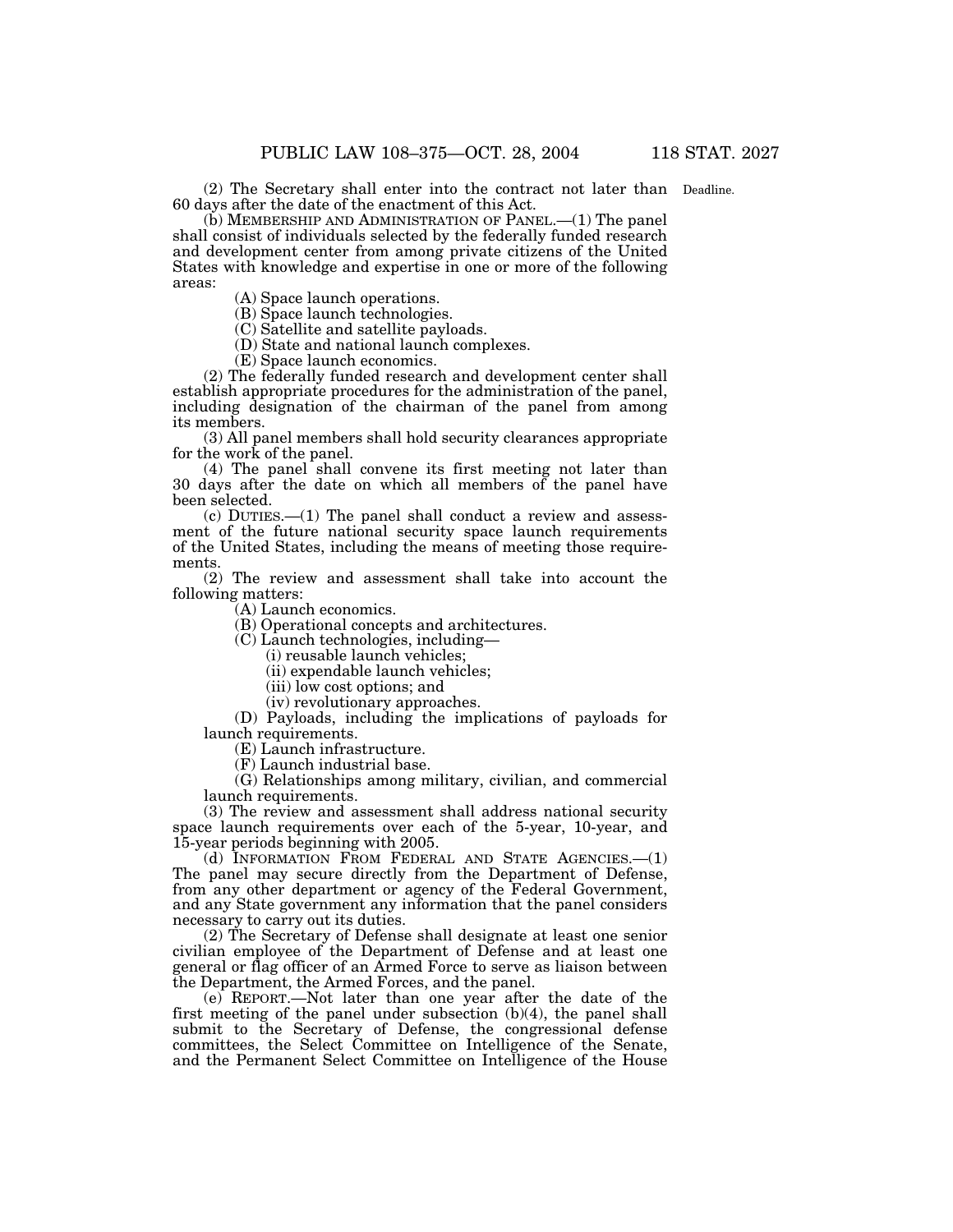of Representatives a report on the results of the review and assessment under subsection  $(c)$ . The report shall include—

(1) the findings and conclusions of the panel on the future national security space launch requirements of the United States, including means of meeting such requirements;

(2) the assessment of panel, and any recommendations of the panel, on—

(A) launch operational concepts and architectures;

(B) launch technologies;

(C) launch enabling technologies; and

(D) priorities for funding; and

(3) the assessment of the panel as to the best means of meeting the future national security space launch requirements of the United States.

(f) TERMINATION.—The panel shall terminate 16 months after the date of the first meeting of the panel under subsection (b)(4).

(g) FUNDING.—Amounts authorized to be appropriated to the Department of Defense shall be available to the Secretary of Defense for purposes of the contract required by subsection (a).

## **SEC. 913. OPERATIONALLY RESPONSIVE NATIONAL SECURITY SAT-ELLITES.**

(a) PLANNING, PROGRAMMING, AND MANAGEMENT.—(1) Chapter 135 of title 10, United States Code, is amended by inserting after section 2273 the following new section:

# **''§ 2273a. Operationally responsive national security payloads and buses: separate program element required**

"(a) REQUIREMENT FOR PROGRAM ELEMENT.—The Secretary of Defense shall ensure that, within budget program elements for space programs of the Department of Defense, there is a separate, dedicated program element for operationally responsive national security payloads and buses of the Department of Defense for space satellites and that programs and activities for such payloads and buses are planned, programmed, and budgeted for through that program element.

''(b) MANAGEMENT AUTHORITY.—The Secretary of Defense shall assign management authority for the program element required under subsection (a) to the Director of the Office of Force Transformation of the Department of Defense.

"(c) DEFINITION OF OPERATIONALLY RESPONSIVE.—In this section, the term 'operationally responsive', with respect to a national security payload and bus for a space satellite, means an experimental or operational payload and bus with a weight not in excess of 5,000 pounds that—

"(1) can be developed and acquired within 18 months after authority to proceed with development is granted; and

 $''(2)$  is responsive to requirements for capabilities at the operational and tactical levels of warfare.''.

 $(2)$  The table of sections at the beginning of such chapter is amended by inserting after the item relating to section 2273 the following new item:

"2273a. Operationally responsive national security payloads and buses: separate program element required.''.

10 USC 2273a note.

(b) TIME FOR IMPLEMENTATION.—Subsection (a) of section 2273a of title 10, United States Code, as added by subsection (a), shall apply with respect to fiscal years after fiscal year 2005.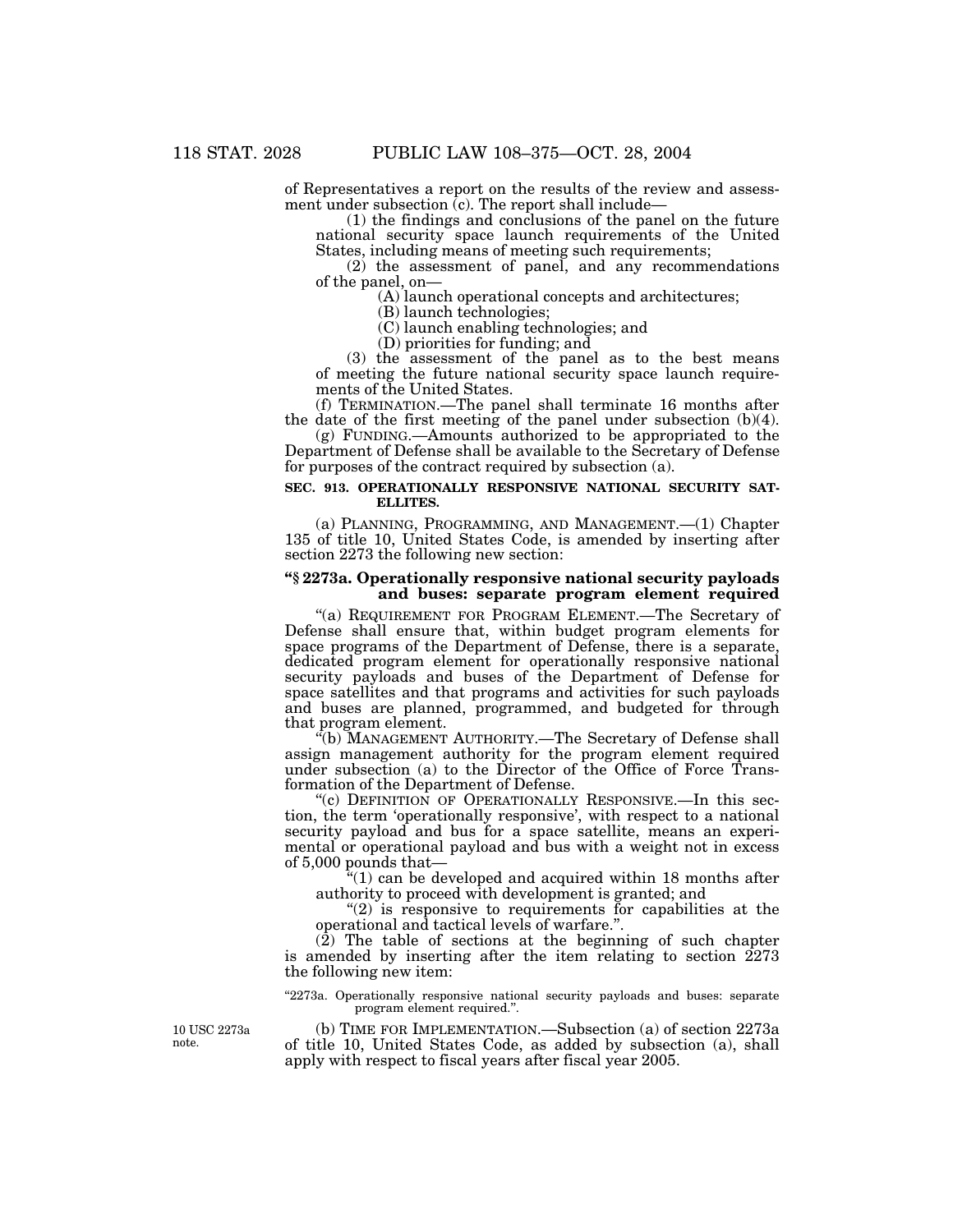#### **SEC. 914. NONDISCLOSURE OF CERTAIN PRODUCTS OF COMMERCIAL** 5 USC 552 note. **SATELLITE OPERATIONS.**

(a) MANDATORY DISCLOSURE REQUIREMENTS INAPPLICABLE.— The requirements to make information available under section 552 of title 5, United States Code, shall not apply to land remote sensing information.

(b) LAND REMOTE SENSING INFORMATION DEFINED.—In this section, the term "land remote sensing information"—

(1) means any data that—

(A) are collected by land remote sensing; and

(B) are prohibited from sale to customers other than the United States Government and United States Government-approved customers for reasons of national security pursuant to the terms of an operating license issued pursuant to the Land Remote Sensing Policy Act of 1992 (15 U.S.C. 5601 et seq.); and

(2) includes any imagery and other product that is derived from such data and which is prohibited from sale to customers other than the United States Government and United States Government-approved customers for reasons of national security pursuant to the terms of an operating license described in paragraph  $(1)(B)$ .

(c) STATE OR LOCAL GOVERNMENT DISCLOSURES.—Land remote sensing information provided by the head of a department or agency of the United States to a State, local, or tribal government may not be made available to the general public under any State, local, or tribal law relating to the disclosure of information or records.

(d) SAFEGUARDING INFORMATION.—The head of each department or agency of the United States having land remote sensing information within that department or agency or providing such information to a State, local, or tribal government shall take such actions, commensurate with the sensitivity of that information, as are necessary to protect that information from disclosure other than in accordance with this section and other applicable law.

(e) ADDITIONAL DEFINITION.—In this section, the term ''land remote sensing" has the meaning given such term in section 3 of the Land Remote Sensing Policy Act of 1992 (15 U.S.C. 5602).

(f) DISCLOSURE TO CONGRESS.—Nothing in this section shall be construed to authorize the withholding of information from the appropriate committees of Congress.

# **Subtitle C—Intelligence-Related Matters**

# **SEC. 921. TWO-YEAR EXTENSION OF AUTHORITY OF THE SECRETARY OF DEFENSE TO ENGAGE IN COMMERCIAL ACTIVITIES AS SECURITY FOR INTELLIGENCE COLLECTION ACTIVI-TIES ABROAD.**

Section 431(a) of title 10, United States Code, is amended by striking ''December 31, 2004'' and inserting ''December 31, 2006''.

# **SEC. 922. PILOT PROGRAM ON CRYPTOLOGIC SERVICE TRAINING.**

(a) PROGRAM AUTHORIZED.—The Director of the National Security Agency may carry out a pilot program on cryptologic service training for the intelligence community.

(b) OBJECTIVE OF PROGRAM.—The objective of the pilot program is to increase the number of qualified entry-level language analysts

50 USC 402 note.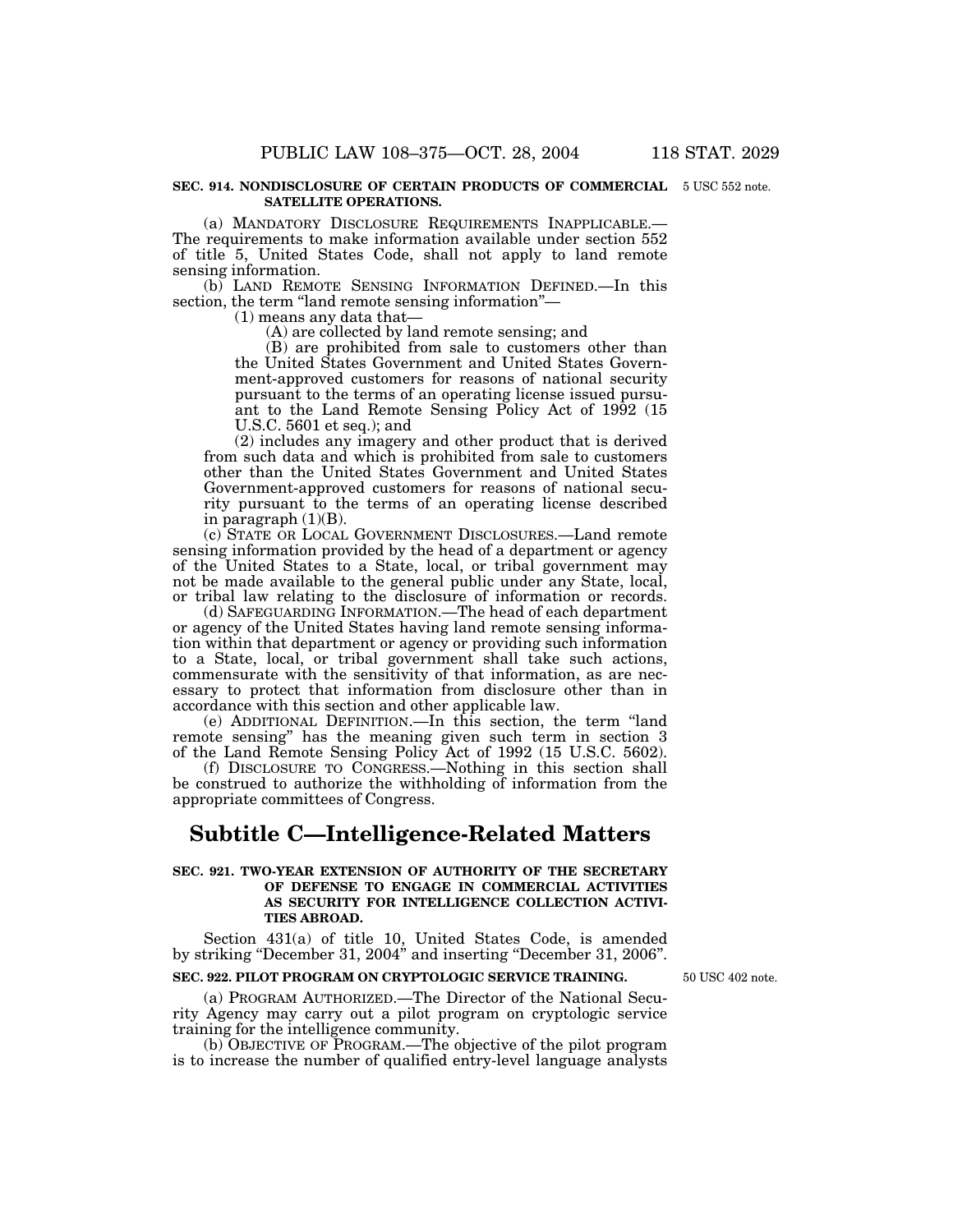and intelligence analysts available to the National Security Agency and the other elements of the intelligence community through the directed preparation and recruitment of qualified entry-level language analysts and intelligence analysts who commit to a period of service or a career in the intelligence community.

(c) PROGRAM SCOPE.—The pilot program shall be national in scope.

(d) PROGRAM PARTICIPANTS.—(1) Subject to the provisions of this subsection, the Director shall select the participants in the pilot program from among individuals qualified to participate in the pilot program utilizing such procedures as the Director considers appropriate for purposes of the pilot program.

(2) Each individual who receives financial assistance under the pilot program shall perform one year of obligated service with the National Security Agency, or another element of the intelligence community approved by the Director, for each academic year for which such individual receives such financial assistance upon such individual's completion of post-secondary education.

(3) Each individual selected to participate in the pilot program shall be qualified for a security clearance appropriate for the individual under the pilot program.

(4) The total number of participants in the pilot program at any one time may not exceed 400 individuals.

(e) PROGRAM MANAGEMENT.—In carrying out the pilot program, the Director shall—

(1) identify individuals interested in working in the intelligence community, and committed to taking college-level courses that will better prepare them for a career in the intelligence community as a language analyst or intelligence analyst;

(2) provide each individual selected for participation in the pilot program—

(A) financial assistance for the pursuit of courses at institutions of higher education selected by the Director in fields of study that will qualify such individual for employment by an element of the intelligence community as a language analyst or intelligence analyst; and

(B) educational counseling on the selection of courses to be so pursued; and

(3) provide each individual so selected information on the opportunities available for employment in the intelligence community.

(f) DURATION OF PROGRAM.—(1) The Director shall terminate the pilot program not later than six years after the date of the enactment of this Act.

(2) The termination of the pilot program under paragraph (1) shall not prevent the Director from continuing to provide assistance, counseling, and information under subsection (e) to individuals who are participating in the pilot program on the date of termination of the pilot program throughout the academic year in progress as of that date.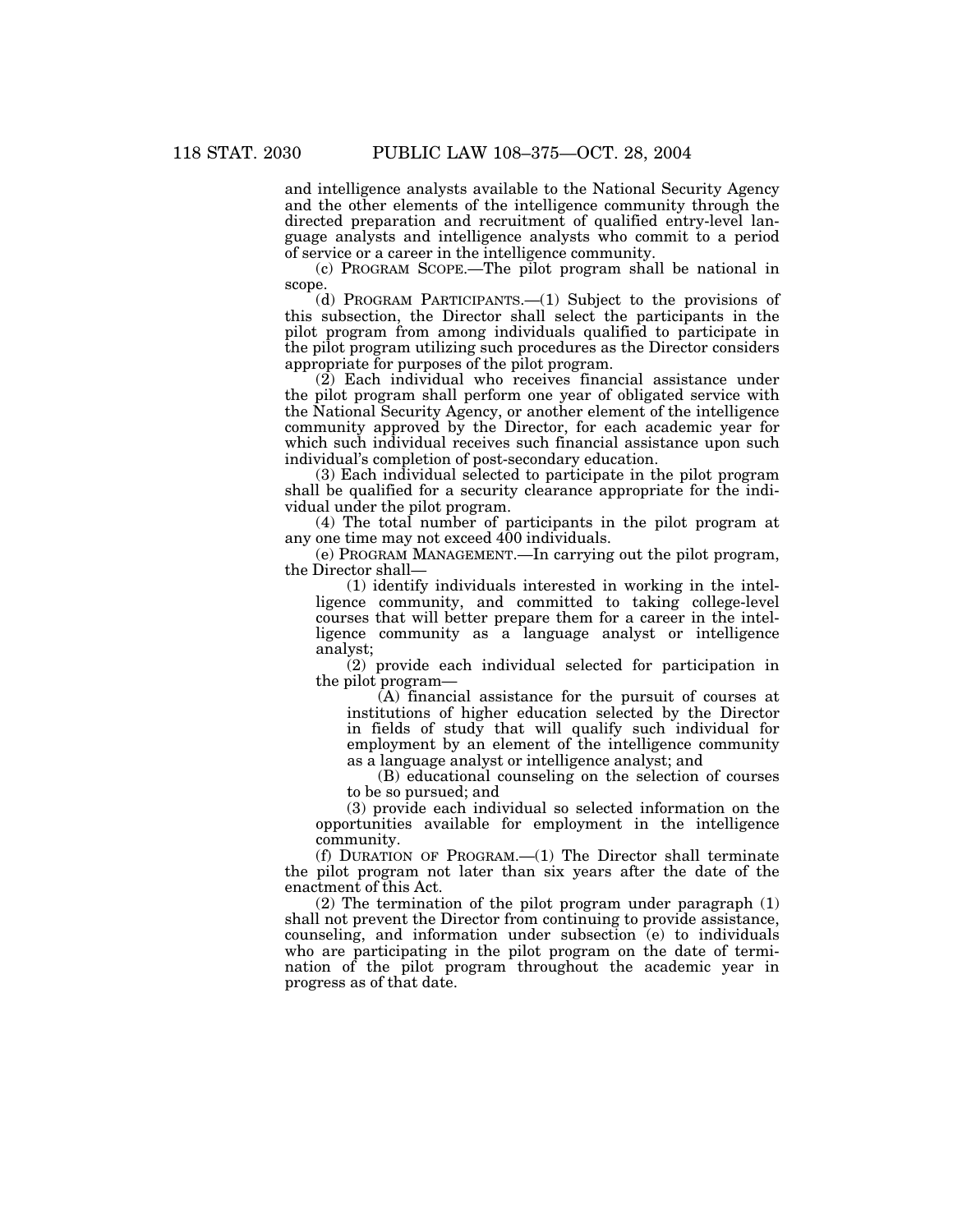# **Subtitle D—Other Matters**

## **SEC. 931. STRATEGIC PLAN FOR DESTRUCTION OF LETHAL CHEMICAL AGENTS AND MUNITIONS STOCKPILE.**

Subsection (d) of section 1412 of the Department of Defense Authorization Act, 1986 (50 U.S.C. 1521), is amended to read as follows:

"(d) REQUIREMENT FOR STRATEGIC PLAN.—(1) The Under Secretary of Defense for Acquisition, Technology, and Logistics and the Secretary of the Army shall jointly prepare, and from time to time shall update as appropriate, a strategic plan for future activities for destruction of the United States' stockpile of lethal chemical agents and munitions.

" $(2)$  The plan shall include, at a minimum, the following considerations:

''(A) Realistic budgeting for stockpile destruction and related support programs.

''(B) Contingency planning for foreseeable or anticipated problems.

''(C) A management approach and associated actions that address compliance with the obligations of the United States under the Chemical Weapons Convention treaty and that take full advantage of opportunities to accelerate destruction of the stockpile.

"(3) The Secretary of Defense shall each year submit to the Committee on the Armed Services of the Senate and the Committee on Armed Services of the House of Representatives the strategic plan as most recently prepared and updated under paragraph  $(1)$ . Such submission shall be made each year at the time of the submission to the Congress that year of the President's budget for the next fiscal year.''.

#### **SEC. 932. SECRETARY OF DEFENSE CRITERIA FOR AND GUIDANCE** 10 USC 113 note. **ON IDENTIFICATION AND INTERNAL TRANSMISSION OF CRITICAL INFORMATION.**

(a) CRITERIA FOR CRITICAL INFORMATION.—(1) The Secretary of Defense shall establish criteria for determining categories of critical information that should be made known expeditiously to senior civilian and military officials in the Department of Defense. Those categories should be limited to matters of extraordinary significance and strategic impact to which rapid access by those officials is essential to the successful accomplishment of the national security strategy or a major military mission. The Secretary may from time to time modify the list to suit the current strategic situation.

(2) The Secretary shall provide the criteria established under paragraph (1) to the Chairman of the Joint Chiefs of Staff, the Secretaries of the military departments, the commanders of the unified and specified commands, the commanders of deployed forces, and such other elements of the Department of Defense as the Secretary considers necessary.

(b) MATTERS TO BE INCLUDED.—The criteria established under subsection (a) shall include, at a minimum, requirement for identification of the following:

(1) Any incident that may result in a contingency operation, based on the incident's nature, gravity, or potential for significant adverse consequences to United States citizens, military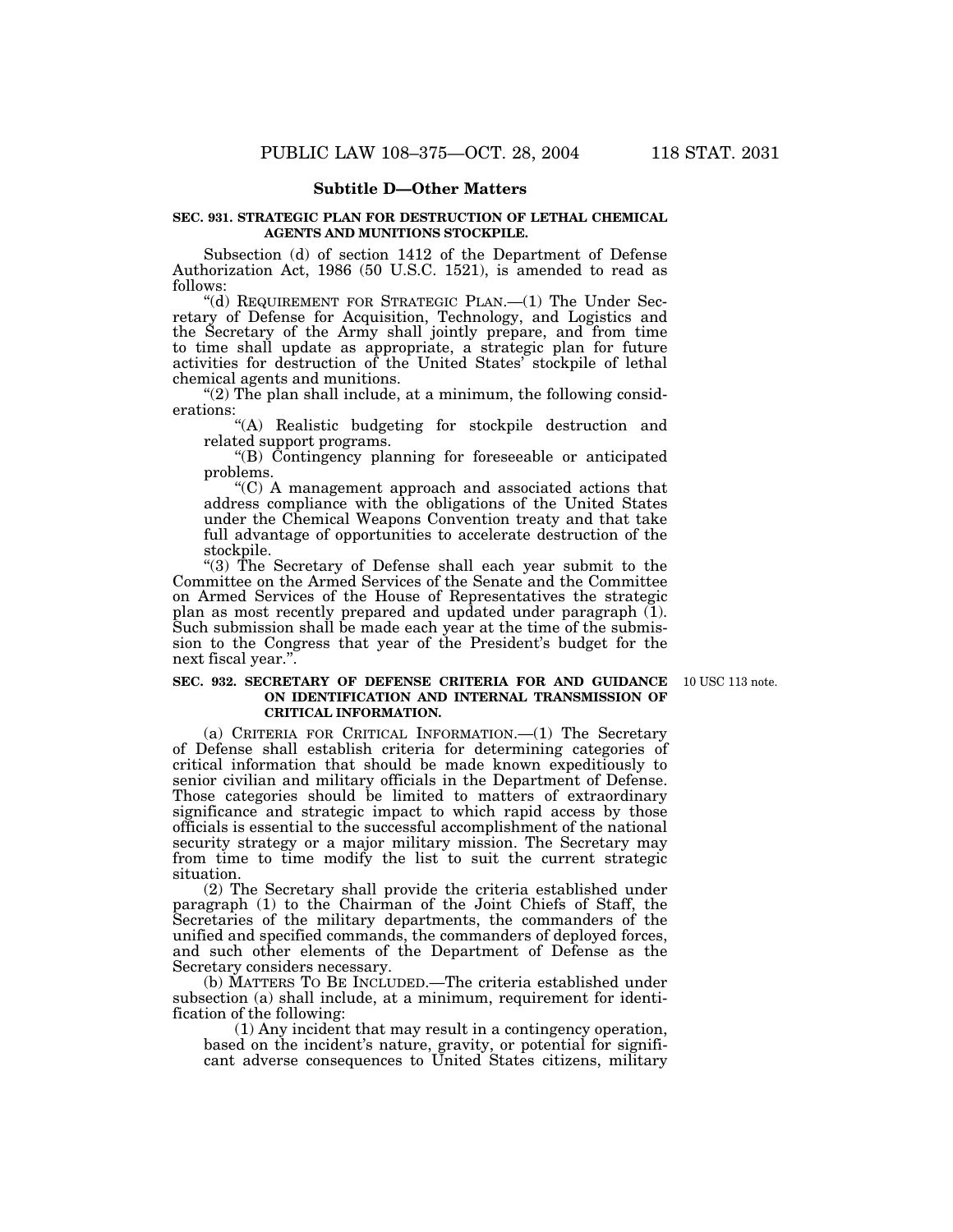personnel, interests, or assets, including an incident that could result in significant adverse publicity having a major strategic impact.

(2) Any event, development, or situation that could be reasonably assumed to escalate into an incident described in paragraph (1).

(3) Any deficiency or error in policy, standards, or training that could be reasonably assumed to have the effects described in paragraph (1).<br>(c) REQUIREMENTS FOR TRANSMISSION OF CRITICAL INFORMA-

TION.—The criteria under subsection (a) shall include such requirements for transmission of such critical information to such senior civilian and military officials of the Department of Defense as the Secretary of Defense considers appropriate.

(d) TIME FOR ISSUANCE OF CRITERIA.—The Secretary of Defense shall establish the criteria required by subsection (a) not later than 120 days after the date of the enactment of this Act.

# **TITLE X—GENERAL PROVISIONS**

#### **Subtitle A—Financial Matters**

- Sec. 1001. Transfer authority.
- Sec. 1002. United States contribution to NATO common-funded budgets in fiscal year 2005.
- Sec. 1003. Budget justification documents for operation and maintenance.
- Sec. 1004. Licensing of intellectual property.
- Sec. 1005. Repeal of funding restrictions concerning development of medical countermeasures against biological warfare threats.
- Sec. 1006. Report on budgeting for exchange rates for foreign currency fluctuations.
- Sec. 1007. Fiscal year 2004 transfer authority.
- Sec. 1008. Clarification of fiscal year 2004 funding level for a National Institute of Standards and Technology account.
- Sec. 1009. Notification of fund transfers from working-capital funds.
- Sec. 1010. Charges for Defense Logistics Information Services materials.

## **Subtitle B—Naval Vessels and Shipyards**

- Sec. 1011. Authority for award of contracts for ship dismantling on net-cost basis.
- Sec. 1012. Use of proceeds from exchange and sale of obsolete navy service craft
- and boats.
- Sec. 1013. Transfer of naval vessels to certain foreign recipients.
- Sec. 1014. Independent study to assess cost effectiveness of the Navy ship construction program.
- Sec. 1015. Limitation on disposal of obsolete naval vessel.

#### **Subtitle C—Counterdrug Matters**

- Sec. 1021. Use of funds for unified counterdrug and counterterrorism campaign in **Colombia**
- Sec. 1022. Sense of Congress and report regarding counter-drug efforts in Afghanistan.

#### **Subtitle D—Matters Relating to Museums and Commemorations**

- Sec. 1031. Recognition of the Liberty Memorial Museum, Kansas City, Missouri, as America's National World War I Museum.
- Sec. 1032. Program to commemorate 60th anniversary of World War II.
- Sec. 1033. Annual report on Department of Defense operation and financial support for military museums.

#### **Subtitle E—Reports**

- Sec. 1041. Quarterly detailed accounting for operations conducted as part of the Global War on Terrorism.
- Sec. 1042. Report on post-major combat operations phase of Operation Iraqi Freedom.
- Sec. 1043. Report on training provided to members of the Armed Forces to prepare for post-conflict operations.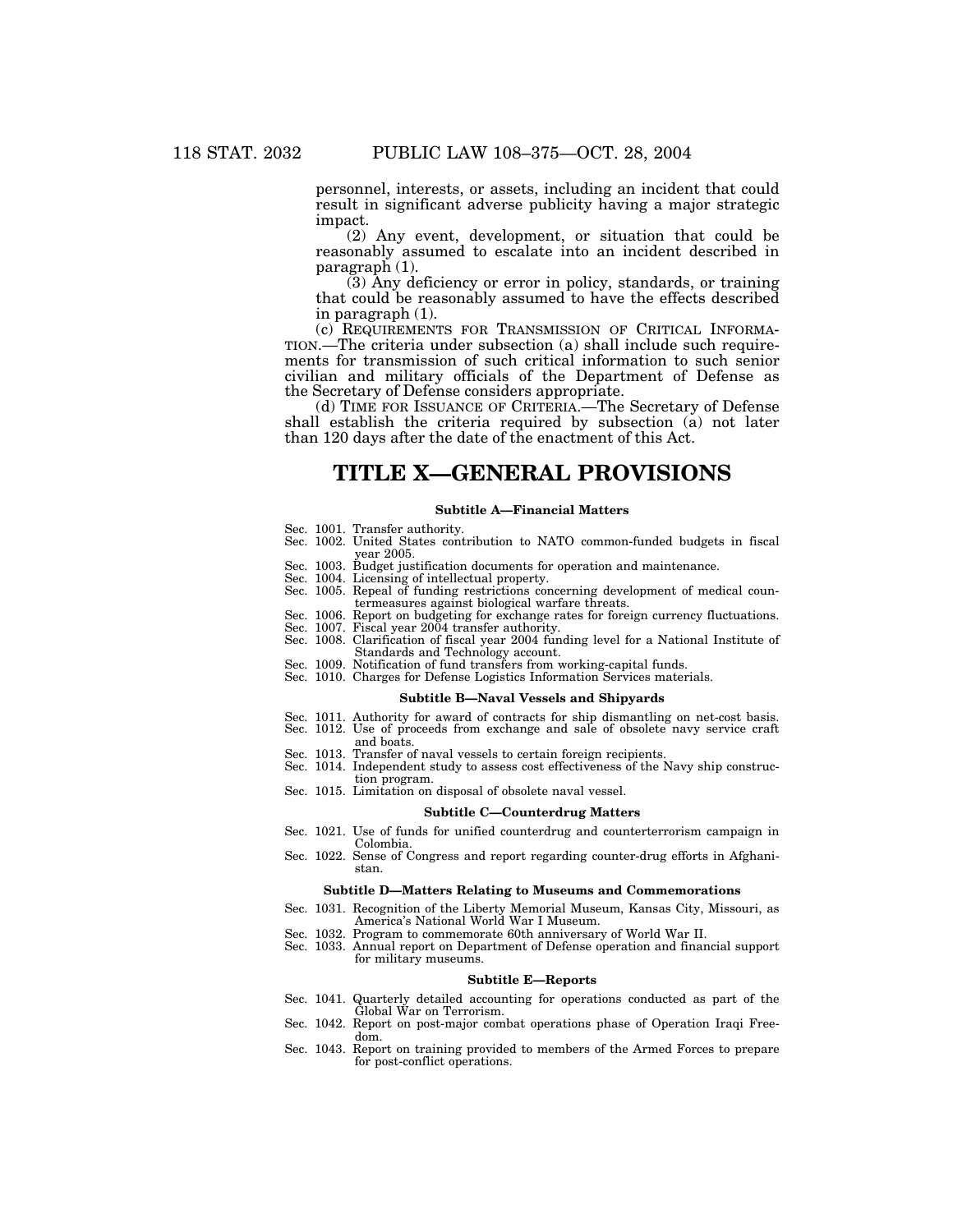- Sec. 1044. Report on establishing National Centers of Excellence for unmanned aerial and ground vehicles. Sec. 1045. Study of continued requirement for two-crew manning for ballistic mis-
- sile submarines.
- Sec. 1046. Report on Department of Defense programs for prepositioning of mate-
- riel and equipment. Sec. 1047. Report on al Quaeda and associated groups in Latin America and the Caribbean.

#### **Subtitle F—Defense Against Terrorism and Other Domestic Security**

#### **Matters**

- Sec. 1051. Acceptance of communications equipment provided by local public safety agencies. Sec. 1052. Determination and report on full-time airlift support for homeland de-
- fense operations.
- Sec. 1053. Survivability of critical systems exposed to chemical or biological contamination.

#### **Subtitle G—Personnel Security Matters**

- Sec. 1061. Use of National Driver Register for personnel security investigations and determinations.
- Sec. 1062. Standards for disqualification from eligibility for Department of Defense security clearance.

# **Subtitle H—Transportation-Related Matters**

- Sec. 1071. Use of military aircraft to transport mail to and from overseas locations. Sec. 1072. Reorganization and clarification of certain provisions relating to control
- and supervision of transportation within the Department of Defense. Sec. 1073. Evaluation of procurement practices relating to transportation of security-sensitive cargo.

# **Subtitle I—Other Matters**

- Sec. 1081. Liability protection for Department of Defense volunteers working in maritime environment.
- Sec. 1082. Sense of Congress concerning media coverage of the return to the United States of the remains of deceased members of the Armed Forces from overseas.<br>Sec. 1083. Transfer of historic F3A–1 Brewster Corsair aircraft.<br>Sec. 1084. Technical and clerical amendments.
- 
- Technical and clerical amendments.
- Sec. 1085. Preservation of search and rescue capabilities of the Federal Government.
- Sec. 1086. Acquisition of aerial firefighting equipment for National Interagency Fire Center.
- Sec. 1087. Revision to requirements for recognition of institutions of higher education as Hispanic-serving institutions for purposes of certain grants and contracts.
- Sec. 1088. Military extraterritorial jurisdiction over contractors supporting defense missions overseas.
- Sec. 1089. Definition of United States for purposes of Federal crime of torture.
- Sec. 1090. Energy savings performance contracts.<br>Sec. 1091. Sense of Congress and policy concerning
- Sense of Congress and policy concerning persons detained by the United States.
- Sec. 1092. Actions to prevent the abuse of detainees.
- 
- Sec. 1093. Reporting requirements. Sec. 1094. Findings and sense of Congress concerning Army Specialist Joseph Darby.

# **Subtitle A—Financial Matters**

## **SEC. 1001. TRANSFER AUTHORITY.**

(a) AUTHORITY TO TRANSFER AUTHORIZATIONS.—(1) Upon determination by the Secretary of Defense that such action is necessary in the national interest, the Secretary may transfer amounts of authorizations made available to the Department of Defense in this division for fiscal year 2005 between any such authorizations for that fiscal year (or any subdivisions thereof). Amounts of authorizations so transferred shall be merged with and be available for the same purposes as the authorization to which transferred.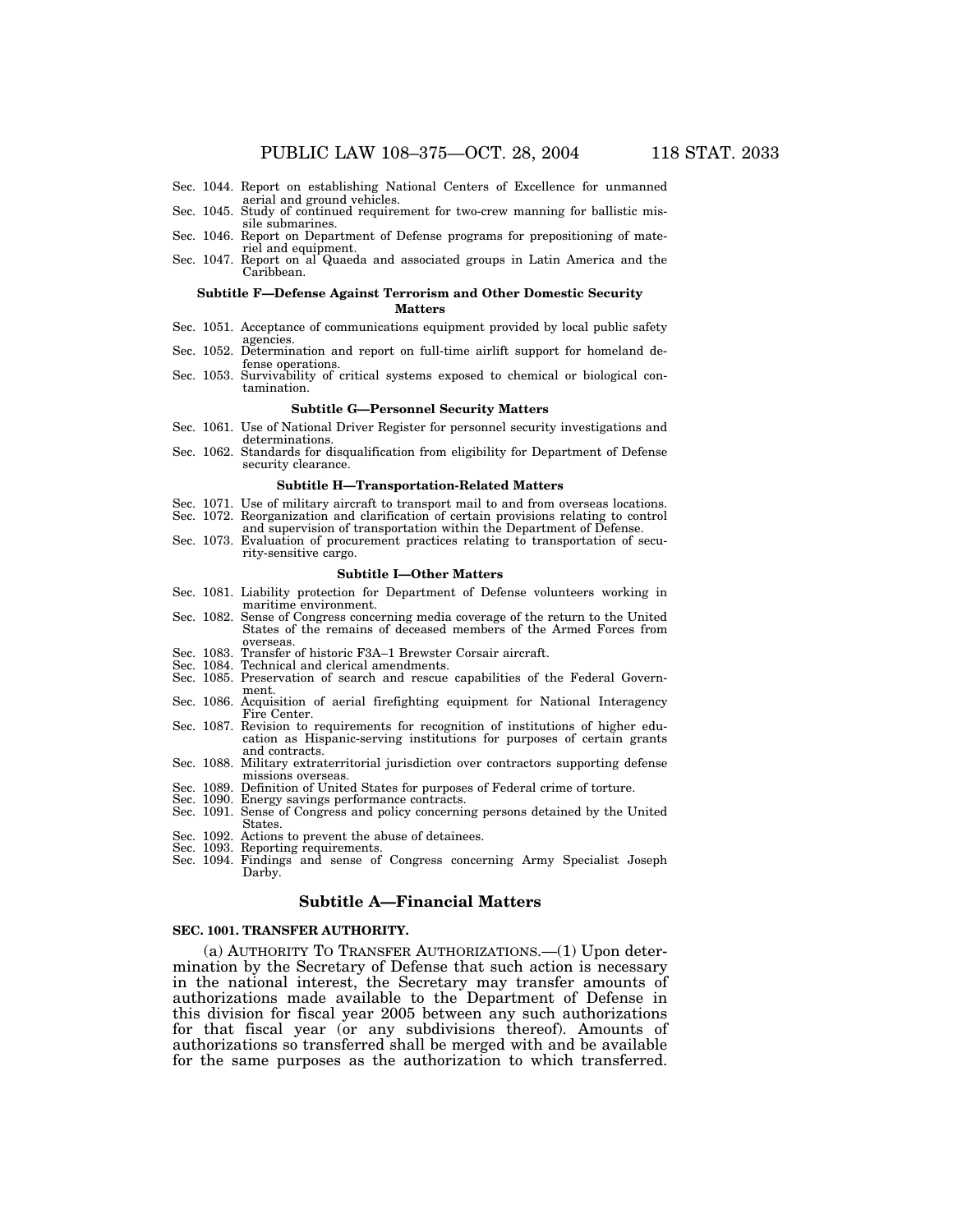(2) The total amount of authorizations that the Secretary may transfer under the authority of this section may not exceed \$3,500,000,000.

(b) LIMITATIONS.—The authority provided by this section to transfer authorizations—

(1) may only be used to provide authority for items that have a higher priority than the items from which authority is transferred; and

(2) may not be used to provide authority for an item that has been denied authorization by Congress.

(c) EFFECT ON AUTHORIZATION AMOUNTS.—A transfer made from one account to another under the authority of this section shall be deemed to increase the amount authorized for the account to which the amount is transferred by an amount equal to the amount transferred.

(d) NOTICE TO CONGRESS.—The Secretary shall promptly notify Congress of each transfer made under subsection (a).

# **SEC. 1002. UNITED STATES CONTRIBUTION TO NATO COMMON-FUNDED BUDGETS IN FISCAL YEAR 2005.**

(a) FISCAL YEAR 2005 LIMITATION.—The total amount contributed by the Secretary of Defense in fiscal year 2005 for the commonfunded budgets of NATO may be any amount up to, but not in excess of, the amount specified in subsection (b) (rather than the maximum amount that would otherwise be applicable to those contributions under the fiscal year 1998 baseline limitation).

(b) TOTAL AMOUNT.—The amount of the limitation applicable under subsection (a) is the sum of the following:

(1) The amounts of unexpended balances, as of the end of fiscal year 2004, of funds appropriated for fiscal years before fiscal year 2005 for payments for those budgets.

 $(2)$  The amount specified in subsection  $(c)(1)$ .

(3) The amount specified in subsection  $(c)(2)$ .

(4) The total amount of the contributions authorized to be made under section 2501.

(c) AUTHORIZED AMOUNTS.—Amounts authorized to be appropriated by titles II and III of this Act are available for contributions for the common-funded budgets of NATO as follows:

(1) Of the amount provided in section  $201(1)$ , \$756,000 for the Civil Budget.

(2) Of the amount provided in section 301(1), \$222,492,000 for the Military Budget.

(d) DEFINITIONS.—For purposes of this section:

(1) COMMON-FUNDED BUDGETS OF NATO.—The term ''common-funded budgets of NATO'' means the Military Budget, the Security Investment Program, and the Civil Budget of the North Atlantic Treaty Organization (and any successor or additional account or program of NATO).

(2) FISCAL YEAR 1998 BASELINE LIMITATION.—The term ''fiscal year 1998 baseline limitation'' means the maximum annual amount of Department of Defense contributions for common-funded budgets of NATO that is set forth as the annual limitation in section  $3(2)(C)(ii)$  of the resolution of the Senate giving the advice and consent of the Senate to the ratification of the Protocols to the North Atlantic Treaty of 1949 on the Accession of Poland, Hungary, and the Czech Republic (as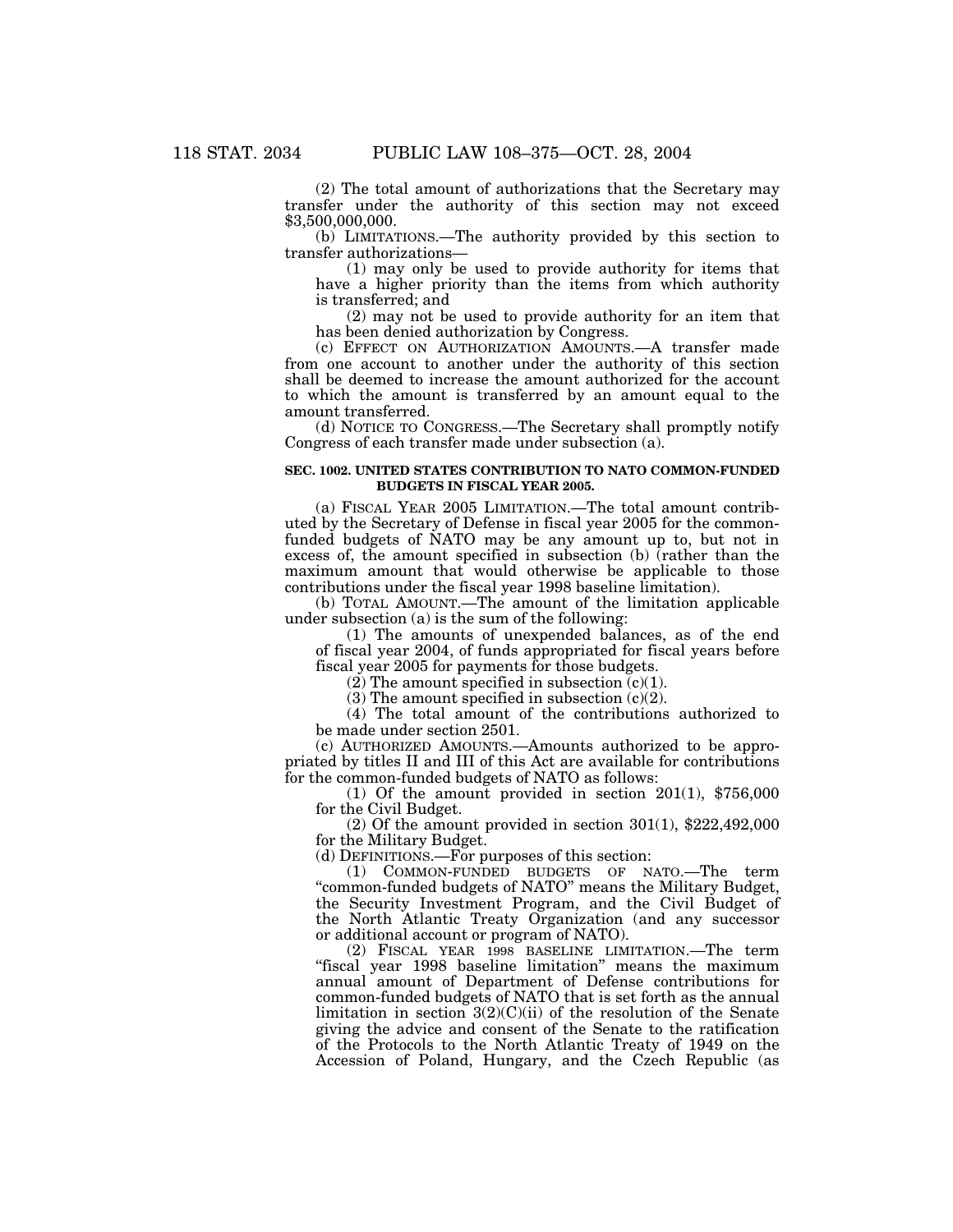defined in section 4(7) of that resolution), approved by the Senate on April 30, 1998.

# **SEC. 1003. BUDGET JUSTIFICATION DOCUMENTS FOR OPERATION AND MAINTENANCE.**

(a) IN GENERAL.—(1) Chapter 9 of title 10, United States Code, is amended by adding after section 232, as added by section 214(a), the following new section:

# **''§ 233. Operation and maintenance budget presentation**

"(a) IDENTIFICATION OF BASELINE AMOUNTS IN O&M JUSTIFICA-TION DOCUMENTS.—In any case in which the amount requested in the President's budget for a fiscal year for a Department of Defense operation and maintenance program, project, or activity is different from the amount appropriated for that program, project, or activity for the current year, the O&M justification documents supporting that budget shall identify that appropriated amount and the difference between that amount and the amount requested in the budget, stated as an amount and as a percentage.

''(b) NAVY FOR SHIP DEPOT MAINTENANCE AND FOR INTER- MEDIATE SHIP MAINTENANCE.—In the O&M justification documents for the Navy for any fiscal year, amounts requested for ship depot maintenance and amounts requested for intermediate ship maintenance shall be identified and distinguished.

''(c) DEFINITIONS.—In this section:

"(1) The term 'O&M justification documents' means Department of Defense budget justification documents with respect to accounts for operation and maintenance submitted to the congressional defense committees in support of the Department of Defense component of the President's budget for any fiscal year.

"(2) The term 'President's budget' means the budget of the President submitted to Congress under section 1105 of title 31 for any fiscal year.

" $(3)$  The term 'current year' means the fiscal year during which the President's budget is submitted in any year.".

(2) The table of sections at the beginning of such chapter is amended by adding after the item relating to section 232, as added by section 214(b), the following new item:

#### ''233. Operation and maintenance budget presentation.''.

(b) COMPONENTS OF LINE ITEMS FOR OTHER COSTS AND OTHER CONTRACTS.—Not later than March 1, 2005, the Secretary of Defense shall submit to the congressional defense committees a report setting forth the component elements of the line items identified as ''Other Costs'' and ''Other Contracts'' in the exhibit identified as ''Summary of Price and Program Changes'' in the budget justification materials submitted to those committees in support of the budget for fiscal year 2006.

# **SEC. 1004. LICENSING OF INTELLECTUAL PROPERTY.**

(a) AUTHORITY.—Subchapter II of chapter 134 of title 10, United States Code, is amended by adding at the end the following new section:

# **''§ 2260. Licensing of intellectual property: retention of fees**

''(a) AUTHORITY.—Under regulations prescribed by the Secretary Regulations. of Defense, the Secretary concerned may license trademarks, service

Deadline. Reports.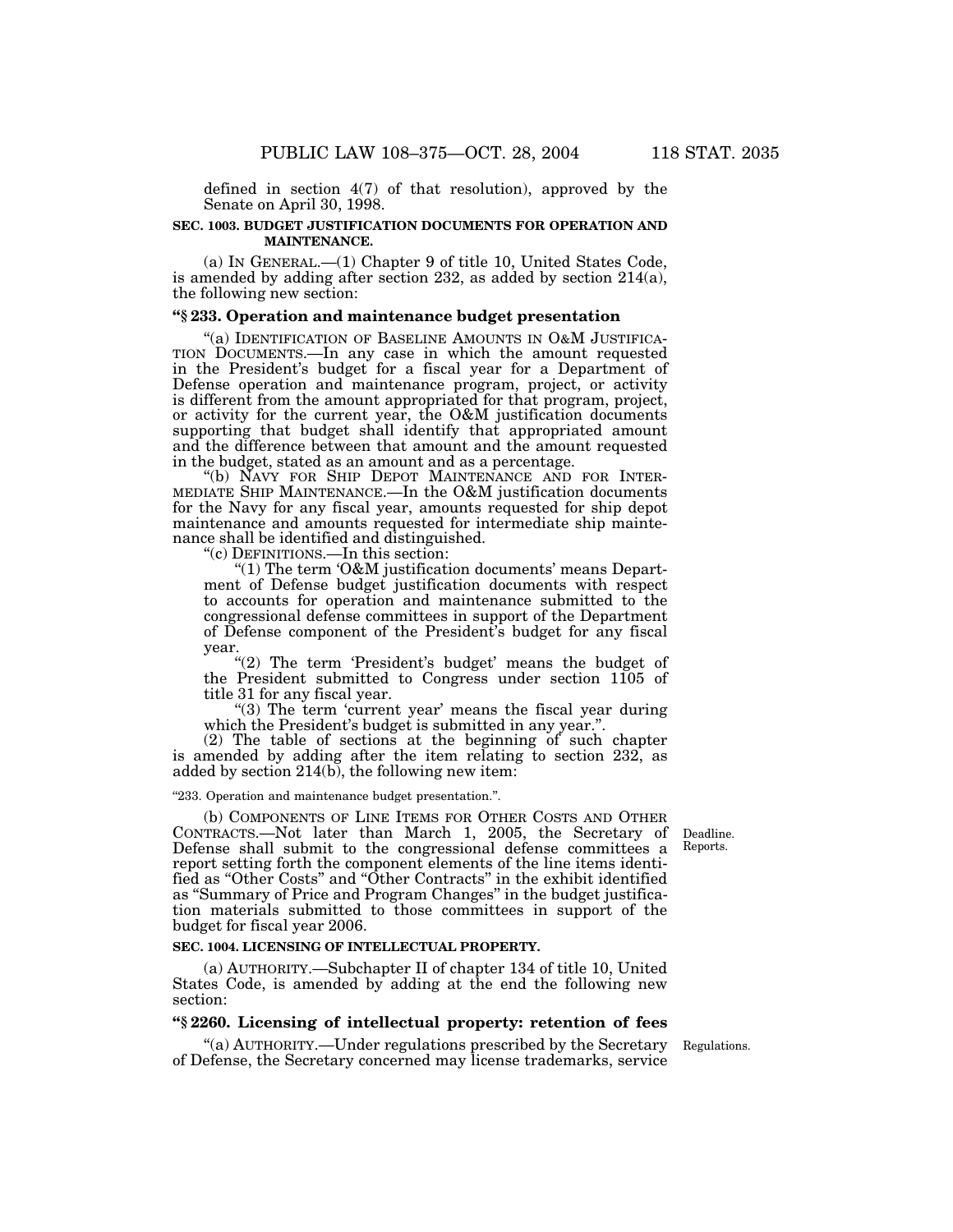marks, certification marks, and collective marks owned or controlled by the Secretary concerned and may retain and expend fees received from such licensing in accordance with this section.

''(b) DESIGNATED MARKS.—The Secretary concerned shall designate the trademarks, service marks, certification marks, and collective marks regarding which the Secretary will exercise the authority to retain licensing fees under this section.

"(c) USE OF FEES.—The Secretary concerned shall use fees retained under this section for the following purposes:

"(1) For payment of the following costs incurred by the Secretary:

''(A) Costs of securing trademark registrations.

"(B) Costs of operating the licensing program under this section.

 $''(2)$  For morale, welfare, and recreation activities under the jurisdiction of the Secretary, to the extent (if any) that the total amount of the licensing fees available under this section for a fiscal year exceed the total amount needed for such fiscal year under paragraph (1).

''(d) AVAILABILITY.—Fees received in a fiscal year and retained under this section shall be available for obligation in such fiscal year and the following two fiscal years.

''(e) DEFINITIONS.—In this section, the terms 'trademark', 'service mark', 'certification mark', and 'collective mark' have the meanings given such terms in section 45 of the Act of July 5, 1946 (commonly referred to as the Trademark Act of 1946; 15 U.S.C. 1127).''.

(b) CLERICAL AMENDMENT.—The table of sections at the beginning of such subchapter is amended by adding at the end the following new item:

"2260. Licensing of intellectual property: retention of fees.".

# **SEC. 1005. REPEAL OF FUNDING RESTRICTIONS CONCERNING DEVELOPMENT OF MEDICAL COUNTERMEASURES AGAINST BIOLOGICAL WARFARE THREATS.**

(a) REPEAL.—Section 2370a of title 10, United States Code, is repealed.

(b) CLERICAL AMENDMENT.—The table of sections at the beginning of chapter 139 of such title is amended by striking the item relating to that section.

### **SEC. 1006. REPORT ON BUDGETING FOR EXCHANGE RATES FOR FOR-EIGN CURRENCY FLUCTUATIONS.**

(a) SECRETARY OF DEFENSE REPORT.—(1) Not later than December 1, 2004, the Secretary of Defense shall submit to the Committee on Armed Services of the Senate and the Committee on Armed Services of the House of Representatives a report on the foreign currency exchange rate projection used in annual Department of Defense budget presentations.

(2) In the report under paragraph (1), the Secretary shall— (A) identify alternative approaches for selecting foreign

currency exchange rates that would produce more realistic estimates of amounts required to be appropriated or otherwise made available for the Department of Defense to accommodate foreign currency exchange rate fluctuations;

(B) discuss the advantages and disadvantages of each approach identified pursuant to subparagraph (A); and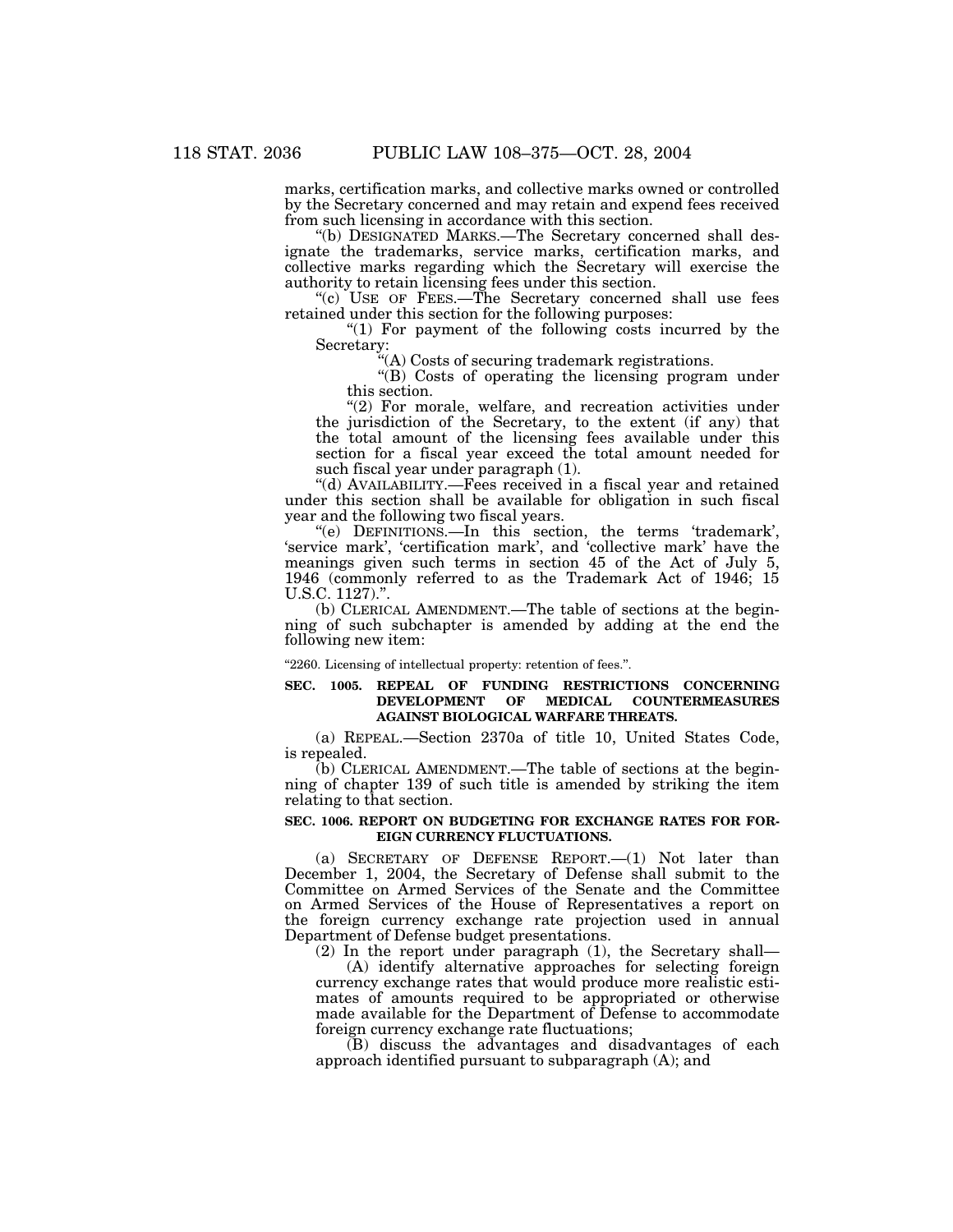(C) identify the Secretary's preferred approach among the alternatives identified pursuant to subparagraph (A) and provide the Secretary's rationale for preferring that approach. (3) In identifying alternative approaches pursuant to paragraph

 $(2)(A)$ , the Secretary shall examine—

(A) approaches used by other Federal departments and agencies; and

(B) the feasibility of using private economic forecasting. (b) COMPTROLLER GENERAL REVIEW AND REPORT.—The Comptroller General shall review the report under subsection (a), including the basis for the Secretary's conclusions stated in the report, and shall submit, not later than January 15, 2005, to the Committee on Armed Services of the Senate and the Committee on Armed Services of the House of Representatives a report containing the results of that review.

#### **SEC. 1007. FISCAL YEAR 2004 TRANSFER AUTHORITY.**

Section 1001(a)(2) of the National Defense Authorization Act for Fiscal Year 2004 (Public Law 108–136; 117 Stat. 1582) is amended by striking ''\$2,500,000,000'' and inserting  $" $2,800,000,000"$ .

# **SEC. 1008. CLARIFICATION OF FISCAL YEAR 2004 FUNDING LEVEL FOR A NATIONAL INSTITUTE OF STANDARDS AND TECH-NOLOGY ACCOUNT.**

For the purposes of applying sections 204 and 605 of the Departments of Commerce, Justice, and State, the Judiciary, and Related Agencies Appropriations Act, 2004 (division B of Public Law 108– 199) to matters in title II of such Act under the heading ''NATIONAL INSTITUTE OF STANDARDS AND TECHNOLOGY'' (118 Stat. 69), in the account under the heading ''INDUSTRIAL TECHNOLOGY SERVICES'', the Secretary of Commerce shall make all determinations based on the Industrial Technology Services funding level of \$218,782,000 for reprogramming and transferring of funds for the Manufacturing Extension Partnership program and may submit such a reprogramming or transfer, as the case may be, to the appropriate committees within 30 days after the date of the enactment of this Act.

# **SEC. 1009. NOTIFICATION OF FUND TRANSFERS FROM WORKING-CAP-ITAL FUNDS.**

Section 2208 of title 10, United States Code, is amended by adding at the end the following new subsection:

"(r) NOTIFICATION OF TRANSFERS. - (1) Notwithstanding any authority provided in this section to transfer funds, the transfer of funds from a working-capital fund, including a transfer to another working-capital fund, shall not be made under such authority unless the Secretary of Defense submits, in advance, a notification of the proposed transfer to the congressional defense committees in accordance with customary procedures.

" $(2)$  The amount of a transfer covered by a notification under paragraph (1) that is made in a fiscal year does not count toward any limitation on the total amount of transfers that may be made for that fiscal year under authority provided to the Secretary of Defense in a law authorizing appropriations for a fiscal year for military activities of the Department of Defense or a law making appropriations for the Department of Defense.''.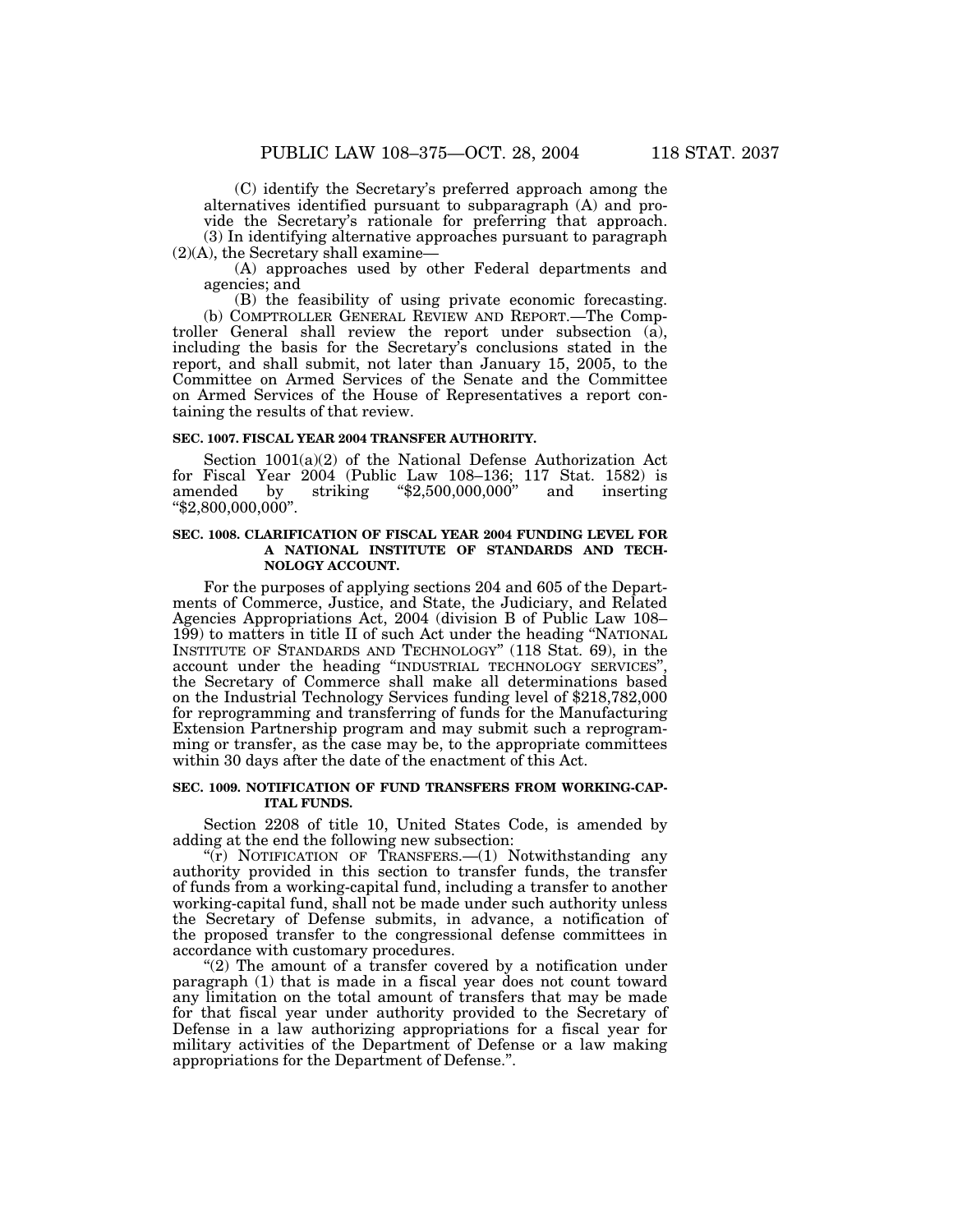## **SEC. 1010. CHARGES FOR DEFENSE LOGISTICS INFORMATION SERV-ICES MATERIALS.**

(a) AUTHORITY.—Subchapter I of chapter 8 of title 10, United States Code, is amended by adding at the end the following new section:

# **''§ 197. Defense Logistics Agency: fees charged for logistics information**

"(a) AUTHORITY.—The Secretary of Defense may charge fees for providing information in the Federal Logistics Information System through Defense Logistics Information Services to a department or agency of the executive branch outside the Department of Defense, or to a State, a political subdivision of a State, or any person.

''(b) AMOUNT.—The fee or fees prescribed under subsection (a) shall be such amount or amounts as the Secretary of Defense determines appropriate for recovering the costs of providing information as described in such subsection.

''(c) RETENTION OF FEES.—Fees collected under this section shall be credited to the appropriation available for Defense Logistics Information Services for the fiscal year in which collected, shall be merged with other sums in such appropriation, and shall be available for the same purposes and period as the appropriation with which merged.

''(d) DEFENSE LOGISTICS INFORMATION SERVICES DEFINED.—In this section, the term 'Defense Logistics Information Services' means the organization within the Defense Logistics Agency that is known as Defense Logistics Information Services.''.

(b) CLERICAL AMENDMENT.—The table of sections at the beginning of such subchapter is amended by adding at the end the following new item:

''197. Defense Logistics Agency: fees charged for logistics information.''.

#### **Subtitle B—Naval Vessels and Shipyards**

# **SEC. 1011. AUTHORITY FOR AWARD OF CONTRACTS FOR SHIP DISMAN-TLING ON NET-COST BASIS.**

(a) IN GENERAL.—Chapter 633 of title 10, United States Code, is amended by inserting after section 7305 the following new section:

# **''§ 7305a. Vessels stricken from Naval Vessel Register: contracts for dismantling on net-cost basis**

''(a) AUTHORITY FOR NET-COST BASIS CONTRACTS.—When the Secretary of the Navy awards a contract for the dismantling of a vessel stricken from the Naval Vessel Register, the Secretary may award the contract on a net-cost basis.

''(b) RETENTION BY CONTRACTOR OF PROCEEDS OF SALE OF SCRAP AND REUSABLE ITEMS.—When the Secretary awards a contract on a net-cost basis under subsection (a), the Secretary shall provide in the contract that the contractor may retain the proceeds from the sale of scrap and reusable items removed from the vessel dismantled under the contract.

''(c) DEFINITIONS.—In this section:

" $(1)$  The term 'net-cost basis', with respect to a contract for the dismantling of a vessel, means that the amount to be paid to the contractor under the contract for dismantling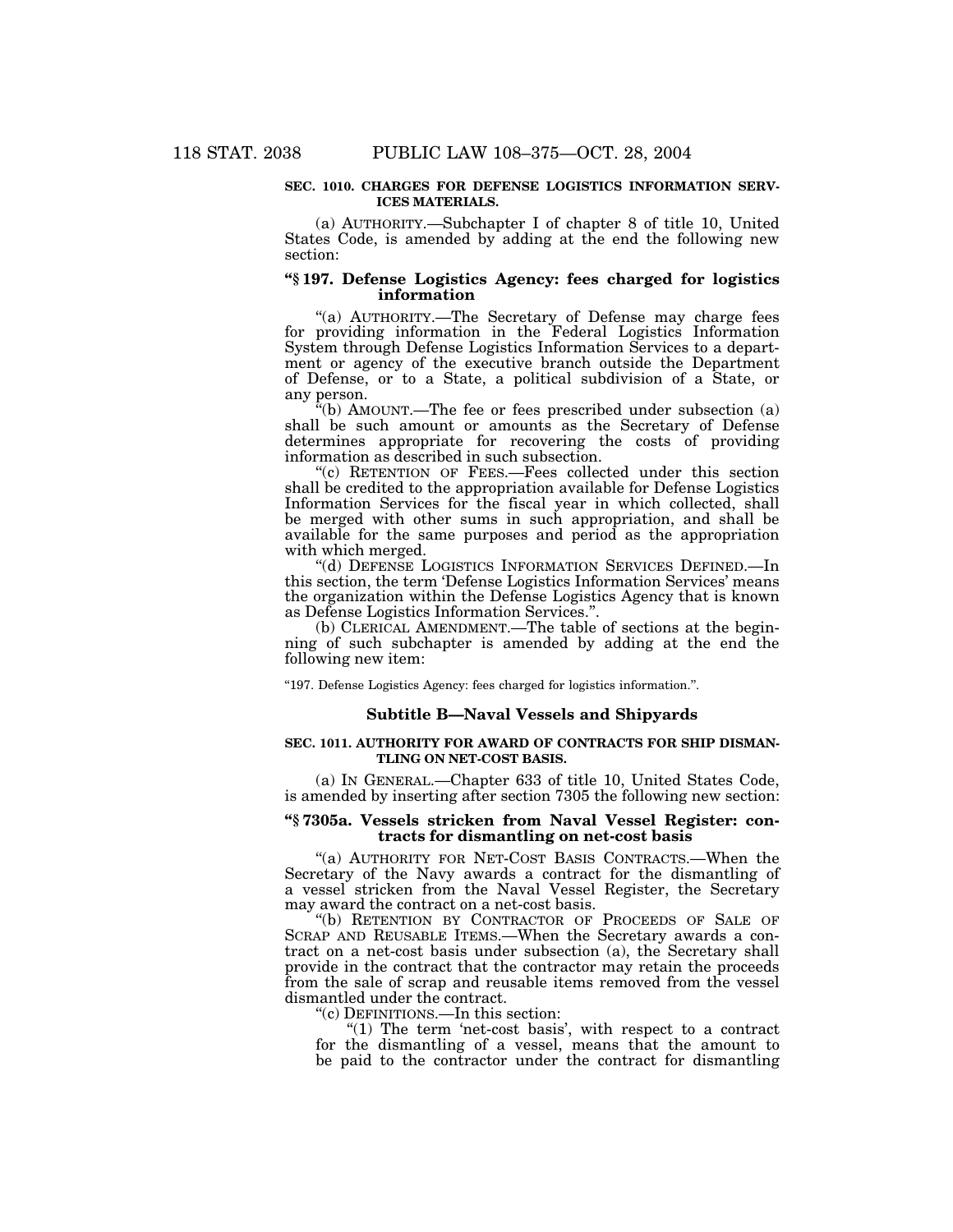and for removal and disposal of hazardous waste material is discounted by the offeror's estimate of the value of scrap and reusable items that the contractor will remove from the vessel during performance of the contract.

"(2) The term 'scrap' means personal property that has no value except for its basic material content.

"(3) The term 'reusable item' means a demilitarized component or a removable portion of a vessel or equipment that the Secretary of the Navy has identified as excess to the needs of the Navy but which has potential resale value on the open market.''.

(b) CLERICAL AMENDMENT.—The table of sections at the beginning of such chapter is amended by inserting after the item relating to section 7305 the following new item:

''7305a. Vessels stricken from Naval Vessel Register: contracts for dismantling on net-cost basis.''.

### **SEC. 1012. USE OF PROCEEDS FROM EXCHANGE AND SALE OF OBSO-LETE NAVY SERVICE CRAFT AND BOATS.**

(a) COSTS OF PREPARATION FOR DISPOSAL.—(1) Chapter 633 of title 10, United States Code, is amended by inserting after section 7311 the following new section:

# **''§ 7312. Service craft stricken from Naval Vessel Register; obsolete boats: use of proceeds from exchange or sale**

''(a) EXCHANGE OR SALE OF SIMILAR ITEMS.—When the Secretary of the Navy sells an obsolete service craft or an obsolete boat, or exchanges such a craft or boat in a transaction for which a similar craft or boat is acquired, the Secretary may retain the proceeds of the sale or the exchange allowance from the exchange, as the case may be, and apply the proceeds of sale or the exchange allowance for any of the following purposes:

"(1) For payment, in whole or in part, for a similar service craft or boat acquired as a replacement, as authorized by section 503 of title 40.

"(2) For reimbursement, to the extent practicable, of the appropriate accounts of the Navy for the full costs of preparation of such obsolete craft or boat for such sale or exchange.

''(3) For deposit to the special account established under subsection (b), to be available in accordance with that subsection.

''(b) SPECIAL ACCOUNT.—Amounts retained under subsection (a) that are not applied as provided in paragraph (1) or (2) of that subsection shall be deposited into a special account. Amounts in the account shall be available under subsection (c) without regard to fiscal year limitation. Amounts in the account that the Secretary of the Navy determines are not needed for the purpose stated in subsection (c) shall be transferred at least annually to the General Fund of the Treasury.

''(c) COSTS OF PREPARATION OF OBSOLETE SERVICE CRAFT AND BOATS FOR FUTURE SALE OR EXCHANGE.—The Secretary may use amounts in the account under subsection (b) for payment, in whole or in part, for the full costs of preparation of obsolete service craft and obsolete boats for future sale or exchange.

''(d) COSTS OF PREPARATION FOR SALE OR EXCHANGE.—In this section, the term 'full costs of preparation' means the full costs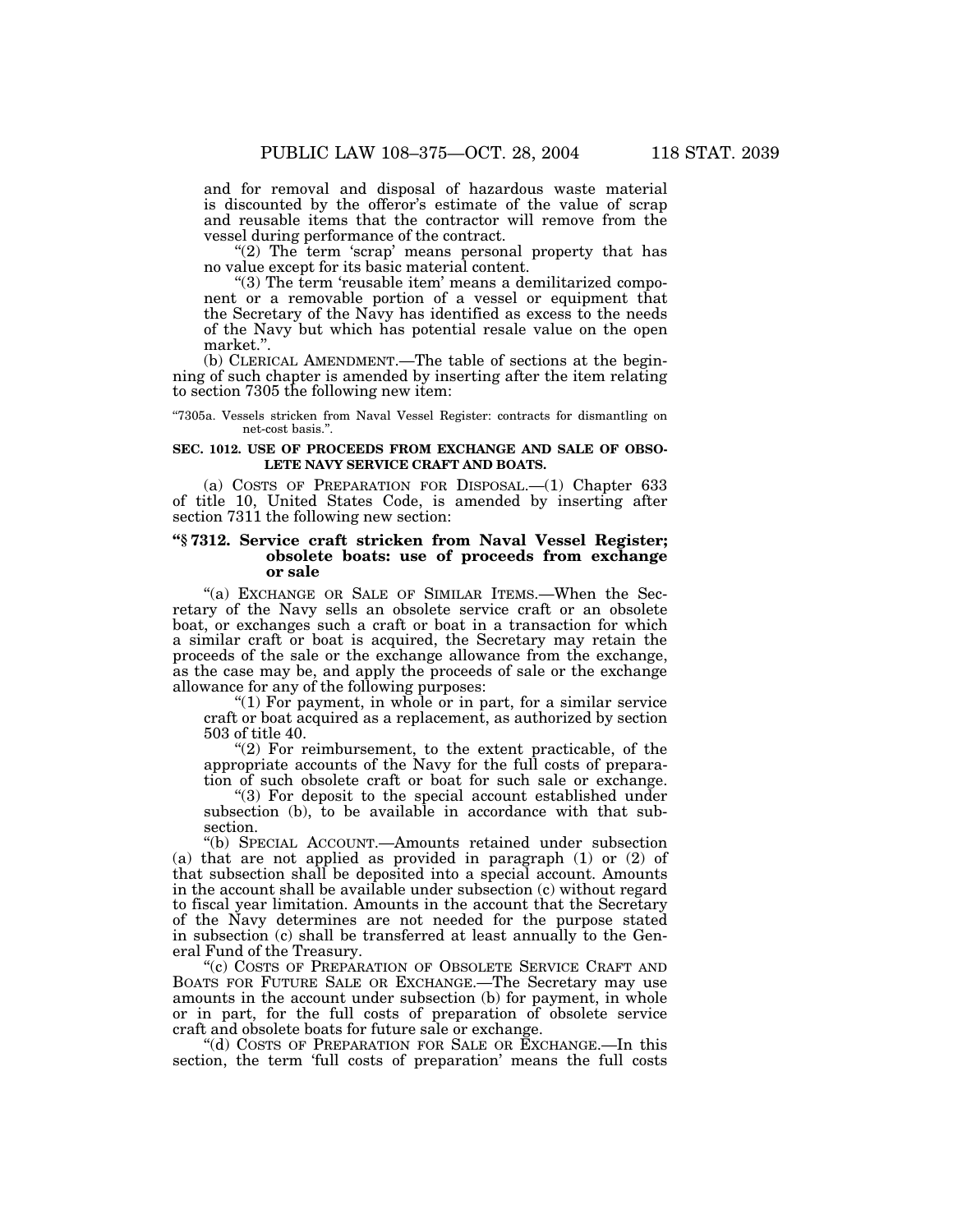(direct and indirect) incurred by the Navy in preparing an obsolete service craft or an obsolete boat for exchange or sale, including the cost of the following:

" $(1)$  Towing.

" $(2)$  Storage.

"(3) Defueling.

"(4) Removal and disposal of hazardous wastes.

''(5) Environmental surveys to determine the presence of regulated materials containing polychlorinated biphenyl (PCB) and, if such materials are found, the removal and disposal of such materials.

''(6) Other costs related to such preparation.

''(e) OBSOLETE SERVICE CRAFT.—For purposes of this section, an obsolete service craft is a service craft that has been stricken from the Naval Vessel Register.

''(f) INAPPLICABILITY OF ADVERTISING REQUIREMENT.—Section 3709 of the Revised Statutes (41 U.S.C. 5) does not apply to sales of service craft and boats described in subsection (a).

''(g) REGULATIONS.—The Secretary of the Navy shall prescribe regulations for the purposes of this section.''.

(2) The table of sections at the beginning of such chapter is amended by inserting after the item relating to section 7311 the following new item:

''7312. Service craft stricken from Naval Vessel Register; obsolete boats: use of proceeds from exchange or sale."

10 USC 7312 note.

(b) APPLICABILITY.—Section 7312 of title 10, United States Code, as added by subsection (a), shall apply with respect to amounts received on or after the date of the enactment of this Act and to amounts received before the date of the enactment of this Act and not obligated as of that date.

## **SEC. 1013. TRANSFER OF NAVAL VESSELS TO CERTAIN FOREIGN RECIPIENTS.**

(a) TRANSFERS BY GRANT.—The President is authorized to transfer vessels to foreign recipients on a grant basis under section 516 of the Foreign Assistance Act of 1961 (22 U.S.C. 2321j), as follows:

(1) CHILE.—To the Government of Chile, the SPRUANCE class destroyer USS O'BANNON (DD–987).

(2) PORTUGAL.—To the Government of Portugal, the OLIVER HAZARD PERRY class guided missile frigates GEORGE PHILIP (FFG–12) and SIDES (FFG–14).

(b) TRANSFERS BY SALE.—The President is authorized to transfer vessels to foreign recipients on a sale basis under section 21 of the Arms Export Control Act (22 U.S.C. 2761), as follows:

(1) CHILE.—To the Government of Chile, the SPRUANCE class destroyer FLETCHER (DD–992).

(2) TAIWAN.—To the Taipei Economic and Cultural Representative Office of the United States (which is the Taiwan instrumentality designated pursuant to section 10(a) of the Taiwan Relations Act (22 U.S.C. 3309(a))), the ANCHORAGE class dock landing ship ANCHORAGE (LSD–36).

(c) GRANTS NOT COUNTED IN ANNUAL TOTAL OF TRANSFERRED EXCESS DEFENSE ARTICLES.—The value of a vessel transferred to another country on a grant basis pursuant to authority provided by subsection (a) shall not be counted against the aggregate value of excess defense articles transferred to countries in any fiscal

President.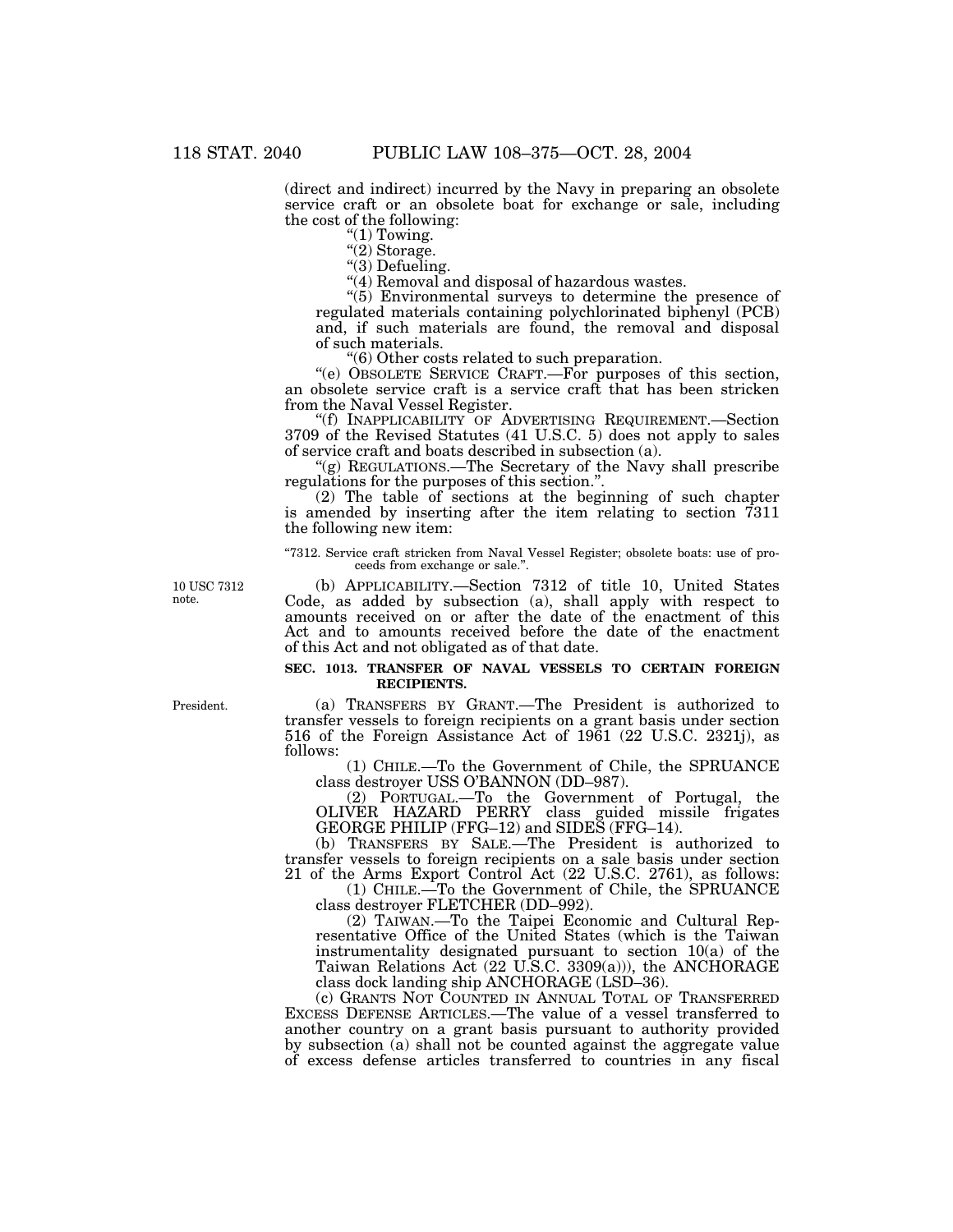year under section 516(g) of the Foreign Assistance Act of 1961 (22 U.S.C. 2321j(g)).

(d) COSTS OF TRANSFERS.—Any expense incurred by the United States in connection with a transfer authorized under subsection (a) or (b) shall be charged to the recipient.<br>(e) REPAIR AND REFURBISHMENT IN UNITED STATES SHIP-

(e) REPAIR AND REFURBISHMENT IN UNITED STATES SHIP- YARDS.—To the maximum extent practicable, the President shall President. require, as a condition of the transfer of a vessel under this section, that the country to which the vessel is transferred have such repair or refurbishment of the vessel as is needed, before the vessel joins the naval forces of that country, performed at a shipyard located in the United States, including a United States Navy shipyard.

(f) EXPIRATION OF AUTHORITY.—The authority to transfer a vessel under this section shall expire at the end of the two-year period beginning on the date of the enactment of this Act.

# **SEC. 1014. INDEPENDENT STUDY TO ASSESS COST EFFECTIVENESS OF THE NAVY SHIP CONSTRUCTION PROGRAM.**

(a) STUDY.—The Secretary of Defense shall provide for a study of the cost effectiveness of the ship construction program of the Navy. The study shall be conducted by a group of industrial experts independent of the Department of Defense. The study shall examine both—

(1) a variety of approaches by which the Navy ship construction program could be made more efficient in the near term; and

(2) a variety of approaches by which, with a nationally integrated effort over the next decade, the United States shipbuilding industry might enhance its health and viability.

(b) NEAR-TERM IMPROVEMENTS IN EFFICIENCY.—With respect to the examination under subsection  $(a)(1)$  of approaches by which the Navy ship construction program could be made more efficient in the near term, the Secretary shall provide for the persons conducting the study to—

(1) determine the potential cost savings on an annual basis, with an estimate of return on investment, from implementation of each approach examined; and

(2) establish priorities for potential implementation of the approaches examined.

(c) UNITED STATES SHIPBUILDING INFRASTRUCTURE MODERNIZA-TION PLAN.—With respect to the examination under subsection  $(a)(2)$  of approaches by which the United States shipbuilding industry might enhance its health and viability through a nationally integrated effort over the next decade, the Secretary shall provide for the persons conducting the study to—

(1) propose a plan incorporating a variety of approaches that would modernize the United States shipbuilding infrastructure within the next decade, resulting in a healthier and more viable shipbuilding industrial base;

(2) establish priorities for potential implementation of the approaches examined; and

(3) estimate the resources required to implement each of the approaches examined.

(d) REPORT.—Not later than October 1, 2005, the Secretary of Defense shall submit a report to the congressional defense committees providing the results of the study under subsection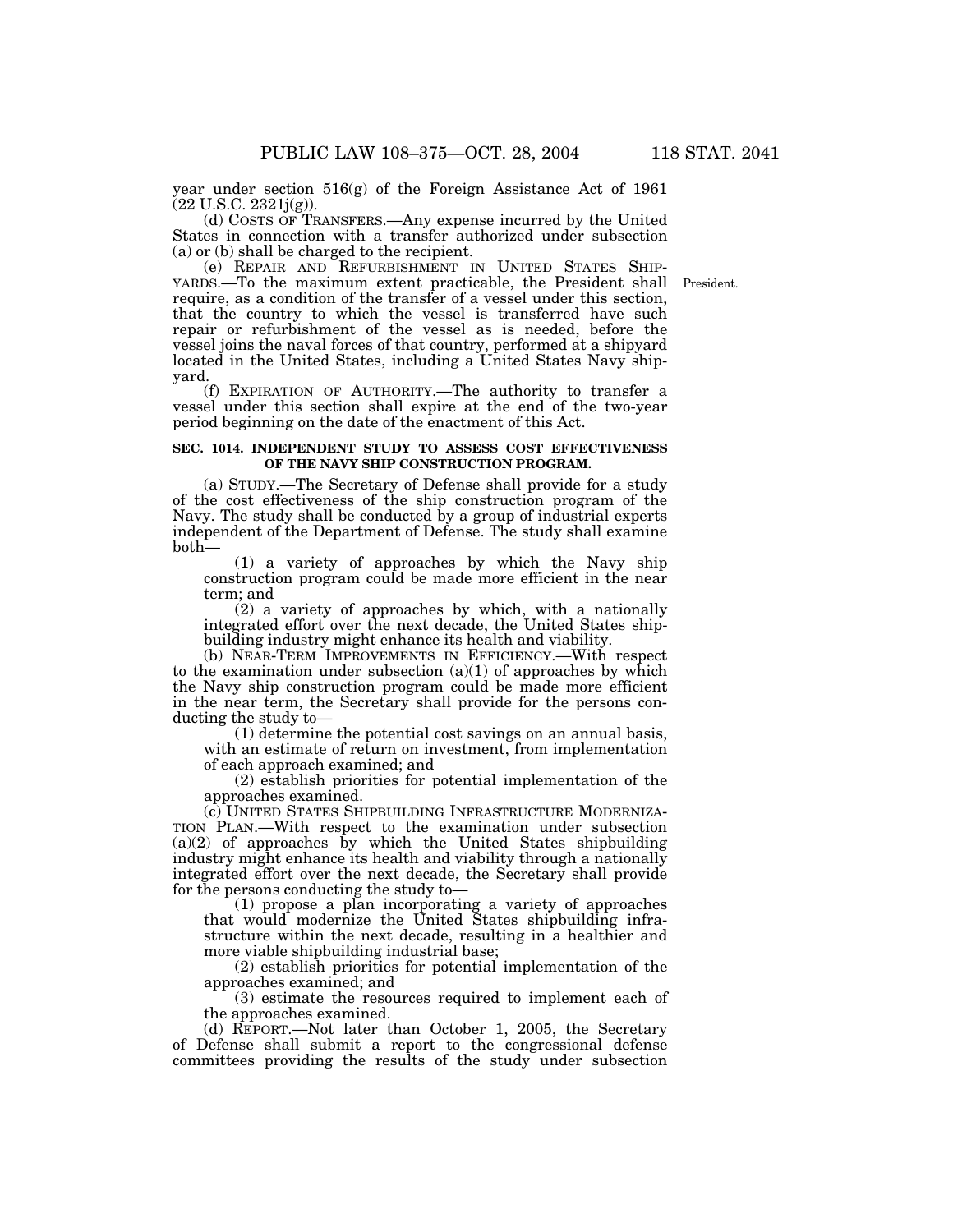(a). The report shall include the matters specified in subsections (b) and (c).

# **SEC. 1015. LIMITATION ON DISPOSAL OF OBSOLETE NAVAL VESSEL.**

The Secretary of the Navy may not dispose of the decommissioned destroyer ex-Edson (DD-946) before October 1, 2007, to an entity that is not a nonprofit organization unless the Secretary first determines that there is no nonprofit organization that meets the criteria for donation of that vessel under section  $7306(a)(3)$ of title 10, United States Code.

# **Subtitle C—Counterdrug Matters**

# **SEC. 1021. USE OF FUNDS FOR UNIFIED COUNTERDRUG AND COUNTERTERRORISM CAMPAIGN IN COLOMBIA.**

 $(a)$  AUTHORITY.— $(1)$  In fiscal years 2005 and 2006, funds available to the Department of Defense to provide assistance to the Government of Colombia may be used by the Secretary of Defense to support a unified campaign by the Government of Colombia against narcotics trafficking and against activities by organizations designated as terrorist organizations, such as the Revolutionary Armed Forces of Colombia (FARC), the National Liberation Army (ELN), and the United Self-Defense Forces of Colombia (AUC).

(2) The authority to provide assistance for a campaign under this subsection includes authority to take actions to protect human health and welfare in emergency circumstances, including the undertaking of rescue operations.

(b) APPLICABILITY OF CERTAIN LAWS AND LIMITATIONS.—The use of funds pursuant to the authority in subsection (a) shall be subject to the following:

(1) Sections 556, 567, and 568 of the Foreign Operations, Export Financing, and Related Programs Appropriations Act,

2002 (Public Law 107–115; 115 Stat. 2160, 2165, and 2166). (2) Section 8076 of the Department of Defense Appropria-

tions Act, 2005 (Public Law 108–287; 118 Stat. 988).

(c) NUMERICAL LIMITATION ON ASSIGNMENT OF UNITED STATES PERSONNEL.—Notwithstanding section 3204(b) of the Emergency Supplemental Act, 2000 (Division B of Public Law 106–246; 114 Stat. 575), as amended by the Foreign Operations, Export Financing, and Related Programs Appropriations Act, 2002 (Public Law 107–115; 115 Stat. 2131), the number of United States personnel assigned to conduct activities in Colombia in connection with support of Plan Colombia under subsection (a) in fiscal years 2005 and 2006 shall be subject to the following limitations:

(1) The number of United States military personnel assigned for temporary or permanent duty in Colombia in connection with support of Plan Colombia may not exceed 800.

(2) The number of United States individual citizens retained as contractors in Colombia in connection with support of Plan Colombia who are funded by Federal funds may not exceed 600.<br>(d) LIMITATION ON PARTICIPATION OF UNITED STATES PER-

SONNEL.—No United States Armed Forces personnel, United States civilian employees, or United States civilian contractor personnel employed by the United States may participate in any combat operation in connection with assistance using funds pursuant to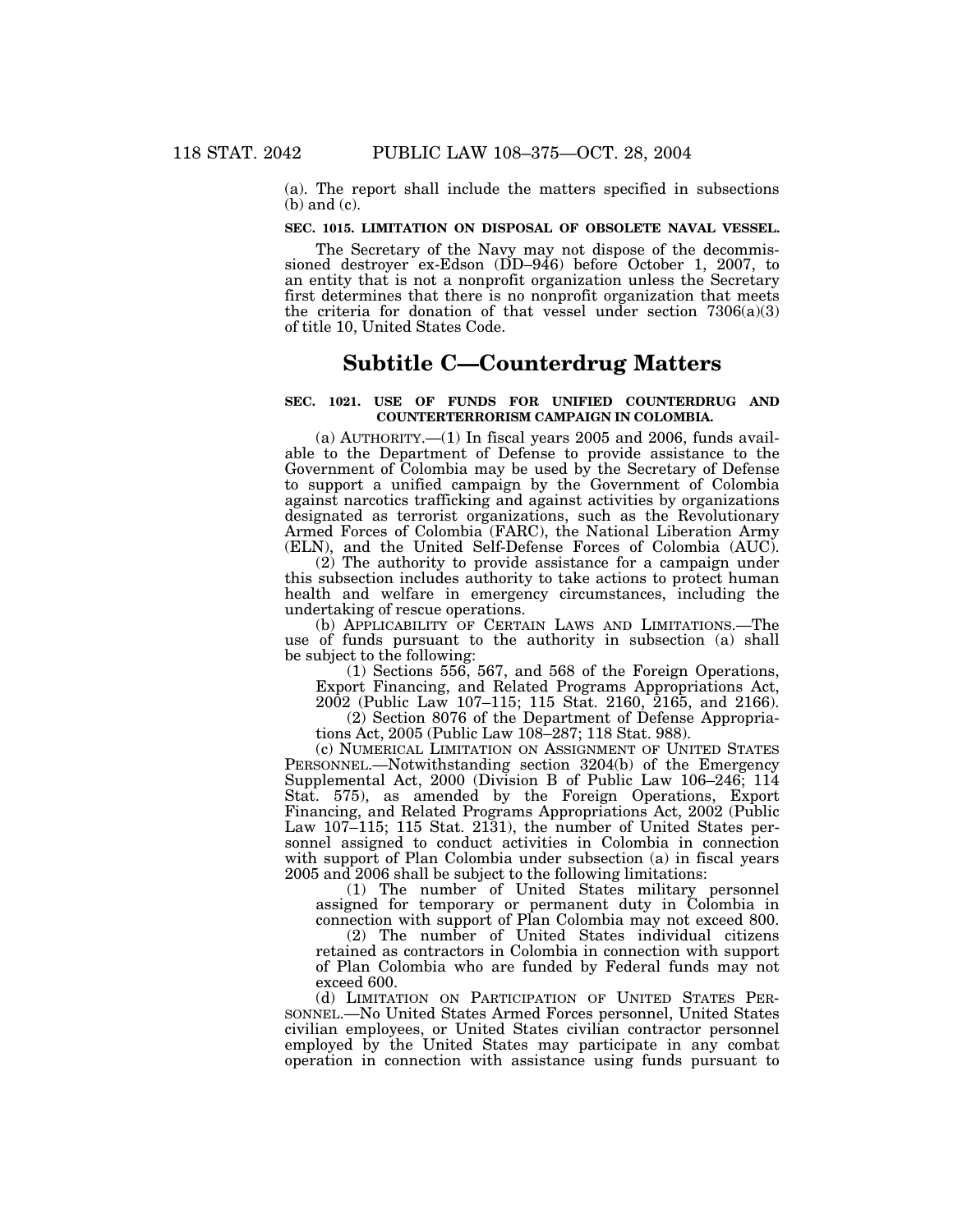the authority in subsection (a), except for the purpose of acting in self defense or of rescuing any United States citizen, including any United States Armed Forces personnel, United States civilian employee, or civilian contractor employed by the United States.

(e) RELATION TO OTHER AUTHORITY.—The authority provided by subsection (a) is in addition to any other authority in law to provide assistance to the Government of Colombia.

(f) REPORT ON RELATIONSHIPS BETWEEN TERRORIST ORGANIZA-TIONS IN COLOMBIA AND FOREIGN GOVERNMENTS AND ORGANIZA-TIONS.—(1) Not later than 60 days after the date of the enactment of this Act, the Secretary of State, in consultation with the Secretary of Defense and the Director of Central Intelligence, shall submit to the congressional defense committees and the Committee on Foreign Relations of the Senate and the Committee on International Relations of the House of Representatives a report that describes—

(A) any relationships between foreign governments or organizations and organizations based in Colombia that have been designated as foreign terrorist organizations under United States law, including the provision of any direct or indirect assistance to such organizations; and

(B) United States policies that are designed to address such relationships.

(2) The report under paragraph (1) shall be submitted in unclassified form, but may include a classified annex.

# **SEC. 1022. SENSE OF CONGRESS AND REPORT REGARDING COUNTER-DRUG EFFORTS IN AFGHANISTAN.**

(a) SENSE OF CONGRESS.—It is the sense of Congress that— (1) the President should make the substantial reduction

of illegal drug trafficking in Afghanistan a priority in the Global War on Terrorism;

(2) the Secretary of Defense, in coordination with the Secretary of State and the heads of other appropriate Federal agencies, should expand cooperation with the Government of Afghanistan and international organizations involved in counter-drug activities to assist in providing a secure environment for counter-drug personnel in Afghanistan; and

(3) the United States, in conjunction with the Government of Afghanistan and coalition partners, should undertake additional efforts to reduce illegal drug trafficking and related activities that provide financial support for terrorist organizations in Afghanistan and neighboring countries.

(b) REPORT REQUIRED.—(1) The Secretary of Defense and the Secretary of State shall jointly prepare a report that describes—

(A) the progress made towards substantially reducing poppy cultivation and heroin production capabilities in Afghanistan; and

(B) the extent to which profits from illegal drug activity in Afghanistan are used to financially support terrorist organizations and groups seeking to undermine the Government of Afghanistan.

(2) The report required by this subsection shall be submitted to Congress not later than 120 days after the date of the enactment of this Act.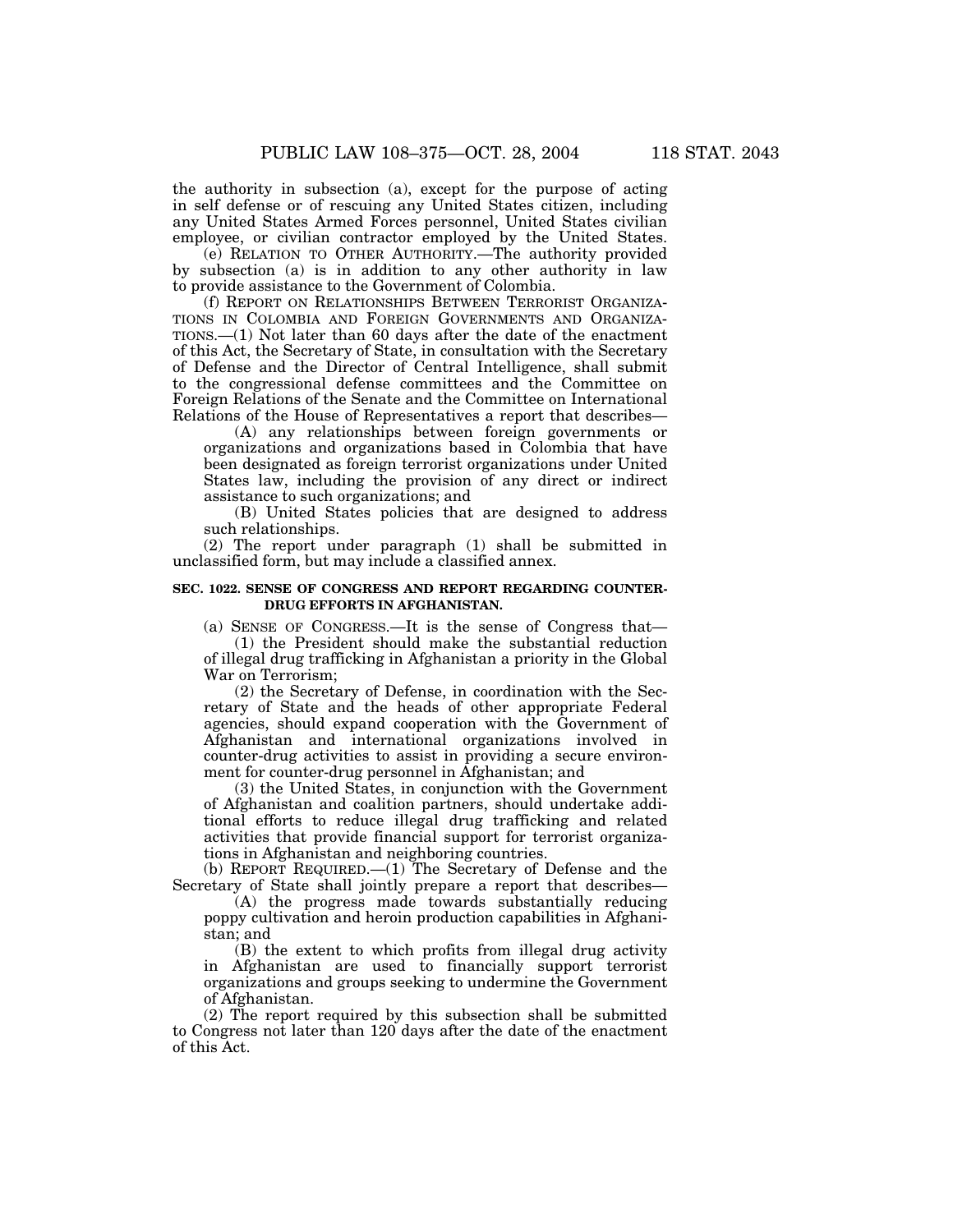# **Subtitle D—Matters Relating to Museums and Commemorations**

# **SEC. 1031. RECOGNITION OF THE LIBERTY MEMORIAL MUSEUM, KANSAS CITY, MISSOURI, AS AMERICA'S NATIONAL WORLD WAR I MUSEUM.**

(a) FINDINGS.—Congress makes the following findings:

(1) The Liberty Memorial Museum in Kansas City, Missouri, was built in honor of those individuals who served in World War I in defense of liberty and the United States.

(2) The Liberty Memorial Association, the nonprofit organization that originally built the Liberty Memorial Museum, is responsible for the finances, operations, and collections management of the Liberty Memorial Museum.

(3) The Liberty Memorial Museum is the only public museum in the United States that exists for the exclusive purpose of interpreting the experiences of the United States and its allies in the World War I years (1914–1918), both on the battlefield and on the home front.

(4) The Liberty Memorial Museum project began after the 1918 Armistice through the efforts of a large-scale, grass-roots civic and fundraising effort by the citizens of the Kansas City metropolitan area, including veterans of World War I. After the conclusion of a national architectural design competition, ground was broken in 1921, construction began in 1923, and the Liberty Memorial Museum was opened to the public in 1926.

(5) In 1994, the Liberty Memorial Museum closed for a massive restoration and expansion project. The restored museum reopened to the public on Memorial Day in 2002 during a gala rededication ceremony.

(6) Exhibits prepared for the original museum buildings presaged the dramatic, underground expansion of core exhibition gallery space, with over 30,000 square feet of new interpretive and educational exhibits currently in development. The new exhibits, along with an expanded research library and archives, will more fully utilize the many thousands of historical objects, books, maps, posters, photographs, diaries, letters, and reminiscences of World War I participants that are preserved for posterity in the collections of the Liberty Memorial Museum. The new core exhibition is scheduled to open on Veterans Day in 2006.

(7) The City of Kansas City, the State of Missouri, and thousands of private donors and philanthropic foundations have contributed millions of dollars to first build and later restore the Liberty Memorial Museum. The Liberty Memorial Museum continues to receive the strong support of residents from the States of Missouri and Kansas and across the United States.

(8) Since its restoration and rededication in 2002, the Liberty Memorial Museum has attracted thousands of visitors from across the United States and many foreign countries.

(9) There remains a need to preserve in a museum setting evidence of the honor, courage, patriotism, and sacrifice of those Americans who offered their services and who gave their lives in defense of liberty during World War I, evidence of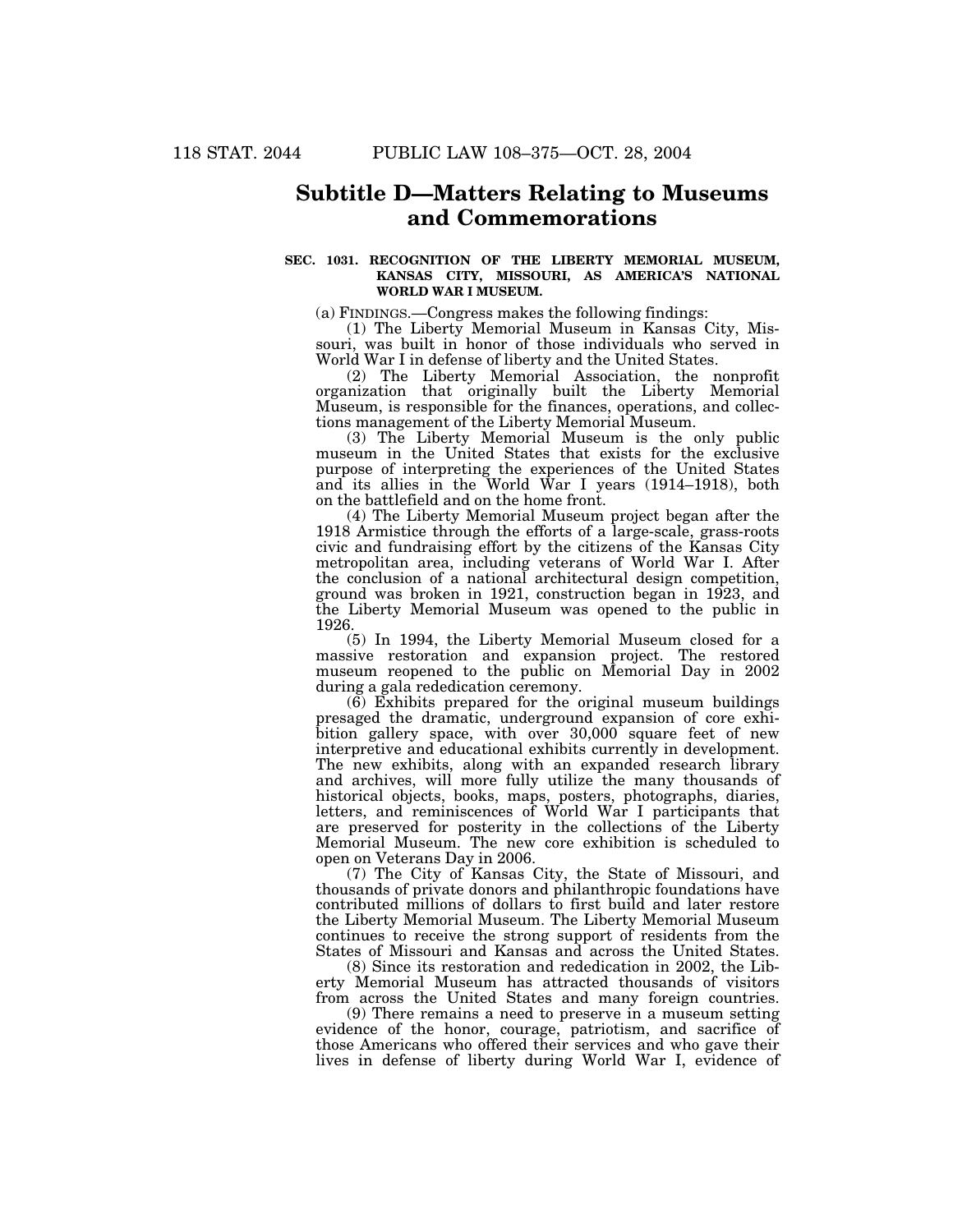the roles of women and African Americans during World War I, and evidence of other relevant subjects.

(10) The Liberty Memorial Museum seeks to educate a diverse group of audiences through its comprehensive collection of historical materials, emphasizing eyewitness accounts of the participants on the battlefield and the home front and the impact of World War I on individuals, then and now. The Liberty Memorial Museum continues to actively acquire and preserve such materials.

(11) A great opportunity exists to use the invaluable resources of the Liberty Memorial Museum to teach the ''Lessons of Liberty'' to schoolchildren in the United States through on-site visits, classroom curriculum development, distancelearning activities, and other educational initiatives.

(12) The Liberty Memorial Museum should remain the foremost museum in the United States regarding the national experience in the World War I years, which people can visit to learn about World War I and where the history of this monumental struggle will be preserved so that current and future generations may understand the role played by the United States in the preservation and advancement of democracy, freedom, and liberty in the early 20th century.

(13) The work of the Liberty Memorial Museum to recognize and preserve the history of the Nation's sacrifices in World War I will take on added significance as the centennial observance of the war approaches.

(14) It is fitting and proper to refer to the Liberty Memorial Museum as ''America's National World War I Museum''. (b) CONGRESSIONAL RECOGNITION.—Congress—

(1) recognizes the Liberty Memorial Museum in Kansas City, Missouri, including the museum's future and expanded exhibits, collections, library, archives, and educational programs, as ''America's National World War I Museum'';

(2) recognizes that the continuing collection, preservation, and interpretation of the historical objects and other historical materials held by the Liberty Memorial Museum will enhance the knowledge and understanding of the experiences of the United States and its allies in the World War I years (1914– 1918), both on the battlefield and on the home front;

(3) commends the ongoing development and visibility of the "Lessons of Liberty" educational outreach programs prepared by the Liberty Memorial Museum for teachers and students throughout the United States; and

(4) encourages present generations of Americans to understand the magnitude of World War I, how it shaped the United States, other countries, and later world events, and how the sacrifices made by Americans then helped preserve liberty, democracy, and other founding principles of the United States for generations to come.

### **SEC. 1032. PROGRAM TO COMMEMORATE 60TH ANNIVERSARY OF** 10 USC 113 note. **WORLD WAR II.**

(a) IN GENERAL.—For fiscal year 2005, the Secretary of Defense may conduct a program—

(1) to commemorate the 60th anniversary of World War II; and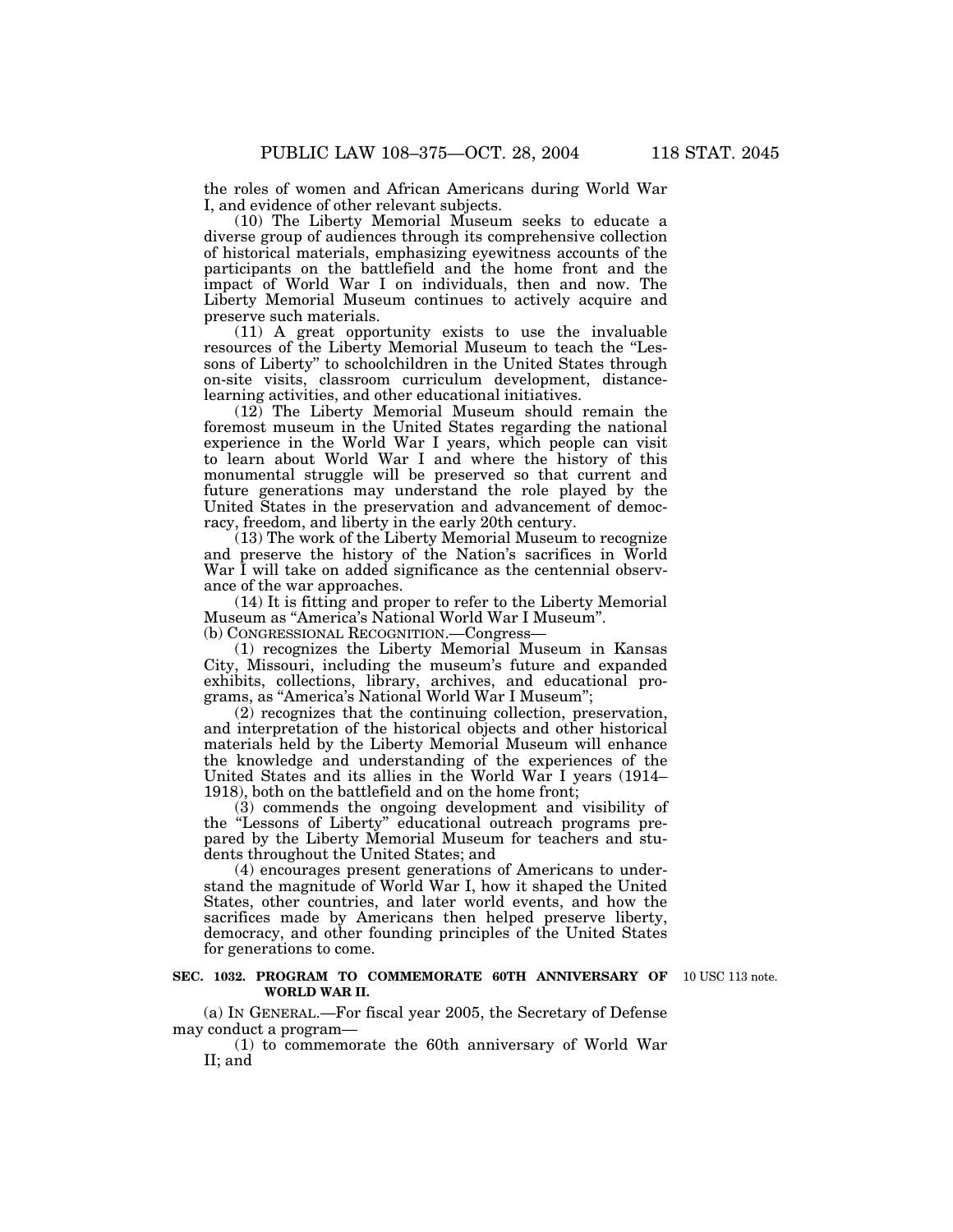(2) to coordinate, support, and facilitate other such commemoration programs and activities of the Federal Government, State and local governments, and other persons.

(b) PROGRAM ACTIVITIES.—The program referred to in subsection (a) may include activities and ceremonies—

(1) to provide the people of the United States with a clear understanding and appreciation of the lessons and history of World War II;

(2) to thank and honor veterans of World War II and their families;

(3) to pay tribute to the sacrifices and contributions made on the home front by the people of the United States;

(4) to foster an awareness in the people of the United States that World War II was the central event of the 20th century that defined the postwar world;

(5) to highlight advances in technology, science, and medicine related to military research conducted during World War II;

(6) to inform wartime and postwar generations of the contributions of the Armed Forces of the United States to the United States;

(7) to recognize the contributions and sacrifices made by World War II allies of the United States; and

(8) to highlight the role of the Armed Forces of the United States, then and now, in maintaining world peace through strength.

(c) ESTABLISHMENT OF ACCOUNT.—(1) There is established in the Treasury of the United States an account to be known as the ''Department of Defense 60th Anniversary of World War II Commemoration Account'' which shall be administered by the Secretary as a single account.

 $(2)$  There shall be deposited in the account, from amounts appropriated to the Department of Defense for operation and maintenance of Defense Agencies, such amounts as the Secretary considers appropriate to conduct the program referred to in subsection (a).

(3) The Secretary may use the funds in the account established in paragraph (1) only for the purpose of conducting the program referred to in subsection (a).

(4) Not later than 60 days after the termination of the authority of the Secretary to conduct the program referred to in subsection (a), the Secretary shall transmit to the Committee on Armed Services of the Senate and the Committee on Armed Services of the House of Representatives a report containing an accounting of all the funds deposited into and expended from the account or otherwise expended under this section, and of any amount remaining in the account. Unobligated funds which remain in the account after termination of the authority of the Secretary under this section shall be held in the account until transferred by law after the Committees receive the report.

(d) ACCEPTANCE OF VOLUNTARY SERVICES.—(1) Notwithstanding section 1342 of title 31, United States Code, the Secretary may accept from any person voluntary services to be provided in furtherance of the program referred to in subsection (a).

(2) A person providing voluntary services under this subsection shall be considered to be an employee for the purposes of chapter 81 of title 5, United States Code, relating to compensation for

Deadline. Reports.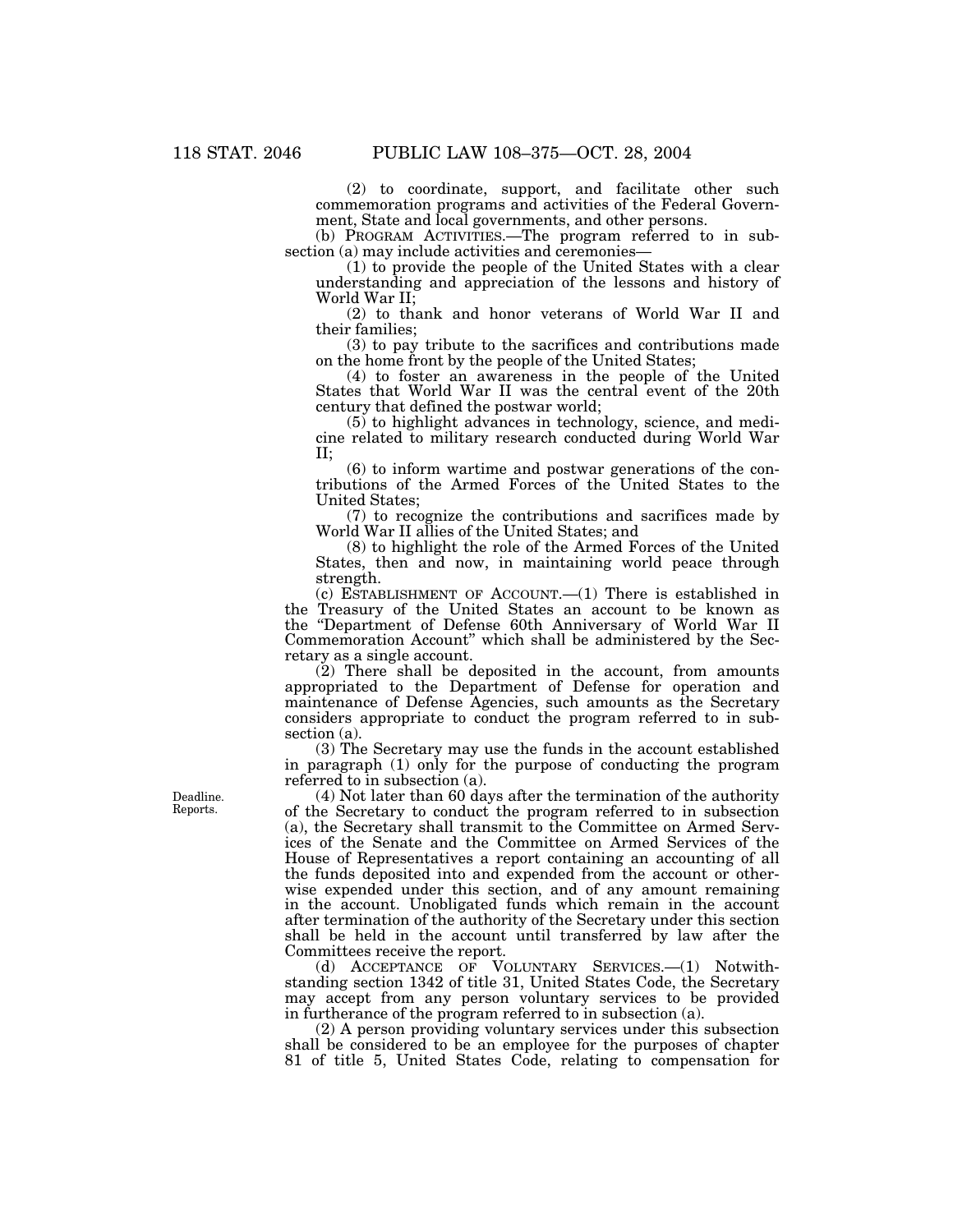work-related injuries. Such a person who is not otherwise employed by the Federal Government shall not be considered to be a Federal employee for any other purposes by reason of the provision of such service.

(3) The Secretary may reimburse a person providing voluntary services under this subsection for incidental expenses incurred by such person in providing such services. The Secretary shall determine which expenses are eligible for reimbursement under this paragraph.

# **SEC. 1033. ANNUAL REPORT ON DEPARTMENT OF DEFENSE OPER-ATION AND FINANCIAL SUPPORT FOR MILITARY MUSEUMS.**

(a) REPORT REQUIRED.—Chapter 23 of title 10, United States Code, is amended by adding at the end the following new section:

# **''§ 489. Annual report on Department of Defense operation and financial support for military museums**

''(a) REPORT REQUIRED.—As part of the budget materials submitted to Congress in connection with the submission of the budget for a fiscal year pursuant to section 1105 of title 31, but in no case later than March 15 of each year, the Secretary of Defense shall submit a report identifying all military museums that, during the most recently completed fiscal year—

"(1) were operated by the Secretary of Defense or the Secretary of a military department;

"(2) were otherwise supported using funds appropriated to the Department of Defense; or

"(3) were located on property under the jurisdiction of the Department of Defense, although neither operated by the Department of Defense nor supported using funds appropriated to the Department of Defense.

''(b) INFORMATION ON INDIVIDUAL MUSEUMS.—For each museum identified in a report under this section, the Secretary of Defense shall include in the report the following:

"(1) The purpose and functions of the museum and the justification for the museum.

''(2) A description of the facilities dedicated to the museum, including the location, size, and type of facilities and whether the facilities are included or eligible for inclusion on the National Register of Historic Places.

''(3) An itemized listing of the funds appropriated to the Department of Defense that were obligated to support the museum during the fiscal year covered by the report and a description of the process used to determine the annual allocation of Department of Defense funds for the museum.

''(4) An itemized listing of any other Federal funds, funds from a nonappropriated fund instrumentality account of the Department of Defense, and non-Federal funds obligated to support the museum.

''(5) The management structure of the museum, including identification of the persons responsible for preparing the budget for the museum and for making acquisition and management decisions for the museum.

''(6) The number of civilian employees of the Department of Defense and members of the armed forces who served full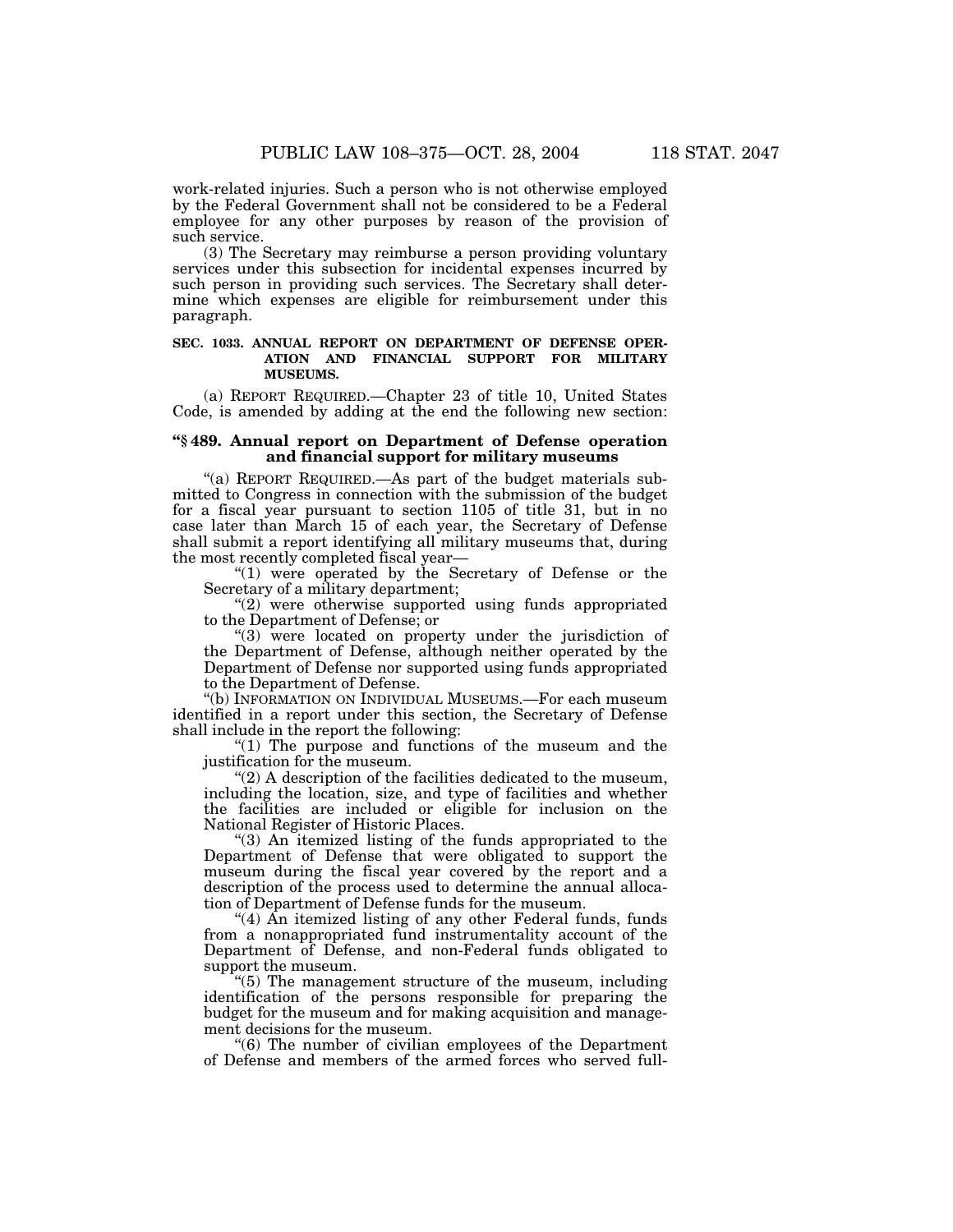time or part-time at the museum and their role in the management structure of the museum.

''(c) INFORMATION ON SUPPORT PRIORITIES.—Each report under this section shall also include a separate description of the procedures used by the Secretary of Defense, in the case of museums identified in the report that are operated or supported by the Secretary of Defense, and the Secretary of a military department, in the case of museums identified in the report that are operated or supported by that Secretary, to prioritize funding and personnel support to the museums. The Secretary of Defense shall include a description of any such procedures applicable to the entire Department of Defense.''.

(b) CLERICAL AMENDMENT.—The table of sections at the beginning of such chapter is amended by adding at the end the following new item:

''489. Annual report on Department of Defense operation and financial support for military museums.''.

# **Subtitle E—Reports**

10 USC 229 note.

# **SEC. 1041. QUARTERLY DETAILED ACCOUNTING FOR OPERATIONS CONDUCTED AS PART OF THE GLOBAL WAR ON TER-RORISM.**

(a) QUARTERLY ACCOUNTING.—Not later than 45 days after the end of each quarter of a year, the Secretary of Defense shall submit to the congressional defense committees, for each operation specified in subsection (b)—

(1) a full accounting of all costs incurred for such operation during such quarter and all amounts expended during such quarter for such operation; and

(2) a description of the purposes for which those costs were incurred and those amounts were expended.

(b) OPERATIONS COVERED.—The operations referred to in subsection (a) are the following:

(1) Operation Iraqi Freedom.

(2) Operation Enduring Freedom.

(3) Operation Noble Eagle.

(4) Any other operation that the President designates as being an operation of the Global War on Terrorism.

(c) REQUIREMENT FOR COMPREHENSIVENESS.—For the purpose of providing a full and complete accounting of the costs and expenditures under subsection (a) for an operation specified in subsection (b), the Secretary shall account in the quarterly submission under subsection (a) for all costs and expenditures that are reasonably attributable to that operation, including personnel costs.

### **SEC. 1042. REPORT ON POST-MAJOR COMBAT OPERATIONS PHASE OF OPERATION IRAQI FREEDOM.**

(a) REPORT REQUIRED.—(1) Not later than June 1, 2005, the Secretary of Defense shall submit to the congressional defense committees a report on the conduct of military operations during the post-major combat operations phase of Operation Iraqi Freedom.

(2) The report shall be prepared in consultation with the Chairman of the Joint Chiefs of Staff, the commander of the United States Central Command, and such other officials as the Secretary considers appropriate.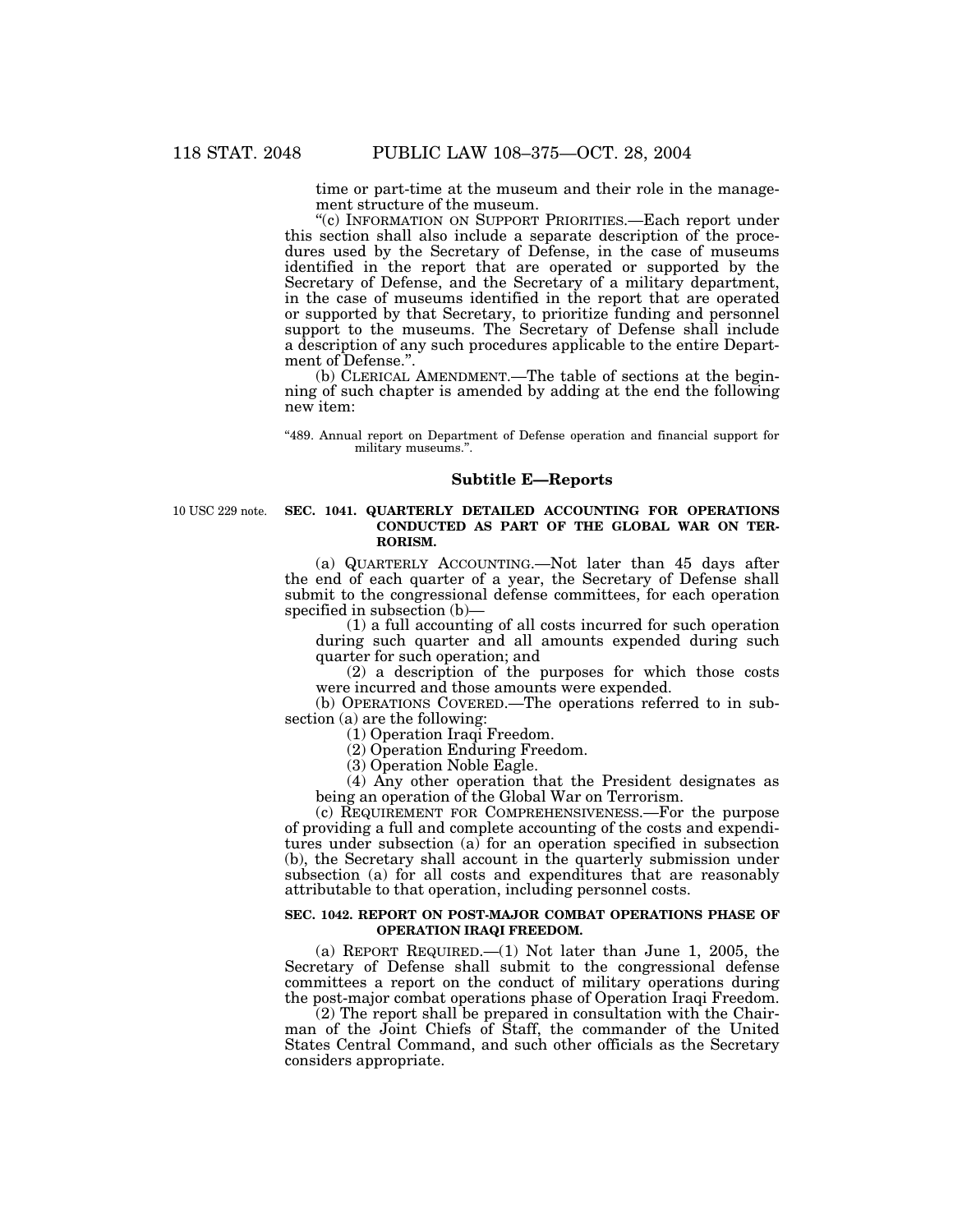(b) CONTENT.—(1) The report shall include a discussion of the matters described in paragraph (2), with a particular emphasis on accomplishments and shortcomings and on near-term and longterm corrective actions to address such shortcomings.

(2) The matters to be discussed in the report are as follows:

(A) The military and political objectives of the international coalition conducting the post-major combat operations phase of Operation Iraqi Freedom, and the military strategy selected to achieve such objectives, together with an assessment of the execution of the military strategy.

(B) The mobilization process for the reserve components of the Armed Forces, including the timeliness of notification, training and certification, and subsequent demobilization.

(C) The use and performance of major items of United States military equipment, weapon systems, and munitions (including non-lethal weapons and munitions, items classified under special access procedures, and items drawn from prepositioned stocks) and any expected effects of the experience with the use and performance of such items on the doctrinal and tactical employment of such items and on plans for continuing the acquisition of such items.

(D) Any additional requirements for military equipment, weapon systems, munitions, force structure, or other capability identified during the post-major combat operations phase of Operation Iraqi Freedom, including changes in type or quantity for future operations.

(E) The effectiveness of joint air operations, together with an assessment of the effectiveness of—

(i) the employment of close air support; and

(ii) attack helicopter operations.

(F) The use of special operations forces, including operational and intelligence uses.

(G) The scope of logistics support, including support to and from other nations and from international organizations and organizations and individuals from the private sector in Iraq.

(H) The incidents of accidental fratricide, including a discussion of the effectiveness of the tracking of friendly forces and the use of the combat identification systems in mitigating friendly fire incidents.

(I) The adequacy of spectrum and bandwidth to transmit information to operational forces and assets, including unmanned aerial vehicles, ground vehicles, and individual soldiers.

(J) The effectiveness of strategic, operational, and tactical information operations, including psychological operations and assets, organization, and doctrine related to civil affairs, in achieving established objectives, together with a description of technological and other restrictions on the use of information operations capabilities.

(K) The readiness of the reserve component forces used in the post-major combat operations phase of Operation Iraqi Freedom, including an assessment of the success of the reserve component forces in accomplishing their missions.

(L) The adequacy of intelligence support during the postmajor combat operations phase of Operation Iraqi Freedom,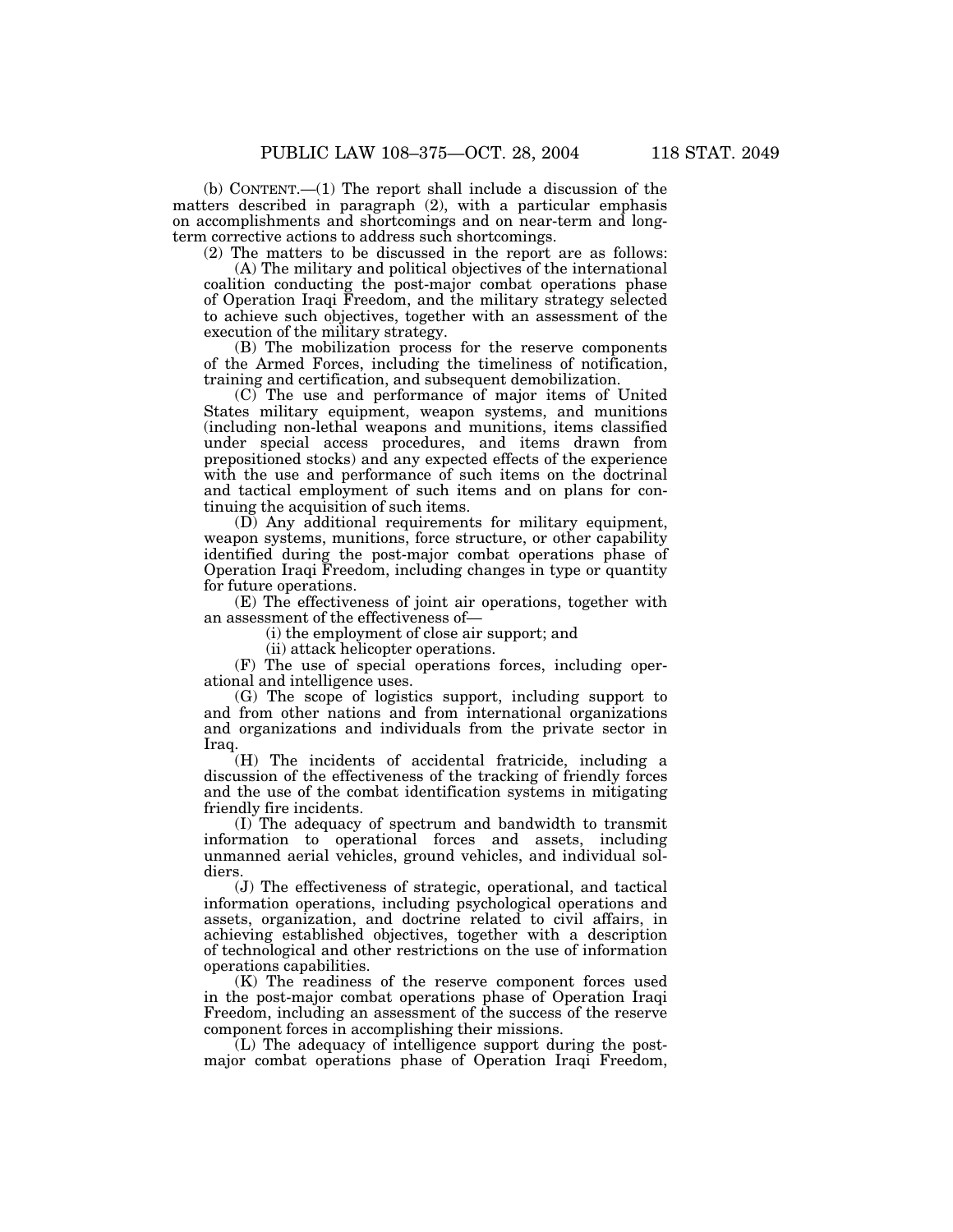including the adequacy of such support in searches for weapons of mass destruction.

(M) The rapid insertion and integration, if any, of developmental but mission-essential equipment, organizations, or procedures during the post-major combat operations phase of Operation Iraqi Freedom.

(N) A description of the coordination, communication, and unity of effort between the Armed Forces, the Coalition Provisional Authority, other United States government agencies and organizations, nongovernmental organizations, and political, security, and nongovernmental organizations of Iraq, including an assessment of the effectiveness of such efforts.

(O) The adequacy of training for military units once deployed to the area of operations of the United States Central Command, including training for changes in unit mission and continuation training for high-intensity conflict missions.

(P) An estimate of the funding required to return or replace equipment used through the period covered by the report in Operation Iraqi Freedom, including equipment in prepositioned stocks, to mission-ready condition.

(Q) A description of military civil affairs and reconstruction efforts, including efforts through the Commanders Emergency Response Program, and an assessment of the effectiveness of such efforts and programs.

(R) The adequacy of the requirements determination and acquisition processes, acquisition, and distribution of force protection equipment, including personal gear, vehicles, helicopters, and defense devices.

(S) The most critical lessons learned that could lead to long-term doctrinal, organizational, and technological changes, and the probable effects that an implementation of those changes would have on current visions, goals, and plans for transformation of the Armed Forces or the Department of Defense.

(T) The planning for and implementation of morale, welfare, and recreation programs for deployed forces and support to dependents, including rest and recuperation programs and personal communication benefits such as telephone, mail, and email services, including an assessment of the effectiveness of such programs.

(U) An analysis of force rotation plans, including individual personnel and unit rotations, differing deployment lengths, and in-theater equipment repair and leave behinds.

(V) The organization of United States Central Command to conduct post-conflict operations and lessons for other combatant commands to conduct other such operations in the future.

(c) FORM OF REPORT.—The report shall be submitted in unclassified form, but may include a classified annex.

(d) POST-MAJOR COMBAT OPERATIONS PHASE OF OPERATION IRAQI FREEDOM DEFINED.—In this section, the term ''post-major combat operations phase of Operation Iraqi Freedom'' means the period of Operation Iraqi Freedom beginning on May 2, 2003, and ending on December 31, 2004.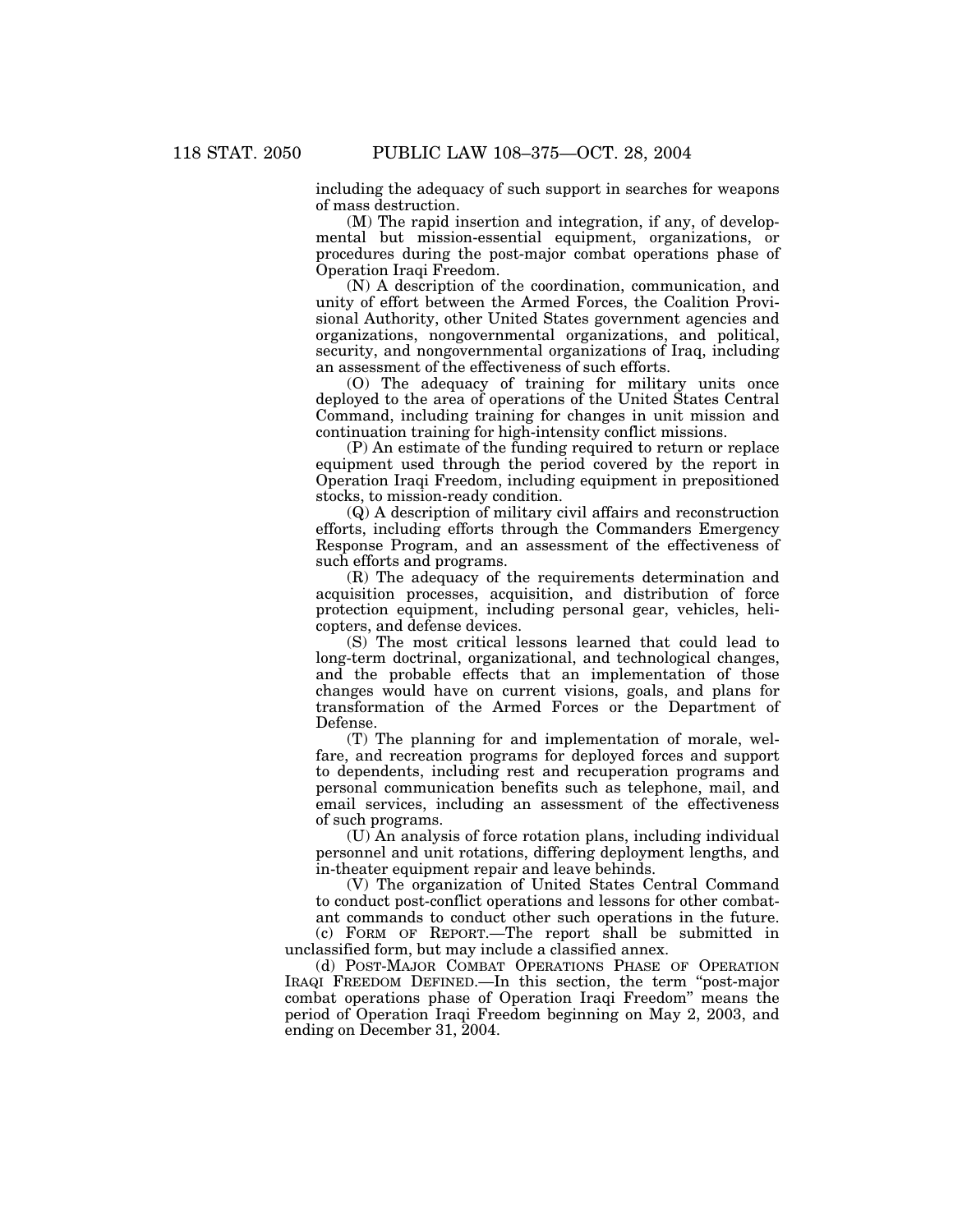# **SEC. 1043. REPORT ON TRAINING PROVIDED TO MEMBERS OF THE ARMED FORCES TO PREPARE FOR POST-CONFLICT OPER-ATIONS.**

(a) STUDY ON TRAINING.—The Secretary of Defense shall conduct a study to determine the extent to which members of the Armed Forces assigned to duty in support of contingency operations receive training in preparation for post-conflict operations and to evaluate the quality of such training.

(b) MATTERS TO BE INCLUDED IN STUDY.—As part of the study under subsection (a), the Secretary shall specifically evaluate the following:

(1) The doctrine, training, and leader-development system necessary to enable members of the Armed Forces to successfully operate in post-conflict operations.

(2) The adequacy of the curricula at military educational facilities to ensure that the Armed Forces has a cadre of members skilled in post-conflict duties, including a familiarity with applicable foreign languages and foreign cultures.

(3) The training time and resources available to members and units of the Armed Forces to develop awareness about ethnic backgrounds, religious beliefs, and political structures of the people living in areas in which the Armed Forces operate and areas in which post-conflict operations are likely to occur.

(4) The adequacy of training transformation to emphasize post-conflict operations, including interagency coordination in support of commanders of combatant commands.

(c) REPORT ON STUDY.—Not later than May 1, 2005, the Secretary shall submit to the Committee on Armed Services of the Senate and the Committee on Armed Services of the House of Representatives a report on the result of the study conducted under this section.

# **SEC. 1044. REPORT ON ESTABLISHING NATIONAL CENTERS OF EXCEL-LENCE FOR UNMANNED AERIAL AND GROUND VEHICLES.**

(a) REPORT REQUIRED.—Not later than 120 days after the date of the enactment of this Act, the Secretary of Defense shall submit to the congressional defense committees a report on the need for one or more national centers of excellence for unmanned aerial and ground vehicles.

(b) GOAL OF CENTERS.—The goal of the centers covered by the report is to promote interservice cooperation and coordination in the following areas:

(1) Development of joint doctrine for the organization, training, and use of unmanned aerial and ground vehicles.

(2) Joint research, development, test, and evaluation, and joint procurement of unmanned aerial and ground vehicles.

(3) Identification and coordination, in conjunction with the private sector and academia, of the future development of unmanned aerial and ground vehicles.

(4) Monitoring of the development and utilization of unmanned aerial and ground vehicles in other nations for both military and non-military purposes.

(5) The providing of joint training and professional development opportunities in the use and operation of unmanned aerial and ground vehicles to military personnel of all ranks and levels of responsibility.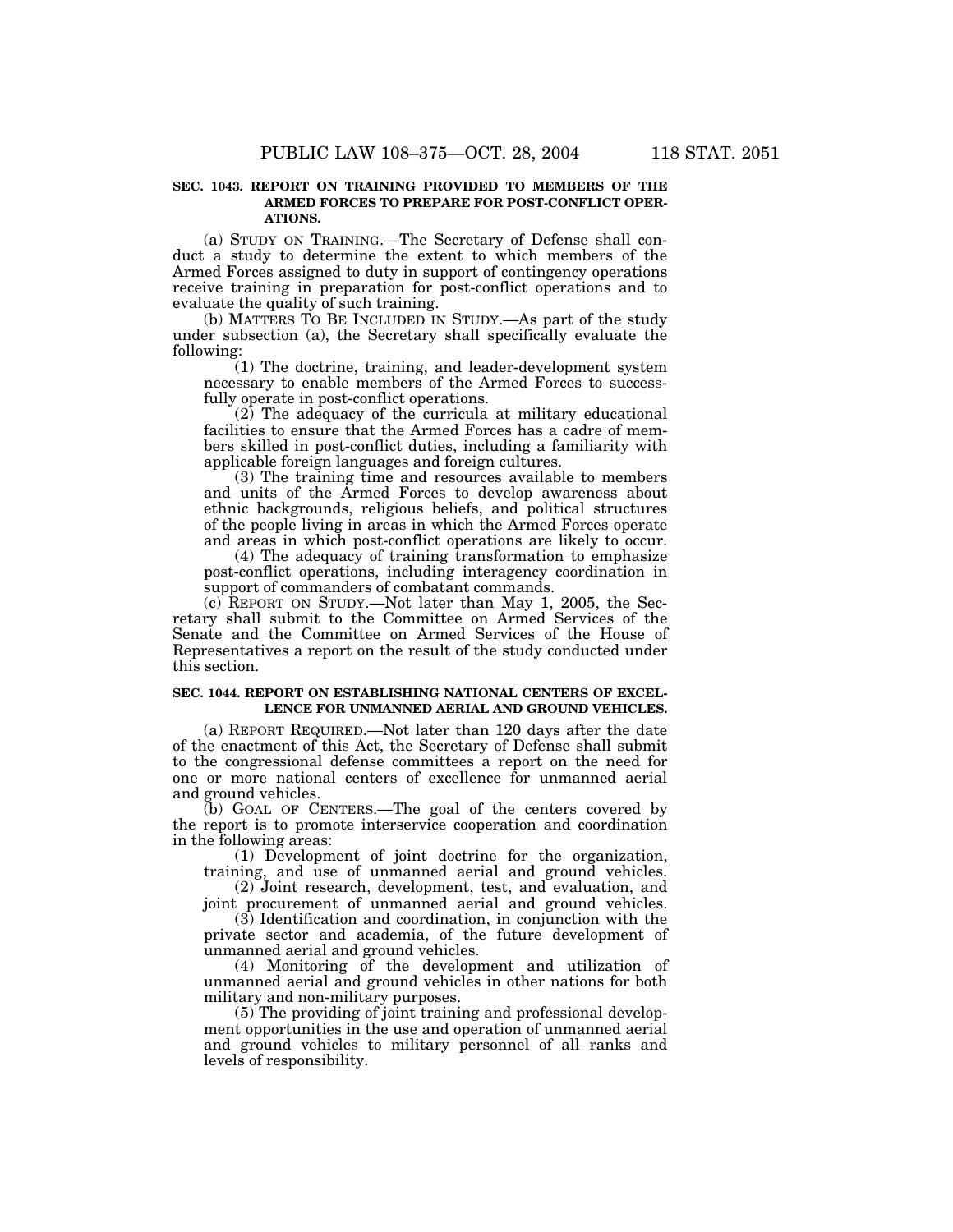(c) REPORT REQUIREMENTS.—The report shall include, at a minimum, the following:

(1) A list of facilities at which the Department of Defense currently conducts or plans to conduct research, development, and testing activities on unmanned aerial and ground vehicles.

(2) A list of facilities at which the Department of Defense currently deploys or has committed to deploying unmanned aerial or ground vehicles.

(3) The extent to which existing facilities described in paragraphs (1) and (2) have sufficient unused capacity and expertise to research, develop, test, and deploy the current and next generations of unmanned aerial and ground vehicles and to provide for the development of doctrine on the use and training of operators of such vehicles.

(4) The extent to which efficiencies with respect to research, development, testing, and deployment of existing or future unmanned aerial and ground vehicles can be achieved through consolidation at one or more national centers of excellence for unmanned aerial and ground vehicles.

(5) A list of potential locations for the national centers of excellence under this section.

(d) CONSIDERATIONS.—In determining the potential locations for the national centers of excellence under this section, the Secretary of Defense shall take into consideration existing military facilities that have—

(1) a workforce of skilled personnel;

(2) existing capacity of runways and other facilities to accommodate the research, development, testing, and deployment of current and future unmanned aerial vehicles; and

(3) minimal restrictions on the research, development, testing, and deployment of unmanned aerial vehicles resulting from proximity to large population centers or airspace heavily utilized by commercial flights.

### **SEC. 1045. STUDY OF CONTINUED REQUIREMENT FOR TWO-CREW MAN-NING FOR BALLISTIC MISSILE SUBMARINES.**

(a) STUDY AND DETERMINATION.—The Secretary of Defense shall conduct a study of whether the practice of using two alternating crews (referred to as the ''Gold Crew'' and the ''Blue Crew'') for manning of ballistic missile submarines (SSBNs) continues to be justified under the changed circumstances since the end of the Cold War and, based on that study, shall make a determination of whether that two-crew manning practice should be continued or should be modified or terminated.

(b) REPORT.—Not later than six months after the date of the enactment of this Act, the Secretary shall submit to the Committees on Armed Services of the Senate and House of Representatives a report providing notice of the Secretary's determination under subsection (a) and the reasons for that determination.

## **SEC. 1046. REPORT ON DEPARTMENT OF DEFENSE PROGRAMS FOR PREPOSITIONING OF MATERIEL AND EQUIPMENT.**

(a) SECRETARY OF DEFENSE ASSESSMENT AND REPORT.—(1) The Secretary of Defense shall conduct an assessment of the programs of the Armed Forces for the prepositioning of materiel and equipment. Such assessment shall focus on how those programs will support the goal of the Secretary to have the capability, from the onset of a contingency situation, to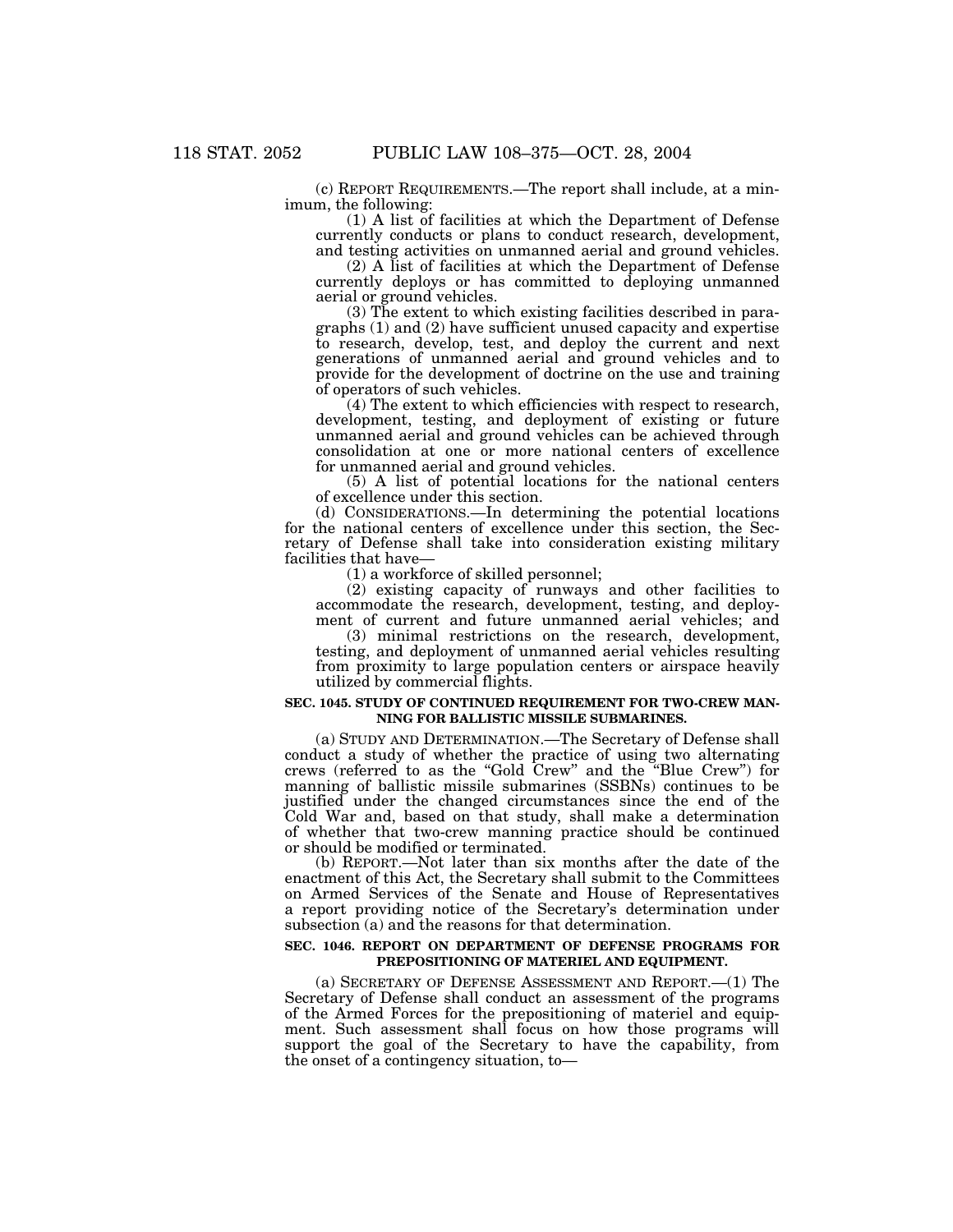(A) deploy forces to a distant theater within 10 days;

(B) defeat an enemy within 30 days; and

(C) be ready for an additional conflict within another 30 days.

(2) The Secretary shall submit to Congress a report on such assessment not later than October 1, 2005.

(b) MATTERS TO BE INCLUDED.—The assessment under subsection (a) shall include the following:

(1) A review of the prepositioning of materiel and equipment used in Operation Iraqi Freedom and Operation Enduring Freedom, including identification of challenges and potential solutions.

(2) A description of changes to doctrine, strategy, and transportation plans that could be necessary to support the goal of the Secretary described in subsection (a).

(3) A description of modifications to prepositioning programs that could be required in order to incorporate modularity concepts, future force structure changes, and sea-basing concepts.

(4) A discussion of joint operations and training that support force projection requirements, including—

(A) theater opening requirements at potential aerial and sea ports of debarkation;

(B) joint force reception capabilities;

(C) joint theater distribution operations; and

(D) use of joint prepositioned stocks, materiel, and systems.

# **SEC. 1047 REPORT ON AL QAEDA AND ASSOCIATED GROUPS IN LATIN AMERICA AND THE CARIBBEAN.**

(a) REPORT.—Not later than 180 days after the date of the enactment of this Act, the Secretary of Defense shall, in consultation with the Secretary of State, submit to the Committees on Armed Services of the Senate and House of Representatives a report on the activities of al Qaeda and associated groups in Latin America and the Caribbean, including—

(1) an assessment of the extent to which such groups have established a presence in the area;

(2) a description of the activities of such groups in the area, including fundraising, money laundering, narcotrafficking, and associations with criminal groups;

(3) an assessment of the threat posed by such groups to the peace and stability of the nations in the area and to United States interests; and

(4) a description of United States policies intended to deal with such a threat.

(b) FORM OF REPORT.—The report shall be submitted in unclassified form, but may include a classified annex.

# **Subtitle F—Defense Against Terrorism and Other Domestic Security Matters**

# **SEC. 1051. ACCEPTANCE OF COMMUNICATIONS EQUIPMENT PROVIDED BY LOCAL PUBLIC SAFETY AGENCIES.**

(a) AUTHORITY.—Chapter 155 of title 10, United States Code, is amended by adding at the end the following new section: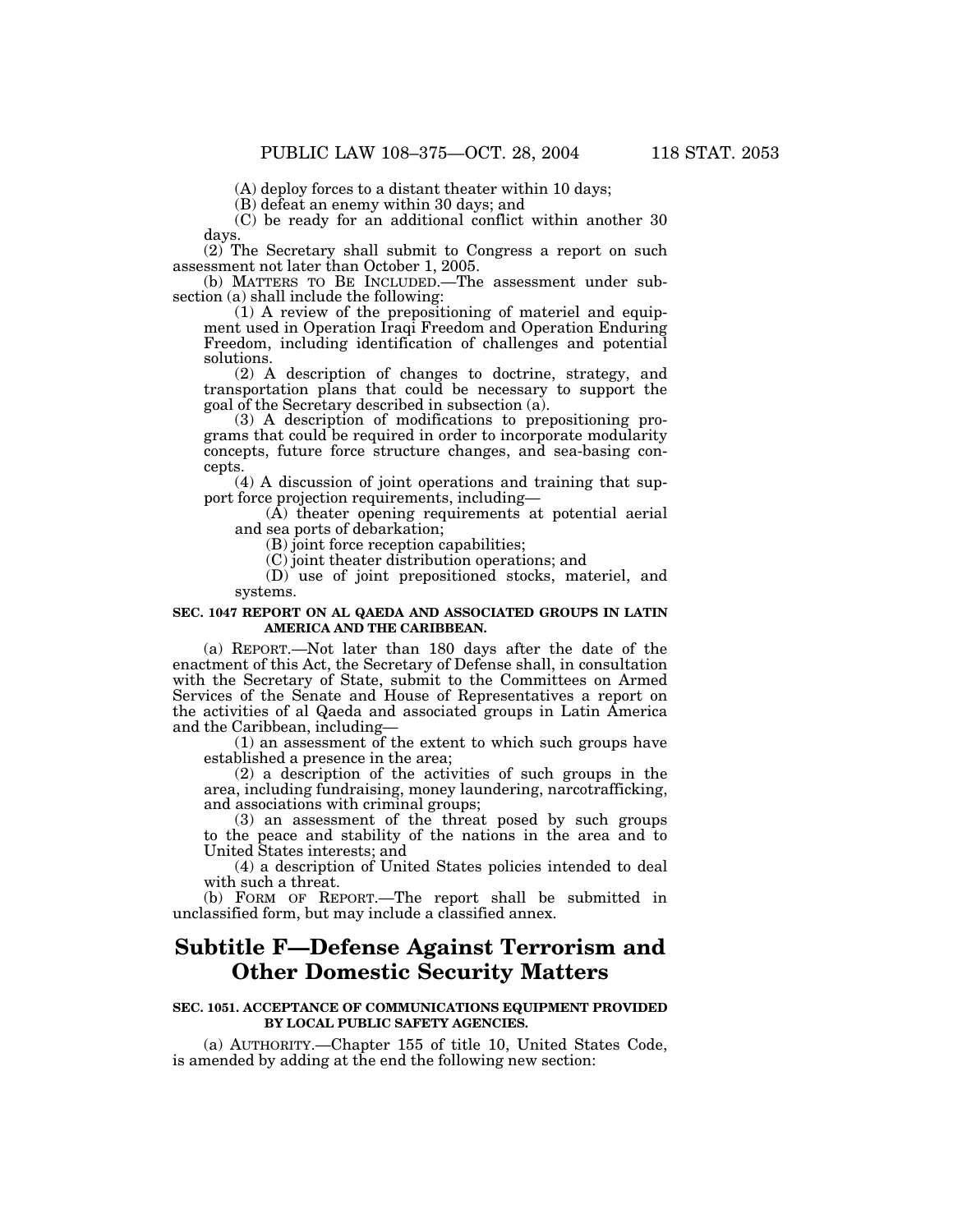## **''§ 2613. Emergency communications equipment: acceptance from local public safety agencies for temporary use related to disasters**

"(a) AUTHORITY TO ACCEPT EQUIPMENT.— $(1)$  Subject to subsection (c), the Secretary concerned—

 $''(1)$  may accept communications equipment for use in coordinating joint response and recovery operations with public safety agencies in the event of a disaster; and

"(2) may accept services related to the operation and maintenance of such equipment.

''(b) REGULATIONS.—The authority under subsection (a) shall be exercised under regulations prescribed by the Secretary of Defense.

"(c) LIMITATIONS.—(1) Equipment may be accepted under subsection (a)(1) only to the extent that communications equipment under the control of the Secretary concerned at the potential disaster response site is inadequate to meet military requirements for communicating with public safety agencies during the period of response to the disaster.

 $\sqrt{\left(2\right)}$  Services may be accepted under subsection (a)(2) related to the operation and maintenance of communications equipment only to the extent that the necessary capabilities are not available to the military commander having custody of the equipment.

''(c) LIABILITY.—A person providing services accepted under this section may not be considered, by reason of the provision of such services, to be an officer, employee, or agent of the United States for any purpose.''.

(b) CLERICAL AMENDMENT.—The table of sections at the beginning of such chapter is amended by adding at the end the following new item:

"2613. Emergency communications equipment: acceptance from local public safety agencies for temporary use related to disasters.''.

### **SEC. 1052. DETERMINATION AND REPORT ON FULL-TIME AIRLIFT SUP-PORT FOR HOMELAND DEFENSE OPERATIONS.**

(a) DETERMINATION REQUIRED.—(1) The Secretary of Defense shall determine the feasibility and advisability of dedicating an airlift capability of the Armed Forces to the support of homeland defense operations, including operations in support of contingent requirements for transportation of any of the following in response to a disaster:

(A) Weapons of Mass Destruction Civil Support Teams.

(B) National Guard Chemical, Biological, Radiological, Nuclear, High Explosive Enhanced Response Force Packages.

(C) Air Force expeditionary medical teams.

(D) Department of Energy emergency response teams.

(2) In making the determination under paragraph (1), the Secretary shall take into consideration the results of the study required under subsection (b).

(b) REQUIREMENT FOR STUDY AND PLAN.—(1) The Secretary of Defense shall conduct a study of the plans and capabilities of the Department of Defense for meeting contingent requirements for transporting teams and packages specified in subsection  $(a)(1)$ in response to disasters.

(2) The Secretary shall prepare a plan for resolving any deficiencies in the plans and capabilities for meeting the transportation requirements described in paragraph (1).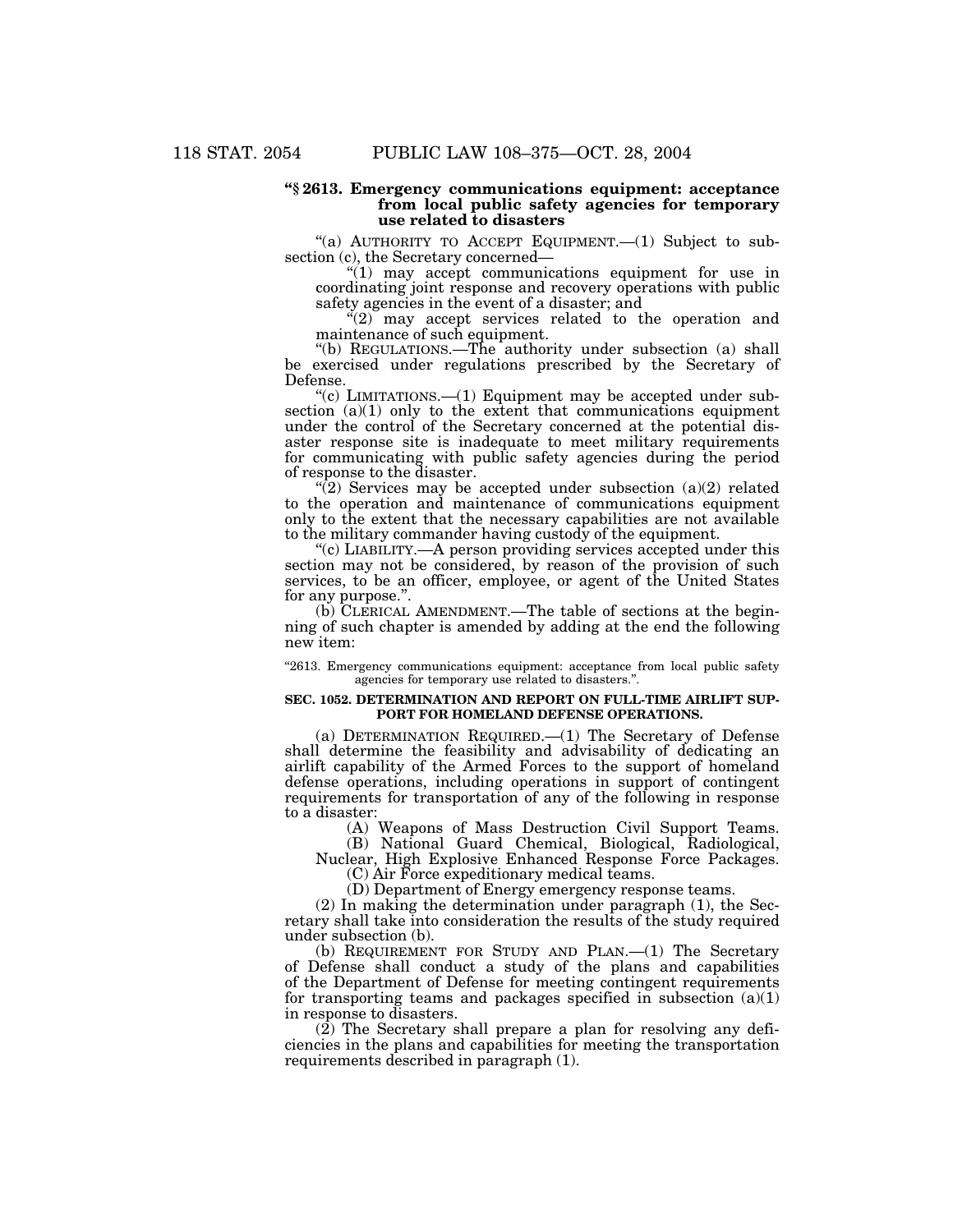(3) The Secretary of Defense shall require the commander of the United States Northern Command and the commander of the United States Transportation Command to carry out jointly the study required under paragraph (1) and to prepare jointly the plan required under paragraph (2).

(c) REPORT.—Not later than April 1, 2005, the Secretary shall submit to the Committees on Armed Services of the Senate and the House of Representatives a report on the results of the study under subsection (b). The report shall include the following matters:

(1) The Secretary's determination under subsection (a).

(2) An assessment and discussion of the adequacy of existing plans and capabilities of the Department of Defense for meeting the transportation requirements described in subsection  $(b)(1)$ .

(3) The plan required under subsection (b)(2).

(d) DEFINITION.—In this section, the term ''Weapons of Mass Destruction Civil Support Team'' has the meaning given that term in section 305b(e) of title 37, United States Code.

## **SEC. 1053. SURVIVABILITY OF CRITICAL SYSTEMS EXPOSED TO CHEM-ICAL OR BIOLOGICAL CONTAMINATION.**

(a) REQUIREMENT FOR IMPLEMENTATION PLAN.—Not later than Deadline. 120 days after the date of the enactment of this Act, the Secretary of Defense shall submit to the Committee on Armed Services of the Senate and the Committee on Armed Services of the House of Representatives a plan, for implementation by the Department of Defense, that sets forth a systematic approach for ensuring the survivability of defense critical systems upon contamination of any such system by chemical or biological agents.

(b) CONTENT.—At a minimum, the plan under subsection (a) shall include the following:

(1) Policies for ensuring that the survivability of defense critical systems in the event of contamination by chemical or biological agents is adequately addressed throughout the Department of Defense.

(2) A systematic process for identifying those systems which are defense critical systems.

(3) Specific testing procedures to be used during the design and development of new defense critical systems.

(4) A centralized database that—

(A) contains comprehensive information on the effects of chemical and biological agents and decontaminants on materials used in defense critical systems; and

(B) is easily accessible to personnel who have duties to ensure the survivability of defense critical systems upon contamination of such systems by chemical and biological agents.

(c) DEFENSE CRITICAL SYSTEM DEFINED.—In this section, the term ''defense critical system'' means a Department of Defense system that, as determined by the Secretary of Defense, is vital to an essential defense mission.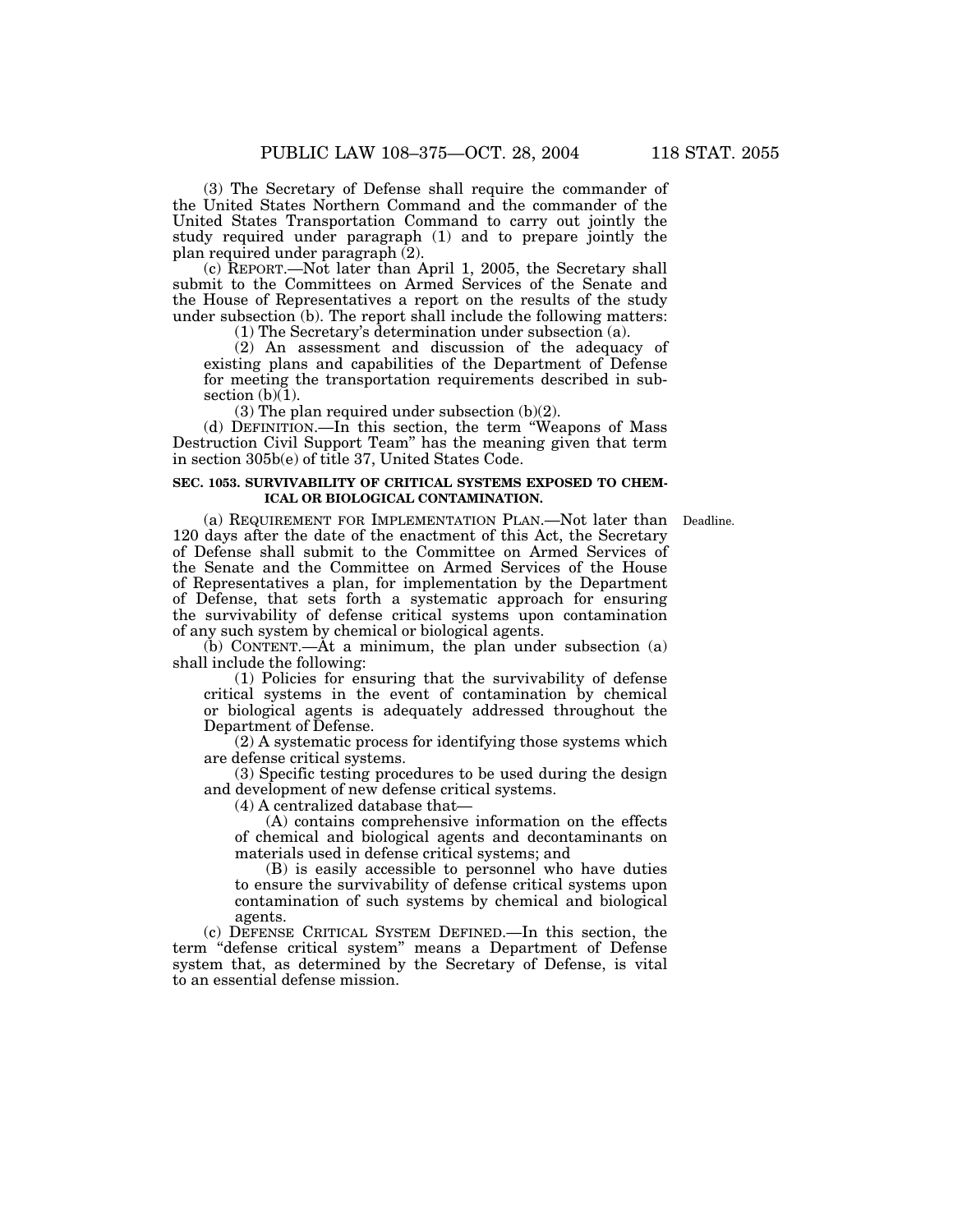# **Subtitle G—Personnel Security Matters**

# **SEC. 1061. USE OF NATIONAL DRIVER REGISTER FOR PERSONNEL SECURITY INVESTIGATIONS AND DETERMINATIONS.**

Section 30305(b) of title 49, United States Code, is amended— (1) by redesignating paragraphs (9) through (11) as paragraphs (10) through (12), respectively; and

(2) by inserting after paragraph (8) the following new paragraph:

"(9) An individual who has or is seeking access to national security information for purposes of Executive Order No. 12968, or any successor Executive order, or an individual who is being investigated for Federal employment under authority of Executive Order No. 10450, or any successor Executive order, may request the chief driver licensing official of a State to provide information about the individual pursuant to subsection  $(a)$  of this section to a Federal department or agency that is authorized to investigate the individual for the purpose of assisting in the determination of the eligibility of the individual for access to national security information or for Federal employment in a position requiring access to national security information. A Federal department or agency that receives information about an individual under the preceding sentence may use such information only for purposes of the authorized investigation and only in accordance with applicable law.''.

# **SEC. 1062. STANDARDS FOR DISQUALIFICATION FROM ELIGIBILITY FOR DEPARTMENT OF DEFENSE SECURITY CLEARANCE.**

(a) DISQUALIFIED PERSONS.—Subsection  $(c)(1)$  of section 986 of title 10, United States Code, is amended—

(1) by striking ''and'' and inserting '', was''; and

(2) by inserting before the period at the end the following: '', and was incarcerated as a result of that sentence for not

less than one year''.

(b) WAIVER AUTHORITY.—Subsection (d) of such section is amended to read as follows:

''(d) WAIVER AUTHORITY.—In a meritorious case, an exception to the prohibition in subsection (a) may be authorized for a person described in paragraph (1) or (4) of subsection (c) if there are mitigating factors. Any such waiver may be authorized only in accordance with standards and procedures prescribed by, or under the authority of, an Executive order or other guidance issued by the President.''.

# **Subtitle H—Transportation-Related Matters**

# **SEC. 1071. USE OF MILITARY AIRCRAFT TO TRANSPORT MAIL TO AND FROM OVERSEAS LOCATIONS.**

(a) AUTHORITY FOR USE OF MILITARY AIRCRAFT.—Section 3401 of title 39, United States Code, is amended—

 $(1)$  in subsection  $(b)$ -

 $(A)$  in the matter preceding paragraph  $(1)(A)$ , by striking "title 49," and inserting "title 49, or on military aircraft at rates not to exceed those so fixed and determined for scheduled United States air carriers,''; and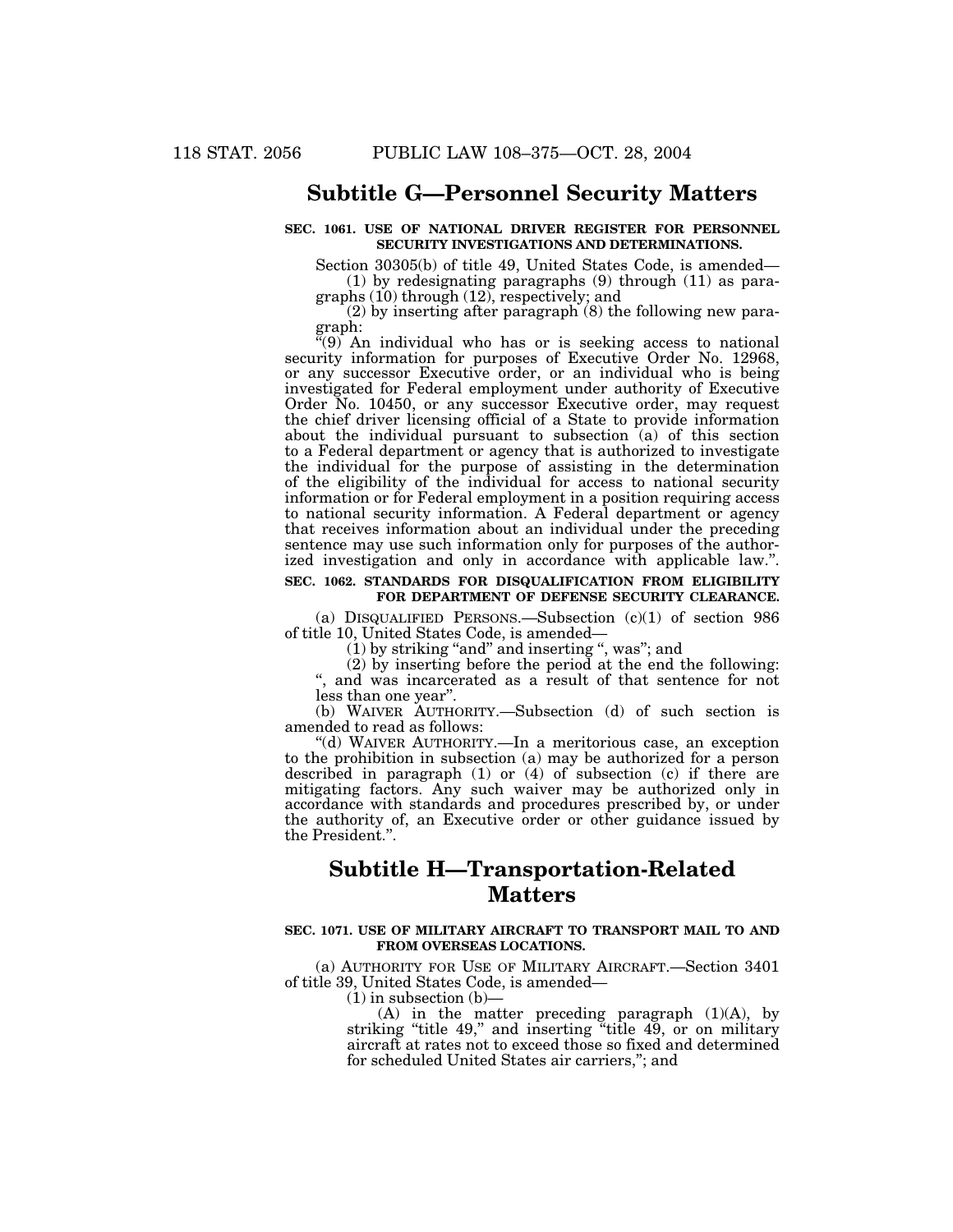(B) in the sentence following paragraph (3), by striking "carriers" each place it appears and inserting "carriers and military aircraft''; and

 $(2)$  in subsection  $(c)$ -

(A) in the first sentence, by striking "title 49," and inserting ''title 49, or on military aircraft at rates not to exceed those so fixed and determined for scheduled United States air carriers,''; and

(B) in the second sentence—

(i) by inserting "and military aircraft" after "carriers'' the first place it appears; and

(ii) by striking ''by air carriers other than scheduled United States air carriers'' and inserting ''by other than scheduled United States air carriers and military aircraft''.

(b) DEFINITION.—Such section is further amended by adding at the end the following new subsection:

''(g) In this section:

"(1) The term 'military aircraft' means an aircraft owned, operated, or chartered by the Department of Defense.

"(2) The term 'United States air carrier' has the meaning given the term 'air carrier' in section 40102 of title 49.''.

# **SEC. 1072. REORGANIZATION AND CLARIFICATION OF CERTAIN PROVI-SIONS RELATING TO CONTROL AND SUPERVISION OF TRANSPORTATION WITHIN THE DEPARTMENT OF DEFENSE.**

(a) TRANSFER OF CERTAIN TRANSPORTATION AUTHORITIES.—Sections 4744, 4745, 4746, and 4747 of title 10, United States Code, are transferred to chapter 157 of such title, inserted (in that order) at the end of such chapter, and redesignated as sections 2648, 2649, 2650, and 2651, respectively.

(b) CLARIFICATION OF APPLICABILITY OF TRANSFERRED AUTHORI-TIES THROUGHOUT THE DEPARTMENT OF DEFENSE.—(1) Section 2648 of such title, as transferred and redesignated by subsection (a), is amended—

(A) by striking ''Secretary of the Army'' in the matter preceding paragraph (1) and inserting "Secretary of Defense";

(B) by striking ''Army transport agencies'' in the matter preceding paragraph (1) and all that follows through ''military transport agency of'';

 $(C)$  by striking paragraphs  $(1)$ ,  $(2)$ , and  $(3)$ ;

(D) by redesignating paragraph (4), (5), (6), and (7) as paragraphs  $(1), (2), (3),$  and  $(4),$  respectively;

(E) by redesignating paragraph (8) as paragraph (5) and in that paragraph striking ''persons described in clauses (1), (2), (4), (5), and (7)'' and inserting ''members of the armed forces, officers and employees of the Department of Defense or the Coast Guard, and persons described in paragraphs (1), (2), and (4)''; and

(F) by striking "clause  $(7)$  or  $(8)$ " in the last sentence and inserting "paragraph  $(4)$  or  $(5)$ ".

(2) Section 2649 of such title, as transferred and redesignated by subsection (a), is amended—

(A) by striking the section heading and inserting the following: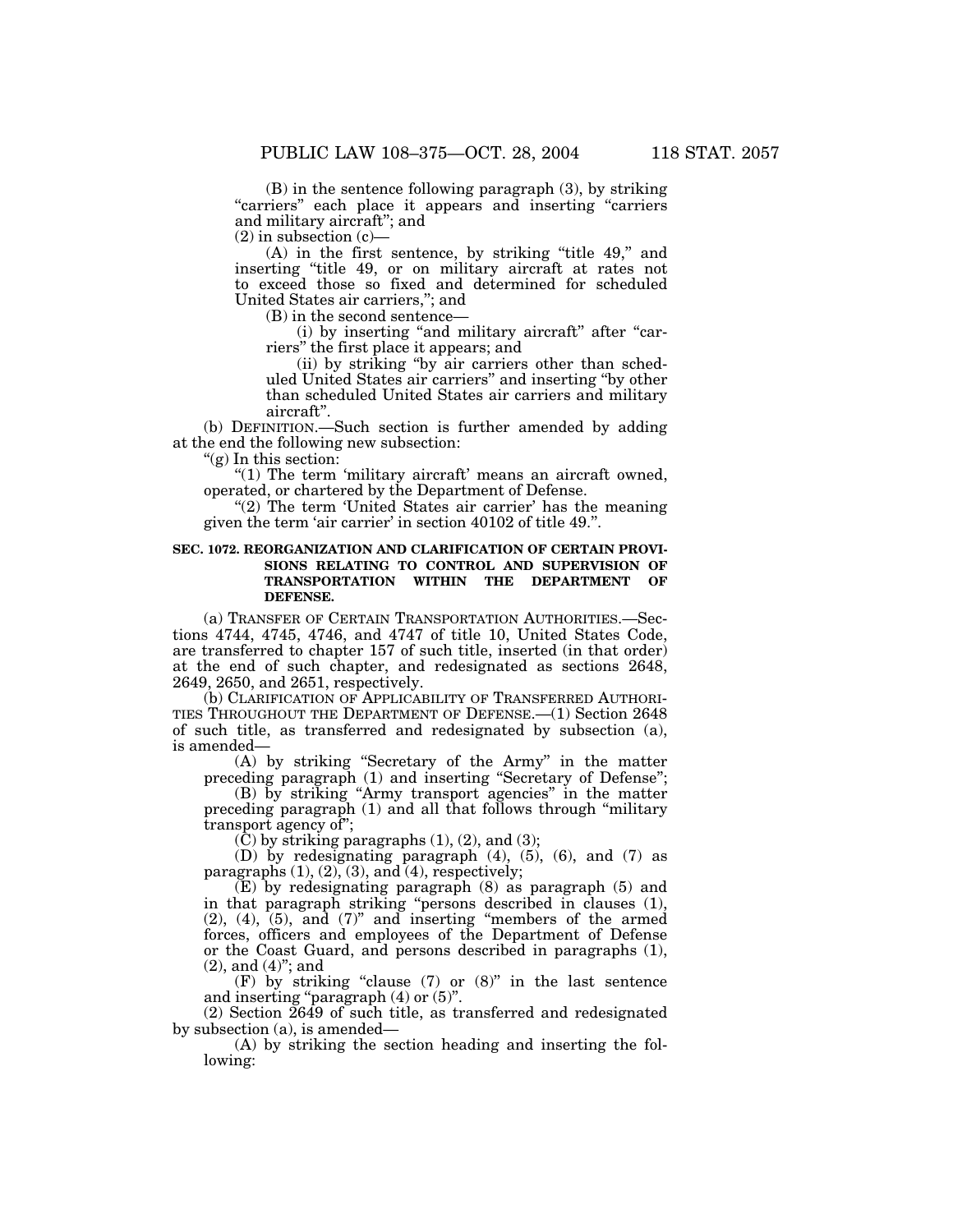# **''§ 2649. Civilian passengers and commercial cargoes: transportation on Department of Defense vessels'';**

(B) by striking "(1) on vessels" and all that follows through ''Department of the Army'';

(C) by striking ''any transport agency of''; and

(D) by striking ''Secretary of the Army'' and all that follows through ''be transported'' and inserting ''Secretary of Defense, be transported''.

(3) Section 2650 of such title, as transferred and redesignated by subsection (a), is amended—

(A) in the matter preceding paragraph (1), by striking ''Army transport agencies'' and all that follows through ''military transport agency of'';

(B) in paragraph (1), by striking ''Secretary of the Army'' and inserting ''Secretary of Defense''; and

(C) in paragraph (4), by striking ''by air—'' and all that follows through ''the transportation cannot'' and inserting ''by air, the transportation cannot''.

(4) Section 2651 of such title, as transferred and redesignated by subsection (a), is amended by striking ''Army transport agencies'' and all that follows and inserting ''the Department of Defense, under regulations and at rates to be prescribed by the Secretary of Defense.''.

(c) REPEAL OF SUPERSEDED AND OBSOLETE PROVISIONS.—The following sections of such title are repealed: sections 4741, 4743, 9741, 9743, and 9746.

(d) CLERICAL AMENDMENTS.—

(1) The table of sections at the beginning of chapter 157 of such title is amended by adding at the end the following new items:

"2648. Persons and supplies: sea transportation.

"2649. Civilian passengers and commercial cargoes: transportation on Department of Defense vessels.

"2650. Civilian personnel in Alaska.

"2651. Passengers and merchandise to Guam: sea transport.".

(2) The table of sections at the beginning of chapter 447 of such title is amended by striking the items relating to sections 4741, 4743, 4744, 4745, 4746, and 4747.

(3) The table of sections at the beginning of chapter 947 of such title is amended by striking the items relating to sections 9741, 9743, and 9746.

# **SEC. 1073. EVALUATION OF PROCUREMENT PRACTICES RELATING TO TRANSPORTATION OF SECURITY-SENSITIVE CARGO.**

(a) EVALUATION REQUIREMENT.—The Secretary of Defense shall evaluate the procurement practices of the Department of Defense in the award of service contracts for domestic freight transportation for security-sensitive cargo (such as arms, ammunitions, explosives, and classified material) to determine whether such practices are in the best interests of the Department of Defense.

(b) REPORT.—Not later than January 1, 2005, the Secretary of Defense shall submit to the Committees on Armed Services of the House of Representatives and the Senate a report on the results of the evaluation conducted under subsection (a).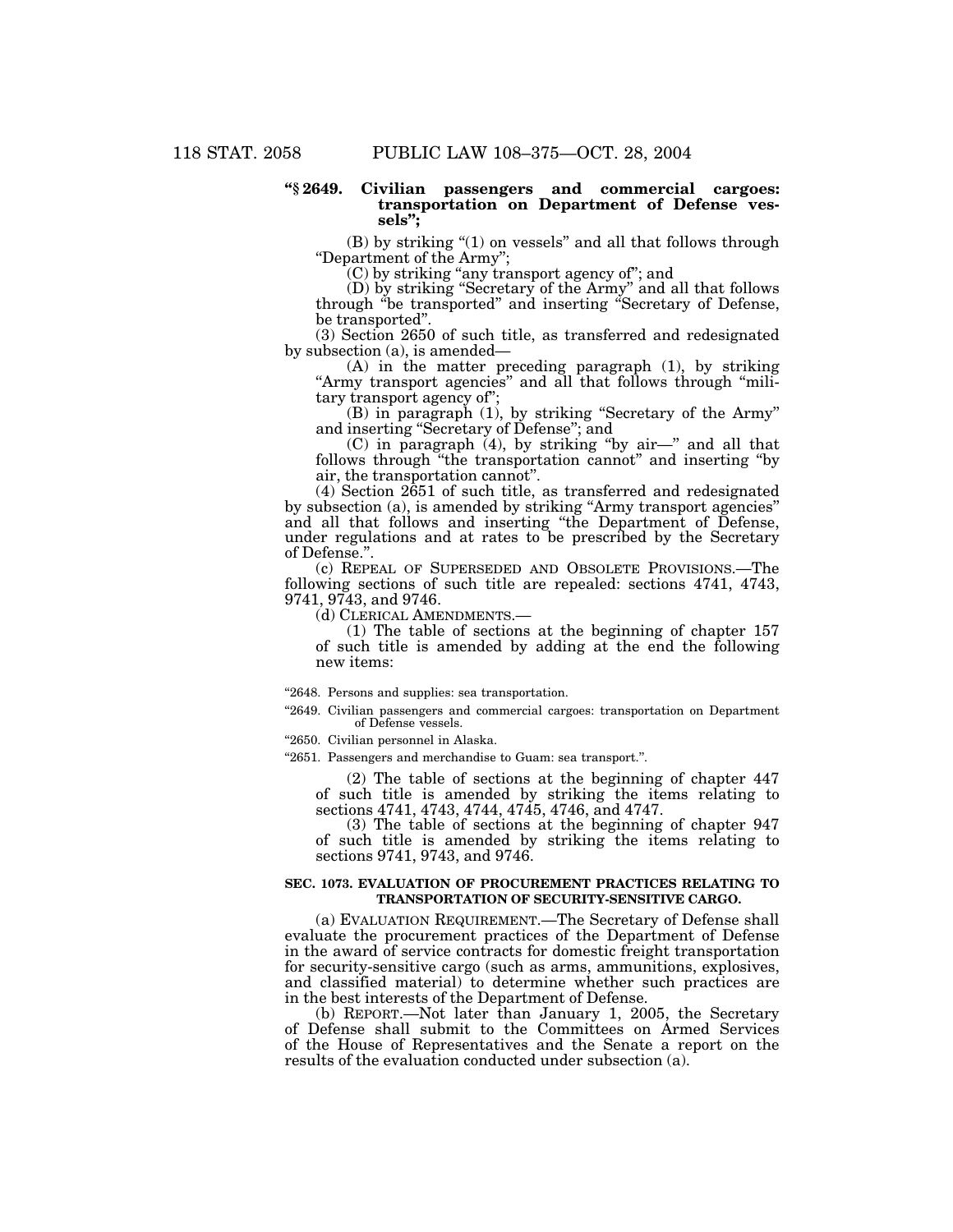# **Subtitle I—Other Matters**

# **SEC. 1081. LIABILITY PROTECTION FOR DEPARTMENT OF DEFENSE VOLUNTEERS WORKING IN MARITIME ENVIRONMENT.**

Section 1588(d)(1)(B) of title 10, United States Code, is amended by inserting before the period at the end the following: ''and the Act of March 9, 1920, commonly known as the 'Suits in Admiralty Act' (41 Stat. 525; 46 U.S.C. App. 741 et seq.) and the Act of March 3, 1925, commonly known as the 'Public Vessels Act' (43 Stat. 1112; 46 U.S.C. App. 781 et seq.) (relating to claims for damages or loss on navigable waters)''.

# **SEC. 1082. SENSE OF CONGRESS CONCERNING MEDIA COVERAGE OF THE RETURN TO THE UNITED STATES OF THE REMAINS OF DECEASED MEMBERS OF THE ARMED FORCES FROM OVERSEAS.**

(a) FINDINGS.—Congress makes the following findings:

(1) The Department of Defense, since 1991, has relied on a policy of no media coverage of the transfers of the remains of deceased members of the Armed Forces—

(A) at Ramstein Air Force Base, Germany;

(B) at Dover Air Force Base, Delaware, and the Port Mortuary Facility at Dover Air Force Base; and

(C) at interim stops en route to the point of final destination in the transfer of the remains.

(2) The principal focus and purpose of the policy is to protect the wishes and the privacy of families of deceased members of the Armed Forces during their time of great loss and grief and to give families and friends of the dead the privilege to decide whether to allow media coverage at the member's duty or home station, at the interment site, or at or in connection with funeral and memorial services.

(3) In a 1991 legal challenge to the Department of Defense policy, as applied during Operation Desert Storm, the policy was upheld by the United States District Court for the District of Columbia, and on appeal, by the United States Court of Appeals for the District of Columbia in the case of JB Pictures, Inc. v. Department of Defense and Donald B. Rice, Secretary of the Air Force on the basis that denying the media the right to view the return of remains at Dover Air Force Base does not violate the first amendment guarantees of freedom of speech and of the press.

(4) The United States Court of Appeals for the District of Columbia in that case cited the following two key Government interests that are served by the Department of Defense policy:

(A) Reducing the hardship on the families and friends of the war dead, who may feel obligated to travel great distances to attend arrival ceremonies at Dover Air Force Base if such ceremonies were held.

(B) Protecting the privacy of families and friends of the dead, who may not want media coverage of the unloading of caskets at Dover Air Force Base.

(5) The Court also noted, in that case, that the bereaved may be upset at the public display of the caskets of their loved ones and that the policy gives the family the right to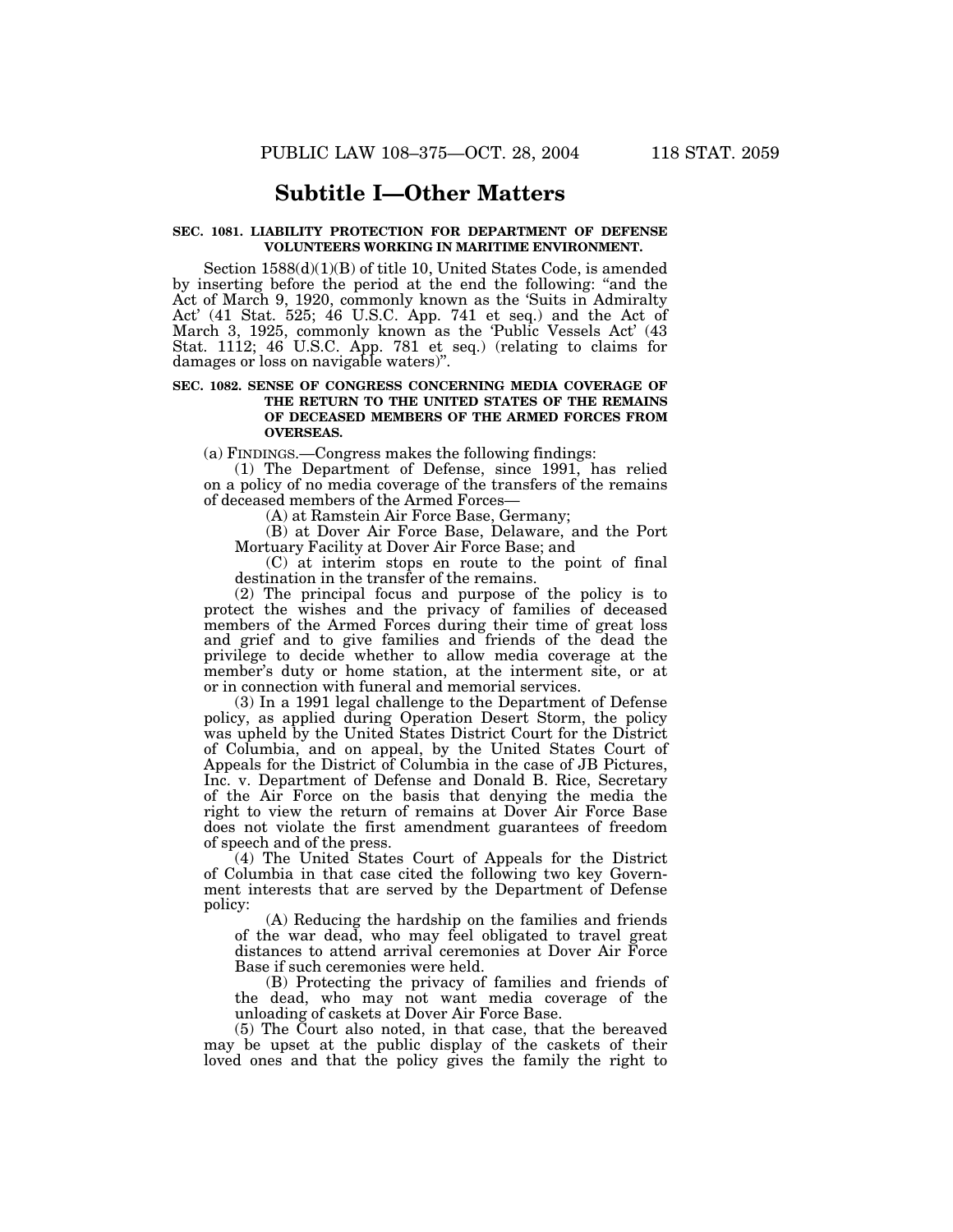grant or deny access to the media at memorial or funeral services at the home base and that the policy is consistent in its concern for families.

(b) SENSE OF CONGRESS.—It is the sense of Congress that the Department of Defense policy regarding no media coverage of the transfer of the remains of deceased members of the Armed Forces—

(1) appropriately protects the privacy of the families and friends of the deceased; and

(2) is consistent with United States constitutional guarantees of freedom of speech and freedom of the press.

# **SEC. 1083. TRANSFER OF HISTORIC F3A–1 BREWSTER CORSAIR AIR-CRAFT.**

(a) AUTHORITY TO CONVEY.—The Secretary of the Navy may convey, without consideration, to Lex Cralley of Princeton Minnesota (in this section referred to as ''transferee''), all right, title, and interest of the United States in and to a F3A–1 Brewster Corsair aircraft (Bureau Number 04634). The conveyance shall be made by means of a deed of gift.

(b) CONDITION OF AIRCRAFT.—The aircraft shall be conveyed under subsection (a) in its current unflyable, "as is" condition. The Secretary is not required to repair or alter the condition of the aircraft before conveying ownership of the aircraft.

(c) CONVEYANCE AT NO COST TO THE UNITED STATES.—The conveyance of the aircraft under subsection (a) shall be made at no cost to the United States. Any costs associated with the conveyance and costs of operation and maintenance of the aircraft conveyed shall be borne by the transferee.

(d) ADDITIONAL TERMS AND CONDITIONS.—The Secretary may require such additional terms and conditions in connection with a conveyance under this section as the Secretary considers appropriate to protect the interests of the United States.

# **SEC. 1084. TECHNICAL AND CLERICAL AMENDMENTS.**

(a) CLARIFICATION OF DEFINITION OF ''OPERATIONAL RANGE''.— Section 101(e)(3) of title 10, United States Code, is amended by striking ''Secretary of Defense'' and inserting ''Secretary of a military department''.

(b) AMENDMENTS RELATING TO DEFINITION OF CONGRESSIONAL DEFENSE COMMITTEES.—Title 10, United States Code, is amended as follows:

(1) Section 2215 is amended—

(A) by striking "(a) CERTIFICATION REQUIRED.—";

(B) by striking ''congressional committees specified in subsection (b)" and inserting "congressional defense committees''; and

(C) by striking subsection (b).

(2) Section 2306b(g) is amended by striking ''Committee on'' the first place it appears and all that follows through ''House of Representatives'' and inserting ''congressional defense committees''.

(3) Section 2515(d) is amended—

 $(A)$  by striking " $(1)$ " before "The Secretary";

(B) by striking ''congressional committees specified in paragraph (2)" and inserting "congressional defense committees''; and

(C) by striking paragraph (2).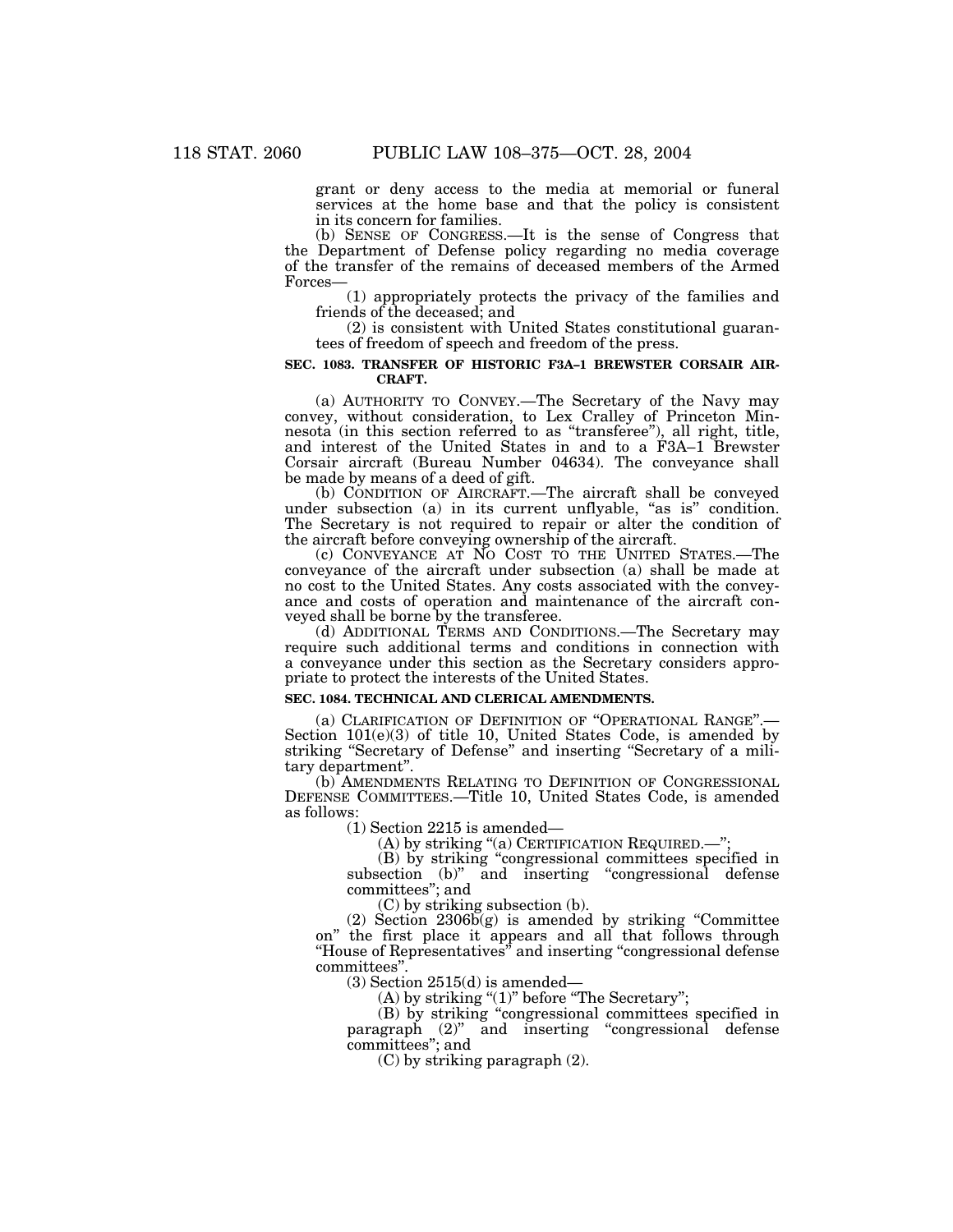(4) Section 2676(d) is amended by striking ''appropriate committees of Congress'' at the end of the first sentence and inserting "congressional defense committees"

(c) AMENDMENTS RELATING TO CHANGE OF NAME OF GAO.— Title 10, United States Code, is amended as follows:

(1) Section 1084 is amended by striking ''General Accounting Office" and inserting "Comptroller General".

(2) Section 1102(d)(2) is amended by striking ''General Accounting Office" and inserting "Comptroller General".

(3) Section 2014(g) is amended by striking ''General Accounting Office'' and inserting ''Government Accountability Office''.

(d) MISCELLANEOUS AMENDMENTS TO TITLE 10, UNITED STATES CODE.—Title 10, United States Code, is amended as follows:

(1) The tables of chapters at the beginning of subtitle A, and at the beginning of part I of subtitle A, are amended by striking "481" in the item relating to chapter 23 and inserting "480".

(2) Section 130a is amended—

(A) by striking "Effective October 1, 2002, the" in subsection (a) and inserting "The";

(B) by striking ''baseline number'' in subsection (a) and all that follows through ''means the'' in subsection (c);

(C) by transferring subsection (e) so as to appear before subsection (d) and redesignating that subsection as subsection (b);

(D) by redesignating subsections (d) and (f) as subsection (c) and (d), respectively; and

(E) by striking subsection (g).

(3) Section 437(c) is amended by inserting ''(50 U.S.C. 415b)'' after ''National Security Act of 1947''.

(4) Section 487(d) is amended by striking ''OTHER DEFINI-TIONS'' and inserting ''INAPPLICABILITY TO COAST GUARD''.

(5) Section  $503(c)(1)(B)$  is amended by striking "education" in the second sentence and inserting "educational".

 $(6)$  Section  $632(c)(1)$  is amended-

(A) by striking ''paragraph (2)'' and inserting ''paragraph (3)''; and

(B) by striking ''under that paragraph'' and inserting ''under that subsection''.

(7) The item relating to section 1076b in the table of sections at the beginning of chapter 55 is amended to read as follows:

''1076b. TRICARE program: coverage for members of the Ready Reserve.''.

(8) Section 1108(e) is amended by striking ''heath'' and inserting "health".

(9) Section  $1406(g)$  is amended—

(A) by striking ''section 305'' and inserting ''section  $245$ "; and

(B) by striking ''Officers Act of 2002'' and inserting ''Officer Corps Act of 2002 (33 U.S.C. 3045)''.

 $(10)$  Sections 1448(b)(1)(F), 1448(d)(2)(B), 1448(d)(6)(A), and 1458(j) are amended by striking ''on or after the date of the enactment of the National Defense Authorization Act for Fiscal Year 2004" and inserting "after November 23, 2003,".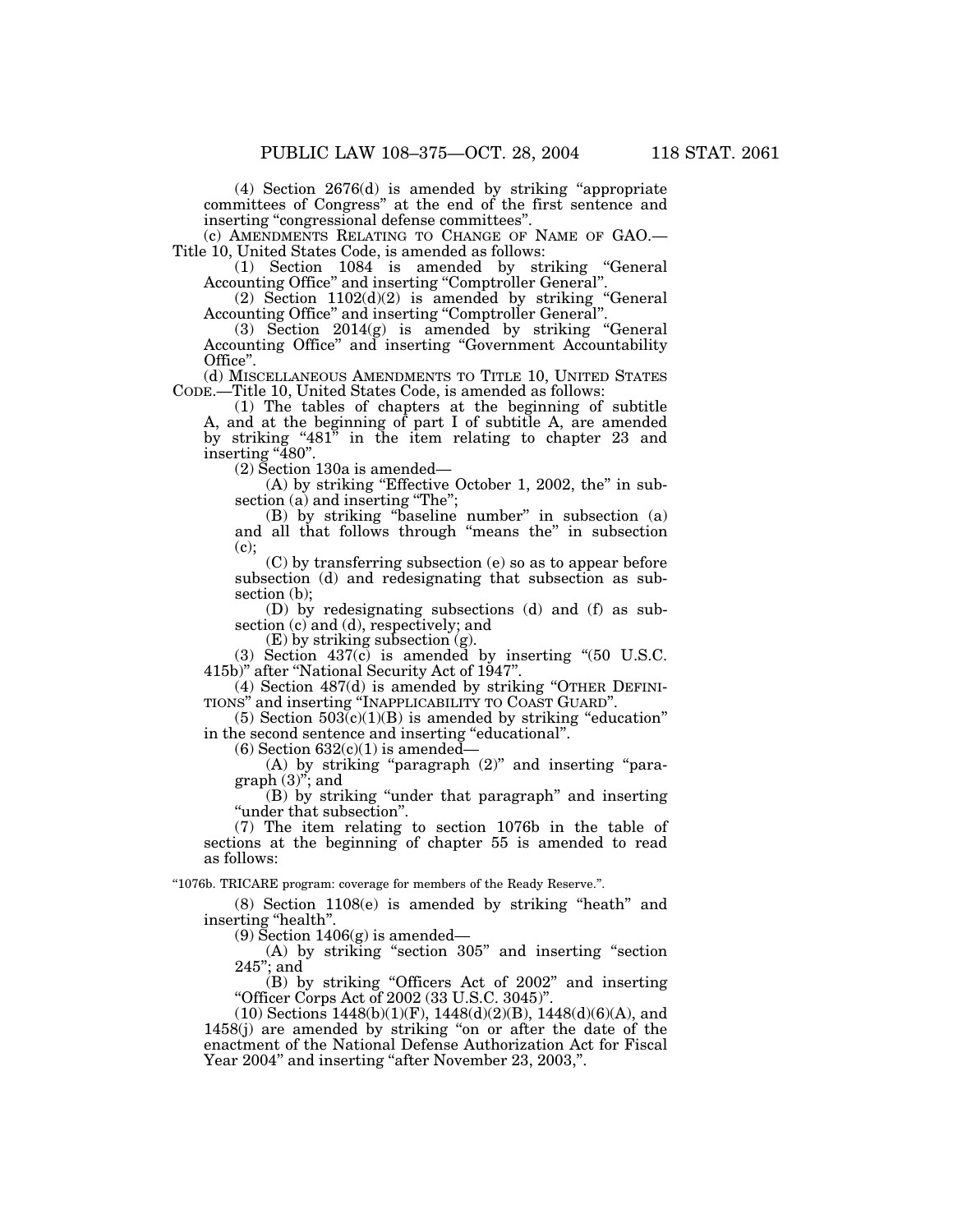(11) Sections 1463(a)(1), 1465(c)(1)(A), 1465(c)(1)(B),  $1465(c)(4)(A)$ ,  $1465(c)(4)(B)$ , and  $1466(b)(2)(D)$  are amended by striking "1413, 1413a," and inserting "1413a".

(12) Section 1557(b) is amended by striking ''Effective October 1, 2002, final" and inserting "Final".

(13) Section 1566 is amended—

(A) in subsection  $(g)(2)$ , by striking "the date that is 6 months after the date of the enactment of the Help America Vote Act of 2002'' in the last sentence and inserting ''April 29, 2003''; and

(B) in subsections (h), (i)(1), and (i)(3), by striking ''Armed Forces'' and inserting ''armed forces''.

 $(14)$  Sections  $1724(d)$  and  $1732(d)(1)$  are amended by striking "its decision" in the second sentence and inserting ''the decision of the Secretary''.

(15) Section 1761(b) is amended—

(A) in the matter preceding paragraph (1), by striking "provide for—" and inserting "provide for the following:";

(B) in paragraphs (1), (2), and (3), by capitalizing the first letter of the first word;

(C) at the end of paragraphs (1) and (2), by striking the semicolon and inserting a period;

(D) at the end of paragraph (3), by striking ''; and'' and inserting a period; and

(E) by striking paragraph (4).

 $(16)$  Section  $2193\overline{b(c)}(2)$  is amended by striking "the date of the enactment of this section'' and inserting ''October 5, 1999''.

(17) Section 2224(c) is amended in the matter preceding paragraph (1) by striking ''subtitle II of chapter 35'' and inserting ''subchapter II of chapter 35''.

(18) Section 2349(d) is amended by striking ''section  $2350a(i)(3)$ " and inserting "section  $2350a(i)(2)$ ".

 $(19)$  Section 2350b $(g)$  is amended–

(A) in the matter preceding paragraph (1), by inserting "the Secretary of Defense" after "authorizing"; and

(B) in paragraph (1), by striking ''the Secretary of Defense''.

 $(20)$  Section  $2474(f)(2)$  is amended by striking "section  $2466(e)$ " and inserting "section  $2466(d)$ ".

 $(21)$  Section  $2540(b)(2)$  is amended by inserting ", as in effect on that date'' before the period at the end.

 $(22)$  Section  $2662(a)(2)$  is amended—

(A) in the first sentence, by striking ''must include a summarization'' and inserting ''shall include a summary''; and

(B) in the second sentence, by inserting ''of paragraph  $(1)$ " after "in subparagraph  $(E)$ ".

 $(23)$  Section  $2672a(a)$  is amended—

 $(A)$  in the matter preceding paragraph  $(1)$ , by inserting "in any case in which the Secretary determines" after "in land'';

(B) in paragraph (1), by striking ''the Secretary determines'' and inserting ''the acquisition''; and

(C) in paragraph (2), by inserting ''the acquisition'' after " $(2)$ ".

(24) Section 2701 is amended—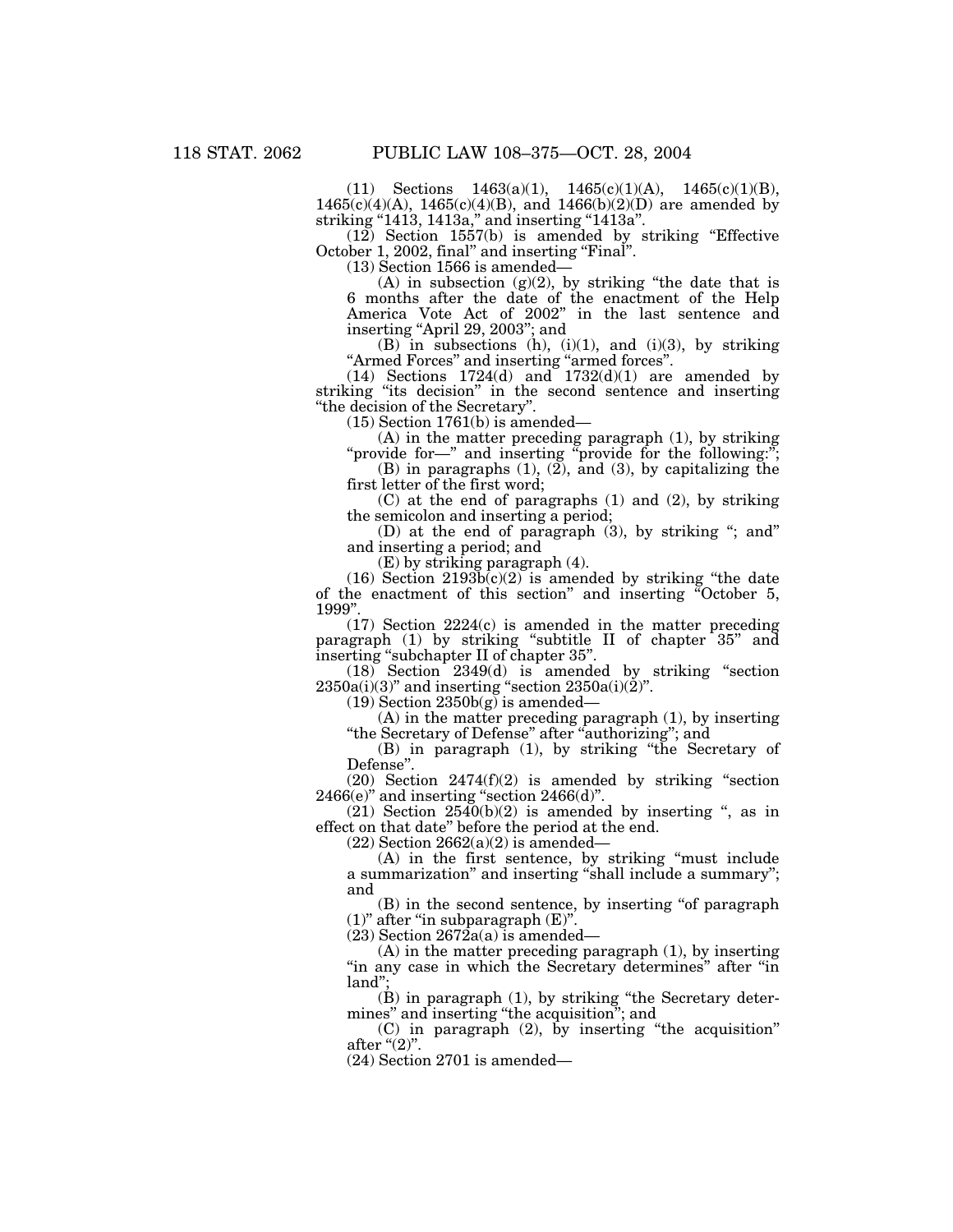$(A)$  in subsection  $(a)(2)$ , by inserting " $(42 \text{ U.S.C. } 9620)$ " before the period at the end;

 $(B)$  in subsection  $(c)(2)$ , by striking "of CERCLA (relating to settlements)'' and inserting ''(relating to settlements) of CERCLA (42 U.S.C. 9622)'';

(C) in subsection (e), by inserting ''(42 U.S.C. 9619)'' after "CERCLA"; and

(D) in subsection  $(j)(2)$ , by striking "the Comprehensive" and all the follows through "of 1980" and inserting ''CERCLA''.

(25) Section 2702 is amended by inserting ''(42 U.S.C.  $9660(a)(5)$ " in the second sentence of subsection (a) before the period at the end.

(26) Section 2703(b) is amended by striking ''The terms'' at the beginning of the second sentence and inserting ''For purposes of the preceding sentence, the terms''.

(27) Section 2704 is amended by inserting "(42 U.S.C.  $9604(i)$ )" in subsections (c), (e), and (f) after "CERCLA".

 $(28)$  The second section 3755, added by section 543(b)(1) of the Bob Stump National Defense Authorization Act for Fiscal Year 2003 (Public Law 107–314; 116 Stat. 2549), is redesignated as section 3756, and the item relating to that section in the table of sections at the beginning of chapter 357 is revised to reflect such redesignation.

(29) Section 4689 is amended by striking ''Building'' after ''Capitol''.

 $(30)$  The second section 6257, added by section 543 $(c)(1)$ of the Bob Stump National Defense Authorization Act for Fiscal Year 2003 (Public Law 107–314; 116 Stat. 2549), is redesignated as section 6258, and the item relating to that section in the table of sections at the beginning of chapter 567 is revised to reflect such redesignation.

(31) Section 7102 is amended—

(A) by striking ''AUTHORITY'' at the beginning of subsection (a) and inserting "MASTER OF MILITARY STUDIES";

(B) by striking ''MARINE CORPS WAR COLLEGE'' at the beginning of subsection (b) and inserting ''MASTER OF STRA-TEGIC STUDIES'';

(C) by striking ''COMMAND AND STAFF COLLEGE OF THE MARINE CORPS UNIVERSITY'' at the beginning of subsection (c) and inserting ''MASTER OF OPERATIONAL STUDIES''; and

(D) by striking ''subsections (a) and (b)'' in subsection  $(d)$  and inserting "subsections  $(a)$ ,  $(b)$ , and  $(c)$ ".

(32) Section 8084 is amended by striking ''capabilty'' and inserting ''capability''.

 $(33)$  The second section 8755, added by section 543 $(d)(1)$ of the Bob Stump National Defense Authorization Act for Fiscal Year 2003 (Public Law 107–314; 116 Stat. 2550), is redesignated as section 8756, and the item relating to that section in the table of sections at the beginning of chapter 857 is revised to reflect such redesignation.

(34) The table in section 12012(a) is amended by inserting a colon after ''Air National Guard''.

(e) TITLE 37, UNITED STATES CODE.—Title 37, United States Code, is amended as follows: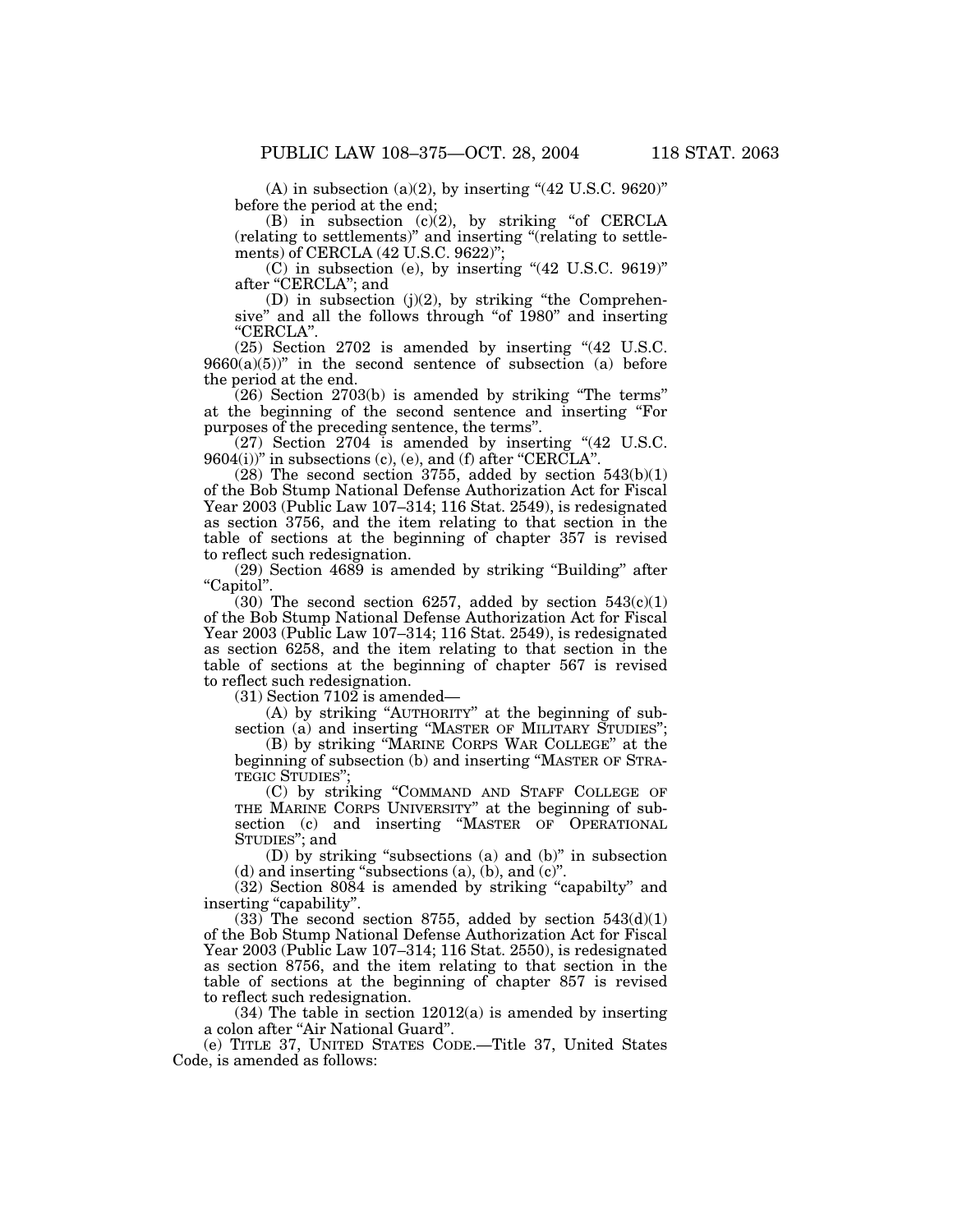(1) Section 301a(b)(4) is amended by striking ''section  $301(a)(11)$ " and inserting "section  $301(a)(13)$ ".

(2) Section 323(h) is amended by striking ''Secretary of Transportation'' and inserting ''Secretary of Homeland Security''.

(f) PUBLIC LAW 108–136.—Effective as of November 24, 2003, and as if included therein as enacted, the National Defense Authorization Act for Fiscal Year 2004 (Public Law 108–136) is amended as follows:

(1) Sections 832(a) and 834(a) (117 Stat. 1550) are each amended by striking "such title" and inserting "title 10, United States Code,''.

 $(2)$  Section 931(a)(1) (117 Stat. 1580) is amended by striking "and donations" in the first quoted matter and inserting "or donations''.

(3) Section 2204(b) (117 Stat. 1706) is amended by striking "section 2101(a)" each place it appears and inserting "section  $2201(a)$ ".

(g) PUBLIC LAW 107–314.—Effective as of December 2, 2002, and as if included therein as enacted, section  $1064(a)(2)$  of the Bob Stump National Defense Authorization Act for Fiscal Year 2003 (Public Law 107–314; 116 Stat. 2654) is amended by inserting "the item relating to" after "is amended by inserting after".

(h) PUBLIC LAW 107–107.—Effective as of December 28, 2001, and as if included therein as enacted, the National Defense Authorization Act for Fiscal Year 2002 (Public Law 107–107) is amended as follows:

(1) Section  $824(a)(1)(C)$  (115 Stat. 1183) is amended by striking " $(3)(A)$ " and inserting " $(3)(B)$ ".

 $(2)$  Section 1048 $(e)(4)$  (115 Stat. 1227) is amended by striking ''Subsection'' and inserting ''Section''.

(3) Section 1111(c) (115 Stat. 1238) is amended by striking ''This provision'' and inserting ''Section 5949 of title 5, United States Code, as added by subsection (a),''.

(i) PUBLIC LAW 101–510.—Section 2902(e)(2)(B) of the Defense Base Closure and Realignment Act of 1990 (part A of title XXIX of Public Law 101–510; 10 U.S.C. 2687 note) is amended—

(1) in clause (i), by striking ''Subcommittee on Readiness, Sustainability, and Support'' and inserting ''Subcommittee on Readiness and Management Support''; and

(2) in clause (ii), by striking ''Subcommittee on Military Installations and Facilities'' and inserting ''Subcommittee on Readiness".<br>(j) NATIONAL

(j) NATIONAL SECURITY ACT OF 1947.—Sections  $702(a)(6)(B)(iv)(I), 703(a)(6)(B)(iv)(I), and 704(f)(2)(D)(i) of the$ National Security Act of 1947 are amended by striking "responsible" records'' and inserting ''responsive records''.

(k) CODIFICATION RELATING TO LEAVE FOR ATTENDANCE AT CERTAIN HEARINGS.—Subsection (b) of section 363 of the Personal Responsibility and Work Opportunity Reconciliation Act of 1996 (10 U.S.C. 704 note) is—

(1) transferred to section 704 of title 10, United States Code;

(2) inserted at the end of that section;

(3) redesignated as subsection (c); and

 $(4)$  amended—

50 USC 432, 432a, 432b.

10 USC 2611. 10 USC 1725, 1742.

10 USC 1724.

10 USC 1732.

5 USC 5949 note.

10 USC 2687 note.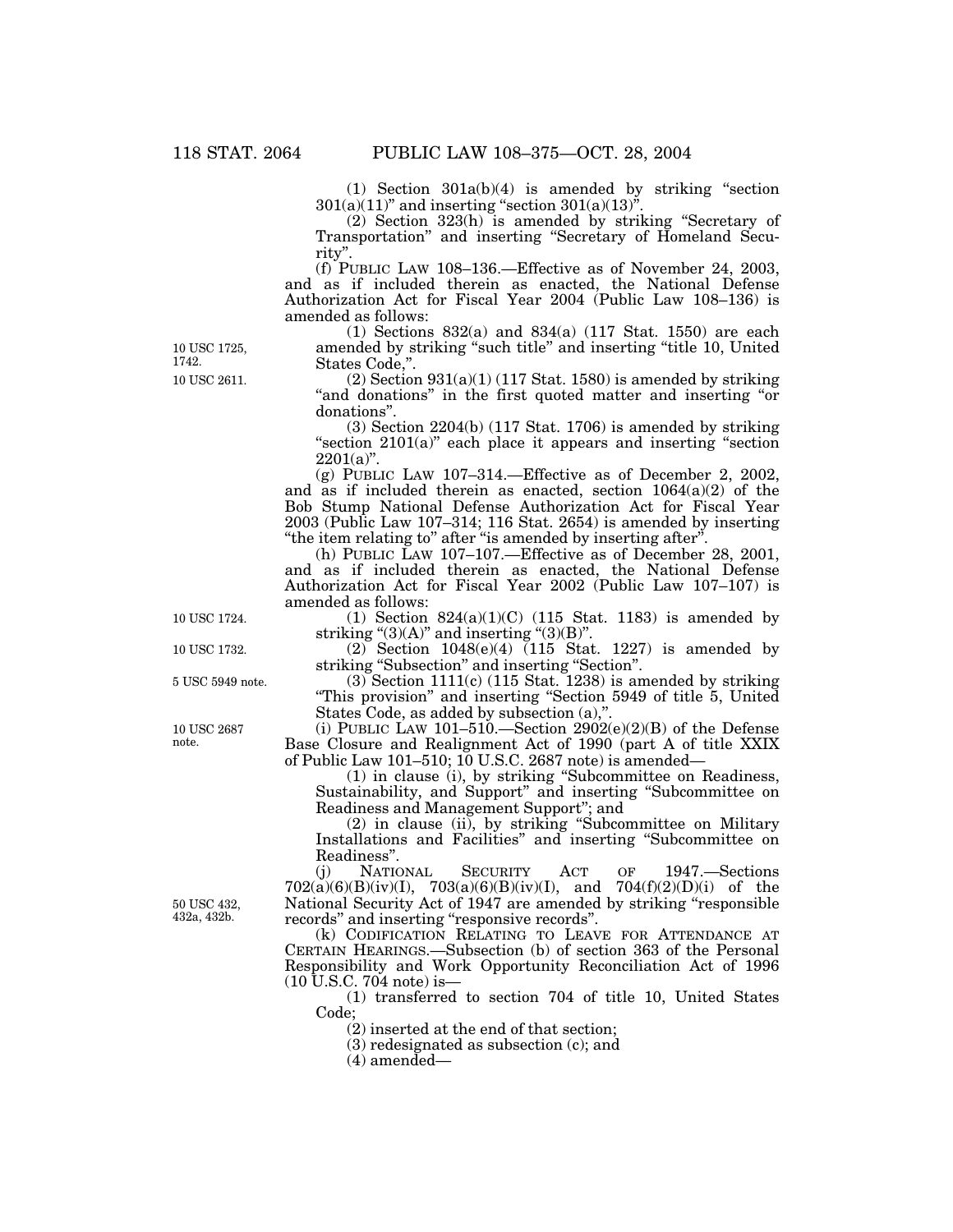(A) by striking ''Armed Forces'' each place it appears and inserting "armed forces";

 $(B)$  in paragraph  $(1)$ –

(i) by striking ''Secretary of each'' and all that follows through ''in the Navy,'' and inserting ''Secretary concerned''; and

(ii) by striking ''(as defined in section 101 of title 10, United States Code)''; and

(C) in paragraph (3)—

(i) by striking ''For purposes of this subsection— '' and inserting ''In this subsection:'';

(ii) in subparagraph (A), by striking ''title 10, United States Code'' and inserting ''this title''; and (iii) in subparagraph (B), by striking ''such term'' and inserting ''that term''.

#### **SEC. 1085. PRESERVATION OF SEARCH AND RESCUE CAPABILITIES** 10 USC 113 note. **OF THE FEDERAL GOVERNMENT.**

The Secretary of Defense may not reduce or eliminate search and rescue capabilities at any military installation in the United States unless the Secretary first certifies to the Committees on Armed Services of the Senate and the House of Representatives that equivalent search and rescue capabilities will be provided, without interruption and consistent with the policies and objectives set forth in the United States National Search and Rescue Plan entered into force on January 1, 1999, by—

(1) the Department of Interior, the Department of Commerce, the Department of Homeland Security, the Department of Transportation, the Federal Communications Commission, or the National Aeronautics and Space Administration; or

(2) the Department of Defense, either directly or through a Department of Defense contract with an emergency medical service provider or other private entity to provide such capabilities.

#### **SEC. 1086. ACQUISITION OF AERIAL FIREFIGHTING EQUIPMENT FOR NATIONAL INTERAGENCY FIRE CENTER.**

(a) FINDINGS.—Congress makes the following findings:

(1) The National Interagency Fire Center does not possess an adequate number of aircraft for use in aerial firefighting, and personnel at the Center rely on military aircraft to provide such firefighting services.

(2) It is in the national security interest of the United States for the National Interagency Fire Center to acquire aircraft for use in aerial firefighting so that the military aircraft made available for aerial firefighting will instead be available for use by the Armed Forces.

(b) AUTHORITY TO PURCHASE AERIAL FIREFIGHTING EQUIP- $MENT.$ —(1) The Secretary of Agriculture is authorized to purchase 10 aircraft, as described in paragraph (2), for the National Interagency Fire Center for use in aerial firefighting.

 $(2)$  The aircraft referred to in paragraph  $(1)$  shall be aircraft that are-

(A) specifically designed and built for aerial firefighting; (B) certified by the Chief of the Forest Service as suited for conditions commonly experienced in aerial firefighting oper-

ations carried out in the United States, including Alaska; and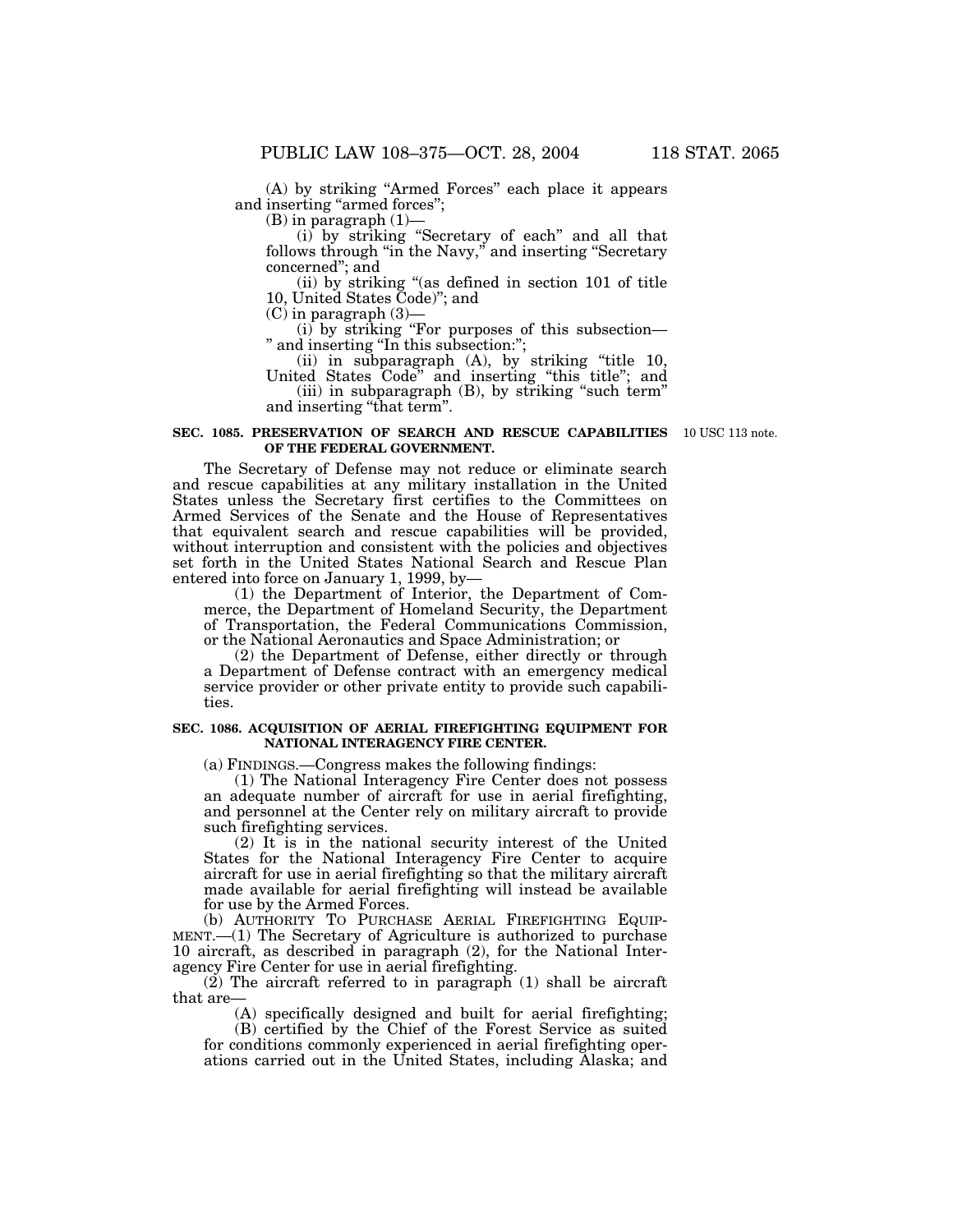(C) manufactured in a manner that is consistent with the recommendations for aircraft used in aerial firefighting contained in—

(i) the Blue Ribbon Panel Report to the Chief of the Forest Service and the Director of the Bureau of Land Management dated December 2002; and

(ii) the Safety Recommendation of the Chairman of the National Transportation Safety Board related to aircraft used in aerial firefighting dated April 23, 2004.

(c) AUTHORIZATION OF APPROPRIATIONS.—There is authorized to be appropriated to the Secretary of Agriculture for fiscal year 2005 such funds as may be necessary to purchase the 10 aircraft described in subsection (b).

#### **SEC. 1087. REVISION TO REQUIREMENTS FOR RECOGNITION OF INSTITUTIONS OF HIGHER EDUCATION AS HISPANIC-SERVING INSTITUTIONS FOR PURPOSES OF CERTAIN GRANTS AND CONTRACTS.**

Section 502(a)(5)(C) of the Higher Education Act of 1965 (20 U.S.C.  $1101a(a)(5)(C)$ ) is amended by inserting before the period the following: ", which assurances-

''(i) may employ statistical extrapolation using appropriate data from the Bureau of the Census or other appropriate Federal or State sources; and

"(ii) the Secretary shall consider as meeting the requirements of this subparagraph, unless the Secretary determines, based on a preponderance of the evidence, that the assurances do not meet the requirements''.

#### **SEC. 1088. MILITARY EXTRATERRITORIAL JURISDICTION OVER CON-TRACTORS SUPPORTING DEFENSE MISSIONS OVERSEAS.**

Section 3267(1)(A) of title 18, United States Code, is amended to read as follows:

''(A) employed as—

''(i) a civilian employee of—

''(I) the Department of Defense (including a nonappropriated fund instrumentality of the Department); or

''(II) any other Federal agency, or any provisional authority, to the extent such employment relates to supporting the mission of the Department of Defense overseas;

''(ii) a contractor (including a subcontractor at any tier) of—

''(I) the Department of Defense (including a nonappropriated fund instrumentality of the Department); or

''(II) any other Federal agency, or any provisional authority, to the extent such employment relates to supporting the mission of the Department of Defense overseas; or

''(iii) an employee of a contractor (or subcontractor at any tier) of—

''(I) the Department of Defense (including a nonappropriated fund instrumentality of the Department); or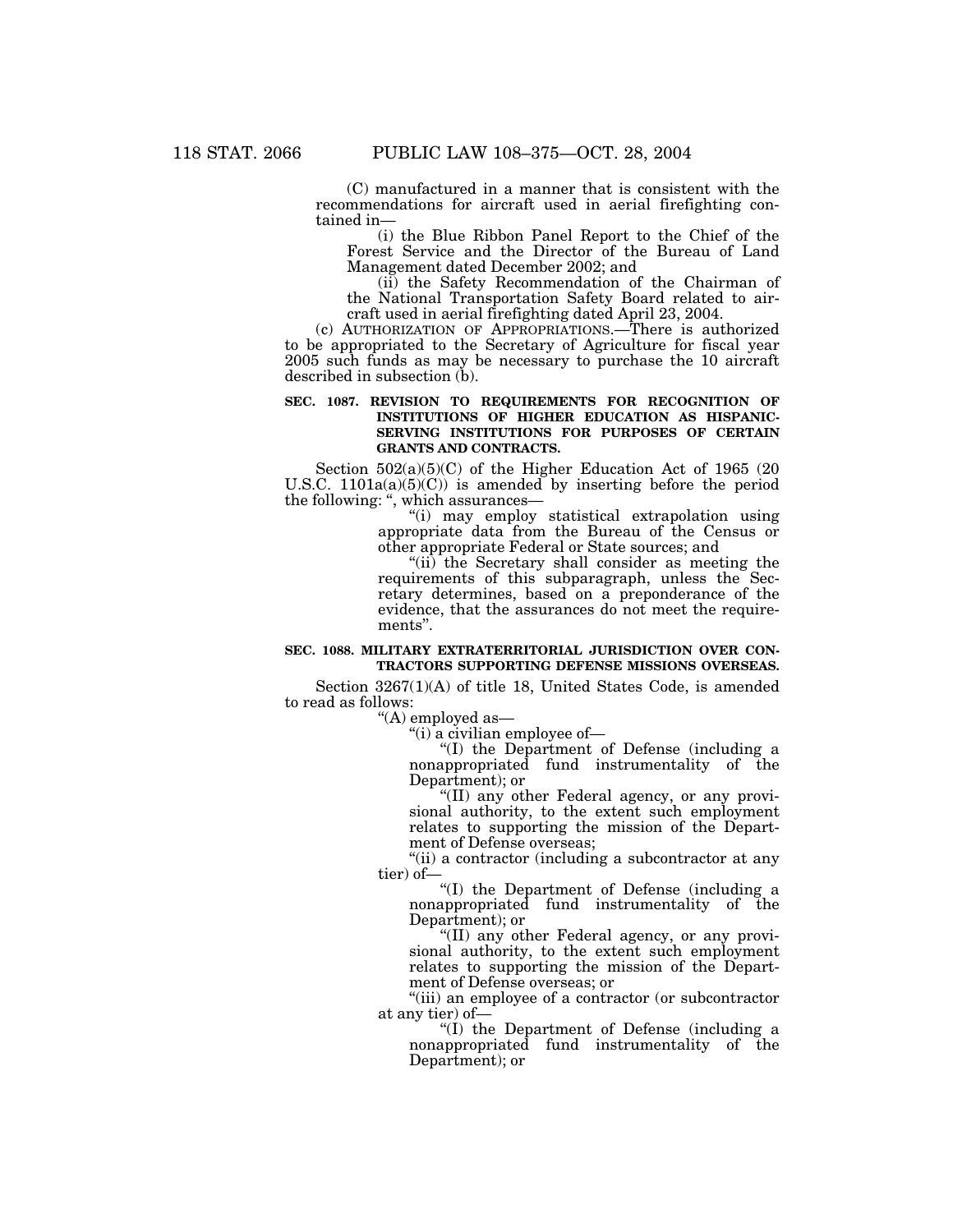''(II) any other Federal agency, or any provisional authority, to the extent such employment relates to supporting the mission of the Department of Defense overseas;".

#### **SEC. 1089. DEFINITION OF UNITED STATES FOR PURPOSES OF FED-ERAL CRIME OF TORTURE.**

Section 2340(3) of title 18, United States Code, is amended to read as follows:

''(3) 'United States' means the several States of the United States, the District of Columbia, and the commonwealths, territories, and possessions of the United States.''.

#### **SEC. 1090. ENERGY SAVINGS PERFORMANCE CONTRACTS.**

(a) IN GENERAL.—Section 801(c) of the National Energy Conservation Policy Act  $(42 \text{ U.S.C. } 8287(c))$  is amended by striking "2003" and inserting "2006".

(b) PAYMENT OF COSTS.—Section 802 of the National Energy Conservation Policy Act (42 U.S.C. 8287a) is amended by inserting '', water, or wastewater treatment'' after ''payment of energy''.

(c) ENERGY SAVINGS.—Section 804(2) of the National Energy Conservation Policy Act (42 U.S.C. 8287c(2)) is amended to read as follows:

" $(2)$  The term 'energy savings' means a reduction in the cost of energy, water, or wastewater treatment, from a base cost established through a methodology set forth in the contract, used in an existing federally owned building or buildings or other federally owned facilities as a result of—

''(A) the lease or purchase of operating equipment, improvements, altered operation and maintenance, or technical services;

''(B) the increased efficient use of existing energy sources by cogeneration or heat recovery, excluding any cogeneration process for other than a federally owned building or buildings or other federally owned facilities; or

''(C) the increased efficient use of existing water sources in either interior or exterior applications.''.

(d) ENERGY SAVINGS CONTRACT.—Section 804(3) of the National Energy Conservation Policy Act (42 U.S.C. 8287c(3)) is amended to read as follows:

''(3) The terms 'energy savings contract' and 'energy savings performance contract' mean a contract that provides for the performance of services for the design, acquisition, installation, testing, and, where appropriate, operation, maintenance, and repair, of an identified energy or water conservation measure or series of measures at 1 or more locations. Such contracts shall, with respect to an agency facility that is a public building (as such term is defined in section 3301 of title 40, United States Code), be in compliance with the prospectus requirements and procedures of section 3307 of title 40, United States Code.''.

(e) ENERGY OR WATER CONSERVATION MEASURE.—Section 804(4) of the National Energy Conservation Policy Act (42 U.S.C.  $8287c(4)$  is amended to read as follows:

"(4) The term 'energy or water conservation measure' means—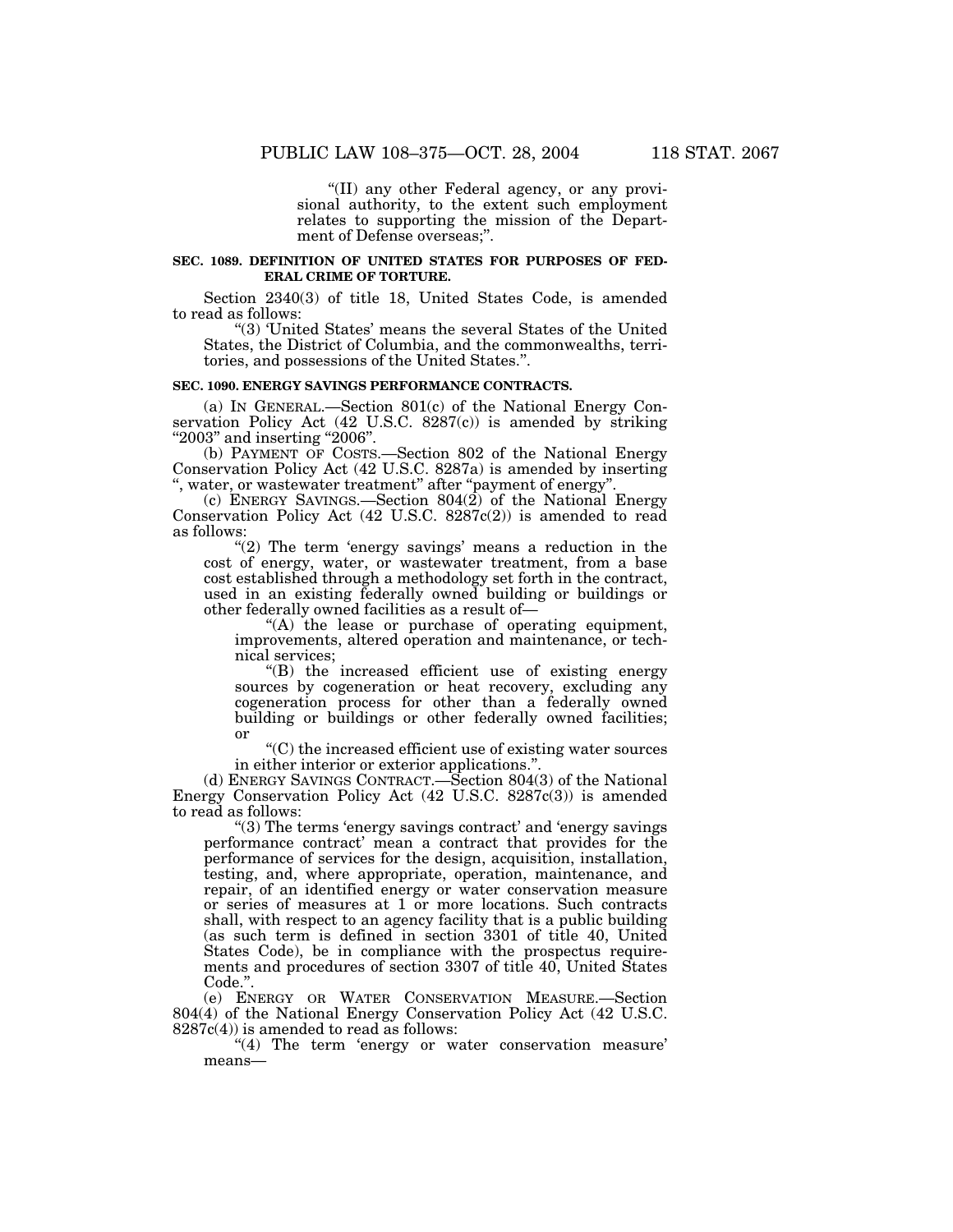''(A) an energy conservation measure, as defined in section 551; or

''(B) a water conservation measure that improves the efficiency of water use, is life-cycle cost-effective, and involves water conservation, water recycling or reuse, more efficient treatment of wastewater or stormwater, improvements in operation or maintenance efficiencies, retrofit activities, or other related activities, not at a Federal hydroelectric facility.''.

(f) REVIEW.—Not later than 180 days after the date of the enactment of this Act, the Secretary of Energy shall complete a review of the Energy Savings Performance Contract program to identify statutory, regulatory, and administrative obstacles that prevent Federal agencies from fully utilizing the program. In addition, this review shall identify all areas for increasing program flexibility and effectiveness, including audit and measurement verification requirements, accounting for energy use in determining savings, contracting requirements, including the identification of additional qualified contractors, and energy efficiency services covered. The Secretary shall report these findings to Congress and shall implement identified administrative and regulatory changes to increase program flexibility and effectiveness to the extent that such changes are consistent with statutory authority.

(g) EXTENSION OF AUTHORITY.—Any energy savings performance contract entered into under section 801 of the National Energy Conservation Policy Act (42 U.S.C. 8287) after October 1, 2003, and before the date of enactment of this Act, shall be deemed to have been entered into pursuant to such section 801 as amended by subsection (a) of this section.

#### **SEC. 1091. SENSE OF CONGRESS AND POLICY CONCERNING PERSONS DETAINED BY THE UNITED STATES.**

(a) SENSE OF CONGRESS.—It is the sense of Congress that—

(1) the abuses inflicted upon detainees at the Abu Ghraib prison in Baghdad, Iraq, are inconsistent with the professionalism, dedication, standards, and training required of individuals who serve in the United States Armed Forces;

(2) the vast majority of members of the Armed Forces have upheld the highest possible standards of professionalism and morality in the face of illegal tactics and terrorist attacks and attempts on their lives;

(3) the abuse of persons in United States custody in Iraq is appropriately condemned and deplored by the American people;

(4) the Armed Forces are moving swiftly and decisively to identify, try, and, if found guilty, punish persons who perpetrated such abuse;

(5) the Department of Defense and appropriate military authorities must continue to undertake corrective action, as appropriate, to address chain-of-command deficiencies and the systemic deficiencies identified in the incidents in question;

(6) the Constitution, laws, and treaties of the United States and the applicable guidance and regulations of the United States Government prohibit the torture or cruel, inhuman, or degrading treatment of foreign prisoners held in custody by the United States;

Deadline. 42 USC 8287 note.

42 USC 8287 note.

10 USC 801 note.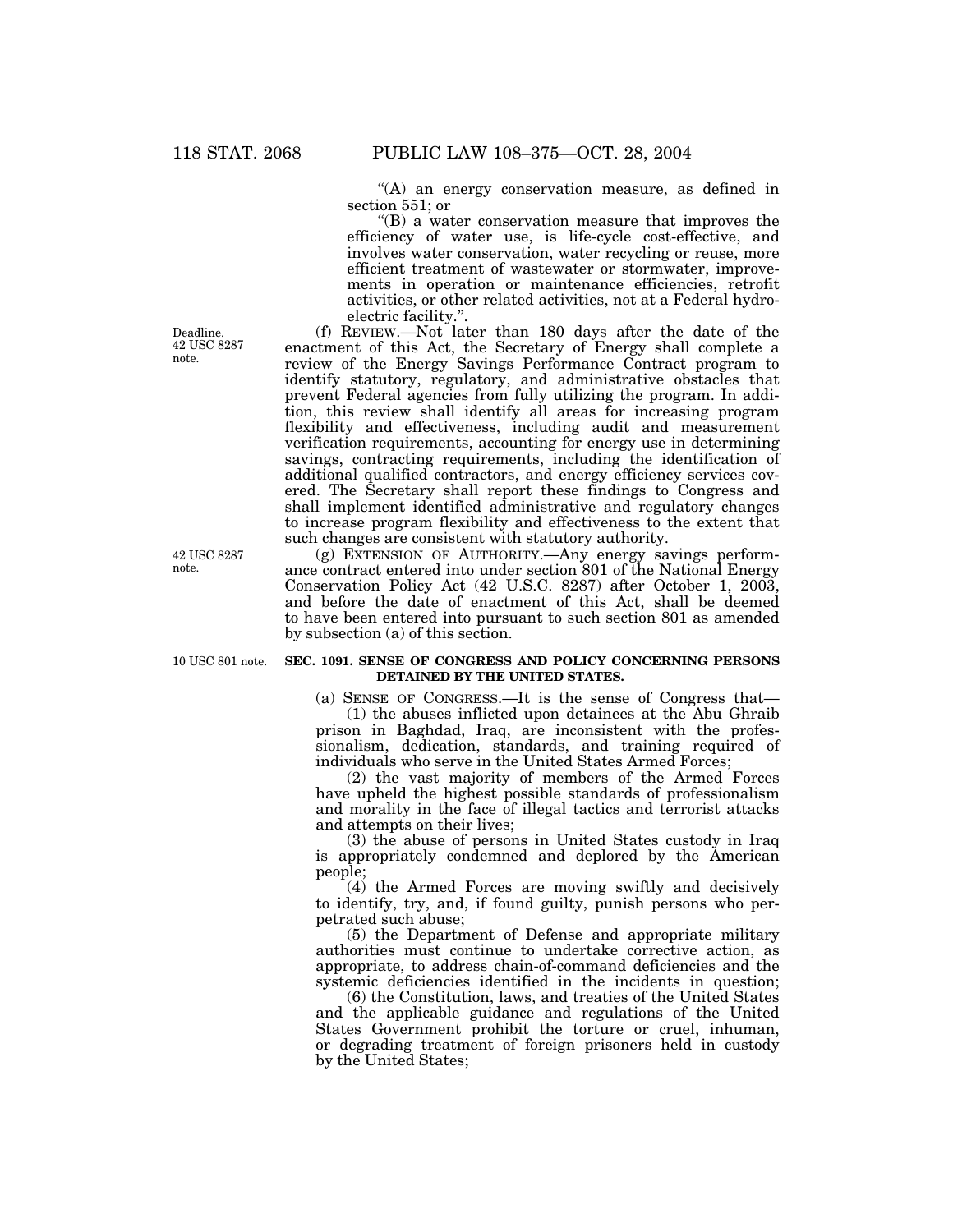(7) the alleged crimes of a handful of individuals should not detract from the commendable sacrifices of over 300,000 members of the Armed Forces who have served, or who are serving, in Operation Iraqi Freedom; and

(8) no detainee shall be subject to torture or cruel, inhuman, or degrading treatment or punishment that is prohibited by the Constitution, laws, or treaties of United States.

(b) POLICY.—It is the policy of the United States to—

(1) ensure that no detainee shall be subject to torture or cruel, inhuman, or degrading treatment or punishment that is prohibited by the Constitution, laws, or treaties of the United States;

(2) investigate and prosecute, as appropriate, all alleged instances of unlawful treatment of detainees in a manner consistent with the international obligations, laws, or policies of the United States;

(3) ensure that all personnel of the United States Government understand their obligations in both wartime and peacetime to comply with the legal prohibitions against torture, cruel, inhuman, or degrading treatment of detainees in the custody of the United States;

(4) ensure that, in a case in which there is doubt as to whether a detainee is entitled to prisoner of war status under the Geneva Conventions, such detainee receives the protections accorded to prisoners of war until the detainee's status is determined by a competent tribunal; and

(5) expeditiously process and, if appropriate, prosecute detainees in the custody of the United States, including those in the custody of the United States Armed Forces at Guantanamo Bay, Cuba.

(c) DETAINEES.—For purposes of this section, the term "detainee" means a person in the custody or under the physical control of the United States as a result of armed conflict.

#### **SEC. 1092. ACTIONS TO PREVENT THE ABUSE OF DETAINEES.**

10 USC 801 note.

(a) POLICIES REQUIRED.—The Secretary of Defense shall ensure that policies are prescribed not later than 150 days after the date of the enactment of this Act regarding procedures for Department of Defense personnel and contractor personnel of the Department of Defense intended to ensure that members of the Armed Forces, and all persons acting on behalf of the Armed Forces or within facilities of the Armed Forces, treat persons detained by the United States Government in a humane manner consistent with the international obligations and laws of the United States and the policies set forth in section 1091(b).

(b) MATTERS TO BE INCLUDED.—In order to achieve the objective stated in subsection (a), the policies under that subsection shall specify, at a minimum, procedures for the following:

(1) Ensuring that each commander of a Department of Defense detention facility or interrogation facility—

(A) provides all assigned personnel with training, and documented acknowledgment of receiving training, regarding the law of war, including the Geneva Conventions; and

(B) establishes standard operating procedures for the treatment of detainees.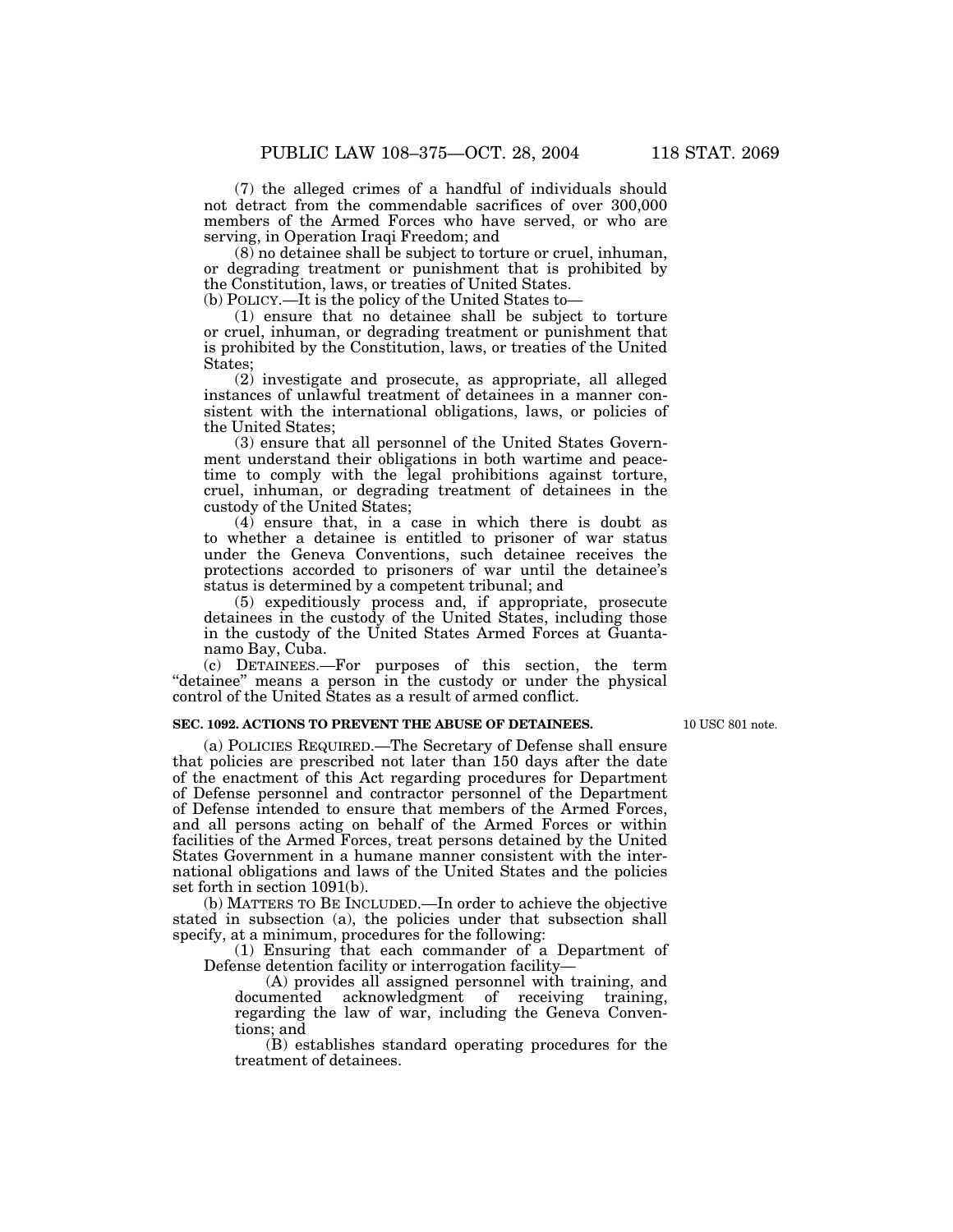(2) Ensuring that each Department of Defense contract in which contract personnel in the course of their duties interact with individuals detained by the Department of Defense on behalf of the United States Government include a requirement that such contract personnel have received training, and documented acknowledgment of receiving training, regarding the international obligations and laws of the United States applicable to the detention of personnel.

(3) Providing all detainees with information, in their own language, of the applicable protections afforded under the Geneva Conventions.

(4) Conducting periodic unannounced and announced inspections of detention facilities in order to provide continued oversight of interrogation and detention operations.

(5) Ensuring that, to the maximum extent practicable, detainees and detention facility personnel of a different gender are not alone together.

(c) SECRETARY OF DEFENSE CERTIFICATION.—The Secretary of Defense shall certify that all Federal employees and civilian contractors engaged in the handling or interrogation of individuals detained by the Department of Defense on behalf of the United States Government have fulfilled an annual training requirement on the law of war, the Geneva Conventions, and the obligations of the United States under international law.

#### **SEC. 1093. REPORTING REQUIREMENTS.**

(a) TRANSMISSION OF REGULATIONS, ETC.—Not later than 30 days after the date on which regulations, policies, and orders are first prescribed under section 1092(a), the Secretary of Defense shall transmit to the Committee on Armed Services of the Senate and the Committee on Armed Services of the House of Representatives copies of such regulations, policies, or orders, together with a report on steps taken to the date of the report to implement section 1092.

(b) ONE-YEAR IMPLEMENTATION REPORT.—Not later than one year after the date on which regulations, policies, and orders are first prescribed under section 1092(a), the Secretary shall submit to such committees a report on further steps taken to implement section 1092 to the date of such report.

(c) ANNUAL REPORT.—Nine months after the date of the enactment of this Act and annually thereafter, the Secretary shall submit to the Committee on Armed Services of the Senate and the Committee on Armed Services of the House of Representatives a report for the preceding 12-months containing the following:

(1) Notice of any investigation into any violation of international obligations or laws of the United States regarding the treatment of individuals detained by the United States Armed Forces or by a person providing services to the Department of Defense on a contractual basis, if the notice will not compromise any ongoing criminal or administrative investigation or prosecution.

(2) General information on the foreign national detainees in the custody of the Department of Defense during the 12 month period covered by the report, including the following:

(A) The best estimate of the Secretary of Defense of the total number of detainees in the custody of the Department as of the date of the report.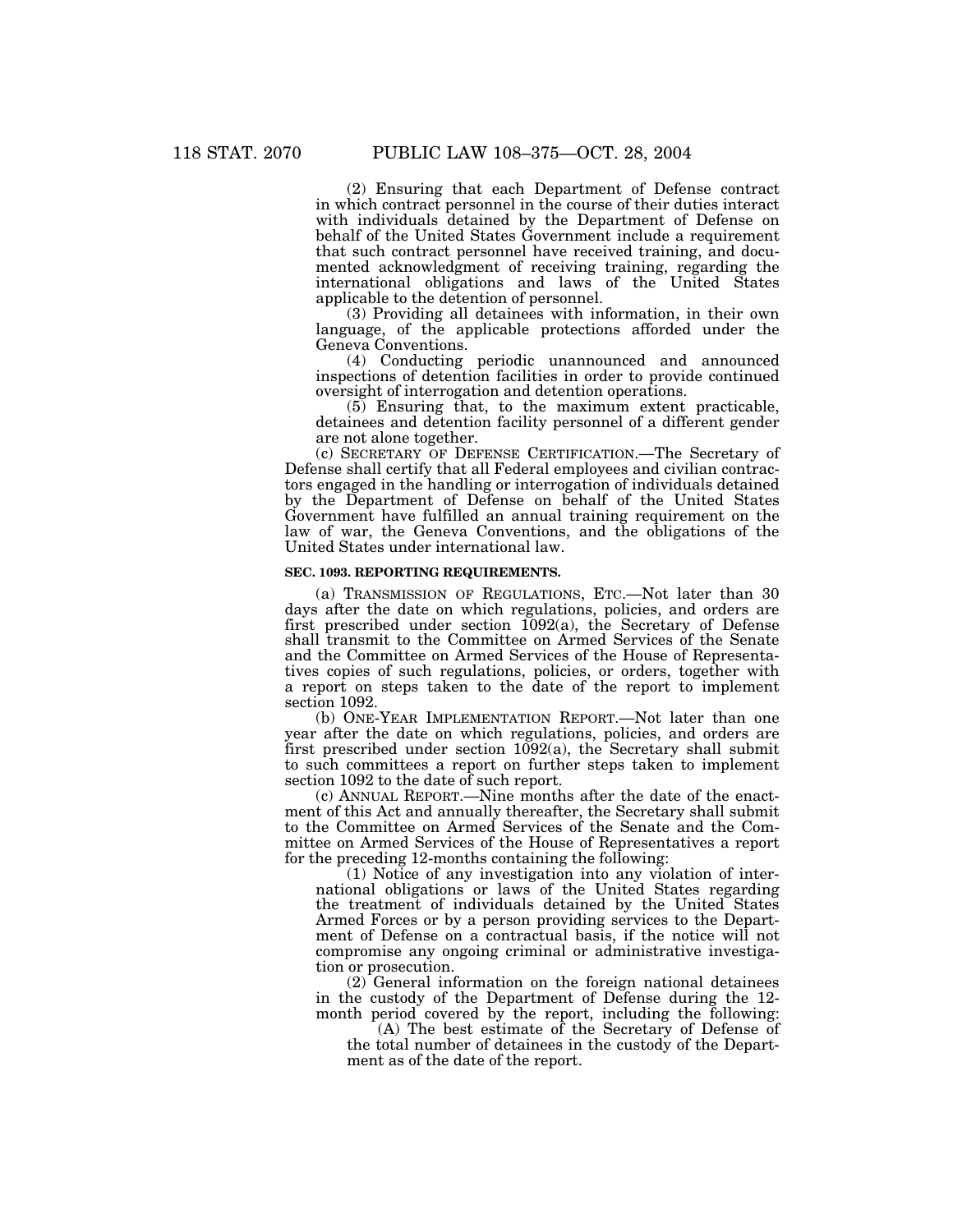(B) The best estimate of the Secretary of Defense of the total number of detainees released from the custody of the Department during the period covered by the report.

(C) An aggregate summary of the number of persons detained as enemy prisoners of war, civilian internees, and unlawful combatants, including information regarding the average length of detention for persons in each category.

(D) An aggregate summary of the nationality of persons detained.

(E) Aggregate information as to the transfer of detainees to the jurisdiction of other countries, and the countries to which transferred.

(d) CLASSIFICATION OF REPORTS.—Reports submitted under this section shall be submitted, to the extent practicable, in unclassified form, but may include a classified annex as necessary to protect the national security of the United States.

(e) TERMINATION.—The requirements of this section shall cease to be in effect on December 31, 2007.

#### **SEC. 1094. FINDINGS AND SENSE OF CONGRESS CONCERNING ARMY SPECIALIST JOSEPH DARBY.**

(a) FINDINGS.—Congress makes the following findings:

(1) The need to act in accord with one's conscience, risking one's career and even the esteem of one's colleagues by pursuing what is right is especially important today.

(2) While the Department of Defense investigates the horrific abuses in American detention facilities in Iraq, the Nation should bear in mind that the abuses were only brought to light because of the courage of an American soldier.

(3) By alerting his superiors to abuses at Abu Ghraib prison in Iraq, Army Specialist Joseph Darby demonstrated the courage to speak out and do what is right for his country.

(4) Such an action is especially important in light of the many challenges facing the country.

(5) Specialist Darby deserves the Nation's thanks for speaking up and for standing up for what is right.

(b) SENSE OF CONGRESS.—It is the sense of Congress that— (1) the Secretary of Defense should make every protection available to Army Specialist Joseph Darby and others who demonstrate such courage; and

(2) Specialist Darby should be commended appropriately by the Secretary of the Army.

## **TITLE XI—CIVILIAN PERSONNEL MATTERS**

- Sec. 1101. Payment of Federal employee health benefit premiums for mobilized
- 
- Federal employees.<br>Sec. 1102. Foreign language proficiency pay.<br>Sec. 1103. Pay and performance appraisal parity for civilian intelligence personnel.<br>Sec. 1104. Pay parity for senior executives in defense nonappropriated fu

mentalities. Sec. 1105. Science, mathematics, and research for transformation (SMART) defense scholarship pilot program.<br>Sec. 1106. Report on how to recruit and retain individuals with foreign language

skills. Sec. 1107. Plan on implementation and utilization of flexible personnel manage-

ment authorities in Department of Defense laboratories.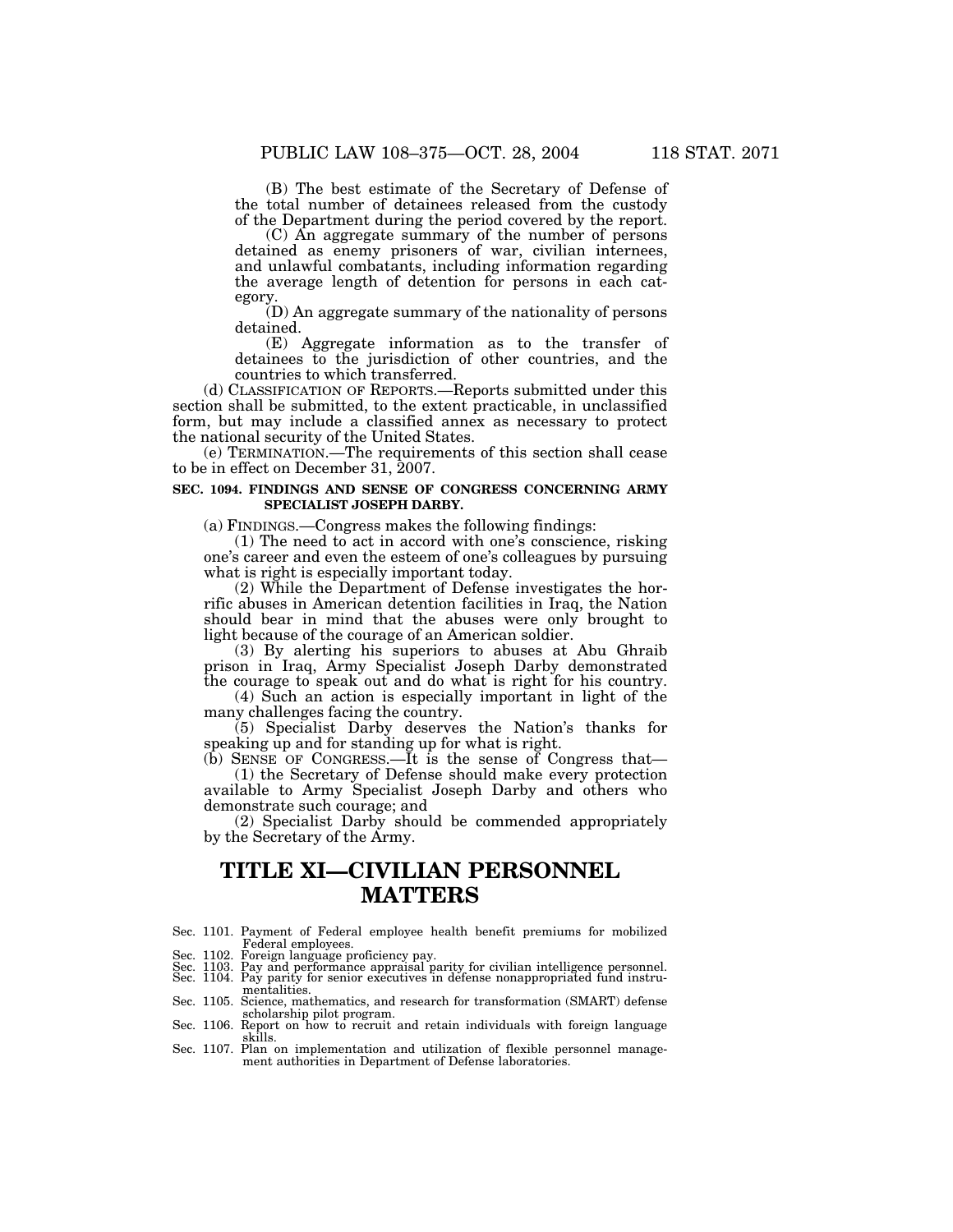#### **SEC. 1101. PAYMENT OF FEDERAL EMPLOYEE HEALTH BENEFIT PRE-MIUMS FOR MOBILIZED FEDERAL EMPLOYEES.**

(a) AUTHORITY TO CONTINUE BENEFIT COVERAGE.—Section 8905a of title 5, United States Code is amended—

(1) in subsection (a), by striking ''paragraph (1) or (2) of'';

(2) in subsection (b)—

 $(A)$  in paragraph  $(1)(B)$ , by striking "and" at the end;  $(B)$  in paragraph  $(2)(C)$ , by striking the period at the end and inserting "; and"; and

(C) by adding at the end the following new paragraph: ''(3) any employee who—

" $(\overrightarrow{A})$  is enrolled in a health benefits plan under this chapter;

" $(B)$  is a member of a reserve component of the armed forces;

''(C) is called or ordered to active duty in support of a contingency operation (as defined in section  $101(a)(13)$ ) of title 10);

''(D) is placed on leave without pay or separated from service to perform active duty; and

 $E(E)$  serves on active duty for a period of more than 30 consecutive days.''; and

 $(4)$  in subsection  $(e)(1)$ 

 $(A)$  in subparagraph  $(A)$ , by striking "or" at the end; (B) in subparagraph (B), by striking the period at

the end and inserting ''; or''; and

(C) by adding at the end the following new subparagraph:

''(C) in the case of an employee described in subsection  $(b)(3)$ , the date which is  $24$  months after the employee is placed on leave without pay or separated from service to perform active duty.''.

(b) AUTHORITY FOR AGENCIES TO PAY PREMIUMS.—Subparagraph  $(C)$  of section 8906(e)(3) of such title is amended by striking ''18 months'' and inserting ''24 months''.

(c) EFFECTIVE DATE.—The amendments made by this section shall apply with respect to Federal employees called or ordered to active duty on or after September 14, 2001.

#### **SEC. 1102. FOREIGN LANGUAGE PROFICIENCY PAY.**

(a) ELIGIBILITY FOR SERVICE NOT RELATED TO CONTINGENCY OPERATIONS.—Section 1596a(a)(2) of title 10, United States Code, is amended by striking ''during a contingency operation supported by the armed forces''.

(b) EFFECTIVE DATE.—The amendment by this section shall take effect on the first day of the first month that begins after the date of the enactment of this Act.

#### **SEC. 1103. PAY AND PERFORMANCE APPRAISAL PARITY FOR CIVILIAN INTELLIGENCE PERSONNEL.**

(a) PAY RATES.—Section 1602 of title 10, United States Code, is amended—

(1) in subsection (a), by striking ''in relation to the rates of pay provided in subpart D of part III of title 5 for positions subject to that subpart which have corresponding levels of duties and responsibilities'' and inserting ''in relation to the

10 USC 1596a note.

5 USC 8905a note.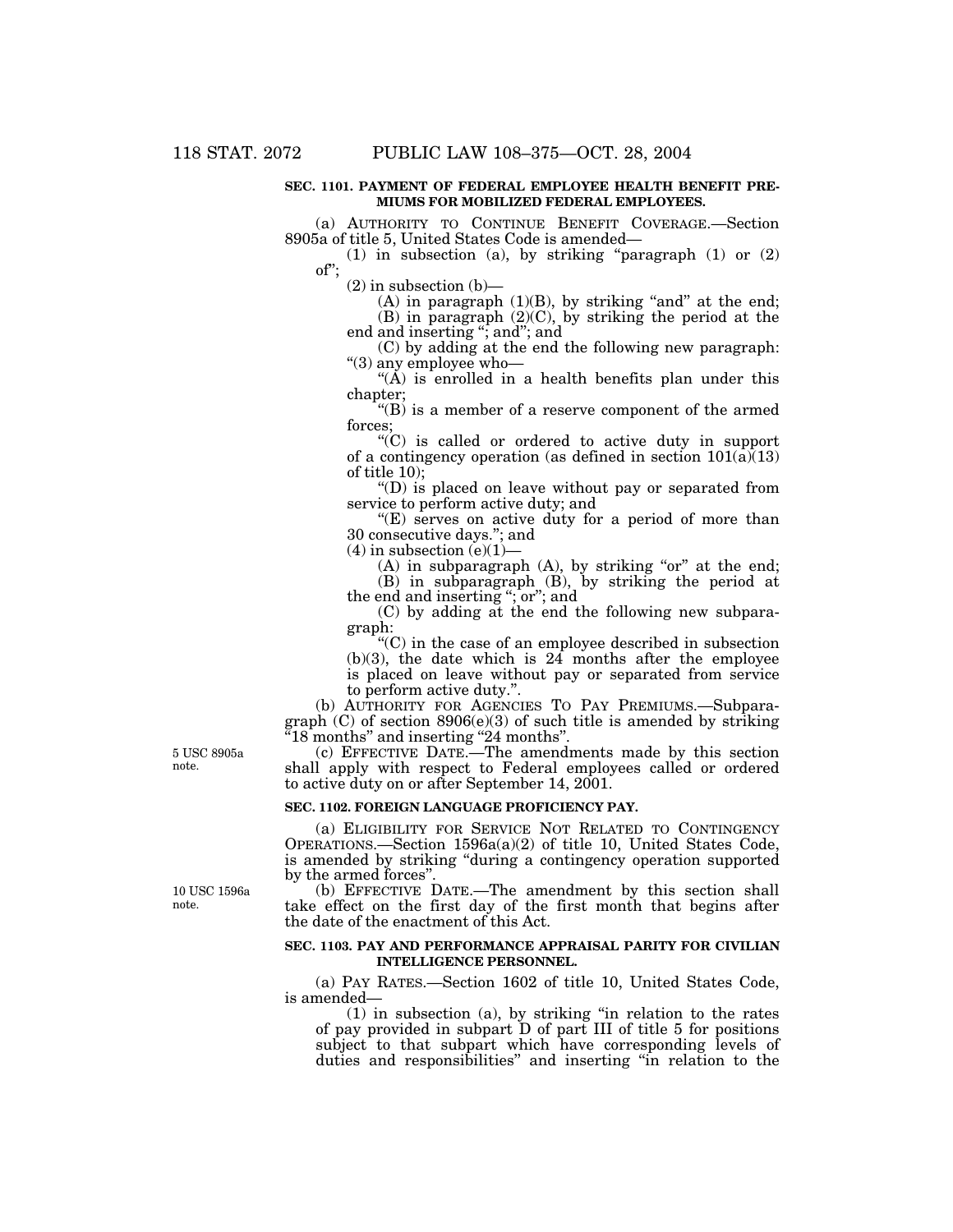rates of pay provided for comparable positions in the Department of Defense and subject to the same limitations on maximum rates of pay established for employees of the Department of Defense by law or regulation'';

(2) by striking subsection (b); and

(3) by redesignating subsection (c) as subsection (b).

(b) PERFORMANCE APPRAISAL SYSTEM.—Section 1606 of such title is amended by adding at the end the following new subsection:

''(d) PERFORMANCE APPRAISALS.—(1) The Defense Intelligence Senior Executive Service shall be subject to a performance appraisal system which, as designed and applied, is certified by the Secretary of Defense under section 5307 of title 5 as making meaningful distinctions based on relative performance.

''(2) The performance appraisal system applicable to the Defense Intelligence Senior Executive Service under paragraph (1) may be the same performance appraisal system that is established and implemented within the Department of Defense for members of the Senior Executive Service.''.

#### **SEC. 1104. PAY PARITY FOR SENIOR EXECUTIVES IN DEFENSE NON-APPROPRIATED FUND INSTRUMENTALITIES.**

(a) AUTHORITY.—Chapter 81 of title 10, United States Code, is amended by inserting after section 1587 the following new section:

### **''§ 1587a. Employees of nonappropriated fund instrumentalities: senior executive pay levels**

''(a) AUTHORITY.—To achieve the objective stated in subsection (b), the Secretary of Defense may regulate the amount of total compensation that is provided for senior executives of nonappropriated fund instrumentalities who, for the fixing of pay by administrative action, are under the jurisdiction of the Secretary of Defense or the Secretary of a military department.

''(b) PAY PARITY.—The objective of an action taken with respect to the compensation of senior executives under subsection (a) is to provide for parity between the total compensation provided for such senior executives and total compensation that is provided for Department of Defense employees in Senior Executive Service positions or other senior executive positions.

''(c) STANDARDS OF COMPARABILITY.—Subject to subsection (d), the Secretary of Defense shall prescribe the standards of comparison that are to apply in the making of the determinations necessary to achieve the objective stated in subsection (b).

''(d) ESTABLISHMENT OF PAY RATES.—The Secretary of Defense shall apply subsections (a) and (b) of section 5382 of title 5 in the regulation of compensation under this section.

''(e) RELATIONSHIP TO PAY LIMITATION.—The Secretary of Defense may exercise the authority provided in subsection (a) without regard to section 5373 of title 5.

''(f) DEFINITIONS.—In this section:

"(1) The term 'compensation' includes rate of basic pay. "(2) The term 'Senior Executive Service position' has the meaning given such term in section 3132 of title 5.''.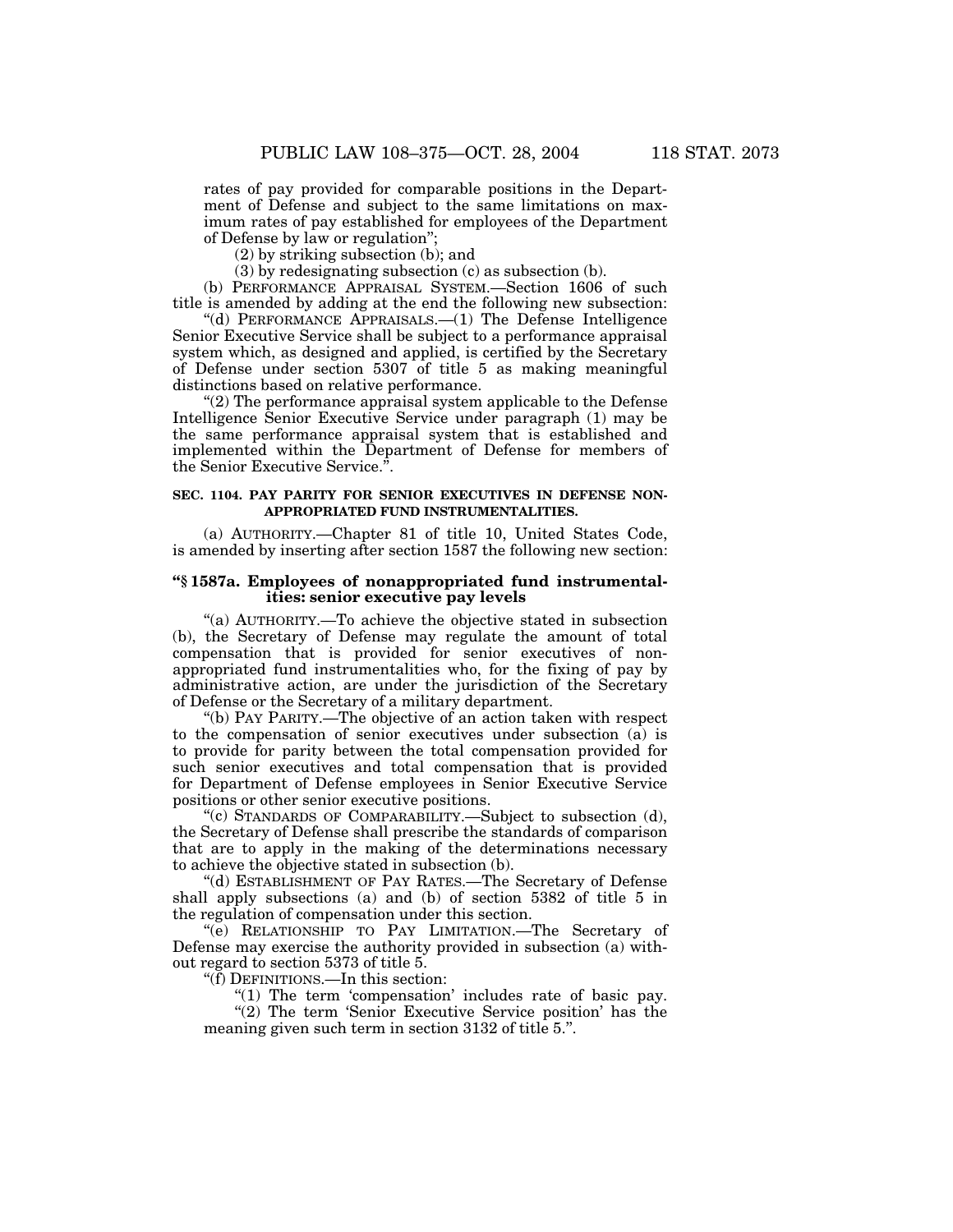(b) CLERICAL AMENDMENT.—The table of sections at the beginning of such chapter is amended by inserting after the item relating to section 1587 the following new item:

''1587a. Employees of nonappropriated fund instrumentalities: senior executive pay levels.''.

10 USC 2192 note.

#### **SEC. 1105. SCIENCE, MATHEMATICS, AND RESEARCH FOR TRANS-FORMATION (SMART) DEFENSE SCHOLARSHIP PILOT PROGRAM.**

(a) REQUIREMENT FOR PROGRAM.—(1) The Secretary of Defense shall carry out a pilot program to provide financial assistance for education in science, mathematics, engineering, and technology skills and disciplines that, as determined by the Secretary, are critical to the national security functions of the Department of Defense and are needed in the Department of Defense workforce.

(2) The pilot program under this section shall be carried out for three years beginning on the date of the enactment of this Act.

(b) SCHOLARSHIPS.—(1) Under the pilot program, the Secretary of Defense may award a scholarship in accordance with this section to a person who—

(A) is a citizen of the United States;

(B) is pursuing an undergraduate or advanced degree in a critical skill or discipline described in subsection (a) at an institution of higher education; and

(C) enters into a service agreement with the Secretary of Defense as described in subsection (c).

(2) The amount of the financial assistance provided under a scholarship awarded to a person under this subsection shall be the amount determined by the Secretary of Defense as being necessary to pay all educational expenses incurred by that person, including tuition, fees, cost of books, laboratory expenses, and expenses of room and board. The expenses paid, however, shall be limited to those educational expenses normally incurred by students at the institution of higher education involved.

(c) SERVICE AGREEMENT FOR RECIPIENTS OF ASSISTANCE.—(1) To receive financial assistance under this section—

(A) in the case of an employee of the Department of Defense, the employee shall enter into a written agreement to continue in the employment of the department for the period of obligated service determined under paragraph (2); and

(B) in the case of a person not an employee of the Department of Defense, the person shall enter into a written agreement to accept and continue employment in the Department of Defense for the period of obligated service determined under paragraph (2).

 $(2)$  For the purposes of this subsection, the period of obligated service for a recipient of a scholarship under this section shall be the period determined by the Secretary of Defense as being appropriate to obtain adequate service in exchange for the financial assistance provided under the scholarship. In no event may the period of service required of a recipient be less than the total period of pursuit of a degree that is covered by the scholarship. The period of obligated service is in addition to any other period for which the recipient is obligated to serve in the civil service of the United States.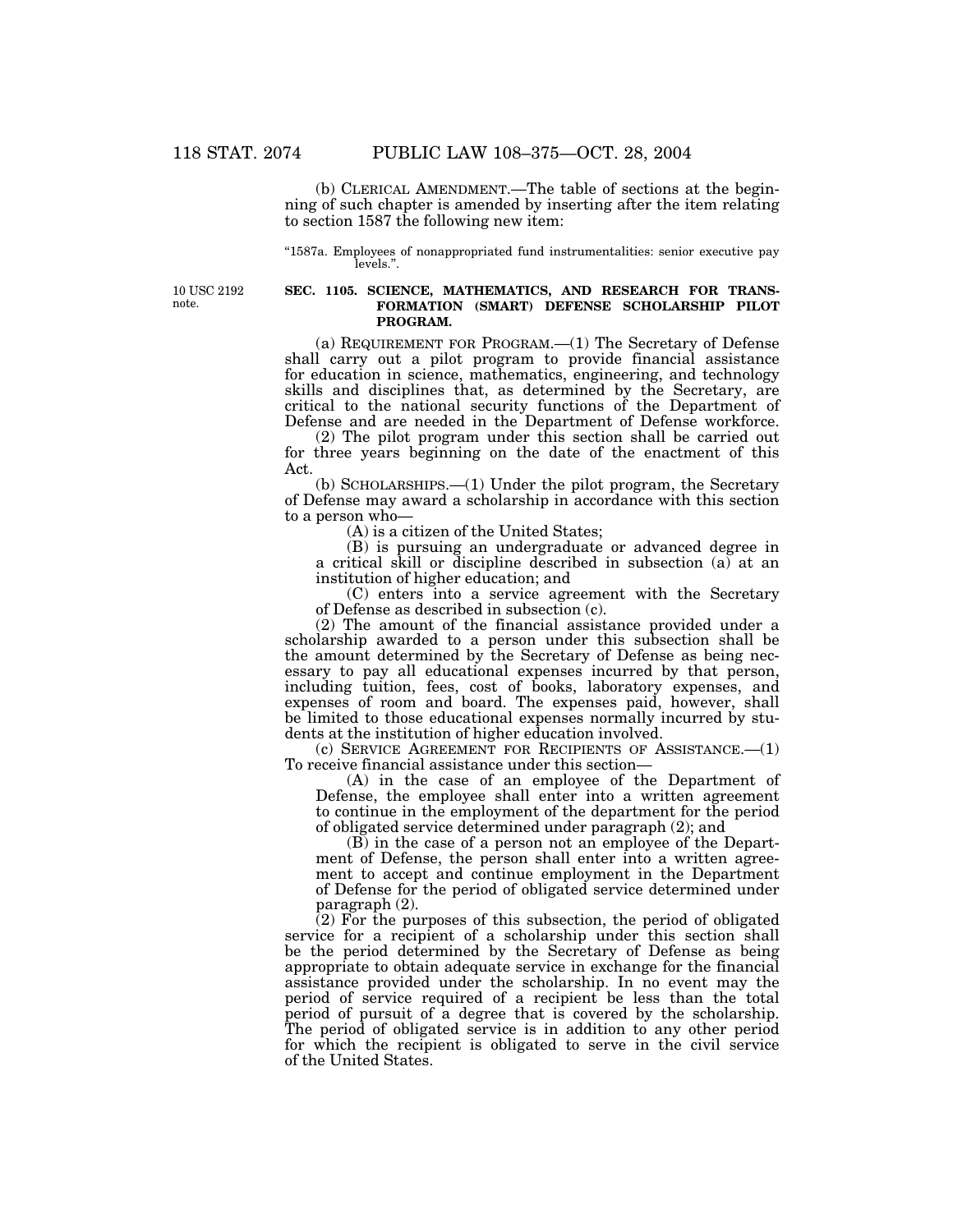(3) An agreement entered into under this subsection by a person pursuing an academic degree shall include any terms and conditions that the Secretary of Defense determines necessary to protect the interests of the United States or otherwise appropriate for carrying out this section.<br>(d) REFUND FOR PERIOD OF UNSERVED OBLIGATED SERVICE.—

 $(1)$  A person who voluntarily terminates service before the end of the period of obligated service required under an agreement entered into under subsection (c) shall refund to the United States an amount determined by the Secretary of Defense as being appropriate to obtain adequate service in exchange for financial assistance.

(2) An obligation to reimburse the United States imposed under paragraph (1) is for all purposes a debt owed to the United States.

(3) The Secretary of Defense may waive, in whole or in part, a refund required under paragraph (1) if the Secretary determines that recovery would be against equity and good conscience or would be contrary to the best interests of the United States.

(4) A discharge in bankruptcy under title 11, United States Code, that is entered less than five years after the termination of an agreement under this section does not discharge the person signing such agreement from a debt arising under such agreement or under this subsection.

(e) RELATIONSHIP TO OTHER PROGRAMS.—The pilot program under this section is in addition to the authorities provided in chapter 111 of title 10, United States Code. The Secretary of Defense shall coordinate the provision of financial assistance under the authority of this section with the provision of financial assistance under the authorities provided in such chapter in order to maximize the benefits derived by the Department of Defense from the exercise of all such authorities.

Deadline.

(f) RECOMMENDATION ON PILOT PROGRAM.—Not later than February 1, 2007, the Secretary of Defense shall submit to the Committees on Armed Services of the Senate and the House of Representatives, the Committee on Governmental Affairs of the Senate, and the Committee on Government Reform of the House of Representatives a plan for expanding and improving the national defense science and engineering workforce educational assistance pilot program carried out under this section as appropriate to improve recruitment and retention to meet the requirements of the Department of Defense for its science and engineering workforce on a short-term basis and on a long-term basis.

(g) CRITICAL HIRING NEED.—Section 3304(a)(3) of title 5, United States Code, is amended by striking subparagraph (B) and inserting the following:

''(B)(i) the Office of Personnel Management has determined that there exists a severe shortage of candidates or there is a critical hiring need; or

"(ii) the candidate is a participant in the Science, Mathematics, and Research for Transformation (SMART) Defense Scholarship Pilot Program under section 1105 of the Ronald W. Reagan National Defense Authorization Act for Fiscal Year 2005.''.

(h) INSTITUTION OF HIGHER EDUCATION DEFINED.—In this section, the term ''institution of higher education'' has the meaning given such term in section 101 of the Higher Education Act of 1965 (21 U.S.C. 1001).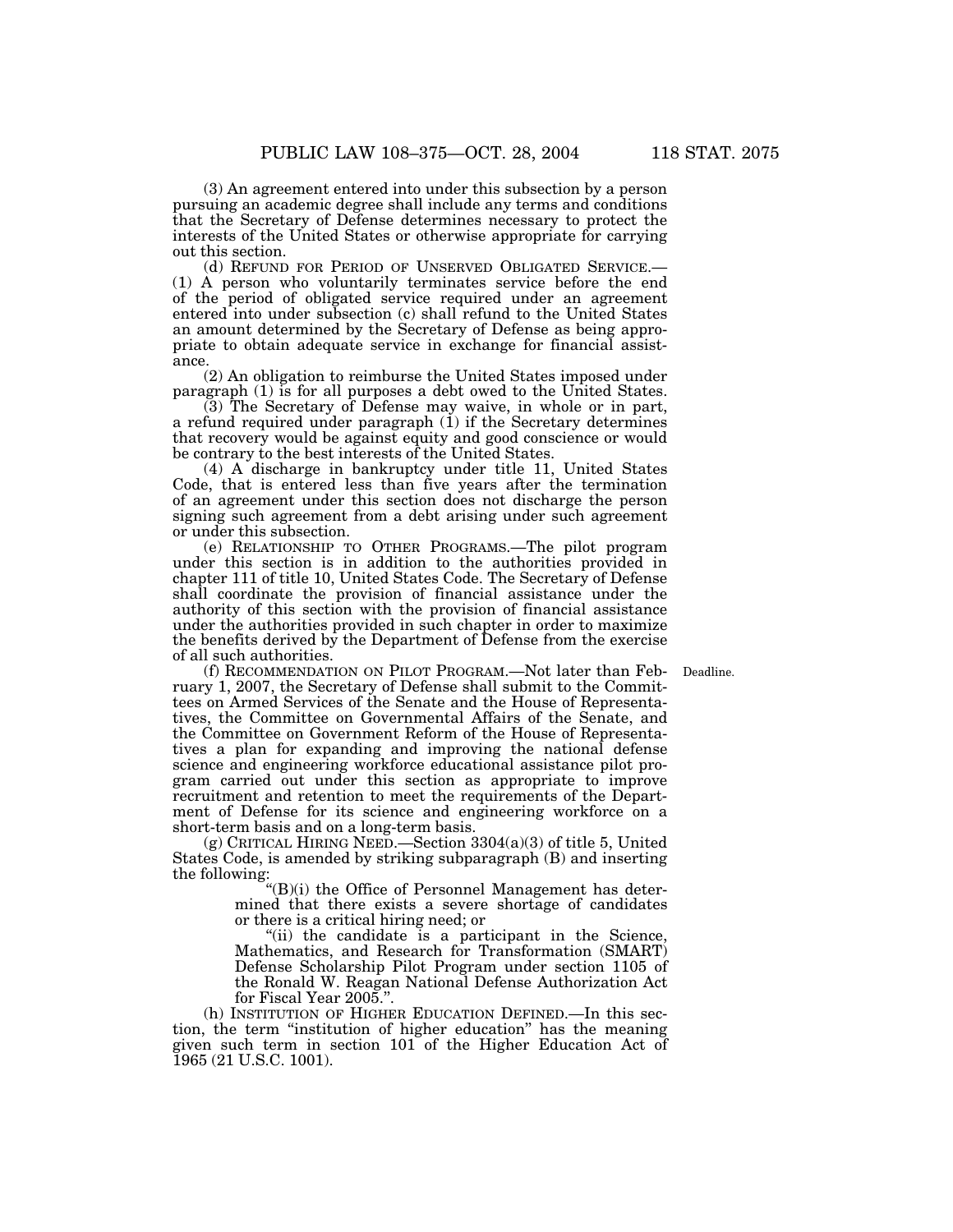#### **SEC. 1106. REPORT ON HOW TO RECRUIT AND RETAIN INDIVIDUALS WITH FOREIGN LANGUAGE SKILLS.**

Not later than March 31, 2005, the Secretary of Defense shall submit to the Committees on Armed Services of the Senate and the House of Representatives and the Select Committee on Intelligence of the Senate and the Permanent Select Committee on Intelligence of the House of Representatives, a plan for expanding and improving the national security foreign language workforce of the Department of Defense as appropriate to improve recruitment and retention to meet the requirements of the Department for its foreign language workforce on a short-term basis and on a long-term basis.

#### **SEC. 1107. PLAN ON IMPLEMENTATION AND UTILIZATION OF FLEXIBLE PERSONNEL MANAGEMENT AUTHORITIES IN DEPART-MENT OF DEFENSE LABORATORIES.**

(a) PLAN REQUIRED.—The Under Secretary of Defense for Acquisition, Technology, and Logistics and the Under Secretary of Defense for Personnel and Readiness shall jointly develop a plan for the effective utilization of the personnel management authorities referred to in subsection (b) in order to increase the mission responsiveness, efficiency, and effectiveness of Department of Defense laboratories.

(b) COVERED AUTHORITIES.—The personnel management authorities referred to in this subsection are the personnel management authorities granted to the Secretary of Defense by the provisions of law as follows:

(1) Section 342(b) of the National Defense Authorization Act for Fiscal Year 1995 (Public Law 103–337; 108 Stat. 2721), as amended by section 1114 of the Floyd D. Spence National Defense Authorization Act for Fiscal Year 2001 (as enacted into law by Public Law 106–398 (114 Stat. 1654A–315)).

(2) Section 1101 of the Strom Thurmond National Defense Authorization Act for Fiscal Year 1999 (Public Law 105–261; 5 U.S.C. 3104 note).

(3) Section 9902(c) of title 5, United States Code.

(4) Such other provisions of law as the Under Secretaries jointly consider appropriate for purposes of this section.

(c) PLAN ELEMENTS.—The plan under subsection (a) shall— (1) include such elements as the Under Secretaries jointly consider appropriate to provide for the effective utilization of the personnel management authorities referred to in subsection (b) as described in subsection (a), including the recommendations of the Under Secretaries for such additional authorities, including authorities for demonstration programs or projects, as are necessary to achieve the effective utilization of such personnel management authorities; and

(2) include procedures, including a schedule for review and decisions, on proposals to modify current demonstration programs or projects, or to initiate new demonstration programs or projects, on flexible personnel management at Department laboratories

(d) SUBMITTAL TO CONGRESS.—The Under Secretaries shall jointly submit to the Committee on Armed Services of the Senate and the Committee on Armed Services of the House of Representatives the plan under subsection (a) not later than December 1, 2005.

Deadline.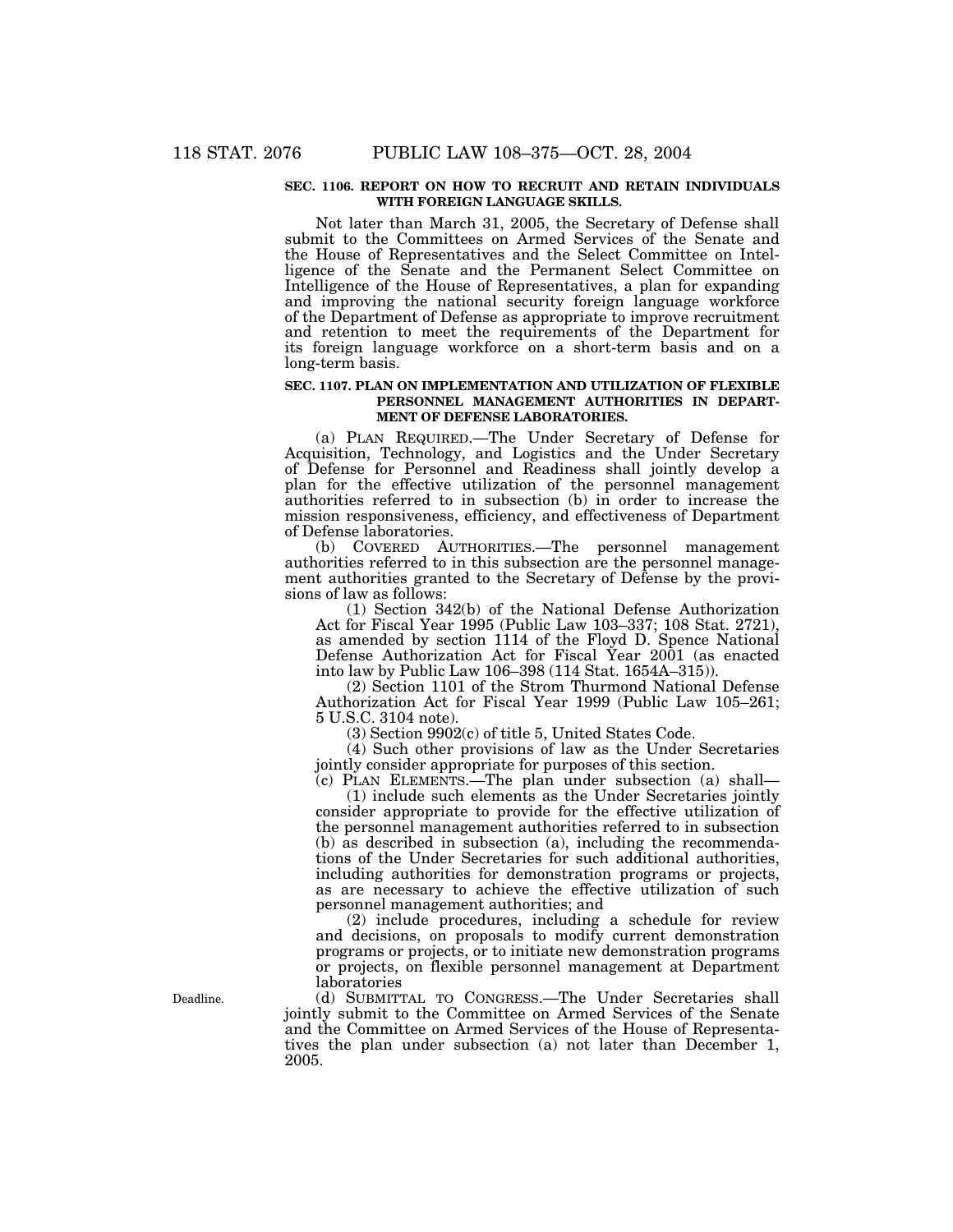### **TITLE XII—MATTERS RELATING TO OTHER NATIONS**

#### **Subtitle A—Matters Relating to Iraq, Afghanistan, and Global War on Terrorism**

- 
- Sec. 1201. Commanders' Emergency Response Program. Sec. 1202. Assistance to Iraq and Afghanistan military and security forces. Sec. 1203. Redesignation and modification of authorities relating to Inspector Gen-
- eral of the Coalition Provisional Authority.
- Sec. 1204. Presidential report on strategy for stabilization of Iraq.
- Sec. 1205. Guidance on contractors supporting deployed forces in Iraq.
- Sec. 1206. Report on contractors supporting deployed forces and reconstruction efforts in Iraq.
- 
- Sec. 1207. United Nations Oil-for-Food Program. Sec. 1208. Support of military operations to combat terrorism.

#### **Subtitle B—Counterproliferation Matters**

- Sec. 1211. Defense international counterproliferation programs.
- Sec. 1212. Policy and sense of Congress on nonproliferation of ballistic missiles.
- Sec. 1213. Sense of Congress on the global partnership against the spread of weapons of mass destruction.
- Sec. 1214. Report on collaborative measures to reduce the risks of a launch of Russian nuclear weapons.

#### **Subtitle C—Other Matters**

- Sec. 1221. Authority for humanitarian assistance for the detection and clearance of landmines extended to include other explosive remnants of war.
- Sec. 1222. Expansion of entities of the People's Republic of China subject to certain presidential authorities when operating in the United States.
- 
- Sec. 1223. Assignment of NATO naval personnel to submarine safety programs. Sec. 1224. Availability of Warsaw Initiative Funds for new NATO members.
- Sec. 1225. Bilateral exchanges and trade in defense articles and defense services

between the United States and the United Kingdom and Australia.

Sec. 1226. Study on missile defense cooperation.

### **Subtitle A—Matters Relating to Iraq, Afghanistan, and Global War on Terrorism**

#### **SEC. 1201. COMMANDERS' EMERGENCY RESPONSE PROGRAM.**

(a) FISCAL YEAR 2005 AUTHORITY.—During fiscal year 2005, from funds made available to the Department of Defense for operation and maintenance pursuant to title XV, not to exceed \$300,000,000 may be used to provide funds—

(1) for the Commanders' Emergency Response Program, established by the Administrator of the Coalition Provisional Authority for the purpose of enabling United States military commanders in Iraq to respond to urgent humanitarian relief and reconstruction requirements within their areas of responsibility by carrying out programs that will immediately assist the Iraqi people; and

(2) for a similar program to assist the people of Afghanistan.

(b) QUARTERLY REPORTS.—Not later than 15 days after the end of each fiscal-year quarter (beginning with the first quarter of fiscal year 2005), the Secretary of Defense shall submit to the congressional defense committees a report regarding the source of funds and the allocation and use of funds during that quarter that were made available pursuant to the authority provided in this section or under any other provision of law for the purposes stated in subsection (a).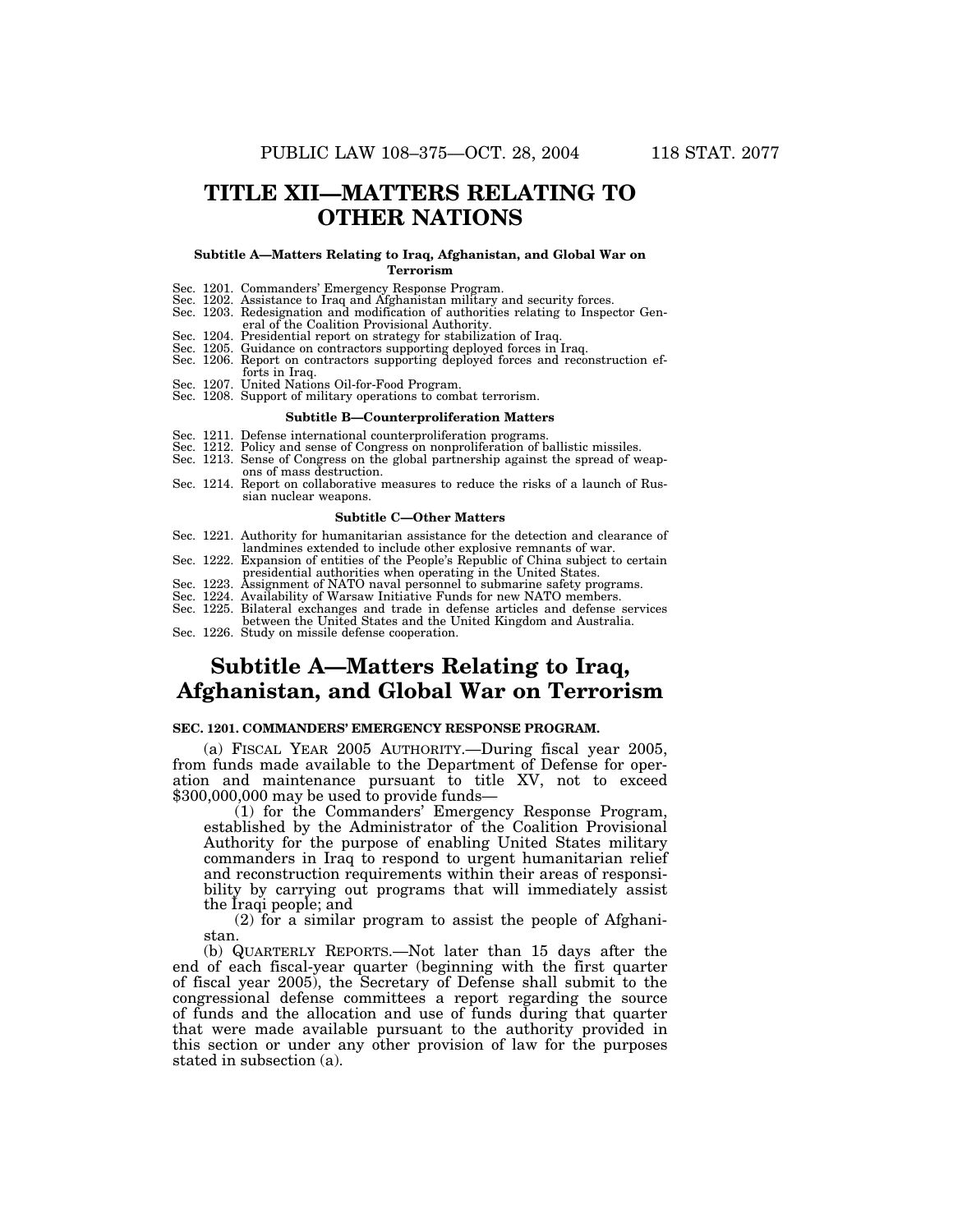(c) WAIVER AUTHORITY.—For purposes of the exercise of the authority provided by this section or any other provision of law making funding available for the Commanders' Emergency Response Program referred to in subsection (a) (including a program referred to in paragraph (2) of that subsection), the Secretary may waive any provision of law not contained in this section that would (but for the waiver) prohibit, restrict, limit, or otherwise constrain the exercise of that authority.

(d) REVIEW OF LAWS.—Not later than 120 days after the date of the enactment of this Act, the Secretary shall submit to the Committee on Armed Services of the Senate and the Committee on Armed Services of the House of Representatives a report identifying all provisions of law that (if not waived) would prohibit, restrict, limit, or otherwise constrain the exercise of the authority provided in this section or any other provision of law using funds available for the purposes stated in subsection (a).

#### **SEC. 1202. ASSISTANCE TO IRAQ AND AFGHANISTAN MILITARY AND SECURITY FORCES.**

(a) AUTHORITY.—The Secretary of Defense may provide assistance under this section to Iraq and Afghanistan military and security forces. Such assistance shall be provided, subject to the provisions of this section, solely to enhance the ability of such forces to combat terrorism and support United States or coalition military operations in Iraq and Afghanistan, respectively.

(b) TYPE OF ASSISTANCE.—Assistance provided under subsection (a) may include equipment, supplies, services, and training.

(c) LIMITATIONS.—Assistance under this section or under any other provision of law for the purpose described in subsection (a) may be provided only from funds available to the Department of Defense for fiscal year 2005 for operation and maintenance under title XV. The total amount of such assistance may not exceed \$500,000,000.

(d) CONGRESSIONAL NOTIFICATION.—Before any provision of assistance under this section or any other provision of law for the purpose described in subsection (a), the Secretary of Defense shall submit to the congressional defense committees a notification of the assistance proposed to be provided. Any such notification shall be submitted not less than 15 days before the provision of such assistance.

(e) MILITARY AND SECURITY FORCES DEFINED.—For purposes of this section, the term ''military and security forces'' means national armies, national guard forces, border security forces, civil defense forces, infrastructure protection forces, and police.

#### **SEC. 1203. REDESIGNATION AND MODIFICATION OF AUTHORITIES RELATING TO INSPECTOR GENERAL OF THE COALITION PROVISIONAL AUTHORITY.**

(a) REDESIGNATION.— $(1)$  Subsections (b) and  $(c)(1)$  of section 3001 of the Emergency Supplemental Appropriations Act for Defense and for the Reconstruction of Iraq and Afghanistan, 2004 (Public Law 108–106; 117 Stat. 1234; 5 U.S.C. App. 3 section 8G note) are each amended by striking ''Office of the Inspector General of the Coalition Provisional Authority'' and inserting ''Office of the Special Inspector General for Iraq Reconstruction''.

 $(2)$  Subsection  $(c)(1)$  of such section is further amended by striking ''Inspector General of the Coalition Provisional Authority''

Deadline.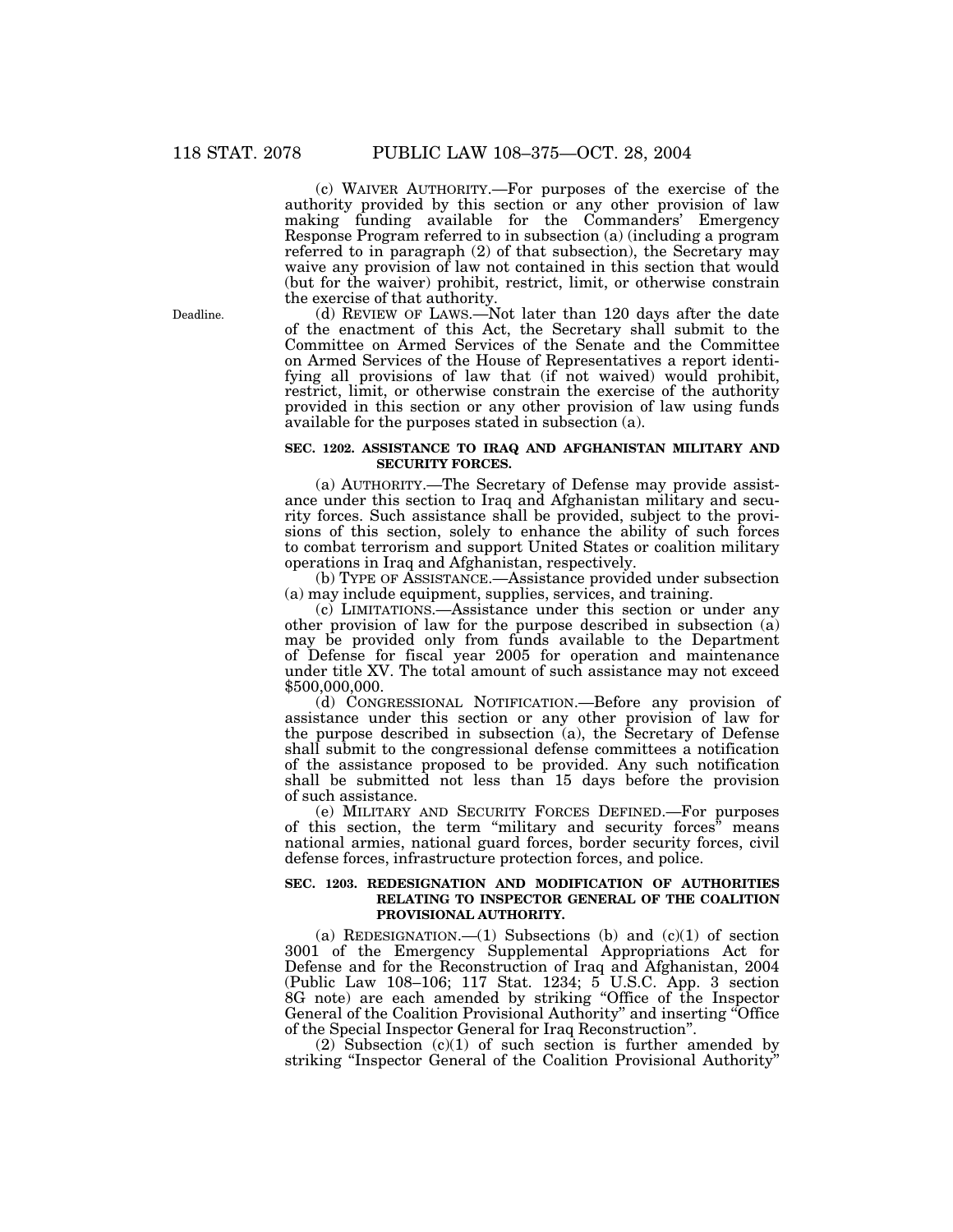(in this section referred to as the 'Inspector General')''. (3)(A) The heading of such section is amended to read as follows:

#### **''SEC. 3001. SPECIAL INSPECTOR GENERAL FOR IRAQ RECONSTRUC-TION.''.**

(B) The heading of title III of such Act is amended to read as follows:

# **''TITLE III—SPECIAL INSPECTOR GEN-ERAL FOR IRAQ RECONSTRUCTION''.**

(b) CONTINUATION IN OFFICE.—The individual serving as the Inspector General of the Coalition Provisional Authority as of the date of the enactment of this Act may continue to serve in that position after that date without reappointment under paragraph  $(1)$  of section 3001 $(c)$  of the Emergency Supplemental Appropriations Act for Defense and for the Reconstruction of Iraq and Afghanistan, 2004, but remaining subject to removal as specified in paragraph (4) of that section.

(c) PURPOSES.—Subsection (a) of such section is amended— 5 USC app. 8G (1) in paragraph (1), by striking ''of the Coalition Provisional Authority (CPA)'' and inserting ''funded with amounts appropriated or otherwise made available to the Iraq Relief and Reconstruction Fund'';

 $(2)$  in paragraph  $(2)(B)$ , by striking "fraud" and inserting "waste, fraud,"; and

(3) in paragraph (3), by striking ''the head of the Coalition Provisional Authority" and inserting "the Secretary of State and the Secretary of Defense''.

(d) RESPONSIBILITIES OF ASSISTANT INSPECTOR GENERAL FOR AUDITING.—Subsection  $(d)(1)$  of such section is amended by striking " of the Coalition Provisional Authority" and inserting "supported" by the Iraq Relief and Reconstruction Fund''.

(e) SUPERVISION.—Such section is further amended—

 $(1)$  in subsection  $(e)$ —

(A) in paragraph (1), by striking ''the head of the Coalition Provisional Authority'' and inserting ''the Secretary of State and the Secretary of Defense''; and

 $(B)$  in paragraph  $(2)$ 

(i) by striking ''Neither the head of the Coalition Provisional Authority,'' and all that follows through "nor any other officer" and inserting "No officer"; and

(ii) by striking ''investigation,'' and all that follows through "course of any" and inserting "investigation related to the Iraq Relief and Reconstruction Fund or from issuing any subpoena during the course of any such'';

 $(2)$  in subsection  $(h)$ –

 $(A)$  in paragraphs  $(4)(B)$  and  $(5)$ , by striking "head of the Coalition Provisional Authority'' and inserting ''Secretary of State or Secretary of Defense, as appropriate,''; and

(B) in paragraph (5), by striking ''at the central and field locations of the Coalition Provisional Authority'' and

note.

5 USC app. 8G note.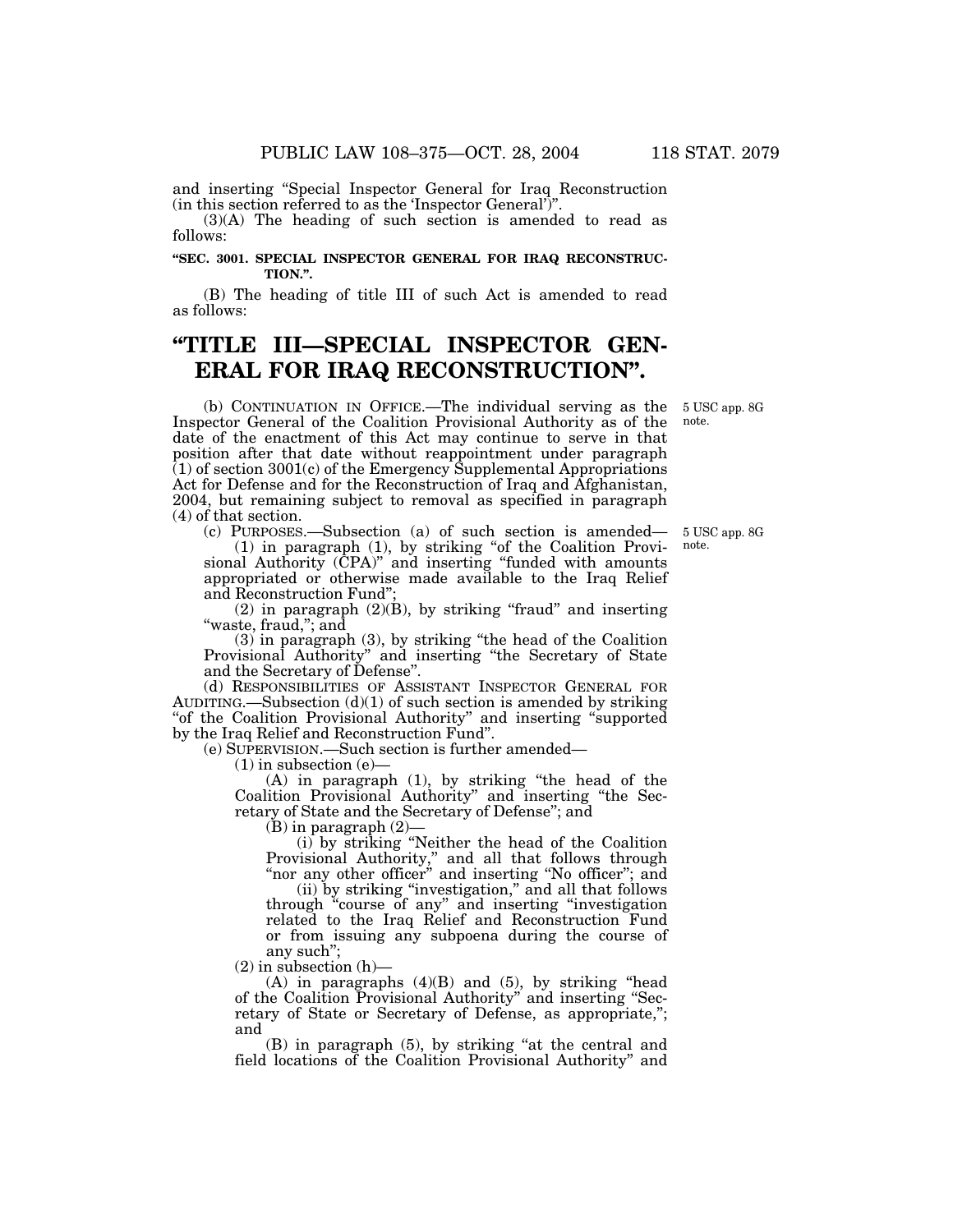inserting ''within the Department of Defense or at appropriate locations of the Department of State in Iraq'';

 $(3)$  in subsection  $(j)$ —

(A) in paragraph (1), by striking ''the head of the Coalition Provisional Authority'' and inserting ''the Secretary of State and the Secretary of Defense''; and

(B) in paragraph (2)—

 $(i)$  in subparagraph  $(A)$ —

(I) by striking ''the head of the Coalition Provisional Authority'' the first place it appears and inserting ''the Secretary of State or the Secretary of Defense''; and

(II) by striking ''the head of the Coalition Provisional Authority'' the second place it appears and inserting ''the Secretary of State or the Secretary of Defense, as the case may be,''; and

(ii) in subparagraph (B), by striking ''the head of the Coalition Provisional Authority'' and inserting ''the Secretary of State or the Secretary of Defense, as the case may be,''; and

(4) in subsection (k), by striking ''the head of the Coalition Provisional Authority shall'' both places it appears and inserting ''the Secretary of State and the Secretary of Defense shall jointly''.

(f) DUTIES.—Subsection  $(f)(1)$  of such section is amended—

(1) in the matter preceding subparagraph (A), by striking "appropriated funds by the Coalition Provisional Authority in Iraq'' and inserting ''amounts appropriated or otherwise made available to the Iraq Relief and Reconstruction Fund''; and

(2) in subparagraph (D), by striking ''the Coalition Provisional Authority,'' and all that follows through ''Government, and'' and inserting ''departments, agencies, and entities of the United States and''.

(g) INTERAGENCY COORDINATION.—Subsection (f) of such section is further amended by striking paragraphs (4) and (5) and inserting the following new paragraph  $(\overline{4})$ :

''(4) In carrying out the duties, responsibilities, and authorities of the Inspector General under this section, the Inspector General shall coordinate with, and receive the cooperation of, each of the following:

"(A) The Inspector General of the Department of State.

"(B) The Inspector General of the Department of Defense.

''(C) The Inspector General of the United States Agency for International Development.''.

(h) POWERS AND AUTHORITIES.—Subsection  $(g)(1)$  of such section is amended by inserting before the period the following: '', including the authorities under subsection (e) of such section''.

(i) REPORTS.—Subsection (i) of such section is amended—

 $(1)$  in paragraph  $(1)$ 

(A) by striking the first sentence and inserting the following: ''Not later than 30 days after the end of each fiscal-year quarter, the Inspector General shall submit to the appropriate committees of Congress a report summarizing, for the period of that quarter and, to the extent possible, the period from the end of such quarter to the time of the submission of the report, the activities during such period of the Inspector General and the activities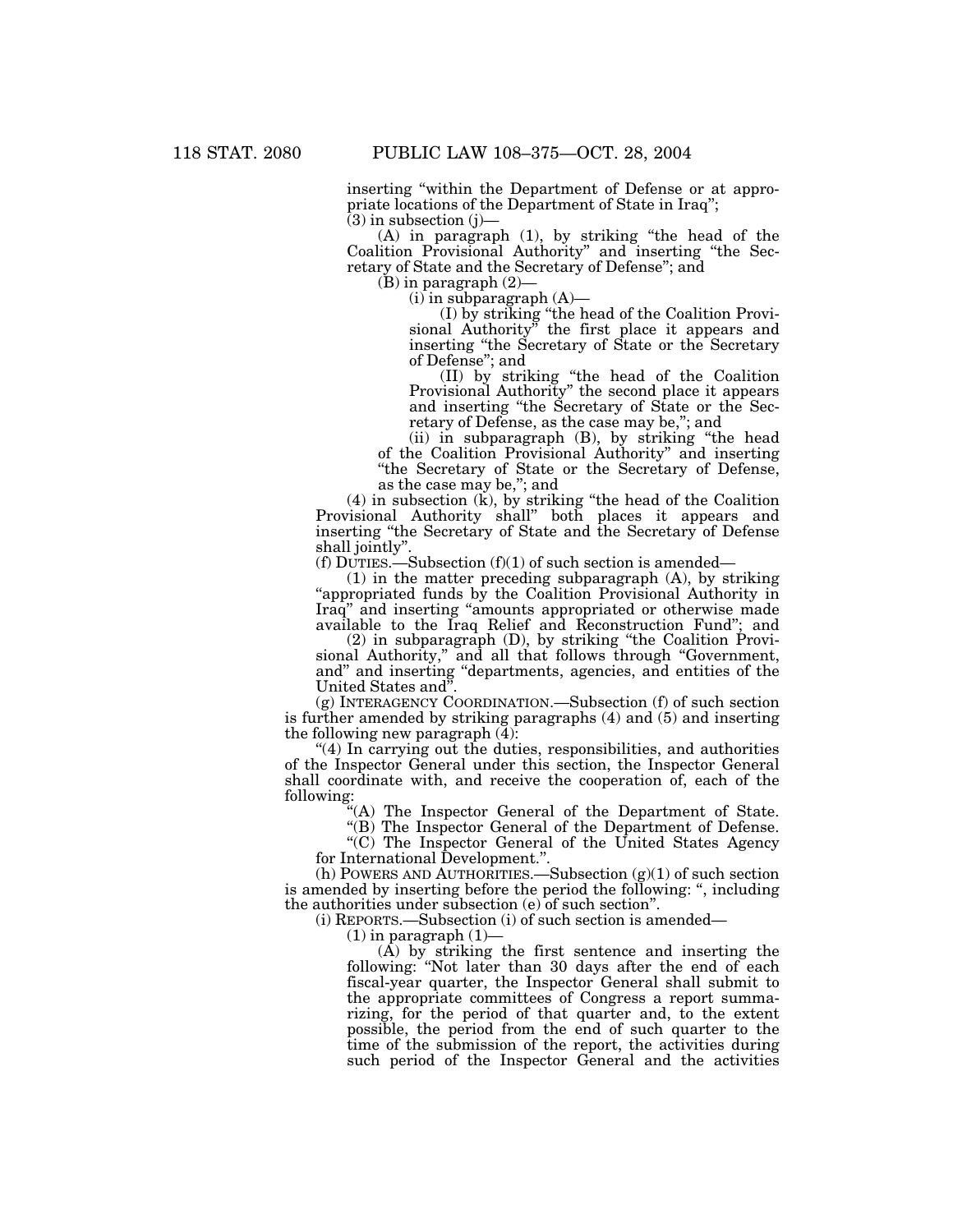under programs and operations funded with amounts appropriated or otherwise made available to the Iraq Relief and Reconstruction Fund.'';

(B) in subparagraph (B), by striking ''the Coalition Provisional Authority'' and inserting ''the Department of Defense, the Department of State, and the United States Agency for International Development, as applicable,'';

 $(C)$  in subparagraph  $(E)$ –

(i) by striking ''the Coalition Provisional Authority and of any other''; and

(ii) by striking ''appropriated funds'' and inserting ''amounts appropriated or otherwise made available to the Iraq Relief and Reconstruction Fund''; and

(D) in subparagraph (F)(iii), by striking ''the Coalition Provisional Authority'' and inserting ''the contracting department or agency";

 $(2)$  in paragraph  $(2)$ , by striking "by the Coalition Provisional Authority'' and inserting ''by any department or agency of the United States Government that involves the use of amounts appropriated or otherwise made available to the Iraq Relief and Reconstruction Fund'';

 $(3)$  in paragraph  $(3)$ 

(A) by striking ''Not later than June 30, 2004, and semiannually thereafter, the" and inserting "The";

(B) by striking "a report" and inserting "semiannual reports''; and

(C) and by adding at the end the following new sentence: ''The first such report for a year, covering the first six months of the year, shall be submitted not later than July 31 of that year, and the second such report, covering the second six months of the year, shall be submitted not later than January 31 of the following year.''; and

(4) in paragraph (4), by striking ''of the Coalition Provisional Authority" and inserting "of the Department of State and of the Department of Defense''.

(j) TERMINATION.—Subsection (o) of such section is amended to read as follows:

''(o) TERMINATION.—The Office of the Inspector General shall terminate on the date that is 10 months after the date, as determined by the Secretary of State and the Secretary of Defense, on which 80 percent of the amounts appropriated or otherwise made available to the Iraq Relief and Reconstruction Fund by chapter 2 of title II of this Act have been obligated.''.

#### **SEC. 1204. PRESIDENTIAL REPORT ON STRATEGY FOR STABILIZATION OF IRAQ.**

(a) STABILIZATION STRATEGY.—Not later than 120 days after the date of the enactment of this Act, the President shall submit to Congress an unclassified report (with classified annex, if necessary) on the strategy of the United States and coalition forces for stabilizing Iraq. The report shall contain a detailed explanation of the strategy, together with the following:

(1) A description of the efforts of the President to work with the United Nations to provide support for, and assistance to, the transitional government in Iraq and, in particular, the efforts of the President to negotiate and secure adoption by the United Nations Security Council of Resolution 1546.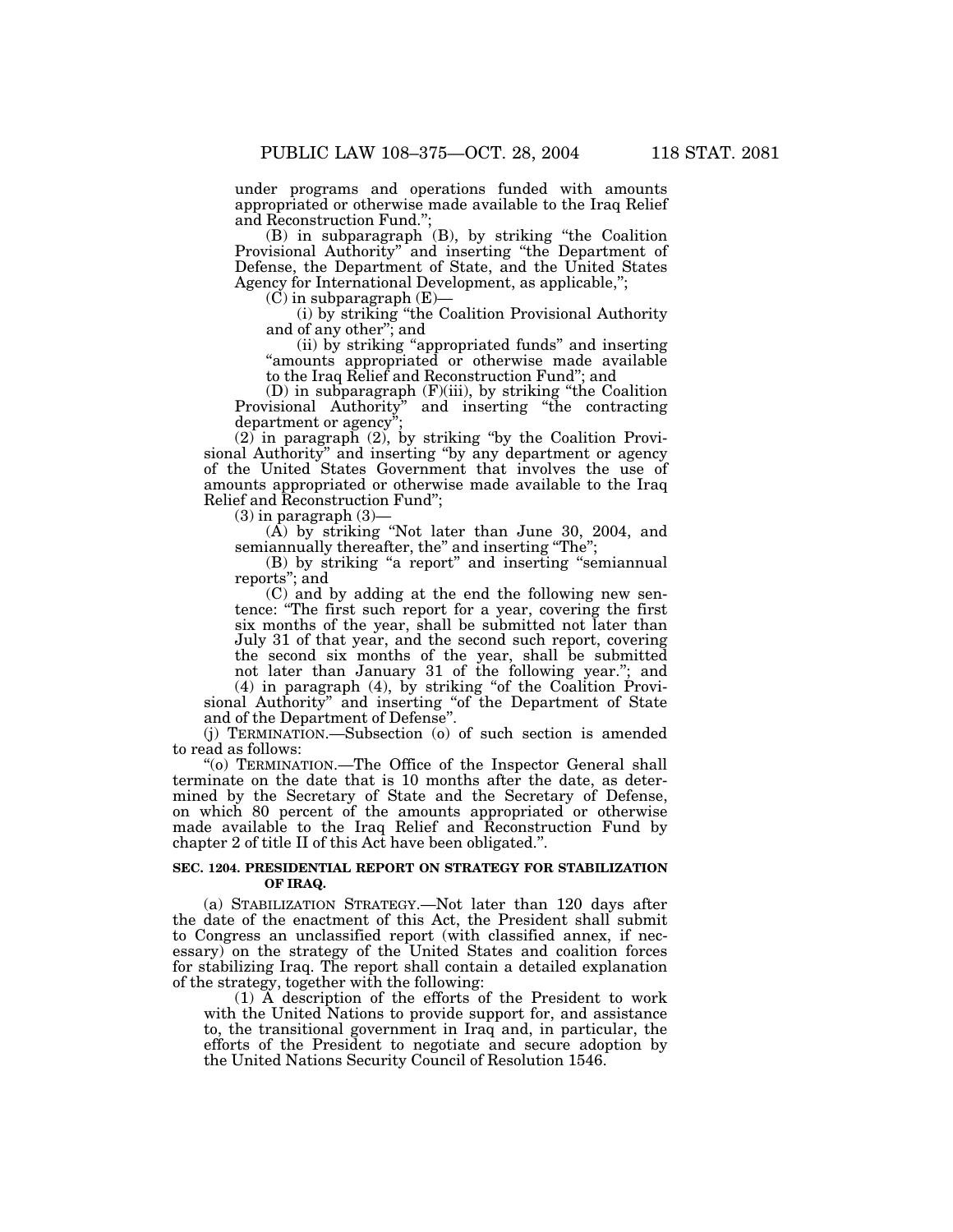(2) A description of the efforts of the President to continue to work with North Atlantic Treaty Organization (NATO) member states and non-NATO member states to provide support for and augment coalition forces, including—

(A) the current military forces of coalition countries deployed to Iraq;

(B) the current police forces of coalition countries deployed to Iraq;

(C) the current financial resources of coalition countries pledged and provided for the stabilization and reconstruction of Iraq; and

 $(D)$  a list of countries that have pledged to deploy military or police forces, including the schedule and level of such deployments.

(3) The strategic plan referred to in subsection (b) relating to Iraqi security forces.

(4) A description of the efforts of the United States and coalition forces to assist in the reconstruction of essential infrastructure of Iraq, including the oil industry, electricity generation, roads, schools, and hospitals.

(5) A description of the efforts of the United States, coalition partners, and relevant international agencies to assist in the development of political institutions and prepare for democratic elections in Iraq.

(6) A description of the obstacles, including financial, technical, logistic, personnel, political, and other obstacles, faced by NATO in generating and deploying military forces out of theater to locations such as Iraq.

(b) IRAQI SECURITY FORCES.—The President shall include in the report under subsection (a) a strategic plan setting forth the manner in which the coaltion will achieve the goal of establishing viable and professional Iraqi security forces able to provide for the long-term security of the Iraqi people. That strategic plan shall include at least the following:

(1) Recruiting and retention goals, shown for each service of the Iraqi security forces.

(2) Training plans for each service of the Iraqi security forces.

(3) A description of metrics by which progress toward the goal of Iraqi provision for its own security can be measured.

(4) A description of equipment needs, shown for each service of the Iraqi security forces.

(5) A resourcing plan for achieving the goals of the strategic plan.

(6) Personnel plans in terms of United States military and contractor personnel to be used in training each such service.

(7) A description of challenges faced and opportunities presented in particular regions of Iraq and a plan for addressing those challenges.

(8) A discussion of training and deployment successes and failures to the date of the report and how lessons from those successes and failures will be incorporated into the strategic plan.

(c) QUARTERLY REPORTS.—Not later than 30 days after the end of each quarter of calendar year 2005, the Secretary of Defense shall submit to the Congress a report on the actions taken under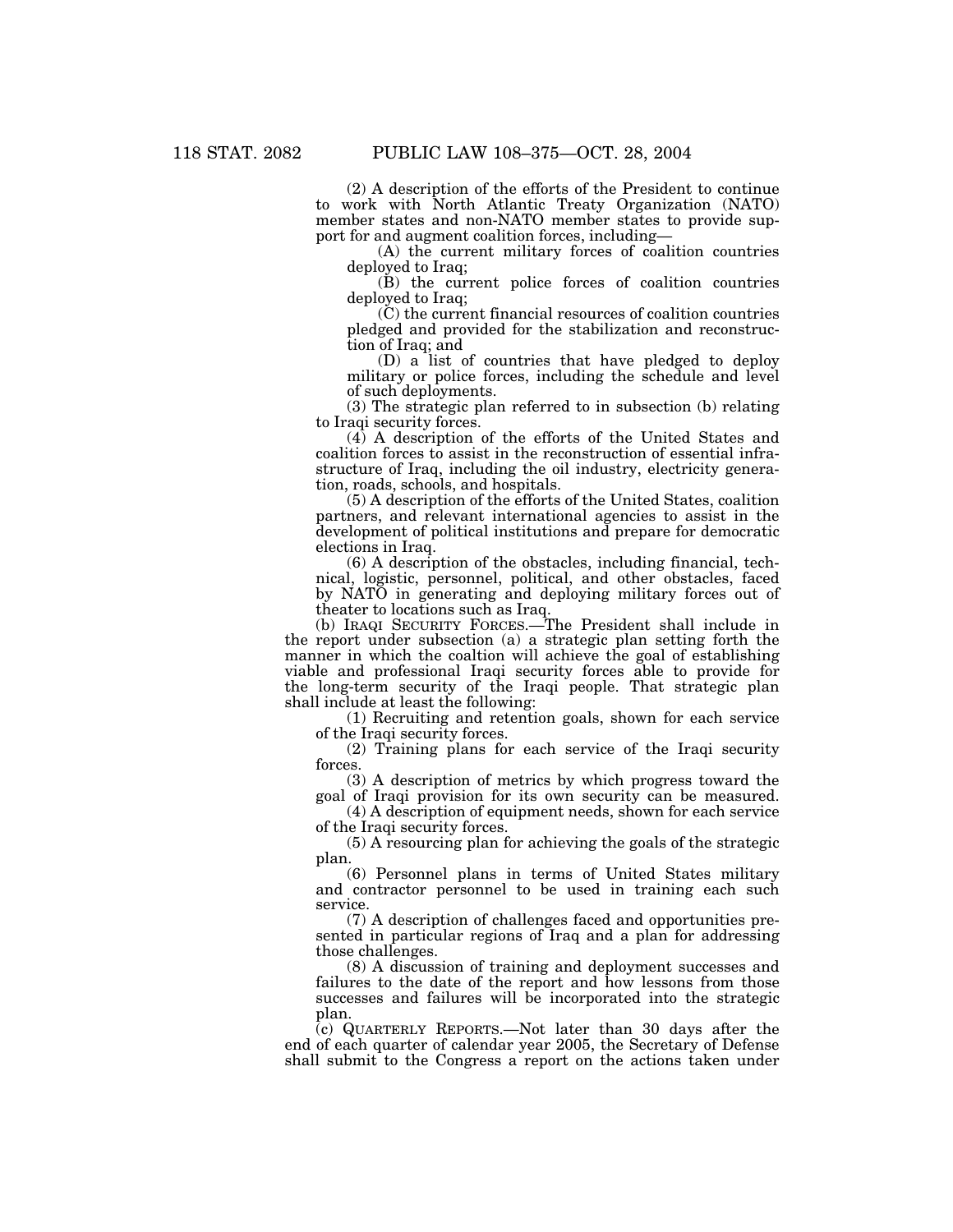the strategic plan set forth pursuant to subsection (b) since the date of the enactment of this Act. Each such report shall be prepared in conjunction with the Secretary of State.

### **SEC. 1205. GUIDANCE ON CONTRACTORS SUPPORTING DEPLOYED FORCES IN IRAQ.**

(a) GUIDANCE.—Not later than 180 days after the date of the Deadline. enactment of this Act, the Secretary of Defense shall issue guidance on how the Department of Defense shall manage contractor personnel who support deployed forces and shall direct the Secretaries of the military departments to develop procedures to ensure implementation of that guidance. The guidance shall—

(1) establish policies for the use of contractors to support deployed forces;

(2) delineate the roles and responsibilities of commanders regarding the management and oversight of contractor personnel who support deployed forces; and

(3) integrate into a single document other guidance and doctrine that may affect Department of Defense responsibilities to contractors in locations where members of the Armed Forces are deployed.

(b) ISSUES TO BE ADDRESSED.—The guidance issued under subsection (a) shall address at least the following matters:

(1) Warning contractor security personnel of potentially hazardous situations.

(2) Coordinating the movement of contractor security personnel, especially through areas of increased risk or planned or ongoing military operations.

(3) Rapidly identifying contractor security personnel by members of the Armed Forces.

(4) Sharing relevant threat information with contractor security personnel and receiving information gathered by contractor security personnel for use by United States and coalition forces.

(5) Providing appropriate assistance to contractor personnel who become engaged in hostile situations.

(6) Providing medical assistance for, and evacuation of, contractor personnel who become casualties as a result of enemy actions.

(7) Investigating background and qualifications of contractor security personnel and organizations.

(8) Establishing rules of engagement for armed contractor security personnel, and ensuring proper training and compliance with the rules of engagement.

(9) Establishing categories of security, intelligence, law enforcement, and criminal justice functions that are—

(A) inherently governmental functions under Subpart 7.5 of the Federal Acquisition Regulation; or

(B) although not inherently governmental functions, should not ordinarily be performed by contractors in areas of operations.

(10) Establishing procedures for making and documenting determinations about which security, intelligence, law enforcement, and criminal justice functions will be performed by military personnel and which will be performed by private companies.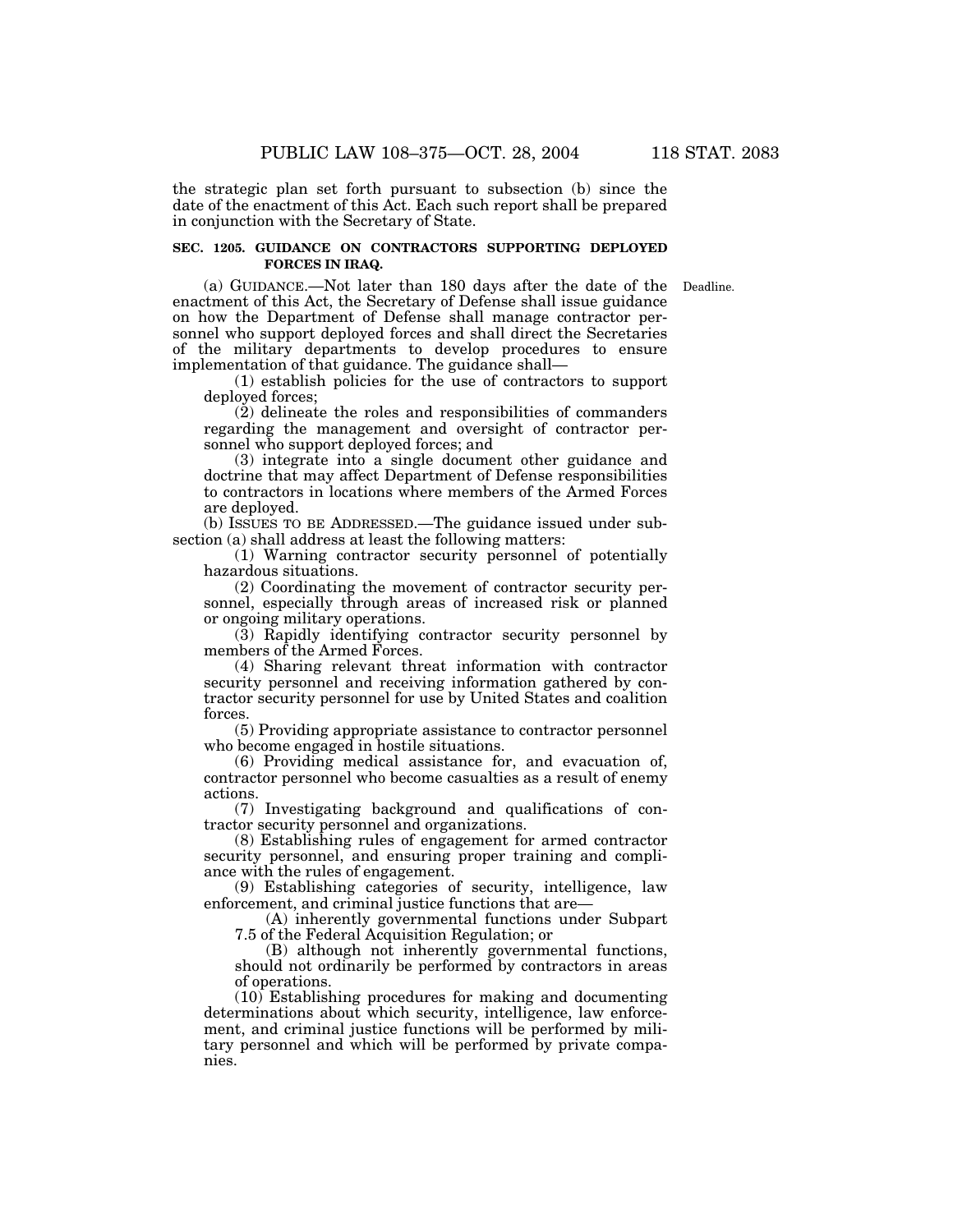(c) REPORT.—Not later than 30 days after issuing the guidance required under subsection (a), the Secretary of Defense shall submit to the Committees on Armed Services of the Senate and House of Representatives a report on the guidance issued under subsection (a).

#### **SEC. 1206. REPORT ON CONTRACTORS SUPPORTING DEPLOYED FORCES AND RECONSTRUCTION EFFORTS IN IRAQ.**

(a) REPORT REQUIRED.—Not later than 180 days after the date of the enactment of this Act, the Secretary of Defense shall submit to the Committee on Armed Services of the Senate and the Committee on Armed Services of the House of Representatives a report on contractors supporting deployed forces and reconstruction efforts in Iraq.

(b) MATTERS TO BE INCLUDED.—The report required by subsection (a) shall include, at a minimum, the following matters with respect to contractors, and employees of contractors, described in subsection (a):

(1) A description of the overall chain of command and oversight mechanisms that are in place to ensure adequate command and supervision of such contractor employees in critical security roles.

(2) A description of sanctions that are available to be imposed on such a contractor employee who—

(A) fails to comply with a requirement of law or regulation that applies to such employee; or

(B) engages in other misconduct.

(3) A description of disciplinary and criminal actions brought against contractor employees during the period beginning on May 1, 2003, and ending on the date of the enactment of this Act.

(4) An explanation of the legal status of contractor employees engaged in the performance of security functions in Iraq after the transfer of sovereign power to Iraq on June 28, 2004.

(5) A specification of casualty and fatality figures for contractor employees supporting deployed forces and reconstruction efforts in Iraq, shown, to the extent practicable, in the following categories:

(A) Total casualties and total fatalities.

(B) Casualties and fatalities among—

(i) nationals of the United States;

(ii) nationals of Iraq; and

(iii) nationals of states other than the United States and Iraq.

(6) A description, to the maximum extent practicable, of incidents in which contractor employees supporting deployed forces and reconstruction efforts in Iraq have been engaged in hostile fire or other incidents of note during the period beginning on May 1, 2003, and ending on the date of the enactment of this Act.

(c) PLANS.—The Secretary shall include with the report under subsection (a) the following plans:

(1) A plan for establishing and implementing a process for collecting data on individual contractors, the value of the contracts, the number of casualties incurred, and the number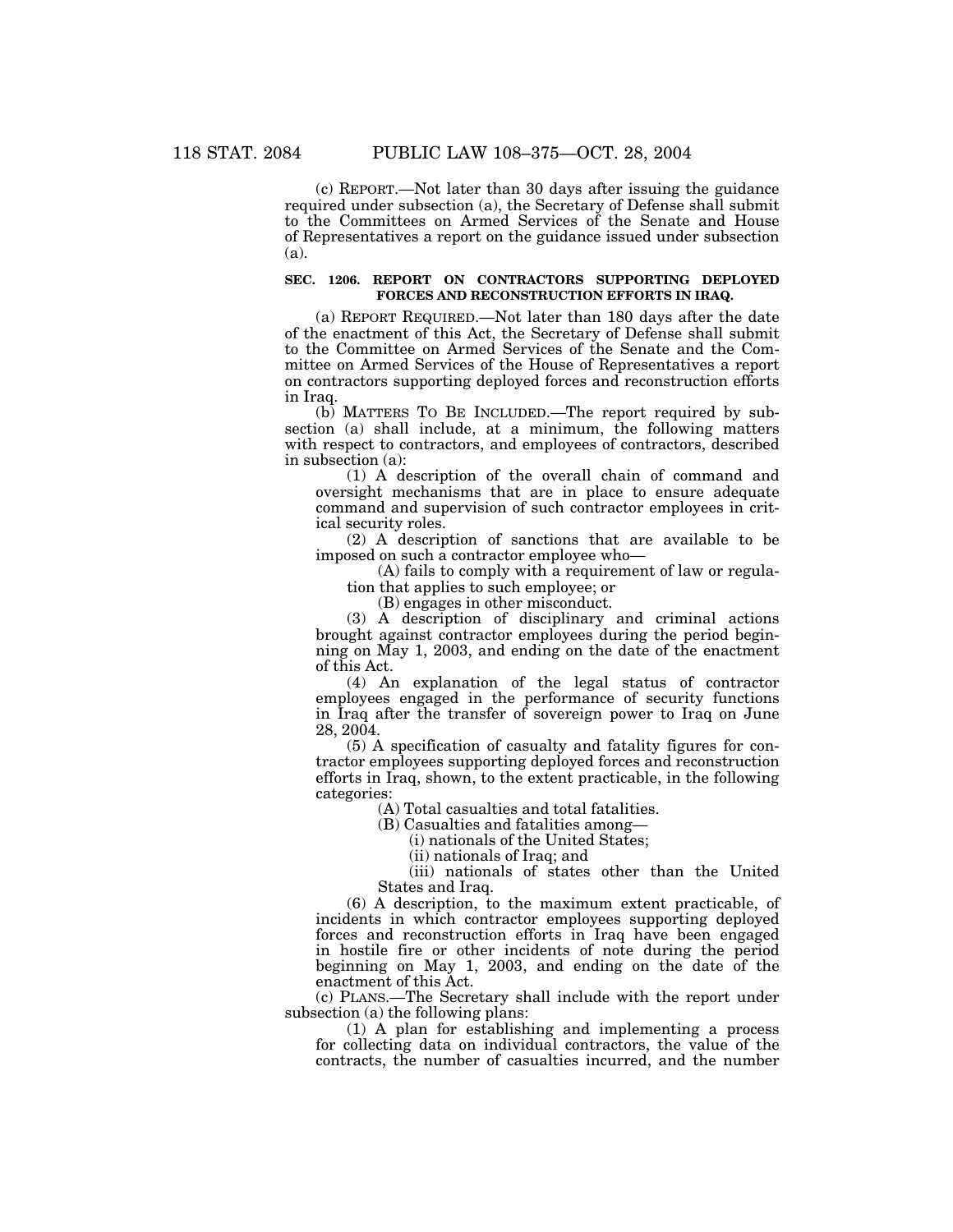of personnel in Iraq performing the following services for the Department of Defense and other Federal agencies:

(A) Personal security details.

(B) Nonmilitary site security.

(C) Nonmilitary convoy security.

(D) Interrogation services at interrogation centers operated by the Department of Defense.

(2) A plan for ensuring that military commanders in the theater of operations have accurate information on the number, types, and sources of weapons and other critical equipment (such as body armor, armored vehicles, secure communications and friend-foe identification) that contractor personnel performing services specified in paragraph (1) are authorized to possess.

(d) COORDINATION.—In the preparation of the report under this section (including the plans under subsection (c)), the Secretary of Defense shall coordinate, as appropriate, with the head of any Federal agency that is involved in the procurement of services from contractors supporting deployed forces and reconstruction efforts in Iraq. The head of any such agency shall provide to the Secretary of Defense such information as the Secretary may require about such contractors to complete the report.

#### **SEC. 1207. UNITED NATIONS OIL-FOR-FOOD PROGRAM.**

(a) ACCESS TO DOCUMENTS.—It is the sense of Congress that the Secretary of State should seek to conclude a memorandum of understanding with the Interim Government of Iraq to ensure that the United States will have access to all documents in the possession of that Government related to the United Nations Oilfor-Food Program.

(b) INFORMATION FROM THE UNITED NATIONS.—(1) The Secretary of State shall use the voice and vote of the United States in the United Nations to urge the Secretary General of the United Nations to provide to the United States copies of all audits and core documents related to the United Nations Oil-for-Food Program, including all audits, examinations, studies, reviews, or similar documents prepared by the United Nations Office of Internal Oversight Services and all responses to such documents.

 $(2)$  It is the sense of Congress that, pursuant to section  $941(b)(6)$ of the United Nations Reform Act of 1999 (title IX of division A of H.R. 3427 of the 106th Congress, as enacted into law by section 1000(a)(7) of Public Law 106–113; 113 Stat. 1501A–483), the Comptroller General should have full and complete access to financial information relating to the United Nations, including information related to the financial transactions, organization, and activities of the United Nations Oil-for-Food Program.

(3) The Secretary of State shall facilitate access by the Comptroller General to the financial information described in paragraph (2).

(c) COOPERATION IN INVESTIGATIONS.—The head of any Executive agency (including the Secretary of State, the Secretary of Defense, the Secretary of the Treasury, and the Director of the Central Intelligence Agency) shall, upon a request in connection with an investigation of the United Nations Oil-for-Food Program made by a committee of jurisdiction of the Senate or House of Representatives, promptly provide to the chairman of that committee—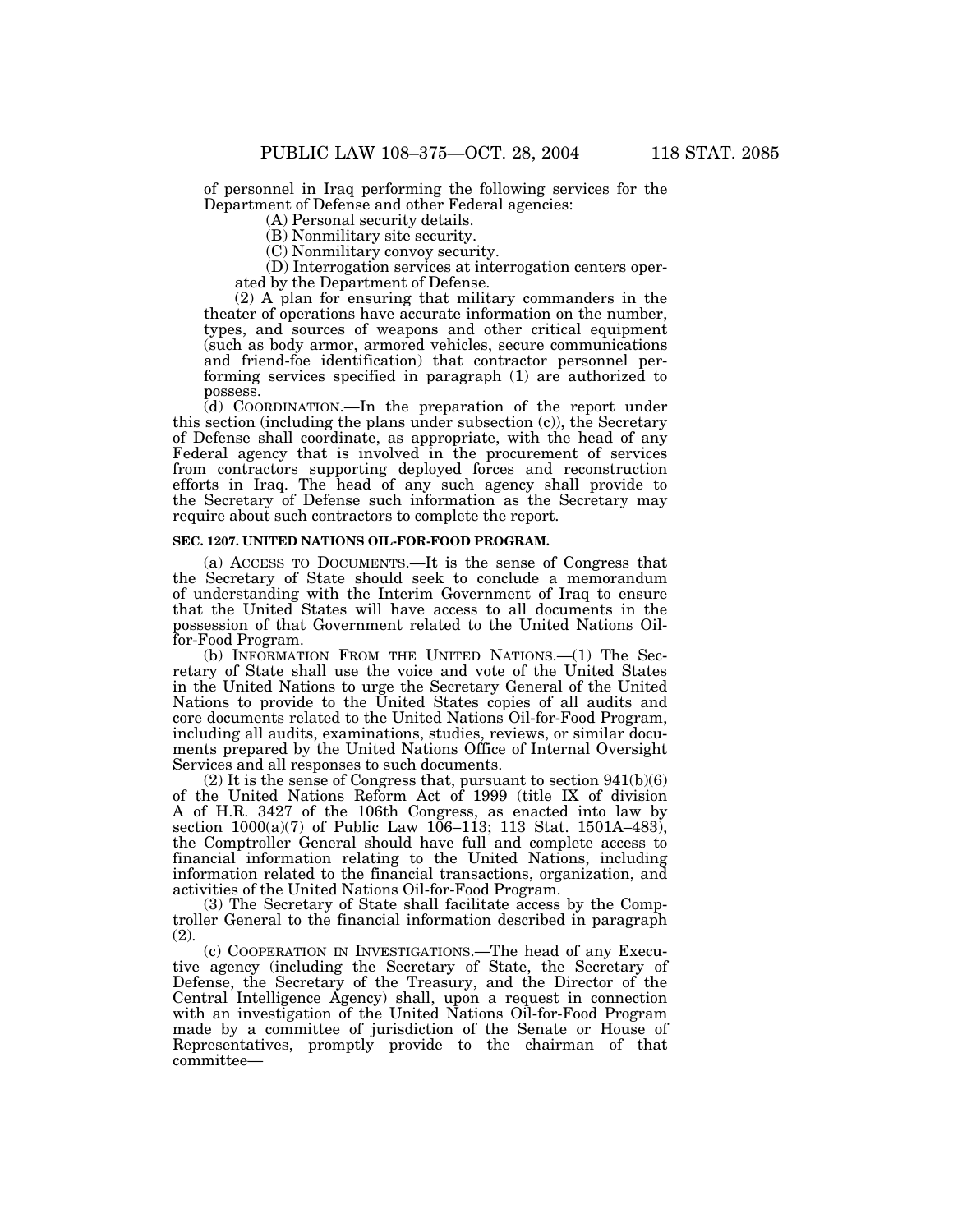(1) access to any information or document described in subsection (a) or (b) that is under the control of such agency and responsive to the request; and

(2) cooperation in gaining access to information and documents described in subsections (a) and (b) that are not under the control of such agency, as appropriate.<br>(d) REVIEW OF OIL-FOR-FOOD PROGRAM BY COMPTROLLER GEN-

 $ERAL.$ —(1) The Comptroller General shall conduct a review of the United Nations Oil-for-Food Program, including the role of the United States in that program. The review—

(A) in accordance with generally accepted government auditing standards, should not interfere with any ongoing criminal investigation or inquiry related to that program; and

(B) may take into account the results of any investigation or inquiry related to that program.

(2) The head of each Executive agency shall fully cooperate with the review of the Comptroller General under paragraph (1).

(e) EXECUTIVE AGENCY DEFINED.—In this section, the term "Executive agency" has the meaning given that term in section 105 of title 5, United States Code.

#### **SEC. 1208 SUPPORT OF MILITARY OPERATIONS TO COMBAT TER-RORISM.**

(a) AUTHORITY.—The Secretary of Defense may expend up to \$25,000,000 during any fiscal year during which this subsection is in effect to provide support to foreign forces, irregular forces, groups, or individuals engaged in supporting or facilitating ongoing military operations by United States special operations forces to combat terrorism.

(b) PROCEDURES.—The Secretary of Defense shall establish procedures for the exercise of the authority under subsection (a). The Secretary shall notify the congressional defense committees of those procedures before any exercise of that authority.

(c) NOTIFICATION.—Upon using the authority provided in subsection (a) to make funds available for support of an approved military operation, the Secretary of Defense shall notify the congressional defense committees expeditiously, and in any event in not less than 48 hours, of the use of such authority with respect to that operation. Such a notification need be provided only once with respect to any such operation. Any such notification shall be in writing.

(d) LIMITATION ON DELEGATION.—The authority of the Secretary of Defense to make funds available under subsection (a) for support of a military operation may not be delegated.

(e) INTELLIGENCE ACTIVITIES.—This section does not constitute authority to conduct a covert action, as such term is defined in section 503(e) of the National Security Act of 1947 (50 U.S.C. 413b(e)).

(f) ANNUAL REPORT.—Not later than 30 days after the close of each fiscal year during which subsection (a) is in effect, the Secretary of Defense shall submit to the congressional defense committees a report on support provided under that subsection during that fiscal year. Each such report shall describe the support provided, including a statement of the recipient of the support and the amount obligated to provide the support.

(g) FISCAL YEAR 2005 LIMITATION.—Support may be provided under subsection (a) during fiscal year 2005 only from funds made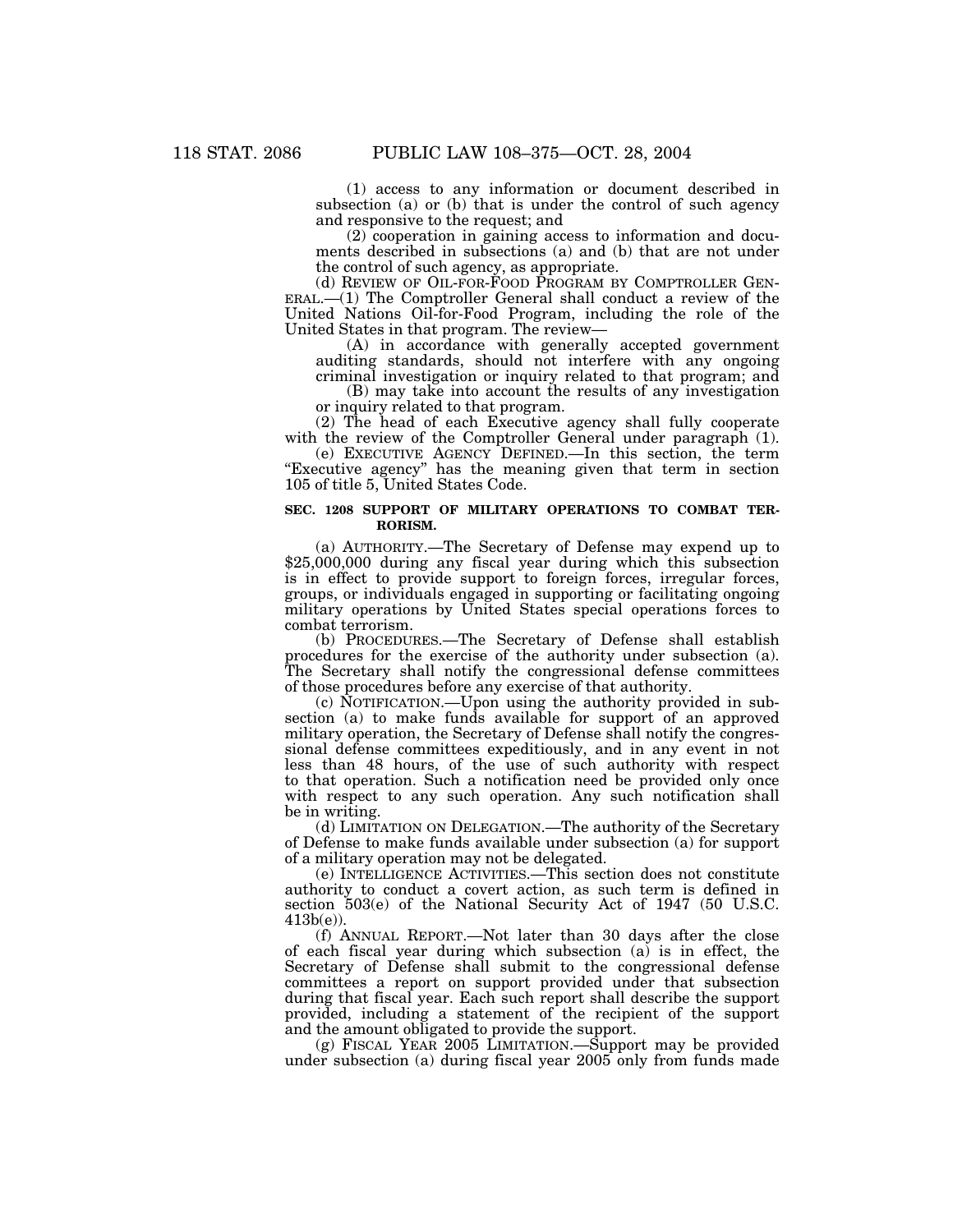available for operations and maintenance pursuant to title XV of this Act.

(h) PERIOD OF AUTHORITY.—The authority under subsection (a) is in effect during each of fiscal years 2005 through 2007.

### **Subtitle B—Counterproliferation Matters**

#### **SEC. 1211. DEFENSE INTERNATIONAL COUNTERPROLIFERATION PRO-GRAMS.**

(a) INTERNATIONAL SECURITY PROGRAM TO PREVENT UNAUTHOR-IZED TRANSFER AND TRANSPORTATION OF WMDS.—Subsection (b) of section 1424 of the Defense Against Weapons of Mass Destruction Act of 1996 (50 U.S.C. 2333) is amended to read as follows:

''(b) OTHER COUNTRIES.—The Secretary of Defense may carry out programs under subsection (a) in a country other than a country specified in that subsection if the Secretary determines that there exists in that country a significant threat of the unauthorized transfer and transportation of nuclear, biological, or chemical weapons or related materials.''.

(b) INTERNATIONAL TRAINING PROGRAM TO DETER WMD PRO-LIFERATION.—Section 1504(e)(3)(A) of the National Defense Authorization Act for Fiscal Year 1995 (Public Law 103–337; 108 Stat. 2918) is amended—

(1) by striking ''The training program referred to in paragraph (1)(B) is a'' and inserting 'The Secretary of Defense may participate in a'';

 $(2)$  by inserting "of" after "acquisition";

(3) by striking "and" after "countries,"; and

(4) by inserting before the period at the end the following: '', and in other countries in which, as determined by the Secretary of Defense, there exists a significant threat of such proliferation and acquisition''.

#### **SEC. 1212. POLICY AND SENSE OF CONGRESS ON NONPROLIFERATION OF BALLISTIC MISSILES.**

22 USC 2797 note.

(a) FINDINGS.—Congress makes the following findings:

(1) Certain countries are seeking to acquire ballistic missiles and related technologies that could be used to attack the United States or place at risk United States interests, deployed members of the Armed Forces, and allies of the United States and other friendly foreign countries.

(2) Certain countries continue to actively transfer or sell ballistic missile technologies in contravention of standards of behavior established by the United States and allies of the United States and other friendly foreign countries.

(3) The spread of ballistic missiles and related technologies worldwide has been slowed by a combination of national and international export controls, forward-looking diplomacy, and multilateral interdiction activities to restrict the development and transfer of such missiles and technologies.

(b) POLICY.—It is the policy of the United States to develop, support, and strengthen international accords and other cooperative efforts to curtail the proliferation of ballistic missiles and related technologies which could threaten the territory of the United States, allies of the United States and other friendly foreign countries,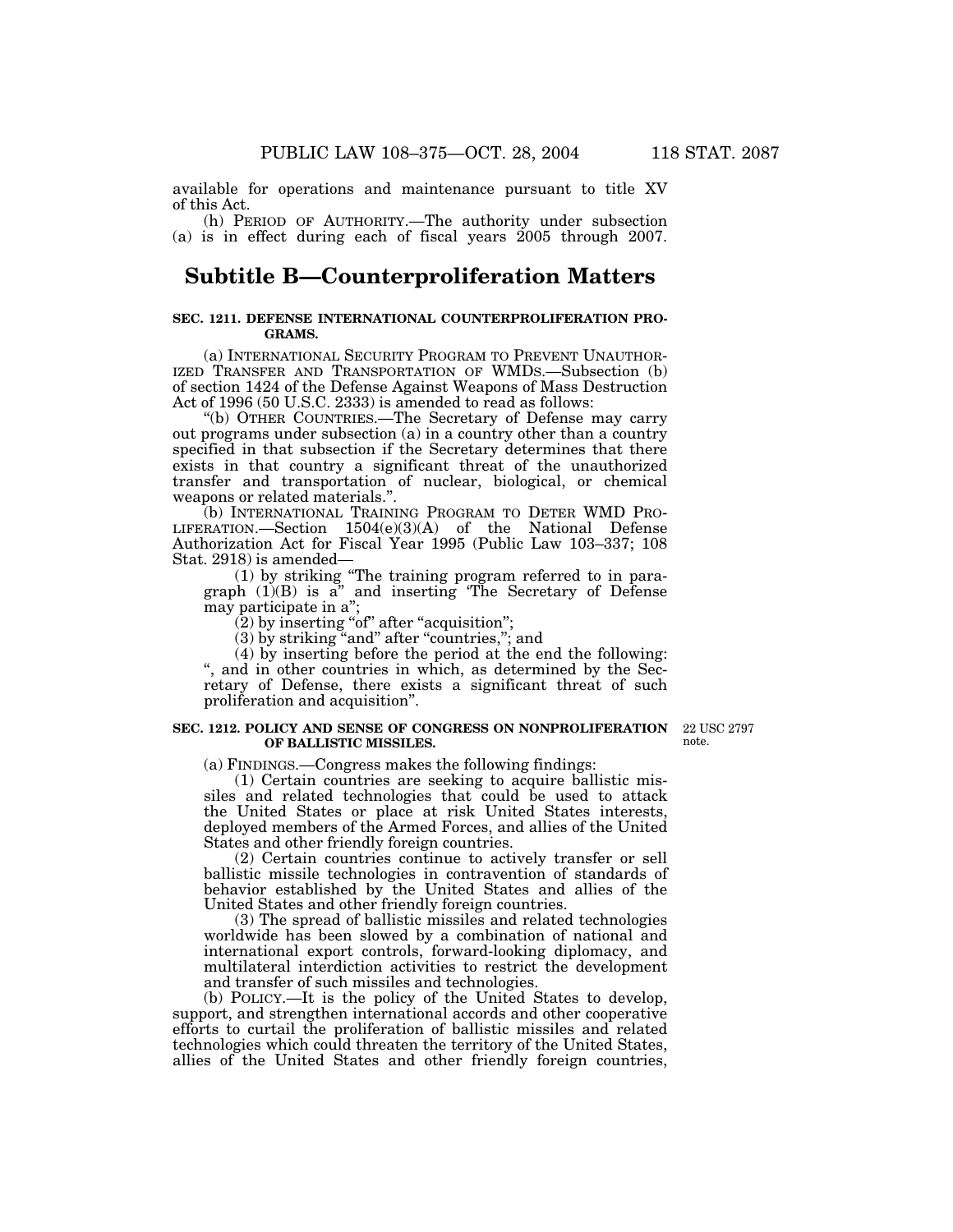and deployed members of the Armed Forces of the United States with weapons of mass destruction.

(c) SENSE OF CONGRESS.—It is the sense of Congress that— (1) the United States should vigorously pursue foreign policy initiatives aimed at eliminating, reducing, or retarding the proliferation of ballistic missiles and related technologies; and

(2) the United States and the international community should continue to support and strengthen established international accords and other cooperative efforts, including United Nations Security Council Resolution 1540 (April 28, 2004) and the Missile Technology Control Regime, that are designed to eliminate, reduce, or retard the proliferation of ballistic missiles and related technologies.

#### **SEC. 1213. SENSE OF CONGRESS ON THE GLOBAL PARTNERSHIP AGAINST THE SPREAD OF WEAPONS OF MASS DESTRUC-TION.**

(a) COMMENDATION OF PRESIDENT.—Congress commends the President for the steps taken at the G–8 summit at Sea Island, Georgia, on June 8–10, 2004—

(1) to demonstrate continued support for the Global Partnership against the Spread of Nuclear Weapons and Materials of Mass Destruction; and

(2) to expand the Partnership (A) by welcoming new members, and (B) by using the Partnership to coordinate nonproliferation projects in Libya, Iraq, and other countries.

(b) FUTURE ACTIONS.—It is the sense of Congress that the President should seek to—

(1) expand the membership of donor nations to the Global Partnership against the Spread of Nuclear Weapons and Materials of Mass Destruction;

(2) ensure that the Russian Federation remains the primary focus of the Partnership, but also seek to fund, through the Partnership, efforts in other countries that need assistance to secure or dismantle their own potentially vulnerable weapons or materials;

(3) develop for the Partnership clear program goals;

(4) develop for the Partnership transparent project prioritization and planning;

(5) develop for the Partnership project implementation milestones under periodic review;

(6) develop under the Partnership agreements between partners for project implementation; and

(7) give high priority and senior-level attention to resolving disagreements on site access and worker liability under the Partnership.

#### **SEC. 1214. REPORT ON COLLABORATIVE MEASURES TO REDUCE THE RISKS OF A LAUNCH OF RUSSIAN NUCLEAR WEAPONS.**

Not later than November 1, 2005, the Secretary of Defense shall submit to Congress a report on collaborative measures between the United States and the Russian Federation to reduce the risks of a launch of a nuclear-armed ballistic missile as a result of accident, misinformation, miscalculation, or unauthorized use. The report shall provide—

(1) a description and assessment of the collaborative measures that are currently in effect;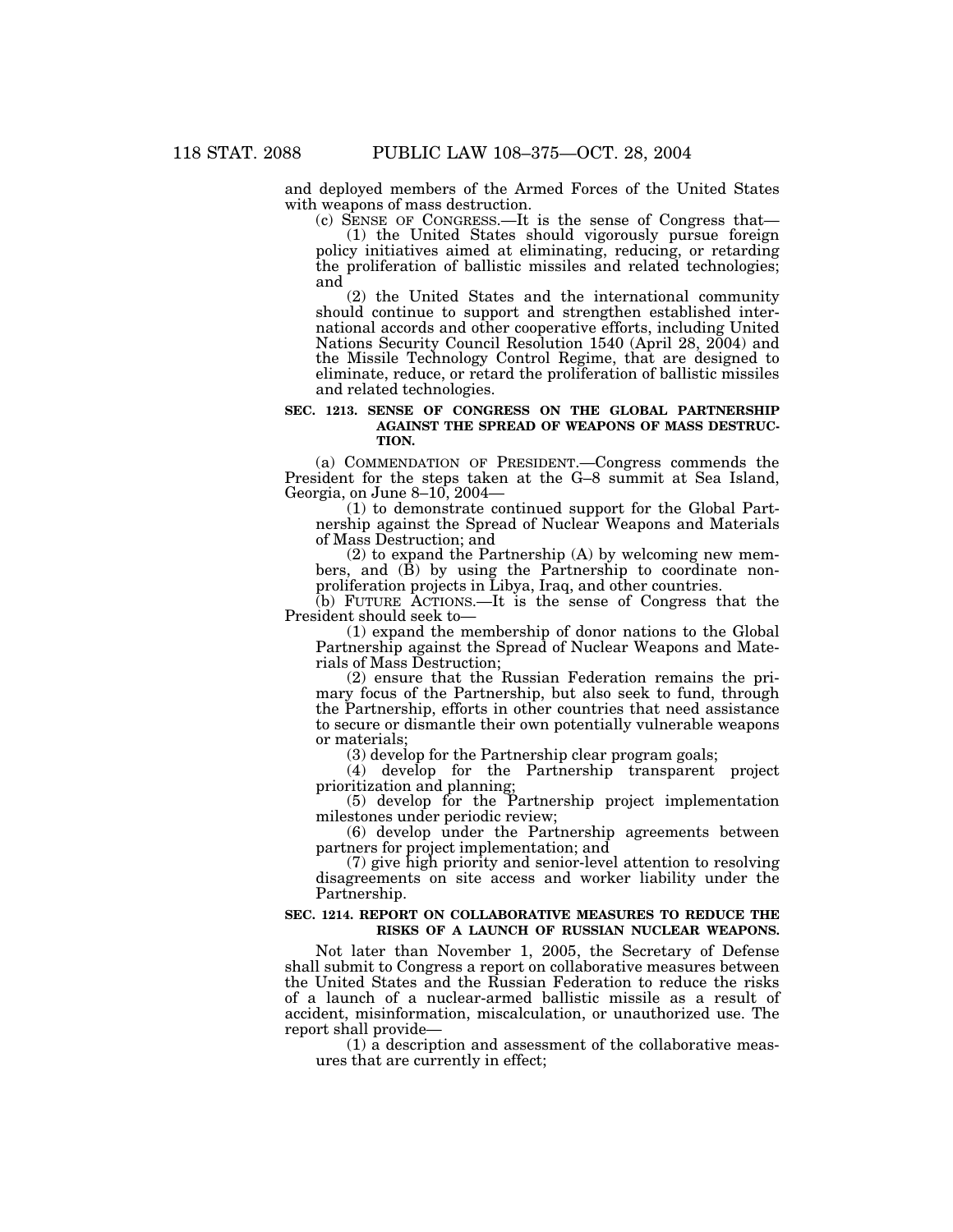(2) a description and assessment of other collaborative measures that could be pursued in the future;

(3) an assessment of the potential contributions of such collaborative measures to the national security of the United States;

(4) an assessment of the effect of such collaborative measures on relations between the United States and the Russian Federation;

(5) a description of the obstacles and opportunities associated with pursuing such collaborative measures; and

(6) an assessment of the future of the Joint Data Exchange Center.

### **Subtitle C—Other Matters**

#### **SEC. 1221. AUTHORITY FOR HUMANITARIAN ASSISTANCE FOR THE DETECTION AND CLEARANCE OF LANDMINES EXTENDED TO INCLUDE OTHER EXPLOSIVE REMNANTS OF WAR.**

(a) EXTENSION OF AUTHORITY.—Subsection (e)(5) of section 401 of title 10, United States Code, is amended by inserting ''and other explosive remnants of war'' after ''landmines'' both places it appears.

(b) CONFORMING AMENDMENTS.—Such section is further amended—

(1) in subsection (a)(4)(A), by inserting "or other explosive remnants of war'' after ''landmines''; and

 $(2)$  in subsection  $(c)(2)(B)$ , by striking "landmine clearing equipment or supplies'' and inserting ''equipment or supplies for clearing landmines or other explosive remnants of war''.

#### **SEC. 1222. EXPANSION OF ENTITIES OF THE PEOPLE'S REPUBLIC OF CHINA SUBJECT TO CERTAIN PRESIDENTIAL AUTHORI-TIES WHEN OPERATING IN THE UNITED STATES.**

Section 1237(b)(4)(B)(i) of the Strom Thurmond National Defense Authorization Act for Fiscal Year 1999 (50 U.S.C. 1701 note) is amended—

(1) by inserting '', or affiliated with,'' after ''or controlled by''; and

(2) by inserting after ''the People's Liberation Army'' the following: "or a ministry of the government of the People's Republic of China or that is owned or controlled by an entity affiliated with the defense industrial base of the People's Republic of China''.

#### **SEC. 1223. ASSIGNMENT OF NATO NAVAL PERSONNEL TO SUBMARINE SAFETY PROGRAMS.**

(a) IN GENERAL.—Chapter 631 of title 10, United States Code, is amended by adding at the end the following new section:

#### **''§ 7234. Submarine safety programs: participation of NATO naval personnel**

"(a) ACCEPTANCE OF ASSIGNMENT OF FOREIGN NAVAL PER-SONNEL.—In order to facilitate the development, standardization, and interoperability of submarine vessel safety and rescue systems and procedures, the Secretary of the Navy may conduct a program under which members of the naval service of any of the member nations of the North Atlantic Treaty Organization may be assigned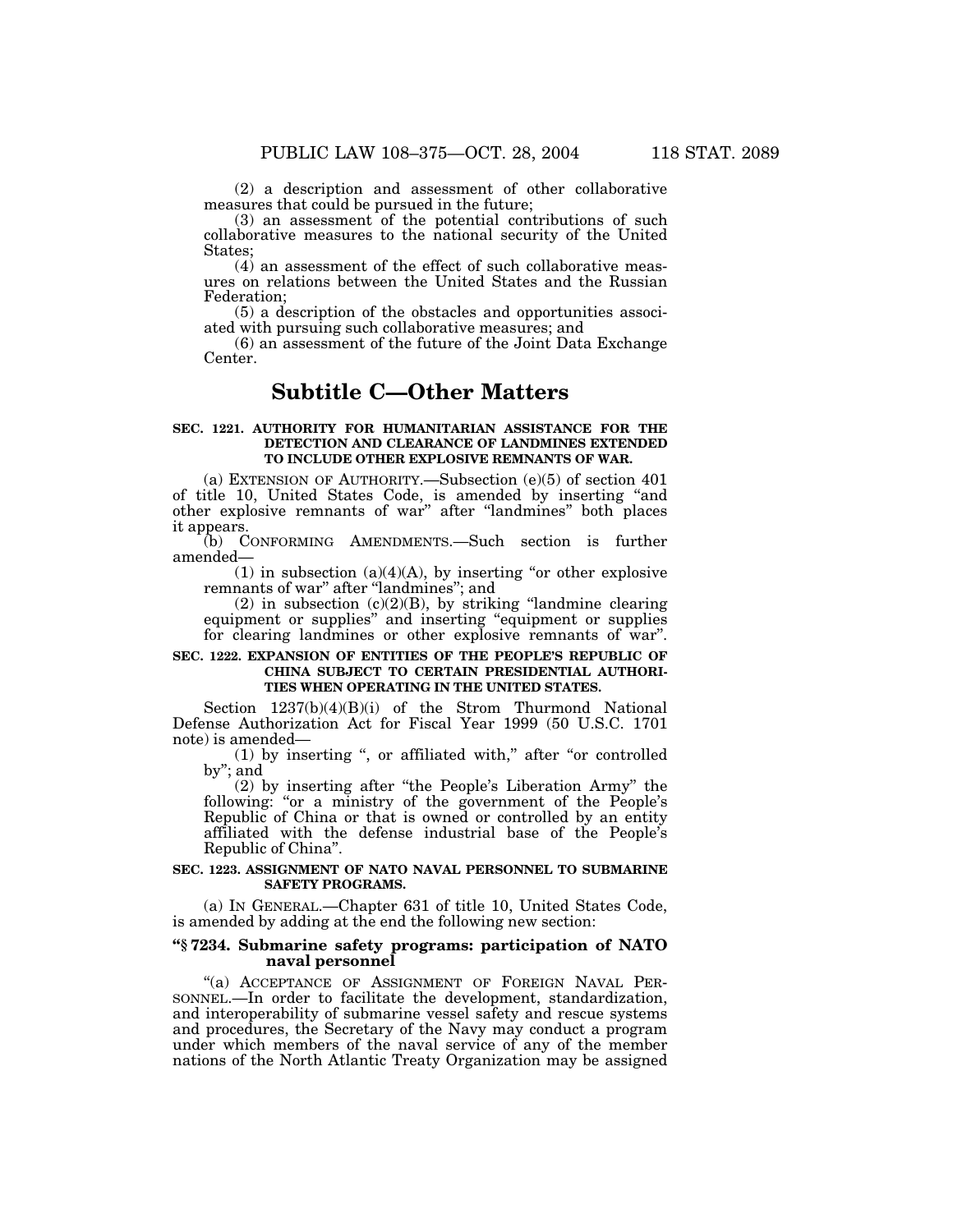to United States commands to work on such systems and procedures.

"(b) RECIPROCITY NOT REQUIRED. The authority under subsection (a) is not an exchange program. Reciprocal assignments of members of the Navy to the naval service of a foreign country is not a condition for the exercise of such authority.

''(c) COSTS FOR FOREIGN PERSONNEL.—(1) The United States may not pay the following costs for a member of a foreign naval service sent to the United States under the program authorized by this section:

''(A) Salary.

''(B) Per diem.

''(C) Cost of living.

"(D) Travel costs.

" $(E)$  Cost of language or other training.

"(F) Other costs.

" $(2)$  Paragraph  $(1)$  does not apply to the following costs, which may be paid by the United States:

"(A) The cost of temporary duty directed by the Secretary of the Navy or an officer of the Navy authorized to do so.

''(B) The cost of training programs conducted to familiarize, orient, or certify members of foreign naval services regarding unique aspects of their assignments.

''(C) Costs incident to the use of the facilities of the Navy in the performance of assigned duties.

"(d) RELATIONSHIP TO OTHER AUTHORITY.—The provisions of this section shall apply in the exercise of any authority of the Secretary of the Navy to enter into an agreement with the government of a foreign country, subject to the concurrence of the Secretary of State, to provide for the assignment of members of the naval service of the foreign country to a Navy submarine safety program. The Secretary of the Navy may prescribe regulations for the application of this section in the exercise of such authority.

"(e) TERMINATION OF AUTHORITY.—The Secretary of the Navy may not accept the assignment of a member of the naval service of a foreign country under this section after September 30, 2008.''.

(b) CLERICAL AMENDMENT.—The table of sections at the beginning of such chapter is amended by adding at the end the following new item:

''7234. Submarine safety programs: participation of NATO naval personnel.''.

#### **SEC. 1224. AVAILABILITY OF WARSAW INITIATIVE FUNDS FOR NEW NATO MEMBERS.**

(a) AVAILABILITY OF FUNDS.—Of the amount authorized to be appropriated by section 301(5) for operation and maintenance, defense-wide activities, and available for the Defense Security Cooperation Agency for the Warsaw Initiative Funds (WIF), \$4,000,000 may be available only in fiscal year 2005 for the participation of the North Atlantic Treaty Organization (NATO) members set forth in subsection (b) in the exercises and programs of the Partnership for Peace program of the North Atlantic Treaty Organization.

(b) NATO MEMBERS.—The North Atlantic Treaty Organization members set forth in this subsection are as follows:

(1) Bulgaria.

- (2) Estonia.
- (3) Latvia.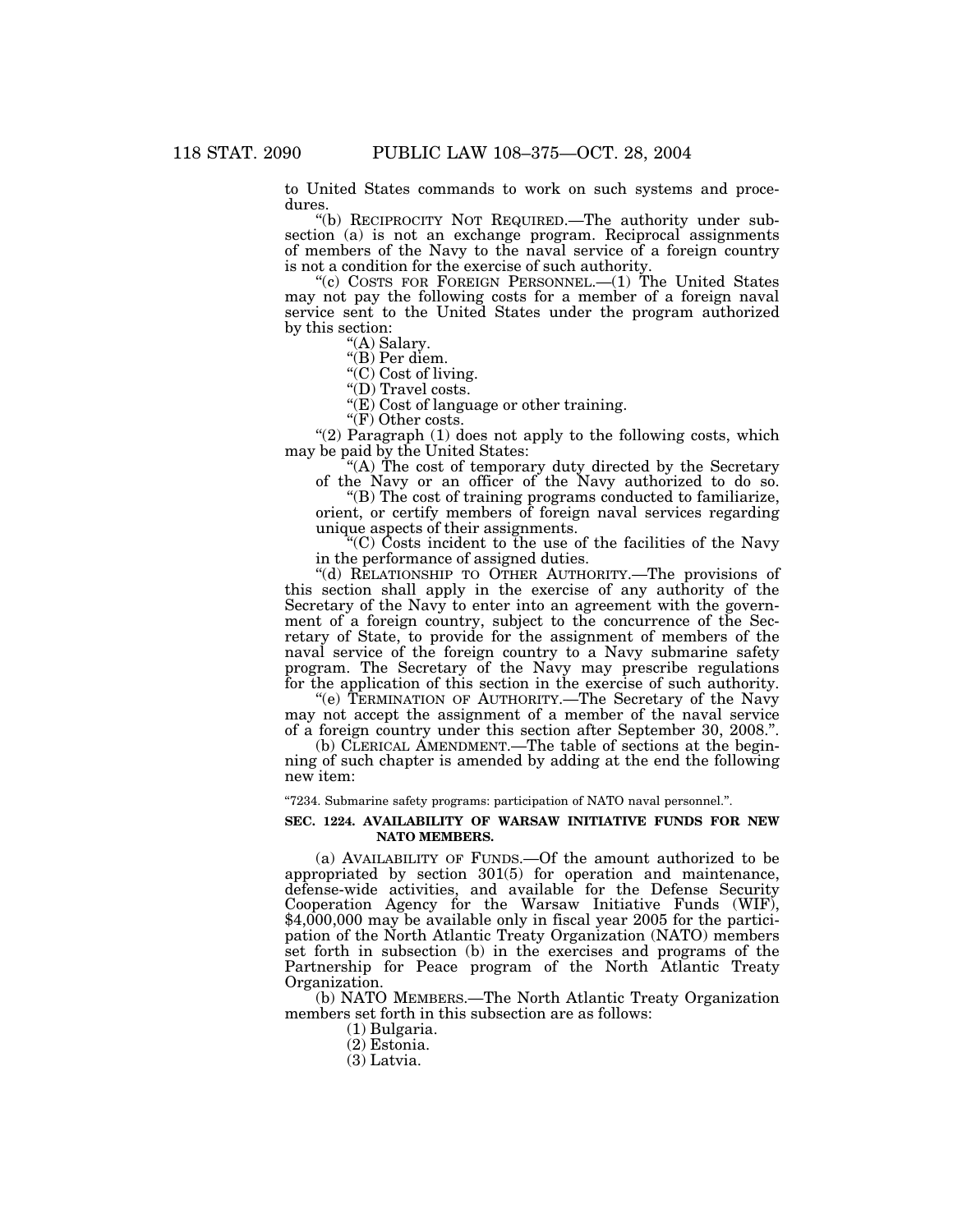- (4) Lithuania.
- (5) Romania.
- (6) Slovakia.
- (7) Slovenia.

#### **SEC. 1225. BILATERAL EXCHANGES AND TRADE IN DEFENSE ARTICLES AND DEFENSE SERVICES BETWEEN THE UNITED STATES AND THE UNITED KINGDOM AND AUSTRALIA.** 22 USC 2751 note.

(a) POLICY.—It is the policy of Congress that bilateral exchanges and trade in defense articles and defense services between the United States and the United Kingdom and Australia are in the national security interest of the United States and that such exchanges and trade should be subjected to accelerated review and processing consistent with national security and the requirements of the Arms Export Control Act (22 U.S.C. 2751 et seq.).

(b) REQUIREMENT.—The Secretary of State shall ensure that any license application submitted for the export of defense articles or defense services to Australia or the United Kingdom is expeditiously processed by the Department of State, in consultation with the Department of Defense, without referral to any other Federal department or agency, except where the item is classified or exceptional circumstances apply.

(c) REGULATIONS.—The President shall ensure that regulations President. are prescribed to implement this section.

#### **SEC. 1226. STUDY ON MISSILE DEFENSE COOPERATION.**

(a) REQUIREMENT FOR STUDY.—The Secretary of Defense, in consultation with the Secretary of State, shall carry out a study to determine the advisability of authorizing or requiring—

(1) the Secretary of State to establish procedures for considering technical assistance agreements and related amendments and munitions license applications for the export of defense items related to missile defense not later than 30 days after receiving such agreements, amendments, and munitions license applications, except in cases in which the Secretary of State determines that additional time is required to complete a review of a technical assistance agreement or related amendment or a munitions license application for foreign policy or national security reasons, including concerns regarding the proliferation of ballistic missile technology; and

(2) the Secretary of Defense to establish procedures to increase the efficiency and transparency of the practices used by the Department of Defense to review technical assistance agreements and related amendments and munitions license applications related to international cooperation on missile defense that are referred to the Department.

(b) FEASIBILITY OF REQUIRING COMPREHENSIVE AUTHORIZA- TIONS FOR MISSILE DEFENSE.—In carrying out the study under subsection (a), the Secretary of Defense, in consultation with the Secretary of State, shall examine the feasibility of providing major project authorizations for programs related to missile defense similar to the comprehensive export authorization specified in section 126.14 of the International Traffic in Arms Regulations (section 126.14 of title 22, Code of Federal Regulations).

(c) REPORT.—Not later than  $180$  days after the date of the enactment of this Act, the Secretary of Defense shall, in consultation with the Secretary of State, submit to the Committee on Armed Services and the Committee on Foreign Relations of the Senate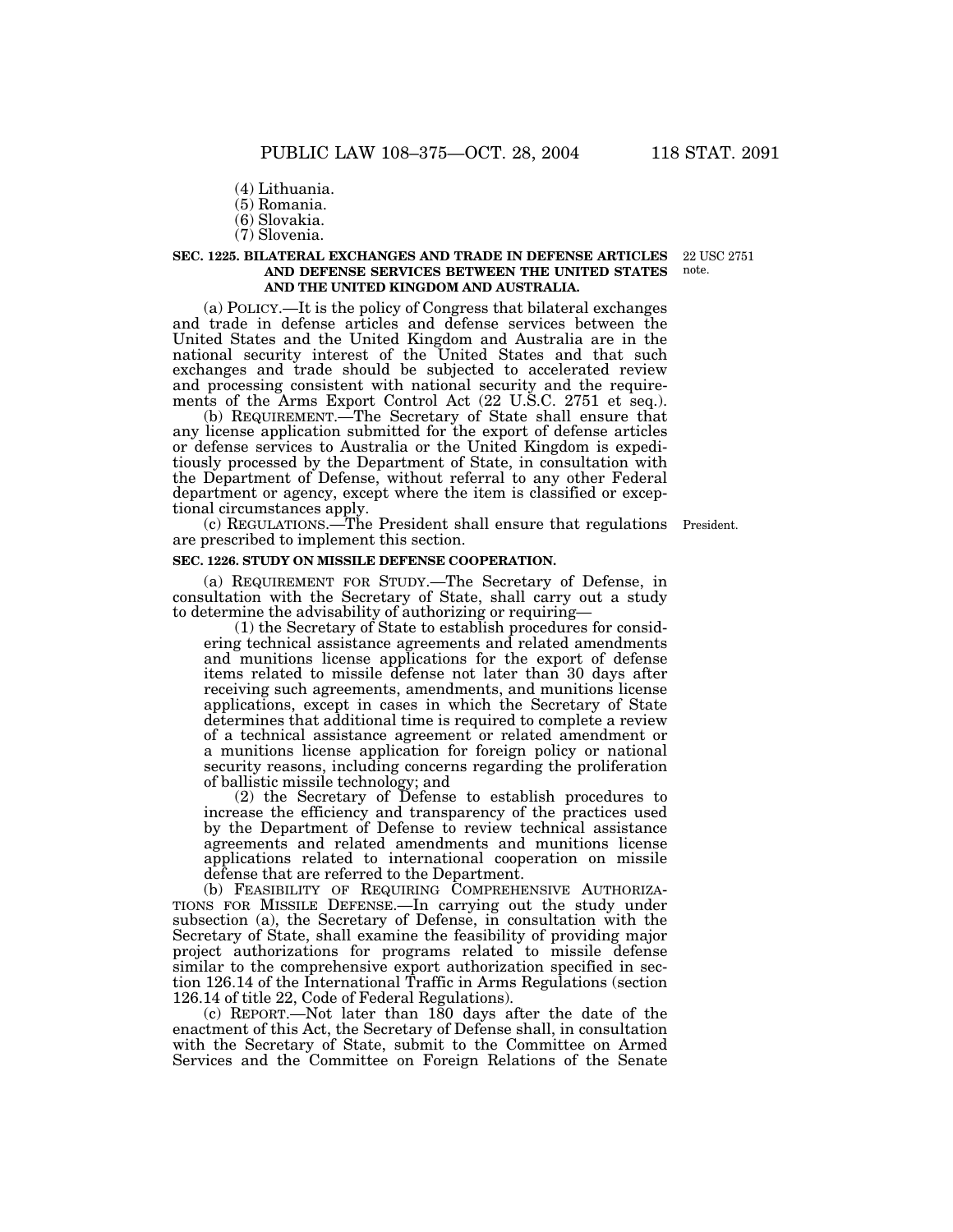and the Committee on Armed Services and the Committee on International Relations of the House of Representatives a report on the results of the study under subsection (a). The report shall include—

(1) the determinations resulting from the study, including a determination on the feasibility of providing the major project authorization for projects related to missile defense described in subsection (b); and

(2) a discussion of the justification for each such determination.

(d) DEFINITION OF DEFENSE ITEMS.—In this section, the term ''defense items'' has the meaning given that term in section  $38(j)(4)(A)$  of the Arms Export Control Act (22 U.S.C. 2778 $(j)(4)(A)$ ).

# **TITLE XIII—COOPERATIVE THREAT RE-DUCTION WITH STATES OF THE FORMER SOVIET UNION**

Sec. 1301. Specification of Cooperative Threat Reduction programs and funds.

Sec. 1302. Funding allocations.

- Sec. 1303. Temporary authority to waive limitation on funding for chemical weapons destruction facility in Russia.
- Sec. 1304. Inclusion of descriptive summaries in annual Cooperative Threat Reduction reports and budget justification materials.

#### **SEC. 1301. SPECIFICATION OF COOPERATIVE THREAT REDUCTION PROGRAMS AND FUNDS.**

(a) SPECIFICATION OF CTR PROGRAMS.—For purposes of section 301 and other provisions of this Act, Cooperative Threat Reduction programs are the programs specified in section 1501(b) of the National Defense Authorization Act for Fiscal Year 1997 (Public Law 104–201; 110 Stat. 2731; 50 U.S.C. 2362 note).

(b) FISCAL YEAR 2005 COOPERATIVE THREAT REDUCTION FUNDS DEFINED.—As used in this title, the term ''fiscal year 2005 Cooperative Threat Reduction funds'' means the funds appropriated pursuant to the authorization of appropriations in section 301 for Cooperative Threat Reduction programs.

(c) AVAILABILITY OF FUNDS.—Funds appropriated pursuant to the authorization of appropriations in section 301 for Cooperative Threat Reduction programs shall be available for obligation for three fiscal years.

#### **SEC. 1302. FUNDING ALLOCATIONS.**

(a) FUNDING FOR SPECIFIC PURPOSES.—Of the \$409,200,000 authorized to be appropriated to the Department of Defense for fiscal year 2005 in section 301(19) for Cooperative Threat Reduction programs, the following amounts may be obligated for the purposes specified:

(1) For strategic offensive arms elimination in Russia, \$58,522,000.

(2) For nuclear weapons storage security in Russia, \$48,672,000.

(3) For nuclear weapons transportation security in Russia, \$26,300,000.

(4) For weapons of mass destruction proliferation prevention in the states of the former Soviet Union, \$40,030,000.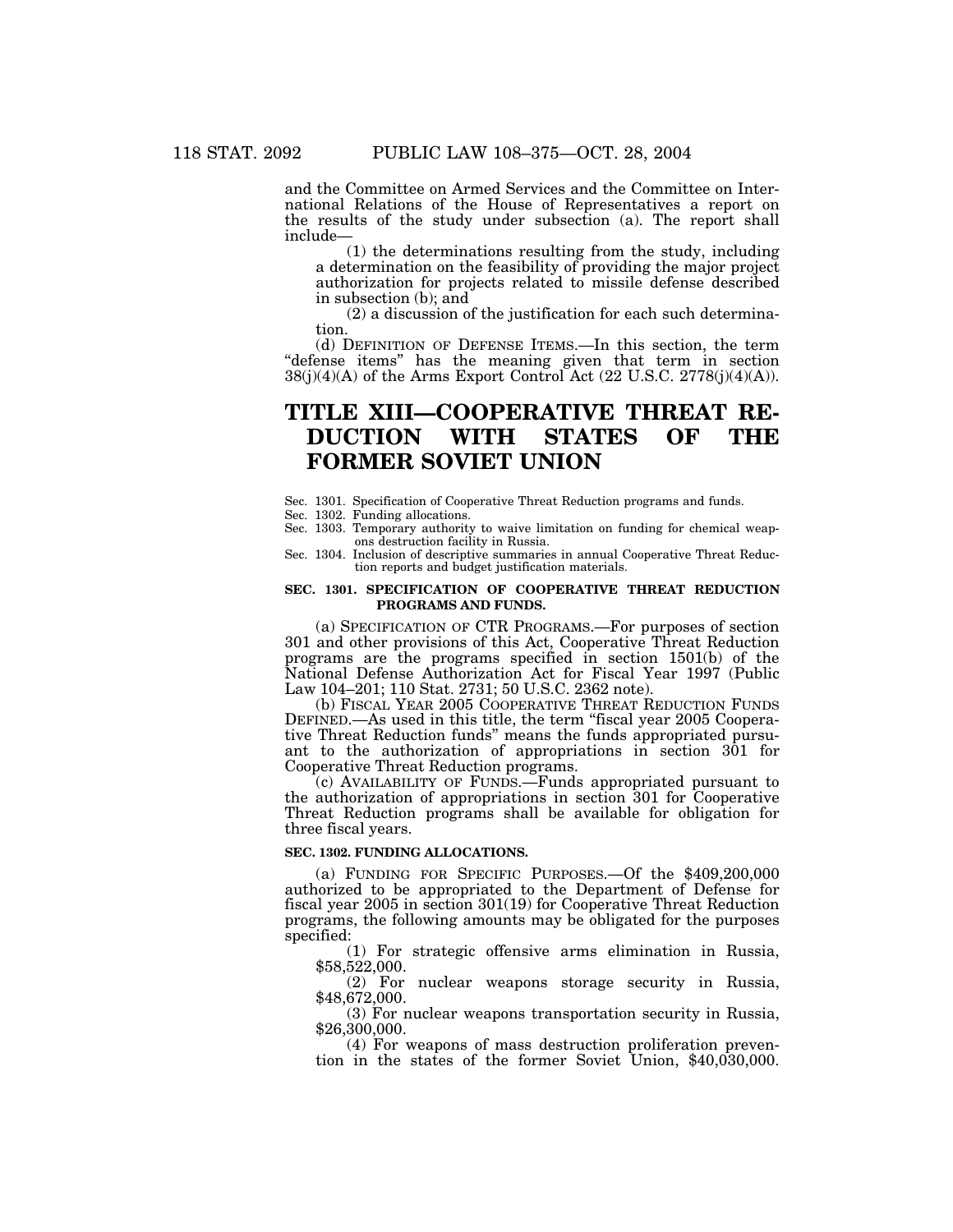(5) For chemical weapons destruction in Russia, \$158,400,000.

(6) For biological weapons proliferation prevention in the former Soviet Union, \$54,959,000.

(7) For defense and military contacts, \$8,000,000.

(8) For activities designated as Other Assessments/ Administrative Support, \$14,317,000.

(b) REPORT ON OBLIGATION OR EXPENDITURE OF FUNDS FOR OTHER PURPOSES.—No fiscal year 2005 Cooperative Threat Reduction funds may be obligated or expended for a purpose other than a purpose listed in paragraphs  $(1)$  through  $(8)$  of subsection  $(a)$ until 30 days after the date that the Secretary of Defense submits to Congress a report on the purpose for which the funds will be obligated or expended and the amount of funds to be obligated or expended. Nothing in the preceding sentence shall be construed as authorizing the obligation or expenditure of fiscal year 2005 Cooperative Threat Reduction funds for a purpose for which the obligation or expenditure of such funds is specifically prohibited under this title or any other provision of law.

(c) LIMITED AUTHORITY TO VARY INDIVIDUAL AMOUNTS.—(1) Subject to paragraphs (2) and (3), in any case in which the Secretary of Defense determines that it is necessary to do so in the national interest, the Secretary may obligate amounts appropriated for fiscal year 2005 for a purpose listed in any of the paragraphs in subsection (a) in excess of the specific amount authorized for that purpose.

(2) An obligation of funds for a purpose stated in any of the paragraphs in subsection (a) in excess of the specific amount authorized for such purpose may be made using the authority provided in paragraph  $(1)$  only after—

(A) the Secretary submits to Congress notification of the intent to do so together with a complete discussion of the justification for doing so; and

(B) 15 days have elapsed following the date of the notification.

(3) The Secretary may not, under the authority provided in paragraph (1), obligate amounts for a purpose stated in any of paragraphs  $(5)$  through  $(8)$  of subsection  $(a)$  in excess of 125 percent of the specific amount authorized for such purpose.

#### **SEC. 1303. TEMPORARY AUTHORITY TO WAIVE LIMITATION ON FUNDING FOR CHEMICAL WEAPONS DESTRUCTION FACILITY IN RUSSIA.**

22 USC 5952 note.

(a) TEMPORARY AUTHORITY.—Section 1305 of the National Defense Authorization Act for Fiscal Year 2000 (Public Law 106– 65; 22 U.S.C. 5952 note) shall not apply for a calendar year for which the President submits to Congress a written certification that includes—

(1) a statement as to why a waiver of the conditions described in such section 1305 is important to the national security interests of the United States;

(2) a full and complete justification for the waiver of the conditions; and

(3) a plan to promote a full and accurate disclosure by Russia regarding the size, content, status, and location of its chemical weapons stockpile.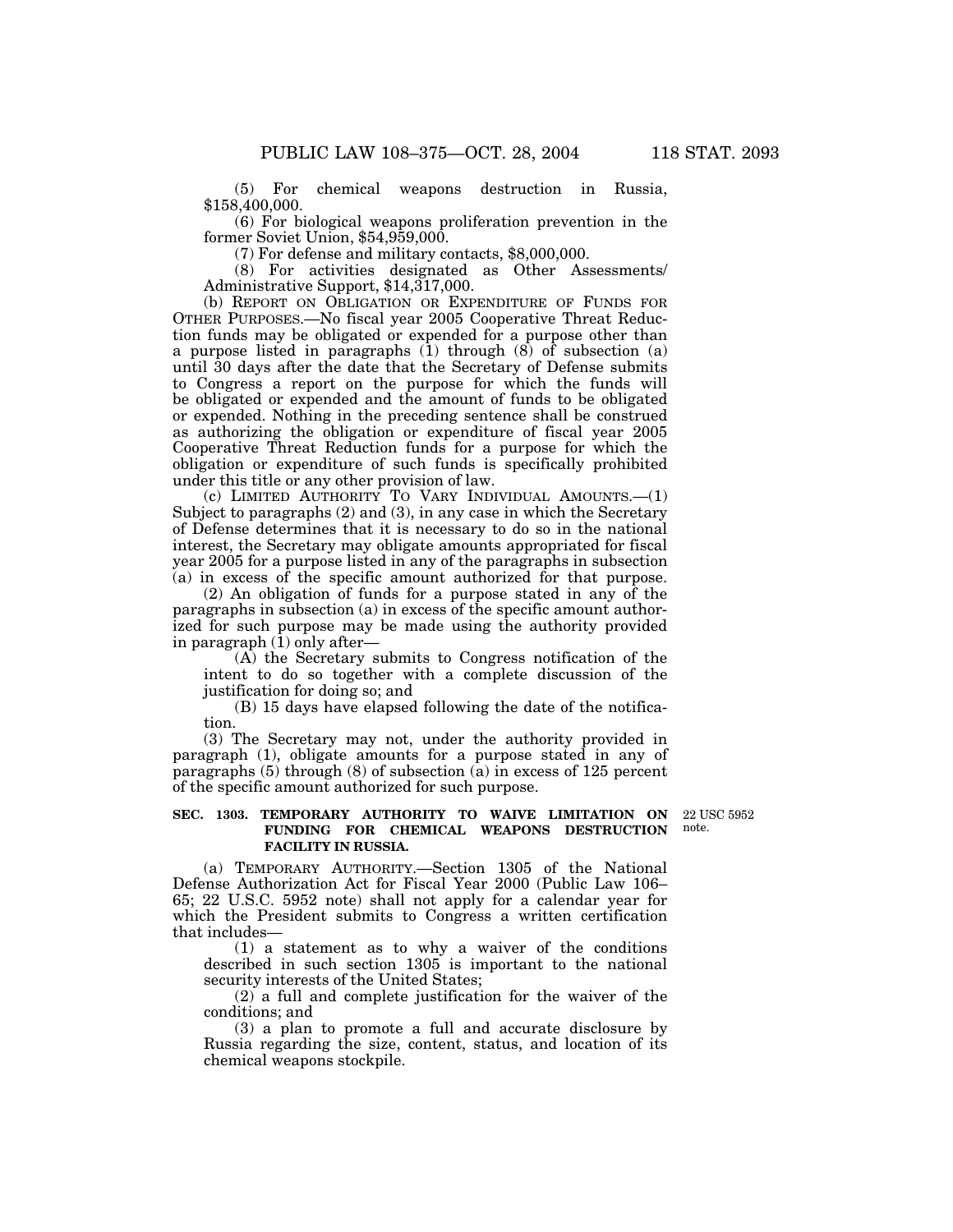(b) EXPIRATION.—The authority in subsection (a) shall expire on December 31, 2006, and no waiver shall remain in effect after that date.

#### **SEC. 1304. INCLUSION OF DESCRIPTIVE SUMMARIES IN ANNUAL COOPERATIVE THREAT REDUCTION REPORTS AND BUDGET JUSTIFICATION MATERIALS.**

Section 1307 of the Strom Thurmond National Defense Authorization Act for Fiscal Year 1999 (Public Law 105–261; 112 Stat. 2165; 22 U.S.C. 5952 note) is amended—

(1) in subsection (a), by striking ''as part of the Secretary's annual budget request to Congress'' in the matter preceding paragraph (1) and inserting ''in the materials and manner specified in subsection (c)''; and

(2) by adding at the end the following new subsection: GRESS.—The summary required to be submitted to Congress in a fiscal year under subsection (a) shall be set forth by project category, and by amounts specified in paragraphs (1) and (2) of that subsection in connection with such project category, in each

of the following: " $(1)$  The annual report on activities and assistance under Cooperative Threat Reduction programs required in such fiscal year under section 1308 of the Floyd D. Spence National Defense Authorization Act for Fiscal Year 2001 (as enacted into law by Public Law 106–398).

''(2) The budget justification materials submitted to Congress in support of the Department of Defense budget for the fiscal year succeeding such fiscal year (as submitted with the budget of the President under section 1105(a) of title 31, United States Code).''.

## **TITLE XIV—SUNKEN MILITARY CRAFT**

Sec. 1401. Preservation of title to sunken military craft and associated contents.

Sec. 1402. Prohibitions.

Sec. 1403. Permits.

Sec. 1404. Penalties.

Sec. 1405. Liability for damages. Sec. 1406. Relationship to other laws.

Sec. 1407. Encouragement of agreements with foreign countries.

Sec. 1408. Definitions.

10 USC 113 note.

#### **SEC. 1401. PRESERVATION OF TITLE TO SUNKEN MILITARY CRAFT AND ASSOCIATED CONTENTS.**

Right, title, and interest of the United States in and to any United States sunken military craft—

(1) shall not be extinguished except by an express divestiture of title by the United States; and

(2) shall not be extinguished by the passage of time, regardless of when the sunken military craft sank.

10 USC 113 note.

#### **SEC. 1402. PROHIBITIONS.**

(a) UNAUTHORIZED ACTIVITIES DIRECTED AT SUNKEN MILITARY CRAFT.—No person shall engage in or attempt to engage in any activity directed at a sunken military craft that disturbs, removes, or injures any sunken military craft, except—

(1) as authorized by a permit under this title;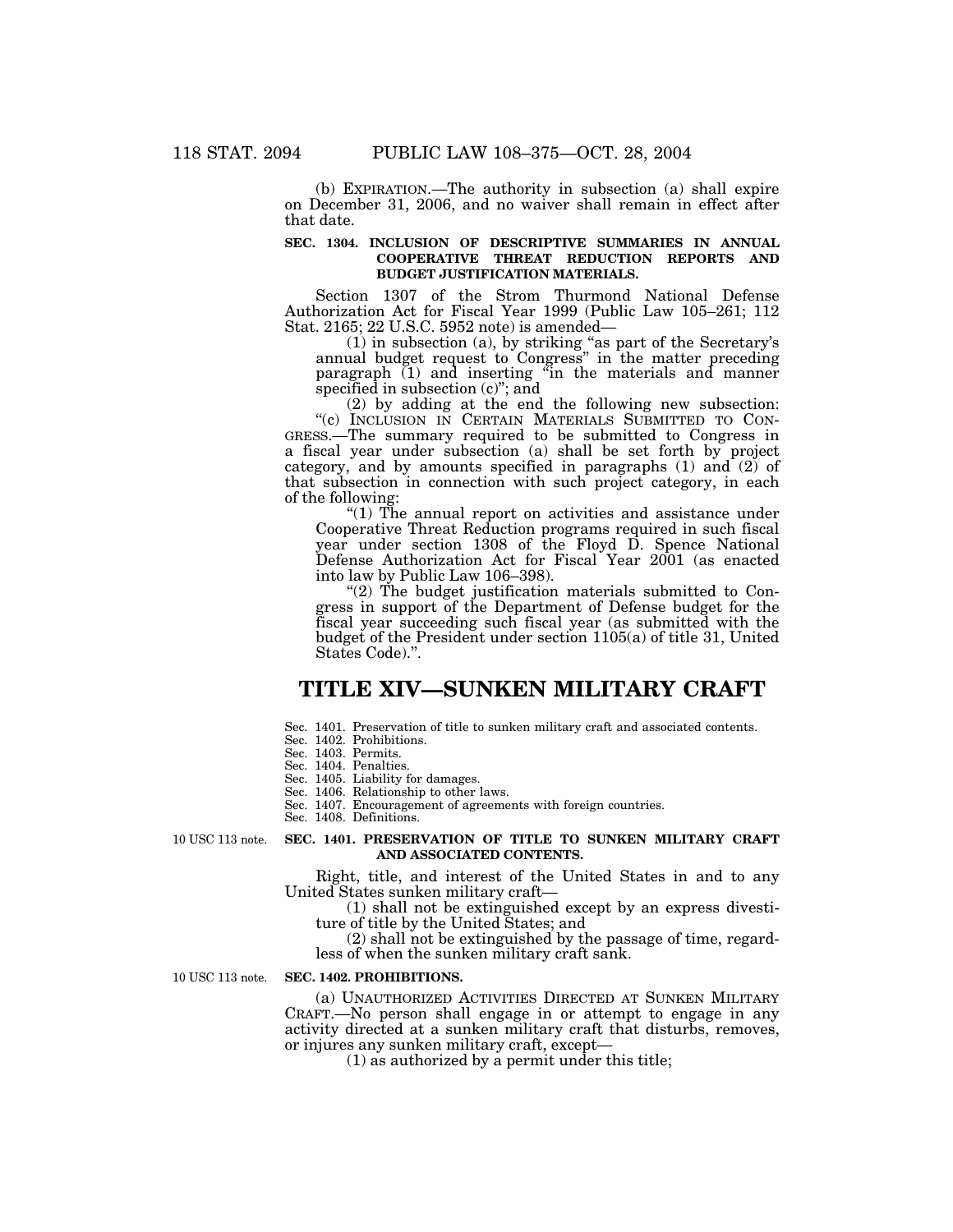(2) as authorized by regulations issued under this title;

(3) as otherwise authorized by law.

(b) POSSESSION OF SUNKEN MILITARY CRAFT.—No person may possess, disturb, remove, or injure any sunken military craft in violation of—

(1) this section; or

or

(2) any prohibition, rule, regulation, ordinance, or permit that applies under any other applicable law.<br>(c) LIMITATIONS ON APPLICATION.—

(1) ACTIONS BY UNITED STATES.—This section shall not apply to actions taken by, or at the direction of, the United States.

(2) FOREIGN PERSONS.—This section shall not apply to any action by a person who is not a citizen, national, or resident alien of the United States, except in accordance with—

(A) generally recognized principles of international law;

(B) an agreement between the United States and the foreign country of which the person is a citizen; or

 $(C)$  in the case of an individual who is a crew member or other individual on a foreign vessel or foreign aircraft, an agreement between the United States and the flag State of the foreign vessel or aircraft that applies to the individual.

(3) LOAN OF SUNKEN MILITARY CRAFT.—This section does not prohibit the loan of United States sunken military craft in accordance with regulations issued by the Secretary concerned.

#### **SEC. 1403. PERMITS.**

(a) IN GENERAL.—The Secretary concerned may issue a permit authorizing a person to engage in an activity otherwise prohibited by section 1402 with respect to a United States sunken military craft, for archaeological, historical, or educational purposes, in accordance with regulations issued by such Secretary that implement this section.

(b) CONSISTENCY WITH OTHER LAWS.—The Secretary concerned shall require that any activity carried out under a permit issued by such Secretary under this section must be consistent with all requirements and restrictions that apply under any other provision of Federal law.

(c) CONSULTATION.—In carrying out this section (including the issuance after the date of the enactment of this Act of regulations implementing this section), the Secretary concerned shall consult with the head of each Federal agency having authority under Federal law with respect to activities directed at sunken military craft or the locations of such craft.

(d) APPLICATION TO FOREIGN CRAFT.—At the request of any foreign State, the Secretary of the Navy, in consultation with the Secretary of State, may carry out this section (including regulations promulgated pursuant to this section) with respect to any foreign sunken military craft of that foreign State located in United States waters.

#### **SEC. 1404. PENALTIES.**

(a) IN GENERAL.—Any person who violates this title, or any regulation or permit issued under this title, shall be liable to the United States for a civil penalty under this section.

10 USC 113 note.

10 USC 113 note.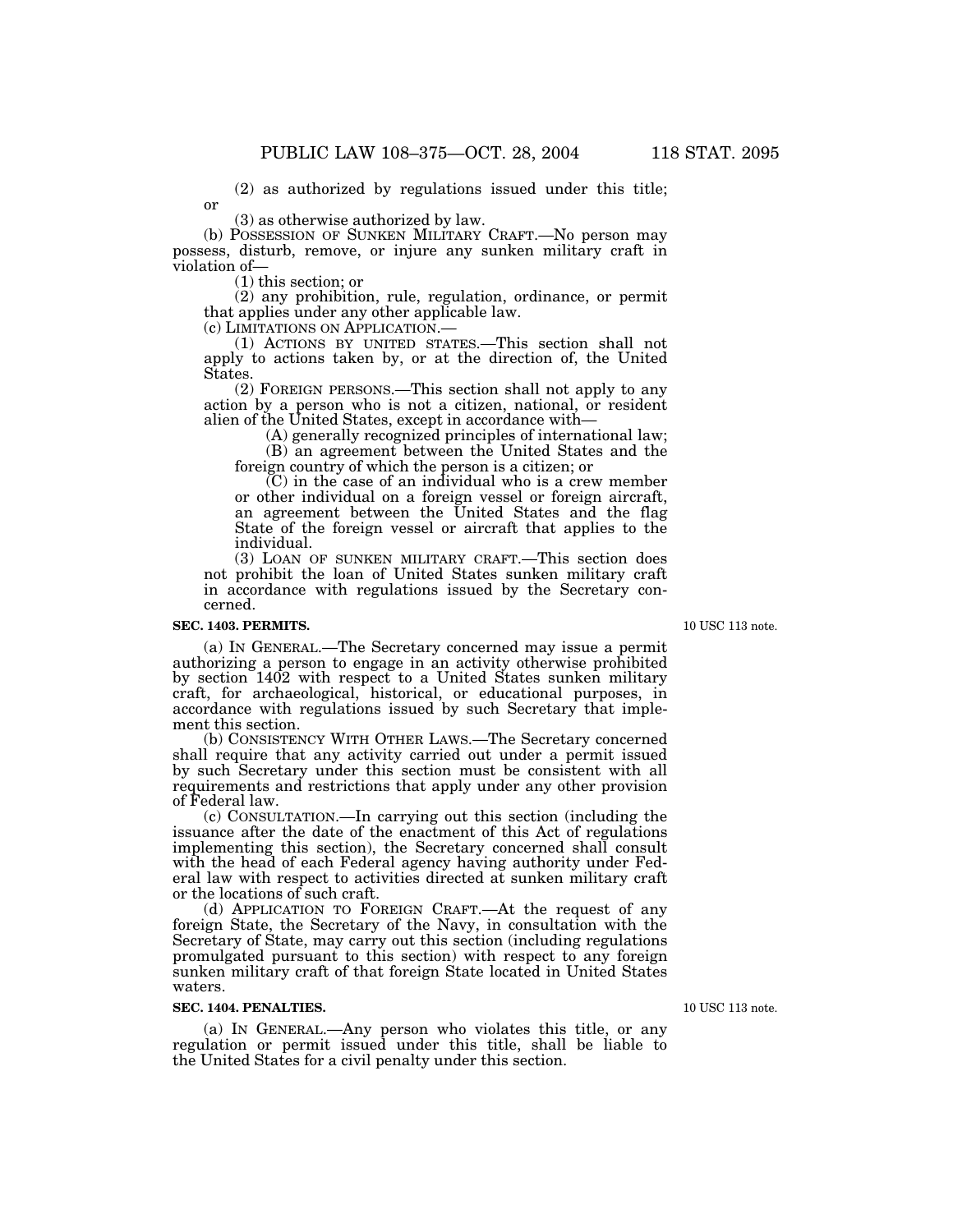(b) ASSESSMENT AND AMOUNT.—The Secretary concerned may assess a civil penalty under this section, after notice and an opportunity for a hearing, of not more than \$100,000 for each violation.

(c) CONTINUING VIOLATIONS.—Each day of a continued violation of this title or a regulation or permit issued under this title shall constitute a separate violation for purposes of this section.

(d) IN REM LIABILITY.—A vessel used to violate this title shall be liable in rem for a penalty under this section for such violation.

(e) OTHER RELIEF.—If the Secretary concerned determines that there is an imminent risk of disturbance of, removal of, or injury to any sunken military craft, or that there has been actual disturbance of, removal of, or injury to a sunken military craft, the Attorney General, upon request of the Secretary concerned, may seek such relief as may be necessary to abate such risk or actual disturbance, removal, or injury and to return or restore the sunken military craft. The district courts of the United States shall have jurisdiction in such a case to order such relief as the public interest and the equities of the case may require.

(f) LIMITATIONS.—An action to enforce a violation of section 1402 or any regulation or permit issued under this title may not be brought more than 8 years after the date on which—

(1) all facts material to the right of action are known or should have been known by the Secretary concerned; and

(2) the defendant is subject to the jurisdiction of the appropriate district court of the United States or administrative

forum.

10 USC 113 note.

#### **SEC. 1405. LIABILITY FOR DAMAGES.**

(a) IN GENERAL.—Any person who engages in an activity in violation of section 1402 or any regulation or permit issued under this title that disturbs, removes, or injures any United States sunken military craft shall pay the United States enforcement costs and damages resulting from such disturbance, removal, or injury.

(b) INCLUDED DAMAGES.—Damages referred to in subsection (a) may include—

(1) the reasonable costs incurred in storage, restoration, care, maintenance, conservation, and curation of any sunken military craft that is disturbed, removed, or injured in violation of section 1402 or any regulation or permit issued under this title; and

(2) the cost of retrieving, from the site where the sunken military craft was disturbed, removed, or injured, any information of an archaeological, historical, or cultural nature.

10 USC 113 note.

#### **SEC. 1406. RELATIONSHIP TO OTHER LAWS.**

(a) IN GENERAL.—Except to the extent that an activity is undertaken as a subterfuge for activities prohibited by this title, nothing in this title is intended to affect—

(1) any activity that is not directed at a sunken military craft; or

(2) the traditional high seas freedoms of navigation, including—

(A) the laying of submarine cables and pipelines;

(B) operation of vessels;

(C) fishing; or

(D) other internationally lawful uses of the sea related to such freedoms.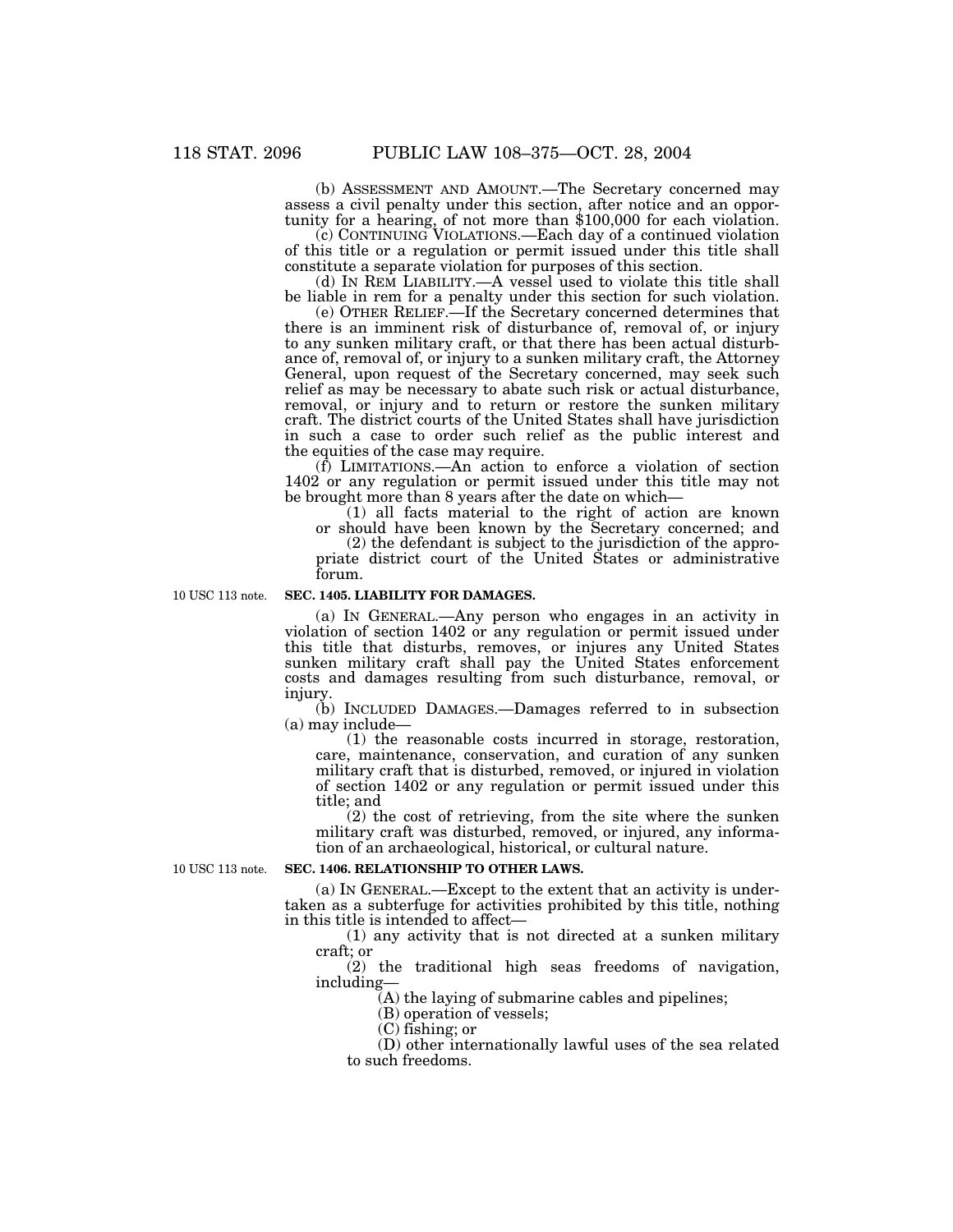(b) INTERNATIONAL LAW.—This title and any regulations implementing this title shall be applied in accordance with generally recognized principles of international law and in accordance with the treaties, conventions, and other agreements to which the United States is a party.

(c) LAW OF FINDS.—The law of finds shall not apply to—

(1) any United States sunken military craft, wherever located; or

(2) any foreign sunken military craft located in United States waters.

(d) LAW OF SALVAGE.—No salvage rights or awards shall be granted with respect to—

(1) any United States sunken military craft without the express permission of the United States; or

(2) any foreign sunken military craft located in United States waters without the express permission of the relevant foreign state.

(e) LAW OF CAPTURE OR PRIZE.—Nothing in this title is intended to alter the international law of capture or prize with respect to sunken military craft.

(f) LIMITATION OF LIABILITY.—Nothing in sections 4281 through 4287 and 4289 of the Revised Statutes (46 U.S.C. App. 181 et seq.) or section 3 of the Act of February 13, 1893 (chapter 105; 27 Stat. 445; 46 U.S.C. App. 192), shall limit the liability of any person under this section.<br>
(g) AUTHORITIES OF THE COMMANDANT OF THE COAST GUARD.—

Nothing in this title is intended to preclude or limit the application of any other law enforcement authorities of the Commandant of the Coast Guard.<br>(h) Prior Delegations, Authorizations, and Related Regu-

LATIONS.—Nothing in this title shall invalidate any prior delegation, authorization, or related regulation that is consistent with this title.

(i) CRIMINAL LAW.—Nothing in this title is intended to prevent the United States from pursuing criminal sanctions for plundering of wrecks, larceny of Government property, or violation of any applicable criminal law.

#### **SEC. 1407. ENCOURAGEMENT OF AGREEMENTS WITH FOREIGN COUN-**10 USC 113 note. **TRIES.**

The Secretary of State, in consultation with the Secretary of Defense, is encouraged to negotiate and conclude bilateral and multilateral agreements with foreign countries with regard to sunken military craft consistent with this title.

#### **SEC. 1408. DEFINITIONS.**

In this title:

(1) ASSOCIATED CONTENTS.—The term ''associated contents'' means—

(A) the equipment, cargo, and contents of a sunken military craft that are within its debris field; and

(B) the remains and personal effects of the crew and passengers of a sunken military craft that are within its debris field.

(2) SECRETARY CONCERNED.—The term ''Secretary concerned'' means—

(A) subject to subparagraph (B), the Secretary of a military department; and

10 USC 113 note.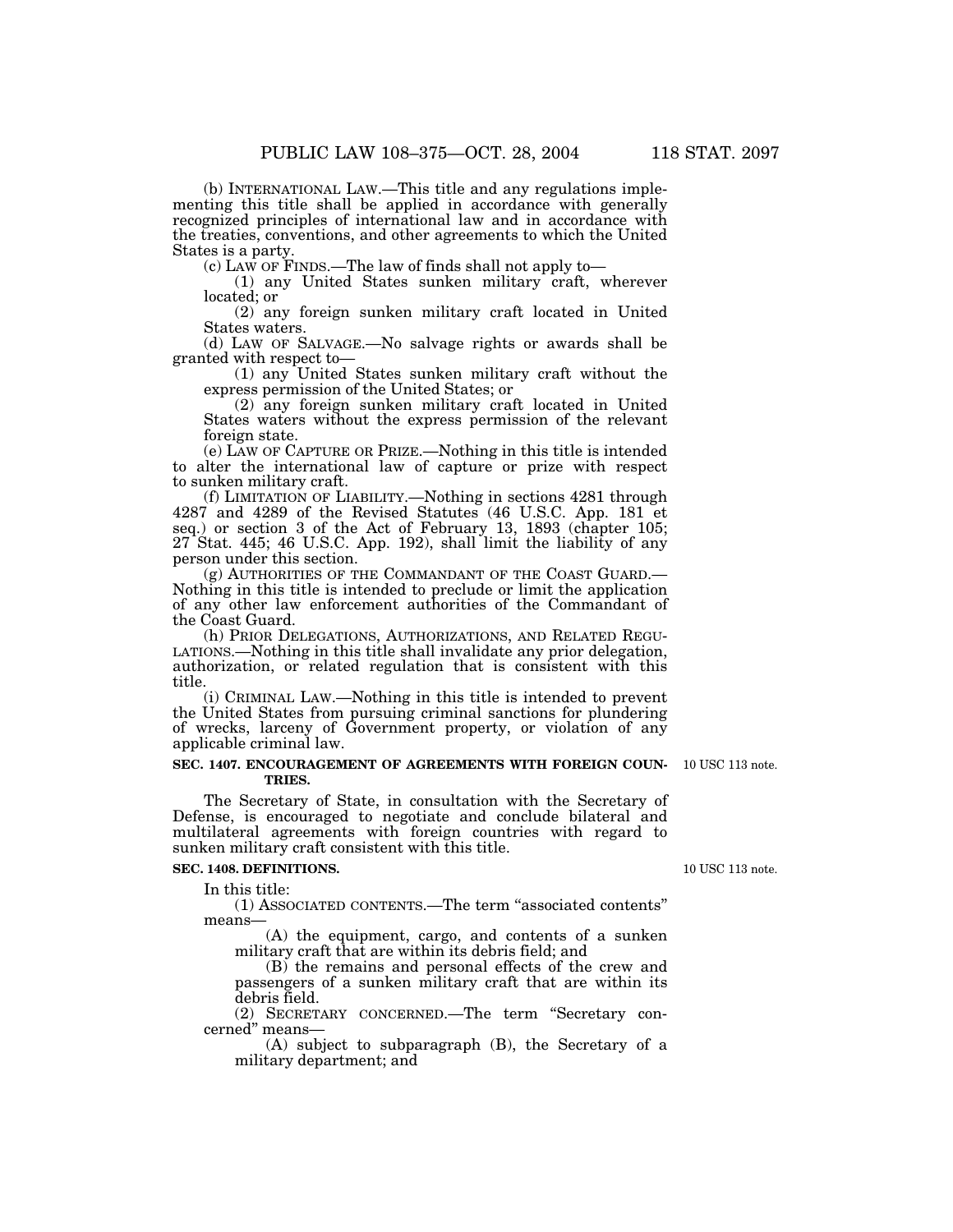(B) in the case of a Coast Guard vessel, the Secretary of the Department in which the Coast Guard is operating. (3) SUNKEN MILITARY CRAFT.—The term ''sunken military craft'' means all or any portion of—

(A) any sunken warship, naval auxiliary, or other vessel that was owned or operated by a government on military noncommercial service when it sank;

(B) any sunken military aircraft or military spacecraft that was owned or operated by a government when it sank; and

(C) the associated contents of a craft referred to in subparagraph  $(A)$  or  $(B)$ ,

if title thereto has not been abandoned or transferred by the government concerned.

(4) UNITED STATES CONTIGUOUS ZONE.—The term ''United States contiguous zone'' means the contiguous zone of the United States under Presidential Proclamation 7219, dated September 2, 1999.

(5) UNITED STATES INTERNAL WATERS.—The term ''United States internal waters'' means all waters of the United States on the landward side of the baseline from which the breadth of the United States territorial sea is measured.

(6) UNITED STATES TERRITORIAL SEA.—The term ''United States territorial sea'' means the waters of the United States territorial sea under Presidential Proclamation 5928, dated December 27, 1988.

(7) UNITED STATES WATERS.—The term ''United States waters'' means United States internal waters, the United States territorial sea, and the United States contiguous zone.

# **TITLE XV—AUTHORIZATION FOR IN-CREASED COSTS DUE TO OPERATION IRAQI FREEDOM AND OPERATION EN-DURING FREEDOM**

- Sec. 1501. Purpose.
- Sec. 1502. Army procurement.
- Sec. 1503. Navy and Marine Corps procurement.
- Sec. 1504. Defense-wide activities procurement.
- Sec. 1505. Operation and maintenance. Sec. 1506. Defense working capital funds.
- Sec. 1507. Iraq Freedom Fund.
- Sec. 1508. Defense health program.
- Sec. 1509. Military personnel.
- Sec. 1510. Treatment as additional authorizations.
- Sec. 1511. Transfer authority.

#### **SEC. 1501. PURPOSE.**

The purpose of this title is to authorize emergency appropriations for the Department of Defense for fiscal year 2005 to provide funds for additional costs due to Operation Iraqi Freedom and Operation Enduring Freedom. Funds in this title are available upon the enactment of this Act.

#### **SEC. 1502. ARMY PROCUREMENT.**

Funds are hereby authorized to be appropriated for fiscal year 2005 for procurement accounts of the Army in amounts as follows: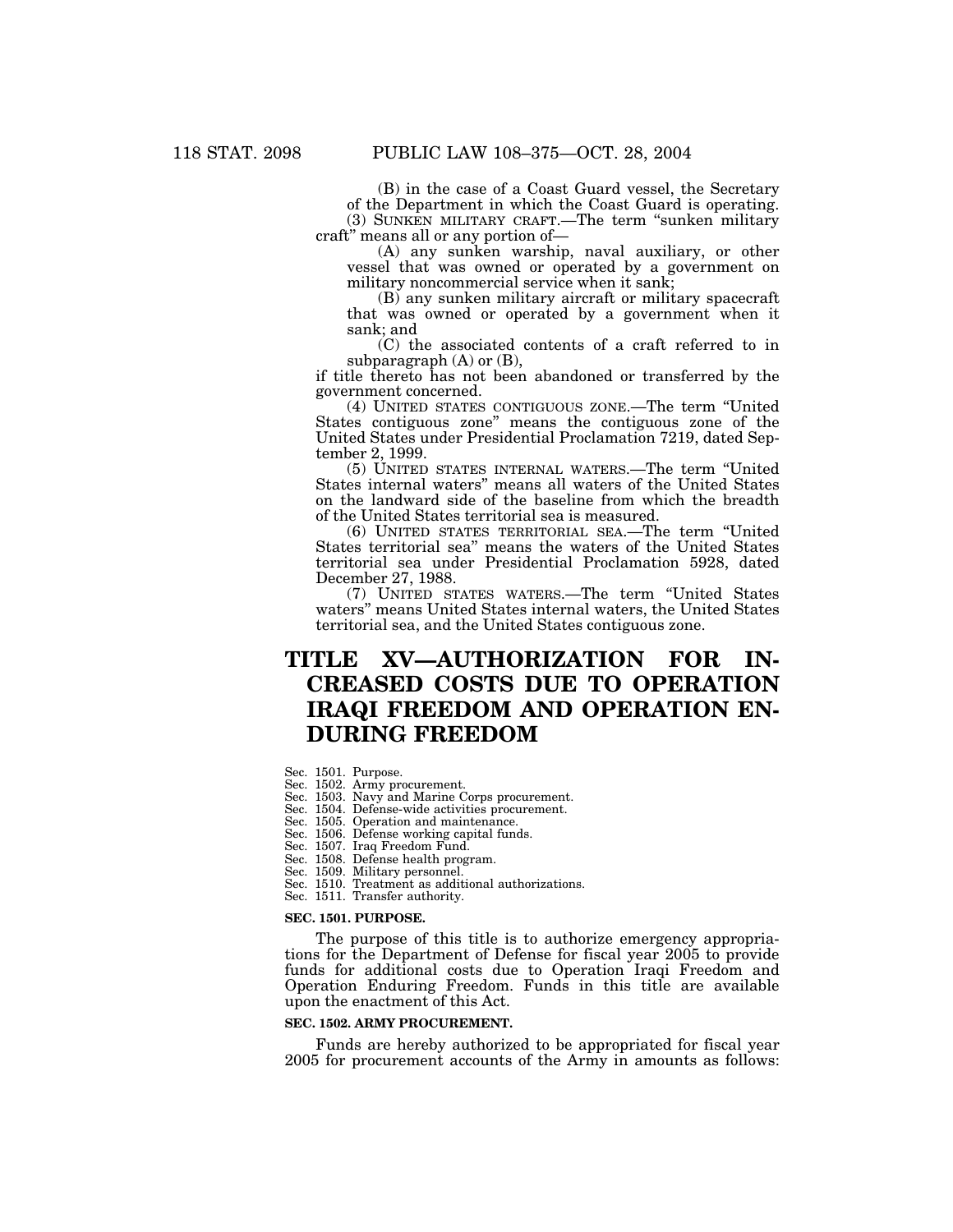(1) For weapons and tracked combat vehicles, \$50,000,000.

(2) For ammunition, \$110,000,000.

(3) For other procurement, \$755,000,000.

(4) For National Guard and Reserve equipment, \$50,000,000.

#### **SEC. 1503. NAVY AND MARINE CORPS PROCUREMENT.**

(a) MARINE CORPS.—Funds are hereby authorized to be appropriated for fiscal year 2005 for the procurement account for the Marine Corps in the amount of \$150,000,000.

(b) NAVY AND MARINE CORPS AMMUNITION.—Funds are hereby authorized to be appropriated for fiscal year 2005 for the procurement account for ammunition for the Navy and the Marine Corps in the amount of \$30,000,000.

### **SEC. 1504. DEFENSE-WIDE ACTIVITIES PROCUREMENT.**

Funds are hereby authorized to be appropriated for fiscal year 2005 for the procurement account for Defense-wide procurement in the amount of \$50,000,000.

#### **SEC. 1505. OPERATION AND MAINTENANCE.**

Funds are hereby authorized to be appropriated for fiscal year 2005 for the use of the Armed Forces for expenses, not otherwise provided for, operation and maintenance, in amounts as follows:

- (1) For the Army, \$13,550,000,000.
- (2) For the Navy, \$367,000,000.
- (3) For the Marine Corps, \$1,665,000,000.
- (4) For the Air Force, \$419,000,000.
- (5) For Defense-wide, \$404,000,000.

#### **SEC. 1506. DEFENSE WORKING CAPITAL FUNDS.**

Funds are hereby authorized to be appropriated for fiscal year 2005 for Defense Working Capital Program in the amount of \$1,478,000,000.

## **SEC. 1507. IRAQ FREEDOM FUND.**

(a) IN GENERAL.—Funds are hereby authorized to be appropriated for fiscal year 2005 for the account of the Iraq Freedom Fund in amount of \$3,892,000,000, to remain available for transfer to other accounts in this title until September 30, 2006. Amounts of authorization so transferred shall be merged with and be made available for the same purposes as the authorization to which transferred. Of the amounts provided in this section \$1,800,000,000 shall only be used for classified programs.

(b) NOTICE TO CONGRESS.—A transfer may be made from the Iraq Freedom Fund only after the Secretary of Defense notifies the congressional defense committees with respect to the proposed transfer in writing not less than five days before the transfer is made.

#### **SEC. 1508. DEFENSE HEALTH PROGRAM.**

Funds are hereby authorized to be appropriated for the Department of Defense for fiscal year 2005 for expenses, not otherwise provided for, the Defense Health Program, in the amount of \$780,000,000, for Operation and Maintenance.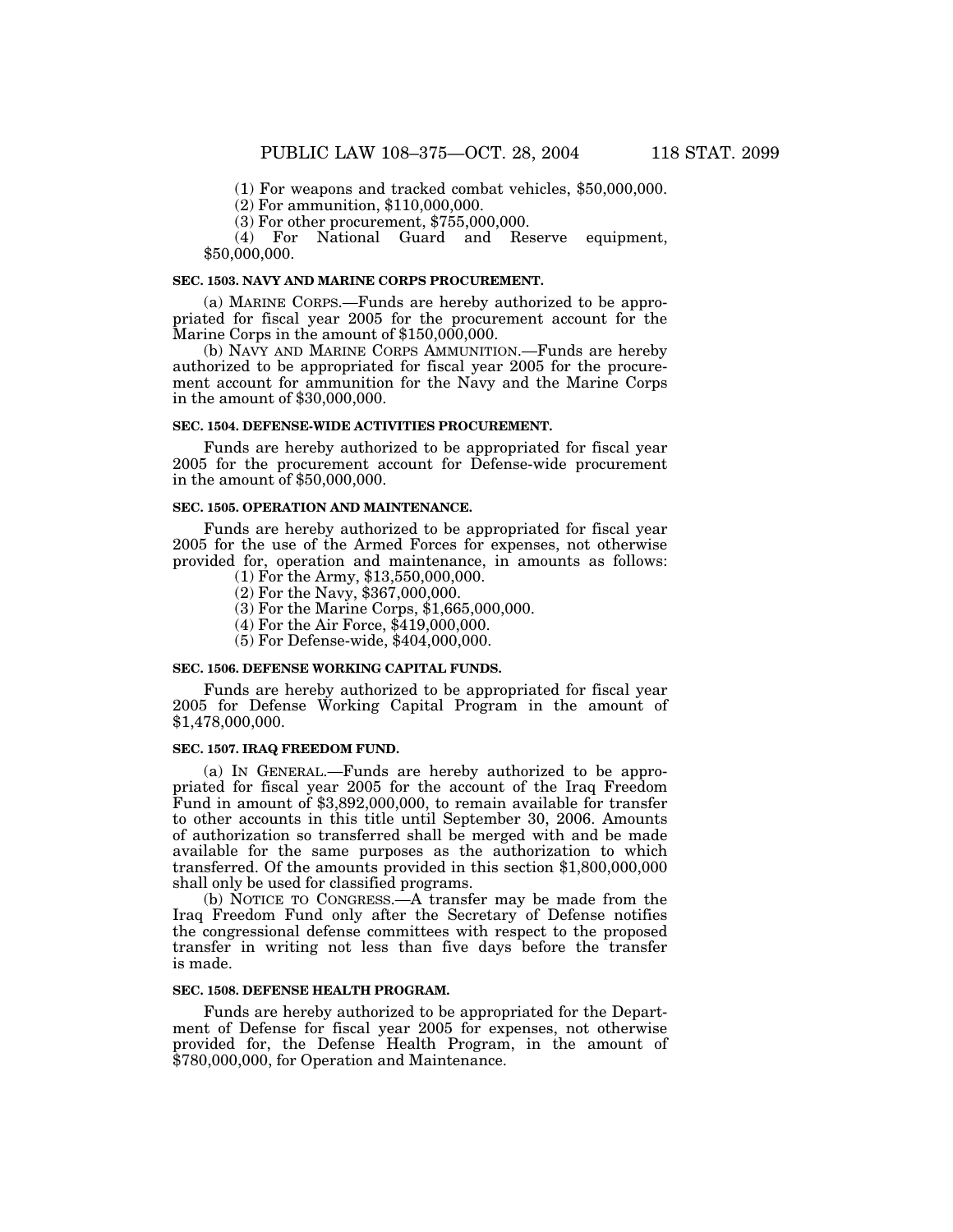#### **SEC. 1509. MILITARY PERSONNEL.**

There is hereby authorized to be appropriated to the Department of Defense for military personnel accounts for fiscal year 2005 a total of \$1,250,000,000.

# **SEC. 1510. TREATMENT AS ADDITIONAL AUTHORIZATIONS.**

The amounts authorized to be appropriated by this title are in addition to amounts otherwise authorized to be appropriated by this Act.

#### **SEC. 1511. TRANSFER AUTHORITY.**

(a) AUTHORITY TO TRANSFER AUTHORIZATIONS.—(1) Upon determination by the Secretary of Defense that such action is necessary in the national interest, the Secretary may transfer amounts of authorizations made available to the Department of Defense in this title for fiscal year 2005 between any such authorizations for that fiscal year (or any subdivisions thereof). Amounts of authorizations so transferred shall be merged with and be available for the same purposes as the authorization to which transferred.

(2) The total amount of authorizations that the Secretary may transfer under the authority of this section may not exceed \$1,500,000,000. The transfer authority provided in this section is in addition to any other transfer authority available to the Secretary of Defense.

(b) LIMITATIONS.—The authority provided by this section to transfer authorizations—

(1) may only be used to provide authority for items that have a higher priority than the items from which authority is transferred;

(2) may not be used to provide authority for an item that has been denied authorization by Congress; and

(3) may not be combined with the authority under section 1001.

(c) EFFECT ON AUTHORIZATION AMOUNTS.—A transfer made from one account to another under the authority of this section shall be deemed to increase the amount authorized for the account to which the amount is transferred by an amount equal to the amount transferred.

(d) NOTICE TO CONGRESS.—A transfer may be made under the authority of this section only after the Secretary of Defense—

(1) consults with the chairmen and ranking members of the congressional defense committees with respect to the proposed transfer; and

(2) after such consultation, notifies those committees in writing of the proposed transfer not less than five days before the transfer is made.

**DIVISION B—MILITARY CONSTRUCTION AUTHORIZATIONS**

#### **SEC. 2001. SHORT TITLE.**

This division may be cited as the ''Military Construction Authorization Act for Fiscal Year 2005''.

Military Construction Authorization Act for Fiscal Year 2005.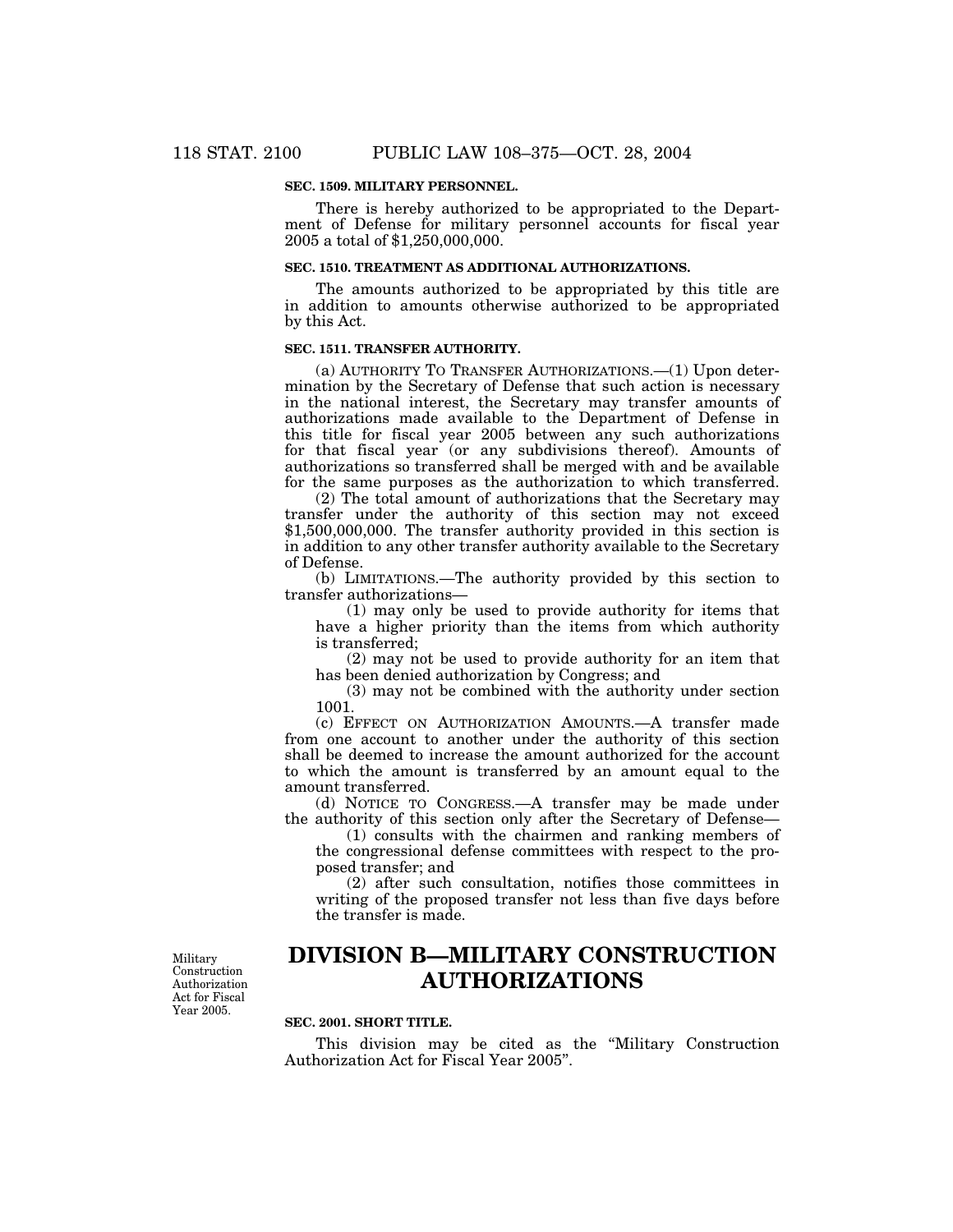# **TITLE XXI—ARMY**

- Sec. 2101. Authorized Army construction and land acquisition projects.
- Sec. 2102. Family housing.
- Sec. 2103. Improvements to military family housing units.
- Sec. 2104. Authorization of appropriations, Army.
- Sec. 2105. Modification of authority to carry out certain fiscal year 2004 projects.
- Sec. 2106. Modification of authority to carry out certain fiscal year 2003 project.

#### **SEC. 2101. AUTHORIZED ARMY CONSTRUCTION AND LAND ACQUISI-TION PROJECTS.**

(a) INSIDE THE UNITED STATES.—Using amounts appropriated pursuant to the authorization of appropriations in section  $2104(a)(1)$ , the Secretary of the Army may acquire real property and carry out military construction projects for the installations or locations inside the United States, and in the amounts, set forth in the following table:

| <b>State</b>   | <b>Installation or Location</b>    | Amount          |
|----------------|------------------------------------|-----------------|
| Alabama        |                                    | \$23,690,000    |
|                |                                    | \$16,000,000    |
| Alaska         |                                    | \$24,300,000    |
|                |                                    | \$92,459,000    |
| Arizona        |                                    | \$18,000,000    |
| California     |                                    | \$38,100,000    |
|                | Sierra Army Depot                  | \$12,600,000    |
| Colorado       |                                    | \$59,508,000    |
| Florida        |                                    | \$1,850,000     |
|                |                                    | \$71,777,000    |
|                |                                    | \$5,800,000     |
|                |                                    | \$4,900,000     |
|                | Fort Stewart/Hunter Army Air Field | \$65,495,000    |
| Hawaii         | Helemano Military Reservation      | \$75,300,000    |
|                | Hickam Air Force Base              | \$11,200,000    |
|                | Schofield Barracks                 | \$249,792,000   |
| Kansas         |                                    | \$59,550,000    |
| Kentucky       |                                    | \$89,600,000    |
|                |                                    | \$75,750,000    |
| Louisiana      |                                    | \$70,953,000    |
| Maryland       | Aberdeen Proving Ground            | \$13,000,000    |
|                |                                    | \$4,000,000     |
| Missouri       | Fort Leonard Wood                  | \$31,850,000    |
| New Jersey     |                                    | \$9,900,000     |
| New Mexico     | White Sands Missile Range          | \$33,000,000    |
| New York       |                                    | \$13,650,000    |
|                |                                    | \$7,600,000     |
|                |                                    | \$6,000,000     |
|                | Military Entrance Processing Sta-  |                 |
|                |                                    | \$6,200,000     |
|                | United States Military Academy,    |                 |
|                |                                    | \$60,000,000    |
| North Carolina |                                    | \$111,687,000   |
| Oklahoma       |                                    | \$17,800,000    |
| Pennsylvania   | Letterkenny Depot                  | \$5,400,000     |
|                |                                    | \$19,400,000    |
|                |                                    | \$85,188,000    |
|                |                                    | \$11,400,000    |
| Virginia       |                                    | \$10,775,000    |
|                |                                    | \$4,250,000     |
|                |                                    | \$49,526,000    |
| Washington     |                                    | \$56,200,000    |
|                |                                    | \$1,623,450,000 |

**Army: Inside the United States**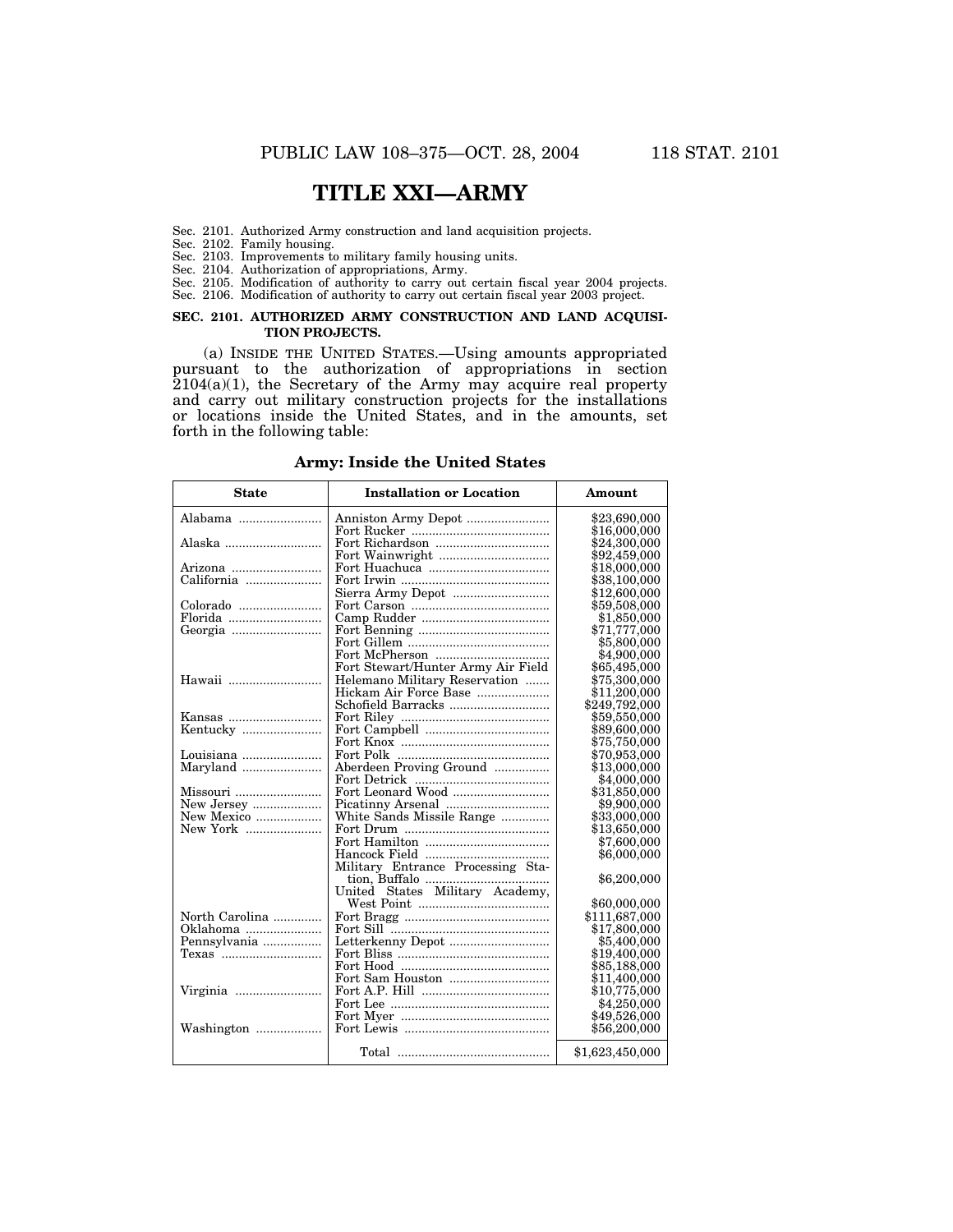(b) OUTSIDE THE UNITED STATES.—Using amounts appropriated pursuant to the authorization of appropriations in section  $2104(a)(2)$ , the Secretary of the Army may acquire real property and carry out military construction projects for the installations or locations outside the United States, and in the amounts, set forth in the following table:

| <b>Army: Outside the United States</b> |  |  |  |
|----------------------------------------|--|--|--|
|----------------------------------------|--|--|--|

| Country | <b>Installation or Location</b> | Amount                                       |
|---------|---------------------------------|----------------------------------------------|
|         |                                 | \$77,200,000<br>\$26,000,000<br>\$12,000,000 |
|         |                                 | \$115,200,000                                |

## **SEC. 2102. FAMILY HOUSING.**

(a) CONSTRUCTION AND ACQUISITION.—Using amounts appropriated pursuant to the authorization of appropriations in section  $2104(a)(5)(A)$ , the Secretary of the Army may construct or acquire family housing units (including land acquisition and supporting facilities) at the installations or locations, for the purposes, and in the amounts set forth in the following table:

| <b>State</b>     | <b>Installation or Loca-</b><br>tion | <b>Purpose</b> | Amount        |
|------------------|--------------------------------------|----------------|---------------|
| Alaska           | Fort Richardson                      | 92 Units       | \$42,000,000  |
|                  | Fort Wainwright                      | 246 Units      | \$124,000,000 |
| Arizona $\ldots$ | Fort Huachuca                        | 205 Units      | \$41,000,000  |
|                  | Yuma Proving Ground                  | 55 Units       | \$14,900,000  |
| Kansas           |                                      | 126 Units      | \$33,000,000  |
| New Mexico       | White Sands Missile                  |                |               |
|                  |                                      | 156 Units      | \$31,000,000  |
| Oklahoma         |                                      | 247 Units      | \$47,000,000  |
| Virginia         |                                      | 218 Units      | \$46,000,000  |
|                  | Fort Monroe                          | 68 Units       | \$16,000,000  |
|                  |                                      |                | \$394,900,000 |

**Army: Family Housing**

(b) PLANNING AND DESIGN.—Using amounts appropriated pursuant to the authorization of appropriations in section  $2104(a)(5)(A)$ , the Secretary of the Army may carry out architectural and engineering services and construction design activities with respect to the construction or improvement of family housing units in an amount not to exceed \$29,209,000.

#### **SEC. 2103. IMPROVEMENTS TO MILITARY FAMILY HOUSING UNITS.**

Subject to section 2825 of title 10, United States Code, and using amounts appropriated pursuant to the authorization of appropriations in section  $\overline{2104(a)(5)}$  a), the Secretary of the Army may improve existing military family housing units in an amount not to exceed \$211,990,000.

# **SEC. 2104. AUTHORIZATION OF APPROPRIATIONS, ARMY.**

(a) AUTHORIZATION OF APPROPRIATIONS.—Funds are hereby authorized to be appropriated for fiscal years beginning after September 30, 2004, for military construction, land acquisition, and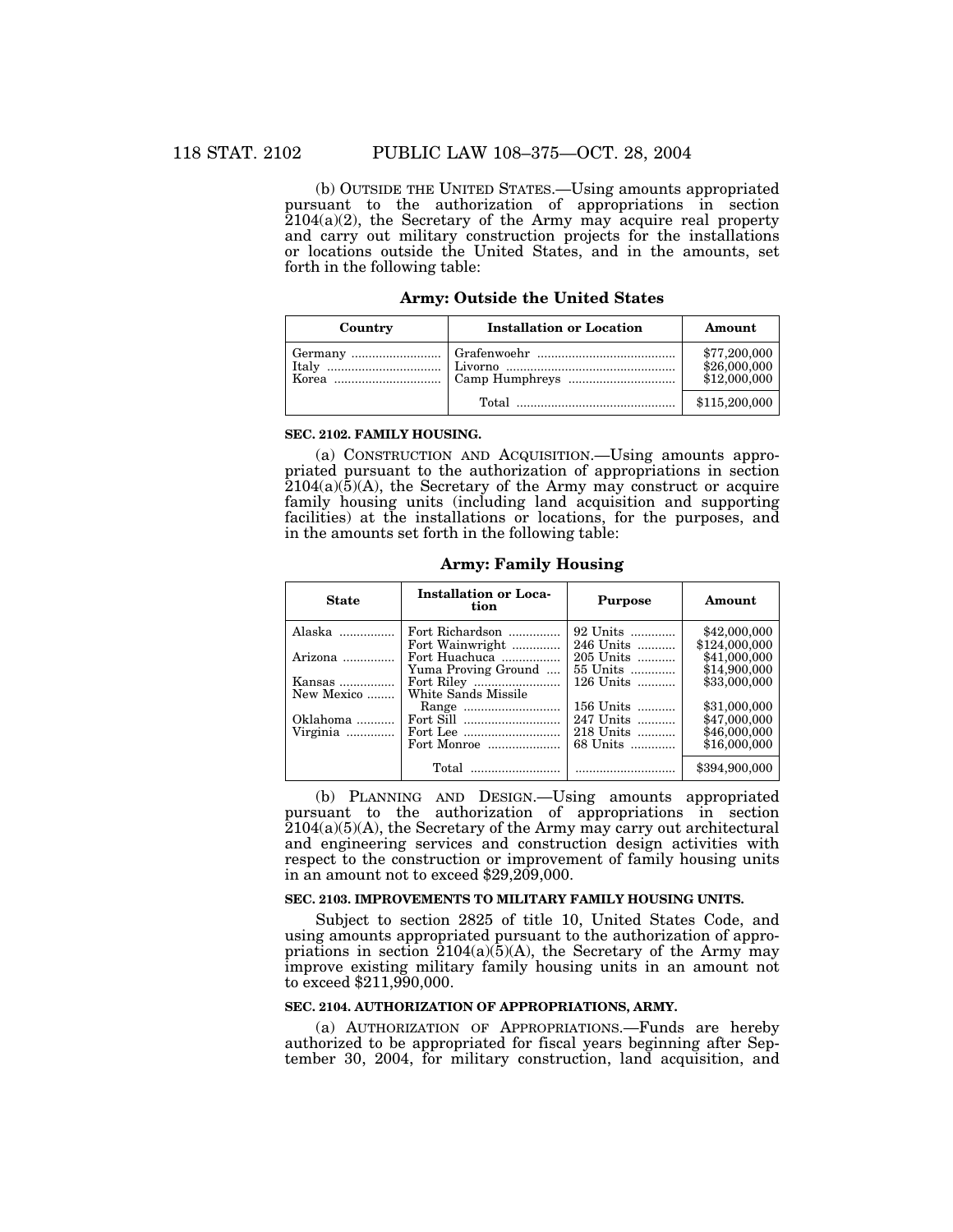military family housing functions of the Department of the Army in the total amount of \$3,537,141,000, as follows:

(1) For military construction projects inside the United States authorized by section 2101(a), \$1,453,950,000.

(2) For military construction projects outside the United States authorized by section 2101(b), \$115,200,000.

(3) For unspecified minor military construction projects authorized by section 2805 of title 10, United States Code, \$20,000,000.

(4) For architectural and engineering services and construction design under section 2807 of title 10, United States Code, \$151,335,000.

(5) For military family housing functions:

(A) For construction and acquisition, planning and design, and improvement of military family housing and facilities, \$636,099,000.

(B) For support of military family housing (including the functions described in section 2833 of title 10, United States Code), \$926,507,000.

(6) For the construction of phase 2 of a barracks complex, 5th & 16th Street, at Fort Stewart/Hunter Army Air Field, Georgia, authorized by section 2101(a) of the Military Construction Authorization Act for Fiscal Year 2004 (division B of Public Law 108–136; 117 Stat. 1697), \$32,950,000.

(7) For the construction of phase 3 of a barracks complex renewal, Capron Road, at Schofield Barracks, Hawaii, authorized by section 2101(a) of the Military Construction Authorization Act for Fiscal Year 2002 (division B of Public Law 107– 107; 115 Stat. 1283), as amended by section 2105 of the Military Construction Authorization Act for Fiscal Year 2004 (division B of Public Law 108–136; 117 Stat. 1697), \$48,000,000.

(8) For the construction of phase 2 of the Lewis & Clark instructional facility at Fort Leavenworth, Kansas, authorized by section 2101(a) of the Military Construction Authorization Act for Fiscal Year 2003 (division B of Public Law 107–314; 116 Stat. 2681), \$44,000,000.

(9) For the construction of phase 2 of a barracks complex at Wheeler Sack Army Air Field at Fort Drum, New York, authorized by section 2101(a) of the Military Construction Authorization Act for Fiscal Year 2004 (division B of Public Law 108–136; 117 Stat. 1697), \$48,000,000.

(10) For the construction of phase 2 of a barracks complex, Bastogne Drive, Fort Bragg, North Carolina, authorized by section 2101(a) of the Military Construction Authorization Act for Fiscal Year 2004 (division B of Public Law 108–136; 117 Stat. 1697), \$48,000,000.

(11) For the construction of phase 3 of a maintenance complex at Fort Sill, Oklahoma, authorized by section 2101(a) of the Military Construction Authorization Act for Fiscal Year 2003 (division B of Public Law 107–314; 116 Stat. 2681), \$13,100,000.

(b) LIMITATION ON TOTAL COST OF CONSTRUCTION PROJECTS.— Notwithstanding the cost variations authorized by section 2853 of title 10, United States Code, and any other cost variation authorized by law, the total cost of all projects carried out under section 2101 of this Act may not exceed the sum of the following: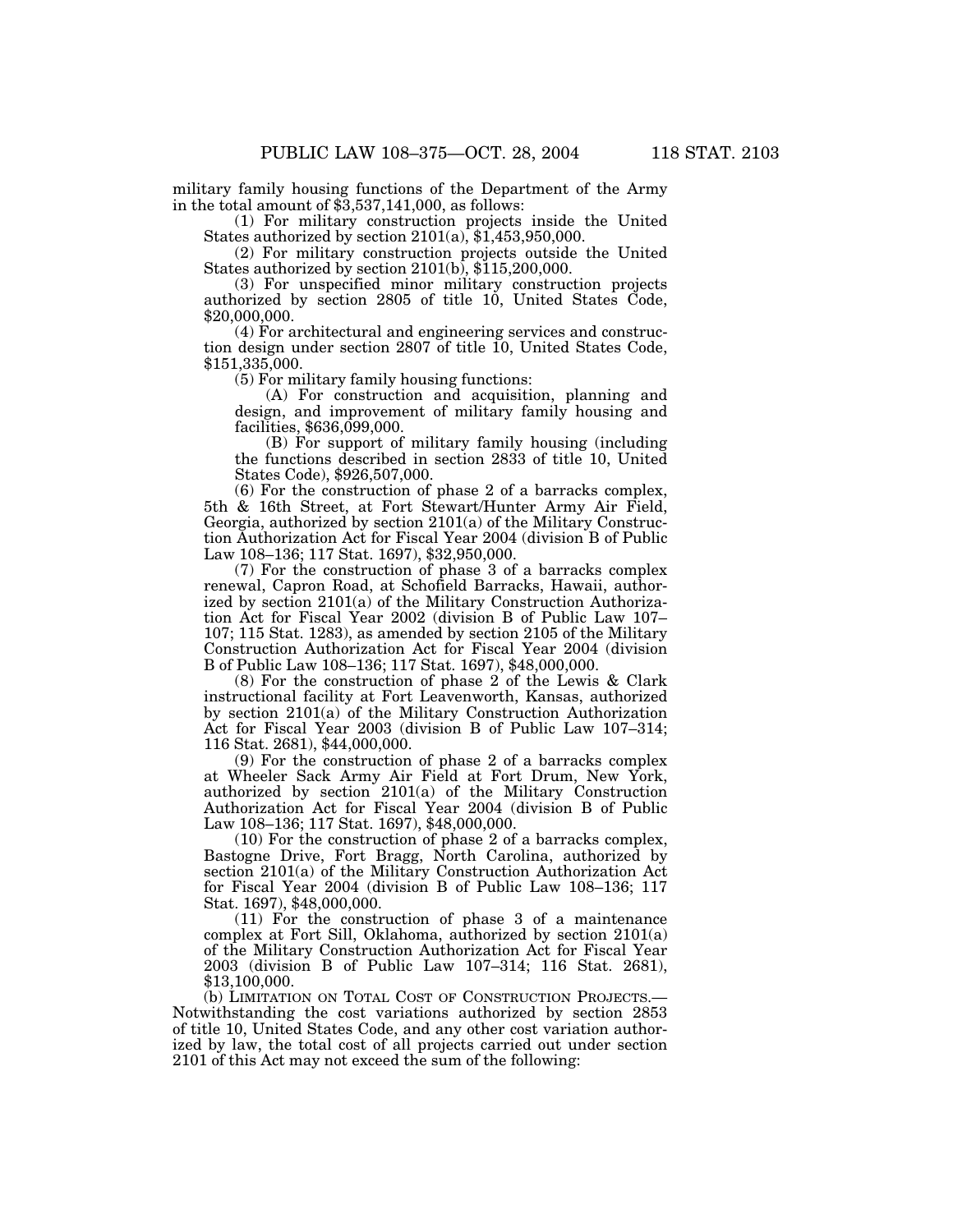(1) The total amount authorized to be appropriated under paragraphs  $(1)$  and  $(2)$  of subsection  $(a)$ .

 $(2)$  \$41,000,000 (the balance of the amount authorized under section 2101(a) to upgrade Drum Road, Helemano Military Reservation, Hawaii).

(3) \$25,000,000 (the balance of the amount authorized under section 2101(a) for construction of a vehicle maintenance facility, Schofield Barracks, Hawaii).

(4) \$25,000,000 (the balance of the amount authorized under section 2101(a) for construction of a barracks complex, Fort Campbell, Kentucky).

(5) \$22,000,000 (the balance of the amount authorized under section 2101(a) for construction of trainee barracks, Basic Training Complex 1, Fort Knox, Kentucky).

(6) \$25,500,000 (the balance of the amount authorized under section 2101(a) for construction of a library and learning facility, United States Military Academy, West Point, New York).

(7) \$31,000,000 (the balance of the amount authorized under section 2101(a) for a barracks complex renewal project, Fort Bragg, North Carolina).

(c) ADJUSTMENT.—The total amount authorized to be appropriated pursuant to paragraphs  $(1)$  through  $(11)$  of subsection  $(a)$ is the sum of the amounts authorized to be appropriated in such paragraphs, reduced by \$5,550,000, which represents prior year savings.

#### **SEC. 2105. MODIFICATION OF AUTHORITY TO CARRY OUT CERTAIN FISCAL YEAR 2004 PROJECTS.**

(a) MODIFICATION OF INSIDE THE UNITED STATES PROJECTS.— The table in section 2101(a) of the Military Construction Authorization Act for Fiscal Year 2004 (division B of Public Law 108–136; 117 Stat. 1697) is amended—

(1) in the item relating to Fort Stewart/Hunter Army Air Field, Georgia, by striking ''\$113,500,000'' in the amount column and inserting "\$114,450,000";

(2) in the item relating to Fort Drum, New York, by striking " $$130,700,000"$  in the amount column and inserting the amount column and inserting ''\$135,700,000''; and

(3) by striking the amount identified as the total in the amount column and inserting ''\$1,043,150,000''.

(b) CONFORMING AMENDMENTS.—Section 2104(b) of that Act (117 Stat. 1700) is amended—

 $(1)$  in paragraph  $(2)$ , by striking "\$32,000,000" and inserting ''\$32,950,000''; and

 $(2)$  in paragraph  $(4)$ , by striking "\$43,000,000" and inserting ''\$48,000,000''.

#### **SEC. 2106. MODIFICATION OF AUTHORITY TO CARRY OUT CERTAIN FISCAL YEAR 2003 PROJECT.**

(a) MODIFICATION OF INSIDE THE UNITED STATES PROJECT.— The table in section  $2101(a)$  of the Military Construction Authorization Act for Fiscal Year 2003 (division B of Public Law 107–314; 116 Stat. 2681), as amended by section 2105(a) of the Military Construction Authorization Act for Fiscal Year 2004 (division B of Public Law 108–136; 117 Stat. 1700), is further amended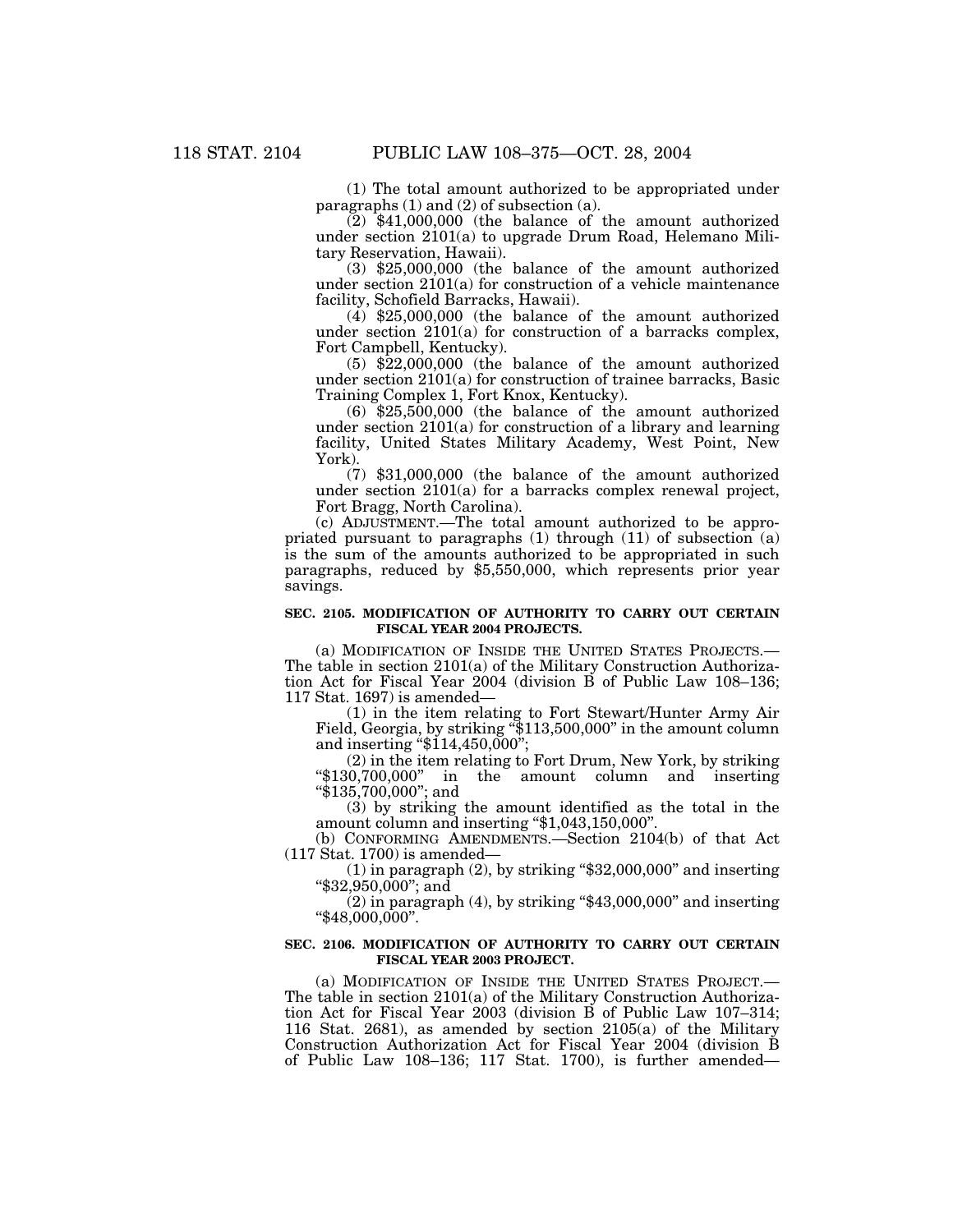(1) in the item relating to Fort Sill, Oklahoma, by striking " $$39,652,000"$ " in the amount column and inserting ''\$40,752,000''; and

(2) by striking the amount identified as the total in the amount column and inserting ''\$1,157,267,000''.

(b) CONFORMING AMENDMENT.—Section 2104(b)(6) of the Military Construction Authorization Act for Fiscal Year 2003 (division B of Public Law 107–314; 116 Stat. 2684) is amended by striking ''\$25,000,000'' and inserting ''\$26,100,000''.

# **TITLE XXII—NAVY**

Sec. 2201. Authorized Navy construction and land acquisition projects.

Sec. 2202. Family housing.

Sec. 2203. Improvements to military family housing units.

Sec. 2204. Authorization of appropriations, Navy.

### **SEC. 2201. AUTHORIZED NAVY CONSTRUCTION AND LAND ACQUISI-TION PROJECTS.**

(a) INSIDE THE UNITED STATES.—Using amounts appropriated pursuant to the authorization of appropriations in section  $2204(a)(1)$ , the Secretary of the Navy may acquire real property and carry out military construction projects for the installations or locations inside the United States, and in the amounts, set forth in the following table:

| \$26,670,000<br>Marine Corps Air Station, Yuma<br>Arizona<br>Marine Corps Air-Ground Task Force<br>California<br>Training Center, Twentynine<br>\$15,700,000<br>Palms<br>Marine Corps Air Station, Camp Pen-<br>\$11,540,000<br>dleton $\ldots$<br>Marine Corps Base, Camp Pendleton<br>\$26,915,000<br>Marine Corps Logistics Base, Bar-<br>\$4,930,000<br>$stow$<br>\$54,331,000<br>Naval Air Facility, El Centro<br>Naval Air Station, North Island<br>\$10,180,000<br>Naval Surface Warfare Center, Divi-<br>\$9,850,000<br>Recruit Depot San Diego<br>\$8,110,000<br>${\bf Connecticut} \ \ldots \ldots \ldots \ldots \ldots \ldots$<br>Naval Submarine Base, New London<br>\$50,302,000<br>District of Columbia<br>\$3,239,000<br>Naval Observatory, Washington<br>Florida<br>\$2,060,000<br>\$6,200,000<br>Strategic Weapons Facility Atlantic,<br>\$16,000,000<br>Naval Shipyard, Pearl Harbor<br>Hawaii<br>\$5,100,000<br>Illinois<br>\$74.781.000<br>Naval Training Center, Great Lakes<br>\$12,600,000<br>Indiana<br>Naval Surface Warfare Center, Crane<br>\$6,220,000<br>Naval Air Station, Brunswick<br>Maryland<br>Naval Surface Warfare Center, In-<br>dian Head<br>\$23,000,000<br>Marine Corps Air Station, New River<br>North Carolina<br>\$35,140,000<br>\$11.030.000<br>Marine Corps Base, Camp Lejeune | <b>State</b> | <b>Installation or Location</b> | Amount |
|------------------------------------------------------------------------------------------------------------------------------------------------------------------------------------------------------------------------------------------------------------------------------------------------------------------------------------------------------------------------------------------------------------------------------------------------------------------------------------------------------------------------------------------------------------------------------------------------------------------------------------------------------------------------------------------------------------------------------------------------------------------------------------------------------------------------------------------------------------------------------------------------------------------------------------------------------------------------------------------------------------------------------------------------------------------------------------------------------------------------------------------------------------------------------------------------------------------------------------------------------------------------------------------------------------------------------|--------------|---------------------------------|--------|
|                                                                                                                                                                                                                                                                                                                                                                                                                                                                                                                                                                                                                                                                                                                                                                                                                                                                                                                                                                                                                                                                                                                                                                                                                                                                                                                              |              |                                 |        |
|                                                                                                                                                                                                                                                                                                                                                                                                                                                                                                                                                                                                                                                                                                                                                                                                                                                                                                                                                                                                                                                                                                                                                                                                                                                                                                                              |              |                                 |        |
|                                                                                                                                                                                                                                                                                                                                                                                                                                                                                                                                                                                                                                                                                                                                                                                                                                                                                                                                                                                                                                                                                                                                                                                                                                                                                                                              |              |                                 |        |
|                                                                                                                                                                                                                                                                                                                                                                                                                                                                                                                                                                                                                                                                                                                                                                                                                                                                                                                                                                                                                                                                                                                                                                                                                                                                                                                              |              |                                 |        |
|                                                                                                                                                                                                                                                                                                                                                                                                                                                                                                                                                                                                                                                                                                                                                                                                                                                                                                                                                                                                                                                                                                                                                                                                                                                                                                                              |              |                                 |        |
|                                                                                                                                                                                                                                                                                                                                                                                                                                                                                                                                                                                                                                                                                                                                                                                                                                                                                                                                                                                                                                                                                                                                                                                                                                                                                                                              |              |                                 |        |
|                                                                                                                                                                                                                                                                                                                                                                                                                                                                                                                                                                                                                                                                                                                                                                                                                                                                                                                                                                                                                                                                                                                                                                                                                                                                                                                              |              |                                 |        |
|                                                                                                                                                                                                                                                                                                                                                                                                                                                                                                                                                                                                                                                                                                                                                                                                                                                                                                                                                                                                                                                                                                                                                                                                                                                                                                                              |              |                                 |        |
|                                                                                                                                                                                                                                                                                                                                                                                                                                                                                                                                                                                                                                                                                                                                                                                                                                                                                                                                                                                                                                                                                                                                                                                                                                                                                                                              |              |                                 |        |
|                                                                                                                                                                                                                                                                                                                                                                                                                                                                                                                                                                                                                                                                                                                                                                                                                                                                                                                                                                                                                                                                                                                                                                                                                                                                                                                              |              |                                 |        |
|                                                                                                                                                                                                                                                                                                                                                                                                                                                                                                                                                                                                                                                                                                                                                                                                                                                                                                                                                                                                                                                                                                                                                                                                                                                                                                                              |              |                                 |        |
|                                                                                                                                                                                                                                                                                                                                                                                                                                                                                                                                                                                                                                                                                                                                                                                                                                                                                                                                                                                                                                                                                                                                                                                                                                                                                                                              |              |                                 |        |
|                                                                                                                                                                                                                                                                                                                                                                                                                                                                                                                                                                                                                                                                                                                                                                                                                                                                                                                                                                                                                                                                                                                                                                                                                                                                                                                              |              |                                 |        |
|                                                                                                                                                                                                                                                                                                                                                                                                                                                                                                                                                                                                                                                                                                                                                                                                                                                                                                                                                                                                                                                                                                                                                                                                                                                                                                                              |              |                                 |        |
|                                                                                                                                                                                                                                                                                                                                                                                                                                                                                                                                                                                                                                                                                                                                                                                                                                                                                                                                                                                                                                                                                                                                                                                                                                                                                                                              |              |                                 |        |
|                                                                                                                                                                                                                                                                                                                                                                                                                                                                                                                                                                                                                                                                                                                                                                                                                                                                                                                                                                                                                                                                                                                                                                                                                                                                                                                              |              |                                 |        |
|                                                                                                                                                                                                                                                                                                                                                                                                                                                                                                                                                                                                                                                                                                                                                                                                                                                                                                                                                                                                                                                                                                                                                                                                                                                                                                                              |              |                                 |        |
|                                                                                                                                                                                                                                                                                                                                                                                                                                                                                                                                                                                                                                                                                                                                                                                                                                                                                                                                                                                                                                                                                                                                                                                                                                                                                                                              |              |                                 |        |
|                                                                                                                                                                                                                                                                                                                                                                                                                                                                                                                                                                                                                                                                                                                                                                                                                                                                                                                                                                                                                                                                                                                                                                                                                                                                                                                              |              |                                 |        |
|                                                                                                                                                                                                                                                                                                                                                                                                                                                                                                                                                                                                                                                                                                                                                                                                                                                                                                                                                                                                                                                                                                                                                                                                                                                                                                                              |              |                                 |        |
|                                                                                                                                                                                                                                                                                                                                                                                                                                                                                                                                                                                                                                                                                                                                                                                                                                                                                                                                                                                                                                                                                                                                                                                                                                                                                                                              |              |                                 |        |
|                                                                                                                                                                                                                                                                                                                                                                                                                                                                                                                                                                                                                                                                                                                                                                                                                                                                                                                                                                                                                                                                                                                                                                                                                                                                                                                              |              |                                 |        |
|                                                                                                                                                                                                                                                                                                                                                                                                                                                                                                                                                                                                                                                                                                                                                                                                                                                                                                                                                                                                                                                                                                                                                                                                                                                                                                                              |              |                                 |        |
|                                                                                                                                                                                                                                                                                                                                                                                                                                                                                                                                                                                                                                                                                                                                                                                                                                                                                                                                                                                                                                                                                                                                                                                                                                                                                                                              |              |                                 |        |
| Navy Outlying Landing Field, Wash-<br>\$136,900,000                                                                                                                                                                                                                                                                                                                                                                                                                                                                                                                                                                                                                                                                                                                                                                                                                                                                                                                                                                                                                                                                                                                                                                                                                                                                          |              |                                 |        |
|                                                                                                                                                                                                                                                                                                                                                                                                                                                                                                                                                                                                                                                                                                                                                                                                                                                                                                                                                                                                                                                                                                                                                                                                                                                                                                                              |              |                                 |        |
| Naval Air Station, Fallon<br>\$4,980,000<br>Nevada<br>Rhode Island<br>\$5,490,000                                                                                                                                                                                                                                                                                                                                                                                                                                                                                                                                                                                                                                                                                                                                                                                                                                                                                                                                                                                                                                                                                                                                                                                                                                            |              |                                 |        |
| Naval Air Station, Newport<br>South Carolina<br>Marine Corps Air Station, Beaufort<br>\$5,480,000                                                                                                                                                                                                                                                                                                                                                                                                                                                                                                                                                                                                                                                                                                                                                                                                                                                                                                                                                                                                                                                                                                                                                                                                                            |              |                                 |        |
| Naval Weapons Station, Charleston<br>\$12,209,000                                                                                                                                                                                                                                                                                                                                                                                                                                                                                                                                                                                                                                                                                                                                                                                                                                                                                                                                                                                                                                                                                                                                                                                                                                                                            |              |                                 |        |

#### **Navy: Inside the United States**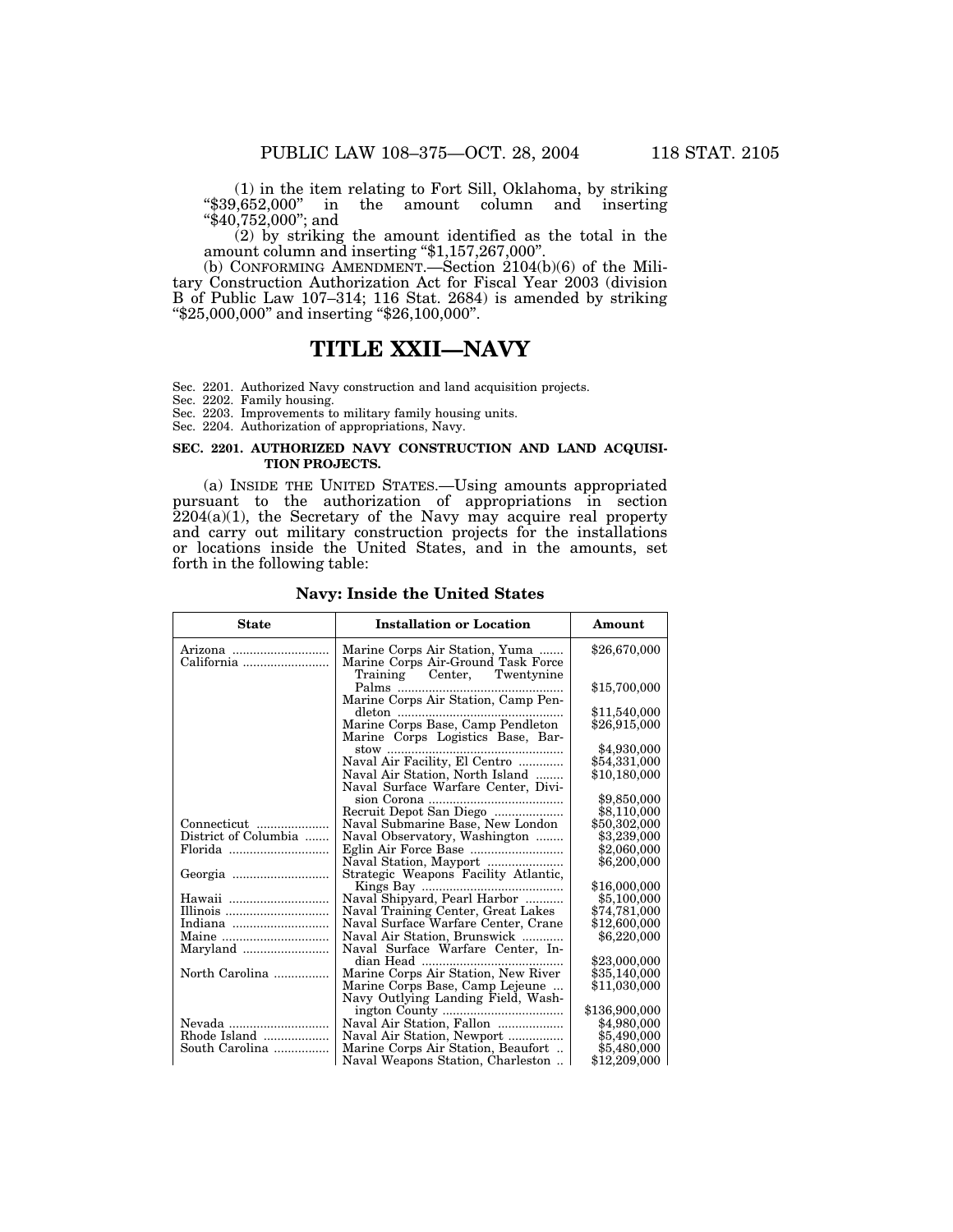| <b>State</b> | <b>Installation or Location</b>     | Amount        |
|--------------|-------------------------------------|---------------|
| Virginia     | Camp Elmore Marine Corps Detach-    |               |
|              |                                     | \$13,500,000  |
|              | Marine Corps Air Facility, Quantico | \$73,838,000  |
|              | Marine Corps Combat Development     |               |
|              |                                     | \$25,090,000  |
|              | Naval Air Station, Oceana           | \$2,770,000   |
|              | Naval Amphibious Base, Little Creek | \$9,220,000   |
|              |                                     | \$4,330,000   |
|              | Naval Weapons Station, Yorktown     | \$9,870,000   |
| Washington   | Naval Air Station, Whidbey Island   | \$1,990,000   |
|              | Naval Shipyard, Puget Sound         | \$20,305,000  |
|              | Naval Station, Bremerton            | \$74,125,000  |
|              | Strategic Weapons Facility Pacific, |               |
|              |                                     | \$138,060,000 |
|              |                                     | \$952,055,000 |

# **Navy: Inside the United States**—Continued

(b) OUTSIDE THE UNITED STATES.—Using amounts appropriated pursuant to the authorization of appropriations in section 2204(a)(2), the Secretary of the Navy may acquire real property and carry out military construction projects for the installations or locations outside the United States, and in the amounts, set forth in the following table:

# **Navy: Outside the United States**

| Country      | <b>Installation or Location</b>      | Amount        |
|--------------|--------------------------------------|---------------|
| Diego Garcia | Naval Support Facility, Diego Garcia | \$17,500,000  |
|              | Naval Public Works Center, Guam      | \$20,700,000  |
|              |                                      | \$12,500,000  |
|              |                                      | \$22,550,000  |
|              |                                      | \$32,700,000  |
|              |                                      | \$105,950,000 |

(c) UNSPECIFIED WORLDWIDE.—Using the amounts appropriated pursuant to the authorization of appropriations in section  $2204(a)(3)$ , the Secretary of the Navy may acquire real property and carry out military construction projects for unspecified installations or locations in the amount set forth in the following table:

**Navy: Unspecified Worldwide**

| Location | <b>Installation or Location</b> | Amount        |
|----------|---------------------------------|---------------|
|          |                                 | \$105,982,000 |
|          | Total                           | \$105,982,000 |

## **SEC. 2202. FAMILY HOUSING.**

Using amounts appropriated pursuant to the authorization of appropriations in section  $2204(a)(6)(A)$ , the Secretary of the Navy may construct or acquire family housing units (including land acquisition and supporting facilities) at the installation, for the purpose, and in the amount set forth in the following table: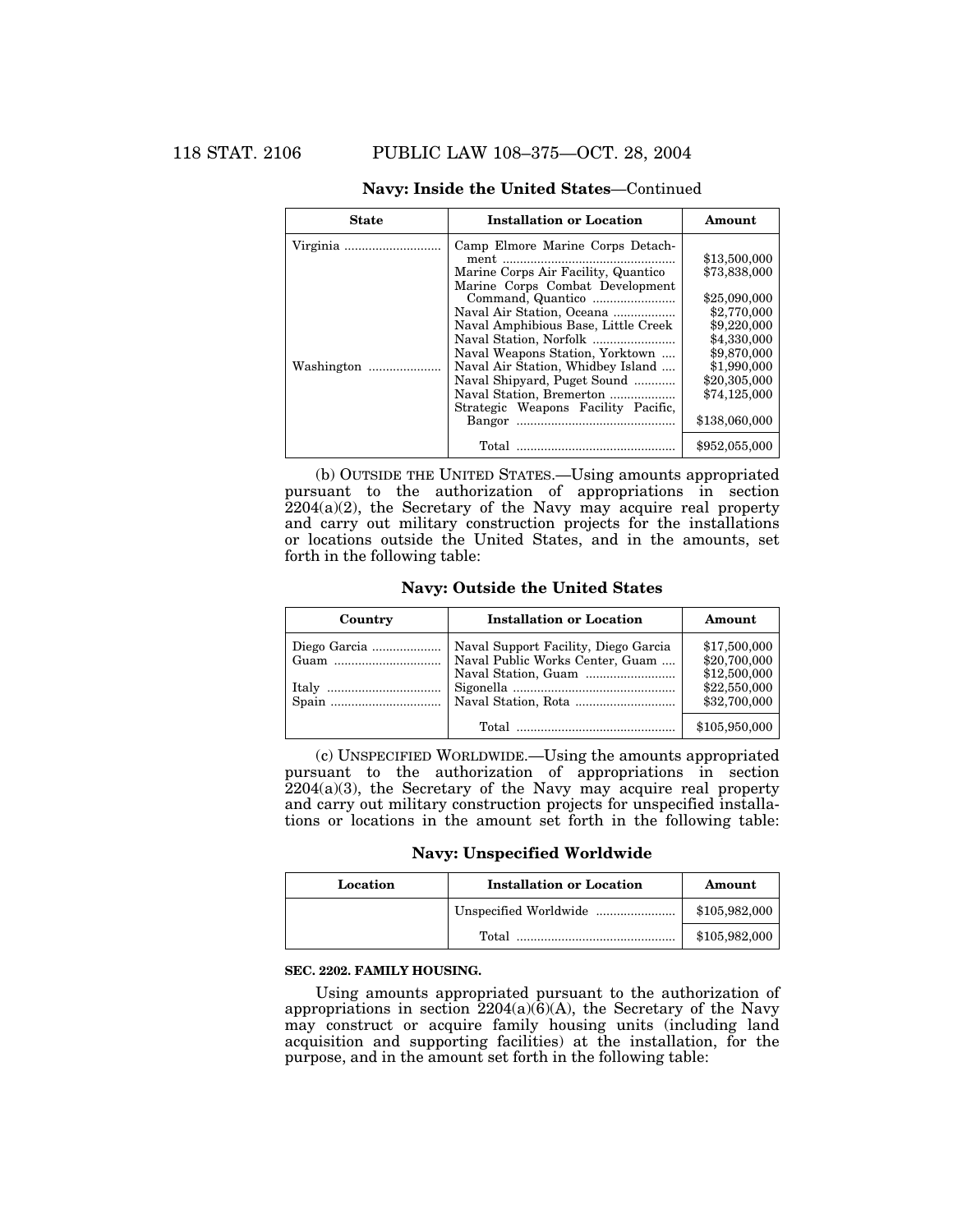## **Navy: Family Housing**

| <b>State</b>   | <b>Installation</b>       | <b>Purpose</b> | Amount       |
|----------------|---------------------------|----------------|--------------|
| North Carolina | Marine Corps Air Station, |                | \$27,002,000 |
|                | Total                     |                | \$27,002,000 |

#### **SEC. 2203. IMPROVEMENTS TO MILITARY FAMILY HOUSING UNITS.**

Subject to section 2825 of title 10, United States Code, and using amounts appropriated pursuant to the authorization of appropriations in section  $\frac{2204(a)(6)(A)}{b}$ , the Secretary of the Navy may improve existing military family housing units in an amount not to exceed \$112,105,000.

### **SEC. 2204. AUTHORIZATION OF APPROPRIATIONS, NAVY.**

(a) AUTHORIZATION OF APPROPRIATIONS.—Funds are hereby authorized to be appropriated for fiscal years beginning after September 30, 2004, for military construction, land acquisition, and military family housing functions of the Department of the Navy in the total amount of  $$1,897,245,000$ , as follows:

(1) For military construction projects inside the United States authorized by section  $2201(a)$ ,  $\frac{2712,927,000}{a}$ .

(2) For military construction projects outside the United States authorized by section 2201(b), \$94,950,000.

(3) For the military construction projects at unspecified worldwide locations authorized by section  $2201(c)$ , \$40,000,000.

(4) For unspecified minor military construction projects authorized by section 2805 of title 10, United States Code, \$12,000,000.

(5) For architectural and engineering services and construction design under section 2807 of title 10, United States Code, \$87,067,000.

(6) For military family housing functions:

(A) For construction and acquisition, planning and design, and improvement of military family housing and facilities, \$139,107,000.

(B) For support of military family housing (including functions described in section 2833 of title 10, United States Code), \$696,304,000.

(7) For the construction of increment 2 of the tertiary sewage treatment plant at Marine Corps Base, Camp Pendleton, California, authorized by section  $2201(a)$  of the Military Construction Authorization Act for Fiscal Year 2004 (division B of Public Law 108–136; 117 Stat. 1703), \$25,690,000.

(8) For the construction of increment 2 of the general purpose berthing pier at Naval Weapons Station, Earle, New Jersey, authorized by section 2201(a) of the Military Construction Authorization Act for Fiscal Year 2004 (division B of Public Law 108–136; 117 Stat. 1704), \$49,200,000.

(9) For the construction of increment 2 of pier 11 replacement at Naval Station, Norfolk, Virginia, authorized by section 2201(a) of the Military Construction Authorization Act for Fiscal Year 2004 (division B of Public Law 108–136; 117 Stat. 1704), \$40,000,000.<br>(b) LIMITATION ON TOTAL COST OF CONSTRUCTION PROJECTS.—

Notwithstanding the cost variations authorized by section 2853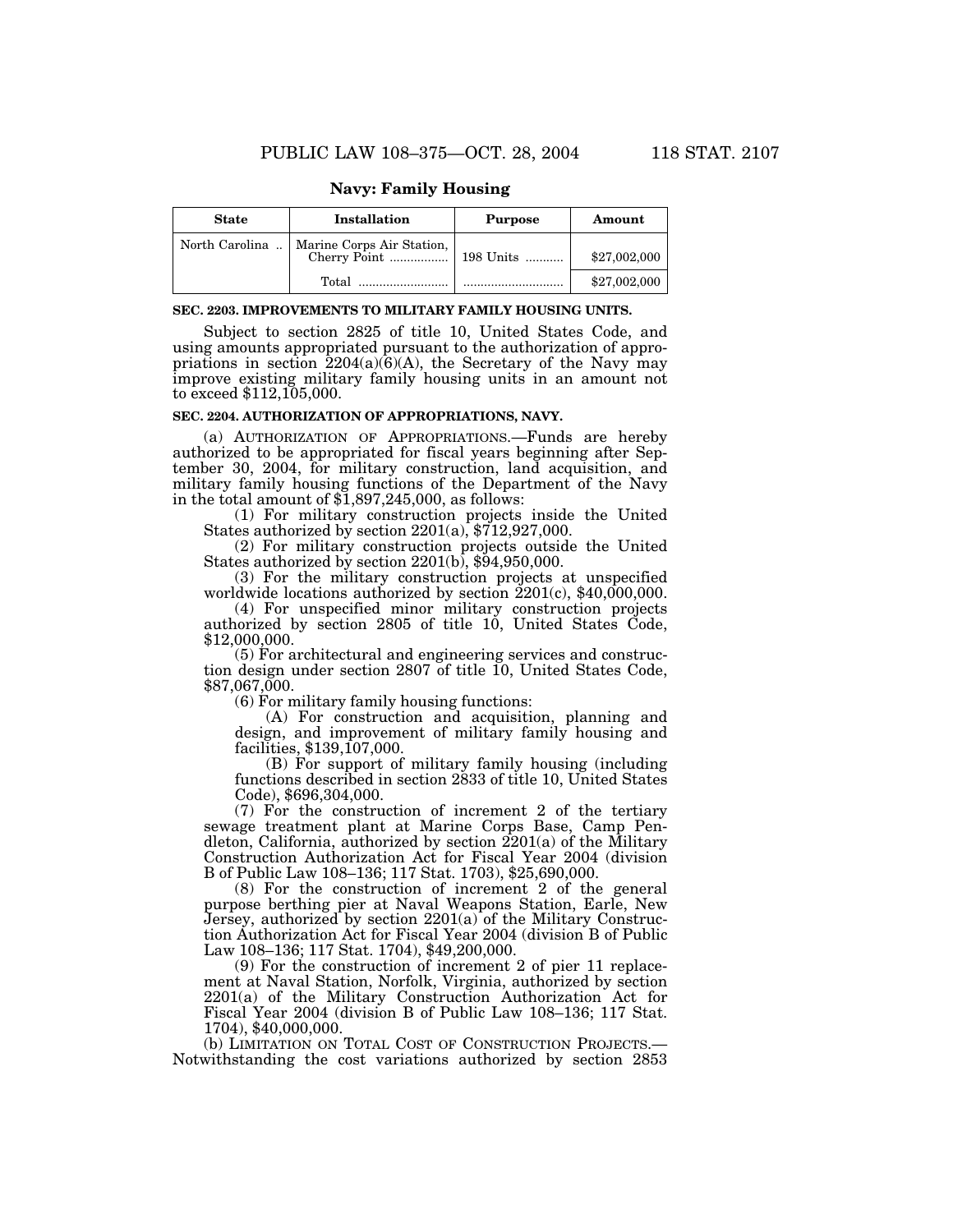of title 10, United States Code, and any other cost variation authorized by law, the total cost of all projects carried out under section 2201 of this Act may not exceed the sum of the following:

(1) The total amount authorized to be appropriated under paragraphs  $(1)$ ,  $(2)$ , and  $(3)$  of subsection  $(a)$ .

 $(2)$  \$21,000,000 (the balance of the amount authorized under section 2201(a) for apron and hangar recapitalization, Naval Air Facility, El Centro, California).

(3) \$116,750,000 (the balance of the amount authorized under section 2201(a) for land acquisition for an outlying landing field in Washington County, North Carolina).

(4) \$34,098,000 (the balance of the amount authorized under section 2201(a) for construction of a White Side complex, Marine Corps Air Facility, Quantico, Virginia).

(5) \$40,000,000 (the balance of the amount authorized under section 2201(a) for construction of bachelor enlisted quarters, Naval Station, Bremerton, Washington).

 $(6)$  \$95,320,000 (the balance of the amount authorized under section 2201(a) for construction of a limited area processing and storage complex, Strategic Weapons Facility Pacific, Bangor, Washington).

 $(7)$  \$65,982,000 (the balance of the amount authorized under section 2201(c) for construction of a presidential helicopter programs support facility at an unspecified location).

(c) ADJUSTMENT.—The total amount authorized to be appropriated pursuant to paragraphs (1) through (9) of subsection (a) is the sum of the amounts authorized to be appropriated in such paragraphs, reduced by \$5,549,000, which represents prior year savings.

# **TITLE XXIII—AIR FORCE**

Sec. 2301. Authorized Air Force construction and land acquisition projects.

Sec. 2302. Family housing. Sec. 2303. Improvements to military family housing units. Sec. 2304. Authorization of appropriations, Air Force.

### **SEC. 2301. AUTHORIZED AIR FORCE CONSTRUCTION AND LAND ACQUISITION PROJECTS.**

(a) INSIDE THE UNITED STATES.—Using amounts appropriated pursuant to the authorization of appropriations in section  $2304(a)(1)$ , the Secretary of the Air Force may acquire real property and carry out military construction projects for the installations or locations inside the United States, and in the amounts, set forth in the following table:

| Air Force: Inside the United States |  |  |  |
|-------------------------------------|--|--|--|
|-------------------------------------|--|--|--|

| <b>State</b> | <b>Installation or Location</b> | Amount                       |
|--------------|---------------------------------|------------------------------|
| Alaska       | Elmendorf Air Force Base        | \$52,057,000                 |
|              | Davis-Monthan Air Force Base    | \$17,029,000<br>\$17,900,000 |
| Arkansas     | Little Rock Air Force Base      | \$8,931,000                  |
|              |                                 | \$10,186,000                 |
|              | Edwards Air Force Base          | \$9,965,000                  |
|              |                                 | \$18,894,000                 |
|              |                                 | \$12,247,000                 |
| Delaware     |                                 | \$9,500,000                  |
|              |                                 | \$27,614,000                 |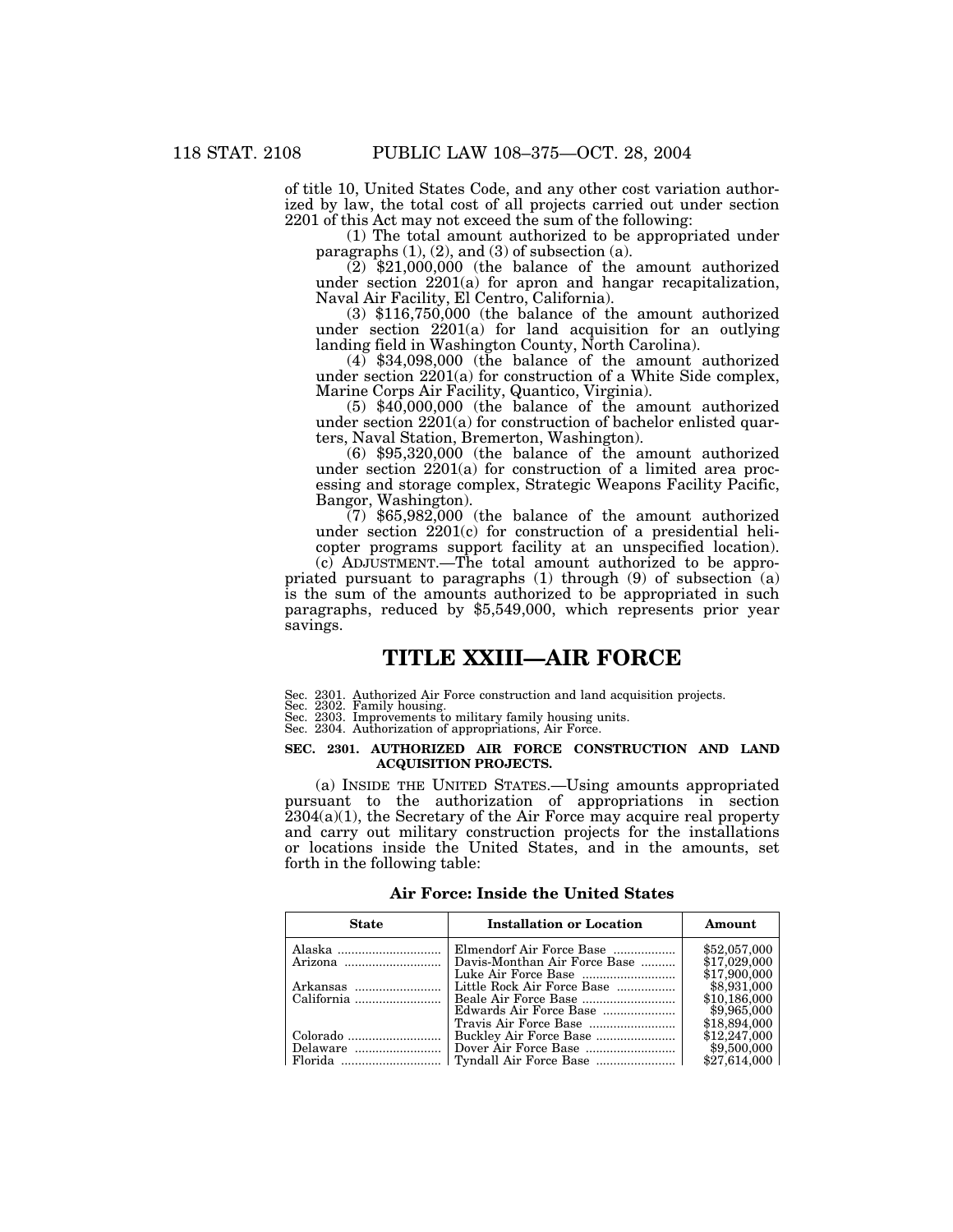| <b>State</b>   | <b>Installation or Location</b> | Amount        |
|----------------|---------------------------------|---------------|
|                |                                 | \$8,800,000   |
|                |                                 | \$9,600,000   |
|                |                                 | \$21,900,000  |
| Hawaii         | Hickam Air Force Base           | \$30,900,000  |
|                |                                 | \$7,500,000   |
| Louisiana      | Barksdale Air Force Base        | \$13,800,000  |
| Maryland       | Andrews Air Force Base          | \$17,100,000  |
| Mississippi    | Columbus Air Force Base         | \$7,700,000   |
| Missouri       | Whiteman Air Force Base         | \$7,600,000   |
| Montana        | Malmstrom Air Force Base        | \$5,600,000   |
| Nebraska       | Offutt Air Force Base           | \$6,221,000   |
| New Mexico     |                                 | \$9,500,000   |
|                | Kirtland Air Force Base         | \$9,200,000   |
| North Carolina |                                 | \$15,150,000  |
| North Dakota   |                                 | \$8,900,000   |
|                | Wright-Patterson Air Force Base | \$9,904,000   |
| Oklahoma       |                                 | \$7,000,000   |
|                | Tinker Air Force Base           | \$8,000,000   |
| South Carolina | Shaw Air Force Base             | \$7,000,000   |
| South Dakota   | Ellsworth Air Force Base        | \$9,867,000   |
| Tennessee      |                                 | \$24,500,000  |
| Texas          |                                 | \$14,300,000  |
|                | Lackland Air Force Base         | \$2,596,000   |
|                | Laughlin Air Force Base         | \$6,900,000   |
|                | Sheppard Air Force Base         | \$50,284,000  |
| Utah           |                                 | \$25,713,000  |
| Wyoming        | F.E. Warren Air Force Base      | \$5,500,000   |
|                |                                 | \$535,358,000 |

### **Air Force: Inside the United States**—Continued

(b) OUTSIDE THE UNITED STATES.—Using amounts appropriated pursuant to the authorization of appropriations in section  $2304(a)(2)$ , the Secretary of the Air Force may acquire real property and carry out military construction projects for the installations or locations outside the United States, and in the amounts, set forth in the following table:

# **Air Force: Outside the United States**

| Country        | <b>Installation or Location</b> | Amount        |
|----------------|---------------------------------|---------------|
|                |                                 | \$25,404,000  |
| Greenland      |                                 | \$19,800,000  |
| Guam           | Andersen Air Force Base         | \$19,593,000  |
|                |                                 | \$6,760,000   |
|                |                                 | \$37,100,000  |
|                |                                 | \$18,600,000  |
|                |                                 | \$5,689,000   |
|                |                                 | \$14,153,000  |
| United Kingdom | Royal Air Force Lakenheath      | \$5,500,000   |
|                |                                 | \$152,599,000 |

(c) UNSPECIFIED WORLDWIDE.—Using amounts appropriated pursuant to the authorization of appropriations in section 2304(a)(3), the Secretary of the Air Force may acquire real property and carry out military construction projects for the unspecified installations or locations, and in the amounts, set forth in the following table: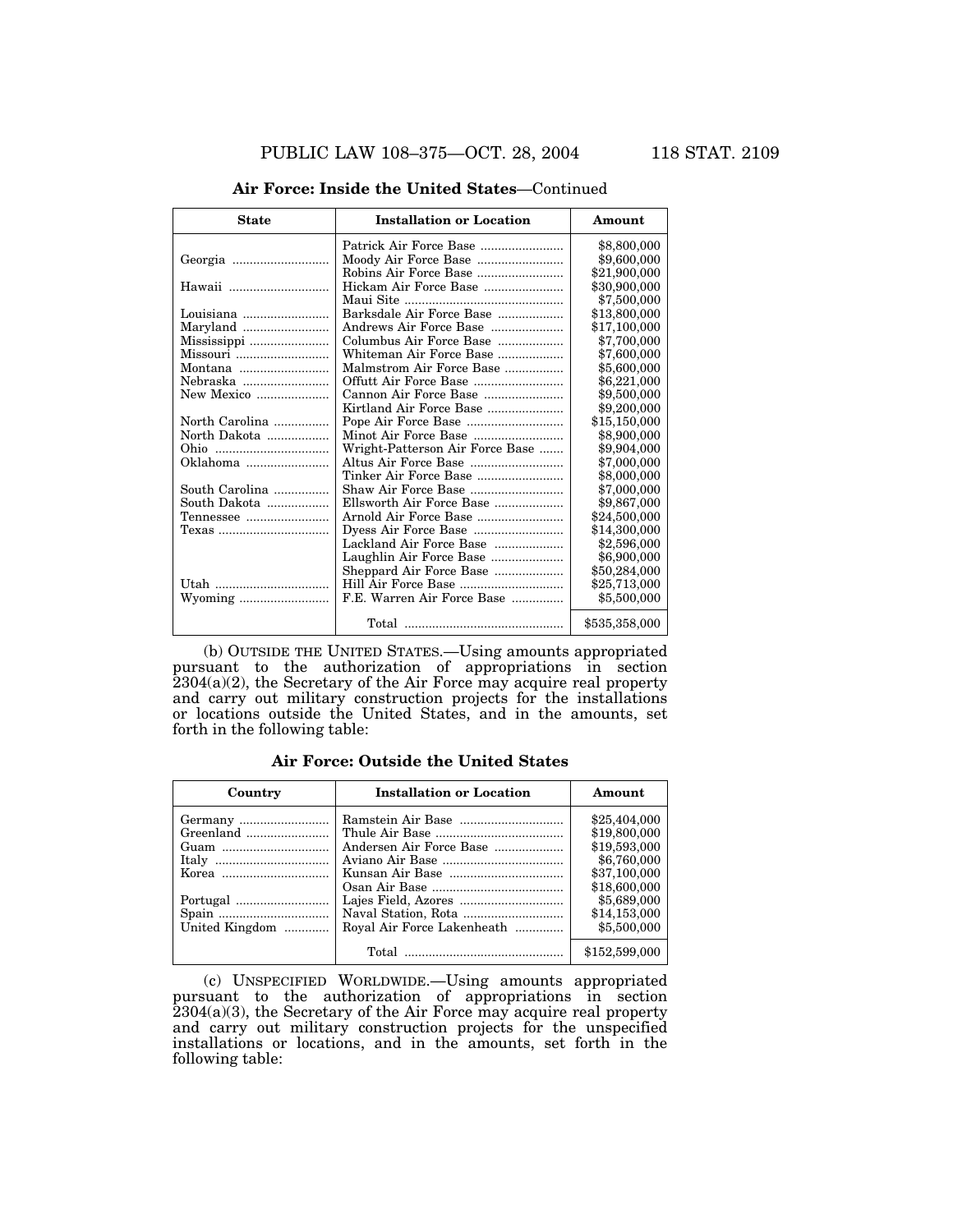| Location | <b>Installation or Location</b> | Amount                       |
|----------|---------------------------------|------------------------------|
|          |                                 | \$26,121,000<br>\$28,090,000 |
|          | Total                           | \$54,211,000                 |

# **Air Force: Unspecified Worldwide**

#### **SEC. 2302. FAMILY HOUSING.**

(a) CONSTRUCTION AND ACQUISITION.—Using amounts appropriated pursuant to the authorization of appropriations in section  $2304(a)(6)(A)$ , the Secretary of the Air Force may construct or acquire family housing units (including land acquisition and supporting facilities) at the installations or locations, for the purposes, and in the amounts set forth in the following table:

# **Air Force: Family Housing**

| <b>State</b>          | <b>Installation or Loca-</b><br>tion                                     | <b>Purpose</b>                                  | Amount                       |
|-----------------------|--------------------------------------------------------------------------|-------------------------------------------------|------------------------------|
| Arizona               | Davis-Monthan Air Force                                                  |                                                 |                              |
| California            | Base<br>Edwards Air Force Base<br>Vandenberg Air Force                   | 250 Units<br>218 Units                          | \$48,500,000<br>\$41,202,000 |
|                       | Base<br>MacDill Air Force Base<br>MacDill Air Force Base                 | 120 Units<br>61 Units<br><b>Housing Mainte-</b> | \$30,906,000<br>\$21,723,000 |
| Idaho                 | Mountain Home Air                                                        | nance Facility                                  | \$1,250,000                  |
| Mississippi           | Force Base<br>Columbus Air Force Base                                    | 147 Units<br>Housing Man-<br>agement Facil-     | \$39,333,000                 |
|                       |                                                                          | ity                                             | \$711,000                    |
| Missouri<br>Montana   | Whiteman Air Force Base<br>Malmstrom Air Force                           | 160 Units                                       | \$37,087,000                 |
|                       |                                                                          | 115 Units                                       | \$29,910,000                 |
| North Carolina        | Seymour Johnson Air<br>Force Base                                        | 167 Units                                       | \$32,693,000                 |
| North Dakota          | <b>Grand Forks Air Force</b>                                             | 90 Units                                        | \$26,169,000                 |
| South Carolina        | Minot Air Force Base<br>Charleston Air Force                             | 142 Units                                       | \$37,087,000                 |
|                       |                                                                          | Fire Station                                    | \$1,976,000                  |
| South Dakota<br>Texas | Ellsworth Air Force Base<br>Dyess Air Force Base<br>Goodfellow Air Force | 75 Units<br>127 Units                           | \$21,482,000<br>\$28,664,000 |
|                       | Base                                                                     | 127 Units                                       | \$20,604,000                 |
| Germany               | Ramstein Air Base                                                        | 144 Units                                       | \$57,691,000                 |
| Italy                 | Aviano Air Base                                                          | Housing Office                                  | \$2,542,000                  |
| Korea                 | Osan Air Base                                                            | 117 Units                                       | \$46,834,000                 |
| United Kingdom        | Royal Air Force<br>Lakenheath                                            | 154 Units                                       | \$43,976,000                 |
|                       | Total                                                                    |                                                 | \$570,340,000                |

(b) PLANNING AND DESIGN.—Using amounts appropriated pursuant to the authorization of appropriations in section  $2304(a)(6)(A)$ , the Secretary of the Air Force may carry out architectural and engineering services and construction design activities with respect to the construction or improvement of military family housing units in an amount not to exceed \$38,266,000.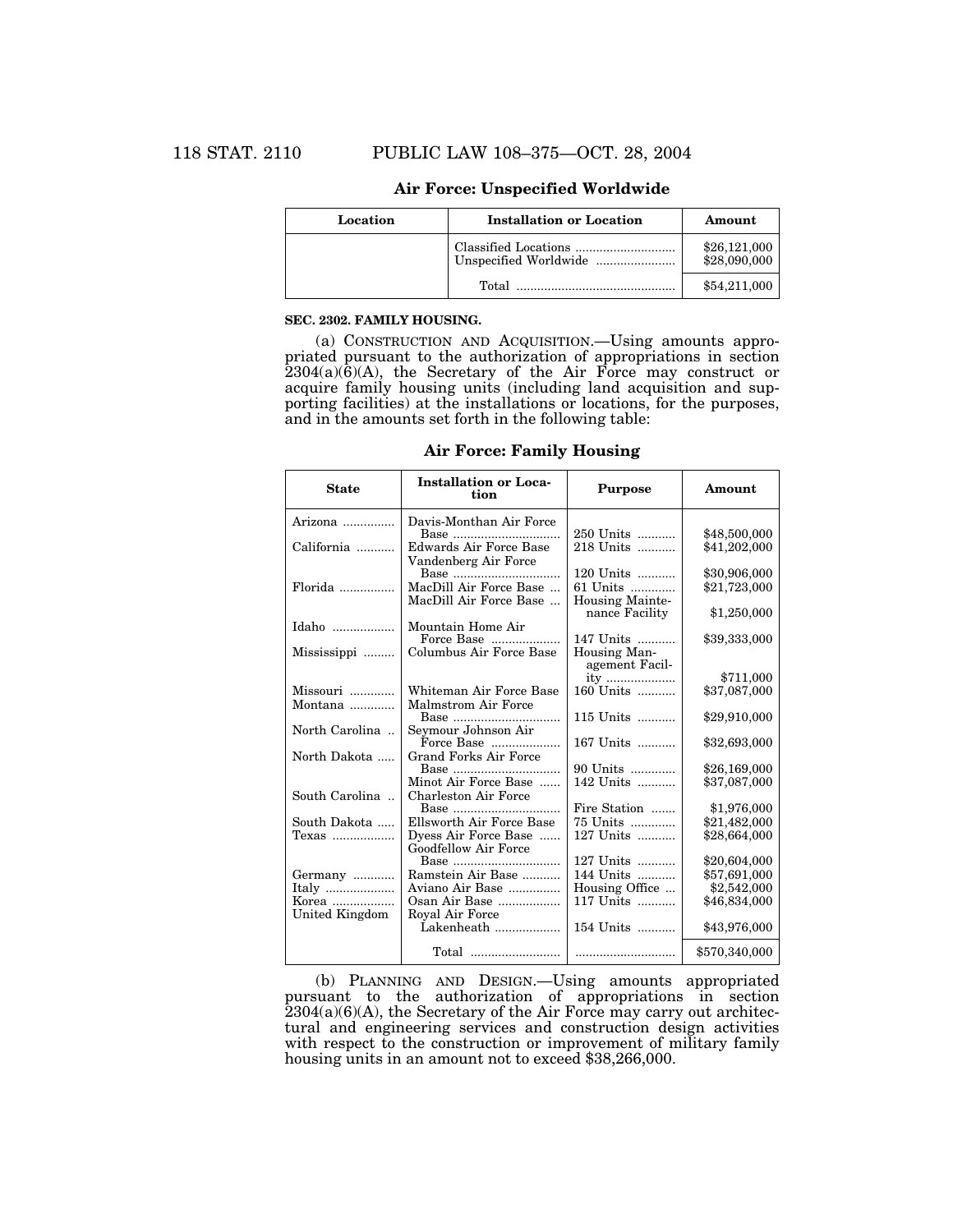# **SEC. 2303. IMPROVEMENTS TO MILITARY FAMILY HOUSING UNITS.**

Subject to section 2825 of title 10, United States Code, and using amounts appropriated pursuant to the authorization of appropriations in section  $2304(a)(6)(A)$ , the Secretary of the Air Force may improve existing military family housing units in an amount not to exceed \$238,353,000.

## **SEC. 2304. AUTHORIZATION OF APPROPRIATIONS, AIR FORCE.**

(a) AUTHORIZATION OF APPROPRIATIONS.—Funds are hereby authorized to be appropriated for fiscal years beginning after September 30, 2004, for military construction, land acquisition, and military family housing functions of the Department of the Air Force in the total amount of \$2,559,768,000, as follows:

(1) For military construction projects inside the United States authorized by section 2301(a), \$525,358,000.

(2) For military construction projects outside the United States authorized by section 2301(b), \$142,771,000.

(3) For military construction projects at unspecified worldwide locations authorized by section  $2301(c)$ , \$54,211,000.

(4) For unspecified minor military construction projects authorized by section 2805 of title 10, United States Code, \$13,000,000.

(5) For architectural and engineering services and construction design under section 2807 of title 10, United States Code, \$124,085,000.

(6) For military family housing functions:

(A) For construction and acquisition, planning and design, and improvement of military family housing and facilities, \$846,959,000.

(B) For support of military family housing (including functions described in section 2833 of title 10, United States Code), \$853,384,000.

(b) LIMITATION ON TOTAL COST OF CONSTRUCTION PROJECTS.— Notwithstanding the cost variations authorized by section 2853 of title 10, United States Code, and any other cost variation authorized by law, the total cost of all projects carried out under section 2301 of this Act may not exceed the sum of the following:

(1) The total amount authorized to be appropriated under paragraphs  $(1)$ ,  $(2)$ , and  $(3)$  of subsection  $(a)$ .

 $(2)$  \$10,000,000 (the balance of the amount authorized under section 2301(a) for construction of a hanger for an aircraft maintenance unit, Tyndall Air Force Base, Florida).

(c) ADJUSTMENT.—The total amount authorized to be appropriated pursuant to paragraphs (1) through (6) of subsection (a) is the sum of the amounts authorized to be appropriated in such paragraphs, reduced by \$5,550,000, which represents prior year savings.

# **TITLE XXIV—DEFENSE AGENCIES**

Sec. 2401. Authorized Defense Agencies construction and land acquisition projects.

Sec. 2402. Improvements to military family housing units.

Sec. 2403. Energy conservation projects.

Sec. 2404. Authorization of appropriations, Defense Agencies.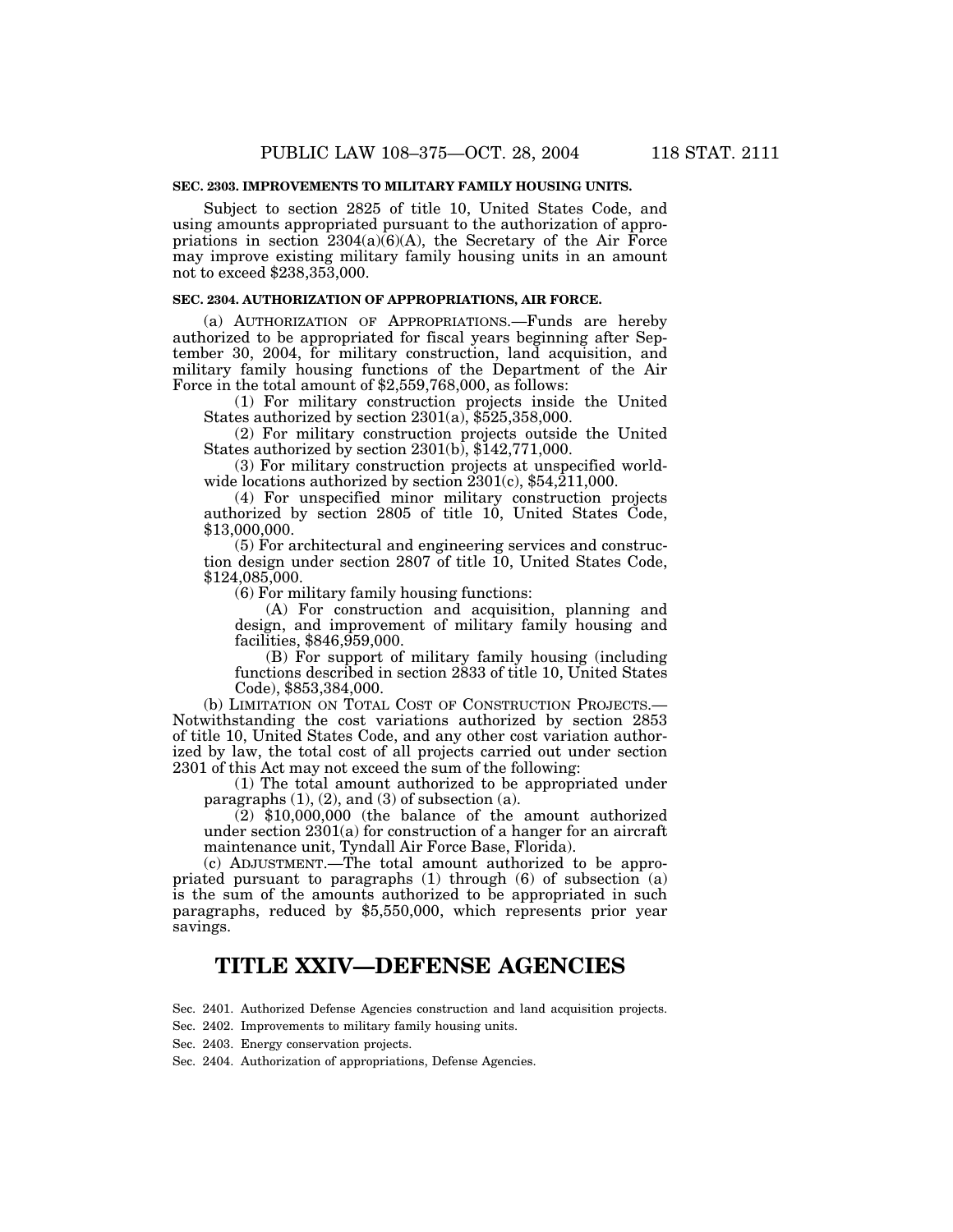### **SEC. 2401. AUTHORIZED DEFENSE AGENCIES CONSTRUCTION AND LAND ACQUISITION PROJECTS.**

(a) INSIDE THE UNITED STATES.—Using amounts appropriated pursuant to the authorization of appropriations in section  $2404(a)(1)$ , the Secretary of Defense may acquire real property and carry out military construction projects for the installations or locations inside the United States, and in the amounts, set forth in the following table:

| Agency                          | <b>Installation or Location</b>                                    | Amount                       |
|---------------------------------|--------------------------------------------------------------------|------------------------------|
| Defense Intelligence            | Bolling Air Force Base, District of                                |                              |
| Defense Logistics Agency        | Defense Distribution Depot, New                                    | \$6,000,000                  |
|                                 | Cumberland, Pennsylvania<br>Defense Distribution Depot, Rich-      | \$22,300,000                 |
|                                 |                                                                    | \$10,100,000                 |
|                                 | Defense Fuel Support Point, Naval<br>Air Station, Oceana, Virginia | \$3,589,000                  |
|                                 | Marina Corps Air Station, Cherry<br>Point, North Carolina          | \$22,700,000                 |
|                                 | Naval Air Station, Kingsville, Texas                               | \$3,900,000                  |
|                                 | Naval Station, Pearl Harbor, Hawaii                                | \$3,500,000                  |
|                                 | Tinker Air Force Base, Oklahoma                                    | \$5,400,000                  |
|                                 | Travis Air Force Base, California                                  | \$15,100,000                 |
| Missile Defense Agency          | Redstone Arsenal, Alabama                                          | \$19,560,000                 |
| National Security Agency        | Fort Meade, Maryland                                               | \$15,007,000                 |
| Special Operations Com-<br>mand |                                                                    | \$13,600,000                 |
|                                 | Fleet Combat Training Center, Dam                                  |                              |
|                                 |                                                                    | \$5,700,000                  |
|                                 |                                                                    | \$1,500,000                  |
|                                 | Fort Bragg, North Carolina                                         | \$42,888,000                 |
|                                 | Fort Campbell, Kentucky<br>Fort Stewart/Hunter Army Air Field,     | \$3,500,000                  |
|                                 |                                                                    | \$17,600,000                 |
|                                 | Hurlburt Field, Florida                                            | \$2,500,000                  |
|                                 | Naval Amphibious Base, Little                                      |                              |
|                                 |                                                                    | \$33,200,000                 |
| <b>TRICARE</b> Management       |                                                                    | \$1,000,000                  |
|                                 | Buckley Air Force Base, Colorado                                   | \$2,100,000                  |
|                                 | Defense Language Institute, Presidio,                              |                              |
|                                 | Fort Belvoir, Virginia                                             | \$6,700,000<br>\$100,000,000 |
|                                 |                                                                    | \$7,100,000                  |
|                                 | Langley Air Force Base, Virginia                                   | \$50,800,000                 |
|                                 | Marine Corps Recruit Depot, Parris                                 |                              |
|                                 | Island, South Carolina<br>Naval Air Station, Jacksonville, Flor-   | \$25,000,000                 |
|                                 |                                                                    | \$28,438,000                 |
|                                 |                                                                    | \$468,782,000                |

**Defense Agencies: Inside the United States**

(b) OUTSIDE THE UNITED STATES.—Using amounts appropriated pursuant to the authorization of appropriations in section  $2404(a)(2)$ , the Secretary of Defense may acquire real property and carry out military construction projects for the installations or locations outside the United States, and in the amounts, set forth in the following table: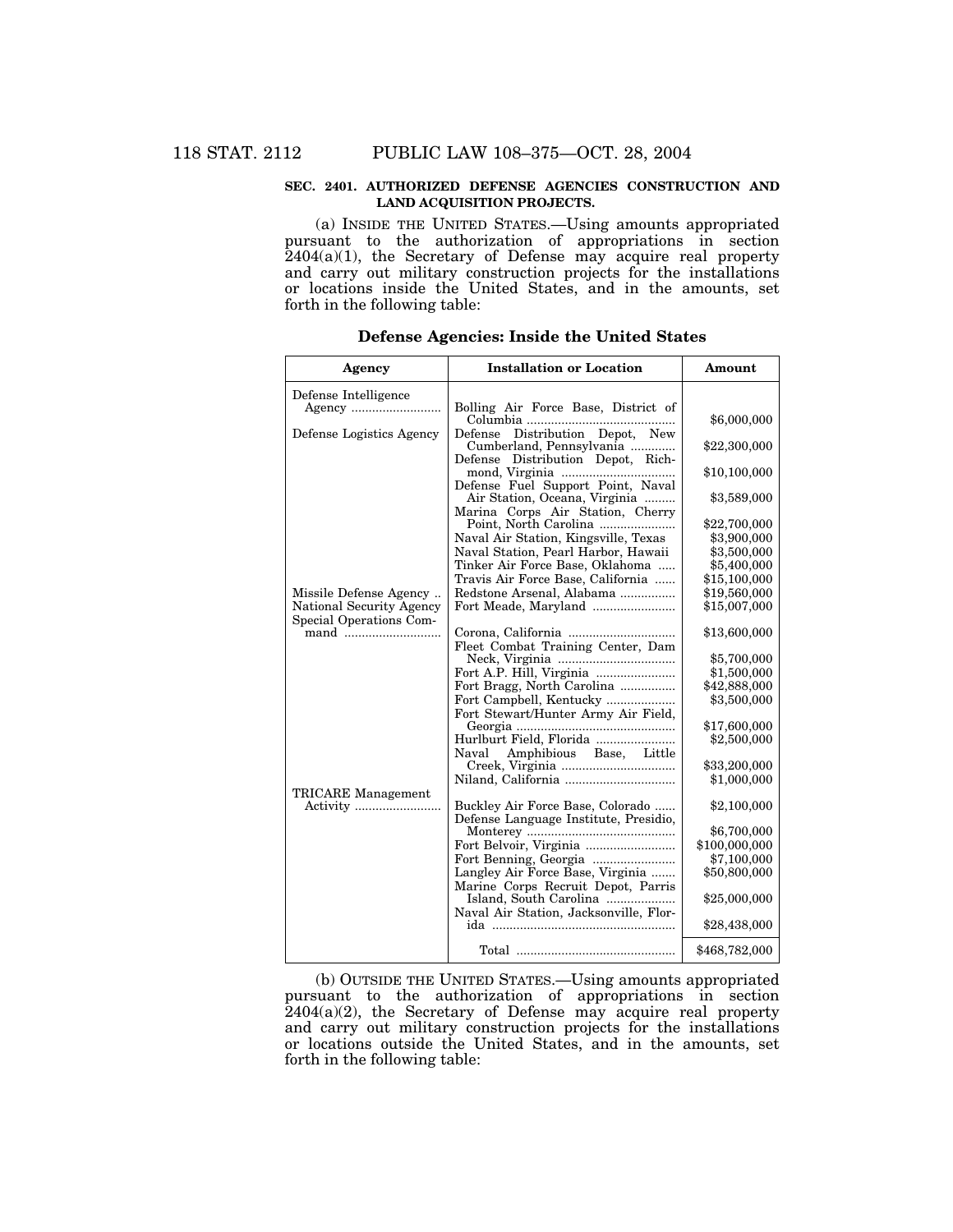#### **Defense Agencies: Outside the United States**

| Agency                   | <b>Installation or Location</b>   | Amount        |
|--------------------------|-----------------------------------|---------------|
| Defense Education Activ- |                                   |               |
| ity                      | Grafenwoehr, Germany              | \$36,247,000  |
|                          |                                   | \$26,964,000  |
|                          |                                   | \$9,011,000   |
| Defense Logistics Agency | Defense Fuel Support Point, Lajes |               |
|                          |                                   | \$19,113,000  |
| Special Operations Com-  |                                   |               |
| mand $\ldots$            | Naval Station, Guam, Mariana Is-  |               |
|                          |                                   | \$2,200,000   |
| TRICARE Management       |                                   |               |
|                          |                                   | \$3,800,000   |
|                          | Grafenwoehr, Germany              | \$13,000,000  |
|                          |                                   | \$110,335,000 |
|                          |                                   |               |

(c) UNSPECIFIED WORLDWIDE.—Using the amounts appropriated pursuant to the authorization of appropriations in section  $2404(a)(3)$ , the Secretary of Defense may acquire real property and carry out military construction projects for the installations or locations, and in the amounts, set forth in the following table:

**Defense Agencies: Unspecified Worldwide**

| Location | <b>Installation or Location</b> | Amount                     |
|----------|---------------------------------|----------------------------|
|          |                                 | \$7,400,000<br>\$2,900,000 |
|          | Total                           | \$10,300,000               |

#### **SEC. 2402. IMPROVEMENTS TO MILITARY FAMILY HOUSING UNITS.**

Subject to section 2825 of title 10, United States Code, and using amounts appropriated pursuant to the authorization of appropriations in section  $2404(a)\overline{(9)}(A)$ , the Secretary of Defense may improve existing military family housing units in an amount not to exceed \$49,000.

# **SEC. 2403. ENERGY CONSERVATION PROJECTS.**

Using amounts appropriated pursuant to the authorization of appropriations in section  $\dot{2}404(a)(\dot{7})$ , the Secretary of Defense may carry out energy conservation projects under section 2865 of title 10, United States Code, in the amount of \$50,000,000.

### **SEC. 2404. AUTHORIZATION OF APPROPRIATIONS, DEFENSE AGENCIES.**

(a) IN GENERAL.—Funds are hereby authorized to be appropriated for fiscal years beginning after September 30, 2004, for military construction, land acquisition, and military family housing functions of the Department of Defense (other than the military departments) in the total amount of \$1,055,663,000, as follows:

(1) For military construction projects inside the United States authorized by section  $2401(a)$ ,  $\frac{2411}{782,000}$ .

(2) For military construction projects outside the United States authorized by section 2401(b), \$110,335,000.

(3) For the military construction projects at unspecified worldwide locations authorized by section  $2401(c)$ , \$10,300,000.

(4) For unspecified minor military construction projects under section 2805 of title 10, United States Code, \$20,938,000.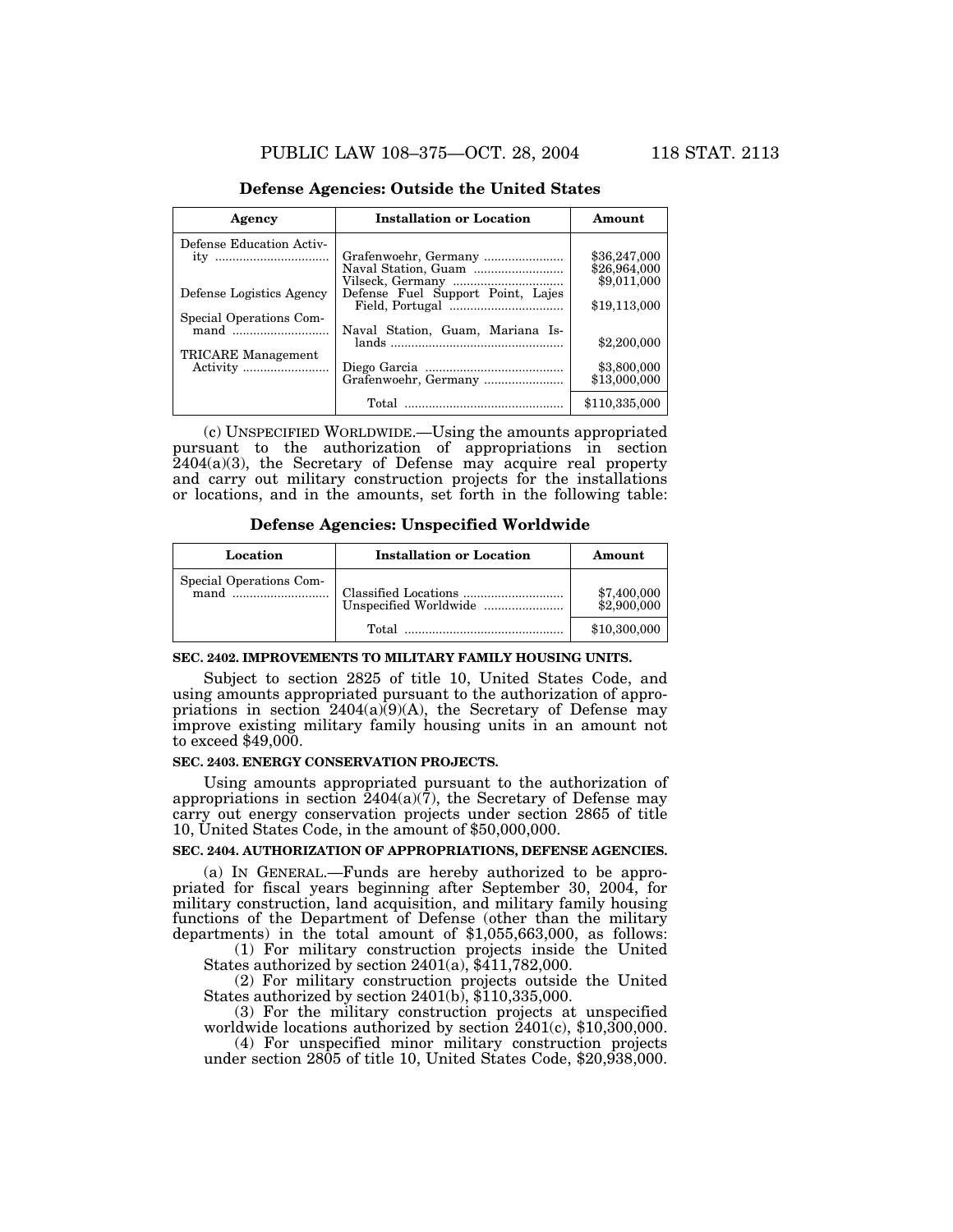(5) For contingency construction projects of the Secretary of Defense under section 2804 of title 10, United States Code, \$10,000,000.

(6) For architectural and engineering services and construction design under section 2807 of title 10, United States Code, \$62,182,000.

(7) For energy conservation projects authorized by section 2403 of this Act, \$50,000,000.

(8) For base closure and realignment activities as authorized by the Defense Base Closure and Realignment Act of 1990 (part A of title XXIX of Public Law 101–510; 10 U.S.C. 2687 note), \$246,116,000.

(9) For military family housing functions:

(A) For improvement of military family housing and facilities, \$49,000.

(B) For support of military family housing (including functions described in section 2833 of title 10, United States Code), \$49,575,000.

(C) For credit to the Department of Defense Family Housing Improvement Fund established by section  $2883(a)\overline{(1)}$  of title 10, United States Code, \$2,500,000.

(10) For the construction of phase 6 of an ammunition demilitarization facility at Pueblo Depot Activity, Colorado, authorized by section 2401(a) of the Military Construction Authorization Act for Fiscal Year 1997 (division B of Public Law 104–201; 110 Stat. 2775), as amended by section 2406 of the Military Construction Authorization Act for Fiscal Year 2000 (division B of Public Law 106–65; 113 Stat. 839) and section 2407 of the Military Construction Authorization Act for Fiscal Year 2003 (division B of Public Law 107–314; 116 Stat. 2698), \$44,792,000.

(11) For the construction of phase 5 of an ammunition demilitarization facility at Blue Grass Army Depot, Kentucky, authorized by section 2401(a) of the Military Construction Authorization Act for Fiscal Year 2000 (division B of Public Law 106–65; 113 Stat. 835), as amended by section 2405 of the Military Construction Authorization Act of 2002 (division B of Public Law 107–107; 115 Stat. 1298) and section 2405 of the Military Construction Authorization Act for Fiscal Year 2003 (division B of Public Law 107–314; 116 Stat. 2698), \$37,094,000.

(b) LIMITATION ON TOTAL COST OF CONSTRUCTION PROJECTS.— Notwithstanding the cost variations authorized by section 2853 of title 10, United States Code, and any other cost variation authorized by law, the total cost of all projects carried out under section 2401 of this Act may not exceed the sum of the following:

(1) The total amount authorized to be appropriated under paragraphs  $(1)$ ,  $(2)$  and  $(3)$  of subsection  $(a)$ .

 $(2)$  \$57,000,000 (the balance of the amount authorized under section 2401(a) for hospital replacement, Fort Belvoir, Virginia).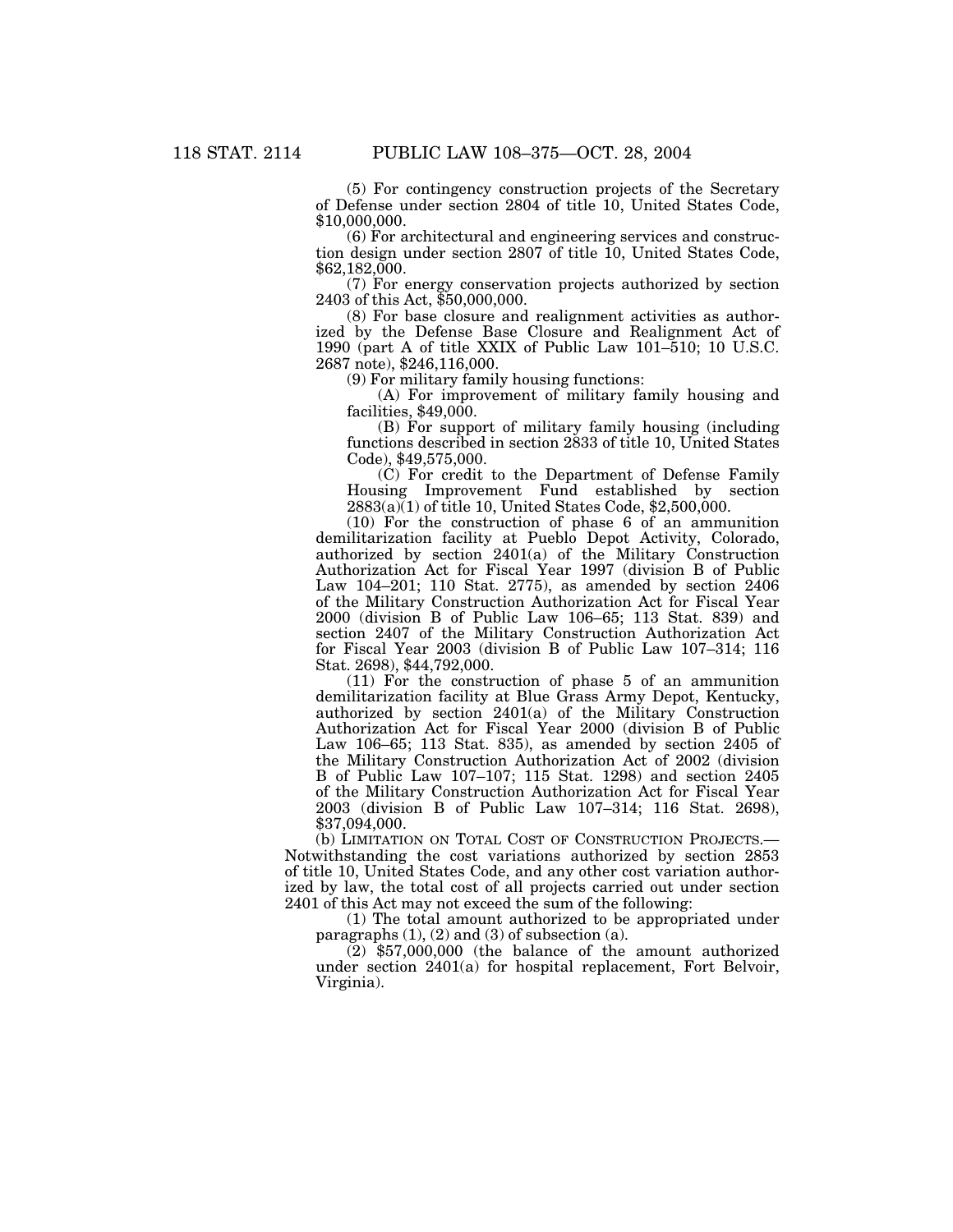# **TITLE XXV—NORTH ATLANTIC TREATY ORGANIZATION SECURITY INVEST-MENT PROGRAM**

Sec. 2501. Authorized NATO construction and land acquisition projects. Sec. 2502. Authorization of appropriations, NATO.

### **SEC. 2501. AUTHORIZED NATO CONSTRUCTION AND LAND ACQUISI-TION PROJECTS.**

The Secretary of Defense may make contributions for the North Atlantic Treaty Organization Security Investment program as provided in section 2806 of title 10, United States Code, in an amount not to exceed the sum of the amount authorized to be appropriated for this purpose in section 2502 and the amount collected from the North Atlantic Treaty Organization as a result of construction previously financed by the United States.

#### **SEC. 2502. AUTHORIZATION OF APPROPRIATIONS, NATO.**

Funds are hereby authorized to be appropriated for fiscal years beginning after September 30, 2004, for contributions by the Secretary of Defense under section 2806 of title 10, United States Code, for the share of the United States of the cost of projects for the North Atlantic Treaty Organization Security Investment program authorized by section 2501, in the amount of \$160,800,000.

# **TITLE XXVI—GUARD AND RESERVE FORCES FACILITIES**

Sec. 2601. Authorized Guard and Reserve construction and land acquisition projects.

#### **SEC. 2601. AUTHORIZED GUARD AND RESERVE CONSTRUCTION AND LAND ACQUISITION PROJECTS.**

Funds are hereby authorized to be appropriated for fiscal years beginning after September 30, 2004, for the costs of acquisition, architectural and engineering services, and construction of facilities for the Guard and Reserve Forces, and for contributions therefor, under chapter 1803 of title 10, United States Code (including the cost of acquisition of land for those facilities), the following amounts:

(1) For the Department of the Army—

(A) for the Army National Guard of the United States, \$434,363,000; and

(B) for the Army Reserve, \$90,310,000.

(2) For the Department of the Navy, for the Naval and Marine Corps Reserve, \$48,185,000.

(3) For the Department of the Air Force—

(A) for the Air National Guard of the United States, \$233,518,000; and

(B) for the Air Force Reserve, \$122,756,000.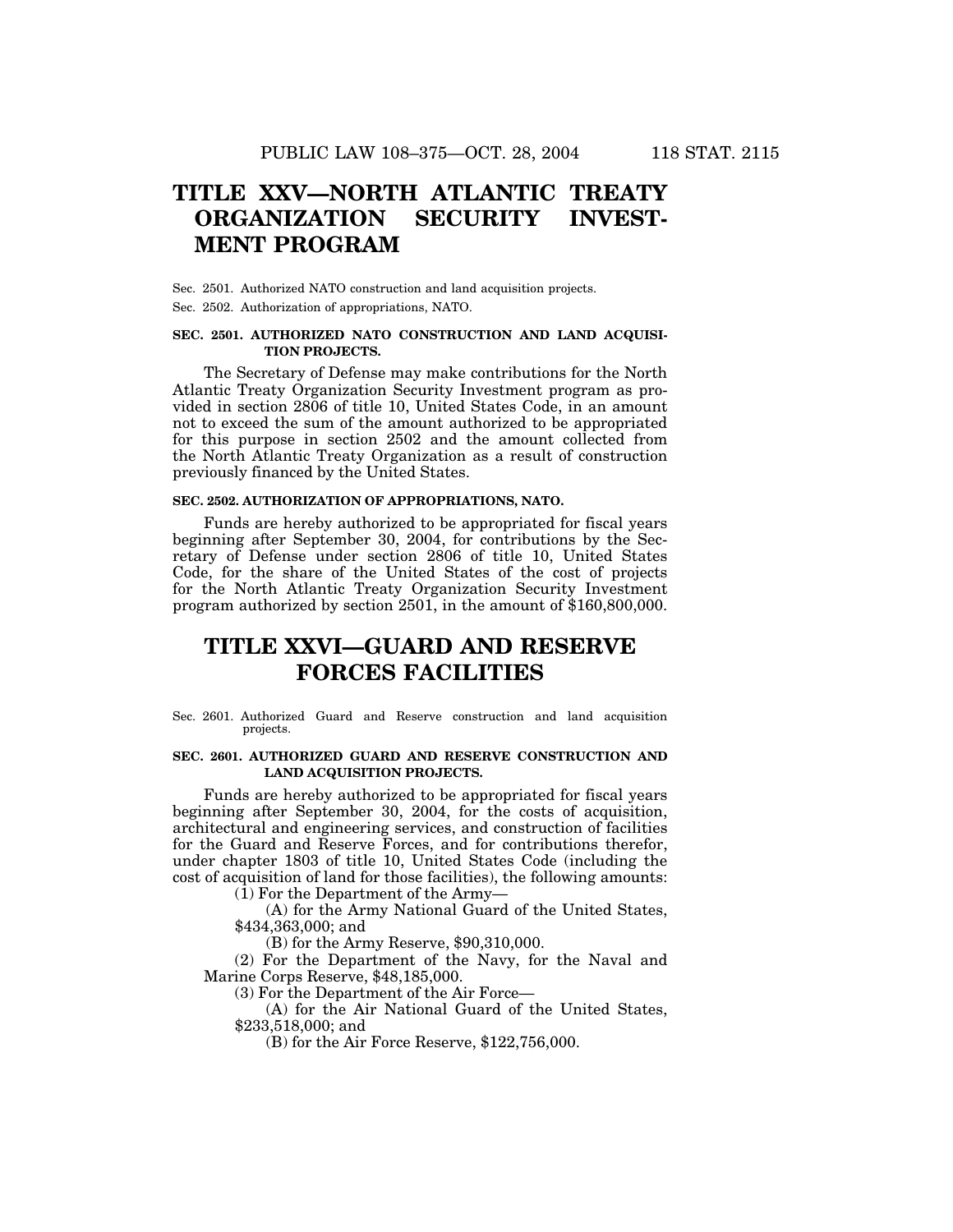# **TITLE XXVII—EXPIRATION AND EXTENSION OF AUTHORIZATIONS**

- Sec. 2701. Expiration of authorizations and amounts required to be specified by law.
- Sec. 2702. Extension of authorizations of certain fiscal year 2002 projects.
- Sec. 2703. Extension and renewal of authorizations of certain fiscal year 2001 projects.

### **SEC. 2701. EXPIRATION OF AUTHORIZATIONS AND AMOUNTS REQUIRED TO BE SPECIFIED BY LAW.**

(a) EXPIRATION OF AUTHORIZATIONS AFTER THREE YEARS.— Except as provided in subsection (b), all authorizations contained in titles XXI through XXVI for military construction projects, land acquisition, family housing projects and facilities, and contributions to the North Atlantic Treaty Organization Security Investment program (and authorizations of appropriations therefor) shall expire on the later of—

(1) October 1, 2007; or

(2) the date of the enactment of an Act authorizing funds for military construction for fiscal year 2008.

(b) EXCEPTION.—Subsection (a) shall not apply to authorizations for military construction projects, land acquisition, family housing projects and facilities, and contributions to the North Atlantic Treaty Organization Security Investment program (and authorizations of appropriations therefor), for which appropriated funds have been obligated before the later of—

(1) October 1, 2007; or

(2) the date of the enactment of an Act authorizing funds for fiscal year 2008 for military construction projects, land acquisition, family housing projects and facilities, or contributions to the North Atlantic Treaty Organization Security Investment program.

#### **SEC. 2702. EXTENSION OF AUTHORIZATIONS OF CERTAIN FISCAL YEAR 2002 PROJECTS.**

(a) EXTENSION.—Notwithstanding section 2701 of the Military Construction Authorization Act for Fiscal Year 2002 (division B of Public Law 107–107; 115 Stat. 1301), authorizations set forth in the tables in subsection (b), as provided in section 2101, 2302, or 2601 of that Act, shall remain in effect until October 1, 2005, or the date of the enactment of an Act authorizing funds for military construction for fiscal year 2006, whichever is later.

(b) TABLES.—The tables referred to in subsection (a) are as follows:

**Army: Extension of 2002 Project Authorizations**

| <b>State</b> | <b>Installation or</b><br>Location     | Project                          | Amount       |
|--------------|----------------------------------------|----------------------------------|--------------|
| Alaska       | Fort Wainwright    Power plant cooling |                                  | \$23,000,000 |
| Hawaii       | Pohakuloa Training<br>Facility         | Parker Ranch land<br>acquisition | \$1,500,000  |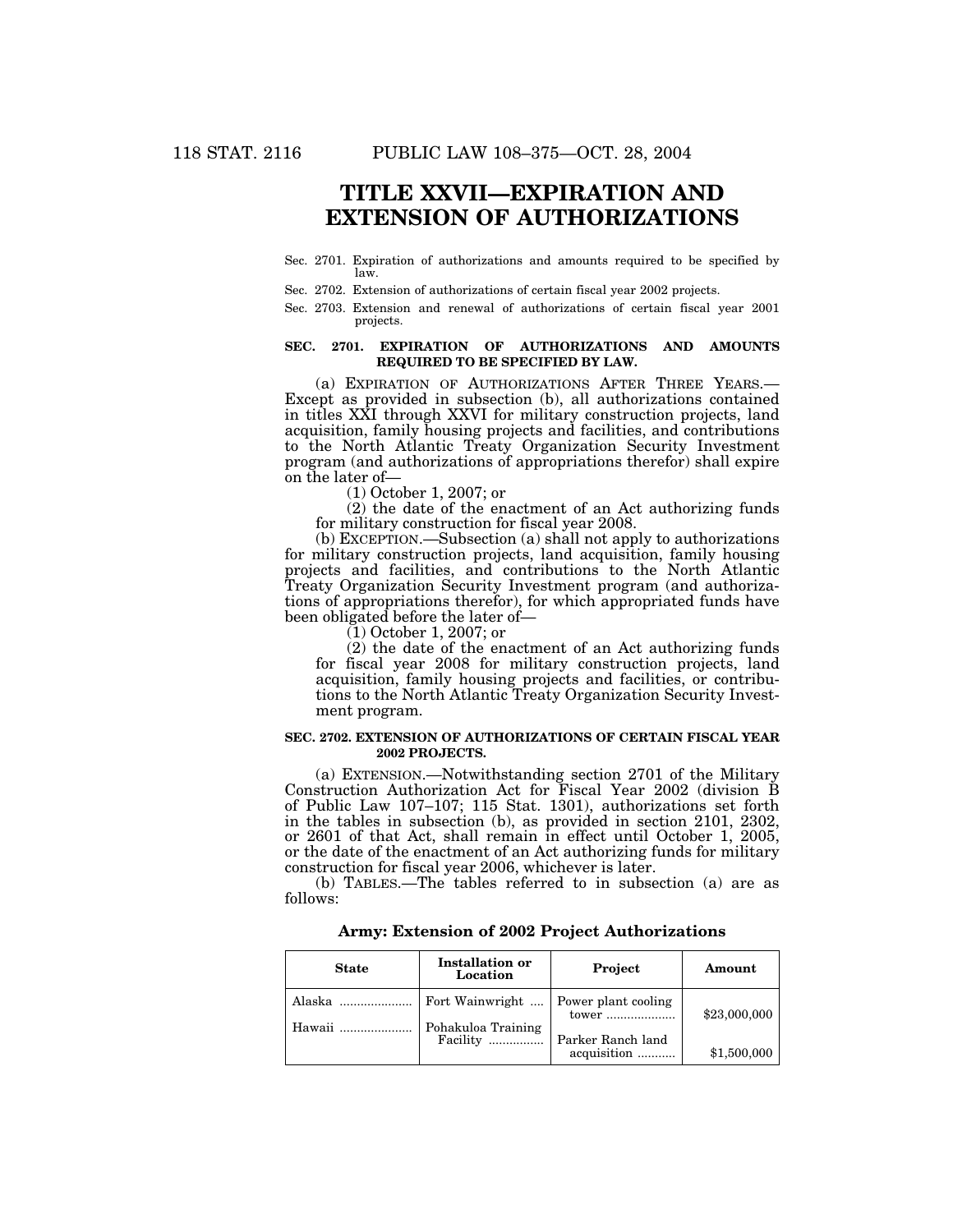# **Air Force: Extension of 2002 Project Authorizations**

| <b>State</b>          | <b>Installation or</b><br>Location                      | Project                             | Amount       |
|-----------------------|---------------------------------------------------------|-------------------------------------|--------------|
| Colorado<br>Louisiana | <b>Buckley Air Force</b><br>Base<br>Barksdale Air Force | Family housing (55)<br>Units)       | \$11,400,000 |
|                       | Base                                                    | Family housing (56<br>$\text{This}$ | \$7,300,000  |

# **Army National Guard: Extension of 2002 Project Authorization**

| <b>State</b> | <b>Installation or</b><br>Location | Project          | Amount      |
|--------------|------------------------------------|------------------|-------------|
| California   | Lancaster                          | Readiness Center | \$4,530,000 |

#### **SEC. 2703. EXTENSION AND RENEWAL OF AUTHORIZATIONS OF CER-TAIN FISCAL YEAR 2001 PROJECTS.**

(a) EXTENSION AND RENEWAL.—Notwithstanding section 2701 of the Military Construction Authorization Act for Fiscal Year 2001 (division B of the Floyd D. Spence National Defense Authorization Act for Fiscal Year 2001 (as enacted into law by Public Law 106– 398; 114 Stat. 1654A–407)), authorizations set forth in the tables in subsection (b), as provided in section 2102 or 2401 of that Act and, in the case of the authorization set forth in the first table in subsection (b), extended by section 2702 of the Military Construction Authorization Act for Fiscal Year 2004 (division B of Public Law 108–136; 117 Stat. 1716), shall remain in effect until October 1, 2005, or the date of the enactment of an Act authorizing funds for military construction for fiscal year 2006, whichever is later.

(b) TABLES.—The tables referred to in subsection (a) are as follows:

| <b>State</b> | <b>Installation or</b><br>Location | Project                     | Amount    |
|--------------|------------------------------------|-----------------------------|-----------|
|              | South Carolina    Fort Jackson     | Family housing (1)<br>unit) | \$250,000 |

## **Army: Extension of 2001 Project Authorization**

# **Defense Agencies: Renewal of 2001 Project Authorization**

| Agency            | Installation or<br>Location | Project         | Amount    |
|-------------------|-----------------------------|-----------------|-----------|
| Defense Education | Osan Air Base,              | Osan Elementary | \$843,000 |
| Activity          | $Korea$                     | School addition |           |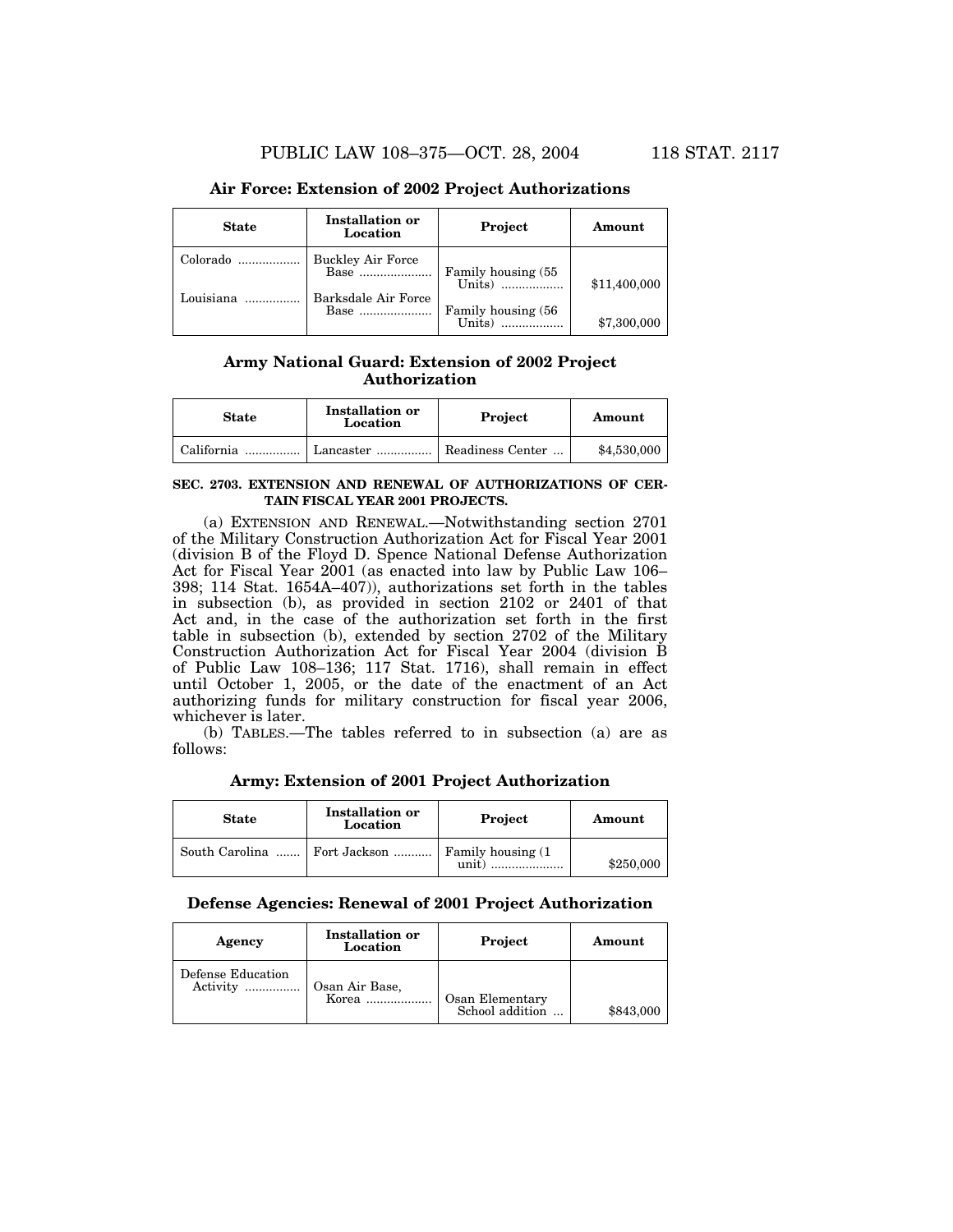# **TITLE XXVIII—GENERAL PROVISIONS**

#### **Subtitle A—Military Construction Program and Military Family Housing Changes**

- Sec. 2801. Modification of approval and notice requirements for facility repair projects. Sec. 2802. Reporting requirements regarding military family housing requirements
- for general officers and flag officers. Sec. 2803. Congressional notification of deviations from authorized cost variations
- for military construction projects and military family housing projects. Sec. 2804. Assessment of vulnerability of military installations to terrorist attack
- and annual report on military construction requirements related to antiterrorism and force protection.
- Sec. 2805. Repeal of limitations on use of alternative authority for acquisition and improvement of military housing.
- Sec. 2806. Additional reporting requirements relating to alternative authority for acquisition and improvement of military housing.
- Sec. 2807. Temporary authority to accelerate design efforts for military construction projects carried out using design-build selection procedures.
- Sec. 2808. Notification thresholds and requirements for expenditures or contributions for acquisition of facilities for reserve components.
- Sec. 2809. Authority to exchange reserve component facilities to acquire replacement facilities.
- Sec. 2810. One-year extension of temporary, limited authority to use operation and maintenance funds for construction projects outside the United States. Sec. 2811. Consideration of combination of military medical treatment facilities and
- health care facilities of Department of Veterans Affairs.

#### **Subtitle B—Real Property and Facilities Administration**

- Sec. 2821. Reorganization of existing administrative provisions relating to real property transactions.
- Sec. 2822. Development of Heritage Center for the National Museum of the United States Army.
- Sec. 2823. Elimination of reversionary interests clouding United States title to property used as Navy homeports.

#### **Subtitle C—Base Closure and Realignment**

- Sec. 2831. Establishment of specific deadline for submission of revisions to force-
- structure plan and infrastructure inventory. Sec. 2832. Specification of final selection criteria for 2005 base closure round.
- Sec. 2833. Repeal of authority of Secretary of Defense to recommend that installations be placed in inactive status.
- Sec. 2834. Voting requirements for Defense Base Closure and Realignment Commission to add to or otherwise expand closure and realignment recommendations made by Secretary of Defense.

#### **Subtitle D—Land Conveyances**

#### PART I—ARMY CONVEYANCES

- 
- Sec. 2841. Land conveyance, Sunflower Army Ammunition Plant, Kansas. Sec. 2842. Land exchange, Fort Campbell, Kentucky and Tennessee.
- Sec. 2843. Land conveyance, Louisiana Army Ammunition Plant, Doyline, Louisiana.
- Sec. 2844. Land conveyance, Fort Leonard Wood, Missouri.
- Sec. 2845. Transfer of administrative jurisdiction, Defense Supply Center, Columbus, Ohio.
- Sec. 2846. Jurisdiction and utilization of former public domain lands, Umatilla Chemical Depot, Oregon. Sec. 2847. Modification of authority for land conveyance, equipment and storage
- yard, Charleston, South Carolina. Sec. 2848. Land conveyance, Fort Hood, Texas.
- 
- Sec. 2849. Land conveyance, local training area for Browning Army Reserve Center, Utah.
- Sec. 2850. Land conveyance, Army Reserve Center, Hampton, Virginia.
- Sec. 2851. Land conveyance, Army National Guard Facility, Seattle, Washington. Sec. 2852. Modification of land exchange and consolidation, Fort Lewis, Washington.

#### PART II—NAVY CONVEYANCES

Sec. 2861. Land exchange, former Richmond Naval Air Station, Florida.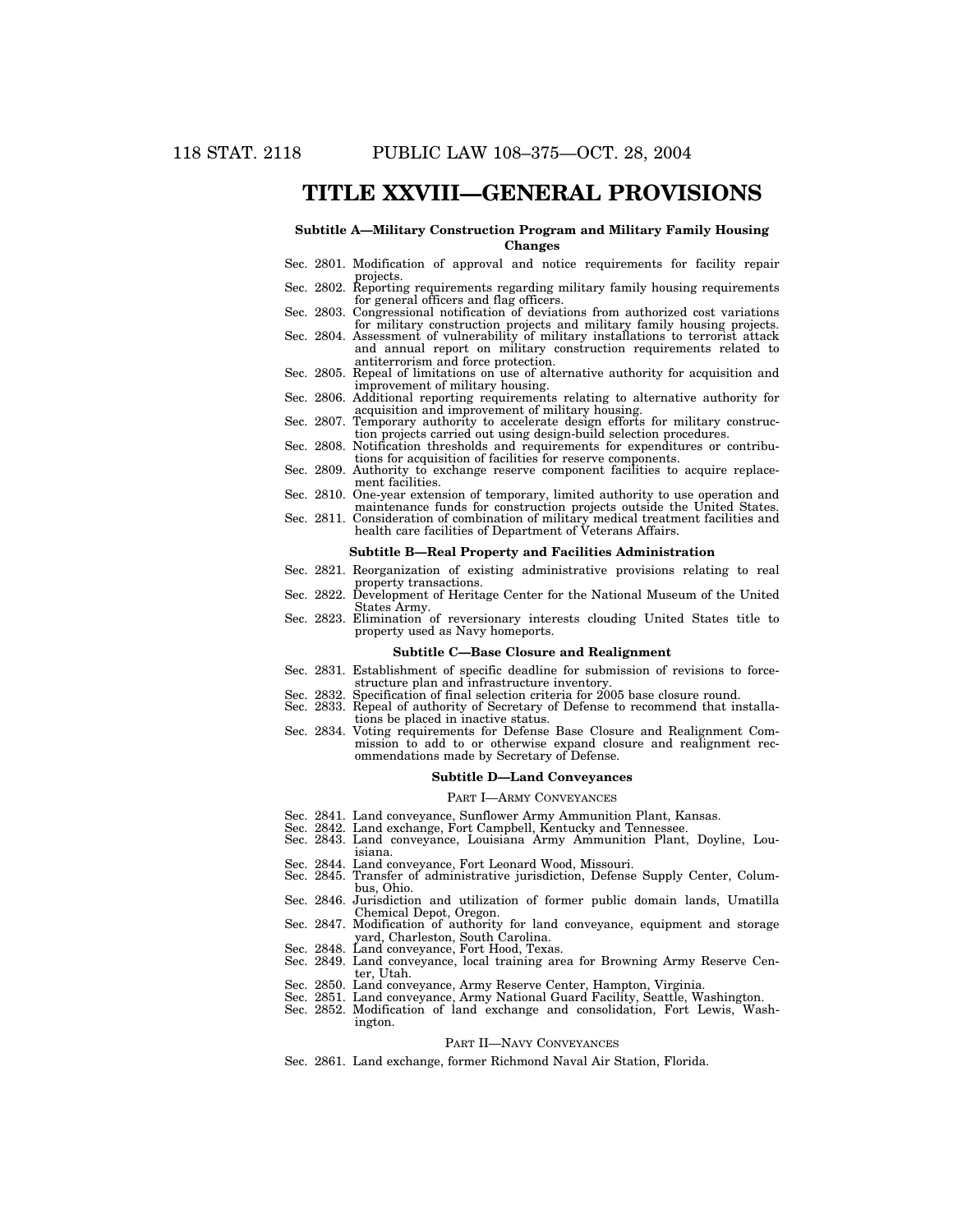- Sec. 2862. Land conveyance, Honolulu, Hawaii. Sec. 2863. Land conveyance, Navy property, former Fort Sheridan, Illinois.
- Sec. 2864. Land exchange, Naval Air Station, Patuxent River, Maryland. Sec. 2865. Modification of land acquisition authority, Perquimans County, North
- Carolina.
- Sec. 2866. Land conveyance, Naval Weapons Station, Charleston, South Carolina.
- Sec. 2867. Land conveyance, Navy YMCA building, Portsmouth, Virginia.

### PART III—AIR FORCE CONVEYANCES

- 
- Sec. 2871. Land exchange, Maxwell Air Force Base, Alabama. Sec. 2872. Land conveyance, March Air Force Base, California.
- Sec. 2873. Land conveyance, former Griffiss Air Force Base, New York.

#### PART IV—OTHER CONVEYANCES

Sec. 2881. Land exchange, Arlington County, Virginia.

#### **Subtitle E—Other Matters**

- Sec. 2891. One-year resumption of Department of Defense Laboratory Revitalization Demonstration Program.
- Sec. 2892. Designation of Airmen Leadership School at Luke Air Force Base, Arizona, in honor of John J. Rhodes, a former minority leader of the House of Representatives.
- Sec. 2893. Settlement of claim of Oakland Base Reuse Authority and Redevelopment Agency.
- Sec. 2894. Report on establishment of mobilization station at Camp Ripley National Guard Training Center, Little Falls, Minnesota. Sec. 2895. Report on feasibility of establishment of veterans memorial at Marine
- Corps Air Station, El Toro, California.
- Sec. 2896. Sense of Congress regarding effect of military housing policies and force structure and basing changes on local educational agencies. Sec. 2897. Sense of Congress and study regarding memorial honoring non-United
- States citizens killed in the line of duty while serving in the United States Armed Forces.

# **Subtitle A—Military Construction Program and Military Family Housing Changes**

#### **SEC. 2801. MODIFICATION OF APPROVAL AND NOTICE REQUIREMENTS FOR FACILITY REPAIR PROJECTS.**

(a) INCREASE IN THRESHOLD FOR APPROVAL REQUIREMENT.— Subsection (b) of section 2811 of title 10, United States Code, is amended by striking ''\$5,000,000'' and inserting ''\$7,500,000''.

(b) DECREASE IN THRESHOLD FOR CONGRESSIONAL NOTIFICA-TION.—Subsection (d) of such section is amended by striking ''\$10,000,000'' and inserting ''\$7,500,000''.

(c) INFORMATION REQUIRED IN COST ESTIMATE FOR MULTI-YEAR PROJECTS.—Subsection (d)(1) of such section is amended by inserting before the semicolon the following: ", including, in the case of a multi-year repair project to a single facility, the total cost of all phases of the project''.

#### **SEC. 2802. REPORTING REQUIREMENTS REGARDING MILITARY FAMILY HOUSING REQUIREMENTS FOR GENERAL OFFICERS AND FLAG OFFICERS.**

(a) REPORTS ON COST OF GENERAL AND FLAG OFFICERS QUAR- TERS.—Section 2831 of title 10, United States Code, is amended by adding at the end the following new subsection:

''(e) REPORTS ON COST OF GENERAL OFFICERS AND FLAG OFFI- CERS QUARTERS.—(1) As part of the budget materials submitted to Congress in connection with the submission of the budget for a fiscal year pursuant to section 1105 of title 31, the Secretary of Defense shall submit a report—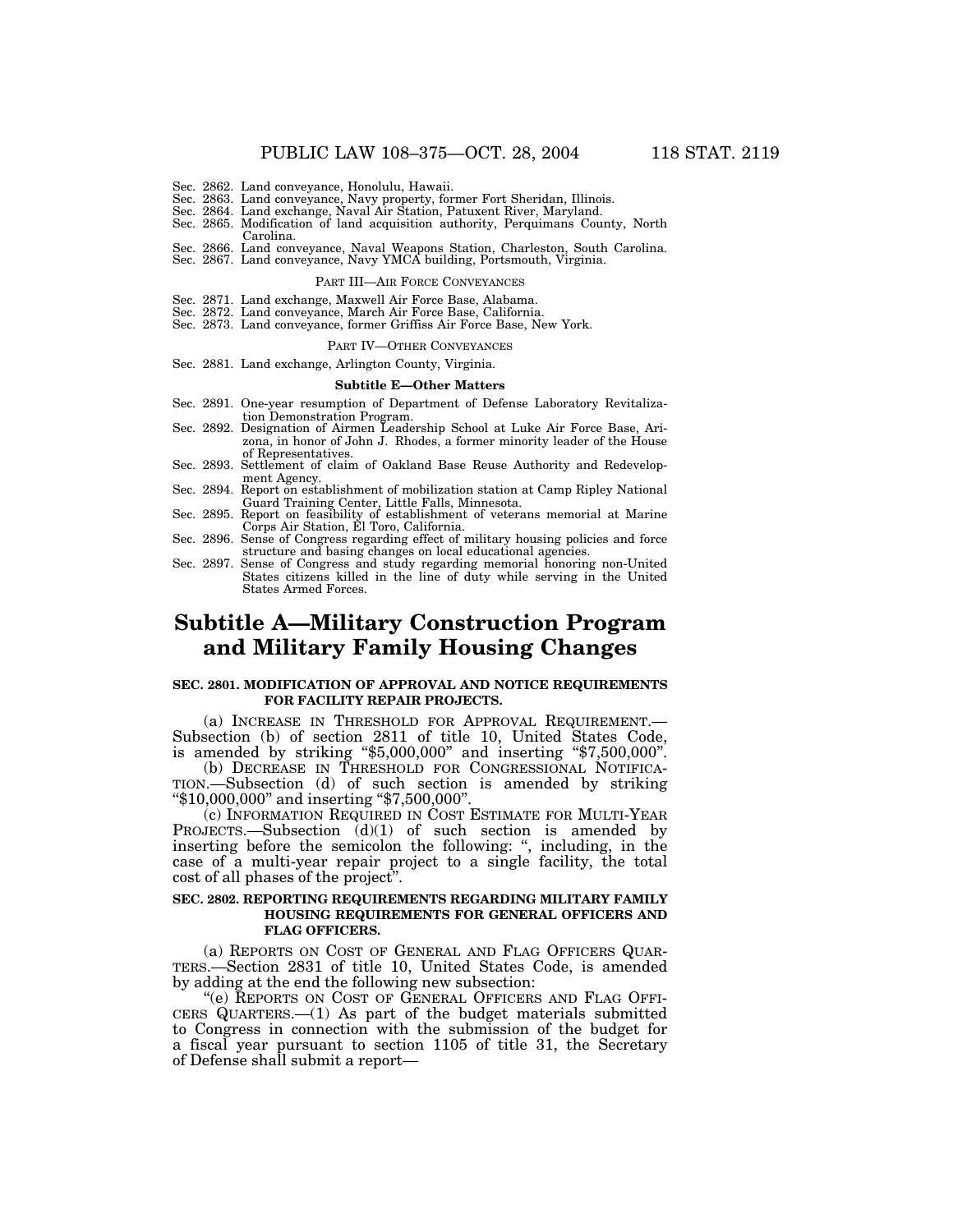''(A) identifying each family housing unit used, or intended for use, as quarters for a general officer or flag officer for which the total operation, maintenance, and repair costs for the unit are anticipated to exceed \$35,000 in the next fiscal year; and

 $H(x)$  for each family housing unit so identified, specifying the total of such anticipated operation, maintenance, and repair costs for the unit.

" $(2)$  Not later than 120 days after the end of each fiscal year, the Secretary of Defense shall submit to the congressional defense committees a report specifying, for each family housing unit used as quarters for a general officer or flag officer at any time during that fiscal year, the total expenditures for operation and maintenance, utilities, lease, and repairs of the unit during that fiscal year.''.

(b) NOTICE AND WAIT REQUIREMENT.—Such section is further amended by inserting after subsection (e), as added by subsection (a), the following new subsection:

"(f) NOTICE AND WAIT REQUIREMENT.-(1) Except as provided in paragraphs (2) and (3), the Secretary concerned may not carry out a maintenance or repair project for a family housing unit used, or intended for use, as quarters for a general officer or flag officer if the project will or may result in the total operation, maintenance, and repair costs for the unit for the fiscal year to exceed \$35,000, until—

''(A) the Secretary concerned submits to the congressional defense committees, in writing, a justification of the need for the maintenance or repair project and an estimate of the cost of the project; and

" $(\dot{B})$  a period of 21 days has expired following the date on which the justification and estimate are received by the committees or, if over sooner, a period of 14 days has expired following the date on which a copy of the justification and estimate are provided in an electronic medium pursuant to section 480 of this title.

"(2) The project justification and cost estimate required by paragraph  $(1)(A)$  may be submitted after the commencement of a maintenance or repair project for a family housing unit used, or intended for use, as quarters for a general officer or flag officer if the project is a necessary enviromental remediation project for the unit or is necessary for occupant safety or security, and the need for the project arose after the submission of the most recent report under subsection (e).

" $(3)$  Paragraph  $(1)$  shall not apply in the case of a family housing unit used, or intended for use, as quarters for a general officer or flag officer if the unit was identified in the most recent report submitted under subsection (e) and the cost of the maintenance or repair project was included in the total of anticipated operation, maintenance, and repair costs for the unit specified in the report.''.

(c) REPORT ON NEED FOR GENERAL AND FLAG OFFICERS QUAR- TERS IN NATIONAL CAPITAL REGION.—Not later than March 30, 2005, the Secretary of Defense shall submit to the congressional defense committees a report containing an analysis of anticipated needs in the National Capital Region for family housing units for general officers and flag officers. In conducting the analysis, the Secretary shall consider the extent of available housing in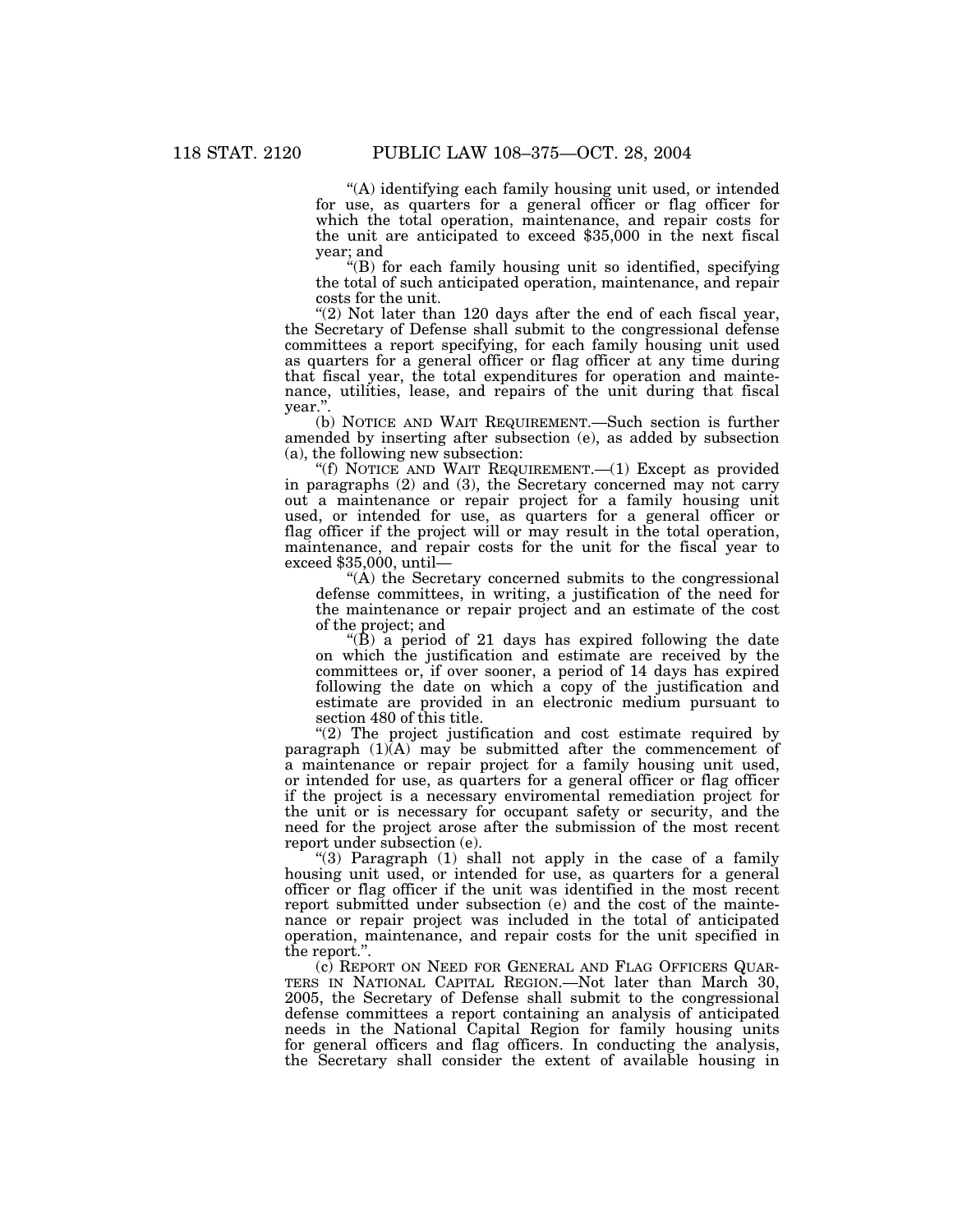the National Capital Region and the necessity of providing housing for general officers and flag officers in secure locations.

(d) REPORT ON CURRENT WORLD-WIDE INVENTORY OF GENERAL AND FLAG OFFICERS QUARTERS.—Not later than March 30, 2005, the Secretary of Defense shall submit to the congressional defense committees a report—

(1) containing a worldwide inventory of family housing units used, or intended for use, for general officers and flag officers; and

(2) identifying annual expenditures for fiscal years 2002, 2003, and 2004 for operation and maintenance, utilities, leases, and repairs of each unit.

(e) DEFINITIONS.—In this section:

(1) The terms ''general officer'' and ''flag officer'' have the meanings given such terms in section 101(b) of title 10, United States Code.

(2) The term ''National Capital Region'' has the meaning given such term in section  $2674(\hat{f})$  of such title.

### **SEC. 2803. CONGRESSIONAL NOTIFICATION OF DEVIATIONS FROM AUTHORIZED COST VARIATIONS FOR MILITARY CONSTRUCTION PROJECTS AND MILITARY FAMILY HOUSING PROJECTS.**

Section 2853(c)(3) of title 10, United States Code, is amended by inserting before the period at the end the following: "or, if over sooner, a period of 14 days has elapsed after the date on which a copy of the notification is provided in an electronic medium pursuant to section 480 of this title''.

### **SEC. 2804. ASSESSMENT OF VULNERABILITY OF MILITARY INSTALLA-TIONS TO TERRORIST ATTACK AND ANNUAL REPORT ON MILITARY CONSTRUCTION REQUIREMENTS RELATED TO ANTITERRORISM AND FORCE PROTECTION.**

(a) ANNUAL ASSESSMENT AND REPORT.—(1) Chapter 169 of title 10, United States Code, is amended by inserting after section 2858 the following new section:

## **''§ 2859. Construction requirements related to antiterrorism and force protection**

''(a) ANTITERRORISM AND FORCE PROTECTION GUIDANCE AND CRITERIA.—The Secretary of Defense shall develop common guidance and criteria to be used by each Secretary concerned—

" $(1)$  to assess the vulnerability of military installations located inside and outside of the United States to terrorist attack;

"(2) to develop construction standards designed to reduce the vulnerability of structures to terrorist attack and improve the security of the occupants of such structures;

''(3) to prepare and carry out military construction projects, such as gate and fenceline construction, to improve the physical security of military installations; and

" $(4)$  to assist in prioritizing such projects within the military construction budget of each of the armed forces.

''(b) VULNERABILITY ASSESSMENTS.—The Secretary of Defense shall require vulnerability assessments of military installations to be conducted, at regular intervals, using the criteria developed under subsection (a).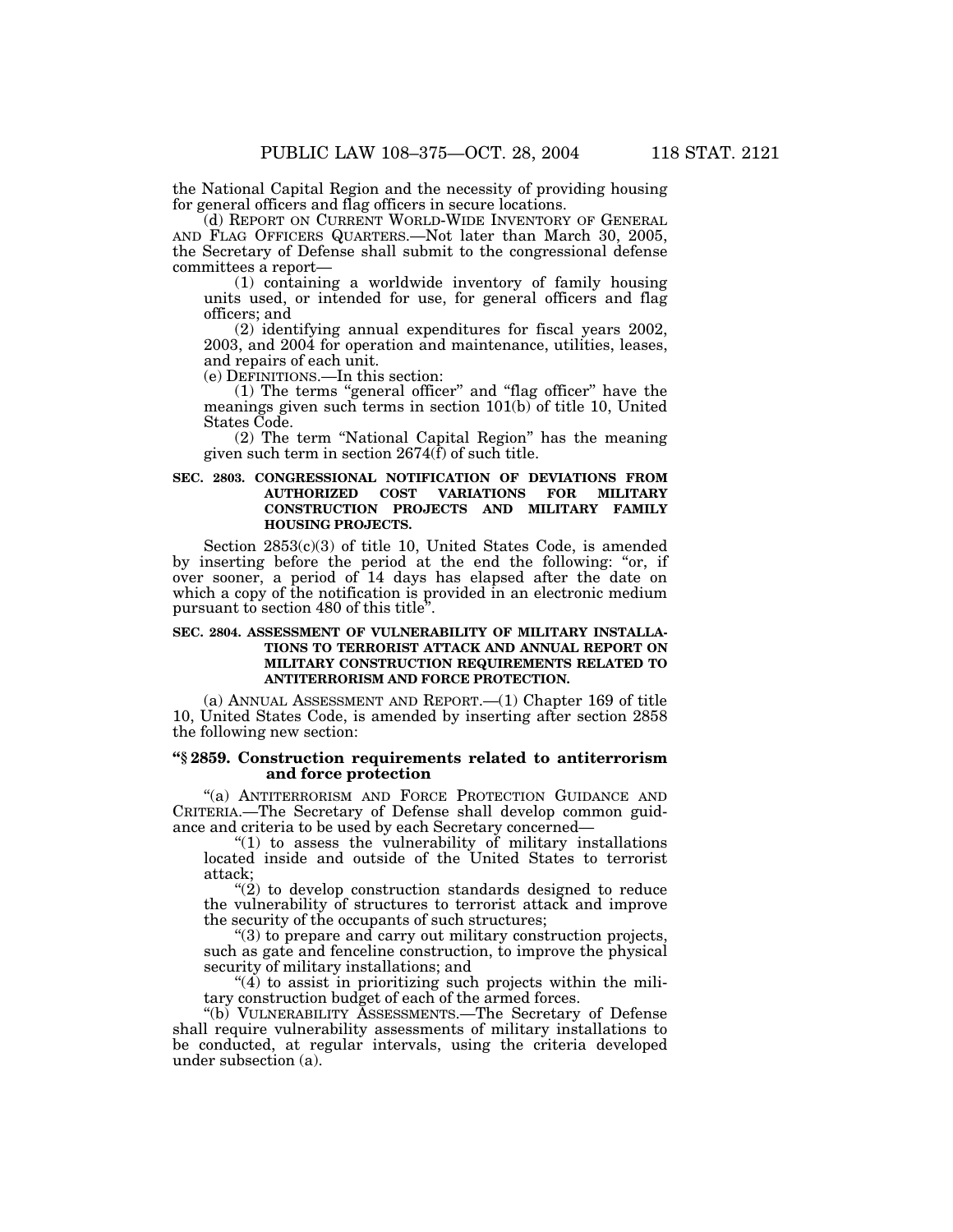''(c) MILITARY CONSTRUCTION REQUIREMENTS.—As part of the budget materials submitted to Congress in connection with the submission of the budget for a fiscal year pursuant to section 1105 of title 31, but in no case later than March 15 of each year, the Secretary of Defense shall submit a report, in both classified and unclassified form, describing—

" $(1)$  the location and results of the vulnerability assessments conducted under subsection (b) during the most recently completed fiscal year;

 $(2)$  the military construction requirements anticipated to be necessary during the period covered by the then-current future-years defense plan under section 221 of this title to improve the physical security of military installations; and

''(3) the extent to which funds to meet those requirements are not requested in the Department of Defense budget for the fiscal year for which the budget is submitted.''.

(2) The table of sections at the beginning of subchapter III of chapter 169 of such title is amended by inserting after the item relating to section 2858 the following new item:

''2859. Construction requirements related to antiterrorism and force protection.''.

10 USC 2859 note.

(b) SPECIAL REQUIREMENT FOR 2006 REPORT.—In the case of the report required to be submitted in 2006 under section  $2859(c)$ of title 10, United States Code, as added by subsection (a), the Secretary of Defense shall include a certification by the Secretary that since September 11, 2001, assessments regarding the vulnerability of military installations to terrorist attack have been undertaken for all major military installations. The Secretary shall indicate the basis by which the Secretary differentiated between major and nonmajor military installations for purposes of making the certification.

# **SEC. 2805. REPEAL OF LIMITATIONS ON USE OF ALTERNATIVE AUTHORITY FOR ACQUISITION AND IMPROVEMENT OF MILITARY HOUSING.**

(a) REPEAL OF BUDGET AUTHORITY LIMITATION ON USE OF AUTHORITY.—Section 2883 of title 10, United States Code, is amended by striking subsection (g).

(b) REPEAL OF TERMINATION DATE ON USE OF AUTHORITY.— (1) Section 2885 of such title is repealed.

(2) The table of sections at the beginning of subchapter IV of chapter 169 of such title is amended by striking the item relating to section 2885.

#### **SEC. 2806. ADDITIONAL REPORTING REQUIREMENTS RELATING TO ALTERNATIVE AUTHORITY FOR ACQUISITION AND IMPROVEMENT OF MILITARY HOUSING.**

(a) PROJECT REPORTS.—Paragraph (2) of subsection (a) of section 2884 of title 10, United States Code, is amended to read as follows:

''(2) For each proposed contract, conveyance, or lease described in paragraph (1), the report required by such paragraph shall include the following:

''(A) A description of the contract, conveyance, or lease, including a summary of the terms of the contract, conveyance, or lease.

''(B) A description of the authorities to be utilized in entering into the contract, conveyance, or lease and the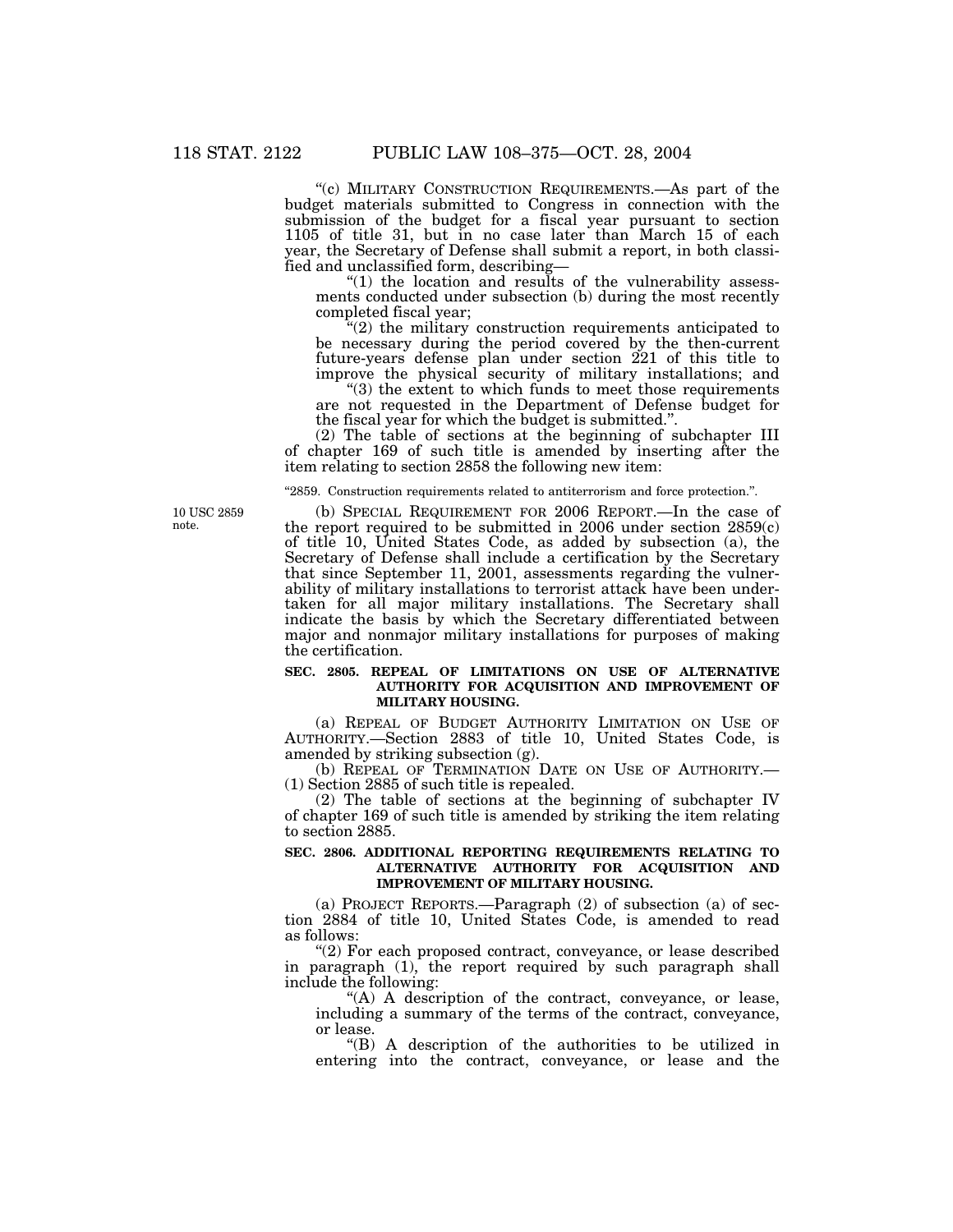intended method of participation of the United States in the contract, conveyance, or lease, including a justification of the intended method of participation.

''(C) A statement of the scored cost of the contract, conveyance, or lease, as determined by the Office of Management and Budget.

''(D) A statement of the United States funds required for the contract, conveyance, or lease and a description of the source of such funds.

''(E) An economic assessment of the life cycle costs of the contract, conveyance, or lease, including an estimate of the amount of United States funds that would be paid over the life of the contract, conveyance, or lease from amounts derived from payments of government allowances, including the basic allowance for housing under section 403 of title 37, if the housing affected by the project were fully occupied by military personnel over the life of the contract, conveyance, or lease.''.  $(b)$  ANNUAL REPORTS.—Subsection  $(b)$  of such section is amended—

(1) by redesignating paragraph (5) as paragraph (6); and (2) by inserting after paragraph (4) the following new paragraph (5):

''(5) A report setting forth, by armed force—

"(A) an estimate of the amounts of basic allowance for housing under section 403 of title 37 that will be paid, during the current fiscal year and the fiscal year for which the budget is submitted, to members of the armed forces living in housing provided under the authorities in this subchapter; and

" $(B)$  the number of units of military family housing and military unaccompanied housing upon which the estimate under subparagraph (A) for the current fiscal year and the next fiscal year is based.''.

#### **SEC. 2807. TEMPORARY AUTHORITY TO ACCELERATE DESIGN EFFORTS FOR MILITARY CONSTRUCTION PROJECTS CARRIED OUT USING DESIGN-BUILD SELECTION PROCEDURES.**

Section 2305a of title 10, United States Code, is amended by adding at the end the following new subsection:

"(f) SPECIAL AUTHORITY FOR MILITARY CONSTRUCTION PROJECTS.—(1) The Secretary of a military department may use funds available to the Secretary under section  $\frac{2807(a)}{a}$  or  $\frac{18233(e)}{b}$ of this title to accelerate the design effort in connection with a military construction project for which the two-phase selection procedures described in subsection (c) are used to select the contractor for both the design and construction portion of the project before the project is specifically authorized by law and before funds are appropriated for the construction portion of the project. Notwithstanding the limitations contained in such sections, use of such funds for the design portion of a military construction project may continue despite the subsequent authorization of the project. The advance notice requirement of section 2807(b) of this title shall continue to apply whenever the estimated cost of the design portion of the project exceeds the amount specified in such section.

''(2) Any military construction contract that provides for an accelerated design effort, as authorized by paragraph (1), shall include as a condition of the contract that the liability of the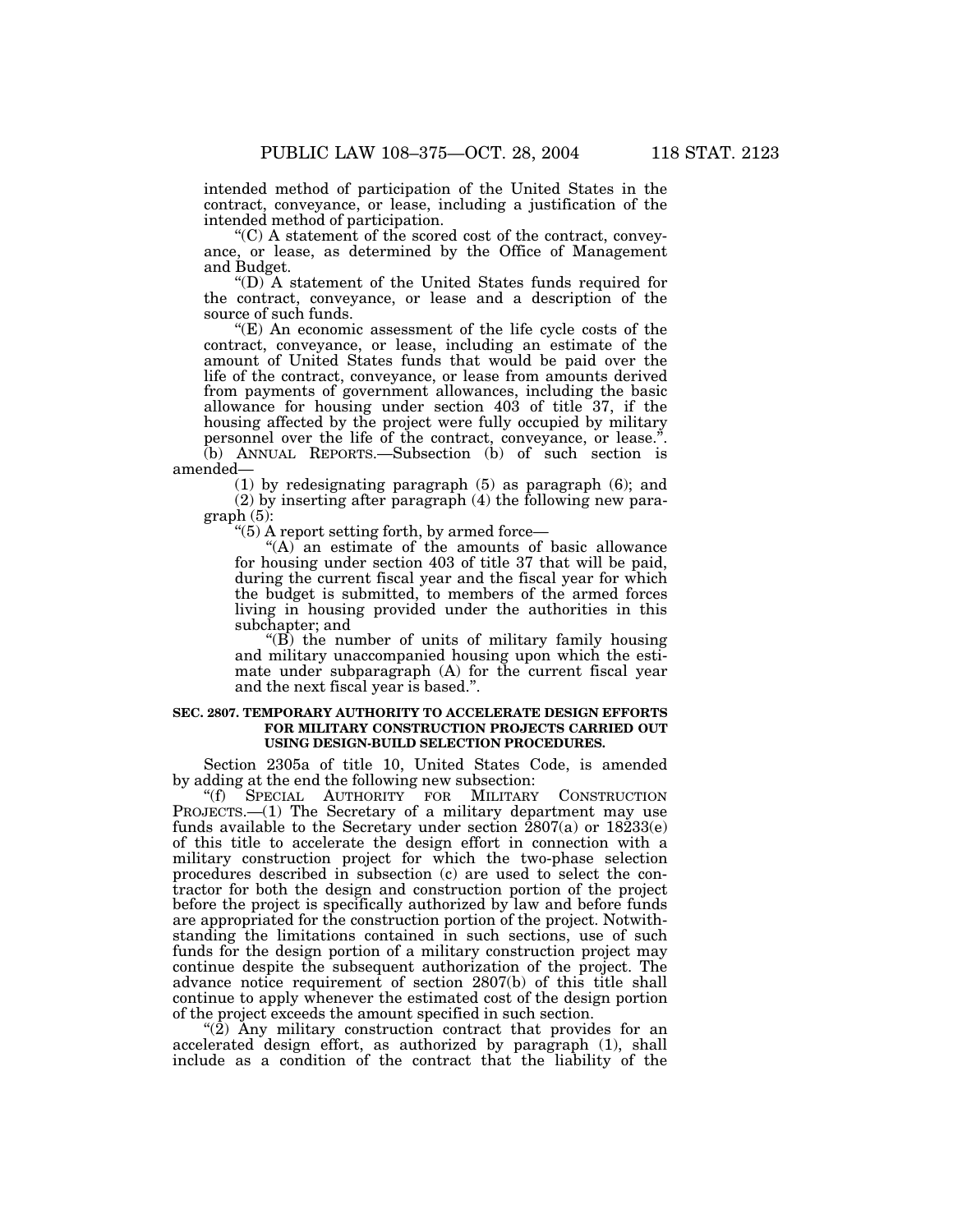United States in a termination for convenience may not exceed the actual costs incurred as of the termination date.

''(3) For each fiscal year during which the authority provided by this subsection is in effect, the Secretary of a military department may select not more than two military construction projects to include the accelerated design effort authorized by paragraph (1) for each armed force under the jurisdiction of the Secretary. To be eligible for selection under this subsection, a request for the authorization of the project, and for the authorization of appropriations for the project, must have been included in the annual budget of the President for a fiscal year submitted to Congress under section 1105(a) of title 31.

" $(4)$  Not later than March 1, 2007, the Secretary of Defense shall submit to the congressional defense committees a report evaluating the usefulness of the authority provided by this subsection in expediting the design and construction of military construction projects. The authority provided by this subsection expires September 30, 2007, except that, if the report required by this paragraph is not submitted by March 1, 2007, the authority shall expire on that date.''.

## **SEC. 2808. NOTIFICATION THRESHOLDS AND REQUIREMENTS FOR EXPENDITURES OR CONTRIBUTIONS FOR ACQUISITION OF FACILITIES FOR RESERVE COMPONENTS.**

(a) AUTHORITY TO CARRY OUT SMALL PROJECTS.—Section 18233a of title 10, United States Code, is amended to read as follows:

# **''§ 18233a. Notice and wait requirements for certain projects**

''(a) CONGRESSIONAL NOTIFICATION.—Except as provided in subsection (b), an expenditure or contribution in an amount in excess of \$750,000 may not be made under section 18233 of this title for any facility until—

''(1) the Secretary of Defense has notified the congressional defense committees of the location, nature, and estimated cost of the facility; and

 $\degree$ (2) a period of 21 days has elapsed after the notification has been received by those committees or, if over sooner, a period of 14 days has elapsed after the date on which a copy of the notification is provided in an electronic medium pursuant to section 480 of this title.

''(b) CERTAIN EXPENDITURES OR CONTRIBUTIONS EXEMPTED.— Subsection (a) does not apply to expenditures or contributions for the following:

''(1) Facilities acquired by lease.

" $(2)$  A project for a facility that has been authorized by Congress, if the location and purpose of the facility are the same as when authorized and if, based upon bids received—

''(A) the scope of work of the project, as approved by Congress, is not proposed to be reduced by more than 25 percent; and

''(B) the current working estimate of the cost of the project does not exceed the amount approved for the project by more than the lesser of the following:

" $(i)$  25 percent.

Deadline. Reports.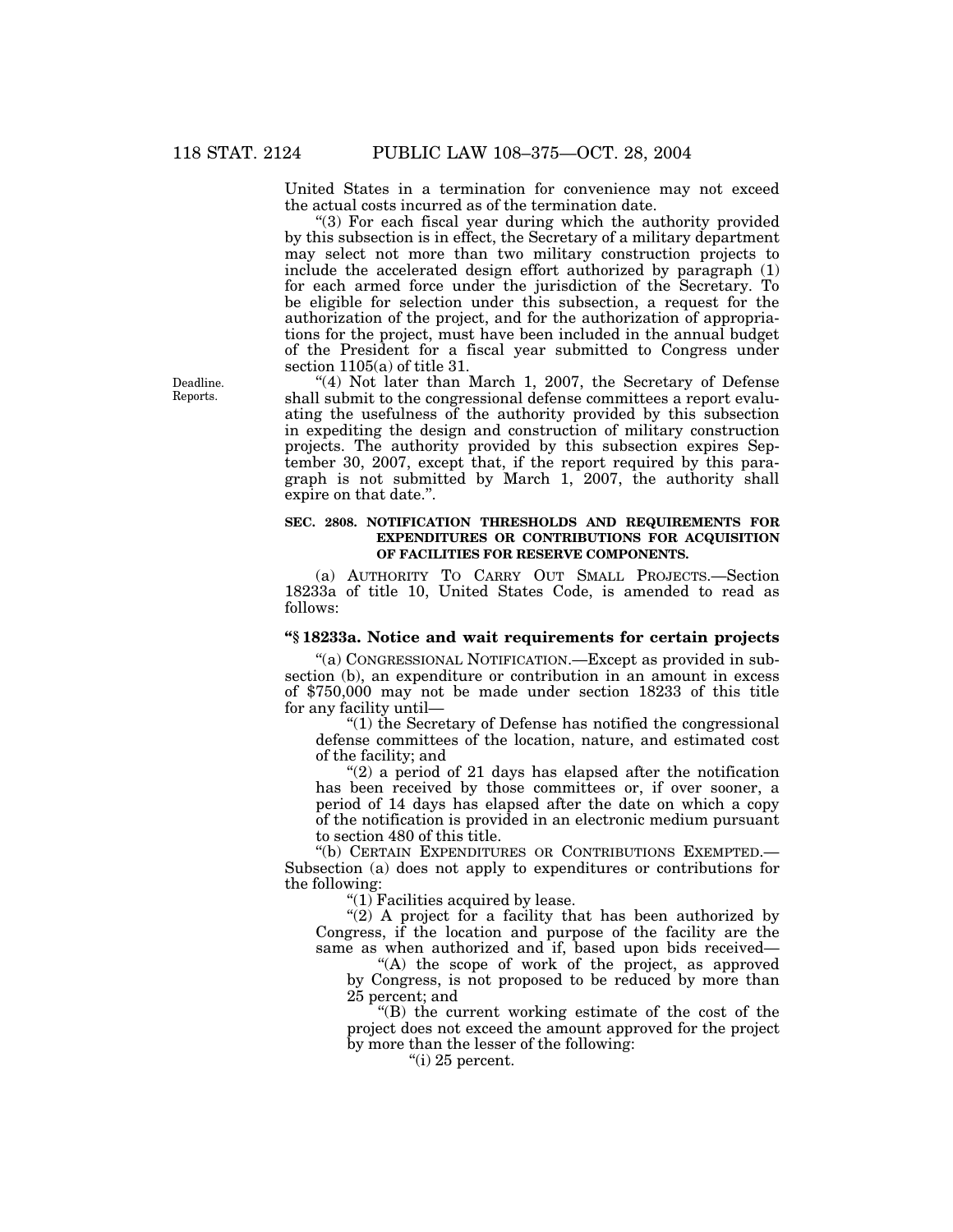"(ii) 200 percent of the amount specified by section  $2805(a)(2)$  of this title as the maximum amount for a minor military construction project.

''(3) A repair project (as that term is defined in section  $2811(e)$  of this title) that costs less than \$7,500,000.

(b) RECODIFICATION OF LIMITED AUTHORITY TO USE OPERATION AND MAINTENANCE FUNDS.—Chapter 1803 of such title is amended by inserting after section 18233a the following new section:

### **''§ 18233b. Authority to carry out small projects with operation and maintenance funds**

''Under such regulations as the Secretary of Defense may prescribe, the Secretary may expend, from appropriations available for operation and maintenance, amounts necessary to carry out any project authorized under section 18233(a) of this title that costs not more than—

"(1) the amount specified in section  $2805(c)(1)(A)$  of this title, in the case of a project intended solely to correct a deficiency that is life-threatening, health-threatening, or safetythreatening; or

"(2) the amount specified in section  $2805(c)(1)(B)$  of this title, in the case of any other project.''.

(c) CLERICAL AMENDMENT.—The table of sections at the beginning of chapter 1803 of such title is amended by striking the item relating to section 18233a and inserting the following new items:

''18233a. Notice and wait requirements for certain projects.

"18233b. Authority to carry out small projects with operation and maintenance funds.''.

#### **SEC. 2809. AUTHORITY TO EXCHANGE RESERVE COMPONENT FACILI-TIES TO ACQUIRE REPLACEMENT FACILITIES.**

(a) EXCHANGE AUTHORITY.—(1) Chapter 1803 of title 10, United States Code, is amended by adding at the end the following new section:

## **''§ 18240. Acquisition of facilities by exchange**

"(a) EXCHANGE AUTHORITY.—In addition to the acquisition authority provided by section 18233 of this title, the Secretary of Defense may authorize the Secretary of a military department to acquire a facility, or addition to an existing facility, needed to satisfy military requirements for a reserve component by carrying out an exchange of an existing facility under the control of that Secretary through an agreement with a State, local government, local authority, or private entity.

''(b) FACILITIES ELIGIBLE FOR EXCHANGE.—Only a facility of a reserve component that is not excess property (as defined in section  $102(3)$  of title 40) may be exchanged using the authority provided by this section.

''(c) EQUAL VALUE EXCHANGE.—In any exchange carried out using the authority provided by this section, the value of the replacement facility, or addition to an existing facility, acquired by the United States shall be at least equal to the fair market value of the facility conveyed by the United States under the agreement. If the values are unequal, the values may not be equalized by any payment of cash consideration by either party to the agreement.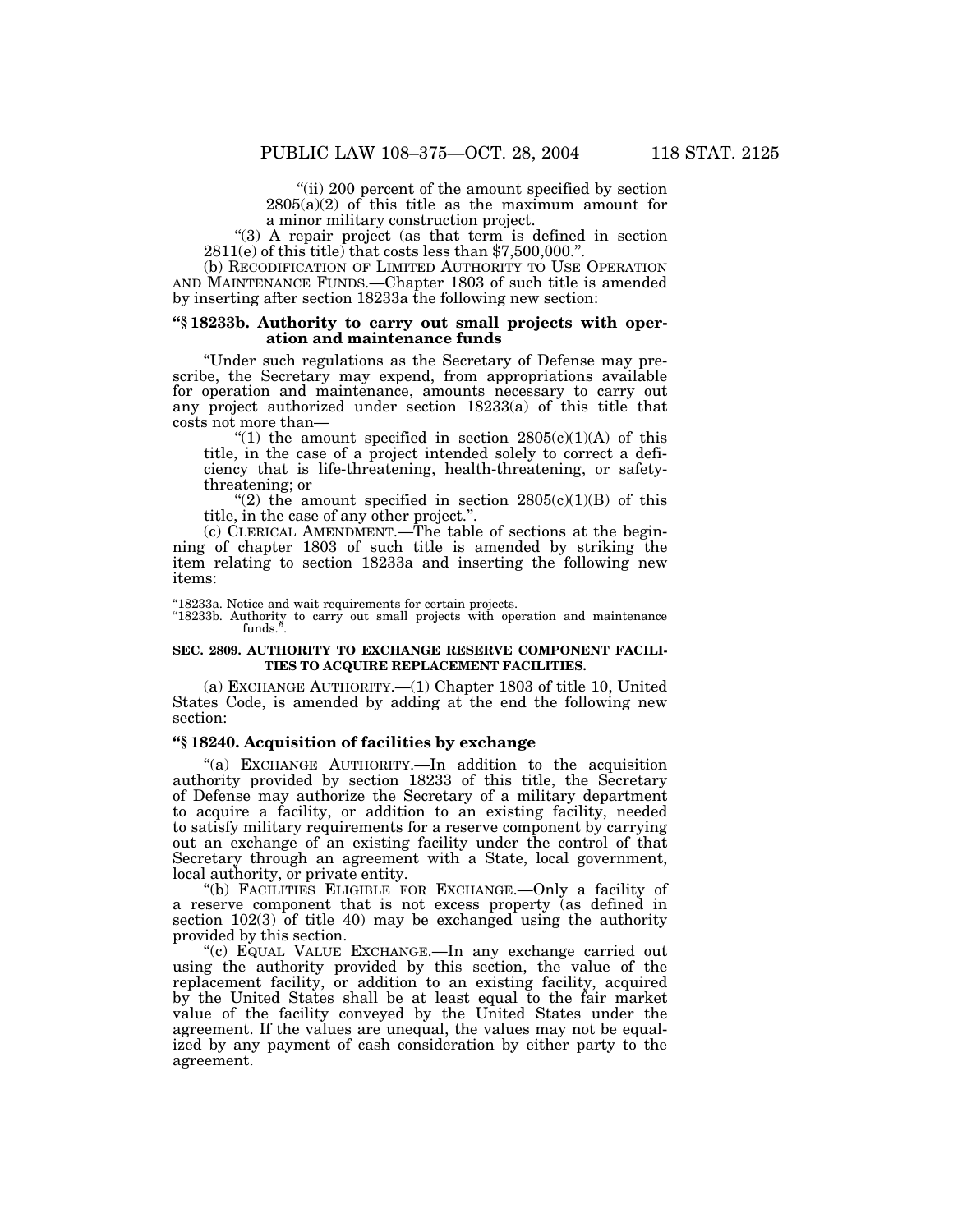"(d) REQUIREMENTS FOR REPLACEMENT FACILITIES.—The Secretary of a military department may not accept a replacement facility, or addition to an existing facility, to be acquired by the United States in an exchange carried out using the authority provided by this section until that Secretary determines that the facility or addition—

"(1) is complete and usable, fully functional, and ready for occupancy;

 $''(2)$  satisfies all operational requirements; and

"(3) meets all applicable Federal, State, and local requirements relating to health, safety, fire, and the environment.

''(e) CONSULTATION REQUIREMENTS.—The Secretary of a military department authorized to enter into an agreement under subsection (a) to convey an existing facility under the control of that Secretary by exchange shall consult with representatives of other reserve components to evaluate—

" $(1)$  the value of using the facility to meet the military requirements of another reserve component, instead of conveying the facility under this section; and

 $\sqrt{\left(2\right)}$  the feasibility of using the conveyance of the facility to acquire a facility, or an addition to an existing facility, that would be jointly used by more than one reserve component or unit.

''(f) ADVANCE NOTICE OF PROPOSED EXCHANGE.—(1) When a decision is made to enter into an agreement under subsection (a) to exchange a facility using the authority provided by this section, the Secretary of the military department authorized to enter into the agreement shall submit to the congressional defense committees a report on the proposed agreement. The report shall include the following:

'(A) A description of the agreement, including the terms and conditions of the agreement, the parties to be involved in the agreement, the origin of the proposal that lead to the agreement, the intended use of the facility to be conveyed by the United States under the agreement, and any costs to be incurred by the United States to make the exchange under the agreement.

''(B) A description of the facility to be conveyed by the United States under the agreement, including the current condition and fair market value of the facility, and a description of the method by which the fair market value of the facility was determined.

''(C) Information on the facility, or addition to an existing facility, to be acquired by the United States under the agreement and the intended use of the facility or addition, which shall meet requirements for information provided to Congress for military construction projects to obtain a similar facility or addition to an existing facility.

''(D) A certification that the Secretary complied with the consultation requirements under subsection (e).

''(E) A certification that the conveyance of the facility under the agreement is in the best interests of the United States and that the Secretary used competitive procedures to the maximum extent practicable to protect the interests of the United States.

"(2) The agreement described in a report prepared under paragraph (1) may be entered into, and the exchange covered by the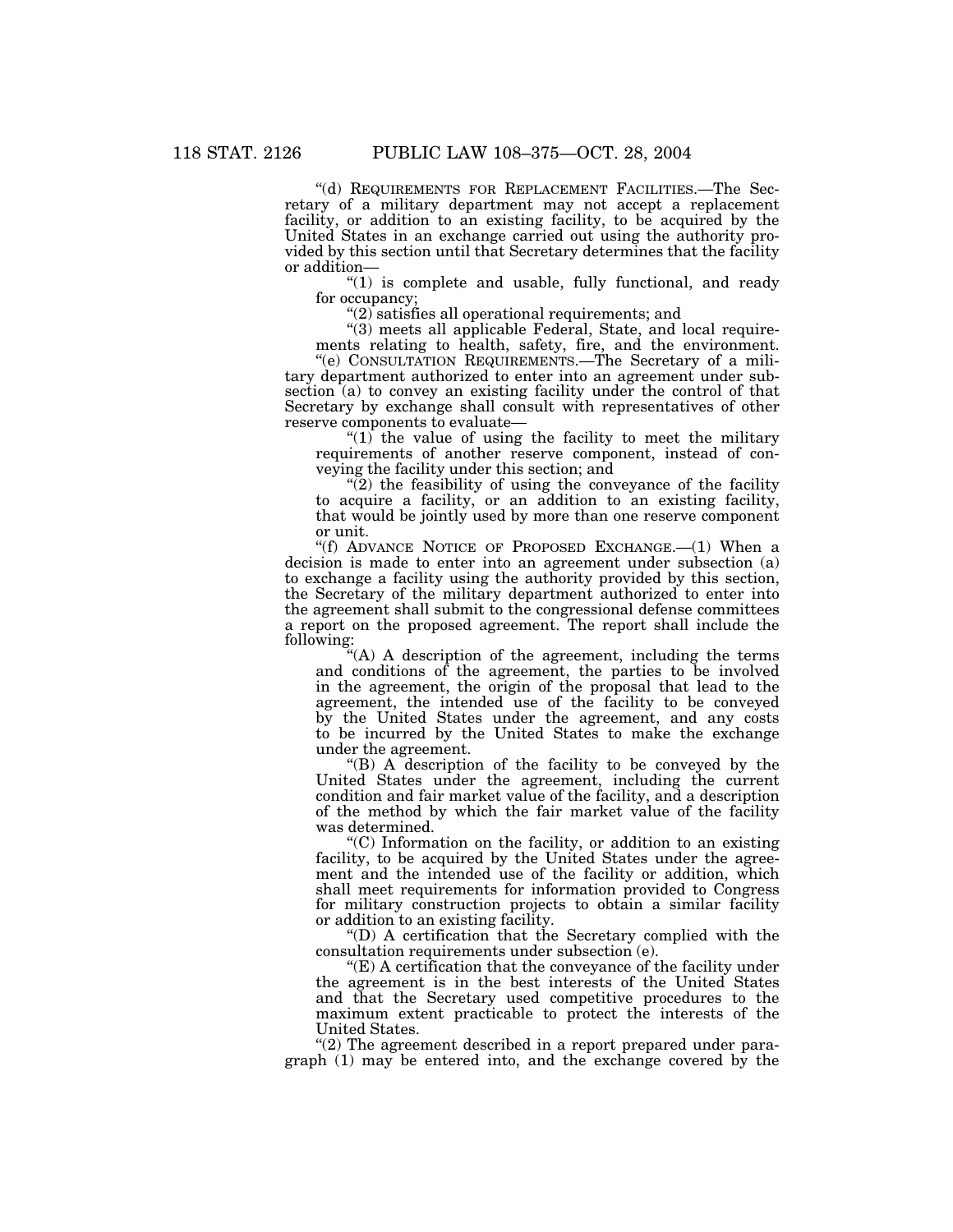agreement made, only after the end of the 30-day period beginning on the date the report is received by the congressional defense committees or, if earlier, the end of the 21-day period beginning on the date on which a copy of the report is provided in an electronic medium pursuant to section 480 of this title.

''(3) Section 2662 of this title shall not apply to an exchange carried out using the authority provided by this section.<br>"(g) RELATION TO OTHER MILITARY CONSTRUCTION REQUIRE-

MENTS.—The acquisition of a facility, or an addition to an existing facility, using the authority provided by this section shall not be treated as a military construction project for which an authorization is required by section 2802 of this title.''.

 $(2)$  The table of sections at the beginning of such chapter is amended by adding at the end the following new item:

#### ''18240. Acquisition of facilities by exchange.''.

(b) CONFORMING AMENDMENT.—Section  $18233(f)(2)$  of such title is amended by striking "gift, exchange of Government-owned land, or otherwise'' and inserting ''or gift''.

(c) TEMPORARY AUTHORITY TO INCLUDE CASH EQUALIZATION PAYMENTS IN EXCHANGE.—(1) Notwithstanding subsection (c) of section 18240 of title 10, United States Code, as added by subsection (a), the Secretary of Defense may authorize the Secretary of a military department, as part of an exchange agreement under such section, to make or accept a cash equalization payment if the value of the facility, or addition to an existing facility, to be acquired by the United States under the agreement is not equal to the fair market value of the facility to be conveyed by the United States under the agreement. All other requirements of such section shall continue to apply to the exchange.

(2) Cash equalization payments received by the Secretary of a military department under this subsection shall be deposited in a separate account in the Treasury. Amounts in the account shall be available to the Secretary of Defense, without further appropriation and until expended, for transfer to the Secretary of a military department—

(A) to make any cash equalization payments required to be made by the United States in connection with an exchange agreement covered by this subsection, and the account shall be the only source for such payments; and

(B) to cover costs associated with the maintenance, protection, alteration, repair, improvement, or restoration (including environmental restoration) of facilities, and additions to existing facilities, acquired using an exchange agreement covered by this subsection.

(3) Not more than 15 exchange agreements under section 18240 of title 10, United States Code, may include the exception for cash equalization payments authorized by this subsection. Of those 15 exchange agreements, not more than eight may be for the same reserve component.

(4) In this section, the term ''facility'' has the meaning given that term in section 18232(2) of title 10, United States Code.

(5) No cash equalization payment may be made or accepted under the authority of this subsection after September 30, 2007. Except as otherwise specifically authorized by law, the authority provided by this subsection to make or accept cash equalization payments in connection with the acquisition or disposal of facilities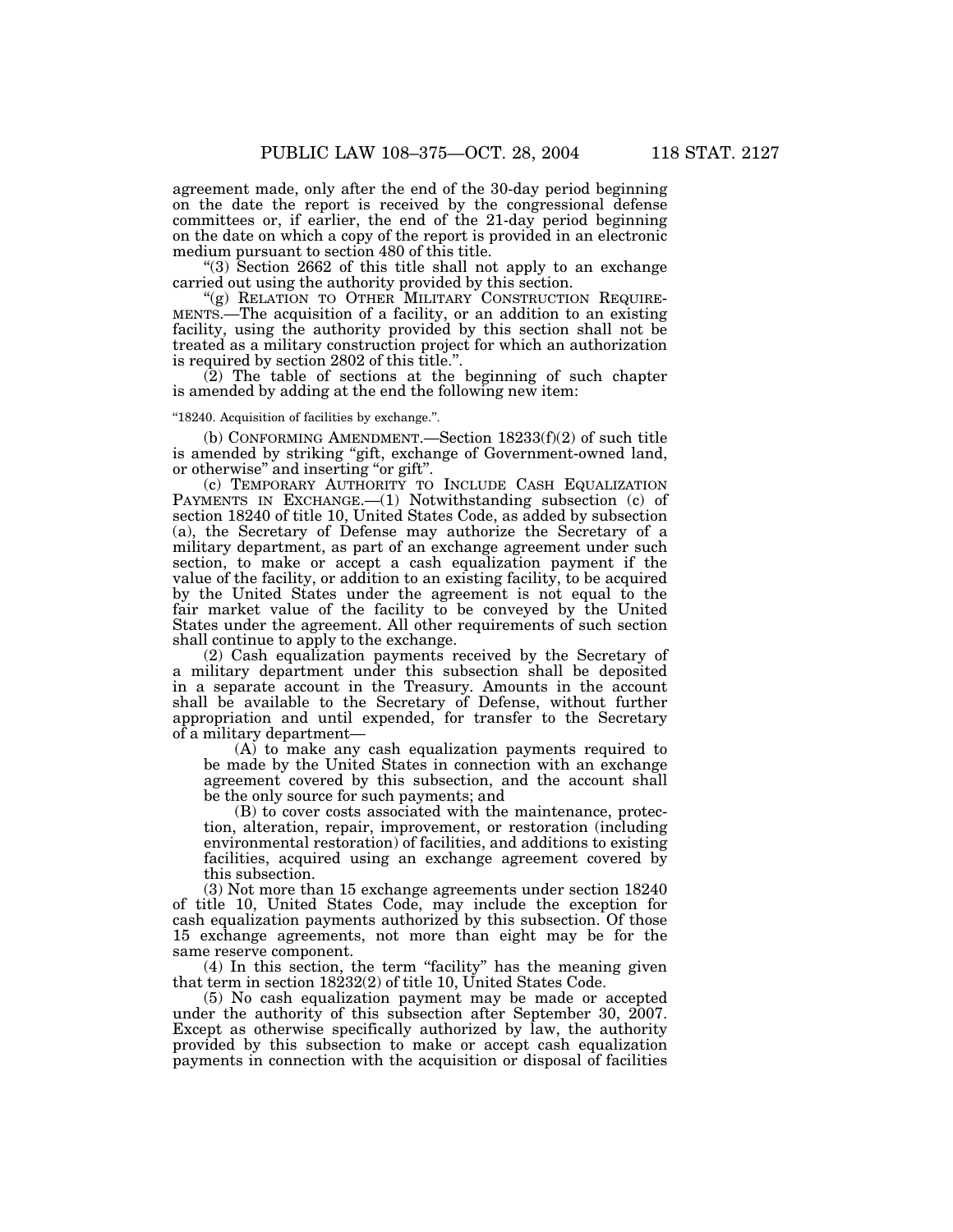of the reserve components is the sole authority available in law to the Secretary of Defense or the Secretary of a military department for that purpose.

(6) Not later than March 1, 2008, the Secretary of Defense shall submit to the congressional defense committees a report on the exercise of the authority provided by this subsection. The report shall include the following:

(A) A description of the exchange agreements under section 18240 of title 10, United States Code, that included the authority to make or accept cash equalization payments.

(B) A description of the analysis and criteria used to select such agreements for inclusion of the authority to make or accept cash equalization payments.

 $(C)$  An assessment of the utility to the Department of Defense of the authority, including recommendations for modifications of such authority in order to enhance the utility of such authority for the Department.

(D) An assessment of interest in the future use of the authority, in the event the authority is extended.

(E) An assessment of the advisability of making the authority, including any modifications of the authority recommended under subparagraph (C), permanent.

#### **SEC. 2810. ONE-YEAR EXTENSION OF TEMPORARY, LIMITED AUTHORITY TO USE OPERATION AND MAINTENANCE FUNDS FOR CONSTRUCTION PROJECTS OUTSIDE THE UNITED STATES.**

Section 2808 of the Military Construction Authorization Act for Fiscal Year 2004 (division B of Public Law 108–136; 117 Stat. 1723) is amended—

(1) in subsection (a), by inserting ''and, subject to subsection  $(d)(2)$ , fiscal year 2005" after "During fiscal year 2004";

 $(2)$  in subsection  $(c)(1)$ , by striking "in fiscal year 2004" and inserting ''in a fiscal year''; and

 $(3)$  in subsection  $(d)$ 

 $(A)$  by inserting " $(1)$ " before "Not later than";

(B) by striking ''fiscal year 2004,'' and inserting ''fiscal years 2004 and 2005,''; and

(C) by adding at the end the following new paragraph: "(2) The ability to use this section as authority during fiscal year 2005 to obligate appropriated funds available for operation and maintenance to carry out construction projects outside the United States shall commence only after the date on which the Secretary of Defense submits to the congressional committees specified in subsection (f) all of the quarterly reports that were required under paragraph (1) for fiscal year 2004.''.

38 USC 8111 note.

#### **SEC. 2811. CONSIDERATION OF COMBINATION OF MILITARY MEDICAL TREATMENT FACILITIES AND HEALTH CARE FACILITIES OF DEPARTMENT OF VETERANS AFFAIRS.**

(a) DEPARTMENT OF DEFENSE CONSIDERATION OF JOINT CONSTRUCTION.—When considering any military construction project for the construction of a new military medical treatment facility in the United States or a territory or possession of the United States, the Secretary of Defense shall consult with the Secretary of Veterans Affairs regarding the feasibility of carrying out a joint project to construct a medical facility that—

Deadline.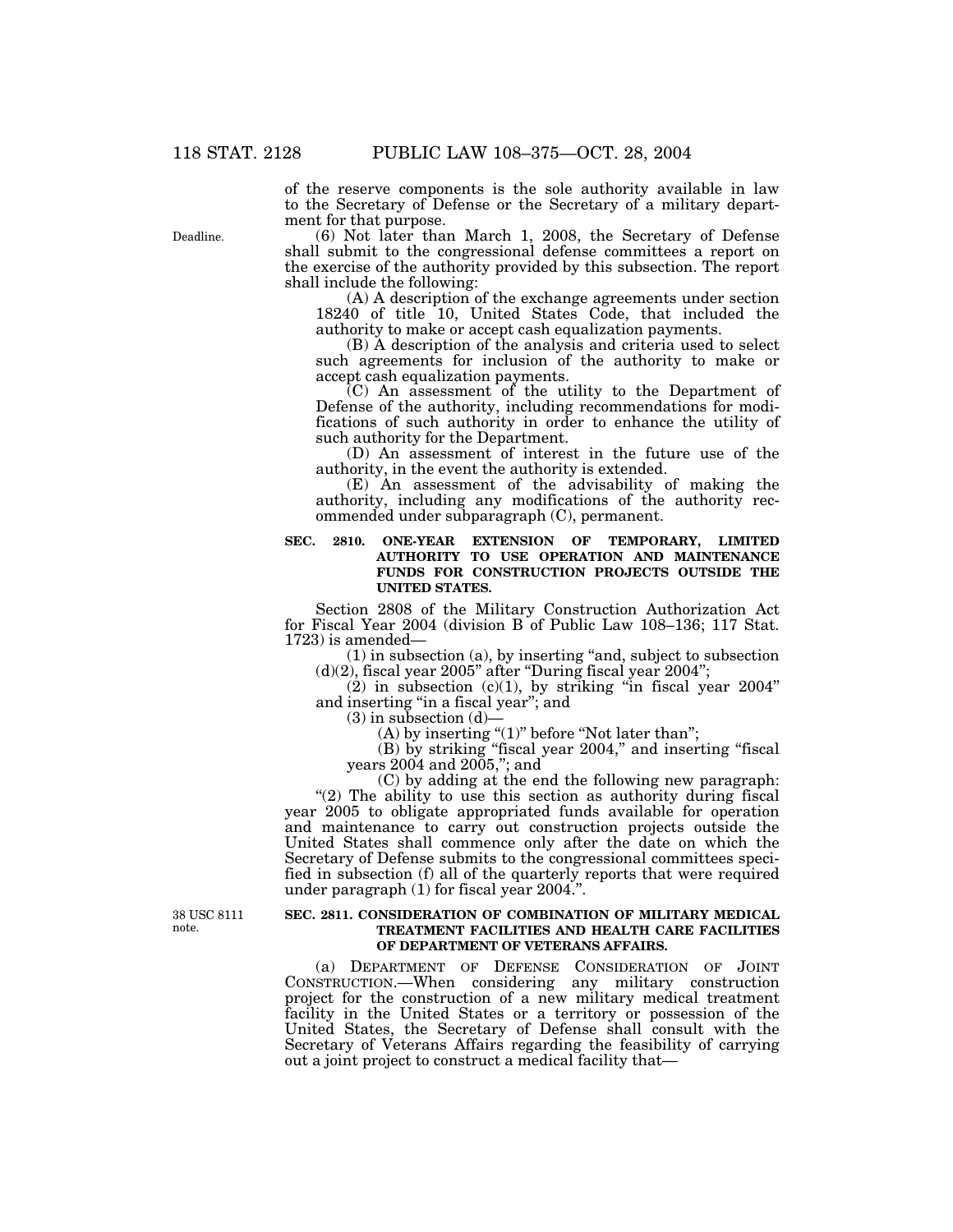(1) could serve as a facility for health-resources sharing between the Department of Defense and the Department of Veterans Affairs; and

(2) would be no more costly to each Department to construct and operate than separate facilities for each Department.

(b) DEPARTMENT OF VETERANS AFFAIRS CONSIDERATION OF JOINT CONSTRUCTION.—When considering the construction of a new or replacement medical facility for the Department of Veterans Affairs, the Secretary of Veterans Affairs shall consult with the Secretary of Defense regarding the feasibility of carrying out a joint project to construct a medical facility that—

 $(1)$  could serve as a facility for health-resources sharing between the Department of Veterans Affairs and the Department of Defense; and

(2) would be no more costly to each Department to construct and operate than separate facilities for each Department.

# **Subtitle B—Real Property and Facilities Administration**

#### **SEC. 2821. REORGANIZATION OF EXISTING ADMINISTRATIVE PROVI-SIONS RELATING TO REAL PROPERTY TRANSACTIONS.**

(a) LIMITATION ON COMMISSIONS.—(1) Section 2661 of title 10, United States Code, is amended by adding at the end the following new subsection:

''(c) COMMISSIONS ON LAND PURCHASE CONTRACTS.—The maximum amount payable as a commission on a contract for the purchase of land from funds appropriated for the Department of Defense is two percent of the purchase price.''.

(2) Section 2666 of such title is repealed.

(b) REPEAL OF OBSOLETE AUTHORITY TO ACQUIRE LAND FOR TIMBER PRODUCTION.—Section 2664 of such title is repealed.

(c) CONSOLIDATION OF CERTAIN PROVISIONS ON USE OF FACILITIES.—(1) Section 2670 of such title is amended by adding at the end the following new subsection:

"(c) USE OF SPACE AND EQUIPMENT BY VETERANS SERVICE ORGANIZATIONS.—(1) Upon certification to the Secretary concerned by the Secretary of Veterans Affairs, the Secretary concerned shall allow accredited, paid, full-time representatives of the organizations named in section 5902 of title 38, or of other organizations recognized by the Secretary of Veterans Affairs, to function on military installations under the jurisdiction of the Secretary concerned that are on land and from which persons are discharged or released from active duty.

"(2) The commanding officer of a military installation allowing representatives to function on the installation under paragraph  $(1)$  shall allow the representatives to use available space and equipment at the installation.

''(3) This subsection does not authorize the violation of measures of military security."

(2) Section 2679 of such title is repealed.

(3) The regulations prescribed to carry out section 2679 of title 10, United States Code, as in effect on the day before the date of the enactment of this Act, shall remain in effect with regard to section 2670(c) of such title, as added by paragraph (1), until changed by joint action of the Secretary concerned (as

10 USC 2670 note.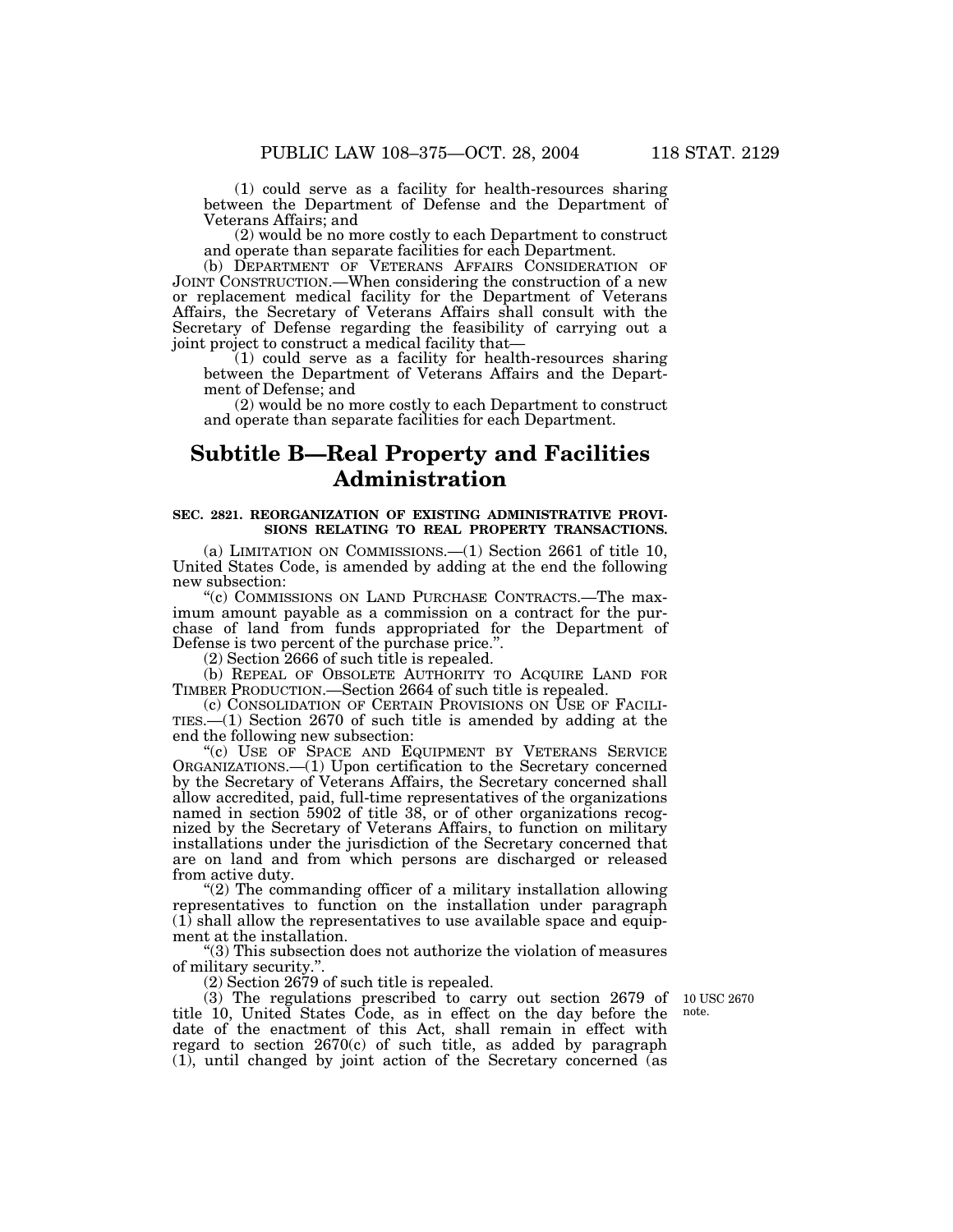defined in section 101(9) of such title) and the Secretary of Veterans Affairs.

(d) AVAILABILITY OF FUNDS FOR ACQUISITION OF CERTAIN INTERESTS IN REAL PROPERTY.—(1) Section 2672 of such title is amended by adding at the end the following new subsection:

''(d) AVAILABILITY OF FUNDS.—Appropriations available to the Department of Defense for operation and maintenance or construction may be used for the acquisition of land or interests in land under this section.''.

(2) Section 2673 of such title is repealed.

(3) Section 2675 of such title is amended—

(A) by inserting ''(a) LEASE AUTHORITY; DURATION.—'' before ''The Secretary''; and

(B) by adding at the end the following new subsection: ''(b) AVAILABILITY OF FUNDS.—Appropriations available to the Department of Defense for operation and maintenance or construction may be used for the acquisition of interests in land under this section.''.

(e) STYLISTIC AND CLERICAL AMENDMENTS.—(1) Section 2661 of such title is further amended—

(A) in subsection (a), by inserting ''AVAILABILITY OF OPER-ATION AND MAINTENANCE FUNDS.—'' after ''(a)''; and

(B) in subsection (b), by inserting ''LEASING AND ROAD MAINTENANCE AUTHORITY.—'' after ''(b)''.

(2) The heading of section 2670 of such title is amended to read as follows:

## **''§ 2670. Use of facilities by private organizations; use as polling places''.**

(3) The table of sections at the beginning of chapter 159 of such title is amended—

(A) by striking the items relating to sections 2664, 2666, 2673, and 2679; and

(B) by striking the item relating to section 2670 and inserting the following new item:

"2670. Use of facilities by private organizations; use as polling places.".

#### **SEC. 2822. DEVELOPMENT OF HERITAGE CENTER FOR THE NATIONAL MUSEUM OF THE UNITED STATES ARMY.**

(a) AUTHORITY TO ENTER INTO AGREEMENT FOR DEVELOPMENT OF CENTER.—Chapter 449 of title 10, United States Code, is amended by inserting after section 4771 the following new section:

## **''§ 4772. Heritage Center for the National Museum of the United States Army: development and operation**

''(a) AGREEMENT FOR DEVELOPMENT OF CENTER.—The Secretary of the Army may enter into an agreement with the Army Historical Foundation, a nonprofit organization, for the design, construction, and operation of a facility or group of facilities at Fort Belvoir, Virginia, for the National Museum of the United States Army. The facility or group of facilities constructed pursuant to the agreement shall be known as the Heritage Center for the National Museum of the United States Army (in this section referred to as the 'Center').

''(b) PURPOSE OF CENTER.—The Center shall be used for the identification, curation, storage, and public viewing of artifacts and artwork of significance to the United States Army, as agreed to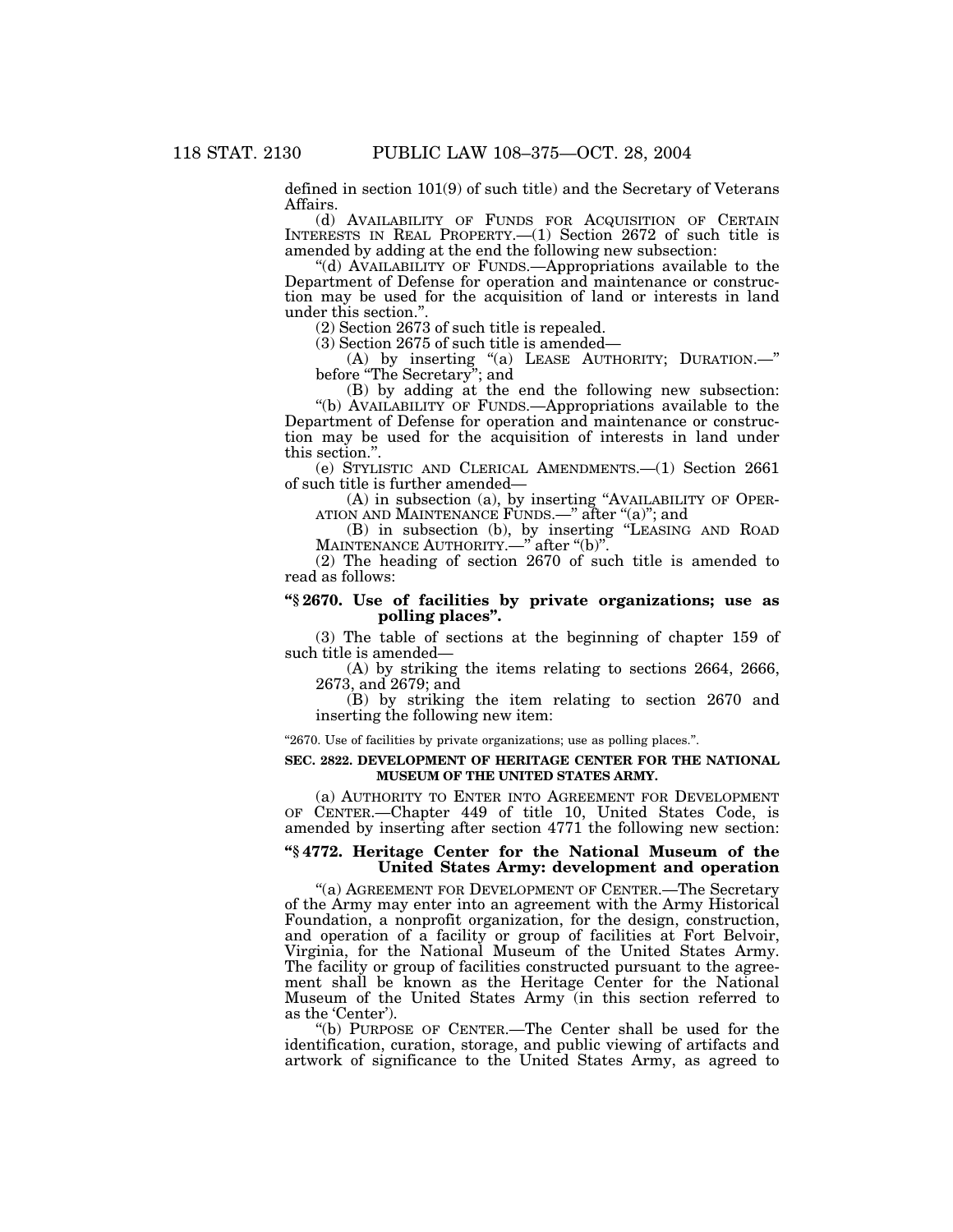by the Secretary of the Army. The Center may also be used to support such education, training, research, and associated purposes as the Secretary considers appropriate.

''(c) DESIGN AND CONSTRUCTION.—(1) The design of the Center shall be subject to the approval of the Secretary of the Army.

" $(2)$  For each phase of the development of the Center, the Secretary may—

''(A) accept funds from the Army Historical Foundation for the design and construction of such phase of the Center; or

''(B) permit the Army Historical Foundation to contract for the design and construction of such phase of the Center.

''(d) ACCEPTANCE BY SECRETARY.—Upon the satisfactory completion, as determined by the Secretary of the Army, of any phase of the Center, and upon the satisfaction of any financial obligations incident to such phase of the Center by the Army Historical Foundation, the Secretary shall accept such phase of the Center from the Army Historical Foundation, and all right, title, and interest in and to such phase of the Center shall vest in the United States. Upon becoming the property of the United States, the Secretary shall assume administrative jurisdiction over the Center.

''(e) USE OF CERTAIN GIFTS.—(1) Under regulations prescribed by the Secretary of the Army, the Commander of the United States Army Center of Military History may, without regard to section 2601 of this title, accept, hold, administer, invest, and spend any gift, devise, or bequest of personal property of a value of \$250,000 or less made to the United States if such gift, devise, or bequest is for the benefit of the National Museum of the United States Army or the Center.

"(2) The Secretary may pay or authorize the payment of any reasonable and necessary expense in connection with the conveyance or transfer of a gift, devise, or bequest under this subsection.

"(f) LEASE OF FACILITY.—(1) Under such terms and conditions as the Secretary of the Army considers appropriate, the Secretary may lease portions of the Center to the Army Historical Foundation to be used by the Foundation, consistent with the purpose of the Center, for—

''(A) generating revenue for activities of the Center through rental use by the public, commercial and nonprofit entities, State and local governments, and other Federal agencies; and

''(B) such administrative purposes as may be necessary for the support of the Center.

"(2) The annual amount of consideration paid to the Secretary by the Army Historical Foundation for a lease under paragraph (1) may not exceed an amount equal to the actual cost, as determined by the Secretary, of the annual operations and maintenance of the Center.

''(3) Notwithstanding any other provision of law, the Secretary shall use amounts paid under paragraph (2) to cover the costs of operation of the Center.

''(g) ADDITIONAL TERMS AND CONDITIONS.—The Secretary of the Army may require such additional terms and conditions in connection with the agreement authorized by subsection (a) as the Secretary considers appropriate to protect the interests of the United States.''.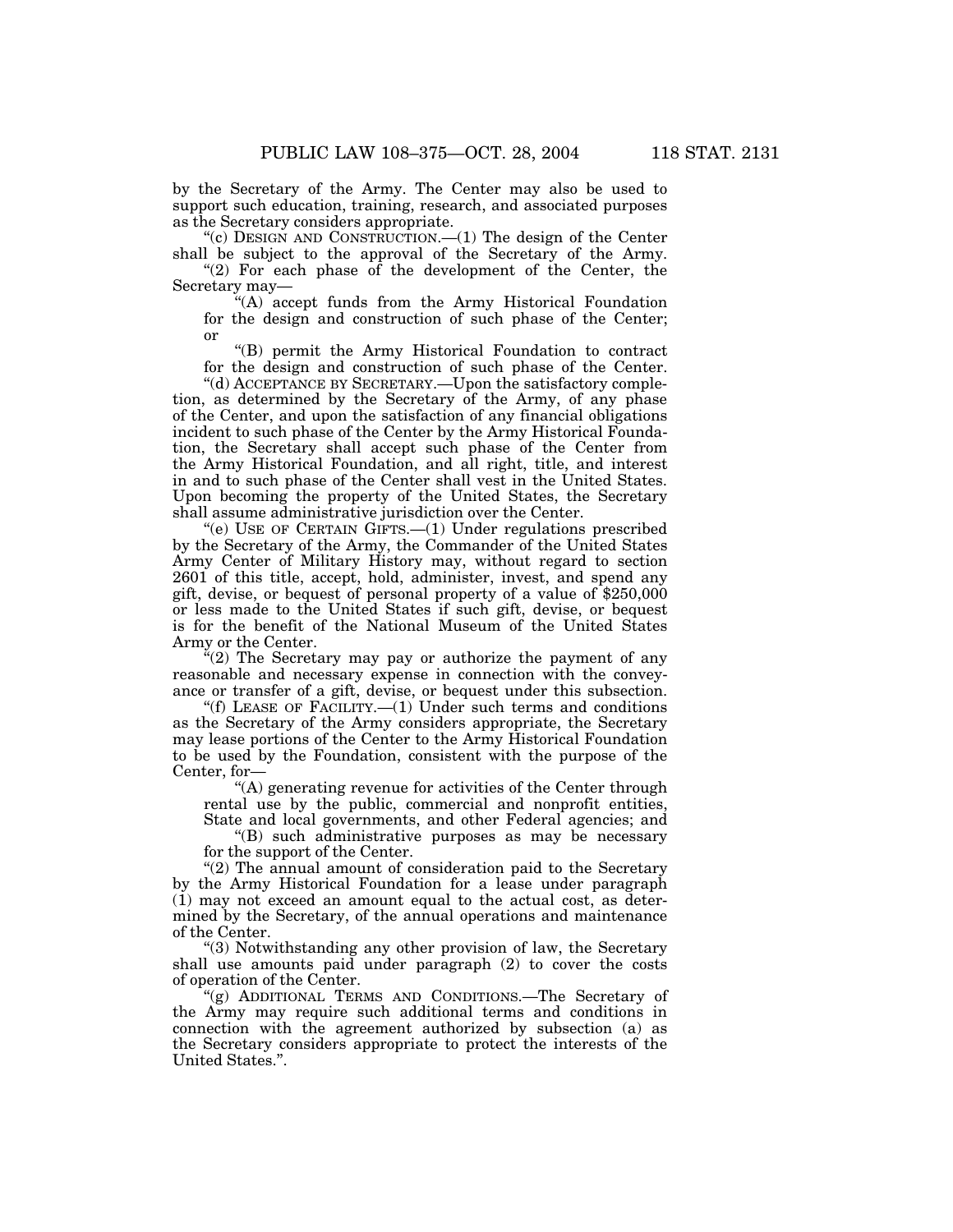(b) CLERICAL AMENDMENT.—The table of sections at the beginning of such chapter is amended by inserting after the item relating to section 4771 the following new item:

''4772. Heritage Center for the National Museum of the United States Army: development and operation.''.

10 USC 5013 note.

#### **SEC. 2823. ELIMINATION OF REVERSIONARY INTERESTS CLOUDING UNITED STATES TITLE TO PROPERTY USED AS NAVY HOMEPORTS.**

(a) AUTHORITY TO ACQUIRE COMPLETE TITLE.—If real property owned by the United States and used as a Navy homeport is subject to a reversionary interest of any kind, the Secretary of the Navy may enter into an agreement with the holder of the reversionary interest to acquire the reversionary interest and thereby secure for the United States all right, title, and interest in and to the property.

(b) AUTHORIZED CONSIDERATION.—(1) As consideration for the acquisition of a reversionary interest under subsection (a), the Secretary shall provide the holder of the reversionary interest with in-kind consideration, to be determined pursuant to negotiations between the Secretary and the holder of the reversionary interest.

(2) In determining the type and value of any in-kind consideration to be provided for the acquisition of a reversionary interest under subsection (a), the Secretary shall take into account the nature of the reversionary interest, including whether it would require the holder of the reversionary interest to pay for any improvements acquired by the holder as part of the reversion of the real property, and the long-term use and ultimate disposition of the real property if the United States were to acquire all right, title, and interest in and to the real property subject to the reversionary interest.

(c) PROHIBITED CONSIDERATION.—Cash payments are not authorized to be made as consideration for the acquisition of a reversionary interest under subsection (a).

# **Subtitle C—Base Closure and Realignment**

### **SEC. 2831. ESTABLISHMENT OF SPECIFIC DEADLINE FOR SUBMISSION OF REVISIONS TO FORCE-STRUCTURE PLAN AND INFRA-STRUCTURE INVENTORY.**

Section 2912(a)(4) of the Defense Base Closure and Realignment Act of 1990 (part A of title XXIX of Public Law 101–510; 10 U.S.C. 2687 note) is amended by striking "as part of the budget justification documents submitted to Congress for fiscal year 2006.'' and inserting the following: "not later than March 15, 2005. For purposes of selecting military installations for closure or realignment under this part in 2005, no revision of the force-structure plan or infrastructure inventory is authorized after that date.''.

#### **SEC. 2832. SPECIFICATION OF FINAL SELECTION CRITERIA FOR 2005 BASE CLOSURE ROUND.**

Section 2913 of the Defense Base Closure and Realignment Act of 1990 (part A of title XXIX of Public Law 101–510; 10 U.S.C. 2687 note) is amended to read as follows: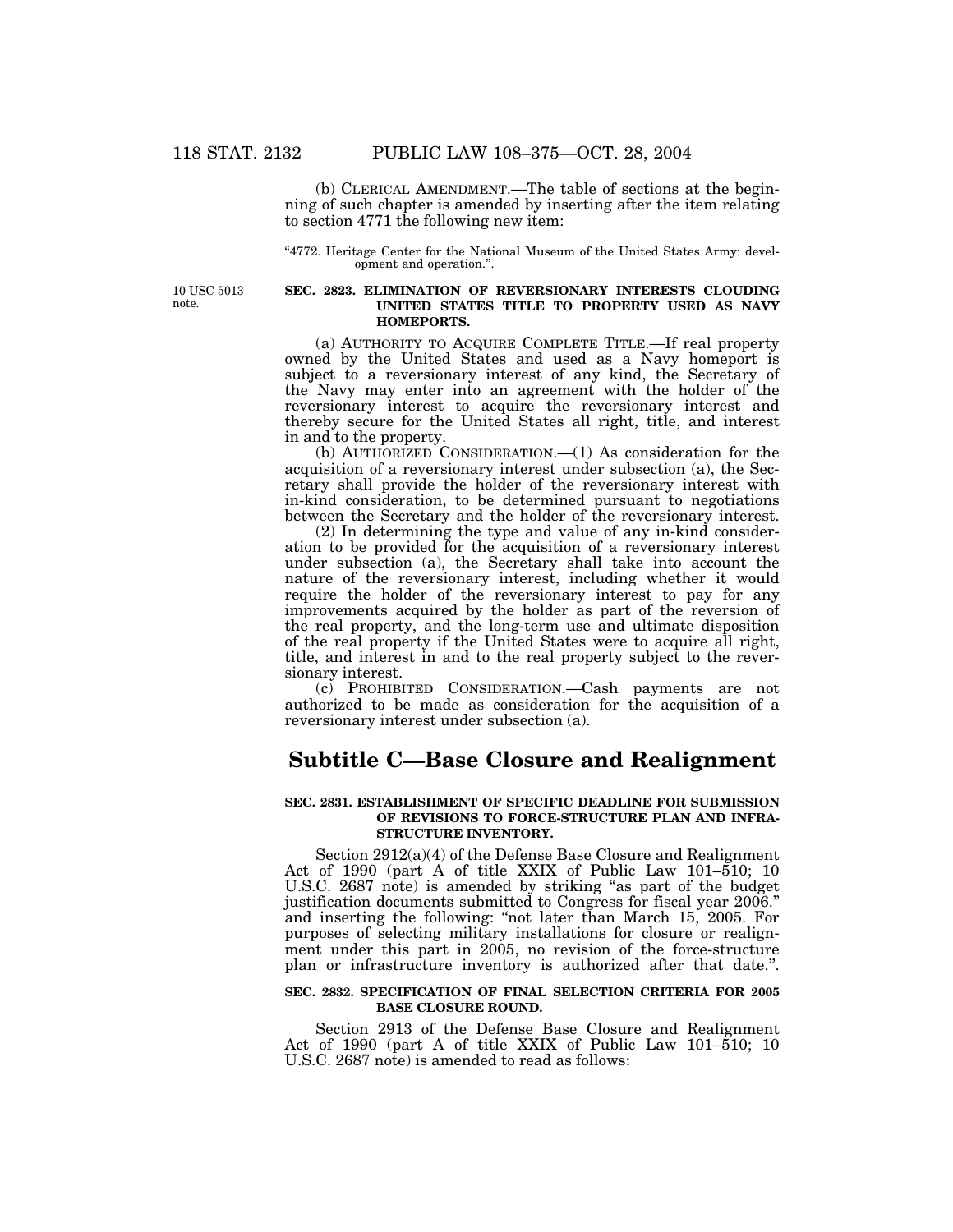#### **''SEC. 2913. FINAL SELECTION CRITERIA FOR ADDITIONAL ROUND OF BASE CLOSURES AND REALIGNMENTS.**

''(a) FINAL SELECTION CRITERIA.—The final criteria to be used by the Secretary in making recommendations for the closure or realignment of military installations inside the United States under this part in 2005 shall be the military value and other criteria specified in subsections (b) and (c).

''(b) MILITARY VALUE CRITERIA.—The military value criteria are as follows:

" $(1)$  The current and future mission capabilities and the impact on operational readiness of the total force of the Department of Defense, including the impact on joint warfighting, training, and readiness.

" $(2)$  The availability and condition of land, facilities, and associated airspace (including training areas suitable for maneuver by ground, naval, or air forces throughout a diversity of climate and terrain areas and staging areas for the use of the Armed Forces in homeland defense missions) at both existing and potential receiving locations.

"(3) The ability to accommodate contingency, mobilization, surge, and future total force requirements at both existing and potential receiving locations to support operations and training.

" $(4)$  The cost of operations and the manpower implications. ''(c) OTHER CRITERIA.—The other criteria that the Secretary shall use in making recommendations for the closure or realignment of military installations inside the United States under this part in 2005 are as follows:

" $(1)$  The extent and timing of potential costs and savings, including the number of years, beginning with the date of completion of the closure or realignment, for the savings to exceed the costs.

"(2) The economic impact on existing communities in the vicinity of military installations.

''(3) The ability of the infrastructure of both the existing and potential receiving communities to support forces, missions, and personnel.

 $\alpha^2(4)$  The environmental impact, including the impact of costs related to potential environmental restoration, waste management, and environmental compliance activities.

"(d) PRIORITY GIVEN TO MILITARY VALUE.—The Secretary shall give priority consideration to the military value criteria specified in subsection (b) in the making of recommendations for the closure or realignment of military installations.

"(e) EFFECT ON DEPARTMENT AND OTHER AGENCY COSTS.-The selection criteria relating to the cost savings or return on investment from the proposed closure or realignment of military installations shall take into account the effect of the proposed closure or realignment on the costs of any other activity of the Department of Defense or any other Federal agency that may be required to assume responsibility for activities at the military installations.

''(f) RELATION TO OTHER MATERIALS.—The final selection criteria specified in this section shall be the only criteria to be used, along with the force-structure plan and infrastructure inventory referred to in section 2912, in making recommendations for the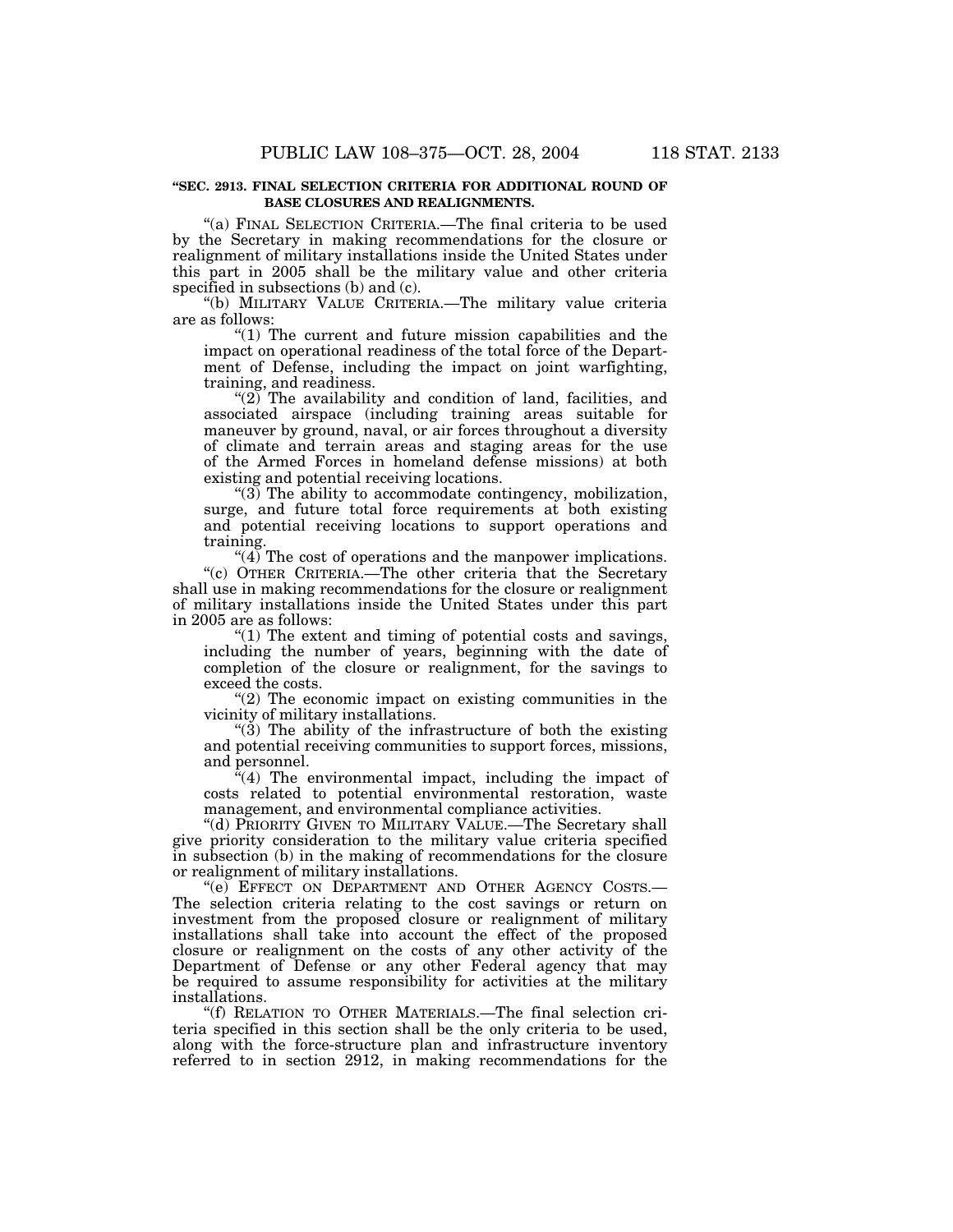closure or realignment of military installations inside the United States under this part in 2005.

''(g) RELATION TO CRITERIA FOR EARLIER ROUNDS.—Section 2903(b), and the selection criteria prepared under such section, shall not apply with respect to the process of making recommendations for the closure or realignment of military installations in 2005.''.

(c) CONFORMING AMENDMENTS.—The Defense Base Closure and Realignment Act of 1990 is amended—

(1) in section  $2912(c)(1)(A)$ , by striking "criteria prepared under section 2913'' and inserting ''criteria specified in section 2913''; and

 $(2)$  in section 2914(a), by striking "criteria prepared by the Secretary under section 2913" and inserting "criteria specified in section 2913''.

#### **SEC. 2833. REPEAL OF AUTHORITY OF SECRETARY OF DEFENSE TO RECOMMEND THAT INSTALLATIONS BE PLACED IN INAC-TIVE STATUS.**

Section 2914 of the Defense Base Closure and Realignment Act of 1990 (part A of title XXIX of Public Law 101–510; 10 U.S.C. 2687 note) is amended by striking subsection (c).

#### **SEC. 2834. VOTING REQUIREMENTS FOR DEFENSE BASE CLOSURE AND REALIGNMENT COMMISSION TO ADD TO OR OTHERWISE EXPAND CLOSURE AND REALIGNMENT RECOMMENDA-TIONS MADE BY SECRETARY OF DEFENSE.**

Subsection (d) of section 2914 of the Defense Base Closure and Realignment Act of 1990 (part A of title XXIX of Public Law 101–510; 10 U.S.C. 2687 note), as added by section 3003 of the Military Construction Authorization Act for Fiscal Year 2002 (division B of Public Law  $107-107$ ; 115 Stat, 1346) and amended by section 2854 of the Military Construction Authorization Act for Fiscal Year 2003 (division B of Public Law 107–314; 116 Stat. 2728), is amended—

(1) in paragraph (3), by striking ''TO ADD'' and inserting ''TO CONSIDER ADDITIONS''; and

(2) by striking paragraph (5) and inserting the following new paragraph:

''(5) REQUIREMENTS TO EXPAND CLOSURE OR REALIGNMENT RECOMMENDATIONS.—In the report required under section  $2903(d)(2)(A)$  that is to be transmitted under paragraph (1), the Commission may not make a change in the recommendations of the Secretary that would close a military installation not recommended for closure by the Secretary, would realign a military installation not recommended for closure or realignment by the Secretary, or would expand the extent of the realignment of a military installation recommended for realignment by the Secretary unless—

''(A) at least two members of the Commission visit the military installation before the date of the transmittal of the report; and

 $\mathrm{``(B)}$  the decision of the Commission to make the change to recommend the closure of the military installation, the realignment of the installation, or the expanded realignment of the installation is supported by at least seven members of the Commission.''.

10 USC 2687 note.

10 USC 2687 note.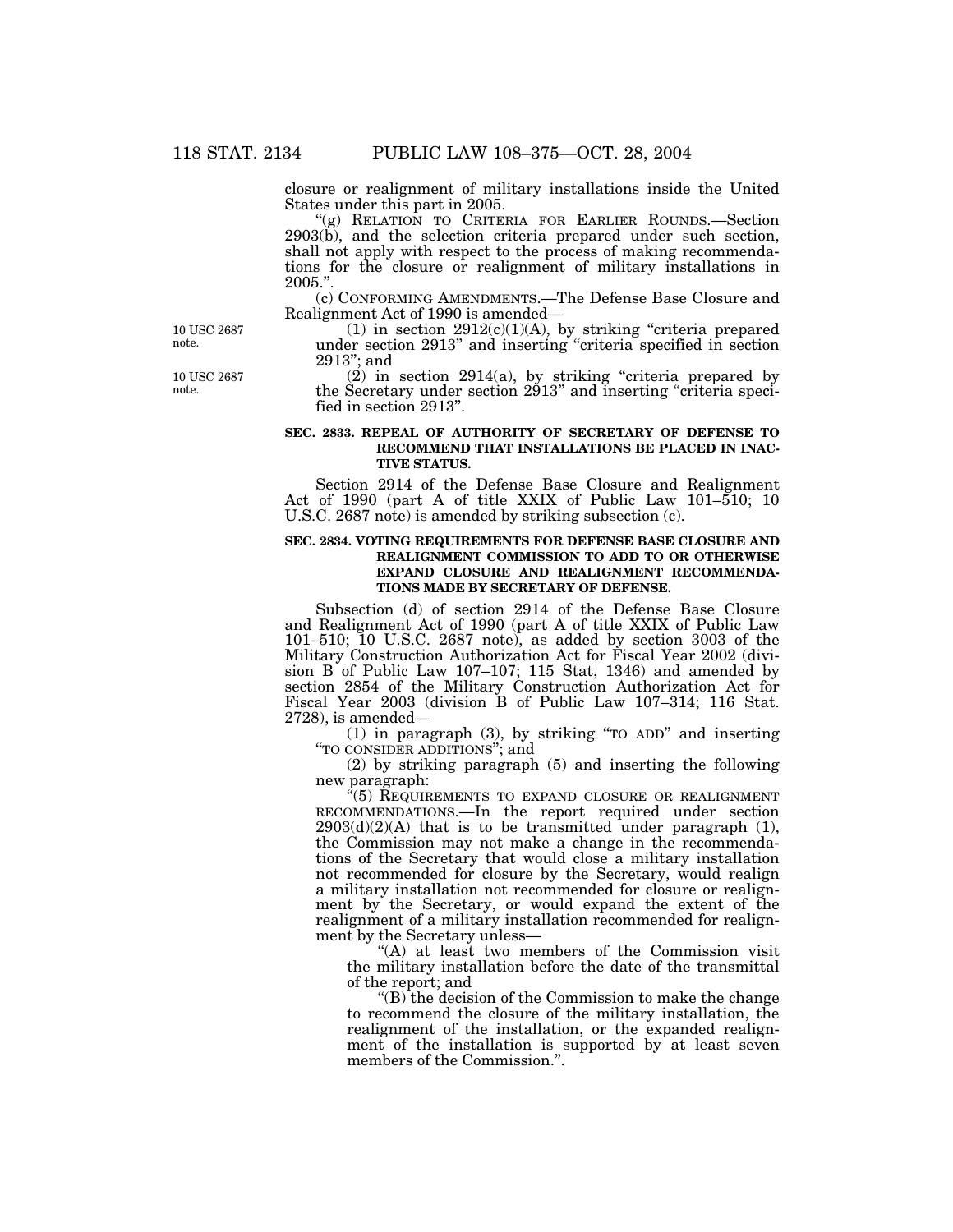## **Subtitle D—Land Conveyances**

### **PART I—ARMY CONVEYANCES**

#### **SEC. 2841. LAND CONVEYANCE, SUNFLOWER ARMY AMMUNITION PLANT, KANSAS.**

(a) CONVEYANCE AUTHORIZED.—The Secretary of the Army, in consultation with the Administrator of General Services, may convey to an entity selected by the Board of Commissioners of Johnson County, Kansas (in this section referred to as the ''entity'' and the ''Board'', respectively), all right, title, and interest of the United States in and to a parcel of real property, including any improvements thereon, consisting of approximately 9,065 acres and containing the Sunflower Army Ammunition Plant. The purpose of the conveyance is to facilitate the re-use of the property for economic development and revitalization.

(b) CONSIDERATION.—(1) As consideration for the conveyance under subsection (a), the entity shall provide the United States, whether by cash payment, in-kind consideration, or a combination thereof, an amount that is not less than the fair market value of the conveyed property, as determined by an appraisal of the property acceptable to the Administrator and the Secretary. As a form of in-kind consideration for the conveyance of the property, the Secretary may authorize the entity to carry out environmental remediation activities for the conveyed property.

(2) Cash consideration received under paragraph (1) shall be deposited in the special account in the Treasury established under subsection (b) of section 572 of title 40, United States Code, and shall be available in accordance with paragraph  $(5)(B)(i)$  of such subsection.

(c) CONSTRUCTION WITH PREVIOUS LAND CONVEYANCE AUTHORITY.—The conveyance authority provided by subsection (a) is in addition to the conveyance authority provided by section 2823 of the Military Construction Authorization Act for Fiscal Year 2003 (division B of Public Law 107–314; 116 Stat. 2712) to convey a portion of the Sunflower Army Ammunition Plant to the Johnson County Park and Recreation District.

(d) AGREEMENTS CONCERNING ENVIRONMENTAL REMEDIATION AND EXPLOSIVES CLEANUP.—(1) The Secretary, in consultation with the Administrator, may enter into a multi-year cooperative agreement or contract with the entity for the environmental remediation and explosives cleanup of the conveyed property, and may utilize amounts authorized to be appropriated to the Secretary for purposes of environmental remediation and explosives cleanup under the agreement or contract.

(2) The cooperative agreement or contract may provide for advance payments on an annual basis or for payments on a performance basis. Payments may be made over a period of time agreed to by the Secretary and the entity or for such time as may be necessary to perform the environmental remediation and explosives cleanup of the property, including any long-term operation and maintenance requirements.

(e) PAYMENT OF COSTS OF CONVEYANCE.—(1) The Secretary may require the entity to cover costs to be incurred by the Secretary, or to reimburse the Secretary for costs incurred by the Secretary, to carry out the conveyance under subsection (a), including survey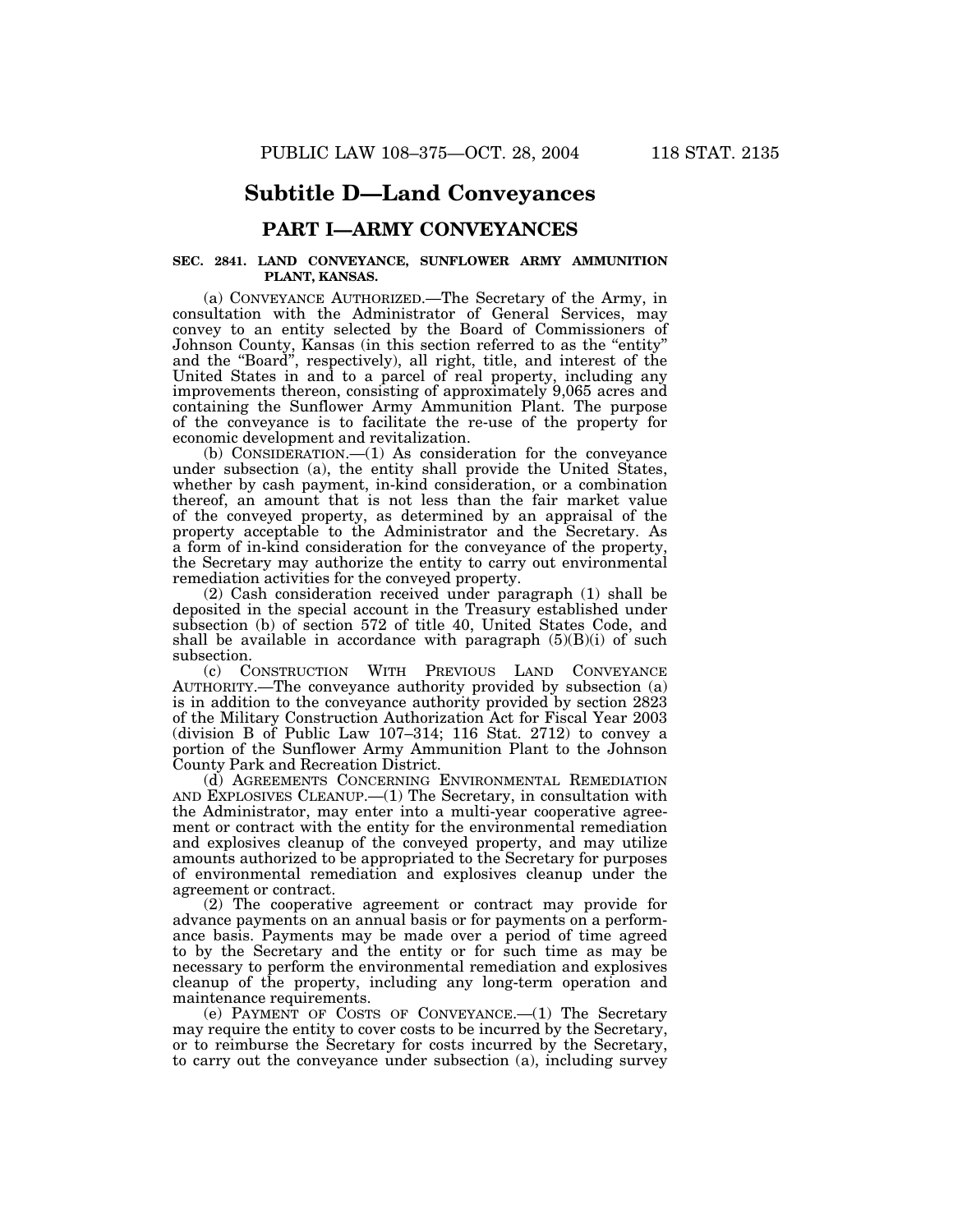costs, costs related to environmental documentation, and other administrative costs related to the conveyance. If amounts are collected from the entity in advance of the Secretary incurring the actual costs, and the amount collected exceeds the costs actually incurred by the Secretary to carry out the conveyance, the Secretary shall refund the excess amount to the entity.

(2) Amounts received as reimbursement under paragraph (1) shall be credited to the fund or account that was used to cover the costs incurred by the Secretary in carrying out the conveyance. Amounts so credited shall be merged with amounts in such fund or account, and shall be available for the same purposes, and subject to the same conditions and limitations, as amounts in such fund or account.

(f) DESCRIPTION OF PROPERTY.—The exact acreage and legal description of the real property to be conveyed under subsection (a) shall be determined by a survey satisfactory to the Secretary and the Administrator.

(g) ADDITIONAL TERMS AND CONDITIONS.—The Secretary and the Administrator may require such additional terms and conditions in connection with the conveyance of real property under subsection (a), and the environmental remediation and explosives cleanup under subsection (d), as the Secretary and the Administrator jointly consider appropriate to protect the interests of the United States.

#### **SEC. 2842. LAND EXCHANGE, FORT CAMPBELL, KENTUCKY AND TEN-NESSEE.**

(a) LAND EXCHANGE AUTHORIZED.—In exchange for the real property described in subsection (b), the Secretary of the Army may convey to Bi-County Solid Waste Management System, a local government agency (in this section referred to as ''Bi-County''), all right, title, and interest of the United States in and to a parcel of real property, including any improvements thereon, consisting of approximately 358 acres located at Fort Campbell in Montgomery County, Tennessee, for the purpose of permitting Bi-County to expand a landfill facility.

(b) CONSIDERATION.—As consideration for the conveyance under subsection (a), Bi-County shall convey to the United States all right, title, and interest of Bi-County in and to a parcel of real property consisting of approximately 670 acres located adjacent to Fort Campbell in Trigg County, Kentucky, and Stewart County, Tennessee. The Secretary shall have jurisdiction over the real property received under this subsection.

(c) CONDITION OF CONVEYANCE.—The conveyance under subsection (a) shall be subject to the condition that Bi-County construct a fence, acceptable to the Secretary, consisting of at least sixfoot high, nine-gauge chain-link and three-strand barbed wire along the boundary between Fort Campbell and the real property conveyed under subsection (a).

(d) PAYMENT OF COSTS OF CONVEYANCE.—(1) The Secretary may require Bi-County to cover costs to be incurred by the Secretary, or to reimburse the Secretary for costs incurred by the Secretary, to carry out the conveyances under this section, including survey costs, costs related to environmental documentation, and other administrative costs related to the conveyances. If amounts are collected from Bi-County in advance of the Secretary incurring the actual costs, and the amount collected exceeds the costs actually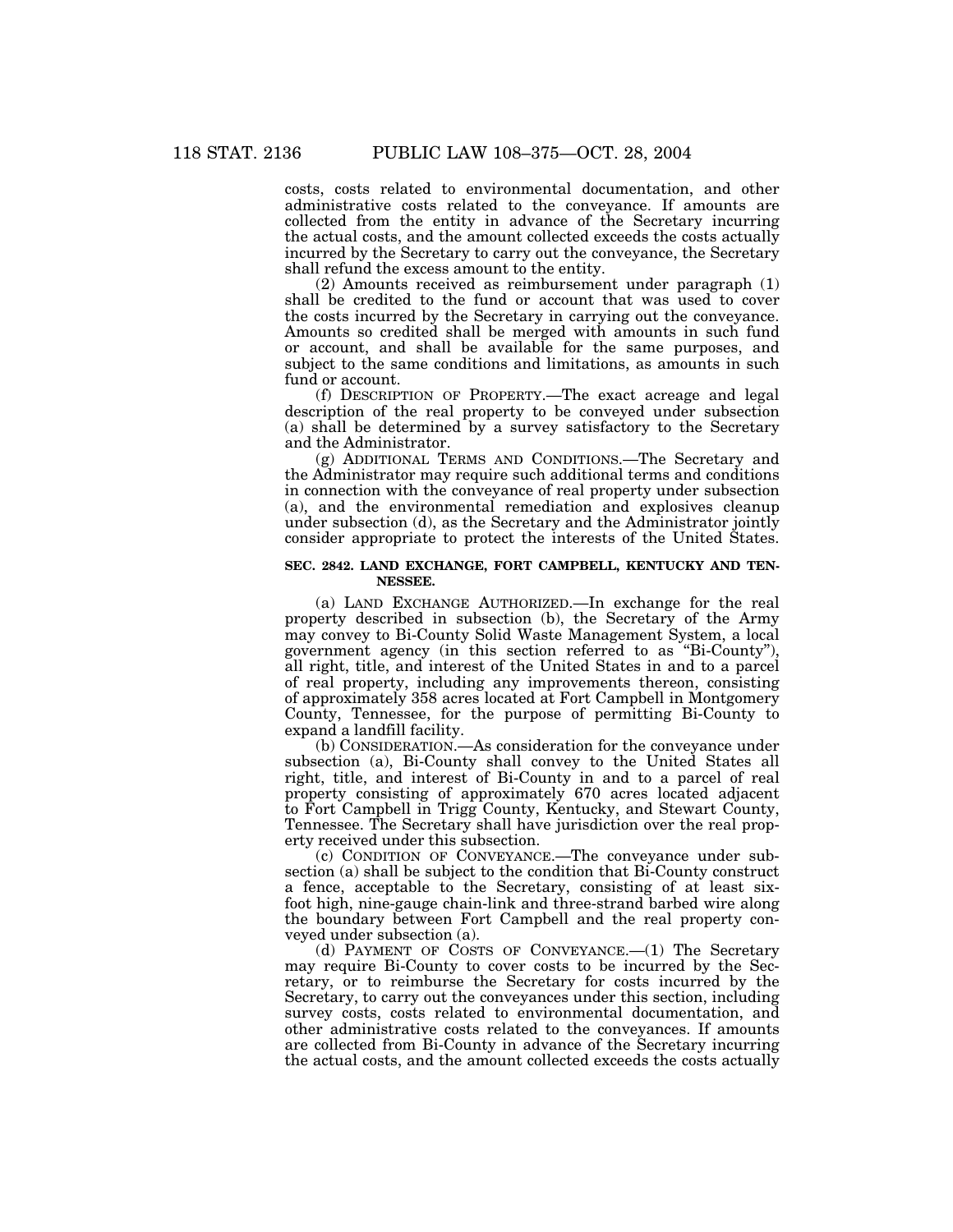incurred by the Secretary to carry out the conveyance, the Secretary shall refund the excess amount to Bi-County.

(2) Amounts received as reimbursement under paragraph (1) shall be credited to the fund or account that was used to cover the costs incurred by the Secretary in carrying out the conveyances. Amounts so credited shall be merged with amounts in such fund or account, and shall be available for the same purposes, and subject to the same conditions and limitations, as amounts in such fund or account.

(e) DESCRIPTION OF PROPERTY.—The exact acreage and legal description of the property to be conveyed under this section shall be determined by surveys satisfactory to the Secretary and Bi-County.

(f) ADDITIONAL TERMS AND CONDITIONS.—The Secretary may require such additional terms and conditions in connection with the conveyances under this section as the Secretary considers appropriate to protect the interests of the United States.

#### **SEC. 2843. LAND CONVEYANCE, LOUISIANA ARMY AMMUNITION PLANT, DOYLINE, LOUISIANA.**

(a) CONVEYANCE AUTHORIZED.—The Secretary of the Army may convey, without consideration, to the State of Louisiana (in this section referred to as the "State") all right, title, and interest of the United States in and to a parcel of real property, including any improvements thereon, consisting of approximately 14,949 acres located at the Louisiana Army Ammunition Plant, Doyline, Louisiana.

(b) CONDITIONS OF CONVEYANCE.—The conveyance under subsection (a) shall be subject to the following conditions:

(1) That at least 13,500 acres of the real property conveyed under such subsection is maintained by the State for the purpose of military training, unless the Secretary determines that fewer acres are required for such purpose.

(2) That the State ensure that any other uses made of the conveyed property do not adversely impact such military training.

(3) That the State accommodate the use of the conveyed property, at no cost or fee, for meeting the present and future training needs of units of the Armed Forces, including units of the Louisiana National Guard and the other active and reserve components of the Armed Forces.

(4) That the State assume the rights and responsibilities of the Department of the Army under the armaments retooling manufacturing support agreement between the Department of the Army and the facility use contractor with respect to the Louisiana Army Ammunition Plant, in accordance with the terms of such agreement in effect at the time of the conveyance. (c) PAYMENT OF COSTS OF CONVEYANCE.—(1) The Secretary

may require the State to cover costs to be incurred by the Secretary, or to reimburse the Secretary for costs incurred by the Secretary, to carry out the conveyance under subsection (a), including survey costs, costs related to environmental documentation, and other administrative costs related to the conveyance. If amounts are collected from the State in advance of the Secretary incurring the actual costs, and the amount collected exceeds the costs actually incurred by the Secretary to carry out the conveyance, the Secretary shall refund the excess amount to the State.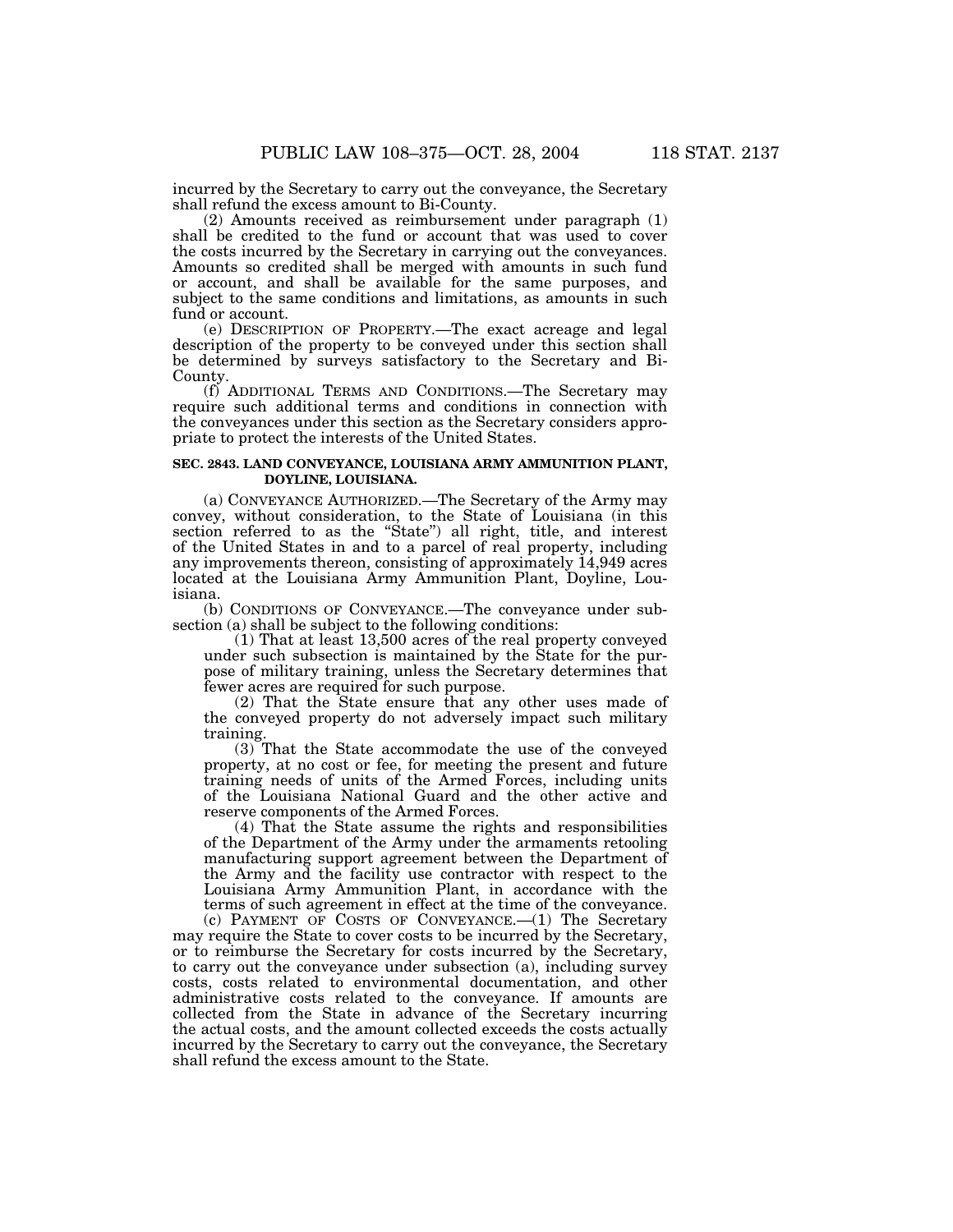(2) Amounts received as reimbursement under paragraph (1) shall be credited to the fund or account that was used to cover the costs incurred by the Secretary in carrying out the conveyance. Amounts so credited shall be merged with amounts in such fund or account, and shall be available for the same purposes, and subject to the same conditions and limitations, as amounts in such fund or account.

(d) DESCRIPTION OF PROPERTY.—The exact acreage and legal description of the real property to be conveyed under subsection (a) shall be determined by a survey satisfactory to the Secretary. The cost of the survey shall be borne by the State.

(e) ADDITIONAL TERMS AND CONDITIONS.—The Secretary may require such additional terms and conditions in connection with the conveyance under subsection (a) as the Secretary considers appropriate to protect the interests of the United States.

#### **SEC. 2844. LAND CONVEYANCE, FORT LEONARD WOOD, MISSOURI.**

(a) CONVEYANCE AUTHORIZED.—The Secretary of the Army may convey, without consideration, to the State of Missouri (in this section referred to as the ''State'') all right, title, and interest of the United States in and to a parcel of real property, including improvements thereon, consisting of approximately 227.7 acres at Fort Leonard Wood, Missouri, for the purpose of permitting the State to establish on the property a State-operated cemetery for veterans of the Armed Forces.

(b) REVERSIONARY INTEREST.—If the Secretary determines at any time that the real property conveyed under subsection (a) is not being used in accordance with the purpose of the conveyance specified in such subsection, all right, title, and interest in and to the property shall revert, at the option of the Secretary, to the United States, and the United States shall have the right of immediate entry onto the property. Any determination of the Secretary under this subsection shall be made on the record after an opportunity for a hearing.

 $(c)$  PAYMENT OF COSTS OF CONVEYANCE.— $(1)$  The Secretary may require the State to cover costs to be incurred by the Secretary, or to reimburse the Secretary for costs incurred by the Secretary, to carry out the conveyance under subsection (a), including survey costs, costs related to environmental documentation, and other administrative costs related to the conveyance. If amounts are collected from the State in advance of the Secretary incurring the actual costs, and the amount collected exceeds the costs actually incurred by the State to carry out the conveyance, the Secretary shall refund the excess amount to the State. The authority of the Secretary to require the State to cover administrative costs related to the conveyance does not include costs related to any environmental remediation required for the property.

(2) Amounts received as reimbursement under paragraph (1) shall be credited to the fund or account that was used to cover the costs incurred by the Secretary in carrying out the conveyance. Amounts so credited shall be merged with amounts in such fund or account, and shall be available for the same purposes, and subject to the same conditions and limitations, as amounts in such fund or account.

(d) DESCRIPTION OF PROPERTY.—The exact acreage and legal description of the real property to be conveyed under subsection (a) shall be determined by a survey satisfactory to the Secretary.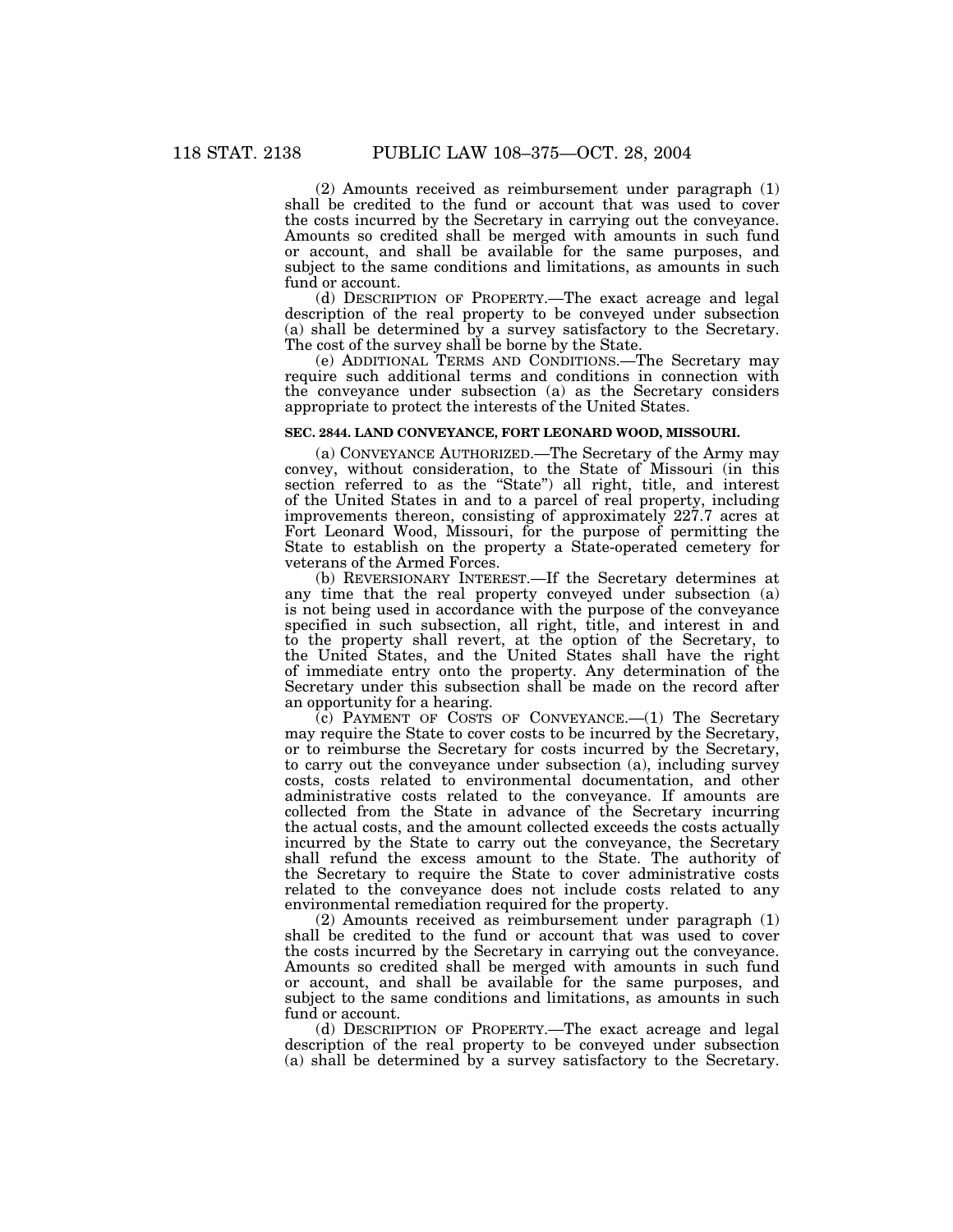(e) ADDITIONAL TERMS AND CONDITIONS.—The Secretary may require such additional terms and conditions in connection with the conveyance under subsection (a) as the Secretary considers appropriate to protect the interests of the United States.

#### **SEC. 2845. TRANSFER OF ADMINISTRATIVE JURISDICTION, DEFENSE SUPPLY CENTER, COLUMBUS, OHIO.**

(a) TRANSFER AUTHORIZED.—The Secretary of the Army may transfer, without reimbursement, to the administrative jurisdiction of the Secretary of Veterans Affairs a parcel of real property consisting of approximately 20 acres and comprising a portion of the Defense Supply Center in Columbus, Ohio.

(b) USE OF PROPERTY.—The Secretary of Veterans Affairs may only use the property transferred under subsection (a) as the site for the construction of a new outpatient clinic for the provision of medical services to veterans.

(c) COSTS.—Any administrative costs in connection with the transfer of property under subsection (a), including the costs of the survey required by subsection (e), shall be borne by the Secretary of Veterans Affairs.

(d) RETURN OF JURISDICTION TO ARMY.—If construction of the outpatient clinic described in subsection (b) has not commenced on the property transferred under subsection (a) by the end of the three-year period beginning on the date on which the property is transferred, the Secretary of Veterans Affairs shall return, at the request of the Secretary of the Army, administrative jurisdiction over the property to the Secretary of the Army.

(e) DESCRIPTION OF PROPERTY.—The exact acreage and legal description of the real property to be transferred under subsection (a) shall be determined by a survey satisfactory to the Secretary of the Army.

#### **SEC. 2846. JURISDICTION AND UTILIZATION OF FORMER PUBLIC DOMAIN LANDS, UMATILLA CHEMICAL DEPOT, OREGON.**

(a) RETENTION OF JURISDICTION.—The various parcels of real property consisting of approximately 8,300 acres within the boundaries of Umatilla Chemical Depot, Oregon, that were previously withdrawn from the public domain are no longer suitable for return to the public domain and shall remain under the administrative jurisdiction of the Secretary of the Army.

(b) UTILIZATION.—The Secretary shall combine the real property described in subsection (a) with other real property comprising the Umatilla Chemical Depot for purposes of their management and disposal pursuant to title II of the Defense Authorization Amendments and Base Closure and Realignment Act of 1988 (Public Law 100–526; 10 U.S.C. 2687 note) and other applicable law.

#### **SEC. 2847. MODIFICATION OF AUTHORITY FOR LAND CONVEYANCE, EQUIPMENT AND STORAGE YARD, CHARLESTON, SOUTH CAROLINA.**

Subsection (h) of section 563 of the Water Resources Development Act of 1999 (Public Law 106–53; 113 Stat. 360) is amended to read as follows:

''(h) CHARLESTON, SOUTH CAROLINA.—

''(1) CONVEYANCE AUTHORIZED.—The Secretary may convey to the City of Charleston, South Carolina (in this subsection referred to as the 'City'), all right, title, and interest of the United States in and to a parcel of real property of the Corps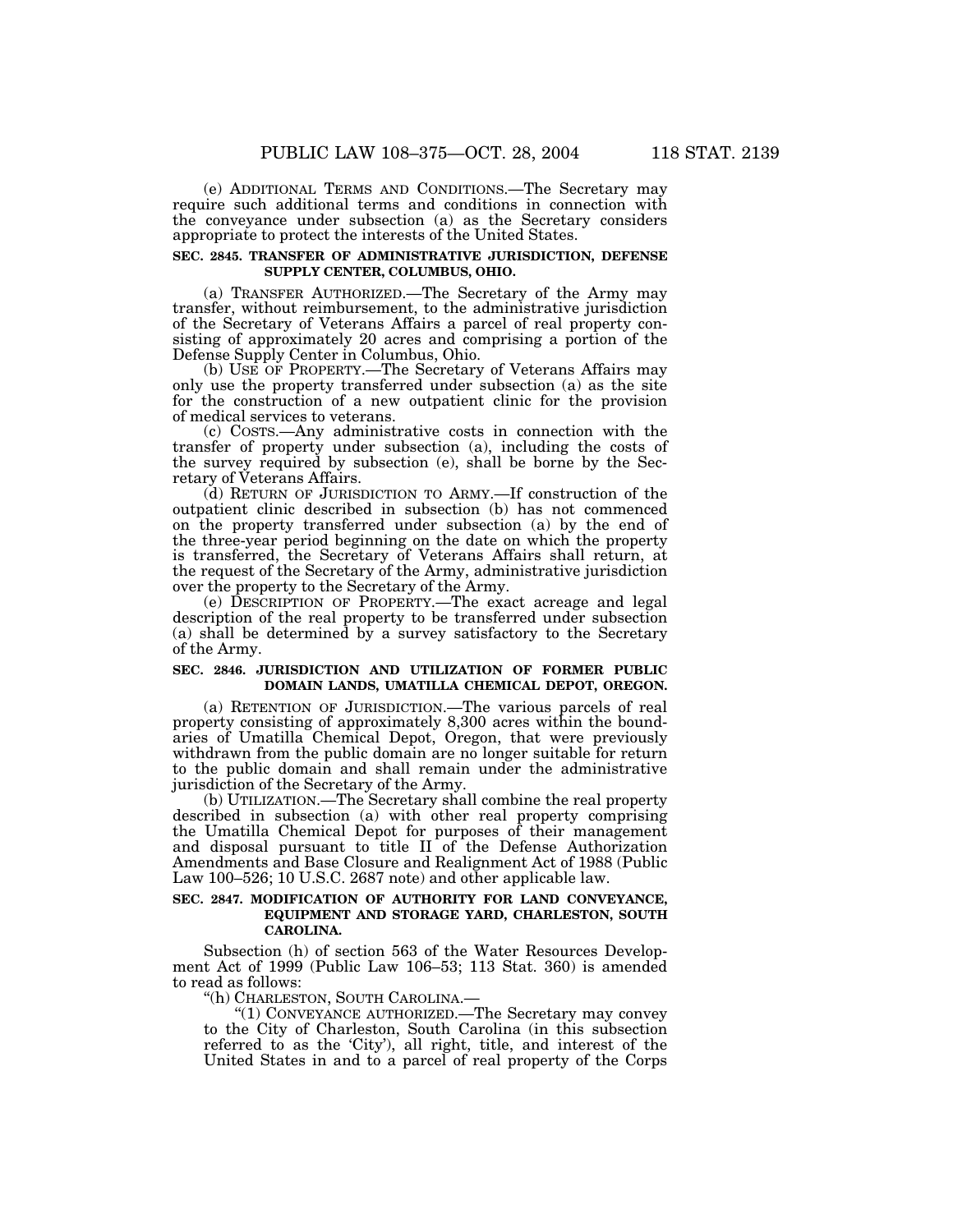of Engineers, including any improvements thereon, that is known as the Equipment and Storage Yard and consists of approximately 1.06 acres located on Meeting Street in Charleston, South Carolina. The property shall be conveyed in as-is condition.

''(2) CONSIDERATION.—As consideration for the conveyance under this subsection, the City shall provide the United States, whether by cash payment, in-kind consideration, or a combination thereof, an amount that is not less than the fair market value of the property conveyed, as determined by the Secretary.

"(3) USE OF PROCEEDS.—(A) Notwithstanding any requirements associated with the Plant Replacement and Improvement Program, amounts received as consideration under paragraph (2) may be used by the Corps of Engineers, Charleston District—

"(i) to lease, purchase, or construct an office facility within the boundaries of Charleston, Berkeley, or Dorchester County, South Carolina;

''(ii) to cover costs associated with the design and furnishing of such facility; and

"(iii) to satisfy any Plant Replacement and Improvement Program balances.

''(B) Any amounts received as consideration under paragraph (2) that are in excess of the fair market value of the real property conveyed under this subsection may be used for any authorized activities of the Corps of Engineers, Charleston District.

''(4) DESCRIPTION OF PROPERTY.—The exact acreage and legal description of the real property to be conveyed under this subsection and any property transferred to the United States as consideration under paragraph (2) shall be determined by surveys satisfactory to the Secretary.

''(5) ADDITIONAL TERMS AND CONDITIONS.—The Secretary may require such additional terms and conditions in connection with the conveyance under this subsection as the Secretary considers appropriate to protect the interests of the United States.''.

#### **SEC. 2848. LAND CONVEYANCE, FORT HOOD, TEXAS.**

(a) CONVEYANCE AUTHORIZED.—The Secretary of the Army may convey to the Texas A&M University System of the State of Texas (in this section referred to as the ''University System'') all right, title, and interest of the United States in and to a parcel of real property, including improvements thereon, consisting of approximately 662 acres at Fort Hood, Texas, for the sole purpose of permitting the University System to establish on the property an upper level (junior, senior, and graduate) university that will be State-supported, separate from other universities of the University System, and designated as Texas A&M University, Central Texas.

(b) CONSIDERATION.—(1) As consideration for the conveyance under subsection (a), the University System shall pay to the United States an amount equal to the fair market value of the conveyed property, as determined pursuant to an appraisal acceptable to the Secretary.

(2) In lieu of all or a portion of the cash consideration required by paragraph (1), the Secretary may accept in-kind consideration,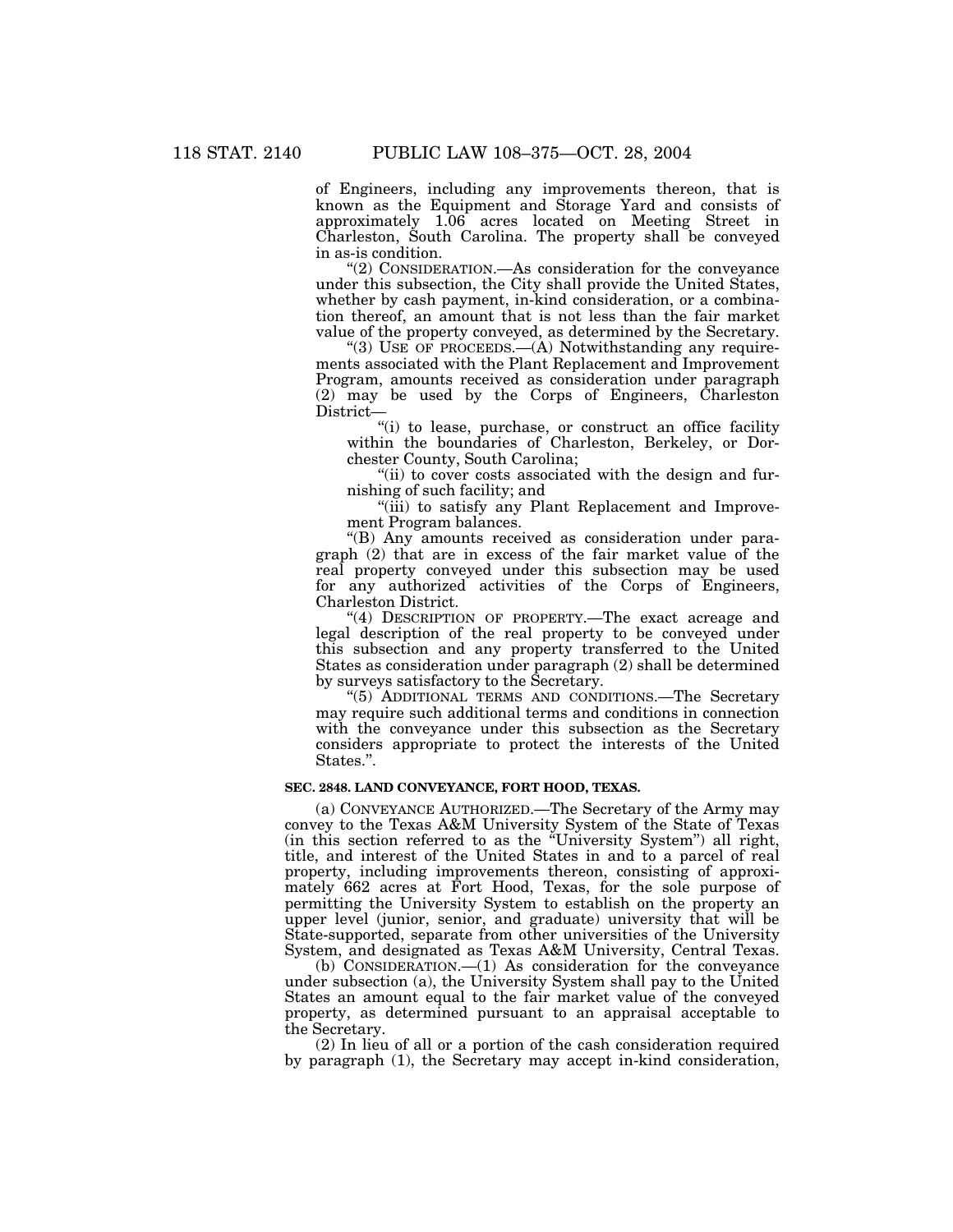including the conveyance by the University System of real property acceptable to the Secretary.

(c) CONDITION OF CONVEYANCE.—The conveyance under subsection (a) shall be subject to the condition that the Secretary determine that the conveyance of the property and the establishment of a university on the property will not adversely impact the operation of Robert Grey Army Airfield, which is located on Fort Hood approximately one mile from the property authorized for conveyance.

(d) DESCRIPTION OF PROPERTY.—The exact acreage and legal description of the real property to be conveyed under subsection (a) shall be determined by a survey satisfactory to the Secretary. The cost of the survey shall be borne by the University System.

(e) ADDITIONAL TERMS AND CONDITIONS.—The Secretary may require such additional terms and conditions in connection with the conveyance under subsection (a) as the Secretary considers appropriate to protect the interests of the United States.

#### **SEC. 2849. LAND CONVEYANCE, LOCAL TRAINING AREA FOR BROWNING ARMY RESERVE CENTER, UTAH.**

(a) CONVEYANCE AUTHORIZED.—The Secretary of the Army may convey, without consideration, to the State of Utah (in this section referred to as the "State") all right, title, and interest of the United States in and to a parcel of unimproved real property consisting of approximately 10 acres of the Local Training Area for the Browning Army Reserve Center, Utah, for the purpose of facilitating the construction and operation of a nursing-care facility for veterans. The parcel to be conveyed under this subsection shall be selected by the Secretary in consultation with the State.

(b) REVERSIONARY INTEREST.—If the Secretary determines at any time that the real property conveyed under subsection (a) is not being used in accordance with the purpose of the conveyance specified in such subsection, all right, title, and interest in and to the property shall revert, at the option of the Secretary, to the United States, and the United States shall have the right of immediate entry onto the property. Any determination of the Secretary under this subsection shall be made on the record after an opportunity for a hearing.

 $(c)$  PAYMENT OF COSTS OF CONVEYANCE.  $-(1)$  The Secretary may require the State to cover costs to be incurred by the Secretary, or to reimburse the Secretary for costs incurred by the Secretary, to carry out the conveyance under subsection (a), including survey costs, costs related to environmental documentation, and other administrative costs related to the conveyance. If amounts paid to the Secretary in advance exceed the costs actually incurred by the Secretary to carry out the conveyance, the Secretary shall refund the excess amount to the State.

(2) Amounts received as reimbursement under paragraph (1) shall be credited to the fund or account that was used to cover the costs incurred by the Secretary. Amounts so credited shall be merged with amounts in such fund or account, and shall be available for the same purposes, and subject to the same conditions and limitations, as amounts in such fund or account.

(d) DESCRIPTION OF PROPERTY.—The exact acreage and legal description of the real property to be conveyed under subsection (a) shall be determined by a survey satisfactory to the Secretary.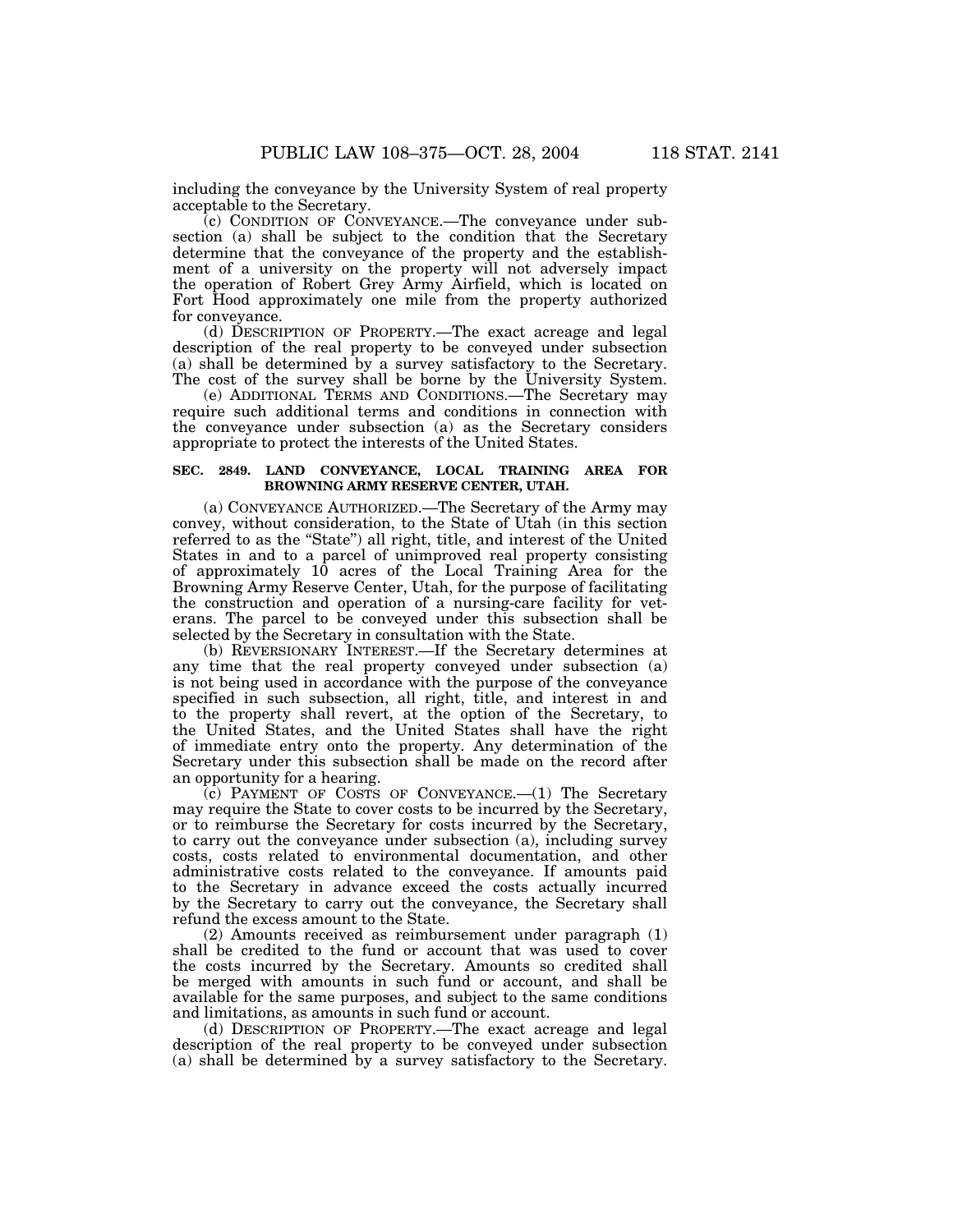(e) ADDITIONAL TERMS AND CONDITIONS.—The Secretary may require such additional terms and conditions in connection with the conveyance under subsection (a) as the Secretary considers appropriate to protect the interests of the United States.

#### **SEC. 2850. LAND CONVEYANCE, ARMY RESERVE CENTER, HAMPTON, VIRGINIA.**

(a) CONVEYANCE AUTHORIZED.—The Secretary of the Army may convey, without consideration, to the Hampton City School Board of Hampton, Virginia (in this section referred to as the ''Board''), all right, title, and interest of the United States in and to a parcel of real property, including any improvements thereon, that consists of approximately 13.42 acres, is located on Downey Farm Road in Hampton, Virginia, and is known as the Butler Farm United States Army Reserve Center for the purpose of permitting the Board to use the property for public education purposes.

(b) CONDITION OF CONVEYANCE.—The conveyance under subsection (a) shall be subject to the condition that the Board accept the real property described in subsection (a) in its condition at the time of the conveyance, commonly known as conveyance "as is''.

(c) PAYMENT OF COSTS OF CONVEYANCE.—(1) The Secretary may require the Board to cover costs to be incurred by the Secretary, or to reimburse the Secretary for costs incurred by the Secretary, to carry out the conveyance under subsection (a), including survey costs, costs related to environmental documentation, and other administrative costs related to the conveyance. If amounts are collected from the Board in advance of the Secretary incurring the actual costs, and the amount collected exceeds the costs actually incurred by the Secretary to carry out the conveyance, the Secretary shall refund the excess amount to the Board.

(2) Amounts received as reimbursement under paragraph (1) shall be credited to the fund or account that was used to cover the costs incurred by the Secretary in carrying out the conveyance. Amounts so credited shall be merged with amounts in such fund or account, and shall be available for the same purposes, and subject to the same conditions and limitations, as amounts in such fund or account.

(d) DESCRIPTION OF PROPERTY.—The exact acreage and legal description of the property to be conveyed under subsection (a) shall be determined by a survey satisfactory to the Secretary.

(e) ADDITIONAL TERMS AND CONDITIONS.—The Secretary may require such additional terms and conditions in connection with the conveyance under subsection (a) as the Secretary considers appropriate to protect the interests of the United States.

#### **SEC. 2851. LAND CONVEYANCE, ARMY NATIONAL GUARD FACILITY, SEATTLE, WASHINGTON.**

(a) CONVEYANCE AUTHORIZED.—The Secretary of the Army may convey, without consideration, to the State of Washington (in this section referred to as the "State") all right, title, and interest of the United States in and to a parcel of real property, including any improvements thereon, consisting of approximately 9.747 acres in Seattle, Washington, and comprising a portion of the National Guard Facility, Pier 91, for the purpose of permitting the State to convey the facility unencumbered for economic development purposes.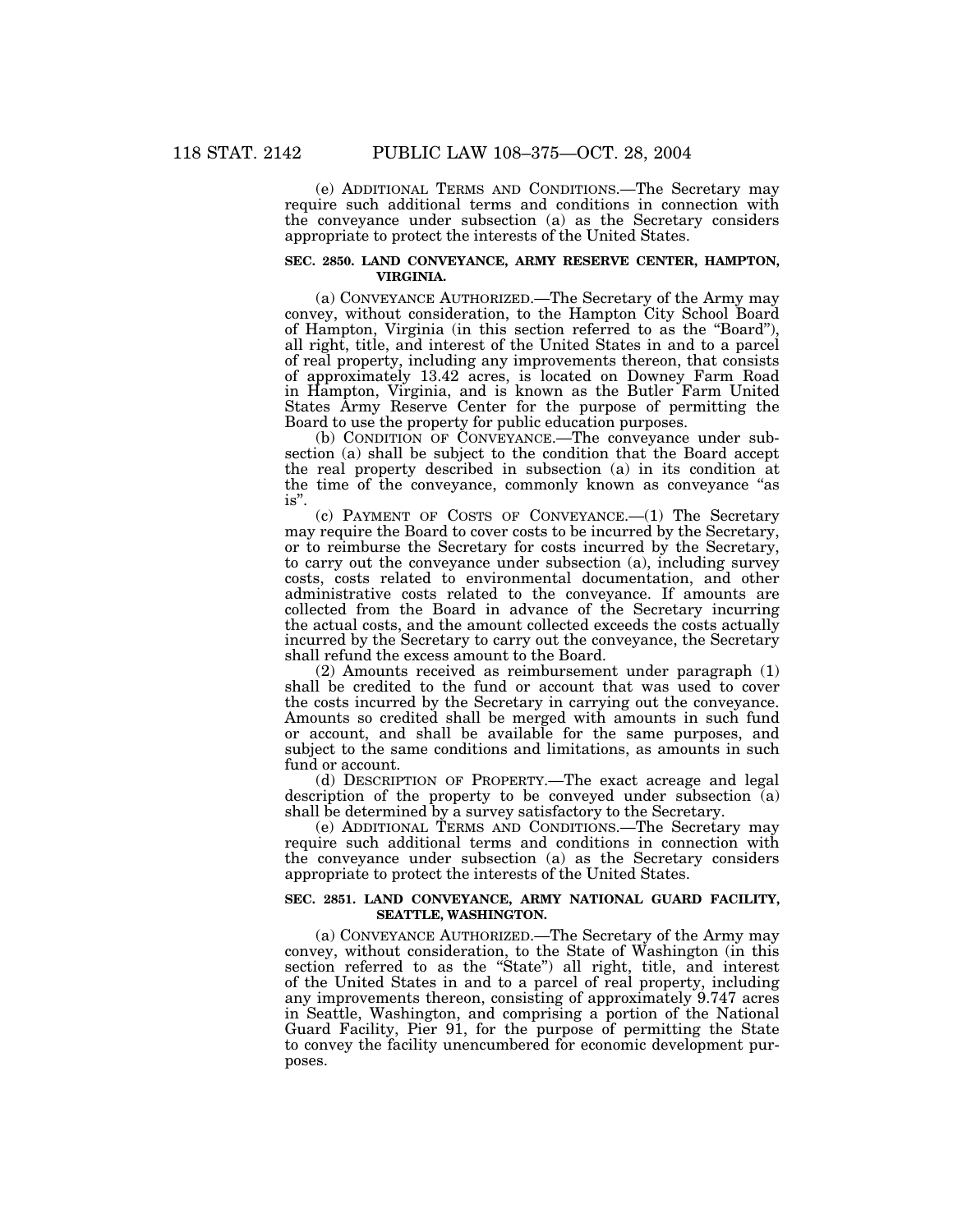(b) CONDITION OF CONVEYANCE.—The conveyance under subsection (a) shall be subject to the condition that the State accept the real property in its condition at the time of the conveyance, commonly known as conveyance "as is".

(c) ADMINISTRATIVE EXPENSES.—(1) The State shall reimburse the Secretary for the administrative expenses incurred by the Secretary in carrying out the conveyance under subsection (a), including expenses related to surveys and legal descriptions, boundary monumentation, environmental surveys, necessary documentation, travel, and deed preparation.

(2) Section 2695(c) of title 10, United States Code, shall apply to any amounts received by the Secretary as reimbursement under this subsection.

(d) DESCRIPTION OF PROPERTY.—The exact acreage and legal description of the property to be conveyed under subsection (a) shall be determined by a survey satisfactory to the Secretary. The cost of the survey shall be borne by the United States, subject to the requirement for reimbursement under subsection (c).

(e) ADDITIONAL TERMS AND CONDITIONS.—The Secretary may require such additional terms and conditions in connection with the conveyance under subsection (a) as the Secretary considers appropriate to protect the interests of the United States.

#### **SEC. 2852. MODIFICATION OF LAND EXCHANGE AND CONSOLIDATION, FORT LEWIS, WASHINGTON.**

(a) PROPERTY TO BE TRANSFERRED TO SECRETARY OF THE INTERIOR IN TRUST.—Subsection (a)(1) of section 2837 of the Military Construction Authorization Act for Fiscal Year 2002 (division B of Public Law 107–107; 115 Stat. 1315) is amended—

(1) by striking ''may convey to'' and inserting ''may transfer to the Secretary of the Interior, in trust for''; and

(2) by striking ''Washington, in'' and all that follows through the period and inserting ''Washington. The Secretary of the Army may make the transfer under the preceding sentence, and the Secretary of the Interior may accept the property transferred in trust for the Nisqually Tribe under the preceding sentence, only in conjunction with the conveyance described in subsection  $(b)(2)$ .".

(b) INCREASE IN ACREAGE TO BE TRANSFERRED.—Such subsection is further amended by striking "138 acres" and inserting ''168 acres''.

(c) QUALIFICATION ON PROPERTY TO BE TRANSFERRED.—Subsection  $(a)(2)$  of such section is amended—

(1) by striking ''conveyance'' and inserting ''transfer''; and

(2) by striking ''or the right of way described in subsection (c)'' and inserting ''located on the real property transferred under that paragraph''.

(d) CONSIDERATION.—Subsection (b) of such section is amended—

(1) in the matter preceding paragraph (1), by striking ''conveyance'' and inserting ''transfer''; and

(2) in paragraph (2), by striking ''fee title over the acquired property to the Secretary'' and inserting ''to the United States fee title to the property acquired under paragraph (1), free from all liens, encumbrances or other interests other than those, if any, acceptable to the Secretary of the Army''.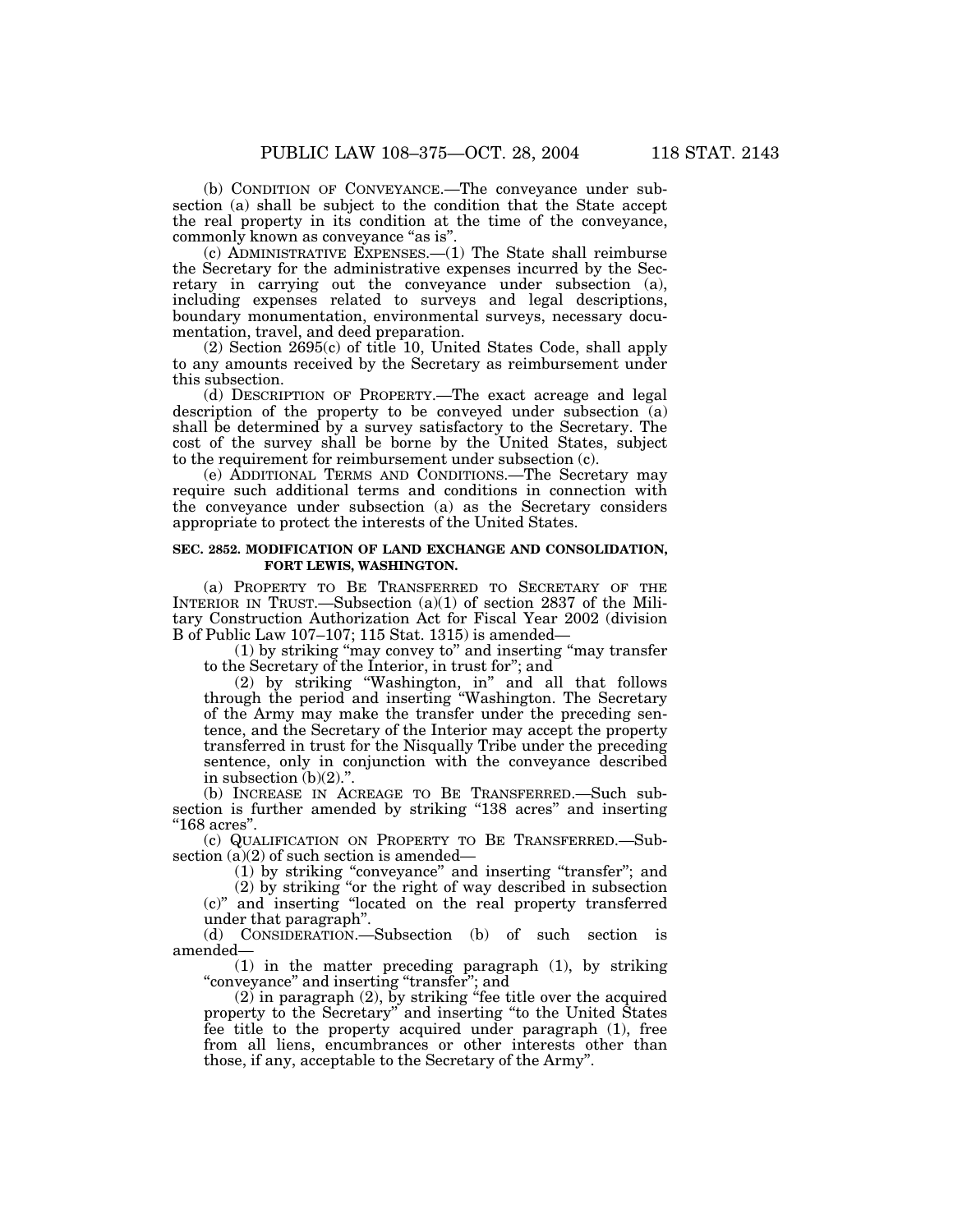(e) TREATMENT OF EXISTING PERMIT RIGHTS; GRANT OF EASE- MENT.—Such section is further amended—

(1) by redesignating subsections (d) and (e) as subsections (e) and (f), respectively; and

(2) by inserting after subsection (c) the following new subsection:

"(d) TREATMENT OF EXISTING PERMIT RIGHTS; GRANT OF EASE-MENT.—(1) The transfer under subsection (a) recognizes and preserves to the Bonneville Power Administration, in perpetuity and without the right of revocation except as provided in paragraph (2), rights in existence at the time of the conveyance under the permit dated February 4, 1949, as amended January 4, 1952, between the Department of the Army and the Bonneville Power Administration with respect to any portion of the property transferred under subsection (a) upon which the Bonneville Power Administration retains transmission facilities. The rights recognized and preserved include the right to upgrade those transmission facilities.

''(2) The permit rights recognized and preserved under paragraph (1) shall terminate only upon the Bonneville Power Administration's relocation of the transmission facilities referred to in paragraph (1), and then only with respect to that portion of those transmission facilities that are relocated.

"(3) The Secretary of the Interior, as trustee for the Nisqually Tribe, shall grant to the Bonneville Power Administration, without consideration and subject to the same rights recognized and preserved in paragraph (1), such additional easements across the property transferred under subsection (a) as the Bonneville Power Administration considers necessary to accommodate the relocation or reconnection of Bonneville Power Administration transmission facilities from property owned by the Tribe and held by the Secretary of the Interior in trust for the Tribe.''.

 $(f)$  CONFORMING AMENDMENTS.  $-(1)$  Subsection (c) of such section is amended by inserting "of the Army" after "Secretary".

(2) Subsection (e) of such section (as redesignated by subsection  $(e)(1)$ ) is amended—

(A) by striking "conveyed" and inserting "transferred";

(B) by inserting "of the Army" after "Secretary"; and

(C) by striking ''the recipient of the property being surveyed'' and inserting ''the Tribe, in the case of the transfer under subsection (a), and the Secretary of the Army, in the case of the acquisition under subsection (b)''.

(3) Subsection (f) of such section (as redesignated by subsection  $(e)(1)$  is amended—

(A) by inserting "of the Army" after "Secretary" both place it appears; and

(B) by striking ''conveyances under this section'' and inserting "transfer under subsection (a) and conveyances under subsections  $(b)(2)$  and  $(c)$ ".

## **PART II—NAVY CONVEYANCES**

#### **SEC. 2861. LAND EXCHANGE, FORMER RICHMOND NAVAL AIR STATION, FLORIDA.**

(a) CONVEYANCE AUTHORIZED.—The Secretary of the Army may convey to the University of Miami, Miami, Florida (in this section referred to as the ''University''), all right, title, and interest of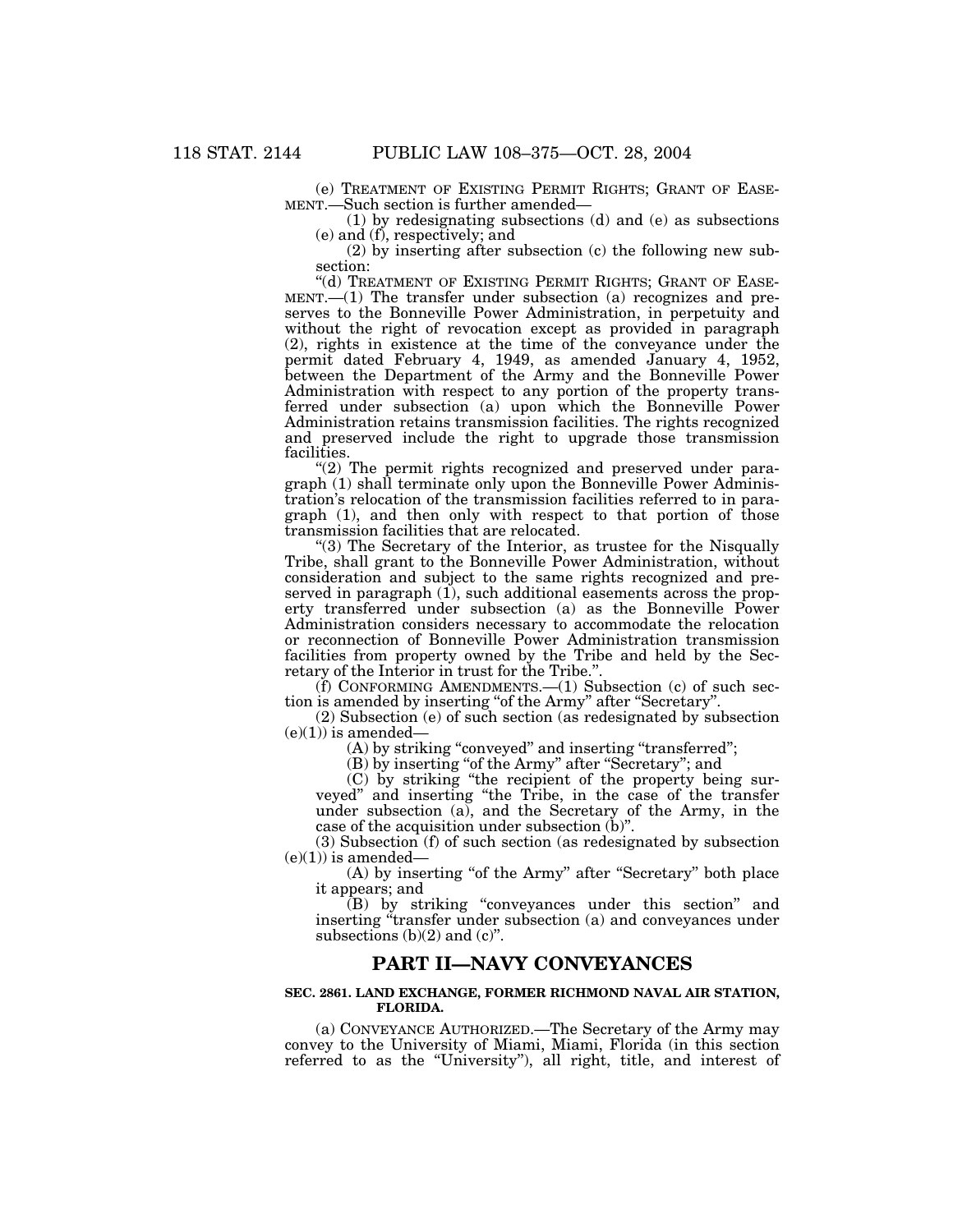the United States in and to certain parcels of real property, together with any improvements thereon, consisting of approximately 14 acres and located in the vicinity of the former Richmond Naval Air Station, Florida, in order to facilitate force protection and security needs of Department of Defense facilities located on the former Richmond Naval Air Station.

(b) RELEASE OF EASEMENTS.—As part of the conveyance of property authorized by subsection (a), the Secretary may also—

(1) release and extinguish any interest of the United States in a clearance easement on the western portion of the property of the University; and

(2) release and extinguish any interest of the United States in a certain easement for ingress and egress extending southwest and south from Southwest 127th Street along the western property line of a certain portion of United States property referred to as ''IE2'' in the Agreement in Principle referred to in subsection  $(e)(2)$ .

(c) CONSIDERATION.—As consideration for the conveyance of property authorized by subsection (a) and the release and extinguishment of interests authorized by subsection (b), the University shall—

(1) convey to the United States all right, title, and interest of the University in and to certain parcels of real property, together with any improvements thereon, consisting of approximately 12 acres;

(2) grant to the United States such easement over a parcel of real property located along the western boundary of the property of the University as the Secretary considers appropriate to permit the United States to exercise dominion and control over the portion of the western boundary of the property of the University that has been, or may be, designated as Natural Forest Community habitat;

(3) construct and install a berm and fence security system along the entirety of the new property line between the United States and the University;

(4) relocate the existing security gate and guard building, or establish a new security gate and guard building similar in design and size to the existing security gate and guard building, at a point where the property of the United States and the University intersect on the existing ingress-egress road; and

(5) construct a new two-lane access road from Southwest 152nd Street at the western boundary of the property of the University to a point that connects with the existing road on the property of the United States (commonly referred to as the "FAA Road").

(d) CONSTRUCTION WITH PREVIOUS CONVEYANCE.—Any restrictions on the use as an animal research facility of a certain parcel of real property, consisting of approximately 30 acres, conveyed by the Secretary of Health and Human Services to the University pursuant to section 647 of the Omnibus Consolidated Appropriations Act, 1997 (Public Law 104–208; 110 Stat. 3009–366) shall terminate upon the execution of the agreement of exchange required by subsection (e).

(e) TERMS OF EXCHANGE.—(1) The Secretary and the University shall carry out the conveyances and releases of interest authorized by this section pursuant to an agreement of exchange (to be known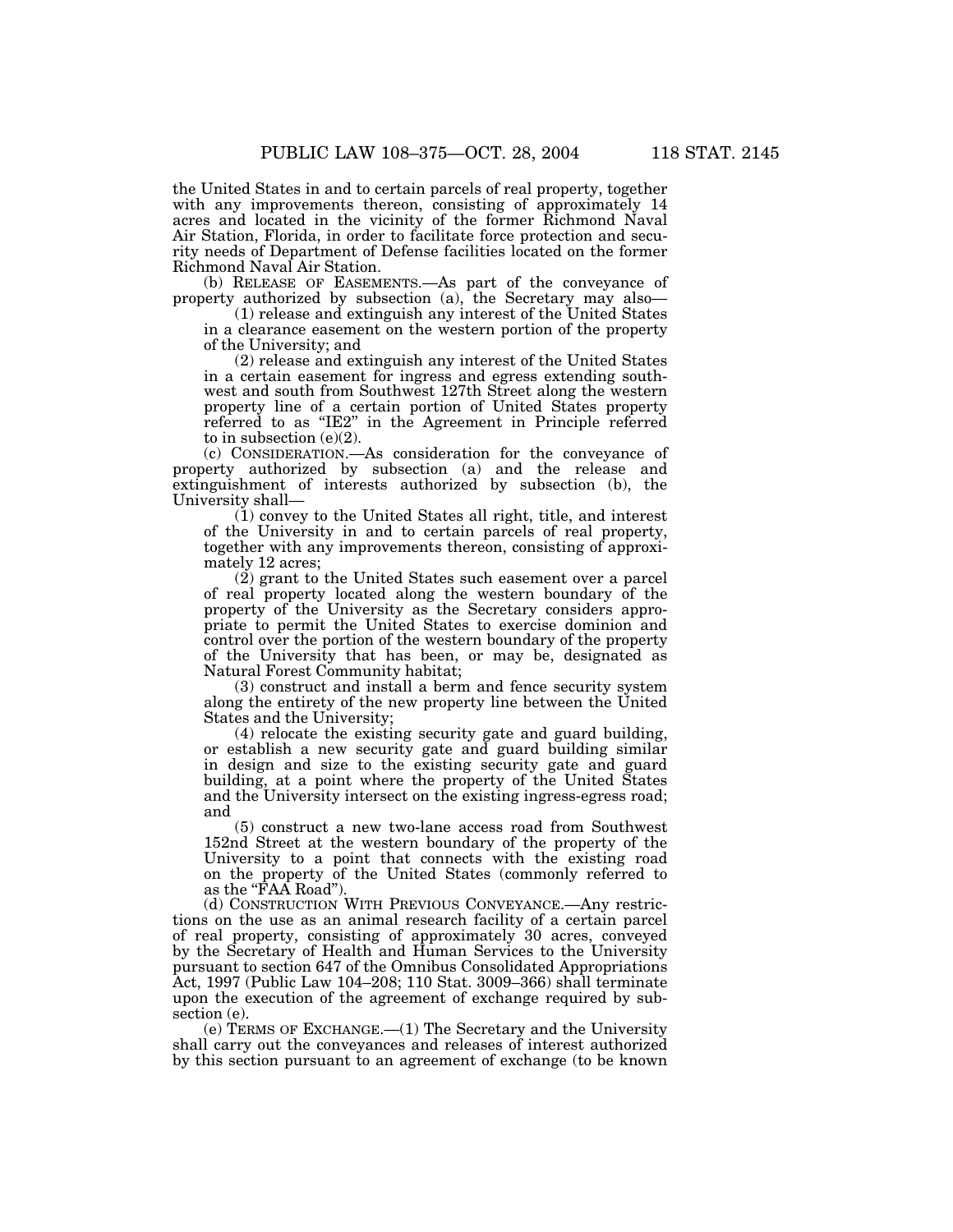as the ''Exchange Agreement'') between the Secretary and the University.

(2) The agreement of exchange shall conform to, and develop with more particularity, the Agreement in Principle executed by the United States and the University on July 13 through 15, 2004.

(f) PAYMENT OF COSTS.—(1) The Secretary may require the University to cover costs to be incurred by the Secretary, or to reimburse the Secretary for costs incurred by the Secretary, to carry out the conveyances under this section and the release and grants of interests under this section, including survey costs, costs related to environmental documentation, and other administrative costs related to such activities. If amounts paid to the Secretary in advance exceed the costs actually incurred by the Secretary to carry out such activities, the Secretary shall refund the excess amount to the University.

(2) Amounts received as reimbursement under paragraph (1) shall be credited to the fund or account that was used to cover the costs incurred by the Secretary. Amounts so credited shall be merged with amounts in such fund or account, and shall be available for the same purposes, and subject to the same conditions and limitations, as amounts in such fund or account.

(g) DESCRIPTION OF PROPERTY.—The exact acreage and legal description of the property to be conveyed under this section, and of the interests to be released or granted under this section, shall be determined by surveys satisfactory to the Secretary.

(h) ADDITIONAL TERMS AND CONDITIONS.—The Secretary may require such additional terms and conditions in connection with the conveyances under this section, and the release and grants of interests under this section, as the Secretary considers appropriate to protect the interests of the United States.

#### **SEC. 2862. LAND CONVEYANCE, HONOLULU, HAWAII.**

(a) CONVEYANCE AUTHORIZED.—The Secretary of the Navy may convey, without consideration but subject to the conditions specified in subsection (b), to the City and County of Honolulu, Hawaii, all right, title, and interest of the United States in and to a parcel of real property, including improvements thereon, consisting of approximately 5.16 acres located at 890 Valkenberg Avenue, Honolulu, Hawaii, and currently used by the City and County of Honolulu as the site of a fire station and firefighting training facility. The purpose of the conveyance is to enhance the capability of the City and County of Honolulu to provide fire protection and firefighting services to the civilian and military properties in the area and to provide a location for firefighting training for civilian and military personnel.

(b) CONDITIONS OF CONVEYANCE.—The conveyance under subsection (a) shall be subject to the following conditions:

(1) That the City and County of Honolulu accept the real property in its condition at the time of the conveyance, commonly known as conveyance ''as is''.

(2) That the City and County of Honolulu make the firefighting training facility available to the fire protection and firefighting units of the military departments for training not less than two days per week on terms satisfactory to the Secretary.

(c) PAYMENT OF COSTS OF CONVEYANCE.—(1) The Secretary shall require the City and County of Honolulu to cover costs to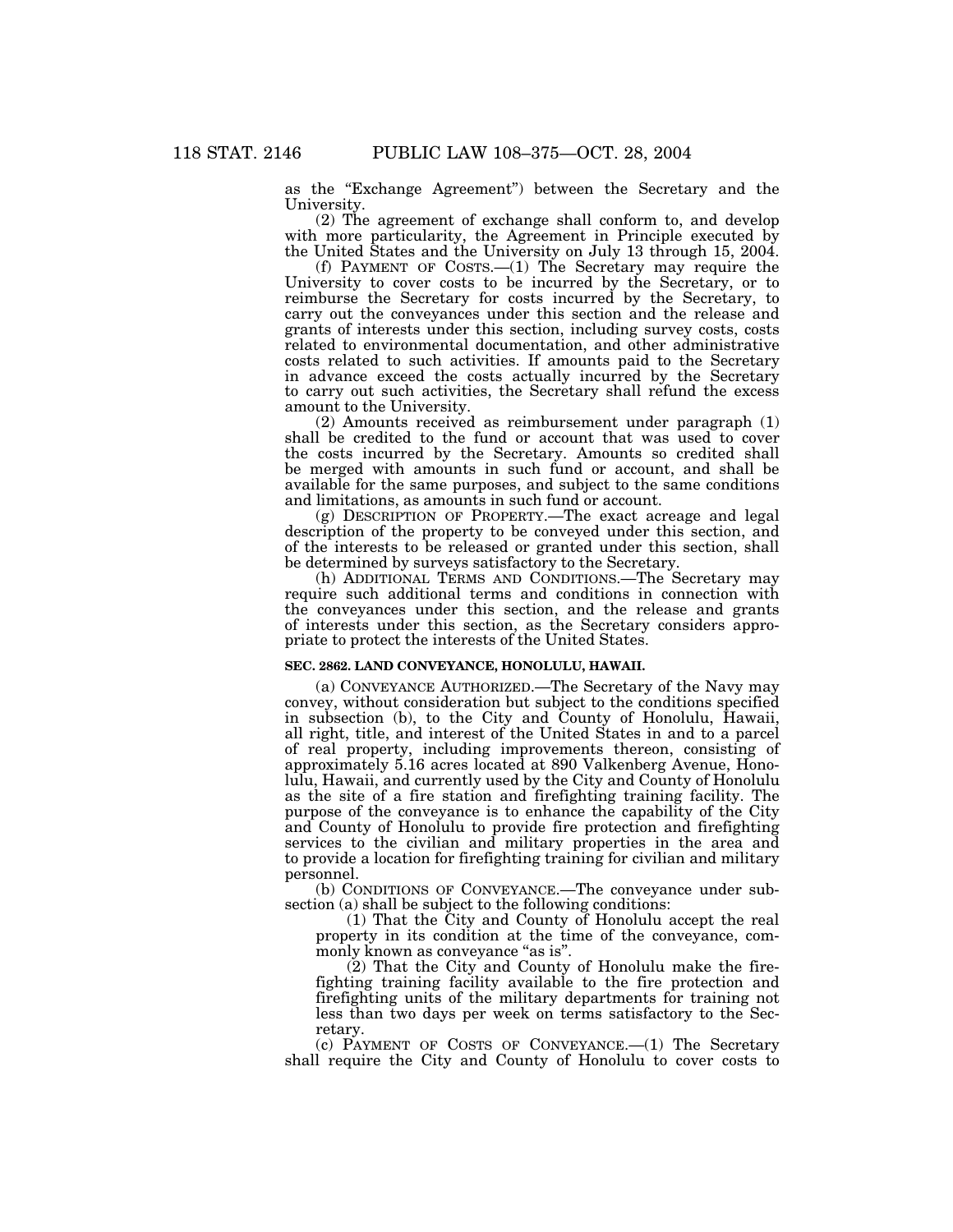be incurred by the Secretary, or to reimburse the Secretary for costs incurred by the Secretary, to carry out the conveyance under subsection (a), including survey costs, costs related to environmental documentation, and other administrative costs related to the conveyance. If amounts are collected from the City and County of Honolulu in advance of the Secretary incurring the actual costs, and the amount collected exceeds the costs actually incurred by the Secretary to carry out the conveyance, the Secretary shall refund the excess amount, without interest, to the City and County of Honolulu.

(2) Amounts received as reimbursement under paragraph (1) shall be credited to the fund or account that was used to cover the costs incurred by the Secretary in carrying out the conveyance. Amounts so credited shall be merged with amounts in such fund or account, and shall be available for the same purposes, and subject to the same conditions and limitations, as amounts in such fund or account.

(d) DESCRIPTION OF PROPERTY.—The exact acreage and legal description of the property to be conveyed under subsection (a) shall be determined by a survey satisfactory to the Secretary.

(e) ADDITIONAL TERMS AND CONDITIONS.—The Secretary may require such additional terms and conditions in connection with the conveyance under subsection (a) as the Secretary considers appropriate to protect the interests of the United States.

#### **SEC. 2863. LAND CONVEYANCE, NAVY PROPERTY, FORMER FORT SHERIDAN, ILLINOIS.**

(a) CONVEYANCE AUTHORIZED.—The Secretary of the Navy may convey, without consideration, to the State of Illinois, a political subdivision of the State, or a nonprofit land conservation organization (in this section referred to as the "grantee") all right, title, and interest of the United States in and to certain parcels of real property consisting of a total of approximately 25 acres of environmentally sensitive land at the former Fort Sheridan, Illinois, for the purpose of ensuring the permanent protection of the land.

(b) REVERSIONARY INTEREST.—If the Secretary determines at any time that the real property conveyed under subsection (a) is not being used or maintained in accordance with the purpose of the conveyance specified in such subsection, all right, title, and interest in and to the property shall revert, at the option of the Secretary, to the United States, and the United States shall have the right of immediate entry onto the property. Any determination of the Secretary under this subsection shall be made on the record after an opportunity for a hearing.

(c) RECONVEYANCE AUTHORIZED.—The Secretary may permit the grantee to convey the real property conveyed under subsection (a) to another eligible entity described in such subsection, subject to the same covenants and terms and conditions as provided in the deed from the United States.

(d) PAYMENT OF COSTS OF CONVEYANCE.—(1) The Secretary shall require the grantee to cover costs to be incurred by the Secretary, or to reimburse the Secretary for costs incurred by the Secretary, to carry out the conveyance under subsection (a), including survey costs, costs related to environmental documentation, and other administrative costs related to the conveyance. If amounts are collected from the grantee in advance of the Secretary incurring the actual costs, and the amount collected exceeds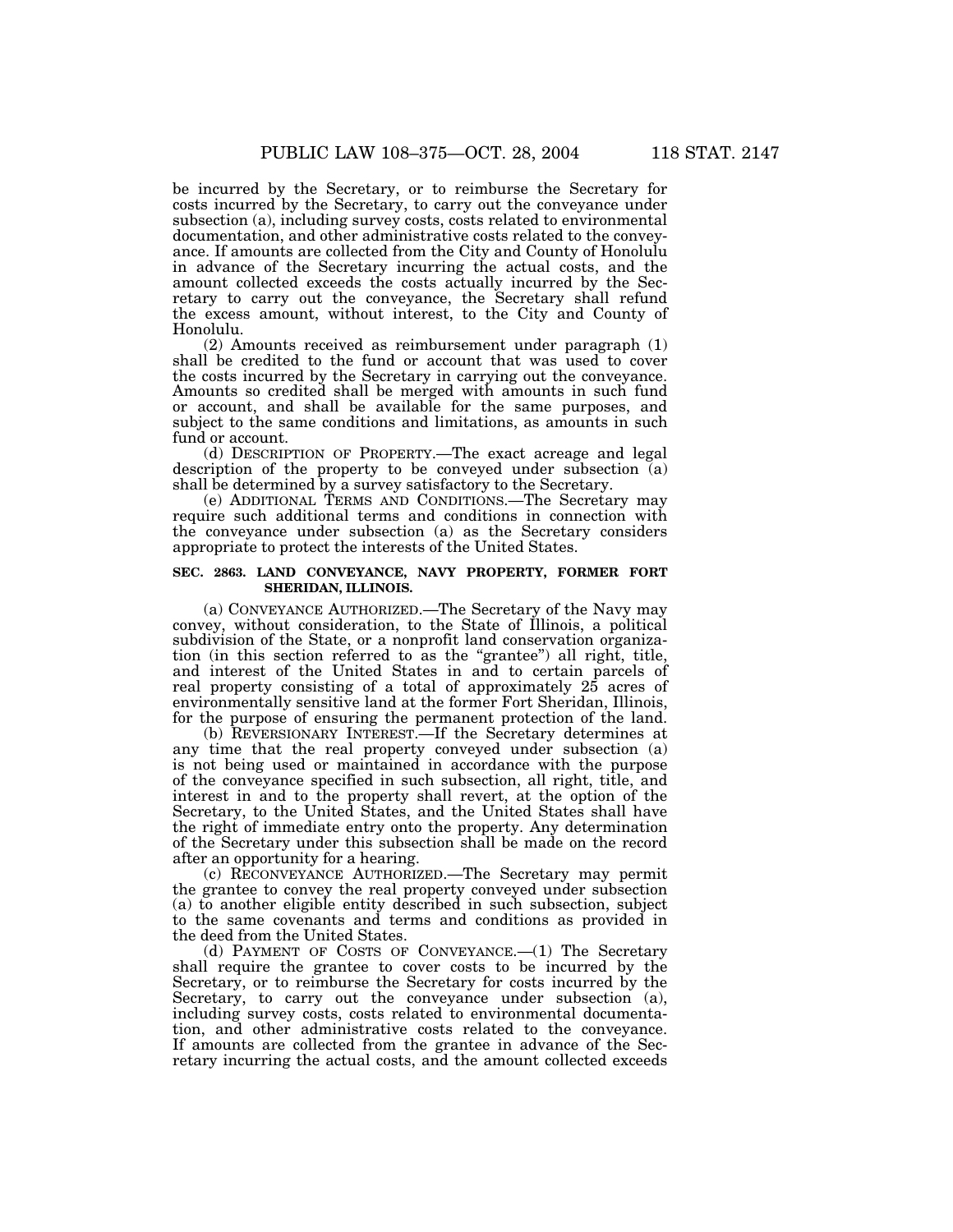the costs actually incurred by the Secretary to carry out the conveyance, the Secretary shall refund the excess amount to the grantee.

(2) Amounts received as reimbursement under paragraph (1) shall be credited to the fund or account that was used to cover the costs incurred by the Secretary in carrying out the conveyance. Amounts so credited shall be merged with amounts in such fund or account, and shall be available for the same purposes, and subject to the same conditions and limitations, as amounts in such fund or account.

(e) DESCRIPTION OF PROPERTY.—The exact acreage and legal description of the real property to be conveyed under subsection (a) shall be determined by a survey satisfactory to the Secretary.

(f) ADDITIONAL TERMS AND CONDITIONS.—The Secretary may require such additional terms and conditions in connection with the conveyance under subsection (a) as the Secretary considers appropriate to protect the interests of the United States.

(g) USE OF ALTERNATE CONVEYANCE AUTHORITY.—In lieu of using the authority provided by this section to convey the real property described in subsection (a), the Secretary may elect to include the property in a conveyance authorized by section 2878 of title 10, United States Code, subject to such terms, reservations, restrictions, and conditions as may be necessary to ensure the permanent protection of the property, if the Secretary determines that a conveyance under such section is advantageous to the interests of the United States.

#### **SEC. 2864. LAND EXCHANGE, NAVAL AIR STATION, PATUXENT RIVER, MARYLAND.**

(a) CONVEYANCE AUTHORIZED.—The Secretary of the Navy may convey to the State of Maryland (in this section referred to as "State") all right, title, and interest of the United States in and to a parcel of real property, including improvements thereon, consisting of approximately five acres at Naval Air Station, Patuxent River, Maryland, and containing the Point Lookout Lighthouse, other structures related to the lighthouse, and an archaeological site pertaining to the military hospital that was located on the property during the Civil War. The conveyance shall include artifacts pertaining to the military hospital recovered by the Navy and held at the installation.

(b) PROPERTY RECEIVED IN EXCHANGE.—As consideration for the conveyance of the real property under subsection (a), the State shall convey to the United States a parcel of real property at Point Lookout State Park, Maryland, consisting of approximately five acres, or a smaller parcel that the Secretary considers sufficient and such related property interests as the Secretary and the State may agree to.

(c) PAYMENT OF COSTS OF CONVEYANCE.—(1) The Secretary may require the State to cover costs to be incurred by the Secretary, or to reimburse the Secretary for costs incurred by the Secretary, to carry out the conveyance under subsection (a), including survey costs, costs related to environmental documentation, relocation expenses incurred in connection with the acquisition of real property under subsection (b), and other administrative costs related to the conveyance. If amounts are collected from the State in advance of the Secretary incurring the actual costs, and the amount collected exceeds the costs actually incurred by the Secretary to carry out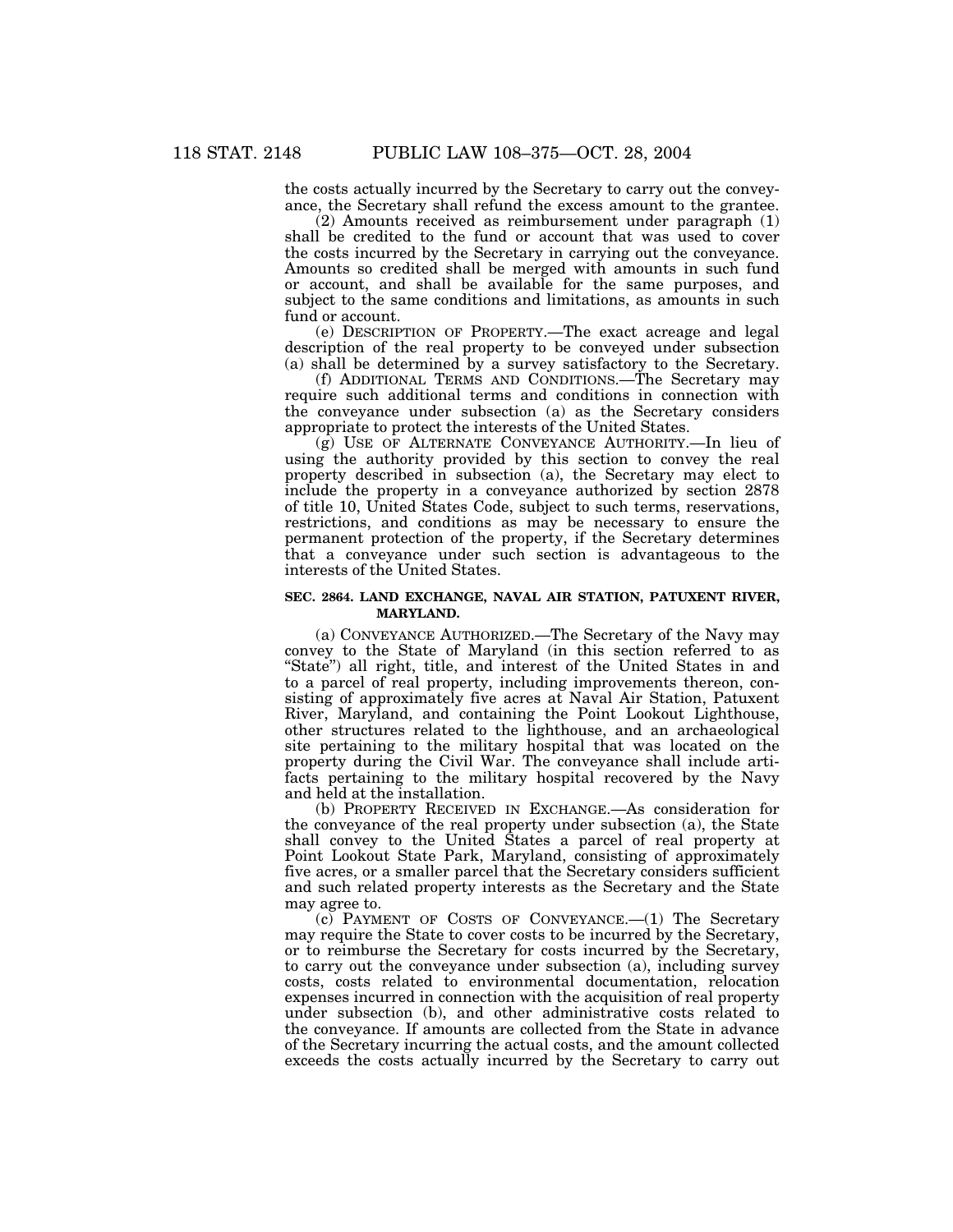the conveyance, the Secretary shall refund the excess amount to State.

(2) Amounts received as reimbursement under paragraph (1) shall be credited to the fund or account that was used to cover the costs incurred by the Secretary in carrying out the conveyance. Amounts so credited shall be merged with amounts in such fund or account, and shall be available for the same purposes, and subject to the same conditions and limitations, as amounts in such fund or account.

(d) DESCRIPTION OF PROPERTY.—The exact acreage and legal description of the properties to be conveyed under this section shall be determined by surveys satisfactory to the Secretary.

(e) ADDITIONAL TERMS AND CONDITIONS.—The Secretary may require such additional terms and conditions in connection with the conveyances under this section as the Secretary considers appropriate to protect the interests of the United States.

#### **SEC. 2865. MODIFICATION OF LAND ACQUISITION AUTHORITY, PERQUIMANS COUNTY, NORTH CAROLINA.**

Section 2846 of the Military Construction Authorization Act for Fiscal Year 2002 (division B of Public Law 107–107; 115 Stat. 1320) is amended by striking "240 acres" and insert "840 acres".

#### **SEC. 2866. LAND CONVEYANCE, NAVAL WEAPONS STATION, CHARLESTON, SOUTH CAROLINA.**

(a) CONVEYANCE AUTHORIZED.—The Secretary of the Navy may convey to the Berkeley County Sanitation Authority, South Carolina (in this section referred to as the ''Authority''), all right, title, and interest of the United States in and to a parcel of real property, including any improvements thereon, consisting of not more than 38 acres and comprising a portion of the Naval Weapons Station, Charleston, South Carolina, for the purpose of allowing the Authority to expand an existing sewage treatment plant.

(b) CONSIDERATION.—(1) As consideration for the conveyance of the real property under subsection (a), the Authority shall provide the United States, whether by cash payment, in-kind services, or a combination thereof, an amount that is not less than the fair market value of the conveyed property.

(2) The fair market value of the real property conveyed under subsection (a) shall be determined by an appraisal acceptable to the Secretary.

(c) PAYMENT OF COSTS OF CONVEYANCE.—(1) The Secretary may require the Authority to cover costs incurred by the Secretary, or to reimburse the Secretary for costs incurred by the Secretary, to carry out the conveyance under subsection (a), including survey costs, costs related to environmental documentation, and other administrative costs related to the conveyance. If amounts are collected from the Authority in advance of the Secretary incurring the actual costs, and the amount collected exceeds the costs actually incurred by the Secretary to carry out the conveyance, the Secretary shall refund the excess amount to the Authority.

(2) Amounts received as reimbursement under paragraph (1) shall be credited to the fund or account that was used to cover the costs incurred by the Secretary in carrying out the conveyance. Amounts so credited shall be merged with amounts in such fund or account, and shall be made available for the same purposes, and subject to the same conditions and limitations, as amounts in such fund or account.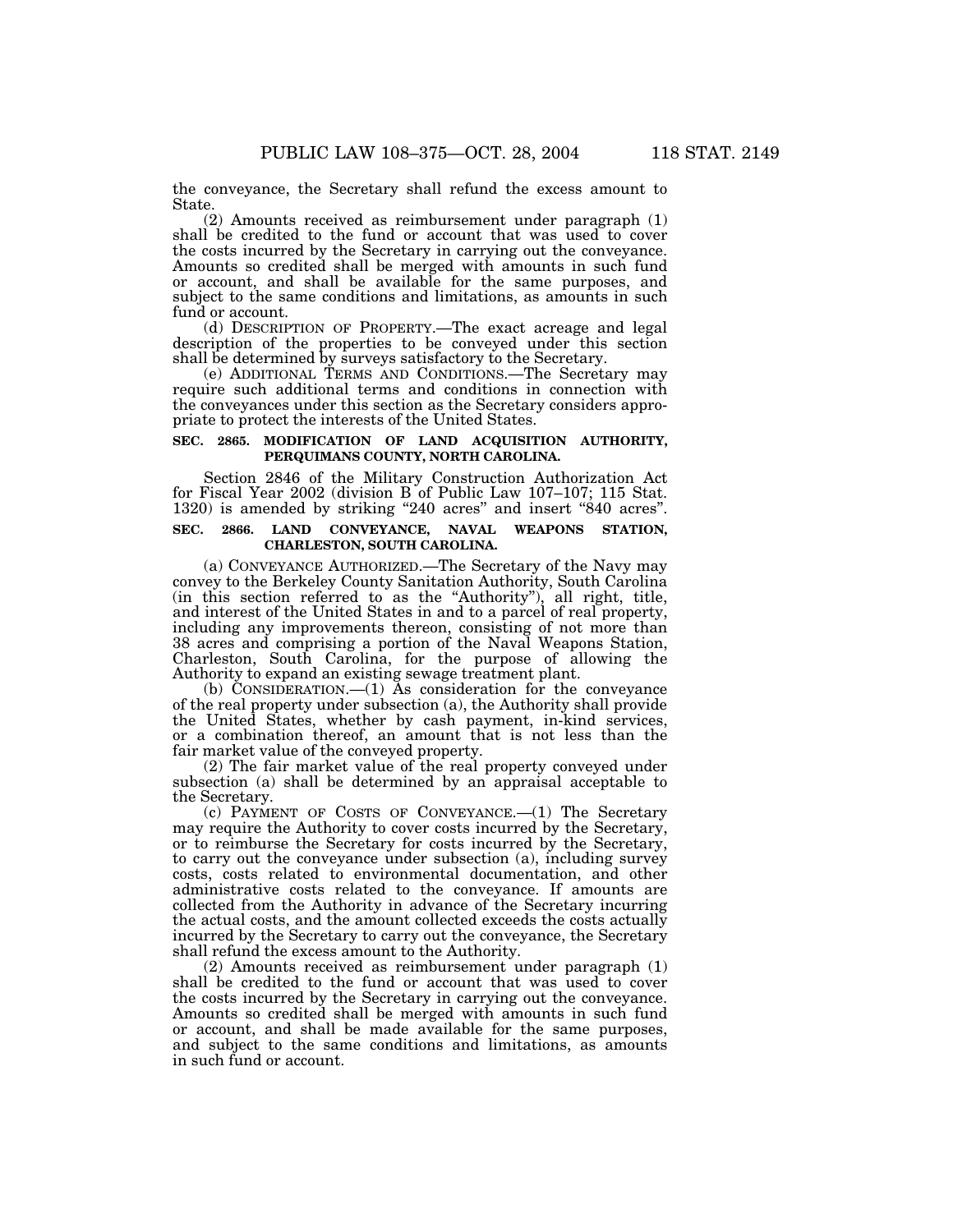(d) DESCRIPTION OF PROPERTY.—The exact acreage and legal description of the real property to be conveyed under subsection (a) shall be determined by a survey satisfactory to the Secretary.

(e) ADDITIONAL TERMS AND CONDITIONS.—The Secretary may require such additional terms and conditions in connection with the conveyance under subsection (a) as the Secretary considers appropriate to protect the interests of the United States.

#### **SEC. 2867. LAND CONVEYANCE, NAVY YMCA BUILDING, PORTSMOUTH, VIRGINIA.**

(a) CONVEYANCE AUTHORIZED.—The Secretary of the Navy may convey to the City of Portsmouth, Virginia (in this section referred to as the ''City''), all right, title, and interest of the United States in and to a parcel of real property, including any improvements thereon, consisting of approximately 0.49 acres located at 517 King Street in Portsmouth, Virginia, and known as the ''Navy YMCA Building'', for the purpose of permitting the City to use the property for economic revitalization purposes.

 $(b)$  CONSIDERATION.—As consideration for the conveyance under subsection (a), the City shall provide the United States, whether by cash payment, in-kind consideration, or a combination thereof, an amount equal to the costs related to the environmental remediation of the real property to be conveyed.

(c) PAYMENT OF OTHER COSTS OF CONVEYANCE.—(1) The Secretary may require the City to cover costs to be incurred by the Secretary, or to reimburse the Secretary for costs incurred by the Secretary, to carry out the conveyance under subsection (a), including survey costs, costs related to environmental documentation, and other administrative costs related to the conveyance. If amounts paid to the Secretary in advance exceed the costs actually incurred by the Secretary to carry out the conveyance, the Secretary shall refund the excess amount to the City.

(2) Amounts received as reimbursement under paragraph (1) shall be credited to the fund or account that was used to cover the costs incurred by the Secretary. Amounts so credited shall be merged with amounts in such fund or account, and shall be available for the same purposes, and subject to the same conditions and limitations, as amounts in such fund or account.

(d) DESCRIPTION OF PROPERTY.—The exact acreage and legal description of the property to be conveyed under subsection  $(a)$ shall be determined by a survey satisfactory to the Secretary.

(e) ADDITIONAL TERMS AND CONDITIONS.—The Secretary may require such additional terms and conditions in connection with the conveyance under subsection (a) as the Secretary considers appropriate to protect the interests of the United States.

### **PART III—AIR FORCE CONVEYANCES**

#### **SEC. 2871. LAND EXCHANGE, MAXWELL AIR FORCE BASE, ALABAMA.**

(a) CONVEYANCE AUTHORIZED.—The Secretary of the Air Force may convey to the City of Montgomery, Alabama (in this section referred to as the "City"), all right, title, and interest of the United States in and to a parcel of real property, including improvements thereon, consisting of approximately 28 acres and containing the Maxwell Heights Housing site at Maxwell Air Force Base, Alabama.

(b) CONSIDERATION.—(1) As consideration for the conveyance of the real property under subsection (a), the City shall convey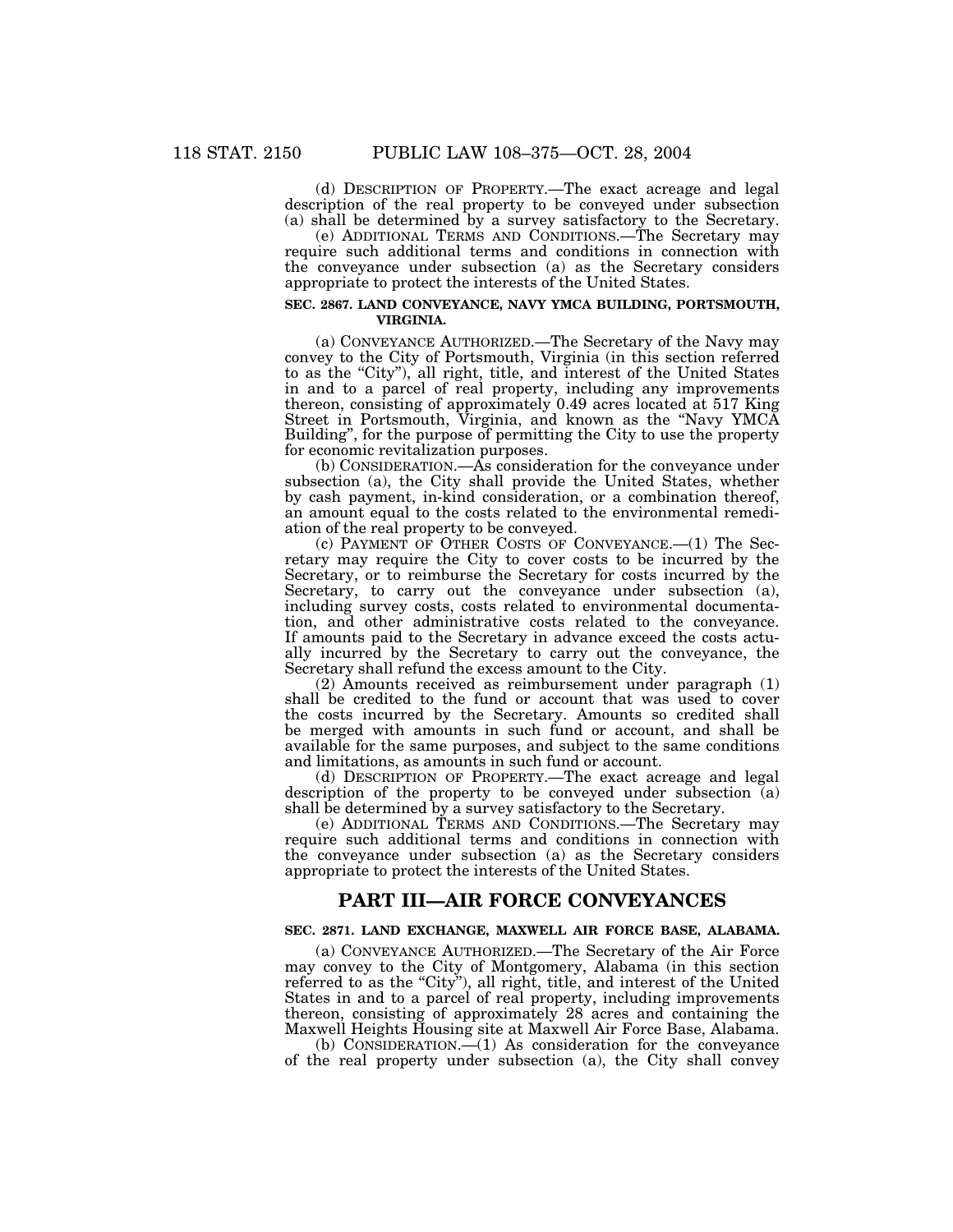to the United States a parcel of real property, including any improvements thereon, located contiguous to Maxwell Air Force Base, consisting of approximately 35 acres, and designated as project AL 6–4, for the purpose of allowing the Secretary to incorporate the parcel into a project for the acquisition or improvement

of military housing. The military housing project may consist of or include a project conducted under the authority of subchapter IV of chapter 169 of title 10, United States Code. The Secretary shall have jurisdiction over the real property received under this paragraph.

(2) If the fair market value of the real property received under paragraph (1) is less than the fair market value of the real property conveyed under subsection (a), the Secretary may require the City to make up the difference through the payment of cash, the provision of in-kind consideration, or a combination thereof, to be determined pursuant to negotiations between the Secretary and the City.

(3) The fair market values of the real property to be exchanged under this section shall be determined by appraisals acceptable to the Secretary and the City.

(c) PAYMENT OF COSTS OF CONVEYANCE.—(1) The Secretary may require the City to cover costs to be incurred by the Secretary, or to reimburse the Secretary for costs incurred by the Secretary, to carry out the conveyances under subsections (a) and (b), including survey costs, costs related to environmental documentation, and other administrative costs related to the conveyances. If amounts are collected from the City in advance of the Secretary incurring the actual costs, and the amount collected exceeds the costs actually incurred by the Secretary to carry out the conveyances, the Secretary shall refund the excess amount to the City.

(2) Amounts received as reimbursement under paragraph (1) shall be credited to the fund or account that was used to cover the costs incurred by the Secretary in carrying out the conveyances. Amounts so credited shall be merged with amounts in such fund or account, and shall be available for the same purposes, and subject to the same conditions and limitations, as amounts in such fund or account.

(d) DESCRIPTION OF PROPERTY.—The exact acreage and legal description of the properties to be conveyed under this section shall be determined by surveys satisfactory to the Secretary.

(e) ADDITIONAL TERMS AND CONDITIONS.—The Secretary may require such additional terms and conditions in connection with the conveyances under this section as the Secretary considers appropriate to protect the interests of the United States.

#### **SEC. 2872. LAND CONVEYANCE, MARCH AIR FORCE BASE, CALIFORNIA.**

(a) CONVEYANCE AUTHORIZED.—The Secretary of the Air Force may convey to the March Joint Powers Authority (in this section referred to as the ''Authority'') all right, title, and interest of the United States in and to a parcel of real property, including any improvements thereon, consisting of approximately 15 acres located in Riverside County, California, and containing the former Defense Reutilization and Marketing Office facility for March Air Force Base, which is also known as Parcel A–6, for the purpose of permitting the Authority to use the property for economic development and revitalization.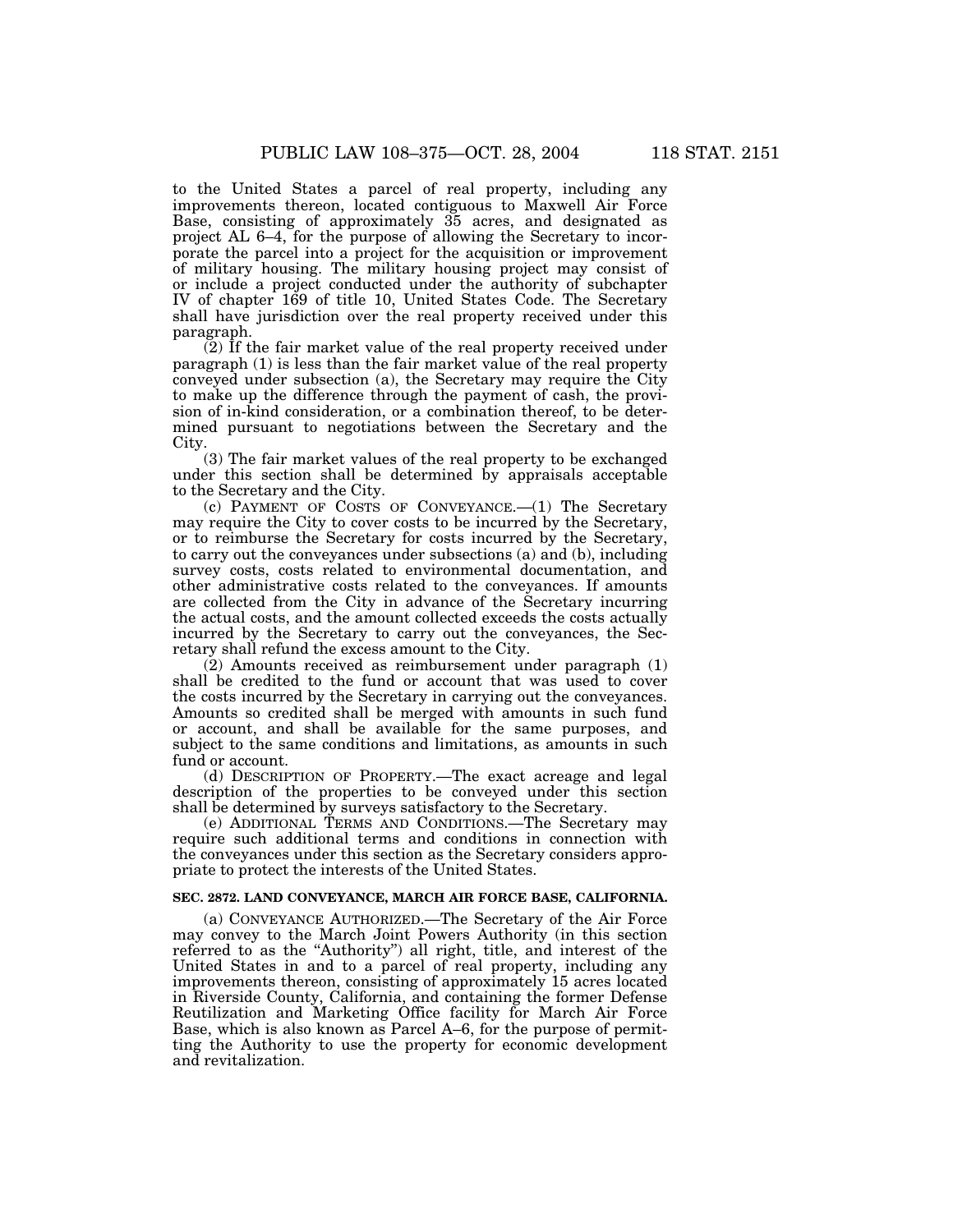(b) CONSIDERATION.—As consideration for the conveyance of the real property under subsection (a), the Authority shall pay the United States an amount equal to the fair market value of the conveyed property, as determined by the Secretary. The payment shall be deposited in the special account in the Treasury referred to in paragraph (5) of section 572(b) of title 40, United States Code, and shall be available as provided in subparagraph  $(B)(ii)$  of such paragraph.

(c) DESCRIPTION OF PROPERTY.—The exact acreage and legal description of the real property to be conveyed under subsection (a) shall be determined by a survey satisfactory to the Secretary. The cost of the survey shall be borne by the Authority.

(d) ADDITIONAL TERMS AND CONDITIONS.—The Secretary may require such additional terms and conditions in connection with the conveyance under subsection (a) as the Secretary considers appropriate to protect the interests of the United States.

#### **SEC. 2873. LAND CONVEYANCE, FORMER GRIFFISS AIR FORCE BASE, NEW YORK.**

(a) CONVEYANCE AUTHORIZED.—(1) The Secretary of the Air Force may convey to the Oneida County Industrial Development Agency, New York, the local reuse authority for the former Griffiss Air Force Base (in this section referred to as the ''Authority''), all right, title and interest of the United States in and to two parcels of real property consisting of 7.897 acres and 1.742 acres and containing the four buildings specified in paragraph (2), which were vacated by the Air Force in conjunction with its relocation to the Consolidated Intelligence and Reconnaissance Laboratory at Air Force Research Laboratory—Rome Research Site, Rome, New York.

(2) The buildings referred to in paragraph (1) are the following:

(A) Building 240 (117,323 square feet).

 $(B)$  Building 247 (13,199 square feet).

 $(C)$  Building 248 (4,000 square feet).

(D) Building 302 (20,577 square feet).

(3) The purpose of the conveyance under this subsection is to permit the Authority to develop the parcels and buildings for economic purposes in a manner consistent with section 2905 of the Defense Base Closure and Realignment Act of 1990 (part A of title XXIX of Public Law 101–510; 10 U.S.C. 2687 note).

(b) CONDITION OF CONVEYANCE.—The conveyance under subsection (a) shall be subject to the condition that the Authority accept the real property in its condition at the time of the conveyance, commonly known as conveyance "as is".

(c) CONSIDERATION.—As consideration for the conveyance under subsection (a), the Authority shall provide the United States, whether by cash payment, in-kind contribution, or a combination thereof, an amount equal to the fair market of value of the conveyed real property, as determined by the Secretary.

(d) DESCRIPTION OF PROPERTY.—The exact acreage and legal description of the real property to be conveyed under subsection (a) shall be determined by a survey satisfactory to the Secretary. The cost of the survey shall be borne by the Authority.

(e) ADDITIONAL TERMS AND CONDITIONS.—The Secretary may require such additional terms and conditions in connection with the conveyance under subsection (a) as the Secretary considers appropriate to protect the interests of the United States.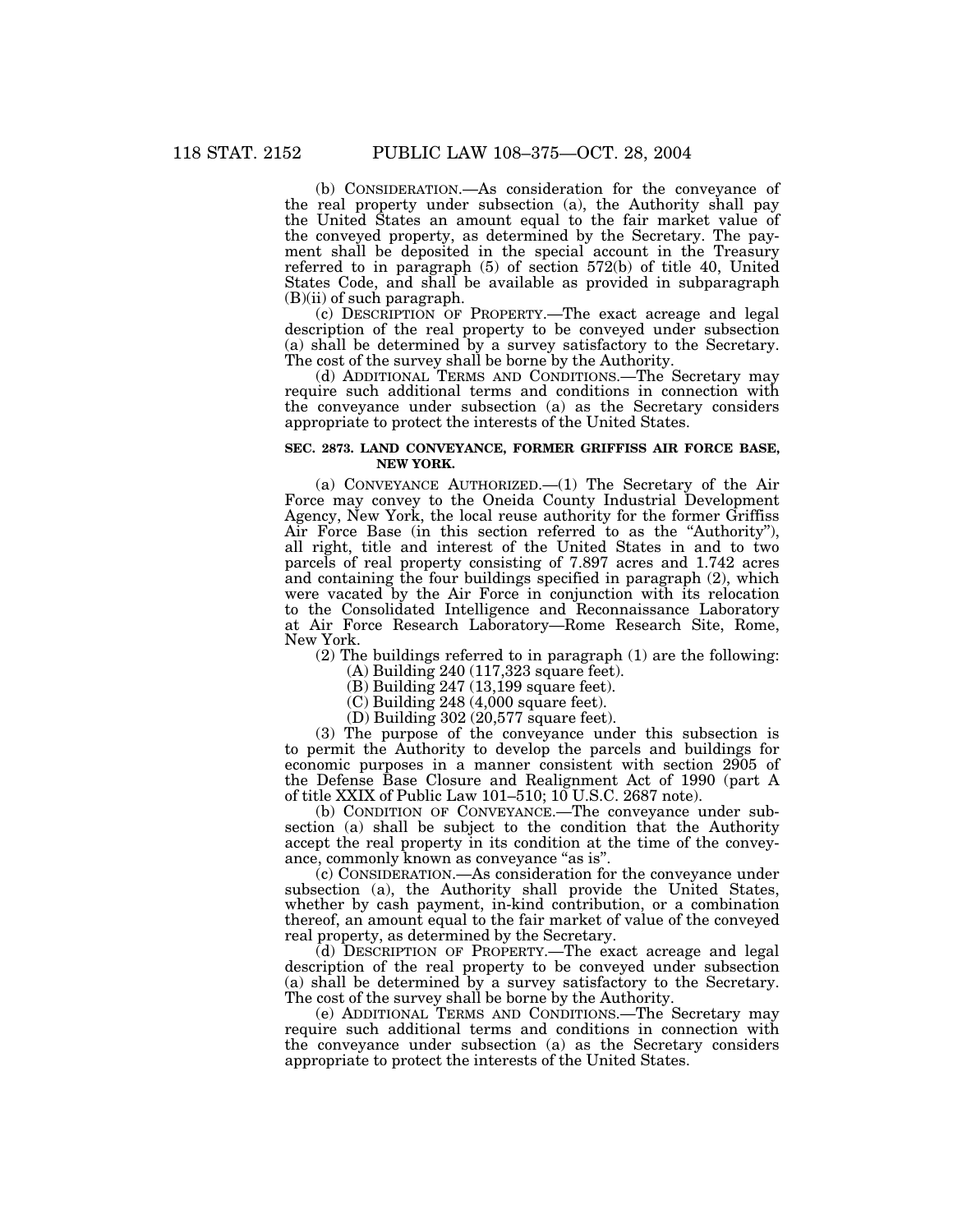## **PART IV—OTHER CONVEYANCES**

#### **SEC. 2881. LAND EXCHANGE, ARLINGTON COUNTY, VIRGINIA.**

(a) EXCHANGE AUTHORIZED.—The Secretary of Defense may convey to Arlington County, Virginia (in this section referred to as the "County"), all right, title, and interest of the United States in and to a parcel of real property, together with any improvements thereon, that consists of not more than 4.5 acres and is located north of Columbia Pike on the Navy Annex property in Arlington County, Virginia, for the purpose of the construction of a freedmen heritage museum and an Arlington history museum.

(b) CONSIDERATION.—As consideration for the conveyance of the real property under subsection (a), the County shall convey to the United States all right, title, and interest of the County in and to a parcel of real property, together with any improvements thereon, that is of a size equivalent to the total acreage of the real property conveyed by the Secretary under subsection (a) and is located in the area known as the Southgate Road right-of-way between Arlington National Cemetery, Virginia, and the Navy Annex property.

(c) SELECTION OF PROPERTY FOR CONVEYANCE.—The Secretary, in consultation with the County, shall determine the acreage of the parcels of real property to be exchanged under this section, and such determination shall be final. In selecting the real property for conveyance to the County under subsection (a), the Secretary shall seek—

(1) to provide the County with sufficient property for museum construction that is compatible with, and honors, the history of the freedmen's village that was located in the area and the heritage of the County;

(2) to preserve the appropriate traditions of Arlington National Cemetery; and

(3) to maintain the amount of acreage currently available for potential grave sites at Arlington National Cemetery.

(d) PAYMENT OF COSTS OF CONVEYANCES.—(1) The Secretary may require the County to cover costs to be incurred by the Secretary, or to reimburse the Secretary for costs incurred by the Secretary, to carry out the conveyances under subsections (a) and (b), including survey costs, costs related to environmental documentation, and other administrative costs related to the conveyances. If amounts are collected from the County in advance of the Secretary incurring the actual costs, and the amount collected exceeds the costs actually incurred by the Secretary to carry out the conveyance, the Secretary shall refund the excess amount to the County.

(2) Amounts received as reimbursement under paragraph (1) shall be credited to the fund or account that was used to cover the costs incurred by the Secretary in carrying out the conveyances. Amounts so credited shall be merged with amounts in such fund or account, and shall be available for the same purposes, and subject to the same conditions and limitations, as amounts in such fund or account.

(e) DESCRIPTION OF PROPERTY.—The exact acreage and legal description of the real property to be conveyed under this section shall be determined by surveys satisfactory to the Secretary.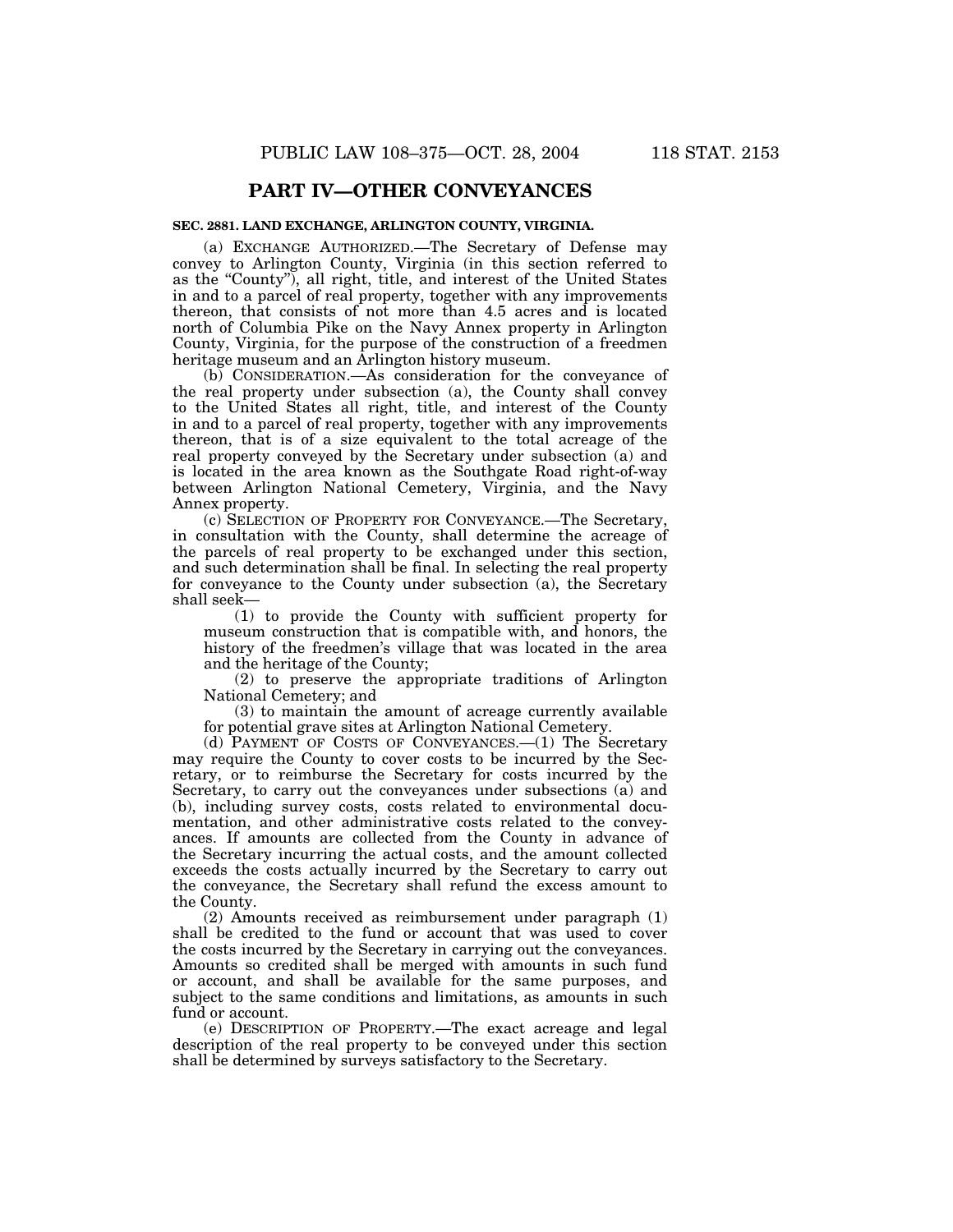(f) REVERSIONARY INTEREST.— $(1)$  If at any time the Secretary determines that the property conveyed to the County under subsection (a) is not being used for the purposes stated in that subsection, then, at the option of the Secretary, all right, title, and interest in and to the property, including any improvements thereon, shall revert to the United States, and the United States shall have the right of immediate entry onto the property.

(2) If the Secretary exercises the reversionary interest provided for in paragraph (1), the Secretary shall pay the County, from amounts available to the Secretary for military construction for the Defense Agencies, an amount equal to the fair market value of the property that reverts to the United States, as determined by the Secretary.

(g) INCLUSION OF SOUTHGATE ROAD RIGHT-OF-WAY PROPERTY IN TRANSFER OF NAVY ANNEX PROPERTY FOR ARLINGTON NATIONAL CEMETERY.—Subsection (a) of section 2881 of the Military Construction Authorization Act for Fiscal Year 2000 (division B of Public Law 106–65; 113 Stat. 879) is amended by striking ''three parcels of real property consisting of approximately 36 acres'' and inserting ''four parcels of real property consisting of approximately 40 acres''.

(h) TERMINATION OF RESERVATION OF CERTAIN NAVY ANNEX PROPERTY FOR MEMORIALS OR MUSEUMS.—(1) Subsection (b) of such section, as amended by section 2863(f) of the Military Construction Authorization Act for Fiscal Year 2002 (division B of Public Law 107–107; 115 Stat. 1332) and section 2851(a)(1) of the Military Construction Authorization Act for Fiscal Year 2003 (division B of Public Law 107–314; 116 Stat. 2726), is further amended—

(A) by striking "(1) Subject to paragraph (2), the Secretary" and inserting ''The Secretary''; and

(B) by striking paragraph (2).

(2) Subsection  $(d)(2)$  of such section, as amended by section  $2851(a)(2)$  of the Military Construction Authorization Act for Fiscal Year 2003 (division B of Public Law 107–314; 116 Stat. 2726), is further amended—

(A) by striking " $(A)$ "; and

(B) by striking ", and  $(B)$ " and all that follows through ''Museum.'' and inserting a period.

(3) Subsection (f) of such section is amended by striking "reserved under subsection  $(b)(2)$  and of the portion".

(i) ADDITIONAL TERMS AND CONDITIONS.—The Secretary may require such additional terms and conditions in connection with the conveyances under this section as the Secretary considers appropriate to protect the interests of the United States.

## **Subtitle E—Other Matters**

#### **SEC. 2891. ONE-YEAR RESUMPTION OF DEPARTMENT OF DEFENSE LAB-ORATORY REVITALIZATION DEMONSTRATION PROGRAM.**

Section 2892(g) of the National Defense Authorization Act for Fiscal Year 1996 (Public Law 104–106; 10 U.S.C. 2805 note) is amended by striking ''September 30, 2003'' and inserting ''September 30, 2005''.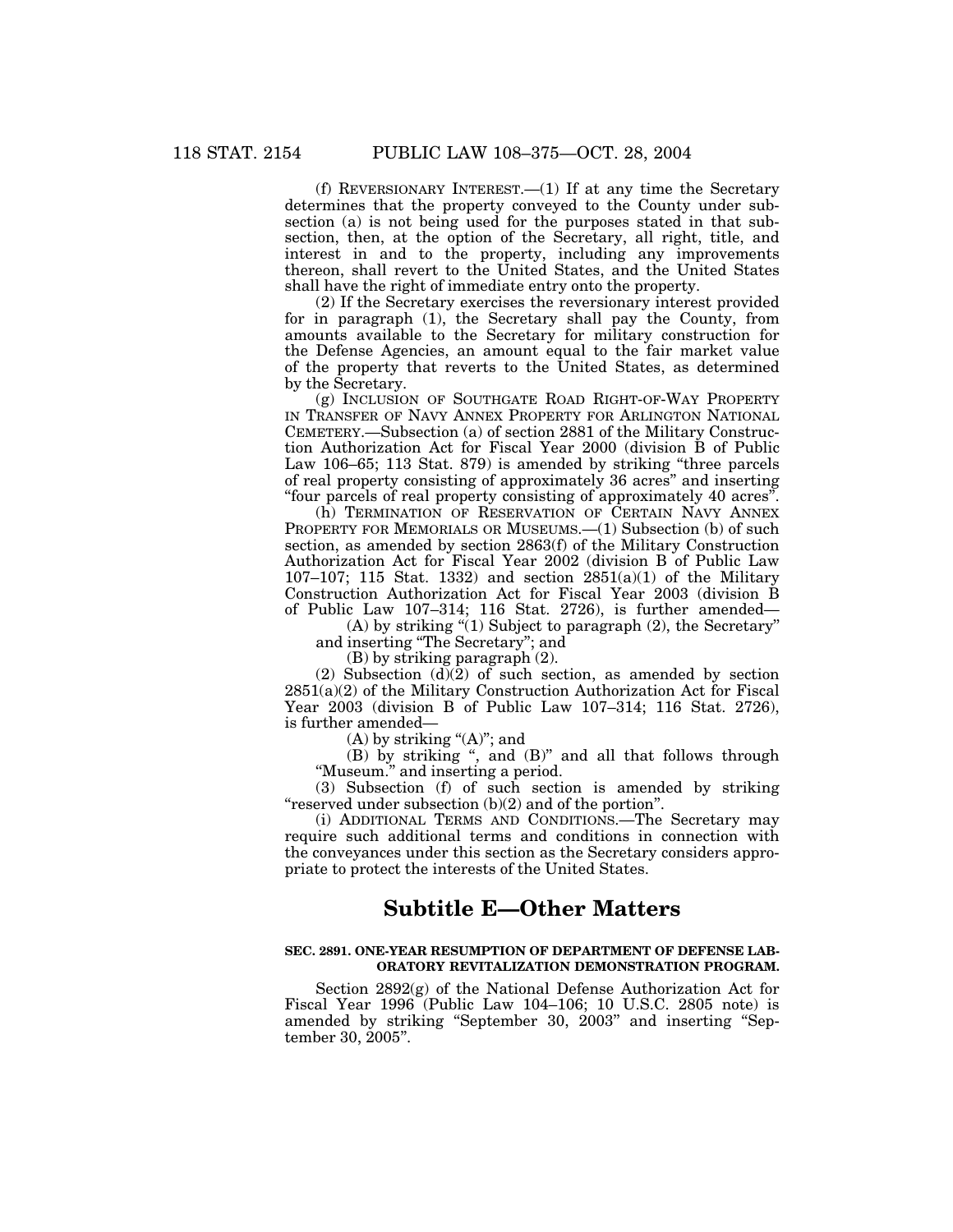#### **SEC. 2892. DESIGNATION OF AIRMEN LEADERSHIP SCHOOL AT LUKE AIR FORCE BASE, ARIZONA, IN HONOR OF JOHN J. RHODES, A FORMER MINORITY LEADER OF THE HOUSE OF REPRESENTATIVES.**

The Airmen Leadership School at Luke Air Force Base, Arizona, building 156, shall be known and designated as the ''John J. Rhodes Airmen Leadership School''. Any reference to such facility in any law, regulation, map, document, record, or other paper of the United States shall be considered to be a reference to the John J. Rhodes Airmen Leadership School.

#### **SEC. 2893. SETTLEMENT OF CLAIM OF OAKLAND BASE REUSE AUTHORITY AND REDEVELOPMENT AGENCY.**

(a) AUTHORITY TO SETTLE CLAIM.—The Secretary of the Navy may make a payment in the amount of \$2,100,000 to the Oakland Base Reuse Authority and Redevelopment Agency of the City of Oakland, California, in settlement of Oakland Base Reuse Authority and Redevelopment Agency of the City of Oakland v. the United States, Case No. C02–4652 MHP, United States District Court, Northern District of California, including any appeal.

(b) RELEASE OF CLAIM.—The payment made under subsection (a) shall be in full satisfaction of all claims of the Oakland Base Reuse Authority and Redevelopment Agency against the United States related to the case referred to in subsection (a), and the Oakland Base Reuse Authority and Redevelopment Agency shall give to the Secretary a release of all claims to 18 officer housing units and related real property located at the former Naval Medical Center Oakland, California. The release shall be in a form that is satisfactory to the Secretary.

(c) SOURCE OF FUNDS FOR SETTLEMENT.—To make the payment authorized by subsection (a), the Secretary may use—

(1) funds in the Department of Defense Base Closure Account 1990; or

(2) the proceeds from the sale of the housing units and property described in subsection (b).

#### **SEC. 2894. REPORT ON ESTABLISHMENT OF MOBILIZATION STATION AT CAMP RIPLEY NATIONAL GUARD TRAINING CENTER, LITTLE FALLS, MINNESOTA.**

Not later than 120 days after the date of the enactment of this Act, the Secretary of Defense shall submit to Congress a report regarding the feasibility of using Camp Ripley National Guard Training Center in Little Falls, Minnesota, as a mobilization station for members of a reserve component ordered to active duty under any provision of law specified in section  $101(a)(13)(B)$  of title 10, United States Code. The report shall include a discussion of the actions necessary to establish the center as a mobilization station.

#### **SEC. 2895. REPORT ON FEASIBILITY OF ESTABLISHMENT OF VETERANS MEMORIAL AT MARINE CORPS AIR STATION, EL TORO, CALIFORNIA.**

Not later than 30 days after the date of the enactment of this Act, the Secretary of the Navy shall submit to Congress a report on whether the anticipated future uses of the former Marine Corps Air Station, El Toro, California, by the City of Irvine, California, would permit the establishment and maintenance, at no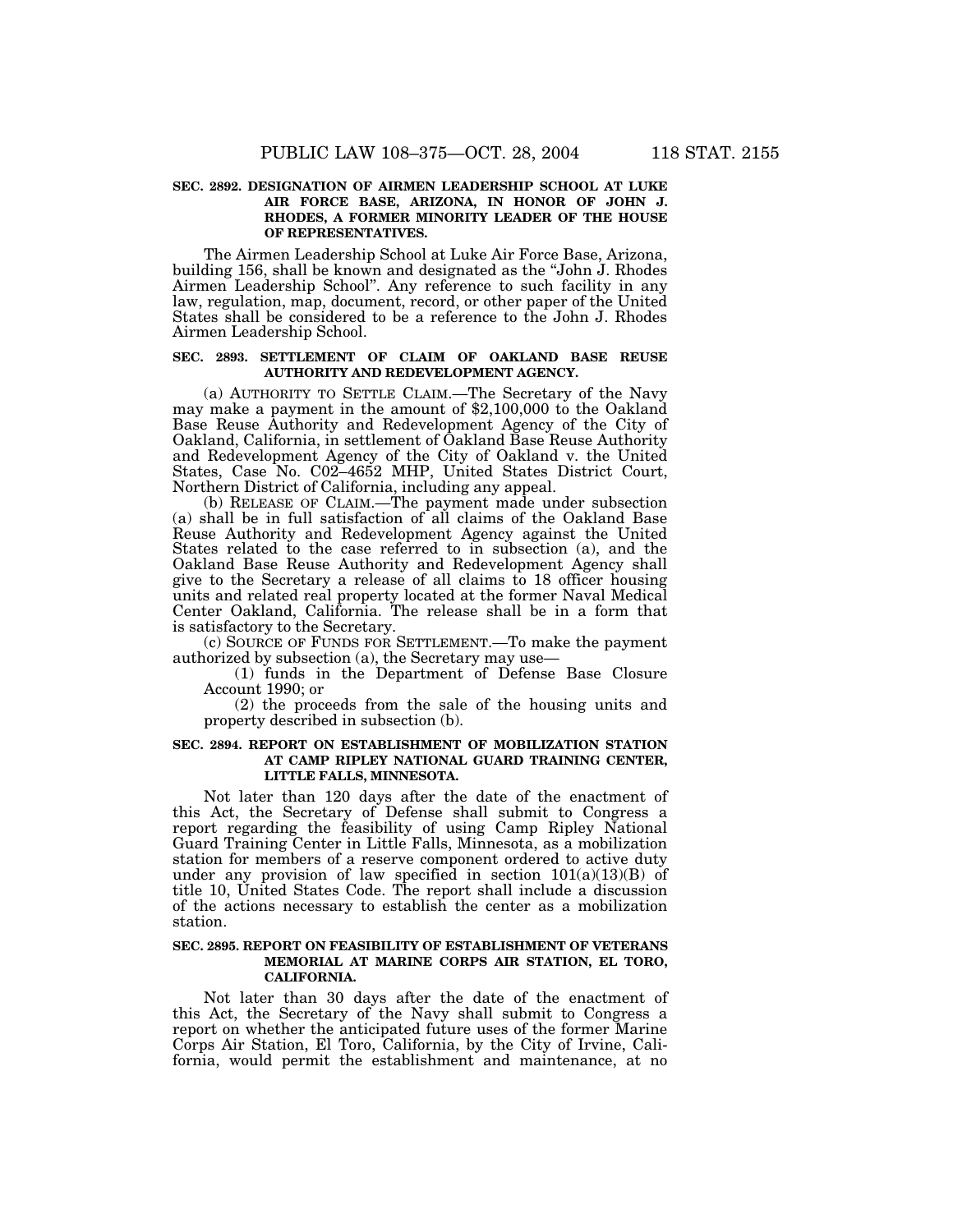cost to the United States, of a veterans memorial at the former installation.

#### **SEC. 2896. SENSE OF CONGRESS REGARDING EFFECT OF MILITARY HOUSING POLICIES AND FORCE STRUCTURE AND BASING CHANGES ON LOCAL EDUCATIONAL AGENCIES.**

(a) FINDINGS.—Congress finds the following:

(1) There are approximately 750,000 school-aged children of members of the active duty Armed Forces in the United States.

(2) Approximately 650,000 of those students are currently attending public elementary or secondary schools in the United States.

(3) Changes to the military family housing policies of the military departments affect both military housing requirements and the number of dependent children living on military installations in the United States.

(4) Proposed restationing of units of the Armed Forces worldwide, including the return of a significant number of members of the Armed Forces stationed overseas to the United States and the Army proposal to modify its force structure to establish so-called units of action, will increase military housing requirements at military installations in the United States and may result in the need for additional educational facilities at such installations and in the adjacent communities.

(5) To help provide sufficient housing for members of the Armed Forces and their families, the Secretaries of the military departments intend to continue to use the authorities provided in subchapter IV of chapter 169 of title 10, United States Code, to carry out privatization initiatives that will improve or replace an additional 120,000 military family housing units in the United States.

(6) The Secretaries of the military departments may include the construction of school facilities as one of the ancillary supporting facilities authorized as part of a privatization initiative carried out under such subchapter.

(b) SENSE OF CONGRESS.—It is the sense of Congress that the Department of Defense should—

(1) consider the effects that changes in force structure and overseas stationing arrangements will have on—

(A) military housing requirements at specific military installations in the United States;

(B) the number of school-aged military dependents at those installations; and

(C) the need for additional educational facilities to serve such dependents; and

(2) consult with local communities and local educational agencies about the best ways to address such changing housing requirements and satisfy the need for additional educational facilities, including using the authority of subchapter IV of chapter 169 of title 10, United States Code, to include the construction of educational facilities as one of the ancillary supporting facilities authorized as part of military privatization housing initiatives.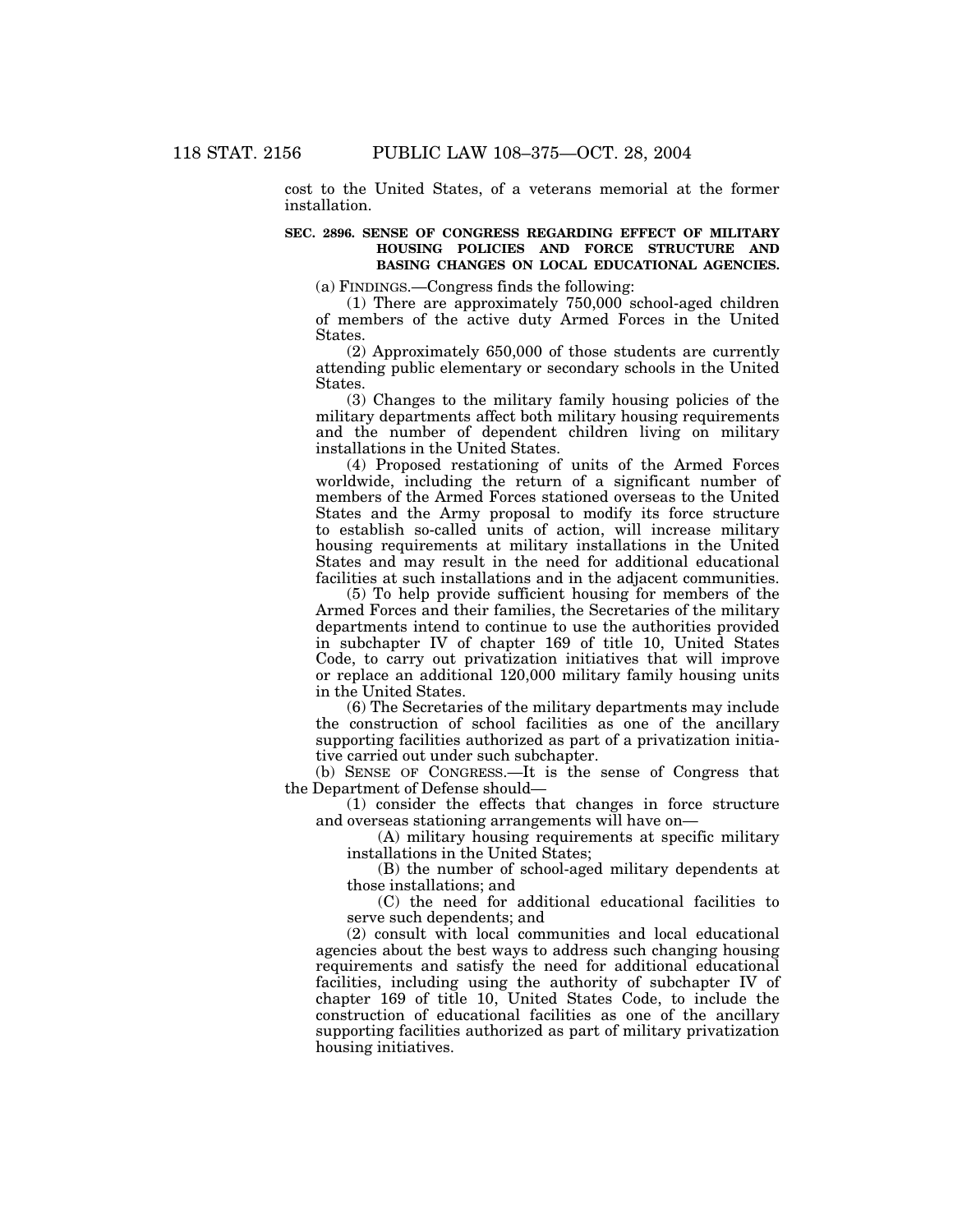#### **SEC. 2897. SENSE OF CONGRESS AND STUDY REGARDING MEMORIAL HONORING NON-UNITED STATES CITIZENS KILLED IN THE LINE OF DUTY WHILE SERVING IN THE UNITED STATES ARMED FORCES.**

(a) SENSE OF CONGRESS.—It is the sense of Congress that a memorial marker or monument should be designed and placed in an appropriate location to honor the service and sacrifice of individuals who, although not United States citizens, served in the United States Armed Forces and were killed in the line of duty.

(b) STUDY.—The Secretary of the Army, in consultation with the Secretary of Veterans Affairs and the American Battle Monuments Commission, shall conduct a study examining the feasibility of placing in Arlington National Cemetery, or some other appropriate location, a memorial marker honoring the service and sacrifice of non-United States citizens killed in the line of duty while serving in the Armed Forces.

(c) CONTENT OF STUDY.—The study required by subsection (b) shall include the following:

(1) A discussion of the historical development of Arlington National Cemetery.

(2) Comprehensive information on the memorial markers presently located in Arlington National Cemetery.

(3) A description of any limitations affecting the ability to establish new monuments, markers, tributes, or plaques in Arlington National Cemetery.

(4) A discussion of alternative locations outside of Arlington National Cemetery that have been used for comparable memorial markers.

(5) Recommendations for appropriate locations for a memorial marker that may be considered.

(d) REPORT AND RECOMMENDATIONS.—Not later than April 1, 2005, the Secretary of the Army shall submit to the Committee on Armed Services and the Committee on Veterans' Affairs of the House of Representatives and the Committee on Armed Services and the Committee on Veterans' Affairs of the Senate a report containing the results of the study required by subsection (b), together with any recommendations for an appropriate plan to honor the service of non-United States citizens killed in the line of duty while serving in the Armed Forces.

# **DIVISION C—DEPARTMENT OF ENERGY NATIONAL SECURITY AUTHORIZA-TIONS AND OTHER AUTHORIZATIONS**

# **TITLE XXXI—DEPARTMENT OF ENERGY NATIONAL SECURITY PROGRAMS**

#### **Subtitle A—National Security Programs Authorizations**

Sec. 3101. National Nuclear Security Administration.

Sec. 3102. Defense environmental management.

Sec. 3103. Other defense activities.

Sec. 3104. Defense nuclear waste disposal.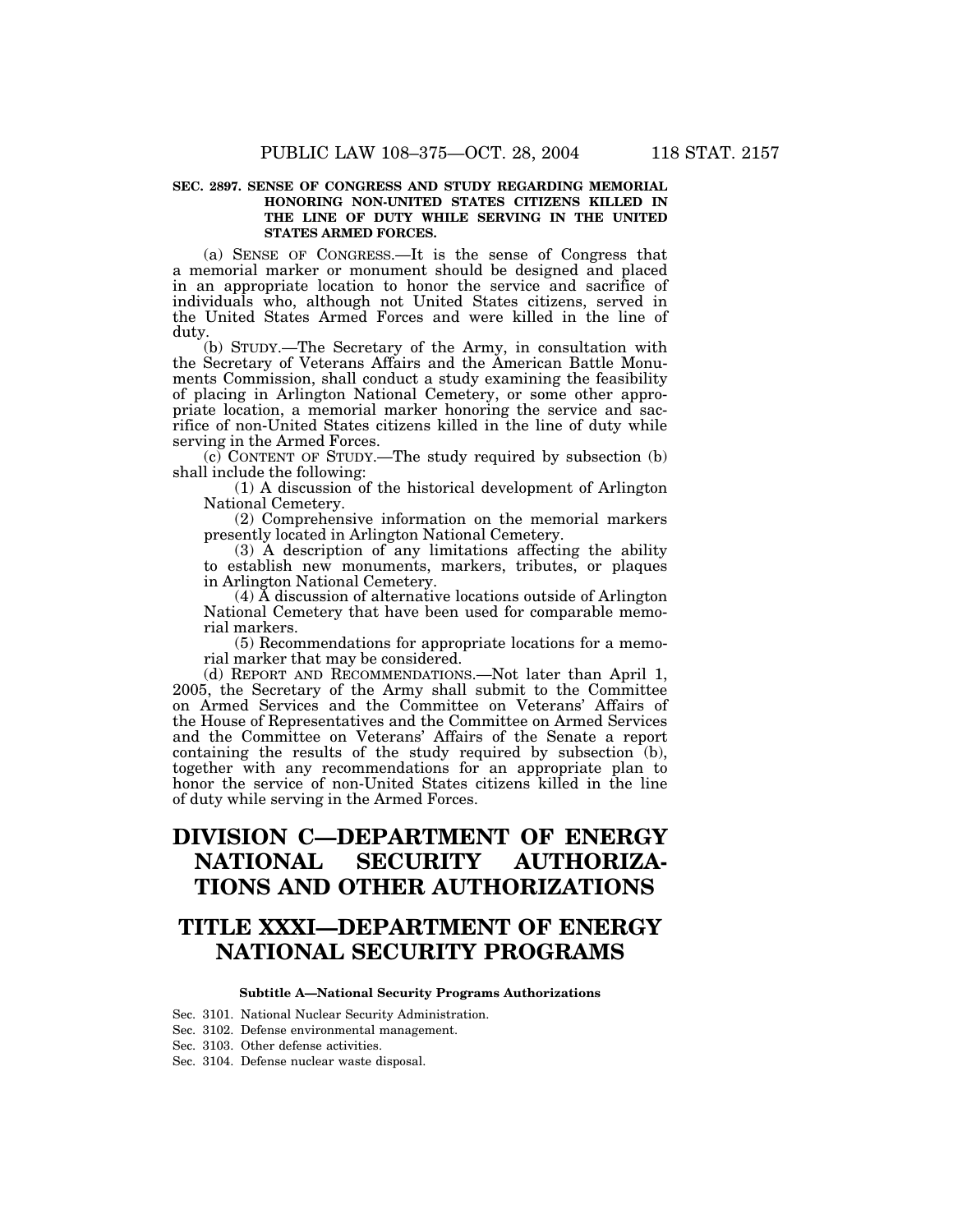#### **Subtitle B—Program Authorizations, Restrictions, and Limitations**

- Sec. 3111. Report on requirements for Modern Pit Facility.
- Sec. 3112. Two-year extension of authority for appointment of certain scientific, engineering, and technical personnel.
- Sec. 3113. Limited authority to carry out new projects under Facilities and Infrastructure Recapitalization Program after project selection deadline.
- Sec. 3114. Modification of milestone and report requirements for National Ignition Facility.
- Sec. 3115. Modification of submittal date of annual plan for stewardship, management, and certification of warheads in the nuclear weapons stockpile.
- Sec. 3116. Defense site acceleration completion. Sec. 3117. Treatment of waste material.
- Sec. 3118. Local stakeholder organizations for 2006 closure sites.
- Sec. 3119. Report to Congress on Advanced Nuclear Weapons Concepts Initiative.

#### **Subtitle C—Proliferation Matters**

- Sec. 3131. Modification of authority to use International Nuclear Materials Protection and Cooperation Program funds outside the former Soviet Union. Sec. 3132. Acceleration of removal or security of fissile materials, radiological mate-
- rials, and related equipment at vulnerable sites worldwide. Sec. 3133. Silk Road Initiative.
- 
- Sec. 3134. Nuclear nonproliferation fellowships for scientists employed by United States and Russian Federation.
- Sec. 3135. Utilization of international contributions to the elimination of weapons grade plutonium production program.

#### **Subtitle D—Other Matters**

- Sec. 3141. Indemnification of Department of Energy contractors.
- Sec. 3142. Report on maintenance of retirement benefits for certain workers at 2006 closure sites after closure of sites.
- Sec. 3143. Report on efforts of National Nuclear Security Administration to understand plutonium aging.
- Sec. 3144. Support for public education in the vicinity of Los Alamos National Laboratory, New Mexico.
- Sec. 3145. Review of Waste Isolation Pilot Plant, New Mexico, pursuant to competitive contract.
- Sec. 3146. National Academy of Sciences study on management by Department of Energy of certain radioactive waste streams.
- Sec. 3147. Compensation of Pajarito Plateau, New Mexico, homesteaders for acquisition of lands for Manhattan Project in World War II.
- Sec. 3148. Modification of requirements relating to conveyances and transfer of certain land at Los Alamos National Laboratory, New Mexico.

#### **Subtitle E—Energy Employees Occupational Illness Compensation Program**

- Sec. 3161. Contractor employee compensation. Sec. 3162. Conforming amendments.
- 
- 
- Sec. 3163. Technical amendments. Sec. 3164. Transfer of funds for fiscal year 2005.
- Sec. 3165. Use of Energy Employees Occupational Illness Compensation Fund for certain payments to covered uranium employees.
- Sec. 3166. Improvements to Subtitle B of Energy Employees Occupational Illness Compensation Program Act of 2000.
- 
- Sec. 3167. Emergency Special Exposure Cohort meeting and report. Sec. 3168. Coverage of individuals employed at atomic weapons employer facilities during periods of residual contamination. Sec. 3169. Update of report on residual contamination of facilities.
- 
- Sec. 3170. Sense of Congress on resource center for energy employees under Energy Employee Occupational Illness Compensation Program in western New York and western Pennsylvania region.

# **Subtitle A—National Security Programs Authorizations**

#### **SEC. 3101. NATIONAL NUCLEAR SECURITY ADMINISTRATION.**

(a) AUTHORIZATION OF APPROPRIATIONS.—Funds are hereby authorized to be appropriated to the Department of Energy for fiscal year 2005 for the activities of the National Nuclear Security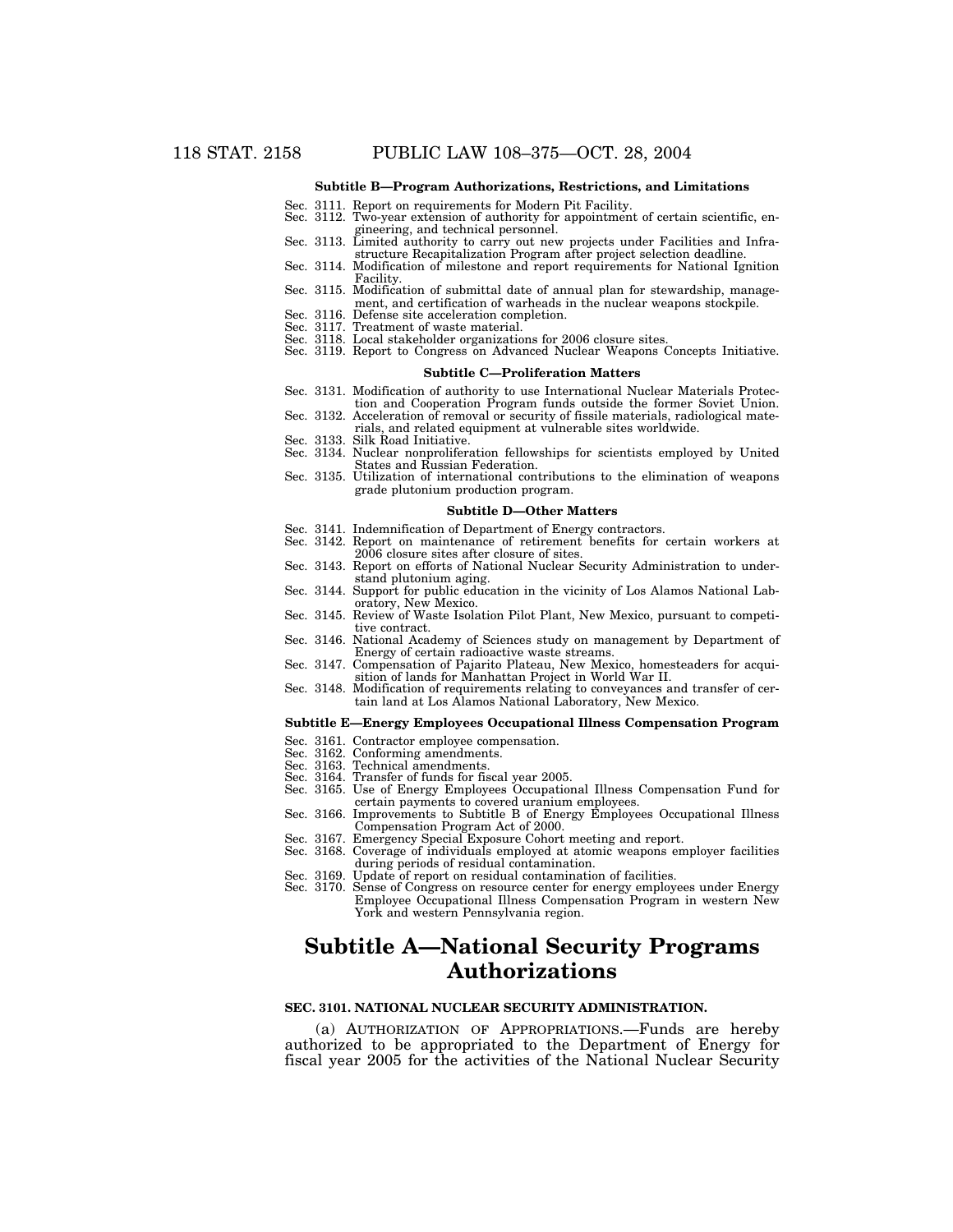Administration in carrying out programs necessary for national security in the amount of \$9,082,300,000, to be allocated as follows:

(1) For weapons activities, \$6,592,053,000.

(2) For defense nuclear nonproliferation activities, \$1,348,647,000.

(3) For naval reactors, \$797,900,000.

(4) For the Office of the Administrator for Nuclear Security, \$343,700,000.

(b) AUTHORIZATION OF NEW PLANT PROJECTS.—From funds referred to in subsection (a) that are available for carrying out plant projects, the Secretary of Energy may carry out, for weapons activities, the following new plant projects:

Project 05–D–140, project engineering and design, various locations, \$11,600,000.

Project 05–D–160, facilities and infrastructure recapitalization program, project engineering and design, various locations, \$8,700,000.

Project 05–D–170, project engineering and design, safeguards and security, various locations, \$17,000,000.

Project 05–D–401, production bays upgrade, Pantex Plant, Amarillo, Texas, \$25,100,000.

Project 05–D–402, beryllium capability project, Y–12 national security complex, Oak Ridge, Tennessee, \$3,627,000.

Project 05–D–601, compressed air upgrades project, Y–12 national security complex, Oak Ridge, Tennessee, \$4,400,000.

Project 05–D–602, power grid infrastructure upgrade, Los Alamos National Laboratory, Los Alamos, New Mexico, \$10,000,000.

Project 05–D–603, new master substation, Sandia National Laboratories, Albuquerque, New Mexico, \$600,000.

Project 05–D–701, security perimeter, Los Alamos National Laboratory, Los Alamos, New Mexico, \$20,000,000.

#### **SEC. 3102. DEFENSE ENVIRONMENTAL MANAGEMENT.**

Funds are hereby authorized to be appropriated to the Department of Energy for fiscal year 2005 for defense environmental management activities in carrying out programs necessary for national security in the amount of \$6,957,307,000, to be allocated as follows:

(1) For defense site acceleration completion, \$5,970,837,000.

(2) For defense environmental services, \$986,470,000.

#### **SEC. 3103. OTHER DEFENSE ACTIVITIES.**

Funds are hereby authorized to be appropriated to the Department of Energy for fiscal year 2005 for other defense activities in carrying out programs necessary for national security in the amount of \$636,036,000.

#### **SEC. 3104. DEFENSE NUCLEAR WASTE DISPOSAL.**

Funds are hereby authorized to be appropriated to the Department of Energy for fiscal year 2005 for defense nuclear waste disposal for payment to the Nuclear Waste Fund established in section 302(c) of the Nuclear Waste Policy Act of 1982 (42 U.S.C. 10222(c)) in the amount of \$120,000,000.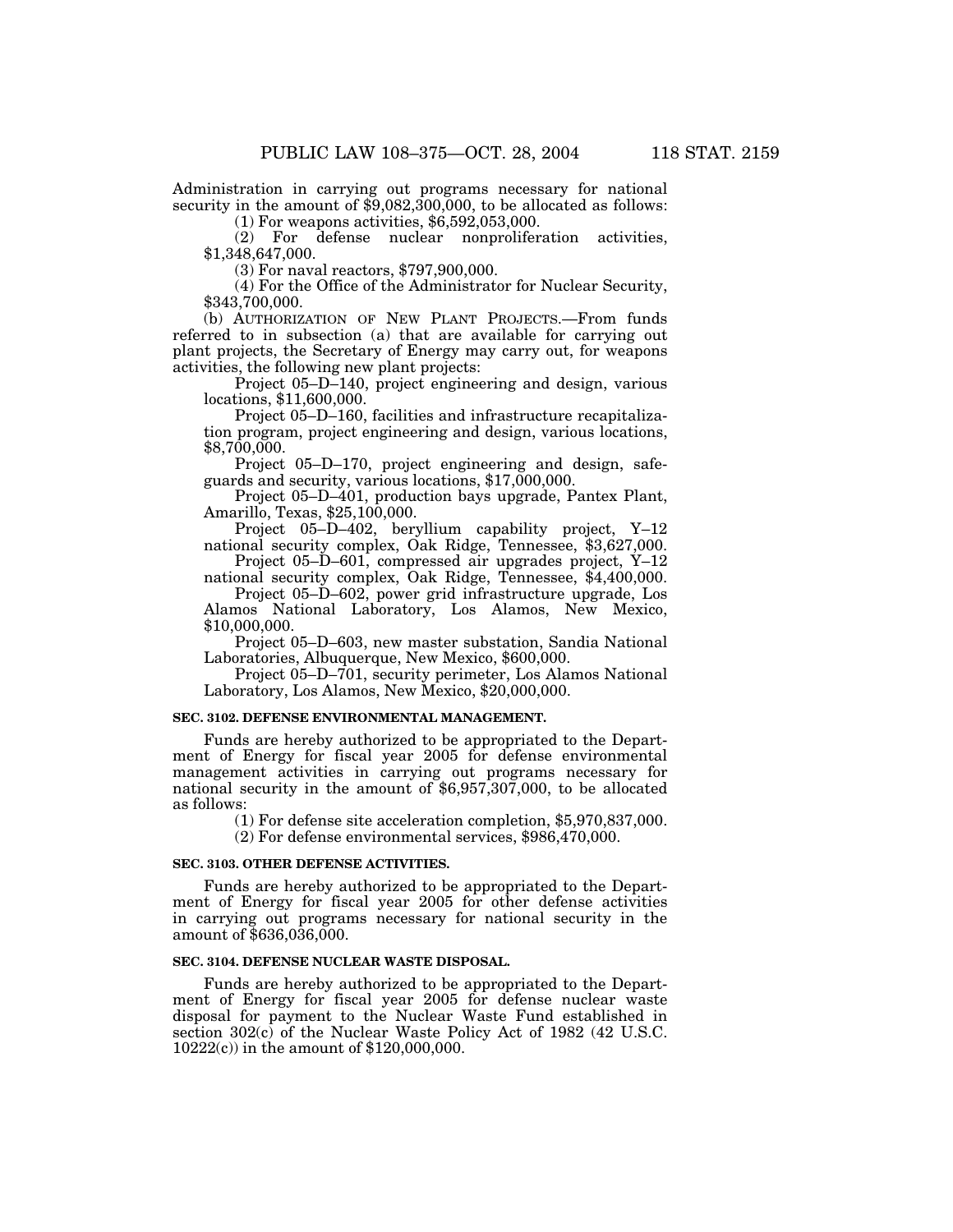# **Subtitle B—Program Authorizations, Restrictions, and Limitations**

#### **SEC. 3111. REPORT ON REQUIREMENTS FOR MODERN PIT FACILITY.**

(a) REPORT.—Not later than January 31, 2005, the Administrator for Nuclear Security shall submit to the congressional defense committees a report setting forth the validated pit production requirements for the Modern Pit Facility.

(b) VALIDATED PIT PRODUCTION REQUIREMENTS.—(1) The validated pit production requirements in the report under subsection (a) shall be established by the Administrator in conjunction with the Chairman of the Nuclear Weapons Council.

(2) The validated pit production requirements shall—

(A) include specifications regarding the total number of pits per year, and the number of pits to be produced per year for each weapon type, that will be required to be produced in order to support the weapons that will be retained in the nuclear weapons stockpile pursuant to the revised nuclear weapons stockpile plan submitted to the congressional defense committees as specified in the joint explanatory statement to accompany the report of the Committee on Conference on the bill H.R. 2754 of the 108th Congress;

(B) identify any surge capacity that may be included in the annual pit production requirements; and

(C) assume that the lifetime of any particular pit type is each of 40 years, 50 years, 60 years, and 70 years.

(c) FORM OF REPORT.—The report under subsection (a) shall be submitted in unclassified form and shall include a classified annex.

#### **SEC. 3112. TWO-YEAR EXTENSION OF AUTHORITY FOR APPOINTMENT OF CERTAIN SCIENTIFIC, ENGINEERING, AND TECH-NICAL PERSONNEL.**

Section 4601(c)(1) of the Atomic Energy Defense Act (50 U.S.C.  $2701(c)(1)$  is amended by striking "September 30, 2004" and inserting "September 30, 2006".

#### **SEC. 3113. LIMITED AUTHORITY TO CARRY OUT NEW PROJECTS UNDER FACILITIES AND INFRASTRUCTURE RECAPITALIZATION PROGRAM AFTER PROJECT SELECTION DEADLINE.**

(a) LIMITED AUTHORITY TO CARRY OUT NEW PROJECTS.—Section 3114(a) of the National Defense Authorization Act for Fiscal Year 2004 (Public Law 108–136; 117 Stat. 1744; 50 U.S.C. 2453 note) is amended—

(1) in the subsection caption, by striking ''DEADLINE FOR''; (2) in paragraph (2), by striking ''No project'' and inserting

"Except as provided in paragraph (3), no project"; and

 $(3)$  by adding at the end the following new paragraph: "(3)(A) Subject to the provisions of this paragraph, a project described in subparagraph (B) may be carried out under the Facilities and Infrastructure Recapitalization Program after December 31, 2004, if the Administrator approves the project. The Administrator may not delegate the authority to approve projects under the preceding sentence.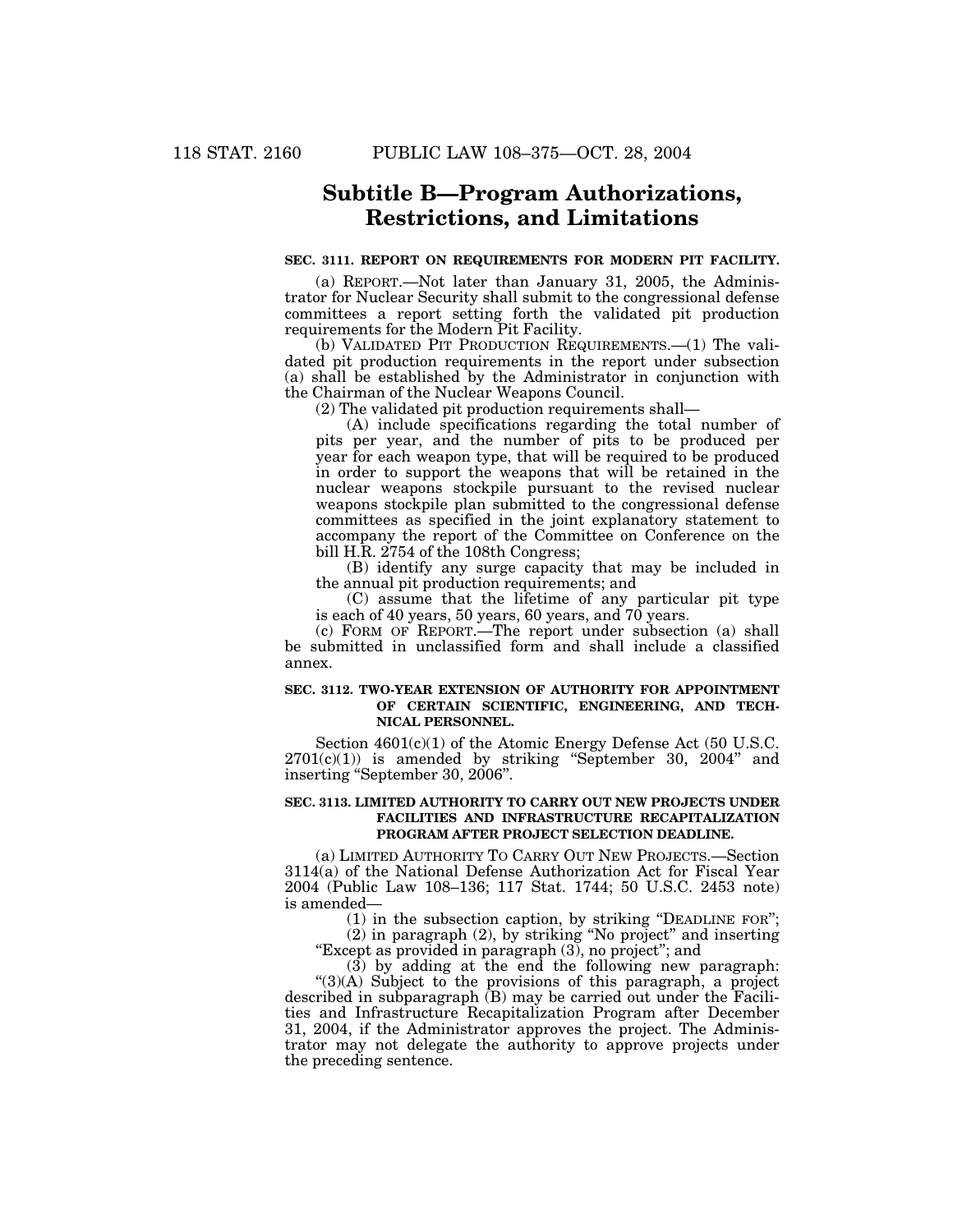''(B) A project described in this subparagraph is a project that consists of a specific building, facility, or other improvement (including fences, roads, or similar improvements).

''(C) Funds may not be obligated or expended for a project under this paragraph until 60 days after the date on which the Administrator submits to the congressional defense committees a notice on the project, including a description of the project and the nature of the project, a statement explaining why the project was not included in the Facilities and Infrastructure Recapitalization Program under paragraph (1), and a statement explaining why the project was not included in any other program under the jurisdiction of the Administrator.

''(D) The total number of projects that may be carried out under this paragraph in any fiscal year may not exceed five projects.

''(E) The Administrator may not utilize the authority in this paragraph until 60 days after the later of—

''(i) the date of the submittal to the congressional defense committees of a list of the projects selected for inclusion in the Facilities and Infrastructure Recapitalization Program under paragraph (1); or

"(ii) the date of the submittal to the congressional defense committees of the report required by subsection (c).

" $(F)$  A project may not be carried out under this paragraph unless the project will be completed by September 30, 2011.''.

(b) CONSTRUCTION OF AUTHORITY.—The amendments made by subsection (a) may not be construed to authorize any delay in either of the following:

50 USC 2453 note.

(1) The selection of projects for inclusion in the Facilities and Infrastructure Recapitalization Program under subsection (a) of section 3114 of the National Defense Authorization Act for Fiscal Year 2004.

(2) The submittal of the report required by subsection (c) of such section.

#### **SEC. 3114. MODIFICATION OF MILESTONE AND REPORT REQUIRE-MENTS FOR NATIONAL IGNITION FACILITY.**

(a) NOTIFICATION ON MILESTONES TO ACHIEVE IGNITION.—Subsection (a) of section 3137 of the National Defense Authorization Act for Fiscal Year 2002 (Public Law 107–107; 115 Stat. 1369) is amended by striking "each Level I milestone and Level II milestone for the National Ignition Facility.'' and inserting the following: ''each milestone for the National Ignition Facility as follows:

''(1) Each Level I milestone.

''(2) Each Level II milestone.

''(3) Each milestone to achieve ignition.''.

(b) REPORT ON FAILURE OF TIMELY ACHIEVEMENT OF MILE-STONES.—Subsection (b) of such section is amended by striking "a Level I milestone or Level II milestone for the National Ignition Facility" and inserting "a milestone for the National Ignition Facility referred to in subsection (a)''.

(c) MILESTONES TO ACHIEVE IGNITION.—Subsection (c) of such section is amended to read as follows:

''(c) MILESTONES.—For purposes of this section:

" $(1)$  The Level I milestones and Level II milestones for the National Ignition Facility are as established in the August 2000 revised National Ignition Facility baseline document.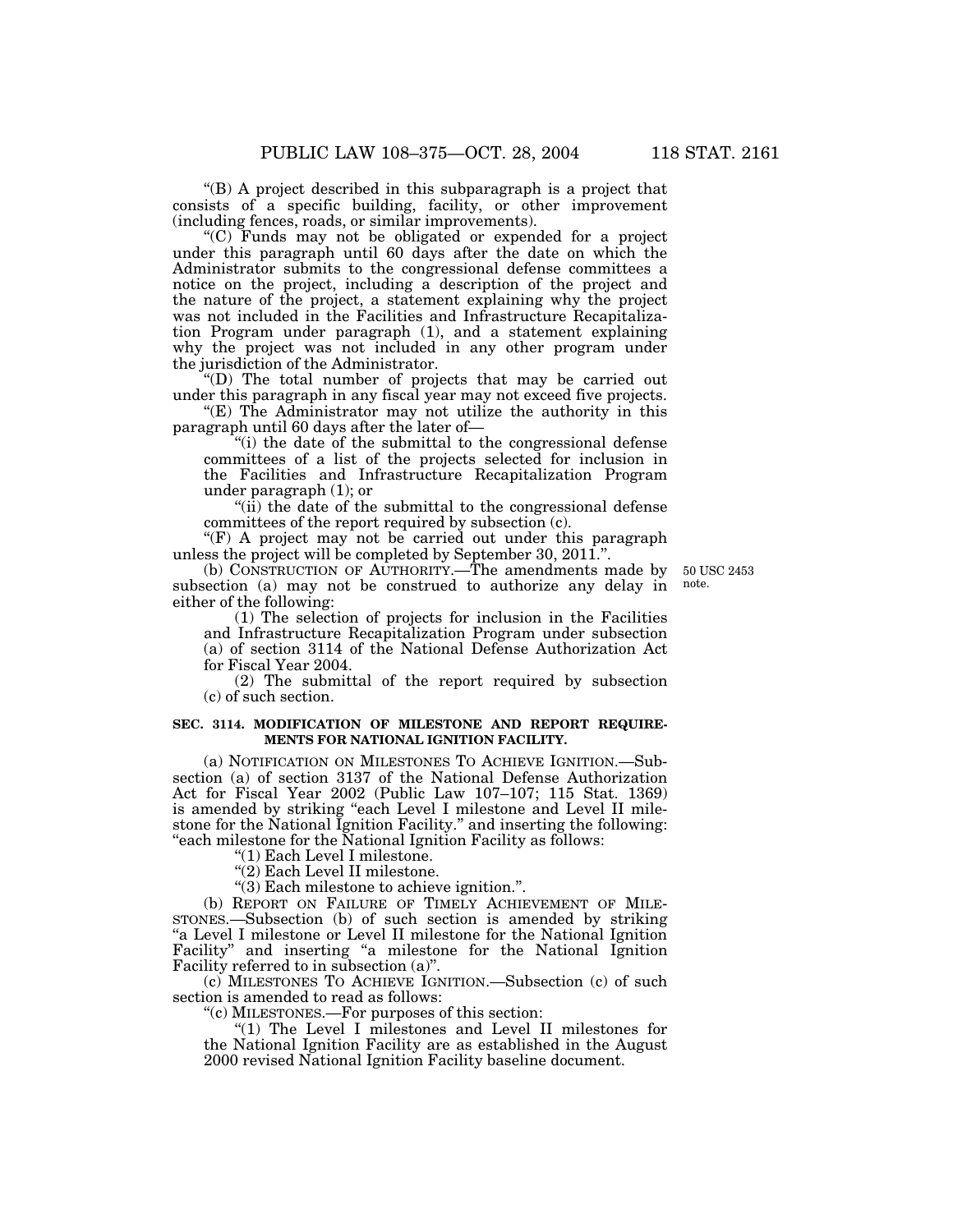"(2) The milestones for the National Ignition Facility to achieve ignition are such milestones (other than the milestones referred to in paragraph (1)) as the Administrator shall establish on any activities at the National Ignition Facility that are required to enable the National Ignition Facility to achieve ignition and be a fully functioning user facility by December 31, 2011.''.

(d) SUBMITTAL TO CONGRESS OF MILESTONES TO ACHIEVE IGNI-TION.—Not later than January 31, 2005, the Administrator for Nuclear Security shall submit to the congressional defense committees a report setting forth the milestones of the National Ignition Facility to achieve ignition as established by the Administration under subsection  $(c)(2)$  of section 3137 of the National Defense Authorization Act for Fiscal Year 2002, as amended by subsection (c) of this section. The report shall include—

(1) a description of each milestone established; and

(2) a proposal for the funding to be required to meet each such milestone.

(e) EXTENSION OF SUNSET.—Subsection (d) of section 3137 of such Act is amended by striking "September 30, 2004" and inserting ''December 31, 2011''.

#### **SEC. 3115. MODIFICATION OF SUBMITTAL DATE OF ANNUAL PLAN FOR STEWARDSHIP, MANAGEMENT, AND CERTIFICATION OF WARHEADS IN THE NUCLEAR WEAPONS STOCKPILE.**

Section 4203(c) of the Atomic Energy Defense Act (50 U.S.C.  $2523(c)$ ) is amended by striking "March 15 of each year thereafter" and inserting ''May 1 of each year thereafter''.

50 USC 2601 note.

#### **SEC. 3116. DEFENSE SITE ACCELERATION COMPLETION.**

(a) IN GENERAL.—Notwithstanding the provisions of the Nuclear Waste Policy Act of 1982, the requirements of section 202 of the Energy Reorganization Act of 1974, and other laws that define classes of radioactive waste, with respect to material stored at a Department of Energy site at which activities are regulated by a covered State pursuant to approved closure plans or permits issued by the State, the term ''high-level radioactive waste'' does not include radioactive waste resulting from the reprocessing of spent nuclear fuel that the Secretary of Energy (in this section referred to as the ''Secretary''), in consultation with the Nuclear Regulatory Commission (in this section referred to as the "Commission"), determines—

(1) does not require permanent isolation in a deep geologic repository for spent fuel or high-level radioactive waste;

(2) has had highly radioactive radionuclides removed to the maximum extent practical; and

(3)(A) does not exceed concentration limits for Class C low-level waste as set out in section 61.55 of title 10, Code of Federal Regulations, and will be disposed of—

(i) in compliance with the performance objectives set out in subpart C of part 61 of title 10, Code of Federal Regulations; and

(ii) pursuant to a State-approved closure plan or Stateissued permit, authority for the approval or issuance of which is conferred on the State outside of this section; or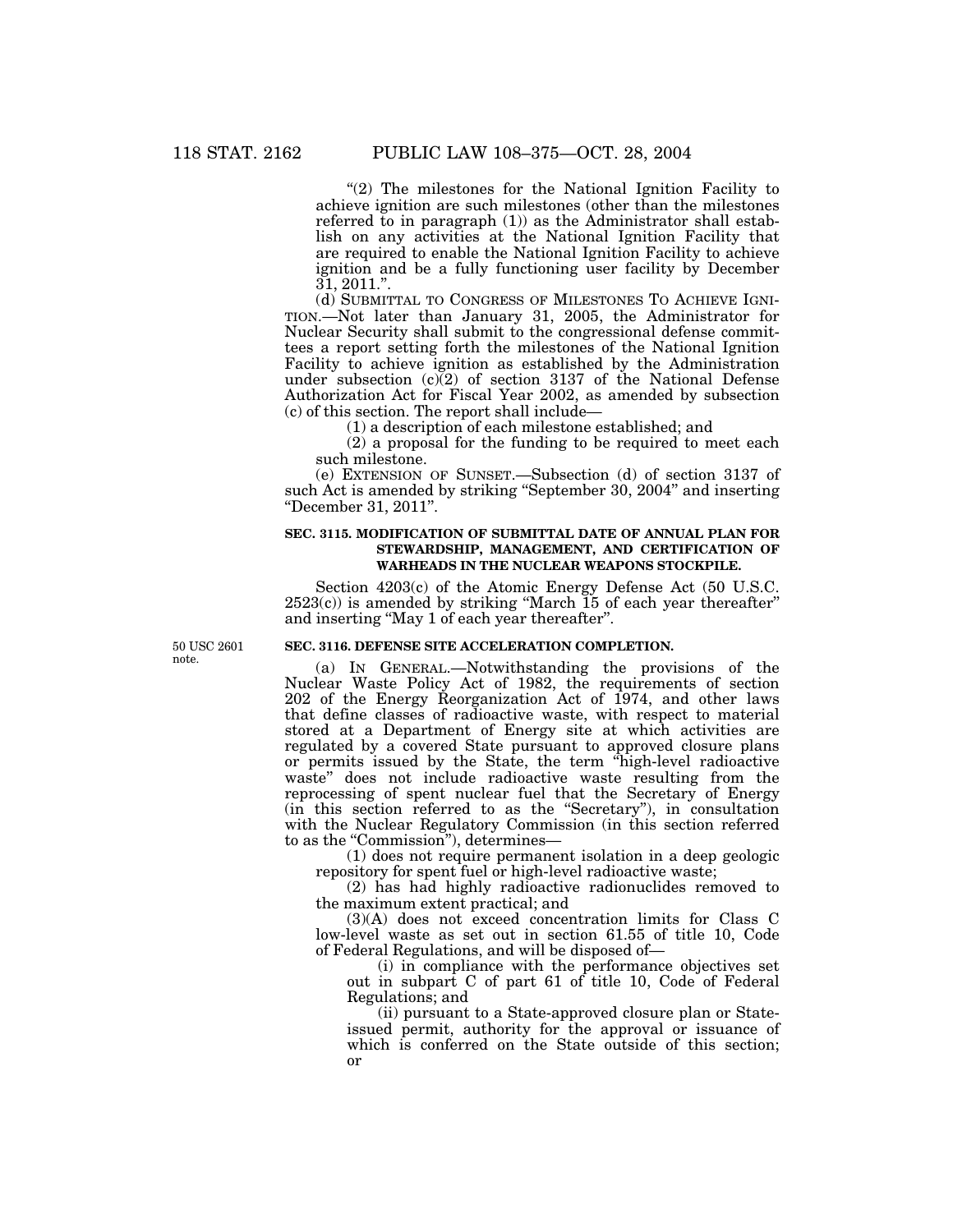(B) exceeds concentration limits for Class C low-level waste as set out in section 61.55 of title 10, Code of Federal Regulations, but will be disposed of—

(i) in compliance with the performance objectives set out in subpart C of part 61 of title 10, Code of Federal Regulations;

(ii) pursuant to a State-approved closure plan or Stateissued permit, authority for the approval or issuance of which is conferred on the State outside of this section; and

(iii) pursuant to plans developed by the Secretary in consultation with the Commission.

(b) MONITORING BY NUCLEAR REGULATORY COMMISSION.—(1) The Commission shall, in coordination with the covered State, monitor disposal actions taken by the Department of Energy pursuant to subparagraphs  $(A)$  and  $(B)$  of subsection  $(a)(3)$  for the purpose of assessing compliance with the performance objectives set out in subpart C of part 61 of title 10, Code of Federal Regulations.

 $(2)$  If the Commission considers any disposal actions taken by the Department of Energy pursuant to those subparagraphs to be not in compliance with those performance objectives, the Commission shall, as soon as practicable after discovery of the noncompliant conditions, inform the Department of Energy, the covered State, and the following congressional committees:

(A) The Committee on Armed Services, the Committee on Energy and Commerce, and the Committee on Appropriations of the House of Representatives.

(B) The Committee on Armed Services, the Committee on Energy and Natural Resources, the Committee on Environment and Public Works, and the Committee on Appropriations of the Senate.

(3) For fiscal year 2005, the Secretary shall, from amounts available for defense site acceleration completion, reimburse the Commission for all expenses, including salaries, that the Commission incurs as a result of performance under subsection (a) and this subsection for fiscal year 2005. The Department of Energy and the Commission may enter into an interagency agreement that specifies the method of reimbursement. Amounts received by the Commission for performance under subsection (a) and this subsection may be retained and used for salaries and expenses associated with those activities, notwithstanding section 3302 of title 31, United States Code, and shall remain available until expended.

(4) For fiscal years after 2005, the Commission shall include in the budget justification materials submitted to Congress in support of the Commission budget for that fiscal year (as submitted with the budget of the President under section 1105(a) of title 31, United States Code) the amounts required, not offset by revenues, for performance under subsection (a) and this subsection.

(c) INAPPLICABILITY TO CERTAIN MATERIALS.—Subsection (a) shall not apply to any material otherwise covered by that subsection that is transported from the covered State.

(d) COVERED STATES.—For purposes of this section, the following States are covered States:

(1) The State of South Carolina.

(2) The State of Idaho.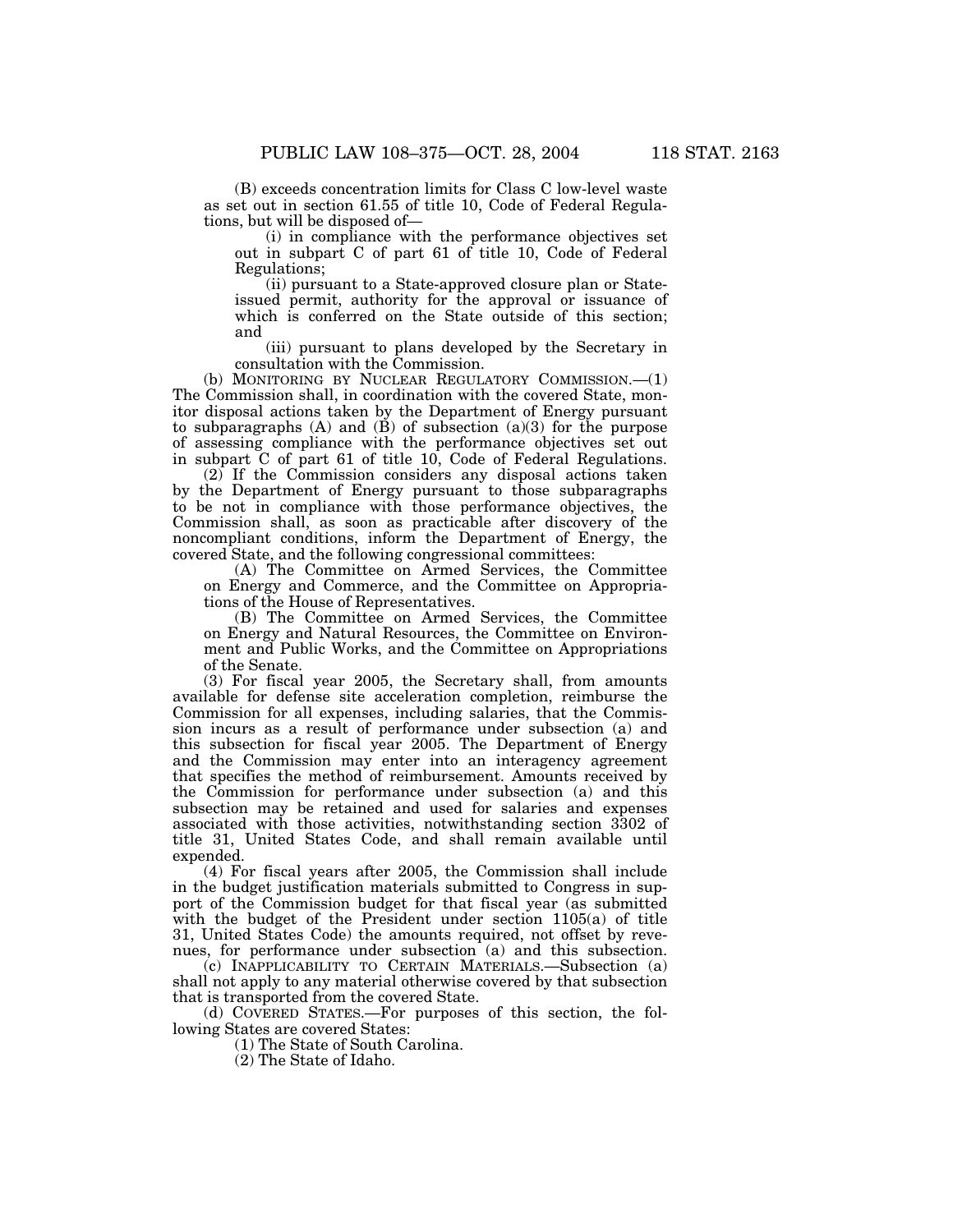(e) CONSTRUCTION.—(1) Nothing in this section shall impair, alter, or modify the full implementation of any Federal Facility Agreement and Consent Order or other applicable consent decree for a Department of Energy site.

(2) Nothing in this section establishes any precedent or is binding on the State of Washington, the State of Oregon, or any other State not covered by subsection (d) for the management, storage, treatment, and disposition of radioactive and hazardous materials.

(3) Nothing in this section amends the definition of ''transuranic waste'' or regulations for repository disposal of transuranic waste pursuant to the Waste Isolation Pilot Plant Land Withdrawal Act or part 191 of title 40, Code of Federal Regulations.

(4) Nothing in this section shall be construed to affect in any way the obligations of the Department of Energy to comply with section 4306A of the Atomic Energy Defense Act (50 U.S.C. 2567).

(5) Nothing in this section amends the West Valley Demonstration Act (42 U.S.C. 2121a note).

(f) JUDICIAL REVIEW.—Judicial review shall be available in accordance with chapter 7 of title 5, United States Code, for the following:

(1) Any determination made by the Secretary or any other agency action taken by the Secretary pursuant to this section.

 $(2)$  Any failure of the Commission to carry out its responsibilities under subsection (b).

#### **SEC. 3117. TREATMENT OF WASTE MATERIAL.**

Of the amounts made available pursuant to the authorization of appropriations in section  $3102(1)$  for environmental management for defense site acceleration completion for the High-Level Waste Proposal, \$350,000,000 shall be available at specified sites for any defense site acceleration completion activities at those sites, as follows:

(1) The Idaho National Engineering and Environmental Laboratory, Idaho, \$97,300,000.

(2) The Savannah River Site, Aiken, South Carolina, \$188,600,000.

(3) The Hanford Site, Richland, Washington, \$64,100,000.

#### **SEC. 3118. LOCAL STAKEHOLDER ORGANIZATIONS FOR 2006 CLOSURE SITES.**

(a) ESTABLISHMENT.—(1) The Secretary of Energy shall establish for each Department of Energy 2006 closure site a local stakeholder organization having the responsibilities set forth in subsection (c).

(2) The local stakeholder organization shall be established in consultation with interested elected officials of local governments in the vicinity of the closure site concerned.

(b) COMPOSITION.—A local stakeholder organization for a Department of Energy 2006 closure site under subsection (a) shall be composed of such elected officials of local governments in the vicinity of the closure site concerned as the Secretary considers appropriate to carry out the responsibilities set forth in subsection (c) who agree to serve on the organization, or the designees of such officials.

(c) RESPONSIBILITIES.—A local stakeholder organization for a Department of Energy 2006 closure site under subsection (a) shall—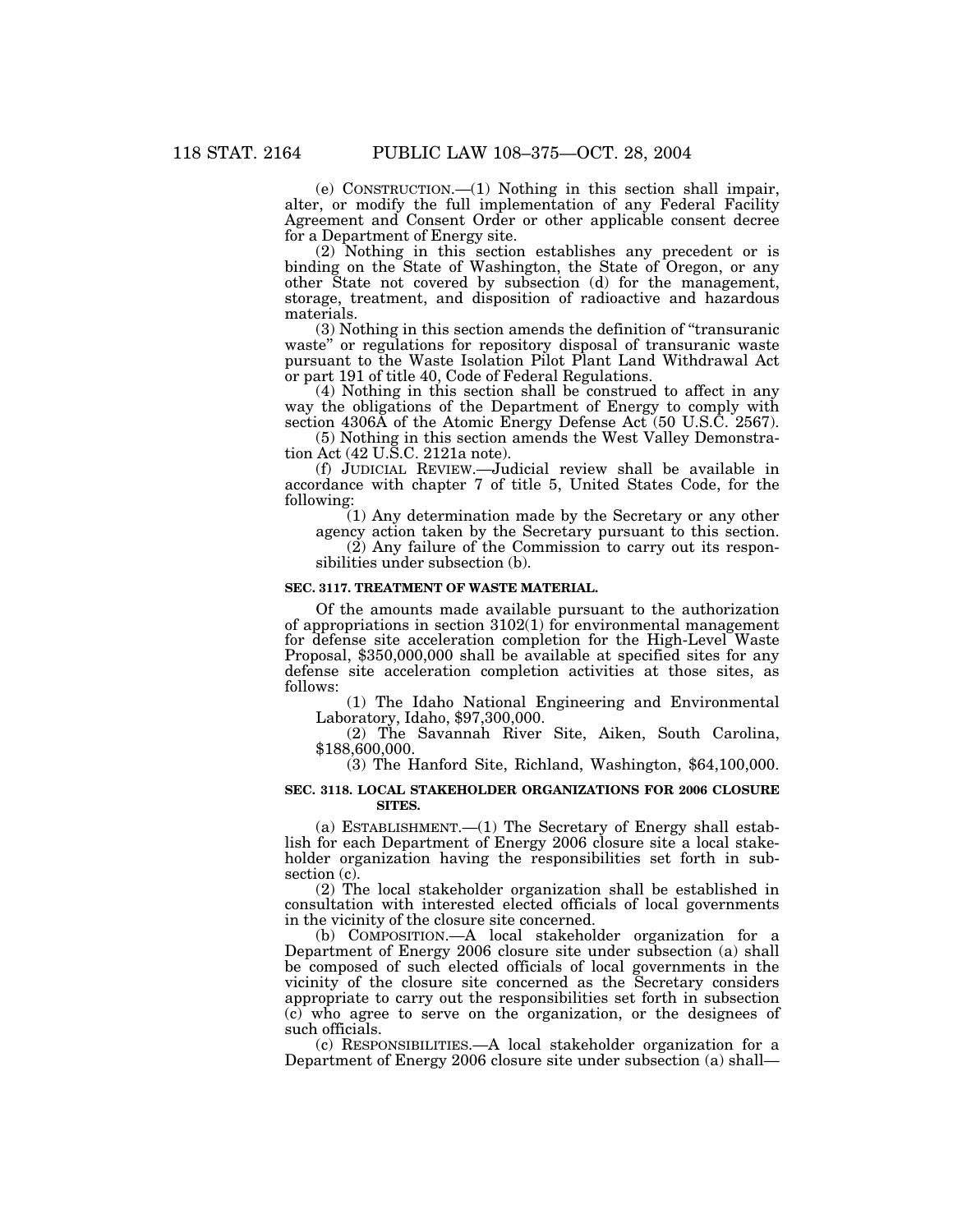(1) solicit and encourage public participation in appropriate activities relating to the closure and post-closure operations of the site;

(2) disseminate information on the closure and post-closure operations of the site to the State government of the State in which the site is located, local and tribal governments in the vicinity of the site, and persons and entities having a stake in the closure or post-closure operations of the site;

(3) transmit to appropriate officers and employees of the Department of Energy questions and concerns of governments, persons, and entities referred to paragraph (2) on the closure and post-closure operations of the site; and

(4) perform such other duties as the Secretary and the local stakeholder organization jointly determine appropriate to assist the Secretary in meeting post-closure obligations of the Department at the site.

(d) DEADLINE FOR ESTABLISHMENT.—The local stakeholder organization for a Department of Energy 2006 closure site shall be established not later than six months before the closure of the site.

(e) DEPARTMENT OF ENERGY 2006 CLOSURE SITE DEFINED.— In this section, the term "Department of Energy 2006 closure site" means the following:

(1) The Rocky Flats Environmental Technology Site, Colorado.

(2) The Fernald Plant, Ohio.

(3) The Mound Plant, Ohio.

#### **SEC. 3119. REPORT TO CONGRESS ON ADVANCED NUCLEAR WEAPONS CONCEPTS INITIATIVE.**

(a) REPORT REQUIRED.—Not later than March 1, 2005, the Administrator for Nuclear Security shall submit to the congressional defense committees a detailed report on the planned activities for studies under the Advanced Nuclear Weapons Concepts Initiative for fiscal year 2005.

(b) FORM OF REPORT.—The report under subsection (a) shall be submitted in unclassified form, but may include a classified annex.

# **Subtitle C—Proliferation Matters**

#### **SEC. 3131. MODIFICATION OF AUTHORITY TO USE INTERNATIONAL** 50 USC 2568. **NUCLEAR MATERIALS PROTECTION AND COOPERATION PROGRAM FUNDS OUTSIDE THE FORMER SOVIET UNION.**

(a) APPLICABILITY OF AUTHORITY LIMITED TO PROJECTS NOT PREVIOUSLY AUTHORIZED.—Subsection (a) of section 3124 of the National Defense Authorization Act for Fiscal Year 2004 (Public Law 108–136; 117 Stat. 1747) is amended by inserting ''that has not previously been authorized by Congress'' after ''states of the former Soviet Union''.

(b) REPEAL OF LIMITATION ON TOTAL AMOUNT OF OBLIGATION.— Such section is further amended—

(1) by striking subsection (c); and

(2) by redesignating subsections (d), (e), and (f) as subsections (c), (d), and (e), respectively.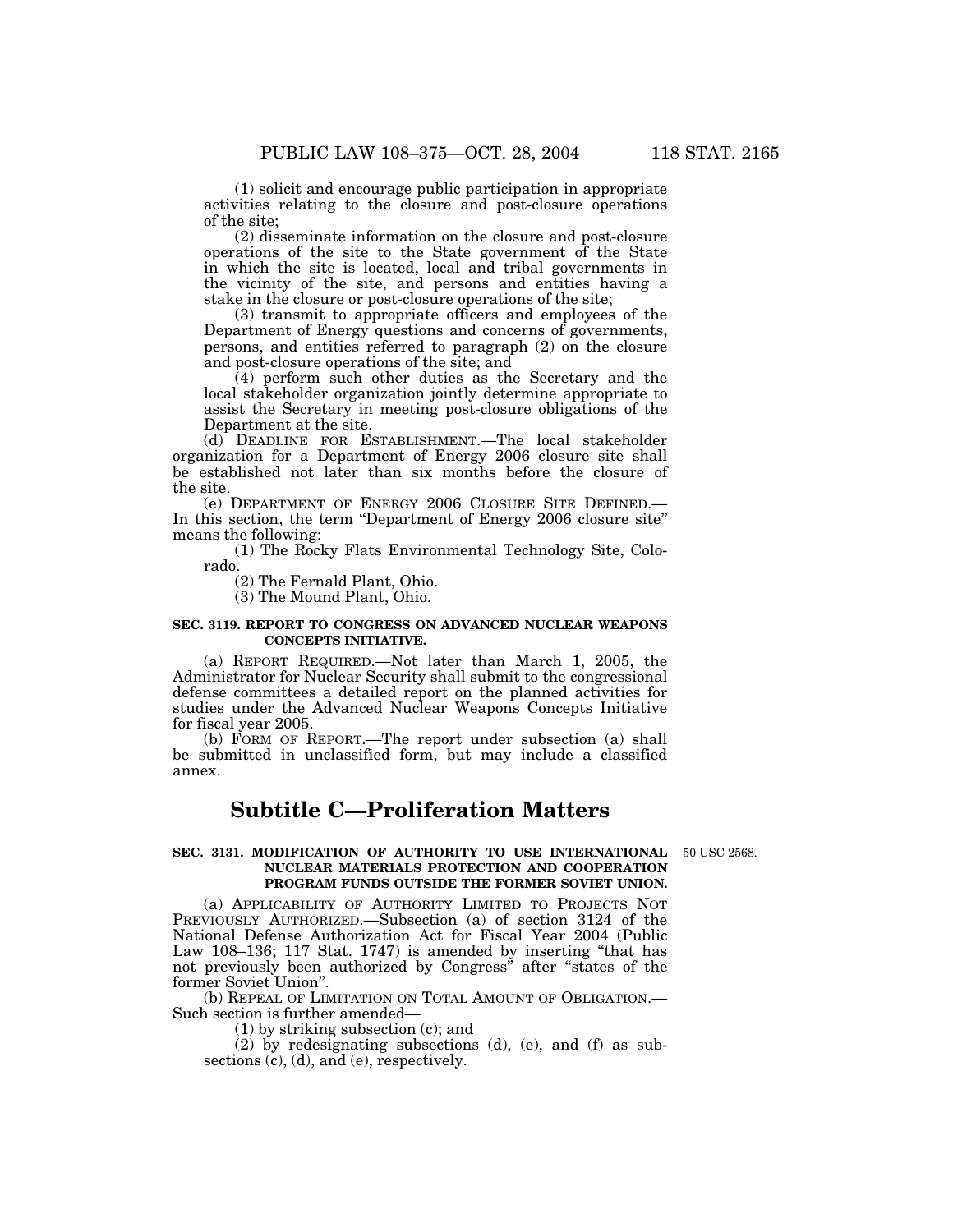(c) APPLICABILITY BEYOND FISCAL YEAR 2004.—Subsection (e) of such section (as redesignated by subsection (b)) is amended by striking ''the funds appropriated pursuant to the authorization of appropriations in section  $3101(a)(2)$  for such program" and inserting ''the funds appropriated pursuant to an authorization of appropriations for the International Nuclear Materials Protection and Cooperation Program''.

50 USC 2569.

#### **SEC. 3132. ACCELERATION OF REMOVAL OR SECURITY OF FISSILE MATERIALS, RADIOLOGICAL MATERIALS, AND RELATED EQUIPMENT AT VULNERABLE SITES WORLDWIDE.**

(a) SENSE OF CONGRESS.—(1) It is the sense of Congress that the security, including the rapid removal or secure storage, of high-risk, proliferation-attractive fissile materials, radiological materials, and related equipment at vulnerable sites worldwide should be a top priority among the activities to achieve the national security of the United States.

(2) It is the sense of Congress that the President may establish in the Department of Energy a task force to be known as the Task Force on Nuclear Materials to carry out the program authorized by subsection (b).

(b) PROGRAM AUTHORIZED.—The Secretary of Energy may carry out a program to undertake an accelerated, comprehensive worldwide effort to mitigate the threats posed by high-risk, proliferationattractive fissile materials, radiological materials, and related equipment located at sites potentially vulnerable to theft or diversion.

(c) PROGRAM ELEMENTS.—(1) Activities under the program under subsection (b) may include the following:

(A) Accelerated efforts to secure, remove, or eliminate proliferation-attractive fissile materials or radiological materials in research reactors, other reactors, and other facilities worldwide.

(B) Arrangements for the secure shipment of proliferationattractive fissile materials, radiological materials, and related equipment to other countries willing to accept such materials and equipment, or to the United States if such countries cannot be identified, and the provision of secure storage or disposition of such materials and equipment following shipment.

(C) The transportation of proliferation-attractive fissile materials, radiological materials, and related equipment from sites identified as proliferation risks to secure facilities in other countries or in the United States.

(D) The processing and packaging of proliferation-attractive fissile materials, radiological materials, and related equipment in accordance with required standards for transport, storage, and disposition.

(E) The provision of interim security upgrades for vulnerable, proliferation-attractive fissile materials, radiological materials, and related equipment pending their removal from their current sites.

(F) The utilization of funds to upgrade security and accounting at sites where proliferation-attractive fissile materials or radiological materials will remain for an extended period of time in order to ensure that such materials are secure against plausible potential threats and will remain so in the future.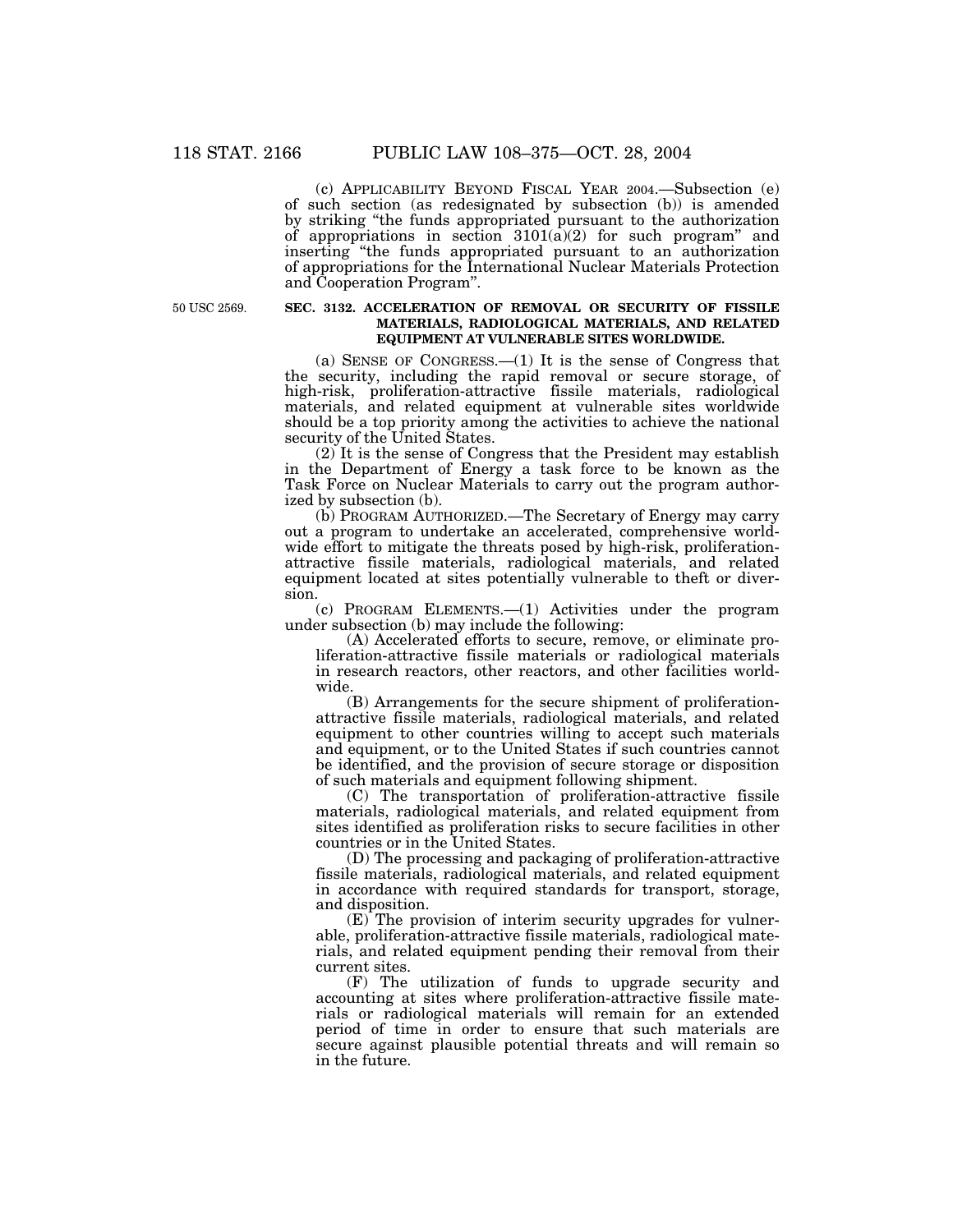(G) The management of proliferation-attractive fissile materials, radiological materials, and related equipment at secure facilities.

(H) Actions to ensure that security, including security upgrades at sites and facilities for the storage or disposition of proliferation-attractive fissile materials, radiological materials, and related equipment, continues to function as intended.

(I) The provision of technical support to the International Atomic Energy Agency (IAEA), other countries, and other entities to facilitate removal of, and security upgrades to facilities that contain, proliferation-attractive fissile materials, radiological materials, and related equipment worldwide.

(J) The development of alternative fuels and irradiation targets based on low-enriched uranium to convert research or other reactors fueled by highly-enriched uranium to such alternative fuels, as well as the conversion of reactors and irradiation targets employing highly-enriched uranium to employment of such alternative fuels and targets.

(K) Accelerated actions for the blend down of highlyenriched uranium to low-enriched uranium.

(L) The provision of assistance in the closure and decommissioning of sites identified as presenting risks of proliferation of proliferation-attractive fissile materials, radiological materials, and related equipment.

(M) Programs to—

(i) assist in the placement of employees displaced as a result of actions pursuant to the program in enterprises not representing a proliferation threat; and

(ii) convert sites identified as presenting risks of proliferation regarding proliferation-attractive fissile materials, radiological materials, and related equipment to purposes not representing a proliferation threat to the extent necessary to eliminate the proliferation threat.

(2) The Secretary of Energy shall, in coordination with the Secretary of State, carry out the program in consultation with, and with the assistance of, appropriate departments, agencies, and other entities of the United States Government.

(3) The Secretary of Energy shall, with the concurrence of the Secretary of State, carry out activities under the program in collaboration with such foreign governments, non-governmental organizations, and other international entities as the Secretary of Energy considers appropriate for the program.

(d)  $\text{REPORTS.} \text{---}(1)$  Not later than March 15, 2005, the Secretary of Energy shall submit to Congress a classified interim report on the program under subsection (b).

(2) Not later than January 1, 2006, the Secretary shall submit to Congress a classified final report on the program under subsection (b) that includes the following:

(A) A survey by the Secretary of the facilities and sites worldwide that contain proliferation-attractive fissile materials, radiological materials, or related equipment.

(B) A list of sites determined by the Secretary to be of the highest priority, taking into account risk of theft from such sites, for removal or security of proliferation-attractive fissile materials, radiological materials, or related equipment, organized by level of priority.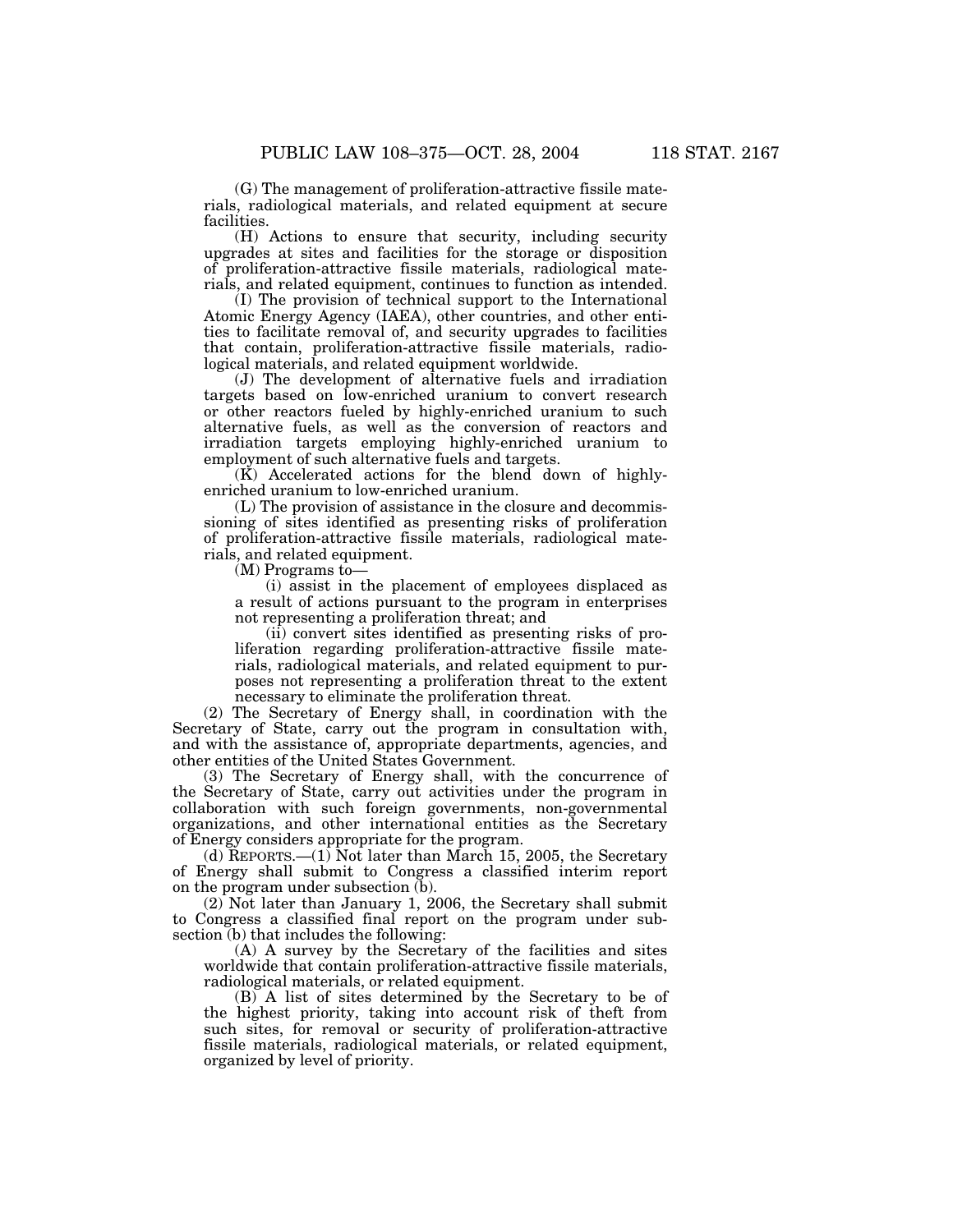(C) A plan, including activities under the program under this section, for the removal, security, or both of proliferationattractive fissile materials, radiological materials, or related equipment at vulnerable facilities and sites worldwide, including measurable milestones, metrics, and estimated costs for the implementation of the plan.

(3) A summary of each report under this subsection shall also be submitted to Congress in unclassified form.

(e) FUNDING.—Amounts authorized to be appropriated to the Secretary of Energy for defense nuclear nonproliferation activities shall be available for purposes of the program under this section.

(f) DEFINITIONS.—In this section:

(1) The term ''fissile materials'' means plutonium, highlyenriched uranium, or other material capable of sustaining an explosive nuclear chain reaction, including irradiated items containing such materials if the radiation field from such items is not sufficient to prevent the theft or misuse of such items.

(2) The term ''radiological materials'' includes Americium-241, Californium-252, Cesium-137, Cobalt-60, Iridium-192, Plutonium-238, Radium-226, Strontium-90, Curium-244, and irradiated items containing such materials, or other materials designated by the Secretary of Energy for purposes of this paragraph.

 $(3)$  The term "related equipment" includes equipment useful for enrichment of uranium in the isotope 235 and for extraction of fissile materials from irradiated fuel rods and other equipment designated by the Secretary of Energy for purposes of this section.

(4) The term "highly-enriched uranium" means uranium enriched to or above 20 percent in the isotope 235.

(5) The term ''low-enriched uranium'' means uranium enriched below 20 percent in the isotope 235.

(6) The term ''proliferation-attractive'', in the case of fissile materials and radiological materials, means quantities and types of such materials that are determined by the Secretary of Energy to present a significant risk to the national security of the United States if diverted to a use relating to proliferation.

50 USC 2570.

#### **SEC. 3133. SILK ROAD INITIATIVE.**

(a) PROGRAM AUTHORIZED.—(1) The Secretary of Energy may carry out a program, to be known as the Silk Road Initiative, to promote non-weapons-related employment opportunities for scientists, engineers, and technicians formerly engaged in activities to develop and produce weapons of mass destruction in Silk Road nations. The program should—

(A) incorporate best practices under the Initiatives for Proliferation Prevention program; and

(B) facilitate commercial partnerships between private entities in the United States and scientists, engineers, and technicians in the Silk Road nations.

(2) Before implementing the program with respect to multiple Silk Road nations, the Secretary of Energy shall carry out a pilot program with respect to one Silk Road nation selected by the Secretary. It is the sense of Congress that the Secretary should select the Republic of Georgia.

(b) SILK ROAD NATIONS DEFINED.—In this section, the Silk Road nations are Armenia, Azerbaijan, the Republic of Georgia,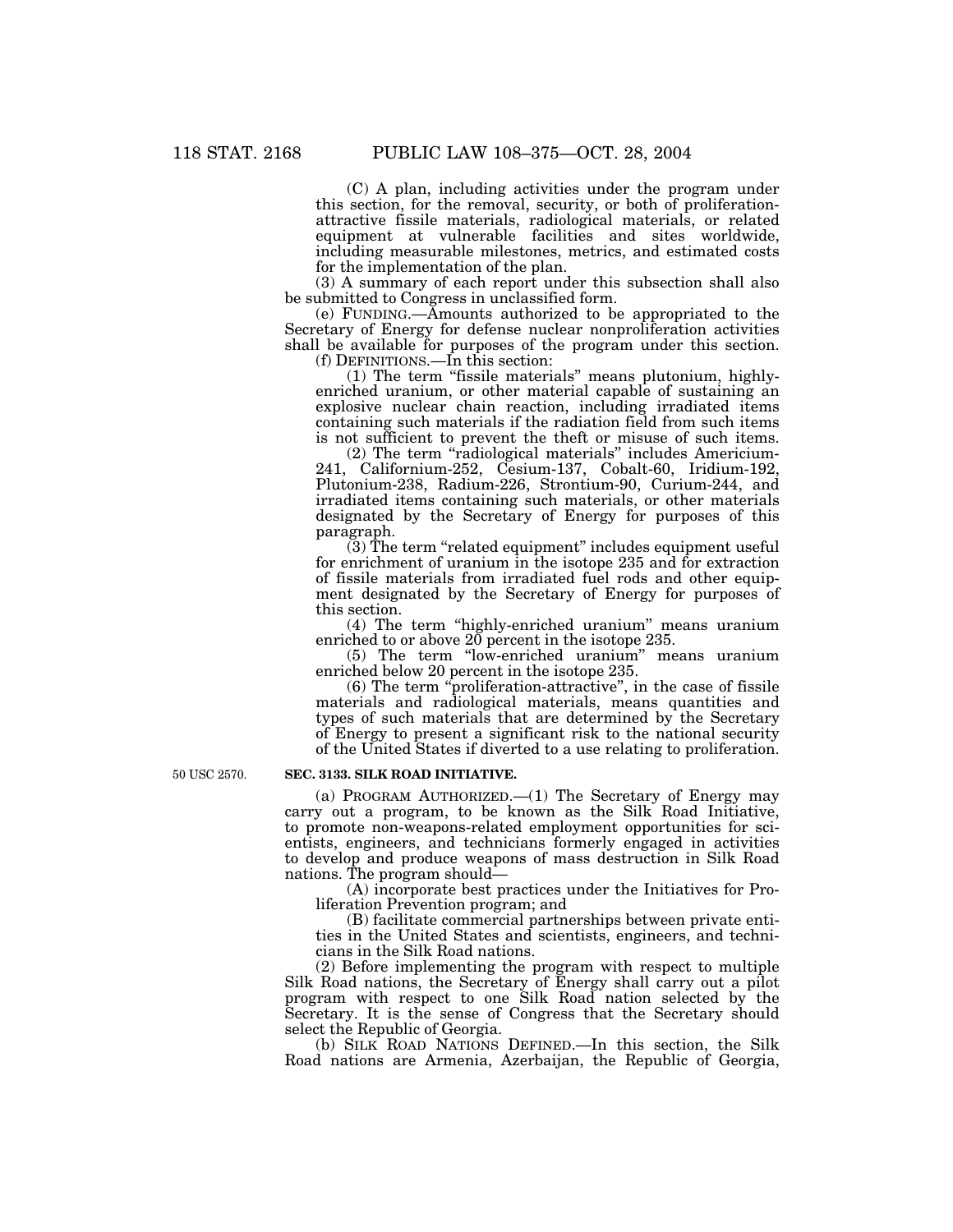Kazakhstan, Kyrgyzstan, Tajikistan, Turkmenistan, and Uzbekistan.

(c) FUNDING.—Of the funds authorized to be appropriated to the Department of Energy for nonproliferation and international security for fiscal year  $2005$ , up to \$10,000,000 may be used to carry out this section.

#### **SEC. 3134. NUCLEAR NONPROLIFERATION FELLOWSHIPS FOR SCI-ENTISTS EMPLOYED BY UNITED STATES AND RUSSIAN FEDERATION.**

50 USC 2571.

(a) In GENERAL.—(1) From amounts made available to carry out this section, the Administrator for Nuclear Security may carry out a program under which the Administrator awards, to scientists employed at nonproliferation research laboratories of the Russian Federation and the United States, international exchange fellowships, to be known as Nuclear Nonproliferation Fellowships, in the nuclear nonproliferation sciences.

(2) The purpose of the program shall be to provide opportunities for advancement in the nuclear nonproliferation sciences to scientists who, as demonstrated by their academic or professional achievements, show particular promise of making significant contributions in those sciences.

(3) A fellowship awarded to a scientist under the program shall be for collaborative study and training or advanced research at—

(A) a nonproliferation research laboratory of the Russian Federation, in the case of a scientist employed at a nonproliferation research laboratory of the United States; and

(B) a nonproliferation research laboratory of the United States, in the case of a scientist employed at a nonproliferation research laboratory of the Russian Federation.

(4) The duration of a fellowship under the program may not exceed two years, except that the Administrator may provide for a longer duration in an individual case to the extent warranted by extraordinary circumstances, as determined by the Administrator.

(5) In a calendar year, the Administrator may not award more than—

(A) one fellowship to a scientist employed at a nonproliferation research laboratory of the Russian Federation; and

(B) one fellowship to a scientist employed at a nonproliferation research laboratory of the United States.

(6) A fellowship under the program shall include—

(A) travel expenses; and

(B) any other expenses that the Administrator considers appropriate, such as room and board.

(b) DEFINITIONS.—In this section:

(1) The term ''nonproliferation research laboratory'' means, with respect to a country, a national laboratory of that country at which research in the nuclear nonproliferation sciences is carried out.

(2) The term ''nuclear nonproliferation sciences'' means bodies of scientific knowledge relevant to developing or advancing the means to prevent or impede the proliferation of nuclear weaponry.

(3) The term ''scientist'' means an individual who has a degree from an institution of higher education in a science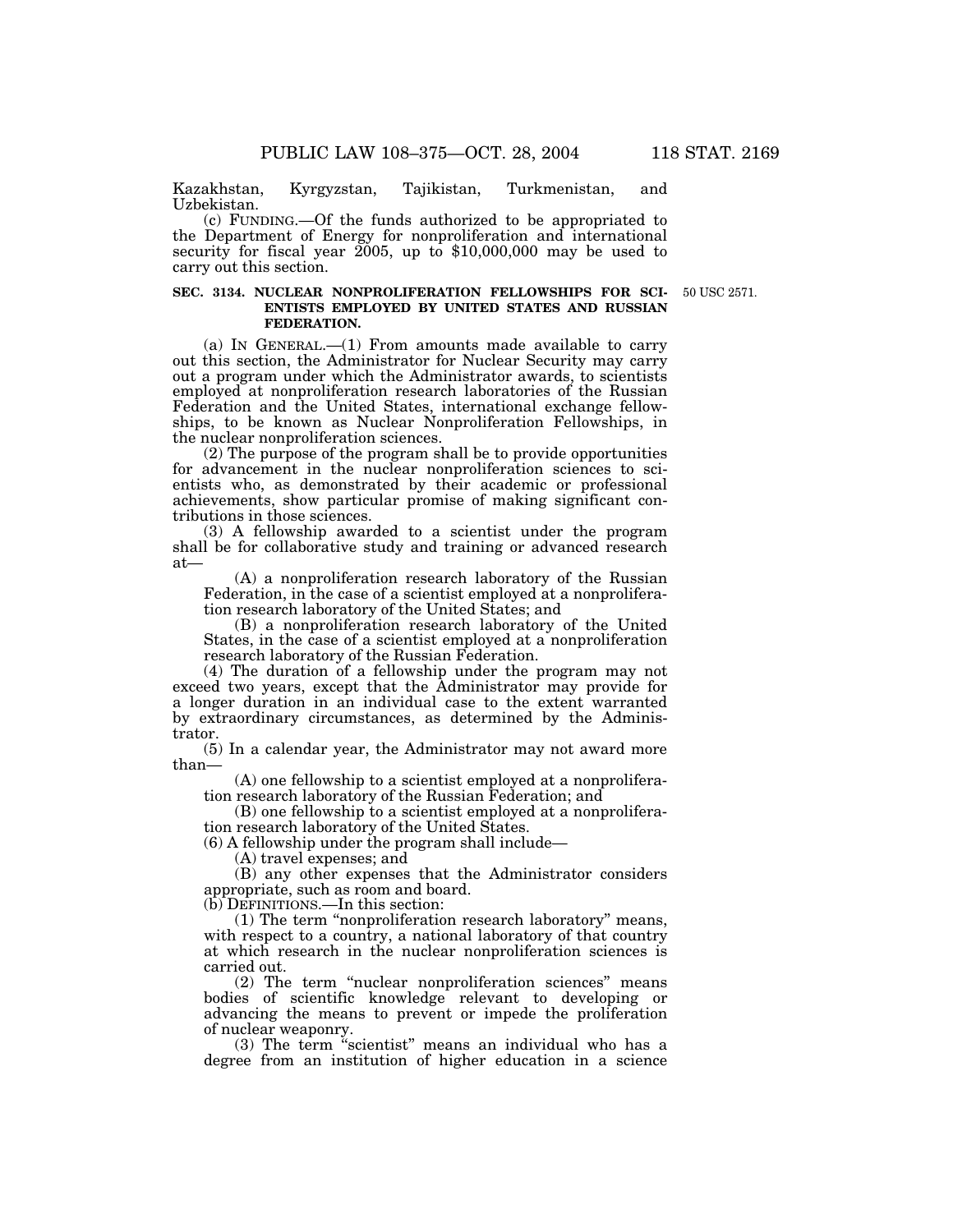that has practical application in the nuclear nonproliferation sciences.

(c) FUNDING.—Amounts available to the Department of Energy for defense nuclear nonproliferation activities shall be available for the fellowships authorized by subsection (a).

#### **SEC. 3135. UTILIZATION OF INTERNATIONAL CONTRIBUTIONS TO THE ELIMINATION OF WEAPONS GRADE PLUTONIUM PRODUCTION PROGRAM.**

Section 3151 of the Bob Stump National Defense Authorization Act for Fiscal Year 2003 (Public Law 107–314; 116 Stat. 2736; 22 U.S.C. 5952 note) is amended by adding at the end the following new subsection:

''(e) INTERNATIONAL PARTICIPATION IN PROGRAM.—(1) In order to achieve international participation in the program referred to in subsection (a), the Secretary of Energy may, in consultation with the Secretary of State, enter into one or more agreements with any person, foreign government, or other international organization that the Secretary considers appropriate for the contribution of funds by such person, government, or organization for purposes of the program.

 $\mathcal{L}(2)$  Notwithstanding section 3302 of title 31, United States Code, and subject to paragraphs (3) and (4), the Secretary may retain and utilize any amounts contributed by a person, government, or organization under an agreement under paragraph (1) for purposes of the program without further appropriation and without fiscal year limitation.

"(3) The Secretary may not utilize under paragraph  $(2)$  any amount contributed under an agreement under paragraph (1) until 30 days after the date on which the Secretary notifies the congressional defense committees of the intent to utilize such amount, including the source of such amount and the proposed purpose for which such amount will be utilized.

"(4) If any amount contributed under paragraph (1) has not been utilized within five years of receipt under that paragraph, the Secretary shall return such amount to the person, government, or organization contributing such amount under that paragraph.

 $(5)$  Not later than 30 days after the receipt of any amount contributed under paragraph (1), the Secretary shall submit to the congressional defense committees a notice of the receipt of such amount.

"(6) Not later than October 31 each year, the Secretary shall submit to the congressional defense committees a report on the receipt and utilization of amounts under this subsection during the preceding fiscal year. Each report for a fiscal year shall set forth—

"(A) a statement of any amounts received under this subsection, including the source of each such amount; and

''(B) a statement of any amounts utilized under this subsection, including the purpose for which such amounts were utilized.

''(7) The authority of the Secretary to accept and utilize amounts under this subsection shall expire on December 31, 2011.''.

Deadline. Notice.

Deadline. Reports.

Expiration date.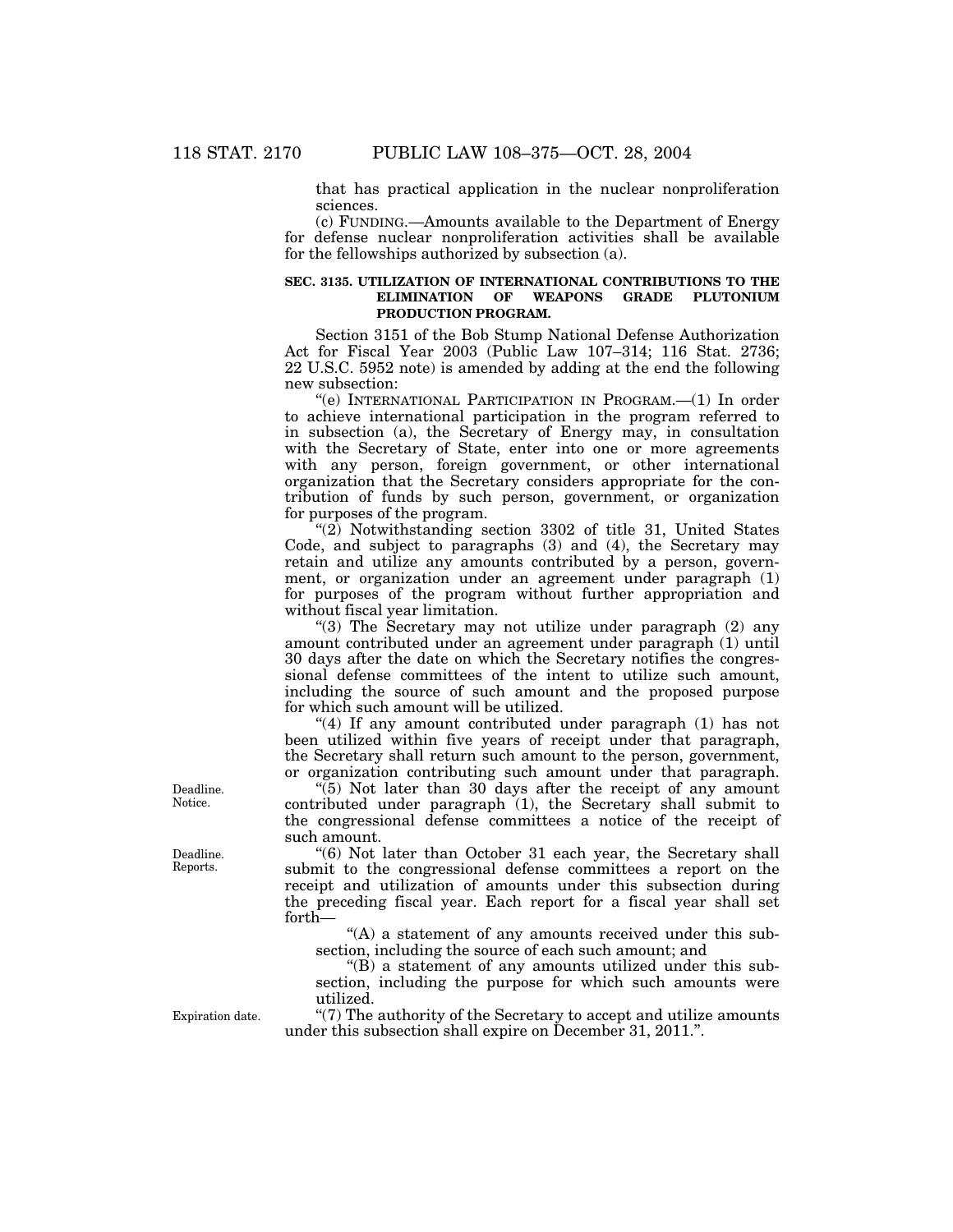## **Subtitle D—Other Matters**

#### **SEC. 3141. INDEMNIFICATION OF DEPARTMENT OF ENERGY CONTRAC-TORS.**

Section 170 d.(1)(A) of the Atomic Energy Act of 1954 (42 U.S.C. 2210(d)(1)(A)) is amended by striking "until December 31, 2004'' and inserting ''until December 31, 2006''.

## **SEC. 3142. REPORT ON MAINTENANCE OF RETIREMENT BENEFITS FOR CERTAIN WORKERS AT 2006 CLOSURE SITES AFTER CLO-SURE OF SITES.**

(a) REPORT REQUIRED.—Not later than 60 days after the date of the enactment of this Act, the Assistant Secretary of Energy for Environmental Management shall submit to the Secretary of Energy a report on the maintenance of retirement benefits for workers at Department of Energy 2006 closure sites after closure of such sites.

(b) ELEMENTS.—The report under subsection (a) shall include the following:

(1) The number of workers at Department of Energy 2006 closure sites who would be eligible for regular or early retirement benefits if such sites close on or after their target completion dates, but who would not be eligible for regular or early retirement benefits if such sites close before their target completion dates (by calendar quarter).

(2) The cost of providing regular or full retirement benefits, after the closure of Department of Energy 2006 closure sites, to workers at such sites who would fail to qualify for regular or early retirement benefits because of the early closure of such sites (by calendar quarter).

(3) The impact on collective-bargaining agreements and any applicable retirement benefit plan documents covering workers at Department of Energy 2006 closure sites of providing regular or early retirement benefits as set forth herein.

(c) TRANSMITTAL TO CONGRESS.—Not later than 30 days after receiving the report under subsection (a), the Secretary shall transmit the report to Congress, together with such recommendations, including recommendations for legislative action, as the Secretary considers appropriate.

(d) DEFINITIONS.—In this section:

(1) The term ''Department of Energy 2006 closure site'' means the following:

(A) The Rocky Flats Environmental Technology Site, Colorado.

(B) The Fernald Plant, Ohio.

(C) The Mound Plant, Ohio.

(2) The term ''worker'' means any employee who is employed by contract or first or second tier subcontract to perform cleanup, security, or administrative duties or responsibilities at a Department of Energy 2006 closure site.

(3) The term ''retirement benefits'' means pension, health, and other similar post-retirement benefits.

(4) The term ''target completion date'', with respect to a Department of Energy 2006 closure site, means the physical completion date specified in the site contracts.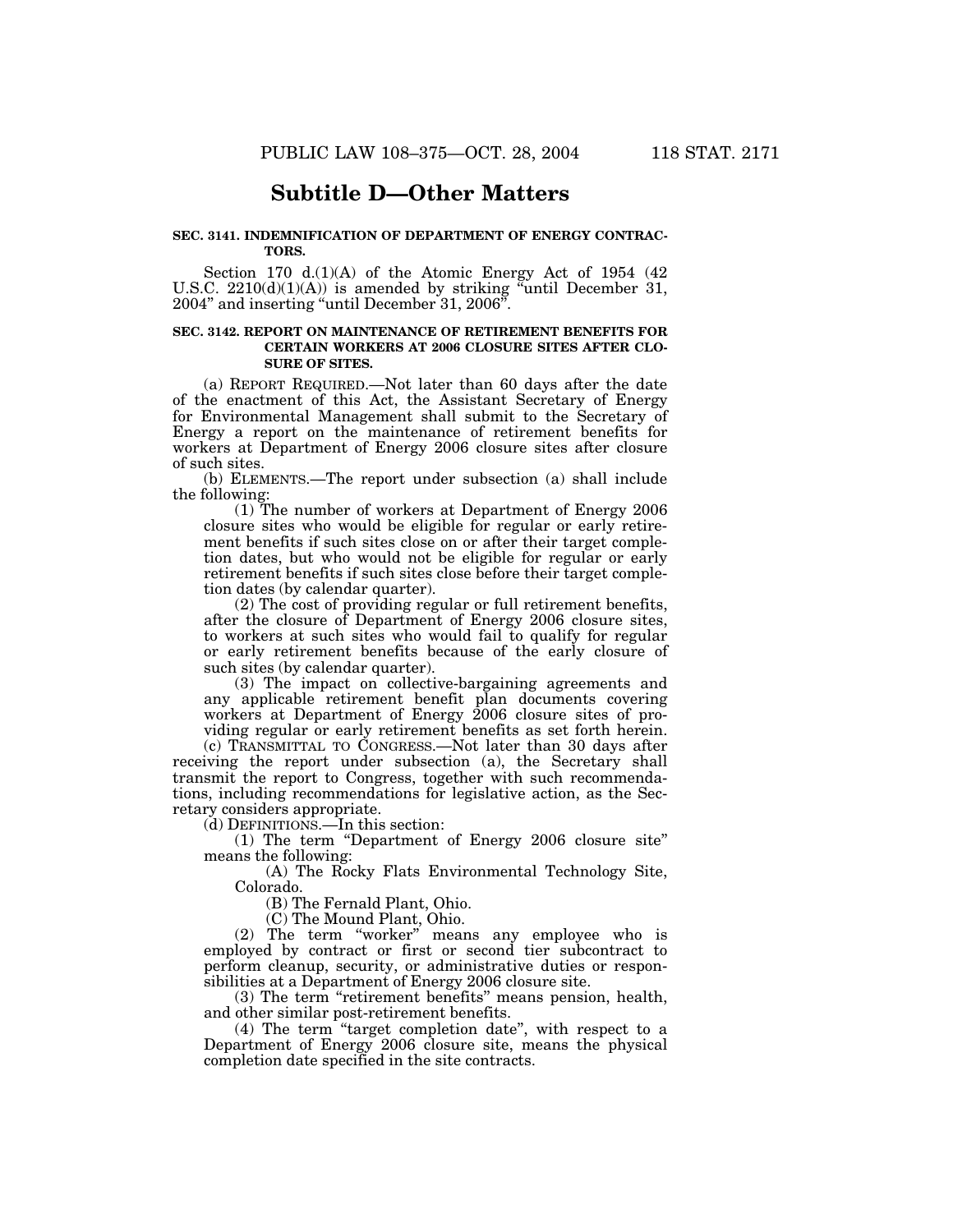## **SEC. 3143. REPORT ON EFFORTS OF NATIONAL NUCLEAR SECURITY ADMINISTRATION TO UNDERSTAND PLUTONIUM AGING.**

(a) STUDY.—(1) The Administrator for Nuclear Security shall enter into a contract with a Federally Funded Research and Development Center (FFRDC) providing for a study to assess the efforts of the National Nuclear Security Administration to understand the aging of plutonium in nuclear weapons.

(2) The Administrator shall make available to the FFRDC contractor under this subsection all information that is necessary for the contractor to successfully complete a meaningful study on a timely basis.

(b) REPORT REQUIRED.—(1) Not later than two years after the date of the enactment of this Act, the Administrator shall submit to Congress a report on the findings of the study required by subsection  $(a)(1)$ .

(2) The report shall include the recommendations of the study for improving the knowledge, understanding, and application of the fundamental and applied sciences related to the study of plutonium aging.

(3) The report shall be submitted in unclassified form, but may include a classified annex.

## **SEC. 3144. SUPPORT FOR PUBLIC EDUCATION IN THE VICINITY OF LOS ALAMOS NATIONAL LABORATORY, NEW MEXICO.**

The Secretary of Energy shall require that the primary management and operations contract for Los Alamos National Laboratory, New Mexico, that involves Laboratory operations after September 30, 2005, shall contain terms requiring the contractor under such contract to provide support to the Los Alamos Public School District, New Mexico, for the elementary and secondary education of students in the school district in the amount of \$8,000,000 in each fiscal year.

### **SEC. 3145. REVIEW OF WASTE ISOLATION PILOT PLANT, NEW MEXICO, PURSUANT TO COMPETITIVE CONTRACT.**

(a) CONTRACT REQUIREMENT.—The Secretary of Energy shall use competitive procedures to enter into a contract to conduct independent reviews and evaluations of the design, construction, and operations of the Waste Isolation Pilot Plant in New Mexico (in this section referred to as the ''WIPP'') as they relate to the protection of the public health and safety and the environment. The contract shall be for a period of one year, beginning on October 1, 2004, and shall be renewable for four additional one-year periods with the consent of the contractor and subject to the authorization and appropriation of funds for such purpose.

(b) CONTENT OF CONTRACT.—A contract entered into under subsection (a) shall require the following:

(1) The contractor shall appoint a Director and Deputy Director, who shall be scientists of national eminence in the field of nuclear waste disposal, shall be free from any biases related to the activities of the WIPP, and shall be widely known for their integrity and scientific expertise.

(2) The Director shall appoint staff. The professional staff shall consist of scientists and engineers of recognized integrity and scientific expertise who represent scientific and engineering disciplines needed for a thorough review of the WIPP, including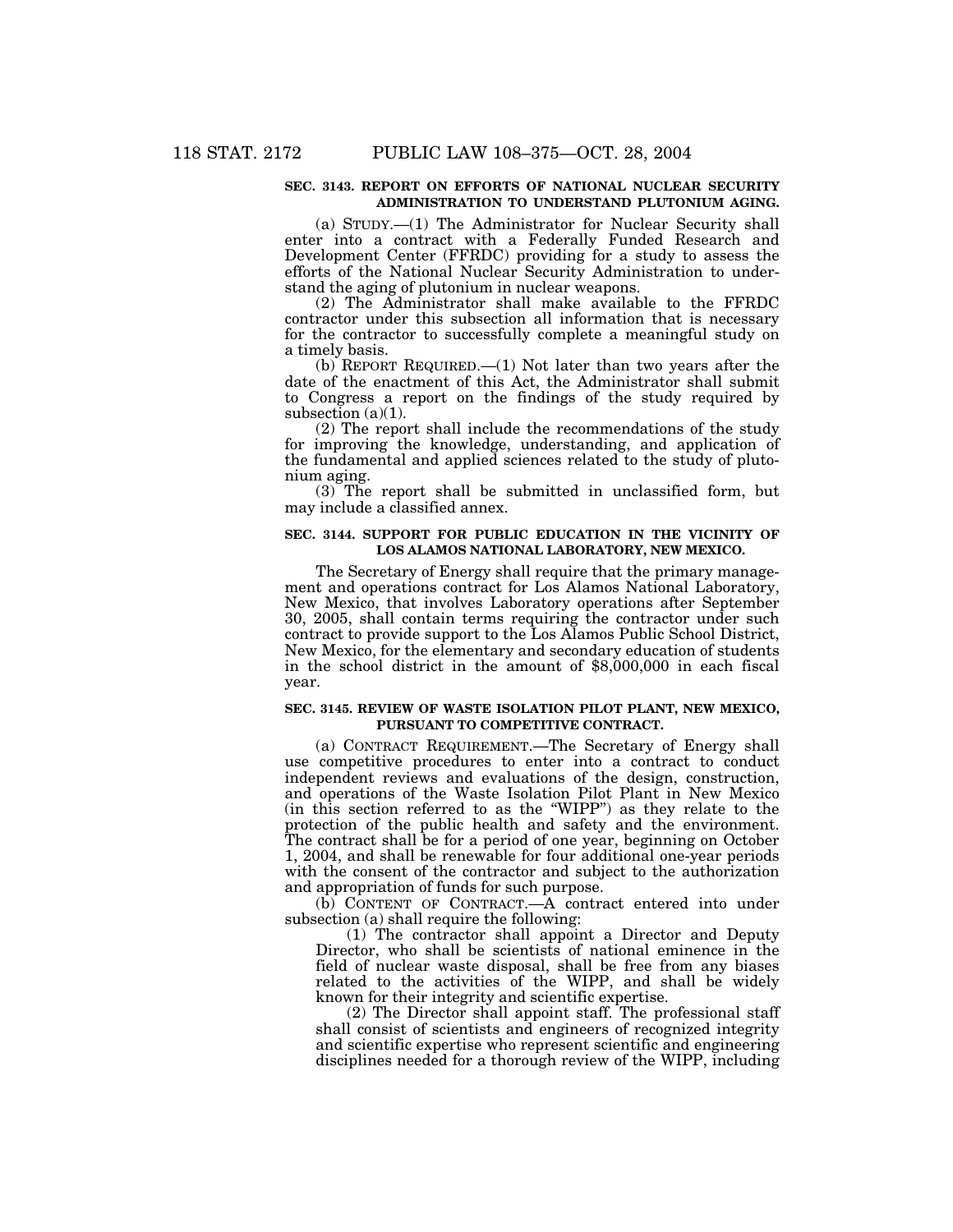disciplines such as geology, hydrology, health physics, environmental engineering, probability risk analysis, mining engineering, and radiation chemistry. The disciplines represented in the staff shall change as may be necessary to meet changed needs in carrying out the contract for expertise in any certain scientific or engineering discipline. Scientists and engineers employed under the contract shall have qualifications and experience equivalent to the qualifications and experience required for scientists and engineers employed by the Federal Government in grades GS–13 through GS–15.

(3) Scientists and engineers employed under the contract shall have an appropriate support staff.

(4) The Director and Deputy Director shall each be appointed for a term of 5 years, subject to contract renewal, and may be removed only for misconduct or incompetence. The staff shall be appointed for such terms as the Director considers appropriate.

(5) The rates of pay of professional staff and the procedures for increasing the rates of pay of professional staff shall be equivalent to those rates and procedures provided for the General Schedule pay system under chapter 53 of title 5, United States Code.

(6) The results of reviews and evaluations carried out under the contract shall be published.

(c) ADMINISTRATION.—The contractor shall establish general policies and guidelines to be used by the Director in carrying out the work under the contract.

## **SEC. 3146. NATIONAL ACADEMY OF SCIENCES STUDY ON MANAGEMENT BY DEPARTMENT OF ENERGY OF CERTAIN RADIOACTIVE WASTE STREAMS.**

(a) STUDY REQUIRED.—The Secretary of Energy shall, as soon as practicable, enter into an arrangement with the National Research Council of the National Academy of Sciences to carry out a study of the plans of the Department of Energy to manage those waste streams specified in subsection (b) that—

(1) exceed the concentration limits for Class C low-level waste as set out in section 61.55 of title 10, Code of Federal Regulations; and

(2) the Department plans to dispose of on the sites specified in subsection (b)(3) rather than in a repository for spent nuclear fuel and high-level waste.

(b) COVERED WASTE STREAMS.—The waste streams referred to in subsection (a) are the streams of waste, from reprocessed spent nuclear fuel, that—

(1) exceed the concentration limits for Class C low-level waste as set out in section 61.55 of title 10, Code of Federal Regulations;

(2) the Department does not plan for disposal in a repository for spent nuclear fuel and high-level waste; and

(3) are stored in tanks at the following sites:

(A) The Savannah River Site, South Carolina.

(B) The Idaho National Engineering Laboratory, Idaho.

(C) The Hanford Reservation, Washington.

(c) MATTERS INCLUDED.—The study required by subsection (a) shall evaluate—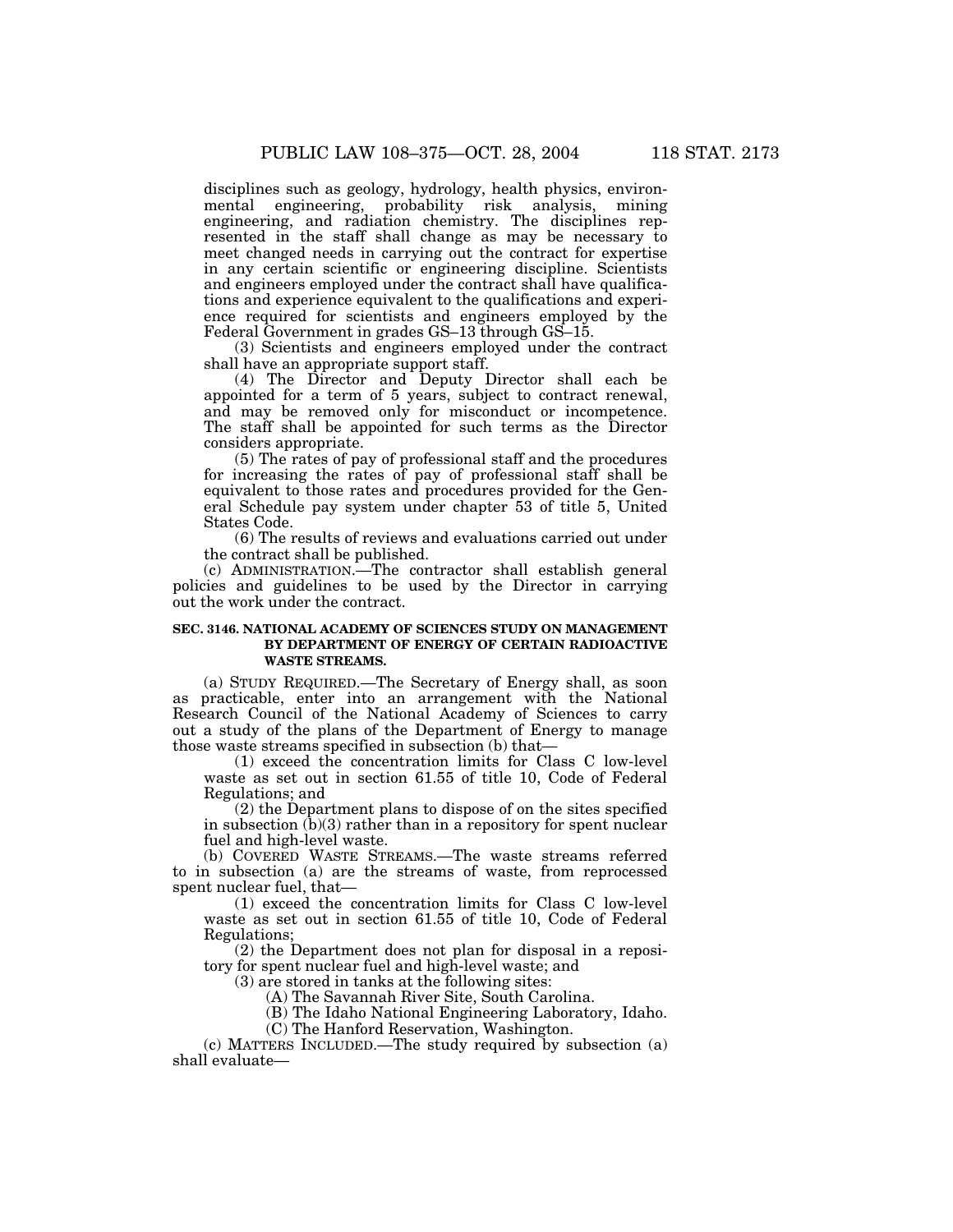(1) the state of the Department's understanding of the physical, chemical, and radiological characteristics of the waste referred to in subsection (b), including an assessment of data uncertainties;

(2) any actions additional to those contained in current plans that the Department should consider to ensure that the plans referred to in subsection (a) will comply with the performance objectives of part 61 of title 10, Code of Federal Regulations;

(3) the adequacy of the Department's plans for monitoring disposal sites and the surrounding environment to verify compliance with those performance objectives;

(4) existing technology alternatives to the plans referred to in subsection (a) and, for each such alternative, an assessment of the cost, consequences for worker safety, and longterm consequences for environmental and human health;

(5) any technology gaps that exist to effect improved efficiency in removal and treatment of waste from the tanks referred to in subsection (b)(3); and

(6) any other matters that the National Research Council considers appropriate and directly related to the subject matter of the study.

(d) RECOMMENDATIONS.—In carrying out the study required by subsection (a), the National Research Council may develop recommendations it considers appropriate and directly related to the subject matter of the study. It is the sense of Congress that the National Research Council should develop recommendations on—

(1) improvements to the scientific and technical basis for managing the waste covered by the study, including the identification of technology alternatives and mitigation of technology gaps; and

(2) the best means of monitoring any on-site disposal sites from the waste streams referred to in subsection (b), to include soil, groundwater, and surface water monitoring.

(e) REPORTS.—(1) The National Research Council shall submit to the Secretary of Energy and the congressional committees described in paragraph (2)—

(A) not later than six months after entering into the arrangement required by subsection (a), an interim report on the study that, with respect to the requirements of subsection (c)(2), specifically addresses any additional actions the Department should consider to ensure that the Department's plans for the Savannah River Site, including plans for grouting of tanks, will comply with the performance objectives referred to in that subsection in a more effective manner; and

(B) not later than one year after entering into the arrangement required by subsection (a), a final report on the study that includes all findings, conclusions, and recommendations. (2) The congressional committees referred to in paragraph (1) are as follows:

(A) The Committee on Appropriations, Committee on Armed Services, and Committee on Energy and Commerce of the House of Representatives.

(B) The Committee on Appropriations, Committee on Armed Services, Committee on Energy and Natural Resources, and Committee on Environment and Public Works of the Senate.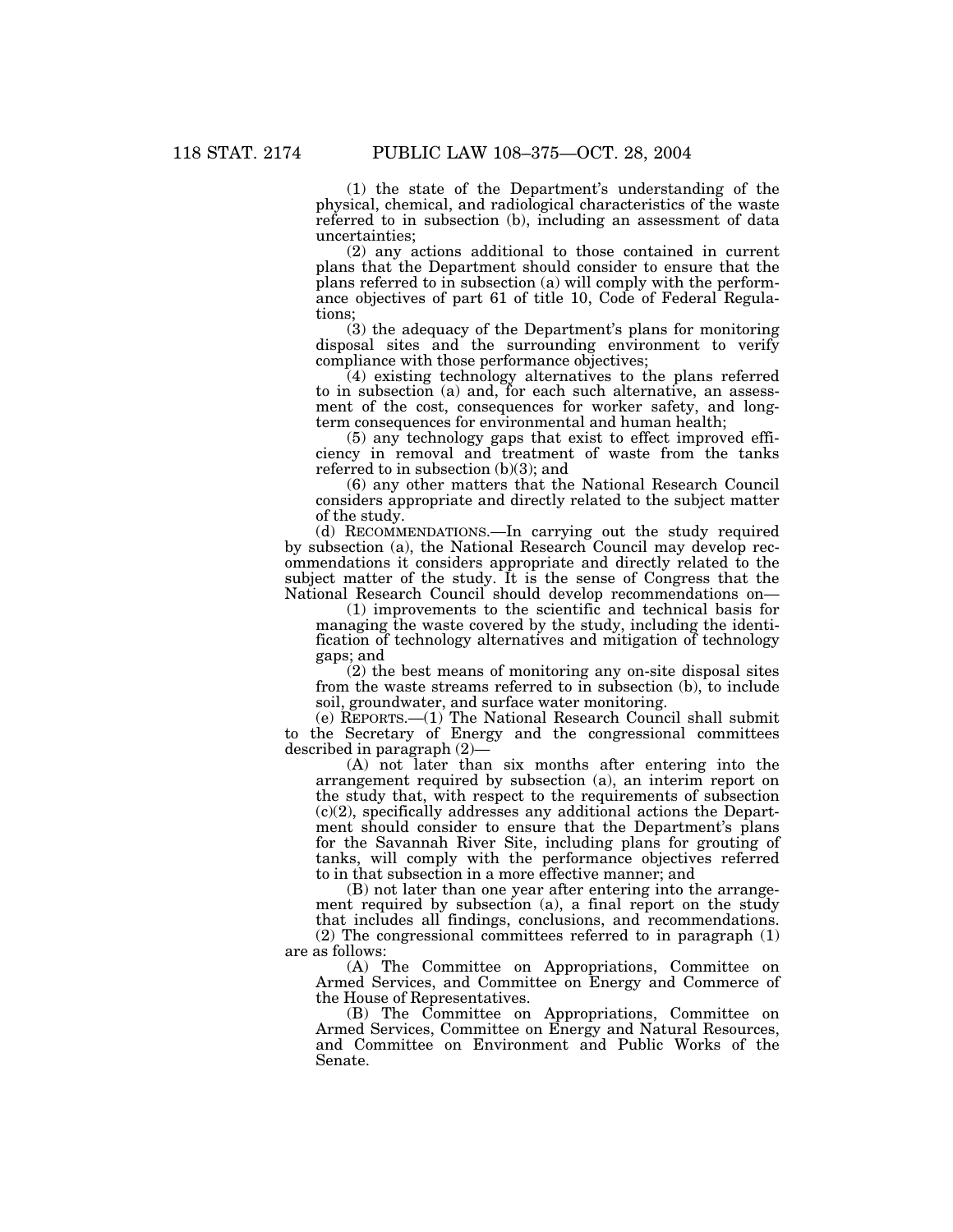(f) PROVISION OF INFORMATION.—The Secretary of Energy shall, in a timely manner, make available to the National Research Council all information that the National Research Council considers necessary to carry out its responsibilities under this section.

(g) RULE OF CONSTRUCTION.—This section shall not be construed to affect section 3116.

(h) FUNDING.—Of the amounts made available to the Department of Energy pursuant to the authorization of appropriations in section 3102, \$1,500,000 shall be available only for carrying out the study required by this section.

## **SEC. 3147. COMPENSATION OF PAJARITO PLATEAU, NEW MEXICO, HOMESTEADERS FOR ACQUISITION OF LANDS FOR MANHATTAN PROJECT IN WORLD WAR II.**

(a) ESTABLISHMENT OF COMPENSATION FUND.—There is established in the Treasury of the United States a fund to be known as the Pajarito Plateau Homesteaders Compensation Fund (in this section referred to as the "Fund"). The Fund shall be dedicated to the settlement of the two lawsuits in the United States District Court for the District of New Mexico consolidated as Civ. No. 00–60.

(b) ELEMENTS OF FUND.—The Fund shall consist of the following:

(1) Amounts available for deposit in the Fund under subsection (j).

(2) Interest earned on amounts in the Fund under subsection  $(g)$ .

(c) USE OF FUND.—The Fund shall be available for the settlement of the consolidated lawsuits in accordance with the following requirements:

(1) The settlement shall be subject to preliminary and final approval by the Court in accordance with rule  $2\dot{3}(e)$  of the Federal Rules of Civil Procedure.

(2) The Court shall appoint a special master in accordance with rule 53 of the Federal Rules of Civil Procedure to—

(A) identify class members;

(B) receive claims from class members so identified;

(C) determine in accordance with subsection (d) eligible claimants from among class members so identified;

(D) resolve contests, if any, among claimants with respect to a particular eligible tract, regarding the disbursement of monies in the Fund with respect to that eligible tract; and

(E) address such other matters as the Court may order.

(3) Lead counsel for claimants shall provide evidence to the special master to assist the special master in the duties set forth in paragraph (2).

(4) If more than 10 percent of the class members object to the settlement, or the Court fails to approve the settlement—

(A) the Fund shall not serve as the basis for the settlement of the consolidated lawsuits and the provisions of this section shall have no further force or effect; and

(B) amounts in the Fund shall not be disbursed, but

shall be retained in the Treasury as miscellaneous receipts. (5) The Court may award compensation for the special

master and attorney fees and expenses from the Fund pursuant to rule 23 of the Federal Rules of Civil Procedure, except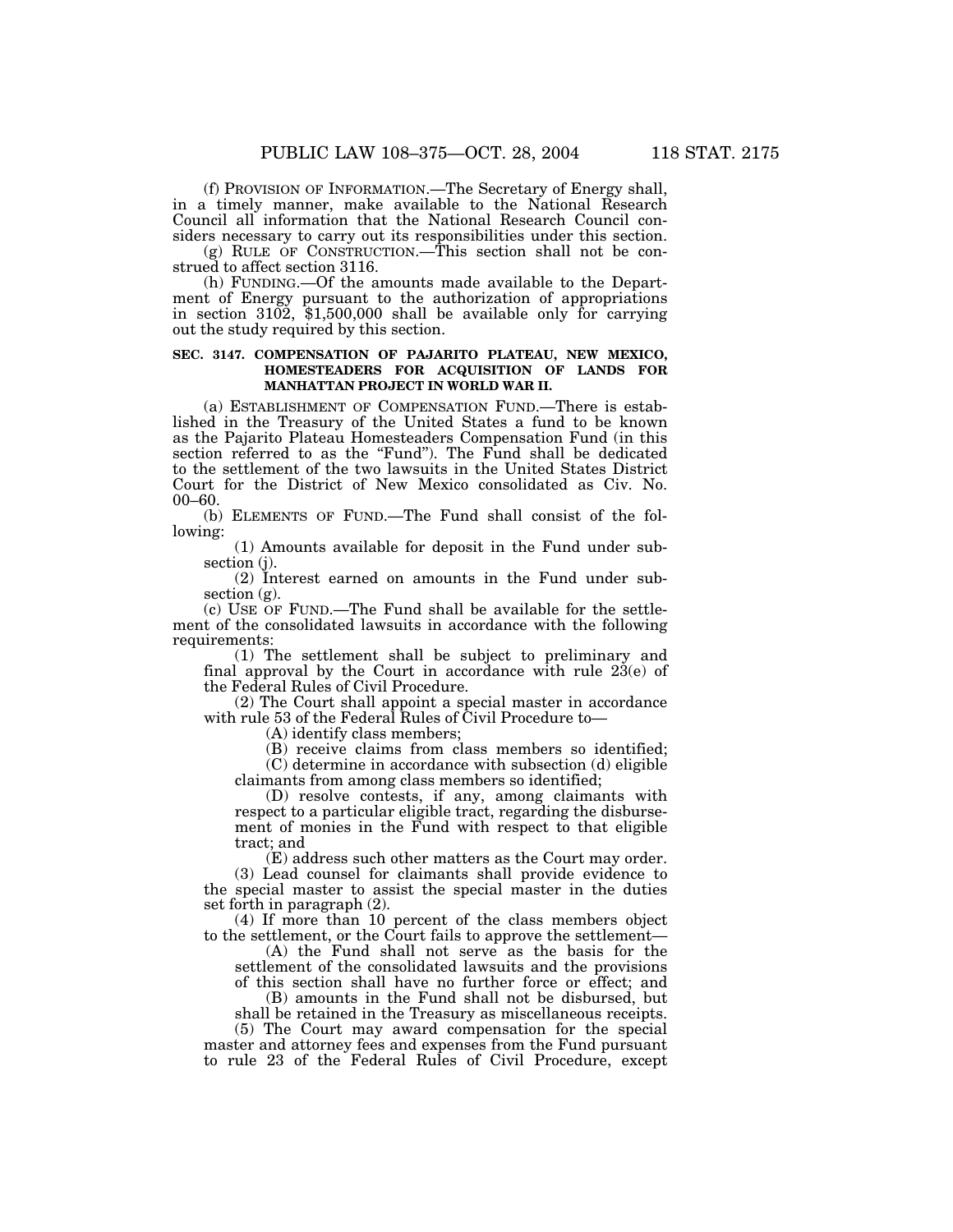that the award of attorney fees may not exceed 20 percent of the Fund and the award of expenses may not exceed 2 percent of the Fund. Any compensation and attorney fees and expenses so paid shall be paid from the Fund by the Court before distribution of the amount in the Fund to eligible claimants entitled thereto.

(6) The Fund shall be available to pay settlement awards in accordance with the following:

(A) The balance of the amount of the Fund that is available for disbursement after any award of attorney fees and expenses under paragraph (5) shall be allocated proportionally by eligible tract according to its acreage as compared with all eligible tracts.

(B) The allocation for each eligible tract shall be allocated pro rata among all eligible claimants having an interest in such eligible tract according to the extent of their interest in such eligible tract, as determined under the laws of the State of New Mexico.

(7) The special master shall disburse the allocated amounts from the Fund after approval by the Court.

(8) Any amounts available for disbursement with respect to an eligible tract that are not awarded to eligible claimants with respect to that tract shall be retained in the Treasury as miscellaneous receipts.

(d) ELIGIBLE CLAIMANTS.—(1) For purposes of this section, an eligible claimant is any class member determined by the Court, by a preponderance of evidence, to be a person or entity who held a fee simple ownership in an eligible tract at the time of its acquisition by the United States during World War II for use in the Manhattan Project, or the heir, successor in interest, assignee, or beneficiary of such a person or entity.

 $(2)$  The status of a person or entity as an heir, successor in interest, assignee, or beneficiary for purposes of this subsection shall be determined under the laws of the State of New Mexico, including the descent and distribution law of the State of New Mexico.

(e) FULL RESOLUTION OF CLAIMS AGAINST UNITED STATES.— (1) The acceptance of a disbursement from the Fund by an eligible claimant under this section shall constitute a final and complete release of the defendants in the consolidated lawsuits with respect to such eligible claimant, and shall be in full satisfaction of any and all claims of such eligible claimant against the United States arising out of acts described in the consolidated lawsuits.

(2) Upon the disbursement of the amount in the Fund to eligible claimants entitled thereto under this section, the Court shall, subject to the provisions of rule 23(e) of the Federal Rules of Civil Procedure, enter a final judgment dismissing with prejudice the consolidated lawsuits and all claims and potential claims on matters covered by the consolidated lawsuits.

(f) COMPENSATION LIMITED TO AMOUNTS IN FUND.—(1) An eligible claimant may be paid under this section only from amounts in the Fund.

(2) Nothing in this section shall authorize the payment to a class member by the United States Government of any amount authorized by this section from any source other than the Fund.

(g) INVESTMENT OF FUND. $-(1)$  The Secretary of the Treasury shall, in accordance with the requirements of section 9702 of title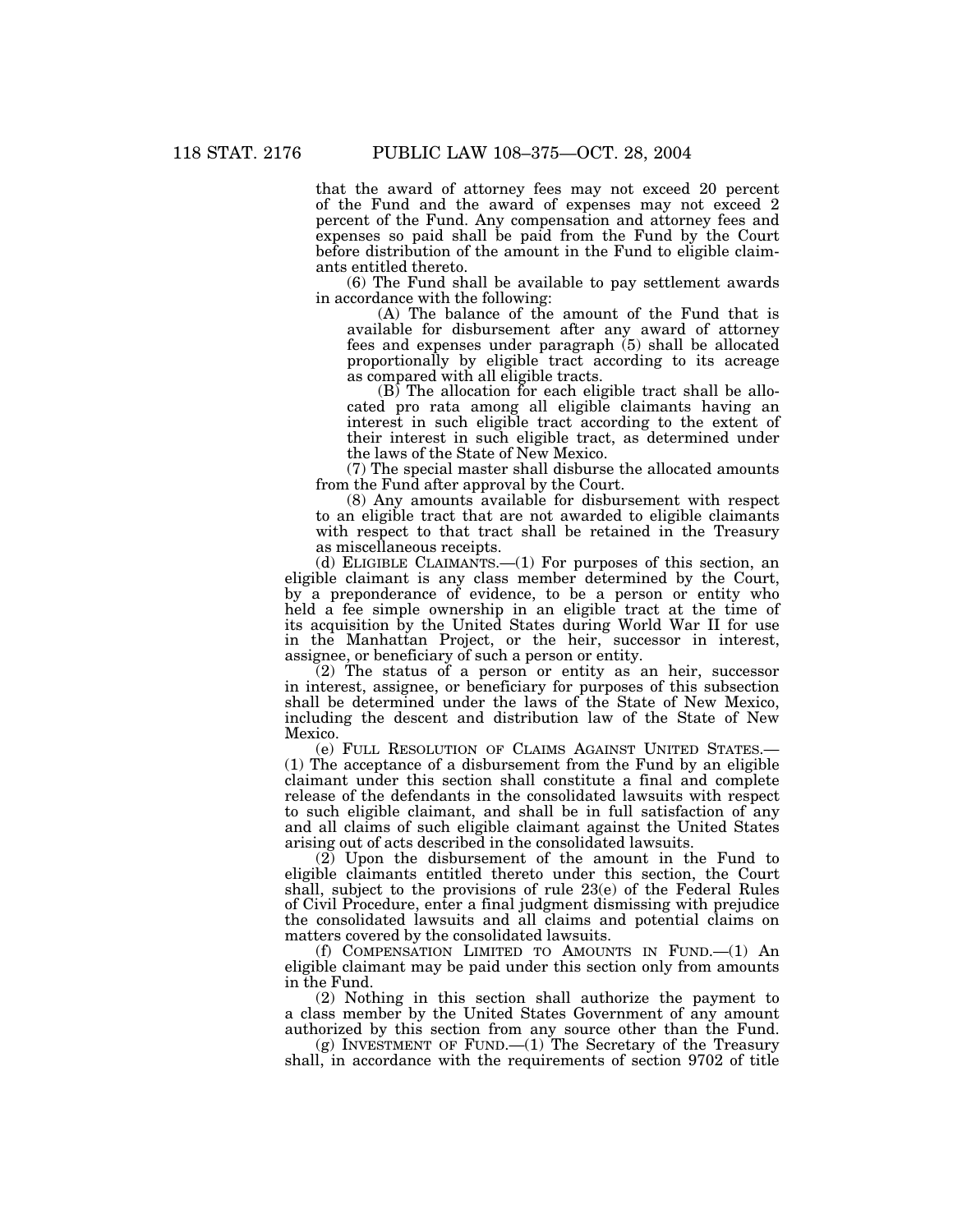31, United States Code, and the provisions of this subsection, direct the form and manner by which the Fund shall be safeguarded and invested so as to maximize its safety while earning a return comparable to other common funds in which the United States Treasury is the source of payment.

(2) Interest on the amount deposited in the Fund shall accrue from the date of the enactment of the Act appropriating amounts for deposit in the Fund until the date on which the Secretary of the Treasury disburses the amount in the Fund to eligible claimants who are entitled thereto under subsection (c).

Archivist.

(h) PRESERVATION OF RECORDS.—(1) All documents, personal testimony, and other records created or received by the Court in the consolidated lawsuits shall be kept and maintained by the Archivist of the United States, who shall preserve such documents, testimony, and records in the National Archives of the United States.

(2) The Archivist shall make available to the public the materials kept and maintained under paragraph (1).

(i) DEFINITIONS.—In this section:

(1) The term ''Court'' means the United States District Court for the District of New Mexico having jurisdiction over the consolidated lawsuits.

(2) The term ''consolidated lawsuits'' means the two lawsuits in the United States District Court for the District of New Mexico consolidated as Civ. No. 00–60.

 $(3)(A)$  The term "eligible tract" means private real property located on the Pajarito Plateau of what is now Los Alamos County, New Mexico, that was acquired by the United States during World War II for use in the Manhattan Project and which is the subject of the consolidated lawsuits.

(B) The term does not include lands of the Los Alamos Ranch School and of the A.M. Ross Estate (doing business as Anchor Ranch).

 $(4)$  The term "class member" means the following:

(A) Any person or entity who claims to have held a fee simple ownership in an eligible tract at the time of its acquisition by the United States during World War II for use in the Manhattan Project.

(B) Any person or entity claiming to be the heir, successor in interest, assignee, or beneficiary of a person or entity who held a fee simple ownership in an eligible tract at the time of its acquisition by the United States during World War II for use in the Manhattan Project.

(j) FUNDING.—Of the amount authorized to be appropriated by section 3101(a)(4) for the National Nuclear Security Administration for the Office of the Administrator for Nuclear Security, \$10,000,000 shall be available for deposit in the Fund under subsection  $(b)(1)$ .

#### **SEC. 3148. MODIFICATION OF REQUIREMENTS RELATING TO CONVEY-ANCES AND TRANSFER OF CERTAIN LAND AT LOS ALAMOS NATIONAL LABORATORY, NEW MEXICO.**

Section 632(a) of Public Law 105–119 (111 Stat. 2523; 42 U.S.C. 2391 note) is amended—

 $(1)$  in paragraph  $(1)$ —

 $(A)$  by inserting "except as provided in paragraph  $(2)$ ," before "convey"; and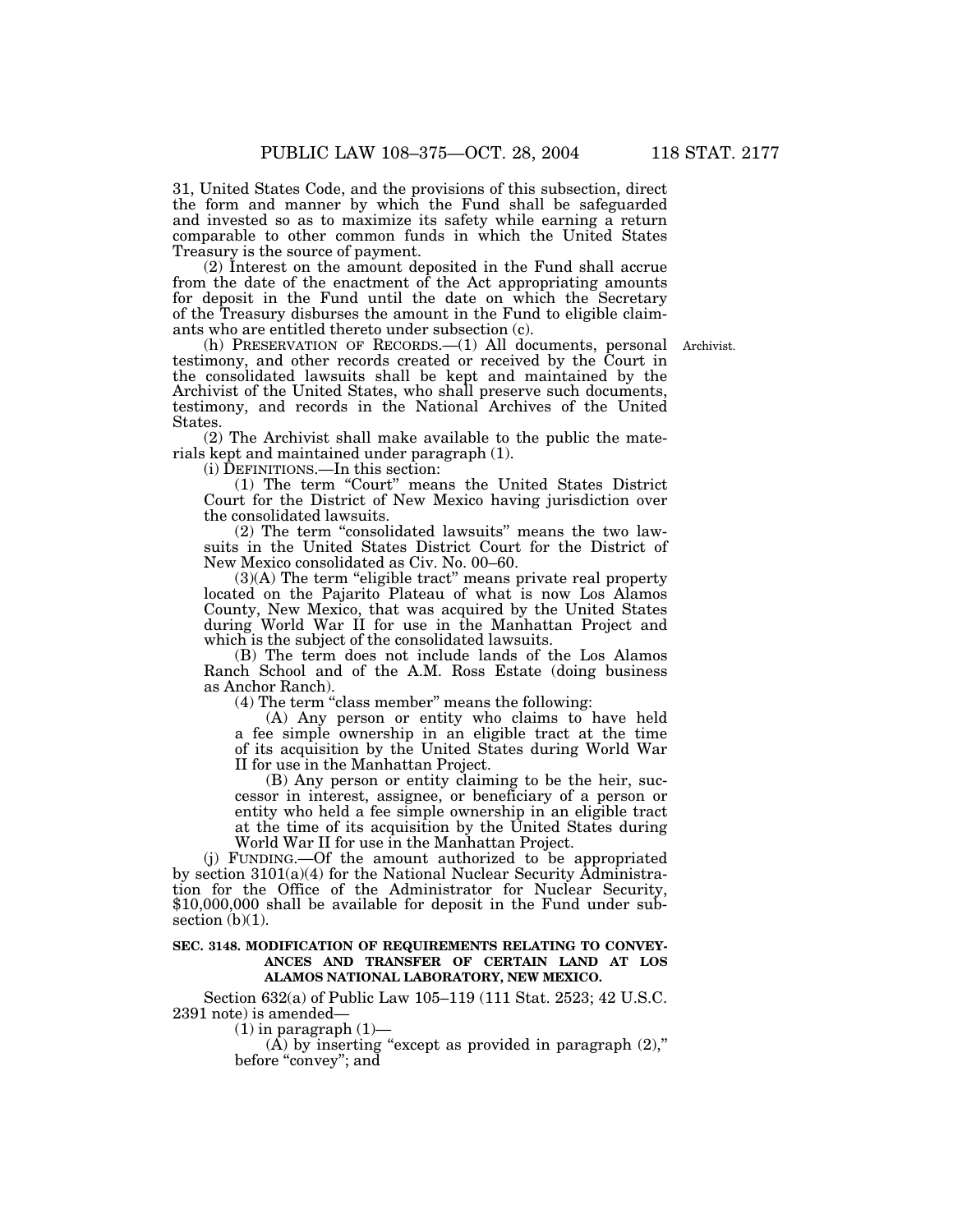(B) by striking "and" at the end;

(2) by redesignating paragraph (2) as paragraph (3); and

(3) by inserting after paragraph (1) the following new paragraph (2):

" $(2)$  notwithstanding paragraph  $(1)$  and the agreement under subsection (e), convey, without consideration, to the Board of Education of the Los Alamos Public Schools, New Mexico, within the County, fee title to the parcels of land identified by the Department of Energy as Parcel A–8 and Parcel A–15–1 that are currently located in Technical Area– 21 of Los Alamos National Laboratory upon the entry of Los Alamos Public Schools and the County into an agreement for the use of the parcel of land identified as Parcel A–8; and''.

## **Subtitle E—Energy Employees Occupational Illness Compensation Program**

## **SEC. 3161. CONTRACTOR EMPLOYEE COMPENSATION.**

The Energy Employees Occupational Illness Compensation Program Act of 2000 (title XXXVI of the Floyd D. Spence National Defense Authorization Act for Fiscal Year 2001 (as enacted into law by Public Law 106–398)) is amended by adding after subtitle D (42 U.S.C. 7385o) the following new title:

# **''Subtitle E—Contractor Employee Compensation**

42 USC 7385s.

## **''SEC. 3671. DEFINITIONS.**

''In this subtitle:

"(1) The term 'covered DOE contractor employee' means any Department of Energy contractor employee determined under section 3675 to have contracted a covered illness through exposure at a Department of Energy facility.

" $(2)$  The term 'covered illness' means an illness or death resulting from exposure to a toxic substance.

"(3) The term 'Secretary' means the Secretary of Labor.

42 USC 7385s–1.

## **''SEC. 3672. COMPENSATION TO BE PROVIDED.**

''Subject to the other provisions of this subtitle:

''(1) CONTRACTOR EMPLOYEES.—A covered DOE contractor employee shall receive contractor employee compensation under this subtitle in accordance with section 3673.

"(2) SURVIVORS.—After the death of a covered DOE contractor employee, compensation referred to in paragraph (1) shall not be paid. Instead, the survivor of that employee shall receive compensation as follows:

"(A) Except as provided in subparagraph  $(B)$ , the survivor of that employee shall receive contractor employee compensation under this subtitle in accordance with section 3674.

''(B) In a case in which the employee's death occurred after the employee applied under this subtitle and before compensation was paid under paragraph (1), and the employee's death occurred from a cause other than the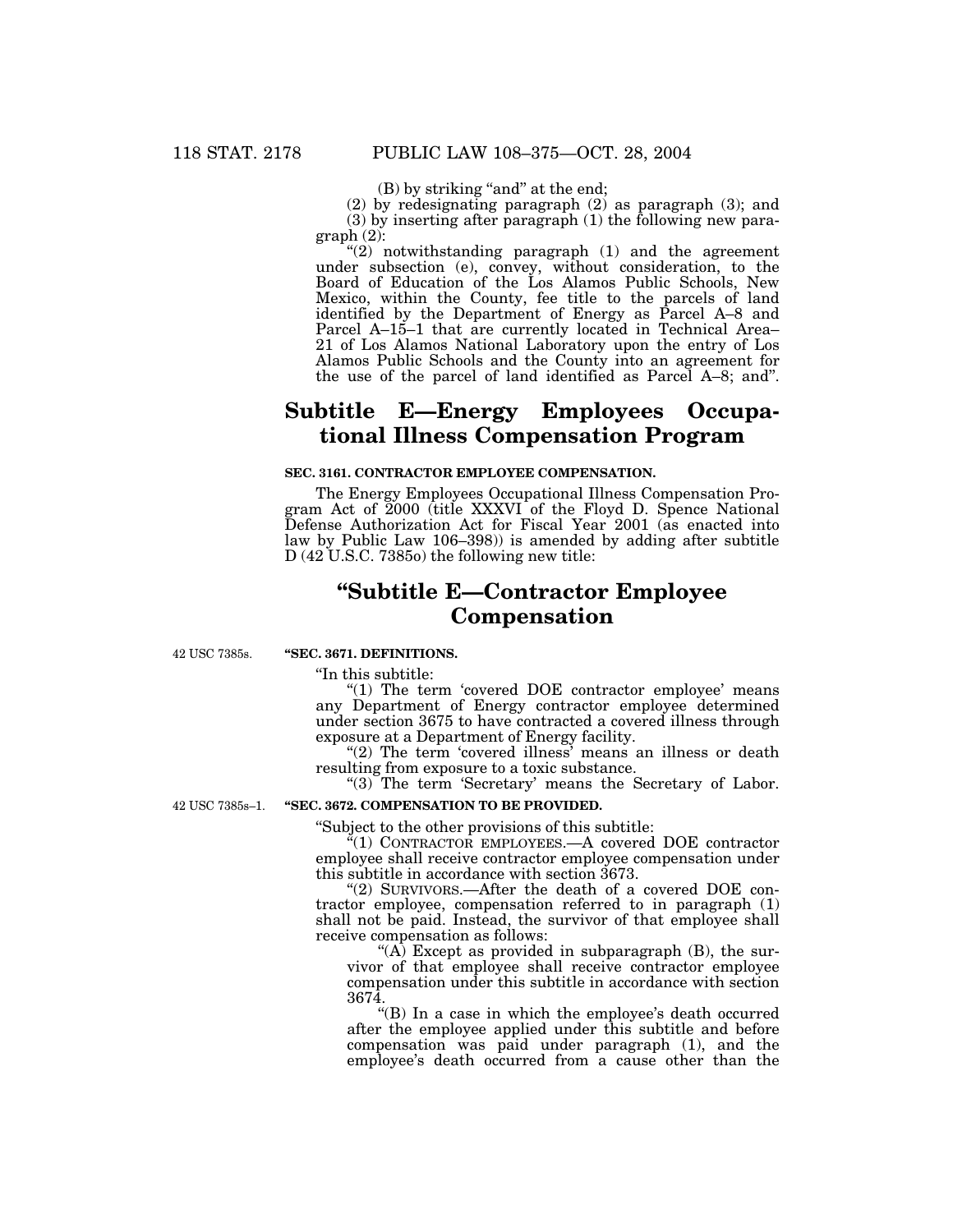covered illness of the employee, the survivor of that employee may elect to receive, in lieu of compensation under subparagraph (A), the amount of contractor employee compensation that the employee would have received in accordance with section 3673 if the employee's death had not occurred before compensation was paid under paragraph (1).

#### **"SEC. 3673. COMPENSATION SCHEDULE FOR EMPLOYEES.** 42 USC 7385s–2.

''(a) COMPENSATION PROVIDED.—The amount of contractor employee compensation under this subtitle for a covered DOE contractor employee shall be the sum of the amounts determined under paragraphs  $(1)$  and  $(2)$ , as follows:

"(1) IMPAIRMENT.— $(A)$  The Secretary shall determine—

"(i) the minimum impairment rating of that employee, expressed as a number of percentage points; and

''(ii) the number of those points that are the result of any covered illness contracted by that employee through exposure to a toxic substance at a Department of Energy facility.

''(B) The employee shall receive an amount under this paragraph equal to \$2,500 multiplied by the number referred to in clause (ii) of subparagraph  $(A)$ .

"(2) WAGE LOSS.—(A) The Secretary shall determine—

''(i) the calendar month during which the employee first experienced wage loss as the result of any covered illness contracted by that employee through exposure to a toxic substance at a Department of Energy facility;

"(ii) the average annual wage of the employee for the 36-month period immediately preceding the calendar month referred to in clause (i), excluding any portions of that period during which the employee was unemployed; and

''(iii) beginning with the calendar year that includes the calendar month referred to in clause (i), through and including the calendar year during which the employee attained normal retirement age (for purposes of the Social Security Act)—

''(I) the number of calendar years during which, as the result of any covered illness contracted by that employee through exposure to a toxic substance at a Department of Energy facility, the employee's annual wage exceeded 50 percent of the average annual wage determined under clause (ii), but did not exceed 75 percent of the average annual wage determined under clause (ii); and

 $^{\circ}$ (II) the number of calendar years during which, as the result of any covered illness contracted by that employee through exposure to a toxic substance at a Department of Energy facility, the employee's annual wage did not exceed 50 percent of the average annual wage determined under clause (ii).

"(B) The employee shall receive an amount under this paragraph equal to the sum of—

"(i)  $$10,000$  multiplied by the number referred to in clause  $(iii)(I)$  of subparagraph  $(A)$ ; and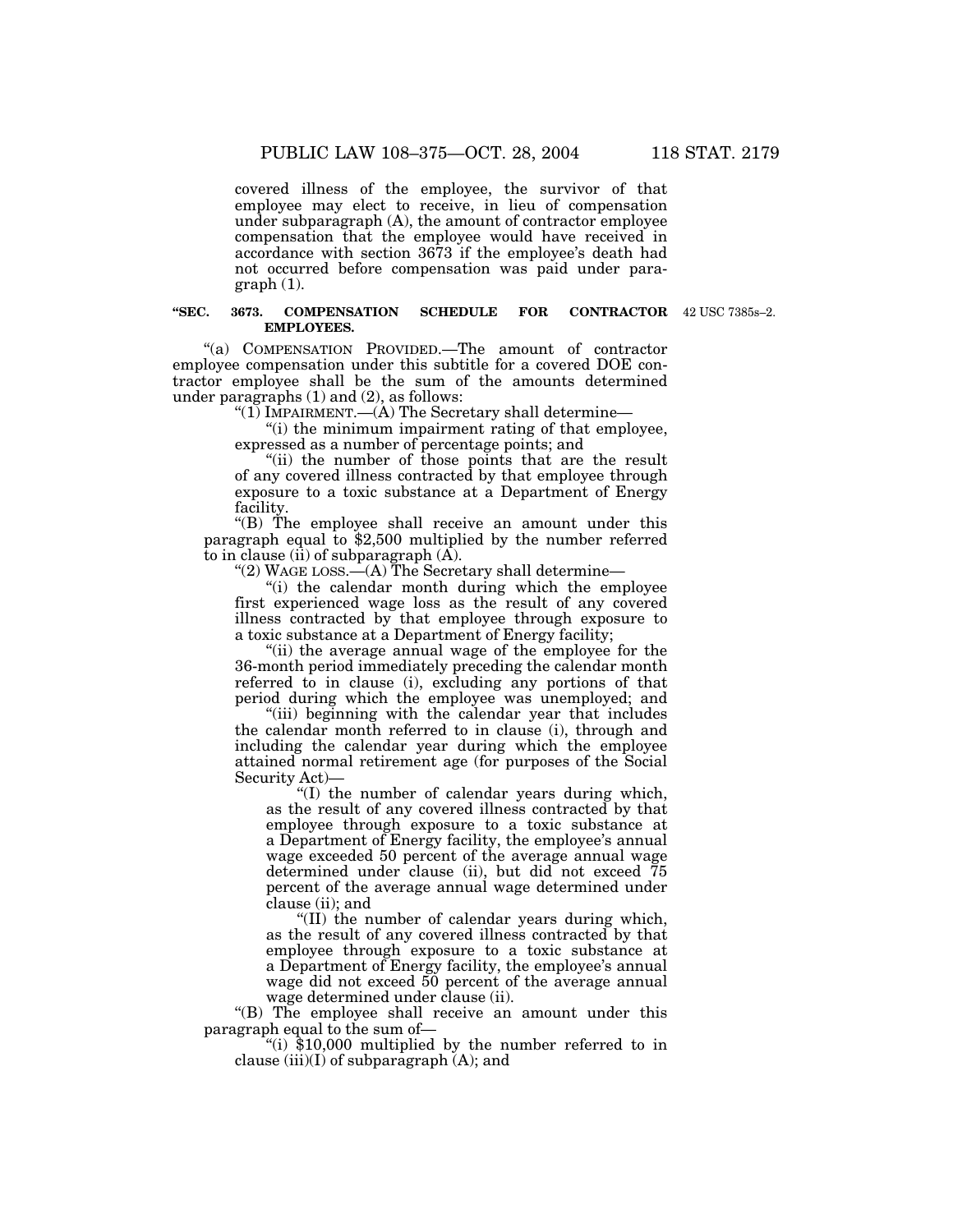"(ii) \$15,000 multiplied by the number referred to in clause (iii)(II) of subparagraph  $(A)$ .

''(b) DETERMINATION OF MINIMUM IMPAIRMENT RATING.—For purposes of subsection (a), a minimum impairment rating shall be determined in accordance with the American Medical Association's Guides to the Evaluation of Permanent Impairment.

42 USC 7385s–3.

## **''SEC. 3674. COMPENSATION SCHEDULE FOR SURVIVORS.**

''(a) CATEGORIES OF COMPENSATION.—The amount of contractor employee compensation under this subtitle for the survivor of a covered DOE contractor employee shall be determined as follows: "(1) CATEGORY ONE.—The survivor shall receive the amount

of \$125,000, if the Secretary determines that—

"(A) the employee would have been entitled to compensation under section 3675 for a covered illness; and ''(B) it is at least as likely as not that exposure to a toxic substance at a Department of Energy facility was a significant factor in aggravating, contributing to, or

causing the death of such employee.

''(2) CATEGORY TWO.—The survivor shall receive the amount of \$150,000, if paragraph (1) applies to the employee and the Secretary also determines that there was an aggregate period of not less than 10 years, before the employee attained normal retirement age (for purposes of the Social Security Act), during which, as the result of any covered illness contracted by that employee through exposure to a toxic substance at a Department of Energy facility, the employee's annual wage did not exceed 50 percent of the average annual wage of that employee, as determined under section  $3673(a)(2)(A)(ii)$ .

''(3) CATEGORY THREE.—The survivor shall receive the amount of \$175,000, if paragraph (1) applies to the employee and the Secretary also determines that there was an aggregate period of not less than 20 years, before the employee attained normal retirement age (for purposes of the Social Security Act), during which, as the result of any covered illness contracted by that employee through exposure to a toxic substance at a Department of Energy facility, the employee's annual wage did not exceed 50 percent of the average annual wage of that employee, as determined under section  $3673(a)(2)(A)(ii)$ .

''(b) ONE AMOUNT ONLY.—The survivor of a covered DOE contractor employee to whom more than one amount under subsection (a) applies shall receive only the highest such amount.

<sup>'(c)</sup> DETERMINATION AND ALLOCATION OF SHARES.—The amount under subsection (a) shall be paid only as follows:

"(1) If a covered spouse is alive at the time of payment, such payment shall be made to such surviving spouse.

 $\sqrt{\frac{2}{2}}$  If there is no covered spouse described in paragraph (1), such payment shall be made in equal shares to all covered children who are alive at the time of payment.

''(3) Notwithstanding the other provisions of this subsection, if there is—

"(A) a covered spouse described in paragraph (1); and

''(B) at least one covered child of the employee who is living at the time of payment and who is not a recognized

natural child or adopted child of such covered spouse,

then half of such payment shall be made to such covered spouse, and the other half of such payment shall be made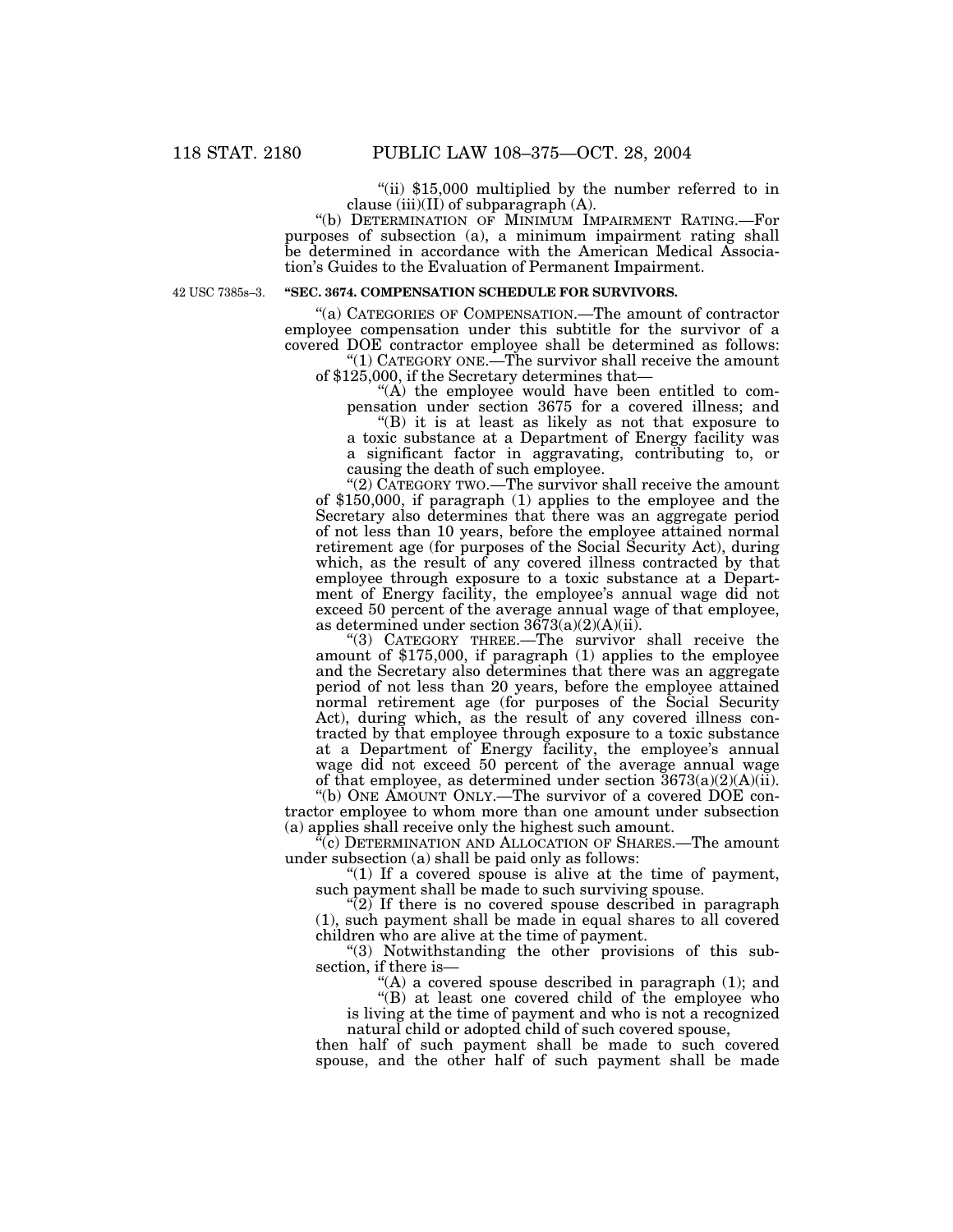in equal shares to each covered child of the employee who is living at the time of payment.

''(d) DEFINITIONS.—In this section:

" $(1)$  The term 'covered spouse' means a spouse of the employee who was married to the employee for at least one year immediately before the employee's death.

" $(2)$  The term 'covered child' means a child of the employee who, as of the employee's death—

''(A) had not attained the age of 18 years;

''(B) had not attained the age of 23 years and was a full-time student who had been continuously enrolled as a full-time student in one or more educational institutions since attaining the age of 18 years; or

''(C) had been incapable of self-support.

" $(3)$  The term 'child' includes a recognized natural child, a stepchild who lived with an individual in a regular parentchild relationship, and an adopted child.

#### **''SEC. 3675. DETERMINATIONS REGARDING CONTRACTION OF COV-**42 USC 7385s–4. **ERED ILLNESSES.**

''(a) CASES DETERMINED UNDER SUBTITLE B.—A determination under subtitle B that a Department of Energy contractor employee is entitled to compensation under that subtitle for an occupational illness shall be treated for purposes of this subtitle as a determination that the employee contracted that illness through exposure at a Department of Energy facility.

''(b) CASES DETERMINED UNDER FORMER SUBTITLE D.—In the case of a covered illness of an employee with respect to which a panel has made a positive determination under section 3661(d) and the Secretary of Energy has accepted that determination under section  $3661(e)(2)$ , or with respect to which a panel has made a negative determination under section 3661(d) and the Secretary of Energy has found significant evidence to the contrary under section  $3661(e)(2)$ , that determination shall be treated for purposes of this subtitle as a determination that the employee contracted the covered illness through exposure at a Department of Energy facility.

"(c) OTHER CASES.—(1) In any other case, a Department of Energy contractor employee shall be determined for purposes of this subtitle to have contracted a covered illness through exposure at a Department of Energy facility if—

"(A) it is at least as likely as not that exposure to a toxic substance at a Department of Energy facility was a significant factor in aggravating, contributing to, or causing the illness; and

''(B) it is at least as likely as not that the exposure to such toxic substance was related to employment at a Department of Energy facility.

" $(2)$  A determination under paragraph  $(1)$  shall be made by the Secretary.

''(d) APPLICATIONS BY SPOUSES AND CHILDREN.—If a spouse or child of a Department of Energy contractor employee applies for benefits under this subtitle, the Secretary shall make a determination under this section with respect to that employee without regard to whether the spouse is a 'covered spouse', or the child is a 'covered child', under this subtitle.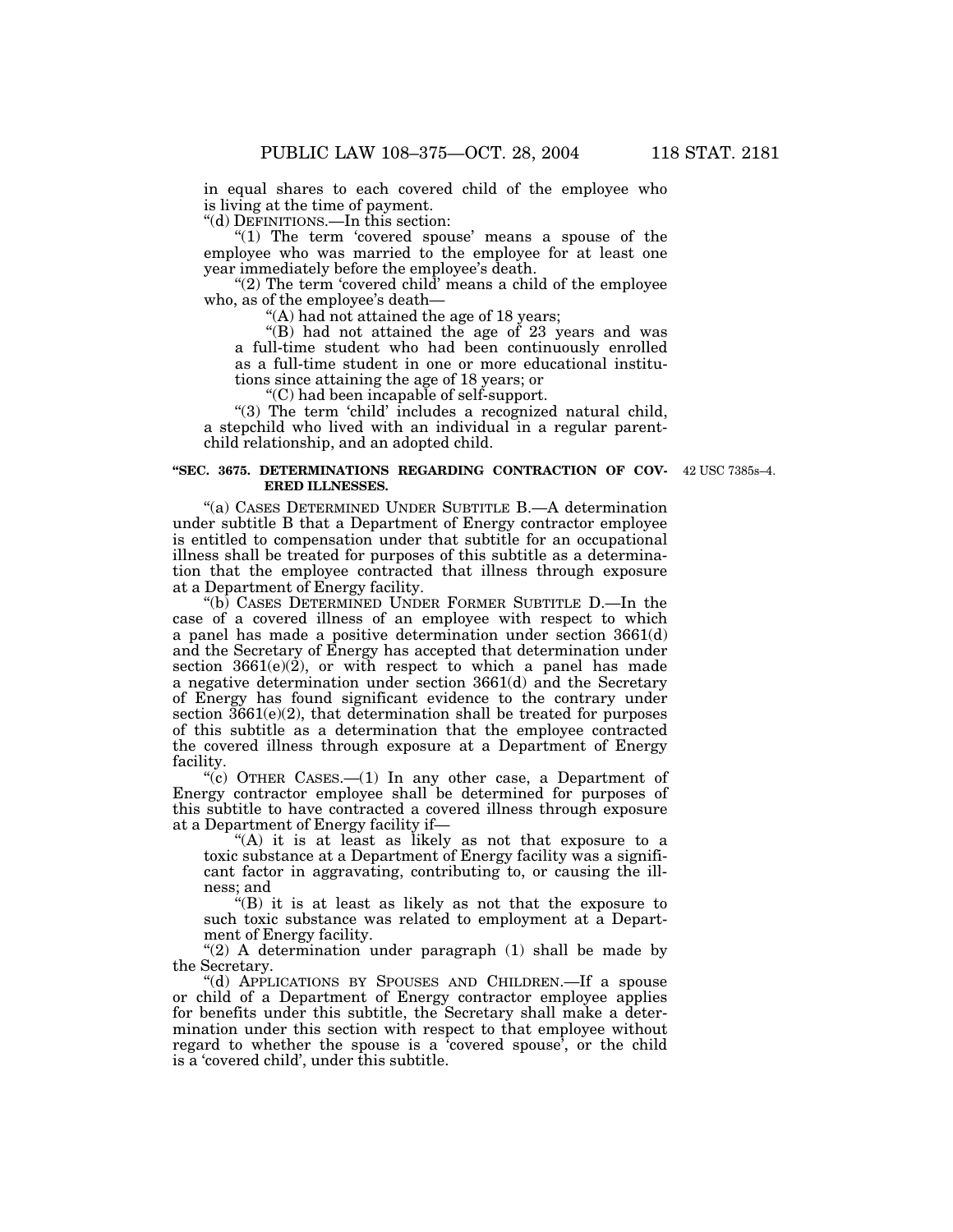42 USC 7385s–5.

## **''SEC. 3676. APPLICABILITY TO CERTAIN URANIUM EMPLOYEES.**

''(a) IN GENERAL.—This subtitle shall apply to—

 $(1)$  a section 5 payment recipient who contracted a section 5 illness through a section 5 exposure at a section 5 facility, or

''(2) a section 5 uranium worker determined under section 3675(c) to have contracted a covered illness through exposure to a toxic substance at a section 5 mine or mill,

(or to the survivor of that employee, as applicable) on the same basis as it applies to a Department of Energy contractor employee determined under section 3675 to have contracted a covered illness through exposure to a toxic substance at a Department of Energy facility (or to the survivor of that employee, as applicable).

''(b) DEFINITIONS.—In this section:

" $(1)$  The term 'section 5 payment recipient' means an individual who receives, or has received, \$100,000 under section 5 of the Radiation Exposure Compensation Act (42 U.S.C. 2210 note) for a claim made under that Act.

"(2) The terms 'section 5 exposure', 'section 5 facility', and 'section 5 illness' mean the exposure, facility, and illness, respectively, to which an individual's status as a section 5 payment recipient relates.

"(3) The term 'section 5 uranium worker' means an individual to whom subsection  $(a)(1)(A)(i)$  of section 5 of the Radiation Exposure Compensation Act applies (whether directly or by reason of subsection  $(a)(2)$ ).

"(4) The term 'section 5 mine or mill' means the mine or mill to which an individual's status as a section 5 uranium worker relates.

42 USC 7385s–6.

### **''SEC. 3677. ADMINISTRATIVE AND JUDICIAL REVIEW.**

''(a) JUDICIAL REVIEW.—A person adversely affected or aggrieved by a final decision of the Secretary under this subtitle may review that order in the United States district court in the district in which the injury was sustained, the employee lives, the survivor lives, or the District of Columbia, by filing in such court within 60 days after the date on which that final decision was issued a written petition praying that such decision be modified or set aside. The person shall also provide a copy of the petition to the Secretary. Upon such filing, the court shall have jurisdiction over the proceeding and shall have the power to affirm, modify, or set aside, in whole or in part, such decision. The court may modify or set aside such decision only if the court determines that such decision was arbitrary and capricious.

''(b) ADMINISTRATIVE REVIEW.—The Secretary shall ensure that recommended decisions of the Secretary with respect to a claim under this subtitle are subject to administrative review. The Secretary shall prescribe regulations for carrying out such review or shall apply to this subtitle the regulations applicable to recommended decisions under subtitle B.

42 USC 7385s–7.

#### **''SEC. 3678. PHYSICIANS SERVICES.**

"(a) IN GENERAL.—The Secretary may utilize the services of physicians for purposes of making determinations under this subtitle.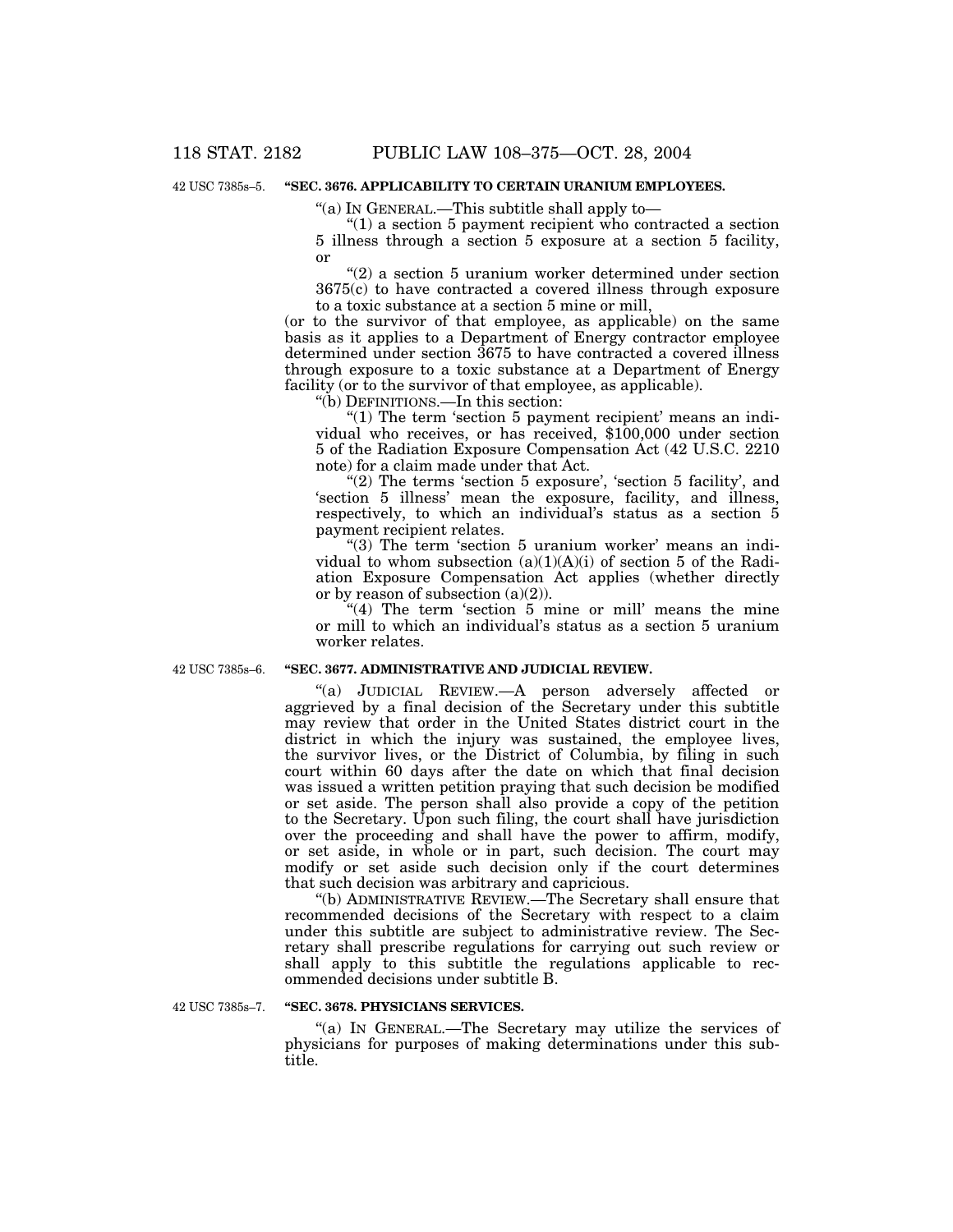''(b) PHYSICIANS.—Any physicians whose services are utilized under subsection (a) of this section shall possess appropriate expertise and experience in the evaluation and determination of the extent of permanent physical impairments or in the evaluation and diagnosis of illnesses or deaths aggravated, contributed to, or caused by exposure to toxic substances.

''(c) ARRANGEMENT.—The Secretary may secure the services of physicians utilized under subsection (a) of this section through the appointment of physicians or by contract.

## **''SEC. 3679. MEDICAL BENEFITS.**

''A covered DOE contractor employee shall be furnished medical benefits specified in section 3629 for the covered illness to the same extent, and under the same conditions and limitations, as an individual eligible for medical benefits under that section is furnished medical benefits under that section.

#### **''SEC. 3680. ATTORNEY FEES.**

''Section 3648 shall apply to a payment under this subtitle to the same extent that it applies to a payment under subtitle B.

## **''SEC. 3681. ADMINISTRATIVE MATTERS.**

"(a) IN GENERAL.—The Secretary shall administer this subtitle. ''(b) CONTRACT AUTHORITY.—The Secretary may enter into contracts with appropriate persons and entities to administer this subtitle.

"(c)  $RECORDS. (1)(A)$  The Secretary of Energy shall provide to the Secretary all records, files, and other data, whether paper, electronic, imaged, or otherwise, developed by the Secretary of Energy that are applicable to the administration of this subtitle, including records, files, and data on facility industrial hygiene, employment of individuals or groups, exposure and medical records, and claims applications.

''(B) In providing records, files, and other data under this paragraph, the Secretary of Energy shall preserve the current organization of such records, files, and other data, and shall provide such description and indexing of such records, files, and other data as the Secretary considers appropriate to facilitate their use by the Secretary.

"(2) The Secretary of Energy and the Secretary shall jointly undertake such actions as are appropriate to retrieve records applicable to the claims of Department of Energy contractor employees for contractor employee compensation under this subtitle, including employment records, records of exposure to beryllium, radiation, silica, or other toxic substances, and records regarding medical treatment.

''(d) INFORMATION.—At the request of the Secretary, the Secretary of Energy and any contractor who employed a Department of Energy contractor employee shall, within time periods specified by the Secretary, provide to the Secretary and to the employee information or documents in response to the request.

''(e) REGULATIONS.—The Secretary shall prescribe regulations Deadline. necessary for the administration of this subtitle. The initial regulations shall be prescribed not later than 210 days after the date of the enactment of this subtitle. The Secretary may prescribe interim final regulations necessary to meet the deadlines specified in this subtitle.

42 USC 7385s–9.

42 USC 7385s–8.

42 USC 7385s–10.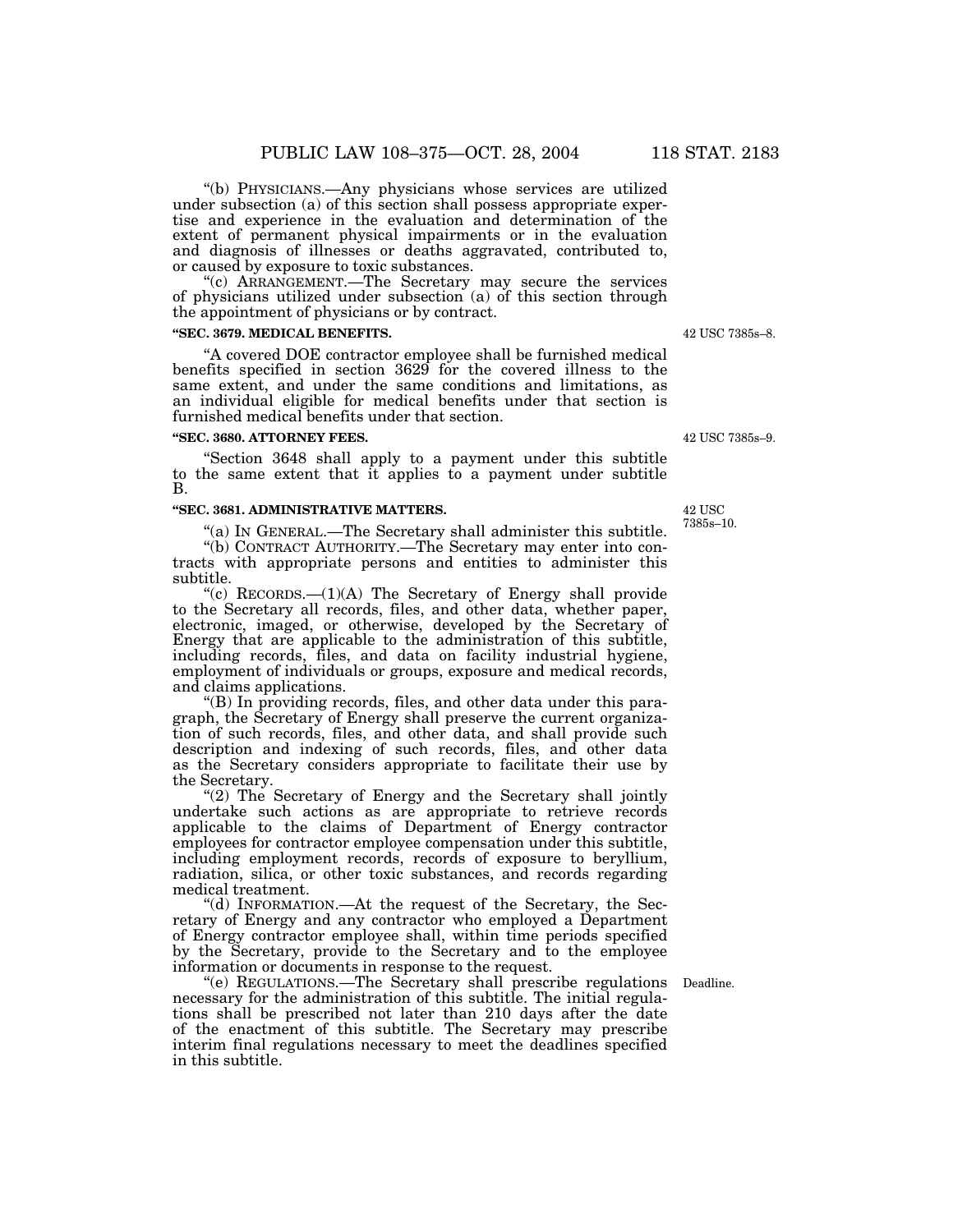''(f) TRANSITION PROVISIONS.—(1) The Secretary shall commence the administration of the provisions of this subtitle not later than 210 days after the date of the enactment of this subtitle.

" $(2)$  Until the commencement of the administration of this subtitle, the Department of Energy Physicians Panels appointed pursuant to subtitle D shall continue to consider and issue determinations concerning any cases pending before such Panels immediately before the date of the enactment of this subtitle.

''(3) The Secretary shall take such actions as are appropriate to identify other activities under subtitle D that will continue until the commencement of the administration of subtitle E.

''(g) PREVIOUS APPLICATIONS.—Upon the commencement of the administration of this subtitle, any application previously filed with the Secretary of Energy pursuant to subtitle D shall be considered to have been filed with the Secretary as a claim for benefits pursuant to this subtitle.

42 USC 7385s–11.

### **''SEC. 3682. COORDINATION OF BENEFITS WITH RESPECT TO STATE WORKERS COMPENSATION.**

"(a) In GENERAL.—An individual who has been awarded compensation under this subtitle, and who has also received benefits from a State workers compensation system by reason of the same covered illness, shall receive compensation specified in this subtitle reduced by the amount of any workers compensation benefits, other than medical benefits and benefits for vocational rehabilitation, that the individual has received under the State workers compensation system by reason of the covered illness, after deducting the reasonable costs, as determined by the Secretary, of obtaining those benefits under the State workers compensation system.

''(b) WAIVER.—The Secretary may waive the provisions of subsection (a) if the Secretary determines that the administrative costs and burdens of implementing subsection (a) with respect to a particular case or class of cases justifies such a waiver.

''(c) INFORMATION.—Notwithstanding any other provision of law, each State workers compensation authority shall, upon request of the Secretary, provide to the Secretary on a quarterly basis information concerning workers compensation benefits received by any covered DOE contractor employee entitled to compensation or benefits under this subtitle, which shall include the name, Social Security number, and nature and amount of workers compensation benefits for each such employee for which the request was made.

## **''SEC. 3683. MAXIMUM AGGREGATE COMPENSATION.**

''For each individual whose illness or death serves as the basis for compensation or benefits under this subtitle, the total amount of compensation (other than medical benefits) paid under this subtitle, to all persons, in the aggregate, on the basis of that illness or death shall not exceed \$250,000.

### **''SEC. 3684. FUNDING OF ADMINISTRATIVE COSTS.**

''There is authorized and hereby appropriated to the Secretary for fiscal year 2005 and thereafter such sums as may be necessary to carry out this subtitle.

42 USC 7385s–12.

42 USC 7385s–13.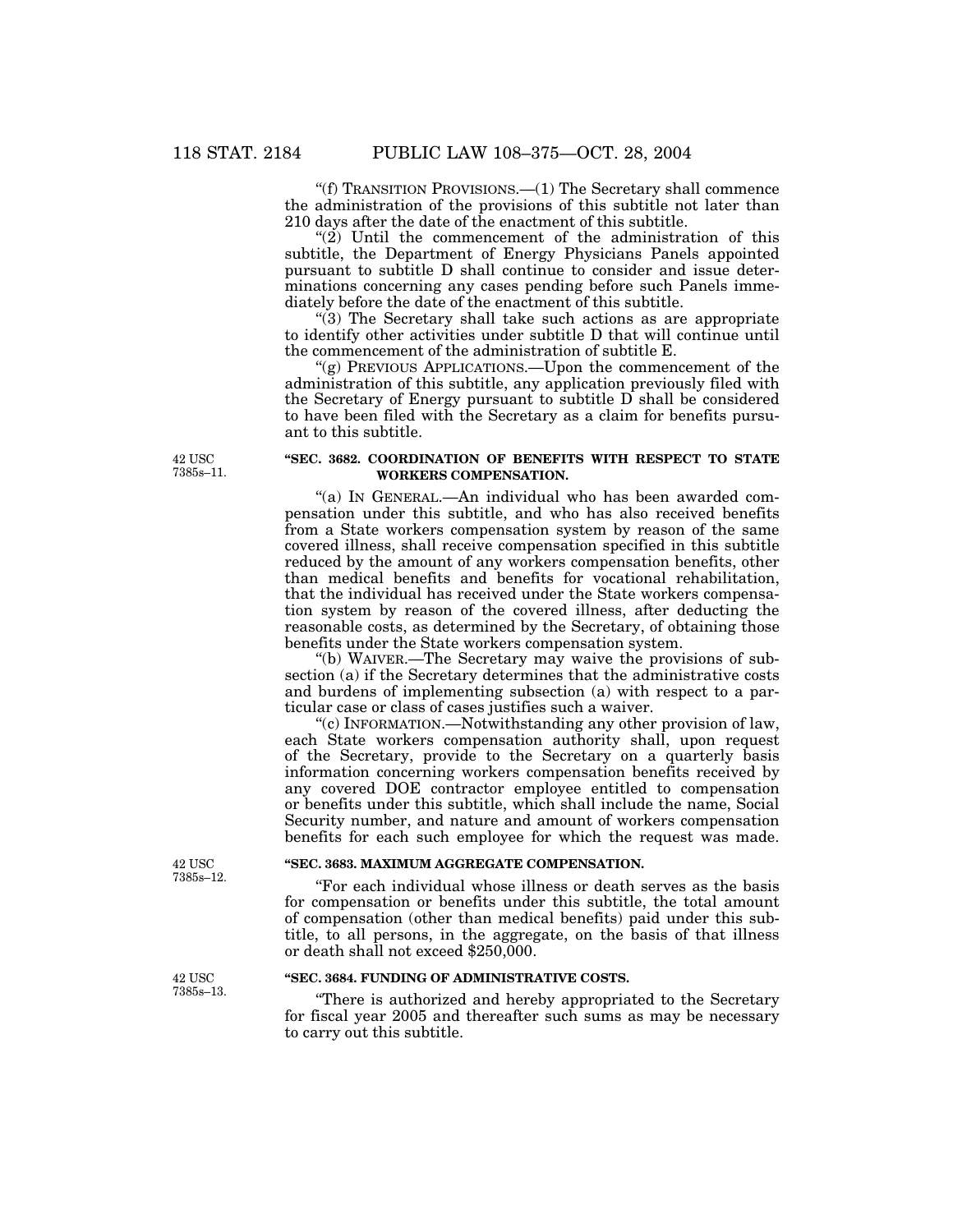#### **''SEC. 3685. PAYMENT OF COMPENSATION AND BENEFITS FROM COM-PENSATION FUND.**

''The compensation and benefits provided under this title, when authorized or approved by the President, shall be paid from the compensation fund established under section 3612.

#### **''SEC. 3686. OFFICE OF OMBUDSMAN.**

''(a) ESTABLISHMENT.—There is established in the Department of Labor an office to be known as the 'Office of the Ombudsman' (in this section referred to as the 'Office').

''(b) HEAD.—The head of the Office shall be the Ombudsman. The individual serving as Ombudsman shall be either of the following:

"(1) An officer or employee of the Department of Labor designated by the Secretary for purposes of this section from among officers and employees of the Department who have experience and expertise necessary to carry out the duties of the Office specified in subsection (c).

"(2) An individual employed by the Secretary from the private sector from among individuals in the private sector who have experience and expertise necessary to carry out the duties of the Office specified in subsection (c).

''(c) DUTIES.—The duties of the Office shall be as follows:

" $(1)$  To provide information on the benefits available under this subtitle and on the requirements and procedures applicable to the provision of such benefits.

"(2) To make recommendations to the Secretary regarding the location of centers (to be known as 'resource centers') for the acceptance and development of claims for benefits under this subtitle.

" $(3)$  To carry out such other duties with respect to this subtitle as the Secretary shall specify for purposes of this section.

''(d) INDEPENDENT OFFICE.—The Secretary shall take appropriate actions to ensure the independence of the Office within the Department of Labor, including independence from other officers and employees of the Department engaged in activities relating to the administration of the provisions of this subtitle.

"(e) ANNUAL REPORT.—(1) Not later than February 15 each year, the Ombudsman shall submit to Congress a report on activities under this subtitle.

" $(2)$  Each report under paragraph  $(1)$  shall set forth the following:

''(A) The number and types of complaints, grievances, and requests for assistance received by the Ombudsman under this subtitle during the preceding year.

''(B) An assessment of the most common difficulties encountered by claimants and potential claimants under this subtitle during the preceding year.

''(3) The first report under paragraph (1) shall be the report submitted in 2006.

''(f) OUTREACH.—The Secretary of Labor and the Secretary of Health and Human Services shall each undertake outreach to advise the public of the existence and duties of the Office.

''(g) SUNSET.—Effective on the date that is 3 years after the date of the enactment of this section, this section shall have no further force or effect.''.

**42 USC** 7385s–15.

42 USC 7385s–14.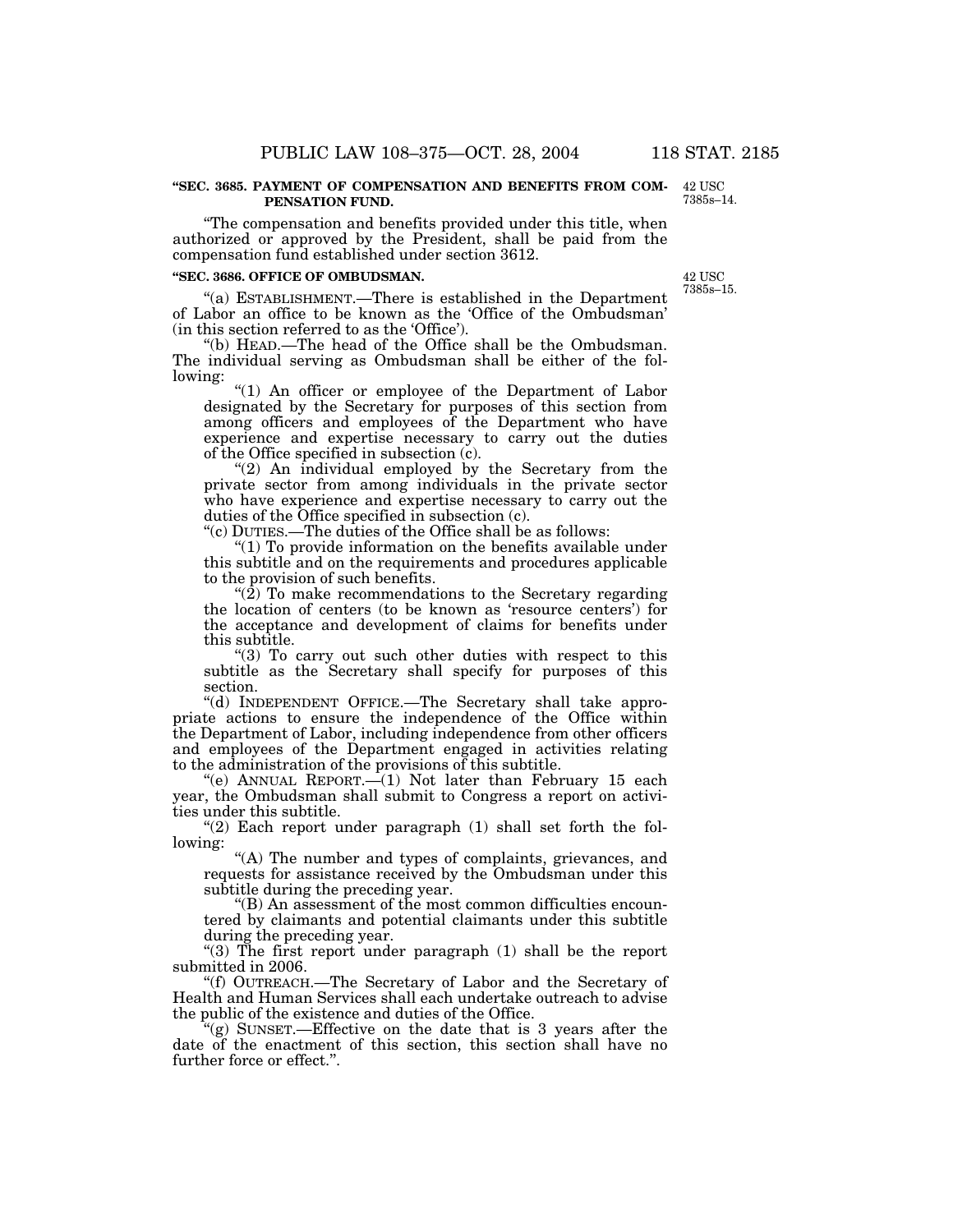## **SEC. 3162. CONFORMING AMENDMENTS.**

(a) OFFSET FOR CERTAIN PAYMENTS.—Section 3641 of the Energy Employees Occupational Illness Compensation Program Act of  $2000(42 \text{ U}.\text{\text{S.C.}} 7385)$  is amended—

(1) by striking ''subtitle B'' and inserting ''this title''; and

(2) by striking ''on account of'' and all that follows through the period at the end and inserting ''on account of the exposure for which compensation is payable under this title.''.

(b) SUBROGATION OF THE UNITED STATES.—Section 3642 of such Act (42 U.S.C. 7385a) is amended by striking "subtitle B" and inserting "this title".

(c) PAYMENT IN FULL SETTLEMENT OF CLAIMS.—Section 3643 of such Act (42 U.S.C. 7385b) is amended by striking ''The acceptance" and inserting "Except as provided in subtitle E, the acceptance''.

(d) EXCLUSIVITY OF REMEDY.—Section 3644 of such Act (42 U.S.C. 7385c(a)) is amended by adding at the end the following new subsection:

''(d) APPLICABILITY TO SUBTITLE E.—This section applies with respect to subtitle E to the covered medical condition or covered illness or death of a covered DOE contractor employee on the same basis as it applies with respect to subtitle  $B$  to the cancer (including a specified cancer), chronic silicosis, covered beryllium illness, or death of a covered employee.''.

(e) CERTIFICATION OF TREATMENT OF PAYMENTS UNDER OTHER LAWS.—Section 3646 of such Act (42 U.S.C. 7385e) is amended by striking "subtitle B" and inserting "this title".

(f) CLAIMS NOT ASSIGNABLE OR TRANSFERABLE.—Section 3647(a) of such Act (42 U.S.C. 7385f(a)) is amended by striking ''subtitle B'' and inserting ''this title''.

(g) CERTAIN CLAIMS NOT AFFECTED BY AWARDS OF DAMAGES.— Section 3649 of such Act (42 U.S.C. 7385h) is amended by striking "subtitle B" both places such term appears and inserting "this" title''.

(h) FORFEITURE OF BENEFITS BY CONVICTED FELONS.—Section 3650 of such Act (42 U.S.C. 7385i) is amended by striking ''subtitle B" each place such term appears and inserting "this title".

(i) REPEAL OF SUBTITLE D.—Subtitle D of the Energy Employees Occupational Illness Compensation Program Act of 2000 (title XXXVI of the Floyd D. Spence National Defense Authorization Act for Fiscal Year 2001 (as enacted into law by Public Law 106– 398); 42 U.S.C. 7385o) is repealed.

#### **SEC. 3163. TECHNICAL AMENDMENTS.**

(a) SUBPOENAS.—Subtitle B of such Act is amended by adding after section 3631 (42 U.S.C. 7384v) the following new section:

42 USC 7384w.

## **''SEC. 3632. SUBPOENAS; OATHS; EXAMINATION OF WITNESSES.**

''The Secretary of Labor, with respect to any matter under this subtitle, may—

 $''(1)$  issue subpoenas for and compel the attendance of witnesses;

''(2) administer oaths;

''(3) examine witnesses; and

"(4) require the production of books, papers, documents, and other evidence.''.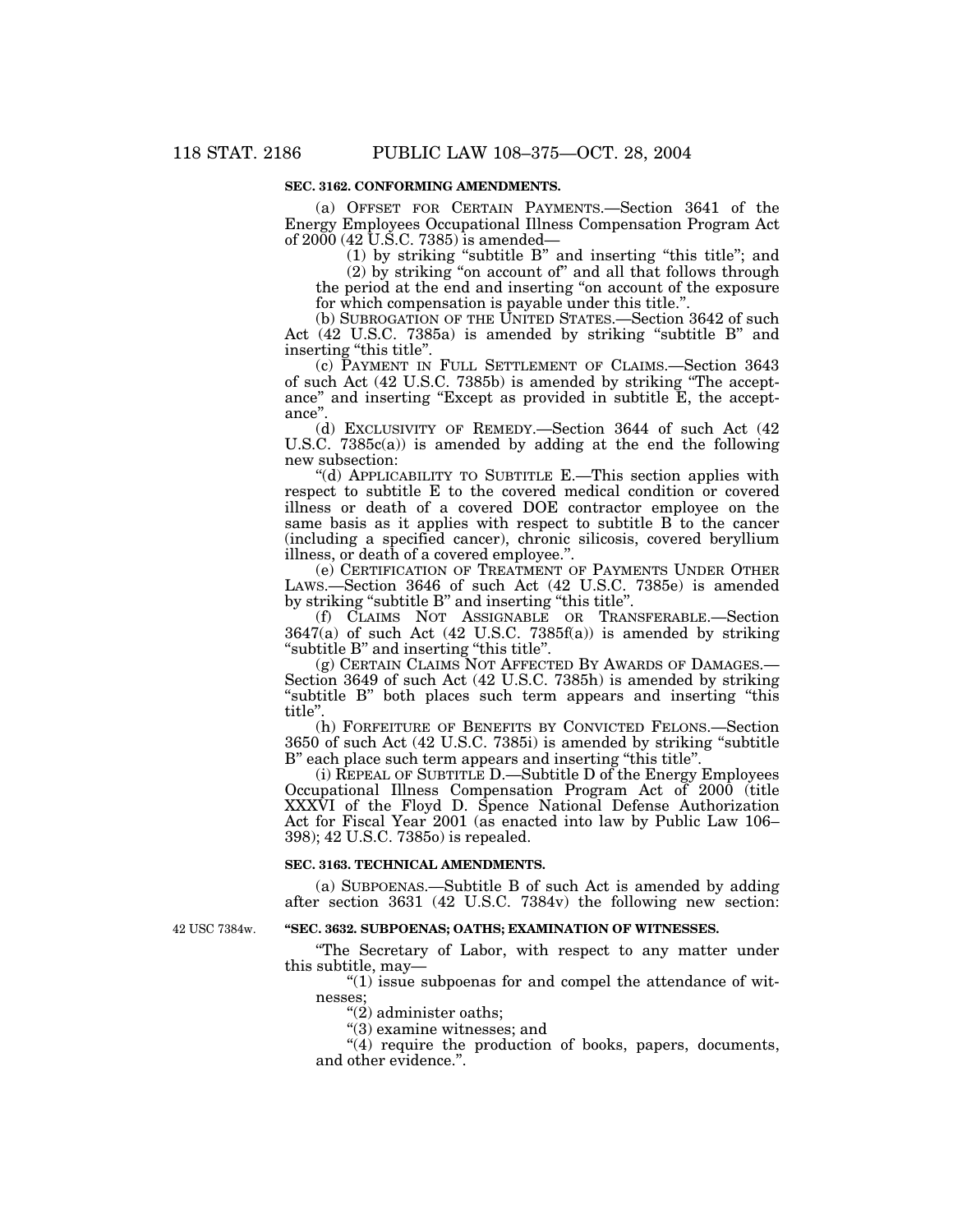42 USC 7385j–1.

(b) SOCIAL SECURITY EARNINGS INFORMATION.—Subtitle C of such Act is amended by adding after section 3651 (42 U.S.C. 7385j) the following new section:

#### **''SEC. 3652. SOCIAL SECURITY EARNINGS INFORMATION.**

''Notwithstanding the provision of section 552a of title 5, United States Code, or any other provision of Federal or State law, the Social Security Administration shall make available to the Secretary of Labor, upon written request, the Social Security earnings information of living or deceased employees who may have sustained an illness that is the subject of a claim under this title, which the Secretary of Labor may require to carry out the provisions of this title.''.

(c) RECOVERY OF OVERPAYMENT.—Subtitle C of such Act is further amended by adding after section 3652 (as added by subsection (b)) the following new section:

#### **''SEC. 3653. RECOVERY AND WAIVER OF OVERPAYMENTS.**

''(a) IN GENERAL.—When an overpayment has been made to an individual under this title because of an error of fact or law, recovery shall be made under regulations prescribed by the Secretary of Labor by decreasing later payments to which the individual is entitled. If the individual dies before the recovery is completed, recovery shall be made by decreasing later benefits payable under this title with respect to the individual's death.

''(b) WAIVER.—Recovery by the United States under this section may not be made when incorrect payment has been made to an individual who is without fault and when adjustment or recovery would defeat the purpose of this title or would be against equity and good conscience.

 $\mathcal{F}(c)$  LIABILITY.—A certifying or disbursing official is not liable for an amount certified or paid by him when recovery of the amount is waived under subsection (b) of this section, or when recovery under subsection (a) of this section is not completed before the death of all individuals against whose benefits deductions are authorized.''.

## **SEC. 3164. TRANSFER OF FUNDS FOR FISCAL YEAR 2005.**

Of the funds appropriated to the Secretary of Energy for fiscal year 2005 for the Energy Employees Occupational Illness Compensation Program, the Secretary of Energy shall transfer to the Secretary of Labor the amount of funds that the Secretary of Energy, in consultation with the Secretary of Labor, determine will be necessary for fiscal year 2005 to administer the provisions of subtitle E of the Energy Employees Occupational Illness Compensation Program Act of 2000, as added by this Act.

#### **SEC. 3165. USE OF ENERGY EMPLOYEES OCCUPATIONAL ILLNESS COM-PENSATION FUND FOR CERTAIN PAYMENTS TO COVERED URANIUM EMPLOYEES.**

(a) IN GENERAL.—Section 3630 of the Energy Employees Occupational Illness Compensation Program Act of 2000 (42 U.S.C.  $7384\bar{u}$ ) is amended in subsection (d) by inserting after "The compensation provided under this section'' the following: ''and the compensation provided under section 5 of the Radiation Exposure Compensation Act''.

(b) CONFORMING AMENDMENT.—Section  $6(c)(1)$  of the Radiation Exposure Compensation Act (42 U.S.C. 2210 note) is amended by

42 USC 7385j–2.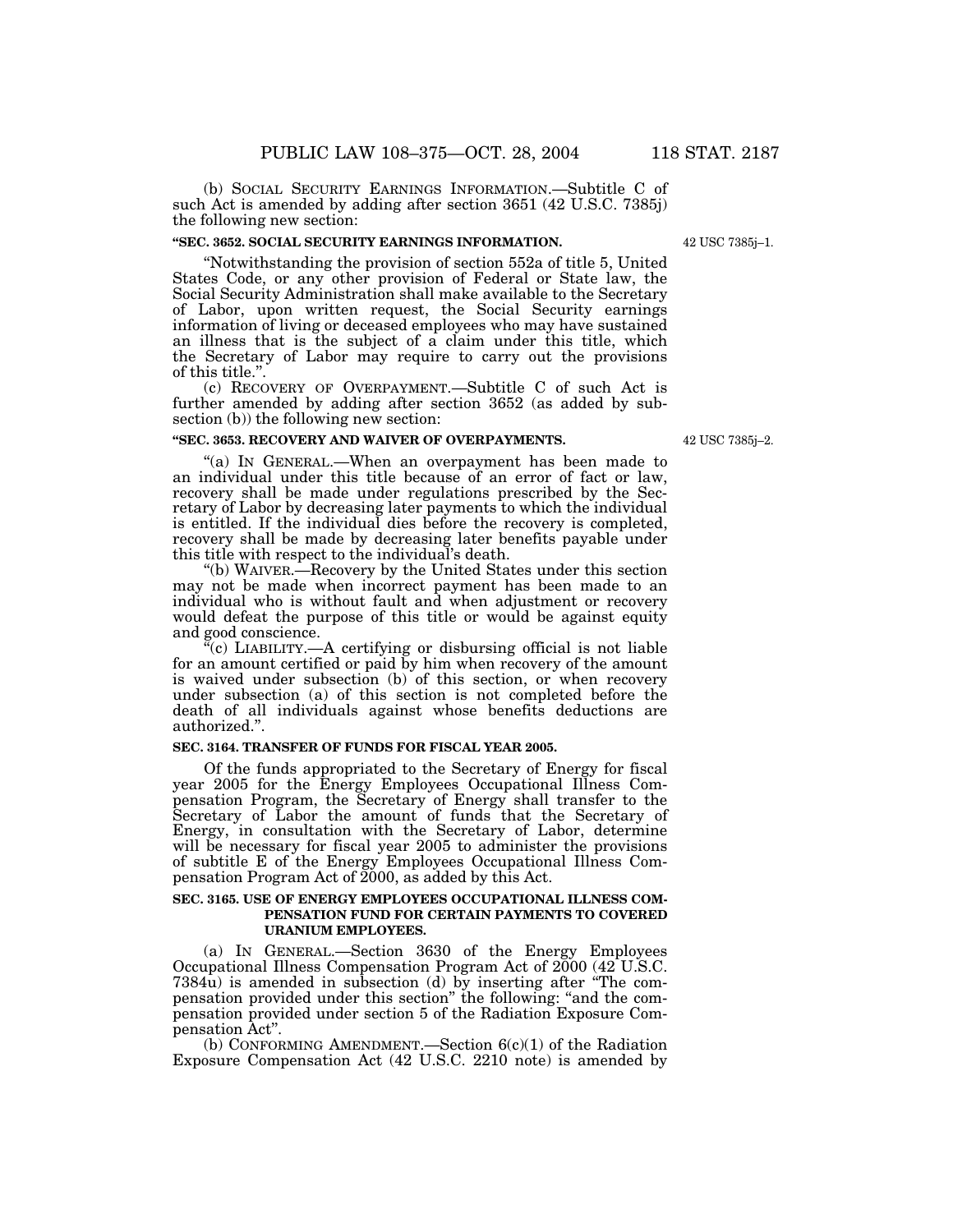inserting after "Fund" the following: "(or, in the case of a payment under section 5, from the Energy Employees Occupational Illness Compensation Fund, pursuant to section  $3630(d)$  of the Energy Employees Occupational Illness Compensation Program Act of  $2000$ <sup>"</sup>.

## **SEC. 3166. IMPROVEMENTS TO SUBTITLE B OF ENERGY EMPLOYEES OCCUPATIONAL ILLNESS COMPENSATION PROGRAM ACT OF 2000.**

(a) ADVISORY BOARD.—Section 3624 of the Energy Employees Occupational Illness Compensation Program Act of 2000 (42 U.S.C. 7384o) is amended by adding at the end the following new subsections:

''(e) SECURITY CLEARANCES.—(1) The Secretary of Energy shall ensure that the members and staff of the Board, and the contractors performing work in support of the Board, are afforded the opportunity to apply for a security clearance for any matter for which such a clearance is appropriate. The Secretary should, not later than 180 days after receiving a completed application, make a determination whether or not the individual concerned is eligible for the clearance.

" $(2)$  For fiscal year 2007 and each fiscal year thereafter, the Secretary of Energy shall include in the budget justification materials submitted to Congress in support of the Department of Energy budget for that fiscal year (as submitted with the budget of the President under section 1105(a) of title 31, United States Code) a report specifying the number of applications for security clearances under this subsection, the number of such applications granted, and the number of such applications denied.

''(f) INFORMATION.—The Secretary of Energy shall, in accordance with law, provide to the Board and the contractors of the Board access to any information that the Board considers relevant to carry out its responsibilities under this title, including information such as Restricted Data (as defined in section 11 y. of the Atomic Energy Act of 1954 (42 U.S.C. 2014(y))) and information covered by the Privacy Act.''.

(b) DEADLINES FOR SPECIAL EXPOSURE COHORT ACTIONS.—(1) Section 3626 of the Energy Employees Occupational Illness Compensation Program Act of 2000 (42 U.S.C. 7384q) is amended—

(A) by redesignating subsection (c) as subsection (d); and

(B) by inserting after subsection (b) the following new subsection:

"(c) DEADLINES.—(1) Not later than 180 days after the date on which the President receives a petition for designation as members of the Special Exposure Cohort, the Director of the National Institute for Occupational Safety and Health shall submit to the Advisory Board on Radiation and Worker Health a recommendation on that petition, including all supporting documentation.

 $\Gamma(2)(A)$  Upon receipt by the President of a recommendation of the Advisory Board on Radiation and Worker Health that the President should determine in the affirmative that paragraphs (1) and (2) of subsection (b) apply to a class, the President shall have a period of 30 days in which to determine whether such paragraphs apply to the class and to submit that determination (whether affirmative or negative) to Congress.

Deadline.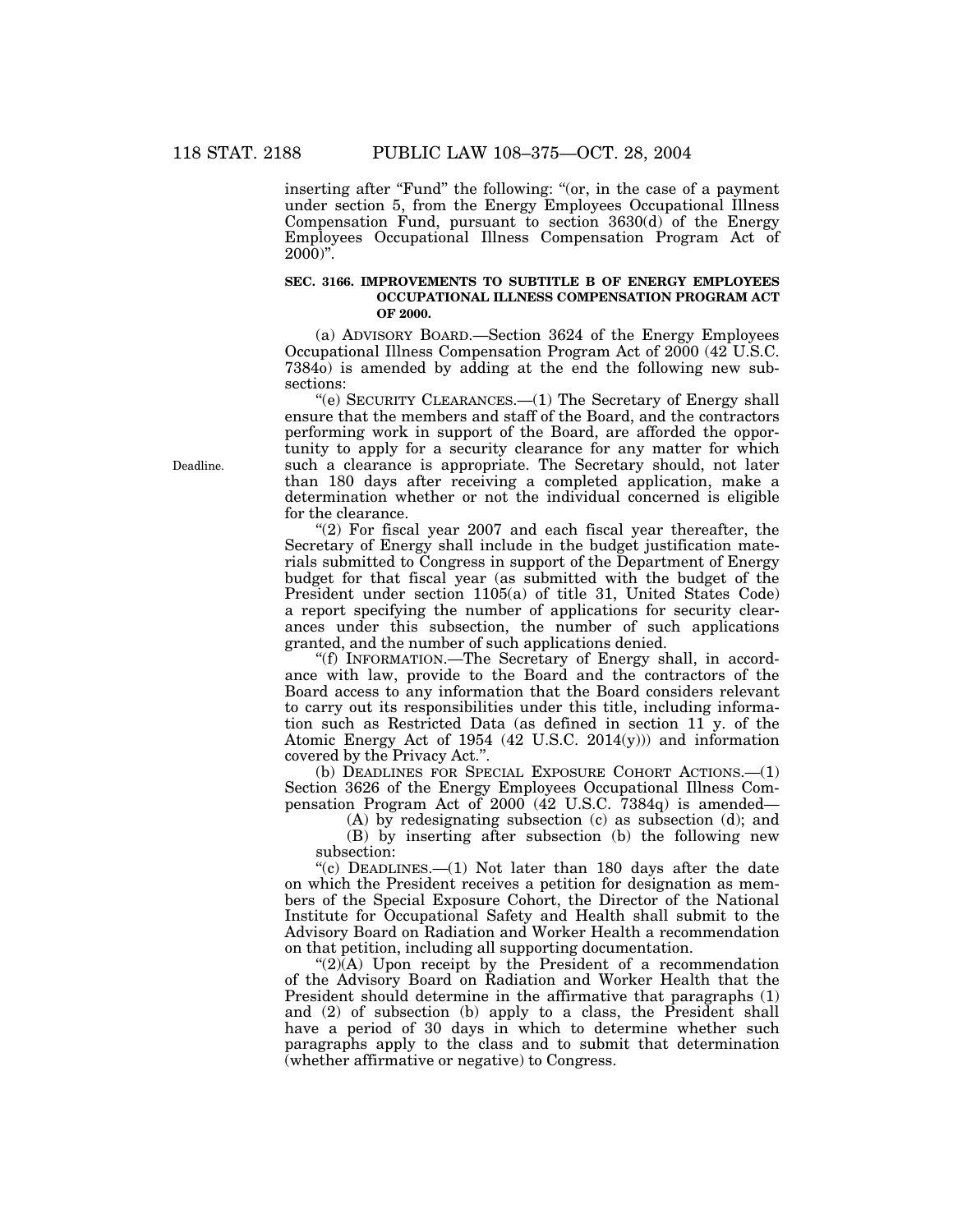''(B) If the determination submitted by the President under subparagraph (A) is in the affirmative, the President shall also submit a report meeting the requirements of section  $3621(14)(C)(ii)$ .

''(C) If the President does not submit a determination required by subparagraph (A) within the period required by subparagraph (A), then upon the day following the expiration of that period, it shall be deemed for purposes of section 3621(14)(C)(ii) that the President submitted the report under that provision on that day.''.

 $(2)$  Section 3621(14)(C)(ii) of that Act (42 U.S.C. 7384l(14)(C)(ii)) is amended by striking ''180 days'' and inserting ''30 days''.

(c) SITE PROFILES.—Subtitle B of that Act is amended by adding after section 3632 (as added by section 3163(a)) the following new section:

## **''SEC. 3633. COMPLETION OF SITE PROFILES.**

"(a) IN GENERAL.—To the extent that the Secretary of Labor determines it useful and practicable, the Secretary of Labor shall direct the Director of the National Institute for Occupational Safety and Health to prepare site profiles for a Department of Energy facility based on the records, files, and other data provided by the Secretary of Energy and such other information as is available, including information available from the former worker medical screening programs of the Department of Energy.

''(b) INFORMATION.—The Secretary of Energy shall furnish to the Secretary of Labor any information that the Secretary of Labor finds necessary or useful for the production of such site profiles, including records from the Department of Energy former worker medical screening program.

"(c) DEFINITION.—In this section, the term 'site profile' means an exposure assessment of a facility that identifies the toxic substances or processes that were commonly used in each building or process of the facility, and the time frame during which the potential for exposure to toxic substances existed.

''(d) TIME FRAMES.—The Secretary of Health and Human Services shall establish time frames for completing site profiles for those Department of Energy facilities for which a site profile has not been completed. Not later than March 1, 2005, the Secretary of Health and Human Services shall submit to Congress a report setting forth those time frames.''.

#### **SEC. 3167. EMERGENCY SPECIAL EXPOSURE COHORT MEETING AND REPORT.**

(a) MEETING OF ADVISORY BOARD.—(1) For purposes of carrying out section 3626 of the Energy Employees Occupational Illness Compensation Program Act of 2000 (42 U.S.C. 7384q), the President shall require the Advisory Board on Radiation and Worker Health to convene a meeting of the Board at which the Board considers each petition for designation as members of the Special Exposure Cohort—

(A) that was filed not later than October 1, 2004; and

(B) the evaluation of which (by the Director of the National Institute of Occupational Safety and Health) was completed more than 10 days before a previously scheduled meeting of the Board.

(2) Effective March 1, 2005, this subsection shall have no further force or effect.

(b) REPORT TO CONGRESS.—Not later than March 15, 2005, the President shall submit to Congress a report on the status

Effective date.

Deadline.

Deadline. Reports.

42 USC 7384w–1.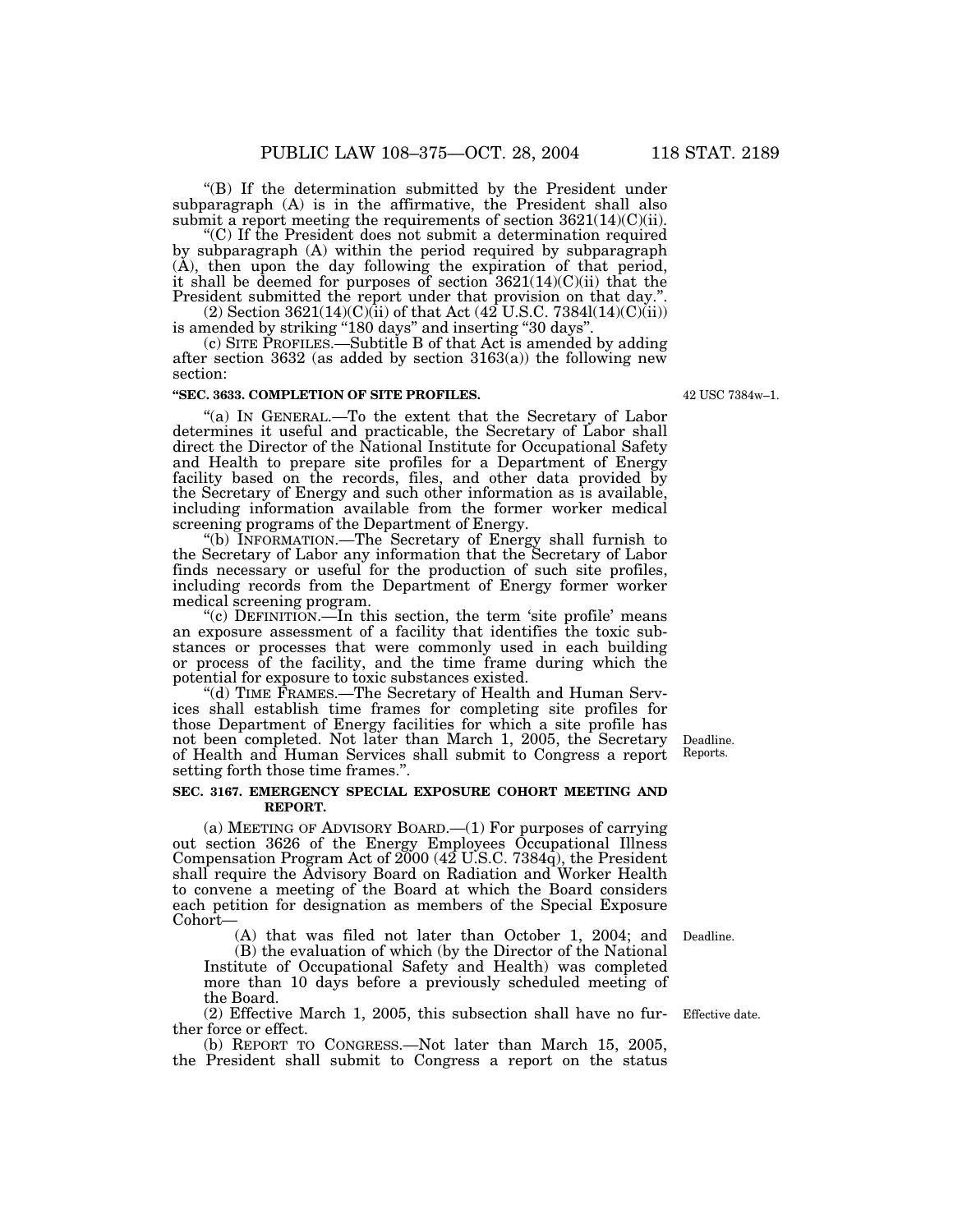of the petitions referred to in subsection (a). The report shall

include, for each petition, the estimated time to complete the consideration of that petition and any anticipated actions or circumstances that could preclude the Board from acting upon that petition before the end of fiscal year 2005.

### **SEC. 3168. COVERAGE OF INDIVIDUALS EMPLOYED AT ATOMIC WEAPONS EMPLOYER FACILITIES DURING PERIODS OF RESIDUAL CONTAMINATION.**

(a) COVERAGE.—Paragraph (3) of section 3621 of the Energy Employees Occupational Illness Compensation Program Act of 2000 (title XXXVI of the Floyd D. Spence National Defense Authorization Act for Fiscal Year 2001 (as enacted into law by Public Law 106– 398); 42 U.S.C. 7384l) is amended to read as follows:

"(3) The term 'atomic weapons employee' means any of the following:

" $(A)$  An individual employed by an atomic weapons" employer during a period when the employer was processing or producing, for the use by the United States, material that emitted radiation and was used in the production of an atomic weapon, excluding uranium mining and milling.

''(B) An individual employed—

"(i) at a facility with respect to which the National Institute for Occupational Safety and Health, in its report dated October 2003 and titled 'Report on Residual Radioactive and Beryllium Contamination at Atomic Weapons Employer Facilities and Beryllium Vendor Facilities', or any update to that report, found that there is a potential for significant residual contamination outside of the period in which weaponsrelated production occurred;

" $(ii)$  by an atomic weapons employer or subsequent owner or operators of a facility described in clause  $(i)$ ; and

"(iii) during a period, as specified in such report or any update to such report, of potential for significant residual radioactive contamination at such facility.''.

(b) RADIATION DOSE FOR CERTAIN ATOMIC WEAPONS EMPLOYEES.—Section 3623 of that Act (42 U.S.C. 7384n) is amended by adding at the end of subsection (c) the following new paragraph:

 $(4)$  In the case of an atomic weapons employee described in section 3621(3)(B), the following doses of radiation shall be treated, for purposes of paragraph  $(3)(A)$  of this subsection, as part of the radiation dose received by the employee at such facility:

''(A) Any dose of ionizing radiation received by that employee from facilities, materials, devices, or byproducts used or generated in the research, development, production, dismantlement, transportation, or testing of nuclear weapons, or from any activities to research, produce, process, store, remediate, or dispose of radioactive materials by or on behalf of the Department of Energy (except for activities covered by Executive Order No. 12344, dated February 1, 1982 (42 U.S.C. 7158 note) pertaining to the Naval Nuclear Propulsion Program).

''(B) Any dose of ionizing radiation received by that employee from a source not covered by subparagraph (A) that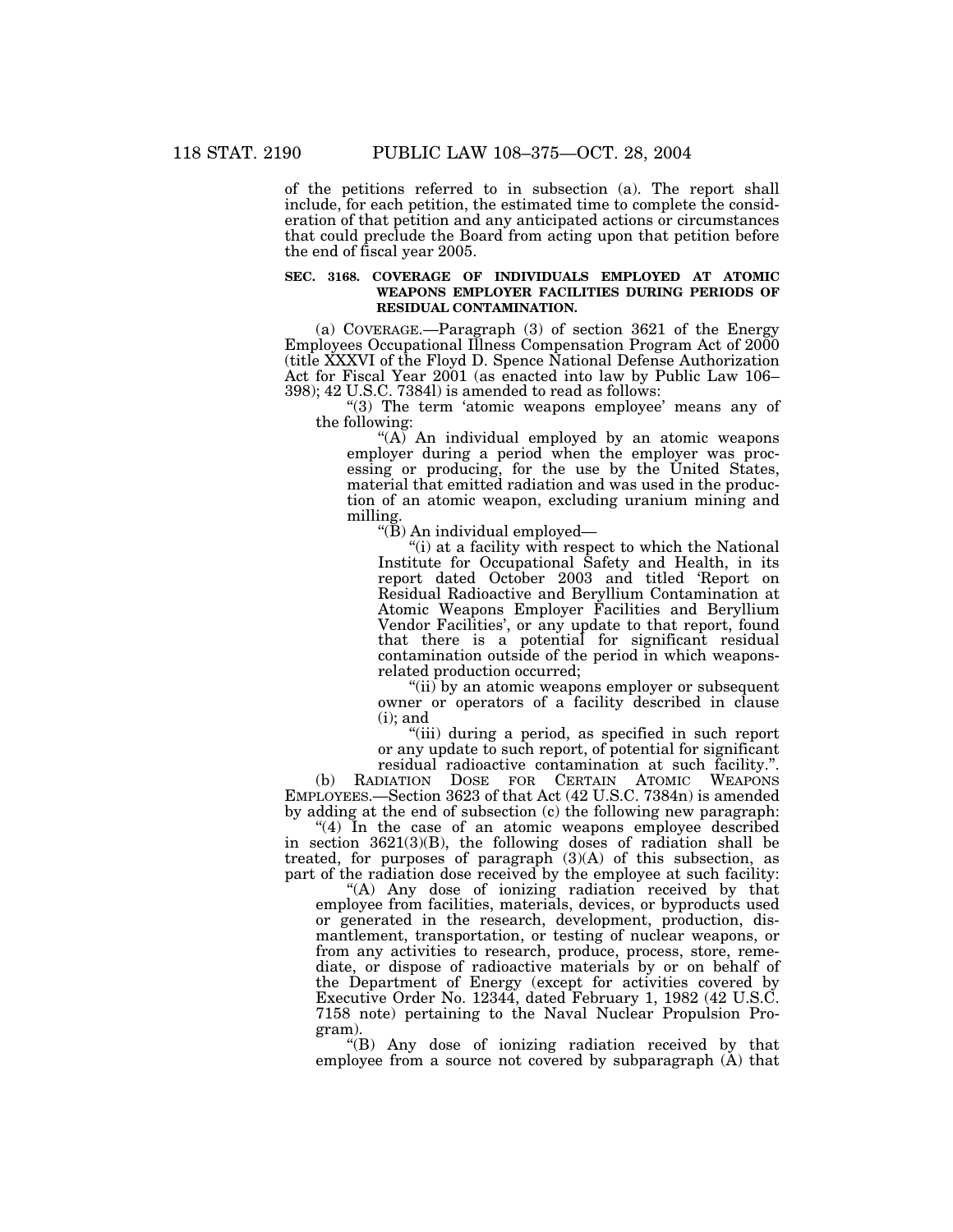is not distinguishable through reliable documentation from a dose covered by subparagraph (A).''.

### **SEC. 3169. UPDATE OF REPORT ON RESIDUAL CONTAMINATION OF FACILITIES.**

(a) UPDATE OF REPORT.—Not later than December 31, 2006, the Director of the National Institute for Occupational Safety and Health shall submit to Congress an update to the report required by section 3151(b) of the National Defense Authorization Act for Fiscal Year 2002 (Public Law 107–107; 42 U.S.C. 7384 note).

(b) ELEMENTS.—The update shall—

(1) for each facility for which such report found that insufficient information was available to determine whether significant residual contamination was present, determine whether significant residual contamination was present;

(2) for each facility for which such report found that significant residual contamination remained present as of the date of the report, determine the date on which such contamination ceased to be present;

(3) for each facility for which such report found that significant residual contamination was present but for which the Director has been unable to determine the extent to which such contamination is attributable to atomic weapons-related activities, identify the specific dates of coverage attributable to such activities and, in so identifying, presume that such contamination is attributable to such activities until there is evidence of decontamination of residual contamination identified with atomic weapons-related activities;

(4) for each facility for which such report found significant residual contamination, determine whether it is at least as likely as not that such contamination could have caused an employee who was employed at such facility only during the residual contamination period to contract a cancer or beryllium illness compensable under subtitle B of the Energy Employees Occupational Illness Compensation Program Act of 2000; and

(5) if new information that pertains to the report has been made available to the Director since that report was submitted, identify and describe such information.

(c) PUBLICATION.—The Director shall ensure that the report referred to in subsection (a) is published in the Federal Register not later than 15 days after being released.

### **SEC. 3170. SENSE OF CONGRESS ON RESOURCE CENTER FOR ENERGY EMPLOYEES UNDER ENERGY EMPLOYEE OCCUPATIONAL ILLNESS COMPENSATION PROGRAM IN WESTERN NEW YORK AND WESTERN PENNSYLVANIA REGION.**

(a) FINDINGS.—Congress makes the following findings:

(1) New York has 36 current or former Department of Energy facilities involved in nuclear weapons production-related activities statewide, mostly atomic weapons employer facilities, and 14 such facilities in western New York. Despite having one of the greatest concentrations of such facilities in the United States, western New York, and abutting areas of Pennsylvania, continue to be severely underserved by the Energy Employees Occupational Illness Compensation Program under the Energy Employees Occupational Illness Compensation Program Act of 2000 (title XXXVI of the Floyd D. Spence National Defense

Federal Register, publication.

42 USC 7384 note.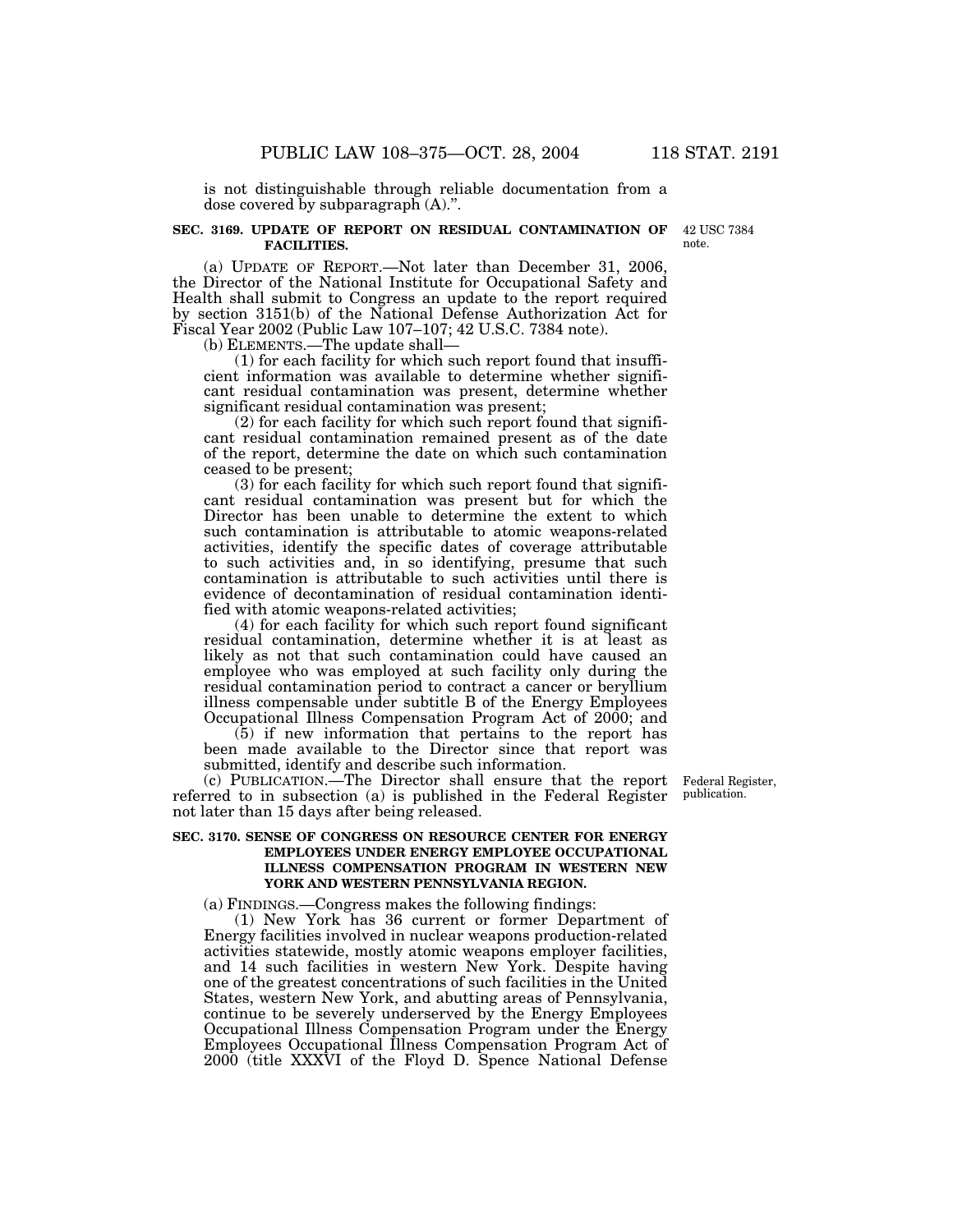Authorization Act for Fiscal Year 2001 (as enacted into law by Public Law 106–398); 42 U.S.C. 7384 et seq.).

(2) The establishment of a permanent resource center in western New York would represent a substantial step toward improving services under the Energy Employees Occupational Illness Compensation Program for energy employees in this region.

(3) The number of claims submitted to the Department under subtitle B of the Energy Employees Occupational Illness Compensation Program Act of 2000 from the western New York region, including western Pennsylvania, exceeds the number of such claims filed at resource centers in Hanford, Washington, Portsmouth, Ohio, Los Alamos, New Mexico, the Nevada Test Site, Nevada, the Rocky Flats Environmental Technology Site, Colorado, the Idaho National Engineering Laboratory, Idaho, and the Amchitka Test Site, Alaska.

(4) Energy employees in the western New York region, including western Pennsylvania, deserve assistance under subtitle B of the Energy Employees Occupational Illness Compensation Program Act of 2000 commensurate with the assistance provided energy employees at other locations in the United States.

(b) SENSE OF CONGRESS.—It is the sense of Congress that the Secretary of Labor should—

(1) review the availability of assistance under subtitle B of the Energy Employees Occupational Illness Compensation Program Act of 2000 for energy employees in the western New York region, including western Pennsylvania; and

(2) recommend a location in that region for a resource center to provide such assistance to such energy employees.

## **TITLE XXXII—DEFENSE NUCLEAR FACILITIES SAFETY BOARD**

#### Sec. 3201. Authorization.

#### **SEC. 3201. AUTHORIZATION.**

There are authorized to be appropriated for fiscal year 2005, \$21,268,000 for the operation of the Defense Nuclear Facilities Safety Board under chapter 21 of the Atomic Energy Act of 1954 (42 U.S.C. 2286 et seq.).

## **TITLE XXXIII—NATIONAL DEFENSE STOCKPILE**

- Sec. 3301. Authorized uses of National Defense Stockpile funds.
- Sec. 3302. Revision of earlier authority to dispose of certain materials in National Defense Stockpile.
- Sec. 3303. Disposal of ferromanganese.
- Sec. 3304. Prohibition on storage of mercury at certain facilities.

### **SEC. 3301. AUTHORIZED USES OF NATIONAL DEFENSE STOCKPILE FUNDS.**

(a) OBLIGATION OF STOCKPILE FUNDS.—During fiscal year 2005, the National Defense Stockpile Manager may obligate up to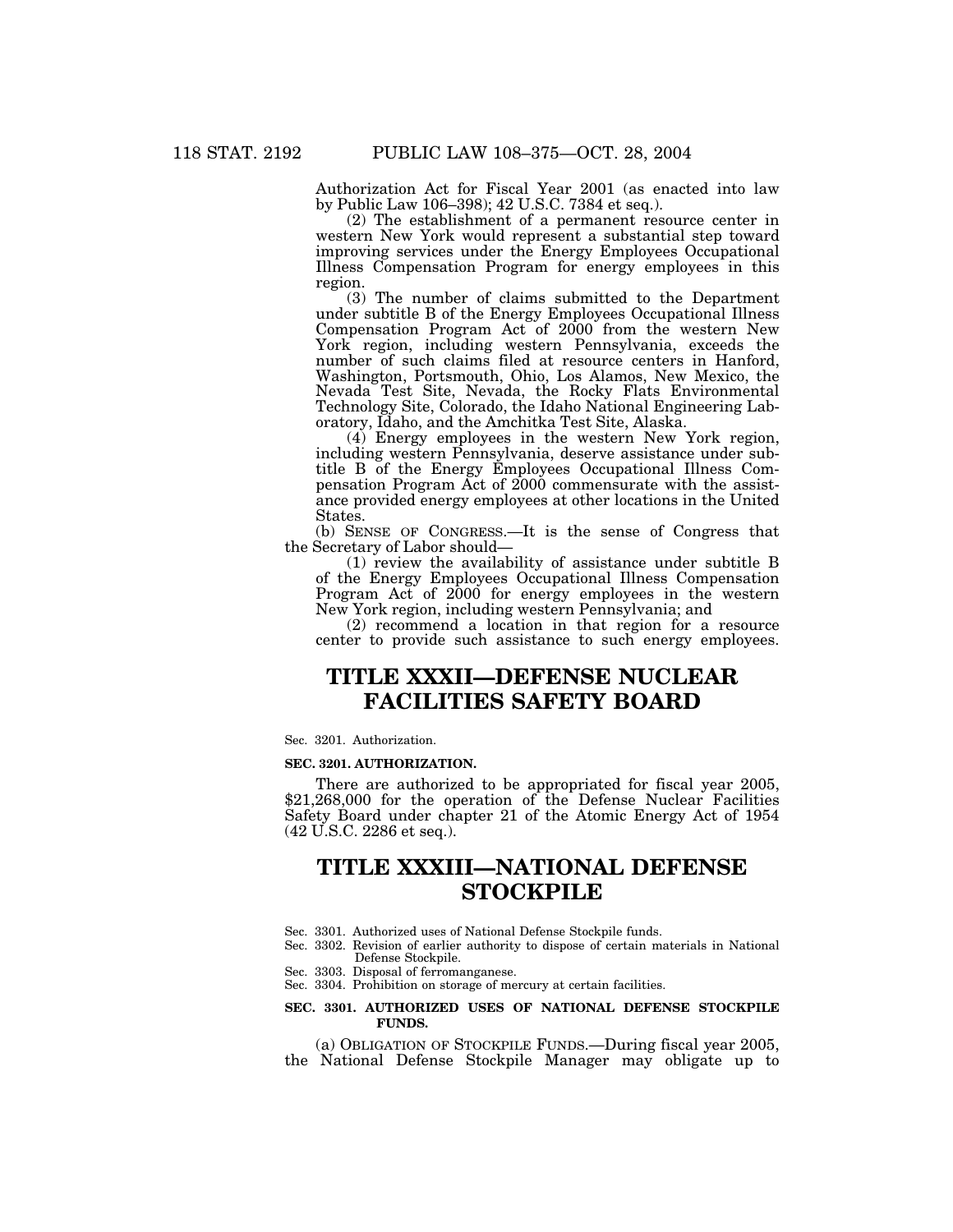\$59,700,000 of the funds in the National Defense Stockpile Transaction Fund established under subsection (a) of section 9 of the Strategic and Critical Materials Stock Piling Act (50 U.S.C. 98h) for the authorized uses of such funds under subsection (b)(2) of such section, including the disposal of hazardous materials that are environmentally sensitive.

(b) ADDITIONAL OBLIGATIONS.—The National Defense Stockpile Manager may obligate amounts in excess of the amount specified in subsection (a) if the National Defense Stockpile Manager notifies Congress that extraordinary or emergency conditions necessitate the additional obligations. The National Defense Stockpile Manager may make the additional obligations described in the notification after the end of the 45-day period beginning on the date on which Congress receives the notification.

 $\chi$ <sub>c</sub>) LIMITATIONS.—The authorities provided by this section shall be subject to such limitations as may be provided in appropriations Acts.

#### **SEC. 3302. REVISION OF EARLIER AUTHORITY TO DISPOSE OF CERTAIN** 50 USC 98d note. **MATERIALS IN NATIONAL DEFENSE STOCKPILE.**

Section 3303(a) of the Strom Thurmond National Defense Authorization Act for Fiscal Year 1999 (Public Law 105–261; 50 U.S.C. 98d note) is amended by striking paragraphs (4) and (5) and inserting the following new paragraphs:

"(4)  $$785,000,000$  by the end of fiscal year 2005; and

''(5) \$870,000,000 by the end of fiscal year 2009.''.

#### **SEC. 3303. DISPOSAL OF FERROMANGANESE.**

(a) DISPOSAL AUTHORIZED.—The Secretary of Defense may dispose of up to 50,000 tons of ferromanganese from the National Defense Stockpile during fiscal year 2005.

(b) CONTINGENT AUTHORITY FOR ADDITIONAL DISPOSAL.—(1) If the Secretary of Defense completes the disposal of the total quantity of ferromanganese authorized for disposal by subsection (a) before September 30, 2005, the Secretary of Defense may dispose of up to an additional 25,000 tons of ferromanganese from the National Defense Stockpile before that date.

(2) If the Secretary completes the disposal of the total quantity of additional ferromanganese authorized for disposal by paragraph (1) before September 30, 2005, the Secretary may dispose of up to an additional 25,000 tons of ferromanganese from the National Defense Stockpile before that date.

(c) CERTIFICATION.—The Secretary of Defense may dispose of ferromanganese under the authority of paragraph (1) or (2) of subsection (b) only if the Secretary submits written certification to the Committee on Armed Services of the Senate and the Committee on Armed Services of the House of Representatives, not later than 30 days before the commencement of disposal under the applicable paragraph, that—

(1) the disposal of the additional ferromanganese from the National Defense Stockpile is in the interest of national defense;

(2) the disposal of the additional ferromanganese will not cause undue disruption to the usual markets of producers and processors of ferromanganese in the United States; and

(3) the disposal of the additional ferromanganese is consistent with the requirements and purpose of the National Defense Stockpile.

50 USC 98d note.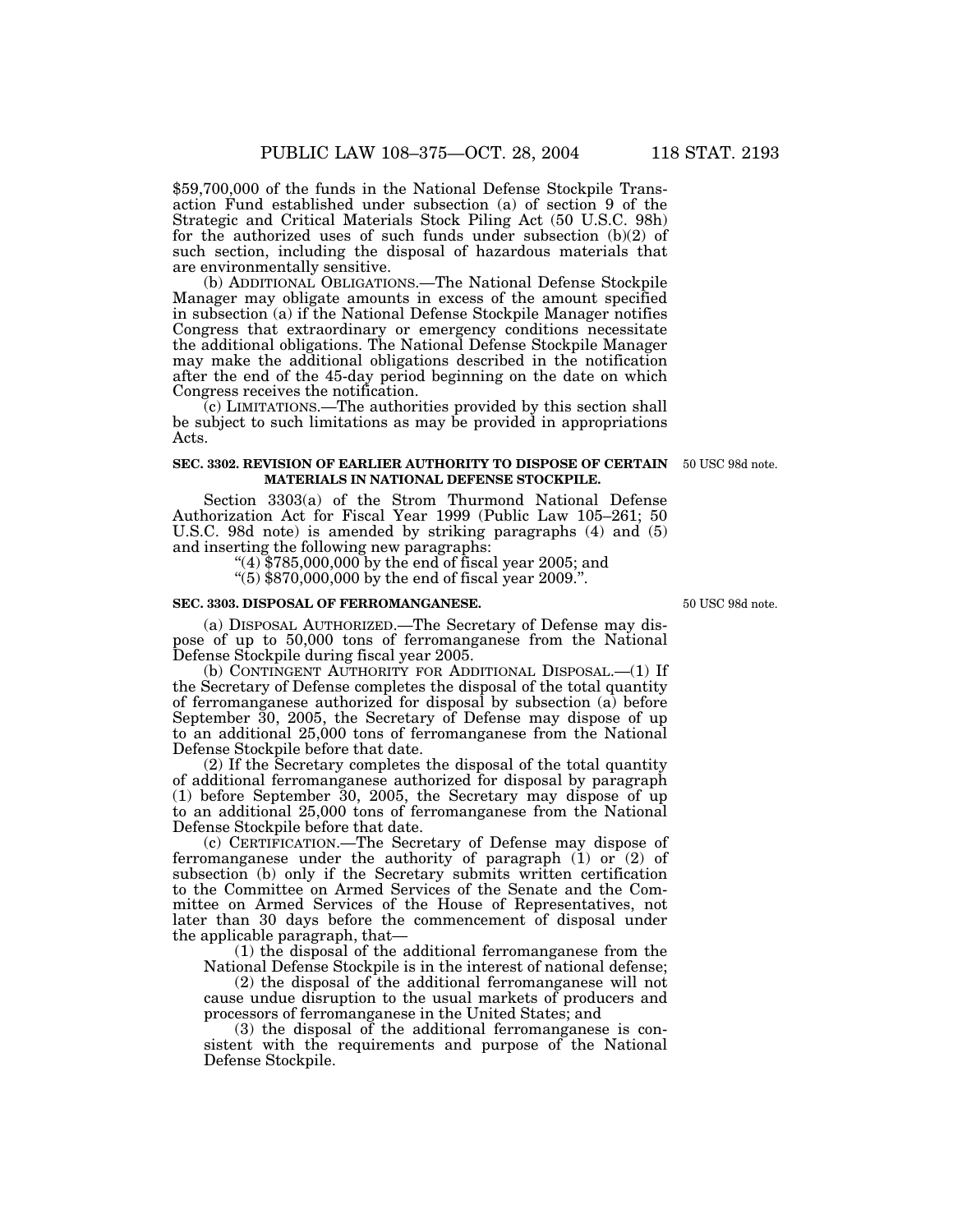(d) DELEGATION OF RESPONSIBILITY.—The Secretary of Defense may delegate the responsibility of the Secretary under subsection (c) to an appropriate official within the Department of Defense.

(e) NATIONAL DEFENSE STOCKPILE DEFINED.—In this section, the term ''National Defense Stockpile'' means the stockpile provided for in section 4 of the Strategic and Critical Materials Stock Piling Act (50 U.S.C. 98c).

## **SEC. 3304. PROHIBITION ON STORAGE OF MERCURY AT CERTAIN FACILITIES.**

(a) PROHIBITION.—During fiscal year 2005, the Secretary of Defense may not store mercury from the National Defense Stockpile at any facility that is not owned or leased by the United States.

(b) NATIONAL DEFENSE STOCKPILE DEFINED.—In this section, the term ''National Defense Stockpile'' means the stockpile provided for in section 4 of the Strategic and Critical Materials Stock Piling Act (50 U.S.C. 98c).

## **TITLE XXXIV—NAVAL PETROLEUM RESERVES**

Sec. 3401. Authorization of appropriations.

#### **SEC. 3401. AUTHORIZATION OF APPROPRIATIONS.**

(a) AUTHORIZATION OF APPROPRIATIONS.—There are hereby authorized to be appropriated to the Secretary of Energy \$20,000,000 for fiscal year 2005 for the purpose of carrying out activities under chapter 641 of title 10, United States Code, relating to the naval petroleum reserves.

(b) PERIOD OF AVAILABILITY.—Funds appropriated pursuant to the authorization of appropriations in subsection (a) shall remain available until expended.

## **TITLE XXXV—MARITIME ADMINISTRATION**

Sec. 3501. Authorization of appropriations for Maritime Administration.

Sec. 3502. Extension of authority to provide war risk insurance for merchant marine vessels.

Sec. 3503. Modification of priority afforded applications for national defense tank vessel construction assistance.

#### **SEC. 3501. AUTHORIZATION OF APPROPRIATIONS FOR MARITIME ADMINISTRATION.**

There are authorized to be appropriated to the Secretary of Transportation for the Maritime Administration for fiscal year 2005 (in lieu of amounts authorized for the same purposes by section 3511 of the National Defense Authorization Act for Fiscal Year 2004)—

(1) for expenses necessary for operations and training activities, \$109,300,000;

(2) for administrative expenses under the loan guarantee program authorized by title XI of the Merchant Marine Act, 1936 (46 U.S.C. App. 1271 et seq.), \$4,764,000; and

(3) for ship disposal, \$35,000,000, of which \$2,000,000 shall be for decommissioning, removal, and disposal of the nuclear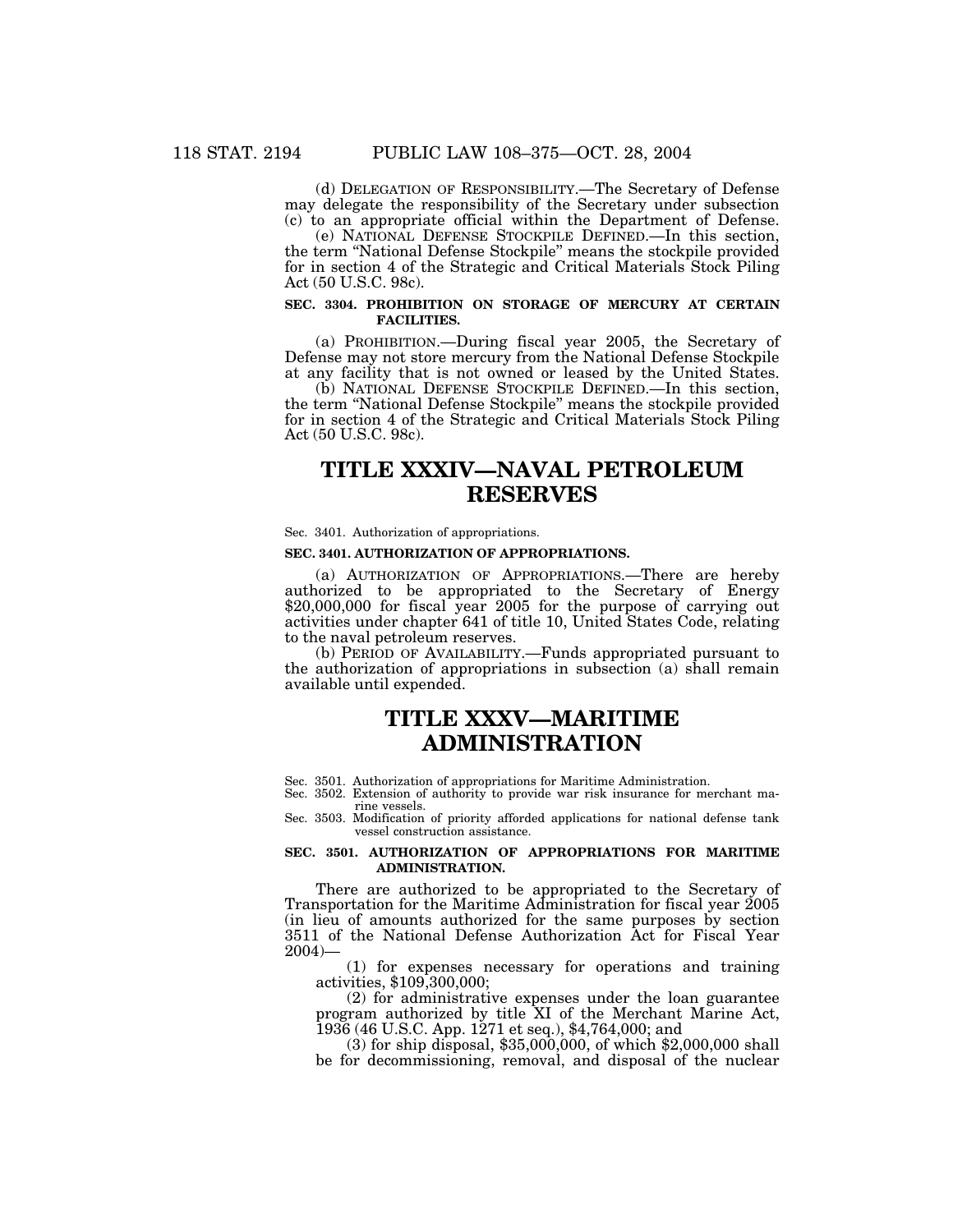reactor and hazardous materials on board the vessel SAVANNAH.

#### **SEC. 3502. EXTENSION OF AUTHORITY TO PROVIDE WAR RISK INSUR-ANCE FOR MERCHANT MARINE VESSELS.**

(a) EXTENSION.—Section 1214 of the Merchant Marine Act, 1936 (46 U.S.C. App. 1294), is amended by striking ''June 30, 2005'' and inserting ''December 31, 2010''.

(b) INVESTMENT OF ASSETS IN INSURANCE FUND.—Section 1208(a) of such Act (46 U.S.C. App. 1288), is amended by striking the third sentence and inserting the following: ''The Secretary of Transportation may request the Secretary of the Treasury to invest such portion of the Fund as is not, in the judgment of the Secretary of Transportation, required to meet the current needs of the fund. Such investments shall be made by the Secretary of the Treasury in public debt securities of the United States, with maturities suitable to the needs of the fund, and bearing interest rates determined by the Secretary of the Treasury, taking into consideration current market yields on outstanding marketable obligations of the United States of comparable maturity.''.

## **SEC. 3503. MODIFICATION OF PRIORITY AFFORDED APPLICATIONS FOR NATIONAL DEFENSE TANK VESSEL CONSTRUCTION ASSISTANCE.**

Section 3542(d)(2) of the Maritime Security Act of 2003 (title XXXV of Public Law 108–136; 117 Stat. 1821; 46 U.S.C. 53101 note) is amended—

 $(1)$  in subparagraph  $(A)$ , by striking "and" at the end; (2) in subparagraph (B) by striking the period at the end and inserting "; and"; and

(3) by adding at the end the following:

 $f(C)$  with respect to any proposal for financial assistance to be provided from amounts appropriated for a fiscal year after fiscal year 2005, acceptance of the vessel to be constructed with the assistance for participation in the Shipboard Technology Evaluation Program as outlined in Navigation and Vessel Inspection Circular 01–04, issued by the Commandant of the United States Coast Guard on January 2, 2004.''.

## **TITLE XXXVI—ASSISTANCE TO FIREFIGHTERS**

Sec. 3601. Short title.

Sec. 3602. Amendments to Federal Fire Prevention and Control Act of 1974. Sec. 3603. Report on assistance to firefighters.

#### **SEC. 3601. SHORT TITLE.**

This title may be cited as the "Assistance to Firefighters Grant" Program Reauthorization Act of 2004''.

## **SEC. 3602. AMENDMENTS TO FEDERAL FIRE PREVENTION AND CON-TROL ACT OF 1974.**

Section 33 of the Federal Fire Prevention and Control Act of 1974 (15 U.S.C. 2229) is amended—

 $(1)$  in subsection  $(b)(1)(A)$ 

(A) by inserting "throughout the Nation" after "personnel''; and

Assistance to Firefighters Grant Program Reauthorization Act of 2004.

15 USC 2201 note.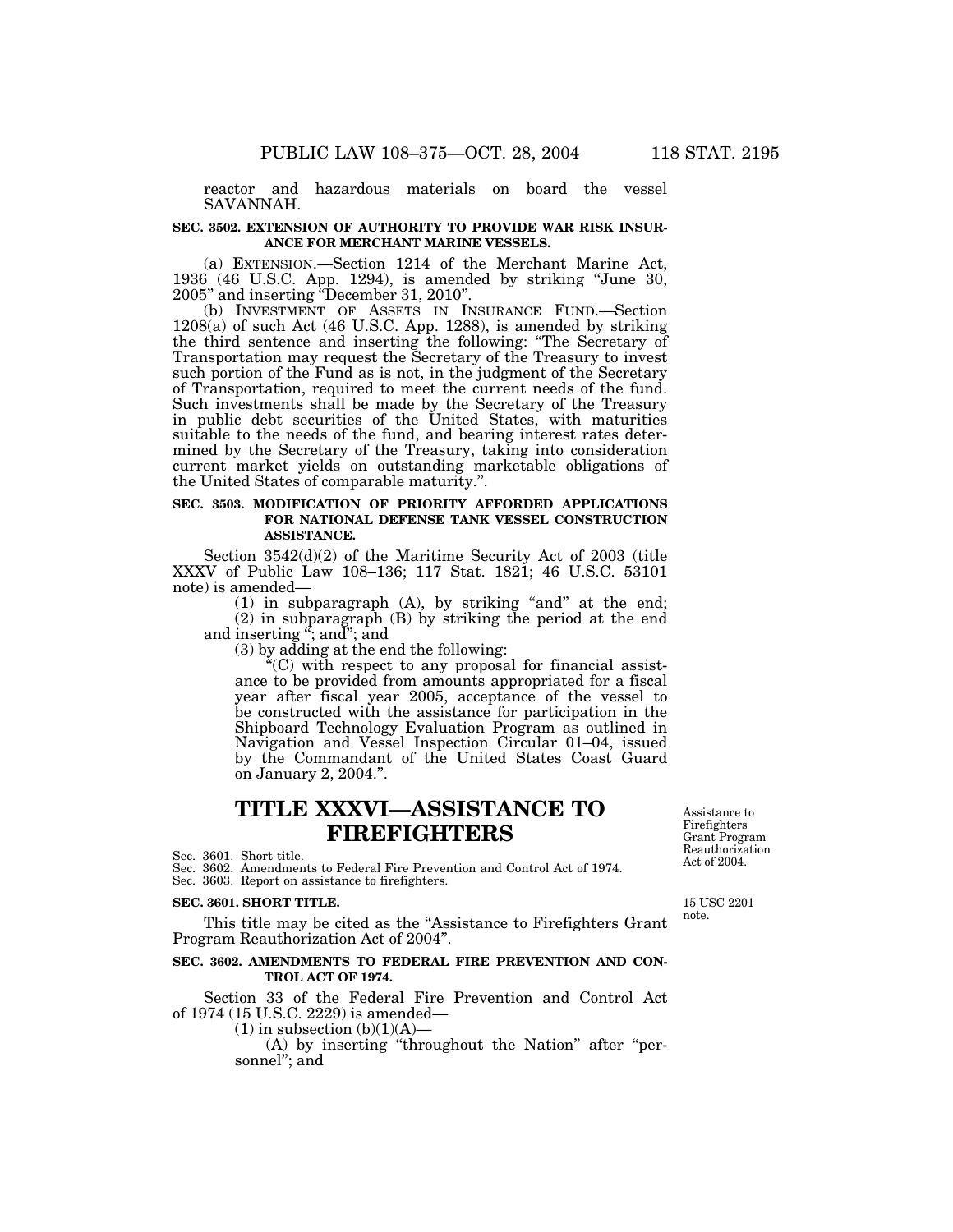(B) by striking "and" at the end;

 $(2)$  in subsection  $(b)(1)(B)$ —

(A) by inserting ''and firefighter safety research and development'' after ''fire prevention''; and

(B) by striking the period and inserting ''; and'';

(3) by adding at the end of subsection  $(b)(1)$  the following new subparagraph:

''(C) provide assistance for nonaffiliated EMS organizations for the purpose of paragraph  $(3)(F)$ .";

(4) in subsection (b)(3)(F), by inserting "and nonaffiliated EMS organizations" after "fire departments";

 $(5)$  in subsection  $(b)(4)$ —

(A) by inserting ''AND FIREFIGHTER SAFETY RESEARCH AND DEVELOPMENT'' after ''PREVENTION'' in the paragraph heading;

 $(B)$  in subparagraph  $(A)(ii)$ —

(i) by inserting ''that are not fire departments and'' after "community organizations";

(ii) by inserting ''and firefighter research and development programs,'' after ''fire safety programs and activities,''; and

(iii) by inserting ''and research to improve firefighter health and life safety" after "fire prevention programs'';

 $(C)$  in subparagraph  $(B)$ , by striking "to children from fire'' and inserting ''to high risk groups from fire, as well as research programs that demonstrate the potential to improve firefighter safety''; and

(D) by adding at the end the following new subparagraph:

''(C) GRANT LIMITATION.—A grant under this paragraph shall not be greater than \$1,000,000 for a fiscal year.'';  $(6)$  in subsection  $(b)(5)(B)$ —

(A) by redesignating clause (iv) as clause (v); and

(B) by inserting after clause (iii) the following new clause:

''(iv) OTHER FEDERAL SUPPORT.—A list of other sources of Federal funding received by the applicant. The Director, in coordination with the Secretary of Homeland Security, shall use such list to prevent unnecessary duplication of grant funds.''.

(7) in subsection  $(b)(6)$ , by striking subparagraphs (A) and (B) and inserting the following:

"(A) IN GENERAL.—Subject to subparagraphs  $(B)$  and (C), the Director may provide assistance under this subsection only if the applicant for such assistance agrees to match 20 percent of such assistance for any fiscal year with an equal amount of non-Federal funds.

"(B) REQUIREMENT FOR SMALL COMMUNITY ORGANIZA-TIONS.—In the case of an applicant whose personnel—

"(i) serve jurisdictions of 50,000 or fewer residents, the percent applied under the matching requirement of subparagraph (A) shall be 10 percent; and

" $(iii)$  serve jurisdictions of 20,000 or fewer residents, the percent applied under the matching requirement of subparagraph (A) shall be 5 percent.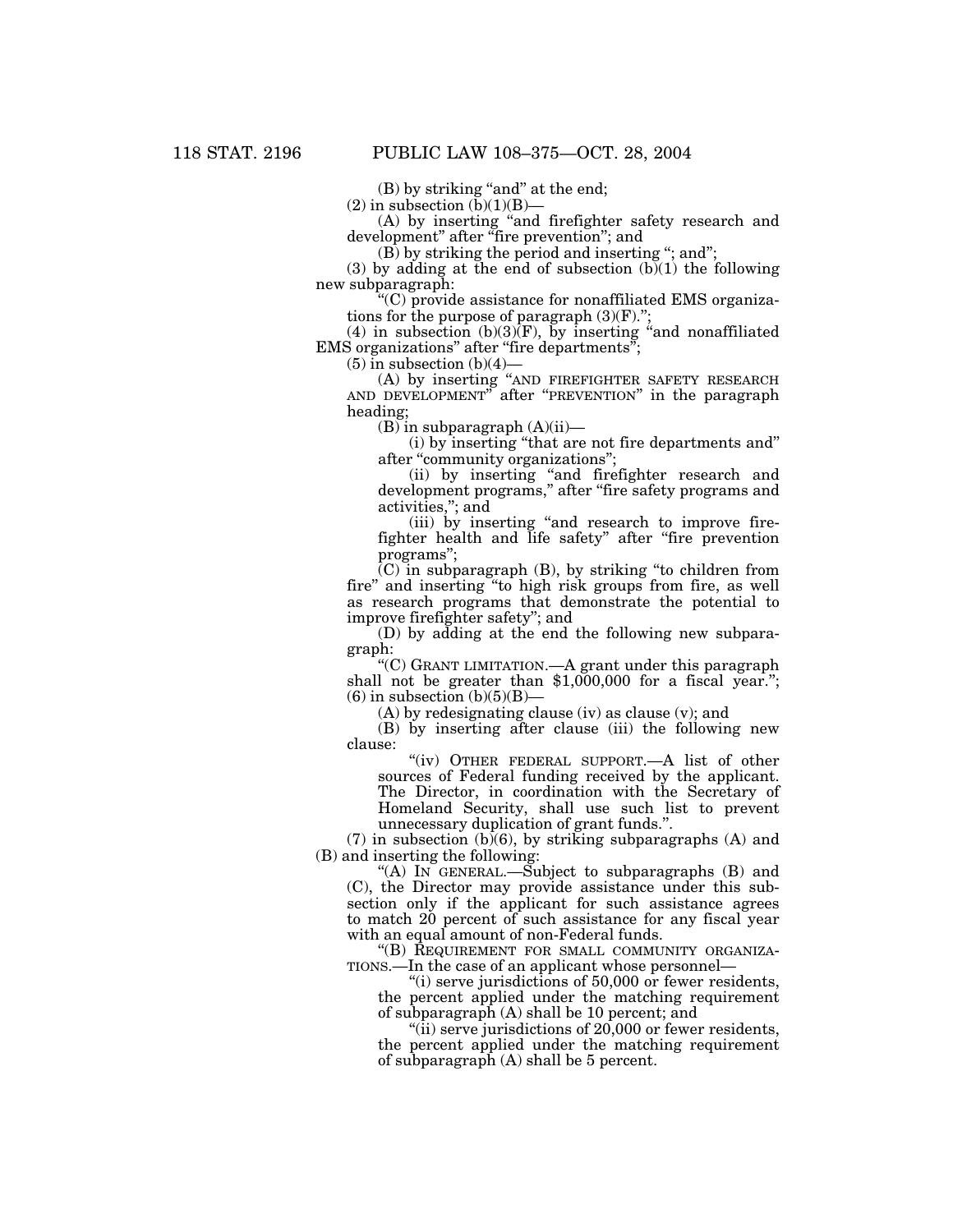''(C) FIRE PREVENTION AND FIREFIGHTER SAFETY GRANTS.—There shall be no matching requirement for a grant described in paragraph  $(4)(A)(ii)$ .";

 $(8)$  in subsection  $(b)(10)$ —

(A) by amending subparagraph (A) to read as follows: ''(A) RECIPIENT LIMITATIONS.—A grant recipient under subsection  $(b)(1)(A)$ —

"(i) that serves a jurisdiction with 500,000 people or less may not receive grants in excess of  $$1,000,000$ for any fiscal year;

''(ii) that serves a jurisdiction with more than 500,000 but not more than 1,000,000 people may not receive grants in excess of \$1,750,000 for any fiscal year; and

"(iii) that serves a jurisdiction with more than 1,000,000 people may not receive grants in excess of \$2,750,000 for any fiscal year.

The Director may award grants in excess of the limitations provided in clause (i) and (ii) if the Director determines that extraordinary need for assistance by a jurisdiction warrants a waiver.'';

(B) by redesignating subparagraph (B) as subpara $graph (C);$ 

(C) by inserting after subparagraph (A) the following new subparagraph:

''(B) DISTRIBUTION.—Notwithstanding subparagraph (A), no single recipient may receive more than the lesser of \$2,750,000 or one half of one percent of the funds appropriated under this section for a single fiscal year.''; and

(D) by adding at the end the following new subparagraphs:

''(D) REQUIREMENTS FOR GRANTS FOR EMERGENCY MED-ICAL SERVICES.—Subject to the restrictions in subparagraph (E), not less than 3.5 percent of the funds appropriated under this section for a fiscal year shall be awarded for purposes described in paragraph (3)(F).

''(E) NONAFFILIATED EMS LIMITATION.—Not more than 2 percent of the funds appropriated to provide grants under this section for a fiscal year shall be awarded to nonaffiliated EMS organizations.

"(F) APPLICATION OF SELECTION CRITERIA TO GRANT APPLICATIONS FROM NONAFFILIATED EMS ORGANIZATIONS.— In reviewing applications submitted by nonaffiliated EMS organizations, the Director shall consider the extent to which other sources of Federal funding are available to provide assistance requested in such grant applications.";  $(9)$  in subsection (b), by adding at the end the following new paragraphs:

 $\sqrt{13}$  ANNUAL MEETING.—The Director shall convene an annual meeting of individuals who are members of national fire service organizations and are recognized for expertise in firefighting or emergency medical services provided by fire services, and who are not employees of the Federal Government, for the purpose of recommending criteria for awarding grants under this section for the next fiscal year and recommending any necessary administrative changes to the grant program.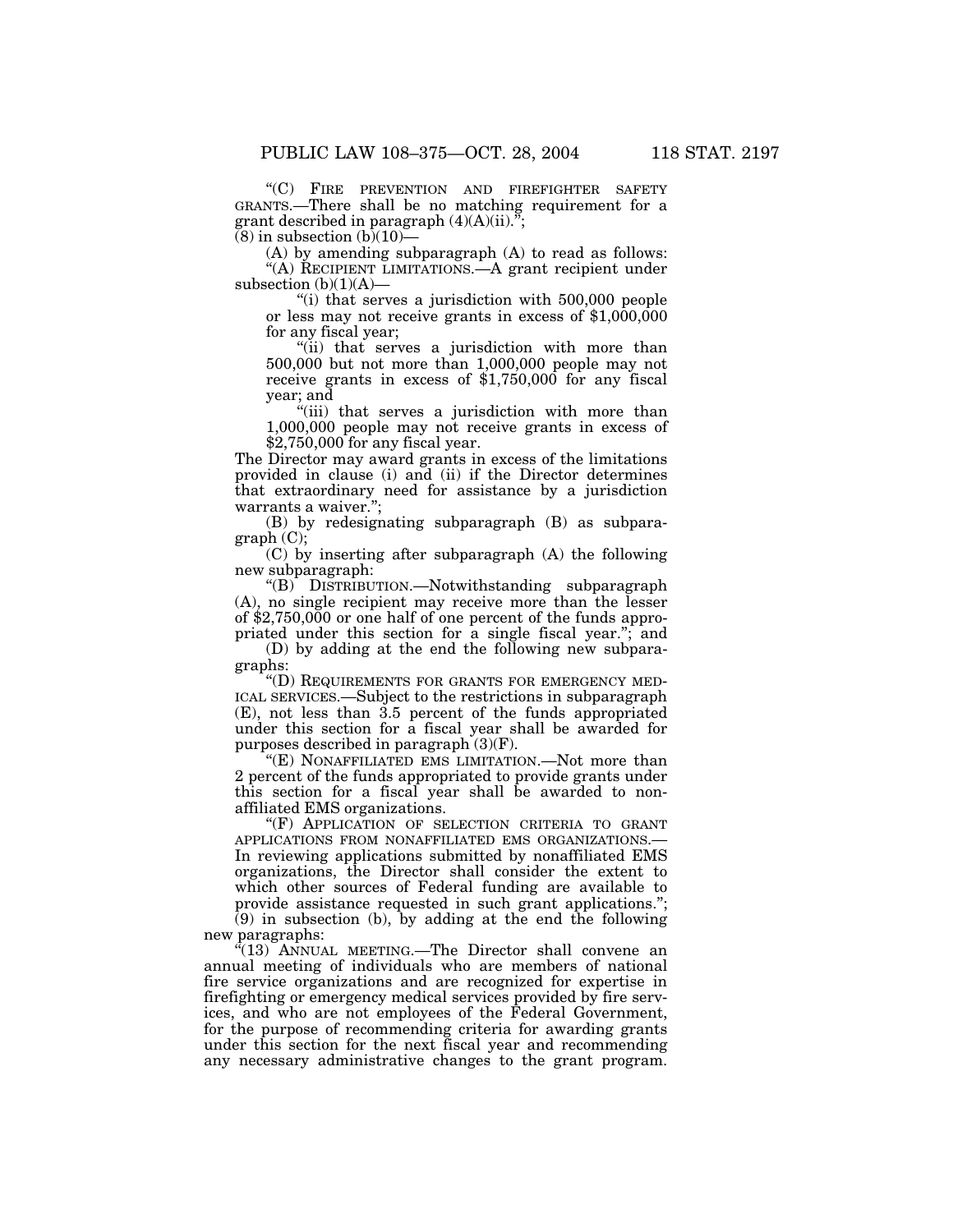Federal Register, publication.

" $(14)$  GUIDELINES.— $(A)$  Each year, prior to making any grants under this section, the Director shall publish in the Federal Register—

''(i) guidelines that describe the process for applying for grants and the criteria for awarding grants; and

"(ii) an explanation of any differences between the guidelines and the recommendations made pursuant to paragraph (13).

''(B) The criteria for awarding grants under subsection  $(b)(1)(A)$  shall include the extent to which the grant would enhance the daily operations of the applicant and the impact of such a grant on the protection of lives and property.

"(15) PEER REVIEW.—The Director shall, after consultation with national fire service organizations, appoint fire service personnel to conduct peer review of applications received under paragraph (5). In making grants under this section, the Director shall consider the results of such peer review evaluations.

"(16) APPLICABILITY OF FEDERAL ADVISORY COMMITTEE ACT.—The Federal Advisory Committee Act (5 U.S.C. App.) shall not apply to activities under paragraphs  $(13)$  and  $(15)$ .

"(17) ACCOUNTING DETERMINATION.—Notwithstanding any other provision of law, rule, regulation, or guidance, for purposes of receiving assistance under this section, equipment costs shall include, but not be limited to, all costs attributable to any design, purchase of components, assembly, manufacture, and transportation of equipment not otherwise commercially available.'';

(10) by amending subsection (d) to read as follows:

''(d) DEFINITIONS.—In this section—

" $(1)$  the term 'Director' means the Director, acting through the Administrator;

" $(2)$  the term 'nonaffiliated EMS organization' means a public or private nonprofit emergency medical services organization that is not affiliated with a hospital and does not serve a geographic area in which the Director finds that emergency medical services are adequately provided by a fire department; and

''(3) the term 'State' includes the District of Columbia and the Commonwealth of Puerto Rico.''; and

 $(11)$  in subsection  $(e)(1)$ , by striking the first sentence and inserting ''There are authorized to be appropriated for the purposes of this section \$900,000,000 for fiscal year 2005, \$950,000,000 for fiscal year 2006, and \$1,000,000,000 for each of the fiscal years 2007 through 2009.''.

## **SEC. 3603. REPORT ON ASSISTANCE TO FIREFIGHTERS.**

(a) STUDY AND REPORT ON ASSISTANCE TO FIREFIGHTERS.—

(1) STUDY.—The Administrator of the United States Fire Administration, in conjunction with the National Fire Protection Association, shall conduct a study to—

(A) define the current roles and activities associated with the fire services on a national, State, regional, and local level;

(B) identify the equipment, staffing, and training required to fulfill the roles and activities defined under subparagraph (A);